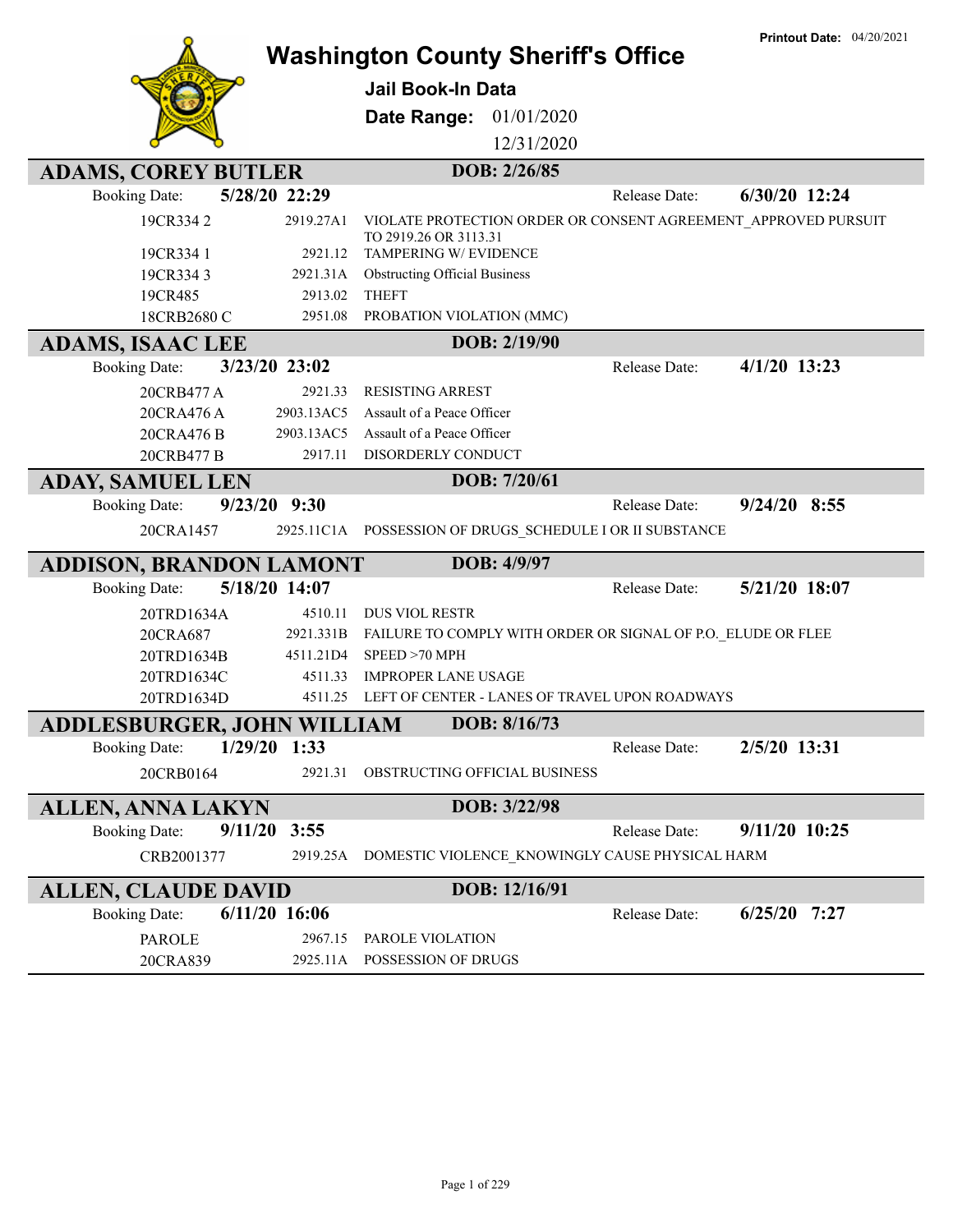|                                 |                 |                                                                                                                                                                                 | <b>Printout Date: 04/20/2021</b> |
|---------------------------------|-----------------|---------------------------------------------------------------------------------------------------------------------------------------------------------------------------------|----------------------------------|
|                                 |                 | <b>Washington County Sheriff's Office</b>                                                                                                                                       |                                  |
|                                 |                 | <b>Jail Book-In Data</b>                                                                                                                                                        |                                  |
|                                 |                 | 01/01/2020<br>Date Range:                                                                                                                                                       |                                  |
|                                 |                 | 12/31/2020                                                                                                                                                                      |                                  |
| <b>ALLEN, JACOB ANTHONY</b>     |                 | DOB: 7/22/85                                                                                                                                                                    |                                  |
| <b>Booking Date:</b>            | 8/26/20 17:03   | Release Date:                                                                                                                                                                   | $9/16/20$ 8:53                   |
| <b>IN TRANSIT</b>               | 0IN TRANSIT     | 0IN TRANSIT                                                                                                                                                                     |                                  |
| 20CRA213 A                      | 2911.13A        | BREAKING AND ENTERING PURPOSE COMMIT THEFT OFFENSE/FELONY                                                                                                                       |                                  |
| 20CRA213 B                      | 2911.13A        | UNNOCCUPIED STRUCTURE -- USE OF FORCE STEALTH DECEPTION<br>BREAKING AND ENTERING PURPOSE COMMIT THEFT OFFENSE/FELONY<br>UNNOCCUPIED STRUCTURE -- USE OF FORCE STEALTH DECEPTION |                                  |
| 20CR340 1                       | 2911.13A        | BREAKING AND ENTERING PURPOSE COMMIT THEFT OFFENSE/FELONY                                                                                                                       |                                  |
| 20CR3402                        | 2911.13A        | UNNOCCUPIED STRUCTURE -- USE OF FORCE STEALTH DECEPTION<br>BREAKING AND ENTERING PURPOSE COMMIT THEFT OFFENSE/FELONY<br>UNNOCCUPIED STRUCTURE -- USE OF FORCE STEALTH DECEPTION |                                  |
| <b>ALLEY, WILLIAM HAROLD</b>    |                 | DOB: 7/8/51                                                                                                                                                                     |                                  |
| 7/26/20<br><b>Booking Date:</b> | 9:03            | Release Date:                                                                                                                                                                   | $8/24/20$ 6:00                   |
| 20CRA1086A                      | 2915.02X        | <b>COMPLICITY TO GAMBLING</b>                                                                                                                                                   |                                  |
| 20CRA1086B                      | 2923.24X        | Complicity to Possession of Criminal Tools                                                                                                                                      |                                  |
| 20CRB1087                       | 2913.02X        | <b>COMPLICITY TO THEFT</b>                                                                                                                                                      |                                  |
| 20CRB1087 B                     |                 | 2915.02A2K GAMBLING                                                                                                                                                             |                                  |
| <b>ALLMAN, TODD MATTHEW</b>     |                 | DOB: 8/27/71                                                                                                                                                                    |                                  |
| <b>Booking Date:</b>            | 12/19/20 0:40   | Release Date:                                                                                                                                                                   | 12/21/20 11:16                   |
|                                 | 4511.19A1A      | OVI ALCOHOL, DRUG OF ABUSE, OR BOTH                                                                                                                                             |                                  |
| <b>ALTIZER, MATTHEW ALLEN</b>   |                 | DOB: 12/23/92                                                                                                                                                                   |                                  |
| <b>Booking Date:</b>            | 5/28/20 14:50   | Release Date:                                                                                                                                                                   | 5/29/20 19:18                    |
| 20CRB734B                       | 2911.21A1       | CRIMINAL TRESPASS_LAND PREISES OF ANOTHER                                                                                                                                       |                                  |
| 20CRB734A                       | 2913.02A1       | THEFT WITHOUT CONSENT                                                                                                                                                           |                                  |
| <b>AMORE, CHARLES DAVID</b>     |                 | DOB: 7/1/83                                                                                                                                                                     |                                  |
| <b>Booking Date:</b>            | $1/18/20$ 10:07 | Release Date:                                                                                                                                                                   | $1/22/20$ 14:28                  |
| 2015SP320                       |                 | 2705.02A Contempt of Court                                                                                                                                                      |                                  |
| <b>AMOS, NANCY MICHELLE</b>     |                 | DOB: 3/24/54                                                                                                                                                                    |                                  |
| <b>Booking Date:</b>            | 3/11/20 17:13   | Release Date:                                                                                                                                                                   | 3/11/20 19:10                    |
| 19CRB2016                       | 2913.02         | <b>THEFT</b>                                                                                                                                                                    |                                  |
| 5/19/20<br><b>Booking Date:</b> | 9:29            | Release Date:                                                                                                                                                                   | 5/20/20 12:30                    |
| 19CRB02016                      | 2913.02         | <b>THEFT</b>                                                                                                                                                                    |                                  |
| <b>ANDERSON, CASEY ALEXIS</b>   |                 | DOB: 3/22/96                                                                                                                                                                    |                                  |
| <b>Booking Date:</b>            | 7/30/20 13:39   | Release Date:                                                                                                                                                                   | 8/6/20 16:15                     |
| 20CRA1103                       | 2921.12A1       | TAMPERING W/EVIDENCE ALTER, DESTROY, CONCEAL, REMOVE RECORD                                                                                                                     |                                  |
| CRA2001113                      | 2921.36A2       | ILLEGAL CONVEYANCE OF DRUGS OF ABUSE DETENTION MENTAL HEALTH<br><b>FACILITY</b>                                                                                                 |                                  |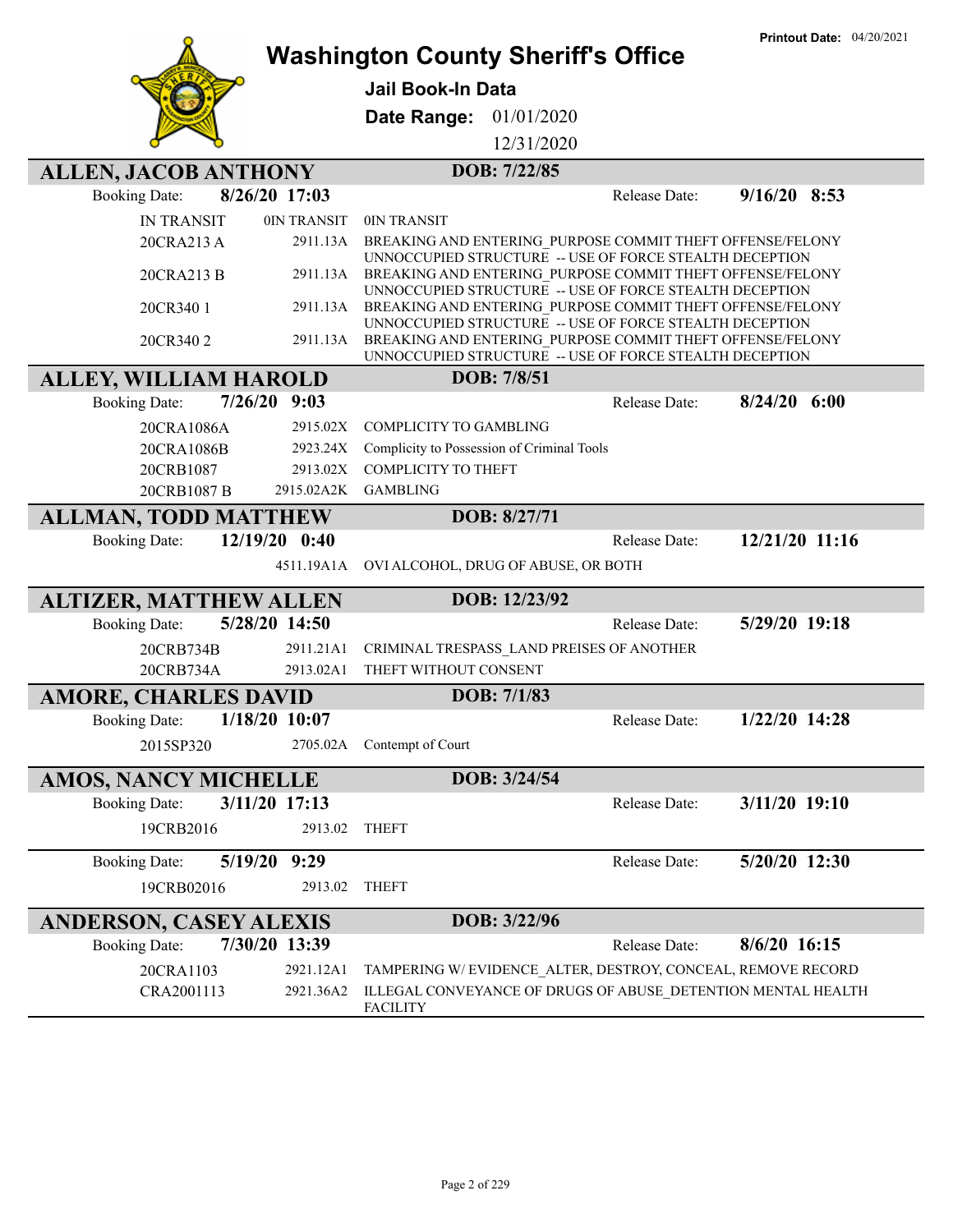|                                   |                | <b>Washington County Sheriff's Office</b>          |               | <b>Printout Date: 04/20/2021</b> |
|-----------------------------------|----------------|----------------------------------------------------|---------------|----------------------------------|
|                                   |                | Jail Book-In Data                                  |               |                                  |
|                                   |                |                                                    |               |                                  |
|                                   |                | <b>Date Range: 01/01/2020</b>                      |               |                                  |
|                                   |                | 12/31/2020                                         |               |                                  |
| ANDERSON, COURTNEY NICOLE         |                | DOB: 2/6/90                                        |               |                                  |
| <b>Booking Date:</b>              | 11/22/20 23:05 |                                                    | Release Date: | 11/23/20 17:12                   |
| BW19107                           | 335.073        | DRIVING UNDER SUSPENSION                           |               |                                  |
| BW19107                           | 335.11A1       | FICTITIOUS PLATES M4                               |               |                                  |
| BW19107                           | 335.10         | FAILURE TO DISPLAY PLATES                          |               |                                  |
| 20CR1091                          | 2925.11AC1A    | POSSESSION OF DRUGS                                |               |                                  |
| 20CR1092                          | 2925.14C1F1    | Illegal Use or Possession of Drug Paraphernalia    |               |                                  |
| 20CRB1730                         | 2921.31        | OBSTRUCTING OFFICIAL BUSINESS                      |               |                                  |
| <b>BW19108</b>                    | 513.12         | DRUG PARAPHERNALIA                                 |               |                                  |
| <b>BW19108</b>                    | 513.04         | POSSESSING DRUG ABUSE INSTRUMENTS                  |               |                                  |
| BW19109                           | 513.03         | POSSESSION OF MARIJUANA                            |               |                                  |
| BW19109                           | 513.12         | <b>DRUG PARAPHERNALIA</b>                          |               |                                  |
| <b>Booking Date:</b>              | 12/1/20 12:45  |                                                    | Release Date: | $12/6/20$ 6:00                   |
| <b>BEL 18CRB142</b>               | 513.12         | DRUG PARAPHERNALIA                                 |               |                                  |
| BEL 19CRB88                       | 513.04         | POSSESSING DRUG ABUSE INSTRUMENTS                  |               |                                  |
| <b>ANDERSON, DILLON GAGE</b>      |                | DOB: 2/7/95                                        |               |                                  |
| <b>Booking Date:</b>              | $6/2/20$ 16:53 |                                                    | Release Date: | 6/6/20 17:53                     |
| 19CRB1870 B                       | 2951.08        | PROBATION VIOLATION (MMC)                          |               |                                  |
| <b>ANDERSON, DONALD MONROE</b>    |                | DOB: 5/18/75                                       |               |                                  |
| <b>Booking Date:</b>              | 10/21/20 11:39 |                                                    | Release Date: | $10/24/20$ 1:19                  |
| 20CRB718                          | 2903.21        | <b>Aggravated Menacing</b>                         |               |                                  |
| 20CRA717                          |                | 2903.11A2 Felonious Assault - weapon or ordnance   |               |                                  |
| <b>ANDERSON, ERIC CHRISTOPHER</b> |                | DOB: 5/14/88                                       |               |                                  |
| <b>Booking Date:</b>              | 2/29/20 9:43   |                                                    | Release Date: | 3/5/20 15:01                     |
| 20CRB280                          | 2913.21B2      | MISUSE OF CREDIT CARD USE EXPIRED, REVOKED, ETC.   |               |                                  |
| 20CRB281                          | 2913.21B2      | MISUSE OF CREDIT CARD_USE EXPIRED, REVOKED, ETC.   |               |                                  |
| <b>Booking Date:</b>              | 5/14/20 18:34  |                                                    | Release Date: | 5/14/20 20:15                    |
|                                   |                |                                                    |               |                                  |
| 20CRA659                          | 2913.02A3      | THEFT_DECEPTION                                    |               |                                  |
| <b>Booking Date:</b>              | 6/16/20 14:23  |                                                    | Release Date: | $6/16/20$ 14:30                  |
| 20CR196                           | 2913.02A3      | THEFT_DECEPTION                                    |               |                                  |
| <b>ANDERSON, JERROD DOUGLAS</b>   |                | DOB: 9/8/97                                        |               |                                  |
| <b>Booking Date:</b>              | $1/4/20$ 5:31  |                                                    | Release Date: | $1/5/20$ 3:14                    |
|                                   | 4511.19A1A     | OVI ALCOHOL, DRUG OF ABUSE, OR BOTH                |               |                                  |
|                                   | 4510.11        | DUS VIOL RESTR                                     |               |                                  |
|                                   | 4513.263B1     | NO SEATBELT                                        |               |                                  |
|                                   | 4503.11        | Expired plate                                      |               |                                  |
| <b>Booking Date:</b>              | 6/26/20 18:26  |                                                    | Release Date: | 6/29/20<br>6:00                  |
| 20TRC047A                         | 4511.19A1A     | DRIVING WHILE UNDER THE INFLUENCE OF ALCOHOL/DRUGS |               |                                  |

**Printout Date:** 04/20/2021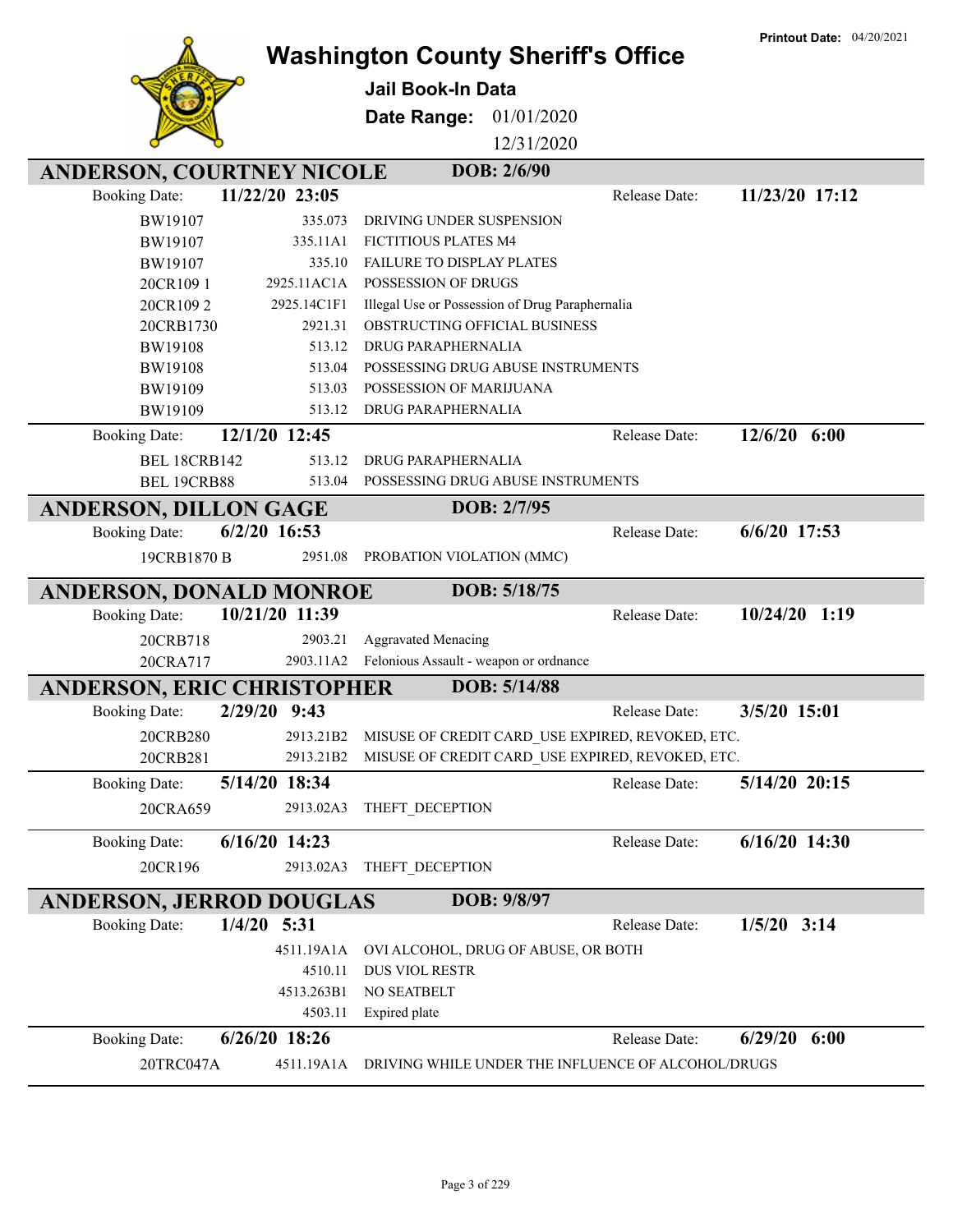|                                   |                | <b>Washington County Sheriff's Office</b><br><b>Jail Book-In Data</b><br>01/01/2020<br>Date Range:<br>12/31/2020<br>DOB: 9/7/75 |               | <b>Printout Date: 04/20/2021</b> |
|-----------------------------------|----------------|---------------------------------------------------------------------------------------------------------------------------------|---------------|----------------------------------|
| <b>ANDREW, STEPHEN ALLEN</b>      |                |                                                                                                                                 |               |                                  |
| <b>Booking Date:</b>              | 3/27/20 8:33   |                                                                                                                                 | Release Date: | 3/27/20 8:38                     |
| 19cr214                           | 2925.03A1C1B   | Aggravated Trafficking in Drugs                                                                                                 |               |                                  |
| <b>Booking Date:</b>              | 5/29/20 18:13  |                                                                                                                                 | Release Date: | $6/25/20$ $6:00$                 |
| 19CR214                           | 2925.03A1C1    | AGG. TRAFFICKING IN DRUGS                                                                                                       |               |                                  |
| <b>ANKROM, ADAM TYLER</b>         |                | DOB: 9/4/97                                                                                                                     |               |                                  |
| <b>Booking Date:</b>              | $7/26/20$ 3:43 |                                                                                                                                 | Release Date: | 7/26/20 13:20                    |
|                                   | 4511.19A1A     | DRIVING WHILE UNDER THE INFLUENCE OF ALCOHOL/DRUGS                                                                              |               |                                  |
|                                   | 4513.03A       | Time for lighted lights on motor vehicles                                                                                       |               |                                  |
| <b>ANTILL, JOSEPH SCOTT</b>       |                | DOB: 5/29/77                                                                                                                    |               |                                  |
| <b>Booking Date:</b>              | 5/1/20 10:48   |                                                                                                                                 | Release Date: | 5/11/20 11:04                    |
| 18CR370                           | 2951.08A       | PROBATION VIOLATION (CPC)                                                                                                       |               |                                  |
| <b>ANTILL, JOSHUA CURTIS</b>      |                | DOB: 3/21/81                                                                                                                    |               |                                  |
| <b>Booking Date:</b>              | 2/16/20 15:54  |                                                                                                                                 | Release Date: | 2/18/20 11:56                    |
| 20TRD413 A                        | 4510.111       | <b>DUS-LICENSE FORFEITURE</b>                                                                                                   |               |                                  |
| 20TRD413 B                        | 4511.13F1      | Failure to Stop at Stop Bar at Flashing Red Light                                                                               |               |                                  |
| <b>Booking Date:</b>              | $4/6/20$ 1:24  |                                                                                                                                 | Release Date: | $4/6/20$ 12:03                   |
| 20TRD845                          | 4510.111       | <b>DUS-LICENSE FORFEITURE</b>                                                                                                   |               |                                  |
| <b>ARNETT, DEIDRE FAWN</b>        |                | DOB: 8/21/66                                                                                                                    |               |                                  |
| <b>Booking Date:</b>              | 8/12/20 20:44  |                                                                                                                                 | Release Date: | $8/14/20$ 9:00                   |
| 20TRD808 PV                       | 2951.08        | PROBATION VIOLATION (MMC)                                                                                                       |               |                                  |
| <b>Booking Date:</b>              | 10/2/20 22:14  |                                                                                                                                 | Release Date: | 10/8/20 13:38                    |
| 20TRD808                          | 2951.08        | PROBATION VIOLATION (MMC)                                                                                                       |               |                                  |
| CRB2001500 A                      | 2913.02A1      | THEFT WITHOUT CONSENT                                                                                                           |               |                                  |
| CRB2001500 B                      | 2911.21A3      | CRIMINAL TRESPASS FAIL TO LEAVE; RECKLESSLY                                                                                     |               |                                  |
| <b>Booking Date:</b>              | 10/15/20 16:53 |                                                                                                                                 | Release Date: | 11/6/20 5:30                     |
| 20TRD808 C                        | 2951.08        | PROBATION VIOLATION (MMC)                                                                                                       |               |                                  |
| 20TRD0808 A                       | 4510.16        | DUS (FRA)                                                                                                                       |               |                                  |
| <b>ARNOTT, CONNOR RAY</b>         |                | DOB: 2/10/01                                                                                                                    |               |                                  |
| <b>Booking Date:</b>              | 7/20/20 13:06  |                                                                                                                                 | Release Date: | $9/12/20$ 6:00                   |
| 20CRB0879                         | 2913.02A1B12   | <b>THEFT</b>                                                                                                                    |               |                                  |
| <b>ASHBROOK, CHRISTOPHER MICH</b> |                | DOB: 11/27/84                                                                                                                   |               |                                  |
| <b>Booking Date:</b>              | 5/27/20 17:36  |                                                                                                                                 | Release Date: | 5/28/20 13:20                    |
| <b>LICKING CO</b>                 | 2905.02A2      | Abduction - restrain liberty                                                                                                    |               |                                  |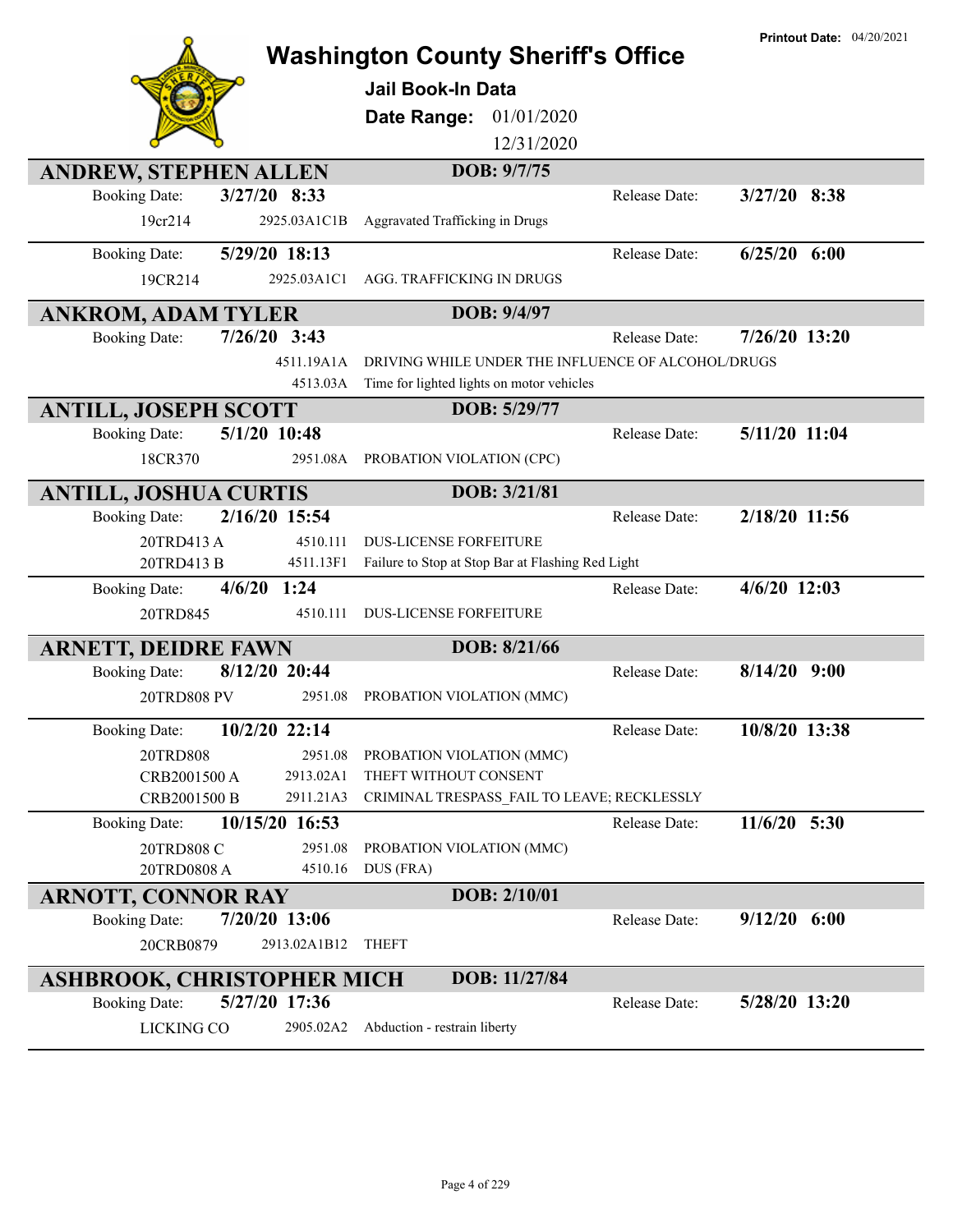|                                                      |                | <b>Washington County Sheriff's Office</b>                                                                                                                              | <b>Printout Date: 04/20/2021</b> |
|------------------------------------------------------|----------------|------------------------------------------------------------------------------------------------------------------------------------------------------------------------|----------------------------------|
|                                                      |                | Jail Book-In Data                                                                                                                                                      |                                  |
|                                                      |                |                                                                                                                                                                        |                                  |
|                                                      |                | Date Range: 01/01/2020                                                                                                                                                 |                                  |
|                                                      |                | 12/31/2020                                                                                                                                                             |                                  |
| <b>ATLAS, DENZELL JEROME</b>                         |                | DOB: 4/23/92                                                                                                                                                           |                                  |
| <b>Booking Date:</b>                                 | 3/3/20 12:42   | Release Date:                                                                                                                                                          | 3/23/20 11:23                    |
| <b>LORAIN CO</b>                                     | 2923.161A1     | IMPROPERLY DISCHARGING FIREARM AT OR INTO HABITATION OR<br>SCHOOL OCCUPIED STRUCTURE                                                                                   |                                  |
| 20CR121                                              | 2923.16B       | IMPROPERLY HANDLING FIREARMS IN A MOTOR VEHICLE TRANSPORT LOADED<br>FIREARM IN A MOTOR VEHICLE, ACCESSIBLE TO OPERATOR OR ANY<br>PASSENGER WITHOUT LEAVING THE VEHICLE |                                  |
| 20CR121                                              | 2925.11C4      | POSSESSION OF DRUGS COCAINE                                                                                                                                            |                                  |
| <b>FEDERAL</b>                                       | 841B1B         | Conspiracy to Possess with Intent to Distribute cocaine, a Scheduled II controlled substance                                                                           |                                  |
| <b>AYERS, CRAIG MICHAEL</b>                          |                | DOB: 11/5/84                                                                                                                                                           |                                  |
| <b>Booking Date:</b>                                 | 12/30/20 16:12 | Release Date:                                                                                                                                                          | $1/4/21$ 8:51                    |
| <b>PAROLE</b>                                        | 2967.15        | PAROLE VIOLATION                                                                                                                                                       |                                  |
| <b>AZBELL, BILLY UGENE</b>                           |                | DOB: 1/3/68                                                                                                                                                            |                                  |
| <b>Booking Date:</b>                                 | 12/29/20 5:05  | Release Date:                                                                                                                                                          | 12/31/20 9:53                    |
| <b>ATHENS CO</b>                                     | 2913.02A3      | THEFT_DECEPTION                                                                                                                                                        |                                  |
| <b>ATHENS CO</b>                                     | 2913.03B       | UNAUTHORIZED USE OF MOTOR VEHICLE INTERSTATE 48 HOURS                                                                                                                  |                                  |
| <b>PAROLE</b>                                        | 2967.15        | PAROLE VIOLATION                                                                                                                                                       |                                  |
|                                                      |                |                                                                                                                                                                        |                                  |
| <b>BADAMO, STEPHEN LEWIS</b>                         |                | DOB: 8/16/73                                                                                                                                                           |                                  |
| <b>Booking Date:</b>                                 | 7/8/20 21:31   | Release Date:                                                                                                                                                          | 7/9/20 15:29                     |
| CRA2000320                                           | 2911.12B       | Trespass in a Habitation when a Person is Present or Likely to be Present                                                                                              |                                  |
| <b>BAILEY, KYLE DAVID</b>                            |                | DOB: 4/24/86                                                                                                                                                           |                                  |
| 9/18/20<br><b>Booking Date:</b>                      | 9:12           | Release Date:                                                                                                                                                          | 9/21/20 12:17                    |
| CRB2001337                                           | 2903.22        | Menacing                                                                                                                                                               |                                  |
|                                                      |                | DOB: 7/9/56                                                                                                                                                            |                                  |
| <b>BAILEY, RICHARD DEAN</b><br><b>Booking Date:</b>  | $4/11/20$ 1:58 | Release Date:                                                                                                                                                          | 4/11/20 18:37                    |
| 19CRB609                                             | 2925.11        | POSSESSION OF DRUGS                                                                                                                                                    |                                  |
|                                                      |                |                                                                                                                                                                        |                                  |
| <b>BAILEY, ROBERT HARLAN</b><br><b>Booking Date:</b> | 5/22/20 9:35   | DOB: 9/2/58<br>Release Date:                                                                                                                                           | $5/22/20$ 9:55                   |
| 19CR274                                              | 2921.331       | FAILURE TO COMPLY WITH ORDER OR SIGNAL OF P.O.                                                                                                                         |                                  |
| <b>Booking Date:</b>                                 | 9/25/20 19:40  | Release Date:                                                                                                                                                          | 12/22/20 5:26                    |
| 19CR274                                              | 2921.331       | FAILURE TO COMPLY WITH ORDER OR SIGNAL OF P.O.                                                                                                                         |                                  |
|                                                      |                | DOB: 11/2/84                                                                                                                                                           |                                  |
| <b>BAILEY, SHANE ALLEN</b><br><b>Booking Date:</b>   | 7/23/20 6:54   | Release Date:                                                                                                                                                          | 7/23/20 14:52                    |
| CRB2001075 A                                         | 2911.21A1      | CRIMINAL TRESPASS_LAND PREISES OF ANOTHER                                                                                                                              |                                  |

**Printout Date:** 04/20/2021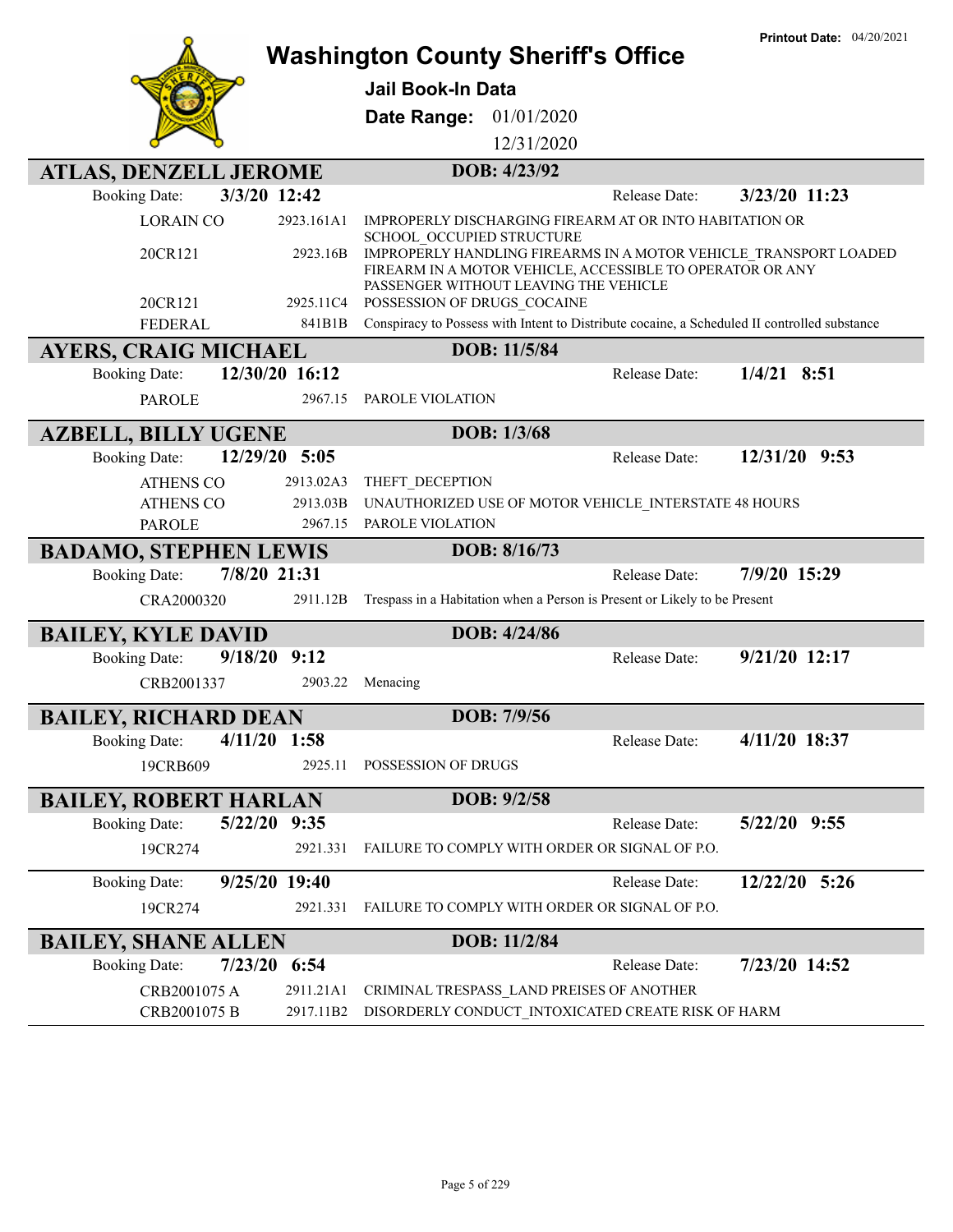|                                                         |                    |                                                              |               | <b>Printout Date: 04/20/2021</b> |
|---------------------------------------------------------|--------------------|--------------------------------------------------------------|---------------|----------------------------------|
|                                                         |                    | <b>Washington County Sheriff's Office</b>                    |               |                                  |
|                                                         |                    | <b>Jail Book-In Data</b>                                     |               |                                  |
|                                                         |                    | Date Range:<br>01/01/2020                                    |               |                                  |
|                                                         |                    | 12/31/2020                                                   |               |                                  |
| <b>BAILEY, THOMAS HILTON</b>                            |                    | DOB: 11/22/64                                                |               |                                  |
| <b>Booking Date:</b>                                    | 2/24/20 10:10      |                                                              | Release Date: | 2/24/20 17:27                    |
| 19CR533 1                                               | 2903.11A2D1A       | Felonious Assault - weapon or ordnance                       |               |                                  |
| 19CR5332                                                | 2921.331BC5AII     | FAILURE TO COMPLY WITH ORDER OR SIGNAL OF P.O. ELUDE OR FLEE |               |                                  |
| <b>Booking Date:</b>                                    | 8/19/20 8:16       |                                                              | Release Date: | 8/22/20 21:30                    |
| 19CR533 1                                               | 2903.11A1D1A       | Felonious Assault - weapon or ordnance                       |               |                                  |
| 19CR5332                                                | 2921.331BC5AII     | FAILURE TO COMPLY WITH ORDER OR SIGNAL OF P.O. ELUDE OR FLEE |               |                                  |
| <b>NCRJ</b>                                             | 0IN TRANSIT        | 0IN TRANSIT                                                  |               |                                  |
| <b>BAIR, PHILLIP JOSEPH</b>                             |                    | DOB: 4/3/93                                                  |               |                                  |
| <b>Booking Date:</b>                                    | $7/6/20$ 20:22     |                                                              | Release Date: | $7/25/20$ 6:00                   |
| 20CRB958                                                | 2919.25            | DOMESTIC VIOLENCE                                            |               |                                  |
| <b>Booking Date:</b>                                    | 11/17/20 10:04     |                                                              | Release Date: | 11/23/20 9:35                    |
| 20CRB958 PV                                             | 2951.08            | PROBATION VIOLATION (MMC)                                    |               |                                  |
| <b>BAKER, STEPHEN ROBERT</b>                            |                    | DOB: 2/18/86                                                 |               |                                  |
| <b>Booking Date:</b>                                    | $6/11/20$ $0:10$   |                                                              | Release Date: | $6/11/20$ 11:41                  |
| 19TRC1951                                               | 4511.19A1A         | OVI ALCOHOL, DRUG OF ABUSE, OR BOTH                          |               |                                  |
|                                                         |                    |                                                              |               |                                  |
| <b>Booking Date:</b>                                    | 11/13/20 19:25     |                                                              | Release Date: | $11/23/20$ 6:00                  |
| 20TRC1951 B                                             | 4511.19A1J         | O.V.I / URN/DRUGS                                            |               |                                  |
| <b>BALDERSON, COLTON RYAN</b>                           |                    | DOB: 12/30/88                                                |               |                                  |
| <b>Booking Date:</b>                                    | 10/5/20 1:59       |                                                              | Release Date: | 10/15/20 16:06                   |
| 19CR133                                                 | 2951.08A           | PROBATION VIOLATION (CPC)                                    |               |                                  |
| CRB2001502 A                                            | 2921.33            | <b>RESISTING ARREST</b>                                      |               |                                  |
| CRB2001502 B<br>CRA2001501                              | 2921.31<br>2913.49 | OBSTRUCTING OFFICIAL BUSINESS<br><b>IDENTITY FRAUD</b>       |               |                                  |
|                                                         |                    | DOB: 1/20/92                                                 |               |                                  |
| <b>BALDERSON, MICHAEL CHASE</b><br><b>Booking Date:</b> | 12/1/20 14:00      |                                                              | Release Date: | 2/2/21 12:51                     |
| 21CRB183 B                                              | 2913.02A1          |                                                              |               |                                  |
| 21CRB183 A                                              | 2903.13            | THEFT WITHOUT CONSENT<br>Assault                             |               |                                  |
| <b>BALL, ANGEL NICOLE</b>                               |                    | DOB: 7/2/85                                                  |               |                                  |
| <b>Booking Date:</b>                                    | 2/13/20 11:04      |                                                              | Release Date: | 3/4/20 15:09                     |
| 18trc7565 C                                             | 2951.08            | PROBATION VIOLATION (MMC)                                    |               |                                  |
|                                                         |                    | DOB: 2/2/84                                                  |               |                                  |
| <b>BALL, ASHLEY DAWN</b><br><b>Booking Date:</b>        | 10/31/20<br>1:53   |                                                              | Release Date: | 11/2/20 11:50                    |
|                                                         | 2919.25A           | DOMESTIC VIOLENCE_KNOWINGLY CAUSE PHYSICAL HARM              |               |                                  |
|                                                         | 2903.13A           | Assault _ knowingly harm victim                              |               |                                  |
| <b>BALL, JERRY EUGENE</b>                               |                    | DOB: 2/25/56                                                 |               |                                  |
| <b>Booking Date:</b>                                    | 2/19/20 14:46      |                                                              | Release Date: | 2/24/20 8:19                     |
| 19CRB255 PV                                             | 2951.08            | PROBATION VIOLATION (MMC)                                    |               |                                  |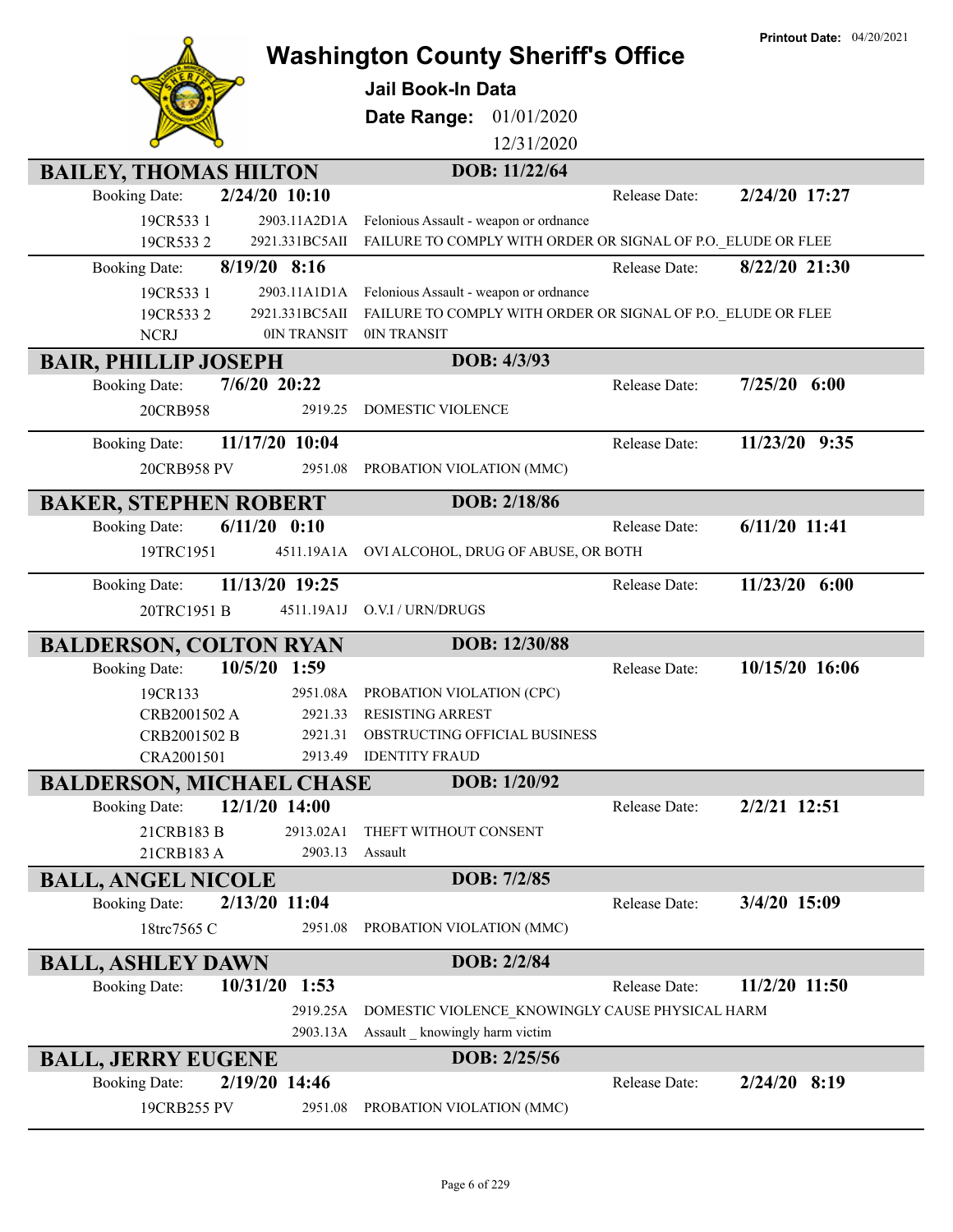|                                                                         | <b>Washington County Sheriff's Office</b>                              |               | <b>Printout Date:</b> $04/20/2021$ |
|-------------------------------------------------------------------------|------------------------------------------------------------------------|---------------|------------------------------------|
|                                                                         | <b>Jail Book-In Data</b>                                               |               |                                    |
|                                                                         | Date Range:<br>01/01/2020                                              |               |                                    |
|                                                                         | 12/31/2020                                                             |               |                                    |
| <b>BALL, RONALD DEAN</b>                                                | DOB: 6/19/56                                                           |               |                                    |
| 9/16/20 18:33<br><b>Booking Date:</b>                                   |                                                                        | Release Date: | $9/17/20$ 13:10                    |
| CRA2001407<br>2925.04C5E                                                | ILLEGAL MANUFACTURE OF DRUGS OR CULTIVATION OF MARIJUANA               |               |                                    |
| <b>BALLARD, JOSHUA LYNN</b>                                             | DOB: 6/23/89                                                           |               |                                    |
| 1/27/20 11:30<br><b>Booking Date:</b>                                   |                                                                        | Release Date: | 1/27/20 11:37                      |
| 2923.24<br>19CR5362                                                     | POSSESSING CRIMINAL TOOLS                                              |               |                                    |
| <b>Booking Date:</b><br>$4/24/20$ 1:51                                  |                                                                        | Release Date: | 5/19/20 10:37                      |
| 20CRB579<br>2963.11                                                     | <b>FUGITIVE FROM JUSTICE</b>                                           |               |                                    |
| 11/17/20 12:42<br><b>Booking Date:</b>                                  |                                                                        | Release Date: | 11/18/20 13:18                     |
| 2923.131<br>19CR5361                                                    | Possession of Deadly Weapons while under Detention                     |               |                                    |
| 2923.24AC<br>19CR5362                                                   | Possession of Criminal Tools                                           |               |                                    |
| 19CR5363<br>2909.06A1                                                   | Criminal Damaging/Endangering - knowingly any means                    |               |                                    |
| <b>BARBER, BENJAMIN RAY</b>                                             | DOB: 4/23/81                                                           |               |                                    |
| 10/6/20 15:17<br><b>Booking Date:</b>                                   |                                                                        | Release Date: | 10/7/20 11:18                      |
| TRD1804454 A<br>4510.120000                                             | NO OL                                                                  |               |                                    |
| TRD1804454 B<br>4511.21D2                                               | SPEED >60 MPH<br>DOB: 9/9/88                                           |               |                                    |
| <b>BARBER, JOLINDA NICHOLE</b><br>10/1/20 14:51<br><b>Booking Date:</b> |                                                                        | Release Date: | 10/1/20 14:58                      |
| 20CR364<br>2925.11AC6A                                                  | POSSESSION OF HEROIN                                                   |               |                                    |
| <b>BARCELLI, ASHLEY ANN</b>                                             | DOB: 12/18/84                                                          |               |                                    |
| $2/14/20$ 3:29<br><b>Booking Date:</b>                                  |                                                                        | Release Date: | $2/15/20$ 8:27                     |
| 20TRC718 A                                                              | 4511.19A1A DRIVING WHILE UNDER THE INFLUENCE OF ALCOHOL/DRUGS          |               |                                    |
| 20TRC718 B                                                              | 4511.19A2 Driving under the influence of alcohol/drugs > .10% in blood |               |                                    |
| 20TRC718 C<br>4513.263B1                                                | NO SEATBELT                                                            |               |                                    |
| 9/4/20 18:28<br><b>Booking Date:</b>                                    |                                                                        | Release Date: | 9/7/20 18:00                       |
| 20TRC0718 A<br>A                                                        | DRIVING WHILE UNDER THE INFLUENCE OF ALCOHOL/DRUGS                     |               |                                    |
| 9/11/20 18:08<br><b>Booking Date:</b>                                   |                                                                        | Release Date: | $9/13/20$ 6:00                     |
| 19TRC718 A<br>4511.19A1A                                                | OVI ALCOHOL, DRUG OF ABUSE, OR BOTH                                    |               |                                    |
| <b>BAREFIELD, DANIEL ADAM</b>                                           | DOB: 10/21/86                                                          |               |                                    |
| 2/18/20 17:20<br><b>Booking Date:</b>                                   |                                                                        | Release Date: | 2/19/20 18:20                      |
| 2925.11A<br>20CRA283                                                    | POSSESSION OF DRUGS                                                    |               |                                    |
| <b>BARGER, SIDNEY ELDON</b>                                             | DOB: 4/9/85                                                            |               |                                    |
| 12/15/20 10:50<br><b>Booking Date:</b>                                  |                                                                        | Release Date: | 12/15/20 10:59                     |
| 20CR282 1                                                               | 2925.11AC1A Aggravated Possession of Drugs                             |               |                                    |
| <b>BARKER, ANDREA NICOLE</b>                                            | DOB: 1/1/87                                                            |               |                                    |
| 11/11/20 22:24<br><b>Booking Date:</b>                                  |                                                                        | Release Date: | 11/13/20 10:08                     |
| 2963.11<br>20CRB1681                                                    | <b>FUGITIVE FROM JUSTICE</b>                                           |               |                                    |

## **Printout Date:** 04/20/2021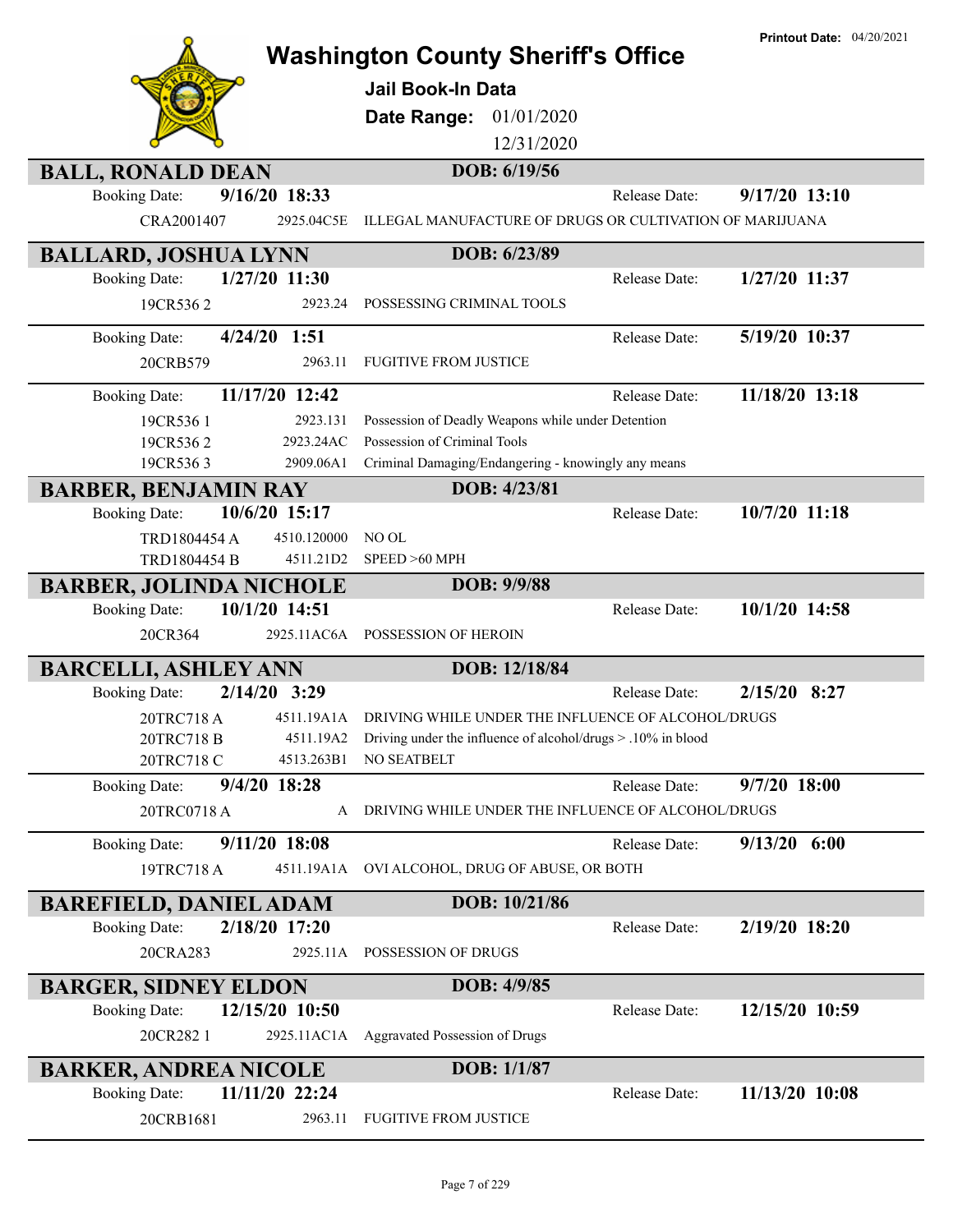|                                |                               | <b>Washington County Sheriff's Office</b>                                                                                                             |               | <b>Printout Date: 04/20/2021</b> |
|--------------------------------|-------------------------------|-------------------------------------------------------------------------------------------------------------------------------------------------------|---------------|----------------------------------|
|                                |                               |                                                                                                                                                       |               |                                  |
|                                |                               | <b>Jail Book-In Data</b>                                                                                                                              |               |                                  |
|                                |                               | Date Range:<br>01/01/2020                                                                                                                             |               |                                  |
|                                |                               | 12/31/2020                                                                                                                                            |               |                                  |
| <b>BARKER, KENTON RYAN</b>     |                               | DOB: 11/20/97                                                                                                                                         |               |                                  |
| <b>Booking Date:</b>           | 6/30/20 19:13                 |                                                                                                                                                       | Release Date: | $7/1/20$ 12:55                   |
| 20CR1432                       | 2925.11AC1A                   | POSSESSION OF DRUGS                                                                                                                                   |               |                                  |
| 20CR1433                       | 2913.03AD12                   | UNAUTHORIZED USE OF A VEHICLE                                                                                                                         |               |                                  |
| TRD1903531                     | 4510.120000                   | NO OL                                                                                                                                                 |               |                                  |
| <b>Booking Date:</b>           | 7/1/20 13:17                  |                                                                                                                                                       | Release Date: | 7/1/20 15:57                     |
| 20CR1432                       | 2925.11AC1A                   | POSSESSION OF DRUGS                                                                                                                                   |               |                                  |
| 20CR1433                       | 2913.03AD12                   | UNAUTHORIZED USE OF A VEHICLE                                                                                                                         |               |                                  |
| <b>Booking Date:</b>           | 10/19/20 2:26                 |                                                                                                                                                       | Release Date: | 10/27/20 15:46                   |
| 20CR1432                       | 2925.11AC1A                   | POSSESSION OF DRUGS                                                                                                                                   |               |                                  |
| 20CR1433                       | 2913.03AD12                   | UNAUTHORIZED USE OF A VEHICLE                                                                                                                         |               |                                  |
| <b>Booking Date:</b>           | 12/4/20 18:05                 |                                                                                                                                                       | Release Date: | 12/22/20 5:28                    |
| 20CR1432                       | 2925.11AC1A                   | POSSESSION OF DRUGS                                                                                                                                   |               |                                  |
| 20CR1433                       | 2913.03AD12                   | UNAUTHORIZED USE OF A VEHICLE                                                                                                                         |               |                                  |
| <b>BARKER, ROBERT ZAINE</b>    |                               | DOB: 4/8/86                                                                                                                                           |               |                                  |
| <b>Booking Date:</b>           | 12/7/20 16:05                 |                                                                                                                                                       | Release Date: | 12/8/20 16:55                    |
| 20CR277                        | 2925.11AC1B                   | AGGRAVATED POSSESSION OF DRUGS                                                                                                                        |               |                                  |
| <b>BARNES, JOSEPH BRENNER</b>  |                               | DOB: 6/17/93                                                                                                                                          |               |                                  |
| <b>Booking Date:</b>           | $9/30/20$ $9:42$              |                                                                                                                                                       | Release Date: | $9/30/20$ $9:52$                 |
| 20CR378 1                      | 903.06A1AB2BI                 | Aggravated Vehicular Homicide; Vehicular Homicide; Vehicular Manslaughter result of<br>committing violation under division (A) of 4511.19             |               |                                  |
| 20CR3782                       | 2903.06A2AB3                  | Aggravated Vehicular Homicide; Vehicular Homicide; Vehicular Manslaughter recklessly                                                                  |               |                                  |
| 20CR3783<br>20CR3784           | 2903.08A1AB1A<br>2903.08A2BC2 | Aggravated Vehicular Assault; Vehicular Assault result of committing violation under<br>division $(A)$ of $4511.19$<br>Vehicular Assault - Recklessly |               |                                  |
| 20CR378 5                      | 4511.19A1AG1B                 | Operating a Vehicle Under the Influence of Alcohol, a Drug of Abuse or a Combination of of                                                            |               |                                  |
|                                |                               | them - OVI                                                                                                                                            |               |                                  |
| 20CR3786                       | 4511.19A1BG1B                 | Operating a Vehicle Under the Influence of Alcohol, a Drug of Abuse or a Combination of of<br>them - OVI                                              |               |                                  |
| <b>BARNETT, BRIAN CADILLAC</b> |                               | DOB: 5/3/88                                                                                                                                           |               |                                  |
| <b>Booking Date:</b>           | 1/4/20 19:03                  |                                                                                                                                                       | Release Date: | $1/27/20$ 11:00                  |
| 19CRB840A                      | 513.04                        | POSSESSING DRUG ABUSE INSTRUMENTS                                                                                                                     |               |                                  |
| 19TRD2589                      | 4510.120000                   | NO OL                                                                                                                                                 |               |                                  |
| PAROLE VIOLA                   | 2967.15                       | PAROLE VIOLATION                                                                                                                                      |               |                                  |
| 20CRB11                        | 2705.02A                      | Contempt of Court                                                                                                                                     |               |                                  |
| 19CRB840B                      | 513.04A                       | DRUG PARAPHERNALIA                                                                                                                                    |               |                                  |
| <b>BARNETT, JOHN WILLIAM</b>   |                               | DOB: 6/13/70                                                                                                                                          |               |                                  |
| <b>Booking Date:</b>           | 7/25/20 13:15                 |                                                                                                                                                       | Release Date: | $8/24/20$ 6:00                   |
| 20CRB1085                      | 2913.02A3                     | THEFT_DECEPTION                                                                                                                                       |               |                                  |
| 20CRA1082B                     | 2923.24                       | POSSESSING CRIMINAL TOOLS                                                                                                                             |               |                                  |
| 20CRA1082A<br>20CRB1085 B      | 2915.02A2<br>2915.02A2K       | GAMBLING_ESTABLISH, PROMOTE SCHEME OR GAME OF CHANCE<br><b>GAMBLING</b>                                                                               |               |                                  |
|                                |                               |                                                                                                                                                       |               |                                  |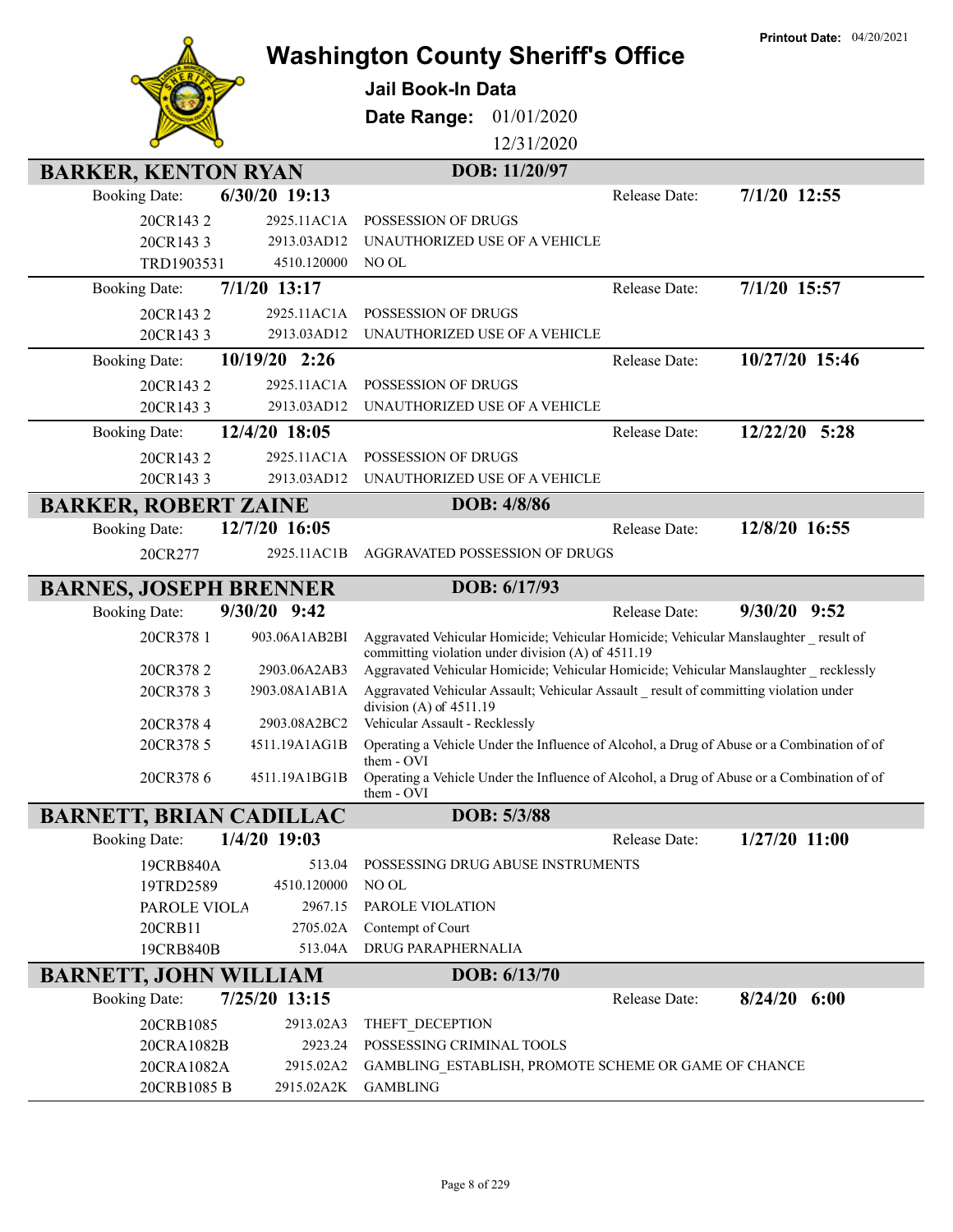|                                    |                |                                                                                                                                    |               | <b>Printout Date: 04/20/2021</b> |
|------------------------------------|----------------|------------------------------------------------------------------------------------------------------------------------------------|---------------|----------------------------------|
|                                    |                | <b>Washington County Sheriff's Office</b>                                                                                          |               |                                  |
|                                    |                | <b>Jail Book-In Data</b>                                                                                                           |               |                                  |
|                                    |                | 01/01/2020<br>Date Range:                                                                                                          |               |                                  |
|                                    |                | 12/31/2020                                                                                                                         |               |                                  |
| <b>BARNETT, ZACHARY NMN</b>        |                | DOB: 10/16/86                                                                                                                      |               |                                  |
| <b>Booking Date:</b>               | $1/21/20$ 3:26 |                                                                                                                                    | Release Date: | 2/11/20 15:45                    |
| 18CRB419B                          | 2951.08        | PROBATION VIOLATION (MMC)                                                                                                          |               |                                  |
| 20CR56                             | 2923.13A4      | HAVING WEAPONS WHILE UNDER DISABILITY ALCOHOL OR DRUG                                                                              |               |                                  |
| 20CR55                             | 2925.11C1      | <b>DEPENDENCE</b><br>POSSESSION OF DRUGS_SCHEDULE I OR II SUBSTANCE                                                                |               |                                  |
| 20CR55                             | 2921.31        | Obstructing                                                                                                                        |               |                                  |
| 20CR55                             | 2925.14C1      | ILLEGAL USE OR POSSESSION OF DRUG PARAPHERNALIA                                                                                    |               |                                  |
| <b>BARNHART, AUSTIN MICHAEL DA</b> |                | DOB: 2/11/98                                                                                                                       |               |                                  |
| <b>Booking Date:</b>               | 5/18/20 8:34   |                                                                                                                                    | Release Date: | 5/22/20 14:51                    |
| 20CR193                            | 2913.02A1      | THEFT WITHOUT CONSENT                                                                                                              |               |                                  |
| 20CR193                            | 2923.03A2      | COMPLICITY AID/ABET ANOTHER                                                                                                        |               |                                  |
| 20CRB710                           | 2963.11        | <b>FUGITIVE FROM JUSTICE</b>                                                                                                       |               |                                  |
| <b>BARNHART, ELLIE JEAN</b>        |                | DOB: 11/25/87                                                                                                                      |               |                                  |
| <b>Booking Date:</b>               | 10/20/20 17:45 |                                                                                                                                    | Release Date: | $1/21/21$ 6:56                   |
| 17CR108                            | 2951.08A       | PROBATION VIOLATION (CPC)                                                                                                          |               |                                  |
| <b>BARNHART, GEORGE ALAN</b>       |                | DOB: 7/16/63                                                                                                                       |               |                                  |
| <b>Booking Date:</b>               | 9/12/20 12:13  |                                                                                                                                    | Release Date: | 9/24/20 12:54                    |
| 19TRD3346 A                        | 4510.21        | FAILURE TO REINSTATE O/L                                                                                                           |               |                                  |
| CRB1900948                         | 2925.11        | POSSESSION OF DRUGS                                                                                                                |               |                                  |
| 20CRB1382                          | 2705.02A       | Contempt of Court                                                                                                                  |               |                                  |
| 19TRD3346 B                        | 4549.08        | <b>FICTITIOUS PLATES M4</b>                                                                                                        |               |                                  |
| 19TRD3346 C                        | 4503.11        | Expired plate                                                                                                                      |               |                                  |
| 19TRD3346 D                        | 529.07         | OPEN CONTAINER                                                                                                                     |               |                                  |
| <b>BARRON, ERIC JOSEPH</b>         |                | DOB: 3/16/90                                                                                                                       |               |                                  |
| <b>Booking Date:</b>               | 8/21/20 16:33  |                                                                                                                                    | Release Date: | 8/24/20 14:42                    |
| <b>HOCKING COU</b>                 | 2911.13AC      | BREAKING AND ENTERING PURPOSE COMMIT THEFT OFFENSE/FELONY                                                                          |               |                                  |
| <b>PAROLE</b>                      | 2967.15        | UNNOCCUPIED STRUCTURE -- USE<br>PAROLE VIOLATION                                                                                   |               |                                  |
| <b>HOCKING COU</b>                 | 2911.12A2      | BURGLARY_TRESPASS IN OCCUPIED STRUCTURE, SEPERATLEY SECURED                                                                        |               |                                  |
|                                    |                | STRUCTURE, OR SEPERATLEY OCCUPIED STRUCTURE THAT IS A PERMANENT OR                                                                 |               |                                  |
|                                    |                | TEMPORARY HABITATION OF ANY PERSON WHEN ANY PERSON IS PRESENT OR<br>LIKELY TO BE PRESENT, W/ PURPOSE TO COMMIT IN THE HABITATION A |               |                                  |
| <b>HOCKING COU</b>                 | 2913.02A1B2    | <b>THEFT</b>                                                                                                                       |               |                                  |
| <b>BARRY, JOHN EDWARD</b>          |                | DOB: 7/19/75                                                                                                                       |               |                                  |
|                                    |                |                                                                                                                                    |               |                                  |
| <b>Booking Date:</b>               | 2/5/20 13:27   |                                                                                                                                    | Release Date: | $2/13/20$ 9:07                   |
| 19CR203 1                          | 2913.02        | <b>THEFT</b>                                                                                                                       |               |                                  |
| 19CR2032                           | 2921.31        | OBSTRUCTING OFFICIAL BUSINESS                                                                                                      |               |                                  |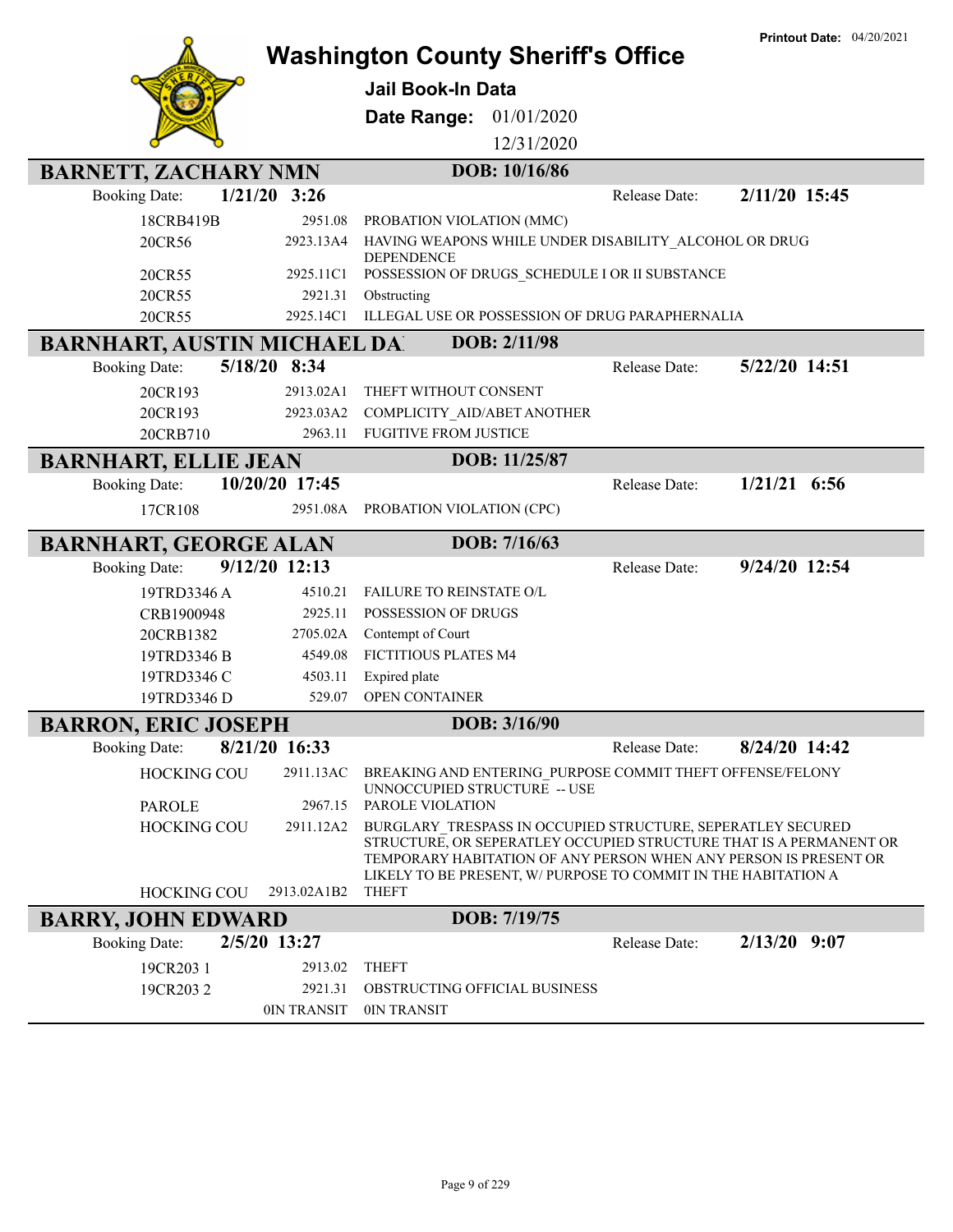|                                                           |                           | <b>Washington County Sheriff's Office</b>                               |               | <b>Printout Date: 04/20/2021</b> |
|-----------------------------------------------------------|---------------------------|-------------------------------------------------------------------------|---------------|----------------------------------|
|                                                           |                           | <b>Jail Book-In Data</b>                                                |               |                                  |
|                                                           |                           | Date Range:<br>01/01/2020                                               |               |                                  |
|                                                           |                           | 12/31/2020                                                              |               |                                  |
| <b>BARTH, ERIC DEAN</b>                                   |                           | DOB: 8/29/96                                                            |               |                                  |
| <b>Booking Date:</b><br>18CR100                           | 4/15/20 13:27<br>2951.08A | PROBATION VIOLATION (CPC)                                               | Release Date: | $6/2/20$ 10:18                   |
| <b>Booking Date:</b>                                      | 8/18/20 15:17             |                                                                         | Release Date: | 10/1/20 8:59                     |
| 18CR100                                                   | 2951.08A<br>0IN TRANSIT   | PROBATION VIOLATION (CPC)<br>0IN TRANSIT                                |               |                                  |
| <b>BARTH, MARY DENISE</b>                                 |                           | DOB: 10/14/67                                                           |               |                                  |
| <b>Booking Date:</b>                                      | 8/14/20 21:47             |                                                                         | Release Date: | $8/15/20$ 1:46                   |
|                                                           | 4511.19A1A<br>4511.43     | OVI ALCOHOL, DRUG OF ABUSE, OR BOTH<br>RIGHT OF WAY AT STOP/YIELD SIGNS |               |                                  |
| <b>BARTH, WYATT TANNER KENNETI</b>                        |                           | DOB: 7/21/97                                                            |               |                                  |
| <b>Booking Date:</b>                                      | 2/20/20 10:06             |                                                                         | Release Date: | $4/4/20$ 5:51                    |
| 19CR101                                                   | 2921.12                   | TAMPERING W/ EVIDENCE                                                   |               |                                  |
| <b>BARTIMUS, DONALD EUGENE</b>                            |                           | DOB: 5/30/80                                                            |               |                                  |
| <b>Booking Date:</b>                                      | 1/13/20 18:05             |                                                                         | Release Date: | 1/17/20<br>6:00                  |
| TRC 1901519 A                                             | 4511.19A1A                | DRIVING WHILE UNDER THE INFLUENCE OF ALCOHOL/DRUGS                      |               |                                  |
| <b>Booking Date:</b>                                      | 1/27/20 18:28             |                                                                         | Release Date: | $1/30/20$ 6:00                   |
| TRD 1904993 A                                             | 4510.14                   | DRIVING UNDER OVI SUSPENSION                                            |               |                                  |
| <b>Booking Date:</b>                                      | 8/10/20 12:15             |                                                                         | Release Date: | 8/10/20 12:18                    |
| 20CR286 1                                                 | 2913.02A1                 | THEFT WITHOUT CONSENT                                                   |               |                                  |
| 20CR2862                                                  | 2921.12A1B                | <b>TAMPERING WITH EVIDENCE</b>                                          |               |                                  |
| 20CR2863                                                  | 2913.51AC                 | RECEIVING STOLEN PROPERTY<br>DOB: 3/7/81                                |               |                                  |
| <b>BARTIMUS, KATHERINE LOUISE</b><br><b>Booking Date:</b> | 3/10/20 8:49              |                                                                         | Release Date: | $4/7/20$ 6:00                    |
| 19CR150                                                   | 2913.02                   | <b>THEFT</b>                                                            |               |                                  |
|                                                           |                           |                                                                         |               |                                  |
| <b>Booking Date:</b>                                      | 8/10/20 12:09             |                                                                         | Release Date: | 8/10/20 12:13                    |
| 20CR2871<br>20CR2872                                      | 2913.02A1B2<br>2913.51AC  | <b>THEFT</b><br>RECEIVING STOLEN PROPERTY                               |               |                                  |
| <b>BARTLETT, JENNIFER LYNN</b>                            |                           | DOB: 4/6/93                                                             |               |                                  |
| <b>Booking Date:</b>                                      | 1/17/20 16:33             |                                                                         | Release Date: | $1/24/20$ 8:05                   |
| 18 CRB 2514 PV                                            | 2951.08                   | PROBATION VIOLATION (MMC)                                               |               |                                  |
| <b>BARTMESS, SYDNEY RAIN</b>                              |                           | DOB: 1/24/00                                                            |               |                                  |
| <b>Booking Date:</b>                                      | 4/27/20 13:31             |                                                                         | Release Date: | 4/29/20 17:37                    |
| 20CRB227                                                  | 2937.29                   | <b>BREACH OF RECOGNIZANCE</b>                                           |               |                                  |
| 19CRB1880 B                                               | 2951.08                   | PROBATION VIOLATION (MMC)                                               |               |                                  |
| 19CRB1880 C                                               | 2951.08                   | PROBATION VIOLATION (MMC)                                               |               |                                  |
| <b>Booking Date:</b>                                      | 8/20/20 11:31             |                                                                         | Release Date: | 11/12/20 6:00                    |
| CRB1901880 A                                              | 2925.11Z                  | Attempted Possession of Drugs                                           |               |                                  |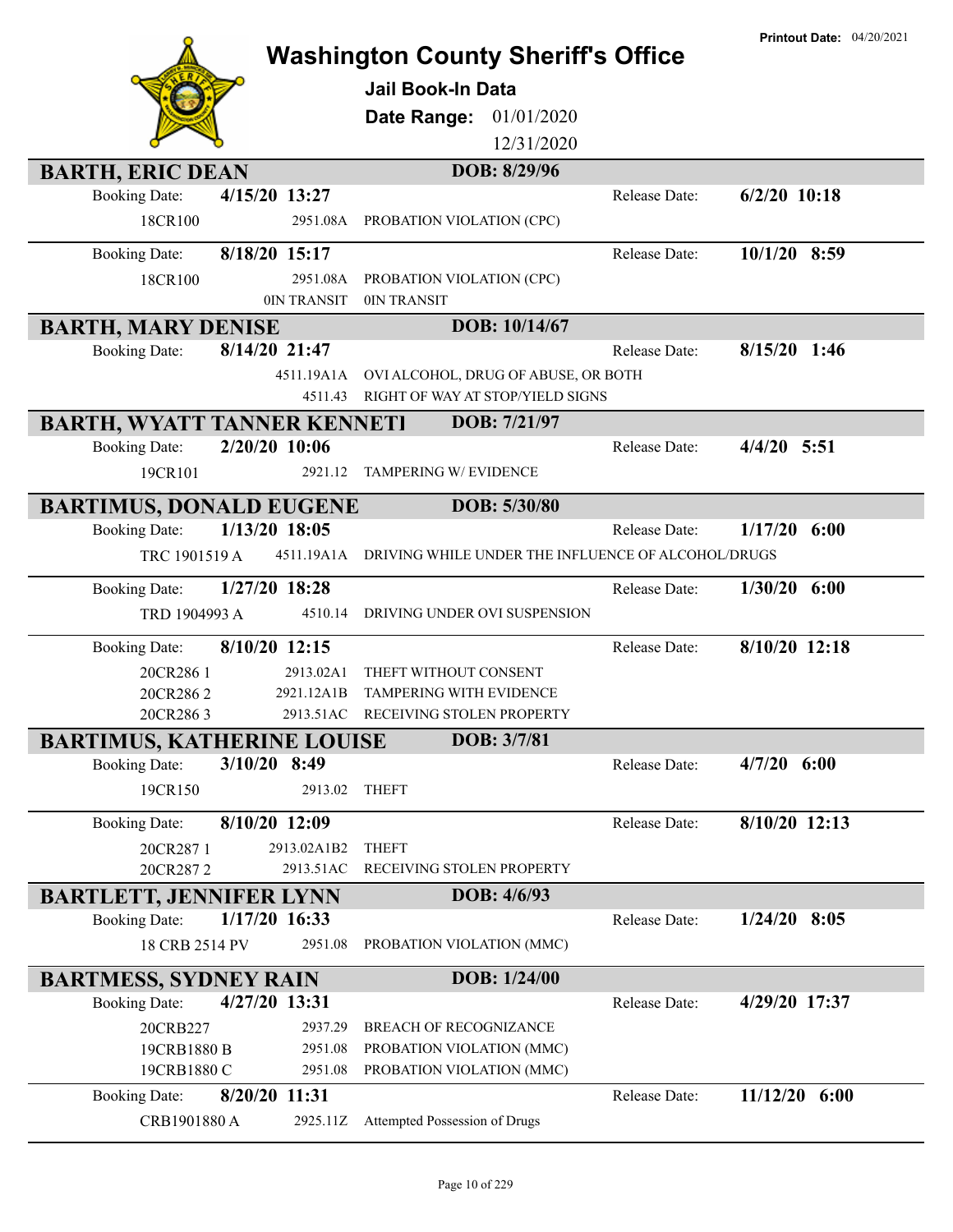|                                                               | <b>Washington County Sheriff's Office</b>                                                                                                                                       |               | <b>Printout Date: 04/20/2021</b> |
|---------------------------------------------------------------|---------------------------------------------------------------------------------------------------------------------------------------------------------------------------------|---------------|----------------------------------|
|                                                               | <b>Jail Book-In Data</b>                                                                                                                                                        |               |                                  |
|                                                               | Date Range:<br>01/01/2020                                                                                                                                                       |               |                                  |
|                                                               | 12/31/2020                                                                                                                                                                      |               |                                  |
| <b>BARTON, JAMIE ANNETTE</b>                                  | DOB: 5/2/77                                                                                                                                                                     |               |                                  |
| 9/23/20 15:22<br><b>Booking Date:</b>                         |                                                                                                                                                                                 | Release Date: | 10/29/20 7:15                    |
| 19CR87<br>2951.08A                                            | PROBATION VIOLATION (CPC)                                                                                                                                                       |               |                                  |
| <b>BARTON, JOSEY CHEYENNE</b>                                 | DOB: 3/7/91                                                                                                                                                                     |               |                                  |
| $1/29/20$ 1:35<br><b>Booking Date:</b>                        |                                                                                                                                                                                 | Release Date: | 2/21/20 12:02                    |
| 2919.21<br>2011 CV 789                                        | NONSUPPORT OF DEPENDENTS                                                                                                                                                        |               |                                  |
| 2937.29<br>19CRB2118                                          | <b>BREACH OF RECOGNIZANCE</b>                                                                                                                                                   |               |                                  |
| 2913.51<br>19CRB1110                                          | RECEIVING STOLEN PROPERTY                                                                                                                                                       |               |                                  |
| 19CRB1027<br>2913.51                                          | RECEIVING STOLEN PROPERTY                                                                                                                                                       |               |                                  |
| 2/25/20 20:11<br><b>Booking Date:</b>                         |                                                                                                                                                                                 | Release Date: | $2/29/20$ 6:00                   |
| 19CRB1110<br>2913.51                                          | RECEIVING STOLEN PROPERTY                                                                                                                                                       |               |                                  |
| 5/21/20 17:43<br><b>Booking Date:</b>                         |                                                                                                                                                                                 | Release Date: | 5/22/20 14:05                    |
| ?913.02A123B12<br>20CR1031                                    | <b>THEFT</b>                                                                                                                                                                    |               |                                  |
| 2913.51AC<br>20CR1034                                         | RECEIVING STOLEN PROPERTY                                                                                                                                                       |               |                                  |
| 20CR1032<br>2913.31A1                                         | FORGERY_WITHOUT AUTHORITY                                                                                                                                                       |               |                                  |
| 2913.51AC<br>20CR1033                                         | RECEIVING STOLEN PROPERTY                                                                                                                                                       |               |                                  |
| 2913.51AC<br>20CR103 5                                        | RECEIVING STOLEN PROPERTY                                                                                                                                                       |               |                                  |
| 2913.51AC<br>20CR1036<br>2913.51AC<br>20CR1037                | RECEIVING STOLEN PROPERTY<br>RECEIVING STOLEN PROPERTY                                                                                                                          |               |                                  |
|                                                               |                                                                                                                                                                                 | Release Date: | 10/13/20 10:11                   |
| 10/13/20 10:01<br><b>Booking Date:</b><br>20CR1031<br>2913.02 | <b>THEFT</b>                                                                                                                                                                    |               |                                  |
|                                                               |                                                                                                                                                                                 |               |                                  |
| <b>BASHAM, VINCENT LEE</b>                                    | DOB: 4/6/99                                                                                                                                                                     |               |                                  |
| 11/19/20 18:23<br><b>Booking Date:</b>                        |                                                                                                                                                                                 | Release Date: | 11/23/20 9:42                    |
| <b>GURNSEY CO.</b><br>2911.12A3                               | BURGLARY_TRESPASS IN OCCUPIED STRAUCTURE, SEPERATLEY SECURED<br>STRUCTURE, OR SEPERATLEY OCCUPIED PORTION OF AN OCCUPIED STRUCTURE<br>W/ PURPOSE TO COMMIT ANY CRIMINAL OFFENSE |               |                                  |
| <b>BATES, KAYLA DALE</b>                                      | DOB: 2/8/85                                                                                                                                                                     |               |                                  |
| 12/14/20 14:37<br><b>Booking Date:</b>                        |                                                                                                                                                                                 | Release Date: | 12/14/20 14:41                   |
| 20CR438 1<br>2911.13                                          | <b>BREAKING AND ENTERING</b>                                                                                                                                                    |               |                                  |
| 20CR4382<br>2911.13                                           | <b>BREAKING AND ENTERING</b>                                                                                                                                                    |               |                                  |
| <b>BAY, ASHLEY CHEYENNE</b>                                   | DOB: 7/3/92                                                                                                                                                                     |               |                                  |
| 1/29/20 13:44<br><b>Booking Date:</b>                         |                                                                                                                                                                                 | Release Date: | 2/5/20 15:29                     |
| 19CRA2162<br>2913.02A1                                        | THEFT WITHOUT CONSENT                                                                                                                                                           |               |                                  |
| 2925.12<br>19CRB1974 A                                        | POSSESSING DRUG ABUSE INSTRUMENTS                                                                                                                                               |               |                                  |
| 2925.14C1<br>CRB1901974 B                                     | ILLEGAL USE OR POSSESSION OF DRUG PARAPHERNALIA                                                                                                                                 |               |                                  |
| CRB2000174<br>2705.02A                                        | Contempt of Court                                                                                                                                                               |               |                                  |
| $9/16/20$ 11:15<br><b>Booking Date:</b>                       |                                                                                                                                                                                 | Release Date: | 9/16/20 11:20                    |
| 2913.02A1B12<br>20CR76 1                                      | <b>FORGERY</b>                                                                                                                                                                  |               |                                  |
| 9/30/20 18:34<br><b>Booking Date:</b>                         |                                                                                                                                                                                 | Release Date: | $10/7/20$ 6:00                   |
| 20CR76 1<br>2913.02A1B12 FORGERY                              |                                                                                                                                                                                 |               |                                  |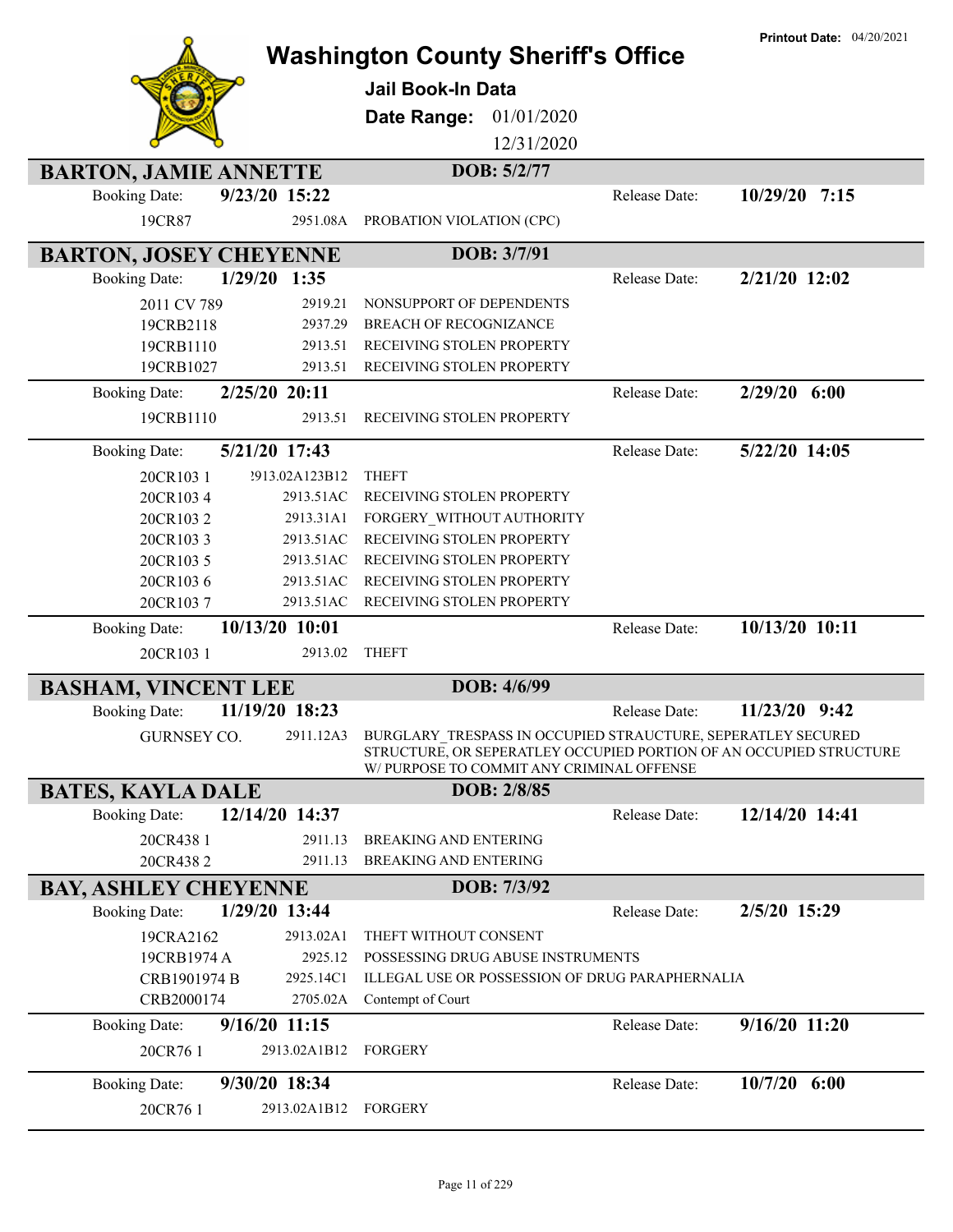|                                                                     | <b>Washington County Sheriff's Office</b><br><b>Jail Book-In Data</b> | <b>Printout Date: 04/20/2021</b> |
|---------------------------------------------------------------------|-----------------------------------------------------------------------|----------------------------------|
|                                                                     | Date Range:<br>01/01/2020                                             |                                  |
|                                                                     | 12/31/2020                                                            |                                  |
|                                                                     | DOB: 9/3/84                                                           |                                  |
| <b>BEAGLE, GARY DEAN JR</b><br>4/7/20 14:58<br><b>Booking Date:</b> | Release Date:                                                         | $4/15/20$ 10:05                  |
| 20CRB514<br>2919.25C                                                | DOMESTIC VIOLENCE_CAUSE BELIEF OF IMMINENT PHYSICAL HARM BY           |                                  |
| 2951.08                                                             | <b>THREAT</b>                                                         |                                  |
| 18CRB1840 PV                                                        | PROBATION VIOLATION (MMC)                                             |                                  |
| <b>BEAGLE, MELISSA JEAN</b><br>3/26/20 21:51                        | DOB: 5/7/82<br>Release Date:                                          |                                  |
| <b>Booking Date:</b>                                                |                                                                       | $3/27/20$ 8:54                   |
| 20CRA486<br>2925.11C1                                               | POSSESSION OF DRUGS_SCHEDULE I OR II SUBSTANCE                        |                                  |
| 4/27/20 16:49<br><b>Booking Date:</b>                               | Release Date:                                                         | 5/2/20 13:11                     |
| 20CRA601<br>2925.03A2                                               | TRAFFICKING IN DRUGS_PREPARE                                          |                                  |
| <b>BEARDSLEY, RYAN CAYCE</b>                                        | DOB: 10/16/93                                                         |                                  |
| $9/16/20$ 0:22<br><b>Booking Date:</b>                              | Release Date:                                                         | $9/27/20$ 6:00                   |
| 2913.02<br>20CRB433                                                 | <b>THEFT</b>                                                          |                                  |
| 2937.29<br>20CRB1340                                                | BREACH OF RECOGNIZANCE                                                |                                  |
| 20CR376                                                             | 2925.11AC1A POSSESSION OF DRUGS                                       |                                  |
| 12/11/20 14:10<br><b>Booking Date:</b>                              | Release Date:                                                         | 12/23/20 12:19                   |
| 20CR376                                                             | 2925.11AC1A POSSESSION OF DRUGS                                       |                                  |
| <b>BEARDSLEY, ZACHARIAH WAYNE</b>                                   | DOB: 11/29/86                                                         |                                  |
| $3/1/20$ 3:56<br><b>Booking Date:</b>                               | Release Date:                                                         | $3/1/20$ 12:05                   |
|                                                                     | 2917.11E1A DISORDERLY CONDUCT                                         |                                  |
| 10/22/20<br>0:05<br><b>Booking Date:</b>                            | Release Date:                                                         | 10/26/20 13:17                   |
| 2919.25A<br>20CRA1578                                               | DOMESTIC VIOLENCE KNOWINGLY CAUSE PHYSICAL HARM                       |                                  |
| 2951.08<br>20CRB363 PV                                              | PROBATION VIOLATION (MMC)                                             |                                  |
| <b>BEAVER, ANDREA NICOLE</b>                                        | DOB: 4/24/86                                                          |                                  |
| 7/23/20 17:21<br><b>Booking Date:</b>                               | Release Date:                                                         | $7/24/20$ 9:01                   |
| 2909.04<br>20CR299                                                  | Disrupting Public Service                                             |                                  |
| 20CR299<br>2917.31A1                                                | INDUCING PANIC_CIRCULATING REPORT/WARNING                             |                                  |
| 11/28/20 20:18<br><b>Booking Date:</b>                              | Release Date:                                                         | 11/30/20 17:11                   |
| 2705.02<br>19DR53                                                   | CONTEMPT(FAILURE TO APPEAR)                                           |                                  |
| <b>BEAVER, ANDREW BROOKS</b>                                        | DOB: 10/27/81                                                         |                                  |
| 1/22/20 17:46<br><b>Booking Date:</b>                               | Release Date:                                                         | $2/16/20$ 5:47                   |
| 18 CRB 2218 A<br>2951.08                                            | PROBATION VIOLATION (MMC)                                             |                                  |
| <b>BECK, DEANE ALLEN JR</b>                                         | DOB: 3/20/80                                                          |                                  |
| <b>Booking Date:</b><br>$6/22/20$ 4:12                              | Release Date:                                                         | $6/26/20$ 10:22                  |
| PV<br>2967.15                                                       | PAROLE VIOLATION                                                      |                                  |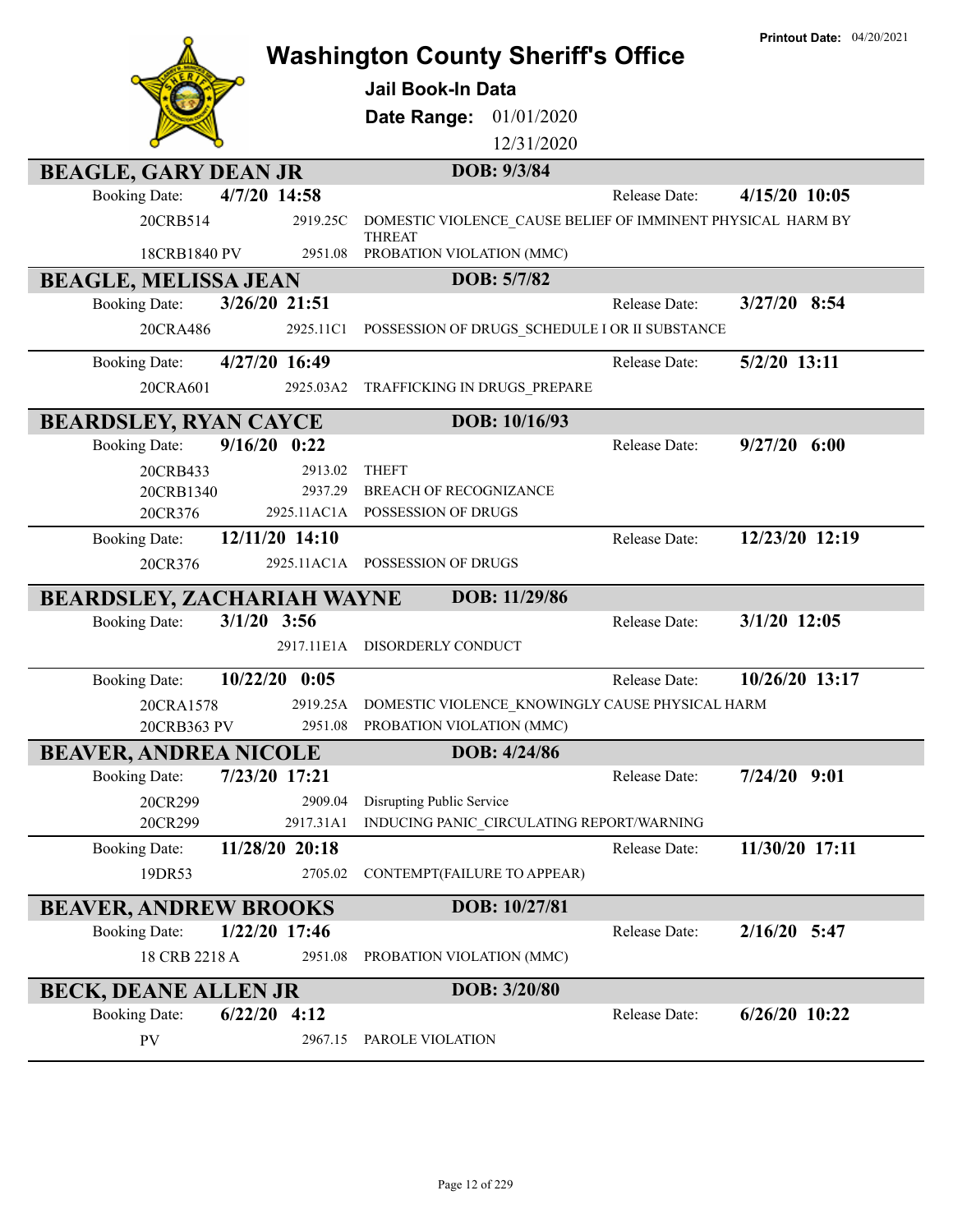|                                                | <b>Washington County Sheriff's Office</b>                                                                                                                                                                                                                               | <b>Printout Date: 04/20/2021</b> |
|------------------------------------------------|-------------------------------------------------------------------------------------------------------------------------------------------------------------------------------------------------------------------------------------------------------------------------|----------------------------------|
|                                                | <b>Jail Book-In Data</b>                                                                                                                                                                                                                                                |                                  |
|                                                |                                                                                                                                                                                                                                                                         |                                  |
|                                                | 01/01/2020<br>Date Range:<br>12/31/2020                                                                                                                                                                                                                                 |                                  |
|                                                |                                                                                                                                                                                                                                                                         |                                  |
| <b>BECKER, NATHANIEL BLAYN</b>                 | DOB: 5/13/79                                                                                                                                                                                                                                                            |                                  |
| 2/3/20 13:35<br><b>Booking Date:</b>           | Release Date:                                                                                                                                                                                                                                                           | $2/6/20$ 9:21                    |
| 20CRA204 B<br>2903.21<br>20CRB202<br>2917.31A3 | <b>Aggravated Menacing</b><br>INDUCING PANIC COMMIT OFFENSE W/ RECKLESS DISREGARD                                                                                                                                                                                       |                                  |
| 2921.331B<br>20CRA204 A                        | FAILURE TO COMPLY WITH ORDER OR SIGNAL OF P.O. ELUDE OR FLEE                                                                                                                                                                                                            |                                  |
| 2/20/20 15:18<br><b>Booking Date:</b>          | Release Date:                                                                                                                                                                                                                                                           | $9/1/20$ $9:18$                  |
| 2903.21<br>20CR972                             | <b>Aggravated Menacing</b>                                                                                                                                                                                                                                              |                                  |
| 2917.31A3<br>20CR973                           | INDUCING PANIC COMMIT OFFENSE W/ RECKLESS DISREGARD                                                                                                                                                                                                                     |                                  |
| 2921.331B<br>20CR971                           | FAILURE TO COMPLY WITH ORDER OR SIGNAL OF P.O. ELUDE OR FLEE                                                                                                                                                                                                            |                                  |
| 2911.12A2<br>19CR446                           | BURGLARY TRESPASS IN OCCUPIED STRUCTURE, SEPERATLEY SECURED<br>STRUCTURE, OR SEPERATLEY OCCUPIED STRUCTURE THAT IS A PERMANENT OR<br>TEMPORARY HABITATION OF ANY PERSON WHEN ANY PERSON IS PRESENT OR<br>LIKELY TO BE PRESENT, W/ PURPOSE TO COMMIT IN THE HABITATION A |                                  |
| <b>BECKER, ROBERT JACOB</b>                    | DOB: 12/21/44                                                                                                                                                                                                                                                           |                                  |
| 1/16/20 11:51<br><b>Booking Date:</b>          | Release Date:                                                                                                                                                                                                                                                           | 2/7/20 11:04                     |
| 19TRC5468 A<br>4511.19A1A                      | OVI ALCOHOL, DRUG OF ABUSE, OR BOTH                                                                                                                                                                                                                                     |                                  |
| 19TRD7124<br>4510.14                           | DRIVING UNDER OVI SUSPENSION                                                                                                                                                                                                                                            |                                  |
| $6/15/20$ 18:14<br><b>Booking Date:</b>        | Release Date:                                                                                                                                                                                                                                                           | 6/22/20<br>6:00                  |
| 19TRC5468A<br>4511.19A1A                       | DRIVING WHILE UNDER THE INFLUENCE OF ALCOHOL/DRUGS                                                                                                                                                                                                                      |                                  |
| 19TRD7124A<br>4510.14                          | DRIVING UNDER OVI SUSPENSION                                                                                                                                                                                                                                            |                                  |
| <b>BEEKMAN, THOMAS LOGAN</b>                   | DOB: 8/22/77                                                                                                                                                                                                                                                            |                                  |
| 12/29/20 22:09<br><b>Booking Date:</b>         | Release Date:                                                                                                                                                                                                                                                           | 12/30/20 14:42                   |
| 18JL880<br>2705.02                             | CONTEMPT(FAILURE TO APPEAR)                                                                                                                                                                                                                                             |                                  |
| 18JL881<br>2705.02                             | CONTEMPT(FAILURE TO APPEAR)                                                                                                                                                                                                                                             |                                  |
| 18JL882<br>2705.02                             | CONTEMPT(FAILURE TO APPEAR)                                                                                                                                                                                                                                             |                                  |
| <b>BELL, JESSE JAMES</b>                       | DOB: 12/22/80                                                                                                                                                                                                                                                           |                                  |
| 3/11/20 16:18<br><b>Booking Date:</b>          | Release Date:                                                                                                                                                                                                                                                           | $3/18/20$ 6:00                   |
| 19TRD4532<br>4510.037J                         | <b>DUS - 12PT SUSPENSION</b>                                                                                                                                                                                                                                            |                                  |
| 20CRB441<br>2705.02                            | CONTEMPT(FAILURE TO APPEAR)                                                                                                                                                                                                                                             |                                  |
| <b>BENNETT, CARLTON WAYNE</b>                  | DOB: 12/29/64                                                                                                                                                                                                                                                           |                                  |
| 10/1/20 22:31<br><b>Booking Date:</b>          | Release Date:                                                                                                                                                                                                                                                           | 10/7/20 13:41                    |
| 20CRA1494<br>2925.03                           | <b>TRAFFICKING IN DRUGS</b>                                                                                                                                                                                                                                             |                                  |
| <b>BENNETT, CHARUS LEON</b>                    | DOB: 11/2/90                                                                                                                                                                                                                                                            |                                  |
| <b>Booking Date:</b><br>7/27/20 19:08          | Release Date:                                                                                                                                                                                                                                                           | $8/12/20$ 7:22                   |
| CRB2000785 PV<br>2951.08                       | PROBATION VIOLATION (MMC)                                                                                                                                                                                                                                               |                                  |
| <b>BENNETT, JULIE ANN</b>                      | DOB: 4/5/90                                                                                                                                                                                                                                                             |                                  |
| $10/16/20$ 8:10<br><b>Booking Date:</b>        | Release Date:                                                                                                                                                                                                                                                           | 10/16/20 16:40                   |
| 4511.19A1A                                     | OVI ALCOHOL, DRUG OF ABUSE, OR BOTH                                                                                                                                                                                                                                     |                                  |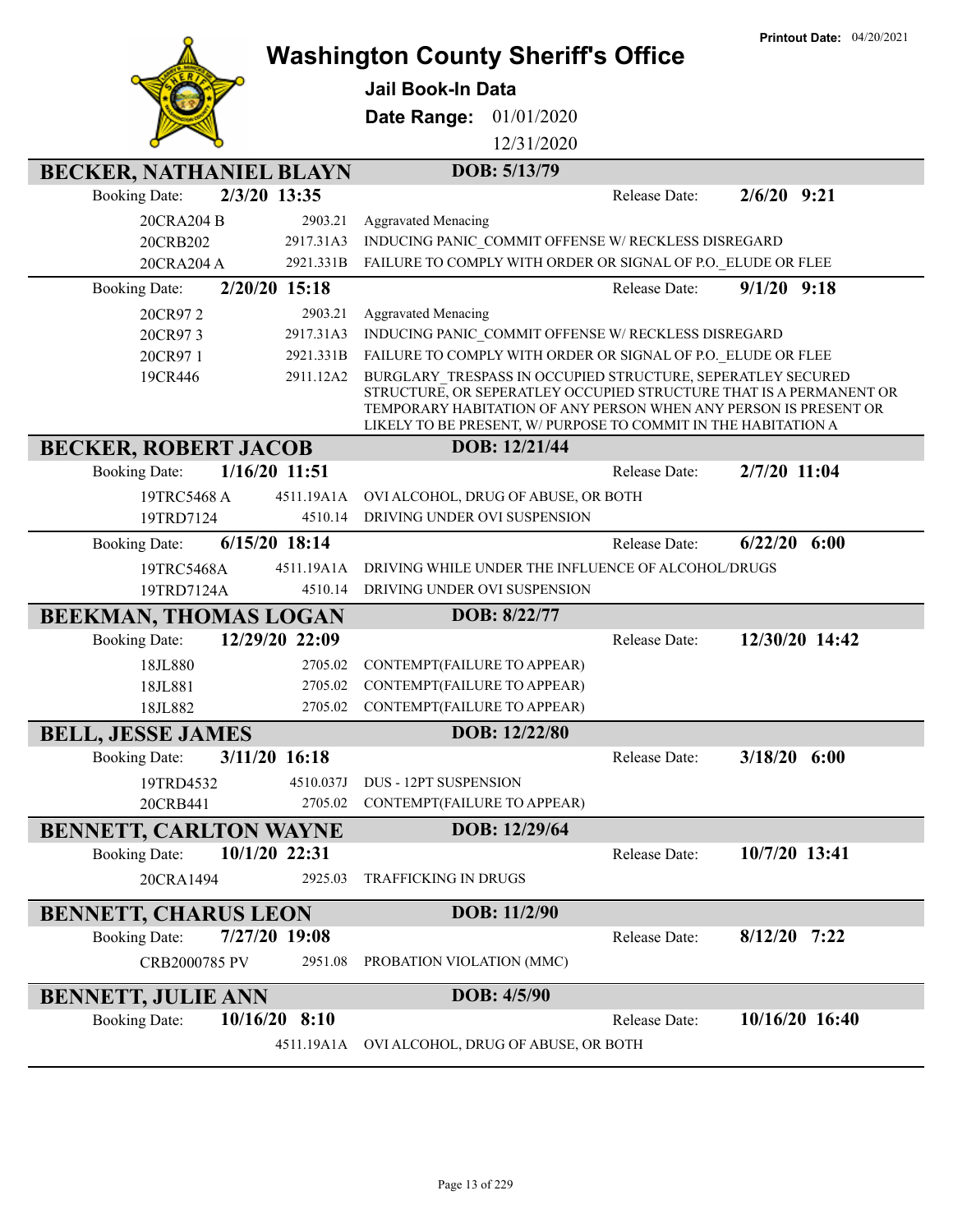|                                                       | <b>Washington County Sheriff's Office</b><br><b>Jail Book-In Data</b>                                                                                 |               | <b>Printout Date: 04/20/2021</b> |
|-------------------------------------------------------|-------------------------------------------------------------------------------------------------------------------------------------------------------|---------------|----------------------------------|
|                                                       | 01/01/2020<br>Date Range:                                                                                                                             |               |                                  |
|                                                       | 12/31/2020                                                                                                                                            |               |                                  |
| <b>BENNETT, MARK ALLEN</b>                            | DOB: 10/8/89                                                                                                                                          |               |                                  |
| 5/18/20 11:49<br><b>Booking Date:</b>                 |                                                                                                                                                       | Release Date: | $5/21/20$ 7:11                   |
| 19TR65163 PV<br>2951.08                               | PROBATION VIOLATION (MMC)                                                                                                                             |               |                                  |
| 10/14/20 15:18<br><b>Booking Date:</b>                |                                                                                                                                                       | Release Date: | 12/23/20 5:32                    |
| 2951.08<br>TRC1905163 E                               | PROBATION VIOLATION (MMC)                                                                                                                             |               |                                  |
| 19TRC5163 A<br>4511.19A1D                             | Driving While Under the Influence of Alcohol/Drugs .08 of 1 gram or more but less than .17 of<br>1 gram by weight of alcohol per 210 liters of breath |               |                                  |
| <b>BENSON, BRANDON GERROD</b>                         | DOB: 12/1/83                                                                                                                                          |               |                                  |
| $4/13/20$ 4:09<br><b>Booking Date:</b>                |                                                                                                                                                       | Release Date: | 4/15/20 18:37                    |
| 17TRC5596E<br>2951.08                                 | PROBATION VIOLATION (MMC)                                                                                                                             |               |                                  |
| <b>BENSON, CURTIS WALTER</b>                          | DOB: 7/7/61                                                                                                                                           |               |                                  |
| 2/29/20 14:05<br><b>Booking Date:</b>                 |                                                                                                                                                       | Release Date: | 3/2/20 14:44                     |
| 2919.25A<br>20CRB357                                  | DOMESTIC VIOLENCE_KNOWINGLY CAUSE PHYSICAL HARM                                                                                                       |               |                                  |
|                                                       |                                                                                                                                                       |               |                                  |
| <b>BERENTZ, NICOLE SHANE</b>                          | DOB: 5/3/73                                                                                                                                           |               |                                  |
| 6/21/20 18:52<br><b>Booking Date:</b>                 |                                                                                                                                                       | Release Date: | $6/25/20$ 8:15                   |
| 19TRC7297 PV<br>2951.08                               | PROBATION VIOLATION (MMC)                                                                                                                             |               |                                  |
| <b>BERG, PATRICIA JO</b>                              | DOB: 4/27/87                                                                                                                                          |               |                                  |
| 11/27/20 19:26<br><b>Booking Date:</b>                |                                                                                                                                                       | Release Date: | 11/29/20 0:11                    |
| 2909.06                                               | Criminal Damaging/Endangering                                                                                                                         |               |                                  |
| 2921.31                                               | OBSTRUCTING OFFICIAL BUSINESS                                                                                                                         |               |                                  |
| 2909.06<br>2909.06                                    | Criminal Damaging/Endangering                                                                                                                         |               |                                  |
|                                                       | Criminal Damaging/Endangering                                                                                                                         |               |                                  |
| <b>BERG, TYLER CHRISTOPHER</b>                        | DOB: 1/4/95                                                                                                                                           |               |                                  |
| $6/21/20$ 2:26<br><b>Booking Date:</b>                |                                                                                                                                                       | Release Date: | 6/21/20<br>4:08                  |
| 4511.19A1A                                            | DRIVING WHILE UNDER THE INFLUENCE OF ALCOHOL/DRUGS                                                                                                    |               |                                  |
| <b>BERGA, VELINDA BERNICE</b>                         | DOB: 3/9/99                                                                                                                                           |               |                                  |
| 8/7/20 17:11<br><b>Booking Date:</b>                  |                                                                                                                                                       | Release Date: | 8/10/20 13:32                    |
| 20CRB1179B<br>2909.06                                 | Criminal Damaging/Endangering                                                                                                                         |               |                                  |
| 2903.13<br>20CRA1178                                  | Assault                                                                                                                                               |               |                                  |
| 20CRB1179C<br>2909.06                                 | Criminal Damaging/Endangering                                                                                                                         |               |                                  |
| 20CRB1179A<br>2913.02                                 | <b>THEFT</b>                                                                                                                                          |               |                                  |
| 20CRB1179E<br>2917.11B2<br>20CRB1179D<br>2909.06      | DISORDERLY CONDUCT INTOXICATED CREATE RISK OF HARM<br>Criminal Damaging/Endangering                                                                   |               |                                  |
| $9/2/20$ 11:23<br><b>Booking Date:</b>                |                                                                                                                                                       | Release Date: | 9/2/20 11:27                     |
| 2925.11AC1A<br>20CR322                                | POSSESSION OF DRUGS                                                                                                                                   |               |                                  |
| 9/8/20 16:43<br><b>Booking Date:</b>                  |                                                                                                                                                       | Release Date: | 10/6/20 10:27                    |
|                                                       | TRAFFICKING IN DRUGS - FENTANYL                                                                                                                       |               |                                  |
|                                                       |                                                                                                                                                       |               |                                  |
| CRA2001352<br>2925.03C9H<br>20CR362 1<br>2925.03A2C9H | Trafficking Fentanyl-Related Compound/Major Drug Offender                                                                                             |               |                                  |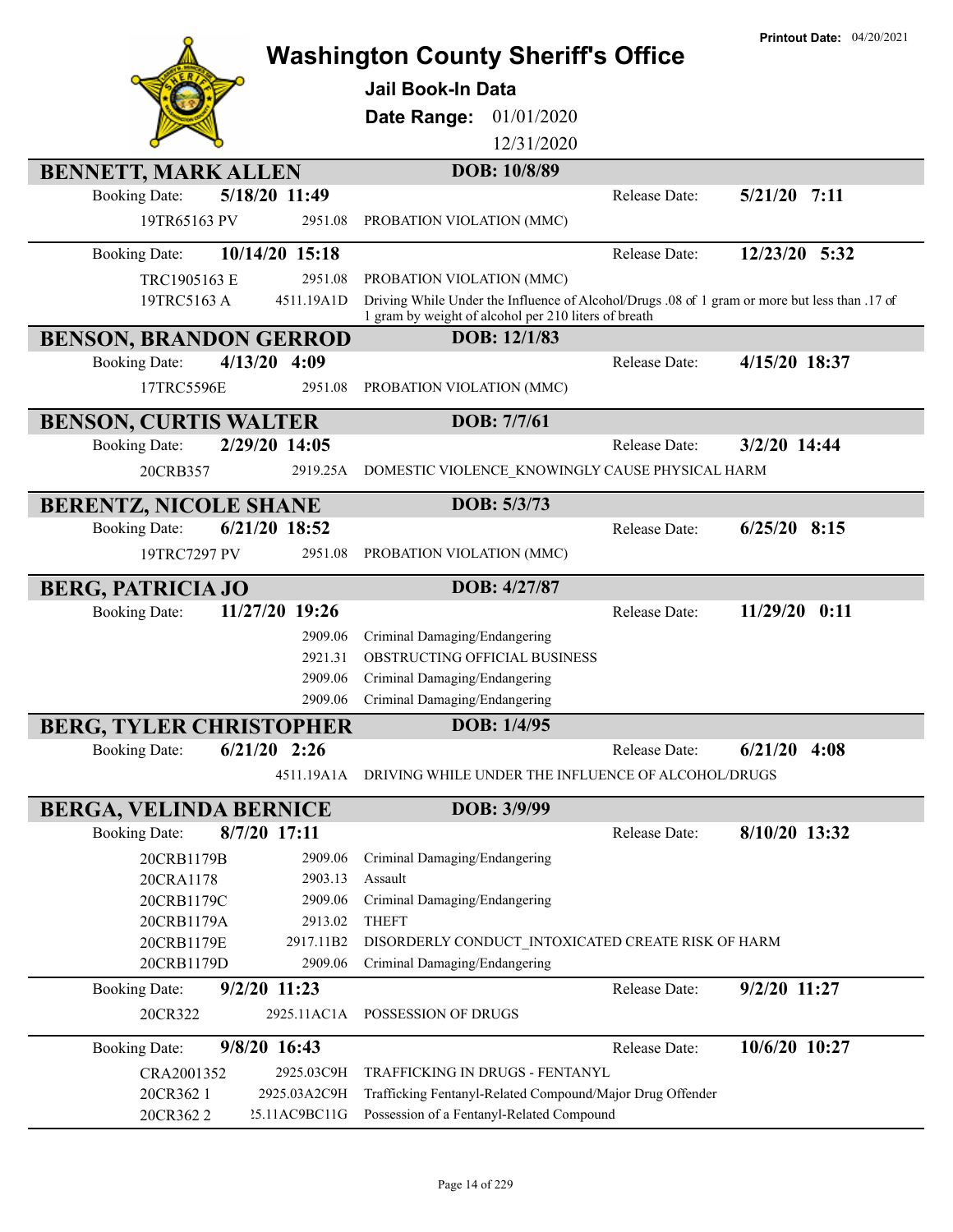|                                 |                            | <b>Washington County Sheriff's Office</b>                                                                                                                                                                                                                               |               | <b>Printout Date: 04/20/2021</b> |
|---------------------------------|----------------------------|-------------------------------------------------------------------------------------------------------------------------------------------------------------------------------------------------------------------------------------------------------------------------|---------------|----------------------------------|
|                                 |                            |                                                                                                                                                                                                                                                                         |               |                                  |
|                                 |                            | <b>Jail Book-In Data</b>                                                                                                                                                                                                                                                |               |                                  |
|                                 |                            | 01/01/2020<br>Date Range:                                                                                                                                                                                                                                               |               |                                  |
|                                 |                            | 12/31/2020                                                                                                                                                                                                                                                              |               |                                  |
| <b>BERRY, DAMON THOMAS</b>      |                            | DOB: 4/15/95                                                                                                                                                                                                                                                            |               |                                  |
| <b>Booking Date:</b>            | 6/3/20 14:24               |                                                                                                                                                                                                                                                                         | Release Date: | 6/4/20 15:22                     |
| 20CR1871                        | 2925.03A2C9F               | Trafficking in a Fentanyl-Related Compound                                                                                                                                                                                                                              |               |                                  |
| 20CR1872                        | 2925.11AC11E               | Possession of a Fentanyl-Related Compound                                                                                                                                                                                                                               |               |                                  |
| <b>BEST, JAMAL RAHEEM</b>       |                            | DOB: 11/8/85                                                                                                                                                                                                                                                            |               |                                  |
| <b>Booking Date:</b>            | 12/6/20 22:37              |                                                                                                                                                                                                                                                                         | Release Date: | 12/7/20 12:40                    |
| 20CRB1784 A                     | 2919.27                    | VIOLATE PROTECTION ORDER OR CONSENT AGREEMENT                                                                                                                                                                                                                           |               |                                  |
| 20CRB1784B                      | 2917.11                    | DISORDERLY CONDUCT                                                                                                                                                                                                                                                      |               |                                  |
| BETTINGER, RANDAL ERIC          |                            | DOB: 10/4/98                                                                                                                                                                                                                                                            |               |                                  |
| <b>Booking Date:</b>            | 6/4/20 12:53               |                                                                                                                                                                                                                                                                         | Release Date: | 6/5/20 19:31                     |
| 20CRA788A                       | 2911.12A2                  | BURGLARY TRESPASS IN OCCUPIED STRUCTURE, SEPERATLEY SECURED<br>STRUCTURE, OR SEPERATLEY OCCUPIED STRUCTURE THAT IS A PERMANENT OR<br>TEMPORARY HABITATION OF ANY PERSON WHEN ANY PERSON IS PRESENT OR<br>LIKELY TO BE PRESENT, W/ PURPOSE TO COMMIT IN THE HABITATION A |               |                                  |
| 20CRA788B                       | 2905.02A1                  | Abduction - remove from place found                                                                                                                                                                                                                                     |               |                                  |
| <b>BIEHL, WILLIAM SCOTT</b>     |                            | DOB: 7/2/74                                                                                                                                                                                                                                                             |               |                                  |
| <b>Booking Date:</b>            | 4/14/20 17:50              |                                                                                                                                                                                                                                                                         | Release Date: | 4/14/20 23:29                    |
|                                 | 4511.19A2                  | Driving under the influence of alcohol/drugs > .10% in blood                                                                                                                                                                                                            |               |                                  |
|                                 | 4511.19A1A                 | DRIVING WHILE UNDER THE INFLUENCE OF ALCOHOL/DRUGS                                                                                                                                                                                                                      |               |                                  |
|                                 | 2919.22C1<br>4513.241      | ENDANGERING CHILDREN OPERATING VEHICLE UNDER INFLUENCE OF<br>ALCOHOL/DRUGS WITH CHILDREN<18<br><b>IMPROPER WINDOW TINT</b>                                                                                                                                              |               |                                  |
|                                 | 2921.33A                   | RESISTING ARREST_RESIST OR INTERFERE                                                                                                                                                                                                                                    |               |                                  |
| <b>BIGLER, AARON JOSEPH</b>     |                            | DOB: 12/22/97                                                                                                                                                                                                                                                           |               |                                  |
| <b>Booking Date:</b>            | 10/6/20 17:47              |                                                                                                                                                                                                                                                                         | Release Date: | 10/20/20 13:15                   |
| 20CRA1515B                      |                            | 2911.13 BREAKING AND ENTERING                                                                                                                                                                                                                                           |               |                                  |
| 20CRA1515A                      | 2913.51                    | RECEIVING STOLEN PROPERTY                                                                                                                                                                                                                                               |               |                                  |
| 20CRA1515C                      | 2923.24                    | POSSESSING CRIMINAL TOOLS                                                                                                                                                                                                                                               |               |                                  |
| 20CRB1548                       | 2963.11                    | <b>FUGITIVE FROM JUSTICE</b>                                                                                                                                                                                                                                            |               |                                  |
| <b>BIGLER, KYLE MORGAN</b>      |                            | DOB: 9/19/96                                                                                                                                                                                                                                                            |               |                                  |
| <b>Booking Date:</b>            | 10/6/20 17:29              |                                                                                                                                                                                                                                                                         | Release Date: | $10/16/20$ 9:33                  |
| 20CRA1511B                      | 2911.13                    | <b>BREAKING AND ENTERING</b>                                                                                                                                                                                                                                            |               |                                  |
| 20CRA1511A                      | 2913.51                    | RECEIVING STOLEN PROPERTY                                                                                                                                                                                                                                               |               |                                  |
| 20CRA1512                       | 2923.24<br>2963.11         | POSSESSING CRIMINAL TOOLS<br><b>FUGITIVE FROM JUSTICE</b>                                                                                                                                                                                                               |               |                                  |
| CRB2001547                      |                            |                                                                                                                                                                                                                                                                         |               |                                  |
| <b>BIGLEY, DAVID LEE II</b>     |                            | DOB: 11/29/95                                                                                                                                                                                                                                                           |               |                                  |
| <b>Booking Date:</b><br>20CR385 | 9/17/20 19:55<br>2903.11A1 | Felonious Assault - victim seriously harmed                                                                                                                                                                                                                             | Release Date: | 10/8/20 13:58                    |
|                                 |                            |                                                                                                                                                                                                                                                                         |               |                                  |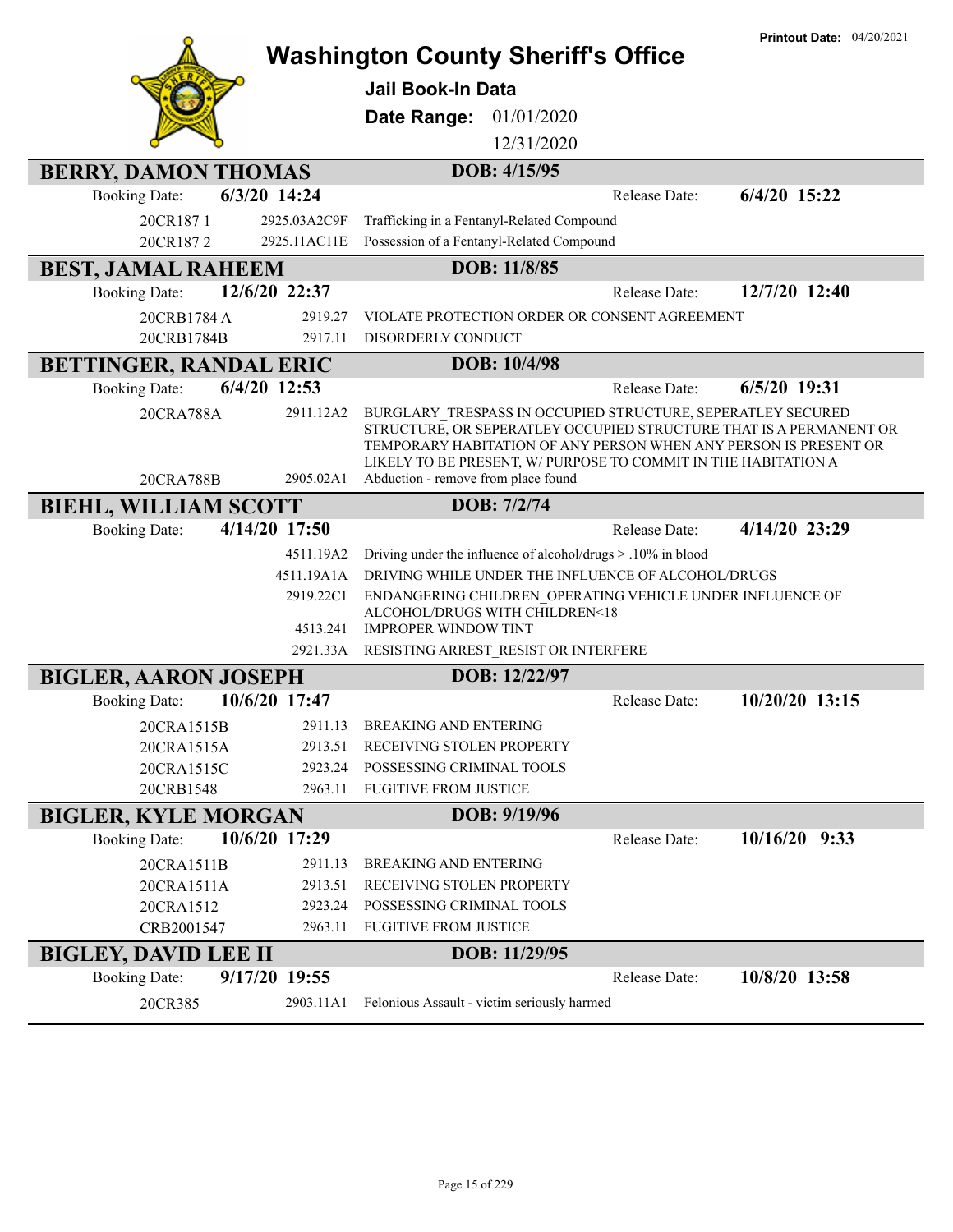|                               |                 | <b>Washington County Sheriff's Office</b>           |                      | <b>Printout Date: 04/20/2021</b> |
|-------------------------------|-----------------|-----------------------------------------------------|----------------------|----------------------------------|
|                               |                 |                                                     |                      |                                  |
|                               |                 | <b>Jail Book-In Data</b>                            |                      |                                  |
|                               |                 | Date Range:<br>01/01/2020                           |                      |                                  |
|                               |                 | 12/31/2020                                          |                      |                                  |
| <b>BIGLEY, JEFFREY LEE</b>    |                 | DOB: 7/11/00                                        |                      |                                  |
| <b>Booking Date:</b>          | 2/20/20 11:21   |                                                     | Release Date:        | $2/28/20$ 6:00                   |
| 19CRB2136 PV                  | 2951.08         | PROBATION VIOLATION (MMC)                           |                      |                                  |
| <b>Booking Date:</b>          | $6/7/20$ 21:52  |                                                     | Release Date:        | $6/22/20$ 8:50                   |
| 19CRB2136 PV                  | 2951.08         | PROBATION VIOLATION (MMC)                           |                      |                                  |
| <b>Booking Date:</b>          | 7/4/20 18:38    |                                                     | Release Date:        | 7/21/20 21:11                    |
| 19CRB2136 C                   | 2951.08         | PROBATION VIOLATION (MMC)                           |                      |                                  |
| 20CRB978                      | 2913.02         | <b>THEFT</b>                                        |                      |                                  |
| <b>Booking Date:</b>          | 9/30/20 15:07   |                                                     | Release Date:        | 10/1/20 10:56                    |
| TRD2002847                    | 4510.16         | DUS (FRA)                                           |                      |                                  |
| <b>Booking Date:</b>          | 10/2/20 16:37   |                                                     | Release Date:        | 11/20/20<br>6:00                 |
| 19CRB2136                     | 2917.31A3       | INDUCING PANIC COMMIT OFFENSE W/ RECKLESS DISREGARD |                      |                                  |
| 20CRB1499                     | 2937.29         | <b>BREACH OF RECOGNIZANCE</b>                       |                      |                                  |
| TRD2003749 A                  | 4510.16         | DUS (FRA)                                           |                      |                                  |
| TRD2003749 B                  | 4511.21         | <b>SPEED</b>                                        |                      |                                  |
| <b>BILLITER, KIARA DALE</b>   |                 | DOB: 2/14/99                                        |                      |                                  |
| <b>Booking Date:</b>          | 11/4/20 16:21   |                                                     | <b>Release Date:</b> | 11/5/20 12:49                    |
| 20CRA1629 A                   | 2925.11C1B      | POSSESSION OF DRUGS SCHEDULE I OR II SUBSTANCE      |                      |                                  |
| 20CRA1629 B                   | 2925.11C11B     | Possession of Fentanyl-Related Compound             |                      |                                  |
| <b>BILLS, HARLEY DAVIDSON</b> |                 | DOB: 6/22/91                                        |                      |                                  |
| <b>Booking Date:</b>          | $9/10/20$ 10:02 |                                                     | Release Date:        | 9/11/20 10:15                    |
| CRB2001349                    | 2903.22         | Menacing                                            |                      |                                  |
| <b>BILLS, TYLER AUSTIN</b>    |                 | DOB: 11/23/94                                       |                      |                                  |
| <b>Booking Date:</b>          | 2/1/20 21:43    |                                                     | Release Date:        | $2/2/20$ 0:45                    |
| <b>BELPRE</b>                 | 2913.02         | <b>THEFT</b>                                        |                      |                                  |
| <b>BITTNER, JENNIFER LYNN</b> |                 | DOB: 10/14/94                                       |                      |                                  |
| <b>Booking Date:</b>          | $1/21/20$ 13:15 |                                                     | Release Date:        | $1/24/20$ 21:08                  |
| 20CRA119                      | 2913.51         | RECEIVING STOLEN PROPERTY                           |                      |                                  |
| CRB2000120A                   | 2921.31AB       | <b>Obstructing Official Business</b>                |                      |                                  |
| CRB2000120B                   | 2925.14         | DRUG PARAPHERNALIA                                  |                      |                                  |
| <b>Booking Date:</b>          | $1/24/20$ 21:08 |                                                     | Release Date:        | $1/25/20$ 0:52                   |
| 20CRA119                      | 2913.51         | RECEIVING STOLEN PROPERTY                           |                      |                                  |
| 20CRB120A                     | 2921.31         | OBSTRUCTING OFFICIAL BUSINESS                       |                      |                                  |
| 20CRB120B                     | 2925.14         | DRUG PARAPHERNALIA                                  |                      |                                  |
| <b>BLAIR, TRICIA ANN</b>      |                 | DOB: 9/26/84                                        |                      |                                  |
| <b>Booking Date:</b>          | 2/19/20 11:23   |                                                     | Release Date:        | 2/19/20 11:33                    |
| 20CR671                       | 2913.51AC       | RECEIVING STOLEN PROPERTY                           |                      |                                  |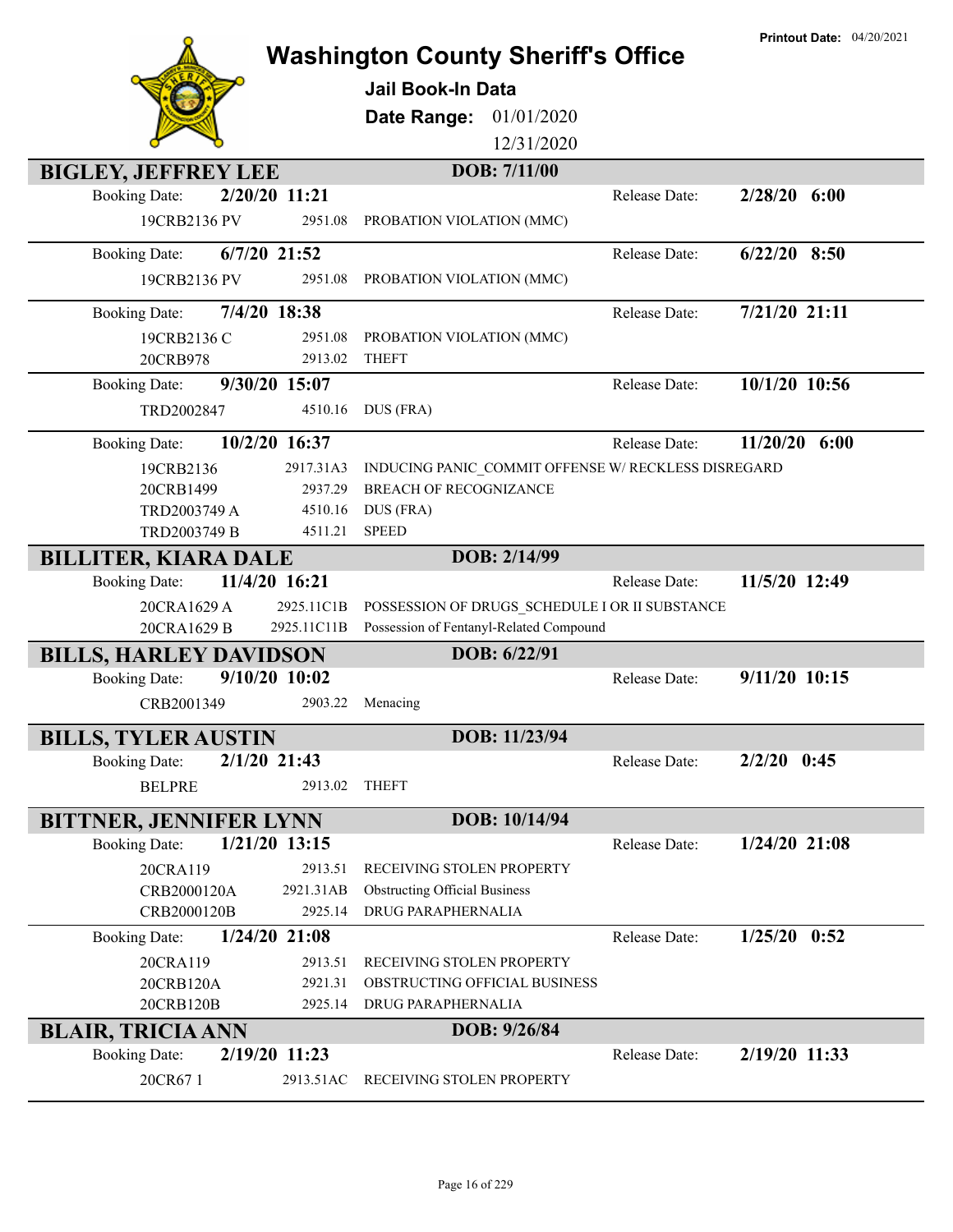|                                   |                       |                                                                                                                           |               | <b>Printout Date: 04/20/2021</b> |
|-----------------------------------|-----------------------|---------------------------------------------------------------------------------------------------------------------------|---------------|----------------------------------|
|                                   |                       | <b>Washington County Sheriff's Office</b>                                                                                 |               |                                  |
|                                   |                       | <b>Jail Book-In Data</b>                                                                                                  |               |                                  |
|                                   |                       | 01/01/2020<br>Date Range:                                                                                                 |               |                                  |
|                                   |                       |                                                                                                                           |               |                                  |
|                                   |                       | 12/31/2020                                                                                                                |               |                                  |
| <b>BLAKE, MELANIE ANN</b>         |                       | DOB: 5/9/74                                                                                                               |               |                                  |
| <b>Booking Date:</b>              | 4/16/20 16:20         |                                                                                                                           | Release Date: | $4/22/20$ 9:04                   |
| 19CRA1941 A                       | 2913.02A1B5           | Theft of a Motor Vehicle                                                                                                  |               |                                  |
| 19CRA1941 B                       | 2911.13B              | BREAKING AND ENTERING_COMMIT FELONY/LAND PREMISES OF ANOTHER                                                              |               |                                  |
| <b>Booking Date:</b>              | 8/19/20 10:21         |                                                                                                                           | Release Date: | 8/19/20 10:32                    |
| 20CR1612                          | 2913.51AC             | RECEIVING STOLEN PROPERTY                                                                                                 |               |                                  |
|                                   |                       |                                                                                                                           |               |                                  |
| <b>BLANKENSHIP, ROBERT DILLON</b> |                       | DOB: 3/13/96                                                                                                              |               |                                  |
| <b>Booking Date:</b>              | 12/4/20 16:15         |                                                                                                                           | Release Date: | 12/22/20 16:40                   |
| <b>MEIGS CO</b>                   | 2903.12               | <b>Aggravated Assault</b>                                                                                                 |               |                                  |
| <b>BLEDSOE, JUSTIN EVERETT</b>    |                       | DOB: 9/8/82                                                                                                               |               |                                  |
| <b>Booking Date:</b>              | 10/6/20 11:50         |                                                                                                                           | Release Date: | $10/12/20$ 6:00                  |
|                                   | 513.04                | POSSESSING DRUG ABUSE INSTRUMENTS                                                                                         |               |                                  |
| <b>BELPRE</b>                     |                       |                                                                                                                           |               |                                  |
| <b>BLEVINS, EMILY MARIE</b>       |                       | DOB: 3/30/96                                                                                                              |               |                                  |
| <b>Booking Date:</b>              | $4/1/20$ 21:17        |                                                                                                                           | Release Date: | 4/3/20 10:44                     |
| 19CRB480C                         | 2951.08               | PROBATION VIOLATION (MMC)                                                                                                 |               |                                  |
|                                   |                       |                                                                                                                           |               |                                  |
| <b>BLOOMFIELD, AUSTIN WAYNE</b>   |                       | DOB: 11/4/95                                                                                                              |               |                                  |
| <b>Booking Date:</b>              | $3/9/20$ 4:50         |                                                                                                                           | Release Date: | 3/9/20 17:14                     |
| 20TRC486 A                        | 4511.19A1A            | DRIVING WHILE UNDER THE INFLUENCE OF ALCOHOL/DRUGS                                                                        |               |                                  |
| 20TRC486 B                        | 4511.19A2             | Driving under the influence of alcohol/drugs > .10% in blood                                                              |               |                                  |
| 20TRC486 C                        | 4510.21               | FAILURE TO REINSTATE O/L                                                                                                  |               |                                  |
| 20TRC486 D                        | 4503.21               | FT DISPLAY VALID REGISTRATION                                                                                             |               |                                  |
| 20TRC486 E                        | 4513.263B1            | NO SEATBELT                                                                                                               |               |                                  |
| <b>Booking Date:</b>              | 11/10/20 14:36        |                                                                                                                           | Release Date: | $3/24/21$ 9:04                   |
| 20TRC486 A                        | 4511.19A1A            | OVI ALCOHOL, DRUG OF ABUSE, OR BOTH                                                                                       |               |                                  |
| 20CR 281 2                        | 2925.11AC11E          | Possession of a Fentanyl-Related Compound                                                                                 |               |                                  |
| 20CR 2813                         | 2923.16BI             | Improper Handling of a Firearm in a Motor Vehicle                                                                         |               |                                  |
| 20CR 2814                         | 2925.03A2C9F          | Trafficking in a Fentanyl-Related Compound                                                                                |               |                                  |
| <b>FRANKLIN CO</b>                | 2925.11               | POSSESSION OF DRUGS                                                                                                       |               |                                  |
| 20TRC486 B                        | 4511.19A2             | Driving under the influence of alcohol/drugs > .10% in blood                                                              |               |                                  |
| 20TRC486 C                        | 4510.21               | FAILURE TO REINSTATE O/L                                                                                                  |               |                                  |
| 20TRC486 D<br>20TRC486 E          | 4503.21<br>4513.263B1 | FT DISPLAY VALID REGISTRATION<br>NO SEATBELT                                                                              |               |                                  |
| 20CRB1672                         | 2705.02               | CONTEMPT(FAILURE TO APPEAR)                                                                                               |               |                                  |
|                                   |                       |                                                                                                                           |               |                                  |
| <b>BLOOMFIELD, NATHAN URIAH</b>   |                       | DOB: 3/22/94                                                                                                              |               |                                  |
| <b>Booking Date:</b>              | 6/19/20 18:08         |                                                                                                                           | Release Date: | 6/22/20 17:44                    |
| 20TRC981B                         | 4511.19A1H            | Driving While Under the Influence of Alcohol/Drugs .17 of 1 gram or more by weight of<br>alcohol per 210 liters of breath |               |                                  |
| <b>BLOUIR, MARANDIA EILEEN</b>    |                       | DOB: 9/26/80                                                                                                              |               |                                  |
|                                   | 9/29/20 19:01         |                                                                                                                           | Release Date: | $10/8/20$ 6:00                   |
| <b>Booking Date:</b>              |                       |                                                                                                                           |               |                                  |
| 20CRB1138                         | 2919.25AD2            | DOMESTIC VIOLENCE                                                                                                         |               |                                  |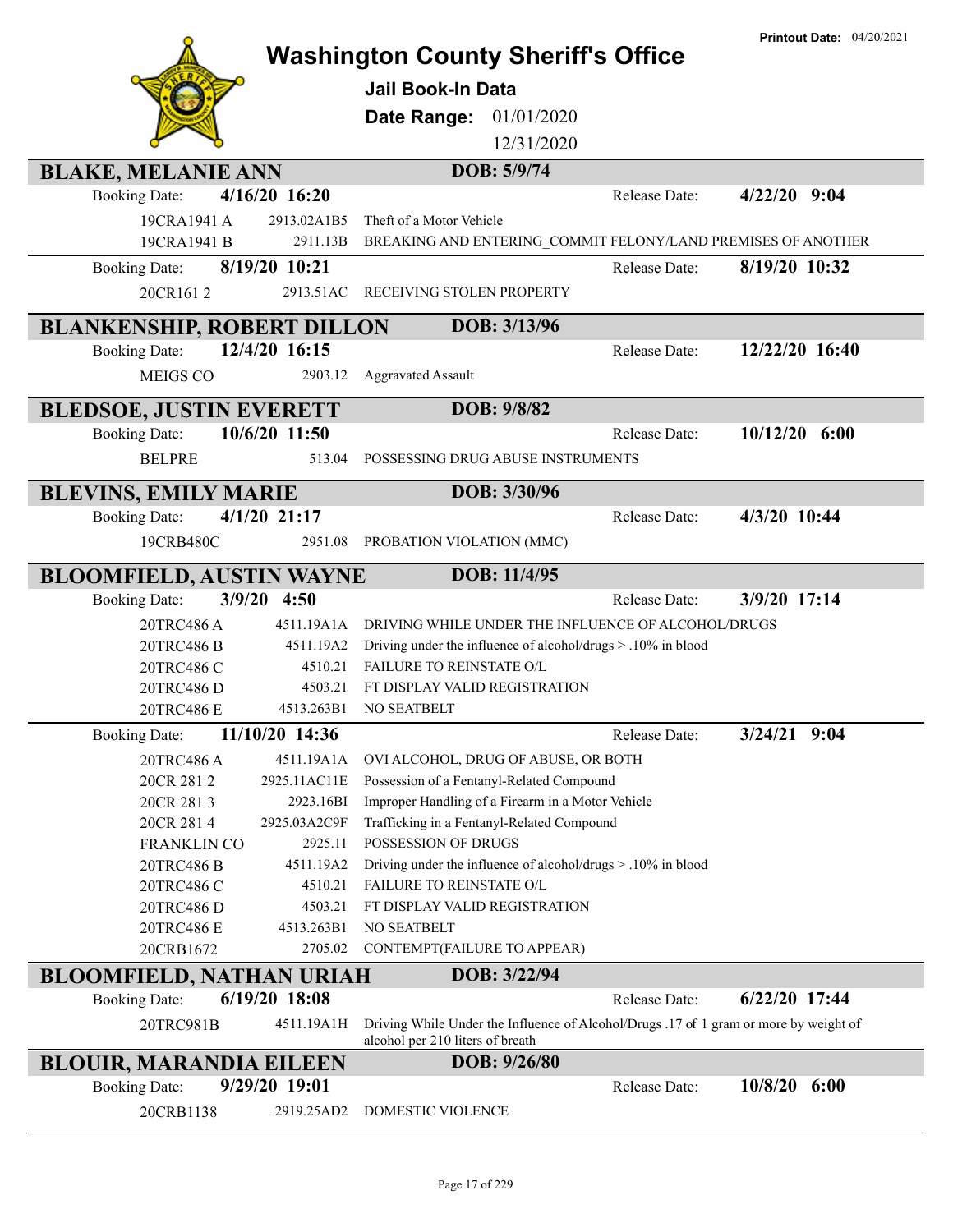

## **Washington County Sheriff's Office**

**Jail Book-In Data**

**Date Range:** 01/01/2020

12/31/2020

## **BLUM, ZACHARY KYLE** DOB: 6/24/89

| <b>Booking Date:</b>         | 12/27/20 22:10           | Release Date:                                                                                                                                                                                                                                                                           |                |  |
|------------------------------|--------------------------|-----------------------------------------------------------------------------------------------------------------------------------------------------------------------------------------------------------------------------------------------------------------------------------------|----------------|--|
| <b>MUSKINGUM C</b>           | 2921.34                  | <b>ESCAPE</b>                                                                                                                                                                                                                                                                           |                |  |
| 20CRA1882 A                  | 2921.331B                | FAILURE TO COMPLY WITH ORDER OR SIGNAL OF P.O. ELUDE OR FLEE                                                                                                                                                                                                                            |                |  |
| 20CRB1883                    | 2925.14C1                | <b>ILLEGAL USE OR POSSESSION OF DRUG PARAPHERNALIA</b>                                                                                                                                                                                                                                  |                |  |
| 20CRA1882 B                  | 2925.11C2                | POSSESSION OF DRUGS_SCHEDULE III, IV, OR V SUBSTANCE                                                                                                                                                                                                                                    |                |  |
| 20TRD4935 F                  | 4513.22                  | <b>FAULTY EXHAUST</b>                                                                                                                                                                                                                                                                   |                |  |
| 20TRD4935 E                  | 4511.202                 | FAILURE TO CONTROL                                                                                                                                                                                                                                                                      |                |  |
| 20TRD4935 C                  | 4510.16                  | DUS (FRA)                                                                                                                                                                                                                                                                               |                |  |
| 20TRD4935 A                  | 4549.08                  | FICTITIOUS PLATES M4                                                                                                                                                                                                                                                                    |                |  |
| 20TRD4935 D                  | 4511.20                  | Reckless Operation                                                                                                                                                                                                                                                                      |                |  |
| 20TRD4935 B                  | 4511.21D4                | SPEED >70 MPH                                                                                                                                                                                                                                                                           |                |  |
| <b>PAROLE</b>                | 2967.15                  | PAROLE VIOLATION                                                                                                                                                                                                                                                                        |                |  |
| 21CR581                      | 2921.331B                | FAILURE TO COMPLY WITH ORDER OR SIGNAL OF P.O. ELUDE OR FLEE                                                                                                                                                                                                                            |                |  |
| 21CR582                      | 2925.14                  | <b>DRUG PARAPHERNALIA</b>                                                                                                                                                                                                                                                               |                |  |
| <b>BLYER, DIANE MARIE</b>    |                          | DOB: 8/3/76                                                                                                                                                                                                                                                                             |                |  |
| <b>Booking Date:</b>         | 2/8/20 18:19             | Release Date:                                                                                                                                                                                                                                                                           | $2/13/20$ 5:38 |  |
| 19TRC2738 A                  | 4511.19A1A               | DRIVING WHILE UNDER THE INFLUENCE OF ALCOHOL/DRUGS                                                                                                                                                                                                                                      |                |  |
| <b>Booking Date:</b>         | 3/1/20 17:56             | Release Date:                                                                                                                                                                                                                                                                           | $3/6/20$ 5:36  |  |
| 19TRC5846 A                  |                          | 4511.19A1A DRIVING WHILE UNDER THE INFLUENCE OF ALCOHOL/DRUGS                                                                                                                                                                                                                           |                |  |
| <b>BOBB, ERIC JOSEPH</b>     |                          | DOB: 10/24/82                                                                                                                                                                                                                                                                           |                |  |
| <b>Booking Date:</b>         | 1/24/20 17:40            | Release Date:                                                                                                                                                                                                                                                                           | $3/12/20$ 7:56 |  |
| 20CR41                       | 2937.29                  | <b>BREACH OF RECOGNIZANCE</b>                                                                                                                                                                                                                                                           |                |  |
| 19CR301 1<br>19CR3012        | 2911.12A2<br>2913.02A1B2 | BURGLARY TRESPASS IN OCCUPIED STRUCTURE, SEPERATLEY SECURED<br>STRUCTURE, OR SEPERATLEY OCCUPIED STRUCTURE THAT IS A PERMANENT OR<br>TEMPORARY HABITATION OF ANY PERSON WHEN ANY PERSON IS PRESENT OR<br>LIKELY TO BE PRESENT, W/ PURPOSE TO COMMIT IN THE HABITATION A<br><b>THEFT</b> |                |  |
| 19CR3013                     | 2913.02A1B4              | THEFT OF A FIREARM                                                                                                                                                                                                                                                                      |                |  |
| 19CR3014<br>19CR3015         | 2911.12A2<br>2913.02A1B2 | BURGLARY TRESPASS IN OCCUPIED STRUCTURE, SEPERATLEY SECURED<br>STRUCTURE, OR SEPERATLEY OCCUPIED STRUCTURE THAT IS A PERMANENT OR<br>TEMPORARY HABITATION OF ANY PERSON WHEN ANY PERSON IS PRESENT OR<br>LIKELY TO BE PRESENT, W/ PURPOSE TO COMMIT IN THE HABITATION A<br>THEFT        |                |  |
| 19CR3016                     | 2913.02A1B4              | THEFT OF A FIREARM                                                                                                                                                                                                                                                                      |                |  |
| 19CR3017                     | 2913.02A1B5              | Theft of a Motor Vehicle                                                                                                                                                                                                                                                                |                |  |
| <b>BOBIER, ANDREW JOSEPH</b> |                          | DOB: 7/2/82                                                                                                                                                                                                                                                                             |                |  |
| <b>Booking Date:</b>         | 8/21/20 16:26            | Release Date:                                                                                                                                                                                                                                                                           | 9/1/20 12:32   |  |
| TRC2001276 PV                | 2951.08                  | PROBATION VIOLATION (MMC)                                                                                                                                                                                                                                                               |                |  |
| <b>BOGGS, DAVID LEE</b>      |                          | DOB: 5/26/67                                                                                                                                                                                                                                                                            |                |  |
| <b>Booking Date:</b>         | 12/22/20 17:35           | Release Date:                                                                                                                                                                                                                                                                           | 12/23/20 15:30 |  |
| 20CRA1796A                   | 2905.02A2                | Abduction - restrain liberty                                                                                                                                                                                                                                                            |                |  |
| 20CRA1796B                   | 2919.25A                 | DOMESTIC VIOLENCE_KNOWINGLY CAUSE PHYSICAL HARM                                                                                                                                                                                                                                         |                |  |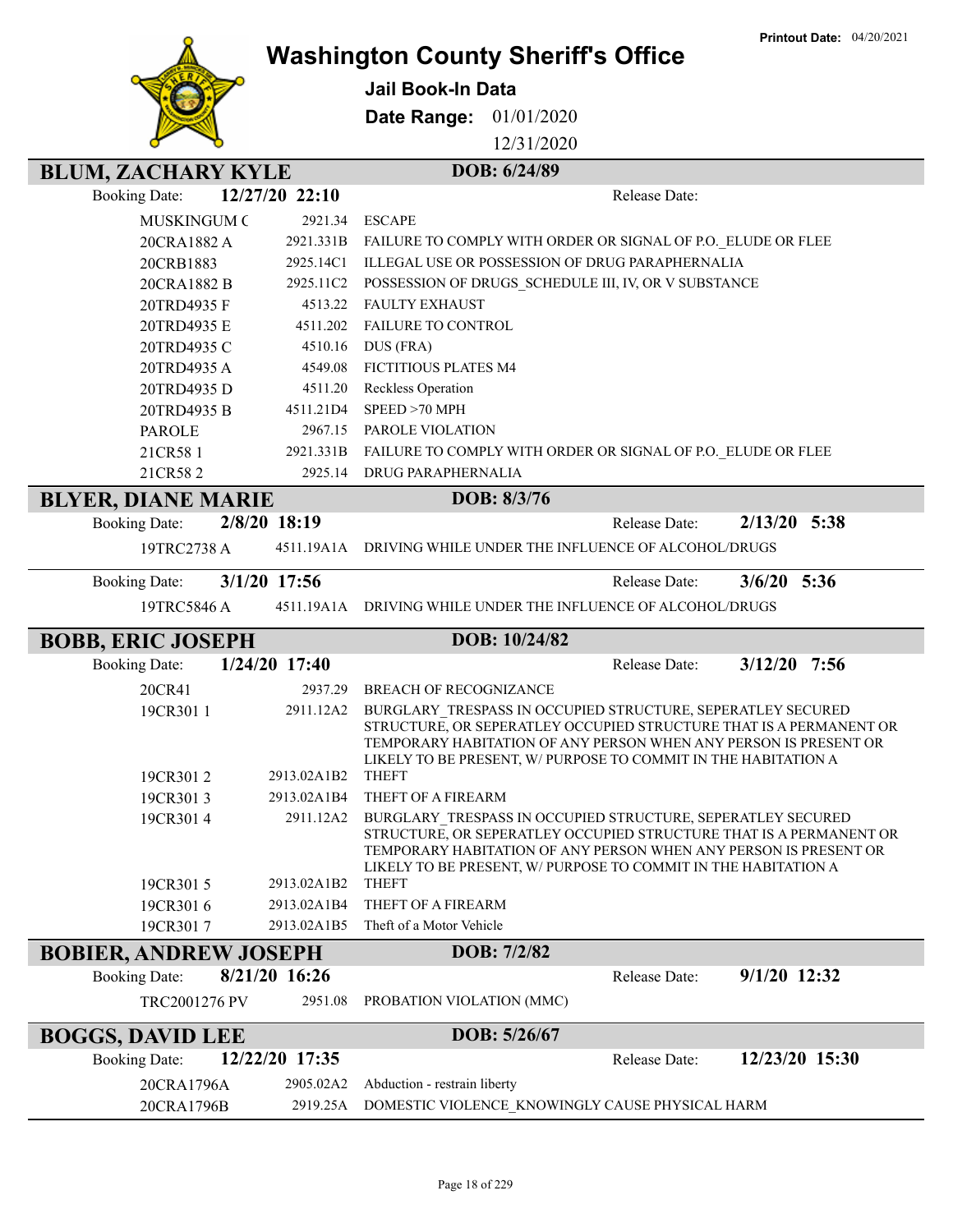|                                        | <b>Washington County Sheriff's Office</b>                                    |               | <b>Printout Date: 04/20/2021</b> |
|----------------------------------------|------------------------------------------------------------------------------|---------------|----------------------------------|
|                                        | <b>Jail Book-In Data</b>                                                     |               |                                  |
|                                        | Date Range:<br>01/01/2020                                                    |               |                                  |
|                                        | 12/31/2020                                                                   |               |                                  |
| <b>BOICE, DEREK EUGENE</b>             | DOB: 12/31/86                                                                |               |                                  |
| $6/16/20$ 1:25<br><b>Booking Date:</b> |                                                                              | Release Date: | $6/16/20$ 10:49                  |
| 20TRD1870A<br>4510.21                  | <b>FAILURE TO REINSTATE O/L</b>                                              |               |                                  |
| 20TRD1870 B<br>4511.43                 | Failure to Yield at Stop or Yield sign                                       |               |                                  |
| 8/11/20 19:36<br><b>Booking Date:</b>  |                                                                              | Release Date: | 8/14/20 16:52                    |
| 2919.25<br>20CRB1196                   | <b>DOMESTIC VIOLENCE</b>                                                     |               |                                  |
| 2919.25<br>20CRB1197                   | DOMESTIC VIOLENCE                                                            |               |                                  |
| 11/17/20 2:45<br><b>Booking Date:</b>  |                                                                              | Release Date: | 12/7/20 12:17                    |
| 20CRB1694 A<br>2919.25A                | DOMESTIC VIOLENCE KNOWINGLY CAUSE PHYSICAL HARM                              |               |                                  |
| 20CRB1694 B<br>2919.25C                | DOMESTIC VIOLENCE CAUSE BELIEF OF IMMINENT PHYSICAL HARM BY<br><b>THREAT</b> |               |                                  |
| 2919.25<br>20CRB1196                   | DOMESTIC VIOLENCE                                                            |               |                                  |
| 20CRB1197<br>2919.25                   | DOMESTIC VIOLENCE                                                            |               |                                  |
| <b>BOLTON, CURTIS CECIL WAYNE</b>      | DOB: 9/13/72                                                                 |               |                                  |
| 11/3/20 12:15<br><b>Booking Date:</b>  |                                                                              | Release Date: | 11/3/20 12:59                    |
| BW20050<br>335.01                      | NO OL                                                                        |               |                                  |
| <b>BONAR, PATRICIA ANN</b>             | DOB: 2/21/77                                                                 |               |                                  |
| <b>Booking Date:</b><br>$6/7/20$ 11:58 |                                                                              | Release Date: | 7/5/20<br>6:00                   |
| 05DC05<br>2705.02                      | CONTEMPT(FAILURE TO APPEAR)                                                  |               |                                  |
| <b>BOND, SETH ADAM</b>                 | DOB: 8/5/82                                                                  |               |                                  |
| 2/4/20 20:04<br><b>Booking Date:</b>   |                                                                              | Release Date: | 2/18/20 12:36                    |
| 20CRB209<br>2919.25A                   | DOMESTIC VIOLENCE KNOWINGLY CAUSE PHYSICAL HARM                              |               |                                  |
| 5/19/20 15:02<br><b>Booking Date:</b>  |                                                                              | Release Date: | 5/21/20 8:34                     |
| 20crb0209 PV<br>2951.08                | PROBATION VIOLATION (MMC)                                                    |               |                                  |
| <b>BONIN, KENNETH ANTHONY</b>          | DOB: 10/11/88                                                                |               |                                  |
| 9/17/20 20:57<br><b>Booking Date:</b>  |                                                                              | Release Date: | 9/17/20 23:22                    |
| 18TRD3043<br>4510.16                   | DUS (FRA)                                                                    |               |                                  |
| <b>BONNELL, JESSICA ANN</b>            | DOB: 9/19/84                                                                 |               |                                  |
| 1/3/20 19:05<br><b>Booking Date:</b>   |                                                                              | Release Date: | $3/28/20$ 6:00                   |
| 19CR293<br>2925.11                     | Possesion of Drugs                                                           |               |                                  |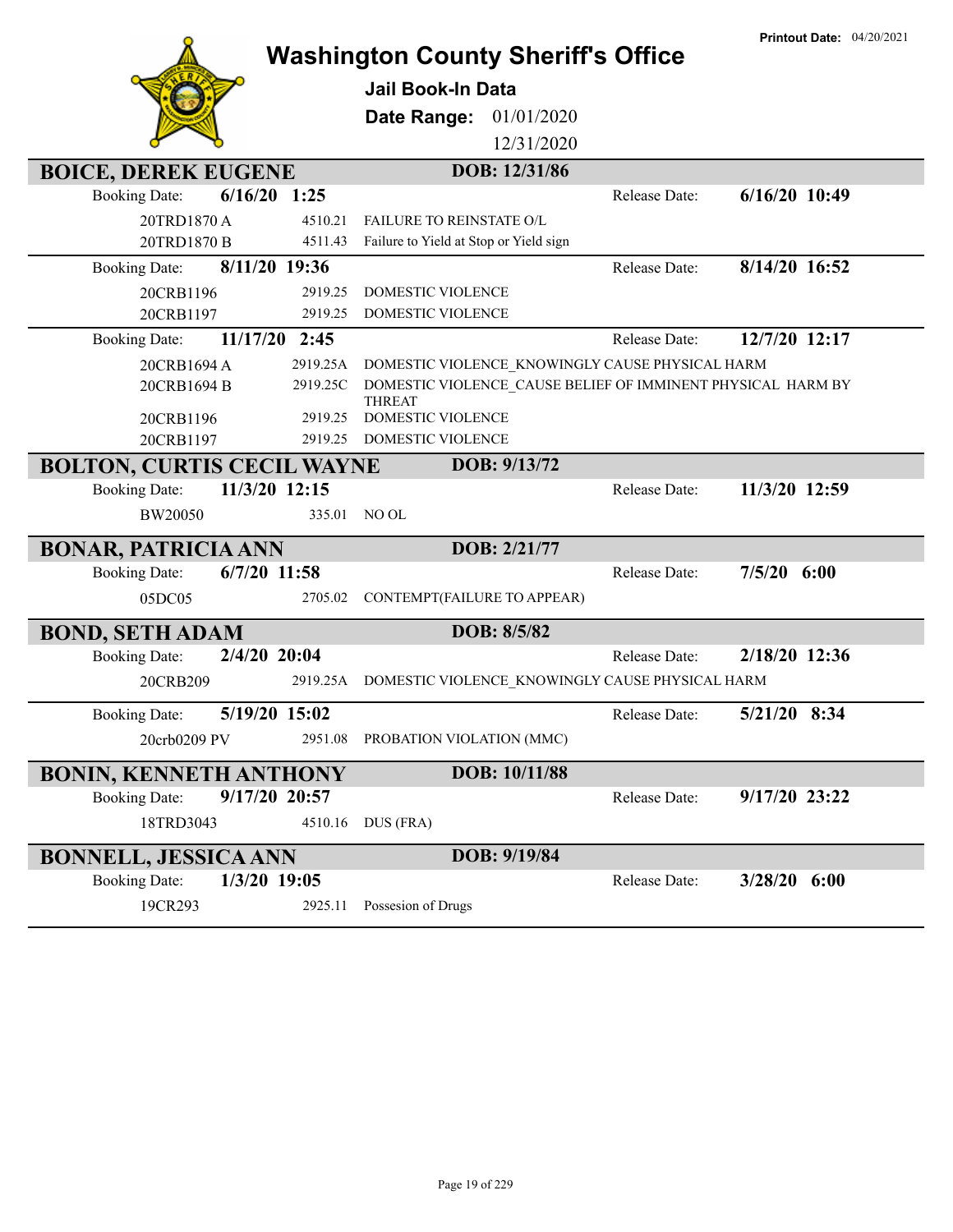|                                |                        | <b>Washington County Sheriff's Office</b>                                       | <b>Printout Date: 04/20/2021</b> |
|--------------------------------|------------------------|---------------------------------------------------------------------------------|----------------------------------|
|                                |                        | <b>Jail Book-In Data</b>                                                        |                                  |
|                                |                        |                                                                                 |                                  |
|                                |                        | <b>Date Range: 01/01/2020</b>                                                   |                                  |
|                                |                        | 12/31/2020                                                                      |                                  |
| <b>BOOKS, AMY SUZZANNE</b>     |                        | DOB: 6/5/86                                                                     |                                  |
| <b>Booking Date:</b>           | $4/10/20$ 21:07        | Release Date:                                                                   | $4/18/20$ 13:18                  |
| 20CRB515                       | 2919.25A               | DOMESTIC VIOLENCE_KNOWINGLY CAUSE PHYSICAL HARM                                 |                                  |
| <b>Booking Date:</b>           | 8/18/20 22:16          | Release Date:                                                                   | 8/18/20 23:12                    |
| 20CRB764A                      | 2925.14                | DRUG PARAPHERNALIA                                                              |                                  |
| 20CRB764B                      | 2925.141C              | ILLEGAL USE OR POSSESSION OF DRUG PARAPHERNALIA                                 |                                  |
| 20CRB764C                      | 4301.62B3              | OPEN CONTAINER LIQUOR PUBLIC PLACE                                              |                                  |
| 20CRB764D                      | 2917.11B2              | DISORDERLY CONDUCT INTOXICATED CREATE RISK OF HARM                              |                                  |
| <b>Booking Date:</b>           | 12/6/20 21:06          | Release Date:                                                                   | 12/21/20 12:45                   |
| 20CRB1487                      | 2921.31A               | <b>Obstructing Official Business</b>                                            |                                  |
| 20CRB1488 A                    | 2925.11C3              | POSSESSION OF DRUGS_MARIJUANA                                                   |                                  |
| 20CRB1790 B                    | 2921.33                | <b>RESISTING ARREST</b>                                                         |                                  |
| 20CRB1790 A                    | 2913.02                | <b>THEFT</b>                                                                    |                                  |
| 20CRB1790 C                    | 2921.31A<br>2917.11E3A | <b>Obstructing Official Business</b>                                            |                                  |
| 20CRB1488 B                    |                        | DISORDERLY CONDUCT - PERSIST AFTER REASONABLE WARNING/REQUEST                   |                                  |
| <b>BOOKS, JESSE SCOTT</b>      |                        | DOB: 7/25/82                                                                    |                                  |
| <b>Booking Date:</b>           | 2/26/20 16:36          | Release Date:                                                                   | $3/11/20$ 8:17                   |
| 19CR517                        | 2913.02A1B13           | THEFT OF AN ELDERLY PERSON                                                      |                                  |
|                                | 0IN TRANSIT            | 0IN TRANSIT                                                                     |                                  |
| 18CRB1145<br>18CRB1128         | 2937.29<br>2913.02A1   | BREACH OF RECOGNIZANCE<br>THEFT WITHOUT CONSENT                                 |                                  |
|                                | 5/12/20 16:15          |                                                                                 | $8/17/20$ 6:00                   |
| <b>Booking Date:</b>           |                        | Release Date:                                                                   |                                  |
| 19CR517                        | 2913.02A1B13           | THEFT OF AN ELDERLY PERSON                                                      |                                  |
| <b>BOOTHBY, TYLER JAMES</b>    |                        | DOB: 9/17/93                                                                    |                                  |
| <b>Booking Date:</b>           | $1/7/20$ 21:19         | Release Date:                                                                   | $1/17/20$ 10:56                  |
| 20CRA027                       | 2913.31                | FORGERY                                                                         |                                  |
| CRA 2000053 A                  | 2921.36A2              | ILLEGAL CONVEYANCE OF DRUGS OF ABUSE_DETENTION MENTAL HEALTH<br><b>FACILITY</b> |                                  |
| CRA 2000053 B                  | 2925.11C1              | POSSESSION OF DRUGS_SCHEDULE I OR II SUBSTANCE                                  |                                  |
| <b>Booking Date:</b>           | $6/2/20$ 15:01         | Release Date:                                                                   | $6/4/20$ 12:13                   |
| 19CRB1675 PV                   | 2951.08                | PROBATION VIOLATION (MMC)                                                       |                                  |
| <b>BOSWELL, ANTHONY EUGENE</b> |                        | DOB: 10/1/80                                                                    |                                  |
| <b>Booking Date:</b>           | $6/5/20$ 22:18         | Release Date:                                                                   | 7/21/20<br>6:00                  |
| 17CRB260 D                     | 2951.08                | PROBATION VIOLATION (MMC)                                                       |                                  |
| 18TRC5717                      | 4511.19A1A             | DRIVING WHILE UNDER THE INFLUENCE OF ALCOHOL/DRUGS                              |                                  |
| 20CRB811                       | 2705.02                | CONTEMPT(FAILURE TO APPEAR)                                                     |                                  |
| 17CRB260 A                     | 2913.11                | PASSING BAD CHECKS                                                              |                                  |
| <b>BOWERS, STANLEY EDWARD</b>  |                        | DOB: 12/19/78                                                                   |                                  |
| <b>Booking Date:</b>           | 6/24/20 13:17          | Release Date:                                                                   | $6/25/20$ 14:48                  |
| 20CR20                         | 2925.11AC1B            | AGGRAVATED POSSESSION OF DRUGS                                                  |                                  |
|                                |                        |                                                                                 |                                  |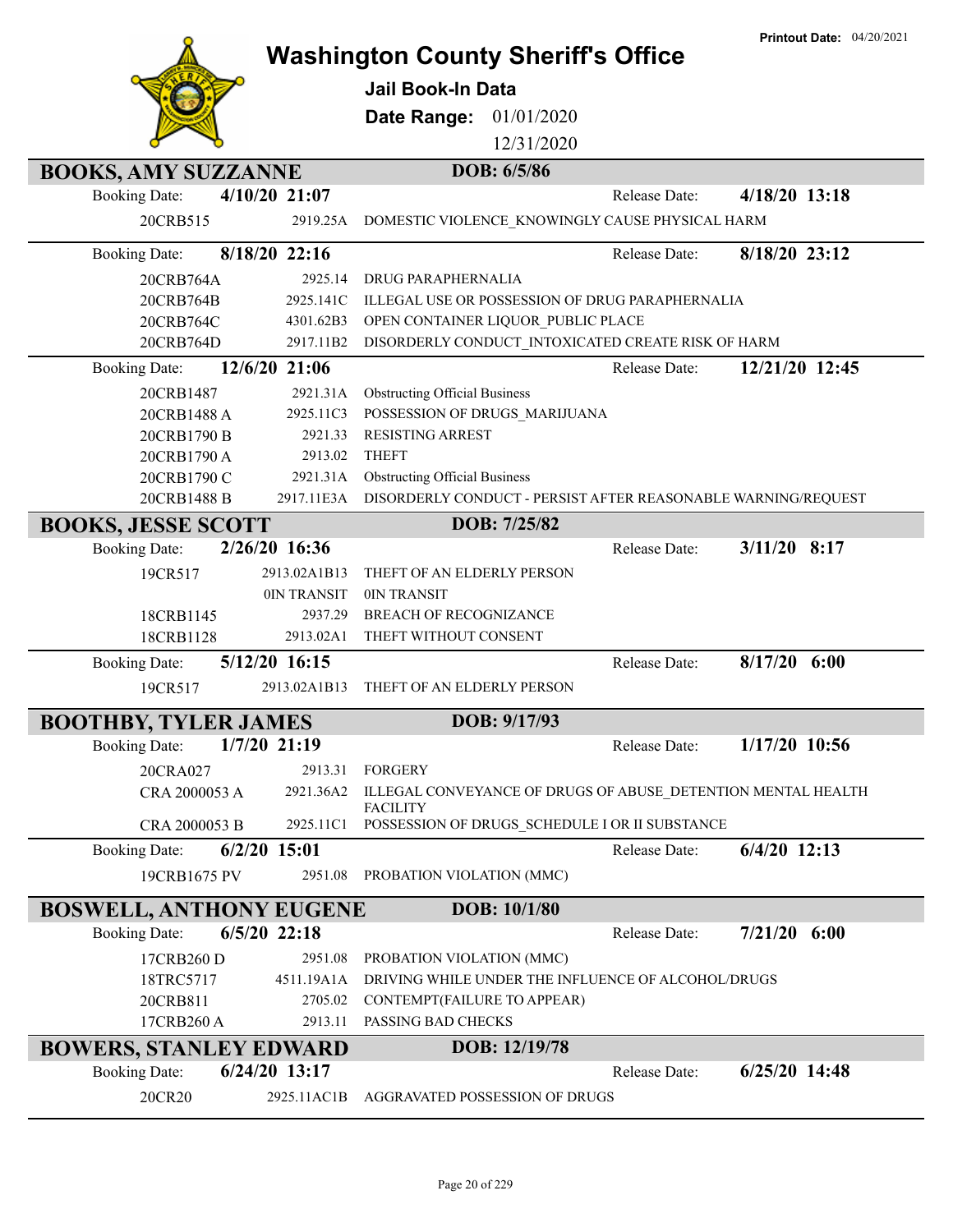|                                        |                                            |                                                                                                                      | <b>Printout Date: 04/20/2021</b> |
|----------------------------------------|--------------------------------------------|----------------------------------------------------------------------------------------------------------------------|----------------------------------|
|                                        |                                            | <b>Washington County Sheriff's Office</b>                                                                            |                                  |
|                                        | <b>Jail Book-In Data</b>                   |                                                                                                                      |                                  |
|                                        | Date Range:                                | 01/01/2020                                                                                                           |                                  |
|                                        |                                            | 12/31/2020                                                                                                           |                                  |
| <b>BOWMAN, MICHAEL ANTHONY</b>         |                                            | DOB: 2/2/84                                                                                                          |                                  |
| 10/9/20 11:33<br><b>Booking Date:</b>  |                                            | Release Date:                                                                                                        | 10/9/20 22:23                    |
| <b>BELPRE</b>                          | 335.10<br><b>FAILURE TO DISPLAY PLATES</b> |                                                                                                                      |                                  |
| <b>BELPRE</b>                          | 303.11A                                    | Providing False Information to Peace Officer                                                                         |                                  |
| <b>BELPRE</b>                          | 335.072<br><b>DUS Violator Compact</b>     |                                                                                                                      |                                  |
| 10/17/20 15:01<br><b>Booking Date:</b> |                                            | Release Date:                                                                                                        | 10/17/20 16:11                   |
| 20CRB1540                              | <b>THEFT</b><br>2913.02                    |                                                                                                                      |                                  |
|                                        |                                            |                                                                                                                      |                                  |
| <b>BOWMAN, TIFFANY DAWN</b>            |                                            | DOB: 1/24/89                                                                                                         |                                  |
| $7/14/20$ 9:28<br><b>Booking Date:</b> |                                            | Release Date:                                                                                                        | $7/17/20$ 9:23                   |
| 20TRC0532 PV                           | 2951.08<br>PROBATION VIOLATION (MMC)       |                                                                                                                      |                                  |
| 7/22/20 14:21<br><b>Booking Date:</b>  |                                            | Release Date:                                                                                                        | $7/27/20$ 9:30                   |
| 20TRC532 PV                            | 2951.08<br>PROBATION VIOLATION (MMC)       |                                                                                                                      |                                  |
|                                        |                                            |                                                                                                                      |                                  |
| 8/28/20 16:20<br><b>Booking Date:</b>  |                                            | Release Date:                                                                                                        | 8/28/20 23:07                    |
| 20TRC532 D                             | 2951.08<br>PROBATION VIOLATION (MMC)       |                                                                                                                      |                                  |
|                                        | DRUG PARAPHERNALIA<br>2925.14              |                                                                                                                      |                                  |
|                                        | 2925.12                                    | POSSESSING DRUG ABUSE INSTRUMENTS                                                                                    |                                  |
| 10/14/20 11:13<br><b>Booking Date:</b> |                                            | Release Date:                                                                                                        | 10/16/20 14:53                   |
| TRC200532 E                            | PROBATION VIOLATION (MMC)<br>2951.08       |                                                                                                                      |                                  |
| 11/7/20 18:34<br><b>Booking Date:</b>  |                                            | Release Date:                                                                                                        | 12/21/20 5:19                    |
| 4511.19A1A<br>TRC2000532 A             |                                            | OVI ALCOHOL, DRUG OF ABUSE, OR BOTH                                                                                  |                                  |
| CRB2001316 A                           | 2925.12                                    | POSSESSING DRUG ABUSE INSTRUMENTS                                                                                    |                                  |
| TRD2003405                             | 4510.14<br>DRIVING UNDER OVI SUSPENSION    |                                                                                                                      |                                  |
| 20TRD3965                              | 4510.14 DRIVING UNDER OVI SUSPENSION       |                                                                                                                      |                                  |
| 20TRD4148A                             | DRIVING UNDER OVI SUSPENSION<br>4510.14    |                                                                                                                      |                                  |
| 20TRD4148B                             | Failure to Control<br>4511.202             |                                                                                                                      |                                  |
| <b>BOYD, AMBER DAWN</b>                |                                            | DOB: 4/4/89                                                                                                          |                                  |
| $5/4/20$ 9:07<br><b>Booking Date:</b>  |                                            | Release Date:                                                                                                        | $5/4/20$ 9:19                    |
| 20CR141 1                              | Possesion of Drugs<br>2925.11              |                                                                                                                      |                                  |
| 20CR1412                               | <b>DRUG PARAPHERNALIA</b><br>2925.14       |                                                                                                                      |                                  |
| <b>BOYER, BRADFORD JORDAN</b>          |                                            | DOB: 12/18/80                                                                                                        |                                  |
| 2/27/20 20:16<br><b>Booking Date:</b>  |                                            | Release Date:                                                                                                        | 2/27/20 23:42                    |
| 20CRA341<br>2921.12A1B                 | <b>TAMPERING WITH EVIDENCE</b>             |                                                                                                                      |                                  |
| 20CRA340A<br>2913.02A1B2               | <b>THEFT</b>                               |                                                                                                                      |                                  |
| 2911.13AC<br>20CRA340B                 |                                            | BREAKING AND ENTERING_PURPOSE COMMIT THEFT OFFENSE/FELONY<br>UNNOCCUPIED STRUCTURE -- USE OF FORCE STEALTH DECEPTION |                                  |
| <b>BRANT, MADISON MARIE</b>            |                                            | <b>DOB: 9/30/01</b>                                                                                                  |                                  |
| 12/29/20 20:02<br><b>Booking Date:</b> |                                            | Release Date:                                                                                                        | $12/30/20$ 9:43                  |
|                                        | OBSTRUCTING OFFICIAL BUSINESS<br>2921.31   |                                                                                                                      |                                  |
| 20CRB1893                              |                                            |                                                                                                                      |                                  |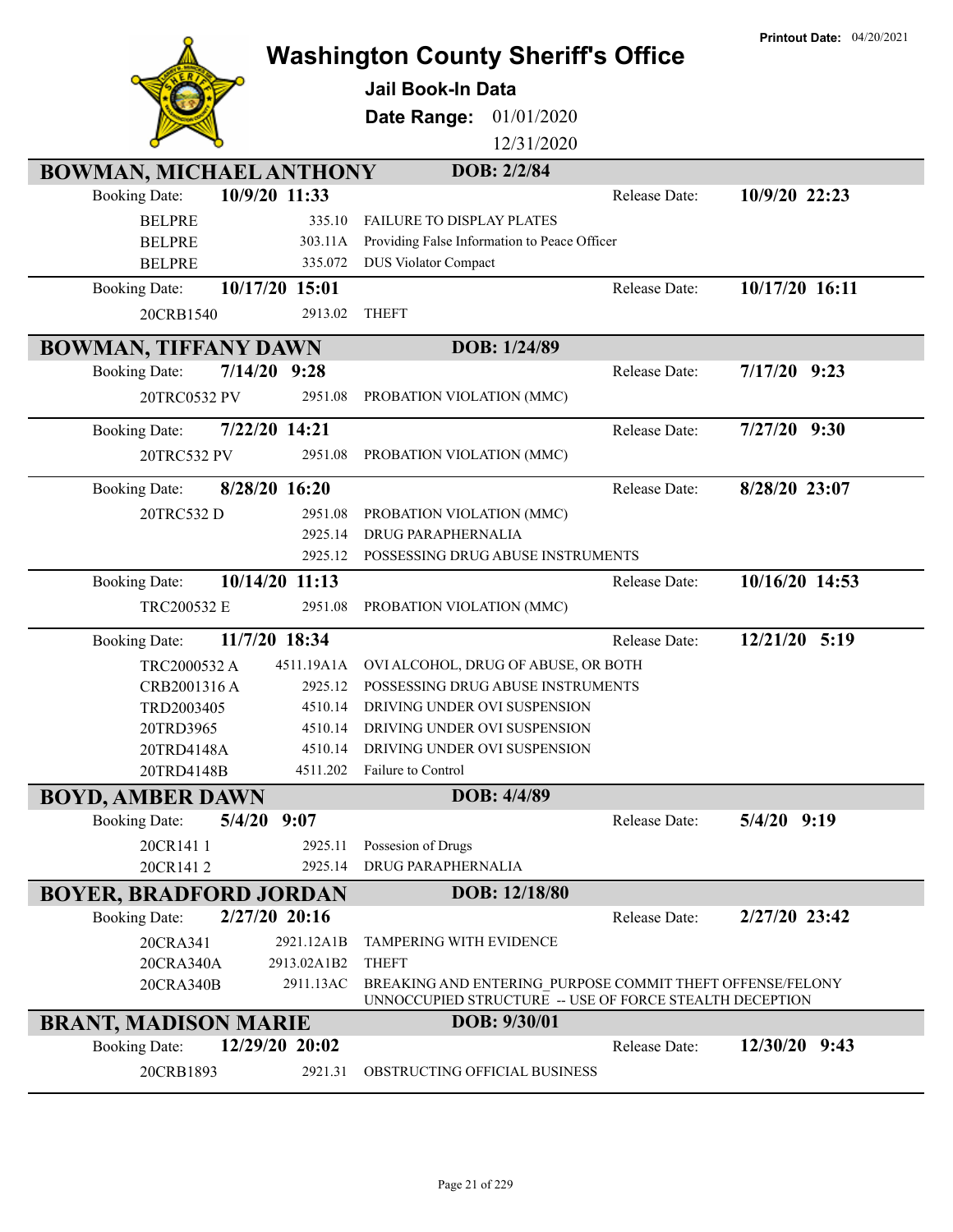|                                                     |                  | <b>Washington County Sheriff's Office</b>                     |               | <b>Printout Date: 04/20/2021</b> |
|-----------------------------------------------------|------------------|---------------------------------------------------------------|---------------|----------------------------------|
|                                                     |                  | <b>Jail Book-In Data</b>                                      |               |                                  |
|                                                     |                  | 01/01/2020<br>Date Range:                                     |               |                                  |
|                                                     |                  | 12/31/2020                                                    |               |                                  |
|                                                     |                  | DOB: 12/20/83                                                 |               |                                  |
| <b>BRAY, STEPHAN LEAVEL</b><br><b>Booking Date:</b> | 3/6/20 12:23     |                                                               | Release Date: | 7/7/20 10:04                     |
| <b>FEDERAL</b>                                      | 3533 FEDERAL     | <b>COCAINE OFFENSE</b>                                        |               |                                  |
|                                                     |                  |                                                               |               |                                  |
| <b>Booking Date:</b>                                | 8/7/20 11:00     |                                                               | Release Date: | 12/4/20 12:02                    |
| <b>FEDERAL</b>                                      | 3533 FEDERAL     | <b>COCAINE OFFENSE</b>                                        |               |                                  |
| <b>BRICE, WILLIAM CORY</b>                          |                  | DOB: 1/22/91                                                  |               |                                  |
| <b>Booking Date:</b>                                | 7/10/20 13:42    |                                                               | Release Date: |                                  |
| 18CR269 1                                           | 2903.11          | Felonious Assault                                             |               |                                  |
| 18CR2692                                            | 2919.22          | <b>ENDANGERING CHILDREN</b>                                   |               |                                  |
| 20CR525 1                                           | 2913.05ABC       | TELECOMMUNICATIONS FRAUD                                      |               |                                  |
| 20CR5252                                            | 2923.03A1F       | Complicity in the Commission of an Offense                    |               |                                  |
| 20CR5253                                            | 2913.02A3B2Z     | ATTEMPTED GRAND THEFT                                         |               |                                  |
| 20CR5254                                            | 2923.03A1F       | Complicity in the Commission of an Offense                    |               |                                  |
| <b>BRINDO, JAMES NMN</b>                            |                  | DOB: 2/28/79                                                  |               |                                  |
| <b>Booking Date:</b>                                | 2/28/20 19:53    |                                                               | Release Date: | 2/29/20 9:34                     |
|                                                     |                  | 2917.11E1A DISORDERLY CONDUCT                                 |               |                                  |
| <b>BROOKER, ZACHARY DAMIAN</b>                      |                  | DOB: 11/27/86                                                 |               |                                  |
| <b>Booking Date:</b>                                | 11/20/20 18:44   |                                                               | Release Date: | 11/23/20<br>6:00                 |
| TRC2001437A                                         |                  | 4511.19A1A DRIVING WHILE UNDER THE INFLUENCE OF ALCOHOL/DRUGS |               |                                  |
| <b>BROOKS JR, PAUL FREDERICK</b>                    |                  | DOB: 9/25/62                                                  |               |                                  |
| <b>Booking Date:</b>                                | 1/12/20 19:27    |                                                               | Release Date: | 1/13/20 11:29                    |
| 20CRB65 A                                           |                  | 2919.25 DOMESTIC VIOLENCE                                     |               |                                  |
| 20CRB65 B                                           |                  | 2919.22A ENDANGERING CHILDREN_CREATE SUBSTANTIAL RISK OF HARM |               |                                  |
| <b>BROOKS, AARON CASEY</b>                          |                  | DOB: 9/23/91                                                  |               |                                  |
| <b>Booking Date:</b>                                | $6/6/20$ 19:45   |                                                               | Release Date: | 6/8/20 10:29                     |
| 20TRD1551                                           | 4510.16          | DUS (FRA)                                                     |               |                                  |
|                                                     |                  |                                                               |               |                                  |
| <b>Booking Date:</b>                                | 7/8/20 15:22     |                                                               | Release Date: | 7/19/20 16:42                    |
| 20TRD1563 A                                         | 4510.11          | <b>DUS VIOL RESTR</b>                                         |               |                                  |
| 20TRC1563 B                                         | 4511.202         | Failure to Control                                            |               |                                  |
| <b>Booking Date:</b>                                | 10/29/20<br>1:13 |                                                               | Release Date: | 11/4/20 14:06                    |
| TRD2001563 C                                        | 2951.08          | PROBATION VIOLATION (MMC)                                     |               |                                  |
| 20TRD4110                                           | 4510.16          | DUS (FRA)                                                     |               |                                  |
| <b>Booking Date:</b>                                |                  |                                                               |               |                                  |
|                                                     | 12/8/20 11:04    |                                                               | Release Date: | 12/8/20 11:15                    |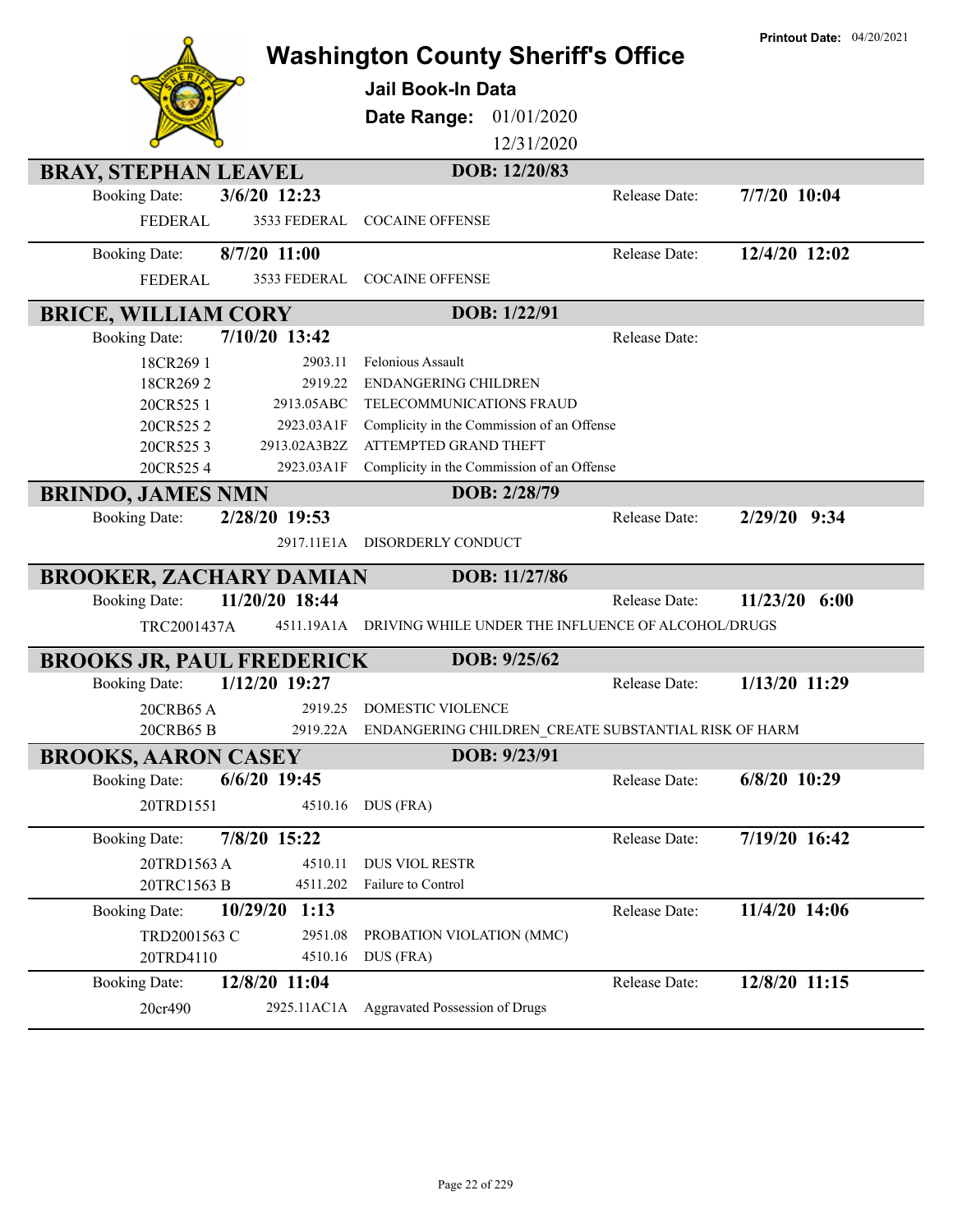|                                                                    | <b>Washington County Sheriff's Office</b><br><b>Jail Book-In Data</b><br>01/01/2020<br>Date Range: |                      | <b>Printout Date: 04/20/2021</b> |
|--------------------------------------------------------------------|----------------------------------------------------------------------------------------------------|----------------------|----------------------------------|
|                                                                    | 12/31/2020                                                                                         |                      |                                  |
| <b>BROOKS, DOMONIC LEE</b>                                         | DOB: 10/4/00                                                                                       |                      |                                  |
| $6/20/20$ 22:07<br><b>Booking Date:</b>                            |                                                                                                    | <b>Release Date:</b> | $6/21/20$ 13:28                  |
| 18CRB2705B<br>2951.08                                              | PROBATION VIOLATION (MMC)                                                                          |                      |                                  |
| 7/15/20 22:28<br><b>Booking Date:</b>                              |                                                                                                    | Release Date:        | $7/16/20$ 11:00                  |
| 2925.11C3<br>20CRB922                                              | POSSESSION OF DRUGS_MARIJUANA                                                                      |                      |                                  |
| 8/5/20 11:59<br><b>Booking Date:</b>                               |                                                                                                    | Release Date:        | 8/29/20 6:00                     |
| 18CRB2705A<br>4301.69E1                                            | Prohibitions - Alcohol Under Age of 21                                                             |                      |                                  |
| <b>BROOKS, JAMIE LEE</b>                                           | DOB: 5/11/76                                                                                       |                      |                                  |
| 12/18/20 17:27<br><b>Booking Date:</b>                             |                                                                                                    | Release Date:        | 12/18/20 21:49                   |
| 19TRC1472 E<br>2951.08                                             | PROBATION VIOLATION (MMC)                                                                          |                      |                                  |
| <b>BROOKS, KIANA SKYE</b>                                          | DOB: 1/13/97                                                                                       |                      |                                  |
| $7/1/20$ 1:26<br><b>Booking Date:</b>                              |                                                                                                    | Release Date:        | $7/1/20$ 14:32                   |
| 2925.11<br>20CRA937                                                | Possesion of Drugs                                                                                 |                      |                                  |
| 20CRB938<br>2925.14C1                                              | ILLEGAL USE OR POSSESSION OF DRUG PARAPHERNALIA                                                    |                      |                                  |
| <b>BROOKS, MARY ALICE</b><br>8/23/20 19:51<br><b>Booking Date:</b> | DOB: 7/22/80                                                                                       | Release Date:        | 8/29/20 18:49                    |
| 20CRA1147<br>2913.02A1B3                                           | Theft from a Disabled Adult                                                                        |                      |                                  |
| 20CRA1273<br>2925.11                                               | Possesion of Drugs                                                                                 |                      |                                  |
| 12/7/20 14:44<br><b>Booking Date:</b>                              |                                                                                                    | Release Date:        | 12/8/20 12:22                    |
| 20CR343<br>2913.02A1B2                                             | <b>THEFT</b>                                                                                       |                      |                                  |
| <b>BROOKS, NICHOLAS DEAN II</b>                                    | DOB: 12/3/82                                                                                       |                      |                                  |
| <b>Booking Date:</b><br>6/24/20 22:34                              |                                                                                                    | Release Date:        | 6/25/20 9:51                     |
| 20CRB907<br>2911.21A3                                              | CRIMINAL TRESPASS_FAIL TO LEAVE; RECKLESSLY                                                        |                      |                                  |
| 7/31/20 21:44<br><b>Booking Date:</b>                              |                                                                                                    | Release Date:        | 10/2/20 14:30                    |
| 20CRA1118<br>2903.11A2                                             | Felonious Assault - weapon or ordnance                                                             |                      |                                  |
| 20CR301<br>2903.11A2D1A                                            | Felonious Assault - weapon or ordnance                                                             |                      |                                  |
| <b>BROOKS, SAMANTHA JEAN</b>                                       | DOB: 10/5/82                                                                                       |                      |                                  |
| $6/7/20$ 17:30<br><b>Booking Date:</b>                             |                                                                                                    | Release Date:        | $6/8/20$ 9:57                    |
| 20CRA806<br>2925.11                                                | Possesion of Drugs                                                                                 |                      |                                  |
| 12/14/20 14:07<br><b>Booking Date:</b>                             |                                                                                                    | Release Date:        | 12/14/20 14:14                   |
| 20CR5041<br>2925.11AC1A                                            | Aggravated Possession of Drugs                                                                     |                      |                                  |
| <b>BROOKS, ZACHARY SCOTT</b>                                       | DOB: 12/27/96                                                                                      |                      |                                  |
| 6/25/20 14:35<br><b>Booking Date:</b>                              |                                                                                                    | Release Date:        | $6/26/20$ 7:45                   |
| 2951.08<br>19TRC5516 PV                                            | PROBATION VIOLATION (MMC)                                                                          |                      |                                  |
| 8/18/20 12:24<br><b>Booking Date:</b>                              |                                                                                                    | Release Date:        | 8/25/20 9:33                     |
| 19TRC5512 PV<br>2951.08                                            | PROBATION VIOLATION (MMC)                                                                          |                      |                                  |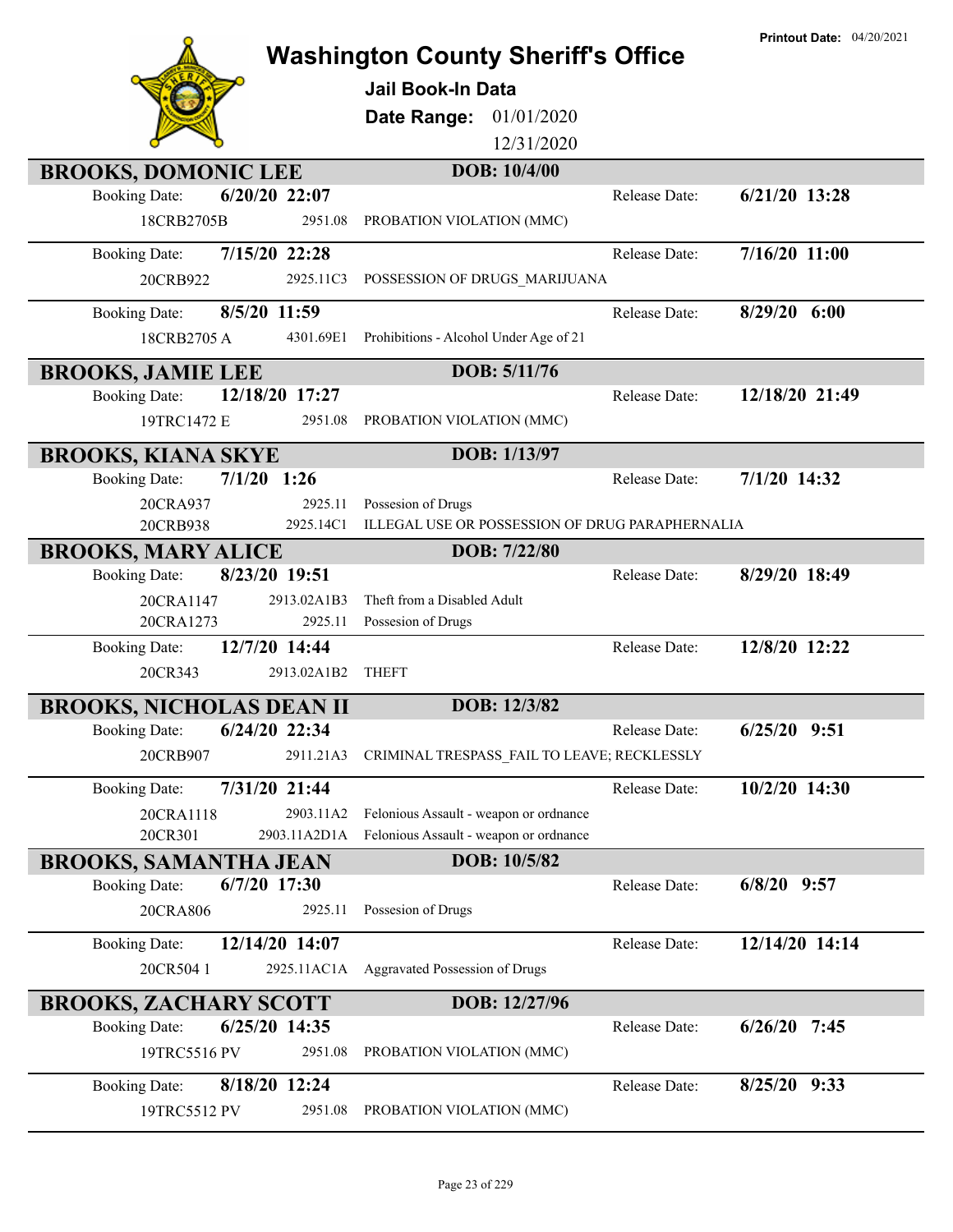|                               |                |                | <b>Washington County Sheriff's Office</b>            |              |                                                    | <b>Printout Date: 04/20/2021</b>                                                      |
|-------------------------------|----------------|----------------|------------------------------------------------------|--------------|----------------------------------------------------|---------------------------------------------------------------------------------------|
|                               |                |                | <b>Jail Book-In Data</b>                             |              |                                                    |                                                                                       |
|                               |                |                | Date Range:                                          | 01/01/2020   |                                                    |                                                                                       |
|                               |                |                |                                                      | 12/31/2020   |                                                    |                                                                                       |
| <b>BROWN, BRUCE BAXTER</b>    |                |                |                                                      | DOB: 2/16/88 |                                                    |                                                                                       |
| <b>Booking Date:</b>          | $6/8/20$ 21:28 |                |                                                      |              | Release Date:                                      | $6/11/20$ 18:11                                                                       |
| 20TRC1200A                    |                | 4511.19A1H     | alcohol per 210 liters of breath                     |              |                                                    | Driving While Under the Influence of Alcohol/Drugs .17 of 1 gram or more by weight of |
| <b>BROWN, DAMION ANTHONY</b>  |                |                |                                                      | DOB: 8/23/91 |                                                    |                                                                                       |
| <b>Booking Date:</b>          | 3/6/20 14:02   |                |                                                      |              | Release Date:                                      | $5/26/20$ 6:06                                                                        |
| 19CR489                       |                | 2925.11AC1A    | Aggravated Possession of Drugs                       |              |                                                    |                                                                                       |
| <b>Booking Date:</b>          |                | 12/28/20 18:23 |                                                      |              | Release Date:                                      | $1/7/21$ 5:17                                                                         |
| CRB2000801                    |                | 2909.06A1      | Criminal Damaging/Endangering - knowingly any means  |              |                                                    |                                                                                       |
| <b>BROWN, ETHAN ALEXANDER</b> |                |                |                                                      | DOB: 4/23/01 |                                                    |                                                                                       |
| <b>Booking Date:</b>          | 2/23/20 2:04   |                |                                                      |              | Release Date:                                      | 2/23/20 6:27                                                                          |
|                               |                | 4301.69E1      | Prohibitions - Alcohol Under Age of 21               |              |                                                    |                                                                                       |
| <b>Booking Date:</b>          | 9/3/20 10:34   |                |                                                      |              | Release Date:                                      | 9/3/20 10:38                                                                          |
| 20CR328                       |                |                | 4549.02A1AB2A Failure to Stop After an Accident      |              |                                                    |                                                                                       |
| <b>BROWN, JAMEY LYNN</b>      |                |                |                                                      | DOB: 8/2/76  |                                                    |                                                                                       |
| <b>Booking Date:</b>          | 2/7/20 18:39   |                |                                                      |              | Release Date:                                      | $2/17/20$ 5:22                                                                        |
| 19TRC6802 A                   |                | 4511.19A1A     |                                                      |              | DRIVING WHILE UNDER THE INFLUENCE OF ALCOHOL/DRUGS |                                                                                       |
| <b>BROWN, JELISA SIBREHNA</b> |                |                |                                                      | DOB: 7/15/97 |                                                    |                                                                                       |
| <b>Booking Date:</b>          | 2/21/20 5:19   |                |                                                      |              | Release Date:                                      | 2/21/20 19:45                                                                         |
| 20CRB304B                     |                | 2925.14C1      |                                                      |              | ILLEGAL USE OR POSSESSION OF DRUG PARAPHERNALIA    |                                                                                       |
| 20CRB304A                     |                | 2925.12A       | Possession of Drug Abuse Instruments                 |              |                                                    |                                                                                       |
| 19CRB1642                     |                |                | 2917.11A1 DISORDERLY CONDUCT FIGHTING OR THREATENING |              |                                                    |                                                                                       |
| 20CRB303                      |                | 2705.02A       | Contempt of Court                                    |              |                                                    |                                                                                       |
| <b>Booking Date:</b>          |                | 8/22/20 22:53  |                                                      |              | Release Date:                                      | 8/26/20 11:08                                                                         |
| 20CRB304C                     |                | 2951.08        | PROBATION VIOLATION (MMC)                            |              |                                                    |                                                                                       |
| <b>Booking Date:</b>          |                | 11/2/20 16:32  |                                                      |              | Release Date:                                      | 11/10/20 15:38                                                                        |
| 20CRB304 C                    |                | 2951.08        | PROBATION VIOLATION (MMC)                            |              |                                                    |                                                                                       |
| 20CRB1621                     |                | 2705.02A       | Contempt of Court                                    |              |                                                    |                                                                                       |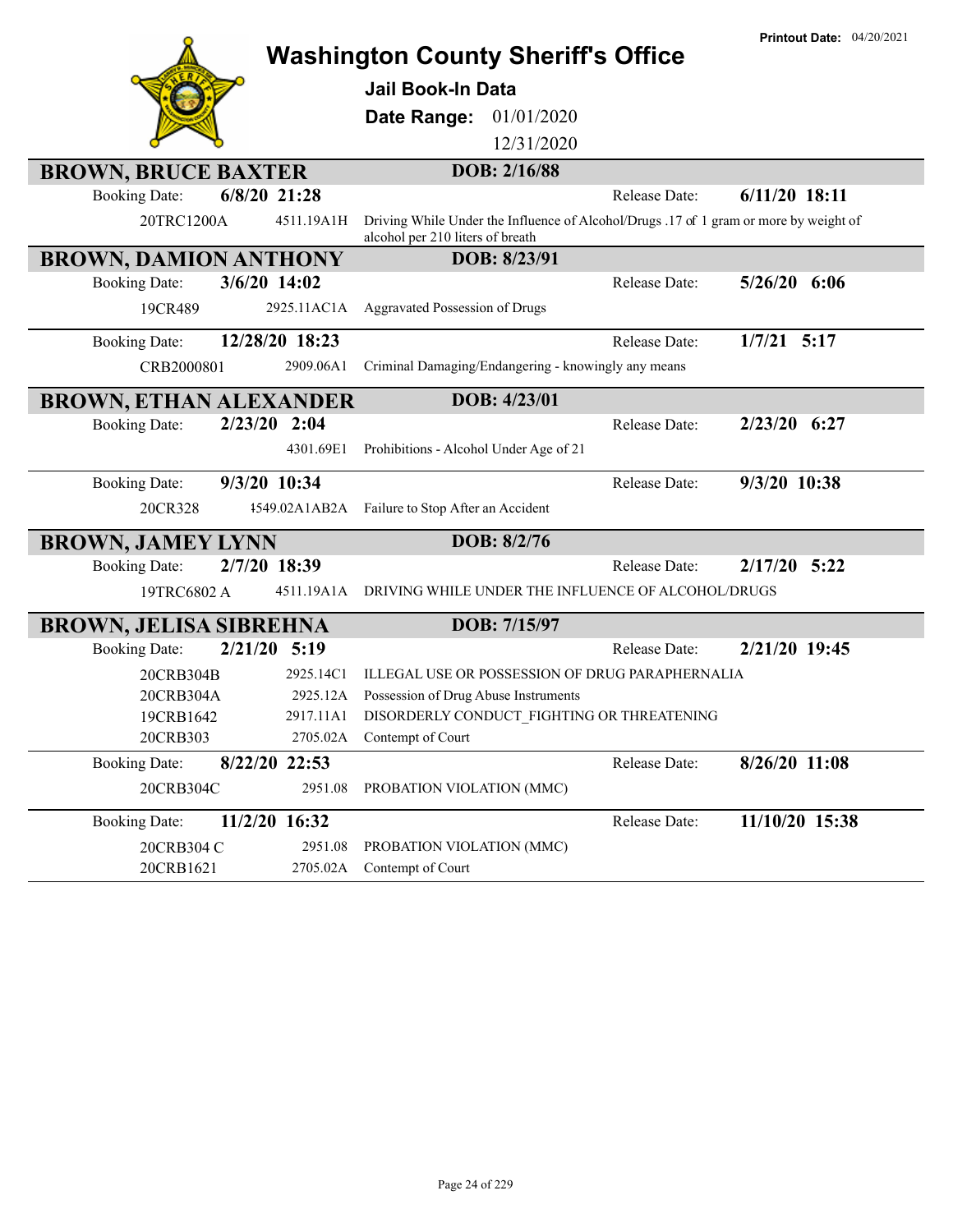|                                   |                         | <b>Washington County Sheriff's Office</b><br>Jail Book-In Data |               |                                                              | <b>Printout Date: 04/20/2021</b>                                                                                                   |
|-----------------------------------|-------------------------|----------------------------------------------------------------|---------------|--------------------------------------------------------------|------------------------------------------------------------------------------------------------------------------------------------|
|                                   |                         | Date Range:                                                    | 01/01/2020    |                                                              |                                                                                                                                    |
|                                   |                         |                                                                | 12/31/2020    |                                                              |                                                                                                                                    |
| <b>BROWN, MARCUS ALLAN</b>        |                         |                                                                | DOB: 4/28/95  |                                                              |                                                                                                                                    |
| <b>Booking Date:</b>              | 8/6/20 13:36            |                                                                |               | Release Date:                                                | 8/26/20 15:35                                                                                                                      |
| 19CR261                           | 2913.02A1B3             | Theft from a Disabled Adult                                    |               |                                                              |                                                                                                                                    |
| 19CR242                           | 2937.29                 | <b>BREACH OF RECOGNIZANCE</b>                                  |               |                                                              |                                                                                                                                    |
| 18CR371 1                         | 2911.12A3               | W/ PURPOSE TO COMMIT ANY CRIMINAL OFFENSE                      |               |                                                              | BURGLARY TRESPASS IN OCCUPIED STRAUCTURE, SEPERATLEY SECURED<br>STRUCTURE, OR SEPERATLEY OCCUPIED PORTION OF AN OCCUPIED STRUCTURE |
| <b>BELPRE</b><br>18CR3712         | 2705.02<br>2913.02A1B12 | CONTEMPT(FAILURE TO APPEAR)<br><b>THEFT</b>                    |               |                                                              |                                                                                                                                    |
| <b>Booking Date:</b>              | 9/25/20 11:30           |                                                                |               | Release Date:                                                | 9/25/20 11:32                                                                                                                      |
|                                   | 2911.12Z                | ATTEMPTED BURGLARY                                             |               |                                                              |                                                                                                                                    |
| 18CR371 1<br>19CR242              | 2937.29                 | BREACH OF RECOGNIZANCE                                         |               |                                                              |                                                                                                                                    |
| <b>Booking Date:</b>              | 10/23/20 18:41          |                                                                |               | Release Date:                                                | $1/8/21$ 5:04                                                                                                                      |
| 18CR371                           | 2911.12Z                | <b>ATTEMPTED BURGLARY</b>                                      |               |                                                              |                                                                                                                                    |
| 19CR242                           | 2937.29                 | <b>BREACH OF RECOGNIZANCE</b>                                  |               |                                                              |                                                                                                                                    |
| <b>BROWN, TAYLOR JAMES</b>        |                         |                                                                | DOB: 8/11/98  |                                                              |                                                                                                                                    |
| <b>Booking Date:</b>              | 7/22/20 22:49           |                                                                |               | Release Date:                                                | $7/23/20$ 1:21                                                                                                                     |
|                                   | 2921.31                 | OBSTRUCTING OFFICIAL BUSINESS                                  |               |                                                              |                                                                                                                                    |
|                                   |                         |                                                                |               |                                                              |                                                                                                                                    |
| <b>BROWN, TERENCE PATRICK</b>     | 7/3/20 18:05            |                                                                | DOB: 8/29/66  | Release Date:                                                | 7/6/20 17:58                                                                                                                       |
| <b>Booking Date:</b>              |                         |                                                                |               |                                                              |                                                                                                                                    |
| TRC1906561 B                      | 4511.19A1H              | alcohol per 210 liters of breath                               |               |                                                              | Driving While Under the Influence of Alcohol/Drugs .17 of 1 gram or more by weight of                                              |
| <b>BROWN, TRACEY RAY</b>          |                         |                                                                | DOB: 10/20/79 |                                                              |                                                                                                                                    |
| <b>Booking Date:</b>              | 7/13/20<br>2:24         |                                                                |               | Release Date:                                                | $7/16/20$ 15:14                                                                                                                    |
| 20CRA1000                         | 2921.331B               |                                                                |               | FAILURE TO COMPLY WITH ORDER OR SIGNAL OF P.O. ELUDE OR FLEE |                                                                                                                                    |
| 20TRD2293 C                       | 4511.21D4               | SPEED > 70 MPH                                                 |               |                                                              |                                                                                                                                    |
| 20TRD2293 A                       | 4510.120000             | NO OL                                                          |               |                                                              |                                                                                                                                    |
| 20TRD2293 B                       | 4511.20                 | Reckless Operation                                             |               |                                                              |                                                                                                                                    |
| <b>BROWNING, CHRISTOPHER WILL</b> |                         |                                                                | DOB: 7/30/89  |                                                              |                                                                                                                                    |
| <b>Booking Date:</b>              | 3/30/20 11:51           |                                                                |               | Release Date:                                                | 4/7/20 14:16                                                                                                                       |
| 20CRA497                          | 2921.331BC5AII          |                                                                |               | FAILURE TO COMPLY WITH ORDER OR SIGNAL OF P.O. ELUDE OR FLEE |                                                                                                                                    |
| 20CRB500                          | 2963.11                 | <b>FUGITIVE FROM JUSTICE</b>                                   |               |                                                              |                                                                                                                                    |
| <b>BRUNONI, AUGUSTINE</b>         |                         |                                                                | DOB: 4/13/80  |                                                              |                                                                                                                                    |
| <b>Booking Date:</b>              | 7/26/20 18:07           |                                                                |               | Release Date:                                                | 7/27/20 12:14                                                                                                                      |
| 20CRB1051 A                       | 2919.25                 | DOMESTIC VIOLENCE                                              |               |                                                              |                                                                                                                                    |
| 20CRB1051 B                       | 2919.25<br>2921.33      | DOMESTIC VIOLENCE<br><b>RESISTING ARREST</b>                   |               |                                                              |                                                                                                                                    |
| 20CRB1051 C                       |                         |                                                                |               |                                                              |                                                                                                                                    |
| <b>Booking Date:</b>              | 11/30/20 18:40          |                                                                |               | Release Date:                                                | 12/3/20 6:00                                                                                                                       |
| 20CRB1051 C                       | 2921.33                 | <b>RESISTING ARREST</b>                                        |               |                                                              |                                                                                                                                    |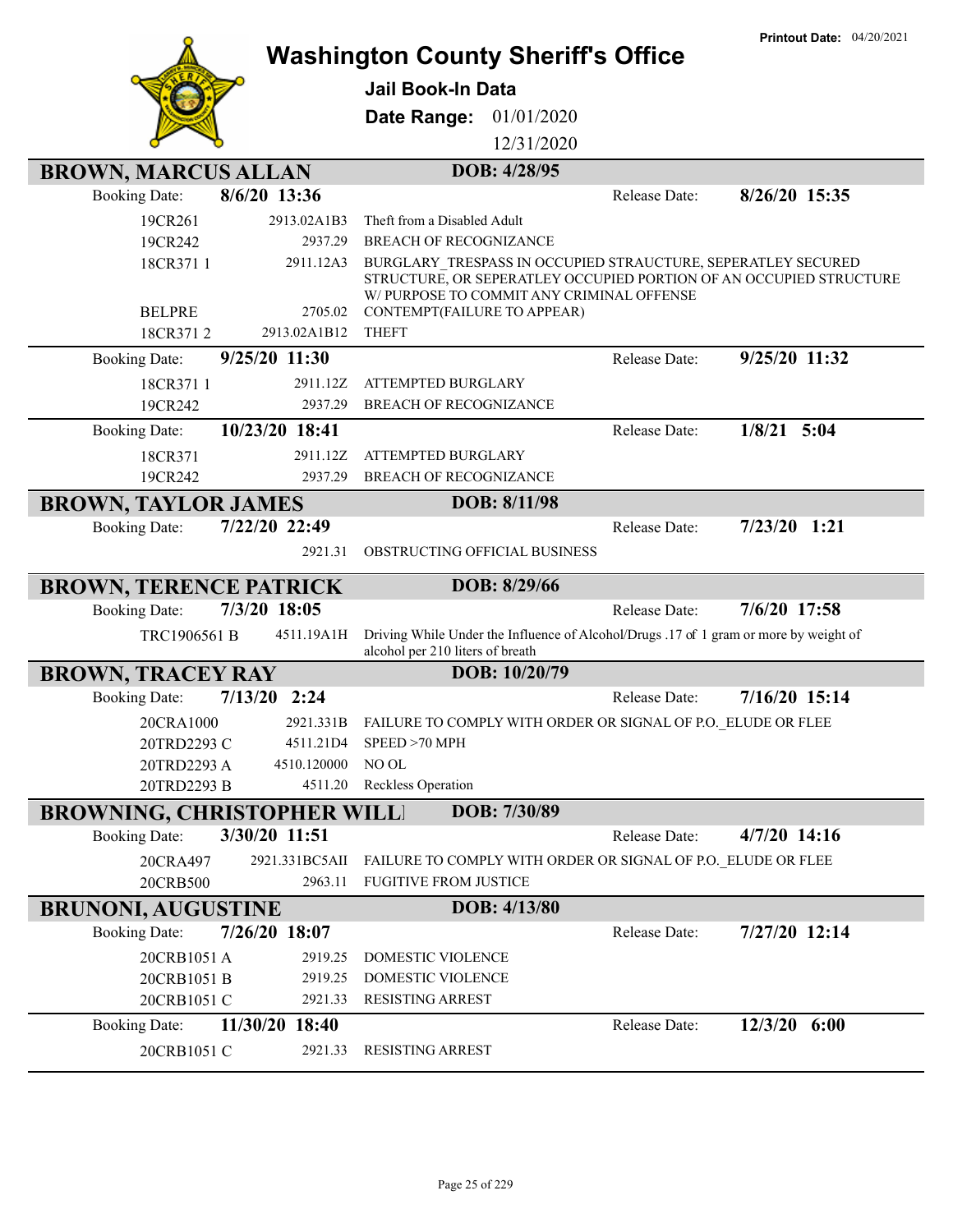|                                | <b>Printout Date: 04/20/2021</b> |                                                          |                      |                  |
|--------------------------------|----------------------------------|----------------------------------------------------------|----------------------|------------------|
|                                |                                  | <b>Washington County Sheriff's Office</b>                |                      |                  |
|                                |                                  | Jail Book-In Data                                        |                      |                  |
|                                |                                  | Date Range:<br>01/01/2020                                |                      |                  |
|                                |                                  | 12/31/2020                                               |                      |                  |
| <b>BRUNONI, KAREN SUE</b>      |                                  | DOB: 1/27/58                                             |                      |                  |
| <b>Booking Date:</b>           | 7/19/20 19:30                    |                                                          | Release Date:        | $7/21/20$ 6:00   |
| 20CRB1036A                     | 2921.32                          | OBSTRUCTING JUSTICE                                      |                      |                  |
| 20CRB1036 B                    | 2921.33                          | <b>RESISTING ARREST</b>                                  |                      |                  |
| <b>BUCK, JACOB DEWAYNE</b>     |                                  | DOB: 3/5/90                                              |                      |                  |
| <b>Booking Date:</b>           | $4/10/20$ 9:12                   |                                                          | Release Date:        | 4/13/20 10:33    |
| 20TRD637                       | 4510.11                          | <b>DUS VIOL RESTR</b>                                    |                      |                  |
| <b>BUCKLEY, SARAH CHRISTEN</b> |                                  | DOB: 2/10/74                                             |                      |                  |
| <b>Booking Date:</b>           | 5/16/20 14:47                    |                                                          | Release Date:        | 5/16/20 16:58    |
|                                | 4511.194                         | HAVING PHYSICAL CONTROL OF VEHICLE WHILE UNDER INFLUENCE |                      |                  |
|                                |                                  |                                                          |                      |                  |
| <b>BULES, ASHLEY RENEE</b>     |                                  | DOB: 3/15/94                                             |                      |                  |
| <b>Booking Date:</b>           | $1/16/20$ 12:30                  |                                                          | Release Date:        | $1/17/20$ 7:44   |
| 19CRB1120 PV                   | 2951.08                          | PROBATION VIOLATION (MMC)                                |                      |                  |
| <b>BUNNER, NATHAN ANDREW</b>   |                                  | DOB: 4/2/84                                              |                      |                  |
| <b>Booking Date:</b>           | 6/23/20 11:29                    |                                                          | <b>Release Date:</b> | $6/25/20$ $6:00$ |
| 18CRB1560                      | 2705.02A                         | Contempt of Court                                        |                      |                  |
| <b>BURD, RICHARD MICHAEL</b>   |                                  | DOB: 4/4/96                                              |                      |                  |
| <b>Booking Date:</b>           | 12/17/20 15:50                   |                                                          | Release Date:        | 12/18/20 9:46    |
| 20TRD4618A                     | 4510.11A                         | <b>DUS</b>                                               |                      |                  |
| 20TRD4618B                     | 4503.11                          | Expired plate                                            |                      |                  |
| <b>Booking Date:</b>           | 12/31/20 22:45                   |                                                          | Release Date:        | $1/4/21$ 5:02    |
| 20TRD4618 A                    | 4510.11A                         | <b>DUS</b>                                               |                      |                  |
| 21CRB001                       | 2705.02                          | CONTEMPT (FAILURE TO APPEAR)                             |                      |                  |
| <b>BURDETTE, CHAD ANTHONY</b>  |                                  | DOB: 7/7/82                                              |                      |                  |
| <b>Booking Date:</b>           | $1/5/20$ 17:06                   |                                                          | Release Date:        | $3/12/20$ 7:53   |
| 20CRA13A                       | 2905.01B2                        | Kidnapping - restrain liberty                            |                      |                  |
| 20CRA13B                       | 2905.01B2                        | Kidnapping - restrain liberty                            |                      |                  |
| 20CRB13C                       | 2919.25D3                        | DOMESTIC VIOLENCE                                        |                      |                  |
| 20CRA13D                       | 2919.25D3                        | DOMESTIC VIOLENCE                                        |                      |                  |
| 20CR22 1                       | 2905.01B2                        | Kidnapping - restrain liberty                            |                      |                  |
| 20CR222                        | 2905.01B2                        | Kidnapping - restrain liberty                            |                      |                  |
| 20CR223                        |                                  |                                                          |                      |                  |
|                                | 2905.02                          | Abduction                                                |                      |                  |
| 20CR224                        | 2905.02                          | Abduction                                                |                      |                  |
| 20CR22 5                       | 2923.13                          | HAVING WEAPONS WHILE UNDER DISABILITY                    |                      |                  |
| 20CR226                        | 2923.13                          | HAVING WEAPONS WHILE UNDER DISABILITY                    |                      |                  |
| 20CR227                        | 2919.25A                         | DOMESTIC VIOLENCE_KNOWINGLY CAUSE PHYSICAL HARM          |                      |                  |
| 20CR228                        | 2919.25A                         | DOMESTIC VIOLENCE_KNOWINGLY CAUSE PHYSICAL HARM          |                      |                  |
| <b>BURER, MARK PAUL</b>        |                                  | DOB: 3/14/67                                             |                      |                  |
| <b>Booking Date:</b>           | 12/20/20 19:01                   |                                                          | Release Date:        | 12/21/20 12:17   |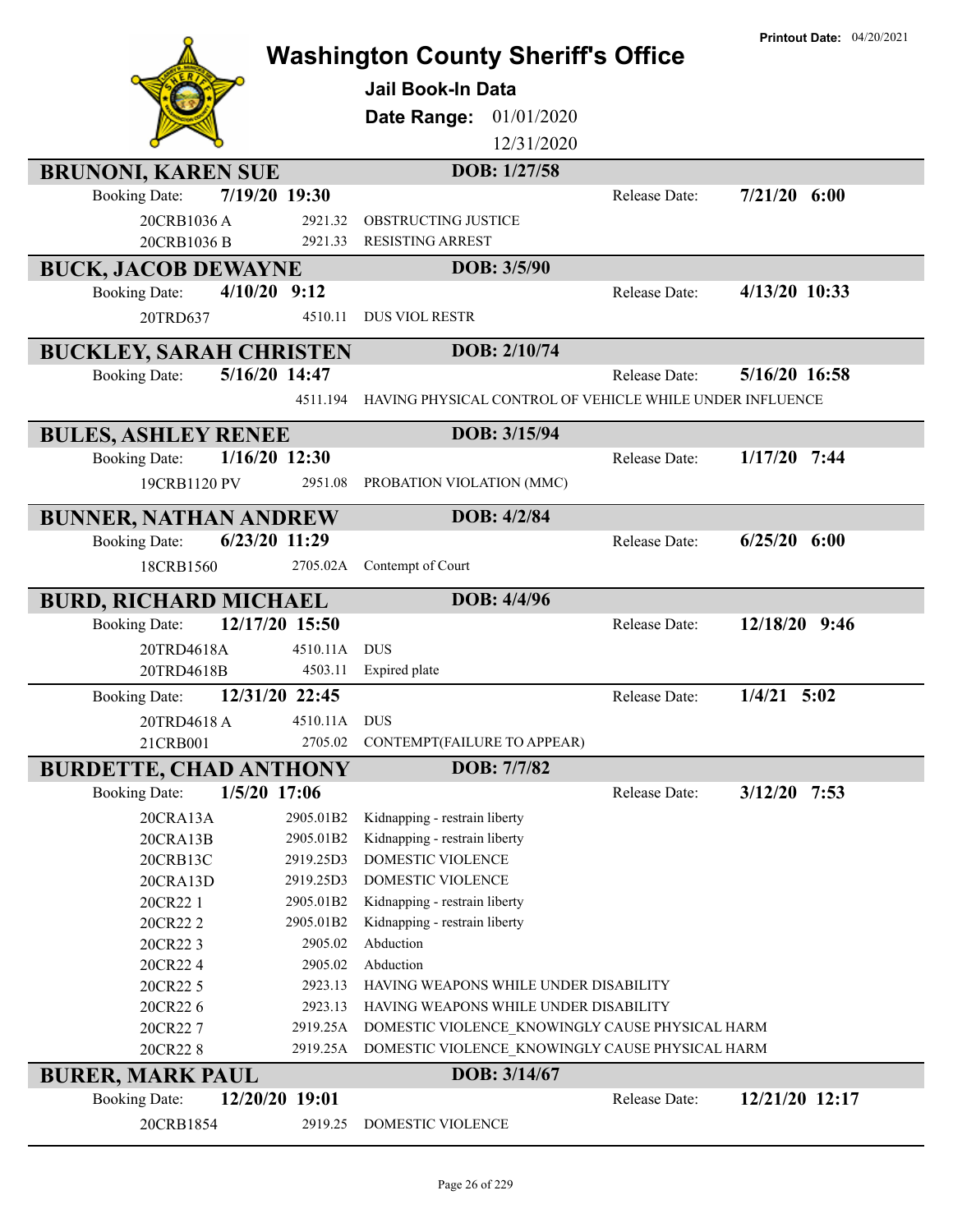|                                   |                | <b>Washington County Sheriff's Office</b>                          |               | <b>Printout Date: 04/20/2021</b> |
|-----------------------------------|----------------|--------------------------------------------------------------------|---------------|----------------------------------|
|                                   |                |                                                                    |               |                                  |
|                                   |                | Jail Book-In Data                                                  |               |                                  |
|                                   |                | Date Range:<br>01/01/2020                                          |               |                                  |
|                                   |                | 12/31/2020                                                         |               |                                  |
| <b>BURKE, JOHNATHAN STEPHAN</b>   |                | DOB: 4/2/00                                                        |               |                                  |
| <b>Booking Date:</b>              | 8/24/20 15:35  |                                                                    | Release Date: | 8/25/20 15:15                    |
| CRB2001276                        | 2921.31A       | <b>Obstructing Official Business</b>                               |               |                                  |
| CRA2001275                        | 2913.49B2      | IDENTITY FRAUD_OBTAIN, POSSESS, OR USE TO REPRESENT OTHER PERSON'S |               |                                  |
|                                   |                | PERSONAL IDENTIFYING INFORMATION                                   |               |                                  |
| <b>Booking Date:</b>              | 9/12/20 18:31  |                                                                    | Release Date: | $9/15/20$ 6:00                   |
| 20CRB1276                         | 2921.31A       | <b>Obstructing Official Business</b>                               |               |                                  |
| <b>BURKHAMMER, RUSSELL STAZEL</b> |                | DOB: 11/10/72                                                      |               |                                  |
| <b>Booking Date:</b>              | 3/20/20 12:45  |                                                                    | Release Date: | $3/23/20$ 8:57                   |
| <b>PAROLE</b>                     | 2967.15        | PAROLE VIOLATION                                                   |               |                                  |
|                                   |                |                                                                    |               |                                  |
| <b>BURKHART, JOSHUA ERIC</b>      |                | DOB: 4/20/88                                                       |               |                                  |
| <b>Booking Date:</b>              | 10/19/20 12:47 |                                                                    | Release Date: |                                  |
| 08CR16                            | 2967.15        | PAROLE VIOLATION                                                   |               |                                  |
| 20CRA1570                         | 2919.22B2      | ENDANGERING CHILDREN TORTURE/CRUELLY ABUSE                         |               |                                  |
| 20CRB1571 A                       | 2919.22A       | ENDANGERING CHILDREN CREATE SUBSTANTIAL RISK OF HARM               |               |                                  |
| 20CRB1571 B                       | 2919.22A       | ENDANGERING CHILDREN CREATE SUBSTANTIAL RISK OF HARM               |               |                                  |
| 20CRB1571 C                       | 2919.22A       | ENDANGERING CHILDREN_CREATE SUBSTANTIAL RISK OF HARM               |               |                                  |
| 20CR441 1                         | 2919.22B2      | ENDANGERING CHILDREN_TORTURE/CRUELLY ABUSE                         |               |                                  |
| 20CR4412                          | 2919.22A       | ENDANGERING CHILDREN_CREATE SUBSTANTIAL RISK OF HARM               |               |                                  |
| 20CR4413                          | 2919.22A       | ENDANGERING CHILDREN_CREATE SUBSTANTIAL RISK OF HARM               |               |                                  |
| 20CR4414                          | 2919.22A       | ENDANGERING CHILDREN CREATE SUBSTANTIAL RISK OF HARM               |               |                                  |
| 20CRB1644 A                       | 2903.13A       | Assault _ knowingly harm victim                                    |               |                                  |
| 20CRB1644 B                       | 2903.13A       | Assault knowingly harm victim                                      |               |                                  |
| 21CR142                           | 2909.05B1B     | Vandalism - property is necessary for business                     |               |                                  |
| 21CR141                           | 2923.131       | Possession of Deadly Weapons while under Detention                 |               |                                  |
| <b>BURNS, SAMANTHA JEAN</b>       |                | DOB: 3/13/81                                                       |               |                                  |
| <b>Booking Date:</b>              | 4/28/20 18:04  |                                                                    | Release Date: | 5/1/20 18:04                     |
| 19CR213                           | 2925.04AC15    | ILLEGAL MANUFACTURE OF DRUGS OR CULTIVATION OF MARIJUANA           |               |                                  |
| <b>BUSH, BRANDON CORNELL</b>      |                | DOB: 7/27/88                                                       |               |                                  |
| <b>Booking Date:</b>              | 5/13/20 15:29  |                                                                    | Release Date: | 5/20/20 13:22                    |
| 19CRB1185                         | 2921.31        | OBSTRUCTING OFFICIAL BUSINESS                                      |               |                                  |
| 20CRB673                          | 2705.02        | CONTEMPT(FAILURE TO APPEAR)                                        |               |                                  |
| <b>BYRD, TAISHA JEAN</b>          |                | DOB: 8/14/89                                                       |               |                                  |
| <b>Booking Date:</b>              | 9/17/20 11:40  |                                                                    | Release Date: | $9/19/20$ 6:00                   |
| 19TRD2843                         | 4510.16        | DUS (FRA)                                                          |               |                                  |
| 19CRB1674                         | 2937.29        | <b>BREACH OF RECOGNIZANCE</b>                                      |               |                                  |
| <b>FRANKLIN</b>                   | 2919.25A       | DOMESTIC VIOLENCE KNOWINGLY CAUSE PHYSICAL HARM                    |               |                                  |
| <b>CABBIL, BRAEDEN DEVANTE</b>    |                | DOB: 5/29/94                                                       |               |                                  |
| <b>Booking Date:</b>              | 7/7/20 23:52   |                                                                    | Release Date: | 7/8/20 9:37                      |
| 20CRB962                          | 2919.25        | DOMESTIC VIOLENCE                                                  |               |                                  |
|                                   |                |                                                                    |               |                                  |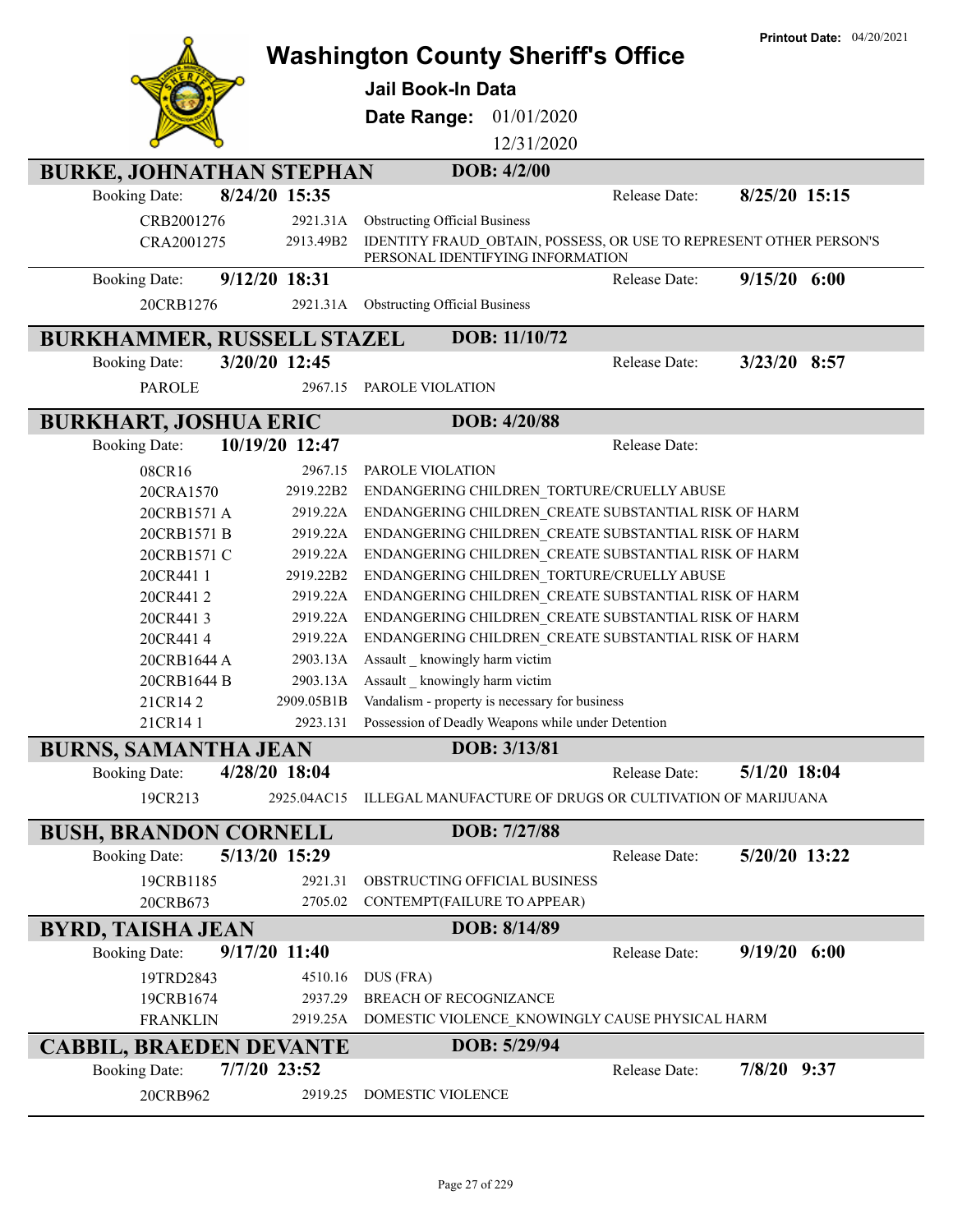|                                  |                           | <b>Washington County Sheriff's Office</b>                                                                            |               | <b>Printout Date: 04/20/2021</b> |
|----------------------------------|---------------------------|----------------------------------------------------------------------------------------------------------------------|---------------|----------------------------------|
|                                  |                           | Jail Book-In Data                                                                                                    |               |                                  |
|                                  |                           | Date Range:<br>01/01/2020                                                                                            |               |                                  |
|                                  |                           | 12/31/2020                                                                                                           |               |                                  |
|                                  |                           |                                                                                                                      |               |                                  |
| <b>CAIN, AARON WESLEY</b>        |                           | DOB: 5/22/81                                                                                                         | Release Date: | 2/12/20 16:35                    |
| <b>Booking Date:</b>             | 2/7/20 22:29              |                                                                                                                      |               |                                  |
| CRA2000234                       | 2925.11A                  | POSSESSION OF DRUGS                                                                                                  |               |                                  |
| CRB2000235<br>TRD2000667         | 2925.12<br>4510.11A       | POSSESSING DRUG ABUSE INSTRUMENTS<br><b>DUS</b>                                                                      |               |                                  |
|                                  | $4/24/20$ 8:05            |                                                                                                                      | Release Date: | 4/24/20 10:45                    |
| <b>Booking Date:</b>             |                           |                                                                                                                      |               |                                  |
| 20TRC839 A<br>20TRC839 B         | 4511.19A1A<br>4510.120000 | DRIVING WHILE UNDER THE INFLUENCE OF ALCOHOL/DRUGS<br>NO OL                                                          |               |                                  |
|                                  | $9/6/20$ 23:48            |                                                                                                                      | Release Date: | $9/11/20$ 11:00                  |
| <b>Booking Date:</b>             |                           |                                                                                                                      |               |                                  |
| TRC2000839 A<br>CRB2001088       | 4511.19A1A<br>2937.29     | DRIVING WHILE UNDER THE INFLUENCE OF ALCOHOL/DRUGS<br><b>BREACH OF RECOGNIZANCE</b>                                  |               |                                  |
| TRC2000839 B                     | 4510.120000               | NO OL                                                                                                                |               |                                  |
| TRC2000839 C                     | 4511.19A1J                | O.V.I / URN/DRUGS                                                                                                    |               |                                  |
| TRC2000839 D                     | 4511.19A1J                | O.V.I / URN/DRUGS                                                                                                    |               |                                  |
| TRC2000839 E                     | 4511.19A1J                | O.V.I / URN/DRUGS                                                                                                    |               |                                  |
| <b>Booking Date:</b>             | 10/22/20 15:37            |                                                                                                                      | Release Date: | $11/2/20$ 5:38                   |
| 20TRC839 PV                      | 2951.08                   | PROBATION VIOLATION (MMC)                                                                                            |               |                                  |
|                                  |                           |                                                                                                                      |               |                                  |
| <b>Booking Date:</b>             | 11/3/20 13:05             |                                                                                                                      | Release Date: | 11/13/20 16:36                   |
| 20TRC839 F                       | 2951.08                   | PROBATION VIOLATION (MMC)                                                                                            |               |                                  |
| <b>CAIN, JODI LYNN</b>           |                           | DOB: 7/2/84                                                                                                          |               |                                  |
| <b>Booking Date:</b>             | 2/27/20 13:41             |                                                                                                                      | Release Date: | 3/2/20 15:43                     |
| PV                               | 2951.08A                  | PROBATION VIOLATION (CPC)                                                                                            |               |                                  |
|                                  |                           |                                                                                                                      |               |                                  |
| <b>CAIN, TABATHA DAWN</b>        |                           | DOB: 4/27/80                                                                                                         |               |                                  |
| <b>Booking Date:</b>             | $1/7/20$ 7:26             |                                                                                                                      | Release Date: | 1/22/20 12:58                    |
| 20CRB26                          | 2913.02                   | <b>THEFT</b>                                                                                                         |               |                                  |
| <b>CALDWELL, AMBER NICOLE</b>    |                           | DOB: 12/7/81                                                                                                         |               |                                  |
| <b>Booking Date:</b>             | 1/28/20 12:24             |                                                                                                                      | Release Date: | 1/30/20 23:33                    |
| <b>PAROLE</b>                    | 2967.15                   | PAROLE VIOLATION                                                                                                     |               |                                  |
|                                  |                           |                                                                                                                      |               |                                  |
| <b>CALDWELL, DAWN NICOLE</b>     |                           | DOB: 10/16/91                                                                                                        |               |                                  |
| <b>Booking Date:</b>             | 11/18/20 11:55            |                                                                                                                      | Release Date: | 11/18/20 12:09                   |
| 20CR445 1                        |                           | 2925.11A POSSESSION OF DRUGS                                                                                         |               |                                  |
| <b>CALDWELL, JACLYN VIRGINIA</b> |                           | DOB: 3/23/90                                                                                                         |               |                                  |
| <b>Booking Date:</b>             | 8/12/20 5:24              |                                                                                                                      | Release Date: | 8/12/20 14:50                    |
| 19CR262                          | 2911.13A                  | BREAKING AND ENTERING PURPOSE COMMIT THEFT OFFENSE/FELONY<br>UNNOCCUPIED STRUCTURE -- USE OF FORCE STEALTH DECEPTION |               |                                  |
| <b>Booking Date:</b>             | $9/21/20$ 6:55            |                                                                                                                      | Release Date: | 9/21/20 15:05                    |
| 19CR262                          | 2911.13AC                 | BREAKING AND ENTERING PURPOSE COMMIT THEFT OFFENSE/FELONY<br>UNNOCCUPIED STRUCTURE -- USE                            |               |                                  |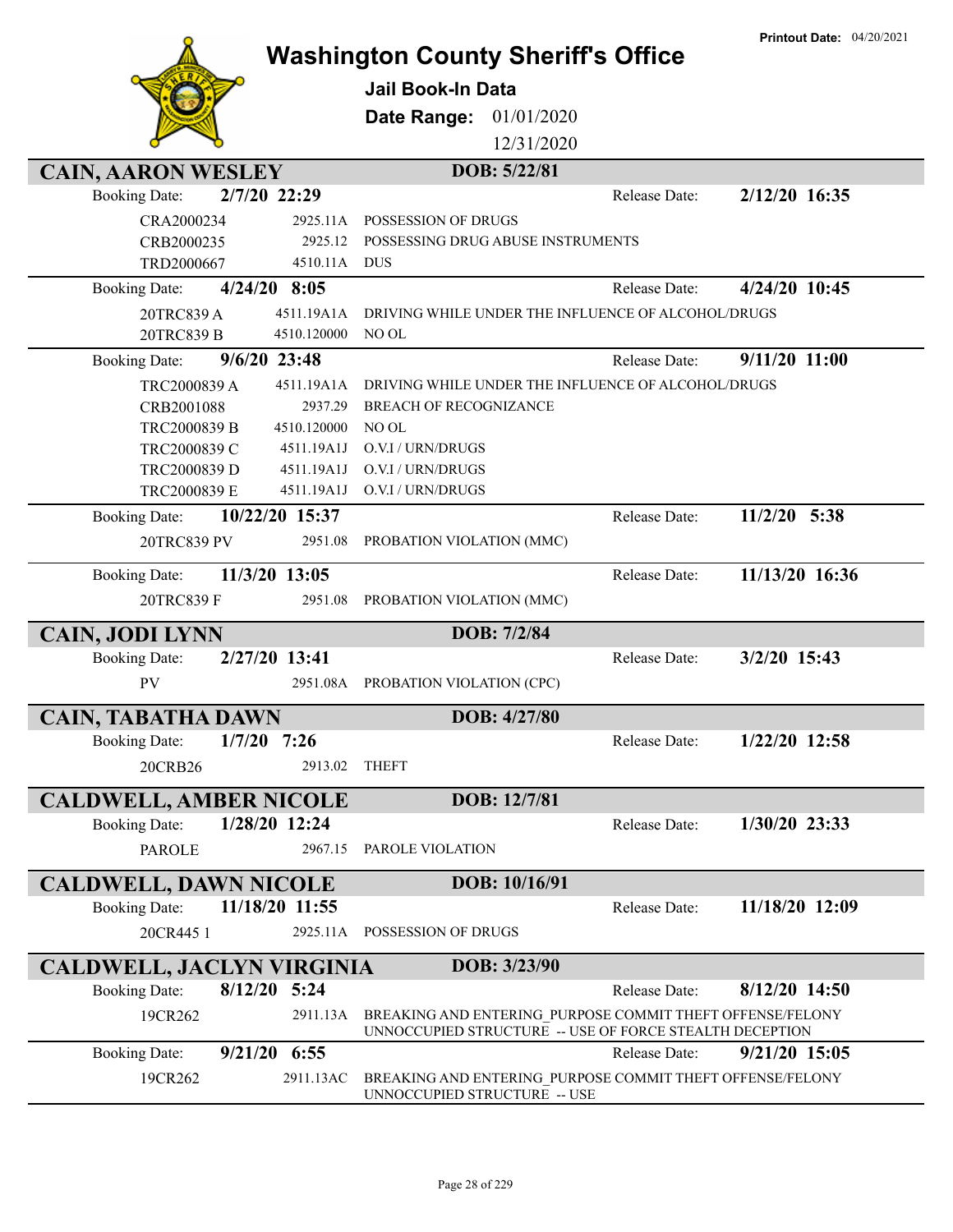|                                 |                 | <b>Washington County Sheriff's Office</b><br><b>Jail Book-In Data</b><br>Date Range:<br>01/01/2020                                                             | <b>Printout Date: 04/20/2021</b> |
|---------------------------------|-----------------|----------------------------------------------------------------------------------------------------------------------------------------------------------------|----------------------------------|
|                                 |                 | 12/31/2020                                                                                                                                                     |                                  |
| <b>CALDWELL, MISTY LOUISE</b>   |                 | DOB: 7/15/77                                                                                                                                                   |                                  |
| <b>Booking Date:</b>            | 1/9/20 12:51    | Release Date:                                                                                                                                                  | $1/10/20$ 14:40                  |
| 19CRB614                        | 2913.02A1       | THEFT WITHOUT CONSENT                                                                                                                                          |                                  |
| 19CRB250                        | 2925.13B        | PERMITTING DRUG ABUSE_PREMISES COMMISSION OF FELONY DRUG ABUSE                                                                                                 |                                  |
| <b>Booking Date:</b>            | 1/30/20 13:58   | Release Date:                                                                                                                                                  | $2/4/20$ 6:00                    |
| 19 CRB 250 PV                   | 2951.08         | PROBATION VIOLATION (MMC)                                                                                                                                      |                                  |
| 19CRB614                        | 2913.02A1       | THEFT WITHOUT CONSENT                                                                                                                                          |                                  |
| <b>Booking Date:</b>            | 2/20/20 13:03   | Release Date:                                                                                                                                                  | $4/2/20$ 6:36                    |
| 19CRB250 PV                     | 2951.08         | PROBATION VIOLATION (MMC)                                                                                                                                      |                                  |
| 19CR286                         | 2951.08A        | PROBATION VIOLATION (CPC)                                                                                                                                      |                                  |
| 19CR298                         | 2951.08A        | PROBATION VIOLATION (CPC)                                                                                                                                      |                                  |
| <b>CALTRIDER, STEPHEN WAYNE</b> |                 | DOB: 9/20/88                                                                                                                                                   |                                  |
| <b>Booking Date:</b>            | 3/12/20 20:39   | Release Date:                                                                                                                                                  | 3/20/20 13:42                    |
|                                 | 2951.08         |                                                                                                                                                                |                                  |
| 19CRB0191 B                     |                 | PROBATION VIOLATION (MMC)                                                                                                                                      |                                  |
| <b>Booking Date:</b>            | 3/27/20 20:21   | Release Date:                                                                                                                                                  | 4/10/20 13:27                    |
| 19CRB191 PV                     | 2951.08         | PROBATION VIOLATION (MMC)                                                                                                                                      |                                  |
| 20CRB501                        | 2917.32A2       | MAKING FALSE ALARMS_TO EMERGENCY AGENCY                                                                                                                        |                                  |
| 20CRB520                        | 2963.11         | <b>FUGITIVE FROM JUSTICE</b>                                                                                                                                   |                                  |
| <b>Booking Date:</b>            | 10/20/20 18:59  | Release Date:                                                                                                                                                  | 11/24/20 10:01                   |
| CRB1900191 C                    | 2951.08         | PROBATION VIOLATION (MMC)                                                                                                                                      |                                  |
|                                 |                 |                                                                                                                                                                |                                  |
| <b>CAMPBELL, JEREMY WAYNE</b>   |                 | DOB: 11/2/81                                                                                                                                                   |                                  |
| <b>Booking Date:</b>            | $4/9/20$ 5:36   | Release Date:                                                                                                                                                  | 4/9/20 11:17                     |
| 11DC50                          | 2705.02A        | Contempt of Court                                                                                                                                              |                                  |
| <b>CAMPBELL, JERI LYNN</b>      |                 | DOB: 9/26/91                                                                                                                                                   |                                  |
| <b>Booking Date:</b>            | $1/20/20$ 12:04 | Release Date:                                                                                                                                                  | $1/20/20$ 12:21                  |
|                                 |                 |                                                                                                                                                                |                                  |
| 20CRB92                         | 2921.13A3       | FALSIFICATION_PUBLIC OFFICIAL, MISLEAD                                                                                                                         |                                  |
| <b>Booking Date:</b>            | 10/20/20 15:16  | Release Date:                                                                                                                                                  | $10/26/20$ 7:13                  |
| 20CRB0092 PV                    | 2951.08         | PROBATION VIOLATION (MMC)                                                                                                                                      |                                  |
|                                 |                 |                                                                                                                                                                |                                  |
| <b>CAMPBELL, JOSHUA DANIEL</b>  |                 | DOB: 4/11/85                                                                                                                                                   |                                  |
| <b>Booking Date:</b>            | 2/20/20 20:23   | Release Date:                                                                                                                                                  | $2/21/20$ 0:21                   |
| 20 CRB 36                       | 2917.11A1       | DISORDERLY CONDUCT_FIGHTING OR THREATENING                                                                                                                     |                                  |
| 20CRB301                        | 2921.33         | <b>RESISTING ARREST</b>                                                                                                                                        |                                  |
| 20CRB302                        | 2921.31         | OBSTRUCTING OFFICIAL BUSINESS                                                                                                                                  |                                  |
| <b>CAMPBELL, ROY JAMES III</b>  |                 | DOB: 9/26/86                                                                                                                                                   |                                  |
| <b>Booking Date:</b>            | $8/4/20$ 5:16   | Release Date:                                                                                                                                                  | $8/8/20$ 6:00                    |
| 20CRB1136A                      | 3767.32A        | RESTRICTIONS ON DEPOSITING LITTER ON PUBLIC PROPERTY, ON PRIVATE<br>PROPERTY OWNED BY OTHERS AND IN STATE WATERS DEPOSIT LITTER<br><b>REGARDLESS OF INTENT</b> |                                  |
| 20CRB1136B                      | 2917.11E3A      | DISORDERLY CONDUCT - PERSIST AFTER REASONABLE WARNING/REQUEST                                                                                                  |                                  |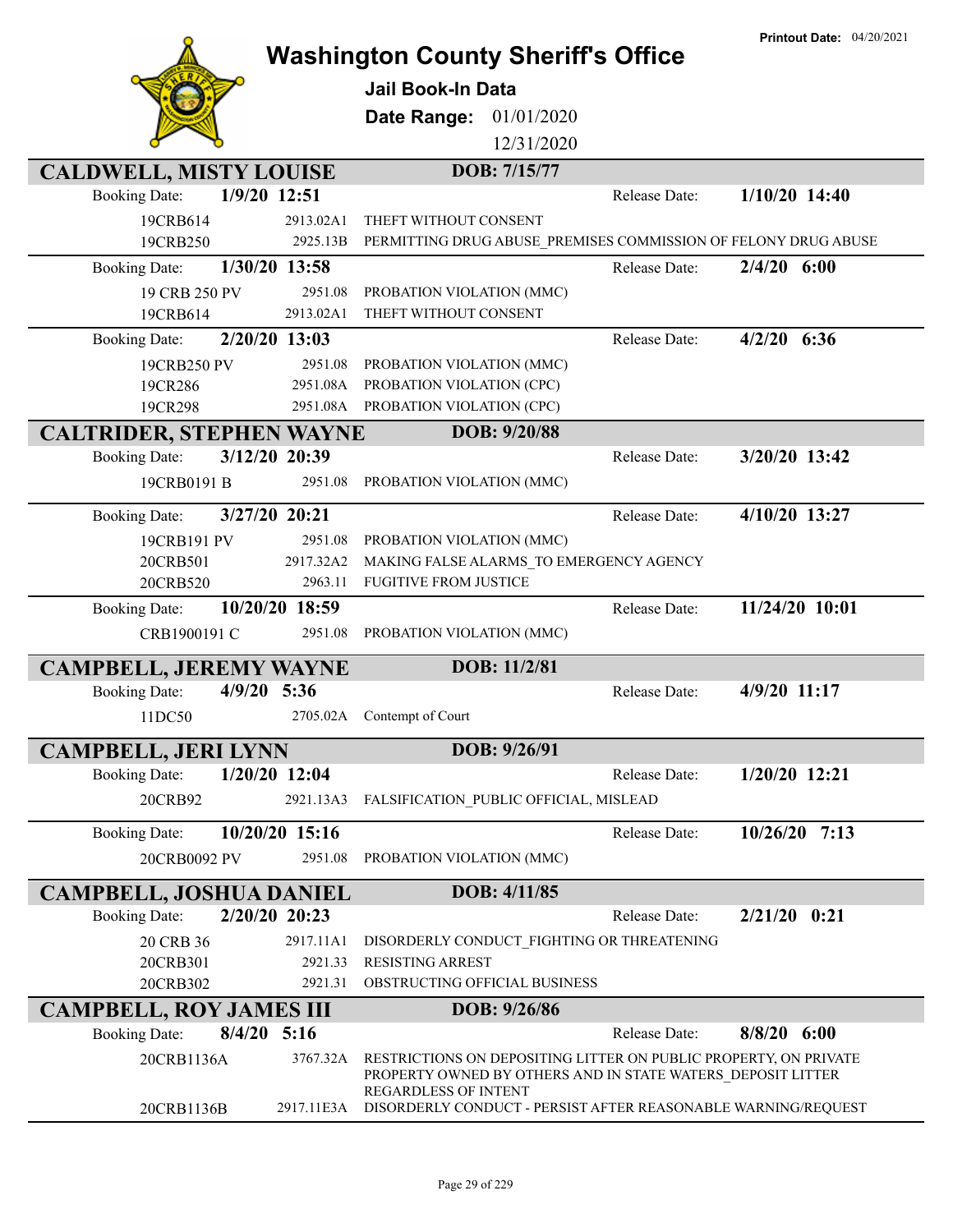|                                                       | <b>Washington County Sheriff's Office</b>                                                                                                                                                                                                                                                                                 | <b>Printout Date: 04/20/2021</b> |
|-------------------------------------------------------|---------------------------------------------------------------------------------------------------------------------------------------------------------------------------------------------------------------------------------------------------------------------------------------------------------------------------|----------------------------------|
|                                                       | Jail Book-In Data                                                                                                                                                                                                                                                                                                         |                                  |
|                                                       | Date Range:<br>01/01/2020                                                                                                                                                                                                                                                                                                 |                                  |
|                                                       | 12/31/2020                                                                                                                                                                                                                                                                                                                |                                  |
| <b>CAMPBELL, TONY RAY</b>                             | DOB: 3/10/77                                                                                                                                                                                                                                                                                                              |                                  |
| 12/14/20 17:20<br><b>Booking Date:</b>                | Release Date:                                                                                                                                                                                                                                                                                                             | 12/30/20 15:22                   |
| 20CRB1592<br>2919.25A                                 | DOMESTIC VIOLENCE_KNOWINGLY CAUSE PHYSICAL HARM                                                                                                                                                                                                                                                                           |                                  |
| 20CRA1591<br>2903.11A2                                | Felonious Assault - weapon or ordnance                                                                                                                                                                                                                                                                                    |                                  |
| <b>CAPLINGER, JUSTIN PAUL</b>                         | DOB: 2/19/90                                                                                                                                                                                                                                                                                                              |                                  |
| 12/18/20 12:04<br><b>Booking Date:</b>                | Release Date:                                                                                                                                                                                                                                                                                                             | 12/18/20 14:43                   |
| 2911.21A4                                             | CRIMINAL TRESPASS_FAIL TO LEAVE; NEGLIGENTLY                                                                                                                                                                                                                                                                              |                                  |
| <b>CARDER, MINDY SUE JANE</b>                         | DOB: 10/24/85                                                                                                                                                                                                                                                                                                             |                                  |
| $6/3/20$ 16:06<br><b>Booking Date:</b>                | Release Date:                                                                                                                                                                                                                                                                                                             | $6/18/20$ 11:08                  |
| 20CR221<br>2925.11C1E                                 | POSSESSION OF DRUGS SCHEDULE I OR II SUBSTANCE                                                                                                                                                                                                                                                                            |                                  |
| 7/22/20 15:04<br><b>Booking Date:</b>                 | Release Date:                                                                                                                                                                                                                                                                                                             | 7/22/20 15:11                    |
| 20CR221 1<br>2925.03                                  | TRAFFICKING IN DRUGS                                                                                                                                                                                                                                                                                                      |                                  |
| <b>CARNEY, CHRISTI ANN</b>                            | DOB: 10/27/69                                                                                                                                                                                                                                                                                                             |                                  |
| 1/17/20 22:13<br><b>Booking Date:</b>                 | Release Date:                                                                                                                                                                                                                                                                                                             | $1/23/20$ 5:41                   |
| CRB 1902020                                           | 2925.11AC2A AGGRVATED POSSESSION OF DRUGS                                                                                                                                                                                                                                                                                 |                                  |
| <b>CARPENTER, ANTHONY AUGUSTIC</b>                    | DOB: 10/24/81                                                                                                                                                                                                                                                                                                             |                                  |
| 12/4/20 16:08<br><b>Booking Date:</b>                 | Release Date:                                                                                                                                                                                                                                                                                                             | 12/11/20 15:15                   |
| MEIGS CO<br>2911.12A2<br><b>MEIGS CO</b><br>2925.11C1 | BURGLARY_TRESPASS IN OCCUPIED STRUCTURE, SEPERATLEY SECURED<br>STRUCTURE, OR SEPERATLEY OCCUPIED STRUCTURE THAT IS A PERMANENT OR<br>TEMPORARY HABITATION OF ANY PERSON WHEN ANY PERSON IS PRESENT OR<br>LIKELY TO BE PRESENT, W/ PURPOSE TO COMMIT IN THE HABITATION A<br>POSSESSION OF DRUGS_SCHEDULE I OR II SUBSTANCE |                                  |
| <b>MEIGS CO</b><br>2921.36A2                          | ILLEGAL CONVEYANCE OF DRUGS OF ABUSE DETENTION MENTAL HEALTH                                                                                                                                                                                                                                                              |                                  |
| <b>CARPENTER, BRENTON JAMES</b>                       | <b>FACILITY</b><br>DOB: 12/3/99                                                                                                                                                                                                                                                                                           |                                  |
| 12/11/20 19:27<br><b>Booking Date:</b>                | Release Date:                                                                                                                                                                                                                                                                                                             | 12/14/20 12:17                   |
| 20CR551<br>2907.02A2                                  | Rape - Force, threat of                                                                                                                                                                                                                                                                                                   |                                  |
| <b>CARPENTER, CASEY TROY</b>                          | DOB: 3/30/96                                                                                                                                                                                                                                                                                                              |                                  |
| 1/22/20 19:18<br><b>Booking Date:</b>                 | Release Date:                                                                                                                                                                                                                                                                                                             | 2/5/20 17:05                     |
| CRB 1802323 B<br>2951.08                              | PROBATION VIOLATION (MMC)                                                                                                                                                                                                                                                                                                 |                                  |
| <b>Booking Date:</b><br>5/19/20 10:45                 | Release Date:                                                                                                                                                                                                                                                                                                             | 7/7/20 12:32                     |
| 18CRB2323 PV<br>2951.08                               | PROBATION VIOLATION (MMC)                                                                                                                                                                                                                                                                                                 |                                  |
| 18CRB02323A<br>2913.02                                | <b>THEFT</b>                                                                                                                                                                                                                                                                                                              |                                  |
| 20CRB897<br>2903.13A                                  | Assault _ knowingly harm victim                                                                                                                                                                                                                                                                                           |                                  |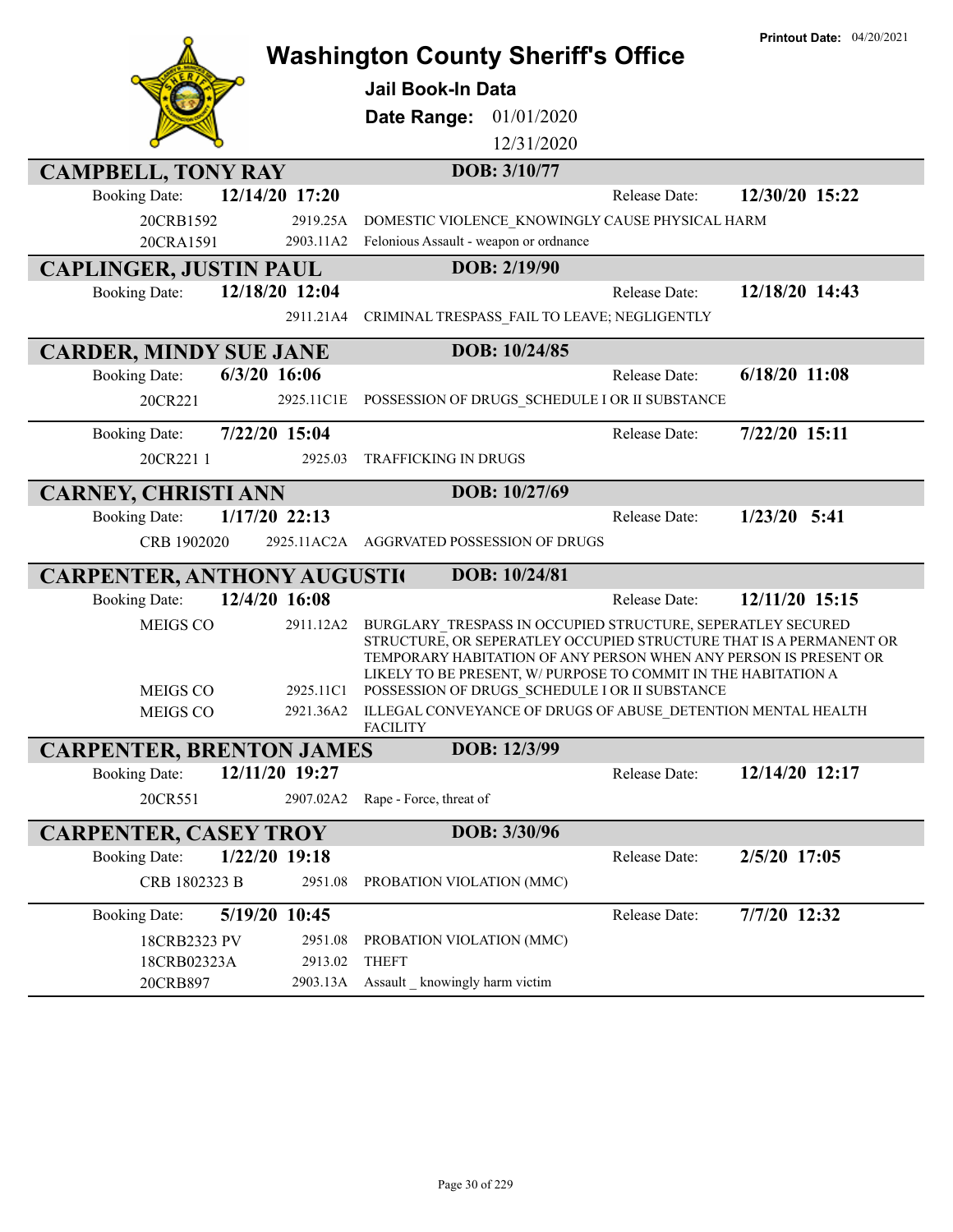|                                        |                | <b>Washington County Sheriff's Office</b>                                                                            |               | <b>Printout Date: 04/20/2021</b> |
|----------------------------------------|----------------|----------------------------------------------------------------------------------------------------------------------|---------------|----------------------------------|
|                                        |                | <b>Jail Book-In Data</b>                                                                                             |               |                                  |
|                                        |                | Date Range: 01/01/2020                                                                                               |               |                                  |
|                                        |                | 12/31/2020                                                                                                           |               |                                  |
|                                        |                |                                                                                                                      |               |                                  |
| <b>CARPENTER, CHRISTOPHER BURT</b>     |                | DOB: 8/25/69                                                                                                         |               |                                  |
| $6/8/20$ 1:09<br><b>Booking Date:</b>  |                |                                                                                                                      | Release Date: | $6/8/20$ 9:12                    |
| 20CRB803 A                             | 2925.12A       | Possession of Drug Abuse Instruments                                                                                 |               |                                  |
| 20CRB803 B                             | 2925.14C1      | ILLEGAL USE OR POSSESSION OF DRUG PARAPHERNALIA                                                                      |               |                                  |
| <b>Booking Date:</b>                   | 10/31/20 17:34 |                                                                                                                      | Release Date: | 11/20/20 11:56                   |
| 20CRA1176A                             | 2911.13A       | BREAKING AND ENTERING_PURPOSE COMMIT THEFT OFFENSE/FELONY<br>UNNOCCUPIED STRUCTURE -- USE OF FORCE STEALTH DECEPTION |               |                                  |
| 20CRA1176B                             | 2913.02A1      | THEFT WITHOUT CONSENT                                                                                                |               |                                  |
| 20CRB1465                              | 2937.29        | <b>BREACH OF RECOGNIZANCE</b>                                                                                        |               |                                  |
| 20CRB803A                              | 2925.12A       | Possession of Drug Abuse Instruments                                                                                 |               |                                  |
| 20CRB803B                              | 2925.14C1      | ILLEGAL USE OR POSSESSION OF DRUG PARAPHERNALIA                                                                      |               |                                  |
| <b>CARPENTER, CODY ALLEN</b>           |                | DOB: 7/28/89                                                                                                         |               |                                  |
| 5/4/20 16:10<br><b>Booking Date:</b>   |                |                                                                                                                      | Release Date: | $5/19/20$ 9:40                   |
| <b>PAROLE</b>                          | 2967.15        | PAROLE VIOLATION                                                                                                     |               |                                  |
| 20CRA633                               | 2921.36A2      | ILLEGAL CONVEYANCE OF DRUGS OF ABUSE_DETENTION MENTAL HEALTH<br><b>FACILITY</b>                                      |               |                                  |
| <b>CARPENTER, DONALD W JR</b>          |                | DOB: 9/12/61                                                                                                         |               |                                  |
| 3/18/20 10:46<br><b>Booking Date:</b>  |                |                                                                                                                      | Release Date: | 3/19/20 10:01                    |
| 18CR256                                | 4511.19A1A     | OVI ALCOHOL, DRUG OF ABUSE, OR BOTH                                                                                  |               |                                  |
| <b>NCI</b>                             | 0IN TRANSIT    | 0IN TRANSIT                                                                                                          |               |                                  |
| <b>CARPENTER, DUSTIN ALLEN</b>         |                | DOB: 3/3/92                                                                                                          |               |                                  |
| 9/4/20 14:45<br><b>Booking Date:</b>   |                |                                                                                                                      | Release Date: | 9/5/20 11:47                     |
| 20CRB1158                              | 955.22C1       | <b>LOOSE DOG</b>                                                                                                     |               |                                  |
| 10/1/20 23:50<br><b>Booking Date:</b>  |                |                                                                                                                      | Release Date: | 10/3/20 15:47                    |
| 20CRB1495                              |                | 2921.32 OBSTRUCTING JUSTICE                                                                                          |               |                                  |
| <b>CARPENTER, EVA MARIE</b>            |                | DOB: 1/21/91                                                                                                         |               |                                  |
| $1/8/20$ 13:05<br><b>Booking Date:</b> |                |                                                                                                                      | Release Date: | $1/9/20$ 6:00                    |
| CRB 1902134                            | 2925.12        | POSSESSING DRUG ABUSE INSTRUMENTS                                                                                    |               |                                  |
| 5/15/20 15:32<br><b>Booking Date:</b>  |                |                                                                                                                      | Release Date: | 5/19/20 8:01                     |
| 19CRB2134 PV                           | 2951.08        | PROBATION VIOLATION (MMC)                                                                                            |               |                                  |
| <b>CARPENTER, JACOB MATTHEW</b>        |                | DOB: 11/22/00                                                                                                        |               |                                  |
| <b>Booking Date:</b><br>$2/23/20$ 2:19 |                |                                                                                                                      | Release Date: | 2/23/20 6:44                     |
|                                        | 4301.69E1      | Prohibitions - Alcohol Under Age of 21                                                                               |               |                                  |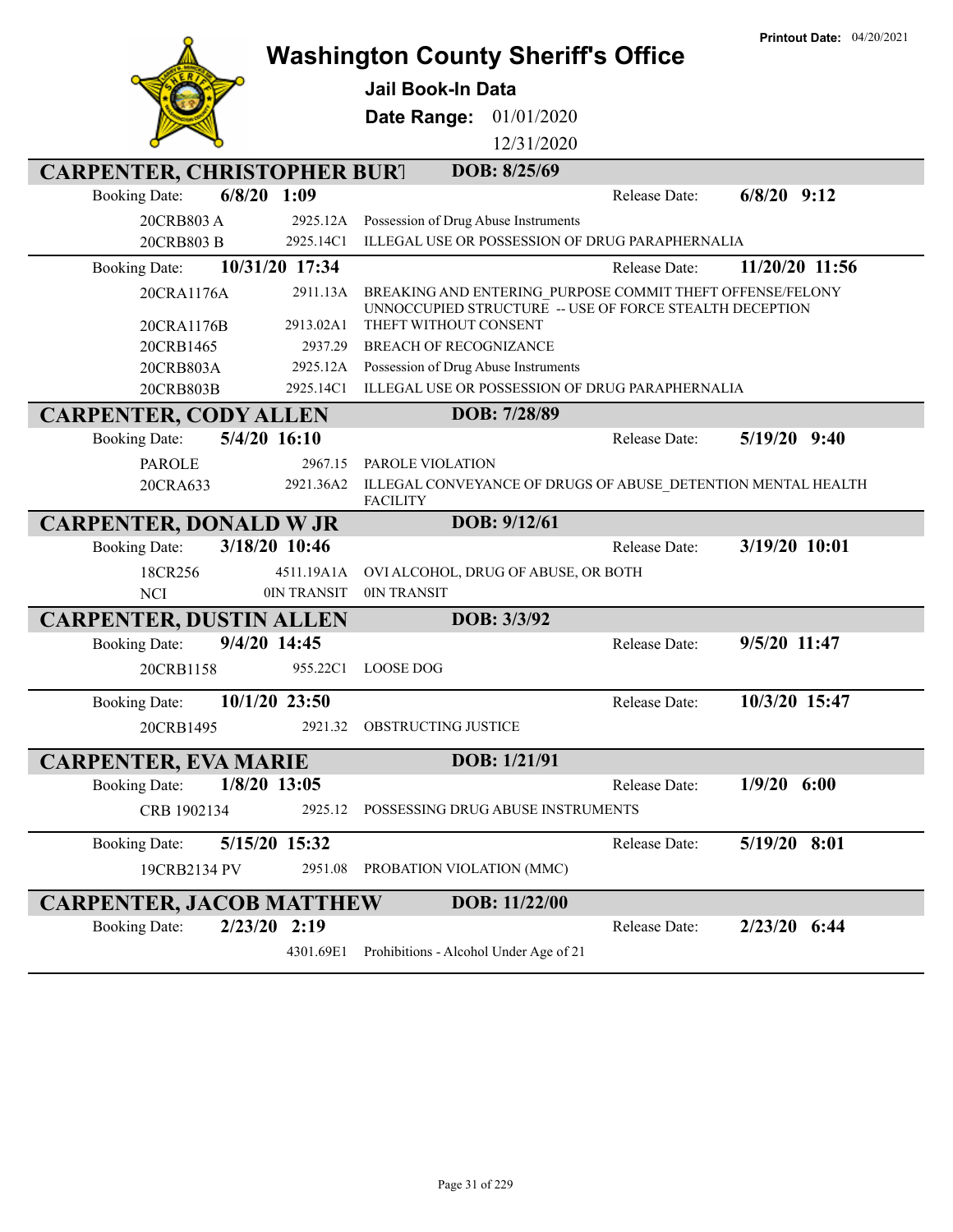|                                 | <b>Printout Date: 04/20/2021</b> |                                                                                                                           |               |                |
|---------------------------------|----------------------------------|---------------------------------------------------------------------------------------------------------------------------|---------------|----------------|
|                                 |                                  | <b>Jail Book-In Data</b>                                                                                                  |               |                |
|                                 |                                  | 01/01/2020<br>Date Range:                                                                                                 |               |                |
|                                 |                                  | 12/31/2020                                                                                                                |               |                |
| <b>CARPENTER, JAMES DAVID</b>   |                                  | DOB: 9/16/70                                                                                                              |               |                |
| <b>Booking Date:</b>            | 5/30/20 22:02                    |                                                                                                                           | Release Date: | $6/1/20$ 9:36  |
| 20CRB745 A                      | 2919.25                          | <b>DOMESTIC VIOLENCE</b>                                                                                                  |               |                |
| 20CRB745 B                      | 2919.25C                         | DOMESTIC VIOLENCE_CAUSE BELIEF OF IMMINENT PHYSICAL HARM BY<br><b>THREAT</b>                                              |               |                |
| <b>Booking Date:</b>            | 8/7/20 21:46                     |                                                                                                                           | Release Date: | 8/10/20 12:04  |
| 20CRB1180A                      | 2919.25C                         | DOMESTIC VIOLENCE CAUSE BELIEF OF IMMINENT PHYSICAL HARM BY<br><b>THREAT</b>                                              |               |                |
| 20CRB1180B                      | 2919.25C                         | DOMESTIC VIOLENCE CAUSE BELIEF OF IMMINENT PHYSICAL HARM BY<br><b>THREAT</b>                                              |               |                |
| <b>Booking Date:</b>            | 10/9/20 19:19                    |                                                                                                                           | Release Date: | 10/12/20 17:45 |
| 20TRC0536 B                     | 4511.19A1H                       | Driving While Under the Influence of Alcohol/Drugs .17 of 1 gram or more by weight of<br>alcohol per 210 liters of breath |               |                |
| <b>CARPENTER, JAMES JOSEPH</b>  |                                  | <b>DOB: 3/6/60</b>                                                                                                        |               |                |
| <b>Booking Date:</b>            | 12/3/20 10:14                    |                                                                                                                           | Release Date: | 12/5/20 14:08  |
| 20CRB1018 PV                    | 2951.08                          | PROBATION VIOLATION (MMC)                                                                                                 |               |                |
| <b>CARPENTER, JEREMY WADE</b>   |                                  | DOB: 3/21/85                                                                                                              |               |                |
| <b>Booking Date:</b>            | 7/27/20 14:13                    |                                                                                                                           | Release Date: | $9/4/20$ 8:39  |
| <b>PAROLE</b>                   | 2967.15                          | PAROLE VIOLATION                                                                                                          |               |                |
| 20CRB1102A                      | 2903.13                          | Assault                                                                                                                   |               |                |
| 20CRB1102B                      | 2909.06                          | Criminal Damaging/Endangering                                                                                             |               |                |
| <b>CARPENTER, KAITLIN MARIE</b> |                                  | DOB: 6/16/98                                                                                                              |               |                |
| <b>Booking Date:</b>            | 4/14/20 18:46                    |                                                                                                                           | Release Date: | 4/17/20 10:43  |
| 20CRB184 PV                     | 2951.08                          | PROBATION VIOLATION (MMC)                                                                                                 |               |                |
| 20CRB184 B                      | 2951.08                          | PROBATION VIOLATION (MMC)                                                                                                 |               |                |
| <b>CARPENTER, MARCUS ALLEN</b>  |                                  | DOB: 1/16/94                                                                                                              |               |                |
| <b>Booking Date:</b>            | 2/21/20 21:58                    |                                                                                                                           | Release Date: | 2/28/20 12:18  |
| 19CRB2076                       | 2913.02                          | <b>THEFT</b>                                                                                                              |               |                |
| 20CRB57                         | 2937.29                          | BREACH OF RECOGNIZANCE                                                                                                    |               |                |
| <b>Booking Date:</b>            | $9/11/20$ $9:25$                 |                                                                                                                           | Release Date: | 9/18/20 11:38  |
| CRB1902076 PV                   | 2951.08                          | PROBATION VIOLATION (MMC)                                                                                                 |               |                |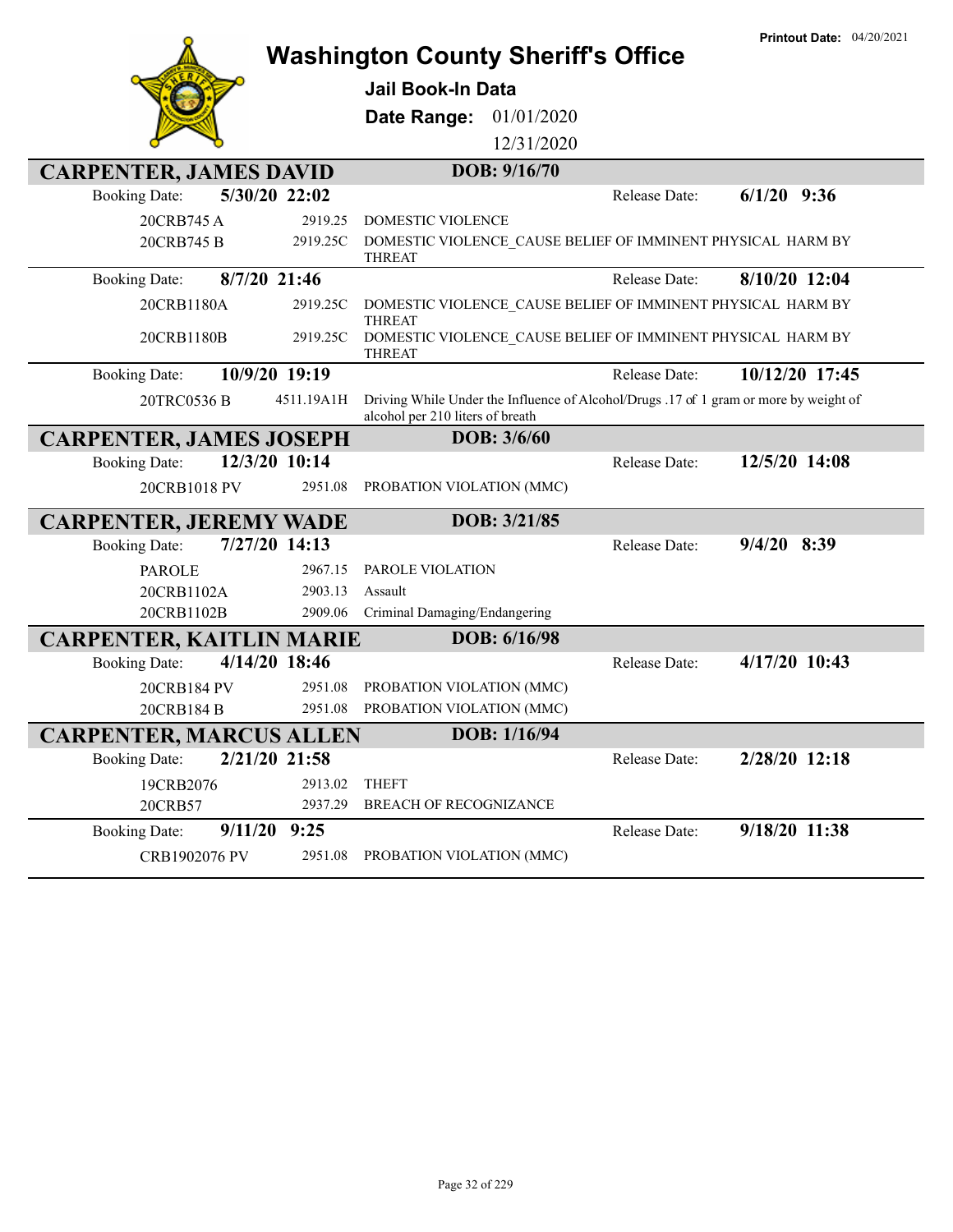|                                 |                 |                                                                                                                  |               | <b>Printout Date: 04/20/2021</b> |
|---------------------------------|-----------------|------------------------------------------------------------------------------------------------------------------|---------------|----------------------------------|
|                                 |                 | <b>Washington County Sheriff's Office</b>                                                                        |               |                                  |
|                                 |                 | <b>Jail Book-In Data</b>                                                                                         |               |                                  |
|                                 |                 | 01/01/2020<br>Date Range:                                                                                        |               |                                  |
|                                 |                 | 12/31/2020                                                                                                       |               |                                  |
| <b>CARPENTER, ROBERT EDWARD</b> |                 | DOB: 2/27/74                                                                                                     |               |                                  |
| <b>Booking Date:</b>            | 1/15/20 12:19   |                                                                                                                  | Release Date: | $2/6/20$ 15:17                   |
| 20CR52                          | 2911.21         | <b>CRIMINAL TRESPASS</b>                                                                                         |               |                                  |
| 20CR522                         | 2909.06         | Criminal Damaging/Endangering                                                                                    |               |                                  |
| 20CR52 1                        | 2909.05         | Vandalism                                                                                                        |               |                                  |
| <b>Booking Date:</b>            | 3/12/20 13:49   |                                                                                                                  | Release Date: | 3/18/20 15:34                    |
| 20CRB443                        | 2911.21         | <b>CRIMINAL TRESPASS</b>                                                                                         |               |                                  |
| 20CRA444                        | 2909.05         | Vandalism                                                                                                        |               |                                  |
| <b>Booking Date:</b>            | $6/10/20$ 14:36 |                                                                                                                  | Release Date: | $6/11/20$ 10:26                  |
| 20CRB560                        | 4301.69E1       | Prohibitions - Alcohol Under Age of 21                                                                           |               |                                  |
|                                 |                 |                                                                                                                  |               |                                  |
| <b>Booking Date:</b>            | $6/17/20$ 13:45 |                                                                                                                  | Release Date: | 7/1/20 11:52                     |
| 20CRB870 A                      | 4301.69E1       | Prohibitions - Alcohol Under Age of 21                                                                           |               |                                  |
| 20CRA870 B                      | 2917.11B1       | DISORDERLY CONDUCT_INTOXICATED ANNOY OR ALARM                                                                    |               |                                  |
| <b>Booking Date:</b>            | 8/19/20 22:54   |                                                                                                                  | Release Date: | $9/16/20$ 6:00                   |
| CRB2001261 A                    | 2903.21         | <b>Aggravated Menacing</b>                                                                                       |               |                                  |
| CRB2001261 B                    | 2907.09B4       | PUBLIC INDECENCY                                                                                                 |               |                                  |
| <b>CARPENTER, RYAN EDWARD</b>   |                 | DOB: 8/14/95                                                                                                     |               |                                  |
| <b>Booking Date:</b>            | 2/8/20 20:59    |                                                                                                                  | Release Date: | 2/20/20 11:04                    |
| 20CRB238                        | 2925.14         | <b>DRUG PARAPHERNALIA</b>                                                                                        |               |                                  |
| <b>Booking Date:</b>            | 2/29/20 0:34    |                                                                                                                  | Release Date: | 3/13/20 16:19                    |
| 19CR434                         | 2925.11AC1A     | POSSESSION OF DRUGS                                                                                              |               |                                  |
| 20CR50                          | 2925.11AC1A     | <b>POSSESSION OF DRUGS</b>                                                                                       |               |                                  |
| 20CR120                         | 2937.29         | <b>BREACH OF RECOGNIZANCE</b>                                                                                    |               |                                  |
| <b>CARPENTER, SCOTT LEE</b>     |                 | DOB: 5/28/62                                                                                                     |               |                                  |
| <b>Booking Date:</b>            | 1/22/20 22:53   |                                                                                                                  | Release Date: | 2/6/20 10:38                     |
| 19TRD3815D PV                   | 2951.08         | PROBATION VIOLATION (MMC)                                                                                        |               |                                  |
|                                 |                 |                                                                                                                  |               |                                  |
| <b>Booking Date:</b>            | 5/4/20 10:16    |                                                                                                                  | Release Date: | 5/12/20 13:36                    |
| 20CRA626                        | 2913.02         | <b>THEFT</b>                                                                                                     |               |                                  |
| 20CRA625                        | 2921.12         | TAMPERING W/ EVIDENCE                                                                                            |               |                                  |
| 20CRA627                        | 2913.02         | <b>THEFT</b>                                                                                                     |               |                                  |
| 20CRB628                        | 3767.32         | RESTRICTIONS ON DEPOSITING LITTER ON PUBLIC PROPERTY, ON PRIVATE<br>PROPERTY OWNED BY OTHERS AND IN STATE WATERS |               |                                  |
| 19TRD3815 PV                    | 2951.08         | PROBATION VIOLATION (MMC)                                                                                        |               |                                  |
| 19TRD3815E                      | 2951.08         | PROBATION VIOLATION (MMC)                                                                                        |               |                                  |
| <b>Booking Date:</b>            | 7/11/20 21:42   |                                                                                                                  | Release Date: | $7/12/20$ 8:30                   |
|                                 | 2917.11         | DISORDERLY CONDUCT                                                                                               |               |                                  |
|                                 |                 |                                                                                                                  |               |                                  |
| <b>Booking Date:</b>            | 10/9/20 18:51   |                                                                                                                  | Release Date: | 10/29/20 5:38                    |
| 19TRD3815 B                     | 1549.02A1AB2A   | Failure to Stop After an Accident                                                                                |               |                                  |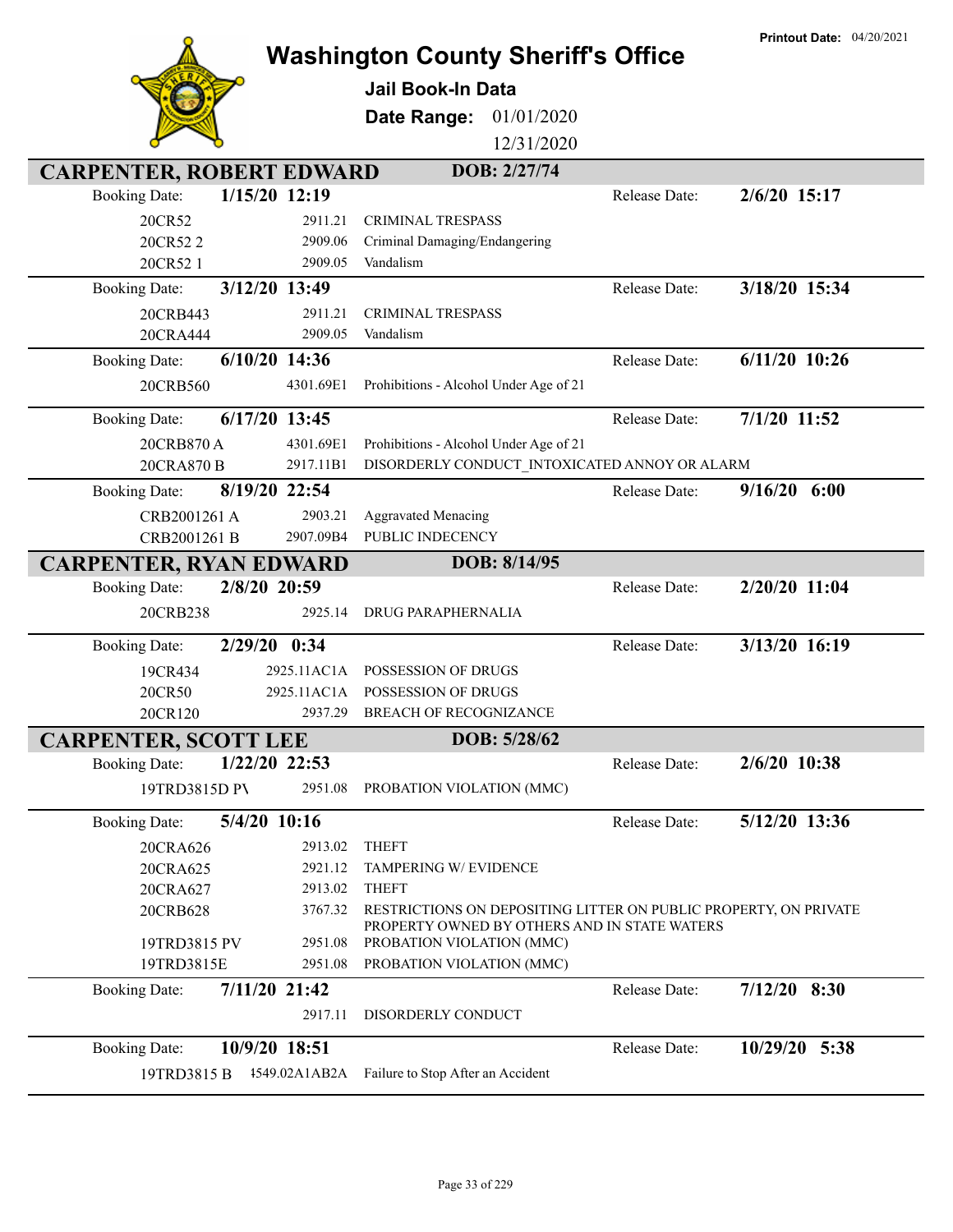|                                                          |                | <b>Washington County Sheriff's Office</b>                           |               | <b>Printout Date: 04/20/2021</b> |
|----------------------------------------------------------|----------------|---------------------------------------------------------------------|---------------|----------------------------------|
|                                                          |                |                                                                     |               |                                  |
|                                                          |                | <b>Jail Book-In Data</b>                                            |               |                                  |
|                                                          |                | 01/01/2020<br>Date Range:                                           |               |                                  |
|                                                          |                | 12/31/2020                                                          |               |                                  |
| <b>CARPENTER, STEPHANIE RENEE</b>                        |                | DOB: 9/14/90                                                        |               |                                  |
| <b>Booking Date:</b>                                     | 7/17/20 18:24  |                                                                     | Release Date: | $7/20/20$ 6:00                   |
| 11CV572                                                  | 2705.02A       | Contempt of Court                                                   |               |                                  |
| <b>CARPENTER, SUSANNE REBEKAH</b>                        |                | DOB: 5/12/87                                                        |               |                                  |
| <b>Booking Date:</b>                                     | 5/15/20 15:27  |                                                                     | Release Date: | $5/19/20$ 8:01                   |
| 19CRB2078 PV                                             | 2951.08        | PROBATION VIOLATION (MMC)                                           |               |                                  |
|                                                          |                |                                                                     |               |                                  |
| <b>CARPENTER, TYLOR SHAYN</b><br><b>Booking Date:</b>    | 2/6/20 12:33   | DOB: 5/28/98                                                        | Release Date: | $3/4/20$ 8:34                    |
|                                                          |                |                                                                     |               |                                  |
| 17CR153                                                  | 2967.15        | PAROLE VIOLATION                                                    |               |                                  |
| <b>Booking Date:</b>                                     | 3/4/20 13:21   |                                                                     | Release Date: | $4/2/20$ 9:11                    |
| 17CR153                                                  | 2951.08A       | PROBATION VIOLATION (CPC)                                           |               |                                  |
| <b>CARR, DAVID LEONARD</b>                               |                | DOB: 11/19/85                                                       |               |                                  |
| <b>Booking Date:</b>                                     | $3/5/20$ 1:35  |                                                                     | Release Date: | 3/11/20 16:19                    |
| 20CRB397                                                 | 2919.27        | VIOLATE PROTECTION ORDER OR CONSENT AGREEMENT                       |               |                                  |
| 20CRA402B                                                | 2919.27        | VIOLATE PROTECTION ORDER OR CONSENT AGREEMENT                       |               |                                  |
| 20CRA402C                                                | 2921.12A1      | TAMPERING W/EVIDENCE_ALTER, DESTROY, CONCEAL, REMOVE RECORD         |               |                                  |
| 20CRA402A                                                | 2923.13A4      | HAVING WEAPONS WHILE UNDER DISABILITY ALCOHOL OR DRUG<br>DEPENDENCE |               |                                  |
| <b>Booking Date:</b>                                     | $6/3/20$ 21:24 |                                                                     | Release Date: | $6/4/20$ 10:42                   |
| 20CRB778                                                 | 2919.27A1      | VIOLATE PROTECTION ORDER OR CONSENT AGREEMENT APPROVED PURSUIT      |               |                                  |
| 6/10/20<br><b>Booking Date:</b>                          | 9:59           | TO 2919.26 OR 3113.31                                               | Release Date: | $6/10/20$ 10:08                  |
| 20CR1251                                                 | 2913.04B       | UNAUTHORIZED USE OF PROPERTY_COMPUTER, COMPUTER EQUIPMENT           |               |                                  |
| 20CR1254                                                 | 2913.51AC      | RECEIVING STOLEN PROPERTY                                           |               |                                  |
| <b>CARTE, CARISSA DIANA</b>                              |                | DOB: 6/24/97                                                        |               |                                  |
| <b>Booking Date:</b>                                     | $10/5/20$ 2:40 |                                                                     | Release Date: | 10/5/20 13:11                    |
| 20CRA1101                                                | 2921.12X       | Complicity to Tampering with Evidence                               |               |                                  |
|                                                          |                |                                                                     |               |                                  |
| <b>CARTER, BILLY JOE</b><br><b>Booking Date:</b>         | 10/13/20 21:41 | DOB: 3/31/72                                                        | Release Date: | 10/23/20 10:32                   |
| CRA2001543                                               | 2913.03B       | UNAUTHORIZED USE OF MOTOR VEHICLE INTERSTATE 48 HOURS               |               |                                  |
| MONROE CO                                                | 4549.08        | FICTITIOUS PLATES M4                                                |               |                                  |
| 20CR418                                                  | 2913.03BD3     | UNAUTHORIZED USE OF A VEHICLE                                       |               |                                  |
| <b>Booking Date:</b>                                     | 12/22/20 18:42 |                                                                     | Release Date: | 12/24/20 5:26                    |
| 20CR418                                                  | 2913.03        | UNAUTHORIZED USE OF MOTOR VEHICLE                                   |               |                                  |
|                                                          |                |                                                                     |               |                                  |
| <b>CARTER, WILLIAM JOSEPH SR</b><br><b>Booking Date:</b> | 3/6/20 23:02   | DOB: 9/17/84                                                        | Release Date: | 3/11/20 15:27                    |
|                                                          | 2951.08A       | PROBATION VIOLATION (CPC)                                           |               |                                  |
|                                                          |                |                                                                     |               |                                  |
| <b>Booking Date:</b>                                     | $4/1/20$ 15:58 |                                                                     | Release Date: | $6/2/20$ 10:17                   |
| 17CR301                                                  | 2951.08A       | PROBATION VIOLATION (CPC)                                           |               |                                  |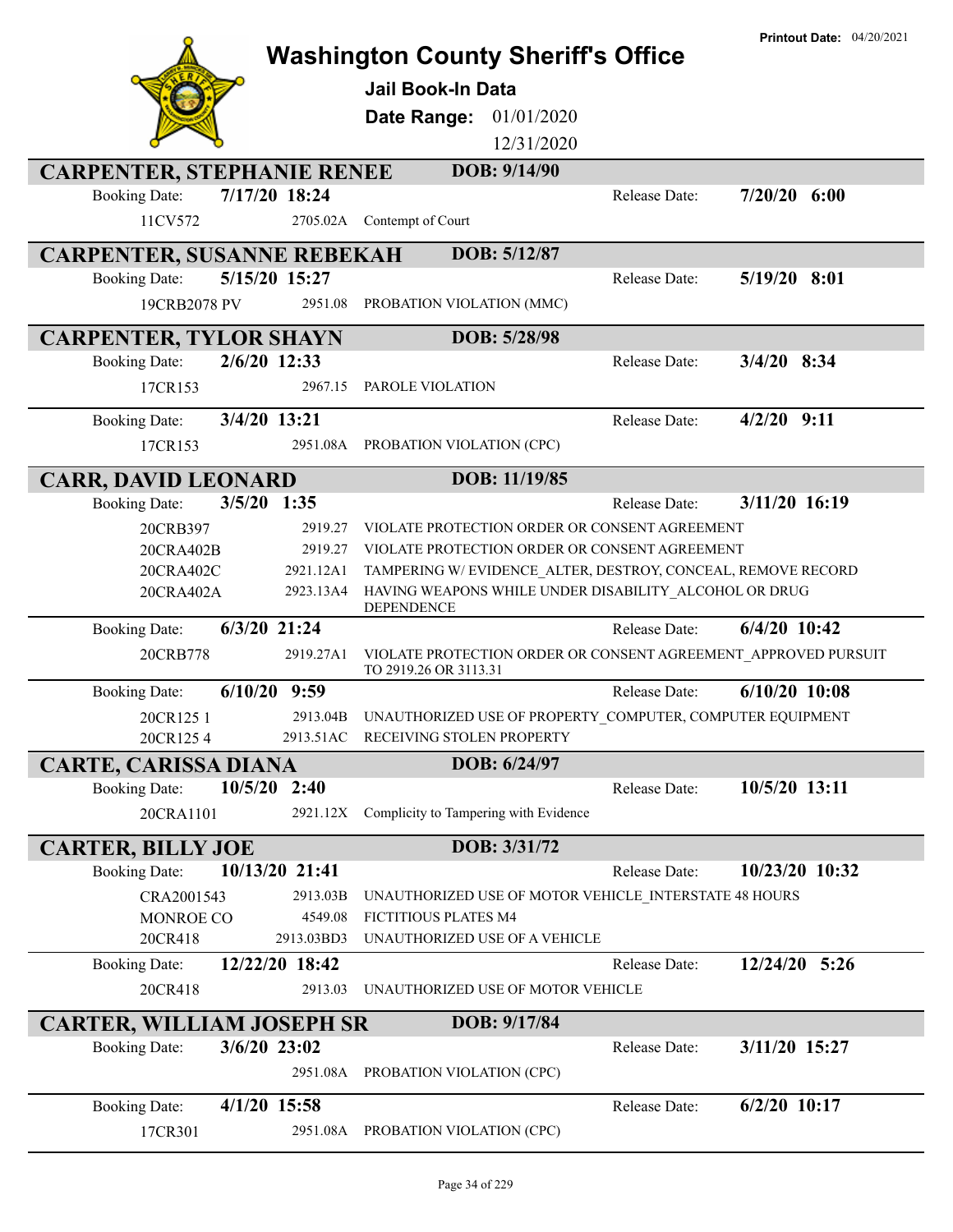|                                               |                                                                           |                                                                                                    |               | <b>Printout Date: 04/20/2021</b>                                 |
|-----------------------------------------------|---------------------------------------------------------------------------|----------------------------------------------------------------------------------------------------|---------------|------------------------------------------------------------------|
|                                               |                                                                           | <b>Washington County Sheriff's Office</b>                                                          |               |                                                                  |
|                                               | <b>Jail Book-In Data</b>                                                  |                                                                                                    |               |                                                                  |
|                                               |                                                                           | Date Range: 01/01/2020                                                                             |               |                                                                  |
|                                               |                                                                           | 12/31/2020                                                                                         |               |                                                                  |
| <b>CASTO, FELISHA ELIZABETH ANN</b>           |                                                                           | DOB: 11/13/90                                                                                      |               |                                                                  |
| $6/8/20$ 16:15<br><b>Booking Date:</b>        |                                                                           |                                                                                                    | Release Date: | $6/9/20$ 12:10                                                   |
| 20CR243 1                                     | 2923.16B                                                                  | FIREARM IN A MOTOR VEHICLE, ACCESSIBLE TO OPERATOR OR ANY<br>PASSENGER WITHOUT LEAVING THE VEHICLE |               | IMPROPERLY HANDLING FIREARMS IN A MOTOR VEHICLE TRANSPORT LOADED |
| 20CR243 2                                     | POSSESSION OF DRUGS<br>2925.11A                                           |                                                                                                    |               |                                                                  |
| <b>CASTO, SYLVIA LORRAINE</b><br>6/8/20 16:17 |                                                                           | DOB: 6/9/69                                                                                        | Release Date: | $6/10/20$ 12:54                                                  |
| <b>Booking Date:</b>                          |                                                                           |                                                                                                    |               |                                                                  |
| <b>ATHENS CO</b>                              | 2925.11A POSSESSION OF DRUGS                                              |                                                                                                    |               |                                                                  |
| <b>CATTARUZZA, DANIEL RAY</b>                 |                                                                           | DOB: 8/19/98                                                                                       |               |                                                                  |
| 1/22/20 20:51<br><b>Booking Date:</b>         |                                                                           |                                                                                                    | Release Date: | $1/25/20$ 6:00                                                   |
| TRD 2000082 A                                 | <b>DUS - 12PT SUSPENSION</b><br>4510.037J                                 |                                                                                                    |               |                                                                  |
| <b>CHANDLER, TERRY ALLEN</b>                  |                                                                           | DOB: 4/10/86                                                                                       |               |                                                                  |
| 10/26/20 13:27<br><b>Booking Date:</b>        |                                                                           |                                                                                                    | Release Date: | $11/21/20$ 6:00                                                  |
| 18CR122                                       | 2951.08A                                                                  | PROBATION VIOLATION (CPC)                                                                          |               |                                                                  |
| <b>CHANEY, DAVID ELWOOD</b>                   |                                                                           | DOB: 5/15/78                                                                                       |               |                                                                  |
| 10/1/20 13:58<br><b>Booking Date:</b>         |                                                                           |                                                                                                    | Release Date: | 10/7/20 10:31                                                    |
| 20CRA1493                                     | 2925.11C1                                                                 | POSSESSION OF DRUGS_SCHEDULE I OR II SUBSTANCE                                                     |               |                                                                  |
| <b>CHAPA, SUNSHINE LOUISE</b>                 |                                                                           | DOB: 7/10/84                                                                                       |               |                                                                  |
| 10/20/20 9:49<br><b>Booking Date:</b>         |                                                                           |                                                                                                    | Release Date: | 10/20/20 9:56                                                    |
| 20CR402                                       | 2925.11AC1A Aggravated Possession of Drugs                                |                                                                                                    |               |                                                                  |
| <b>CHAPMON, DERRICK THOMAS</b>                |                                                                           | DOB: 8/10/84                                                                                       |               |                                                                  |
| <b>Booking Date:</b><br>10/31/20 22:05        |                                                                           |                                                                                                    | Release Date: | 11/1/20 17:08                                                    |
| 4511.19A1A                                    |                                                                           | OVI ALCOHOL, DRUG OF ABUSE, OR BOTH                                                                |               |                                                                  |
| 4511.19A1H                                    |                                                                           | Driving While Under the Influence of Alcohol/Drugs .17 of 1 gram or more by weight of              |               |                                                                  |
|                                               | alcohol per 210 liters of breath<br><b>IMPROPER LANE USAGE</b><br>4511.33 |                                                                                                    |               |                                                                  |
| <b>CHARLTON, LEE ANNA</b>                     |                                                                           | DOB: 7/6/82                                                                                        |               |                                                                  |
| 2/14/20 15:38<br><b>Booking Date:</b>         |                                                                           |                                                                                                    | Release Date: | 2/14/20 16:06                                                    |
| 18TRC6860 C                                   | 2951.08                                                                   | PROBATION VIOLATION (MMC)                                                                          |               |                                                                  |
| 19CRB594                                      | 2919.27                                                                   | VIOLATE PROTECTION ORDER OR CONSENT AGREEMENT                                                      |               |                                                                  |
| 20CRB155                                      | 2937.29                                                                   | BREACH OF RECOGNIZANCE                                                                             |               |                                                                  |
| 4/6/20 19:24<br><b>Booking Date:</b>          |                                                                           |                                                                                                    | Release Date: | 4/8/20 9:35                                                      |
| 20CRA509                                      | 2913.02<br><b>THEFT</b>                                                   |                                                                                                    |               |                                                                  |
| <b>CHEN, AUSTYN MICHAEL</b>                   |                                                                           | DOB: 3/30/00                                                                                       |               |                                                                  |
| 3/8/20 18:10<br><b>Booking Date:</b>          |                                                                           |                                                                                                    | Release Date: | $3/13/20$ 6:00                                                   |
| 19CRB1918                                     | 4301.69E1                                                                 | Prohibitions - Alcohol Under Age of 21                                                             |               |                                                                  |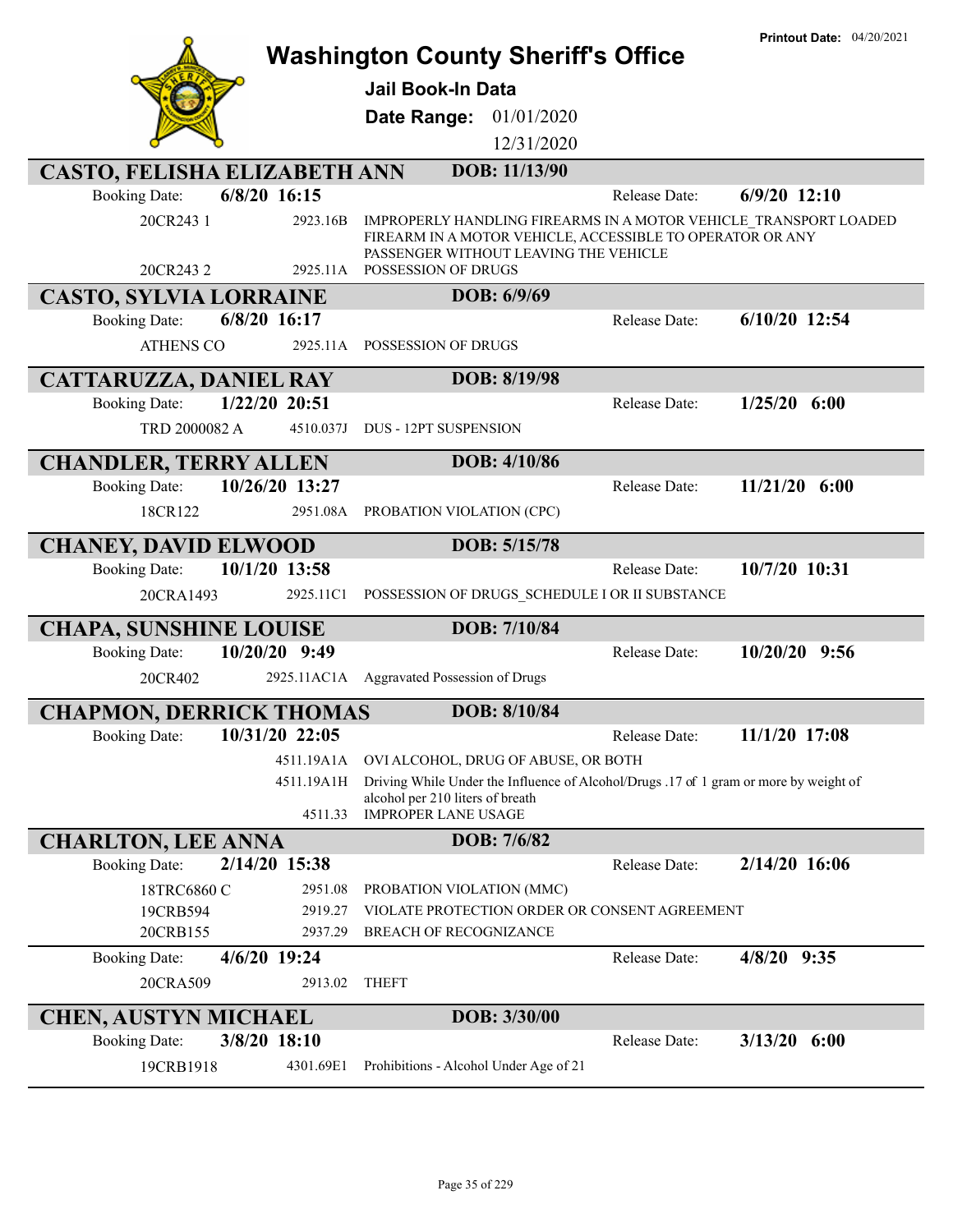|                                   |                        | <b>Washington County Sheriff's Office</b><br><b>Jail Book-In Data</b><br>Date Range:<br>01/01/2020<br>12/31/2020 | <b>Printout Date: 04/20/2021</b> |
|-----------------------------------|------------------------|------------------------------------------------------------------------------------------------------------------|----------------------------------|
| <b>CHESTNUT, REGINA GAY</b>       |                        | DOB: 7/16/81                                                                                                     |                                  |
| <b>Booking Date:</b>              | 10/6/20 18:32          | Release Date:                                                                                                    | 10/29/20 11:45                   |
| 20CRB1513                         | 2921.31                | OBSTRUCTING OFFICIAL BUSINESS                                                                                    |                                  |
| <b>CHIBUZO, PAUL ZACHARY</b>      |                        | DOB: 4/9/96                                                                                                      |                                  |
| <b>Booking Date:</b>              | 8/25/20 14:41          | Release Date:                                                                                                    |                                  |
| FEDERAL                           | 409 FEDERAL            | Harboring Escape/Fugitive                                                                                        |                                  |
| <b>CHICHESTER, FAITH NICOLE</b>   |                        | DOB: 9/14/87                                                                                                     |                                  |
| <b>Booking Date:</b>              | 12/29/20 16:00         | Release Date:                                                                                                    | 12/30/20 17:13                   |
| 20CR526                           | 2937.29                | <b>BREACH OF RECOGNIZANCE</b>                                                                                    |                                  |
| 20CR498                           | 2925.11AC1A            | Aggravated Possession of Drugs                                                                                   |                                  |
| <b>CHICHESTER, JOSHUA DAVID</b>   |                        | DOB: 2/11/86                                                                                                     |                                  |
| <b>Booking Date:</b>              | $9/20/20$ 0:35         | Release Date:                                                                                                    | 9/20/20 12:59                    |
| 18TRD8673 A                       | 4510.120000            | NO OL                                                                                                            |                                  |
| 18TRD8673 B                       | 4549.08                | FICTITIOUS PLATES M4                                                                                             |                                  |
| <b>CHRISTA, JESSICA RENEE</b>     | 3/4/20 22:19           | DOB: 1/6/82<br>Release Date:                                                                                     | $3/5/20$ 8:25                    |
| <b>Booking Date:</b>              |                        |                                                                                                                  |                                  |
| <b>ATHENS CO</b>                  |                        | 2925.11AC1A Aggravated Possession of Drugs                                                                       |                                  |
| <b>CHRISTOPHER, DOUGLAS PERRY</b> |                        | DOB: 11/25/68                                                                                                    |                                  |
| <b>Booking Date:</b>              | 3/23/20 14:19          | Release Date:                                                                                                    | 5/19/20 9:39                     |
| 20CR150                           | 2950.05                | SEX OFFENDER/FAIL TO NOTIFY CHANGE OF ADDRESS                                                                    |                                  |
| 17CR110                           |                        | 2951.08A PROBATION VIOLATION (CPC)                                                                               |                                  |
| <b>CHRISTOPHER, KEVIN MICHAEL</b> |                        | DOB: 5/24/80                                                                                                     |                                  |
| <b>Booking Date:</b>              | 5/26/20 20:27          | Release Date:                                                                                                    | 7/8/20 11:02                     |
| 20CRA724<br>20CRB725 A            | 2925.03A2<br>2925.14C1 | TRAFFICKING IN DRUGS PREPARE<br>ILLEGAL USE OR POSSESSION OF DRUG PARAPHERNALIA                                  |                                  |
| 20CRB725 B                        | 4301.62B4              | OPEN CONTAINER LIQUOR OPERATE OR PASSENGER OF MOTOR VEHICLE                                                      |                                  |
| 20TRC1805                         | 4511.194               | HAVING PHYSICAL CONTROL OF VEHICLE WHILE UNDER INFLUENCE                                                         |                                  |
| <b>CHRISTOPHER, PAUL KENNETH</b>  |                        | DOB: 9/22/69                                                                                                     |                                  |
| <b>Booking Date:</b>              | 5/16/20 20:49          | Release Date:                                                                                                    | $7/1/20$ 12:44                   |
| 20CRA679                          | 2923.13A2              | HAVING WEAPONS WHILE UNDER DISABILITY UNDER INDICTMENT,                                                          |                                  |
| 20CRB680                          | 2903.21                | <b>CONVICTED OF FELONY</b><br><b>Aggravated Menacing</b>                                                         |                                  |
| 20CRB478 A                        | 2909.06                | Criminal Damaging/Endangering                                                                                    |                                  |
| 20CRB478 B                        | 2917.11A1              | DISORDERLY CONDUCT_FIGHTING OR THREATENING                                                                       |                                  |
| 19CRB1389 D                       | 2951.08                | PROBATION VIOLATION (MMC)                                                                                        |                                  |
| 20CRB743                          | 2909.06                | Criminal Damaging/Endangering                                                                                    |                                  |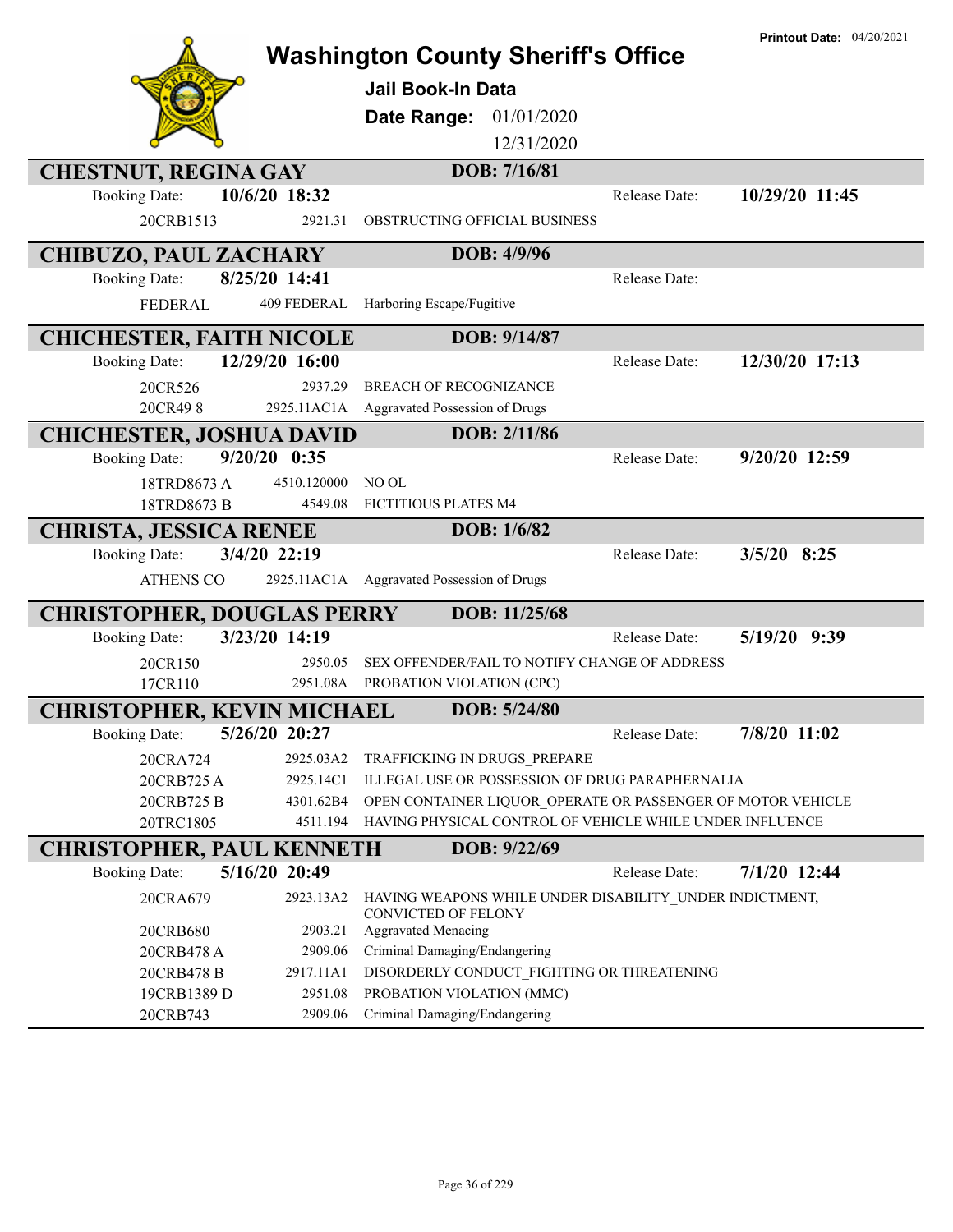|                                        |            |                                                           | <b>Printout Date: 04/20/2021</b> |
|----------------------------------------|------------|-----------------------------------------------------------|----------------------------------|
|                                        |            | <b>Washington County Sheriff's Office</b>                 |                                  |
|                                        |            | <b>Jail Book-In Data</b>                                  |                                  |
|                                        |            | 01/01/2020<br>Date Range:                                 |                                  |
|                                        |            | 12/31/2020                                                |                                  |
| <b>CHRISTY, JEANA LEE</b>              |            | DOB: 4/17/82                                              |                                  |
| 10/26/20 21:02<br><b>Booking Date:</b> |            | Release Date:                                             | 10/27/20 9:59                    |
| 20CRB1593                              | 2919.25A   | DOMESTIC VIOLENCE_KNOWINGLY CAUSE PHYSICAL HARM           |                                  |
| 12/26/20 23:36<br><b>Booking Date:</b> |            | Release Date:                                             | 12/28/20 16:52                   |
| 20CRB1880                              | 2919.25A   | DOMESTIC VIOLENCE KNOWINGLY CAUSE PHYSICAL HARM           |                                  |
| <b>CISLER, RYAN NEIL</b>               |            | DOB: 9/12/91                                              |                                  |
| 12/4/20 19:49<br><b>Booking Date:</b>  |            | Release Date:                                             | 12/7/20 20:26                    |
| 20CR546 1                              | 2923.13A4  | HAVING WEAPONS WHILE UNDER DISABILITY_ALCOHOL OR DRUG     |                                  |
| 20CR5462                               | 2925.11    | <b>DEPENDENCE</b><br>Possesion of Drugs                   |                                  |
| <b>CLARK, CARLA YVONNE</b>             |            | DOB: 6/15/84                                              |                                  |
| 10/26/20 13:00<br><b>Booking Date:</b> |            | Release Date:                                             | 10/28/20 20:16                   |
| 20CRA1566                              | 2913.03B   | UNAUTHORIZED USE OF MOTOR VEHICLE_INTERSTATE 48 HOURS     |                                  |
| 20CRB875A                              | 2913.02A1  | THEFT WITHOUT CONSENT                                     |                                  |
| 20CRB875 B                             | 2923.24    | POSSESSING CRIMINAL TOOLS                                 |                                  |
| 20CRB875 C                             | 2911.21A1  | CRIMINAL TRESPASS LAND PREISES OF ANOTHER                 |                                  |
| <b>CLARK, DARRELL EUGENE</b>           |            | DOB: 4/22/85                                              |                                  |
| <b>Booking Date:</b><br>2/26/20 23:21  |            | Release Date:                                             | 2/27/20 10:37                    |
| 20TRD90                                | 4513.263B1 | NO SEATBELT                                               |                                  |
| 7/22/20 15:53<br><b>Booking Date:</b>  |            | Release Date:                                             | 7/22/20 16:00                    |
| 20CR253 1                              | 2925.11    | Possesion of Drugs                                        |                                  |
| $8/5/20$ 4:12<br><b>Booking Date:</b>  |            | Release Date:                                             | 8/8/20 20:31                     |
| 20CRA1143                              |            | 2925.11C1A POSSESSION OF DRUGS SCHEDULE I OR II SUBSTANCE |                                  |
| 20CRB1144                              |            | 2925.14 DRUG PARAPHERNALIA                                |                                  |
| 9/28/20 4:38<br><b>Booking Date:</b>   |            | Release Date:                                             | 9/28/20 15:11                    |
| 2020SP074                              | 2705.02A   | Contempt of Court                                         |                                  |
| 11/16/20 21:49<br><b>Booking Date:</b> |            | Release Date:                                             | 11/18/20 15:22                   |
| 2020SP074                              | 2705.01    | DIRECT CONTEMPT                                           |                                  |
| <b>CLARK, LEROY JUNIOR</b>             |            | DOB: 5/20/75                                              |                                  |
| 3/30/20 16:14<br><b>Booking Date:</b>  |            | Release Date:                                             | $4/1/20$ 21:02                   |
| 20CRB498                               | 2921.31    | OBSTRUCTING OFFICIAL BUSINESS                             |                                  |
| 20CRA499                               | 2925.11    | Possesion of Drugs                                        |                                  |
| <b>CLARK, RHONDA DEANN</b>             |            | DOB: 7/31/76                                              |                                  |
| 12/20/20 13:05<br><b>Booking Date:</b> |            | Release Date:                                             | 12/21/20 12:05                   |
| 20TRD4670 A                            | 4510.111   | <b>DUS-LICENSE FORFEITURE</b>                             |                                  |
| 20TRD4670 B                            | 4513.02    | UNSAFE VEH.                                               |                                  |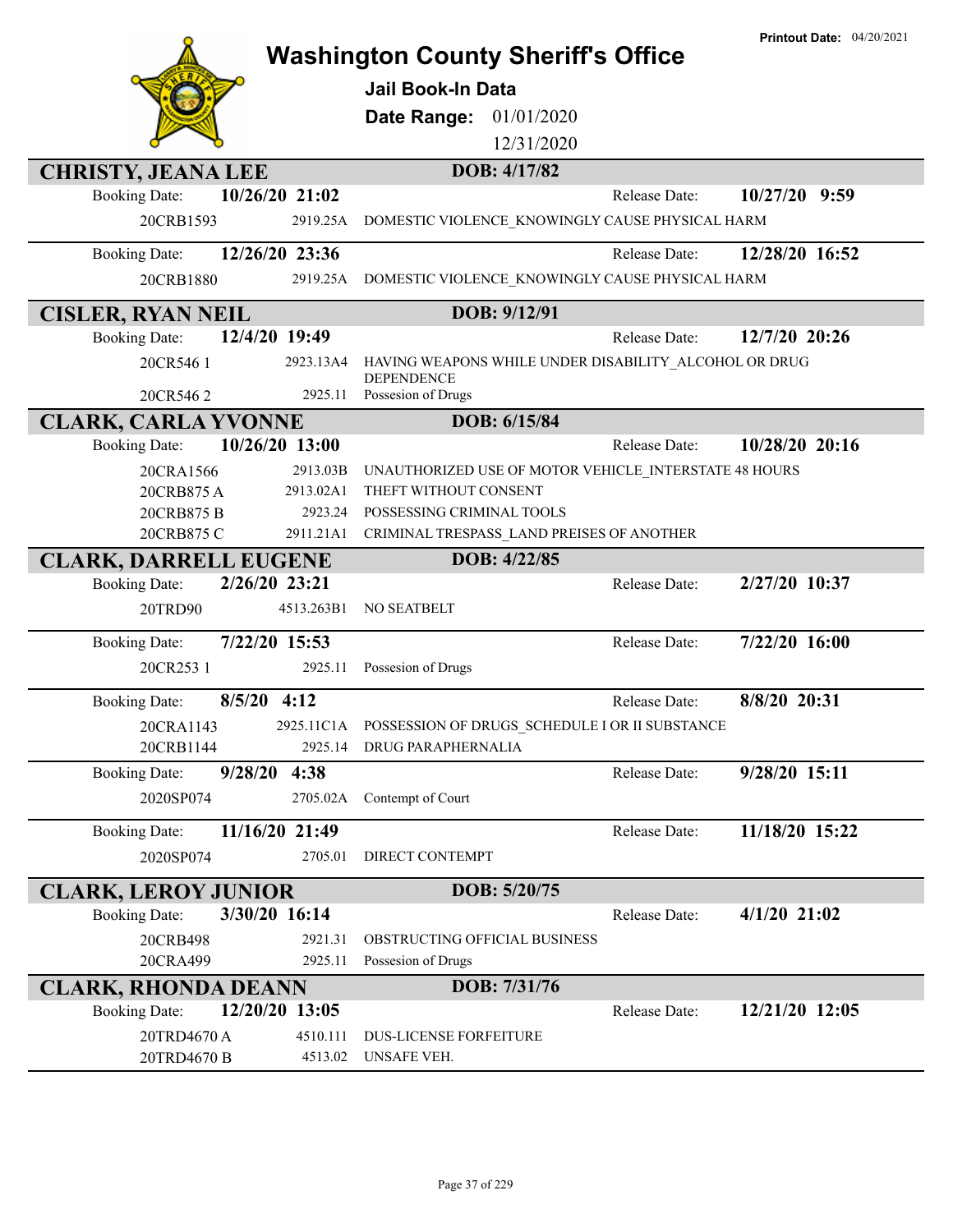|                                        |                | <b>Washington County Sheriff's Office</b>       |               | <b>Printout Date: 04/20/2021</b> |
|----------------------------------------|----------------|-------------------------------------------------|---------------|----------------------------------|
|                                        |                | <b>Jail Book-In Data</b>                        |               |                                  |
|                                        |                | 01/01/2020<br>Date Range:                       |               |                                  |
|                                        |                | 12/31/2020                                      |               |                                  |
| <b>CLAYTON, COURTNEY NICHOLE</b>       |                | DOB: 11/14/92                                   |               |                                  |
| 5/7/20 11:15<br><b>Booking Date:</b>   |                |                                                 | Release Date: | 5/12/20 17:40                    |
| 19CRB1741 D                            | 2951.08        | PROBATION VIOLATION (MMC)                       |               |                                  |
| 19CRB2233 A                            | 2925.12        | POSSESSING DRUG ABUSE INSTRUMENTS               |               |                                  |
| 20CRB0228                              | 2937.29        | <b>BREACH OF RECOGNIZANCE</b>                   |               |                                  |
| 19CRB2233 B                            | 2925.14        | DRUG PARAPHERNALIA                              |               |                                  |
| 19CRB2233 C                            | 2911.21A3      | CRIMINAL TRESPASS_FAIL TO LEAVE; RECKLESSLY     |               |                                  |
| <b>Booking Date:</b>                   | 8/10/20 13:54  |                                                 | Release Date: | 11/2/20 5:39                     |
| 19CRB2233 A                            | 2925.12        | POSSESSING DRUG ABUSE INSTRUMENTS               |               |                                  |
| 19CRB1741 C                            | 2925.12        | POSSESSING DRUG ABUSE INSTRUMENTS               |               |                                  |
| 20CRB1188                              | 2705.02A       | Contempt of Court                               |               |                                  |
| 19CRB2233 C                            | 2911.21A3      | CRIMINAL TRESPASS_FAIL TO LEAVE; RECKLESSLY     |               |                                  |
| <b>Booking Date:</b>                   | 11/11/20 18:44 |                                                 | Release Date: | 11/12/20 10:07                   |
|                                        | 2919.25        | <b>DOMESTIC VIOLENCE</b>                        |               |                                  |
| <b>CLEVENGER, RANDY JOE</b>            |                | DOB: 1/27/87                                    |               |                                  |
| <b>Booking Date:</b>                   | 5/19/20 17:35  |                                                 | Release Date: | 7/23/20<br>7:31                  |
| 19CR538                                | 2919.25A       | DOMESTIC VIOLENCE_KNOWINGLY CAUSE PHYSICAL HARM |               |                                  |
| <b>CLIFTON, TIMOTHY ILAN</b>           |                | DOB: 8/21/86                                    |               |                                  |
| $3/17/20$ 9:48<br><b>Booking Date:</b> |                |                                                 | Release Date: | $3/17/20$ 9:57                   |
| 20CR1061                               | 2925.11        | Possesion of Drugs                              |               |                                  |
| 20CR1062                               | 2925.11        | Possesion of Drugs                              |               |                                  |
| 20CR1063                               | 2925.11        | Possesion of Drugs                              |               |                                  |
| 20CR1064                               | 2925.11        | Possesion of Drugs                              |               |                                  |
| 20CR1065                               | 2925.03        | TRAFFICKING IN DRUGS                            |               |                                  |
| <b>Booking Date:</b>                   | 7/21/20 14:09  |                                                 | Release Date: | 7/21/20 14:25                    |
| 20CR1061                               | 2925.11        | POSSESSION OF DRUGS                             |               |                                  |
| <b>Booking Date:</b>                   | 7/22/20 20:17  |                                                 | Release Date: | $9/3/20$ 6:00                    |
| 20CR1061                               | 2925.11        | POSSESSION OF DRUGS                             |               |                                  |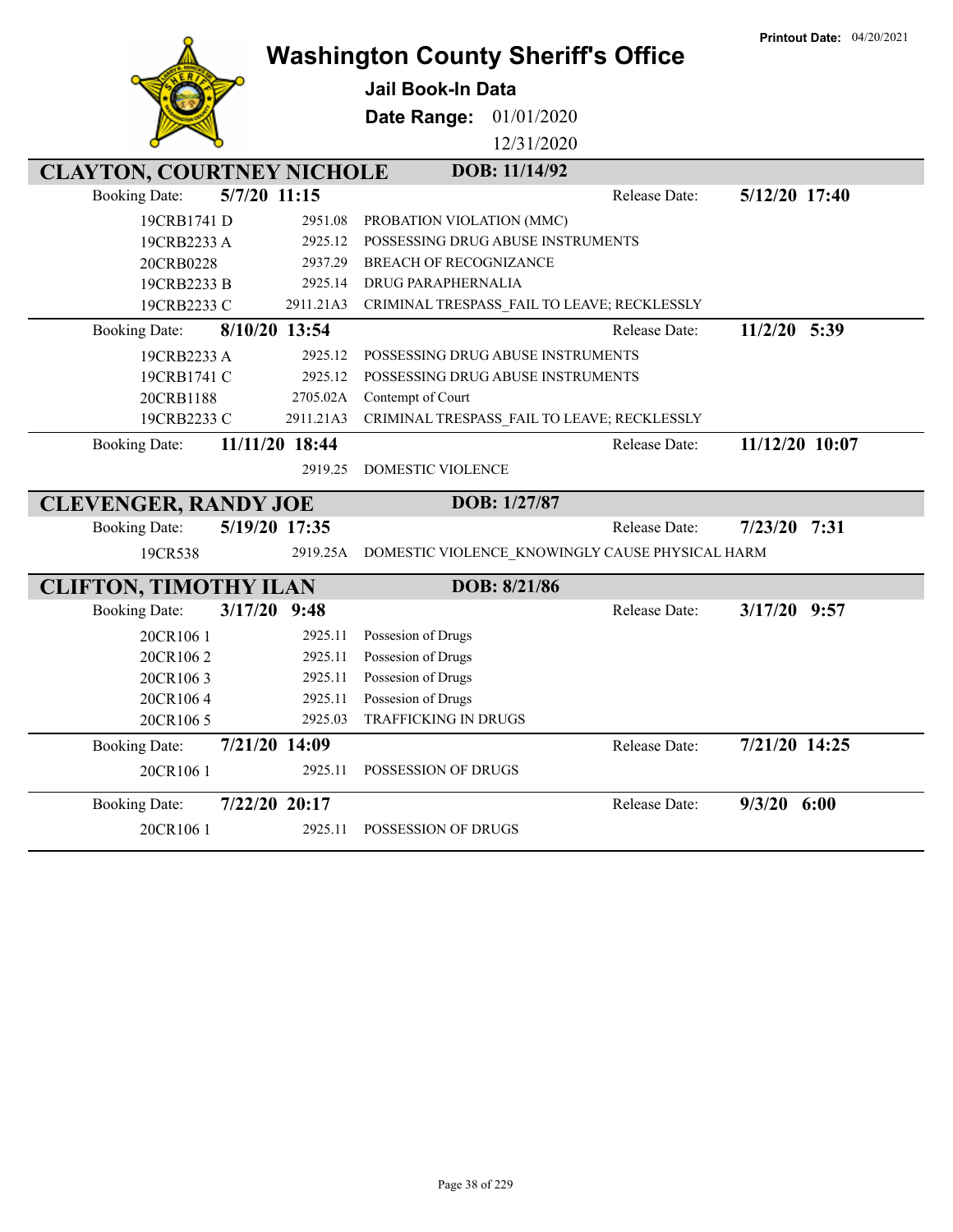|                                        | <b>Washington County Sheriff's Office</b>                                                                                                                                                                          |               | <b>Printout Date: 04/20/2021</b> |
|----------------------------------------|--------------------------------------------------------------------------------------------------------------------------------------------------------------------------------------------------------------------|---------------|----------------------------------|
|                                        |                                                                                                                                                                                                                    |               |                                  |
|                                        | Jail Book-In Data                                                                                                                                                                                                  |               |                                  |
|                                        | 01/01/2020<br>Date Range:                                                                                                                                                                                          |               |                                  |
|                                        | 12/31/2020                                                                                                                                                                                                         |               |                                  |
| <b>CLINE, DOUGLAS STANLEY</b>          | DOB: 11/2/77                                                                                                                                                                                                       |               |                                  |
| 3/12/20 22:02<br><b>Booking Date:</b>  |                                                                                                                                                                                                                    | Release Date: | 3/13/20 15:32                    |
| 20CRB445<br>2925.14                    | DRUG PARAPHERNALIA                                                                                                                                                                                                 |               |                                  |
| 20TRD0952<br>4510.11A DUS              |                                                                                                                                                                                                                    |               |                                  |
| 5/13/20 19:58<br><b>Booking Date:</b>  |                                                                                                                                                                                                                    | Release Date: | 5/13/20 20:36                    |
| 2925.14<br>20CRB445                    | DRUG PARAPHERNALIA                                                                                                                                                                                                 |               |                                  |
| 8/12/20 13:36<br><b>Booking Date:</b>  |                                                                                                                                                                                                                    | Release Date: | $8/13/20$ 9:56                   |
| 20CRA1159<br>2911.12A1                 | BURGLARY TRESPASS IN OCCUPIED STRUCTURE, SEPERATLEY SECURED                                                                                                                                                        |               |                                  |
|                                        | STRUCTURE, OR SEPERATLEY OCCUPIED PORTION OF ANY STRUCTURE WHEN<br>ANOTHER PERSON IS PRESENT, WITH PURPOSE TO COMMIT ANY CRIMINAL                                                                                  |               |                                  |
|                                        | <b>OFFENSE</b>                                                                                                                                                                                                     |               |                                  |
| 2913.02A1<br>20CRB1160                 | THEFT WITHOUT CONSENT                                                                                                                                                                                              |               |                                  |
| 11/14/20 22:47<br><b>Booking Date:</b> |                                                                                                                                                                                                                    | Release Date: | $1/11/21$ 6:00                   |
| 20CR369<br>2911.21                     | <b>CRIMINAL TRESPASS</b>                                                                                                                                                                                           |               |                                  |
| 20CRB1263<br>2937.29                   | <b>BREACH OF RECOGNIZANCE</b>                                                                                                                                                                                      |               |                                  |
| 2925.14<br>20CRB445                    | DRUG PARAPHERNALIA                                                                                                                                                                                                 |               |                                  |
| 2913.03<br>20CRB379                    | UNAUTHORIZED USE OF MOTOR VEHICLE                                                                                                                                                                                  |               |                                  |
| 20CRA1159<br>2911.12A1                 | BURGLARY TRESPASS IN OCCUPIED STRUCTURE, SEPERATLEY SECURED<br>STRUCTURE, OR SEPERATLEY OCCUPIED PORTION OF ANY STRUCTURE WHEN<br>ANOTHER PERSON IS PRESENT, WITH PURPOSE TO COMMIT ANY CRIMINAL<br><b>OFFENSE</b> |               |                                  |
| 20CRB1160<br>2913.02A1                 | THEFT WITHOUT CONSENT                                                                                                                                                                                              |               |                                  |
| 20CR353<br>2937.99                     | <b>BREACH OF RECOGNIZANCE</b>                                                                                                                                                                                      |               |                                  |
| <b>CLINE, JUSTIN MICHAEL</b>           | DOB: 5/5/86                                                                                                                                                                                                        |               |                                  |
| 6/19/20 12:32<br><b>Booking Date:</b>  |                                                                                                                                                                                                                    | Release Date: | $6/22/20$ 10:17                  |
| 20CRB882A<br>2919.25                   | <b>DOMESTIC VIOLENCE</b>                                                                                                                                                                                           |               |                                  |
| 20CRB882 B<br>2919.25                  | <b>DOMESTIC VIOLENCE</b>                                                                                                                                                                                           |               |                                  |
| <b>COACH, JESS PAUL</b>                | DOB: 8/18/64                                                                                                                                                                                                       |               |                                  |
| 11/21/20 21:03<br><b>Booking Date:</b> |                                                                                                                                                                                                                    | Release Date: | 11/23/20 10:41                   |
| 20TRC4467A<br>4511.19A1A               | DRIVING WHILE UNDER THE INFLUENCE OF ALCOHOL/DRUGS                                                                                                                                                                 |               |                                  |
| 20TRC4467B<br>4511.19A1H               | Driving While Under the Influence of Alcohol/Drugs .17 of 1 gram or more by weight of<br>alcohol per 210 liters of breath                                                                                          |               |                                  |
| <b>COBBS, CHRISTOPHER AMMANEL</b>      | DOB: 1/31/93                                                                                                                                                                                                       |               |                                  |
| 1/22/20 10:30<br><b>Booking Date:</b>  |                                                                                                                                                                                                                    | Release Date: | 2/7/20 11:39                     |
| <b>FEDERAL</b><br>3512                 | HEROIN POSSESS AND DISTRIBUTE                                                                                                                                                                                      |               |                                  |
| <b>COCHRAN, WARREN MATTHEW</b>         | DOB: 9/13/93                                                                                                                                                                                                       |               |                                  |
| 1/3/20 18:21<br><b>Booking Date:</b>   |                                                                                                                                                                                                                    | Release Date: | $1/6/20$ 5:42                    |
| TRD1906280<br>4510.14                  | DRIVING UNDER OVI SUSPENSION                                                                                                                                                                                       |               |                                  |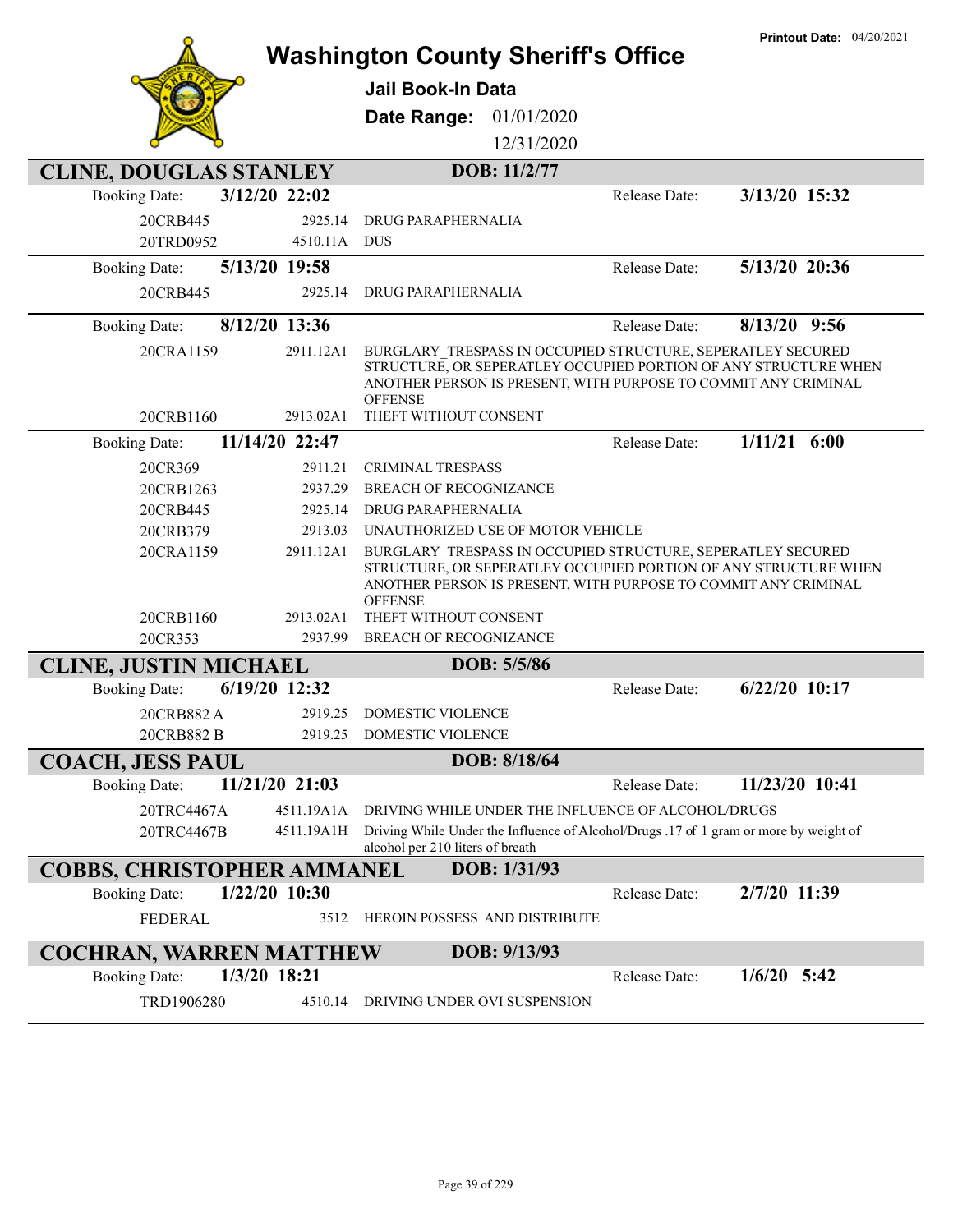|                                   |                | <b>Washington County Sheriff's Office</b><br><b>Jail Book-In Data</b><br>Date Range:<br>01/01/2020<br>12/31/2020 |               | <b>Printout Date: 04/20/2021</b> |
|-----------------------------------|----------------|------------------------------------------------------------------------------------------------------------------|---------------|----------------------------------|
| <b>CODY, JOSEPH DAVID</b>         |                | DOB: 8/30/88                                                                                                     |               |                                  |
| <b>Booking Date:</b>              | 6/25/20 23:01  |                                                                                                                  | Release Date: | $6/29/20$ 9:18                   |
| 20CRB917                          | 2925.14C1      | ILLEGAL USE OR POSSESSION OF DRUG PARAPHERNALIA                                                                  |               |                                  |
| <b>Booking Date:</b>              | 11/29/20 12:04 |                                                                                                                  | Release Date: | 12/1/20 18:34                    |
| 20CRB917 PV                       | 2951.08        | PROBATION VIOLATION (MMC)                                                                                        |               |                                  |
| <b>COLE, ASHLEY JILL</b>          |                | DOB: 2/7/85                                                                                                      |               |                                  |
| 7/17/20<br><b>Booking Date:</b>   | 4:18           |                                                                                                                  | Release Date: | 7/17/20 14:26                    |
| 20CRB980                          | 2913.11        | PASSING BAD CHECKS                                                                                               |               |                                  |
| 20CRB979                          | 2913.11        | PASSING BAD CHECKS                                                                                               |               |                                  |
| 20CRB976                          | 2913.11        | PASSING BAD CHECKS                                                                                               |               |                                  |
| 20CRB977                          | 2913.11        | PASSING BAD CHECKS                                                                                               |               |                                  |
| 20CRB975                          | 2913.11        | PASSING BAD CHECKS                                                                                               |               |                                  |
| <b>COLEMAN, JEREMY WARRIOR DE</b> |                | DOB: 1/19/85                                                                                                     |               |                                  |
| <b>Booking Date:</b>              | 2/14/20 18:18  |                                                                                                                  | Release Date: | 2/17/20 5:31                     |
| 19CR1782                          | 2909.05Z       | ATTEMPTED VANDALISM                                                                                              |               |                                  |
| <b>Booking Date:</b>              | $4/12/20$ 0:00 |                                                                                                                  | Release Date: | $4/12/20$ 0:41                   |
|                                   | 4511.19A1A     | OVI ALCOHOL, DRUG OF ABUSE, OR BOTH                                                                              |               |                                  |
|                                   | 4511.19A2      | Driving under the influence of alcohol/drugs > .10% in blood                                                     |               |                                  |
|                                   | 4510.14        | DRIVING UNDER OVI SUSPENSION                                                                                     |               |                                  |
|                                   | 2925.14C1      | ILLEGAL USE OR POSSESSION OF DRUG PARAPHERNALIA                                                                  |               |                                  |
| <b>COLLIER, ROBERT LEE</b>        |                | DOB: 6/20/84                                                                                                     |               |                                  |
| <b>Booking Date:</b>              | 10/13/20 14:21 |                                                                                                                  | Release Date: | $10/14/20$ 9:23                  |
| CRB2001542                        | 2919.27A3      | VIOLATE PROTECTION ORDER OR CONSENT AGREEMENT ISSUED BY A COURT<br>OF ANOTHER STATE                              |               |                                  |
| <b>COLLINS, CLAUDIA ANN</b>       |                | DOB: 1/11/81                                                                                                     |               |                                  |
| <b>Booking Date:</b>              | $6/2/20$ 21:15 |                                                                                                                  | Release Date: | $6/8/20$ 22:23                   |
| 19CRA1928                         | 2913.02        | <b>THEFT</b>                                                                                                     |               |                                  |
| 20CRB759B                         | 2925.11        | POSSESSION OF DRUGS                                                                                              |               |                                  |
| 20CRB759A                         | 2913.02        | <b>THEFT</b>                                                                                                     |               |                                  |
| <b>Booking Date:</b>              | 9/9/20 21:45   |                                                                                                                  | Release Date: | 9/16/20 10:11                    |
| 20CRB759 A                        | 2913.02        | <b>THEFT</b>                                                                                                     |               |                                  |
| 20CRB759 B                        | 2925.11        | POSSESSION OF DRUGS                                                                                              |               |                                  |
| CRB2001368                        | 2705.02A       | Contempt of Court                                                                                                |               |                                  |
| <b>CONANT, COLE MICHAEL</b>       |                | DOB: 12/18/00                                                                                                    |               |                                  |
| <b>Booking Date:</b>              | 10/24/20 17:21 |                                                                                                                  | Release Date: | 11/13/20 12:10                   |
| 20TRC0387                         | 4511.19A1A     | DRIVING WHILE UNDER THE INFLUENCE OF ALCOHOL/DRUGS                                                               |               |                                  |
| 20CRB1589                         | 2705.02        | CONTEMPT(FAILURE TO APPEAR)                                                                                      |               |                                  |
| <b>CONANT, JENNIFER RENEE</b>     |                | DOB: 11/2/82                                                                                                     |               |                                  |
| <b>Booking Date:</b>              | 6/16/20 11:57  |                                                                                                                  | Release Date: | $6/16/20$ 13:33                  |
| 20TRD987 A                        | 4510.120000    | NO OL                                                                                                            |               |                                  |
| 20TRD987 B                        | 4511.33        | <b>IMPROPER LANE USAGE</b>                                                                                       |               |                                  |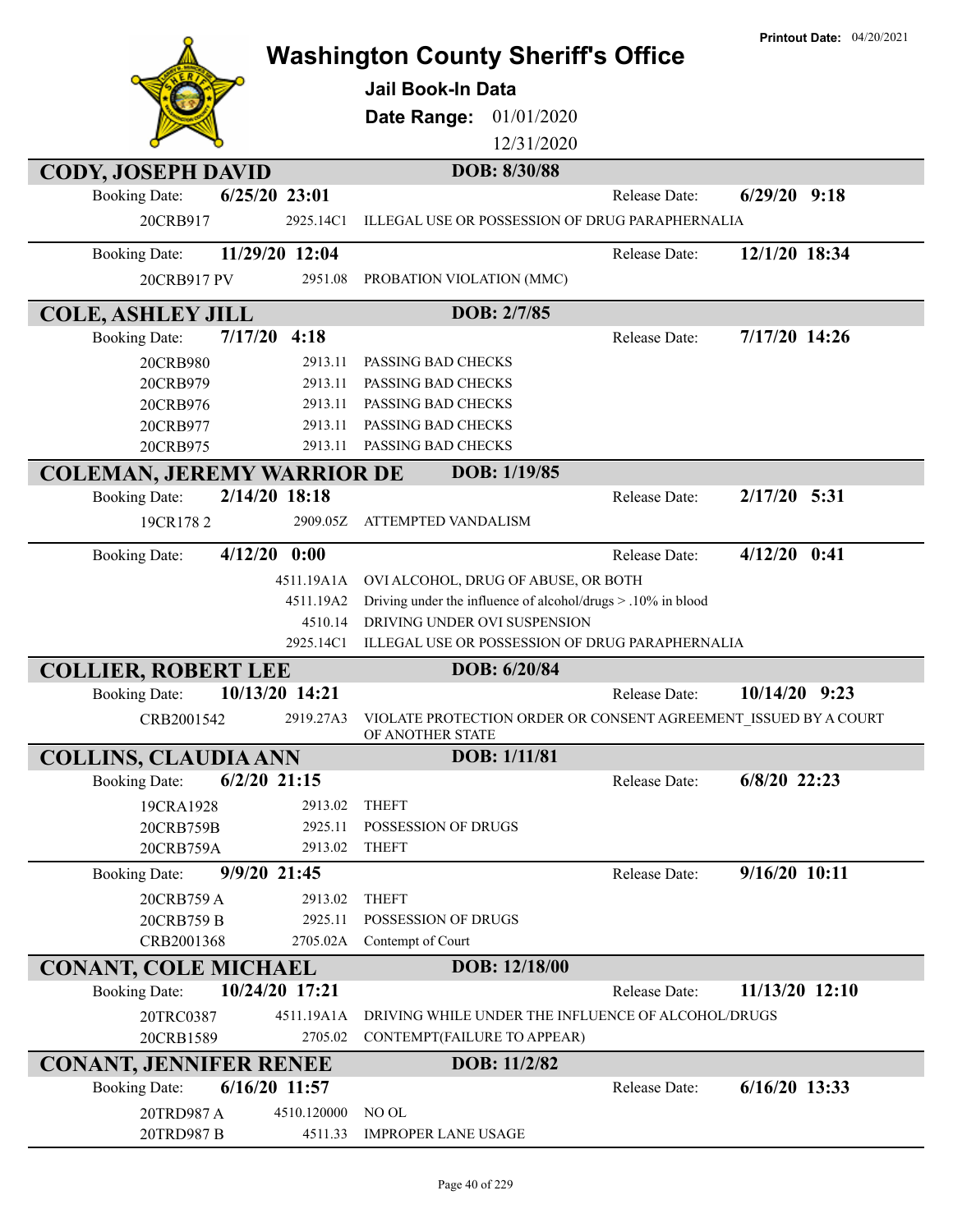|                                |                 | <b>Washington County Sheriff's Office</b>       |               | <b>Printout Date: 04/20/2021</b> |
|--------------------------------|-----------------|-------------------------------------------------|---------------|----------------------------------|
|                                |                 |                                                 |               |                                  |
|                                |                 | <b>Jail Book-In Data</b>                        |               |                                  |
|                                |                 | 01/01/2020<br>Date Range:                       |               |                                  |
|                                |                 | 12/31/2020                                      |               |                                  |
| <b>CONLEY, STEPHEN DEWAYNE</b> |                 | DOB: 2/13/63                                    |               |                                  |
| <b>Booking Date:</b>           | 2/21/20 18:46   |                                                 | Release Date: | 2/24/20 13:40                    |
|                                | 2903.13         | Assault                                         |               |                                  |
| COOK, CHRISTOPHER PAUL         |                 | DOB: 9/6/90                                     |               |                                  |
| <b>Booking Date:</b>           | 9/5/20 12:38    |                                                 | Release Date: | 9/9/20 13:40                     |
| CRA2001347                     | 2925.11AC1      | Possession of Fentanyl-Related Compound         |               |                                  |
| CRB2001348 A                   | 2925.12         | POSSESSING DRUG ABUSE INSTRUMENTS               |               |                                  |
| CRB2001348 B                   | 2925.14C1       | ILLEGAL USE OR POSSESSION OF DRUG PARAPHERNALIA |               |                                  |
| <b>COOK, ROBIN LYNNE</b>       |                 | DOB: 10/16/83                                   |               |                                  |
| <b>Booking Date:</b>           | $6/1/20$ 18:13  |                                                 | Release Date: | 6/4/20<br>6:00                   |
| 19CRB2090C                     | 2909.06         | Criminal Damaging/Endangering                   |               |                                  |
| <b>COOKE, JOEL EDWARD</b>      |                 | DOB: 3/3/90                                     |               |                                  |
| <b>Booking Date:</b>           | $1/8/20$ 3:12   |                                                 | Release Date: | 1/22/20 12:22                    |
| 19CRB1753                      | 2705.02         | CONTEMPT(FAILURE TO APPEAR)                     |               |                                  |
| <b>CRA20056</b>                | 2925.11C1       | POSSESSION OF DRUGS SCHEDULE I OR II SUBSTANCE  |               |                                  |
| CRB2000072                     | 2913.02A1       | THEFT WITHOUT CONSENT                           |               |                                  |
| <b>COPEN, NATASHA MARIE</b>    |                 | DOB: 6/28/96                                    |               |                                  |
| <b>Booking Date:</b>           | 4/2/20 18:25    |                                                 | Release Date: | 4/3/20 12:57                     |
| 20CRB503A                      | 2919.25A        | DOMESTIC VIOLENCE_KNOWINGLY CAUSE PHYSICAL HARM |               |                                  |
| 20CRB503 B                     | 2919.25A        | DOMESTIC VIOLENCE KNOWINGLY CAUSE PHYSICAL HARM |               |                                  |
| <b>CORBIN, JERRY LEE</b>       |                 | DOB: 1/10/65                                    |               |                                  |
| <b>Booking Date:</b>           | $1/27/20$ 10:13 |                                                 | Release Date: | 2/4/20 11:08                     |
| CRB2000023                     | 2937.29         | <b>BREACH OF RECOGNIZANCE</b>                   |               |                                  |
| CRB1901862                     | 2913.02         | <b>THEFT</b>                                    |               |                                  |
| 19CR5065                       | 2911.32A        | <b>TAMPER W/COIN MACHINES</b>                   |               |                                  |
| 20CRB0165                      | 2913.02A1       | THEFT WITHOUT CONSENT                           |               |                                  |
| <b>Booking Date:</b>           | 8/14/20 15:01   |                                                 | Release Date: | 8/14/20 15:13                    |
| 19CR5061                       | 2909.05         | Vandalism                                       |               |                                  |
| 19CR5022                       | 2923.24AC       | Possession of Criminal Tools                    |               |                                  |
| <b>Booking Date:</b>           | 8/17/20 18:01   |                                                 | Release Date: | $8/23/20$ 6:00                   |
| 19CR5061                       | 2909.05         | Vandalism                                       |               |                                  |
| 19CR5062                       | 2923.24AC       | Possession of Criminal Tools                    |               |                                  |
| <b>COSSIN, HERBERT LEE</b>     |                 | DOB: 5/8/70                                     |               |                                  |
| <b>Booking Date:</b>           | $4/12/20$ 3:47  |                                                 | Release Date: | 4/21/20 11:29                    |
| 20CRB531                       | 2921.32         | OBSTRUCTING JUSTICE                             |               |                                  |
| MORGAN CO                      | 2951.08C        | PROBATION VIOLATION (OTHER CO/STATE)            |               |                                  |
| <b>COTTRELL, KAYLYN PAIGE</b>  |                 | DOB: 12/27/91                                   |               |                                  |
| <b>Booking Date:</b>           | 2/24/20 19:18   |                                                 | Release Date: | $2/27/20$ 6:00                   |
| 19TRD6543 B                    | 4549.08         | FICTITIOUS PLATES M4                            |               |                                  |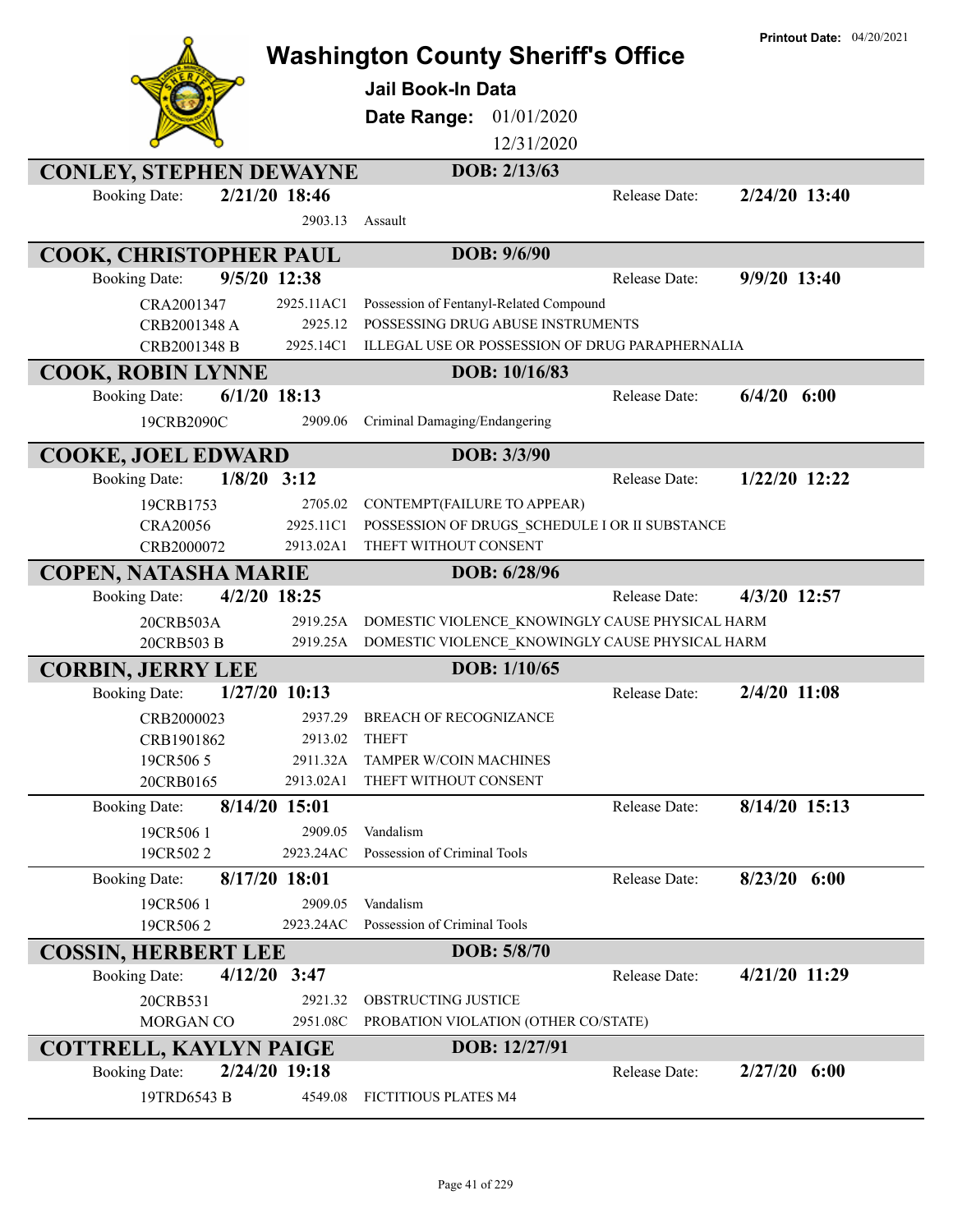|                                         | <b>Washington County Sheriff's Office</b><br><b>Jail Book-In Data</b><br>01/01/2020<br>Date Range:<br>12/31/2020 |               | <b>Printout Date: 04/20/2021</b> |
|-----------------------------------------|------------------------------------------------------------------------------------------------------------------|---------------|----------------------------------|
| <b>COTTRILL, BRITTANY NICOLE</b>        | DOB: 10/4/89                                                                                                     |               |                                  |
| 1/3/20 18:59<br><b>Booking Date:</b>    |                                                                                                                  | Release Date: | 1/3/20 20:31                     |
| CRB1902048<br>2919.25                   | DOMESTIC VIOLENCE                                                                                                |               |                                  |
| <b>COTTRILL, MELISSA ANN</b>            | DOB: 10/6/86                                                                                                     |               |                                  |
| $6/15/20$ 13:01<br><b>Booking Date:</b> |                                                                                                                  | Release Date: | 7/8/20 18:00                     |
| 2705.02<br>04CV634                      | CONTEMPT(FAILURE TO APPEAR)                                                                                      |               |                                  |
| 2705.02A<br>04CV634                     | Contempt of Court                                                                                                |               |                                  |
| <b>COURTNEY, ROBERT ALLEN</b>           | DOB: 8/16/85                                                                                                     |               |                                  |
| $1/16/20$ 14:17<br><b>Booking Date:</b> |                                                                                                                  | Release Date: | $1/16/20$ 16:43                  |
| 19TRD601<br>4510.16                     | DUS (FRA)                                                                                                        |               |                                  |
| <b>COUSINS, JERRY ONEIL JR</b>          | DOB: 12/18/75                                                                                                    |               |                                  |
| 3/25/20 16:57<br><b>Booking Date:</b>   |                                                                                                                  | Release Date: | 3/26/20 10:09                    |
| <b>BEVERLY</b><br>2705.02               | CONTEMPT(FAILURE TO APPEAR)                                                                                      |               |                                  |
| <b>COVEY, DESTINY RENEE</b>             | DOB: 8/11/92                                                                                                     |               |                                  |
| 5/20/20 16:06<br><b>Booking Date:</b>   |                                                                                                                  | Release Date: | 5/22/20 12:28                    |
| 19CRB1249 C<br>2951.08                  | PROBATION VIOLATION (MMC)                                                                                        |               |                                  |
| 8/9/20 21:17<br><b>Booking Date:</b>    |                                                                                                                  | Release Date: | $9/28/20$ 6:00                   |
| 19CRB1249 C<br>2951.08                  | PROBATION VIOLATION (MMC)                                                                                        |               |                                  |
| 20CRB1177<br>2705.02A                   | Contempt of Court                                                                                                |               |                                  |
| 19CRB1249A                              | 2925.12A Possession of Drug Abuse Instruments                                                                    |               |                                  |
| <b>COVEY, SHAWN EUGENE</b>              | DOB: 2/19/77                                                                                                     |               |                                  |
| $1/16/20$ 13:30<br><b>Booking Date:</b> |                                                                                                                  | Release Date: | $1/22/20$ 13:05                  |
| 2937.29<br>19CRB2060                    | BREACH OF RECOGNIZANCE                                                                                           |               |                                  |
| 2917.32A1<br>19CRB1575                  | MAKING FALSE ALARMS_INITIATE/CIRCULATE REPORT OR WARNING                                                         |               |                                  |
| 8/12/20<br>9:57<br><b>Booking Date:</b> |                                                                                                                  | Release Date: | 8/22/20 19:45                    |
| 20CRB1210 B<br>2921.33                  | <b>RESISTING ARREST</b>                                                                                          |               |                                  |
| 20CRB1210 A<br>2903.21                  | <b>Aggravated Menacing</b>                                                                                       |               |                                  |
| 2917.11E3A<br>20CRB1210 C               | DISORDERLY CONDUCT - PERSIST AFTER REASONABLE WARNING/REQUEST                                                    |               |                                  |
| 10/2/20 18:53<br><b>Booking Date:</b>   |                                                                                                                  | Release Date: | $11/1/20$ 5:37                   |
| 20CRB859<br>2909.06A                    | Criminal Damaging                                                                                                |               |                                  |
| 12/25/20 11:23<br><b>Booking Date:</b>  |                                                                                                                  | Release Date: | 1/14/21 11:39                    |
| 2917.11E3D<br>20CRB1875                 | Disorderly Conduct - Inconvenience, annoyance, alarm to another in presence of emergency<br>facility personnel   |               |                                  |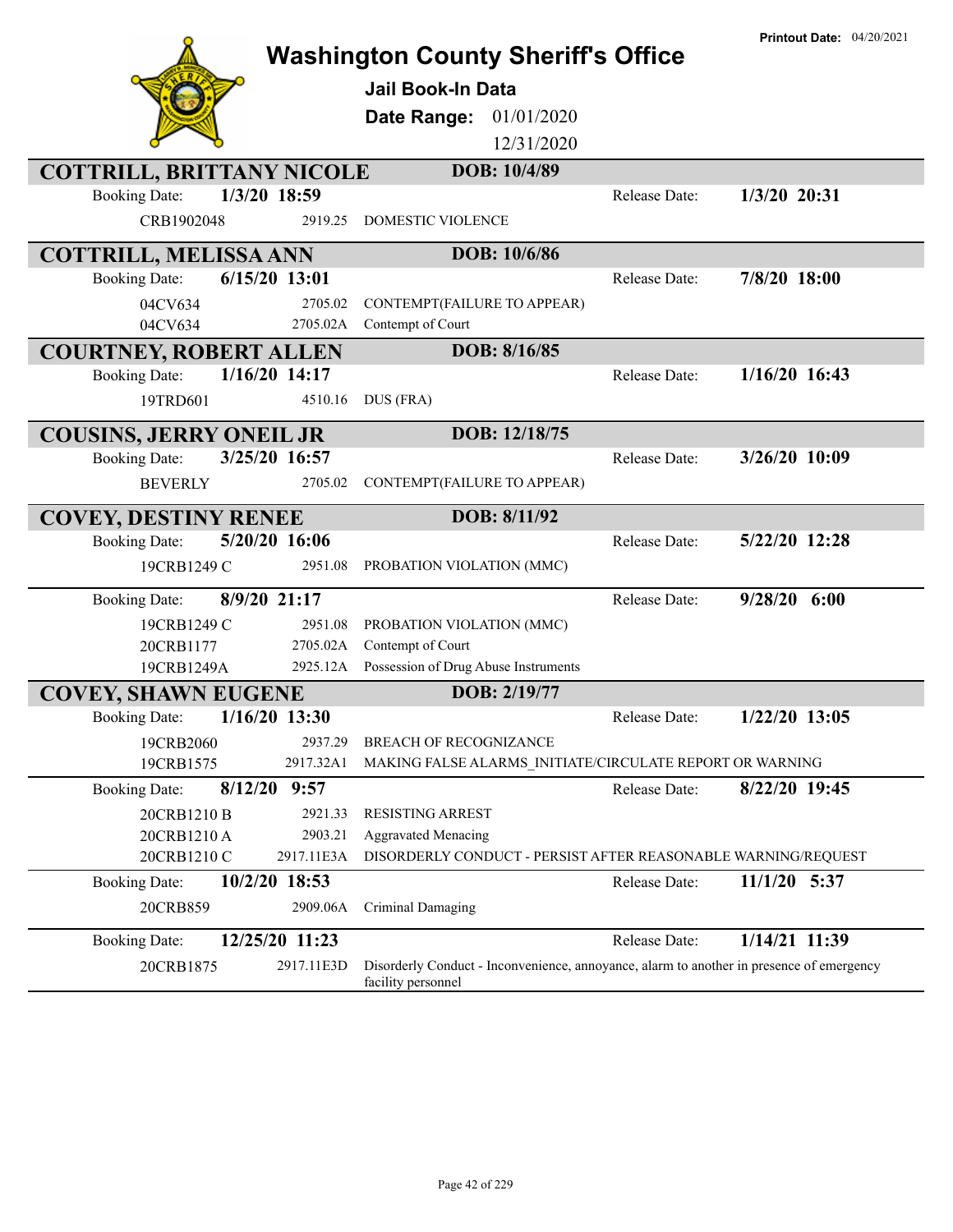|                                                     |                 |                                                                                                                                                       |               | <b>Printout Date: 04/20/2021</b> |
|-----------------------------------------------------|-----------------|-------------------------------------------------------------------------------------------------------------------------------------------------------|---------------|----------------------------------|
|                                                     |                 | <b>Washington County Sheriff's Office</b>                                                                                                             |               |                                  |
|                                                     |                 | <b>Jail Book-In Data</b>                                                                                                                              |               |                                  |
|                                                     |                 | Date Range:<br>01/01/2020                                                                                                                             |               |                                  |
|                                                     |                 | 12/31/2020                                                                                                                                            |               |                                  |
| <b>COVEY, TODD ALLAN</b>                            |                 | DOB: 8/7/67                                                                                                                                           |               |                                  |
| <b>Booking Date:</b>                                | 2/4/20 19:45    |                                                                                                                                                       | Release Date: | 2/14/20<br>6:00                  |
| 19TRC7034                                           | 4511.19         | DRIVING WHILE UNDER THE INFLUENCE OF ALCOHOL/DRUGS                                                                                                    |               |                                  |
|                                                     | 2/24/20 19:12   |                                                                                                                                                       | Release Date: | 6:00<br>2/29/20                  |
| <b>Booking Date:</b>                                | 4511.19A1A      | DRIVING WHILE UNDER THE INFLUENCE OF ALCOHOL/DRUGS                                                                                                    |               |                                  |
| 19TRC7034                                           |                 |                                                                                                                                                       |               |                                  |
| <b>Booking Date:</b>                                | 3/4/20 18:09    |                                                                                                                                                       | Release Date: | 3/9/20<br>6:00                   |
| 19TRC7034 B                                         | 4511.19A1D      | Driving While Under the Influence of Alcohol/Drugs .08 of 1 gram or more but less than .17 of<br>1 gram by weight of alcohol per 210 liters of breath |               |                                  |
| <b>Booking Date:</b>                                | $6/1/20$ 18:19  |                                                                                                                                                       | Release Date: | $6/6/20$ $6:00$                  |
| 19TRC7034 B                                         | 4511.19A1D      | Driving While Under the Influence of Alcohol/Drugs .08 of 1 gram or more but less than .17 of<br>1 gram by weight of alcohol per 210 liters of breath |               |                                  |
| <b>Booking Date:</b>                                | 6/15/20 18:29   |                                                                                                                                                       | Release Date: | 6/20/20<br>6:00                  |
| 19TRC7034                                           | 4511.19A1A      | DRIVING WHILE UNDER THE INFLUENCE OF ALCOHOL/DRUGS                                                                                                    |               |                                  |
| <b>Booking Date:</b>                                | 10/12/20 18:15  |                                                                                                                                                       | Release Date: | 10/18/20<br>6:00                 |
| 20TRD2311                                           | 4510.14         | DRIVING UNDER OVI SUSPENSION                                                                                                                          |               |                                  |
|                                                     |                 | DOB: 9/9/92                                                                                                                                           |               |                                  |
| <b>COWAN, CAMERON JAMES</b><br><b>Booking Date:</b> | 5/6/20 23:27    |                                                                                                                                                       | Release Date: | $5/7/20$ 2:15                    |
|                                                     | 2921.31A        | <b>Obstructing Official Business</b>                                                                                                                  |               |                                  |
|                                                     |                 |                                                                                                                                                       |               |                                  |
| <b>Booking Date:</b>                                | 6/22/20<br>2:42 |                                                                                                                                                       | Release Date: | $6/22/20$ 18:30                  |
| 20CRB773                                            | 2937.29         | <b>BREACH OF RECOGNIZANCE</b>                                                                                                                         |               |                                  |
| 20CRB641                                            | 2921.31A        | <b>Obstructing Official Business</b>                                                                                                                  |               |                                  |
| <b>COWAN, CHASE PAYTON</b>                          |                 | DOB: 5/29/97                                                                                                                                          |               |                                  |
| <b>Booking Date:</b>                                | 8/8/20 18:09    |                                                                                                                                                       | Release Date: | 8/28/20 6:00                     |
| 19TRC7348C                                          | 4510.14         | DRIVING UNDER OVI SUSPENSION                                                                                                                          |               |                                  |
| 19TRC7348B                                          | 4511.19A2       | Driving under the influence of alcohol/drugs > .10% in blood                                                                                          |               |                                  |
| <b>COWGER, BRYAN RAY</b>                            |                 | DOB: 3/14/73                                                                                                                                          |               |                                  |
| <b>Booking Date:</b>                                | 5/21/20 12:58   |                                                                                                                                                       | Release Date: | 8/28/20 10:08                    |
| 19CR527                                             | 2921.12A1B      | <b>TAMPERING WITH EVIDENCE</b>                                                                                                                        |               |                                  |
| 19CR394 1                                           | 2925.11AC6A     | POSSESSION OF HEROIN                                                                                                                                  |               |                                  |
| 19CR3942                                            | 2925.11AC1A     | POSSESSION OF DRUGS                                                                                                                                   |               |                                  |
| 19CR3943                                            | 2921.12A1B      | TAMPERING WITH EVIDENCE                                                                                                                               |               |                                  |
| <b>CRABTREE, JESSICA RENEE</b>                      |                 | DOB: 3/28/85                                                                                                                                          |               |                                  |
| <b>Booking Date:</b>                                | 4/21/20<br>0:11 |                                                                                                                                                       | Release Date: | $4/21/20$ 10:05                  |
| <b>JACKSON CO</b>                                   | 2913.51         | RECEIVING STOLEN PROPERTY                                                                                                                             |               |                                  |
| <b>Booking Date:</b>                                | $6/20/20$ 21:28 |                                                                                                                                                       | Release Date: | $6/23/20$ 9:24                   |
| 20CR232 1                                           | 2903.04AC       | Involuntary Manslaughter - result of felony                                                                                                           |               |                                  |
| 20CR2322                                            | 2925.03A1C9A    | TRAFFICKING IN FENTANYL-RELATED COMPOUNDS                                                                                                             |               |                                  |
| 20CR2323                                            | 2925.03A2C9A    | Trafficking in a Fentanyl-Related Compound                                                                                                            |               |                                  |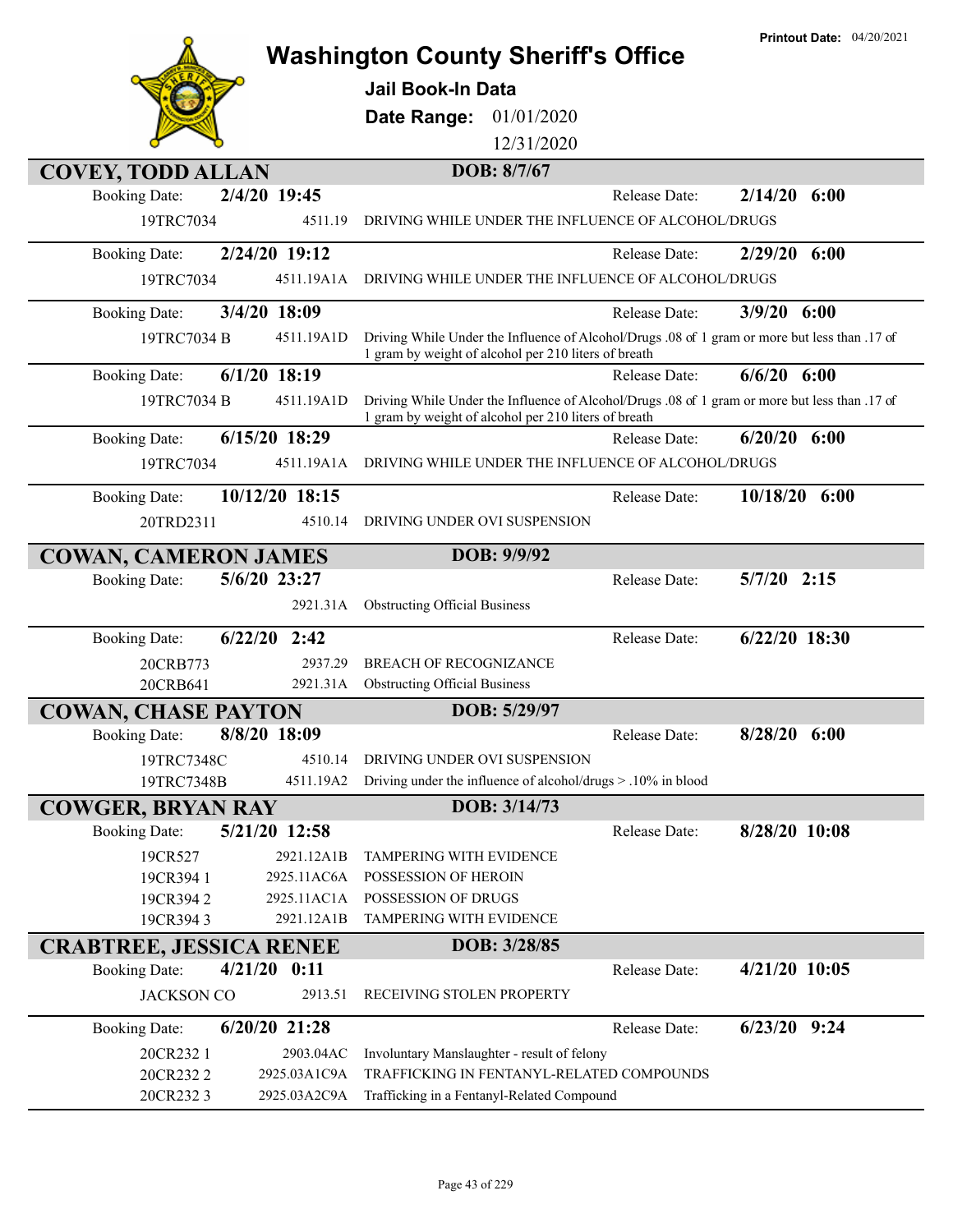|                                         | <b>Washington County Sheriff's Office</b>                    |               | <b>Printout Date: 04/20/2021</b> |
|-----------------------------------------|--------------------------------------------------------------|---------------|----------------------------------|
|                                         | Jail Book-In Data                                            |               |                                  |
|                                         | Date Range:<br>01/01/2020                                    |               |                                  |
|                                         | 12/31/2020                                                   |               |                                  |
|                                         |                                                              |               |                                  |
| <b>CRAIG, NATASHA LYNN</b>              | DOB: 5/16/94                                                 |               |                                  |
| $6/16/20$ 20:44<br><b>Booking Date:</b> |                                                              | Release Date: | $6/18/20$ 11:26                  |
| 20CRB587<br>2921.31                     | OBSTRUCTING OFFICIAL BUSINESS                                |               |                                  |
| <b>CRAWFORD, ERVIL EUGENE</b>           | DOB: 4/6/51                                                  |               |                                  |
| 9/21/20 20:59<br><b>Booking Date:</b>   |                                                              | Release Date: | 9/22/20 10:45                    |
| 2913.11<br>20CRB982                     | PASSING BAD CHECKS                                           |               |                                  |
| 2913.11<br>20CRB983                     | PASSING BAD CHECKS                                           |               |                                  |
| 2913.11<br>20CRB984 A                   | PASSING BAD CHECKS                                           |               |                                  |
| 20CRB984 B<br>2913.11                   | PASSING BAD CHECKS                                           |               |                                  |
| 20CRB985A<br>2913.11                    | PASSING BAD CHECKS                                           |               |                                  |
| 2913.11<br>20CRB985 B                   | PASSING BAD CHECKS                                           |               |                                  |
| <b>CREIGHTON, ANDREW DON</b>            | DOB: 5/2/91                                                  |               |                                  |
| 6/5/20 22:23<br><b>Booking Date:</b>    |                                                              | Release Date: | 6/17/20 14:57                    |
| 20CR222<br>2921.331B                    | FAILURE TO COMPLY WITH ORDER OR SIGNAL OF P.O. ELUDE OR FLEE |               |                                  |
| 20TRD1914A<br>4511.21D1                 | SPEED >55 MPH                                                |               |                                  |
| 20TRD1914B<br>4513.263B1                | NO SEATBELT                                                  |               |                                  |
| 9/3/20 10:46<br><b>Booking Date:</b>    |                                                              | Release Date: | 9/3/20 10:49                     |
| 2923.16BI<br>20CR222 2                  | Improperly Handling of a Firearm in a Motor Vehicle          |               |                                  |
| <b>CRITES, ANDREW ADAM</b>              | DOB: 5/17/81                                                 |               |                                  |
| 8/20/20 16:38<br><b>Booking Date:</b>   |                                                              | Release Date: | $8/24/20$ 6:00                   |
| <b>18CRB898 PV</b><br>2951.08           | PROBATION VIOLATION (MMC)                                    |               |                                  |
| <b>CRONIN, KELLY DAWN</b>               | DOB: 5/25/75                                                 |               |                                  |
| 9/4/20 15:28<br><b>Booking Date:</b>    |                                                              | Release Date: | 9/4/20 22:42                     |
| 19CRB2081 B<br>2951.08                  | PROBATION VIOLATION (MMC)                                    |               |                                  |
|                                         |                                                              |               | $1/1/21$ 6:00                    |
| 10/7/20 14:27<br><b>Booking Date:</b>   |                                                              | Release Date: |                                  |
| 19CRB2081 C<br>2951.08                  | PROBATION VIOLATION (MMC)                                    |               |                                  |
| CRB1902081 A<br>2913.02                 | <b>THEFT</b>                                                 |               |                                  |
| <b>CROSS, ROBERT JOE</b>                | DOB: 12/7/82                                                 |               |                                  |
| <b>Booking Date:</b><br>1/3/20 19:02    |                                                              | Release Date: | $2/1/20$ 6:00                    |
| 19CR353<br>2925.11Z                     | Attempted Possession of Drugs                                |               |                                  |
| <b>CROSS, TREVOR GARRETT</b>            | DOB: 4/27/83                                                 |               |                                  |
| 1/3/20 18:19<br><b>Booking Date:</b>    |                                                              | Release Date: | $1/6/20$ 5:43                    |
| 19CR1832<br>2913.02A1                   | THEFT WITHOUT CONSENT                                        |               |                                  |
| $1/10/20$ 19:29<br><b>Booking Date:</b> |                                                              | Release Date: | $1/12/20$ 5:34                   |
| 18CR1832<br>2913.02A1                   | THEFT WITHOUT CONSENT                                        |               |                                  |
|                                         |                                                              |               |                                  |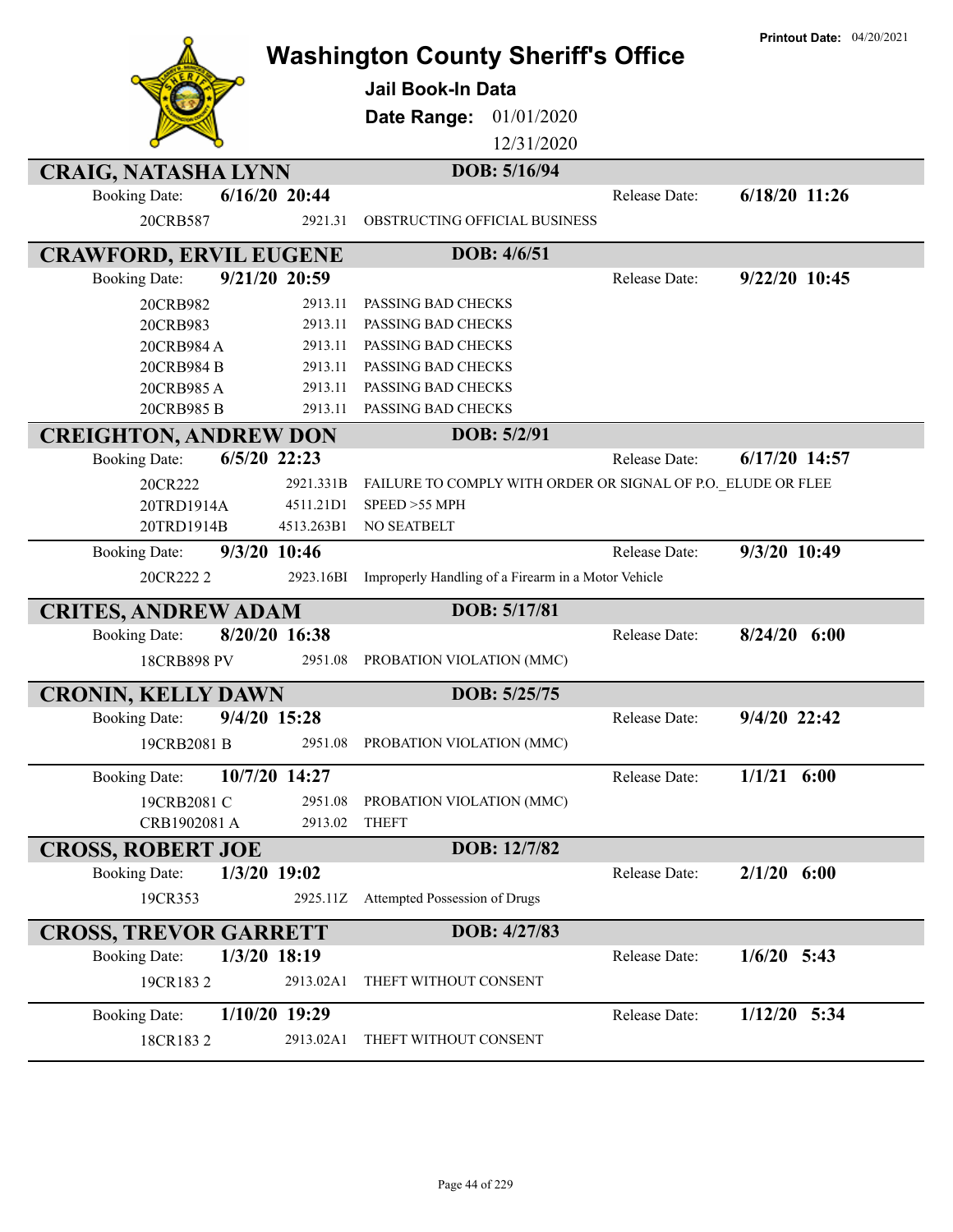|                                  |                |                                                              |               | <b>Printout Date: 04/20/2021</b> |
|----------------------------------|----------------|--------------------------------------------------------------|---------------|----------------------------------|
|                                  |                | <b>Washington County Sheriff's Office</b>                    |               |                                  |
|                                  |                | <b>Jail Book-In Data</b>                                     |               |                                  |
|                                  |                | 01/01/2020<br>Date Range:                                    |               |                                  |
|                                  |                |                                                              |               |                                  |
|                                  |                | 12/31/2020                                                   |               |                                  |
| <b>CROSTON, JAMES NEMO LEE</b>   |                | DOB: 4/29/77                                                 |               |                                  |
| <b>Booking Date:</b>             | 4/19/20 15:17  |                                                              | Release Date: | 4/20/20 19:05                    |
| 06SP627                          | 2705.02A       | Contempt of Court                                            |               |                                  |
| <b>ATHENS CO</b>                 | 2913.03A       | UNAUTHORIZED USE OF MOTOR VEHICLE JOY RIDING                 |               |                                  |
| <b>Booking Date:</b>             | 7/13/20 17:24  |                                                              | Release Date: | $7/23/20$ 8:44                   |
| 20CRA1009                        | 2919.25        | DOMESTIC VIOLENCE                                            |               |                                  |
| MORGAN CO                        | 2705.02        | CONTEMPT(FAILURE TO APPEAR)                                  |               |                                  |
| <b>CUNNINGHAM, JONATHAN RAY</b>  |                | DOB: 12/31/76                                                |               |                                  |
| <b>Booking Date:</b>             | 2/16/20 18:07  |                                                              | Release Date: | $2/26/20$ 6:00                   |
| CRB1800853B                      | 2913.02        | <b>THEFT</b>                                                 |               |                                  |
|                                  |                |                                                              |               |                                  |
| <b>CUNNINGHAM, TYSON DWAYNE</b>  |                | DOB: 2/22/87                                                 |               |                                  |
| <b>Booking Date:</b>             | 4/5/20 17:18   |                                                              | Release Date: | $4/8/20$ 9:48                    |
| 20CRB507                         | 2911.21A1      | CRIMINAL TRESPASS_LAND PREISES OF ANOTHER                    |               |                                  |
| <b>Booking Date:</b>             | 5/28/20 15:13  |                                                              | Release Date: | $6/3/20$ 13:58                   |
| <b>PV HOLDER</b>                 |                | 2951.08A PROBATION VIOLATION (CPC)                           |               |                                  |
|                                  |                |                                                              |               |                                  |
| <b>CURREY, LINDA ANN</b>         |                | DOB: 2/7/90                                                  |               |                                  |
| <b>Booking Date:</b>             | 2/20/20 16:25  |                                                              | Release Date: | 2/21/20 20:11                    |
| 19TRC6690 PV                     | 2951.08        | PROBATION VIOLATION (MMC)                                    |               |                                  |
| <b>CURRY, ANTHONY JAMES</b>      |                | DOB: 2/17/89                                                 |               |                                  |
| <b>Booking Date:</b>             | $5/16/20$ 6:33 |                                                              | Release Date: | $9/3/20$ 6:48                    |
| 19CR338 1                        | 2925.03A2C1C   | Aggravated Trafficking in Drugs                              |               |                                  |
| 19CR3382                         | 2925.13BC3A    | Permitting Drug Abuse                                        |               |                                  |
| 20CR190                          | 2937.29        | <b>BREACH OF RECOGNIZANCE</b>                                |               |                                  |
| NOBLE CO                         | 2705.02        | CONTEMPT(FAILURE TO APPEAR)                                  |               |                                  |
| <b>CURRY-KENDALL, TINA MARIE</b> |                | DOB: 10/2/66                                                 |               |                                  |
| <b>Booking Date:</b>             | 3/10/20 15:19  |                                                              | Release Date: | 3/17/20 11:51                    |
| 20CRA436                         | 2921.36A2      | ILLEGAL CONVEYANCE OF DRUGS OF ABUSE_DETENTION MENTAL HEALTH |               |                                  |
|                                  |                | <b>FACILITY</b>                                              |               |                                  |
| 20CRA435A                        | 2925.11C1B     | POSSESSION OF DRUGS SCHEDULE I OR II SUBSTANCE               |               |                                  |
| 20CRA435B                        | 2921.12A1      | TAMPERING W/EVIDENCE ALTER, DESTROY, CONCEAL, REMOVE RECORD  |               |                                  |
| <b>CURTIS, DEANE ALAN</b>        |                | DOB: 4/1/62                                                  |               |                                  |
| 11/28/20<br><b>Booking Date:</b> | 0:08           |                                                              | Release Date: | 11/30/20 13:40                   |
| CRA2001750                       | 2919.25A       | DOMESTIC VIOLENCE KNOWINGLY CAUSE PHYSICAL HARM              |               |                                  |
| TRC2004615                       | 4511.194B1     | HAVING PHYSICAL CONTROL OF VEHICLE WHILE UNDER INFLUENCE     |               |                                  |
| <b>DALTON, HERMAN JAMES</b>      |                | DOB: 12/20/85                                                |               |                                  |
| <b>Booking Date:</b>             | 12/5/20 4:05   |                                                              | Release Date: | 12/22/20 5:29                    |
| 20TRD3506                        | 4510.16        | DUS (FRA)                                                    |               |                                  |
| 20CRB1789                        | 2705.02A       | Contempt of Court                                            |               |                                  |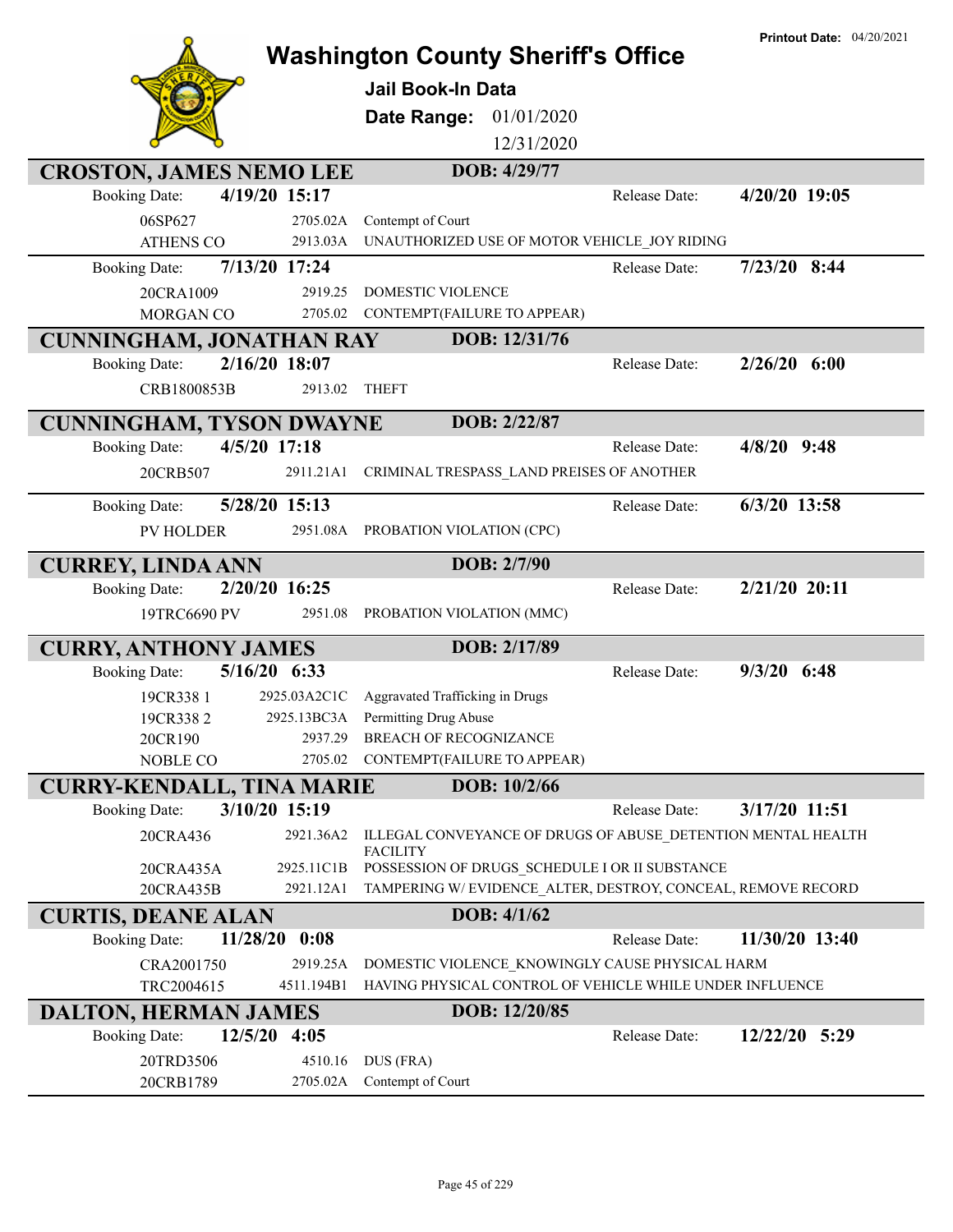|                                                  |                |                                                                                                        |               | <b>Printout Date: 04/20/2021</b> |
|--------------------------------------------------|----------------|--------------------------------------------------------------------------------------------------------|---------------|----------------------------------|
|                                                  |                | <b>Washington County Sheriff's Office</b>                                                              |               |                                  |
|                                                  |                | <b>Jail Book-In Data</b>                                                                               |               |                                  |
|                                                  |                | 01/01/2020<br>Date Range:                                                                              |               |                                  |
|                                                  |                | 12/31/2020                                                                                             |               |                                  |
| <b>DALTON, TERRY GILBERT</b>                     |                | DOB: 10/19/65                                                                                          |               |                                  |
| <b>Booking Date:</b>                             | 10/23/20 17:09 |                                                                                                        | Release Date: | 9:08<br>10/27/20                 |
| 20CRA1217                                        | 2919.25AD4     | <b>DOMESTIC VIOLENCE</b>                                                                               |               |                                  |
| DAMRON, SAMUEL LEE                               |                | DOB: 5/5/76                                                                                            |               |                                  |
| <b>Booking Date:</b>                             | 11/2/20 15:34  |                                                                                                        | Release Date: | 11/4/20 11:16                    |
| 18CR3801                                         | 2925.24B       | TAMPERING WITH DRUGS_PACKAGE CONTAINING DANGEROUS DRUG                                                 |               |                                  |
| 18CR3802                                         | 2921.03        | INTIMIDATION - PUBLIC SERVANT/PARTY OFFICIAL                                                           |               |                                  |
| 18CR3803                                         | 2913.02A1B2    | <b>THEFT</b>                                                                                           |               |                                  |
| DAVIDSON, DYANNA MARIE                           |                | DOB: 3/31/82                                                                                           |               |                                  |
| <b>Booking Date:</b>                             | $3/10/20$ 6:08 |                                                                                                        | Release Date: | $3/10/20$ 9:03                   |
| 18TRC8135 C                                      | 2951.08        | PROBATION VIOLATION (MMC)                                                                              |               |                                  |
| <b>DAVIS, AARON LEE</b>                          |                | DOB: 1/2/88                                                                                            |               |                                  |
| <b>Booking Date:</b>                             | 11/6/20 21:45  |                                                                                                        | Release Date: | 11/7/20 14:13                    |
| TRD1906304 A                                     | 4510.12A1      | No OL -Never had                                                                                       |               |                                  |
| TRD1906304 B                                     | 4511.21D2      | SPEED >60 MPH                                                                                          |               |                                  |
| <b>DAVIS, ALEC LEE</b>                           |                | DOB: 9/5/97                                                                                            |               |                                  |
| <b>Booking Date:</b>                             | $7/1/20$ 15:06 |                                                                                                        | Release Date: | 7/2/20 15:02                     |
| 20CRB945A                                        | 2907.09        | Public Indecency                                                                                       |               |                                  |
| 20CRB945B                                        | 2907.09        | Public Indecency                                                                                       |               |                                  |
| 20CRB945C                                        | 2917.11        | DISORDERLY CONDUCT                                                                                     |               |                                  |
| <b>DAVIS, ALETHEA JANE</b>                       | 9/2/20 11:52   | DOB: 10/20/53                                                                                          |               | 9/2/20 11:57                     |
| <b>Booking Date:</b>                             |                |                                                                                                        | Release Date: |                                  |
| 20CR248 1<br>20CR2482                            | 2913.02A1B3    | Theft from a Disabled Adult<br>2903.16A Fail to Provide for a Functionally Impaired Person - knowingly |               |                                  |
| <b>DAVIS, ANTHONY GLENN</b>                      |                | DOB: 11/10/87                                                                                          |               |                                  |
| <b>Booking Date:</b>                             | 12/4/20 16:04  |                                                                                                        | Release Date: |                                  |
| MEIGS CO                                         | 2913.51        | RECEIVING STOLEN PROPERTY                                                                              |               |                                  |
|                                                  |                |                                                                                                        |               |                                  |
| <b>DAVIS, BOBBIE SUE</b><br><b>Booking Date:</b> | 4/26/20 11:42  | DOB: 3/5/84                                                                                            | Release Date: | $4/27/20$ 9:29                   |
| 19CRB771                                         | 2913.02        | <b>THEFT</b>                                                                                           |               |                                  |
|                                                  |                |                                                                                                        |               |                                  |
| <b>Booking Date:</b>                             | 8/12/20 16:29  |                                                                                                        | Release Date: | 8/13/20 12:35                    |
| 19CRB771                                         | 2913.02        | <b>THEFT</b>                                                                                           |               |                                  |
| 20CRA0608                                        | 2913.02B2      | <b>THEFT</b>                                                                                           |               |                                  |
| <b>DAVIS, BRIAN LEE JR</b>                       |                | DOB: 6/12/95                                                                                           |               |                                  |
| <b>Booking Date:</b>                             | 7/30/20 13:44  |                                                                                                        | Release Date: | 8/4/20 14:09                     |
| <b>PAROLE</b>                                    | 2967.15        | PAROLE VIOLATION                                                                                       |               |                                  |
| <b>DAVIS, DAKOTA ALLEN</b>                       |                | DOB: 11/18/97                                                                                          |               |                                  |
| <b>Booking Date:</b>                             | 3/19/20 21:53  |                                                                                                        | Release Date: | $3/20/20$ 0:34                   |
| <b>GALLIA CO</b>                                 | 2907.321       | Pandering obscenity involving minor                                                                    |               |                                  |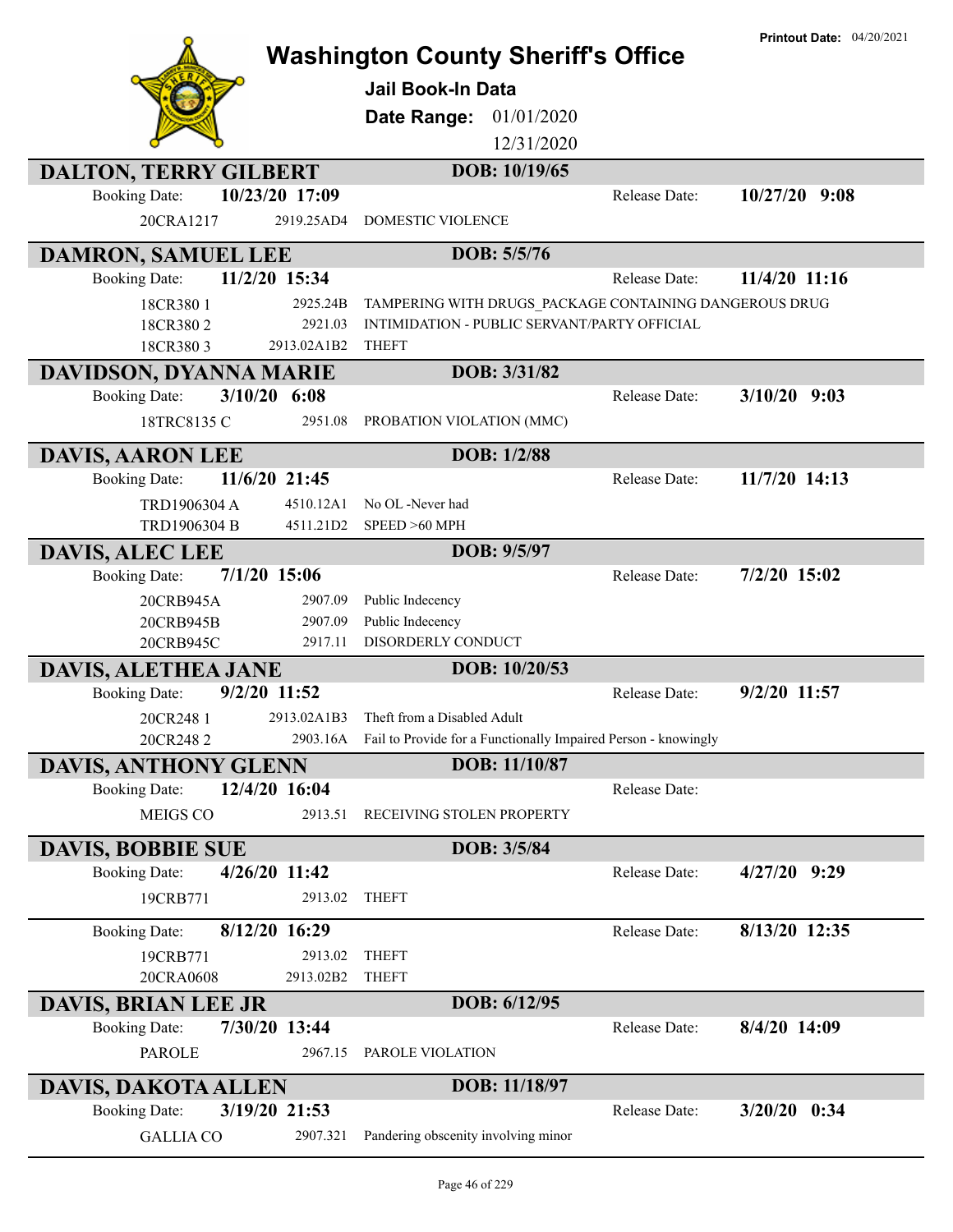|                             |                 | <b>Washington County Sheriff's Office</b><br><b>Jail Book-In Data</b><br>Date Range:<br>01/01/2020<br>12/31/2020 |                      | <b>Printout Date: 04/20/2021</b> |
|-----------------------------|-----------------|------------------------------------------------------------------------------------------------------------------|----------------------|----------------------------------|
| <b>DAVIS, DEBORA GAY</b>    |                 | DOB: 11/10/62                                                                                                    |                      |                                  |
| <b>Booking Date:</b>        | 8/7/20 12:43    |                                                                                                                  | Release Date:        | 8/7/20 12:53                     |
| 20CR272                     | 2913.02A2B2     | <b>GRAND THEFT</b>                                                                                               |                      |                                  |
| <b>DAVIS, DELECIA DAWN</b>  |                 | DOB: 9/9/73                                                                                                      |                      |                                  |
| <b>Booking Date:</b>        | $6/7/20$ 21:44  |                                                                                                                  | Release Date:        | $6/9/20$ 11:33                   |
| 03DR0776                    | 2919.21         | NONSUPPORT OF DEPENDENTS                                                                                         |                      |                                  |
| <b>DAVIS, HANNAH ALEXIS</b> |                 | DOB: 9/25/99                                                                                                     |                      |                                  |
| <b>Booking Date:</b>        | $9/22/20$ 15:03 |                                                                                                                  | Release Date:        | 10/14/20<br>9:45                 |
| 19CR81                      | 2951.08A        | PROBATION VIOLATION (CPC)                                                                                        |                      |                                  |
| <b>DAVIS, NATHAN LEE</b>    |                 | DOB: 9/1/83                                                                                                      |                      |                                  |
| <b>Booking Date:</b>        | 12/7/20 17:09   |                                                                                                                  | <b>Release Date:</b> | 12/11/20 22:12                   |
| 20CRB1795 B                 | 2921.31         | OBSTRUCTING OFFICIAL BUSINESS                                                                                    |                      |                                  |
| 20CRB1795 A                 | 2919.25A        | DOMESTIC VIOLENCE KNOWINGLY CAUSE PHYSICAL HARM                                                                  |                      |                                  |
| <b>NOBLE</b>                | 2917.11B2       | DISORDERLY CONDUCT INTOXICATED CREATE RISK OF HARM                                                               |                      |                                  |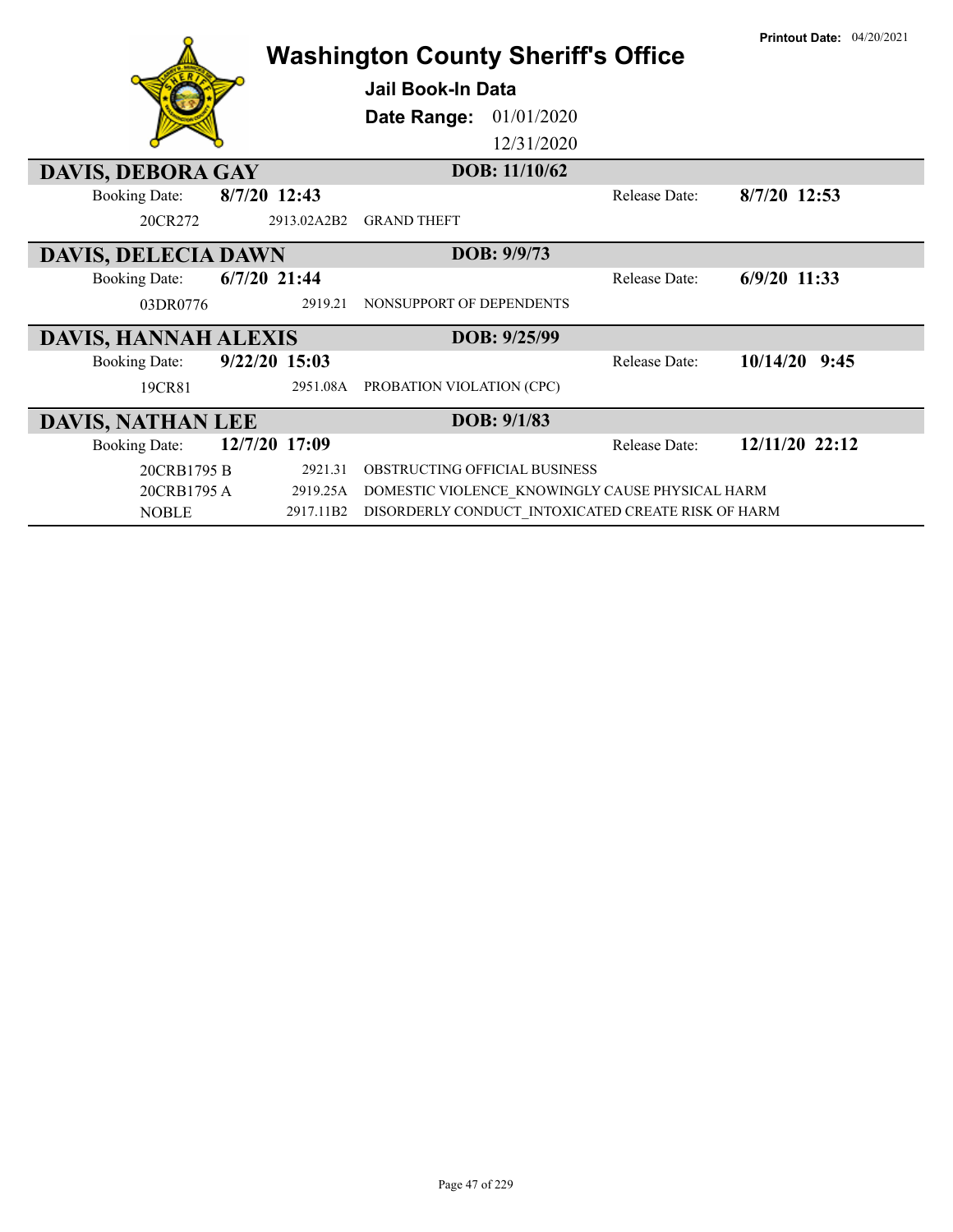|                                       |                      | <b>Washington County Sheriff's Office</b>               |               | <b>Printout Date: 04/20/2021</b> |
|---------------------------------------|----------------------|---------------------------------------------------------|---------------|----------------------------------|
|                                       |                      | <b>Jail Book-In Data</b>                                |               |                                  |
|                                       |                      | Date Range:<br>01/01/2020                               |               |                                  |
|                                       |                      | 12/31/2020                                              |               |                                  |
|                                       |                      |                                                         |               |                                  |
| <b>DAVIS, NICOLE DENA</b>             |                      | DOB: 11/20/84                                           |               |                                  |
| 1/15/20<br><b>Booking Date:</b>       | 1:12                 |                                                         | Release Date: | $1/15/20$ 3:27                   |
| CRB 1902057                           | 2705.02              | CONTEMPT(FAILURE TO APPEAR)                             |               |                                  |
| 20CRB 76                              | 955.22C1             | <b>LOOSE DOG</b>                                        |               |                                  |
| 20 CRB 75                             | 955.22C1<br>955.22C1 | <b>LOOSE DOG</b><br><b>LOOSE DOG</b>                    |               |                                  |
| 20 CRB 78                             |                      |                                                         |               |                                  |
| 2/19/20<br><b>Booking Date:</b>       | 0:41                 |                                                         | Release Date: | 2/19/20 12:41                    |
| 20CRB89                               | 955.22C1             | <b>LOOSE DOG</b>                                        |               |                                  |
| 20CRB76                               | 955.22C1             | <b>LOOSE DOG</b>                                        |               |                                  |
| 20CRB75                               | 955.22C1             | <b>LOOSE DOG</b>                                        |               |                                  |
| 20CRB48                               | 955.21<br>955.22C1   | <b>FAIL TO REGISTER DOG</b><br><b>LOOSE DOG</b>         |               |                                  |
| 20CRB78<br>20CRB49                    | 955.22C1             | <b>LOOSE DOG</b>                                        |               |                                  |
| 19CRB2057                             | 2705.02              | CONTEMPT(FAILURE TO APPEAR)                             |               |                                  |
| 20CRB231                              | 955.22C1             | <b>LOOSE DOG</b>                                        |               |                                  |
| 20CRB217                              | 2937.29              | <b>BREACH OF RECOGNIZANCE</b>                           |               |                                  |
| TRD2000515 AB                         | 4510.16              | DUS (FRA)                                               |               |                                  |
| $3/8/20$ 4:16<br><b>Booking Date:</b> |                      |                                                         | Release Date: | 3/8/20 17:42                     |
| 20CRB376                              | 955.22C1             | <b>LOOSE DOG</b>                                        |               |                                  |
| 7/13/20 10:30<br><b>Booking Date:</b> |                      |                                                         | Release Date: | 7/13/20 18:34                    |
| 20CRB0606                             | 955.22D              | VICIOUS DOG AT LARGE                                    |               |                                  |
| 20CRB782 A                            | 955.22C1             | <b>LOOSE DOG</b>                                        |               |                                  |
| 20CRB782 B                            | 955.22E2             | Failed to Obtain Dangerous Dog Registration Certificate |               |                                  |
| 20CRB570                              | 955.22C1             | <b>LOOSE DOG</b>                                        |               |                                  |
| 20CRB571                              | 955.22C1             | <b>LOOSE DOG</b>                                        |               |                                  |
| 8/13/20 14:17<br><b>Booking Date:</b> |                      |                                                         | Release Date: | 8/14/20 9:55                     |
| 20CRB0571                             | 955.22C1             | <b>LOOSE DOG</b>                                        |               |                                  |
| 20CRB0570                             | 955.22C1             | <b>LOOSE DOG</b>                                        |               |                                  |
| 20CRB0606                             | 955.22D              | VICIOUS DOG AT LARGE                                    |               |                                  |
| 20CRB0782 A                           | 955.22C1             | <b>LOOSE DOG</b>                                        |               |                                  |
| 20CRB0782 B                           | 955.22E2             | Failed to Obtain Dangerous Dog Registration Certificate |               |                                  |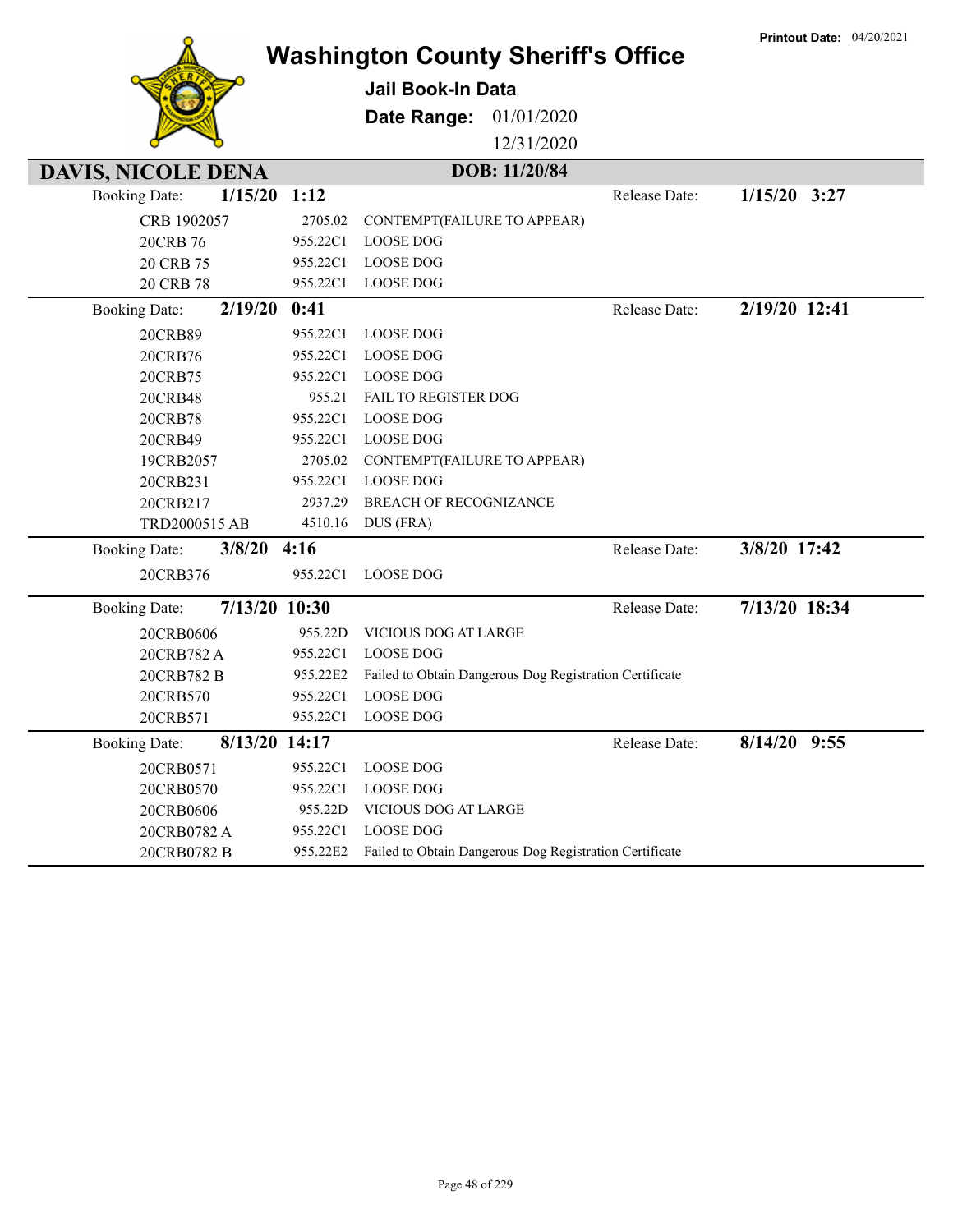|                              |                |                                                     |               |               | <b>Printout Date: 04/20/2021</b>                              |
|------------------------------|----------------|-----------------------------------------------------|---------------|---------------|---------------------------------------------------------------|
|                              |                | <b>Washington County Sheriff's Office</b>           |               |               |                                                               |
|                              |                | <b>Jail Book-In Data</b>                            |               |               |                                                               |
|                              |                | Date Range:                                         | 01/01/2020    |               |                                                               |
|                              |                |                                                     | 12/31/2020    |               |                                                               |
|                              |                |                                                     |               |               | 9/21/20 14:32                                                 |
| <b>Booking Date:</b>         | 9/18/20 21:13  |                                                     |               | Release Date: |                                                               |
| 20CRB75                      | 955.22C1       | <b>LOOSE DOG</b>                                    |               |               |                                                               |
| 20CRB76                      | 955.22C1       | <b>LOOSE DOG</b>                                    |               |               |                                                               |
| 20TRD515                     | 4510.16        | DUS (FRA)                                           |               |               |                                                               |
| 20CRB217                     | 2937.29        | BREACH OF RECOGNIZANCE                              |               |               |                                                               |
| 20CRB231                     | 955.22C1       | <b>LOOSE DOG</b>                                    |               |               |                                                               |
| 19CRB1757                    | 955.22C1       | <b>LOOSE DOG</b>                                    |               |               |                                                               |
| 20CRB376                     | 955.22C1       | <b>LOOSE DOG</b>                                    |               |               |                                                               |
| 20CRB89                      | 955.22C1       | <b>LOOSE DOG</b>                                    |               |               |                                                               |
| 20TRD1163 A                  | 4510.11        | <b>DUS VIOL RESTR</b>                               |               |               |                                                               |
| 20CRB78                      | 955.22C1       | <b>LOOSE DOG</b>                                    |               |               |                                                               |
| 20CRB49                      | 955.22C1       | <b>LOOSE DOG</b>                                    |               |               |                                                               |
| 20CRB48                      | 955.21         | FAIL TO REGISTER DOG                                |               |               |                                                               |
| 19CRB2057                    | 2705.02        | CONTEMPT(FAILURE TO APPEAR)                         |               |               |                                                               |
| <b>DAVIS, THOMAS OGLE SR</b> |                |                                                     | DOB: 3/9/81   |               |                                                               |
| <b>Booking Date:</b>         | 7/30/20 12:08  |                                                     |               | Release Date: | 8/5/20 17:32                                                  |
| 20CRA1105                    | 2921.12X       | Complicity to Tampering with Evidence               |               |               |                                                               |
| 20CRB1106                    | 2921.31        | OBSTRUCTING OFFICIAL BUSINESS                       |               |               |                                                               |
| CRA2001115 B                 | 2923.13A3      |                                                     |               |               | HAVING WEAPONS WHILE UNDER DISABILITY_DRUG RELATED CONVICTION |
| CRA2001115 A                 | 2925.03A2      | TRAFFICKING IN DRUGS_PREPARE                        |               |               |                                                               |
| <b>Booking Date:</b>         | 10/2/20 14:38  |                                                     |               | Release Date: | 10/2/20 14:44                                                 |
| 20CR3183                     | 2925.03A1C2A   | TRAFFICKING IN DRUGS                                |               |               |                                                               |
| 20CR3184                     | 2925.03A1C2A   | <b>TRAFFICKING IN DRUGS</b>                         |               |               |                                                               |
| <b>DAVIS, TYLER ALLISON</b>  |                |                                                     | DOB: 7/24/93  |               |                                                               |
| <b>Booking Date:</b>         | 2/28/20 19:46  |                                                     |               | Release Date: | 2/29/20 16:26                                                 |
|                              |                | 2911.21A1 CRIMINAL TRESPASS_LAND PREISES OF ANOTHER |               |               |                                                               |
|                              |                |                                                     |               |               |                                                               |
| <b>DAVIS, VIRGIL THOMAS</b>  |                |                                                     | DOB: 7/19/82  |               |                                                               |
| <b>Booking Date:</b>         | 8/28/20 22:42  |                                                     |               | Release Date: | 8/28/20 23:22                                                 |
| 20TRD1578 A                  | 4510.16        | DUS (FRA)                                           |               |               |                                                               |
| 20TRD1578 B                  | 4503.11        | Expired plate                                       |               |               |                                                               |
| <b>DAWSON, JASON ALLEN</b>   |                |                                                     | DOB: 6/7/73   |               |                                                               |
| <b>Booking Date:</b>         | $1/1/20$ 14:20 |                                                     |               | Release Date: | 1/3/20 16:47                                                  |
| 20CRB1                       | 2919.25        | DOMESTIC VIOLENCE                                   |               |               |                                                               |
| 19TRC5956 PV                 | 2951.08        | PROBATION VIOLATION (MMC)                           |               |               |                                                               |
| DAWSON, MELANIE CHANTEL      |                |                                                     | DOB: 10/19/95 |               |                                                               |
| <b>Booking Date:</b>         | 6/19/20 13:21  |                                                     |               | Release Date: | $6/20/20$ 9:59                                                |
| <b>LANCASTER</b>             | 2705.02        | CONTEMPT(FAILURE TO APPEAR)                         |               |               |                                                               |
|                              |                |                                                     |               |               |                                                               |
| DAWSON, MICHAEL ANTHONY JR   |                |                                                     | DOB: 3/20/89  |               |                                                               |
| <b>Booking Date:</b>         | 7/26/20 14:11  |                                                     |               | Release Date: | 9/9/20 13:47                                                  |
| 20CRA1081                    | 2903.02B       | <b>MURDER</b>                                       |               |               |                                                               |
| 20CR303 1                    | 2903.02BD      | <b>MURDER</b>                                       |               |               |                                                               |
| 20CR3032                     | 2919.22B1E2D   | ENDANGERING CHILDREN                                |               |               |                                                               |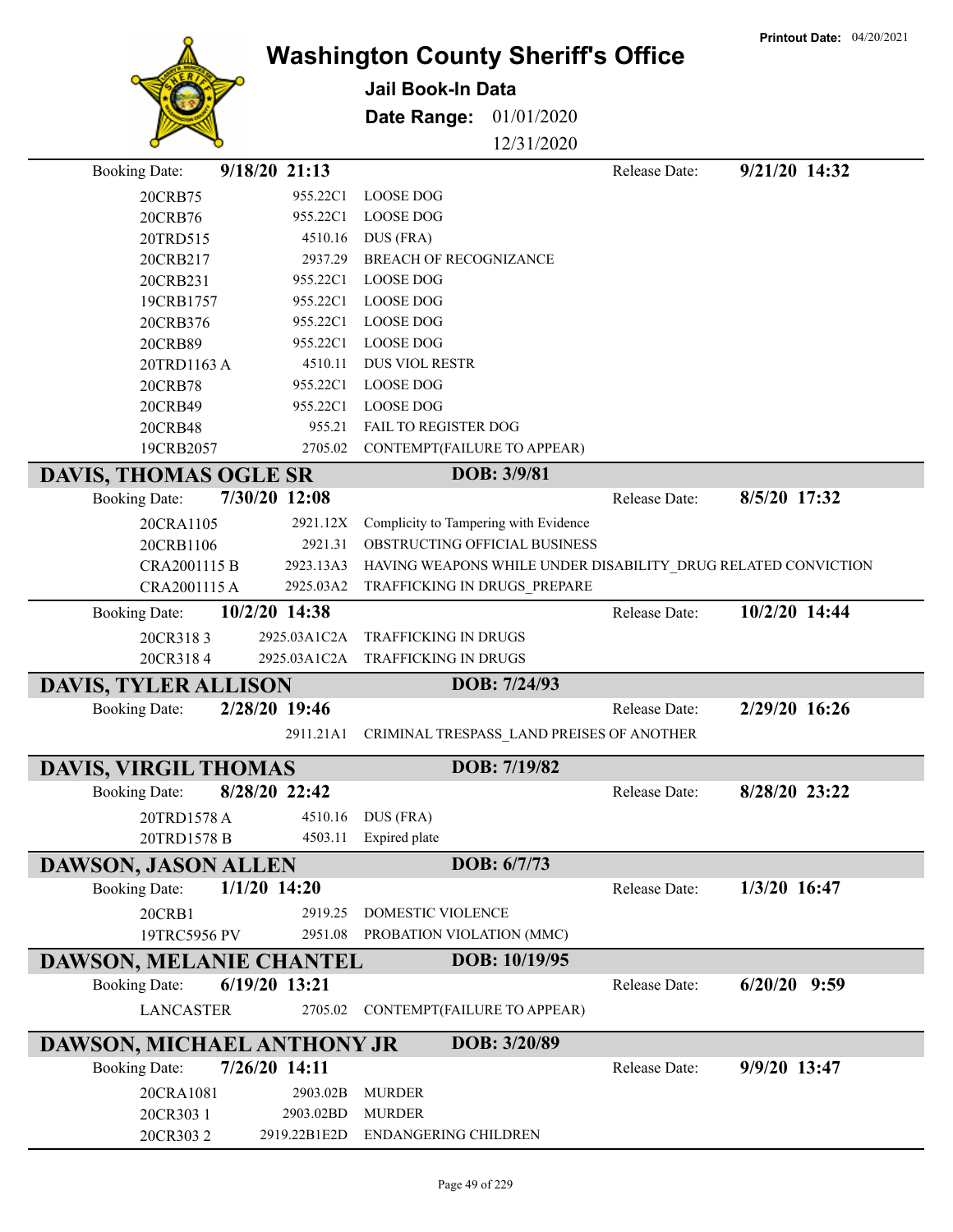|                                                     |                    | <b>Washington County Sheriff's Office</b>                                                                                                 |               | <b>Printout Date: 04/20/2021</b> |
|-----------------------------------------------------|--------------------|-------------------------------------------------------------------------------------------------------------------------------------------|---------------|----------------------------------|
|                                                     |                    | <b>Jail Book-In Data</b>                                                                                                                  |               |                                  |
|                                                     |                    | Date Range:<br>01/01/2020                                                                                                                 |               |                                  |
|                                                     |                    | 12/31/2020                                                                                                                                |               |                                  |
|                                                     |                    | DOB: 2/20/87                                                                                                                              |               |                                  |
| <b>DEAN, DARREN MICHEAL</b><br><b>Booking Date:</b> | 5/26/20 14:51      |                                                                                                                                           | Release Date: | 11/13/20 8:42                    |
|                                                     |                    |                                                                                                                                           |               |                                  |
| 20CRB0536<br>20CRA535                               | 2921.32<br>2925.11 | OBSTRUCTING JUSTICE<br>POSSESSION OF DRUGS                                                                                                |               |                                  |
| 20CRA534 A                                          | 2923.13A3          | HAVING WEAPONS WHILE UNDER DISABILITY DRUG RELATED CONVICTION                                                                             |               |                                  |
| 20CRA534 B                                          | 2921.12A1          | TAMPERING W/EVIDENCE ALTER, DESTROY, CONCEAL, REMOVE RECORD                                                                               |               |                                  |
| 20CRA534 C                                          | 2923.17A           | UNLAWFUL POSSESSION OF DANGEROUS ORDNANCE AQUIRE, HAVE, CARRY OR<br><b>USE</b>                                                            |               |                                  |
| 20CRA534 D                                          | 2925.03            | <b>TRAFFICKING IN DRUGS</b>                                                                                                               |               |                                  |
| <b>PAROLE</b>                                       | 2967.15            | PAROLE VIOLATION                                                                                                                          |               |                                  |
| 20CR2101                                            | 2925.03A2C1D       | AGGRAVATED TRAFFICKING IN DRUGS                                                                                                           |               |                                  |
| 20CR2102                                            | 2925.11AC1C        | POSSESSION OF DRUGS (METHAMPHETAMINE)                                                                                                     |               |                                  |
| 20CR2103<br>20CR2106                                | 2923.17A           | UNLAWFUL POSSESSION OF DANGEROUS ORDNANCE AQUIRE, HAVE, CARRY OR<br><b>USE</b><br>HAVING WEAPONS WHILE UNDER DISABILITY UNDER INDICTMENT, |               |                                  |
|                                                     | 2923.13A2          | CONVICTED OF FELONY                                                                                                                       |               |                                  |
| DEARTH, THOMAS WILLIAM                              |                    | DOB: 10/4/91                                                                                                                              |               |                                  |
| <b>Booking Date:</b>                                | 3/26/20 8:51       |                                                                                                                                           | Release Date: | $3/26/20$ 8:58                   |
| 19CR5003                                            | 2925.11AC11B       | Aggravated Possession of a Fentanyl-Related Compound                                                                                      |               |                                  |
| <b>Booking Date:</b>                                | 5/29/20 18:13      |                                                                                                                                           | Release Date: | $9/22/20$ 6:00                   |
| 19CR500                                             | 2925.11AC11B       | Aggravated Possession of a Fentanyl-Related Compound                                                                                      |               |                                  |
| 19CR500                                             | 2951.08A           | PROBATION VIOLATION (CPC)                                                                                                                 |               |                                  |
| <b>DEBOLT, ANDREW NEAL</b>                          |                    | DOB: 7/18/83                                                                                                                              |               |                                  |
| <b>Booking Date:</b>                                | 1/22/20 10:32      |                                                                                                                                           | Release Date: | 2/7/20 11:42                     |
| <b>FEDERAL</b>                                      | 5212 FEDERAL       | POSSESSION OF WEAPONS OFFENSE                                                                                                             |               |                                  |
| DECKER, RICHARD CURTIS III                          |                    | DOB: 9/10/90                                                                                                                              |               |                                  |
| <b>Booking Date:</b>                                | 9/4/20 16:45       |                                                                                                                                           | Release Date: | 9/5/20 11:54                     |
| 20TRD2624 PV                                        | 2951.08            | PROBATION VIOLATION (MMC)                                                                                                                 |               |                                  |
| <b>DEEM, MATTHEW EDWIN</b>                          |                    | DOB: 3/4/81                                                                                                                               |               |                                  |
| <b>Booking Date:</b>                                | 9/16/20 9:37       |                                                                                                                                           | Release Date: | $9/16/20$ $9:41$                 |
| 20CR3511                                            | 4505.19A2B         | Improper Use of a Certificate of Title                                                                                                    |               |                                  |
| 20CR3512                                            | 2913.02A2B5        | <b>GRAND THEFT OF A MOTOR VEHICLE</b>                                                                                                     |               |                                  |
| 20CR3513                                            | 2913.42A1B4        | TAMPERING WITH RECORDS                                                                                                                    |               |                                  |
| 20CR3514                                            | 2913.42A1B4        | TAMPERING WITH RECORDS                                                                                                                    |               |                                  |
| 20CR3515                                            | 2913.42A1B4        | TAMPERING WITH RECORDS                                                                                                                    |               |                                  |
| 20CR3516                                            | 2913.42A1B4        | TAMPERING WITH RECORDS                                                                                                                    |               |                                  |
| 20CR3517                                            | 2913.42A1B4        | TAMPERING WITH RECORDS                                                                                                                    |               |                                  |
| <b>Booking Date:</b>                                | $11/7/20$ 3:45     |                                                                                                                                           | Release Date: | 11/9/20 12:49                    |
| 20CR452                                             | 2937.29            | BREACH OF RECOGNIZANCE                                                                                                                    |               |                                  |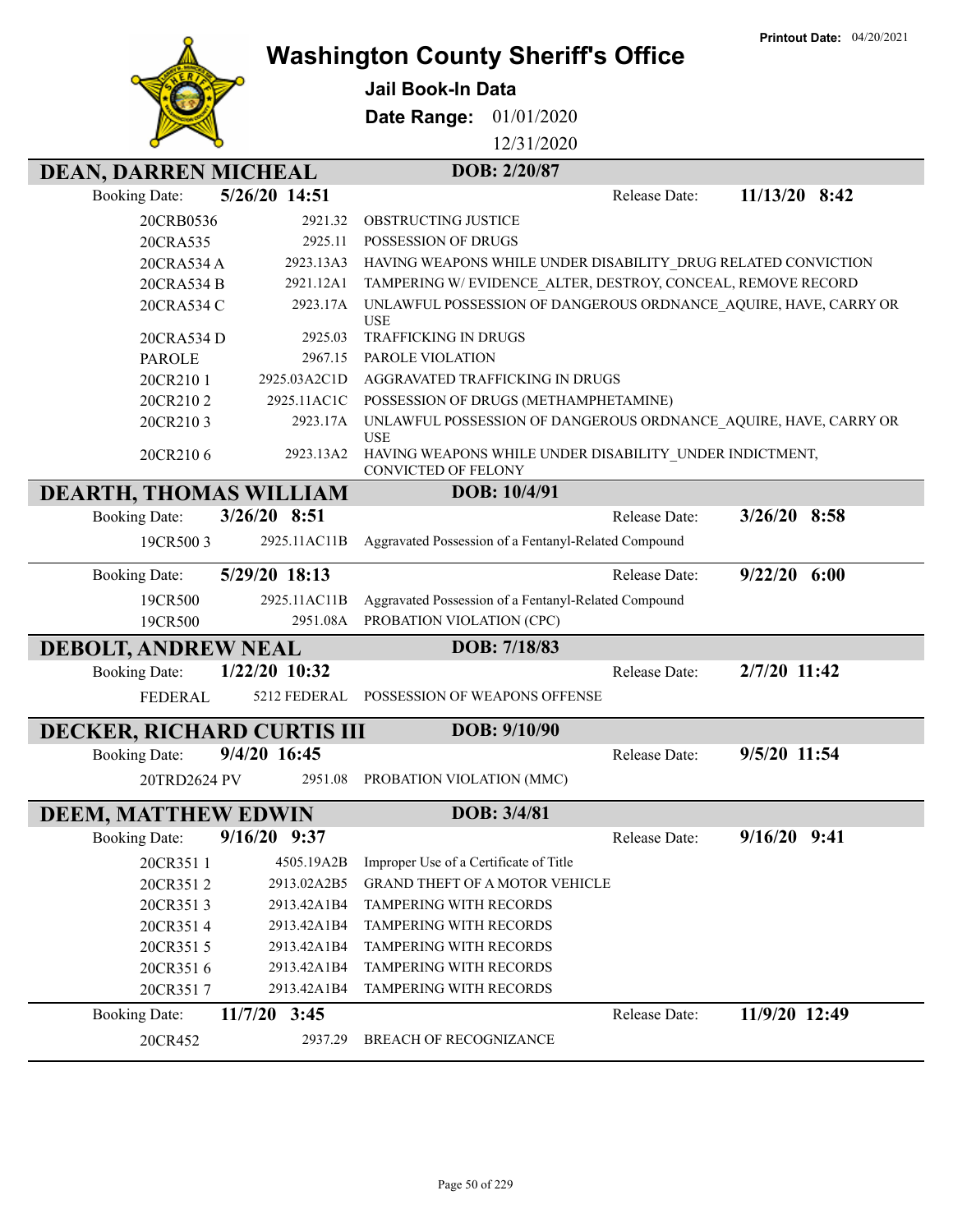|                               |                  | <b>Washington County Sheriff's Office</b>                          | <b>Printout Date: 04/20/2021</b> |
|-------------------------------|------------------|--------------------------------------------------------------------|----------------------------------|
|                               |                  | Jail Book-In Data                                                  |                                  |
|                               |                  |                                                                    |                                  |
|                               |                  | <b>Date Range: 01/01/2020</b>                                      |                                  |
|                               |                  | 12/31/2020                                                         |                                  |
| <b>DEEMS, JAMES LAFAYETTE</b> |                  | DOB: 6/27/69                                                       |                                  |
| <b>Booking Date:</b>          | 11/13/20 21:25   | Release Date:                                                      | 11/24/20 11:20                   |
| <b>MEIGS CO</b>               | 2905.01A3        | Kidnapping - terrorize or seriously harm                           |                                  |
| <b>MEIGS CO</b>               | 2923.13          | HAVING WEAPONS WHILE UNDER DISABILITY                              |                                  |
| <b>MEIGS CO</b>               | 2903.22          | Menacing                                                           |                                  |
| <b>DEEMS, JUSTIN DANIEL</b>   |                  | DOB: 5/8/80                                                        |                                  |
| <b>Booking Date:</b>          | 4/13/20 14:17    | Release Date:                                                      | $6/16/20$ 15:13                  |
| 20CR170                       | 2950.05          | SEX OFFENDER/FAIL TO NOTIFY CHANGE OF ADDRESS                      |                                  |
| 15SP629                       | 2705.02          | CONTEMPT(FAILURE TO APPEAR)                                        |                                  |
| 18CRB2031                     | 2705.02A         | Contempt of Court                                                  |                                  |
| <b>DEFORD, WILLIAM EUGENE</b> |                  | DOB: 4/16/71                                                       |                                  |
| <b>Booking Date:</b>          | $6/17/20$ 1:56   | Release Date:                                                      | $6/19/20$ 10:01                  |
| 20CRB864                      | 2917.11E3A       | DISORDERLY CONDUCT - PERSIST AFTER REASONABLE WARNING/REQUEST      |                                  |
| <b>DELANCEY, WINTER LYNN</b>  |                  | DOB: 1/12/90                                                       |                                  |
| <b>Booking Date:</b>          | 12/29/20<br>5:10 | Release Date:                                                      | 12/29/20 10:59                   |
| TRD2004413 A                  | 4549.08          | <b>FICTITIOUS PLATES M4</b>                                        |                                  |
| TRD2004413 B                  | 4511.202         | Failure to Control                                                 |                                  |
|                               |                  | DOB: 3/1/85                                                        |                                  |
| <b>DELANCY, FRANCIS RAY</b>   | 7/23/20 13:38    | Release Date:                                                      | 7/23/20 16:11                    |
| <b>Booking Date:</b>          |                  |                                                                    |                                  |
| CRB2000575                    | 955.21<br>955.22 | <b>FAIL TO REGISTER DOG</b>                                        |                                  |
| CRB2000576                    |                  | CONFINE/RESTRAIN DOG                                               |                                  |
| <b>DELEBREAU, ADAM ROBERT</b> |                  | DOB: 3/13/86                                                       |                                  |
| <b>Booking Date:</b>          | 1/19/20 19:15    | Release Date:                                                      | $1/22/20$ 6:00                   |
| TRD 1907277                   | 4510.14          | DRIVING UNDER OVI SUSPENSION                                       |                                  |
| <b>DELONG, HALEY RENEE</b>    |                  | DOB: 12/17/99                                                      |                                  |
| <b>Booking Date:</b>          | 7/7/20 16:56     | Release Date:                                                      |                                  |
| 20CR2671                      | 2925.03A2        | TRAFFICKING IN DRUGS PREPARE                                       |                                  |
| 20CR2672                      | 2925.03A2        | TRAFFICKING IN DRUGS PREPARE                                       |                                  |
| <b>MUSKINGUM C</b>            | 2913.02A1        | THEFT WITHOUT CONSENT                                              |                                  |
| 20CR2673                      | 2925.11AC11B     | Aggravated Possession of a Fentanyl-Related Compound               |                                  |
| 20CR2674                      | 2925.11AC11EE    | Possession of Drugs                                                |                                  |
| DELVA, JESSICA ROLANDE        |                  | DOB: 12/19/92                                                      |                                  |
| <b>Booking Date:</b>          | 10/8/20 22:44    | Release Date:                                                      | 10/16/20 12:31                   |
| 20CRA1431A                    | 2913.49B1        | IDENTITY FRAUD_OBTAIN, POSSESS, OR USE TO HOLD OUT AS OTHER PERSON |                                  |
| 20CRA1431B                    | 2913.49B1        | IDENTITY FRAUD OBTAIN, POSSESS, OR USE TO HOLD OUT AS OTHER PERSON |                                  |
| 20CRA1413C                    | 2913.05          | TELECOMUNICATIONS FRAUD                                            |                                  |
| 20CRA1431D                    | 2913.05          | TELECOMUNICATIONS FRAUD                                            |                                  |
| 20CRA1431E                    | 2913.04B         | UNAUTHORIZED USE OF PROPERTY_COMPUTER, COMPUTER EQUIPMENT          |                                  |
| 20CRA1431F                    | 2913.04B         | UNAUTHORIZED USE OF PROPERTY_COMPUTER, COMPUTER EQUIPMENT          |                                  |
| 20CRA1431G                    | 2913.02Z         | ATTEMPTED THEFT                                                    |                                  |
| 20CRA1431H                    | 2913.02Z         | ATTEMPTED THEFT                                                    |                                  |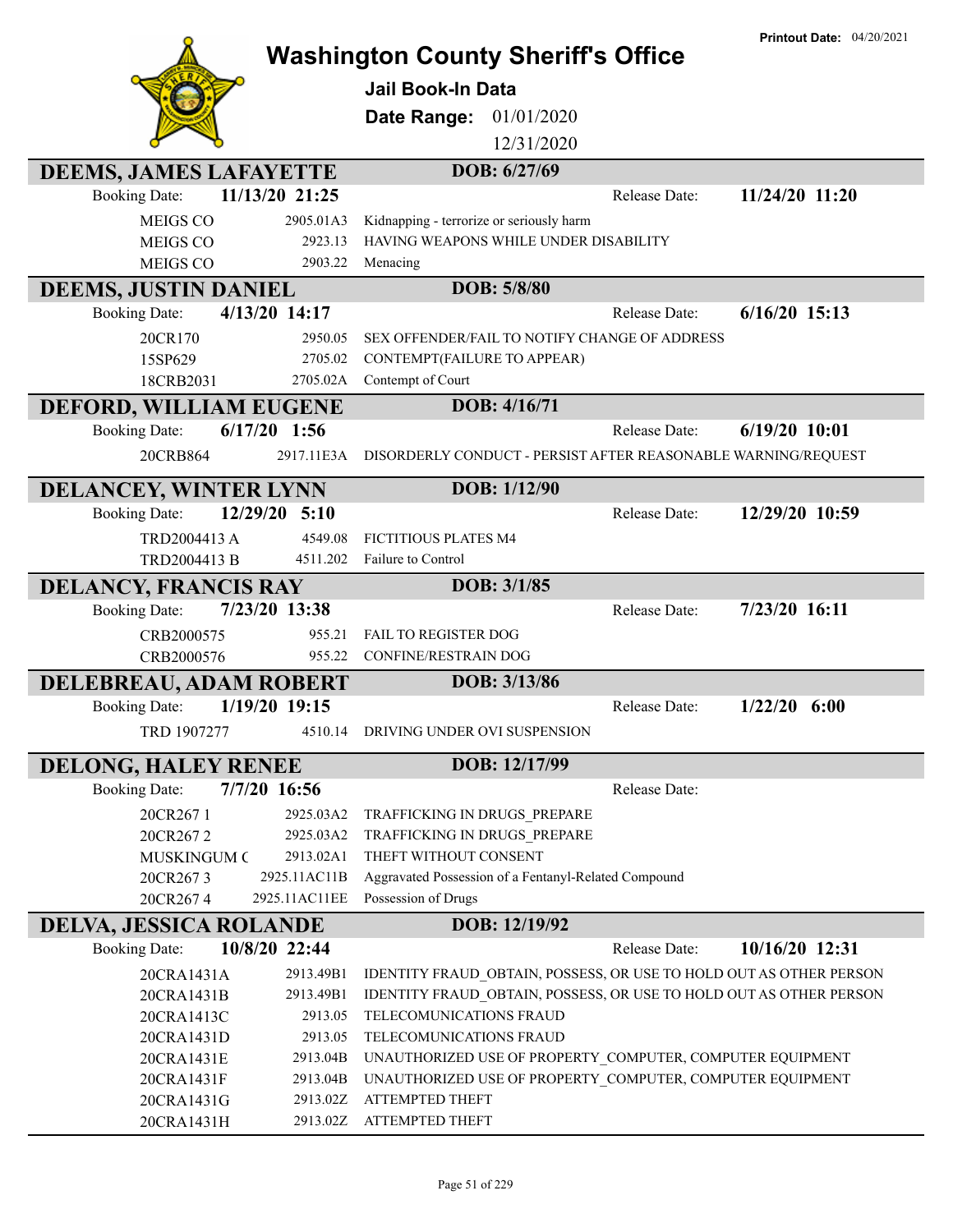|                                      |               | <b>Washington County Sheriff's Office</b>                                          |               | <b>Printout Date: 04/20/2021</b> |
|--------------------------------------|---------------|------------------------------------------------------------------------------------|---------------|----------------------------------|
|                                      |               | Jail Book-In Data                                                                  |               |                                  |
|                                      |               |                                                                                    |               |                                  |
|                                      |               | 01/01/2020<br>Date Range:                                                          |               |                                  |
|                                      |               | 12/31/2020                                                                         |               |                                  |
| <b>DEMARCO, ANTHONY CHRISTOPH</b>    |               | DOB: 12/29/81                                                                      |               |                                  |
| <b>Booking Date:</b>                 | 6/16/20 14:24 |                                                                                    | Release Date: | 6/17/20 16:57                    |
| 20CRA863                             | 2925.11C1     | POSSESSION OF DRUGS_SCHEDULE I OR II SUBSTANCE                                     |               |                                  |
| <b>ATHENS CO</b>                     | 4510.11       | <b>DUS VIOL RESTR</b>                                                              |               |                                  |
| DENNEWITZ, KIRKLAND MICHAE           |               | DOB: 12/10/95                                                                      |               |                                  |
| <b>Booking Date:</b>                 | 10/28/20 8:32 |                                                                                    | Release Date: | $12/3/20$ 8:43                   |
| <b>PAROLE</b>                        | 2967.15       | PAROLE VIOLATION                                                                   |               |                                  |
| <b>DENNIS, WILLIAM LEWIS</b>         |               | DOB: 12/20/75                                                                      |               |                                  |
| 3/6/20 13:16<br><b>Booking Date:</b> |               |                                                                                    | Release Date: | 10/28/20 10:29                   |
| 20CR1321                             | 2907.02A1B    | Rape - victim < 13 nonforcible                                                     |               |                                  |
| 20CR1323                             | 2907.05A4     | Gross Sexual Imposition - victim < 13, statutory                                   |               |                                  |
| 11TRD6078 A                          | 4510.14       | DRIVING UNDER OVI SUSPENSION                                                       |               |                                  |
| 11TRD6078 B                          | 4510.14       | DRIVING UNDER OVI SUSPENSION                                                       |               |                                  |
| 20CR1322                             | 2907.03A5     | Sexual Battery - parent or guardian                                                |               |                                  |
| 20CR1324                             | 2907.05A4     | Gross Sexual Imposition - victim < 13, statutory                                   |               |                                  |
| 20CR132 5                            | 2907.05A4     | Gross Sexual Imposition - victim < 13, statutory                                   |               |                                  |
| 20CR1326                             | 2907.05A4     | Gross Sexual Imposition - victim < 13, statutory                                   |               |                                  |
| 20CR1327                             | 2907.05A4     | Gross Sexual Imposition - victim < 13, statutory                                   |               |                                  |
| 20CR1328                             | 2907.02A1B    | Rape - victim < 13 nonforcible                                                     |               |                                  |
| 20CR1329                             | 2907.03A5     | Sexual Battery - parent or guardian                                                |               |                                  |
| CRB2001436                           | 2909.06       | Criminal Damaging/Endangering                                                      |               |                                  |
| DESIMONE, VINCENT NICHOLAS           |               | DOB: 8/31/00                                                                       |               |                                  |
| <b>Booking Date:</b>                 | 3/16/20 19:16 |                                                                                    | Release Date: | 3/17/20 11:38                    |
| 20CRB454 A                           | 2909.06       | Criminal Damaging/Endangering                                                      |               |                                  |
| 20CRB454 B                           |               | 4301.631 UNDERAGE PERSON NOT TO PURCHASE OR CONSUME LOW-ALCOHOL<br><b>BEVERAGE</b> |               |                                  |
| DIAMOND, MICHAEL LEE                 |               | DOB: 7/11/57                                                                       |               |                                  |
| <b>Booking Date:</b>                 | 1/17/20 12:47 |                                                                                    | Release Date: | $1/22/20$ 21:29                  |
| 20CR53                               | 2903.11A2     | Felonious Assault - weapon or ordnance                                             |               |                                  |
| 20CR53                               | 2903.21       | <b>Aggravated Menacing</b>                                                         |               |                                  |
| 19CRB353 PV                          | 2951.08       | PROBATION VIOLATION (MMC)                                                          |               |                                  |
| <b>Booking Date:</b>                 | 7/21/20 11:39 |                                                                                    | Release Date: | $8/4/20$ 6:00                    |
| 20CRB107                             | 2903.21       | <b>Aggravated Menacing</b>                                                         |               |                                  |
| <b>DICKINSON, ERIC BRENT SR</b>      |               | DOB: 11/2/62                                                                       |               |                                  |
| <b>Booking Date:</b>                 | 8/10/20 19:07 |                                                                                    | Release Date: | $9/6/20$ 6:00                    |
| 03DC211                              | 2705.02       | CONTEMPT(FAILURE TO APPEAR)                                                        |               |                                  |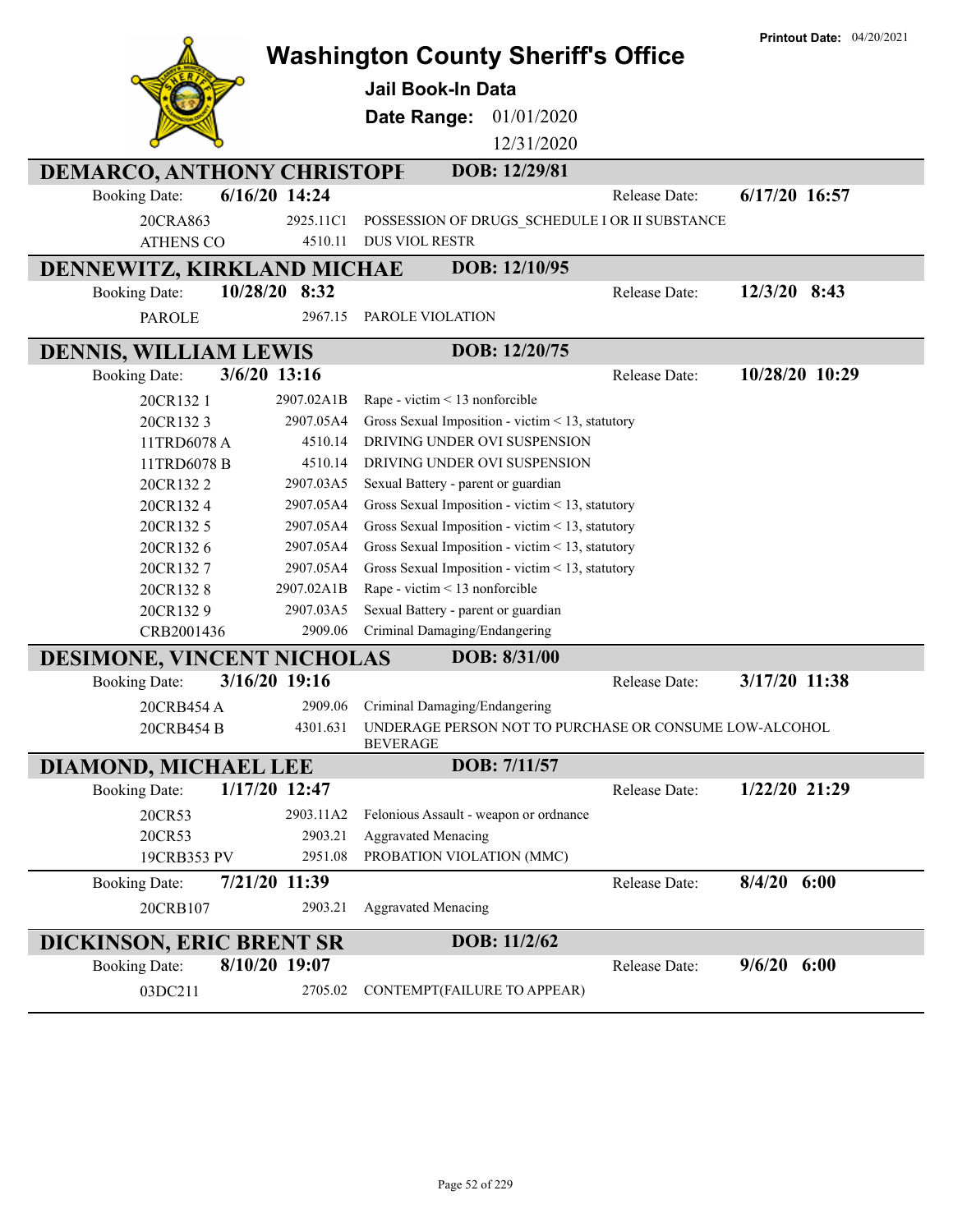**Printout Date:** 04/20/2021



## **Washington County Sheriff's Office**

**Jail Book-In Data**

**Date Range:** 01/01/2020

12/31/2020

|                             | <b>DIEFFENBACH, JORDAN ROSS</b> | DOB: 1/11/97                                                                               |                |
|-----------------------------|---------------------------------|--------------------------------------------------------------------------------------------|----------------|
| <b>Booking Date:</b>        | 7/4/20 21:22                    | Release Date:                                                                              |                |
| 20CRA951                    | 2907.02A1B                      | Rape - victim < 13 nonforcible                                                             |                |
| 20CR2511                    | 2907.07C1F2                     | Importuning - telecommunication device, victim < 13                                        |                |
| 20CR2512                    | 2907.02A1B                      | Rape - victim < 13 nonforcible                                                             |                |
| 20CR2513                    | 2907.05A4C2                     | Gross Sexual Imposition - victim < 13, statutory                                           |                |
| 20CR311 1                   | 2907.322A5                      | Pandering Sexually Oriented Matter Involving a Minor - solicit, receive, purchase material |                |
| 20CR3112                    | 2907.322A5                      | Pandering Sexually Oriented Matter Involving a Minor - solicit, receive, purchase material |                |
| 20CR3113                    | 2907.322A5                      | Pandering Sexually Oriented Matter Involving a Minor - solicit, receive, purchase material |                |
| <b>DILLON, JUSTIN LEE</b>   |                                 | DOB: 5/21/89                                                                               |                |
| <b>Booking Date:</b>        | 4/19/20 14:15                   | Release Date:                                                                              | 4/20/20 10:39  |
| 20CRB440                    | 2919.27A2                       | VIOLATE PROTECTION ORDER OR CONSENT AGREEMENT PURSUIT TO 2903.213<br>OR 2903.214           |                |
| <b>BELPRE</b>               | 541.05                          | CRIMINAL TRESPASS                                                                          |                |
| <b>Booking Date:</b>        | 9/4/20 19:10                    | Release Date:                                                                              | 9/4/20 19:57   |
| 20BW029                     | 541.05                          | <b>CRIMINAL TRESPASS</b>                                                                   |                |
| <b>Booking Date:</b>        | 10/20/20 14:23                  | Release Date:                                                                              | 10/21/20 10:54 |
| 20CRB1541                   | 2919.27                         | VIOLATE PROTECTION ORDER OR CONSENT AGREEMENT                                              |                |
| <b>Booking Date:</b>        | 12/20/20 19:23                  | Release Date:                                                                              | 12/23/20 13:48 |
| CRB2001684                  | 2919.27A1                       | VIOLATE PROTECTION ORDER OR CONSENT AGREEMENT_APPROVED PURSUIT<br>TO 2919.26 OR 3113.31    |                |
| <b>DIXON, CHAD ROBERT</b>   |                                 | DOB: 10/19/76                                                                              |                |
| <b>Booking Date:</b>        | 3/2/20 13:25                    | Release Date:                                                                              | $4/13/20$ 9:40 |
| 19CR407                     | 2937.29                         | <b>BREACH OF RECOGNIZANCE</b>                                                              |                |
| 19CR35 1                    | 2925.03A2C1B                    | AGGRAVATED TRAFFICKING IN DRUGS                                                            |                |
| 19CR352                     | 2925.11AC1B                     | AGGRAVATED POSSESSION OF DRUGS                                                             |                |
|                             |                                 |                                                                                            |                |
| 19CR353                     | 2923.13A3                       | HAVING WEAPONS WHILE UNDER DISABILITY_DRUG RELATED CONVICTION                              |                |
|                             | 0IN TRANSIT                     | 0IN TRANSIT                                                                                |                |
| DIXON, MICHAEL JERMAINE     |                                 | DOB: 11/17/83                                                                              |                |
| <b>Booking Date:</b>        | $1/24/20$ 3:26                  | Release Date:                                                                              | 1/24/20 18:33  |
|                             | 4510.111                        | <b>DUS-LICENSE FORFEITURE</b>                                                              |                |
| <b>MARION CO</b>            | 2951.08C                        | PROBATION VIOLATION (OTHER CO/STATE)                                                       |                |
| DOAK, KASSANDRA JO          |                                 | DOB: 4/11/83                                                                               |                |
| <b>Booking Date:</b>        | 7/7/20 15:51                    | Release Date:                                                                              | 7/8/20 10:57   |
| 10CV749                     | 2919.21                         | NONSUPPORT OF DEPENDENTS                                                                   |                |
| <b>DOBBINS, AMANDA LYNN</b> |                                 | DOB: 11/24/80                                                                              |                |
| <b>Booking Date:</b>        | 2/29/20 14:49                   | Release Date:                                                                              | $3/2/20$ 8:46  |
| TRD1907392                  | 4510.11                         | <b>DUS VIOL RESTR</b>                                                                      |                |
| <b>Booking Date:</b>        | $8/23/20$ 0:17                  | Release Date:                                                                              | 8/23/20 16:36  |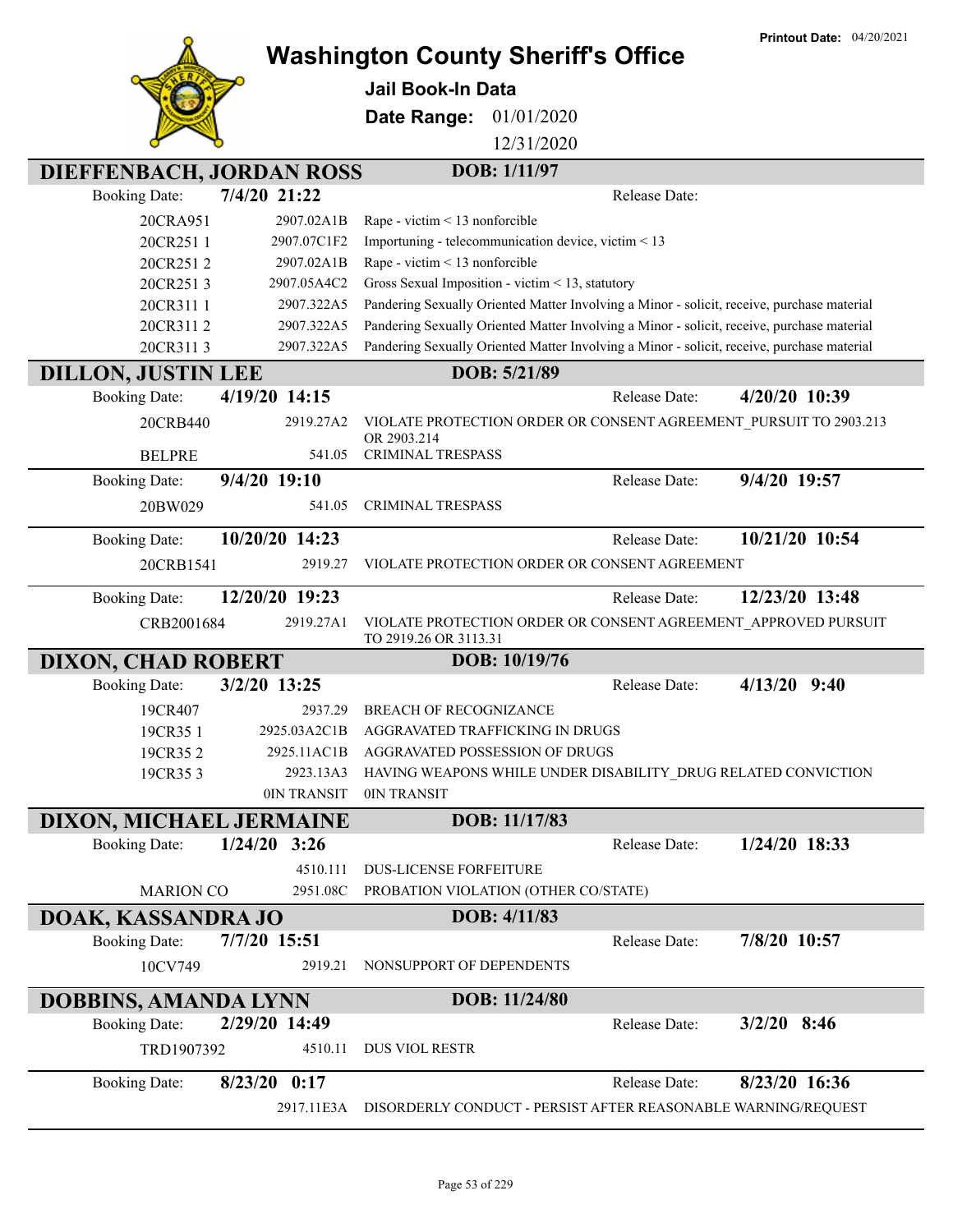|                                        |                 | <b>Washington County Sheriff's Office</b><br><b>Jail Book-In Data</b><br>01/01/2020<br>Date Range: |                      | <b>Printout Date: 04/20/2021</b> |
|----------------------------------------|-----------------|----------------------------------------------------------------------------------------------------|----------------------|----------------------------------|
|                                        |                 | 12/31/2020                                                                                         |                      |                                  |
| <b>DODD, ISAAC ALLEN</b>               |                 | DOB: 5/12/01                                                                                       |                      |                                  |
| <b>Booking Date:</b>                   | $6/22/20$ 14:10 |                                                                                                    | Release Date:        | 6/22/20 14:26                    |
| 20CR207                                | 2911.11         | <b>Aggravated Burglary</b>                                                                         |                      |                                  |
| DONLEY-HART, ANGEL DAWN MAI            |                 | DOB: 12/1/00                                                                                       |                      |                                  |
| <b>Booking Date:</b>                   | 12/7/20 18:23   |                                                                                                    | Release Date:        | $12/10/20$ 6:00                  |
| CRB2001361                             | 2913.02         | <b>THEFT</b>                                                                                       |                      |                                  |
| <b>DORNON, OWEN MASON</b>              |                 | DOB: 3/21/00                                                                                       |                      |                                  |
| $2/20/20$ 9:50<br><b>Booking Date:</b> |                 |                                                                                                    | Release Date:        | 3/20/20 11:03                    |
| 20CR1001                               | 2917.01         | <b>INCITING TO VIOLENCE</b>                                                                        |                      |                                  |
| 20CRB365                               | 2963.11         | <b>FUGITIVE FROM JUSTICE</b>                                                                       |                      |                                  |
| 20CR1002                               | 2903.21         | <b>Aggravated Menacing</b>                                                                         |                      |                                  |
| <b>DOTSON, NICOLE JANE</b>             |                 | DOB: 6/29/86                                                                                       |                      |                                  |
| 1/7/20 14:21<br><b>Booking Date:</b>   |                 |                                                                                                    | Release Date:        | 2/11/20 11:35                    |
| 18CR134                                | 2951.08A        | PROBATION VIOLATION (CPC)                                                                          |                      |                                  |
| <b>ATHENS CO</b>                       | 2925.11         | POSSESSION OF DRUGS                                                                                |                      |                                  |
| $3/31/20$ 7:44<br><b>Booking Date:</b> |                 |                                                                                                    | Release Date:        | $6/16/20$ 9:26                   |
| 18CR134                                | 2951.08A        | PROBATION VIOLATION (CPC)                                                                          |                      |                                  |
| <b>DOTSON, RANDALL CURTIS</b>          |                 | DOB: 11/8/92                                                                                       |                      |                                  |
| $7/17/20$ 5:15<br><b>Booking Date:</b> |                 |                                                                                                    | Release Date:        | 7/17/20 16:42                    |
| 20CRB1024                              | 2919.25C        | DOMESTIC VIOLENCE_CAUSE BELIEF OF IMMINENT PHYSICAL HARM BY                                        |                      |                                  |
| <b>DOTY, THOMAS LEE</b>                |                 | <b>THREAT</b><br>DOB: 7/17/68                                                                      |                      |                                  |
| $1/4/20$ 23:12<br><b>Booking Date:</b> |                 |                                                                                                    | <b>Release Date:</b> | $1/6/20$ 19:13                   |
|                                        |                 | 2921.33 RESISTING ARREST                                                                           |                      |                                  |
|                                        |                 |                                                                                                    |                      |                                  |
| DOUGLAS, CHRISTIN ELIZABETH            |                 | DOB: 6/23/94                                                                                       |                      |                                  |
| <b>Booking Date:</b>                   | 12/17/20 12:12  |                                                                                                    | Release Date:        | 12/18/20 12:39                   |
| 20CRB1851                              | 2919.25         | DOMESTIC VIOLENCE                                                                                  |                      |                                  |
| DOWLER, NATHANIEL KENNETH              |                 | DOB: 2/16/91                                                                                       |                      |                                  |
| 2/7/20 19:13<br><b>Booking Date:</b>   |                 |                                                                                                    | Release Date:        | 2/10/20 17:53                    |
| 19TRC2406 A                            | 4511.19A1J      | O.V.I / URN/DRUGS                                                                                  |                      |                                  |
| DRAKE, JESSICA DAWN                    |                 | DOB: 11/21/87                                                                                      |                      |                                  |
| 2/5/20 21:23<br><b>Booking Date:</b>   |                 |                                                                                                    | Release Date:        | 2/13/20 15:49                    |
| 20CRB129                               | 2913.02         | <b>THEFT</b>                                                                                       |                      |                                  |
| 12/9/20 9:31<br><b>Booking Date:</b>   |                 |                                                                                                    | Release Date:        | 12/19/20 5:22                    |
| CRB2000129                             | 2913.02         | <b>THEFT</b>                                                                                       |                      |                                  |
| CRB2000395                             |                 | 2705.02A Contempt of Court                                                                         |                      |                                  |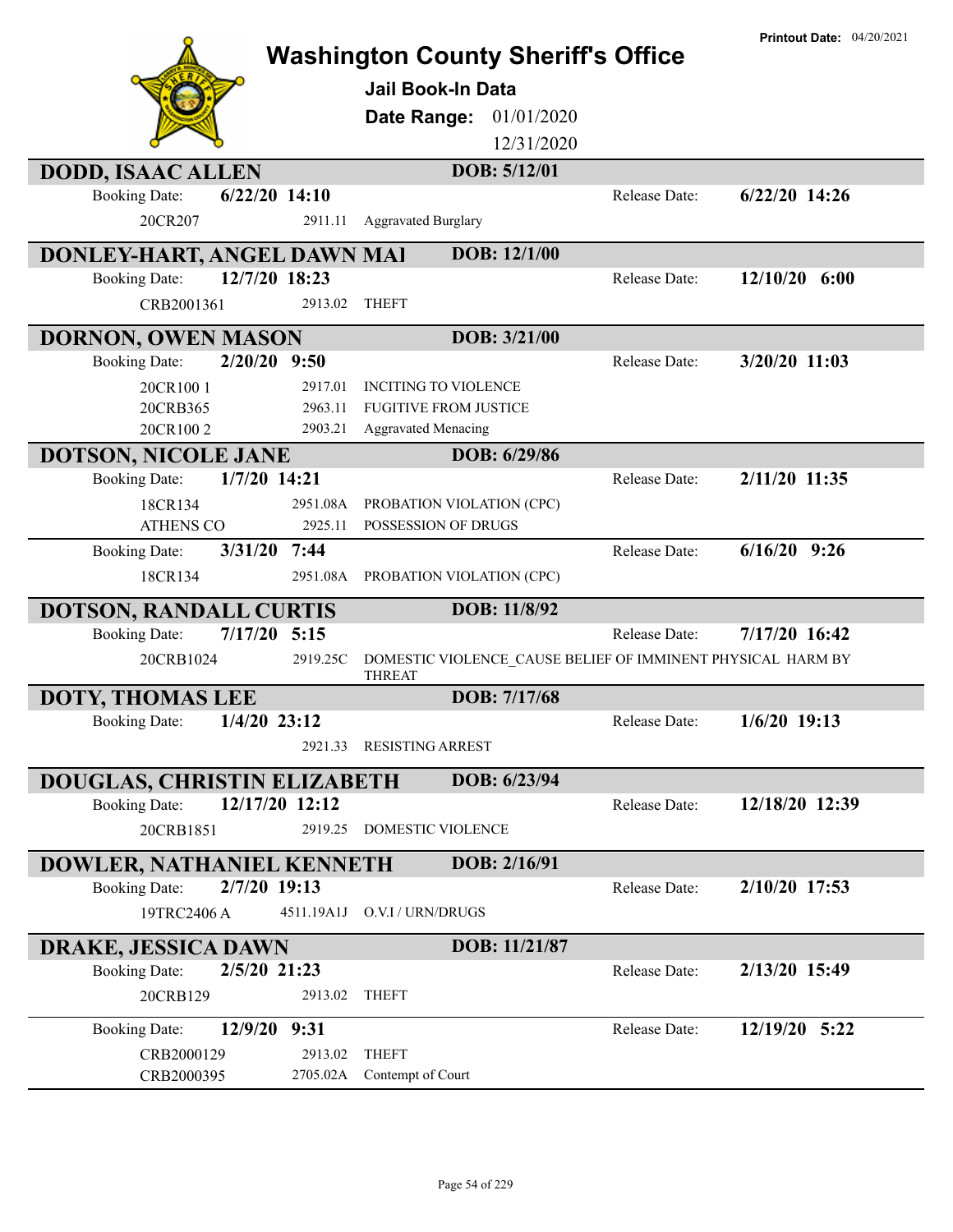|                                                                   |                     | <b>Printout Date: 04/20/2021</b><br><b>Washington County Sheriff's Office</b>             |
|-------------------------------------------------------------------|---------------------|-------------------------------------------------------------------------------------------|
|                                                                   |                     | <b>Jail Book-In Data</b>                                                                  |
|                                                                   |                     |                                                                                           |
|                                                                   |                     | Date Range:<br>01/01/2020                                                                 |
|                                                                   |                     | 12/31/2020                                                                                |
| <b>DRAKE, KEITH ALLEN</b>                                         |                     | DOB: 9/11/86                                                                              |
| 11/17/20<br><b>Booking Date:</b>                                  | 6:30                | $12/16/20$ 5:30<br>Release Date:                                                          |
| 20CRB1659                                                         | 2921.31A            | <b>Obstructing Official Business</b>                                                      |
| 20CRA1658                                                         | 2921.331B           | FAILURE TO COMPLY WITH ORDER OR SIGNAL OF P.O. ELUDE OR FLEE                              |
| 19CRB2087                                                         | 2903.21             | <b>Aggravated Menacing</b>                                                                |
| 20CRB1697                                                         | 2705.02A            | Contempt of Court                                                                         |
| DRAKE, TRAVIS BENJAMIN                                            |                     | DOB: 4/27/77                                                                              |
| <b>Booking Date:</b>                                              | 11/22/20 12:51      | 11/27/20 11:18<br>Release Date:                                                           |
| CRB1900251 B                                                      | 2951.08             | PROBATION VIOLATION (MMC)                                                                 |
| 20CRA1726C                                                        | 2923.12A2F1         | CARRYING CONCEALED WEAPON HANDGUN OTHER THAN A DANGEROUS<br>ORDNANCE                      |
| 20CRA1726B                                                        | 2921.34A1C2B        | <b>ESCAPE</b>                                                                             |
| 20CRA1726D                                                        | 2923.16BI           | Improper Handling of a Firearm in a Motor Vehicle                                         |
| 20CRA1726A                                                        | 2923.13A3           | HAVING WEAPONS WHILE UNDER DISABILITY_DRUG RELATED CONVICTION                             |
| 20TRD4493                                                         | 4510.11             | <b>DUS VIOL RESTR</b>                                                                     |
| DRYDEN, CHAD ALEXANDER                                            |                     | DOB: 8/1/76                                                                               |
| <b>Booking Date:</b>                                              | 10/9/20 19:44       | 10/13/20<br>6:00<br>Release Date:                                                         |
| 20TRC2123 A                                                       | 4511.19A1A          | DRIVING WHILE UNDER THE INFLUENCE OF ALCOHOL/DRUGS                                        |
|                                                                   |                     | DOB: 3/27/82                                                                              |
|                                                                   |                     |                                                                                           |
| <b>DUNCAN, NIKKI LEE</b>                                          | 7/31/20 19:49       | 8/3/20 17:21<br>Release Date:                                                             |
| <b>Booking Date:</b>                                              |                     |                                                                                           |
| 2015AN236                                                         | 2705.02<br>2925.12  | CONTEMPT(FAILURE TO APPEAR)<br>POSSESSING DRUG ABUSE INSTRUMENTS                          |
| 20CRB1120 A<br>20CRB1120 B                                        | 2925.14C1           | ILLEGAL USE OR POSSESSION OF DRUG PARAPHERNALIA                                           |
| <b>Booking Date:</b>                                              | 12/2/20 13:18       | 12/19/20 5:17<br>Release Date:                                                            |
| 20CRB1699                                                         |                     | 2937.29 BREACH OF RECOGNIZANCE                                                            |
| 20CRB1120 A                                                       | 2925.12             | POSSESSING DRUG ABUSE INSTRUMENTS                                                         |
| 20CRB1518 A                                                       | 2925.14C1           | ILLEGAL USE OR POSSESSION OF DRUG PARAPHERNALIA                                           |
| 20CRB1518 B                                                       | 2925.11C3           | POSSESSION OF DRUGS_MARIJUANA                                                             |
| 20CRB1120 B                                                       | 2925.14C1           | ILLEGAL USE OR POSSESSION OF DRUG PARAPHERNALIA                                           |
|                                                                   |                     | DOB: 7/14/68                                                                              |
| <b>DUNFEE, AMY SUE</b><br><b>Booking Date:</b>                    | $9/1/20$ 11:42      | $9/1/20$ 15:09<br>Release Date:                                                           |
| CRB1902103                                                        | 2913.02             | <b>THEFT</b>                                                                              |
|                                                                   |                     | DOB: 4/2/93                                                                               |
| <b>DUNN, BOVOE DUANE</b><br><b>Booking Date:</b>                  | 9/2/20 21:51        | 11/13/20 8:36<br>Release Date:                                                            |
| 20CR312                                                           | 2907.05Z            | ATTEMPTED GROSS SEXUAL IMPOSITION                                                         |
| <b>MONROE</b>                                                     | 2705.02             | CONTEMPT(FAILURE TO APPEAR)                                                               |
|                                                                   |                     | DOB: 12/23/82                                                                             |
| <b>DUTCHER, KRISTIN NICOLE</b><br>9/22/20<br><b>Booking Date:</b> | 1:04                | 9/22/20 10:38<br>Release Date:                                                            |
|                                                                   |                     |                                                                                           |
| CRB2001438 A<br>CRB2001438 B                                      | 2919.22A<br>2925.12 | ENDANGERING CHILDREN_CREATE SUBSTANTIAL RISK OF HARM<br>POSSESSING DRUG ABUSE INSTRUMENTS |

**Printout Date:** 04/20/2021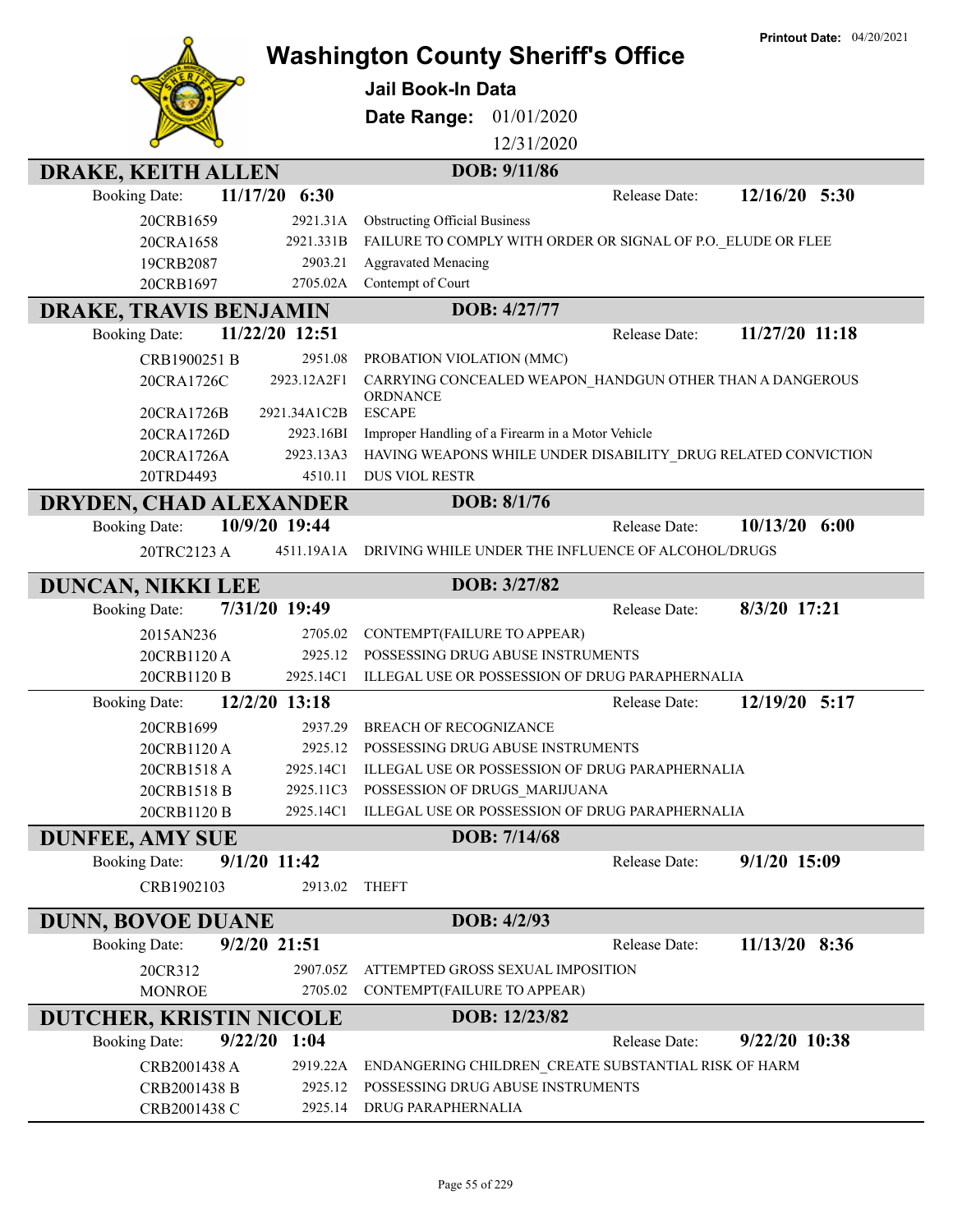|                                                 |                         | <b>Washington County Sheriff's Office</b><br><b>Jail Book-In Data</b><br>01/01/2020<br>Date Range:<br>12/31/2020 |               | <b>Printout Date: 04/20/2021</b> |
|-------------------------------------------------|-------------------------|------------------------------------------------------------------------------------------------------------------|---------------|----------------------------------|
| <b>DUTTON, JEFFREY SCOTT</b>                    |                         | DOB: 3/8/62                                                                                                      |               |                                  |
| <b>Booking Date:</b>                            | 9/2/20 12:07            |                                                                                                                  | Release Date: | $9/2/20$ 12:15                   |
| 20CR333 1<br>20CR3332                           | 2913.02A1B3<br>2903.16A | Theft from a Disabled Adult<br>Fail to Provide for a Functionally Impaired Person - knowingly                    |               |                                  |
|                                                 |                         | DOB: 6/15/00                                                                                                     |               |                                  |
| DUVALL, ETHAN ALEXANDER<br><b>Booking Date:</b> | 1/6/20 18:27            |                                                                                                                  | Release Date: | $2/4/20$ 6:00                    |
| 19CR2172                                        | 4549.02                 | HIT SKIP/LEAVE SCENE                                                                                             |               |                                  |
| <b>EADY, BRITTANY COLEEN</b>                    |                         | DOB: 9/27/92                                                                                                     |               |                                  |
| <b>Booking Date:</b>                            | 4/7/20 16:01            |                                                                                                                  | Release Date: | 4/22/20 11:09                    |
| 19TRC5596 PV                                    | 2951.08                 | PROBATION VIOLATION (MMC)                                                                                        |               |                                  |
| TRC1905596 B                                    | 2951.08                 | PROBATION VIOLATION (MMC)                                                                                        |               |                                  |
| <b>EARL, ANTHONY MICHEAL</b>                    |                         | DOB: 7/20/93                                                                                                     |               |                                  |
| <b>Booking Date:</b>                            | $3/31/20$ 9:12          |                                                                                                                  | Release Date: | 3/31/20 18:12                    |
| CRB190141 A                                     | 2925.141C               | ILLEGAL USE OR POSSESSION OF DRUG PARAPHERNALIA                                                                  |               |                                  |
| CRB190141 B                                     | 2925.11C3               | POSSESSION OF DRUGS_MARIJUANA                                                                                    |               |                                  |
| <b>EARLEY, GAVIN GREGORY</b>                    |                         | DOB: 4/12/93                                                                                                     |               |                                  |
| <b>Booking Date:</b>                            | 10/1/20 21:26           |                                                                                                                  | Release Date: | 10/7/20 13:34                    |
| 20CRA1496                                       | 2925.03A2               | TRAFFICKING IN DRUGS_PREPARE                                                                                     |               |                                  |
| EARLEY, ZACKARIAH HAROLD                        |                         | DOB: 1/17/89                                                                                                     |               |                                  |
| <b>Booking Date:</b>                            | 8/21/20 16:01           |                                                                                                                  | Release Date: | 8/31/20 13:16                    |
| 20CRA1270                                       | 2919.25A                | DOMESTIC VIOLENCE_KNOWINGLY CAUSE PHYSICAL HARM                                                                  |               |                                  |
| 20CRB1271                                       | 2921.33                 | <b>RESISTING ARREST</b>                                                                                          |               |                                  |
| <b>Booking Date:</b>                            | 10/1/20 22:06           |                                                                                                                  | Release Date: | 10/7/20 15:31                    |
| 20CRA1497                                       | 2925.03A2               | TRAFFICKING IN DRUGS_PREPARE                                                                                     |               |                                  |
| <b>Booking Date:</b>                            | 10/18/20 16:46          |                                                                                                                  | Release Date: | 12/3/20 7:06                     |
| 20CR440                                         | 2919.25                 | DOMESTIC VIOLENCE                                                                                                |               |                                  |
| 20CR341 1                                       | 2919.25A                | DOMESTIC VIOLENCE KNOWINGLY CAUSE PHYSICAL HARM                                                                  |               |                                  |
| 20CR3412<br>20CR3911                            | 2921.33<br>2925.11AC1A  | RESISTING ARREST<br>Aggravated Possession of Drugs                                                               |               |                                  |
| 20CR3912                                        | 2919.25                 | DOMESTIC VIOLENCE                                                                                                |               |                                  |
| <b>EARTHMAN, BRANDON VONTEZ</b>                 |                         | DOB: 6/12/89                                                                                                     |               |                                  |
| <b>Booking Date:</b>                            | 8/31/20 13:36           |                                                                                                                  | Release Date: | 9/9/20 13:45                     |
| 20CRA1322                                       | 2913.51                 | RECEIVING STOLEN PROPERTY                                                                                        |               |                                  |
| <b>ECKERT, WILLIAM DELANCY</b>                  |                         | DOB: 5/9/77                                                                                                      |               |                                  |
| <b>Booking Date:</b>                            | 8/7/20 17:29            |                                                                                                                  | Release Date: | 12/30/20 13:40                   |
| 18CRB1163 B                                     | 2951.08                 | PROBATION VIOLATION (MMC)                                                                                        |               |                                  |
| 20CR3212                                        | 2925.14                 | DRUG PARAPHERNALIA                                                                                               |               |                                  |
| 20CR3211                                        | 2907.323                | Illegal Use of a Minor in Nudity Oriented Material                                                               |               |                                  |
| 18CRB1163 A<br>CRB1800845                       | 2937.29<br>2925.12      | BREACH OF RECOGNIZANCE<br>POSSESSING DRUG ABUSE INSTRUMENTS                                                      |               |                                  |
|                                                 |                         |                                                                                                                  |               |                                  |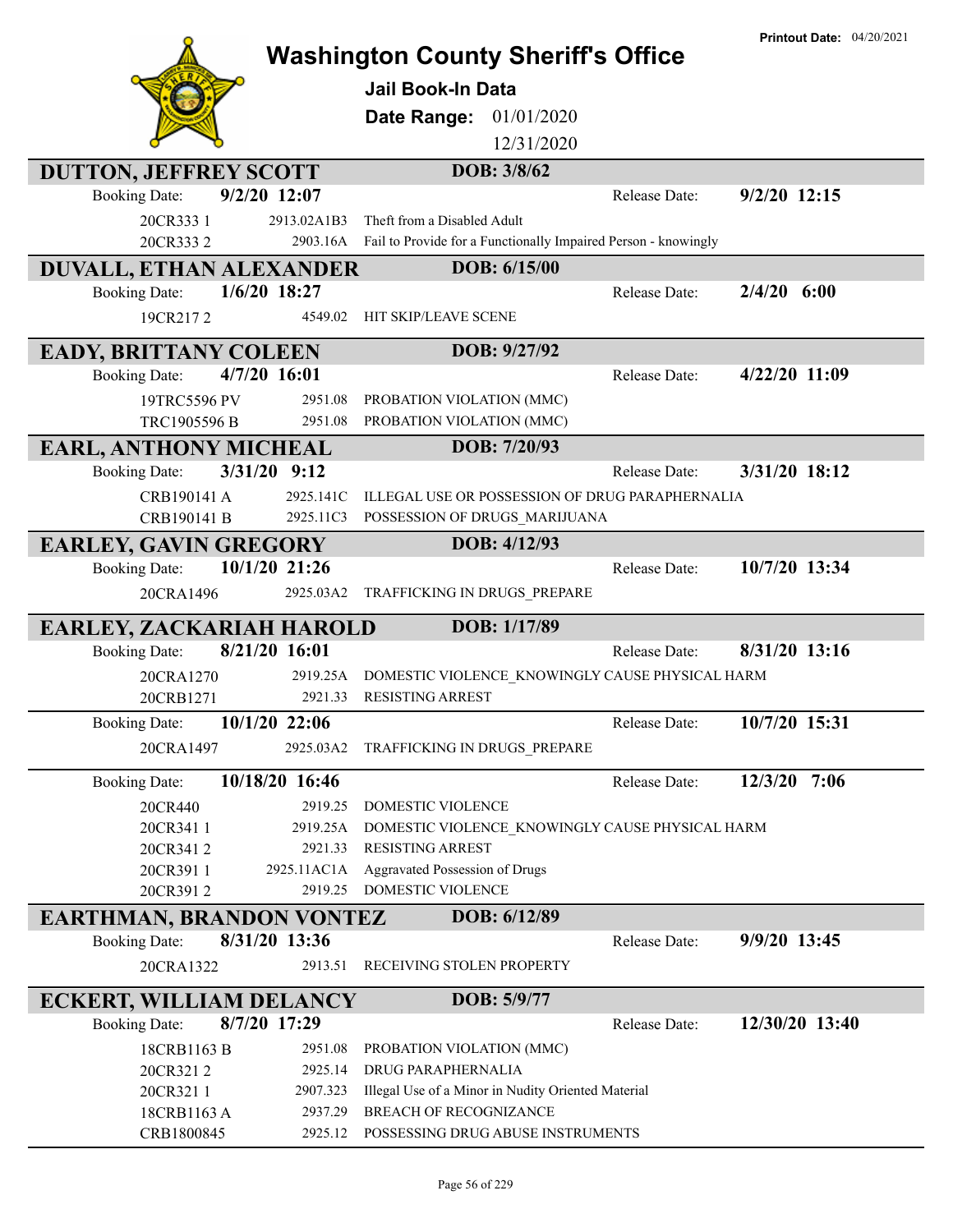|                                 |                    | <b>Washington County Sheriff's Office</b><br>Jail Book-In Data<br>Date Range:<br>01/01/2020<br>12/31/2020 |               | <b>Printout Date: 04/20/2021</b> |
|---------------------------------|--------------------|-----------------------------------------------------------------------------------------------------------|---------------|----------------------------------|
| <b>ECKSTEIN, AUDREY ANN</b>     |                    | DOB: 4/30/60                                                                                              |               |                                  |
| <b>Booking Date:</b>            | 9/23/20 9:19       |                                                                                                           | Release Date: | $9/24/20$ 10:23                  |
| 20CRA1455                       | 2925.11C1A         | POSSESSION OF DRUGS_SCHEDULE I OR II SUBSTANCE                                                            |               |                                  |
| <b>EDGAR, BRIAN KEITH</b>       |                    | DOB: 7/7/86                                                                                               |               |                                  |
| 10/3/20<br><b>Booking Date:</b> | 0:46               |                                                                                                           | Release Date: | 10/5/20 10:43                    |
| 20CRB098                        | 2917.11B2          | DISORDERLY CONDUCT_INTOXICATED CREATE RISK OF HARM                                                        |               |                                  |
| 19TRD7390                       | 4510.16            | DUS (FRA)                                                                                                 |               |                                  |
| <b>EDGAR, ERIC CHRISTOPHER</b>  |                    | DOB: 11/7/84                                                                                              |               |                                  |
| <b>Booking Date:</b>            | 6/18/20 15:40      |                                                                                                           | Release Date: | $6/25/20$ 7:25                   |
| 18CR275                         | 2913.02            | <b>THEFT</b>                                                                                              |               |                                  |
| EDGELL, NATHAN SAMUEL           |                    | DOB: 7/22/84                                                                                              |               |                                  |
| <b>Booking Date:</b>            | 5/28/20 18:52      |                                                                                                           | Release Date: | $6/4/20$ 16:59                   |
| 20CRB737                        | 2925.12            | POSSESSING DRUG ABUSE INSTRUMENTS                                                                         |               |                                  |
| 20CRB736                        | 2925.12            | POSSESSING DRUG ABUSE INSTRUMENTS                                                                         |               |                                  |
| 20CRA735                        | 2921.12            | TAMPERING W/ EVIDENCE                                                                                     |               |                                  |
| <b>EDISON, AARON ANTHONY</b>    |                    | DOB: 9/27/56                                                                                              |               |                                  |
| 6/17/20<br><b>Booking Date:</b> | 7:18               |                                                                                                           | Release Date: | $6/18/20$ 10:35                  |
|                                 | 2913.03            |                                                                                                           |               |                                  |
| 20CRA853                        |                    | UNAUTHORIZED USE OF MOTOR VEHICLE                                                                         |               |                                  |
| <b>EDWARDS, BRETT SUMNER</b>    |                    | DOB: 11/21/89                                                                                             |               |                                  |
| <b>Booking Date:</b>            | 5/25/20 21:00      |                                                                                                           | Release Date: | $7/31/20$ 5:36                   |
| 19CRB855A                       | 2909.06A1          | Criminal Damaging/Endangering - knowingly any means                                                       |               |                                  |
| 20CRA751                        | 2913.02A1          | THEFT WITHOUT CONSENT                                                                                     |               |                                  |
| 20CR226                         | 2913.02A1          | THEFT WITHOUT CONSENT                                                                                     |               |                                  |
| 20CR227                         | 2913.02B4          | Theft of a Firearm                                                                                        |               |                                  |
| 19CRB855 B                      | 2951.08            | PROBATION VIOLATION (MMC)                                                                                 |               |                                  |
| 13SP002                         | 2919.21            | NONSUPPORT OF DEPENDENTS                                                                                  |               |                                  |
| <b>Booking Date:</b>            | $8/18/20$ 4:17     |                                                                                                           | Release Date: | 10/28/20 10:20                   |
| CRA2001230 A                    | 2921.12            | TAMPERING W/ EVIDENCE                                                                                     |               |                                  |
| CRA2001230 B                    | 2925.11            | Possesion of Drugs                                                                                        |               |                                  |
| CRB2001229                      | 2925.12            | POSSESSING DRUG ABUSE INSTRUMENTS                                                                         |               |                                  |
| 20CR226                         | 2913.02A1          | THEFT WITHOUT CONSENT                                                                                     |               |                                  |
| 20CR227                         | 2913.02B4          | Theft of a Firearm                                                                                        |               |                                  |
| 20CR348                         | 2937.99<br>2705.02 | BREACH OF RECOGNIZANCE                                                                                    |               |                                  |
| 13SP002<br>20CR358 1            | 2921.38            | CONTEMPT (FAILURE TO APPEAR)<br>HARRASSMENT BY INMATE                                                     |               |                                  |
| 20CR3582                        | 2937.99            | <b>BREACH OF RECOGNIZANCE</b>                                                                             |               |                                  |
| EDWARDS, DERRICK DARNELL        |                    | DOB: 12/22/86                                                                                             |               |                                  |
| <b>Booking Date:</b>            | 9/16/20 14:31      |                                                                                                           | Release Date: | 9/17/20 14:38                    |
| 20TRD2956A                      |                    |                                                                                                           |               |                                  |
|                                 | 4510.11            | <b>DUS VIOL RESTR</b>                                                                                     |               |                                  |
| 20TRD2956 B                     | 4513.263B1         | NO SEATBELT                                                                                               |               |                                  |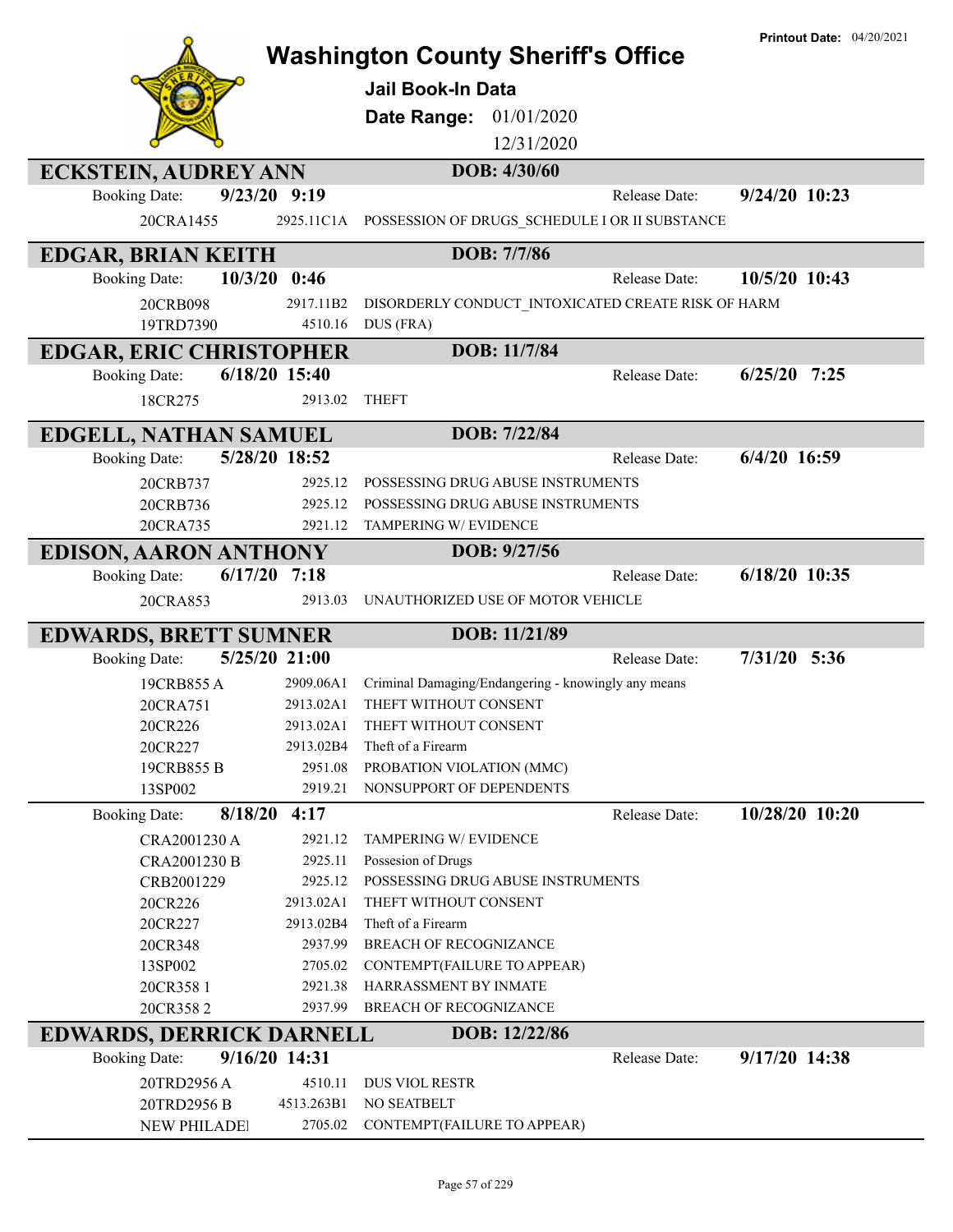|                               |                | <b>Washington County Sheriff's Office</b>                                                                            |               | <b>Printout Date: 04/20/2021</b> |
|-------------------------------|----------------|----------------------------------------------------------------------------------------------------------------------|---------------|----------------------------------|
|                               |                | <b>Jail Book-In Data</b>                                                                                             |               |                                  |
|                               |                | 01/01/2020                                                                                                           |               |                                  |
|                               |                | Date Range:                                                                                                          |               |                                  |
|                               |                | 12/31/2020                                                                                                           |               |                                  |
| <b>EDWARDS, ZACKARY REECE</b> |                | DOB: 2/26/92                                                                                                         |               |                                  |
| <b>Booking Date:</b>          | 7/24/20 15:39  |                                                                                                                      | Release Date: | 7/24/20 18:46                    |
| TRD2001203 A                  | 4510.16        | DUS (FRA)                                                                                                            |               |                                  |
| TRD2001203 B                  | 4503.11        | Expired plate                                                                                                        |               |                                  |
| <b>EFAW, RYAN MICHAEL</b>     |                | DOB: 7/12/96                                                                                                         |               |                                  |
| <b>Booking Date:</b>          | 1/13/20 12:09  |                                                                                                                      | Release Date: | 1/13/20 12:29                    |
| 19CR404                       | 2925.11AC1B    | AGGRAVATED POSSESSION OF DRUGS                                                                                       |               |                                  |
| <b>Booking Date:</b>          | 1/31/20 19:31  |                                                                                                                      | Release Date: | $4/17/20$ 5:32                   |
| 19 CR 404                     | 2925.11AC1A    | Aggravated Possession of Drugs                                                                                       |               |                                  |
| <b>Booking Date:</b>          | 8/20/20 18:08  |                                                                                                                      | Release Date: | 8/20/20 23:21                    |
| 20TRD2486                     | 4549.08A1C     | Operating a Motor Vehicle bearing an Invalid License Plate                                                           |               |                                  |
| <b>Booking Date:</b>          | 12/3/20 14:44  |                                                                                                                      | Release Date: | $3/2/21$ 5:29                    |
| 19CR404                       | 2951.08A       | PROBATION VIOLATION (CPC)                                                                                            |               |                                  |
| 20CRB1783                     | 2919.25        | DOMESTIC VIOLENCE                                                                                                    |               |                                  |
| CRA2001815                    | 2911.13A       | BREAKING AND ENTERING PURPOSE COMMIT THEFT OFFENSE/FELONY<br>UNNOCCUPIED STRUCTURE -- USE OF FORCE STEALTH DECEPTION |               |                                  |
| CRA2001816                    | 2911.13A       | BREAKING AND ENTERING PURPOSE COMMIT THEFT OFFENSE/FELONY                                                            |               |                                  |
| CRA2001817                    | 2911.13A       | UNNOCCUPIED STRUCTURE -- USE OF FORCE STEALTH DECEPTION<br>BREAKING AND ENTERING PURPOSE COMMIT THEFT OFFENSE/FELONY |               |                                  |
|                               |                | UNNOCCUPIED STRUCTURE -- USE OF FORCE STEALTH DECEPTION                                                              |               |                                  |
| <b>ELSON, AUSTIN JAMES</b>    |                | DOB: 5/31/01                                                                                                         |               |                                  |
| <b>Booking Date:</b>          | $7/21/20$ 6:29 |                                                                                                                      | Release Date: | 7/22/20 15:40                    |
| 20CRA1049                     | 2925.11        | POSSESSION OF DRUGS                                                                                                  |               |                                  |
| <b>ENGLISH, JESSICA RYAN</b>  |                | DOB: 1/16/80                                                                                                         |               |                                  |
| <b>Booking Date:</b>          | $3/16/20$ 6:50 |                                                                                                                      | Release Date: | 4/1/20 13:59                     |
| 18CRB1440 C                   | 2951.08        | PROBATION VIOLATION (MMC)                                                                                            |               |                                  |
| <b>ENGLUND, BRENT WAYNE</b>   |                | DOB: 2/16/85                                                                                                         |               |                                  |
| <b>Booking Date:</b>          | 1/31/20 15:29  |                                                                                                                      | Release Date: | 1/31/20 15:36                    |
| 19CR1272                      | 2925.041       | ILLEGAL ASSEMBLY OR POSSESSION OF CHEMICALS FOR THE MANUFACTURE<br>OF DRUGS                                          |               |                                  |
| <b>Booking Date:</b>          | 2/14/20 19:03  |                                                                                                                      | Release Date: | $4/29/20$ 6:00                   |
| 19CR1272                      | 2925.041       | ILLEGAL ASSEMBLY OR POSSESSION OF CHEMICALS FOR THE MANUFACTURE<br>OF DRUGS                                          |               |                                  |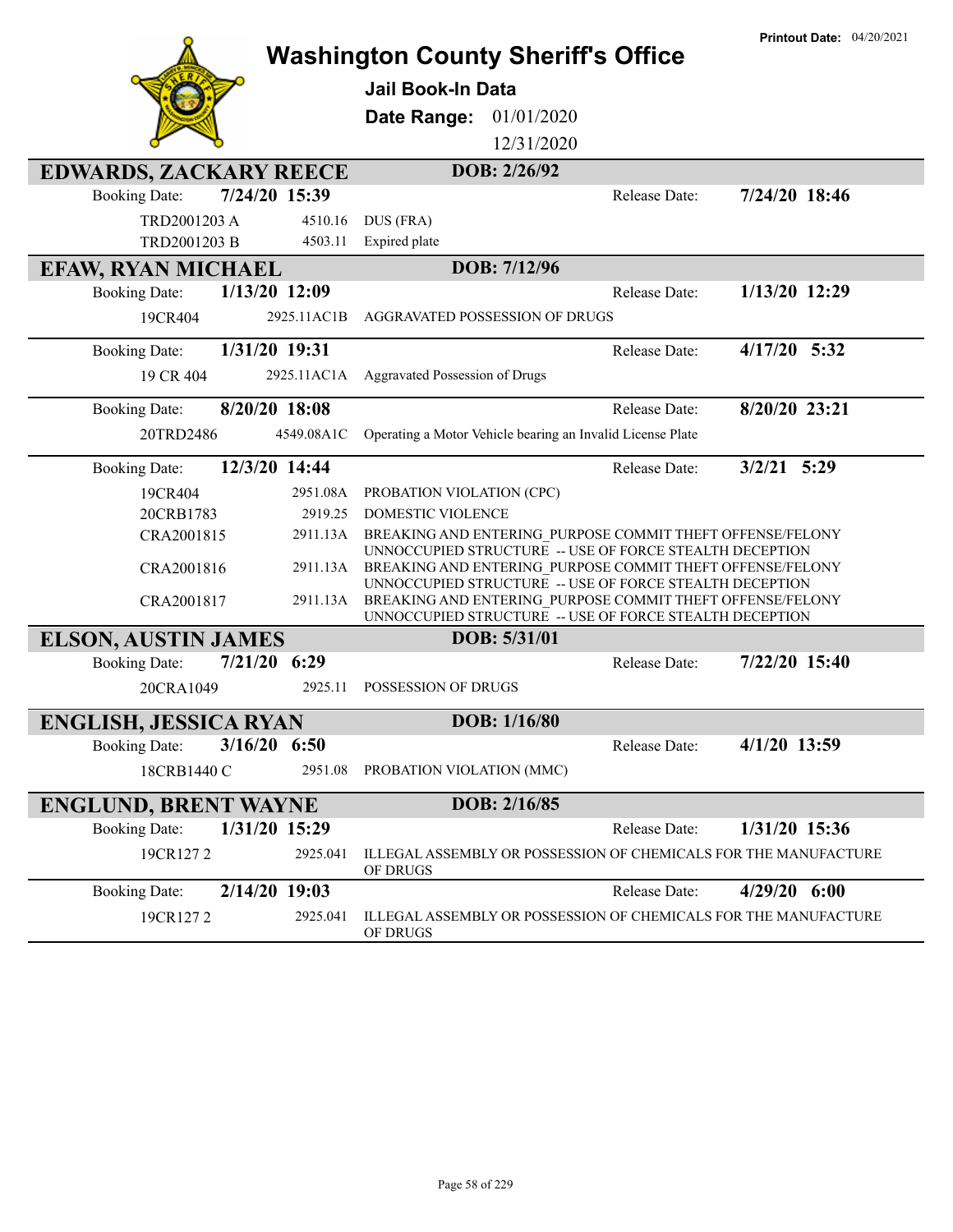|                                |                         | <b>Washington County Sheriff's Office</b>                                                                                                                                                                                                                                                        | <b>Printout Date: 04/20/2021</b> |
|--------------------------------|-------------------------|--------------------------------------------------------------------------------------------------------------------------------------------------------------------------------------------------------------------------------------------------------------------------------------------------|----------------------------------|
|                                |                         | <b>Jail Book-In Data</b>                                                                                                                                                                                                                                                                         |                                  |
|                                |                         | 01/01/2020<br>Date Range:                                                                                                                                                                                                                                                                        |                                  |
|                                |                         | 12/31/2020                                                                                                                                                                                                                                                                                       |                                  |
| <b>ERB, RUSSELL WILLIAM</b>    |                         | DOB: 11/1/94                                                                                                                                                                                                                                                                                     |                                  |
| <b>Booking Date:</b>           | $9/1/20$ 20:36          | Release Date:                                                                                                                                                                                                                                                                                    | 9/2/20 15:55                     |
| 20CRB1320                      | 2919.25A                | DOMESTIC VIOLENCE KNOWINGLY CAUSE PHYSICAL HARM                                                                                                                                                                                                                                                  |                                  |
| 19CRB1448 PV                   | 2951.08                 | PROBATION VIOLATION (MMC)                                                                                                                                                                                                                                                                        |                                  |
| <b>Booking Date:</b>           | 9/23/20 14:54           | Release Date:                                                                                                                                                                                                                                                                                    | 12/24/20 5:27                    |
| 19CRB1448 B                    | 2951.08                 | PROBATION VIOLATION (MMC)                                                                                                                                                                                                                                                                        |                                  |
| 20CRB1425                      | 2937.29                 | <b>BREACH OF RECOGNIZANCE</b>                                                                                                                                                                                                                                                                    |                                  |
| 19CRB1448 A                    | 2917.32A3               | MAKING FALSE ALARMS LAW ENFORCEMENT AGENCY                                                                                                                                                                                                                                                       |                                  |
| 20CRB1320                      | 2919.25C                | DOMESTIC VIOLENCE_CAUSE BELIEF OF IMMINENT PHYSICAL HARM BY<br><b>THREAT</b>                                                                                                                                                                                                                     |                                  |
| <b>ERB, TIMOTHY LEE</b>        |                         | DOB: 9/17/62                                                                                                                                                                                                                                                                                     |                                  |
| <b>Booking Date:</b>           | 12/4/20 17:39           | Release Date:                                                                                                                                                                                                                                                                                    | 12/22/20 17:01                   |
| 20CR183 1<br>20CR1832          | 2911.12A2D<br>2913.02A1 | BURGLARY TRESPASS IN OCCUPIED STRUCTURE, SEPERATLEY SECURED<br>STRUCTURE, OR SEPERATLEY OCCUPIED STRUCTURE THAT IS A PERMANENT OR<br>TEMPORARY HABITATION OF ANY PERSON WHEN ANY PERSON IS PRESENT OR<br>LIKELY TO BE PRESENT, W/ PURPOSE TO COMMIT IN THE HABITATION A<br>THEFT WITHOUT CONSENT |                                  |
| 20CR1833                       | 2903.22                 | Menacing                                                                                                                                                                                                                                                                                         |                                  |
| 20CRA31<br>20CRB33 A           | 2911.12A2<br>2913.02A1  | BURGLARY TRESPASS IN OCCUPIED STRUCTURE, SEPERATLEY SECURED<br>STRUCTURE, OR SEPERATLEY OCCUPIED STRUCTURE THAT IS A PERMANENT OR<br>TEMPORARY HABITATION OF ANY PERSON WHEN ANY PERSON IS PRESENT OR<br>LIKELY TO BE PRESENT, W/ PURPOSE TO COMMIT IN THE HABITATION A<br>THEFT WITHOUT CONSENT |                                  |
| 20CRB33 B                      | 2903.22                 | Menacing                                                                                                                                                                                                                                                                                         |                                  |
| <b>ESTES, JARED MICHAEL</b>    |                         | DOB: 3/6/85                                                                                                                                                                                                                                                                                      |                                  |
| <b>Booking Date:</b>           | 11/26/20 18:39          | Release Date:                                                                                                                                                                                                                                                                                    | 11/29/20 17:45                   |
| 20TRC1201 A                    |                         | 4511.19A1A DRIVING WHILE UNDER THE INFLUENCE OF ALCOHOL/DRUGS                                                                                                                                                                                                                                    |                                  |
| <b>EVANOFF, CHRISTIAN ALAN</b> |                         | DOB: 4/30/95                                                                                                                                                                                                                                                                                     |                                  |
| <b>Booking Date:</b>           | $1/21/20$ 14:07         | Release Date:                                                                                                                                                                                                                                                                                    | $1/24/20$ 9:23                   |
| 19CRB1720 PV                   | 2951.08                 | PROBATION VIOLATION (MMC)                                                                                                                                                                                                                                                                        |                                  |
| <b>EVANS, JAMIE LEE</b>        |                         | DOB: 8/24/00                                                                                                                                                                                                                                                                                     |                                  |
| <b>Booking Date:</b>           | 9/23/20 21:20           | Release Date:                                                                                                                                                                                                                                                                                    | $9/24/20$ $9:42$                 |
| 20CRB1408                      | 2913.21B2               | MISUSE OF CREDIT CARD_USE EXPIRED, REVOKED, ETC.                                                                                                                                                                                                                                                 |                                  |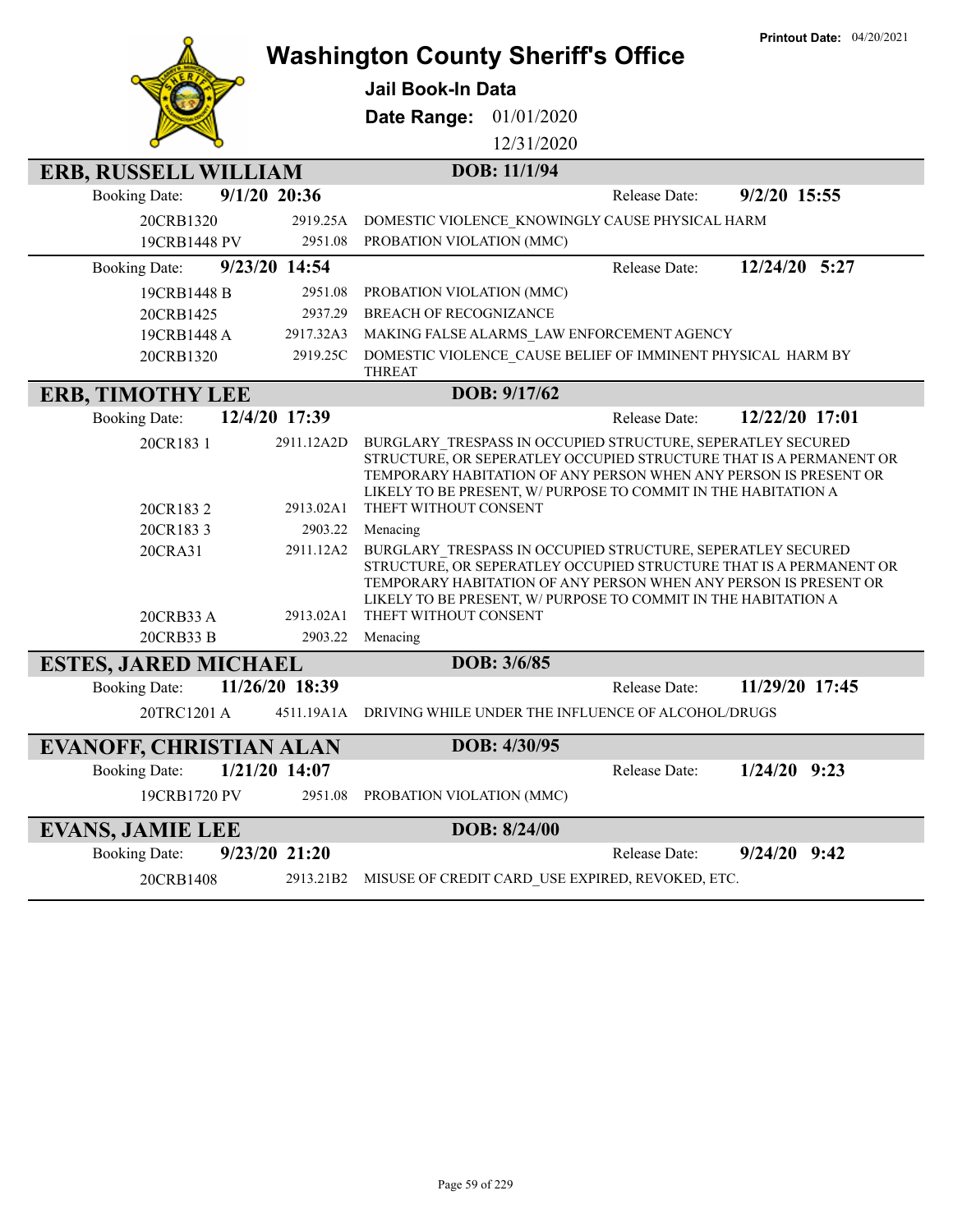|                                         | <b>Washington County Sheriff's Office</b>                                                                                                                                                                             | <b>Printout Date: 04/20/2021</b> |
|-----------------------------------------|-----------------------------------------------------------------------------------------------------------------------------------------------------------------------------------------------------------------------|----------------------------------|
|                                         | Jail Book-In Data                                                                                                                                                                                                     |                                  |
|                                         |                                                                                                                                                                                                                       |                                  |
|                                         | Date Range: 01/01/2020                                                                                                                                                                                                |                                  |
|                                         | 12/31/2020                                                                                                                                                                                                            |                                  |
| <b>EVERETT, LARRY WAYNE JR</b>          | DOB: 9/6/87                                                                                                                                                                                                           |                                  |
| 3/5/20 20:09<br><b>Booking Date:</b>    | Release Date:                                                                                                                                                                                                         | 3/12/20 12:09                    |
| 20CRB408A<br>2921.33                    | <b>RESISTING ARREST</b>                                                                                                                                                                                               |                                  |
| 20CRB408B<br>2917.11E3A                 | DISORDERLY CONDUCT - PERSIST AFTER REASONABLE WARNING/REQUEST                                                                                                                                                         |                                  |
| 3/12/20 20:06<br><b>Booking Date:</b>   | <b>Release Date:</b>                                                                                                                                                                                                  | $3/19/20$ 9:05                   |
| 20TRC1327<br>4511.194                   | HAVING PHYSICAL CONTROL OF VEHICLE WHILE UNDER INFLUENCE                                                                                                                                                              |                                  |
| 4/5/20 12:47<br><b>Booking Date:</b>    | Release Date:                                                                                                                                                                                                         | $8/5/20$ 6:00                    |
| 20CRB508B<br>2911.21A3                  | CRIMINAL TRESPASS FAIL TO LEAVE; RECKLESSLY                                                                                                                                                                           |                                  |
| 20CRB508A<br>2909.06                    | Criminal Damaging/Endangering                                                                                                                                                                                         |                                  |
| 20TRC1327 PV<br>2951.08                 | PROBATION VIOLATION (MMC)                                                                                                                                                                                             |                                  |
| 20CRA526<br>2921.38B                    | HARRASSMENT BY INMATE KNOWINGLY CARRIES VIRUS THAT CAUSES AIDS,<br>HEPATITIS VIRUS, OR INFECTED WITH TUBERCULOSIS AND CAUSES OR<br>ATTEMPTS TO CAUSE OTHER PERSON TO COME IN CONTACT WITH BODILY<br><b>SUBSTANCES</b> |                                  |
| <b>EVERSON, JAMES RYAN</b>              | DOB: 8/6/92                                                                                                                                                                                                           |                                  |
| 1/24/20 19:30<br><b>Booking Date:</b>   | Release Date:                                                                                                                                                                                                         | 2/6/20<br>6:00                   |
| 19TRC7055C<br>4510.14                   | DRIVING UNDER OVI SUSPENSION                                                                                                                                                                                          |                                  |
| 19TRC7055A<br>4511.19A1A                | OVI ALCOHOL, DRUG OF ABUSE, OR BOTH                                                                                                                                                                                   |                                  |
| <b>EWING, SHANNON MARIE</b>             | DOB: 6/22/88                                                                                                                                                                                                          |                                  |
| 2/4/20 17:39<br><b>Booking Date:</b>    | Release Date:                                                                                                                                                                                                         | $3/3/20$ 5:32                    |
| 19CR1091<br>2925.03A1C1                 | AGG. TRAFFICKING IN DRUGS                                                                                                                                                                                             |                                  |
| 19CR1092<br>2925.11Z                    | Attempted Possession of Drugs                                                                                                                                                                                         |                                  |
| <b>FARLEY, JAMES PAUL II</b>            | DOB: 1/4/75                                                                                                                                                                                                           |                                  |
| $1/16/20$ 18:17<br><b>Booking Date:</b> | Release Date:                                                                                                                                                                                                         | $1/20/20$ 6:00                   |
| 19TRC6563B                              | 4511.19A1I Driving While Under the Influence of Alcohol/Drugs .238 of 1 gram or more by weight of<br>alcohol per 100 milliliters of urine                                                                             |                                  |
| 1/23/20 18:42<br><b>Booking Date:</b>   | Release Date:                                                                                                                                                                                                         | $1/27/20$ 6:00                   |
| 19TRC6563B<br>4511.19A1H                | Driving While Under the Influence of Alcohol/Drugs .17 of 1 gram or more by weight of<br>alcohol per 210 liters of breath                                                                                             |                                  |
| 1/30/20 18:18<br><b>Booking Date:</b>   | Release Date:                                                                                                                                                                                                         | $2/3/20$ 6:00                    |
| 4511.19A1A<br>19TRC6563B                | OVI ALCOHOL, DRUG OF ABUSE, OR BOTH                                                                                                                                                                                   |                                  |
| $2/6/20$ 19:03<br><b>Booking Date:</b>  | Release Date:                                                                                                                                                                                                         | $2/10/20$ 6:00                   |
| 19TRC6563B<br>4511.19A1A                | OVI ALCOHOL, DRUG OF ABUSE, OR BOTH                                                                                                                                                                                   |                                  |
| 2/13/20 19:29<br><b>Booking Date:</b>   | Release Date:                                                                                                                                                                                                         | 2/17/20 5:32                     |
| 4511.19A1H<br>19TRC6563B                | Driving While Under the Influence of Alcohol/Drugs .17 of 1 gram or more by weight of<br>alcohol per 210 liters of breath                                                                                             |                                  |
| <b>FARMER, JESSE CLINTON</b>            | DOB: 10/26/96                                                                                                                                                                                                         |                                  |
| 10/27/20 18:14<br><b>Booking Date:</b>  | Release Date:                                                                                                                                                                                                         | $11/26/20$ 6:00                  |
| 20CRB1403<br>2913.02A1B12               | <b>THEFT</b>                                                                                                                                                                                                          |                                  |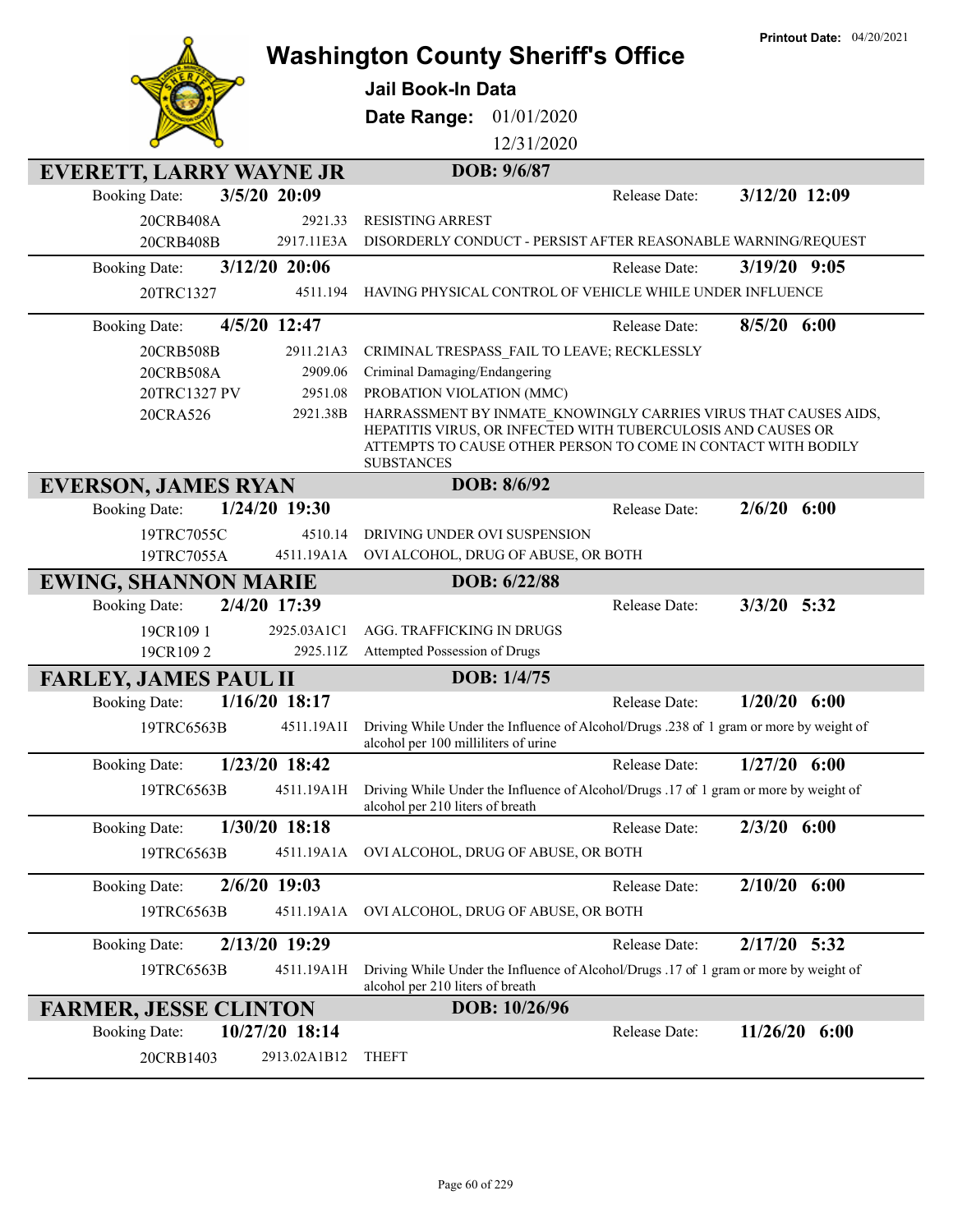|                                         |                                        | <b>Washington County Sheriff's Office</b>   |               | <b>Printout Date: 04/20/2021</b> |
|-----------------------------------------|----------------------------------------|---------------------------------------------|---------------|----------------------------------|
|                                         | <b>Jail Book-In Data</b>               |                                             |               |                                  |
|                                         | Date Range:                            | 01/01/2020                                  |               |                                  |
|                                         |                                        | 12/31/2020                                  |               |                                  |
| <b>FARNESE, DARREN CRAIG</b>            |                                        | DOB: 7/19/94                                |               |                                  |
| 2/7/20 18:57<br><b>Booking Date:</b>    |                                        |                                             | Release Date: | $2/22/20$ 6:00                   |
| 19CRB1258A                              | <b>THEFT</b><br>2913.02                |                                             |               |                                  |
| <b>FARNSWORTH, DALLAS WILLEY</b>        |                                        | DOB: 8/1/73                                 |               |                                  |
| 6/20/20 21:25<br><b>Booking Date:</b>   |                                        |                                             | Release Date: | $6/24/20$ 17:09                  |
| 20CRB584                                | 2913.51                                | RECEIVING STOLEN PROPERTY                   |               |                                  |
| 10/23/20 19:13<br><b>Booking Date:</b>  |                                        |                                             | Release Date: | $11/8/20$ 5:30                   |
| CRB20000584                             | 2913.51                                | RECEIVING STOLEN PROPERTY                   |               |                                  |
| <b>FARNSWORTH, DESTINEE PATIEN</b>      |                                        | DOB: 12/19/95                               |               |                                  |
| 7/17/20 17:43<br><b>Booking Date:</b>   |                                        |                                             | Release Date: | 7/18/20 14:58                    |
| CRB2000767                              | <b>THEFT</b><br>2913.02                |                                             |               |                                  |
| <b>FARNSWORTH, KELLY JANE</b>           |                                        | DOB: 2/19/88                                |               |                                  |
| 3/5/20 21:17<br><b>Booking Date:</b>    |                                        |                                             | Release Date: | $3/14/20$ 6:00                   |
| 20CRB406                                | 2911.21A1                              | CRIMINAL TRESPASS_LAND PREISES OF ANOTHER   |               |                                  |
| $5/3/20$ $0:01$<br><b>Booking Date:</b> |                                        |                                             | Release Date: | 5/8/20 12:40                     |
| 20CRB521                                | <b>CRIMINAL TRESPASS</b><br>2911.21    |                                             |               |                                  |
| 20CRB620                                | 2911.21<br><b>CRIMINAL TRESPASS</b>    |                                             |               |                                  |
| $5/15/20$ 3:24<br><b>Booking Date:</b>  |                                        |                                             | Release Date: | 5/22/20 11:56                    |
| 20CRB674B                               | 2925.11<br>Possesion of Drugs          |                                             |               |                                  |
| 20CRB674A                               | 2913.02<br><b>THEFT</b>                |                                             |               |                                  |
| $6/5/20$ 0:21<br><b>Booking Date:</b>   |                                        |                                             | Release Date: | $6/13/20$ $6:00$                 |
| 20CRB789A                               | 2921.31A Obstructing Official Business |                                             |               |                                  |
| 20CRB789B                               | 2911.21A3                              | CRIMINAL TRESPASS FAIL TO LEAVE; RECKLESSLY |               |                                  |
| 8/27/20 8:57<br><b>Booking Date:</b>    |                                        |                                             | Release Date: | 8/31/20 7:57                     |
| 20CR30                                  | 2919.25<br>DOMESTIC VIOLENCE           |                                             |               |                                  |
| 9/24/20 12:36<br><b>Booking Date:</b>   |                                        |                                             | Release Date: | 9/29/20 11:12                    |
| 20CR30                                  | 2951.08A                               | PROBATION VIOLATION (CPC)                   |               |                                  |
| 10/4/20 20:55<br><b>Booking Date:</b>   |                                        |                                             | Release Date: | $10/14/20$ 9:45                  |
| 20CR30                                  | 2951.08A PROBATION VIOLATION (CPC)     |                                             |               |                                  |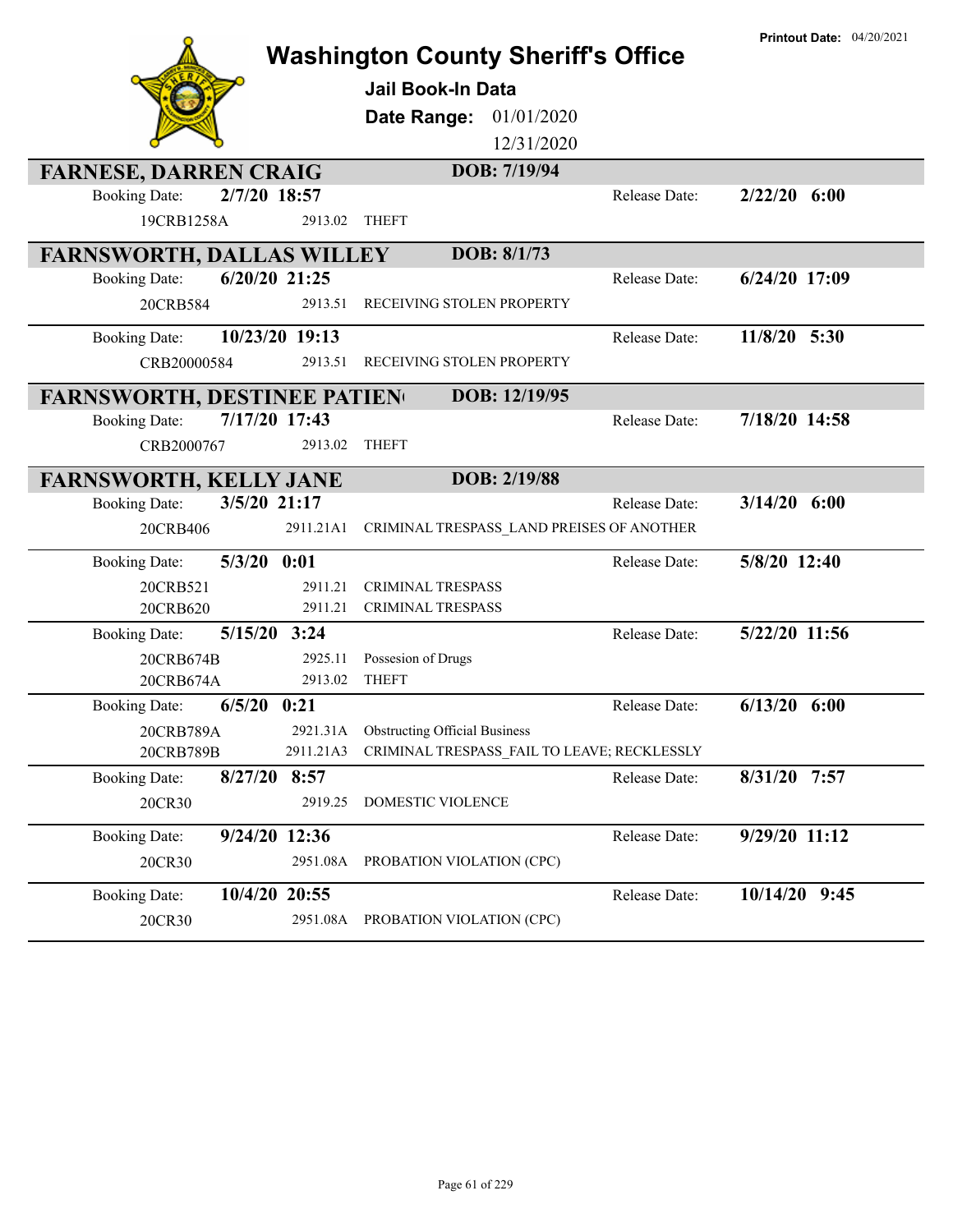|                                                           |                | <b>Washington County Sheriff's Office</b>                    | <b>Printout Date: 04/20/2021</b> |
|-----------------------------------------------------------|----------------|--------------------------------------------------------------|----------------------------------|
|                                                           |                |                                                              |                                  |
|                                                           |                | <b>Jail Book-In Data</b>                                     |                                  |
|                                                           |                | Date Range:<br>01/01/2020                                    |                                  |
|                                                           |                | 12/31/2020                                                   |                                  |
| <b>FARNSWORTH, MICHAEL JAMES</b>                          |                | DOB: 2/11/89                                                 |                                  |
| <b>Booking Date:</b>                                      | 5/22/20 15:59  | Release Date:                                                | $6/19/20$ $6:00$                 |
| 18CRB1906 A                                               | 2909.06A1      | Criminal Damaging/Endangering - knowingly any means          |                                  |
| 20 CR04                                                   | 2919.25A       | DOMESTIC VIOLENCE KNOWINGLY CAUSE PHYSICAL HARM              |                                  |
| 18CRB1906 C                                               | 2951.08        | PROBATION VIOLATION (MMC)                                    |                                  |
| 8/7/20 14:15<br><b>Booking Date:</b>                      |                | Release Date:                                                | 8/22/20<br>6:00                  |
| 20CR4                                                     | 2919.25A       | DOMESTIC VIOLENCE_KNOWINGLY CAUSE PHYSICAL HARM              |                                  |
| 9/5/20 14:27<br><b>Booking Date:</b>                      |                | Release Date:                                                | $9/10/20$ $9:03$                 |
| 18CRB1906 PV                                              | 2951.08        | PROBATION VIOLATION (MMC)                                    |                                  |
| <b>Booking Date:</b>                                      | 10/19/20 12:55 | Release Date:                                                | $11/19/20$ 6:00                  |
| 18CRB1906                                                 | 2951.08        | PROBATION VIOLATION (MMC)                                    |                                  |
| CRB1801906 A                                              | 2909.06A1      | Criminal Damaging/Endangering - knowingly any means          |                                  |
| <b>Booking Date:</b>                                      | 11/23/20 14:33 | Release Date:                                                | 11/25/20 12:05                   |
| 20CR4                                                     |                | 2951.08A PROBATION VIOLATION (CPC)                           |                                  |
| <b>FARNSWORTH, RICHARD WAYNE</b>                          |                | DOB: 11/6/60                                                 |                                  |
| <b>Booking Date:</b>                                      | 8/30/20 16:00  | Release Date:                                                | 8/31/20 13:23                    |
| 20CRB1312                                                 | 2919.25        | DOMESTIC VIOLENCE                                            |                                  |
| <b>FARNSWORTH, SUNSHINE LOUISE</b>                        |                | DOB: 7/10/84                                                 |                                  |
| <b>Booking Date:</b>                                      | 5/17/20 22:30  | Release Date:                                                | 5/18/20 13:46                    |
| 19CRB1082                                                 | 2917.11A1      | DISORDERLY CONDUCT_FIGHTING OR THREATENING                   |                                  |
|                                                           |                | DOB: 9/19/88                                                 |                                  |
| FEATHERSTONE, LEANNA MARIE<br>Booking Date: 9/24/20 14:40 |                | Release Date:                                                | 10/3/20 10:34                    |
| 19CRB1587 B                                               | 2951.08        | PROBATION VIOLATION (MMC)                                    |                                  |
|                                                           |                |                                                              |                                  |
| <b>Booking Date:</b>                                      | 11/4/20 12:54  | Release Date:                                                | $1/6/21$ 5:26                    |
| 19CRB1587 A                                               | 2925.11Z       | Attempted Possession of Drugs                                |                                  |
| <b>FELTON, TYCE LEE</b>                                   |                | DOB: 7/31/98                                                 |                                  |
| 1/11/20<br><b>Booking Date:</b>                           | 3:48           | Release Date:                                                | 1/11/20 12:39                    |
|                                                           | 4511.21D1      | SPEED >55 MPH                                                |                                  |
|                                                           | 4511.19A1A     | DRIVING WHILE UNDER THE INFLUENCE OF ALCOHOL/DRUGS           |                                  |
|                                                           | 2921.331B      | FAILURE TO COMPLY WITH ORDER OR SIGNAL OF P.O. ELUDE OR FLEE |                                  |
| <b>FERGUSON, DANIEL WILLIAM</b>                           |                | DOB: 6/28/87                                                 |                                  |
| $3/1/20$ 3:33<br><b>Booking Date:</b>                     |                | Release Date:                                                | $3/1/20$ 18:18                   |
|                                                           | 4511.481       | <b>INTOXICATED PEDESTRIAN</b>                                |                                  |
| <b>FERGUSON, JOHN MICHAEL</b>                             |                | DOB: 6/23/97                                                 |                                  |
| 1/3/20 21:22<br><b>Booking Date:</b>                      |                | Release Date:                                                | $1/6/20$ 18:00                   |
| TRC1904922A                                               | 4511.19A1A     | DRIVING WHILE UNDER THE INFLUENCE OF ALCOHOL/DRUGS           |                                  |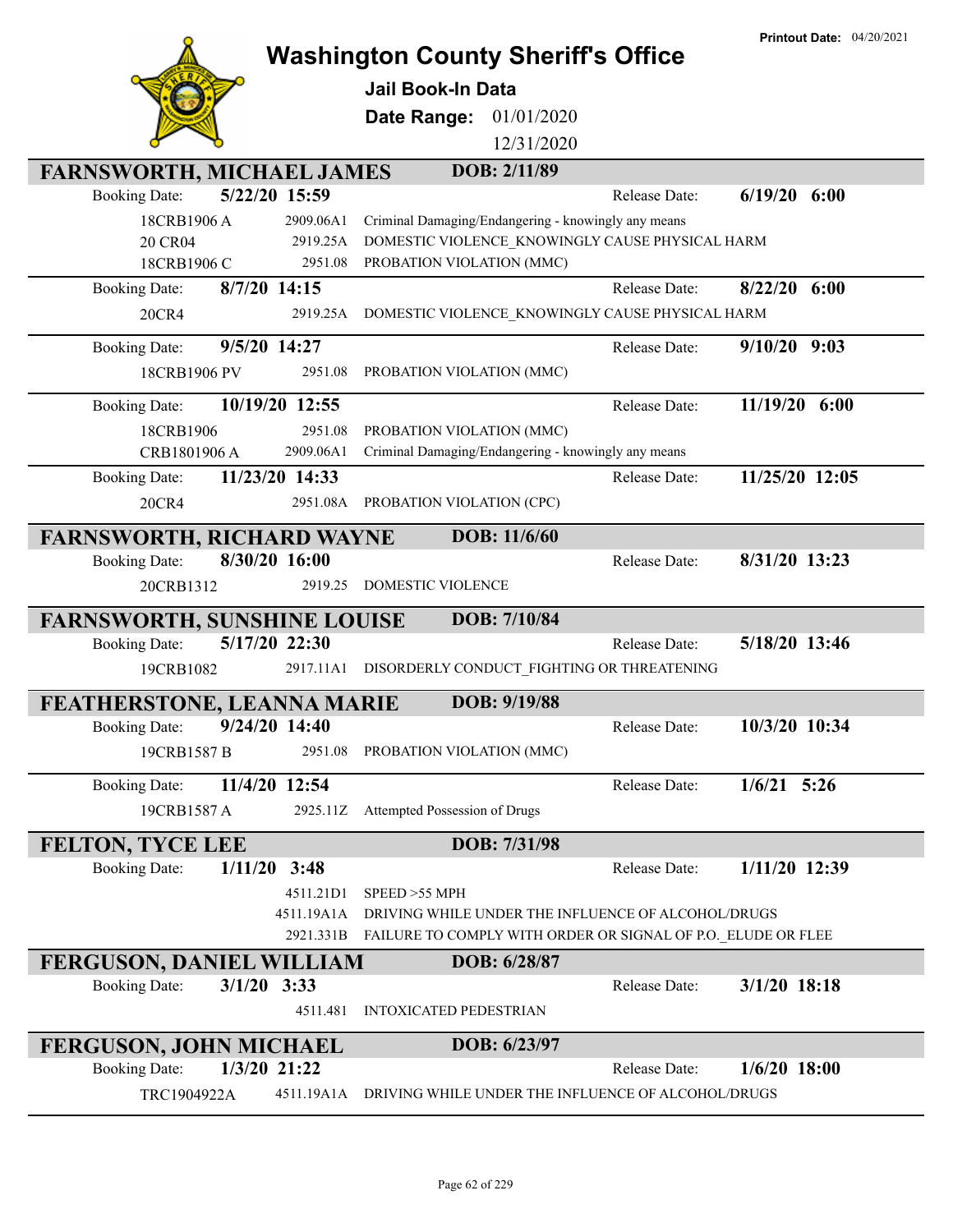|                                       | <b>Washington County Sheriff's Office</b>          | <b>Printout Date: 04/20/2021</b> |
|---------------------------------------|----------------------------------------------------|----------------------------------|
|                                       |                                                    |                                  |
|                                       | <b>Jail Book-In Data</b>                           |                                  |
|                                       | Date Range: 01/01/2020                             |                                  |
|                                       | 12/31/2020                                         |                                  |
| <b>FERNANDEZ, KAYCEE MARIE</b>        | DOB: 12/9/91                                       |                                  |
| 1/19/20 17:44<br><b>Booking Date:</b> | Release Date:                                      | $1/20/20$ 12:31                  |
| 2911.21A3                             | CRIMINAL TRESPASS_FAIL TO LEAVE; RECKLESSLY        |                                  |
| FERRELL, CHRISTOPHER DEAN             | DOB: 6/28/86                                       |                                  |
| 10/15/20 9:21<br><b>Booking Date:</b> | Release Date:                                      | 10/16/20 11:53                   |
| TRD2003728<br>4510.120000             | NO OL                                              |                                  |
| <b>FIELDER, JOSEPH ANDREW</b>         | DOB: 7/4/79                                        |                                  |
| 10/9/20 21:38<br><b>Booking Date:</b> | Release Date:                                      | 10/9/20 22:55                    |
| 2921.31                               | OBSTRUCTING OFFICIAL BUSINESS                      |                                  |
| <b>FINLEY, PHILIP KENT</b>            | DOB: 9/14/67                                       |                                  |
| $3/2/20$ 9:24<br><b>Booking Date:</b> | Release Date:                                      | 7/22/20 10:54                    |
| <b>FEDERAL</b><br>3533 FEDERAL        | <b>COCAINE OFFENSE</b>                             |                                  |
| <b>FISHER, NATHAN DANIEL</b>          | DOB: 5/16/93                                       |                                  |
| 8/17/20 14:34<br><b>Booking Date:</b> | Release Date:                                      | 8/25/20 14:35                    |
| CRA2001228 B<br>2925.11C1A            | POSSESSION OF DRUGS SCHEDULE I OR II SUBSTANCE     |                                  |
| 2925.11C1B<br>CRA2001228 A            | POSSESSION OF DRUGS SCHEDULE I OR II SUBSTANCE     |                                  |
| CRA2001228 C<br>2925.11C5             | POSSESSION OF DRUGS L.S.D.                         |                                  |
| <b>FISHER, RONALD WAYNE</b>           | DOB: 11/11/74                                      |                                  |
| 2/15/20 22:13<br><b>Booking Date:</b> | Release Date:                                      | 2/21/20 11:42                    |
| 20CRA269<br>2925.11C1                 | POSSESSION OF DRUGS_SCHEDULE I OR II SUBSTANCE     |                                  |
| <b>FLESHER, BRADLY DAVID</b>          | DOB: 3/3/96                                        |                                  |
| <b>Booking Date:</b><br>7/29/20 9:56  | Release Date:                                      | $8/1/20$ 6:22                    |
| 2951.08<br>CRB1901650 PV              | PROBATION VIOLATION (MMC)                          |                                  |
| <b>Booking Date:</b><br>8/27/20 17:26 | Release Date:                                      | 9/3/20 12:30                     |
| 19CRB1650 PV<br>2951.08               | PROBATION VIOLATION (MMC)                          |                                  |
| <b>FLESHER, DAVID RAY</b>             | DOB: 12/29/76                                      |                                  |
| 7/20/20 23:00<br><b>Booking Date:</b> | Release Date:                                      | 7/22/20 11:56                    |
| 20CRB1045<br>2919.25                  | DOMESTIC VIOLENCE                                  |                                  |
| <b>FLINN, ALISHA KALIA</b>            | DOB: 4/13/86                                       |                                  |
| 3/6/20 18:42<br><b>Booking Date:</b>  | Release Date:                                      | 3/9/20<br>6:00                   |
| 4511.19A1A<br>19TRC6958               | DRIVING WHILE UNDER THE INFLUENCE OF ALCOHOL/DRUGS |                                  |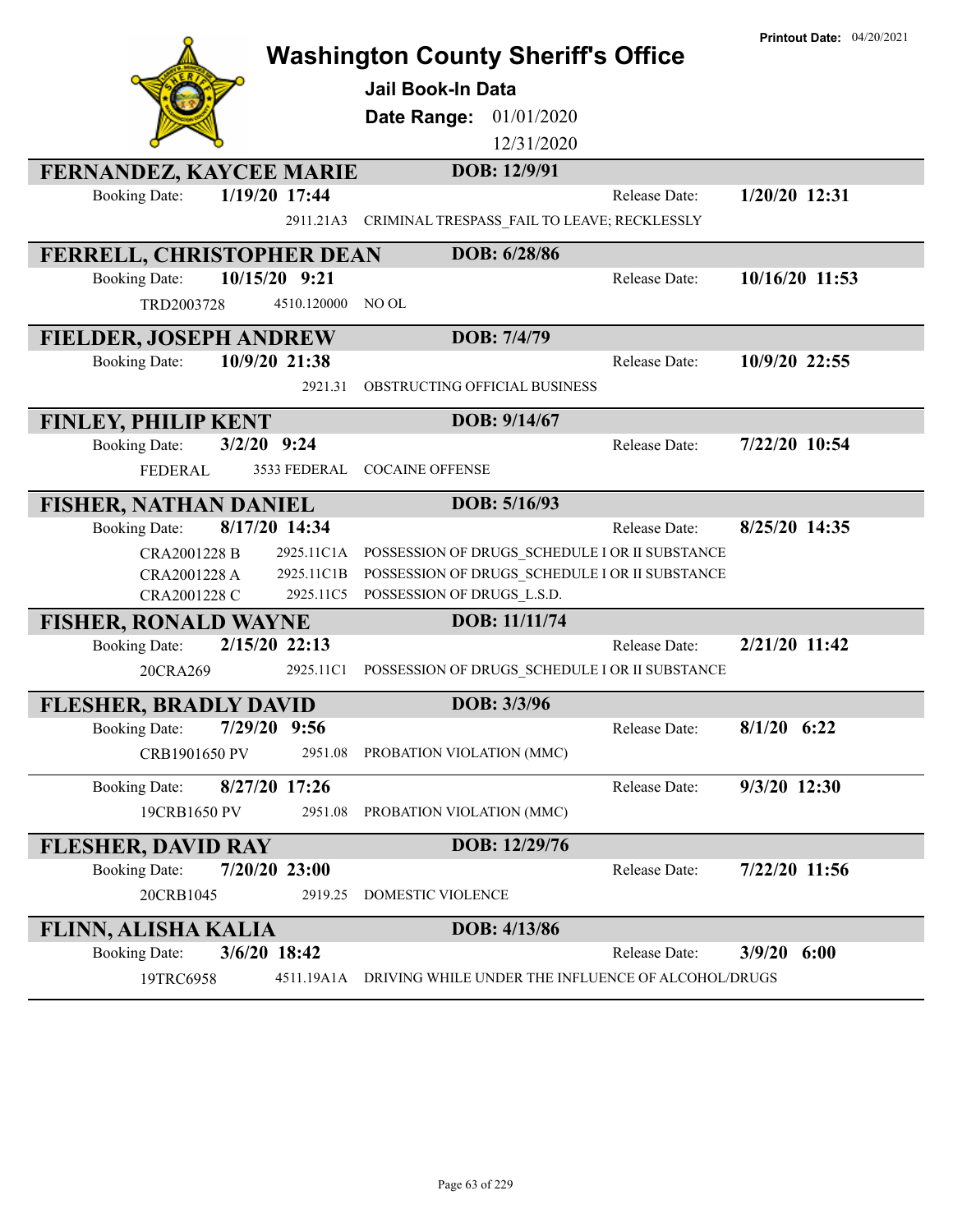| <b>Washington County Sheriff's Office</b> |  |  |
|-------------------------------------------|--|--|
|                                           |  |  |

**Printout Date:** 04/20/2021



## **Jail Book-In Data**

**Date Range:** 01/01/2020

12/31/2020

| <b>FLOYD, DAVID WAYNE</b>        |                 | DOB: 12/10/70                                                |               |                 |
|----------------------------------|-----------------|--------------------------------------------------------------|---------------|-----------------|
| <b>Booking Date:</b>             | 7/6/20 18:56    |                                                              | Release Date: | 7/9/20 17:47    |
| TRC1905998 A                     | 4511.19A1A      | OVI ALCOHOL, DRUG OF ABUSE, OR BOTH                          |               |                 |
| <b>Booking Date:</b>             | 11/30/20 16:24  |                                                              | Release Date: | 12/3/20 18:31   |
| TRC1905998 A                     | 4511.19A1A      | OVI ALCOHOL, DRUG OF ABUSE, OR BOTH                          |               |                 |
| TRC1905998 C                     | 2951.08         | PROBATION VIOLATION (MMC)                                    |               |                 |
| 20TRC2525 A                      | 4511.19A1A      | OVI ALCOHOL, DRUG OF ABUSE, OR BOTH                          |               |                 |
| 20TRC2525 B                      | 4511.19A2       | Driving under the influence of alcohol/drugs > .10% in blood |               |                 |
| 20TRC2525 C                      | 4510.14         | DRIVING UNDER OVI SUSPENSION                                 |               |                 |
| 20TRC2525 D                      | 4513.263B1      | <b>NO SEATBELT</b>                                           |               |                 |
| CRB2001758                       | 2705.02         | CONTEMPT(FAILURE TO APPEAR)                                  |               |                 |
| <b>FLOYD, JOSHUA LEVI</b>        |                 | DOB: 11/3/89                                                 |               |                 |
| <b>Booking Date:</b>             | 7/14/20 12:51   |                                                              | Release Date: | 7/22/20 14:36   |
| 20CRA911                         | 2919.25AD3      | <b>DOMESTIC VIOLENCE</b>                                     |               |                 |
| <b>Booking Date:</b>             | 10/14/20 14:12  |                                                              | Release Date: | 10/16/20 10:26  |
| 20CR290 1                        | 2919.25AD4      | <b>DOMESTIC VIOLENCE</b>                                     |               |                 |
| <b>MONROE</b>                    | 4510.11         | <b>DUS VIOL RESTR</b>                                        |               |                 |
| FLOYD, JUWAN ALEXANDER           |                 | DOB: 5/8/92                                                  |               |                 |
| <b>Booking Date:</b>             | 2/7/20 13:46    |                                                              | Release Date: | 8/25/20 14:12   |
| <b>FEDERAL</b>                   | 3599 FEDERAL    | <b>DANGEROUS DRUGS</b>                                       |               |                 |
| <b>FOLEY, KEVIN MARKUS</b>       |                 | DOB: 6/20/90                                                 |               |                 |
| <b>Booking Date:</b>             | $1/21/20$ 13:17 |                                                              | Release Date: | 2/17/20<br>7:58 |
| 20CRA121                         | 2913.51         | RECEIVING STOLEN PROPERTY                                    |               |                 |
| 20CRB122                         | 2963.11         | <b>FUGITIVE FROM JUSTICE</b>                                 |               |                 |
| <b>FORAKER, MATTHEW RONALD</b>   |                 | DOB: 2/12/84                                                 |               |                 |
| <b>Booking Date:</b>             | 6/13/20 17:25   |                                                              | Release Date: | 7/10/20 11:34   |
| 18CRB0513 B                      | 2951.08         | PROBATION VIOLATION (MMC)                                    |               |                 |
| 18CRB513A                        | 2913.02A1       | THEFT WITHOUT CONSENT                                        |               |                 |
| <b>ATHENS CO</b>                 | 2913.02A1       | THEFT WITHOUT CONSENT                                        |               |                 |
| <b>Booking Date:</b>             | 8/26/20 18:58   |                                                              | Release Date: | 9/15/20 10:14   |
| <b>ATHENS CO</b>                 | 2705.02         | CONTEMPT(FAILURE TO APPEAR)                                  |               |                 |
| CRB2001296 A                     | 2913.02         | <b>THEFT</b>                                                 |               |                 |
| CRB2001296 B                     | 2921.33         | <b>RESISTING ARREST</b>                                      |               |                 |
| <b>ATHENS CO</b>                 | 2913.02A1       | THEFT WITHOUT CONSENT                                        |               |                 |
| <b>ATHENS CO</b>                 | 2911.21         | <b>CRIMINAL TRESPASS</b>                                     |               |                 |
| 10/27/20<br><b>Booking Date:</b> | 9:03            |                                                              | Release Date: | 10/28/20 19:45  |
| 20CRB1485                        | 2705.02         | CONTEMPT(FAILURE TO APPEAR)                                  |               |                 |
| <b>ATHENS SO</b>                 | 2913.02A1       | THEFT WITHOUT CONSENT                                        |               |                 |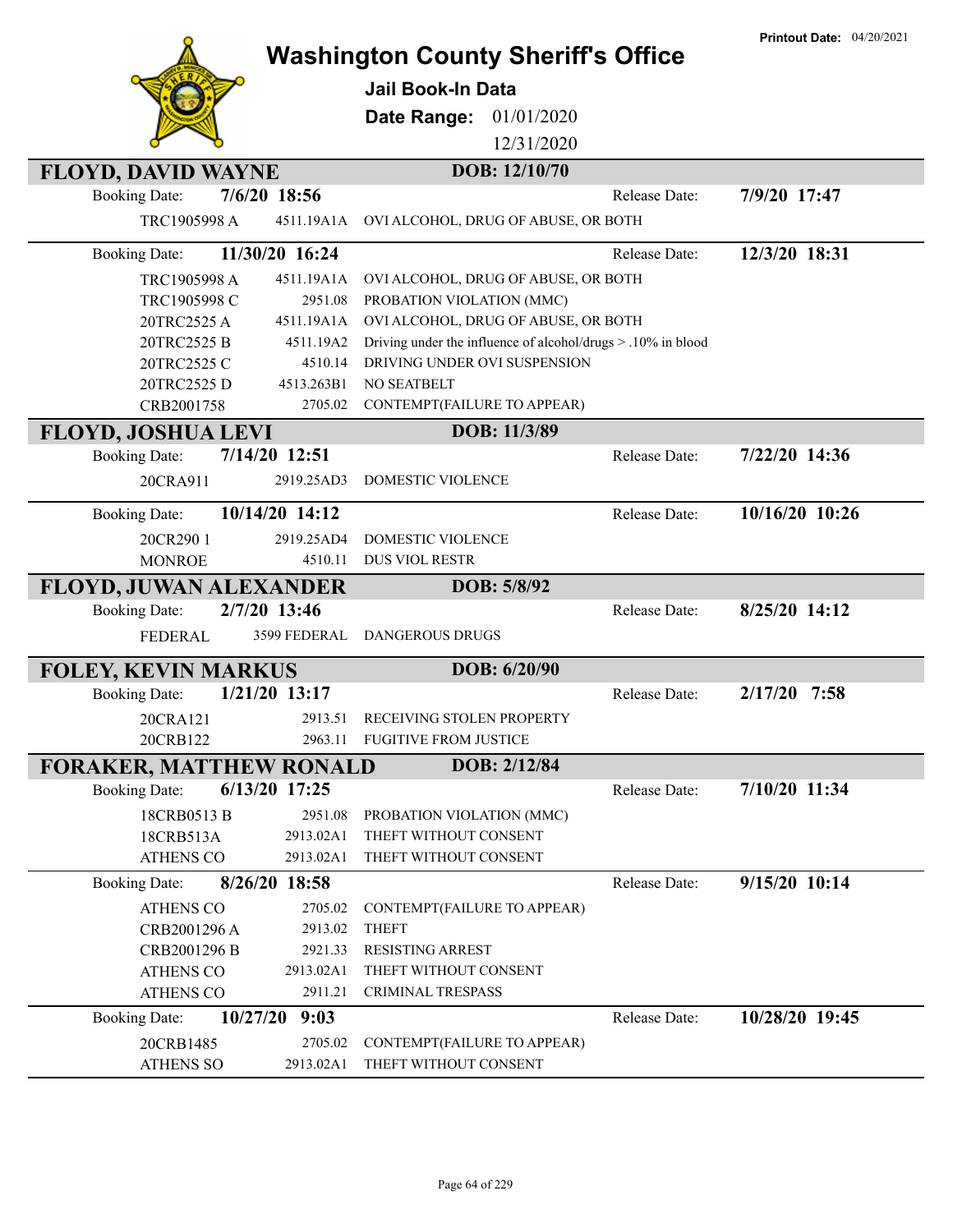|                                         |                                                                                                        |               | <b>Printout Date: 04/20/2021</b> |
|-----------------------------------------|--------------------------------------------------------------------------------------------------------|---------------|----------------------------------|
|                                         | <b>Washington County Sheriff's Office</b>                                                              |               |                                  |
|                                         | <b>Jail Book-In Data</b>                                                                               |               |                                  |
|                                         | 01/01/2020<br>Date Range:                                                                              |               |                                  |
|                                         | 12/31/2020                                                                                             |               |                                  |
| <b>FOREMAN, ANGIE KATHERINE</b>         | DOB: 2/4/76                                                                                            |               |                                  |
| 2/24/20 19:23<br><b>Booking Date:</b>   |                                                                                                        | Release Date: | 3/5/20<br>6:00                   |
| 18CRB2638 A                             | 2925.14C1<br>ILLEGAL USE OR POSSESSION OF DRUG PARAPHERNALIA                                           |               |                                  |
| $6/22/20$ 18:40<br><b>Booking Date:</b> |                                                                                                        | Release Date: | $7/2/20$ 6:00                    |
| 18CRB2638                               | ILLEGAL USE OR POSSESSION OF DRUG PARAPHERNALIA<br>2925.14C1                                           |               |                                  |
| 7/13/20 19:39<br><b>Booking Date:</b>   |                                                                                                        | Release Date: | $7/20/20$ 6:00                   |
| CRB1802636 A                            | 2925.14<br><b>DRUG PARAPHERNALIA</b>                                                                   |               |                                  |
| <b>FORINASH, SANDRA CHRISTINE</b>       | DOB: 3/3/91                                                                                            |               |                                  |
| 5/28/20 12:49<br><b>Booking Date:</b>   |                                                                                                        | Release Date: | $6/2/20$ 9:06                    |
| 19CRB1283 PV                            | 2951.08<br>PROBATION VIOLATION (MMC)                                                                   |               |                                  |
| <b>Booking Date:</b><br>10/7/20 14:13   |                                                                                                        | Release Date: | $10/16/20$ 8:23                  |
| 19CRB1283 PV                            | 2951.08<br>PROBATION VIOLATION (MMC)                                                                   |               |                                  |
| 10/19/20 16:05<br><b>Booking Date:</b>  |                                                                                                        | Release Date: | 10/20/20 10:00                   |
| 19CRB1283 PV                            | 2951.08<br>PROBATION VIOLATION (MMC)                                                                   |               |                                  |
| <b>FORSHEY, JENNIFER RENEA</b>          | DOB: 6/9/82                                                                                            |               |                                  |
| 6/8/20 19:44<br><b>Booking Date:</b>    |                                                                                                        | Release Date: | $6/30/20$ 11:57                  |
| 20CR242                                 | DOMESTIC VIOLENCE KNOWINGLY CAUSE PHYSICAL HARM<br>2919.25A                                            |               |                                  |
| 18CR45                                  | 2967.15<br>PAROLE VIOLATION                                                                            |               |                                  |
| 20CRB0845                               | VIOLATE PROTECTION ORDER OR CONSENT AGREEMENT<br>2919.27                                               |               |                                  |
| <b>FORTNEY, LEILANI LEE</b>             | DOB: 5/2/78                                                                                            |               |                                  |
| $8/18/20$ 9:10<br><b>Booking Date:</b>  |                                                                                                        | Release Date: | 9/2/20 11:22                     |
| 14CR227                                 | PROBATION VIOLATION (CPC)<br>2951.08A                                                                  |               |                                  |
| <b>FORTNEY, MICHAEL RYAN</b>            | DOB: 10/28/96                                                                                          |               |                                  |
| 9/25/20 16:46<br><b>Booking Date:</b>   |                                                                                                        | Release Date: | 9/28/20 20:04                    |
| 20CRA1470 A<br>20CRA1470 B              | 2907.03A5<br>Sexual Battery - parent or guardian<br>Unlawful Sexual Conduct with a Minor<br>2907.04AB1 |               |                                  |
| <b>FOSSETT, CHRISEAN ROGER</b>          | DOB: 10/9/88                                                                                           |               |                                  |
| 2/5/20 16:24<br><b>Booking Date:</b>    |                                                                                                        | Release Date: | 2/12/20 16:37                    |
| 19CRA2063                               | 2913.02A1<br>THEFT WITHOUT CONSENT                                                                     |               |                                  |
| 19CRB2064                               | 2913.11<br>PASSING BAD CHECKS                                                                          |               |                                  |
| <b>FOX, CHARLES STANLEY II</b>          | DOB: 10/5/70                                                                                           |               |                                  |
| 10/26/20 22:11<br><b>Booking Date:</b>  |                                                                                                        | Release Date: | 11/2/20 12:12                    |
| 20CRB1251                               | 2913.02<br><b>THEFT</b>                                                                                |               |                                  |
| 11/24/20 20:34<br><b>Booking Date:</b>  |                                                                                                        | Release Date: | $12/3/20$ 6:00                   |
| 20CRB1251                               | 2913.02<br><b>THEFT</b>                                                                                |               |                                  |
| CRB2001743                              | 2705.02<br>CONTEMPT(FAILURE TO APPEAR)                                                                 |               |                                  |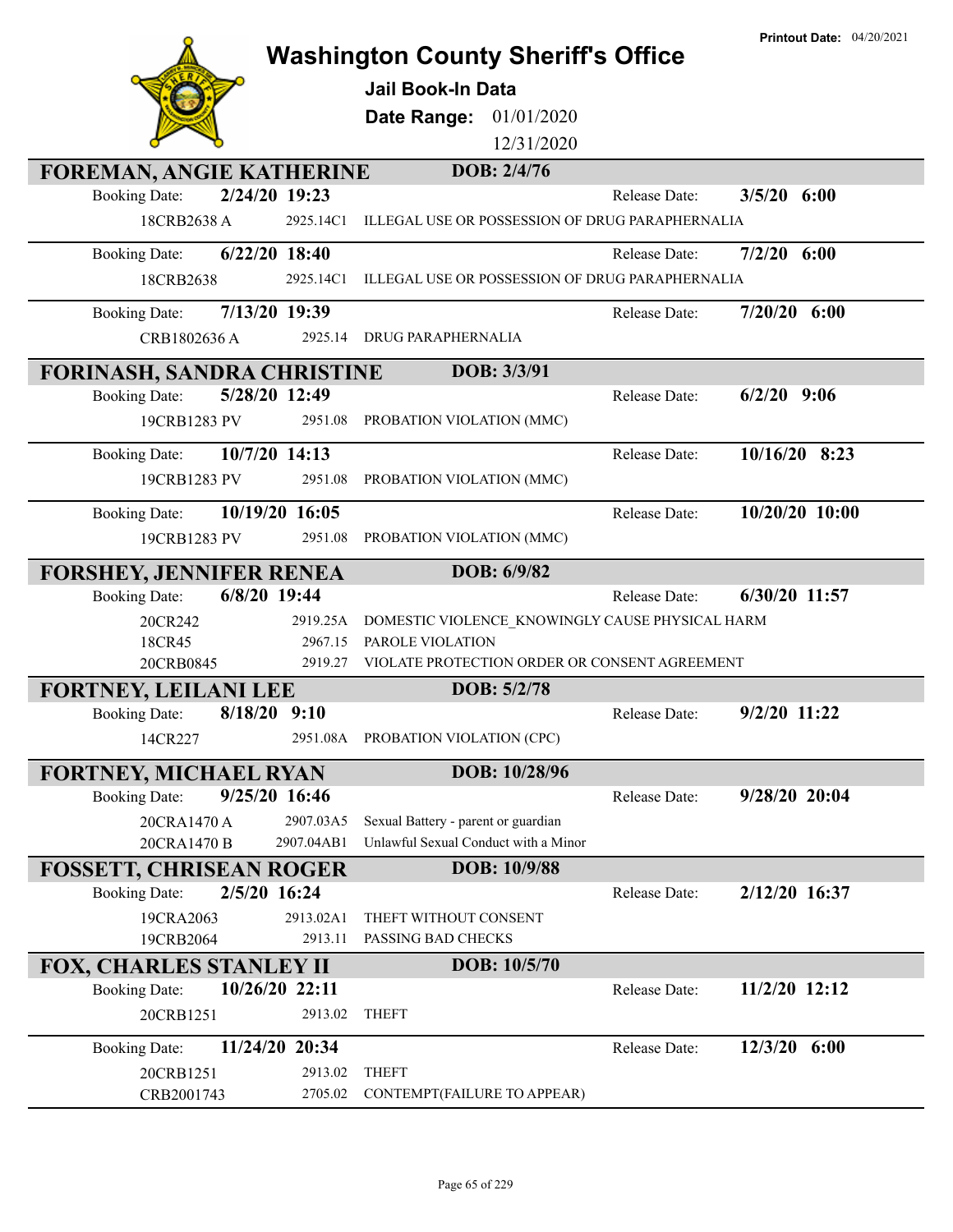|                              |                | <b>Washington County Sheriff's Office</b>           |               | <b>Printout Date: 04/20/2021</b> |
|------------------------------|----------------|-----------------------------------------------------|---------------|----------------------------------|
|                              |                | Jail Book-In Data                                   |               |                                  |
|                              |                | Date Range:<br>01/01/2020                           |               |                                  |
|                              |                | 12/31/2020                                          |               |                                  |
| <b>FOX, JAMES MICHAEL JR</b> |                | DOB: 6/3/70                                         |               |                                  |
| <b>Booking Date:</b>         | 4/4/20 23:57   |                                                     | Release Date: | 5/5/20 14:43                     |
| 19CR248 1                    | 2951.08A       | PROBATION VIOLATION (CPC)                           |               |                                  |
| <b>Booking Date:</b>         | 10/3/20 3:41   |                                                     | Release Date: | 10/30/20 11:04                   |
| 20CRB1492                    | 2913.02        | <b>THEFT</b>                                        |               |                                  |
| <b>Booking Date:</b>         | 11/11/20 23:28 |                                                     | Release Date: | 12/10/20 10:13                   |
| 19CR248                      | 2951.08A       | PROBATION VIOLATION (CPC)                           |               |                                  |
| <b>FOX, JUSTIN MICHAEL</b>   |                | DOB: 8/17/84                                        |               |                                  |
| <b>Booking Date:</b>         | 4/26/20 18:54  |                                                     | Release Date: | 5/8/20 9:35                      |
| 20CR1671                     | 2919.25AD3     | DOMESTIC VIOLENCE                                   |               |                                  |
| 20CR1672                     | 2919.25AD3     | DOMESTIC VIOLENCE                                   |               |                                  |
| 19CRB1690 B                  | 2951.08        | PROBATION VIOLATION (MMC)                           |               |                                  |
| <b>Booking Date:</b>         | 7/23/20 18:36  |                                                     | Release Date: | $7/27/20$ 6:00                   |
| CRB1901690 A                 | 2919.25        | DOMESTIC VIOLENCE                                   |               |                                  |
| <b>Booking Date:</b>         | 8/6/20 18:19   |                                                     | Release Date: | $8/10/20$ 6:00                   |
| 19CRB1690 A                  | 2919.25        | DOMESTIC VIOLENCE                                   |               |                                  |
| 20CR1671                     | 2919.25        | DOMESTIC VIOLENCE                                   |               |                                  |
| 20CR1672                     | 2919.25AD3     | DOMESTIC VIOLENCE                                   |               |                                  |
| 20CR1673                     | 2919.25AD3     | <b>DOMESTIC VIOLENCE</b>                            |               |                                  |
| <b>Booking Date:</b>         | 9/25/20 10:50  |                                                     | Release Date: | $9/25/20$ $10:\overline{55}$     |
| 20CR1672                     | 135.16         | Domestic Violence                                   |               |                                  |
| 20CR1673                     | 2903.13        | Assault                                             |               |                                  |
| <b>Booking Date:</b>         | 10/16/20 18:23 |                                                     | Release Date: | $11/1/20$ 5:39                   |
| 20CR 1672                    | 2919.25AD3     | DOMESTIC VIOLENCE                                   |               |                                  |
| 20CR 1673                    | 2903.13        | Assault                                             |               |                                  |
| <b>Booking Date:</b>         | 11/13/20 19:02 |                                                     | Release Date: | 11/29/20 6:00                    |
| 20CR1672                     | 2919.25AD3     | DOMESTIC VIOLENCE                                   |               |                                  |
| 20CR1673                     | 2903.13        | Assault                                             |               |                                  |
| <b>FOX, TERRY BRIAN</b>      |                | DOB: 5/21/74                                        |               |                                  |
| <b>Booking Date:</b>         | $4/19/20$ 3:25 |                                                     | Release Date: | $5/4/20$ 8:43                    |
| 20CRB555A                    | 2917.31A3      | INDUCING PANIC_COMMIT OFFENSE W/ RECKLESS DISREGARD |               |                                  |
| <b>PAROLE</b>                | 2967.15        | PAROLE VIOLATION                                    |               |                                  |
| 20CRB555B                    | 2925.12A       | Possession of Drug Abuse Instruments                |               |                                  |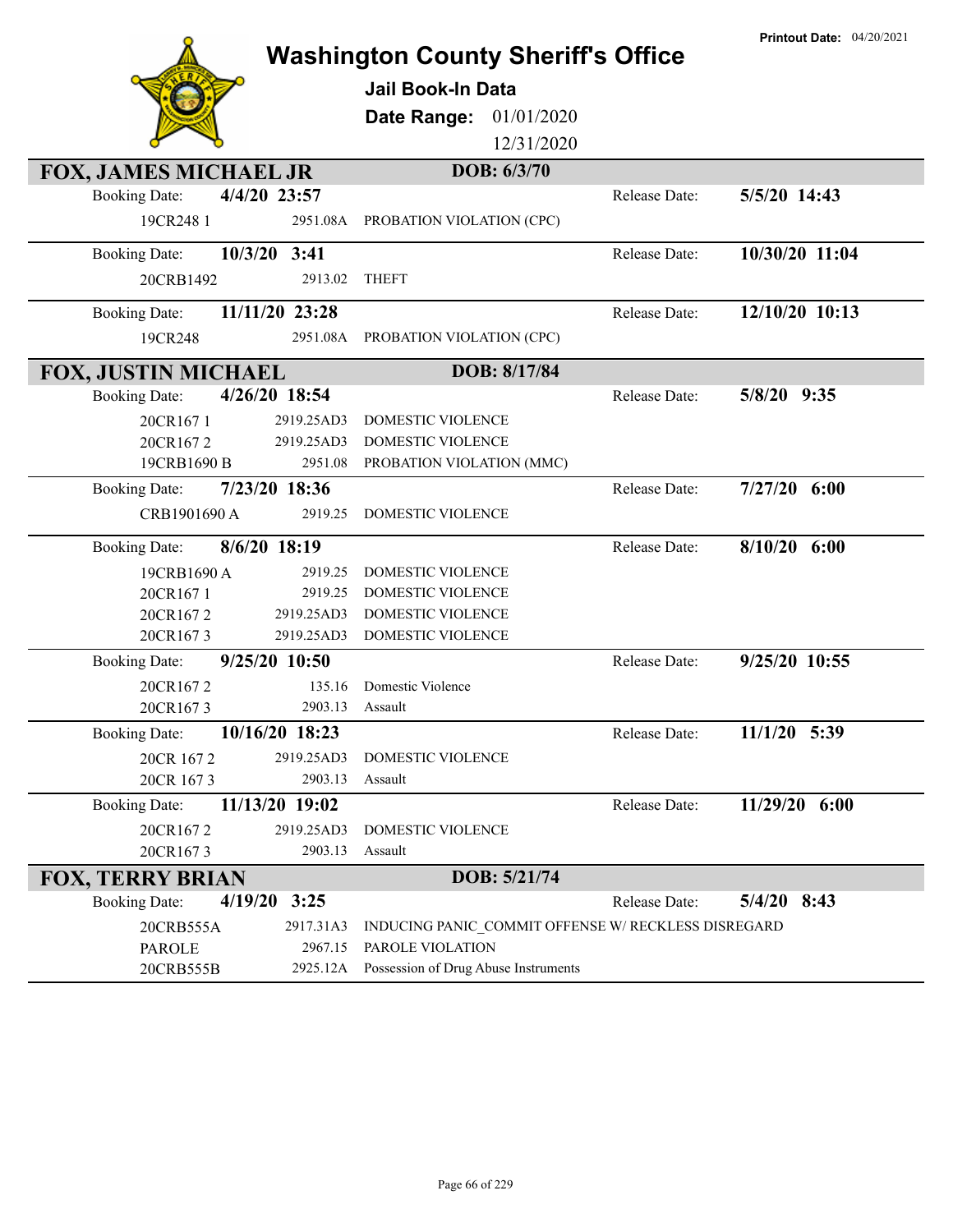|                                                        |                            | <b>Washington County Sheriff's Office</b><br><b>Jail Book-In Data</b><br>Date Range:<br>01/01/2020<br>12/31/2020 |               | <b>Printout Date: 04/20/2021</b> |
|--------------------------------------------------------|----------------------------|------------------------------------------------------------------------------------------------------------------|---------------|----------------------------------|
| <b>FRAME, MICHELLE MARIE</b>                           |                            | DOB: 7/9/95                                                                                                      |               |                                  |
| <b>Booking Date:</b>                                   | 1/10/20 13:32              |                                                                                                                  | Release Date: | 1/13/20 16:32                    |
| 19CR4191                                               | 2913.02A1B2<br>2913.02A1B2 | <b>THEFT</b><br><b>THEFT</b>                                                                                     |               |                                  |
| 19CR4192                                               | $4/1/20$ 13:36             |                                                                                                                  | Release Date: | 4/1/20 19:31                     |
| <b>Booking Date:</b>                                   | 2913.02                    | <b>THEFT</b>                                                                                                     |               |                                  |
| 20CRA431                                               |                            |                                                                                                                  |               |                                  |
| 4/10/20<br><b>Booking Date:</b>                        | 1:34                       |                                                                                                                  | Release Date: | $4/10/20$ 9:55                   |
| 20CRB525                                               | 2925.14C1                  | ILLEGAL USE OR POSSESSION OF DRUG PARAPHERNALIA                                                                  |               |                                  |
| 20CRA431                                               | 2913.02                    | <b>THEFT</b>                                                                                                     |               |                                  |
| <b>FRANCIS, CLARENCE MICHAEL</b>                       |                            | DOB: 9/22/89                                                                                                     |               |                                  |
| <b>Booking Date:</b>                                   | 2/6/20 12:30               |                                                                                                                  | Release Date: | 2/7/20 12:39                     |
| 18CRB7605 PV                                           | 2951.08                    | PROBATION VIOLATION (MMC)                                                                                        |               |                                  |
| 19TRD7237A<br>19TRD7237B                               | 4510.16<br>4549.08         | DUS (FRA)<br>FICTITIOUS PLATES M4                                                                                |               |                                  |
| 19TRD7237C                                             | 4503.11                    | Expired plate                                                                                                    |               |                                  |
| 2/20/20<br><b>Booking Date:</b>                        | 9:27                       |                                                                                                                  | Release Date: | $2/24/20$ 6:00                   |
| 18TRC7605 PV                                           | 2951.08                    | PROBATION VIOLATION (MMC)                                                                                        |               |                                  |
|                                                        |                            |                                                                                                                  |               |                                  |
| <b>Booking Date:</b>                                   | 5/7/20 11:27               |                                                                                                                  | Release Date: | 5/11/20 14:18                    |
| 18TRC7605 E                                            | 2951.08                    | PROBATION VIOLATION (MMC)                                                                                        |               |                                  |
| 19CRB2232 B                                            | 2951.08                    | PROBATION VIOLATION (MMC)                                                                                        |               |                                  |
| <b>Booking Date:</b>                                   | 7/13/20 18:52              |                                                                                                                  | Release Date: | 8/10/20<br>6:00                  |
| CRB1902232 A<br>CRB1902232 A                           | 2913.02                    | <b>THEFT</b>                                                                                                     |               |                                  |
|                                                        |                            |                                                                                                                  |               |                                  |
|                                                        | 2913.02                    | <b>THEFT</b>                                                                                                     |               |                                  |
| TRC1807605 A                                           |                            | 4511.19A1A OVI ALCOHOL, DRUG OF ABUSE, OR BOTH                                                                   |               |                                  |
| <b>Booking Date:</b>                                   | 11/11/20 19:17             |                                                                                                                  | Release Date: | 11/12/20 10:59                   |
| 20CRB1674                                              | 2919.25                    | DOMESTIC VIOLENCE                                                                                                |               |                                  |
| <b>Booking Date:</b>                                   | 12/8/20 10:45              |                                                                                                                  | Release Date: | 12/8/20 10:50                    |
| 20CR469                                                | 2925.11AC1B                | AGGRAVATED POSSESSION OF DRUGS                                                                                   |               |                                  |
| 20CR470                                                | 2925.11AC1A                | Aggravated Possession of Drugs                                                                                   |               |                                  |
| <b>FRANCIS, ROBERT LEWIS</b>                           |                            | DOB: 9/15/69                                                                                                     |               |                                  |
| <b>Booking Date:</b>                                   | 7/29/20 19:27              |                                                                                                                  | Release Date: | 7/29/20 21:00                    |
| 20CRB996                                               | 2925.141C                  | ILLEGAL USE OR POSSESSION OF DRUG PARAPHERNALIA                                                                  |               |                                  |
| <b>FRESHOUR, MATTHEW DARRELL</b>                       |                            | DOB: 2/18/91                                                                                                     |               |                                  |
| <b>Booking Date:</b>                                   | 2/7/20 11:26               |                                                                                                                  | Release Date: | 2/7/20 12:00                     |
| 18CRB314                                               | 2913.11                    | PASSING BAD CHECKS                                                                                               |               |                                  |
|                                                        |                            | DOB: 8/14/74                                                                                                     |               |                                  |
| <b>FRIESNER, JEFFREY ALLEN</b><br><b>Booking Date:</b> | 8/15/20 11:54              |                                                                                                                  | Release Date: | 8/17/20 14:26                    |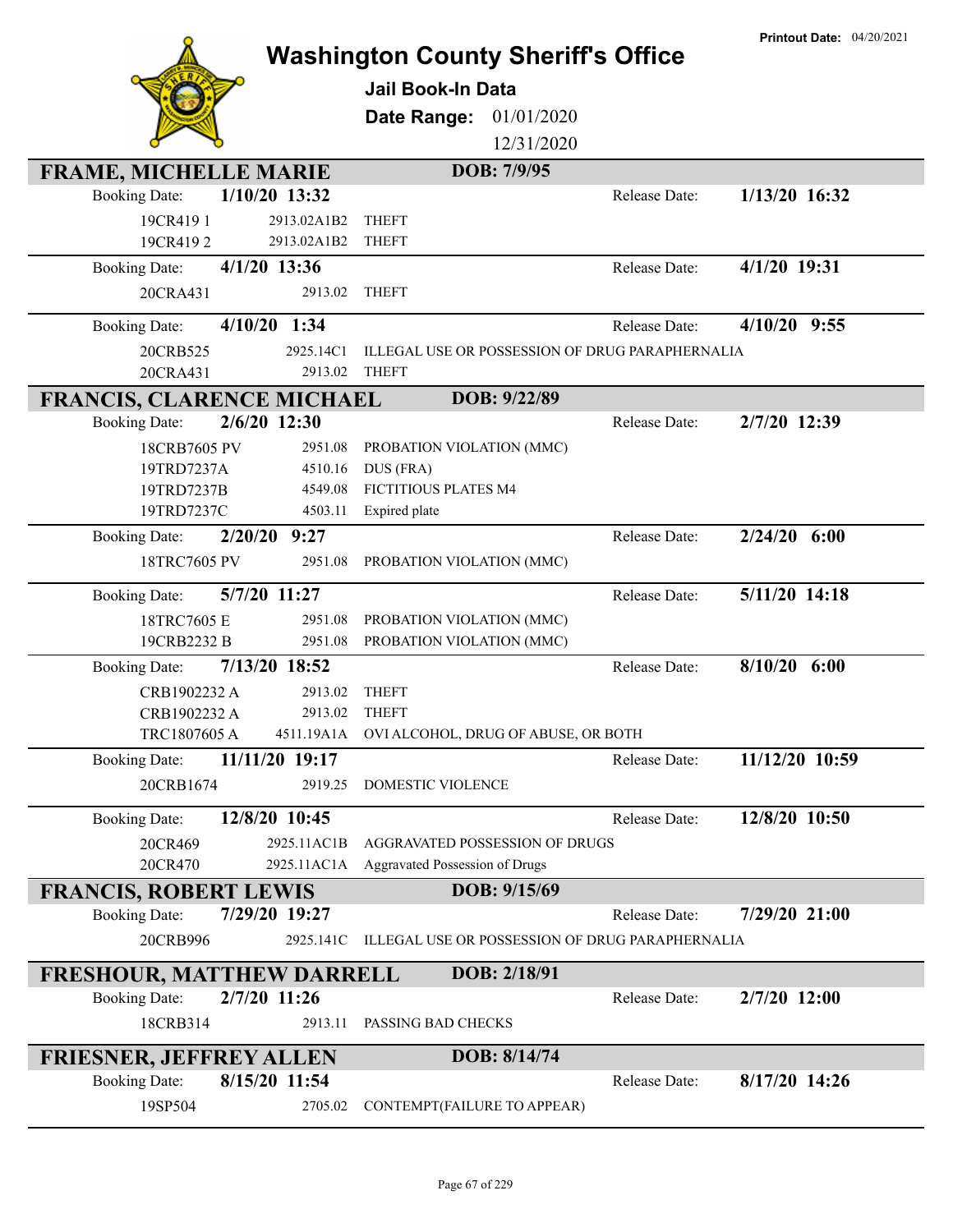|                              |                     |                                                                                                                      | <b>Printout Date: 04/20/2021</b> |
|------------------------------|---------------------|----------------------------------------------------------------------------------------------------------------------|----------------------------------|
|                              |                     | <b>Washington County Sheriff's Office</b>                                                                            |                                  |
|                              |                     | <b>Jail Book-In Data</b>                                                                                             |                                  |
|                              |                     | Date Range:<br>01/01/2020                                                                                            |                                  |
|                              |                     | 12/31/2020                                                                                                           |                                  |
| <b>FRY, ANDREA NOEL</b>      |                     | DOB: 7/11/91                                                                                                         |                                  |
| <b>Booking Date:</b>         | 2/14/20 15:54       | Release Date:                                                                                                        | $2/14/20$ 16:00                  |
| 20CR771                      | 2903.13AC5          | Assault of a Peace Officer                                                                                           |                                  |
| 20CR772                      | 2903.13AC5          | Assault of a Peace Officer                                                                                           |                                  |
| <b>Booking Date:</b>         | $4/7/20$ 10:03      | Release Date:                                                                                                        | 4/7/20 10:10                     |
|                              | 2903.13AC5          | Assault of a Peace Officer                                                                                           |                                  |
| 20CR77 1<br>20CR772          | 2903.13AC5          | Assault of a Peace Officer                                                                                           |                                  |
| <b>Booking Date:</b>         | $5/10/20$ 3:16      | Release Date:                                                                                                        | $9/11/20$ 7:36                   |
|                              |                     |                                                                                                                      |                                  |
| 20CRA648 A<br>20CRA648 B     | 2913.51<br>2911.13A | RECEIVING STOLEN PROPERTY<br>BREAKING AND ENTERING PURPOSE COMMIT THEFT OFFENSE/FELONY                               |                                  |
|                              |                     | UNNOCCUPIED STRUCTURE -- USE OF FORCE STEALTH DECEPTION                                                              |                                  |
| 20CR77 1                     | 2903.13AC5          | Assault of a Peace Officer                                                                                           |                                  |
| 20cr77 2                     | 2903.13AC5          | Assault of a Peace Officer                                                                                           |                                  |
| 20CR77                       | 2951.08A            | PROBATION VIOLATION (CPC)                                                                                            |                                  |
| 20CR1824                     | 2911.13A            | BREAKING AND ENTERING PURPOSE COMMIT THEFT OFFENSE/FELONY<br>UNNOCCUPIED STRUCTURE -- USE OF FORCE STEALTH DECEPTION |                                  |
| 20CR1826                     | 2913.02A1B2         | <b>THEFT</b>                                                                                                         |                                  |
| 20CR1828                     | 2913.51AC           | RECEIVING STOLEN PROPERTY                                                                                            |                                  |
| <b>FRYE, GREGORY LEE</b>     |                     | DOB: 9/4/81                                                                                                          |                                  |
| <b>Booking Date:</b>         | 1/14/20 10:22       | Release Date:                                                                                                        | 1/15/20 15:32                    |
| <b>PAROLE</b>                | 2967.15             | PAROLE VIOLATION                                                                                                     |                                  |
| <b>FRYE, MISTY DAWN</b>      |                     | DOB: 11/29/76                                                                                                        |                                  |
| <b>Booking Date:</b>         | 3/14/20<br>4:07     | Release Date:                                                                                                        | $3/14/20$ 8:27                   |
|                              | 4511.194            | HAVING PHYSICAL CONTROL OF VEHICLE WHILE UNDER INFLUENCE                                                             |                                  |
| <b>FRYE, TINA DARLENE</b>    |                     | DOB: 6/14/83                                                                                                         |                                  |
| <b>Booking Date:</b>         | 3/19/20 14:52       | Release Date:                                                                                                        | $9/11/20$ 7:37                   |
| 19CR38 1                     | 2925.03A2C1D        | AGGRAVATED TRAFFICKING IN DRUGS                                                                                      |                                  |
| 19CR382                      | 2925.11AC1B         | AGGRAVATED POSSESSION OF DRUGS                                                                                       |                                  |
| 19CR383                      | 2925.03A2C1A        | Aggravated Trafficking in Drugs                                                                                      |                                  |
| 19CR384                      | 2925.03A2C1A        | Aggravated Trafficking in Drugs                                                                                      |                                  |
| 19CR385                      | 2925.03A2C1A        | Aggravated Trafficking in Drugs                                                                                      |                                  |
| 19CR386                      | 2925.11AC1A         | POSSESSION OF DRUGS                                                                                                  |                                  |
| 19CR387                      | 2925.11AC1A         | POSSESSION OF DRUGS                                                                                                  |                                  |
| 19CR388                      | 2925.11AC1A         | POSSESSION OF DRUGS                                                                                                  |                                  |
| <b>FEDERAL</b>               | 2951.08C            | PROBATION VIOLATION (OTHER CO/STATE)                                                                                 |                                  |
| <b>FULFORD, DANIEL JAMES</b> |                     | DOB: 3/27/96                                                                                                         |                                  |
| <b>Booking Date:</b>         | $6/1/20$ 17:13      | Release Date:                                                                                                        | $6/2/20$ 12:02                   |
| 20CRA750                     | 2925.11C1B          | POSSESSION OF DRUGS_SCHEDULE I OR II SUBSTANCE                                                                       |                                  |
| <b>Booking Date:</b>         | 11/16/20 14:27      | Release Date:                                                                                                        | 11/16/20 14:33                   |
| 20CR4582                     | 2925.12AC           | Possessing Drug Abuse Instruments                                                                                    |                                  |
|                              |                     |                                                                                                                      |                                  |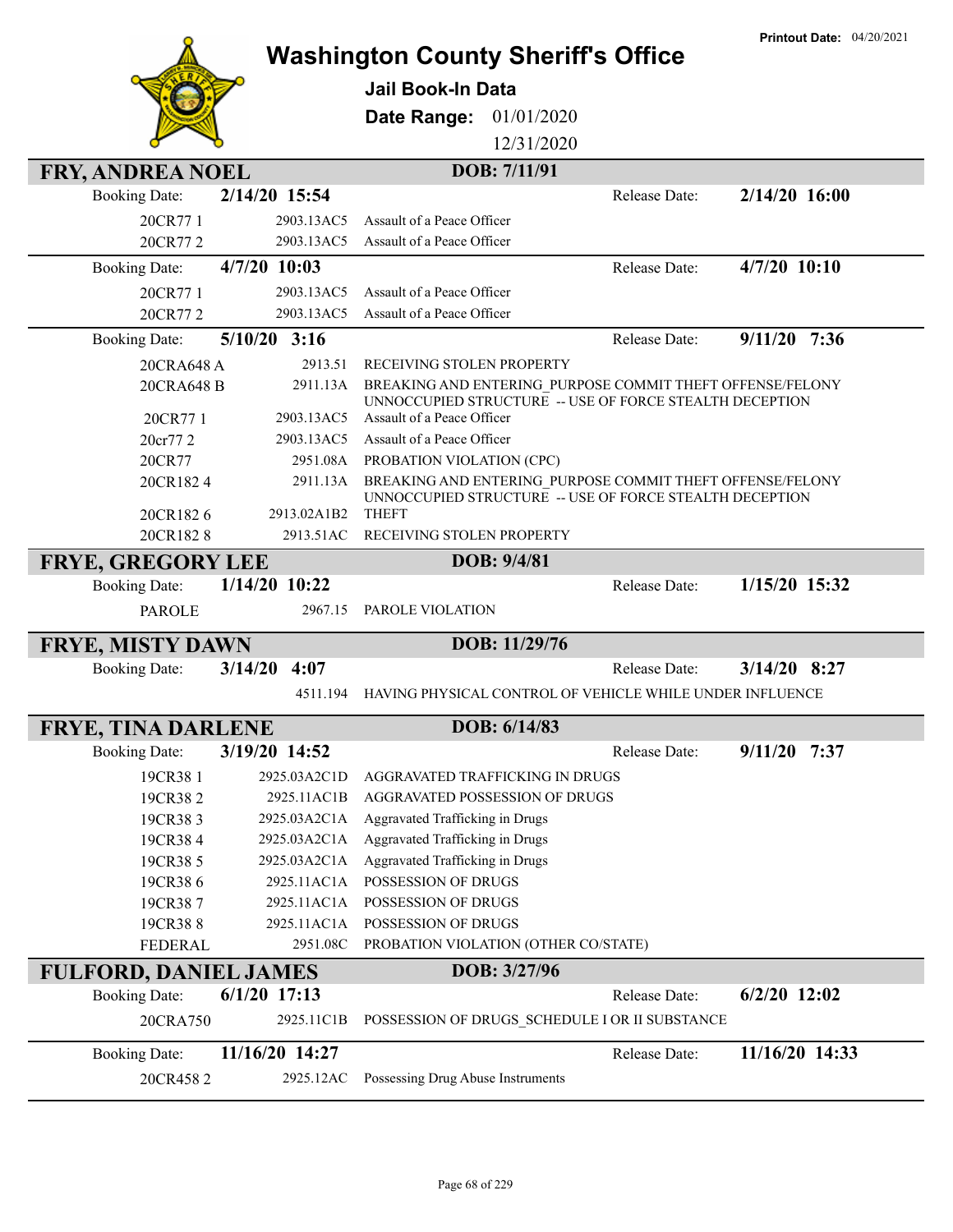|                                   |                      | <b>Washington County Sheriff's Office</b>                                                                                 |               | <b>Printout Date: 04/20/2021</b> |
|-----------------------------------|----------------------|---------------------------------------------------------------------------------------------------------------------------|---------------|----------------------------------|
|                                   |                      | Jail Book-In Data                                                                                                         |               |                                  |
|                                   |                      | Date Range:<br>01/01/2020                                                                                                 |               |                                  |
|                                   |                      | 12/31/2020                                                                                                                |               |                                  |
| <b>FULKS, JESSICA RENEE</b>       |                      | DOB: 4/2/87                                                                                                               |               |                                  |
| <b>Booking Date:</b>              | $6/24/20$ 18:40      |                                                                                                                           | Release Date: | 6/27/20 17:47                    |
| 19TRC3568A                        | 4511.19A1A           | DRIVING WHILE UNDER THE INFLUENCE OF ALCOHOL/DRUGS                                                                        |               |                                  |
| <b>FUSSELL, JOSEPH ANDREW</b>     |                      | DOB: 1/13/78                                                                                                              |               |                                  |
| <b>Booking Date:</b>              | 7/27/20 17:30        |                                                                                                                           | Release Date: | 7/28/20 10:50                    |
| 20TRD1568                         | 4510.21              | FAILURE TO REINSTATE O/L                                                                                                  |               |                                  |
| <b>GABBERT, MICHAEL LEE</b>       |                      | DOB: 4/12/86                                                                                                              |               |                                  |
| <b>Booking Date:</b>              | $5/3/20$ 8:42        |                                                                                                                           | Release Date: | 5/6/20 12:24                     |
| 20CR1682                          | 2921.33              | <b>RESISTING ARREST</b>                                                                                                   |               |                                  |
| 20CR168 1                         | 2903.13AC5           | Assault of a Peace Officer                                                                                                |               |                                  |
| <b>Booking Date:</b>              | 10/2/20 13:35        |                                                                                                                           | Release Date: | 11/5/20 5:57                     |
| 20CR168                           | 2903.13AC5           | Assault of a Peace Officer                                                                                                |               |                                  |
| <b>GARLOCK, COREY LEWIS</b>       |                      | DOB: 12/12/91                                                                                                             |               |                                  |
| <b>Booking Date:</b>              | 9/14/20 15:23        |                                                                                                                           | Release Date: | 9/23/20 13:22                    |
| 20CR3811                          | 959.131C1            | Prohibitions Concerning Companion Animals - torture animal by person who confines or who is<br>the custodian or caretaker |               |                                  |
| 20CR382 1                         | 959.131C1            | Prohibitions Concerning Companion Animals - torture animal by person who confines or who is                               |               |                                  |
| 20CR3822                          | 959.131C1            | the custodian or caretaker<br>Prohibitions Concerning Companion Animals - torture animal by person who confines or who is |               |                                  |
|                                   | 959.131              | the custodian or caretaker                                                                                                |               |                                  |
| 20CR3812<br>20CR3823              | 959.131              | Prohibitions Concerning Companion Animals<br>Prohibitions Concerning Companion Animals                                    |               |                                  |
| 20CR3824                          | 959.131              | Prohibitions Concerning Companion Animals                                                                                 |               |                                  |
| <b>GATES, KEYSHAWN DARNELL-MY</b> |                      | DOB: 12/15/00                                                                                                             |               |                                  |
| Booking Date:                     | 6/3/20 12:37         |                                                                                                                           | Release Date: | 6/4/20 12:17                     |
| 19CRB1710                         | 2903.13A             | Assault _ knowingly harm victim                                                                                           |               |                                  |
| <b>Booking Date:</b>              | 7/31/20 10:59        |                                                                                                                           | Release Date: | 8/4/20 17:27                     |
| CRB1901710                        | 2903.13A             | Assault knowingly harm victim                                                                                             |               |                                  |
| 20CRB1119                         | 2705.02A             | Contempt of Court                                                                                                         |               |                                  |
| 20CRB1135                         | 2919.27              | VIOLATE PROTECTION ORDER OR CONSENT AGREEMENT                                                                             |               |                                  |
| <b>Booking Date:</b>              | 8/19/20 12:49        |                                                                                                                           | Release Date: | $9/21/20$ $9:35$                 |
| CRB2001227<br>TRD2002733          | 2919.25A<br>4511.201 | DOMESTIC VIOLENCE KNOWINGLY CAUSE PHYSICAL HARM<br>RECKLESS OPERATION                                                     |               |                                  |
| CRB2001264                        | 2963.11              | <b>FUGITIVE FROM JUSTICE</b>                                                                                              |               |                                  |
| CRB1901710                        | 2903.13A             | Assault _ knowingly harm victim                                                                                           |               |                                  |
| <b>GEORGE, WILLIE PERRY</b>       |                      | DOB: 7/29/76                                                                                                              |               |                                  |
| <b>Booking Date:</b>              | 2/6/20 16:26         |                                                                                                                           | Release Date: | 2/9/20 17:35                     |
| 20CRA222                          | 2925.11A             | POSSESSION OF DRUGS                                                                                                       |               |                                  |
| 20TRD609A                         | 4510.11              | DUS VIOL RESTR                                                                                                            |               |                                  |
| 20TRD609B                         | 4511.39              | TURN AND STOP SIGNALS                                                                                                     |               |                                  |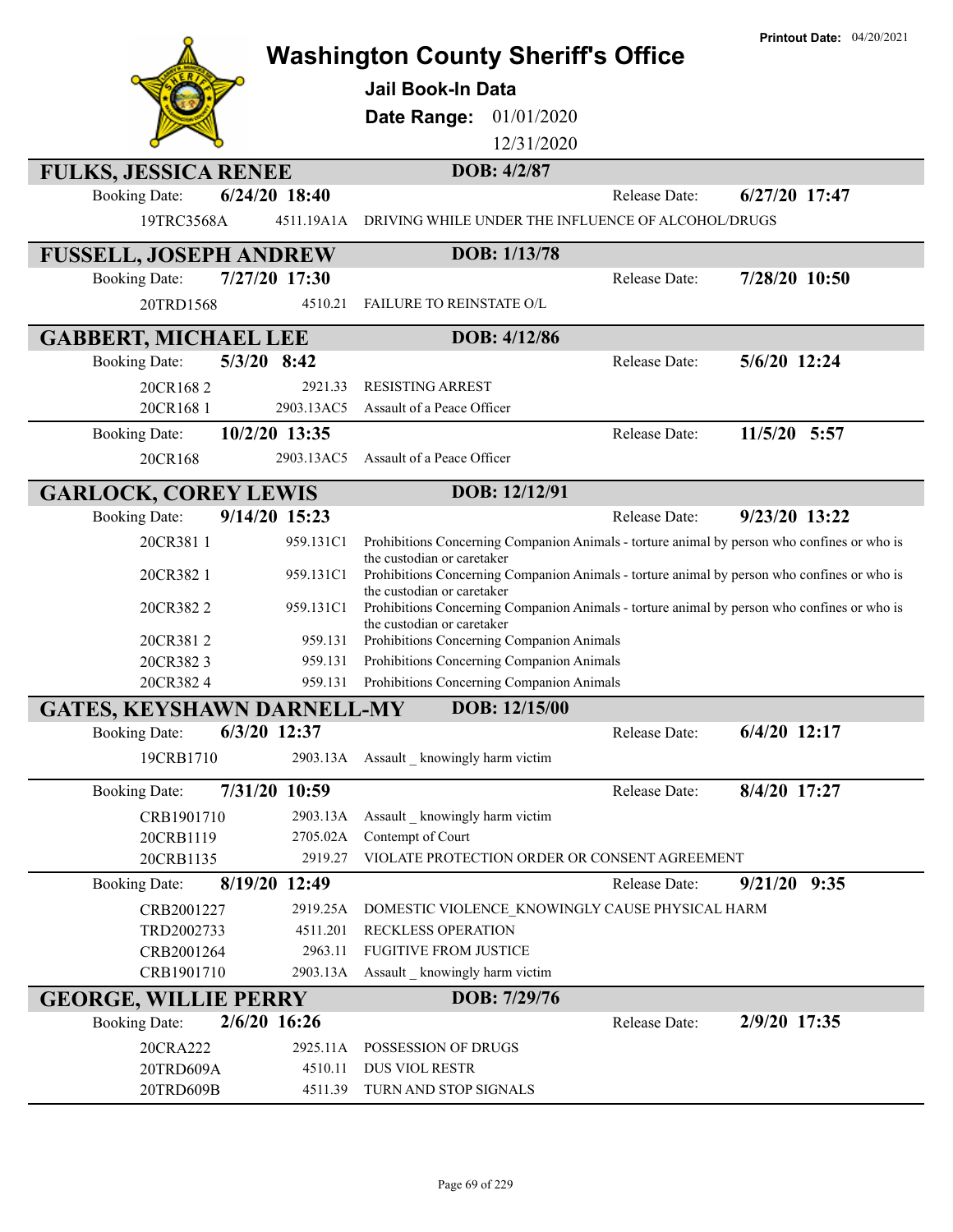|                               |                  | <b>Washington County Sheriff's Office</b>            | <b>Printout Date: 04/20/2021</b> |
|-------------------------------|------------------|------------------------------------------------------|----------------------------------|
|                               |                  |                                                      |                                  |
|                               |                  | <b>Jail Book-In Data</b>                             |                                  |
|                               |                  | Date Range:<br>01/01/2020                            |                                  |
|                               |                  | 12/31/2020                                           |                                  |
| <b>GEROW, TIFFANY TATIANA</b> |                  | DOB: 1/12/92                                         |                                  |
| <b>Booking Date:</b>          | 9/25/20 19:15    | Release Date:                                        | 9/28/20 17:42                    |
| 19TRC5889 A                   | 4511.19A1A       | DRIVING WHILE UNDER THE INFLUENCE OF ALCOHOL/DRUGS   |                                  |
| <b>GIBBS, BRANDON LEE</b>     |                  | DOB: 1/29/93                                         |                                  |
| <b>Booking Date:</b>          | $6/3/20$ 1:38    | Release Date:                                        | $10/20/20$ 5:45                  |
| 19CR47                        | 2951.08A         | PROBATION VIOLATION (CPC)                            |                                  |
| 19CR47                        | 2705.01          | DIRECT CONTEMPT                                      |                                  |
| <b>GIBBS, JUSTIN TYLER</b>    |                  | DOB: 8/21/91                                         |                                  |
| <b>Booking Date:</b>          | $1/31/20$ 1:46   | <b>Release Date:</b>                                 | 2/3/20 11:56                     |
| 20CR46 1                      | 2925.11AC11B     | Aggravated Possession of a Fentanyl-Related Compound |                                  |
| 20CR462                       | 2925.11AC1C      | <b>Aggravated Possession of Drugs</b>                |                                  |
| 20TRD483                      | 4510.16          | DUS (FRA)                                            |                                  |
| <b>Booking Date:</b>          | 3/15/20 21:34    | Release Date:                                        | 3/20/20 14:33                    |
| 20TRD885A                     | 4510.037J        | <b>DUS - 12PT SUSPENSION</b>                         |                                  |
| 20CRB451                      | 2911.21          | <b>CRIMINAL TRESPASS</b>                             |                                  |
| 20TRD885 B                    | 4513.263B1       | NO SEATBELT                                          |                                  |
| <b>Booking Date:</b>          | 5/14/20 10:33    | Release Date:                                        | 6/3/20 15:04                     |
| 20CRA556                      | 2913.03          | UNAUTHORIZED USE OF MOTOR VEHICLE                    |                                  |
| 20CR46 1                      | 2925.11AC11B     | Aggravated Possession of a Fentanyl-Related Compound |                                  |
| 20CR462                       | 2925.11AC1C      | Aggravated Possession of Drugs                       |                                  |
| <b>Booking Date:</b>          | 6/22/20 12:24    | Release Date:                                        | 7/6/20 13:30                     |
| 20CRA894 C                    | 2911.01X         | <b>COMPLICITY TO AGG ROBBERY</b>                     |                                  |
| 20CRA894 A                    | 2905.01A2        | Kidnapping - commission of felony, flight            |                                  |
| 20CRA894 B                    |                  | 2911.11X Complicity to Aggravated Burglary           |                                  |
| 20CR46 1                      | 2925.11AC11A     | Possession of Fentanyl-Related Compound              |                                  |
| 20CR462                       | 2925.11AC1A      | Aggravated Possession of Drugs                       |                                  |
| <b>Booking Date:</b>          | 10/29/20<br>1:49 | Release Date:                                        |                                  |
| 20CR273                       | 2937.29          | <b>BREACH OF RECOGNIZANCE</b>                        |                                  |
| 20CR46 1                      | 2925.11AC1       | Possession of Fentanyl-Related Compound              |                                  |
| 20CR462                       | 2925.11AC11B     | Aggravated Possession of a Fentanyl-Related Compound |                                  |
| 21CRA572                      | 2909.05B2        | Vandalism-government entity                          |                                  |
| <b>GIBBS, MARTIN DEANE JR</b> |                  | DOB: 9/18/87                                         |                                  |
| <b>Booking Date:</b>          | 5/27/20 11:57    | Release Date:                                        | $7/6/20$ 8:34                    |
| <b>PV HOLDER</b>              | 2951.08A         | PROBATION VIOLATION (CPC)                            |                                  |
| <b>GIBSON, JACOB MATTHEW</b>  |                  | DOB: 2/2/96                                          |                                  |
| <b>Booking Date:</b>          | 12/3/20 13:07    | Release Date:                                        | 12/17/20 13:21                   |
| CRB2001776                    | 2963.11          | <b>FUGITIVE FROM JUSTICE</b>                         |                                  |
| 20CRB1781                     | 2913.02          | <b>THEFT</b>                                         |                                  |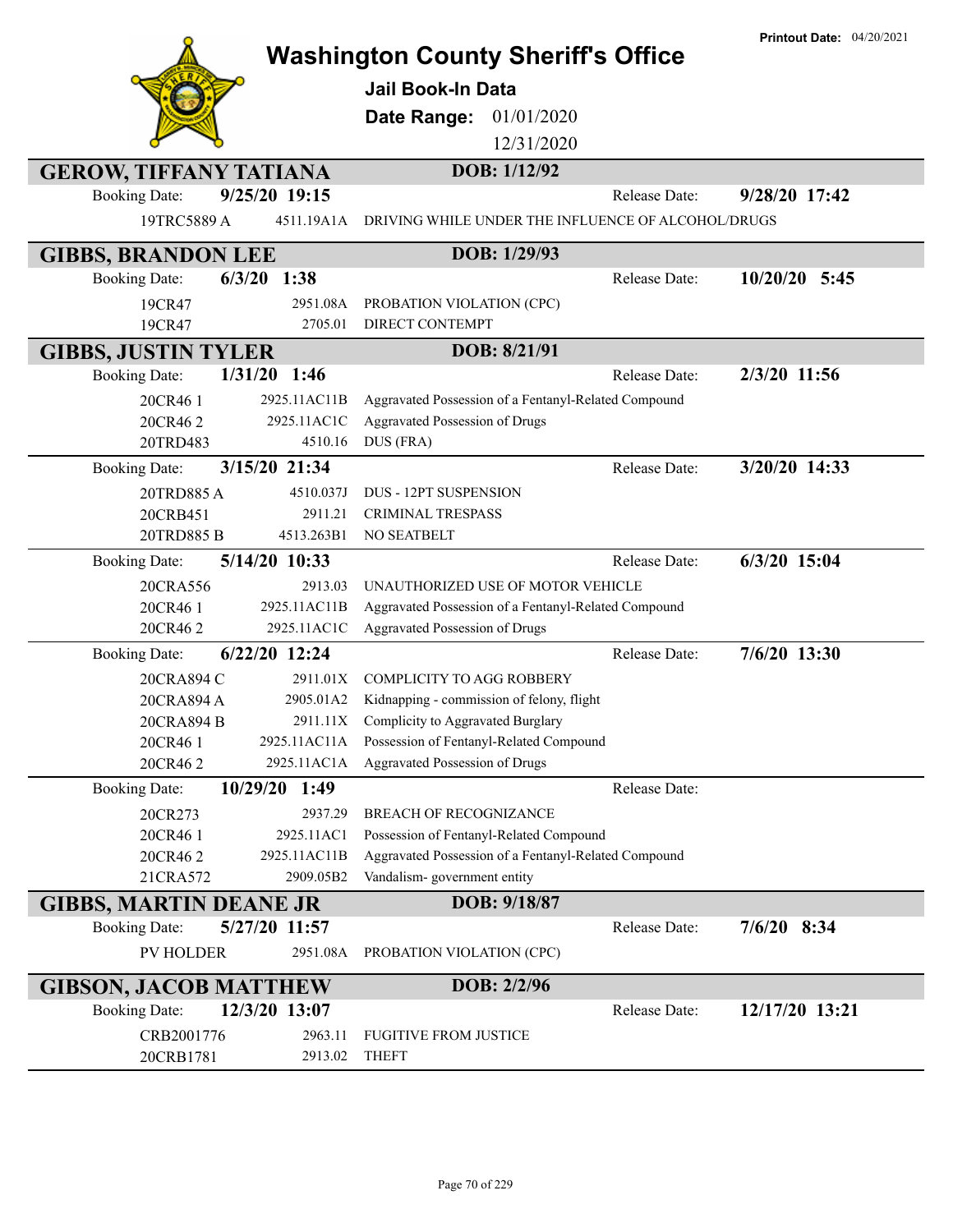|                                 |                        | <b>Washington County Sheriff's Office</b><br><b>Jail Book-In Data</b><br><b>Date Range: 01/01/2020</b> |               | <b>Printout Date: 04/20/2021</b> |
|---------------------------------|------------------------|--------------------------------------------------------------------------------------------------------|---------------|----------------------------------|
|                                 |                        | 12/31/2020                                                                                             |               |                                  |
| <b>GIBSON, NIKOLAS KYLE</b>     |                        | DOB: 3/5/94                                                                                            |               |                                  |
| <b>Booking Date:</b>            | 3/29/20 1:19           |                                                                                                        | Release Date: | 3/30/20 11:38                    |
| 20CR1542                        | 3701.352               | <b>Violations Prohibited</b>                                                                           |               |                                  |
| 20CR154 1                       | 2911.12B               | Trespass in a Habitation when a Person is Present or Likely to be Present                              |               |                                  |
| <b>GILDOW, JOANIE DANIELLE</b>  |                        | DOB: 7/22/79                                                                                           |               |                                  |
| <b>Booking Date:</b>            | 5/4/20 19:23           |                                                                                                        | Release Date: | 5/6/20 13:07                     |
| 20CRB624                        | 2919.25                | DOMESTIC VIOLENCE                                                                                      |               |                                  |
| <b>GILES, JAMES EDWARD</b>      |                        | DOB: 9/22/88                                                                                           |               |                                  |
| <b>Booking Date:</b>            | 10/24/20 17:24         |                                                                                                        | Release Date: | 10/26/20 10:44                   |
| 20CRB1588                       | 2919.25                | DOMESTIC VIOLENCE                                                                                      |               |                                  |
|                                 |                        |                                                                                                        |               |                                  |
| <b>GILES, THOMAS RAY</b>        | $7/13/20$ 2:59         | DOB: 6/18/56                                                                                           |               | 7/18/20 22:53                    |
| <b>Booking Date:</b>            |                        |                                                                                                        | Release Date: |                                  |
| 20CRA999 A                      | 2925.03                | <b>TRAFFICKING IN DRUGS</b>                                                                            |               |                                  |
| 20CRA999 B                      | 2925.11C6<br>2925.11C5 | POSSESSION OF DRUGS HEROIN<br>POSSESSION OF DRUGS L.S.D.                                               |               |                                  |
| 20CRA999 C<br>20CRA999 D        | 2925.11C1              | POSSESSION OF DRUGS SCHEDULE I OR II SUBSTANCE                                                         |               |                                  |
| 20CRB1001                       | 2925.14                | DRUG PARAPHERNALIA                                                                                     |               |                                  |
| <b>GILLESPIE, RODNEY LEN</b>    |                        | DOB: 4/21/85                                                                                           |               |                                  |
| <b>Booking Date:</b>            | 7/10/20 13:34          |                                                                                                        | Release Date: | $7/13/20$ 9:08                   |
| 20CRB1003 B                     | 2917.11E3A             | DISORDERLY CONDUCT - PERSIST AFTER REASONABLE WARNING/REQUEST                                          |               |                                  |
| 20CRB1003 A                     | 2919.22A               | ENDANGERING CHILDREN_CREATE SUBSTANTIAL RISK OF HARM                                                   |               |                                  |
| <b>GIVENS, JOHN AARON</b>       |                        | DOB: 12/30/80                                                                                          |               |                                  |
| <b>Booking Date:</b>            | $1/21/20$ 10:18        |                                                                                                        | Release Date: | 1/21/20 10:32                    |
| 20CR12 1                        | 2919.25AD3             | DOMESTIC VIOLENCE                                                                                      |               |                                  |
| 20CR122                         | 2919.25AD3             | DOMESTIC VIOLENCE                                                                                      |               |                                  |
| 20CR123                         | 2919.25AD3             | DOMESTIC VIOLENCE                                                                                      |               |                                  |
| <b>Booking Date:</b>            | $8/12/20$ 3:47         |                                                                                                        | Release Date: | $8/26/20$ 6:00                   |
| 20CRB914                        | 2909.07                | Criminal Mischief                                                                                      |               |                                  |
| 20CR80                          | 2919.25AD3             | DOMESTIC VIOLENCE                                                                                      |               |                                  |
| 20CR80                          | 2919.25AD3             | DOMESTIC VIOLENCE                                                                                      |               |                                  |
| <b>GOFF, JORDAN THOMAS</b>      |                        | DOB: 10/13/99                                                                                          |               |                                  |
| <b>Booking Date:</b>            | $3/5/20$ 3:22          |                                                                                                        | Release Date: | 3/9/20 10:26                     |
| WV DOC                          | 2967.15                | PAROLE VIOLATION                                                                                       |               |                                  |
| <b>GOINS, AARON CHRISTOPHER</b> |                        | DOB: 12/30/71                                                                                          |               |                                  |
| <b>Booking Date:</b>            | 5/13/20 10:19          |                                                                                                        | Release Date: | 5/16/20 13:37                    |
| 20CRB670                        | 2903.21                | <b>Aggravated Menacing</b>                                                                             |               |                                  |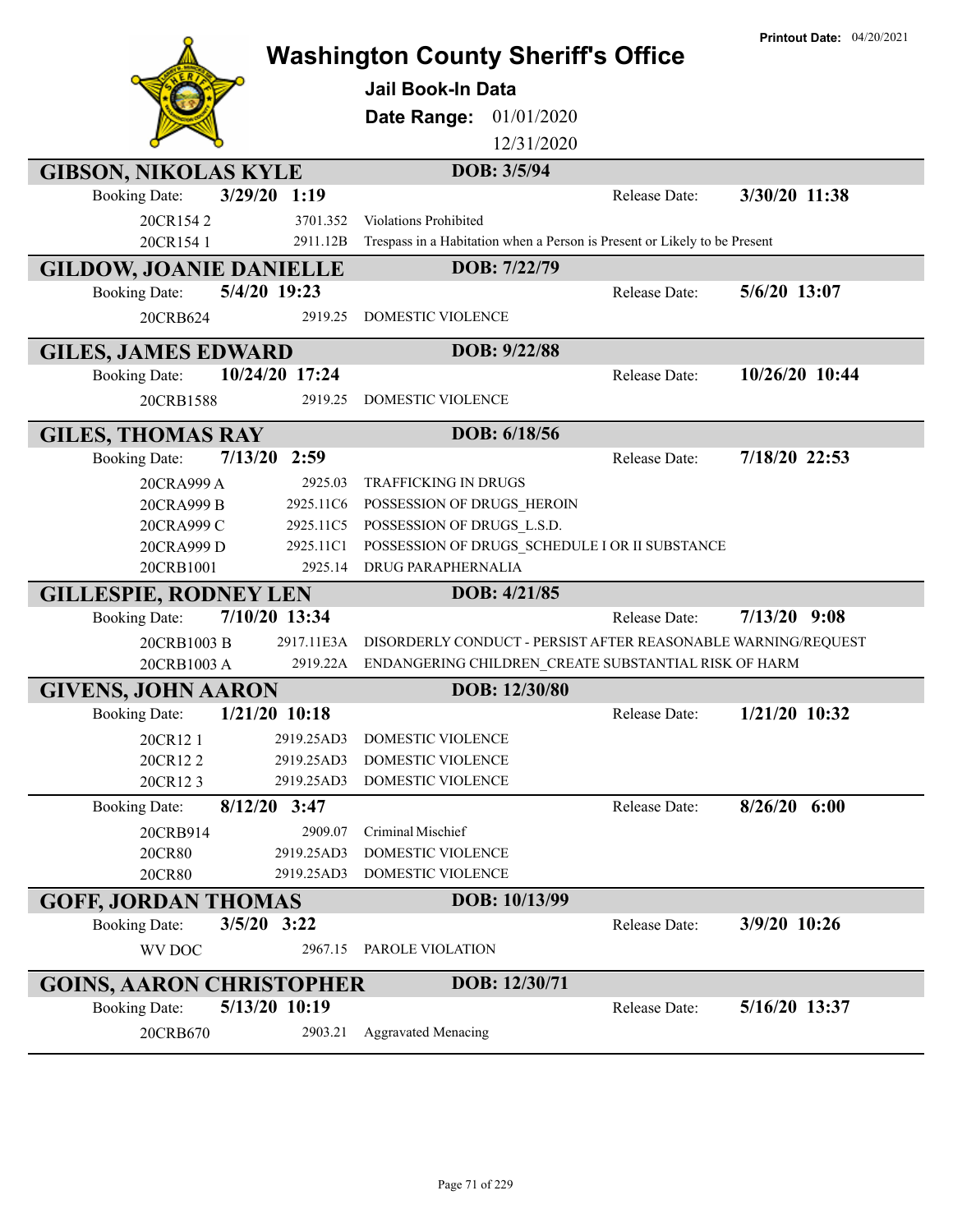| <b>Washington County Sheriff's Office</b>     |                |             |                                |               | <b>Printout Date: 04/20/2021</b> |
|-----------------------------------------------|----------------|-------------|--------------------------------|---------------|----------------------------------|
|                                               |                |             | Jail Book-In Data              |               |                                  |
|                                               |                |             | 01/01/2020<br>Date Range:      |               |                                  |
|                                               |                |             | 12/31/2020                     |               |                                  |
| DOB: 1/3/85<br><b>GOINS, VANESSA ANN</b>      |                |             |                                |               |                                  |
| <b>Booking Date:</b>                          | 10/19/20 20:07 |             |                                | Release Date: | $10/20/20$ 8:38                  |
|                                               |                |             |                                |               |                                  |
| <b>BELPRE</b>                                 |                | 545.05      | PETTY THEFT                    |               |                                  |
| <b>Booking Date:</b>                          | 12/4/20 21:18  |             |                                | Release Date: | 12/18/20 9:40                    |
| 20CRB1505                                     |                | 2913.02     | <b>THEFT</b>                   |               |                                  |
| DOB: 8/16/93<br><b>GOODWIN, RAYMOND FLOYD</b> |                |             |                                |               |                                  |
| <b>Booking Date:</b>                          | 5/6/20 13:41   |             |                                | Release Date: | 5/11/20 10:38                    |
| <b>APA HOLDER</b>                             |                | 2967.15     | PAROLE VIOLATION               |               |                                  |
| 20CRA206                                      |                | 2913.51     | RECEIVING STOLEN PROPERTY      |               |                                  |
| <b>Booking Date:</b>                          | 5/16/20 12:31  |             |                                | Release Date: | $9/16/20$ 8:51                   |
| <b>PAROLE</b>                                 |                | 2967.15     | PAROLE VIOLATION               |               |                                  |
| 20CRA206                                      |                | 2913.51     | RECEIVING STOLEN PROPERTY      |               |                                  |
| 20CR191                                       |                | 2937.29     | <b>BREACH OF RECOGNIZANCE</b>  |               |                                  |
| 20CRB686                                      |                | 2705.01     | <b>DIRECT CONTEMPT</b>         |               |                                  |
| DOB: 10/13/86<br><b>GORBY, DAVID JOSEPH</b>   |                |             |                                |               |                                  |
| <b>Booking Date:</b>                          | $1/15/20$ 9:04 |             |                                | Release Date: | 1/15/20 11:59                    |
|                                               |                |             |                                |               |                                  |
| 19CR345                                       |                | 2925.11AC1A | Aggravated Possession of Drugs |               |                                  |
| DOB: 12/28/86<br><b>GORDON, BRADLY ALLEN</b>  |                |             |                                |               |                                  |
| <b>Booking Date:</b>                          | 4/16/20 16:17  |             |                                | Release Date: | $4/27/20$ 9:27                   |
| 18CR105                                       |                | 2951.08A    | PROBATION VIOLATION (CPC)      |               |                                  |
| <b>Booking Date:</b>                          | 5/28/20 14:21  |             |                                | Release Date: | $6/26/20$ $6:00$                 |
| 18CR105                                       |                | 2951.08A    | PROBATION VIOLATION (CPC)      |               |                                  |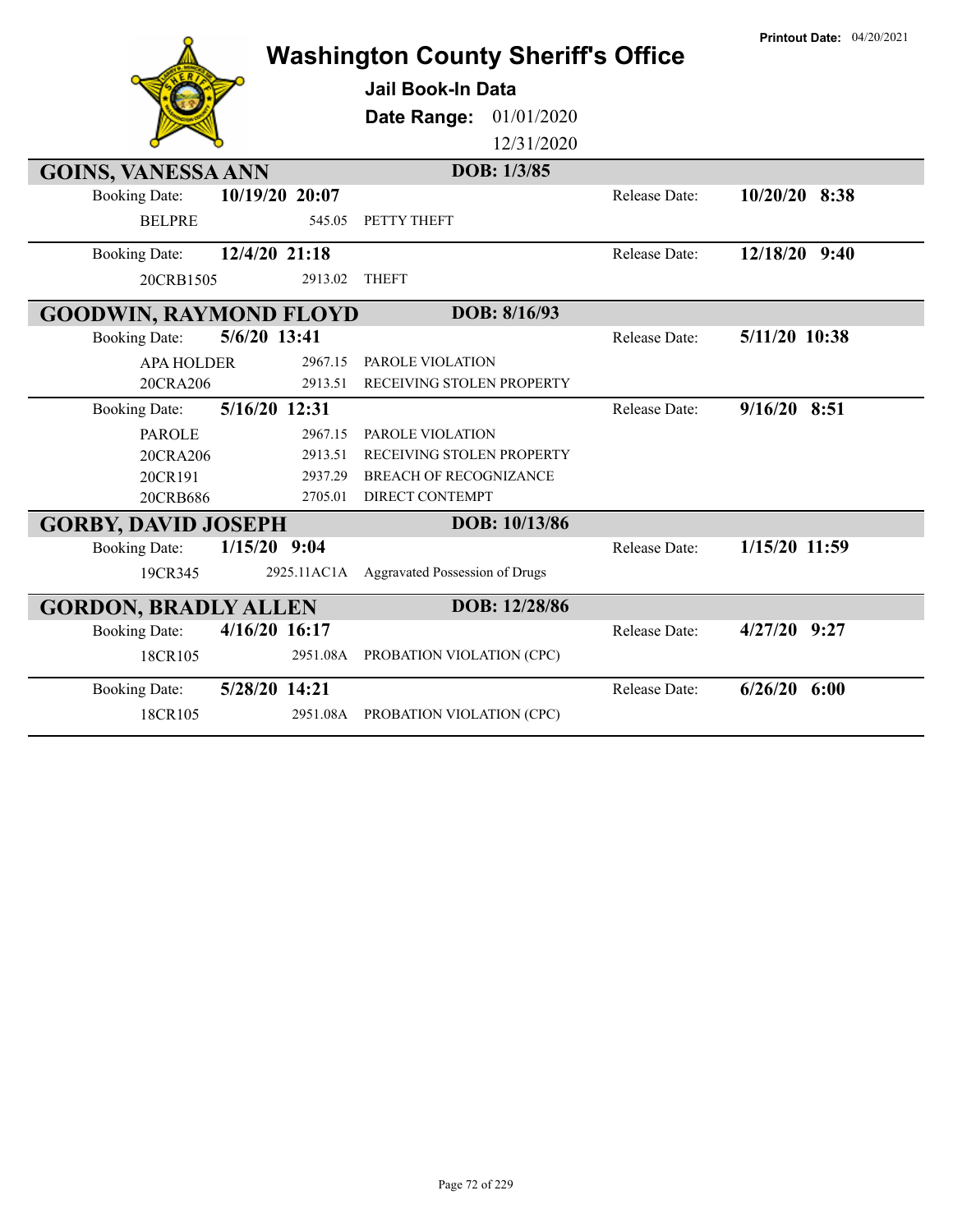|                                       |              | <b>Printout Date: 04/20/2021</b><br><b>Washington County Sheriff's Office</b>                                        |
|---------------------------------------|--------------|----------------------------------------------------------------------------------------------------------------------|
|                                       |              |                                                                                                                      |
|                                       |              | <b>Jail Book-In Data</b>                                                                                             |
|                                       |              | Date Range:<br>01/01/2020                                                                                            |
|                                       |              | 12/31/2020                                                                                                           |
|                                       |              |                                                                                                                      |
| <b>GORE, JOSHUA LEROY</b>             |              | DOB: 2/9/88                                                                                                          |
| 5/27/20 19:57<br><b>Booking Date:</b> |              | $6/5/20$ 10:06<br><b>Release Date:</b>                                                                               |
| 20cra729                              | 2911.12B     | Trespass in a Habitation when a Person is Present or Likely to be Present                                            |
| 20CRA728                              | 2911.12      | <b>BURGLARY</b>                                                                                                      |
| $6/8/20$ 5:39<br><b>Booking Date:</b> |              | $6/21/20$ $6:00$<br>Release Date:                                                                                    |
| 20CRB812                              | 2919.25C     | DOMESTIC VIOLENCE_CAUSE BELIEF OF IMMINENT PHYSICAL HARM BY<br><b>THREAT</b>                                         |
| $7/2/20$ 9:42<br><b>Booking Date:</b> |              | 7/16/20 11:04<br>Release Date:                                                                                       |
| 20CRB947                              | 2913.02A1    | THEFT WITHOUT CONSENT                                                                                                |
|                                       |              |                                                                                                                      |
| 8/19/20 0:09<br><b>Booking Date:</b>  |              | 9/18/20 13:30<br>Release Date:                                                                                       |
| 20CRB1129                             | 2705.02      | CONTEMPT(FAILURE TO APPEAR)                                                                                          |
| 20CR338 1                             | 2903.11A2D1A | Felonious Assault - weapon or ordnance                                                                               |
| 20CR3382                              | 2911.12Z     | <b>ATTEMPTED BURGLARY</b>                                                                                            |
| 20CR354                               | 2913.51AC    | Receiving Stolen Property                                                                                            |
| 20CR350                               | 2913.51AC    | Receiving Stolen Property                                                                                            |
| 20CR2171                              | 2911.12BE    | Trespass in a Habitation                                                                                             |
| 20CR2172                              | 2911.12BE    | Trespass in a Habitation                                                                                             |
| CRA2001384 A                          | 2909.03A1    | Arson - property of another                                                                                          |
| CRB2001383                            | 2913.02A1    | THEFT WITHOUT CONSENT                                                                                                |
| CRA2001384 B                          | 2911.13A     | BREAKING AND ENTERING PURPOSE COMMIT THEFT OFFENSE/FELONY<br>UNNOCCUPIED STRUCTURE -- USE OF FORCE STEALTH DECEPTION |
| 10/3/20 11:36<br><b>Booking Date:</b> |              | 11/13/20 8:47<br>Release Date:                                                                                       |
| 20CR338 1                             | 2903.11      | Felonious Assault                                                                                                    |
| 20CR3382                              | 2911.12Z     | ATTEMPTED BURGLARY                                                                                                   |
| 20CR354                               | 2913.51      | RECEIVING STOLEN PROPERTY                                                                                            |
| 20CR350                               |              | 2913.51 RECEIVING STOLEN PROPERTY                                                                                    |
| 20CR2171                              | 2911.12BE    | Trespass in a Habitation                                                                                             |
| 20CR2172                              | 2911.12BE    | Trespass in a Habitation                                                                                             |
| 20CRA1384A                            | 2909.03A1    | Arson - property of another                                                                                          |
| 20CRB1384B                            | 2911.13A     | BREAKING AND ENTERING PURPOSE COMMIT THEFT OFFENSE/FELONY<br>UNNOCCUPIED STRUCTURE -- USE OF FORCE STEALTH DECEPTION |
| 20CRB1383                             | 2913.02A1    | THEFT WITHOUT CONSENT                                                                                                |
| 20CR4511                              | 2909.03      | Arson                                                                                                                |
| 20CR4512                              | 2911.13      | <b>BREAKING AND ENTERING</b>                                                                                         |
| 20CR4513                              | 2913.02A1    | THEFT WITHOUT CONSENT                                                                                                |
| <b>GORE, LIONEL JUSTIN</b>            |              | DOB: 4/8/87                                                                                                          |
| 1/7/20<br><b>Booking Date:</b>        | 9:18         | $1/11/20$ 5:40<br>Release Date:                                                                                      |
| 19CRB562                              | 2921.331B    | FAILURE TO COMPLY WITH ORDER OR SIGNAL OF P.O. ELUDE OR FLEE                                                         |
| 19TRD1688 A                           | 4510.11      | <b>DUS VIOL RESTR</b>                                                                                                |
| CRB 20000052                          | 2705.02A     | Contempt of Court                                                                                                    |
| TRD 1901688 B                         | 4549.08      | FICTITIOUS PLATES M4                                                                                                 |
| 19TRD1688 C                           | 4511.12      | Stop light or stop sign violation                                                                                    |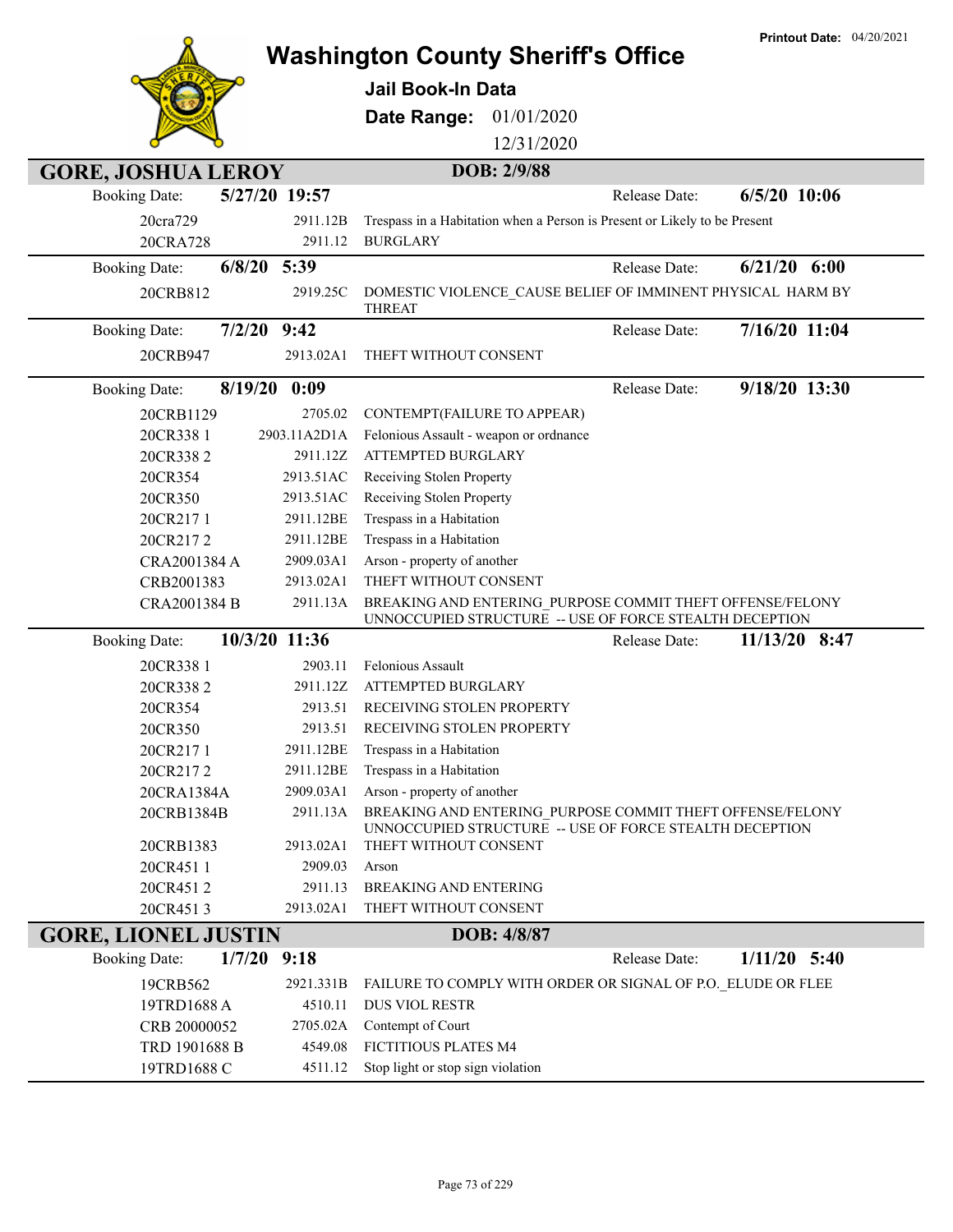|                                          | <b>Printout Date: 04/20/2021</b><br><b>Washington County Sheriff's Office</b>                      |
|------------------------------------------|----------------------------------------------------------------------------------------------------|
|                                          | <b>Jail Book-In Data</b>                                                                           |
|                                          |                                                                                                    |
|                                          | Date Range: 01/01/2020                                                                             |
|                                          | 12/31/2020                                                                                         |
| <b>GRAHAME, JUSTIN MICHAEL</b>           | DOB: 7/29/92                                                                                       |
| 9/21/20 18:17<br><b>Booking Date:</b>    | $10/11/20$ 6:00<br><b>Release Date:</b>                                                            |
| 19trc2149 b<br>4511.19A2                 | Driving under the influence of alcohol/drugs > .10% in blood                                       |
| <b>GRAHAME, MICHAEL WAYNE</b>            | DOB: 10/11/79                                                                                      |
| 8/31/20 16:27<br><b>Booking Date:</b>    | $9/2/20$ 6:00<br>Release Date:                                                                     |
| 2917.11E3A<br>20CRB1324A                 | DISORDERLY CONDUCT - PERSIST AFTER REASONABLE WARNING/REQUEST                                      |
| 4301.62<br>20CRB1324B                    | OPEN CONTAINER LIQUOR                                                                              |
| <b>GRANT, CHARLESTON DEWAYNE</b>         | DOB: 10/2/85                                                                                       |
| 2/19/20 14:56<br><b>Booking Date:</b>    | 2/20/20 13:39<br>Release Date:                                                                     |
| 20TRC828 A<br>4511.19A1A                 | DRIVING WHILE UNDER THE INFLUENCE OF ALCOHOL/DRUGS                                                 |
| 20CRA293<br>2923.16B                     | IMPROPERLY HANDLING FIREARMS IN A MOTOR VEHICLE TRANSPORT LOADED                                   |
|                                          | FIREARM IN A MOTOR VEHICLE, ACCESSIBLE TO OPERATOR OR ANY<br>PASSENGER WITHOUT LEAVING THE VEHICLE |
| 20CRB292<br>2925.11C3                    | POSSESSION OF DRUGS MARIJUANA                                                                      |
| 20TRC828 C<br>4511.33                    | <b>IMPROPER LANE USAGE</b>                                                                         |
|                                          |                                                                                                    |
| 20TRC828 B<br>4506.15A5                  | REFUSE TO SUBMIT TO TEST-COMMERCIAL OL                                                             |
| <b>GRASLEY, JOHN JACOB</b>               | DOB: 12/9/86                                                                                       |
| 3/22/20 20:19<br><b>Booking Date:</b>    | 3/25/20 16:22<br>Release Date:                                                                     |
| 20TRC1443<br>4511.19                     | DRIVING WHILE UNDER THE INFLUENCE OF ALCOHOL/DRUGS                                                 |
| 2925.11C8<br>20CRA468                    | <b>POSSESSION OF DRUGS</b>                                                                         |
| 18TRC607 PV<br>2951.08                   | PROBATION VIOLATION (MMC)                                                                          |
| <b>GRAY, IRWIN ALEXANDER</b>             | DOB: 12/14/90                                                                                      |
| 7/7/20 17:30<br><b>Booking Date:</b>     | Release Date:                                                                                      |
| 20CRB965<br>2963.11                      | <b>FUGITIVE FROM JUSTICE</b>                                                                       |
| 20CRA966C                                | 2923.13A3 HAVING WEAPONS WHILE UNDER DISABILITY_DRUG RELATED CONVICTION                            |
| 2925.03A2C1C<br>20CR266 1                | Aggravated Trafficking in Drugs                                                                    |
| 2925.03A2<br>20CRA966B                   | TRAFFICKING IN DRUGS_PREPARE                                                                       |
| <b>PENNSYLVANL</b><br>2967.15            | PAROLE VIOLATION                                                                                   |
| 2925.03A2C9A<br>20CR2662<br>2925.11AC11G | Trafficking in a Fentanyl-Related Compound                                                         |
| 20CR2663<br>2925.11AC1A<br>20CR2664      | Possession of Fentanyl-Related Compound/Major Drug Offender<br>Aggravated Possession of Drugs      |
| 20CR266 5<br>2923.13A1                   | HAVING WEAPONS WHILE UNDER DISABILITY FUGITIVE FROM JUSTICE                                        |
| <b>GREATHOUSE, ROY DALE</b>              | <b>DOB:</b> 1/10/63                                                                                |
| 2/25/20 12:50<br><b>Booking Date:</b>    | 2/25/20 18:16<br>Release Date:                                                                     |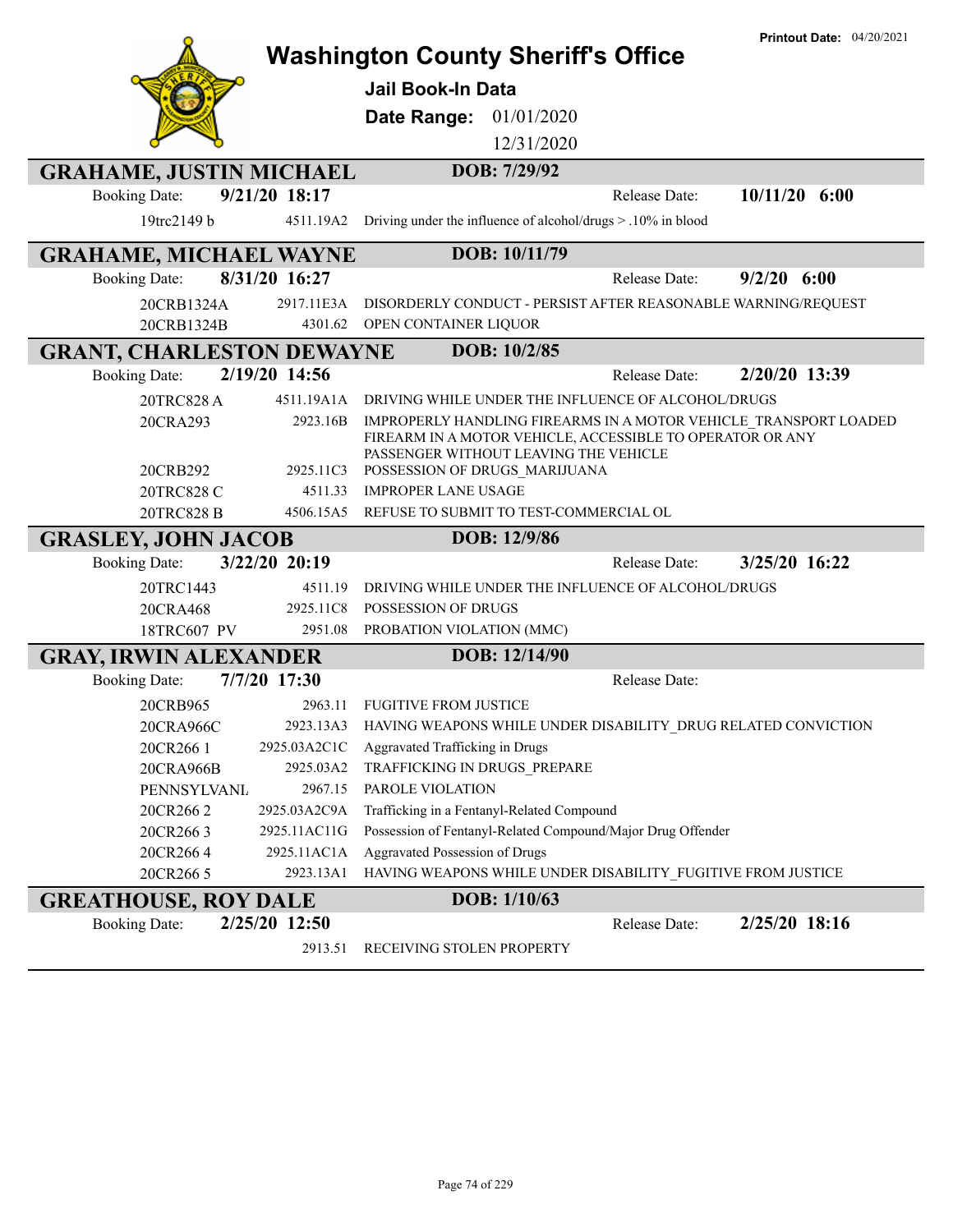**Washington County Sheriff's Office Jail Book-In Data Date Range:** 01/01/2020 12/31/2020 **GREGOR, DONALD RICHARD DOB: 10/3/72** 20CRA605 2925.11C1C POSSESSION OF DRUGS\_SCHEDULE I OR II SUBSTANCE Booking Date: **4/28/20 20:00** Release Date: **5/7/20 10:32** 20CRA822 2925.11A POSSESSION OF DRUGS Booking Date: **6/9/20 15:05** Release Date: **6/10/20 20:48** 20CRA1576 A 2925.11 POSSESSION OF DRUGS 20CRA1576 B 2921.12 TAMPERING W/EVIDENCE Booking Date: **10/21/20 10:18** Release Date: **11/2/20 14:46** 20CR442 1 2925.03A2C1C Aggravated Trafficking in Drugs 20CR442 2 2925.11AC1A Aggravated Possession of Drugs 20CR443 2925.11AC1C POSSESSION OF DRUGS (METHAMPHETAMINE) Booking Date: **12/4/20 11:44** Release Date: **12/4/20 12:03** 20CRB1895 2909.06A1 Criminal Damaging/Endangering - knowingly any means Booking Date: **12/30/20 13:05** Release Date: **12/30/20 15:10 GRIFFIN, CHRISTOPHER COREY** DOB: 3/9/84 18CR409 1 2923.13 HAVING WEAPONS WHILE UNDER DISABILITY 18CR409 2 2913.51 RECEIVING STOLEN PROPERTY 18CR362 2913.51 RECEIVING STOLEN PROPERTY 18CR407 1 2913.51 RECEIVING STOLEN PROPERTY 18CR407 2 2925.11AC1A Aggravated Possession of Drugs 18CR407 3 2925.11AC1C Aggravated Possession of Drugs 18CR440 1 2913.02A1B5 Theft of a Motor Vehicle 18CR440 2 2913.51A RECEIVING STOLEN PROPERTY(F4) BREAKING AND ENTERING\_PURPOSE COMMIT THEFT OFFENSE/FELONY UNNOCCUPIED STRUCTURE -- USE OF FORCE STEALTH DECEPTION 18CR440 3 2911.13A 18CR441 1 2913.02A1B5 Theft of a Motor Vehicle 18CR441 2 2913.51A RECEIVING STOLEN PROPERTY(F4) HUTTONSVILL 0IN TRANSIT 0IN TRANSIT 20CRB194 2903.13A Assault knowingly harm victim Booking Date: **1/8/20 16:11** Release Date: **3/11/20 8:18 GRIFFIN, EARL DEAN DOB: 8/17/76** CRA 2000054 2925.11C1 POSSESSION OF DRUGS\_SCHEDULE I OR II SUBSTANCE Booking Date: **1/7/20 13:45** Release Date: **1/13/20 14:04** 17TRC7161 F 2951.08 PROBATION VIOLATION (MMC) 17TRC7161C 4511.19A1J O.V.I / URN/DRUGS Booking Date: **1/14/20 15:56** Release Date: **2/2/20 6:00** 17TRC7161 PV 2951.08 PROBATION VIOLATION (MMC) CRB2000216 2705.02 CONTEMPT(FAILURE TO APPEAR) TRC1707161C 4511.19A1J O.V.I / URN/DRUGS 20CRA359 2913.51 RECEIVING STOLEN PROPERTY Booking Date: **2/5/20 22:48** Release Date: **3/8/20 5:39**

**Printout Date:** 04/20/2021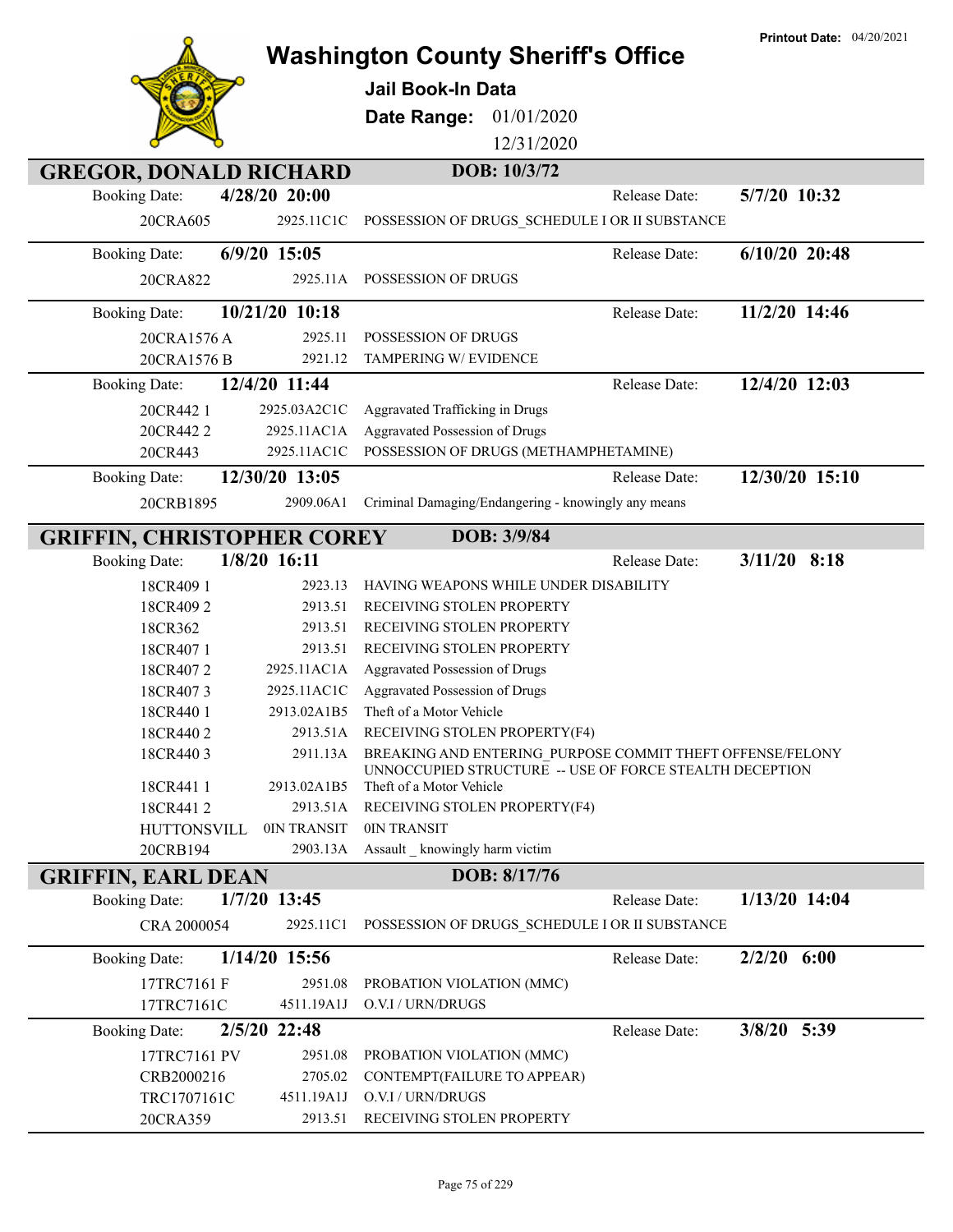|                                        | <b>Washington County Sheriff's Office</b>                                                          |               | <b>Printout Date: 04/20/2021</b> |
|----------------------------------------|----------------------------------------------------------------------------------------------------|---------------|----------------------------------|
|                                        |                                                                                                    |               |                                  |
|                                        | Jail Book-In Data                                                                                  |               |                                  |
|                                        | Date Range: 01/01/2020                                                                             |               |                                  |
|                                        | 12/31/2020                                                                                         |               |                                  |
| <b>GRIFFIN, JACOB VANCE</b>            | DOB: 8/20/82                                                                                       |               |                                  |
| $2/6/20$ 9:31<br><b>Booking Date:</b>  |                                                                                                    | Release Date: | $2/6/20$ 10:05                   |
| 2909.06<br>20CRB85A                    | Criminal Damaging/Endangering                                                                      |               |                                  |
| 20CRB85B<br>2911.21                    | <b>CRIMINAL TRESPASS</b>                                                                           |               |                                  |
| <b>GRIFFIN, JULIUS RAY</b>             | DOB: 12/6/93                                                                                       |               |                                  |
| 8/25/20 14:10<br><b>Booking Date:</b>  |                                                                                                    | Release Date: | 8/26/20 19:34                    |
| 2913.51AB<br>CA2001291 A               | RECEIVING STOLEN PROPERTY                                                                          |               |                                  |
| 2925.11C2<br>CA2001291 B               | POSSESSION OF DRUGS_SCHEDULE III, IV, OR V SUBSTANCE                                               |               |                                  |
| <b>GRIFFIN, REX ALLAN</b>              | DOB: 2/28/65                                                                                       |               |                                  |
| 5/26/20 19:16<br><b>Booking Date:</b>  |                                                                                                    | Release Date: | $6/2/20$ 14:41                   |
| 20CRB727 B<br>2917.11B2                | DISORDERLY CONDUCT INTOXICATED CREATE RISK OF HARM                                                 |               |                                  |
| 20CRA726<br>2923.13A2                  | HAVING WEAPONS WHILE UNDER DISABILITY UNDER INDICTMENT,<br>CONVICTED OF FELONY                     |               |                                  |
| 20CRB727 A<br>3767.32A                 | RESTRICTIONS ON DEPOSITING LITTER ON PUBLIC PROPERTY, ON PRIVATE                                   |               |                                  |
|                                        | PROPERTY OWNED BY OTHERS AND IN STATE WATERS DEPOSIT LITTER<br><b>REGARDLESS OF INTENT</b>         |               |                                  |
| <b>GRIMES, BAXTER LEE</b>              | DOB: 9/25/76                                                                                       |               |                                  |
| 9/23/20 8:55<br><b>Booking Date:</b>   |                                                                                                    | Release Date: | 11/23/20 16:57                   |
| 20CR388 1<br>2911.12A1                 | BURGLARY TRESPASS IN OCCUPIED STRUCTURE, SEPERATLEY SECURED                                        |               |                                  |
|                                        | STRUCTURE, OR SEPERATLEY OCCUPIED PORTION OF ANY STRUCTURE WHEN                                    |               |                                  |
|                                        | ANOTHER PERSON IS PRESENT, WITH PURPOSE TO COMMIT ANY CRIMINAL<br><b>OFFENSE</b>                   |               |                                  |
| 2913.02<br>20CR3882                    | <b>THEFT</b>                                                                                       |               |                                  |
| 20CR3883<br>2913.51AC                  | RECEIVING STOLEN PROPERTY                                                                          |               |                                  |
| <b>GRIMES, JASON MATTHEW</b>           | DOB: 6/9/77                                                                                        |               |                                  |
| 6/4/20 15:34<br><b>Booking Date:</b>   |                                                                                                    | Release Date: | $6/5/20$ 21:01                   |
| 20CRA786                               | 2923.16B IMPROPERLY HANDLING FIREARMS IN A MOTOR VEHICLE TRANSPORT LOADED                          |               |                                  |
|                                        | FIREARM IN A MOTOR VEHICLE, ACCESSIBLE TO OPERATOR OR ANY<br>PASSENGER WITHOUT LEAVING THE VEHICLE |               |                                  |
| 10/7/20 9:57<br><b>Booking Date:</b>   |                                                                                                    | Release Date: | 10/7/20 10:04                    |
| 20CR252<br>2923.16BI                   | Improperly Handling of a Firearm in a Motor Vehicle                                                |               |                                  |
| 10/21/20 18:24<br><b>Booking Date:</b> |                                                                                                    | Release Date: | 10/24/20 18:00                   |
| 20CR252<br>2923.16                     | IMPROPERLY HANDLING FIREARMS IN A MOTOR VEHICLE                                                    |               |                                  |
|                                        |                                                                                                    |               |                                  |
| <b>GUCKERT, STEPHEN HAROLD JR</b>      | DOB: 7/10/69                                                                                       |               |                                  |
| <b>Booking Date:</b><br>1/10/20 18:36  |                                                                                                    | Release Date: | 1/30/20<br>6:00                  |
| 18TRC5792 A<br>4511.19                 | DRIVING WHILE UNDER THE INFLUENCE OF ALCOHOL/DRUGS                                                 |               |                                  |
| HAAS, GREGORY ALAN                     | DOB: 9/17/61                                                                                       |               |                                  |
| 7/17/20 13:27<br><b>Booking Date:</b>  |                                                                                                    | Release Date: | 7/29/20 10:54                    |
| 20CRB1034<br>2921.31                   | OBSTRUCTING OFFICIAL BUSINESS                                                                      |               |                                  |
| MORGAN CO<br>2705.02                   | CONTEMPT(FAILURE TO APPEAR)                                                                        |               |                                  |
|                                        |                                                                                                    |               |                                  |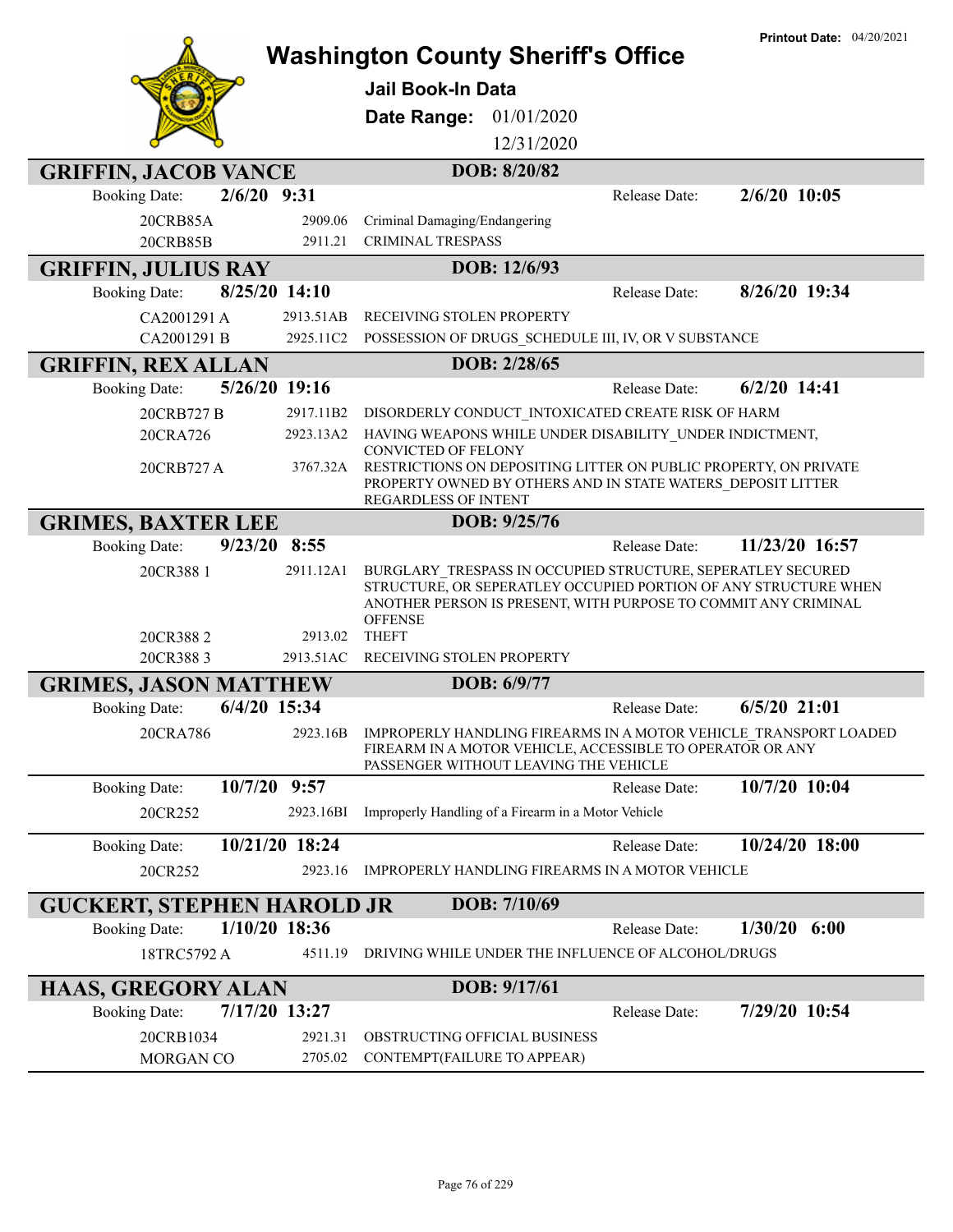|                                        |              | <b>Washington County Sheriff's Office</b>   |               | <b>Printout Date: 04/20/2021</b> |
|----------------------------------------|--------------|---------------------------------------------|---------------|----------------------------------|
|                                        |              | <b>Jail Book-In Data</b>                    |               |                                  |
|                                        |              |                                             |               |                                  |
|                                        |              | 01/01/2020<br>Date Range:                   |               |                                  |
|                                        |              | 12/31/2020                                  |               |                                  |
| <b>HADLEY, ADAM JOSEPH</b>             |              | DOB: 12/6/88                                |               |                                  |
| <b>Booking Date:</b><br>2/21/20 9:35   |              |                                             | Release Date: | 2/21/20 19:18                    |
| 19TRD7460                              | 4510.11      | <b>DUS VIOL RESTR</b>                       |               |                                  |
| $8/18/20$ 1:01<br><b>Booking Date:</b> |              |                                             | Release Date: | 8/26/20 14:23                    |
| 20CRB919                               | 2911.21A3    | CRIMINAL TRESPASS_FAIL TO LEAVE; RECKLESSLY |               |                                  |
| 20CRB918                               | 2911.21A3    | CRIMINAL TRESPASS FAIL TO LEAVE; RECKLESSLY |               |                                  |
| CRB2001231                             | 2963.11      | <b>FUGITIVE FROM JUSTICE</b>                |               |                                  |
| <b>HADLEY, PAULA LYNNE</b>             |              | DOB: 7/2/63                                 |               |                                  |
| $1/6/20$ 18:22<br><b>Booking Date:</b> |              |                                             | Release Date: | $1/9/20$ 6:00                    |
| 19TRD5681                              | 4510.11      | <b>DUS VIOL RESTR</b>                       |               |                                  |
| 6/10/20 11:23<br><b>Booking Date:</b>  |              |                                             | Release Date: | 6/10/20 11:29                    |
| 20CR2022                               | 2925.11AC2A  | AGGRVATED POSSESSION OF DRUGS               |               |                                  |
| <b>Booking Date:</b><br>8/3/20 17:52   |              |                                             | Release Date: | $11/2/20$ 9:00                   |
| 19TRD5048 PV                           | 2951.08      | PROBATION VIOLATION (MMC)                   |               |                                  |
| 20CRB1134                              | 2963.11      | <b>FUGITIVE FROM JUSTICE</b>                |               |                                  |
| 19TRC5048 A                            | 4511.19A1A   | OVI ALCOHOL, DRUG OF ABUSE, OR BOTH         |               |                                  |
| 20CR202 1                              |              | 2925.11AC1A Aggravated Possession of Drugs  |               |                                  |
| HAFNER, PETER GRANT                    |              | DOB: 8/30/89                                |               |                                  |
| <b>Booking Date:</b><br>9/30/20 9:31   |              |                                             | Release Date: | $9/30/20$ $9:37$                 |
| 20CR3632                               |              | 2925.11AC6A POSSESSION OF HEROIN            |               |                                  |
| <b>HAFNER, TYLER JAMES</b>             |              | DOB: 3/24/98                                |               |                                  |
| 4/30/20 10:24<br><b>Booking Date:</b>  |              |                                             | Release Date: | 5/4/20 14:24                     |
| 18CR241                                |              | 2951.08A PROBATION VIOLATION (CPC)          |               |                                  |
| 10/13/20 20:55<br><b>Booking Date:</b> |              |                                             | Release Date: | 10/14/20 11:56                   |
| 20TRD2461                              | 4510.16      | DUS (FRA)                                   |               |                                  |
| 20TRD2401                              | 4510.16      | DUS (FRA)                                   |               |                                  |
| 20TRD2105 A                            | 4510.16      | DUS (FRA)                                   |               |                                  |
| 20TRD2105 B                            | 4511.21A     | ASSURED CLEAR DISTANCE                      |               |                                  |
| <b>HAGAR, ZACHARY EUGENE</b>           |              | DOB: 3/20/98                                |               |                                  |
| 3/25/20 10:11<br><b>Booking Date:</b>  |              |                                             | Release Date: | 3/25/20 10:40                    |
| 20CRB439                               | 2907.06A1    | Sexual Imposition - offensive contact       |               |                                  |
| 8/14/20 21:46<br><b>Booking Date:</b>  |              |                                             | Release Date: | $8/24/20$ 6:00                   |
| 20CRB439                               | 2907.06A1    | Sexual Imposition - offensive contact       |               |                                  |
| <b>HAGUE, CORRIE DOUGLAS</b>           |              | DOB: 7/29/91                                |               |                                  |
| 12/15/20<br><b>Booking Date:</b>       | 7:07         |                                             | Release Date: | 12/16/20 12:24                   |
| 20TRD1751                              | 4510.11A DUS |                                             |               |                                  |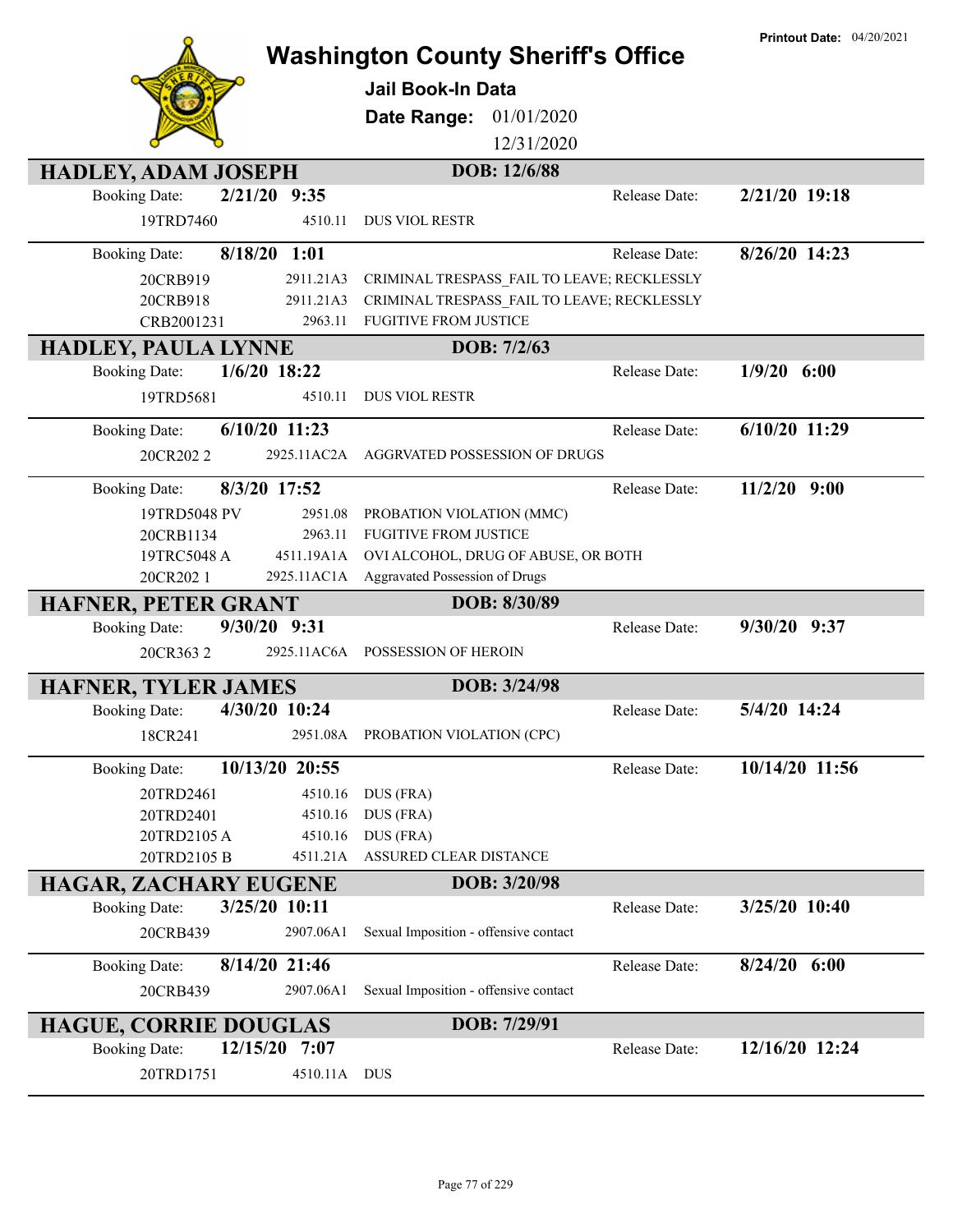|                                        |                                                    | <b>Printout Date: 04/20/2021</b> |
|----------------------------------------|----------------------------------------------------|----------------------------------|
|                                        | <b>Washington County Sheriff's Office</b>          |                                  |
|                                        | <b>Jail Book-In Data</b>                           |                                  |
|                                        | Date Range:<br>01/01/2020                          |                                  |
|                                        | 12/31/2020                                         |                                  |
| HALL, BRANDON MICHAEL                  | DOB: 2/2/85                                        |                                  |
| 10/21/20 20:20<br><b>Booking Date:</b> | Release Date:                                      | $3/24/21$ 8:52                   |
| 20CR436 1<br>2950.05                   | SEX OFFENDER/FAIL TO NOTIFY CHANGE OF ADDRESS      |                                  |
| 20CR439<br>2950.06                     | SEX OFFENDER/FAIL TO VERIFY ADDRESS                |                                  |
| 20CR4362<br>2950.06                    | SEX OFFENDER/FAIL TO VERIFY ADDRESS                |                                  |
| HALL, EMILY MARGARET                   | DOB: 11/23/81                                      | 7/7/20 12:33                     |
| 7/6/20 15:38<br><b>Booking Date:</b>   | Release Date:                                      |                                  |
| 2919.25A<br>20cr269                    | DOMESTIC VIOLENCE_KNOWINGLY CAUSE PHYSICAL HARM    |                                  |
| <b>HALL, ERIKA DAWN</b>                | DOB: 4/27/79                                       |                                  |
| <b>Booking Date:</b><br>6/9/20 10:59   | Release Date:                                      | $6/9/20$ 11:06                   |
| 20CR209<br>2925.11                     | POSSESSION OF DRUGS                                |                                  |
| 7/16/20 18:09<br><b>Booking Date:</b>  | Release Date:                                      | $7/21/20$ 6:00                   |
| TRC2000009 A<br>4511.19A1A             | OVI ALCOHOL, DRUG OF ABUSE, OR BOTH                |                                  |
| 8/13/20 17:59<br><b>Booking Date:</b>  | Release Date:                                      | 8/18/20<br>6:00                  |
| TRC2000009 A<br>4511.19A1A             | DRIVING WHILE UNDER THE INFLUENCE OF ALCOHOL/DRUGS |                                  |
| 9/17/20 18:43<br><b>Booking Date:</b>  | Release Date:                                      | 9/22/20<br>6:00                  |
| 20TRC00009 A<br>4511.19A1A             | DRIVING WHILE UNDER THE INFLUENCE OF ALCOHOL/DRUGS |                                  |
|                                        |                                                    |                                  |
| 10/15/20 18:26<br><b>Booking Date:</b> | Release Date:                                      | $10/20/20$ 5:48                  |
| 4511.19A1A<br>20TRC009 A               | DRIVING WHILE UNDER THE INFLUENCE OF ALCOHOL/DRUGS |                                  |
| <b>HALL, RUTHIE DULCIA</b>             | DOB: 12/18/86                                      |                                  |
| $1/7/20$ 18:23<br><b>Booking Date:</b> | Release Date:                                      | $1/9/20$ 6:00                    |
| 19CR168<br>2925.11AC1B                 | AGGRAVATED POSSESSION OF DRUGS                     |                                  |
| 1/14/20 19:08<br><b>Booking Date:</b>  | Release Date:                                      | $1/16/20$ 6:06                   |
| 19 CR 168<br>2925.11AC1C               | Aggravated Possession of Drugs                     |                                  |
| 1/21/20 18:25<br><b>Booking Date:</b>  | Release Date:                                      | $1/23/20$ 5:38                   |
| 19CR168<br>2925.11AC1A                 | Aggravated Possession of Drugs                     |                                  |
| 1/28/20 20:44                          |                                                    |                                  |
| <b>Booking Date:</b>                   | Release Date:                                      | $1/30/20$ 6:00                   |
| 19 CR 168<br>2925.11AC1A               | Aggravated Possession of Drugs                     |                                  |
| 2/4/20 19:53<br><b>Booking Date:</b>   | Release Date:                                      | $2/6/20$ 6:00                    |
| 19CR168<br>2925.11AC11A                | Possession of Fentanyl-Related Compound            |                                  |
| 2/11/20 18:46<br><b>Booking Date:</b>  | Release Date:                                      | 2/13/20 5:37                     |
| 19CR168<br>2925.11AC1B                 | AGGRAVATED POSSESSION OF DRUGS                     |                                  |
| 2/18/20 19:42<br><b>Booking Date:</b>  | Release Date:                                      | 2/19/20 18:06                    |
| 2925.11AC1B<br>19CR168                 | AGGRAVATED POSSESSION OF DRUGS                     |                                  |
|                                        |                                                    |                                  |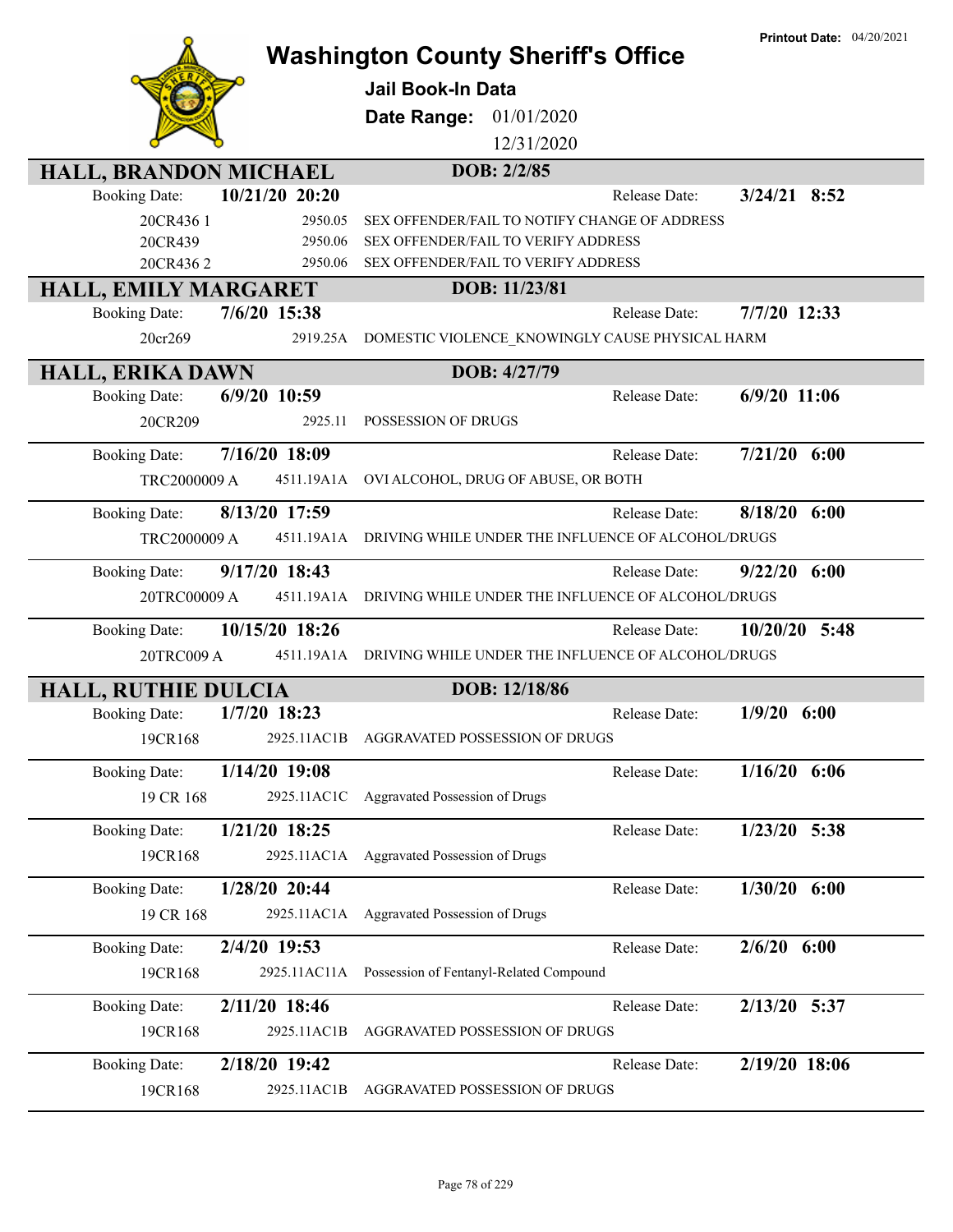|                                                                    | <b>Printout Date: 04/20/2021</b><br><b>Washington County Sheriff's Office</b>                                                                         |
|--------------------------------------------------------------------|-------------------------------------------------------------------------------------------------------------------------------------------------------|
|                                                                    | <b>Jail Book-In Data</b>                                                                                                                              |
|                                                                    | 01/01/2020<br>Date Range:                                                                                                                             |
|                                                                    | 12/31/2020                                                                                                                                            |
| <b>HALL, TIMOTHY JASON</b>                                         | DOB: 6/10/97                                                                                                                                          |
| 1/10/20 15:44<br><b>Booking Date:</b>                              | $3/5/20$ 6:00<br>Release Date:                                                                                                                        |
| 19CR139<br>2925.03                                                 | <b>TRAFFICKING IN DRUGS</b>                                                                                                                           |
| <b>HALL, TY ALEXANDER</b>                                          | DOB: 6/21/98                                                                                                                                          |
| $6/10/20$ 2:54<br><b>Booking Date:</b>                             | $6/10/20$ 10:24<br>Release Date:                                                                                                                      |
| 2925.141C<br>20CRB663 A                                            | ILLEGAL USE OR POSSESSION OF DRUG PARAPHERNALIA                                                                                                       |
| 2925.11<br>20CRB663 B                                              | Possesion of Drugs                                                                                                                                    |
| 11/10/20 15:20<br><b>Booking Date:</b>                             | 11/12/20 16:28<br>Release Date:                                                                                                                       |
| 4510.16<br>20TRD3915A                                              | DUS (FRA)                                                                                                                                             |
| 20TRD3915 B<br>4511.213                                            | Approaching Stationary Public Safety Vehicle Displaying Emergency Lights                                                                              |
| <b>HANSEN, DAVID AARON</b>                                         | DOB: 9/11/77                                                                                                                                          |
| 4/13/20 19:06<br><b>Booking Date:</b>                              | $4/14/20$ 8:07<br>Release Date:                                                                                                                       |
| 2913.02                                                            | <b>THEFT</b>                                                                                                                                          |
| 2911.21A3                                                          | CRIMINAL TRESPASS_FAIL TO LEAVE; RECKLESSLY                                                                                                           |
| 10/22/20 16:40<br><b>Booking Date:</b>                             | 12/20/20 5:49<br>Release Date:                                                                                                                        |
| 2951.08<br>20CRB544A PV                                            | PROBATION VIOLATION (MMC)                                                                                                                             |
| 20CRB0544 A<br>2913.02                                             | <b>THEFT</b>                                                                                                                                          |
| <b>HAPNEY, ERIC LEE</b>                                            | DOB: 4/23/91                                                                                                                                          |
| 9/14/20 16:15<br><b>Booking Date:</b>                              | 9/18/20 11:15<br>Release Date:                                                                                                                        |
| CW20044                                                            | 545.05<br>PETTY THEFT                                                                                                                                 |
| <b>HAPNEY, LACY CARL</b>                                           | DOB: 7/9/65                                                                                                                                           |
| $1/6/20$ 10:42<br><b>Booking Date:</b>                             | $1/6/20$ 14:46<br>Release Date:                                                                                                                       |
| 2919.27A1<br>CRB20022                                              | VIOLATE PROTECTION ORDER OR CONSENT AGREEMENT APPROVED PURSUIT<br>TO 2919.26 OR 3113.31                                                               |
| HARDING, RYAN DAKOTA                                               | DOB: 7/1/99                                                                                                                                           |
| 1/15/20 19:20<br><b>Booking Date:</b>                              | $1/19/20$ 6:00<br>Release Date:                                                                                                                       |
| 20TRC245 A<br>4511.19A1A                                           | OVI ALCOHOL, DRUG OF ABUSE, OR BOTH                                                                                                                   |
| 20TRC245 B<br>4511.19A1D                                           | Driving While Under the Influence of Alcohol/Drugs .08 of 1 gram or more but less than .17 of<br>1 gram by weight of alcohol per 210 liters of breath |
| 20TRC245 C<br>4510.120000<br>20TRC245 D<br>4511.21D4               | NO OL<br>SPEED >70 MPH                                                                                                                                |
|                                                                    | DOB: 2/18/81                                                                                                                                          |
| <b>HARMON, BRADY DEAN</b><br>8/21/20 18:07<br><b>Booking Date:</b> | $8/31/20$ 6:00<br>Release Date:                                                                                                                       |
| 4511.19A1A<br>19TRC7370 A                                          | DRIVING WHILE UNDER THE INFLUENCE OF ALCOHOL/DRUGS                                                                                                    |
|                                                                    |                                                                                                                                                       |
| <b>HARPER, JASON BROOKS</b>                                        | DOB: 9/11/81<br>2/13/20 11:21                                                                                                                         |
| $2/4/20$ 18:10<br><b>Booking Date:</b>                             | Release Date:                                                                                                                                         |
| 20CRA212<br>2925.13A                                               | PERMITTING DRUG ABUSE_VEHICLE COMMISSION OF FELONY DRUG ABUSE<br><b>OFFENSE</b>                                                                       |
| $6/14/20$ 23:43<br><b>Booking Date:</b>                            | 6/15/20 11:19<br>Release Date:                                                                                                                        |
| 20trd1444                                                          | 4510.11A DUS                                                                                                                                          |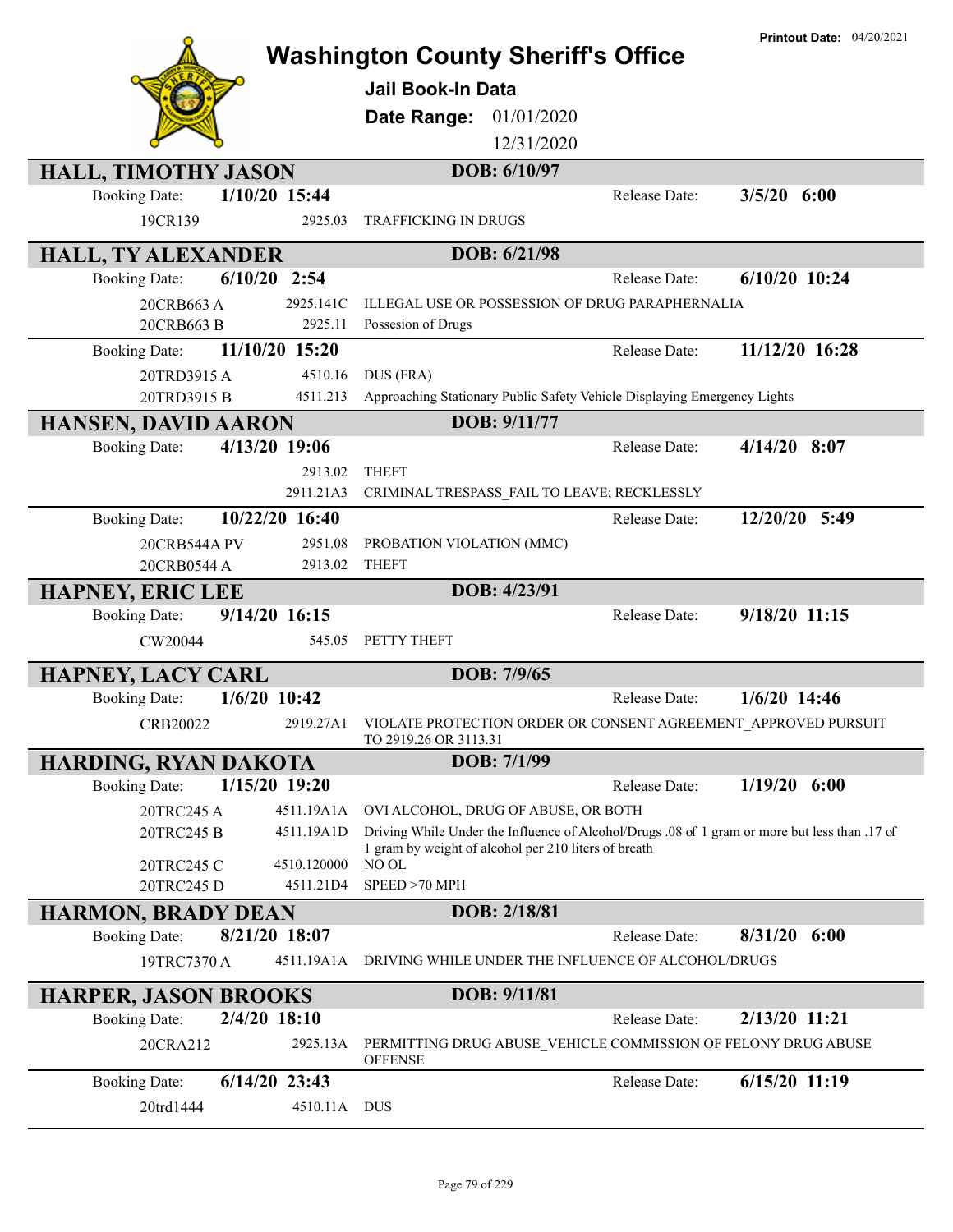|                                                                       | <b>Washington County Sheriff's Office</b><br><b>Jail Book-In Data</b><br>Date Range:<br>01/01/2020<br>12/31/2020<br>DOB: 6/14/77 |               | <b>Printout Date: 04/20/2021</b> |
|-----------------------------------------------------------------------|----------------------------------------------------------------------------------------------------------------------------------|---------------|----------------------------------|
| <b>HARPER, JEFFREY GLENN</b><br>4/12/20 23:48<br><b>Booking Date:</b> |                                                                                                                                  | Release Date: | $4/17/20$ 12:18                  |
| 20CRB532A<br>2913.02                                                  | <b>THEFT</b>                                                                                                                     |               |                                  |
| 20CRB532 B<br>2911.21A3                                               | CRIMINAL TRESPASS FAIL TO LEAVE; RECKLESSLY                                                                                      |               |                                  |
| <b>HARPER, PATRICK DEAN</b>                                           | DOB: 4/2/58                                                                                                                      |               |                                  |
| 3/11/20 19:37<br><b>Booking Date:</b>                                 |                                                                                                                                  | Release Date: | $3/12/20$ 9:32                   |
| 18TRC8348 C<br>2951.08                                                | PROBATION VIOLATION (MMC)                                                                                                        |               |                                  |
| <b>HARPER, TEARA KAY</b>                                              | DOB: 5/25/81                                                                                                                     |               |                                  |
| 2/4/20 17:16<br><b>Booking Date:</b>                                  |                                                                                                                                  | Release Date: | 2/13/20 8:57                     |
| 20CRA211                                                              | 2925.11AC6A POSSESSION OF HEROIN                                                                                                 |               |                                  |
| <b>HARRIS, FERGUSSON DE'ANTHOH</b>                                    | DOB: 3/25/01                                                                                                                     |               |                                  |
| 12/3/20 10:37<br><b>Booking Date:</b>                                 |                                                                                                                                  | Release Date: | 12/4/20 11:59                    |
| 20TRD3903<br>95.05A1                                                  | Abandoned Junk Motor Vehicle                                                                                                     |               |                                  |
| <b>HARRIS, GARY LYNN</b>                                              | DOB: 8/18/90                                                                                                                     |               |                                  |
| $3/22/20$ 2:01<br><b>Booking Date:</b>                                |                                                                                                                                  | Release Date: | 3/25/20 15:50                    |
| 18trc5980 D<br>2951.08                                                | PROBATION VIOLATION (MMC)                                                                                                        |               |                                  |
| 6/10/20 18:46<br><b>Booking Date:</b>                                 |                                                                                                                                  | Release Date: | $7/4/20$ 6:00                    |
| 18TRC5980<br>4511.19A1A                                               | DRIVING WHILE UNDER THE INFLUENCE OF ALCOHOL/DRUGS                                                                               |               |                                  |
| <b>HARRIS, JUSTIN ALLEN</b>                                           | DOB: 2/2/82                                                                                                                      |               |                                  |
| 1/14/20 15:35<br><b>Booking Date:</b>                                 |                                                                                                                                  | Release Date: | 1/21/20 15:34                    |
| 2967.15<br><b>PAROLE</b>                                              | PAROLE VIOLATION                                                                                                                 |               |                                  |
| 2/20/20 10:53<br><b>Booking Date:</b>                                 |                                                                                                                                  | Release Date: | 4/6/20 8:54                      |
| <b>PAROLE</b><br>2967.15                                              | PAROLE VIOLATION                                                                                                                 |               |                                  |
| <b>HARRIS, WILLIAM ROBERT</b>                                         | DOB: 11/15/79                                                                                                                    |               |                                  |
| $1/26/20$ 2:08<br><b>Booking Date:</b>                                |                                                                                                                                  | Release Date: | $1/27/20$ 9:55                   |
| 20CRA145<br>2919.25                                                   | DOMESTIC VIOLENCE                                                                                                                |               |                                  |
| $6/22/20$ 10:57<br><b>Booking Date:</b>                               |                                                                                                                                  | Release Date: | $6/22/20$ 11:03                  |
| 2919.25<br>20CR70                                                     | DOMESTIC VIOLENCE                                                                                                                |               |                                  |
| <b>Booking Date:</b><br>8/3/20 12:37                                  |                                                                                                                                  | Release Date: | 8/7/20 11:18                     |
| <b>PROBATION</b><br>2951.08A                                          | PROBATION VIOLATION (CPC)                                                                                                        |               |                                  |
| 8/24/20 17:41<br><b>Booking Date:</b>                                 |                                                                                                                                  | Release Date: | $9/6/20$ 6:00                    |
| 2919.25<br>20CR70                                                     | DOMESTIC VIOLENCE                                                                                                                |               |                                  |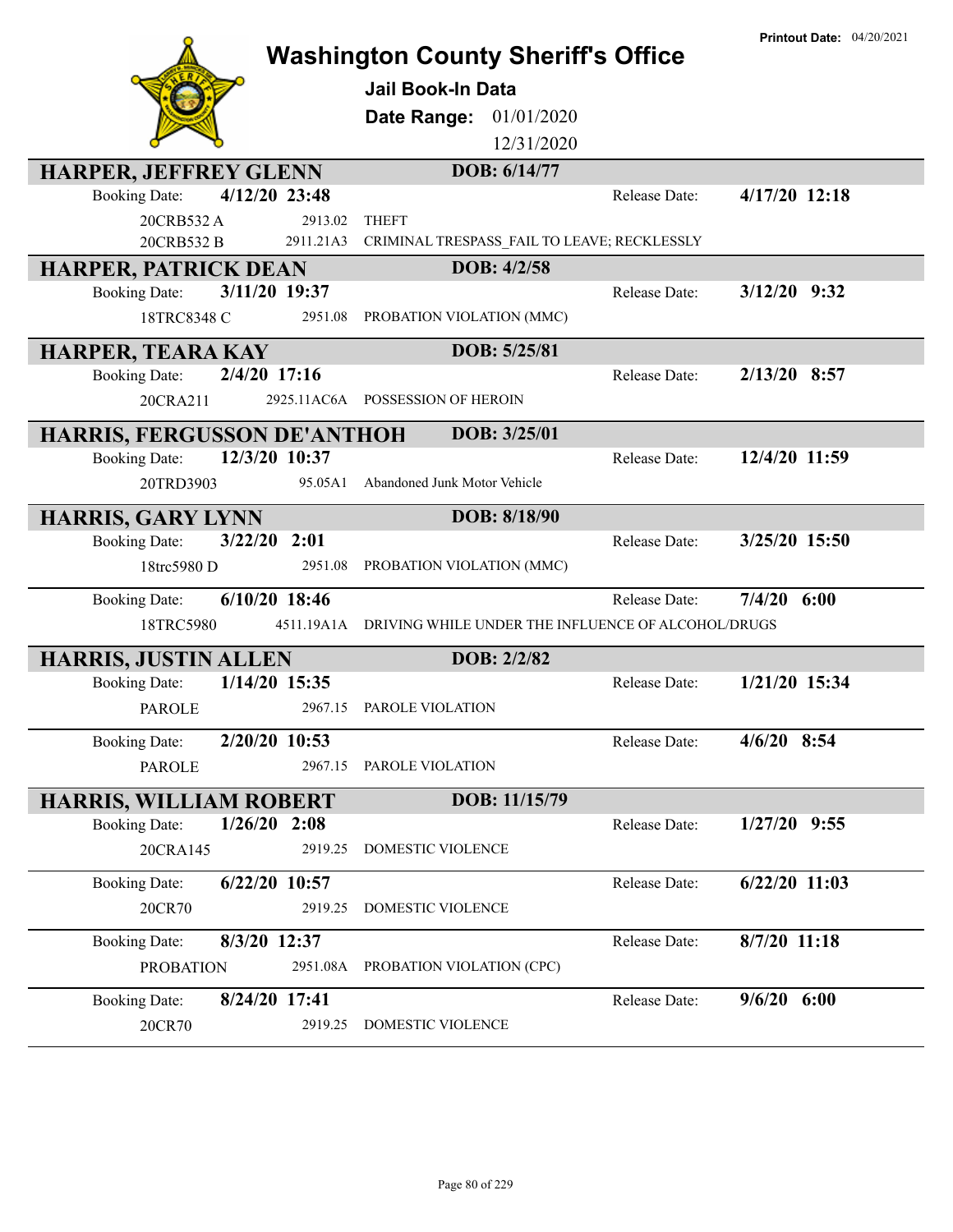|                                         |                |                                                     | <b>Printout Date: 04/20/2021</b> |
|-----------------------------------------|----------------|-----------------------------------------------------|----------------------------------|
|                                         |                | <b>Washington County Sheriff's Office</b>           |                                  |
|                                         |                | <b>Jail Book-In Data</b>                            |                                  |
|                                         |                | 01/01/2020<br>Date Range:                           |                                  |
|                                         |                | 12/31/2020                                          |                                  |
|                                         |                |                                                     |                                  |
| <b>HART, ELTON DEAN</b>                 |                | DOB: 9/28/75                                        |                                  |
| <b>Booking Date:</b>                    | 7/12/20 18:18  | Release Date:                                       | 7/15/20 15:55                    |
| 20CRB1005A                              | 2925.12A       | Possession of Drug Abuse Instruments                |                                  |
| 20CRB1005 C                             | 2925.14C1      | ILLEGAL USE OR POSSESSION OF DRUG PARAPHERNALIA     |                                  |
| 20CRA1004                               | 2925.11C6      | POSSESSION OF DRUGS HEROIN                          |                                  |
| 20CRB1005 B                             | 2917.31A3      | INDUCING PANIC_COMMIT OFFENSE W/ RECKLESS DISREGARD |                                  |
| <b>HART, GREGORY ALLEN</b>              |                | DOB: 7/24/90                                        |                                  |
| $6/23/20$ 13:19<br><b>Booking Date:</b> |                | Release Date:                                       | $6/24/20$ 9:51                   |
| 19CRB592A                               | 2909.07        | Criminal Mischief                                   |                                  |
| 7/7/20 13:26<br><b>Booking Date:</b>    |                | Release Date:                                       | 7/19/20 6:00                     |
|                                         |                |                                                     |                                  |
| 19CRB592 C                              | 2951.08        | PROBATION VIOLATION (MMC)                           |                                  |
| 19CRB592 A                              | 2909.07        | Criminal Mischief                                   |                                  |
| 8/30/20 20:04<br><b>Booking Date:</b>   |                | Release Date:                                       | 9/8/20<br>6:00                   |
| 20TRC2459 A                             | 4511.19        | DRIVING WHILE UNDER THE INFLUENCE OF ALCOHOL/DRUGS  |                                  |
| 20TRC2459 B                             | 4510.16        | DUS (FRA)                                           |                                  |
| 20TRC2459 C                             | 4511.43        | Failure to Yield at Stop or Yield sign              |                                  |
| <b>Booking Date:</b>                    | 10/15/20 12:38 | Release Date:                                       | 10/15/20 19:09                   |
| TRC2002459 D                            | 2951.08        | PROBATION VIOLATION (MMC)                           |                                  |
| <b>Booking Date:</b>                    | 11/25/20 12:25 | Release Date:                                       | 2/12/21 15:00                    |
| TRC2002459 A                            | 4511.19A1A     | OVI ALCOHOL, DRUG OF ABUSE, OR BOTH                 |                                  |
|                                         |                |                                                     |                                  |
| HART, HEATHER LYNN                      |                | DOB: 8/23/80                                        |                                  |
| <b>Booking Date:</b>                    | 11/11/20 20:13 | Release Date:                                       | 11/13/20<br>9:59                 |
| 19TRD4389                               |                | 4510.21 FAILURE TO REINSTATE O/L                    |                                  |
| <b>ATHENS CO</b>                        |                | 2913.02 THEFT                                       |                                  |
| <b>HART, JESSICA DAWN</b>               |                | DOB: 4/6/92                                         |                                  |
| 8/4/20 16:54<br><b>Booking Date:</b>    |                | Release Date:                                       | $8/11/20$ 9:49                   |
| 19CRB1335 PV                            | 2951.08        | PROBATION VIOLATION (MMC)                           |                                  |
| <b>HART, QUINTON ISAAC</b>              |                | DOB: 8/24/96                                        |                                  |
| <b>Booking Date:</b><br>10/7/20 15:57   |                | Release Date:                                       | $1/27/21$ 8:09                   |
| 19cr251                                 | 2903.13AC5     | Assault of a Peace Officer                          |                                  |
|                                         | 0IN TRANSIT    | 0IN TRANSIT                                         |                                  |
| <b>HART, TRISTEN ALLEN</b>              |                | DOB: 7/8/96                                         |                                  |
| 3/27/20 11:01<br><b>Booking Date:</b>   |                | Release Date:                                       | $4/1/20$ 9:38                    |
| 20CRA344                                | 2950.05        | SEX OFFENDER/FAIL TO NOTIFY CHANGE OF ADDRESS       |                                  |
| $6/3/20$ 21:30<br><b>Booking Date:</b>  |                | Release Date:                                       | $6/4/20$ 15:30                   |
| 20CR189                                 | 2950.05F1      | SEX OFFENDER/FAIL TO NOTIFY CHANGE OF ADDRESS       |                                  |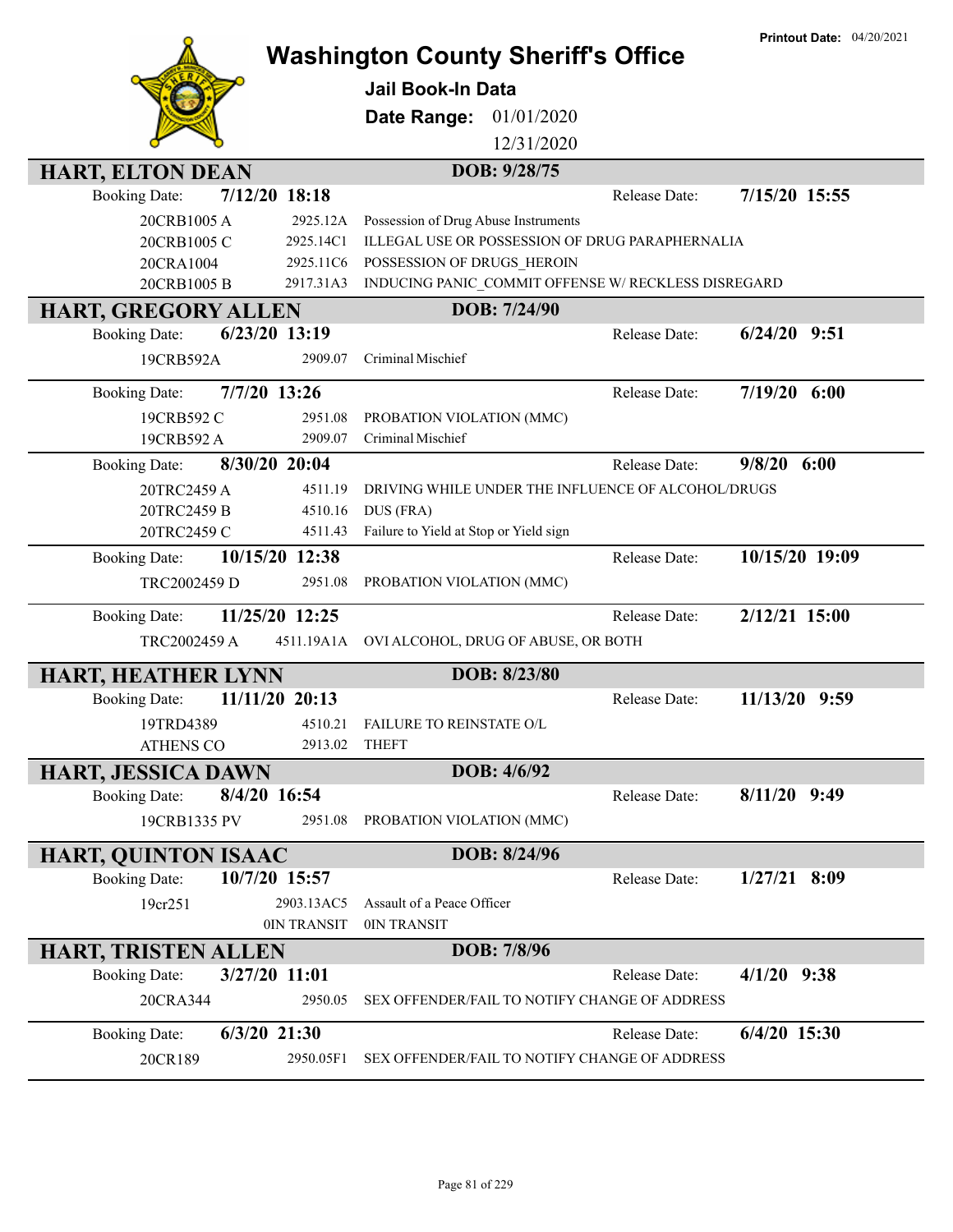|                                   |                      | <b>Washington County Sheriff's Office</b>                                                                                                             |               | <b>Printout Date: 04/20/2021</b> |
|-----------------------------------|----------------------|-------------------------------------------------------------------------------------------------------------------------------------------------------|---------------|----------------------------------|
|                                   |                      | <b>Jail Book-In Data</b>                                                                                                                              |               |                                  |
|                                   |                      | 01/01/2020<br>Date Range:                                                                                                                             |               |                                  |
|                                   |                      | 12/31/2020                                                                                                                                            |               |                                  |
|                                   |                      |                                                                                                                                                       |               |                                  |
| <b>HARTLEY, MARK JR</b>           |                      | DOB: 10/22/77                                                                                                                                         |               |                                  |
| <b>Booking Date:</b>              | 4/16/20 14:17        |                                                                                                                                                       | Release Date: | $4/30/20$ 6:00                   |
| 20CRA548<br>20CRB549              | 2913.49B2<br>2921.32 | IDENTITY FRAUD OBTAIN, POSSESS, OR USE TO REPRESENT OTHER PERSON'S<br>PERSONAL IDENTIFYING INFORMATION<br>OBSTRUCTING JUSTICE                         |               |                                  |
| <b>HARVEY, AARON JOSEPH</b>       |                      | DOB: 6/19/86                                                                                                                                          |               |                                  |
| <b>Booking Date:</b>              | $9/4/20$ 7:46        |                                                                                                                                                       | Release Date: | 9/5/20 11:51                     |
| CRB2001343 A                      | 2919.25A1            | DOMESTIC VIOLENCE                                                                                                                                     |               |                                  |
| CRB2001343 B                      | 2919.25A1            | DOMESTIC VIOLENCE                                                                                                                                     |               |                                  |
| <b>Booking Date:</b>              | 10/3/20 15:03        |                                                                                                                                                       | Release Date: | 10/3/20 16:37                    |
|                                   | 2919.27              | VIOLATE PROTECTION ORDER OR CONSENT AGREEMENT                                                                                                         |               |                                  |
|                                   |                      |                                                                                                                                                       |               |                                  |
| <b>Booking Date:</b>              | 12/22/20 19:01       |                                                                                                                                                       | Release Date: | 12/23/20 16:42                   |
| 20CRA1870 A                       | 2913.42A1            | TAMPERING W/ RECORDS FALSIFY, DESTROY, REMOVE                                                                                                         |               |                                  |
| 20CRA1870 B                       | 2913.31A1            | FORGERY_WITHOUT AUTHORITY                                                                                                                             |               |                                  |
| 20CRB1871                         | 2919.27              | VIOLATE PROTECTION ORDER OR CONSENT AGREEMENT                                                                                                         |               |                                  |
| <b>HARVEY, ALEXA MORGAN</b>       |                      | DOB: 8/21/95                                                                                                                                          |               |                                  |
| <b>Booking Date:</b>              | 5/29/20 12:35        |                                                                                                                                                       | Release Date: | $6/23/20$ 9:19                   |
| 18CR54                            |                      | 2951.08A PROBATION VIOLATION (CPC)                                                                                                                    |               |                                  |
| <b>HARVEY, RYAN ALLAN</b>         |                      | DOB: 5/8/98                                                                                                                                           |               |                                  |
| <b>Booking Date:</b>              | 9/15/20 15:20        |                                                                                                                                                       | Release Date: | $9/18/20$ 6:00                   |
| 20TRC2878 B                       | 4511.19A1D           | Driving While Under the Influence of Alcohol/Drugs .08 of 1 gram or more but less than .17 of<br>1 gram by weight of alcohol per 210 liters of breath |               |                                  |
| <b>HATTLE, JACOB CLYDE</b>        |                      | DOB: 4/25/96                                                                                                                                          |               |                                  |
| <b>Booking Date:</b>              | $1/26/20$ 2:59       |                                                                                                                                                       | Release Date: | $1/26/20$ 10:23                  |
|                                   | 2921.33              | <b>RESISTING ARREST</b>                                                                                                                               |               |                                  |
|                                   | 2921.31              | OBSTRUCTING OFFICIAL BUSINESS                                                                                                                         |               |                                  |
| <b>Booking Date:</b>              | 3/9/20 19:21         |                                                                                                                                                       | Release Date: | $3/14/20$ 6:00                   |
| 20CRB158 A                        | 2921.33              | <b>RESISTING ARREST</b>                                                                                                                               |               |                                  |
| <b>HAUGHT, ASHLEE NICOLE</b>      |                      | DOB: 4/29/92                                                                                                                                          |               |                                  |
| <b>Booking Date:</b>              | 1/7/20 13:44         |                                                                                                                                                       | Release Date: | 1/10/20 17:27                    |
| CRA 2000055 B                     | 2925.11C1            | POSSESSION OF DRUGS_SCHEDULE I OR II SUBSTANCE                                                                                                        |               |                                  |
| CRA 2000055 A                     | 2921.12              | TAMPERING W/ EVIDENCE                                                                                                                                 |               |                                  |
| 19TRD7395A                        | 4510.16              | DUS (FRA)                                                                                                                                             |               |                                  |
| 19TRD7395B                        | 4549.08              | FICTITIOUS PLATES M4                                                                                                                                  |               |                                  |
| <b>HAUGHT, DOMANICK JOSEPH RY</b> |                      | DOB: 7/29/93                                                                                                                                          |               |                                  |
| <b>Booking Date:</b>              | 11/7/20 17:25        |                                                                                                                                                       | Release Date: | 11/9/20 16:04                    |
| 20TRD3901                         | 4510.16              | DUS (FRA)                                                                                                                                             |               |                                  |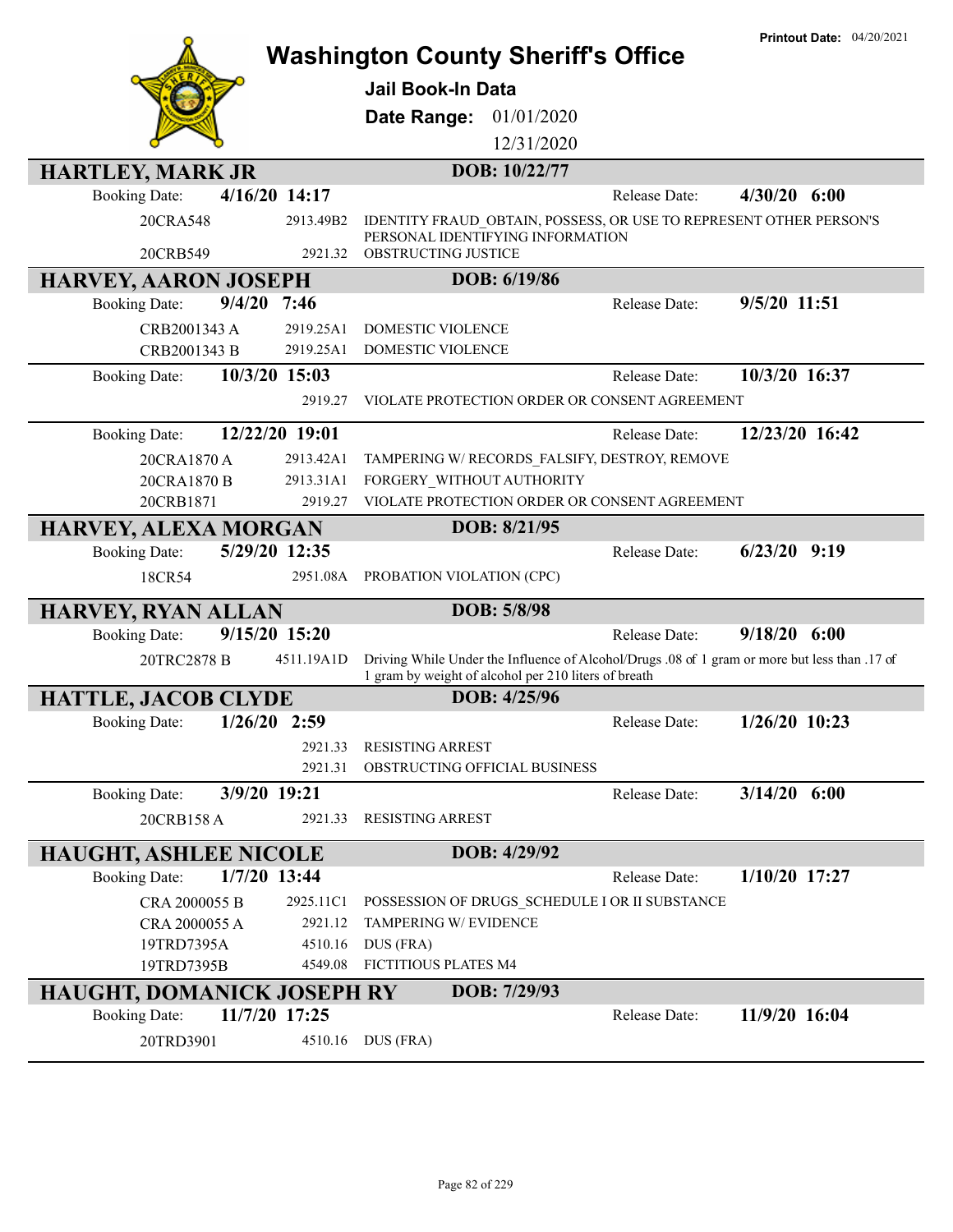**Printout Date:** 04/20/2021



## **Washington County Sheriff's Office**

**Jail Book-In Data**

**Date Range:** 01/01/2020

12/31/2020

| <b>HAUGHT, JASON JOE</b>        |                           | DOB: 2/2/80                                              |               |                 |
|---------------------------------|---------------------------|----------------------------------------------------------|---------------|-----------------|
| <b>Booking Date:</b>            | 2/21/20 13:52             |                                                          | Release Date: | $8/26/20$ 9:48  |
| 20CR8 1                         | 2925.11AC1C               | POSSESSION OF DRUGS (METHAMPHETAMINE)                    |               |                 |
| 20CR82                          | 4511.19A1A                | DRIVING WHILE UNDER THE INFLUENCE OF ALCOHOL/DRUGS       |               |                 |
| CRB1901463B                     | 2951.08                   | PROBATION VIOLATION (MMC)                                |               |                 |
| TRC1903831 B                    | 4510.14                   | DRIVING UNDER OVI SUSPENSION                             |               |                 |
| 2002CV222                       | 2705.02A                  | Contempt of Court                                        |               |                 |
| CRB1901255B                     | 2951.08                   | PROBATION VIOLATION (MMC)                                |               |                 |
| 19CRB1699B                      | 2951.08                   | PROBATION VIOLATION (MMC)                                |               |                 |
| 20CRB306                        | 2705.02A                  | Contempt of Court                                        |               |                 |
| TRC1903831F                     | 2951.08                   | PROBATION VIOLATION (MMC)                                |               |                 |
| <b>HAVERTY, SEAN MICHAEL</b>    |                           | DOB: 11/21/90                                            |               |                 |
| <b>Booking Date:</b>            | 6/29/20 13:02             |                                                          | Release Date: | 7/10/20 11:30   |
| 19CRB1406 C                     | 2951.08                   | PROBATION VIOLATION (MMC)                                |               |                 |
| 16DC50                          | 2705.02                   | CONTEMPT(FAILURE TO APPEAR)                              |               |                 |
| <b>ATHENS</b>                   | 2913.02A1                 | THEFT WITHOUT CONSENT                                    |               |                 |
| <b>Booking Date:</b>            | 9/28/20 18:30             |                                                          | Release Date: | $10/18/20$ 6:00 |
| 19CRB1406 A                     | 2925.12                   | POSSESSING DRUG ABUSE INSTRUMENTS                        |               |                 |
|                                 |                           |                                                          |               |                 |
|                                 |                           |                                                          |               |                 |
| <b>HAYES, CHELSEA NICHOLE</b>   |                           | DOB: 8/3/91                                              | Release Date: | 7/15/20 18:00   |
| <b>Booking Date:</b>            | 7/14/20 18:10<br>2925.03X | COMPLICITY TO TRAFFICKING IN DRUG                        |               |                 |
| 17CR277                         |                           |                                                          |               |                 |
| <b>Booking Date:</b>            | 12/14/20 18:25            |                                                          | Release Date: | 12/17/20 17:27  |
| 17CR277                         | 2951.08A                  | PROBATION VIOLATION (CPC)                                |               |                 |
| <b>HAYES, PAULA LAYNE</b>       |                           | DOB: 3/13/68                                             |               |                 |
| <b>Booking Date:</b>            | 9/10/20 10:53             |                                                          | Release Date: | 9/11/20 11:30   |
| CRB2001374                      |                           | 2919.25A DOMESTIC VIOLENCE KNOWINGLY CAUSE PHYSICAL HARM |               |                 |
| <b>HAYNES, MARK CHRISTOPHER</b> |                           | DOB: 11/1/85                                             |               |                 |
| <b>Booking Date:</b>            | 5/10/20 10:12             |                                                          | Release Date: | 5/18/20 14:11   |
| 20CRA655                        | 2913.02A1B4               | THEFT OF A FIREARM                                       |               |                 |
| 20CRB656                        | 2925.12                   | POSSESSING DRUG ABUSE INSTRUMENTS                        |               |                 |
| <b>HAYNES, SHANE MICHAEL</b>    |                           | DOB: 1/22/99                                             |               |                 |
| <b>Booking Date:</b>            | 11/16/20 14:39            |                                                          | Release Date: | 11/16/20 19:15  |
| 19TRD3721                       | 4510.120000               | NO OL                                                    |               |                 |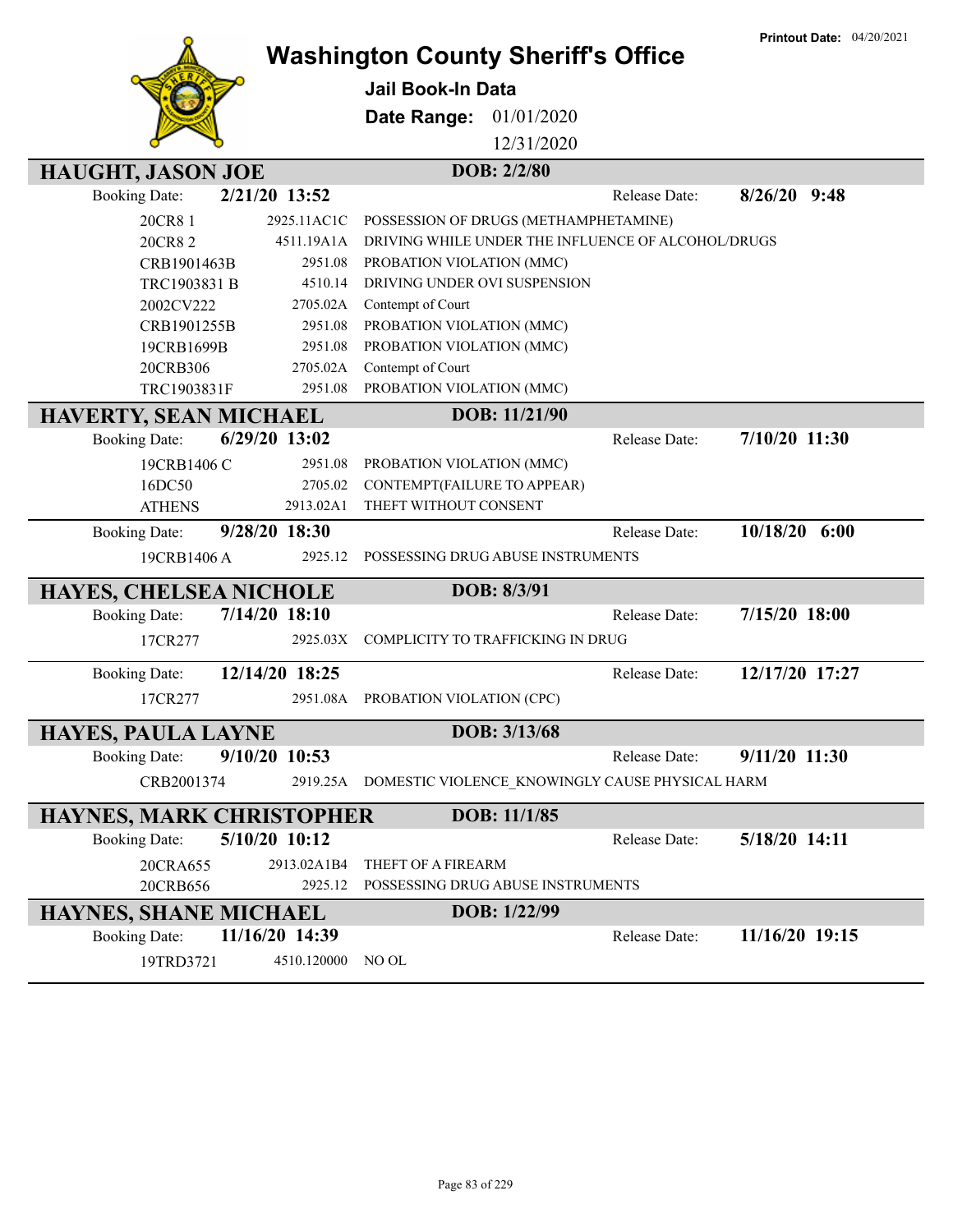|                                         |             | <b>Washington County Sheriff's Office</b>          |               | <b>Printout Date: 04/20/2021</b> |
|-----------------------------------------|-------------|----------------------------------------------------|---------------|----------------------------------|
|                                         |             | Jail Book-In Data                                  |               |                                  |
|                                         |             | <b>Date Range: 01/01/2020</b>                      |               |                                  |
|                                         |             | 12/31/2020                                         |               |                                  |
| <b>HEADLEY, JOY JO</b>                  |             | DOB: 1/7/78                                        |               |                                  |
| $1/16/20$ 15:55<br><b>Booking Date:</b> |             |                                                    | Release Date: | $2/27/20$ 8:03                   |
| 18CR374                                 | 2967.15     | PAROLE VIOLATION                                   |               |                                  |
| 9/23/20 8:38<br><b>Booking Date:</b>    |             |                                                    | Release Date: | 10/29/20 10:07                   |
| <b>PV HOLDER</b>                        | 2951.08A    | PROBATION VIOLATION (CPC)                          |               |                                  |
| 20CRA1456                               | 2925.11C1A  | POSSESSION OF DRUGS SCHEDULE I OR II SUBSTANCE     |               |                                  |
| 18CR374                                 | 2951.08A    | PROBATION VIOLATION (CPC)                          |               |                                  |
| <b>HEDDELSON, KARISSA DAVEEN</b>        |             | DOB: 1/11/91                                       |               |                                  |
| 3/13/20 18:10<br><b>Booking Date:</b>   |             |                                                    | Release Date: | $3/23/20$ 6:00                   |
| 20CRB334                                | 2925.11Z    | Attempted Possession of Drugs                      |               |                                  |
| <b>HELTON, JENNIFER JOY</b>             |             | DOB: 12/6/81                                       |               |                                  |
| $4/14/20$ 9:10<br><b>Booking Date:</b>  |             |                                                    | Release Date: | 4/20/20 13:02                    |
| 20CRA540A                               | 2913.51     | RECEIVING STOLEN PROPERTY                          |               |                                  |
| 20CRA540B                               | 2925.11AC1A | POSSESSION OF DRUGS                                |               |                                  |
| <b>HEMRY, RYAN KRISTEN</b>              |             | DOB: 7/15/91                                       |               |                                  |
| 10/5/20 12:16<br><b>Booking Date:</b>   |             |                                                    | Release Date: | $10/15/20$ 6:00                  |
| MORGAN CO                               | 2951.08C    | PROBATION VIOLATION (OTHER CO/STATE)               |               |                                  |
| <b>HENDERHAN, CODY JACOB</b>            |             | DOB: 4/24/81                                       |               |                                  |
| 8/24/20 18:24<br><b>Booking Date:</b>   |             |                                                    | Release Date: | $9/13/20$ 6:00                   |
| 19TRC7255                               | 4511.19A1A  | DRIVING WHILE UNDER THE INFLUENCE OF ALCOHOL/DRUGS |               |                                  |
| <b>HENDERSHOT, CURT E</b>               |             | DOB: 5/15/71                                       |               |                                  |
| 1/18/20 22:56<br><b>Booking Date:</b>   |             |                                                    | Release Date: | 1/21/20 19:09                    |
| 20CRB109                                | 2919.25A    | DOMESTIC VIOLENCE KNOWINGLY CAUSE PHYSICAL HARM    |               |                                  |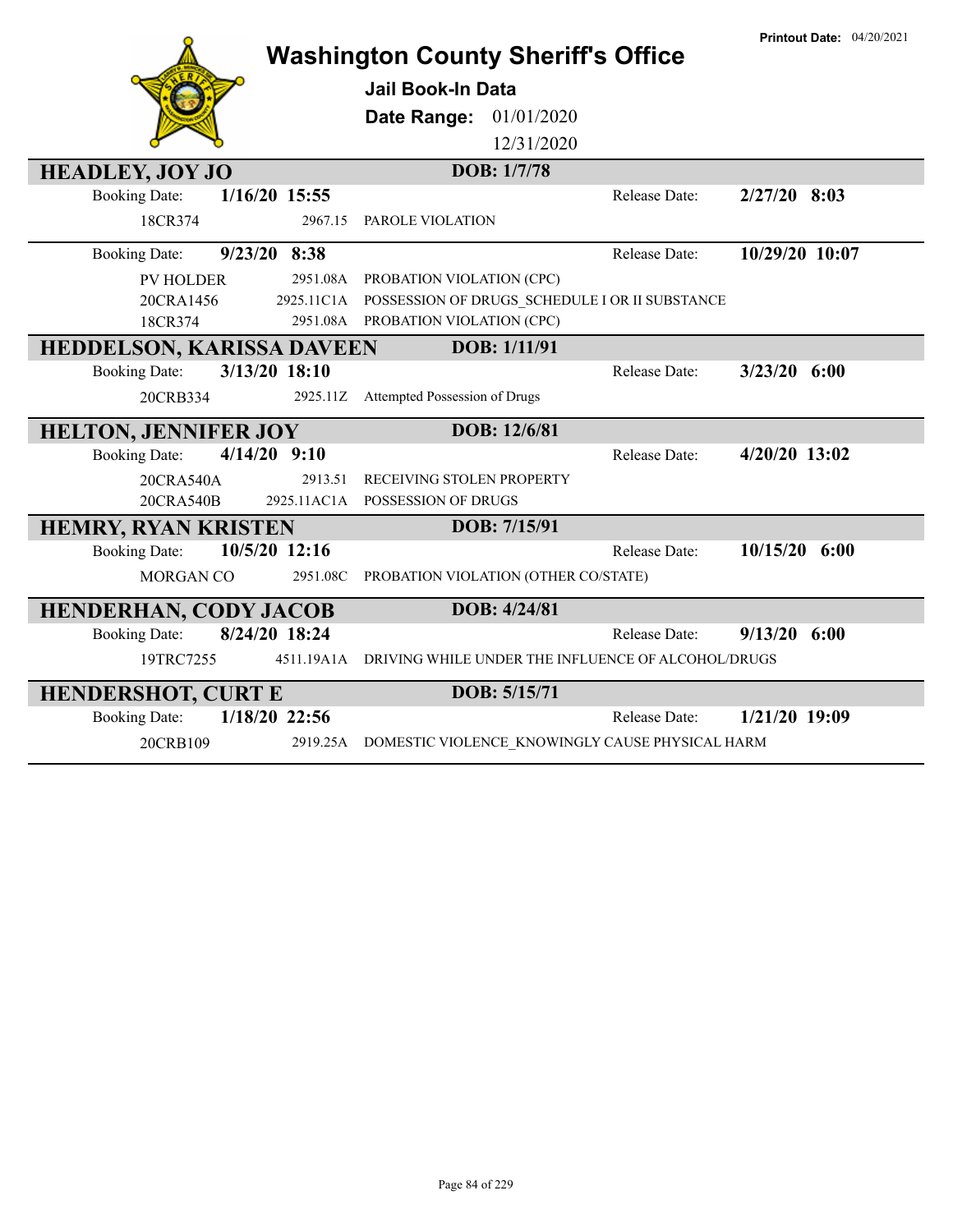|                                                 | <b>Washington County Sheriff's Office</b>                      | <b>Printout Date: 04/20/2021</b> |
|-------------------------------------------------|----------------------------------------------------------------|----------------------------------|
|                                                 | <b>Jail Book-In Data</b>                                       |                                  |
|                                                 |                                                                |                                  |
|                                                 | 01/01/2020<br>Date Range:                                      |                                  |
|                                                 | 12/31/2020                                                     |                                  |
| <b>HENDERSHOT, JOHN JOSEPH</b>                  | DOB: 11/2/79                                                   |                                  |
| $6/12/20$ 18:08<br><b>Booking Date:</b>         | Release Date:                                                  | $6/18/20$ $6:00$                 |
| 19CRB2154<br>2913.02<br>19TRC2147 PV<br>2951.08 | <b>THEFT</b><br>PROBATION VIOLATION (MMC)                      |                                  |
| 6/26/20 17:59                                   | Release Date:                                                  | $6/30/20$ $6:00$                 |
| <b>Booking Date:</b><br>19CRB2154<br>2913.02    | <b>THEFT</b>                                                   |                                  |
|                                                 |                                                                |                                  |
| 7/10/20 18:36<br><b>Booking Date:</b>           | Release Date:                                                  | $7/14/20$ 6:00                   |
| CRB1902154<br>2913.02                           | <b>THEFT</b>                                                   |                                  |
| 7/24/20 19:44<br><b>Booking Date:</b>           | Release Date:                                                  | $7/27/20$ 6:00                   |
| 2913.02<br>CRB1902154                           | <b>THEFT</b>                                                   |                                  |
| 9/4/20 16:48<br><b>Booking Date:</b>            | Release Date:                                                  | 9/10/20 11:37                    |
| 19TRC2147A<br>2951.08                           | PROBATION VIOLATION (MMC)                                      |                                  |
| CRB2001350<br>2913.02                           | <b>THEFT</b>                                                   |                                  |
| 12/17/20 19:05<br><b>Booking Date:</b>          | Release Date:                                                  | 12/21/20 5:17                    |
| 20CRB1350<br>2913.02                            | <b>THEFT</b>                                                   |                                  |
| 12/30/20 19:03<br><b>Booking Date:</b>          | Release Date:                                                  | $1/4/21$ 5:08                    |
| 2913.02<br>20CRB1350                            | <b>THEFT</b>                                                   |                                  |
| <b>HENDRICKSON, BRANDON MATHI</b>               | DOB: 1/17/87                                                   |                                  |
| 7/14/20 16:24<br><b>Booking Date:</b>           | Release Date:                                                  | $7/17/20$ 6:00                   |
| 20CRB1015A<br>2911.21A1                         | CRIMINAL TRESPASS LAND PREISES OF ANOTHER                      |                                  |
| 20CRB1015 B<br>2917.11A5                        | DISORDERLY CONDUCT_PHYSICALLY OFFENSIVE CONDITION/RISK OF HARM |                                  |
| 11/23/20 13:02<br><b>Booking Date:</b>          | Release Date:                                                  | 12/2/20 9:09                     |
| 20CRB1015 C<br>2951.08                          | PROBATION VIOLATION (MMC)                                      |                                  |
| 20CRB1015A<br>2911.21A1                         | CRIMINAL TRESPASS LAND PREISES OF ANOTHER                      |                                  |
| <b>HENDRICKSON, JOSHUA MICHAEI</b>              | DOB: 1/27/80                                                   |                                  |
| 8/1/20 18:25<br><b>Booking Date:</b>            | Release Date:                                                  | 8/3/20 14:14                     |
| 4511.19A1A<br>19TRC7233 A                       | DRIVING WHILE UNDER THE INFLUENCE OF ALCOHOL/DRUGS             |                                  |
| 8/8/20 18:42<br><b>Booking Date:</b>            | Release Date:                                                  | $8/10/20$ 6:00                   |
| 19TRC7233<br>4511.19A1A                         | DRIVING WHILE UNDER THE INFLUENCE OF ALCOHOL/DRUGS             |                                  |
| 9/5/20 18:04<br><b>Booking Date:</b>            | Release Date:                                                  | $9/9/20$ 6:00                    |
| 19TRC7233<br>4511.19A1A                         | DRIVING WHILE UNDER THE INFLUENCE OF ALCOHOL/DRUGS             |                                  |
|                                                 |                                                                |                                  |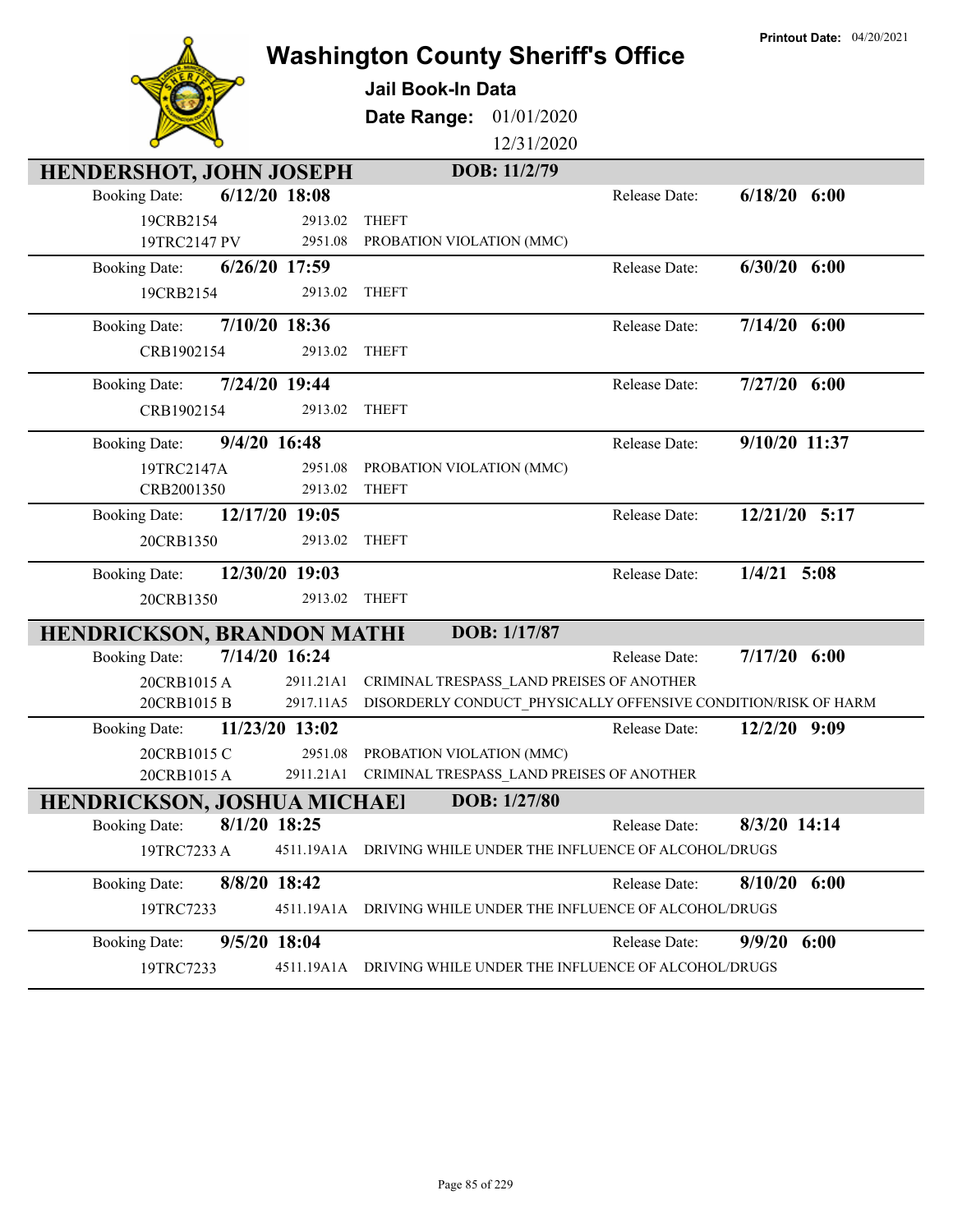|                              |                | <b>Washington County Sheriff's Office</b>                                                                       |               | <b>Printout Date: 04/20/2021</b> |
|------------------------------|----------------|-----------------------------------------------------------------------------------------------------------------|---------------|----------------------------------|
|                              |                | Jail Book-In Data                                                                                               |               |                                  |
|                              |                | 01/01/2020<br>Date Range:                                                                                       |               |                                  |
|                              |                | 12/31/2020                                                                                                      |               |                                  |
| HENNEN, MELISSA ANN          |                | DOB: 9/5/75                                                                                                     |               |                                  |
| <b>Booking Date:</b>         | 2/20/20 16:43  |                                                                                                                 | Release Date: | 2/25/20 13:35                    |
| 19TRD6008A                   | 4510.16        | DUS (FRA)                                                                                                       |               |                                  |
| 19TRD500 BELF                | 335.07         | DUS VIOLATOR COMPACT                                                                                            |               |                                  |
| 19TRD500 BELF                | 337.04         | <b>TAIL LIGHTS</b>                                                                                              |               |                                  |
| 19TRD500 BELF                | 335.10         | FAILURE TO DISPLAY PLATES                                                                                       |               |                                  |
| 20CRB298                     | 2705.02A       | Contempt of Court                                                                                               |               |                                  |
| 19TRD6008B                   | 4503.11        | Expired plate                                                                                                   |               |                                  |
| HENTHORNE, HUNTER WILLIAM    |                | DOB: 7/5/97                                                                                                     |               |                                  |
| <b>Booking Date:</b>         | $3/3/20$ 9:33  |                                                                                                                 | Release Date: | $5/15/20$ $6:00$                 |
| 19CR336                      | 2921.12        | <b>TAMPERING W/ EVIDENCE</b>                                                                                    |               |                                  |
| <b>HERRON, JAMES THOMAS</b>  |                | DOB: 4/22/92                                                                                                    |               |                                  |
| <b>Booking Date:</b>         | $3/4/20$ 9:42  |                                                                                                                 | Release Date: | $4/17/20$ 5:35                   |
| 19CR335                      | 2913.51AC      | RECEIVING STOLEN PROPERTY                                                                                       |               |                                  |
| <b>HERWALD, KYLE GREGORY</b> |                | DOB: 4/13/87                                                                                                    |               |                                  |
| <b>Booking Date:</b>         | 3/24/20 11:57  |                                                                                                                 | Release Date: | 3/25/20 12:24                    |
| 20CR85 1                     | 2911.12A3      | BURGLARY_TRESPASS IN OCCUPIED STRAUCTURE, SEPERATLEY SECURED                                                    |               |                                  |
|                              |                | STRUCTURE, OR SEPERATLEY OCCUPIED PORTION OF AN OCCUPIED STRUCTURE<br>W/ PURPOSE TO COMMIT ANY CRIMINAL OFFENSE |               |                                  |
| 20CR852                      | 2913.51AC      | RECEIVING STOLEN PROPERTY                                                                                       |               |                                  |
| <b>HESS, JOHN WILLIAM</b>    |                | DOB: 4/5/66                                                                                                     |               |                                  |
| <b>Booking Date:</b>         | $1/6/20$ 17:20 |                                                                                                                 | Release Date: | $1/10/20$ 6:10                   |
| <b>MEIGS CO</b>              | 2907.05        | Gross Sexual Imposition                                                                                         |               |                                  |
| HESS, JOHNATHAN MICHAEL      |                | DOB: 7/21/87                                                                                                    |               |                                  |
| <b>Booking Date:</b>         | 10/21/20 10:28 |                                                                                                                 | Release Date: | 10/21/20 10:37                   |
| 20CR3963                     | 2925.11AC11A   | Possession of Fentanyl-Related Compound                                                                         |               |                                  |
| <b>HESS, KEVIN MATTHEW</b>   |                | DOB: 8/21/87                                                                                                    |               |                                  |
| <b>Booking Date:</b>         | 3/24/20 11:50  |                                                                                                                 | Release Date: | $4/2/20$ 9:11                    |
| 18CR345 1                    | 2925.03A1C1    | AGG. TRAFFICKING IN DRUGS                                                                                       |               |                                  |
| 18CR3452                     | 2925.11AC1B    | AGGRAVATED POSSESSION OF DRUGS                                                                                  |               |                                  |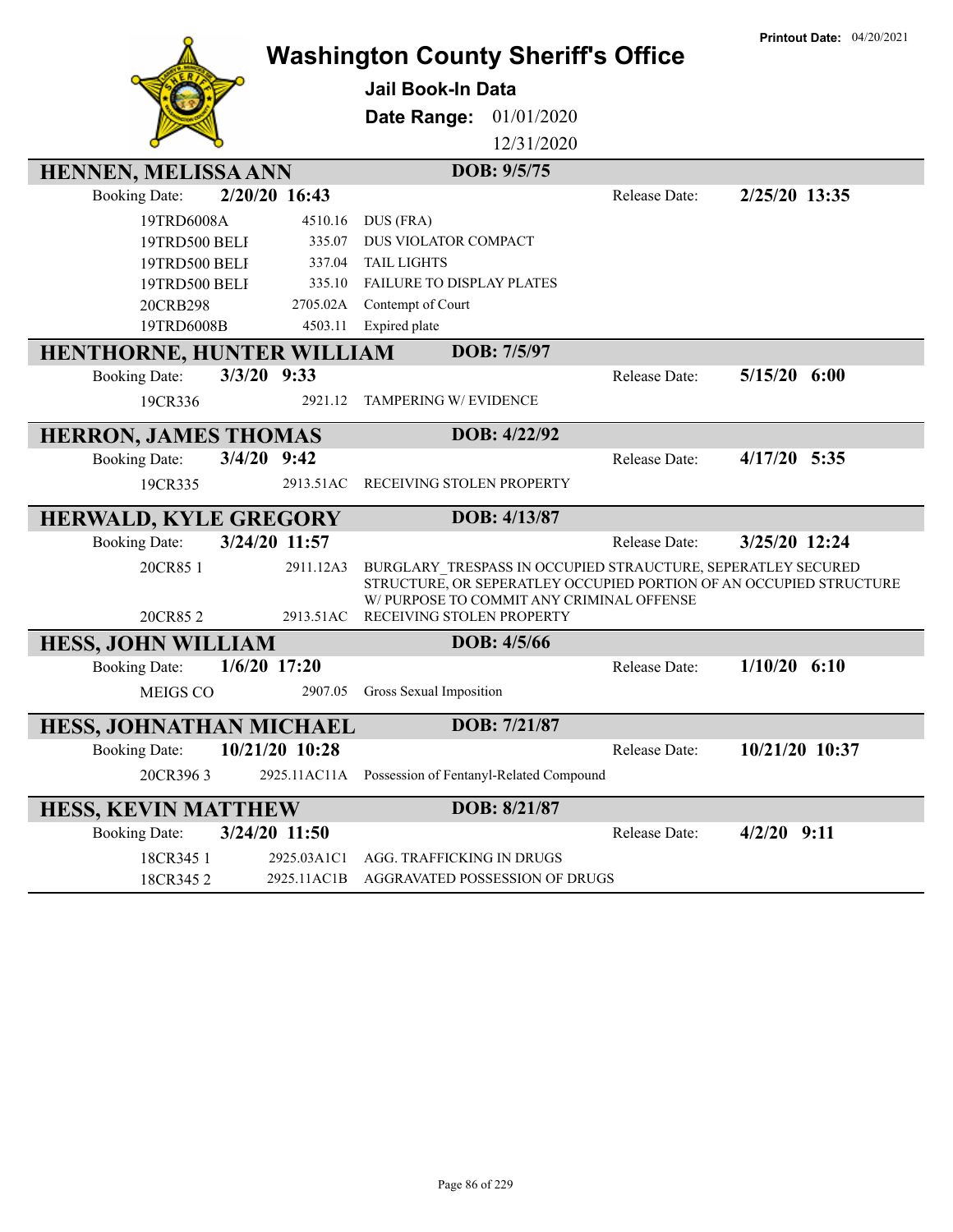|                              |                | <b>Washington County Sheriff's Office</b>                    | <b>Printout Date: 04/20/2021</b> |
|------------------------------|----------------|--------------------------------------------------------------|----------------------------------|
|                              |                | Jail Book-In Data                                            |                                  |
|                              |                |                                                              |                                  |
|                              |                | 01/01/2020<br>Date Range:                                    |                                  |
|                              |                | 12/31/2020                                                   |                                  |
| <b>HESS, TYLER JAMES</b>     |                | DOB: 9/27/99                                                 |                                  |
| <b>Booking Date:</b>         | 2:01<br>1/6/20 | Release Date:                                                | $1/6/20$ 11:25                   |
| 20TRC62B                     | 4511.21D4      | SPEED > 70 MPH                                               |                                  |
| 20TRC62A                     | 4511.19A1A     | DRIVING WHILE UNDER THE INFLUENCE OF ALCOHOL/DRUGS           |                                  |
| 20CRB14A                     | 2921.331B      | FAILURE TO COMPLY WITH ORDER OR SIGNAL OF P.O. ELUDE OR FLEE |                                  |
| 20CRB14B                     | 2925.141C      | ILLEGAL USE OR POSSESSION OF DRUG PARAPHERNALIA              |                                  |
| 20CRB14C                     | 2925.11C3      | POSSESSION OF DRUGS_MARIJUANA                                |                                  |
| <b>Booking Date:</b>         | 2/10/20 18:38  | Release Date:                                                | 2/13/20 17:59                    |
| 20TRC062 A                   | 4511.19A1A     | OVI ALCOHOL, DRUG OF ABUSE, OR BOTH                          |                                  |
| <b>Booking Date:</b>         | 5/17/20 7:15   | Release Date:                                                | 5/26/20 11:29                    |
| 20TRC62 PV                   | 2951.08        | PROBATION VIOLATION (MMC)                                    |                                  |
| <b>Booking Date:</b>         | $6/4/20$ 2:50  | Release Date:                                                | $7/22/20$ 6:00                   |
| 20TRC62 A                    | 4511.19A1A     | OVI ALCOHOL, DRUG OF ABUSE, OR BOTH                          |                                  |
| 20TRC62 PV                   | 2951.08        | PROBATION VIOLATION (MMC)                                    |                                  |
| <b>HEWITT, GLORIA MAY</b>    |                | DOB: 2/12/91                                                 |                                  |
| <b>Booking Date:</b>         | 5/6/20 23:19   | Release Date:                                                | 5/12/20 12:34                    |
| 20CRA636                     |                | 2925.11C6A POSSESSION OF DRUGS_HEROIN                        |                                  |
| HICKMAN, CARISSA DAWN        |                | DOB: 12/29/01                                                |                                  |
| <b>Booking Date:</b>         | 9/29/20 13:50  | Release Date:                                                | 9/29/20 14:50                    |
| 20CRB1416A                   | 2925.141C      | ILLEGAL USE OR POSSESSION OF DRUG PARAPHERNALIA              |                                  |
| 20CRB1416 B                  | 2925.11C3      | POSSESSION OF DRUGS_MARIJUANA                                |                                  |
| HICKS, CHRISTOPHER WILLIAM   |                | DOB: 2/22/95                                                 |                                  |
| <b>Booking Date:</b>         | $9/26/20$ 4:19 | Release Date:                                                | 9/28/20 18:13                    |
| 20CRB1467 B                  | 2921.33        | <b>RESISTING ARREST</b>                                      |                                  |
| 20CRB1467 A                  | 2919.25        | <b>DOMESTIC VIOLENCE</b>                                     |                                  |
| <b>HICKS, ROBERT CHARLES</b> |                | DOB: 8/2/98                                                  |                                  |
| <b>Booking Date:</b>         | 2/15/20 22:45  | Release Date:                                                | $2/27/20$ 9:33                   |
| 20CRA273                     | 2925.11C6D     | POSSESSION OF DRUGS_HEROIN                                   |                                  |
| <b>SUMMIT CO</b>             | 2967.15        | PAROLE VIOLATION                                             |                                  |
| <b>HIGGS, CRYSTAL LEE</b>    |                | DOB: 11/23/82                                                |                                  |
| <b>Booking Date:</b>         | 1/19/20 22:27  | Release Date:                                                | 1/23/20 11:00                    |
| 20TRD307                     | 4510.11A DUS   |                                                              |                                  |
| 20CRB112                     | 2913.02        | <b>THEFT</b>                                                 |                                  |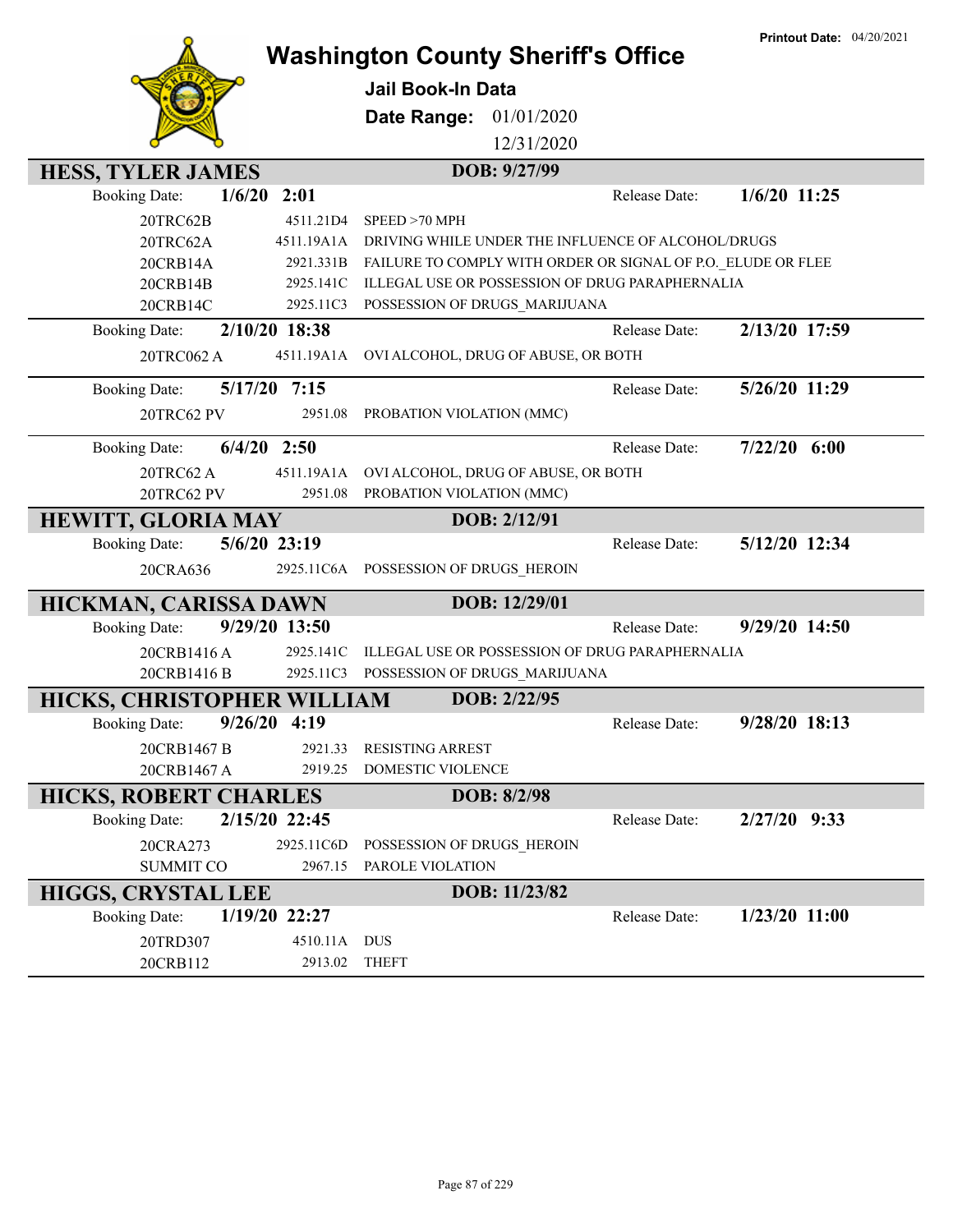|                                    |                | <b>Washington County Sheriff's Office</b>                                                                                 |               | <b>Printout Date: 04/20/2021</b> |
|------------------------------------|----------------|---------------------------------------------------------------------------------------------------------------------------|---------------|----------------------------------|
|                                    |                | <b>Jail Book-In Data</b>                                                                                                  |               |                                  |
|                                    |                | 01/01/2020<br>Date Range:                                                                                                 |               |                                  |
|                                    |                | 12/31/2020                                                                                                                |               |                                  |
| <b>HILL, ANTHONY TRENT</b>         |                | DOB: 4/28/89                                                                                                              |               |                                  |
| <b>Booking Date:</b>               | 3/6/20 11:07   |                                                                                                                           | Release Date: | $3/7/20$ 6:00                    |
| 19CR84                             | 2925.11        | POSSESSION OF DRUGS                                                                                                       |               |                                  |
| <b>NCI</b>                         | 0IN TRANSIT    | 0IN TRANSIT                                                                                                               |               |                                  |
| <b>Booking Date:</b>               | 7/10/20 10:00  |                                                                                                                           | Release Date: | 7/10/20 10:08                    |
| 19CR84 1                           | 2925.11Z       | Attempted Possession of Drugs                                                                                             |               |                                  |
| <b>Booking Date:</b>               | 8/7/20 19:25   |                                                                                                                           | Release Date: | $8/13/20$ 6:00                   |
| 19CR84                             | 2925.11        | POSSESSION OF DRUGS                                                                                                       |               |                                  |
| <b>HILL, DEREK ANDREW</b>          |                | DOB: 4/28/91                                                                                                              |               |                                  |
| <b>Booking Date:</b>               | 5/15/20 15:18  |                                                                                                                           | Release Date: | 5/22/20 15:19                    |
| 20CR192                            | 2950.05        | SEX OFFENDER/FAIL TO NOTIFY CHANGE OF ADDRESS                                                                             |               |                                  |
| <b>Booking Date:</b>               | 9/21/20 12:07  |                                                                                                                           | Release Date: | 9/21/20 12:14                    |
| 20CR 192                           | 2950.05        | SEX OFFENDER/FAIL TO NOTIFY CHANGE OF ADDRESS                                                                             |               |                                  |
| <b>Booking Date:</b>               | 10/5/20 18:35  |                                                                                                                           | Release Date: | 11/12/20 6:00                    |
| 20CR192                            | 2950.05        | SEX OFFENDER/FAIL TO NOTIFY CHANGE OF ADDRESS                                                                             |               |                                  |
| HILL, GREGORY MICHAEL JAMES        |                | DOB: 9/4/95                                                                                                               |               |                                  |
| <b>Booking Date:</b>               | 1/24/20 12:14  |                                                                                                                           | Release Date: | 1/24/20 12:30                    |
| 20CRA41                            | 959.131C1      | Prohibitions Concerning Companion Animals - torture animal by person who confines or who is<br>the custodian or caretaker |               |                                  |
| 20CRB39                            | 959.131B       | Prohibitions Concerning Companion Animals - torture                                                                       |               |                                  |
| 20CRB40A                           | 959.131D2      | Prohibitions Concerning Companion Animals                                                                                 |               |                                  |
| 20CRB40B                           | 959.13A2       | Cruelty to Animals - impound or confine an animal without affording it                                                    |               |                                  |
| <b>HILL, MICHAEL ANTHONY</b>       |                | DOB: 5/26/95                                                                                                              |               |                                  |
| <b>Booking Date:</b>               | 2/7/20 14:24   |                                                                                                                           | Release Date: | 8/25/20 14:13                    |
| <b>FEDERAL</b>                     | 3573 FEDERAL   | AMPHETAMINE OFFENSE                                                                                                       |               |                                  |
| <b>HILL, TRAYSHAUN MALIK LENEA</b> |                | DOB: 11/23/01                                                                                                             |               |                                  |
| <b>Booking Date:</b>               | 11/14/20 15:16 |                                                                                                                           | Release Date: | 11/15/20 14:10                   |
|                                    | 4511.21D4      | SPEED >70 MPH                                                                                                             |               |                                  |
|                                    | 4511.19A1A     | DRIVING WHILE UNDER THE INFLUENCE OF ALCOHOL/DRUGS                                                                        |               |                                  |
|                                    | 4510.11        | <b>DUS VIOL RESTR</b>                                                                                                     |               |                                  |
|                                    | 4513.263B1     | NO SEATBELT                                                                                                               |               |                                  |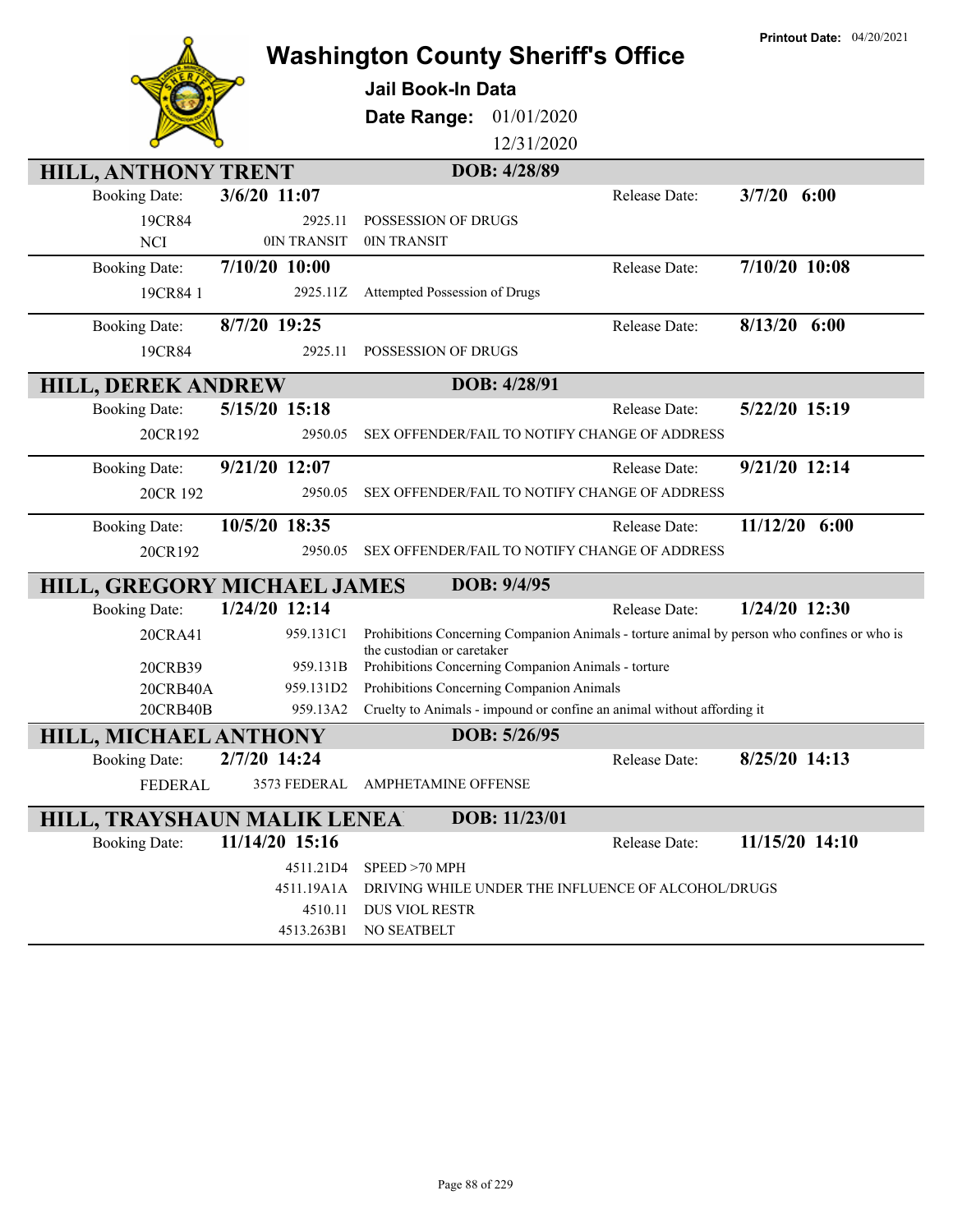|                                 |                  | <b>Washington County Sheriff's Office</b>       |               | <b>Printout Date: 04/20/2021</b> |
|---------------------------------|------------------|-------------------------------------------------|---------------|----------------------------------|
|                                 |                  | <b>Jail Book-In Data</b>                        |               |                                  |
|                                 |                  |                                                 |               |                                  |
|                                 |                  | 01/01/2020<br>Date Range:<br>12/31/2020         |               |                                  |
|                                 |                  |                                                 |               |                                  |
| <b>HILL, URIAH MATTHEW</b>      |                  | DOB: 12/17/75                                   |               |                                  |
| <b>Booking Date:</b>            | 1/11/20 13:59    |                                                 | Release Date: | 2/11/20 13:52                    |
| 19CRB961 PV                     | 2951.08          | PROBATION VIOLATION (MMC)                       |               |                                  |
| 19CRB2191                       | 2911.21A3        | CRIMINAL TRESPASS FAIL TO LEAVE; RECKLESSLY     |               |                                  |
| <b>Booking Date:</b>            | 3/27/20 14:08    |                                                 | Release Date: | 4/3/20 12:04                     |
| 19CRB2191                       | 2911.21A3        | CRIMINAL TRESPASS_FAIL TO LEAVE; RECKLESSLY     |               |                                  |
| <b>Booking Date:</b>            | 6/20/20 21:25    |                                                 | Release Date: | 8/7/20 10:35                     |
| 20CRB814                        | 2913.02          | <b>THEFT</b>                                    |               |                                  |
| 20CRB860                        | 2937.29          | BREACH OF RECOGNIZANCE                          |               |                                  |
| <b>Booking Date:</b>            | $9/20/20$ $9:46$ |                                                 | Release Date: | $9/29/20$ $9:08$                 |
| CRB2001433                      | 2911.21A3        | CRIMINAL TRESPASS_FAIL TO LEAVE; RECKLESSLY     |               |                                  |
| <b>Booking Date:</b>            | 10/29/20 11:11   |                                                 | Release Date: | 11/16/20 13:43                   |
| 20CRB1433                       | 2911.21A3        | CRIMINAL TRESPASS_FAIL TO LEAVE; RECKLESSLY     |               |                                  |
|                                 |                  |                                                 |               |                                  |
| <b>Booking Date:</b>            | 12/7/20 12:45    |                                                 | Release Date: | 12/8/20 10:10                    |
| 20CRB1760                       | 2937.29          | BREACH OF RECOGNIZANCE                          |               |                                  |
| 20CRB1738                       | 2913.02          | <b>THEFT</b>                                    |               |                                  |
| HILTON, CHRISTOPHER MICHAEL     |                  | DOB: 11/17/87                                   |               |                                  |
| <b>Booking Date:</b>            | 3/7/20 14:07     |                                                 | Release Date: | $3/12/20$ 7:41                   |
| 20CRA419                        | 2919.25A         | DOMESTIC VIOLENCE KNOWINGLY CAUSE PHYSICAL HARM |               |                                  |
| <b>HINES, JUSTIN BRIAN</b>      |                  | DOB: 12/9/96                                    |               |                                  |
| 1/16/20<br><b>Booking Date:</b> | 9:54             |                                                 | Release Date: | 2/4/20 15:16                     |
| 20CRB99                         | 2913.02          | <b>THEFT</b>                                    |               |                                  |
| 20CRB143                        | 2963.11          | <b>FUGITIVE FROM JUSTICE</b>                    |               |                                  |
| <b>Booking Date:</b>            | 5/12/20 16:20    |                                                 | Release Date: | 5/14/20 11:37                    |
| 19CR403 1                       | 2925.11AC6A      | POSSESSION OF HEROIN                            |               |                                  |
| 19CR4032                        | 2925.11AC1B      | AGGRAVATED POSSESSION OF DRUGS                  |               |                                  |
| 19CR4033                        | 2925.141C        | ILLEGAL USE OR POSSESSION OF DRUG PARAPHERNALIA |               |                                  |
| <b>Booking Date:</b>            | 7/9/20 16:01     |                                                 | Release Date: | $8/6/20$ 6:28                    |
| 19CR403 1                       | 2925.11AC6A      | POSSESSION OF HEROIN                            |               |                                  |
| 19CR4032                        | 2925.11AC1B      | AGGRAVATED POSSESSION OF DRUGS                  |               |                                  |
| <b>HINKLE, TRAVIS LEE</b>       |                  | DOB: 8/14/93                                    |               |                                  |
| <b>Booking Date:</b>            | 4/23/20 20:44    |                                                 | Release Date: | $4/24/20$ 9:53                   |
| 20CRB577                        | 2911.13Z         | Attempted Breaking & Entering                   |               |                                  |
| 20CRB578C                       | 2925.11A3        | POSSESSION OF MARIJUANA                         |               |                                  |
| 20CRB578A                       | 2919.22          | <b>ENDANGERING CHILDREN</b>                     |               |                                  |
| 20CRB578B                       | 2925.14          | DRUG PARAPHERNALIA                              |               |                                  |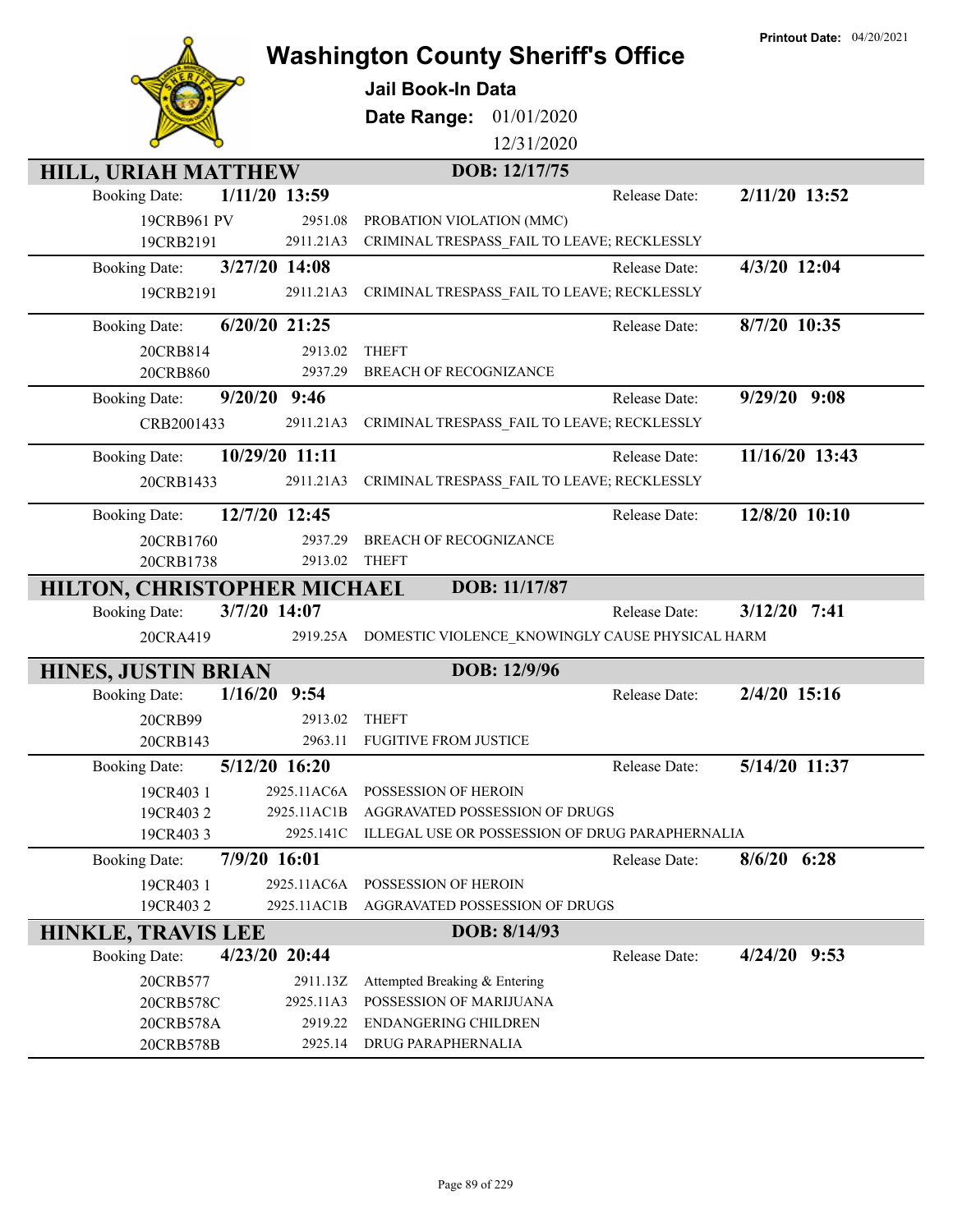|                                 |                       | <b>Washington County Sheriff's Office</b>                                                                                 |               | <b>Printout Date: 04/20/2021</b> |
|---------------------------------|-----------------------|---------------------------------------------------------------------------------------------------------------------------|---------------|----------------------------------|
|                                 |                       | Jail Book-In Data                                                                                                         |               |                                  |
|                                 |                       |                                                                                                                           |               |                                  |
|                                 |                       | 01/01/2020<br>Date Range:                                                                                                 |               |                                  |
|                                 |                       | 12/31/2020                                                                                                                |               |                                  |
| <b>HINTON, ALISON BLAKE</b>     |                       | DOB: 8/11/87                                                                                                              |               |                                  |
| <b>Booking Date:</b>            | 1/27/20 10:37         |                                                                                                                           | Release Date: | 1/27/20 10:49                    |
| 20CR16 1                        | 2925.11AC1A           | <b>POSSESSION OF DRUGS</b>                                                                                                |               |                                  |
| 20CR162                         | 138.13                | Drug Paraphernalia                                                                                                        |               |                                  |
| 20CR163                         | 2925.11AC1A           | POSSESSION OF DRUGS                                                                                                       |               |                                  |
| 20CR164                         | 2925.11AC1A           | POSSESSION OF DRUGS                                                                                                       |               |                                  |
| 20CR165                         | 138.13<br>2925.11AC2A | Drug Paraphernalia<br><b>AGGRVATED POSSESSION OF DRUGS</b>                                                                |               |                                  |
| 20CR166<br>20CR167              | 2925.24A              | TAMPERING WITH DRUGS_DANGEROUS DRUG                                                                                       |               |                                  |
| 20CR168                         | 2925.11AC1A           | POSSESSION OF DRUGS                                                                                                       |               |                                  |
|                                 |                       | DOB: 2/15/79                                                                                                              |               |                                  |
| <b>HINTON, AMANDA RENEE</b>     | 2/20/20               |                                                                                                                           | Release Date: | 2/20/20 11:15                    |
| <b>Booking Date:</b>            | 7:32                  |                                                                                                                           |               |                                  |
| CRB200294                       | 2919.25A              | DOMESTIC VIOLENCE_KNOWINGLY CAUSE PHYSICAL HARM                                                                           |               |                                  |
| <b>HINTON, ANDREW FREDRICK</b>  |                       | DOB: 6/17/78                                                                                                              |               |                                  |
| <b>Booking Date:</b>            | 4/9/20 15:02          |                                                                                                                           | Release Date: | $4/10/20$ 9:36                   |
| 20CRB524                        | 2921.31               | OBSTRUCTING OFFICIAL BUSINESS                                                                                             |               |                                  |
| <b>Booking Date:</b>            | 7/31/20 21:41         |                                                                                                                           | Release Date: | 8/3/20 9:25                      |
| 20CRB1095                       | 2937.29               | BREACH OF RECOGNIZANCE                                                                                                    |               |                                  |
| 20CRB524                        | 2921.31               | OBSTRUCTING OFFICIAL BUSINESS                                                                                             |               |                                  |
| <b>Booking Date:</b>            | 10/12/20 12:04        |                                                                                                                           | Release Date: | 10/16/20 19:54                   |
| 20CRB1095                       | 2937.29               | BREACH OF RECOGNIZANCE                                                                                                    |               |                                  |
| 20CRB524                        | 2921.31               | OBSTRUCTING OFFICIAL BUSINESS                                                                                             |               |                                  |
| 20CRB1253                       | 2913.02A1             | THEFT WITHOUT CONSENT                                                                                                     |               |                                  |
| <b>HINTON, CAROLINE JANE</b>    |                       | DOB: 3/4/60                                                                                                               |               |                                  |
| <b>Booking Date:</b>            | 8/7/20 13:04          |                                                                                                                           | Release Date: | $8/7/20$ 13:10                   |
| 20CR274                         | ?913.02A123B12        | <b>GRAND THEFT</b>                                                                                                        |               |                                  |
|                                 |                       |                                                                                                                           |               |                                  |
| <b>HINTON, ZACHARY RAY</b>      |                       | DOB: 2/18/99                                                                                                              |               |                                  |
| <b>Booking Date:</b>            | 2/28/20 9:54          |                                                                                                                           | Release Date: | $5/22/20$ $6:00$                 |
| 19CR444                         | 2907.04               | Unlawful Sexual Conduct with a Minor                                                                                      |               |                                  |
| <b>HLAD, JACOB LEE</b>          |                       | DOB: 7/16/91                                                                                                              |               |                                  |
| <b>Booking Date:</b>            | 11/29/20 18:24        |                                                                                                                           | Release Date: | 12/19/20 5:20                    |
| 20TRC2371B                      | 4511.19A1H            | Driving While Under the Influence of Alcohol/Drugs .17 of 1 gram or more by weight of<br>alcohol per 210 liters of breath |               |                                  |
| <b>HOBBS, JOSEPH HERBERT</b>    |                       | DOB: 12/22/81                                                                                                             |               |                                  |
| <b>Booking Date:</b>            | 7/28/20 10:39         |                                                                                                                           | Release Date: |                                  |
| <b>FEDERAL</b>                  | 2925.11               | POSSESSION OF DRUGS                                                                                                       |               |                                  |
| <b>HOCE, CHRISTOPHER MATHEW</b> |                       | DOB: 9/8/88                                                                                                               |               |                                  |
| <b>Booking Date:</b>            | 1/15/20 18:02         |                                                                                                                           | Release Date: | $2/14/20$ 6:00                   |
| 19CRB2030                       | 2925.11               | Possesion of Drugs                                                                                                        |               |                                  |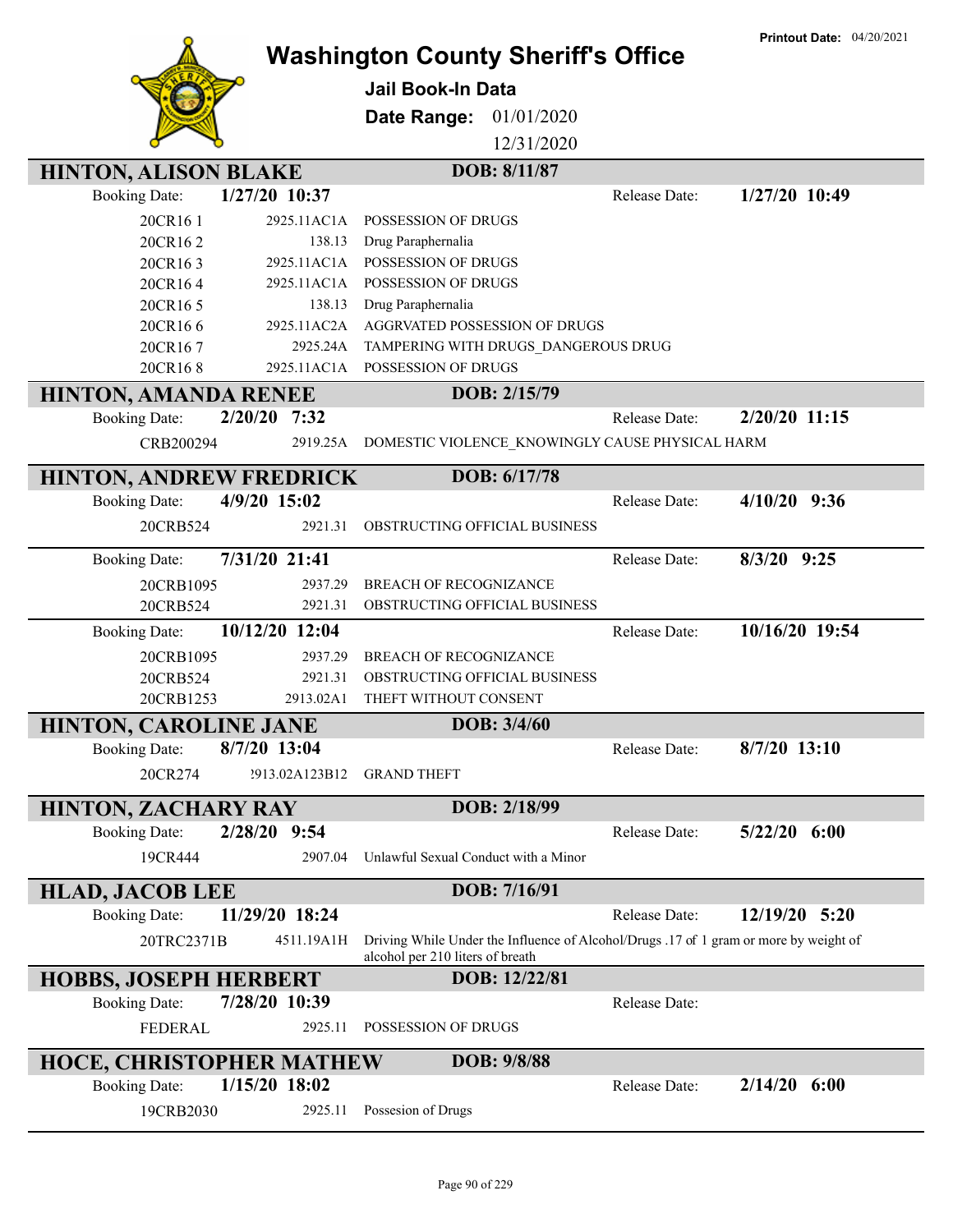|                                                            |                     | <b>Washington County Sheriff's Office</b>       | <b>Printout Date: 04/20/2021</b> |
|------------------------------------------------------------|---------------------|-------------------------------------------------|----------------------------------|
|                                                            |                     |                                                 |                                  |
|                                                            |                     | <b>Jail Book-In Data</b>                        |                                  |
|                                                            |                     | 01/01/2020<br>Date Range:                       |                                  |
|                                                            |                     | 12/31/2020                                      |                                  |
| <b>HODGSON, JAMES CHADWICK</b>                             |                     | DOB: 9/28/77                                    |                                  |
| <b>Booking Date:</b>                                       | 1/4/20 19:13        | Release Date:                                   | 1/6/20 15:57                     |
| 20CRB10                                                    | 2919.27             | VIOLATE PROTECTION ORDER OR CONSENT AGREEMENT   |                                  |
| <b>Booking Date:</b>                                       | 3/17/20 15:39       | Release Date:                                   | 3/25/20 15:50                    |
| 20CRB456                                                   | 2919.27             | VIOLATE PROTECTION ORDER OR CONSENT AGREEMENT   |                                  |
| <b>Booking Date:</b>                                       | 5/13/20 22:41       | Release Date:                                   | $6/7/20$ 16:37                   |
| 20CRB669A                                                  | 2919.25A            | DOMESTIC VIOLENCE KNOWINGLY CAUSE PHYSICAL HARM |                                  |
| 20CRB669B                                                  | 2919.25A            | DOMESTIC VIOLENCE KNOWINGLY CAUSE PHYSICAL HARM |                                  |
| <b>HOFFERT, BRANDON LEE</b>                                |                     | DOB: 3/9/85                                     |                                  |
| <b>Booking Date:</b>                                       | 3/11/20 11:37       | Release Date:                                   | 5/27/20<br>6:00                  |
| 19CR369                                                    |                     | 2951.08A PROBATION VIOLATION (CPC)              |                                  |
| HOGAN, WILLIAM DAKOTA                                      |                     | DOB: 6/26/99                                    |                                  |
| <b>Booking Date:</b>                                       | 11/25/20 22:14      | Release Date:                                   | 11/25/20 23:38                   |
| 20CRB1163                                                  | 955.22C1            | <b>LOOSE DOG</b>                                |                                  |
| 20CRB1164                                                  | 955.22C1            | <b>LOOSE DOG</b>                                |                                  |
| <b>HOIT, RICHARD WAYNE</b>                                 |                     | DOB: 5/29/58                                    |                                  |
| <b>Booking Date:</b>                                       | $1/10/20$ 16:08     | Release Date:                                   | 2/20/20 13:20                    |
| 20CRA66                                                    | 2913.31A3           | FORGERY UTTER, POSSES W/PURPOSE TO UTTER        |                                  |
| 20CRB93                                                    | 2923.02             | ATTEMPT - USE FOR ORC ARREST OFFENSE CODE ONLY  |                                  |
| HOLBERT, KENNETH DEWAYNE                                   |                     | DOB: 7/13/78                                    |                                  |
| <b>Booking Date:</b>                                       | 6/24/20 12:37       | Release Date:                                   | 9/22/20 11:32                    |
| 19TRD278                                                   | 4510.11             | <b>DUS VIOL RESTR</b>                           |                                  |
| 19CR5 1                                                    | 2911.11A2B          | <b>Aggravated Burglary</b>                      |                                  |
| 19CR5 2                                                    | 2903.211A1B2C       | Menacing by Stalking                            |                                  |
| 19CR53                                                     | 2909.04A1C          | Disrupting Public Serveies                      |                                  |
| 19CR300 1                                                  | 2925.11AC1B         | AGGRAVATED POSSESSION OF DRUGS                  |                                  |
| 19CR3002                                                   | 2925.14C1           | ILLEGAL USE OR POSSESSION OF DRUG PARAPHERNALIA |                                  |
| <b>SALEM CORRE</b>                                         | 0IN TRANSIT         | 0IN TRANSIT                                     |                                  |
| 19TRC523 A                                                 | 4511.19A1A          | OVI ALCOHOL, DRUG OF ABUSE, OR BOTH             |                                  |
| 19TRC523 B                                                 | 4513.263B2          | NO SEATBELT-PASSENGER                           |                                  |
| 20CR3571                                                   | 2911.12BE           | Trespass in a Habitation                        |                                  |
| 20CR3572<br>20CR3573                                       | 2903.211<br>2925.11 | Menacing by Stalking<br>POSSESSION OF DRUGS     |                                  |
|                                                            |                     | DOB: 2/19/90                                    |                                  |
| <b>HOLBROOKS-MICK, KIERSTON LF</b><br><b>Booking Date:</b> | 5/7/20 14:06        | Release Date:                                   | $6/15/20$ 10:46                  |
| 16CR163                                                    | 2951.08A            | PROBATION VIOLATION (CPC)                       |                                  |
| <b>Booking Date:</b>                                       | 8/16/20 22:26       | Release Date:                                   | 8/27/20 6:48                     |
|                                                            |                     | 2951.08A PROBATION VIOLATION (CPC)              |                                  |
| 16CR163                                                    |                     |                                                 |                                  |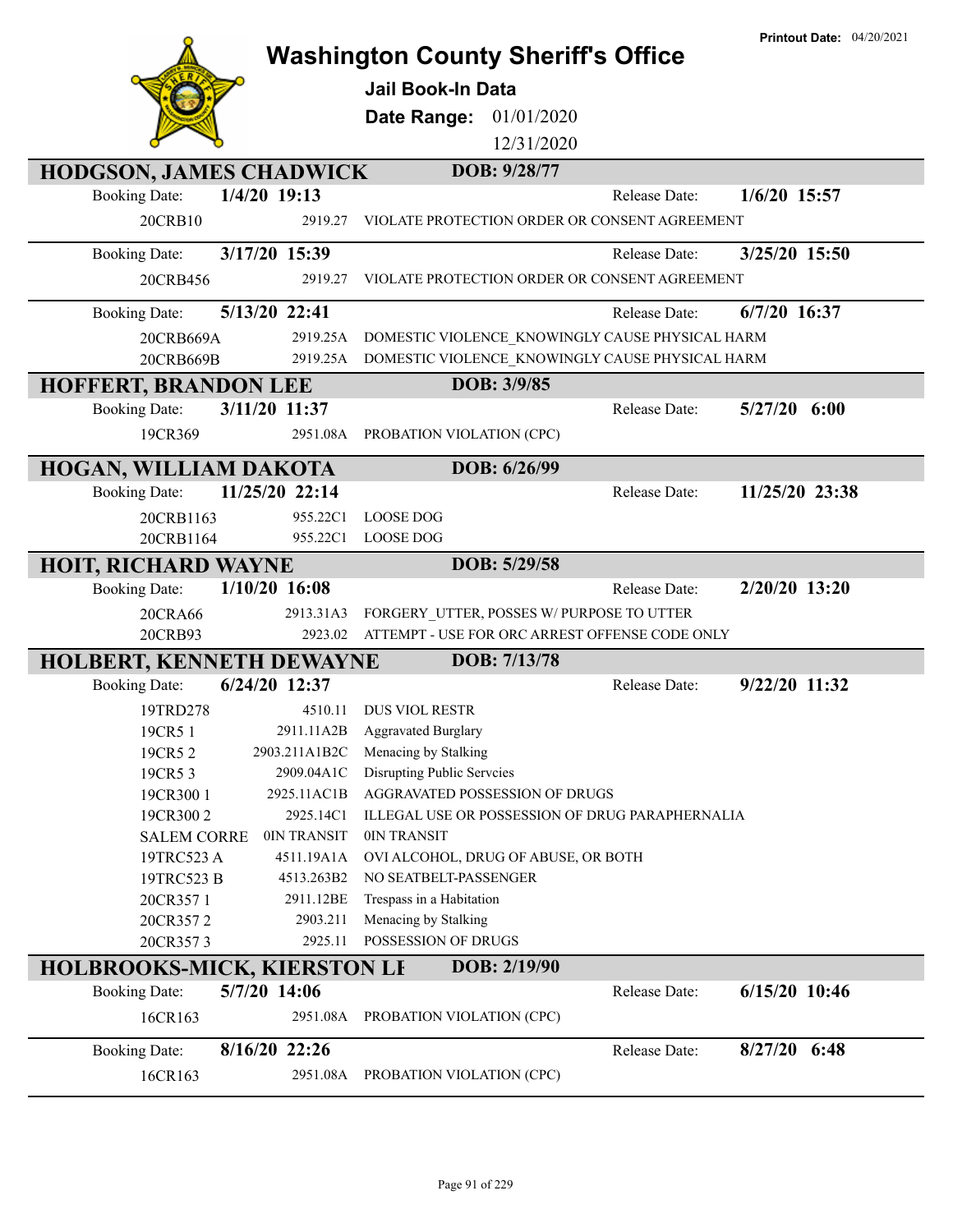|                                                         |                 | <b>Washington County Sheriff's Office</b><br>Jail Book-In Data<br>01/01/2020<br>Date Range:                                                                            |               | <b>Printout Date: 04/20/2021</b> |
|---------------------------------------------------------|-----------------|------------------------------------------------------------------------------------------------------------------------------------------------------------------------|---------------|----------------------------------|
|                                                         |                 | 12/31/2020                                                                                                                                                             |               |                                  |
|                                                         |                 |                                                                                                                                                                        |               |                                  |
| <b>HOLLIDAY, NICOLE BETH-ANNE</b>                       |                 | DOB: 4/16/73                                                                                                                                                           |               |                                  |
| <b>Booking Date:</b>                                    | 3/4/20 12:02    |                                                                                                                                                                        | Release Date: | 3/4/20 12:43                     |
| 20CRB254                                                | 2921.13A3       | FALSIFICATION PUBLIC OFFICIAL, MISLEAD                                                                                                                                 |               |                                  |
| <b>HOLLOWAY, MARCUS ROGERS</b>                          |                 | DOB: 9/14/86                                                                                                                                                           |               |                                  |
| <b>Booking Date:</b>                                    | 10/5/20 13:26   |                                                                                                                                                                        | Release Date: | 10/14/20 14:06                   |
| CRA2001510 A                                            | 2923.13A12      | HAVING WEAPONS WHILE UNDER DISABILITY FUGITIVE FROM JUSTICE                                                                                                            |               |                                  |
| CRA2001510 B                                            | 2923.16B        | IMPROPERLY HANDLING FIREARMS IN A MOTOR VEHICLE TRANSPORT LOADED<br>FIREARM IN A MOTOR VEHICLE, ACCESSIBLE TO OPERATOR OR ANY<br>PASSENGER WITHOUT LEAVING THE VEHICLE |               |                                  |
| HOLSHU, BRENNAN MICHAEL                                 |                 | DOB: 2/29/88                                                                                                                                                           |               |                                  |
| <b>Booking Date:</b>                                    | 1/12/20 13:46   |                                                                                                                                                                        | Release Date: | $1/15/20$ 12:16                  |
| 19AD638                                                 | 2705.02         | CONTEMPT(FAILURE TO APPEAR)                                                                                                                                            |               |                                  |
| 20CRB68                                                 | 2925.14C1       | ILLEGAL USE OR POSSESSION OF DRUG PARAPHERNALIA                                                                                                                        |               |                                  |
| <b>Booking Date:</b>                                    | 3/5/20 20:40    |                                                                                                                                                                        | Release Date: | $3/6/20$ 1:58                    |
|                                                         | 2921.32A1       | OBSTRUCTING JUSTICE HARBORING                                                                                                                                          |               |                                  |
| <b>Booking Date:</b><br>3/10/20                         | 7:41            |                                                                                                                                                                        | Release Date: | $3/10/20$ 8:00                   |
|                                                         |                 |                                                                                                                                                                        |               |                                  |
| 20CRB411                                                | 2921.32A1       | OBSTRUCTING JUSTICE HARBORING                                                                                                                                          |               |                                  |
|                                                         |                 | DOB: 10/1/82                                                                                                                                                           |               |                                  |
| HONCHUL, CHRISTOPHER ROBER<br><b>Booking Date:</b>      | 4/26/20 19:20   |                                                                                                                                                                        | Release Date: | 4/29/20 19:32                    |
| 20CR1662                                                | 2919.25A        | DOMESTIC VIOLENCE KNOWINGLY CAUSE PHYSICAL HARM                                                                                                                        |               |                                  |
| 20CR166 1                                               | 2903.11A2       | Felonious Assault - weapon or ordnance                                                                                                                                 |               |                                  |
|                                                         |                 | DOB: 7/11/71                                                                                                                                                           |               |                                  |
| <b>HONESTY, RONALD LEE</b><br><b>Booking Date:</b>      | $4/12/20$ 4:04  |                                                                                                                                                                        | Release Date: | 5/4/20 12:57                     |
| 20CRB528 B                                              | 2925.12A        | Possession of Drug Abuse Instruments                                                                                                                                   |               |                                  |
| 20CRB528 A                                              | 2921.32         | OBSTRUCTING JUSTICE                                                                                                                                                    |               |                                  |
|                                                         |                 | DOB: 7/3/00                                                                                                                                                            |               |                                  |
| <b>HOOK, BRAYDON NATHANIEL</b><br><b>Booking Date:</b>  | $12/16/20$ 2:31 |                                                                                                                                                                        | Release Date: | 12/16/20 16:42                   |
|                                                         | 4301.69E1       | Prohibitions - Alcohol Under Age of 21                                                                                                                                 |               |                                  |
|                                                         |                 | DOB: 4/4/76                                                                                                                                                            |               |                                  |
| <b>HORNBECK, CLINTON DALLAS</b><br><b>Booking Date:</b> | $6/3/20$ 10:19  |                                                                                                                                                                        | Release Date: | $6/5/20$ 10:43                   |
| 20CR1383                                                | 2923.16BI       | Improperly Handling of a Firearm in a Motor Vehicle                                                                                                                    |               |                                  |
| 20CR1382                                                | 2925.11AC1B     | AGGRAVATED POSSESSION OF DRUGS                                                                                                                                         |               |                                  |
| 20CR138 1                                               | 2925.03A2C1B    | AGGRAVATED TRAFFICKING IN DRUGS                                                                                                                                        |               |                                  |
| <b>Booking Date:</b>                                    | 10/6/20 9:28    |                                                                                                                                                                        | Release Date: | 11/19/20 5:01                    |
| 20CR1382                                                | 2925.11AC1B     | AGGRAVATED POSSESSION OF DRUGS                                                                                                                                         |               |                                  |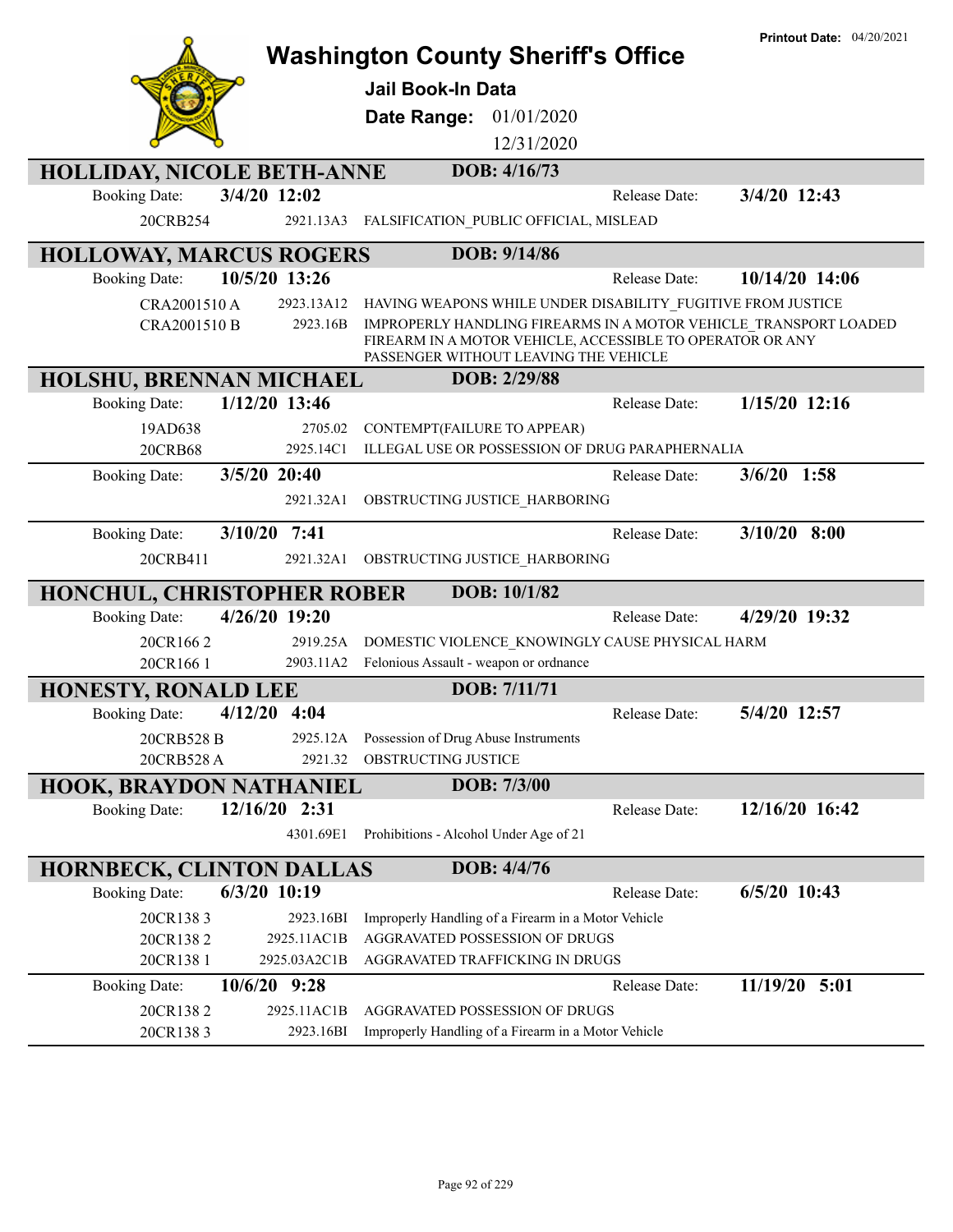|                                        | <b>Printout Date: 04/20/2021</b><br><b>Washington County Sheriff's Office</b>              |
|----------------------------------------|--------------------------------------------------------------------------------------------|
|                                        | Jail Book-In Data                                                                          |
|                                        | 01/01/2020<br>Date Range:                                                                  |
|                                        | 12/31/2020                                                                                 |
| HORNE, SHAWN AUSTIN                    | DOB: 12/9/98                                                                               |
| 8/14/20 2:29<br><b>Booking Date:</b>   | 8/25/20 10:31<br>Release Date:                                                             |
| 20TRC2221A<br>4511.19A1A               | DRIVING WHILE UNDER THE INFLUENCE OF ALCOHOL/DRUGS                                         |
| 20TRC2221B<br>4510.11A                 | <b>DUS</b>                                                                                 |
| 20TRC2221C<br>4511.33                  | <b>IMPROPER LANE USAGE</b>                                                                 |
| HORNER, FRANK EVERETT                  | DOB: 10/10/93                                                                              |
| 7/22/20 11:22<br><b>Booking Date:</b>  | 10/22/20 11:16<br>Release Date:                                                            |
| 3571 FEDERAL<br><b>FED</b>             | <b>AMPHETAMINE - SELL</b>                                                                  |
| HORNER, RANDALL ALAN                   | DOB: 1/31/87                                                                               |
| 8/15/20 19:15<br><b>Booking Date:</b>  | 8/17/20 12:11<br>Release Date:                                                             |
| 20CRB1222<br>2903.13A                  | Assault _ knowingly harm victim                                                            |
| <b>HOUGHTON, MYTHIUS JAYCOB</b>        | DOB: 7/30/98                                                                               |
| 7/18/20 19:51<br><b>Booking Date:</b>  | $7/19/20$ 0:32<br>Release Date:                                                            |
| 2903.21                                | <b>Aggravated Menacing</b>                                                                 |
| 2917.11A1                              | DISORDERLY CONDUCT_FIGHTING OR THREATENING                                                 |
| <b>HOUGHTON, STEPHEN LEE</b>           | DOB: 6/30/83                                                                               |
| 8/26/20 14:43<br><b>Booking Date:</b>  | $9/1/20$ 10:15<br>Release Date:                                                            |
| 2967.15<br>WV DOC                      | PAROLE VIOLATION                                                                           |
| <b>HOUK, EDWARD WAYNE</b>              | DOB: 10/20/00                                                                              |
| 7/28/20 1:24<br><b>Booking Date:</b>   | 7/30/20 11:58<br>Release Date:                                                             |
| CRA2001092<br>2903.211A1               | Menacing by Stalking                                                                       |
| CRA2001093<br>2923.24                  | POSSESSING CRIMINAL TOOLS                                                                  |
| CRB2001094                             | 2919.27A2 VIOLATE PROTECTION ORDER OR CONSENT AGREEMENT_PURSUIT TO 2903.213<br>OR 2903.214 |
| 10/5/20 14:11<br><b>Booking Date:</b>  | 10/29/20 7:17<br>Release Date:                                                             |
| 20CR302 1<br>2903.211A1B2D             | Menacing by Stalking                                                                       |
| 2923.24AC<br>20CR3022                  | Possession of Criminal Tools                                                               |
| 20CR3023<br>2919.27A1                  | VIOLATE PROTECTION ORDER OR CONSENT AGREEMENT APPROVED PURSUIT<br>TO 2919.26 OR 3113.31    |
| HOWARD, WILLIAM LAYTON                 | DOB: 12/8/92                                                                               |
| 3/13/20 19:43<br><b>Booking Date:</b>  | $3/14/20$ 1:25<br>Release Date:                                                            |
| JEFFERSON CO<br>335.01                 | NO OL                                                                                      |
| 8/7/20<br>4:31<br><b>Booking Date:</b> | $8/7/20$ 5:03<br>Release Date:                                                             |
| 2925.141C<br>20CRB472A                 | ILLEGAL USE OR POSSESSION OF DRUG PARAPHERNALIA                                            |
| 20CRB272B<br>2925.11C3                 | POSSESSION OF DRUGS_MARIJUANA                                                              |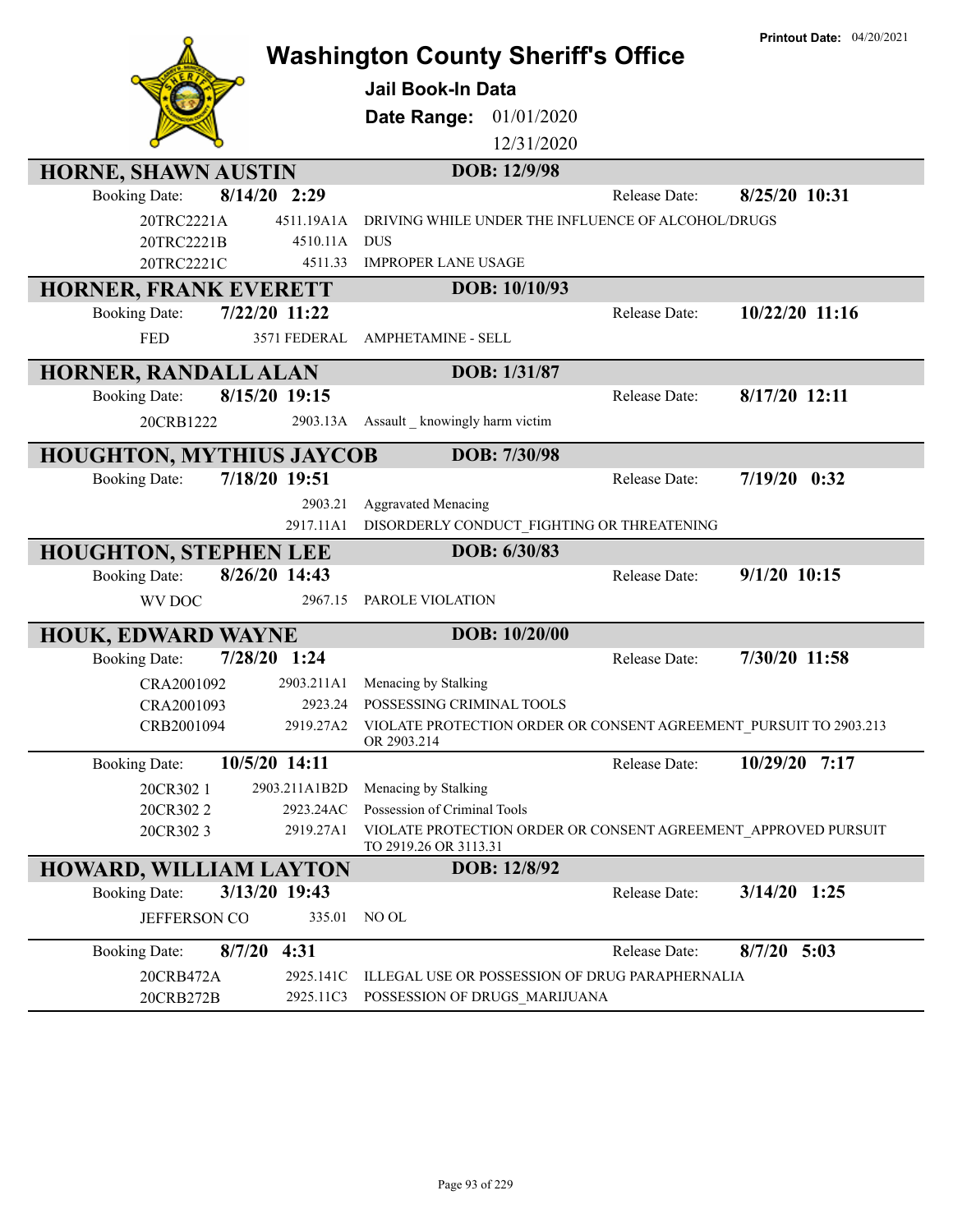**Printout Date:** 04/20/2021



**Washington County Sheriff's Office**

**Jail Book-In Data**

**Date Range:** 01/01/2020

12/31/2020

## **HOWELL, HEATHER RENEE DOB: 5/19/76**

| <b>Booking Date:</b>      | 12/16/20 11:05  | 12/16/20 11:09<br>Release Date:                                                                 |
|---------------------------|-----------------|-------------------------------------------------------------------------------------------------|
| 20CR5271                  | 2923.32A2B1     | ENGAGING IN PATTERN OF CORRUPT ACTIVITY ACQUIRE MAINTAIN INTERST IN<br>ENTERPRISE/REAL PROPERTY |
| 20CR5272                  | 2921.12A1B      | TAMPERING WITH EVIDENCE                                                                         |
| 20CR527 27                | 2925.11AC1A     | Aggravated Possession of Drugs                                                                  |
| 20CR527 28                | 2925.23X        | Complicity to Illegal Processing of Drug Documents                                              |
| 20CR527 29                | 2925.23C1F1     | ILLEGAL PROCESSING OF DRUG DOCUMENTS_THEFT OF PRESCRIPTION                                      |
| 20CR52730                 | 2925.23C1F1     | ILLEGAL PROCESSING OF DRUG DOCUMENTS_THEFT OF PRESCRIPTION                                      |
| 20CR52731                 | 2925.23C1F1     | ILLEGAL PROCESSING OF DRUG DOCUMENTS THEFT OF PRESCRIPTION                                      |
| 20CR52732                 | 2925.23C1F1     | ILLEGAL PROCESSING OF DRUG DOCUMENTS THEFT OF PRESCRIPTION                                      |
| 20CR52733                 | 2925.23C1F1     | ILLEGAL PROCESSING OF DRUG DOCUMENTS_THEFT OF PRESCRIPTION                                      |
| 20CR52734                 | 2925.23C1F1     | ILLEGAL PROCESSING OF DRUG DOCUMENTS_THEFT OF PRESCRIPTION                                      |
| 20CR527 35                | 2925.23C1F1     | ILLEGAL PROCESSING OF DRUG DOCUMENTS THEFT OF PRESCRIPTION                                      |
| 20CR52736                 | 2925.23C1F1     | ILLEGAL PROCESSING OF DRUG DOCUMENTS_THEFT OF PRESCRIPTION                                      |
| 20CR527 37                | 2925.23C1F1     | ILLEGAL PROCESSING OF DRUG DOCUMENTS_THEFT OF PRESCRIPTION                                      |
| 20CR52738                 | 2925.23C1F1     | ILLEGAL PROCESSING OF DRUG DOCUMENTS_THEFT OF PRESCRIPTION                                      |
| 20CR52739                 | 2925.23C1F1     | ILLEGAL PROCESSING OF DRUG DOCUMENTS THEFT OF PRESCRIPTION                                      |
| 20CR52740                 | 2925.23C1F1     | ILLEGAL PROCESSING OF DRUG DOCUMENTS_THEFT OF PRESCRIPTION                                      |
| 20CR52741                 | 2925.23C1F1     | ILLEGAL PROCESSING OF DRUG DOCUMENTS_THEFT OF PRESCRIPTION                                      |
| 20CR527 42                | 2925.23C1F1     | ILLEGAL PROCESSING OF DRUG DOCUMENTS_THEFT OF PRESCRIPTION                                      |
| 20CR52743                 | 2925.23C1F1     | ILLEGAL PROCESSING OF DRUG DOCUMENTS THEFT OF PRESCRIPTION                                      |
| 20CR52744                 | 2925.23C1F1     | ILLEGAL PROCESSING OF DRUG DOCUMENTS THEFT OF PRESCRIPTION                                      |
| 20CR52745                 | 2925.23C1F1     | ILLEGAL PROCESSING OF DRUG DOCUMENTS_THEFT OF PRESCRIPTION                                      |
| 20CR52746                 | 2925.23C1F1     | ILLEGAL PROCESSING OF DRUG DOCUMENTS THEFT OF PRESCRIPTION                                      |
| 20CR52747                 | 2925.23C1F1     | ILLEGAL PROCESSING OF DRUG DOCUMENTS THEFT OF PRESCRIPTION                                      |
| 20CR52748                 | 2925.23C1F1     | ILLEGAL PROCESSING OF DRUG DOCUMENTS THEFT OF PRESCRIPTION                                      |
| 20CR527 49                | 2925.23C1F1     | ILLEGAL PROCESSING OF DRUG DOCUMENTS_THEFT OF PRESCRIPTION                                      |
| 20CR52750                 | 2925.23C1F1     | ILLEGAL PROCESSING OF DRUG DOCUMENTS THEFT OF PRESCRIPTION                                      |
| 20CR527 51                | 2925.03A1C1A    | AGGRAVATED TRAFFICKING IN DRUGS                                                                 |
| <b>HOWELL, RICKY LYNN</b> |                 | DOB: 7/10/59                                                                                    |
| <b>Booking Date:</b>      | $1/17/20$ 15:12 | 1/31/20<br>6:00<br>Release Date:                                                                |
| TRC1906768A               |                 | 4511.19A1A DRIVING WHILE UNDER THE INFLUENCE OF ALCOHOL/DRUGS                                   |
| <b>Booking Date:</b>      | $3/9/20$ 9:16   | 6:00<br>3/13/20<br>Release Date:                                                                |
| 19TRC6768 A               |                 | 4511.19A1A OVI ALCOHOL, DRUG OF ABUSE, OR BOTH                                                  |

20CRB430 2705.02 CONTEMPT(FAILURE TO APPEAR)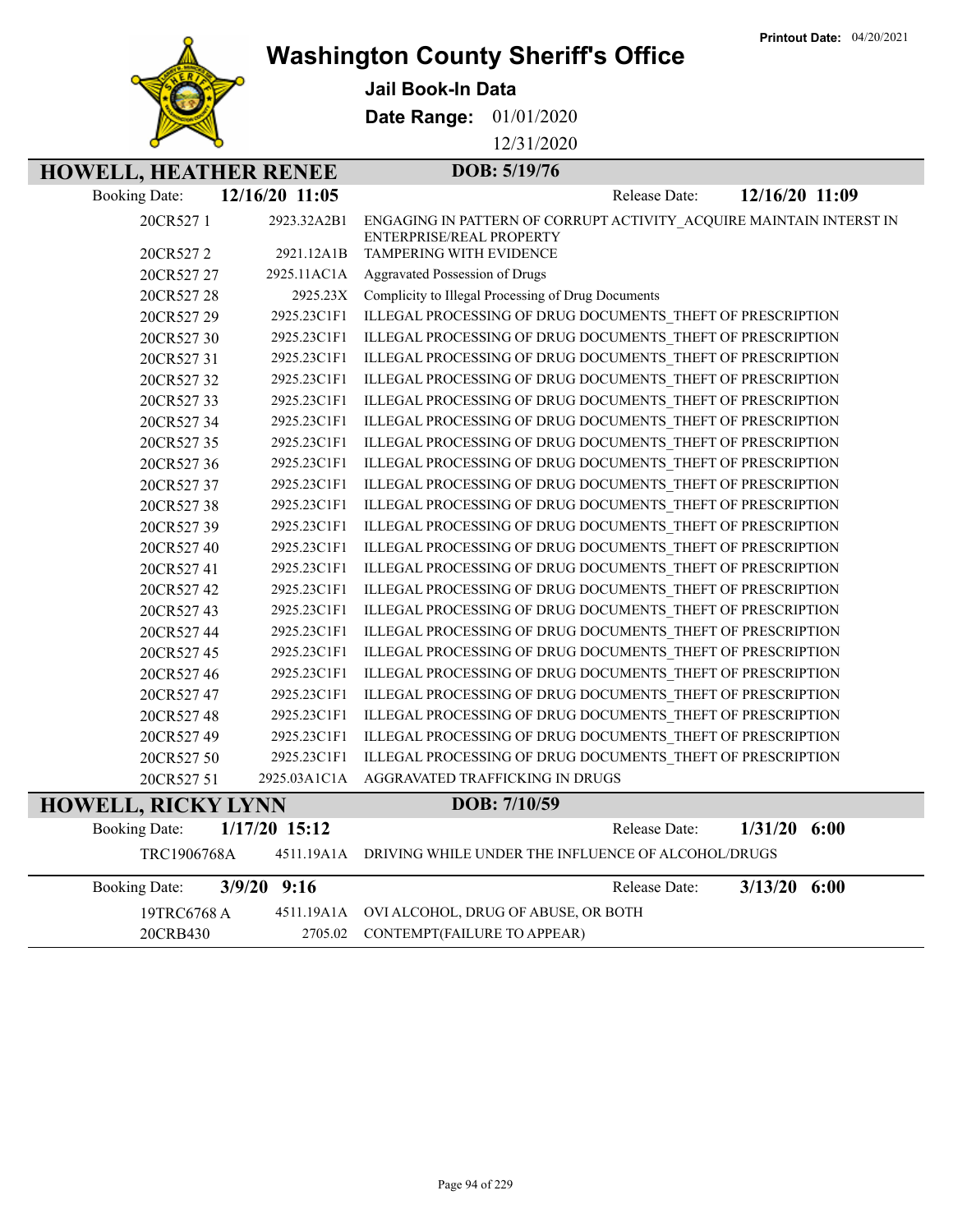|                                        | <b>Washington County Sheriff's Office</b>                                   | <b>Printout Date: 04/20/2021</b> |
|----------------------------------------|-----------------------------------------------------------------------------|----------------------------------|
|                                        | <b>Jail Book-In Data</b>                                                    |                                  |
|                                        | Date Range:<br>01/01/2020                                                   |                                  |
|                                        | 12/31/2020                                                                  |                                  |
| <b>HOWELL, SHON MATTHEW</b>            | DOB: 6/19/99                                                                |                                  |
| 3/27/20 11:11<br><b>Booking Date:</b>  | Release Date:                                                               | 3/27/20 11:35                    |
| 20CRA423<br>2913.02A1B5                | Theft of a Motor Vehicle                                                    |                                  |
| 8/25/20 18:48<br><b>Booking Date:</b>  | Release Date:                                                               | $9/3/20$ 6:00                    |
| 20TRC1516A                             | 4511.19A1A OVI ALCOHOL, DRUG OF ABUSE, OR BOTH                              |                                  |
| 10/20/20 11:49<br><b>Booking Date:</b> | Release Date:                                                               | $11/12/20$ 6:00                  |
| 20CRB1516A<br>4511.19A1A               | OVI ALCOHOL, DRUG OF ABUSE, OR BOTH                                         |                                  |
| 20CRB0005 PV<br>2951.08                | PROBATION VIOLATION (MMC)                                                   |                                  |
| HOWELL, TIMOTHY LOGAN MICH             | DOB: 6/29/89                                                                |                                  |
| 5/7/20 15:51<br><b>Booking Date:</b>   | Release Date:                                                               | 5/13/20 18:31                    |
| 2911.12B<br>20CRA643                   | Trespass in a Habitation when a Person is Present or Likely to be Present   |                                  |
| 2917.32A3<br>20CRB644<br>2903.13A      | MAKING FALSE ALARMS LAW ENFORCEMENT AGENCY<br>Assault knowingly harm victim |                                  |
| 6/28/20 22:43<br><b>Booking Date:</b>  | Release Date:                                                               | $9/28/20$ 6:00                   |
| 18CR365<br>2967.15                     | PAROLE VIOLATION                                                            |                                  |
| 20CRB671<br>2903.13A                   | Assault _ knowingly harm victim                                             |                                  |
| 20CR171<br>2911.21                     | <b>CRIMINAL TRESPASS</b>                                                    |                                  |
| <b>HOWER, CHRISTINA MARIE</b>          | DOB: 9/27/84                                                                |                                  |
| $1/21/20$ 2:55<br><b>Booking Date:</b> | Release Date:                                                               | $2/21/20$ 5:39                   |
| 2913.02A1<br>19CRB372 A                | THEFT WITHOUT CONSENT                                                       |                                  |
| 20CRB0108<br>2705.02A                  | Contempt of Court                                                           |                                  |
| 19CRB372 B<br>2913.51                  | RECEIVING STOLEN PROPERTY                                                   |                                  |
| 11/20/20 13:41<br><b>Booking Date:</b> | Release Date:                                                               | 11/23/20 11:42                   |
| 20CRB442                               | 2705.02A Contempt of Court                                                  |                                  |
| HUBBARD, KATHLEEN JEANETTE             | DOB: 6/20/88                                                                |                                  |
| 5/14/20 23:53<br><b>Booking Date:</b>  | Release Date:                                                               | $5/15/20$ 0:31                   |
| 2913.02                                | <b>THEFT</b>                                                                |                                  |
| 2911.21A3                              | CRIMINAL TRESPASS_FAIL TO LEAVE; RECKLESSLY                                 |                                  |
| <b>HUCK, TANNER DAVID</b>              | DOB: 6/27/97                                                                |                                  |
| <b>Booking Date:</b><br>$1/6/20$ 18:16 | Release Date:                                                               | $1/16/20$ 6:11                   |
| 19TRC5691 A<br>4511.19A1A              | DRIVING WHILE UNDER THE INFLUENCE OF ALCOHOL/DRUGS                          |                                  |
| 19CRB1693<br>2913.03                   | UNAUTHORIZED USE OF MOTOR VEHICLE                                           |                                  |
| <b>HUDDLESTON, WESLEY JOSEPH</b>       | DOB: 5/10/87                                                                |                                  |
| 9/19/20 1:57<br><b>Booking Date:</b>   | Release Date:                                                               | 9/19/20 16:37                    |
| 19CRB1954B<br>2951.08                  | PROBATION VIOLATION (MMC)                                                   |                                  |
| <b>HUFF, KEITH ALLEN</b>               | DOB: 10/18/83                                                               |                                  |
| 1/27/20 14:59<br><b>Booking Date:</b>  | Release Date:                                                               | $3/12/20$ 7:57                   |
| 19CR201<br>2951.08A                    | PROBATION VIOLATION (CPC)                                                   |                                  |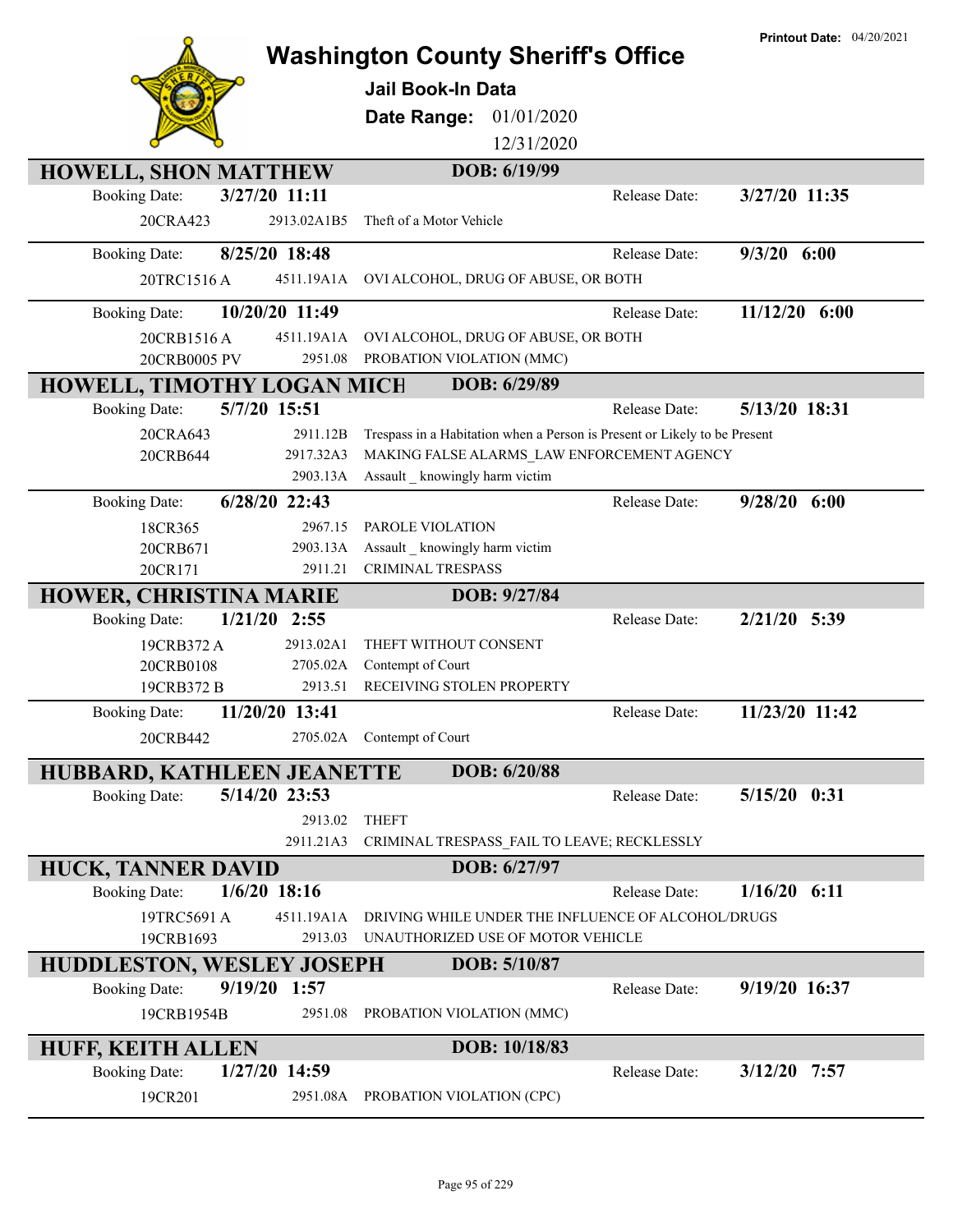|                                                                        |                                                                                                                                                         | Printout Date: 04/20/2021 |
|------------------------------------------------------------------------|---------------------------------------------------------------------------------------------------------------------------------------------------------|---------------------------|
|                                                                        | <b>Washington County Sheriff's Office</b>                                                                                                               |                           |
|                                                                        | <b>Jail Book-In Data</b>                                                                                                                                |                           |
|                                                                        | 01/01/2020<br>Date Range:                                                                                                                               |                           |
|                                                                        | 12/31/2020                                                                                                                                              |                           |
| HUFFMAN, DENNIS LEE                                                    | DOB: 12/3/64                                                                                                                                            |                           |
| 7/10/20 12:51<br><b>Booking Date:</b>                                  | Release Date:                                                                                                                                           | 8/13/20 15:38             |
| <b>PROBATION</b><br>2951.08A                                           | PROBATION VIOLATION (CPC)                                                                                                                               |                           |
| HUFFMAN, ROBERT JONATHAN                                               | DOB: 2/2/81                                                                                                                                             |                           |
| $2/1/20$ 0:13<br><b>Booking Date:</b>                                  | Release Date:                                                                                                                                           | 2/20/20 11:51             |
| 20CRB192<br>2911.21A3                                                  | CRIMINAL TRESPASS_FAIL TO LEAVE; RECKLESSLY                                                                                                             |                           |
| 2/29/20 2:44<br><b>Booking Date:</b>                                   | Release Date:                                                                                                                                           | 3/12/20 12:31             |
| 20CRB360A<br>2911.21A3                                                 | CRIMINAL TRESPASS_FAIL TO LEAVE; RECKLESSLY                                                                                                             |                           |
| 20CRB360B<br>2921.31AB                                                 | <b>Obstructing Official Business</b>                                                                                                                    |                           |
| 3/19/20 8:20<br><b>Booking Date:</b>                                   | Release Date:                                                                                                                                           | 4/29/20 16:01             |
| 2909.03A1<br>20CRB466A                                                 | Arson - property of another                                                                                                                             |                           |
| 2911.21A3<br>20CRB466B                                                 | CRIMINAL TRESPASS_FAIL TO LEAVE; RECKLESSLY                                                                                                             |                           |
| 2911.21A3<br>20CRB466C                                                 | CRIMINAL TRESPASS FAIL TO LEAVE; RECKLESSLY                                                                                                             |                           |
| 2921.31AB<br>20CRB466D                                                 | <b>Obstructing Official Business</b>                                                                                                                    |                           |
| 2921.33<br>20CRB466E                                                   | <b>RESISTING ARREST</b>                                                                                                                                 |                           |
| 5/29/20 20:16<br><b>Booking Date:</b>                                  | Release Date:                                                                                                                                           | $6/4/20$ 10:10            |
| 20CRB748 A<br>2917.31                                                  | <b>INDUCING PANIC</b>                                                                                                                                   |                           |
| 20CRB748 B<br>3767.32A                                                 | RESTRICTIONS ON DEPOSITING LITTER ON PUBLIC PROPERTY, ON PRIVATE<br>PROPERTY OWNED BY OTHERS AND IN STATE WATERS DEPOSIT LITTER<br>REGARDLESS OF INTENT |                           |
| $6/7/20$ 22:43<br><b>Booking Date:</b>                                 | Release Date:                                                                                                                                           | 7/21/20 14:32             |
| 2921.03<br>20CR244 1                                                   | INTIMIDATION - PUBLIC SERVANT/PARTY OFFICIAL                                                                                                            |                           |
| 2921.33<br>20CR2442                                                    | <b>RESISTING ARREST</b>                                                                                                                                 |                           |
| 20TRD1921<br>4511.50B                                                  | PEDESTRIAN WALKING IN ROADWAY                                                                                                                           |                           |
| 7/29/20 16:50<br><b>Booking Date:</b>                                  | Release Date:                                                                                                                                           | 7/30/20 8:24              |
| CRB2001107 A<br>2921.33                                                | <b>RESISTING ARREST</b>                                                                                                                                 |                           |
| CRB2001107 B<br>2911.21                                                | <b>CRIMINAL TRESPASS</b>                                                                                                                                |                           |
| <b>Booking Date:</b><br>8/7/20 18:33                                   | Release Date:                                                                                                                                           | $8/10/20$ 6:00            |
| 20CRB1042 PV<br>2951.08                                                | PROBATION VIOLATION (MMC)                                                                                                                               |                           |
| 11/6/20 21:56<br><b>Booking Date:</b>                                  | Release Date:                                                                                                                                           | 11/9/20 10:49             |
| 20CRB1642<br>2911.21A3                                                 | CRIMINAL TRESPASS FAIL TO LEAVE; RECKLESSLY                                                                                                             |                           |
|                                                                        | DOB: 9/9/85                                                                                                                                             |                           |
| <b>HUGHES, PHILLIP CONRAD</b><br>3/27/20 15:26<br><b>Booking Date:</b> | Release Date:                                                                                                                                           | 3/28/20 10:35             |
| 2917.11A                                                               | Disorderly Conduct - Engaging in violent or turbulent behavior and failed to cease and desist                                                           |                           |
|                                                                        |                                                                                                                                                         |                           |
| 5/23/20 17:29<br><b>Booking Date:</b>                                  | Release Date:                                                                                                                                           | 5/28/20 10:57             |
| 2911.11<br>20CRA719                                                    | <b>Aggravated Burglary</b>                                                                                                                              |                           |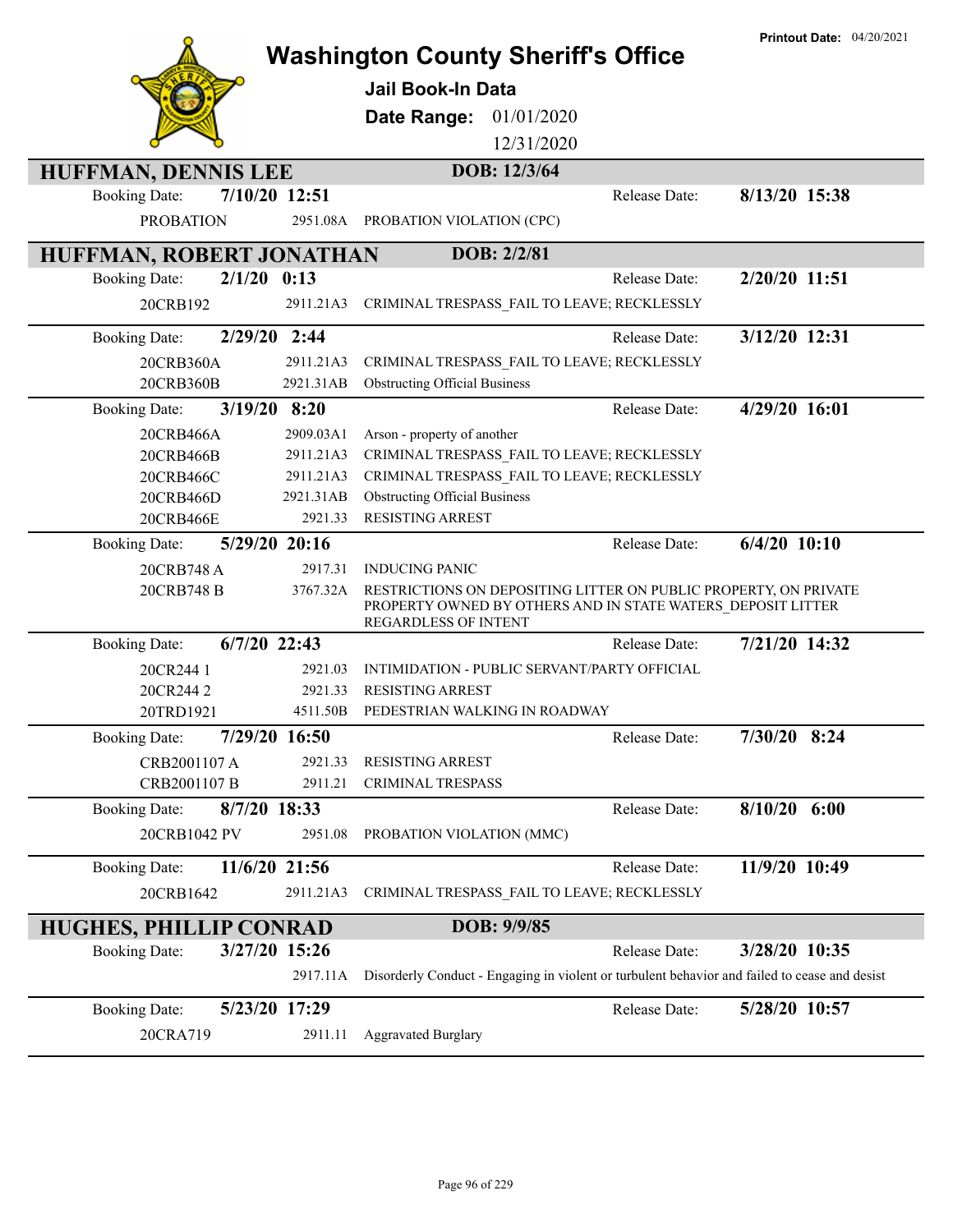|                          |                 |                                                             | <b>Printout Date: 04/20/2021</b> |
|--------------------------|-----------------|-------------------------------------------------------------|----------------------------------|
|                          |                 | <b>Washington County Sheriff's Office</b>                   |                                  |
|                          |                 | Jail Book-In Data                                           |                                  |
|                          |                 | 01/01/2020<br>Date Range:                                   |                                  |
|                          |                 | 12/31/2020                                                  |                                  |
| <b>HULL, HALEY NOEL</b>  |                 | DOB: 3/6/95                                                 |                                  |
| <b>Booking Date:</b>     | $6/11/20$ 3:47  | Release Date:                                               | $6/11/20$ 18:03                  |
| 20CRA828 A               | 2925.03A2C9H    | Trafficking Fentanyl-Related Compound/Major Drug Offender   |                                  |
| 20CRA828 B               | 2925.03A2C6G    | <b>TRAFFICKING IN HEROIN</b>                                |                                  |
| <b>Booking Date:</b>     | 7/1/20 10:41    | Release Date:                                               | 7/1/20 17:24                     |
| 20CR239 1                | 2925.03A2C9H    | Trafficking Fentanyl-Related Compound/Major Drug Offender   |                                  |
| 20CR2392                 | 2925.11AC11G    | Possession of Fentanyl-Related Compound/Major Drug Offender |                                  |
| 20CR239 5                | 2927.21BE       | Receiving Proceeds of an Offense Subject to Forfeiture      |                                  |
| 20CR2396                 | 2927.21BE       | Receiving Proceeds of an Offense Subject to Forfeiture      |                                  |
| 20CR2397                 | 2923.24AC       | Possession of Criminal Tools                                |                                  |
| 20CR2398                 | 2919.22AE2A     | Endangering Children                                        |                                  |
| 20CR239 12               | 2913.51AC       | RECEIVING STOLEN PROPERTY                                   |                                  |
| <b>HUNT, VENITA JEAN</b> |                 | DOB: 3/10/84                                                |                                  |
| <b>Booking Date:</b>     | 3/3/20 11:38    | Release Date:                                               | 3/5/20<br>6:00                   |
| 19CRB1141                | 2705.02         | CONTEMPT(FAILURE TO APPEAR)                                 |                                  |
| HUNTER, LAKYN NIKOLE     |                 | DOB: 10/4/00                                                |                                  |
| <b>Booking Date:</b>     | 2/2/20 19:12    | Release Date:                                               | 2/2/20 23:11                     |
|                          | 2921.31         | OBSTRUCTING OFFICIAL BUSINESS                               |                                  |
| <b>Booking Date:</b>     | 6/23/20 13:07   | Release Date:                                               | $6/24/20$ 8:04                   |
| 20CRB197 PV              | 2951.08         | PROBATION VIOLATION (MMC)                                   |                                  |
| <b>Booking Date:</b>     | 11/20/20 13:13  | Release Date:                                               | 12/1/20 8:37                     |
| 20CRB739 PV              | 2951.08         | PROBATION VIOLATION (MMC)                                   |                                  |
| HUSEMAN, AARON J MATTHEW |                 | DOB: 8/9/87                                                 |                                  |
| <b>Booking Date:</b>     | 3/8/20 14:59    | Release Date:                                               | 3/16/20 16:02                    |
|                          | 2919.27         | VIOLATE PROTECTION ORDER OR CONSENT AGREEMENT               |                                  |
| 20CRA420<br>19CRB2176 PV | 2951.08         | PROBATION VIOLATION (MMC)                                   |                                  |
|                          |                 |                                                             |                                  |
| HUSEMAN, AARON J.MATTHEW |                 | DOB: 8/9/87                                                 |                                  |
| <b>Booking Date:</b>     | $6/24/20$ 16:30 | Release Date:                                               | $7/2/20$ 8:14                    |
| 19CRB2176 PV             | 2951.08         | PROBATION VIOLATION (MMC)                                   |                                  |
| <b>Booking Date:</b>     | 8/27/20 17:02   | Release Date:                                               | $10/14/20$ 8:05                  |
| 20TRD2539 A              | 4510.16         | DUS (FRA)                                                   |                                  |
| 20TRD2539 B              | 4549.08         | FICTITIOUS PLATES M4                                        |                                  |
| 20TRD2539 C              | 4503.11         | Expired plate                                               |                                  |
| 20CR145                  | 2951.08A        | PROBATION VIOLATION (CPC)                                   |                                  |
| TRD2002926 A             | 4549.08         | FICTITIOUS PLATES M4                                        |                                  |
| TRD2002926 B             | 4510.16         | DUS (FRA)                                                   |                                  |
| TRD2002926 C             | 4511.12         | Stop light or stop sign violation                           |                                  |
| TRD2002926 D             | 4511.263B1      | NO SEATBELT                                                 |                                  |
| 20CRA1314                | 2913.02A1       | THEFT WITHOUT CONSENT                                       |                                  |
| 19CRB2176 B              | 2951.08         | PROBATION VIOLATION (MMC)                                   |                                  |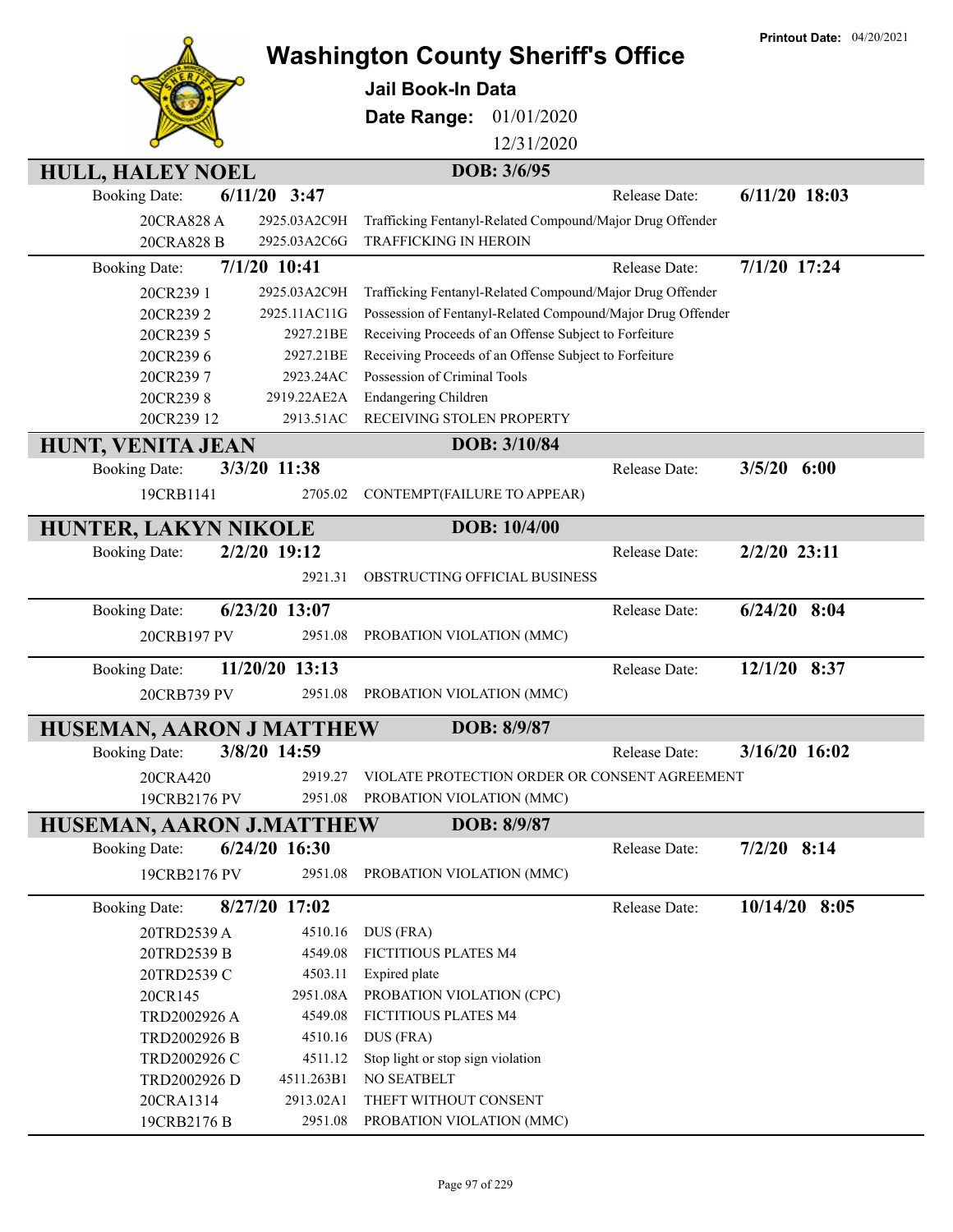|                                                                             | <b>Washington County Sheriff's Office</b>                                                                                 |                      | <b>Printout Date: 04/20/2021</b> |
|-----------------------------------------------------------------------------|---------------------------------------------------------------------------------------------------------------------------|----------------------|----------------------------------|
|                                                                             | <b>Jail Book-In Data</b>                                                                                                  |                      |                                  |
|                                                                             | Date Range:<br>01/01/2020                                                                                                 |                      |                                  |
|                                                                             | 12/31/2020                                                                                                                |                      |                                  |
| HUSK, JAMES STUART                                                          | DOB: 4/8/86                                                                                                               |                      |                                  |
| 5/28/20 20:14<br><b>Booking Date:</b>                                       |                                                                                                                           | Release Date:        | $5/29/20$ 0:38                   |
| 17CRB596<br>2913.02A1                                                       | THEFT WITHOUT CONSENT                                                                                                     |                      |                                  |
| <b>HUSK, SHAUN PATRICK</b>                                                  | DOB: 5/4/02                                                                                                               |                      |                                  |
| 9/3/20<br><b>Booking Date:</b><br>7:58                                      |                                                                                                                           | <b>Release Date:</b> | $9/4/20$ 18:03                   |
| 2921.331B<br>CRA2001339                                                     | FAILURE TO COMPLY WITH ORDER OR SIGNAL OF P.O. ELUDE OR FLEE                                                              |                      |                                  |
| TRD2003024 B<br>4510.120000                                                 | NO OL                                                                                                                     |                      |                                  |
| TRD2003024 C<br>4511.21D4                                                   | SPEED > 70 MPH                                                                                                            |                      |                                  |
| 4549.08<br>TRD2003024 A                                                     | FICTITIOUS PLATES M4                                                                                                      |                      |                                  |
| TRD2003024 D<br>4513.263B1                                                  | NO SEATBELT                                                                                                               |                      |                                  |
| HUSSEIN, HASHIM ALHAJ                                                       | DOB: 9/13/98                                                                                                              |                      |                                  |
| 8/25/20 14:30<br><b>Booking Date:</b>                                       |                                                                                                                           | Release Date:        | $2/11/21$ 8:21                   |
| <b>FEDERAL</b><br>2705.02                                                   | CONTEMPT(FAILURE TO APPEAR)                                                                                               |                      |                                  |
| 8CRF287.7                                                                   | <b>IMMIGRATION DETAINER</b>                                                                                               |                      |                                  |
| <b>HUTCHINSON, BRIAN SCOTT</b>                                              | DOB: 3/30/64                                                                                                              |                      |                                  |
| 9/17/20 13:34<br><b>Booking Date:</b>                                       |                                                                                                                           | Release Date:        | $9/17/20$ 16:03                  |
| WV DOC<br>2967.15                                                           | PAROLE VIOLATION                                                                                                          |                      |                                  |
| HUTCHINSON, TRENTON WARNER                                                  | DOB: 5/12/99                                                                                                              |                      |                                  |
| 1/10/20 19:08<br><b>Booking Date:</b>                                       |                                                                                                                           | <b>Release Date:</b> | $1/13/20$ 18:00                  |
| 4511.19A1H<br>19TRC6106 B                                                   | Driving While Under the Influence of Alcohol/Drugs .17 of 1 gram or more by weight of<br>alcohol per 210 liters of breath |                      |                                  |
| 8/26/20 13:17<br><b>Booking Date:</b>                                       |                                                                                                                           | Release Date:        | 8/28/20 6:00                     |
| 19TRC6106 PV<br>2951.08                                                     | PROBATION VIOLATION (MMC)                                                                                                 |                      |                                  |
| <b>HYPES, MIKEAL JOSEPH</b>                                                 | DOB: 4/9/92                                                                                                               |                      |                                  |
| 3/20/20 15:39<br><b>Booking Date:</b>                                       |                                                                                                                           | Release Date:        | 3/23/20 17:54                    |
| 20CRB428<br>2903.21                                                         | <b>Aggravated Menacing</b>                                                                                                |                      |                                  |
|                                                                             | DOB: 10/25/84                                                                                                             |                      |                                  |
| <b>IBRAHIM, ABDELFATTAH HUSSEIN</b><br>3/20/20 1:58<br><b>Booking Date:</b> |                                                                                                                           | Release Date:        | 3/20/20 14:41                    |
|                                                                             |                                                                                                                           |                      |                                  |
| 19TRD6787<br>4511.21D4                                                      | SPEED >70 MPH                                                                                                             |                      |                                  |
| <b>INGRAM, SHELBY NICOLE</b>                                                | DOB: 12/20/92                                                                                                             |                      |                                  |
| 1/17/20 21:35<br><b>Booking Date:</b>                                       |                                                                                                                           | Release Date:        | 1/18/20<br>7:00                  |
| 19TRC2196 PV<br>2951.08                                                     | PROBATION VIOLATION (MMC)                                                                                                 |                      |                                  |
| <b>ISNER, GENE ALLAN</b>                                                    | DOB: 6/15/77                                                                                                              |                      |                                  |
| <b>Booking Date:</b><br>1/12/20 14:49                                       |                                                                                                                           | Release Date:        | $1/13/20$ 8:55                   |
| 20CRA67<br>2913.11                                                          | PASSING BAD CHECKS                                                                                                        |                      |                                  |
| 12/7/20 13:18<br><b>Booking Date:</b>                                       |                                                                                                                           | Release Date:        | 12/8/20 15:37                    |
| 20CR449 1<br>2913.51AC                                                      | RECEIVING STOLEN PROPERTY                                                                                                 |                      |                                  |
| 20CR4492<br>2913.02A1B5                                                     | Theft of a Motor Vehicle                                                                                                  |                      |                                  |
| 20CR4493<br>2909.06A1                                                       | Criminal Damaging/Endangering - knowingly any means                                                                       |                      |                                  |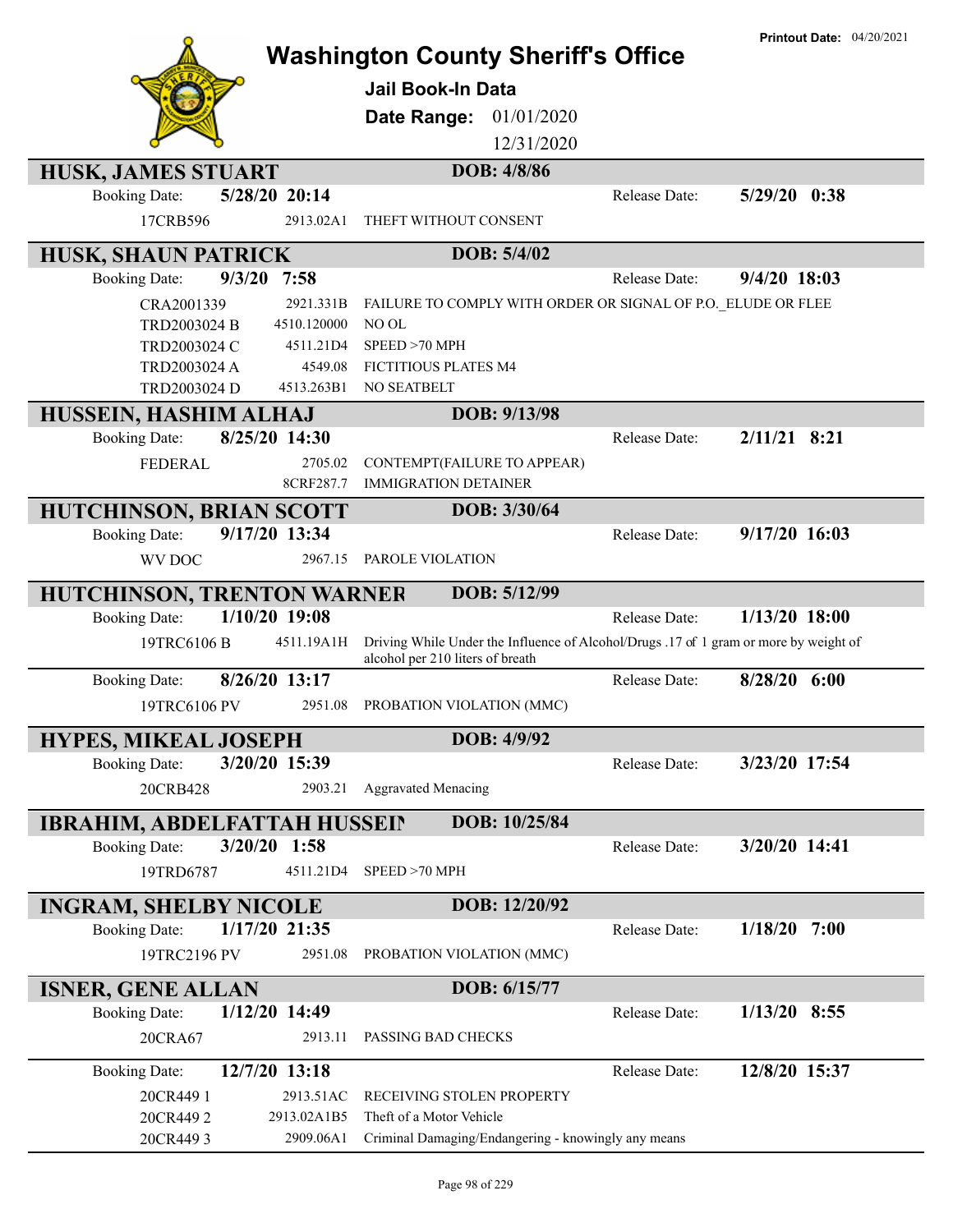|                                   |                 | <b>Washington County Sheriff's Office</b><br><b>Jail Book-In Data</b><br>Date Range: 01/01/2020 |                    |                                                           | <b>Printout Date: 04/20/2021</b>                                                              |
|-----------------------------------|-----------------|-------------------------------------------------------------------------------------------------|--------------------|-----------------------------------------------------------|-----------------------------------------------------------------------------------------------|
|                                   |                 |                                                                                                 | 12/31/2020         |                                                           |                                                                                               |
| <b>IZZO, AUSTIN TYLER</b>         |                 |                                                                                                 | DOB: 1/15/96       |                                                           |                                                                                               |
| <b>Booking Date:</b>              | 12/4/20 12:28   |                                                                                                 |                    | Release Date:                                             | 12/8/20 5:32                                                                                  |
| CRB2001667                        | 2913.02A1       | THEFT WITHOUT CONSENT                                                                           |                    |                                                           |                                                                                               |
| <b>Booking Date:</b>              | 12/11/20 15:08  |                                                                                                 |                    | Release Date:                                             | $1/9/21$ 6:00                                                                                 |
| CRB2001667                        | 2913.02A1       | THEFT WITHOUT CONSENT                                                                           |                    |                                                           |                                                                                               |
| <b>JACKSON, DEJON JOSIAH</b>      |                 |                                                                                                 | DOB: 6/30/92       |                                                           |                                                                                               |
| <b>Booking Date:</b>              | 8/20/20 16:42   |                                                                                                 |                    | Release Date:                                             | 8/22/20 20:35                                                                                 |
| CRA2001265                        | 2923.16B        | PASSENGER WITHOUT LEAVING THE VEHICLE                                                           |                    | FIREARM IN A MOTOR VEHICLE, ACCESSIBLE TO OPERATOR OR ANY | IMPROPERLY HANDLING FIREARMS IN A MOTOR VEHICLE TRANSPORT LOADED                              |
| <b>JACKSON, FELICIA CHRISTINE</b> |                 |                                                                                                 | <b>DOB: 4/1/81</b> |                                                           |                                                                                               |
| <b>Booking Date:</b>              | 10/23/20 22:34  |                                                                                                 |                    | Release Date:                                             | 11/23/20 11:42                                                                                |
| CRB2001526                        | 2913.02         | <b>THEFT</b>                                                                                    |                    |                                                           |                                                                                               |
| <b>JACOBY, JOHN EDGAR</b>         |                 |                                                                                                 | DOB: 8/29/80       |                                                           |                                                                                               |
| <b>Booking Date:</b>              | 1/16/20 18:48   |                                                                                                 |                    | Release Date:                                             | 1/17/20 16:21                                                                                 |
| 20CRB100 B                        | 2925.11C3       | POSSESSION OF DRUGS MARIJUANA                                                                   |                    |                                                           |                                                                                               |
| 20CRB100 A                        | 2925.14         | DRUG PARAPHERNALIA                                                                              |                    |                                                           |                                                                                               |
| 20CRA101 A                        | 2925.11C1       |                                                                                                 |                    | POSSESSION OF DRUGS SCHEDULE I OR II SUBSTANCE            |                                                                                               |
| 20CRA101 B                        | 2925.11C1       |                                                                                                 |                    | POSSESSION OF DRUGS SCHEDULE I OR II SUBSTANCE            |                                                                                               |
| <b>JAMES, SAMANTHA RAE</b>        |                 |                                                                                                 | DOB: 4/29/91       |                                                           |                                                                                               |
| <b>Booking Date:</b>              | $8/15/20$ 3:05  |                                                                                                 |                    | Release Date:                                             | $9/6/20$ 6:00                                                                                 |
| 18CRB2696 B                       | 2951.08         | PROBATION VIOLATION (MMC)                                                                       |                    |                                                           |                                                                                               |
| CRB1802697                        | 2925.14         | DRUG PARAPHERNALIA                                                                              |                    |                                                           |                                                                                               |
| <b>JANUARY, ANDREW MICHAEL</b>    |                 |                                                                                                 | DOB: 8/22/80       |                                                           |                                                                                               |
| <b>Booking Date:</b>              | 3/14/20 23:53   |                                                                                                 |                    | Release Date:                                             | 3/16/20 13:23                                                                                 |
| 20CRA450                          | 4511.19A1A      |                                                                                                 |                    | DRIVING WHILE UNDER THE INFLUENCE OF ALCOHOL/DRUGS        |                                                                                               |
| 20TRD1398 A                       | 4510.11A        | <b>DUS</b>                                                                                      |                    |                                                           |                                                                                               |
| 20TRD1398B                        | 4503.11         | Expired plate                                                                                   |                    |                                                           |                                                                                               |
| <b>Booking Date:</b>              | $6/10/20$ 10:14 |                                                                                                 |                    | Release Date:                                             | $6/10/20$ 10:21                                                                               |
| 20CR1852                          | 4511.19A2A      | having been convicted of or pleaded guilty to                                                   |                    |                                                           | Driving While Under the Influence of Alcohol/Drugs violator within twenty years of previously |
| <b>JEFFERS, BRIAN GREGORY</b>     |                 |                                                                                                 | DOB: 1/24/74       |                                                           |                                                                                               |
| <b>Booking Date:</b>              | 12/1/20 15:34   |                                                                                                 |                    | Release Date:                                             | 12/2/20 12:52                                                                                 |
| 12SP721                           | 2919.21         | NONSUPPORT OF DEPENDENTS                                                                        |                    |                                                           |                                                                                               |
| <b>JEFFERS, BRIDGET STARR</b>     |                 |                                                                                                 | DOB: 7/26/82       |                                                           |                                                                                               |
| <b>Booking Date:</b>              | 11/21/20 13:42  |                                                                                                 |                    | Release Date:                                             | 11/23/20 18:40                                                                                |
| 20CRB1729B                        | 2903.21         | <b>Aggravated Menacing</b>                                                                      |                    |                                                           |                                                                                               |
| 20CRB1729A                        | 2919.25A        |                                                                                                 |                    | DOMESTIC VIOLENCE_KNOWINGLY CAUSE PHYSICAL HARM           |                                                                                               |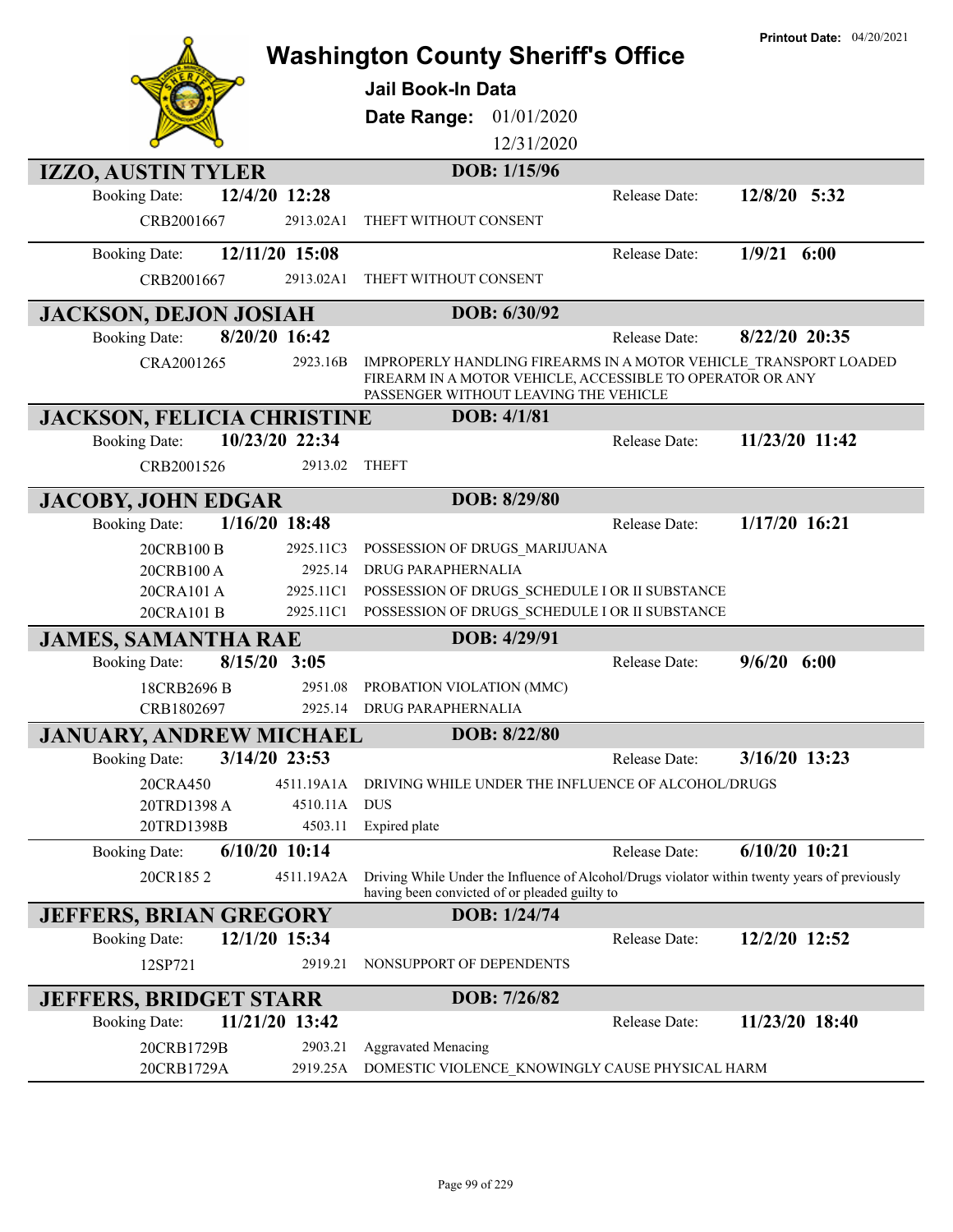|                                 |                      | <b>Washington County Sheriff's Office</b>                                                                      |               | <b>Printout Date: 04/20/2021</b> |
|---------------------------------|----------------------|----------------------------------------------------------------------------------------------------------------|---------------|----------------------------------|
|                                 |                      |                                                                                                                |               |                                  |
|                                 |                      | Jail Book-In Data                                                                                              |               |                                  |
|                                 |                      | Date Range:<br>01/01/2020                                                                                      |               |                                  |
|                                 |                      | 12/31/2020                                                                                                     |               |                                  |
| <b>JEFFERS, MICHAEL KEITH</b>   |                      | DOB: 9/11/82                                                                                                   |               |                                  |
| <b>Booking Date:</b>            | $1/1/20$ 23:06       |                                                                                                                | Release Date: | $1/30/20$ 6:00                   |
| 19CRB1295 C                     | 2951.08              | PROBATION VIOLATION (MMC)                                                                                      |               |                                  |
| 19CRB1295 A                     | 2925.11              | POSSESSION OF DRUGS                                                                                            |               |                                  |
| <b>JENKINS, CHANDRA RENEA</b>   |                      | DOB: 5/13/81                                                                                                   |               |                                  |
| <b>Booking Date:</b>            | $6/3/20$ 16:11       |                                                                                                                | Release Date: | $6/24/20$ 14:42                  |
| 20CR219                         | 2925.11C1E           | POSSESSION OF DRUGS_SCHEDULE I OR II SUBSTANCE                                                                 |               |                                  |
| <b>Booking Date:</b>            | 7/22/20 15:17        |                                                                                                                | Release Date: | 7/22/20 15:24                    |
| 20CR2191                        | 2925.03              | <b>TRAFFICKING IN DRUGS</b>                                                                                    |               |                                  |
| <b>JENKINS, ERICK RYAN</b>      |                      | DOB: 4/23/87                                                                                                   |               |                                  |
| <b>Booking Date:</b>            | $6/9/20$ 13:17       |                                                                                                                | Release Date: | $9/1/20$ 10:28                   |
| 18CR461                         | 2911.12A3            | BURGLARY TRESPASS IN OCCUPIED STRAUCTURE, SEPERATLEY SECURED                                                   |               |                                  |
|                                 |                      | STRUCTURE, OR SEPERATLEY OCCUPIED PORTION OF AN OCCUPIED STRUCTURE<br>W/PURPOSE TO COMMIT ANY CRIMINAL OFFENSE |               |                                  |
| 19CRB1856                       | 2925.12              | POSSESSING DRUG ABUSE INSTRUMENTS                                                                              |               |                                  |
| 18CR462                         | 2913.02A1B13         | THEFT OF AN ELDERLY PERSON                                                                                     |               |                                  |
| 20CR339 1                       | 2911.12B             | Trespass in a Habitation when a Person is Present or Likely to be Present                                      |               |                                  |
| 20CR3392                        | 2913.02A3B13         | THEFT OF AN ELDERLY PERSON                                                                                     |               |                                  |
| <b>JENKINS, TARA RENEE</b>      |                      | DOB: 11/25/77                                                                                                  |               |                                  |
| <b>Booking Date:</b>            | 11/16/20 19:54       |                                                                                                                | Release Date: | 11/17/20 14:25                   |
| 20CRB1696                       | 2925.12<br>2925.11A  | POSSESSING DRUG ABUSE INSTRUMENTS<br>POSSESSION OF DRUGS                                                       |               |                                  |
| 20CRA1695                       |                      | DOB: 6/9/84                                                                                                    |               |                                  |
| <b>JENNINGS, BRANDON LAMMAR</b> | 1/17/20 16:30        |                                                                                                                |               | 3/12/20 15:34                    |
| <b>Booking Date:</b>            |                      |                                                                                                                | Release Date: |                                  |
| 19 CR 479<br>19 CR 130 2        | 2937.29<br>2925.03A2 | BREACH OF RECOGNIZANCE<br>TRAFFICKING IN DRUGS_PREPARE                                                         |               |                                  |
| 19 CR 130 3                     | 2925.11              | Possesion of Drugs                                                                                             |               |                                  |
| 19 CR 130 4                     | 2925.03              | TRAFFICKING IN DRUGS                                                                                           |               |                                  |
| 19 CR 130 5                     | 2925.03              | TRAFFICKING IN DRUGS                                                                                           |               |                                  |
| 19 CR 130 6                     | 2925.11AC1A          | Aggravated Possession of Drugs                                                                                 |               |                                  |
| 19 CR 1307                      | 2923.13              | HAVING WEAPONS WHILE UNDER DISABILITY                                                                          |               |                                  |
| <b>JETT, HALEY ASHTON</b>       |                      | DOB: 8/16/91                                                                                                   |               |                                  |
| <b>Booking Date:</b>            | 8/19/20 13:11        |                                                                                                                | Release Date: | $8/20/20$ 0:28                   |
| 20TRD2697                       | 4510.16              | DUS (FRA)                                                                                                      |               |                                  |
| <b>Booking Date:</b>            | 10/16/20 13:58       |                                                                                                                | Release Date: | 10/16/20 15:17                   |
| 20CRB1545                       | 2937.29              | BREACH OF RECOGNIZANCE                                                                                         |               |                                  |
| 20CRB1443                       | 2917.11A1            | DISORDERLY CONDUCT_FIGHTING OR THREATENING                                                                     |               |                                  |
| <b>Booking Date:</b>            | 10/23/20 11:30       |                                                                                                                | Release Date: | 10/23/20 15:38                   |
| 20CRB1443                       | 2917.11A1            | DISORDERLY CONDUCT_FIGHTING OR THREATENING                                                                     |               |                                  |
| 20CRB1545                       | 2937.29              | BREACH OF RECOGNIZANCE                                                                                         |               |                                  |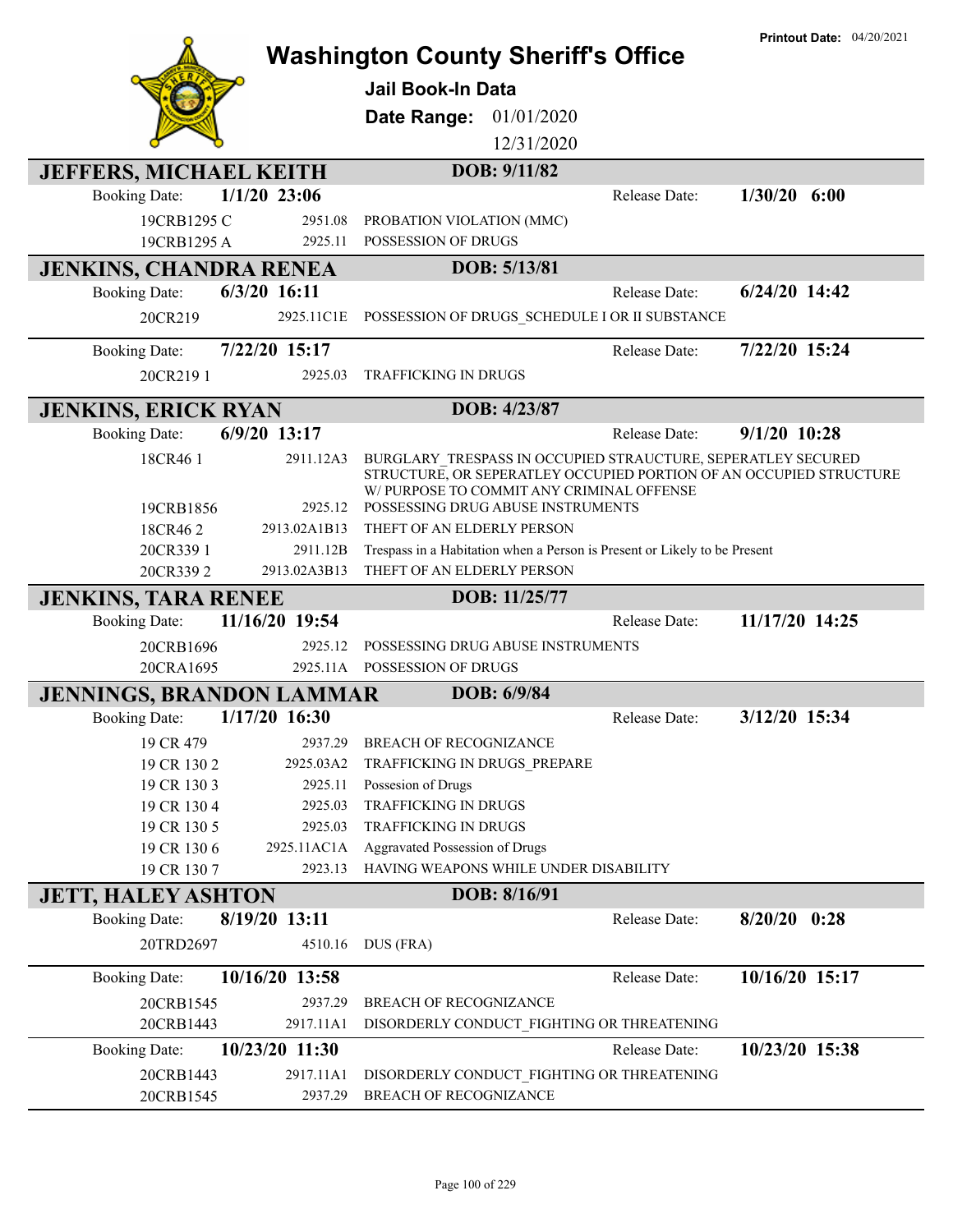|                                    |                 |                        | <b>Washington County Sheriff's Office</b>                                    |               | <b>Printout Date: 04/20/2021</b> |
|------------------------------------|-----------------|------------------------|------------------------------------------------------------------------------|---------------|----------------------------------|
|                                    |                 |                        | Jail Book-In Data                                                            |               |                                  |
|                                    |                 |                        |                                                                              |               |                                  |
|                                    |                 |                        | 01/01/2020<br>Date Range:                                                    |               |                                  |
|                                    |                 |                        | 12/31/2020                                                                   |               |                                  |
| <b>JOHNSON, ALPHONSO LESEAN</b>    |                 |                        | DOB: 2/24/90                                                                 |               |                                  |
| <b>Booking Date:</b>               | $9/27/20$ 2:53  |                        |                                                                              | Release Date: | $9/27/20$ $9:51$                 |
|                                    |                 | 2909.06A1              | Criminal Damaging/Endangering - knowingly any means                          |               |                                  |
| JOHNSON, ANGELA STEPHANIE DI       |                 |                        | DOB: 2/7/74                                                                  |               |                                  |
| <b>Booking Date:</b>               | $2/14/20$ 5:21  |                        |                                                                              | Release Date: | 2/14/20 21:36                    |
| 20CRB091                           |                 | 2705.02                | CONTEMPT(FAILURE TO APPEAR)                                                  |               |                                  |
| 19CRB2160 A                        |                 | 2913.02                | <b>THEFT</b>                                                                 |               |                                  |
| 19CRB2160 C                        |                 | 2913.32                | <b>CRIMINAL SIMULATION</b>                                                   |               |                                  |
| 19CRB2160 B                        |                 | 2913.11                | PASSING BAD CHECKS                                                           |               |                                  |
| <b>Booking Date:</b>               | $2/22/20$ 5:37  |                        |                                                                              | Release Date: | 2/22/20 15:43                    |
|                                    |                 | 2925.12                | POSSESSING DRUG ABUSE INSTRUMENTS                                            |               |                                  |
|                                    |                 | 2925.14                | DRUG PARAPHERNALIA                                                           |               |                                  |
| <b>Booking Date:</b>               | 7/9/20 10:25    |                        |                                                                              | Release Date: | 7/10/20 14:50                    |
| 20CRA991                           |                 | 2913.51                | RECEIVING STOLEN PROPERTY                                                    |               |                                  |
| <b>Booking Date:</b>               | 7/21/20 13:47   |                        |                                                                              | Release Date: | 7/26/20 15:27                    |
| 20CRB1052                          |                 | 2913.02A1              | THEFT WITHOUT CONSENT                                                        |               |                                  |
| 20CR297                            |                 | 2913.51                | RECEIVING STOLEN PROPERTY                                                    |               |                                  |
| 20CR297                            |                 | 2913.31A3              | FORGERY UTTER, POSSES W/PURPOSE TO UTTER                                     |               |                                  |
| 20CR296                            |                 | 2921.12A1<br>2911.21A3 | TAMPERING W/EVIDENCE ALTER, DESTROY, CONCEAL, REMOVE RECORD                  |               |                                  |
| 20CRB1059                          |                 |                        | CRIMINAL TRESPASS FAIL TO LEAVE; RECKLESSLY                                  |               |                                  |
| <b>Booking Date:</b>               | 10/6/20 16:26   |                        |                                                                              | Release Date: | 10/21/20 11:21                   |
| CRB1902160 PV                      |                 | 2951.08                | PROBATION VIOLATION (MMC)                                                    |               |                                  |
| <b>Booking Date:</b>               | 11/3/20 14:13   |                        |                                                                              | Release Date: | 12/2/20 15:09                    |
| 19CRB2160 PV                       |                 | 2951.08                | PROBATION VIOLATION (MMC)                                                    |               |                                  |
| <b>Booking Date:</b>               | 12/6/20 13:33   |                        |                                                                              | Release Date: | 1/4/21 17:50                     |
|                                    |                 | 2951.08                |                                                                              |               |                                  |
| CRB1902160 PV                      |                 |                        | PROBATION VIOLATION (MMC)                                                    |               |                                  |
| <b>JOHNSON, ANTHONY LEE</b>        |                 |                        | DOB: 11/12/91                                                                |               |                                  |
| <b>Booking Date:</b>               | 8/29/20 21:37   |                        |                                                                              | Release Date: | 8/31/20 19:20                    |
| 20CRB1313                          |                 | 2919.25C               | DOMESTIC VIOLENCE CAUSE BELIEF OF IMMINENT PHYSICAL HARM BY<br><b>THREAT</b> |               |                                  |
| <b>JOHNSON, DEWAYNE ALLEN</b>      |                 |                        | DOB: 4/22/81                                                                 |               |                                  |
| <b>Booking Date:</b>               | $10/20/20$ 2:10 |                        |                                                                              | Release Date: | 10/20/20 13:17                   |
| TRD2002610 A                       |                 | 4510.120000            | NO OL                                                                        |               |                                  |
| TRD2002610 B                       |                 | 4511.21                | <b>SPEED</b>                                                                 |               |                                  |
| <b>JOHNSON, ELIZABETH NORFLEET</b> |                 |                        | DOB: 4/24/95                                                                 |               |                                  |
| <b>Booking Date:</b>               | 11/13/20 9:22   |                        |                                                                              | Release Date: | 11/13/20 11:59                   |
| 20CRB1480                          |                 | 2925.11C3              | POSSESSION OF DRUGS_MARIJUANA                                                |               |                                  |
|                                    |                 |                        |                                                                              |               |                                  |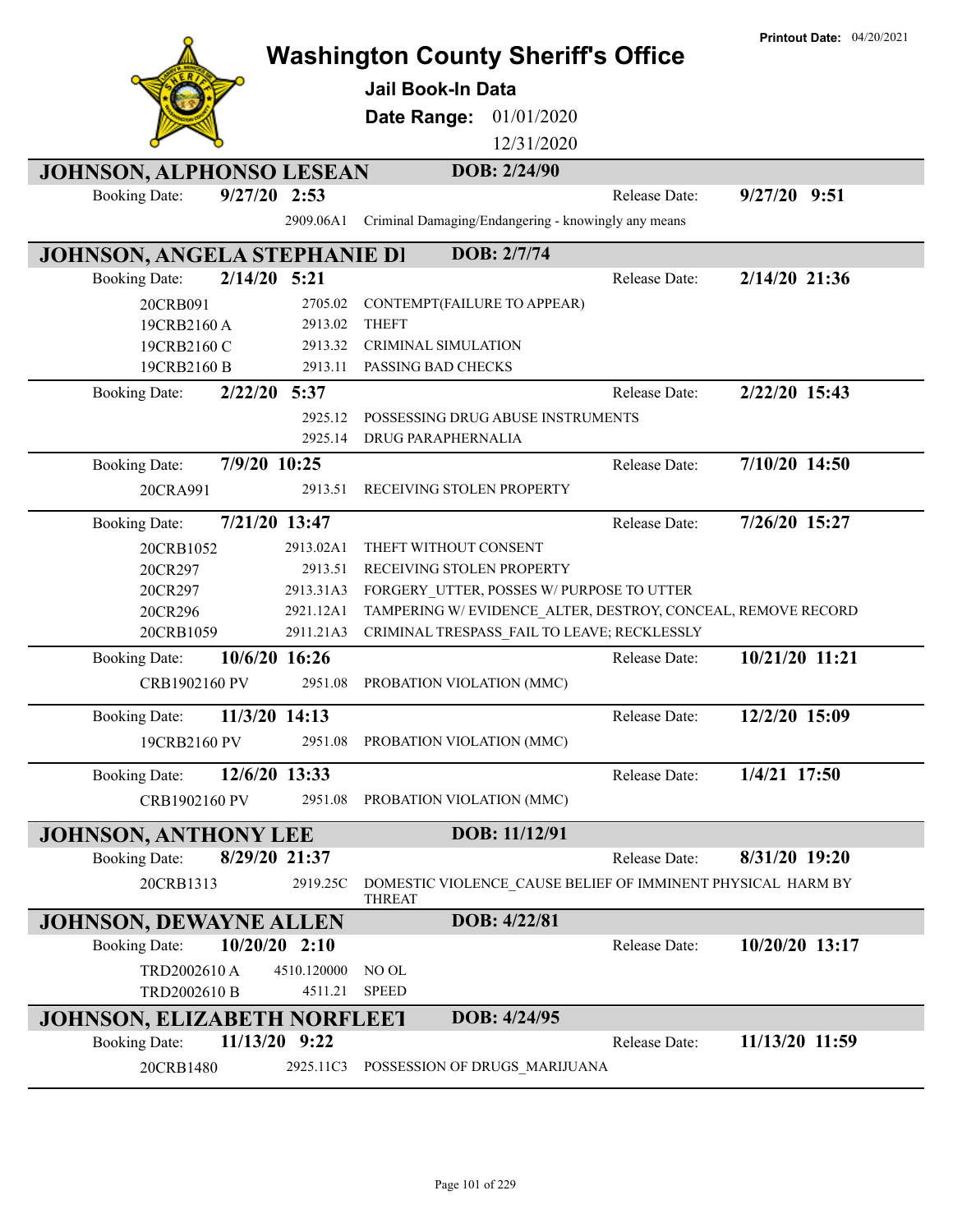|                               |                 | <b>Washington County Sheriff's Office</b><br><b>Jail Book-In Data</b>                                                                                                           |               | <b>Printout Date: 04/20/2021</b> |
|-------------------------------|-----------------|---------------------------------------------------------------------------------------------------------------------------------------------------------------------------------|---------------|----------------------------------|
|                               |                 | Date Range:<br>01/01/2020                                                                                                                                                       |               |                                  |
|                               |                 | 12/31/2020                                                                                                                                                                      |               |                                  |
| <b>JOHNSON, GLENN ROGER</b>   |                 | DOB: 11/20/86                                                                                                                                                                   |               |                                  |
| <b>Booking Date:</b>          | 2/11/20 12:40   |                                                                                                                                                                                 | Release Date: | $4/9/20$ 5:28                    |
| 19CR15                        | 2951.08A        | PROBATION VIOLATION (CPC)                                                                                                                                                       |               |                                  |
| <b>JOHNSON, JOEL ANDREW</b>   |                 | DOB: 7/29/80                                                                                                                                                                    |               |                                  |
| <b>Booking Date:</b>          | $2/24/20$ 11:10 |                                                                                                                                                                                 | Release Date: | 3/5/20 17:02                     |
| 20CRA319A                     | 2925.03A2       | TRAFFICKING IN DRUGS_PREPARE                                                                                                                                                    |               |                                  |
| 20CRA319B                     | 2925.11C2       | POSSESSION OF DRUGS SCHEDULE III, IV, OR V SUBSTANCE                                                                                                                            |               |                                  |
| 20CR1021                      | 2925.03A2C6B    | <b>TRAFFICKING IN HERION</b>                                                                                                                                                    |               |                                  |
| 20CR1022                      | 2925.03A2C9A    | Trafficking in a Fentanyl-Related Compound                                                                                                                                      |               |                                  |
| 20CR1023                      | 2925.11AC6A     | POSSESSION OF HEROIN                                                                                                                                                            |               |                                  |
| 20CR1024                      | 2925.11AC11A    | Possession of Fentanyl-Related Compound                                                                                                                                         |               |                                  |
| 20CR101                       | 2925.11AC1A     | Aggravated Possession of Drugs                                                                                                                                                  |               |                                  |
| <b>Booking Date:</b>          | 5/9/20 17:16    |                                                                                                                                                                                 | Release Date: | $8/26/20$ 9:49                   |
| 20CRA652 B                    | 2911.13A        | BREAKING AND ENTERING PURPOSE COMMIT THEFT OFFENSE/FELONY                                                                                                                       |               |                                  |
| 20CRA652 C                    | 2911.13A        | UNNOCCUPIED STRUCTURE -- USE OF FORCE STEALTH DECEPTION<br>BREAKING AND ENTERING PURPOSE COMMIT THEFT OFFENSE/FELONY<br>UNNOCCUPIED STRUCTURE -- USE OF FORCE STEALTH DECEPTION |               |                                  |
| 20CRA652 A                    | 2913.51         | RECEIVING STOLEN PROPERTY                                                                                                                                                       |               |                                  |
| 20CR1021                      | 2925.03A2C6B    | <b>TRAFFICKING IN HEROIN</b>                                                                                                                                                    |               |                                  |
| 20CR1022                      | 2925.03A2C9A    | Trafficking in a Fentanyl-Related Compound                                                                                                                                      |               |                                  |
| 20CR1023                      | 2925.11AC6A     | POSSESSION OF HEROIN                                                                                                                                                            |               |                                  |
| 20CR1024                      | 2925.11AC11A    | Possession of Fentanyl-Related Compound                                                                                                                                         |               |                                  |
| 20CR101                       | 2925.11AC1A     | POSSESSION OF DRUGS                                                                                                                                                             |               |                                  |
| 20CR1762                      | 2911.13A        | BREAKING AND ENTERING PURPOSE COMMIT THEFT OFFENSE/FELONY<br>UNNOCCUPIED STRUCTURE -- USE OF FORCE STEALTH DECEPTION                                                            |               |                                  |
| 20CR1763                      | 2911.13A        | BREAKING AND ENTERING PURPOSE COMMIT THEFT OFFENSE/FELONY<br>UNNOCCUPIED STRUCTURE -- USE OF FORCE STEALTH DECEPTION                                                            |               |                                  |
| 20CR1766                      | 2913.02A1B2     | <b>THEFT</b>                                                                                                                                                                    |               |                                  |
| 20CR1768                      | 2913.51AC       | RECEIVING STOLEN PROPERTY                                                                                                                                                       |               |                                  |
| <b>JOHNSON, JOSEPH ALLEN</b>  |                 | DOB: 5/8/68                                                                                                                                                                     |               |                                  |
| <b>Booking Date:</b>          | 1/3/20 21:39    |                                                                                                                                                                                 | Release Date: | $1/6/20$ 18:00                   |
| TRC1901953                    | 4511.19A1A      | DRIVING WHILE UNDER THE INFLUENCE OF ALCOHOL/DRUGS                                                                                                                              |               |                                  |
| <b>JOHNSON, MATTHEW SCOTT</b> |                 | DOB: 9/28/78                                                                                                                                                                    |               |                                  |
| <b>Booking Date:</b>          | 6/10/20 17:51   |                                                                                                                                                                                 | Release Date: | 6/29/20 17:59                    |
| 07DC126                       | 2705.02         | CONTEMPT(FAILURE TO APPEAR)                                                                                                                                                     |               |                                  |
| <b>Booking Date:</b>          | 12/16/20 20:38  |                                                                                                                                                                                 | Release Date: | 12/21/20 16:57                   |
| 20CRB854                      | 509.03A1        | DISORDERLY CONDUCT (FIGHTING)                                                                                                                                                   |               |                                  |
| 20CRB1847                     | 2705.02A        | Contempt of Court                                                                                                                                                               |               |                                  |
| <b>JOHNSON, SAMUEL GROFF</b>  |                 | DOB: 4/3/96                                                                                                                                                                     |               |                                  |
| <b>Booking Date:</b>          | $8/16/20$ 1:27  |                                                                                                                                                                                 | Release Date: | 8/16/20 14:23                    |
|                               | 2909.06         | Criminal Damaging/Endangering                                                                                                                                                   |               |                                  |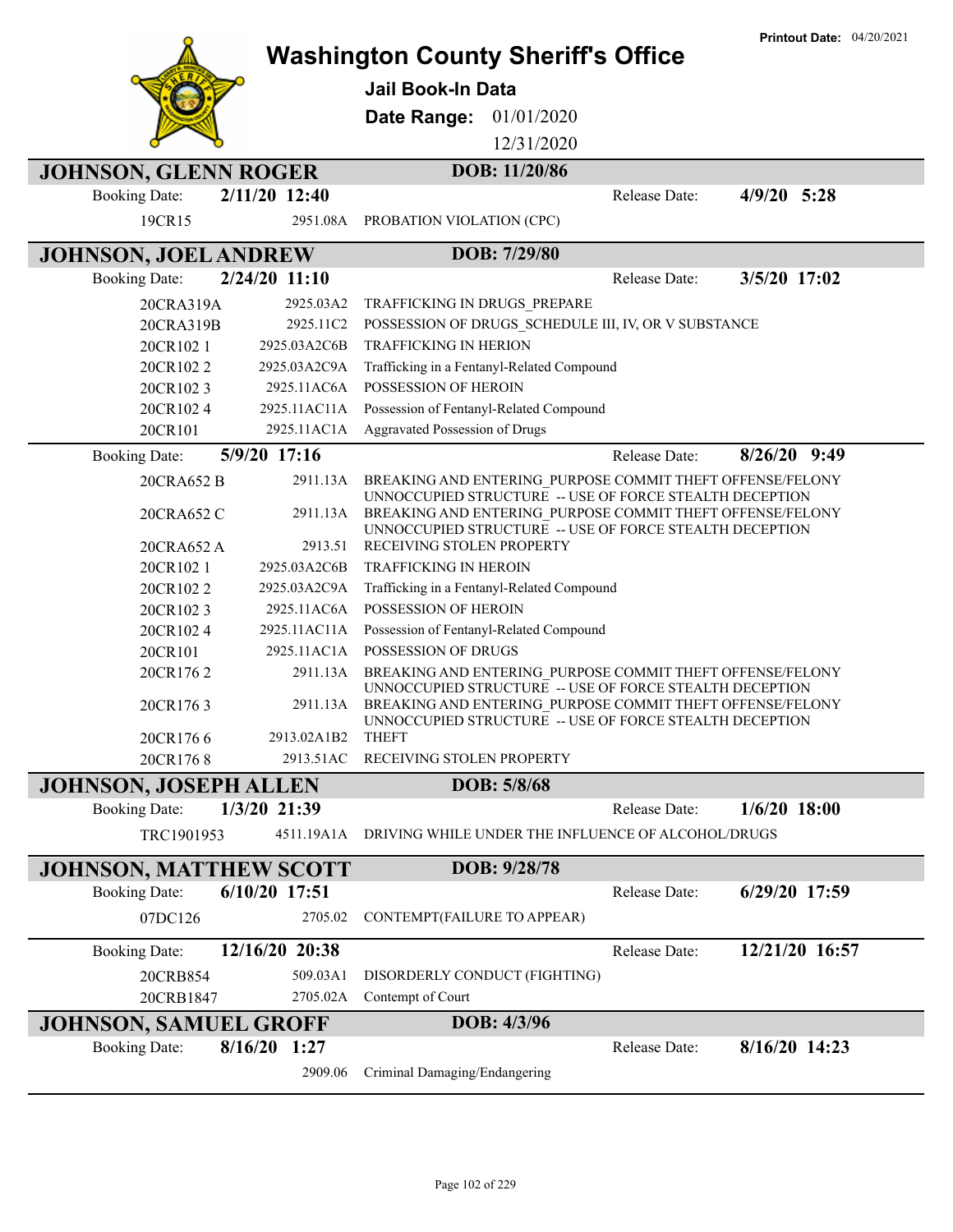|                                |                | <b>Washington County Sheriff's Office</b>                                            | <b>Printout Date: 04/20/2021</b> |
|--------------------------------|----------------|--------------------------------------------------------------------------------------|----------------------------------|
|                                |                |                                                                                      |                                  |
|                                |                | <b>Jail Book-In Data</b>                                                             |                                  |
|                                |                | Date Range:<br>01/01/2020                                                            |                                  |
|                                |                | 12/31/2020                                                                           |                                  |
| <b>JOHNSTON, ANDREW ROBERT</b> |                | DOB: 4/24/79                                                                         |                                  |
| <b>Booking Date:</b>           | $6/11/20$ 1:49 | Release Date:                                                                        | 7/15/20 11:05                    |
| 20CRA831 A                     | 2925.03A2C6G   | <b>TRAFFICKING IN HEROIN</b>                                                         |                                  |
| 20CRA831 B                     | 2925.03A2C1E   | AGG TRAFFICKING IN DRUGS                                                             |                                  |
| 20CRA831 C                     | 2927.21BE      | Receiving Proceeds of an Offense Subject to Forfeiture                               |                                  |
| 19CR1101                       | 2925.03A1C1    | AGG. TRAFFICKING IN DRUGS                                                            |                                  |
| 19CR1102                       | 2925.11AC1B    | <b>AGGRAVATED POSSESSION OF DRUGS</b>                                                |                                  |
| 20CR234 1                      | 2925.03A2C6G   | <b>TRAFFICKING IN HEROIN</b>                                                         |                                  |
| 20CR2342                       | 2925.11AC6F    | POSSESSION OF HEROIN                                                                 |                                  |
| 20CR2343                       | 2925.03A2C1E   | AGG TRAFFICKING IN DRUGS                                                             |                                  |
| 20CR2344                       | 2925.11AC1D    | AGG POSSESSION OF DRUGS                                                              |                                  |
| 20CR2347                       | 2927.21BE      | Receiving Proceeds of an Offense Subject to Forfeiture                               |                                  |
| 20CR260 1                      | 2925.03A2C9H   | Trafficking Fentanyl-Related Compound/Major Drug Offender                            |                                  |
| 20CR2602                       | 2925.11AC11G   | Possession of Fentanyl-Related Compound/Major Drug Offender                          |                                  |
| 20CR260 5                      | 2927.21BE      | Receiving Proceeds of an Offense Subject to Forfeiture                               |                                  |
| <b>JOHNSTON, FRED EUGENE</b>   |                | DOB: 8/7/60                                                                          |                                  |
| <b>Booking Date:</b>           | 8/10/20 11:49  | Release Date:                                                                        | 8/10/20 11:57                    |
| 20CR285                        | 2907.03A5      | Sexual Battery - parent or guardian                                                  |                                  |
|                                |                |                                                                                      |                                  |
| JOHNSTON, JASSANDRA COLLETT    |                | DOB: 10/19/80                                                                        |                                  |
| <b>Booking Date:</b>           | 8/30/20 14:33  | Release Date:                                                                        | 9/2/20 14:25                     |
| 20CRB483                       | 2911.21        | <b>CRIMINAL TRESPASS</b>                                                             |                                  |
| 02DC189                        | 2705.02        | CONTEMPT(FAILURE TO APPEAR)                                                          |                                  |
| <b>JONES, MATTHEW LESTER</b>   |                | DOB: 7/20/84                                                                         |                                  |
| <b>Booking Date:</b>           | 2/14/20 22:52  | Release Date:                                                                        | 8/20/20 11:55                    |
| 20CR911                        | 2911.02A2      | Robbery _ inflict, attempt to inflict, or threaten serious physical harm on another. |                                  |
| 20CR913                        | 2903.21        | <b>Aggravated Menacing</b>                                                           |                                  |
| 19CRB871 B                     | 2951.08        | PROBATION VIOLATION (MMC)                                                            |                                  |
| 20CRB267 A                     | 2913.02        | <b>THEFT</b>                                                                         |                                  |
| 20CRB267 B                     | 2921.31        | OBSTRUCTING OFFICIAL BUSINESS                                                        |                                  |
| 20CRB267 C                     | 2925.14        | DRUG PARAPHERNALIA                                                                   |                                  |
| 20CRB275                       | 2913.02        | <b>THEFT</b>                                                                         |                                  |
| 20CRA346                       | 2923.131       | Possession of Deadly Weapons while under Detention                                   |                                  |
| 20CR912                        | 2913.02A1      | THEFT WITHOUT CONSENT                                                                |                                  |
| 20CR1371                       | 2923.131       | Possession of Deadly Weapons while under Detention                                   |                                  |
| 20CR1372                       | 2923.24        | POSSESSING CRIMINAL TOOLS                                                            |                                  |
| 20CR258 1                      | 2911.02A3      | Robbery _ Use or threaten the immediate use of force against another.                |                                  |
| 20CR258 2                      | 2903.21        | <b>Aggravated Menacing</b>                                                           |                                  |
| 20CR2583                       | 2913.02A1B2    | <b>THEFT</b>                                                                         |                                  |
| <b>Booking Date:</b>           | 10/10/20 22:38 | Release Date:                                                                        | $1/29/21$ 9:04                   |
| 20CR404                        | 2937.99        | <b>BREACH OF RECOGNIZANCE</b>                                                        |                                  |
| 20CR403                        | 2921.34        | <b>ESCAPE</b>                                                                        |                                  |
| 20CR1371                       | 2923.131       | Possession of Deadly Weapons while under Detention                                   |                                  |
| 20CR258 1                      | 2911.02A3B2Z   | <b>ATTEMPTED ROBBERY</b>                                                             |                                  |
| 20CRB1529                      | 2921.31A       | <b>Obstructing Official Business</b>                                                 |                                  |

**Printout Date:** 04/20/2021

٦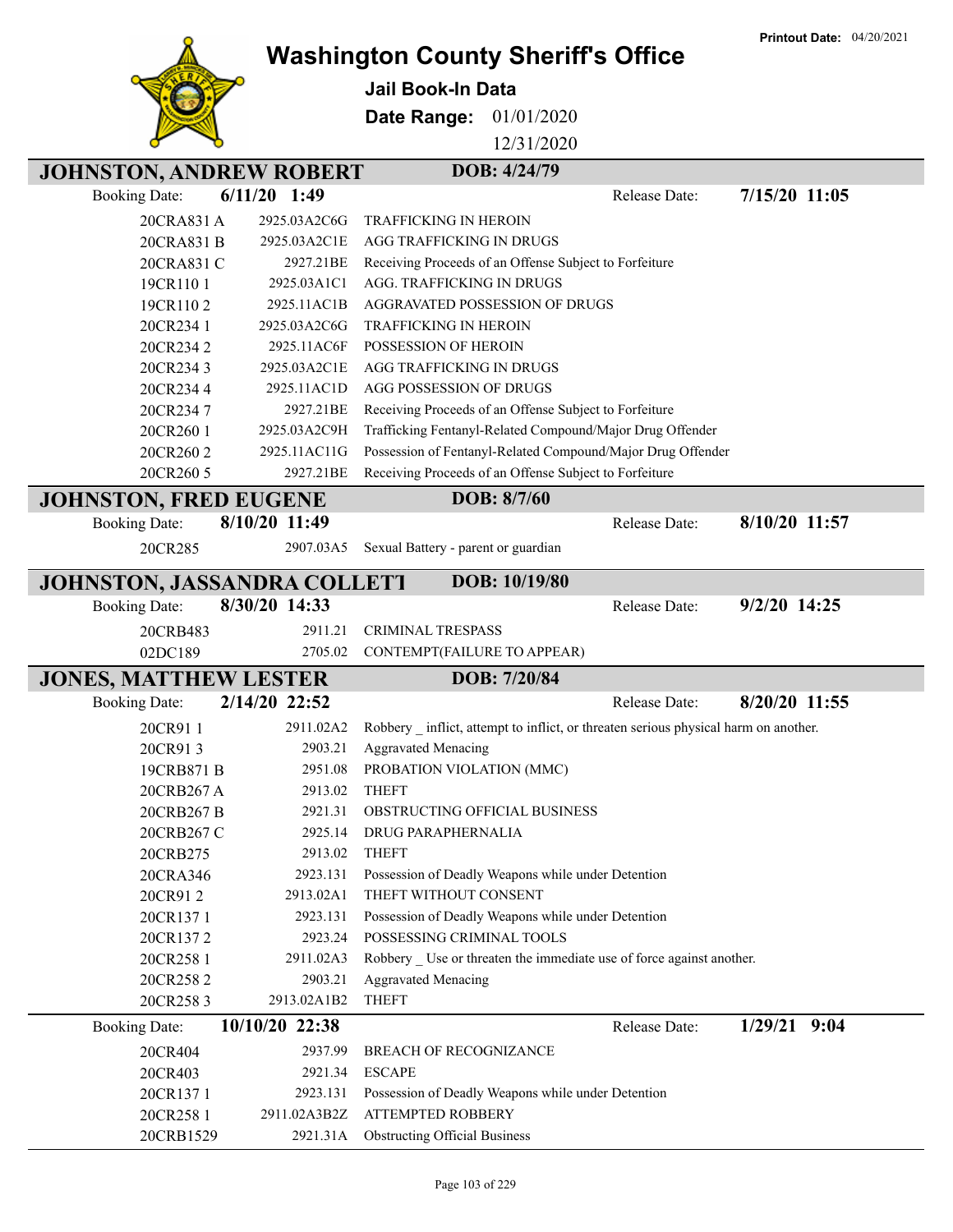|                                 |                | <b>Washington County Sheriff's Office</b><br>Jail Book-In Data     |               | <b>Printout Date: 04/20/2021</b> |
|---------------------------------|----------------|--------------------------------------------------------------------|---------------|----------------------------------|
|                                 |                | Date Range:<br>01/01/2020                                          |               |                                  |
|                                 |                | 12/31/2020                                                         |               |                                  |
| <b>JONES, PHILLIP JOHNATHIN</b> |                | DOB: 1/4/90                                                        |               |                                  |
| <b>Booking Date:</b>            | 3/9/20 15:36   |                                                                    | Release Date: | 3/11/20 11:20                    |
| 20TRD331A                       | 4510.11        | <b>DUS VIOL RESTR</b>                                              |               |                                  |
| 20TRD331 B                      | 331.19         | FAILING TO YIELD AT STOP SIGN                                      |               |                                  |
| <b>JONES, STACEY NICHOLE</b>    |                | DOB: 2/4/83                                                        |               |                                  |
| <b>Booking Date:</b>            | 7/11/20 21:39  |                                                                    | Release Date: | 7/21/20 10:17                    |
| PAROLE (WV)                     | 2967.15        | PAROLE VIOLATION                                                   |               |                                  |
|                                 |                |                                                                    |               |                                  |
| <b>JORDAN, DEDRICK THOMAS</b>   |                | DOB: 8/23/90                                                       |               |                                  |
| <b>Booking Date:</b>            | 10/8/20 0:37   |                                                                    | Release Date: | 10/15/20 16:18                   |
| 20CRA1432A                      | 2913.49        | <b>IDENTITY FRAUD</b>                                              |               |                                  |
| 20CRA1432B                      | 2913.49B1      | IDENTITY FRAUD_OBTAIN, POSSESS, OR USE TO HOLD OUT AS OTHER PERSON |               |                                  |
| 20CRA1432C                      | 2913.02        | <b>THEFT</b>                                                       |               |                                  |
| 20CRA1432D                      | 2913.05        | TELECOMUNICATIONS FRAUD                                            |               |                                  |
| 20CRA1432E                      | 2913.05        | TELECOMUNICATIONS FRAUD                                            |               |                                  |
| 20CRA1432F                      | 2913.04B       | UNAUTHORIZED USE OF PROPERTY_COMPUTER, COMPUTER EQUIPMENT          |               |                                  |
| 20CRA1432G                      | 2913.04B       | UNAUTHORIZED USE OF PROPERTY_COMPUTER, COMPUTER EQUIPMENT          |               |                                  |
| 20CRA1432H                      | 2913.02        | <b>THEFT</b>                                                       |               |                                  |
| <b>JOX, DONALD ALTON</b>        |                | DOB: 9/2/57                                                        |               |                                  |
| <b>Booking Date:</b>            | 8/12/20 11:36  |                                                                    | Release Date: | 8/12/20 11:45                    |
| 20CR2834                        |                | 2903.11A2D1A Felonious Assault - weapon or ordnance                |               |                                  |
| <b>JOY, LISA MARIE</b>          |                | DOB: 12/26/74                                                      |               |                                  |
| <b>Booking Date:</b>            | $1/5/20$ 23:07 |                                                                    | Release Date: | 1/17/20 14:50                    |
| 20CRA12                         | 2919.25        | DOMESTIC VIOLENCE                                                  |               |                                  |
|                                 |                |                                                                    |               |                                  |
| <b>Booking Date:</b>            | 2/24/20 12:20  |                                                                    | Release Date: | 3/2/20 13:33                     |
| <b>20CRB12 PV</b>               | 2951.08        | PROBATION VIOLATION (MMC)                                          |               |                                  |
| <b>JOY, THOMAS DEAN</b>         |                | DOB: 8/8/89                                                        |               |                                  |
| <b>Booking Date:</b>            | 11/12/20 16:41 |                                                                    | Release Date: | 11/12/20 21:09                   |
|                                 | 2913.02        | <b>THEFT</b>                                                       |               |                                  |
|                                 |                |                                                                    |               |                                  |
| <b>Booking Date:</b>            | 12/14/20 14:47 |                                                                    | Release Date: | 12/22/20 18:45                   |
| 20CRB1683                       | 2913.02        | <b>THEFT</b>                                                       |               |                                  |
| 20CRA1836 A                     | 2925.03A2      | TRAFFICKING IN DRUGS PREPARE                                       |               |                                  |
| 20CRA1836 B                     | 2925.03A2      | TRAFFICKING IN DRUGS_PREPARE                                       |               |                                  |
| 20CRA1839                       | 2921.36A2      | ILLEGAL CONVEYANCE OF DRUGS OF ABUSE DETENTION MENTAL HEALTH       |               |                                  |
| <b>JOYCE, BRENT WILLIAM</b>     |                | <b>FACILITY</b><br>DOB: 2/24/75                                    |               |                                  |
| <b>Booking Date:</b>            | 12/4/20 10:30  |                                                                    | Release Date: | 12/4/20 10:38                    |
|                                 |                |                                                                    |               |                                  |
| 20CR475 1                       | 2925.11AC1A    | Aggravated Possession of Drugs                                     |               |                                  |
| 20CR4752                        |                | 2925.11AC1A Aggravated Possession of Drugs                         |               |                                  |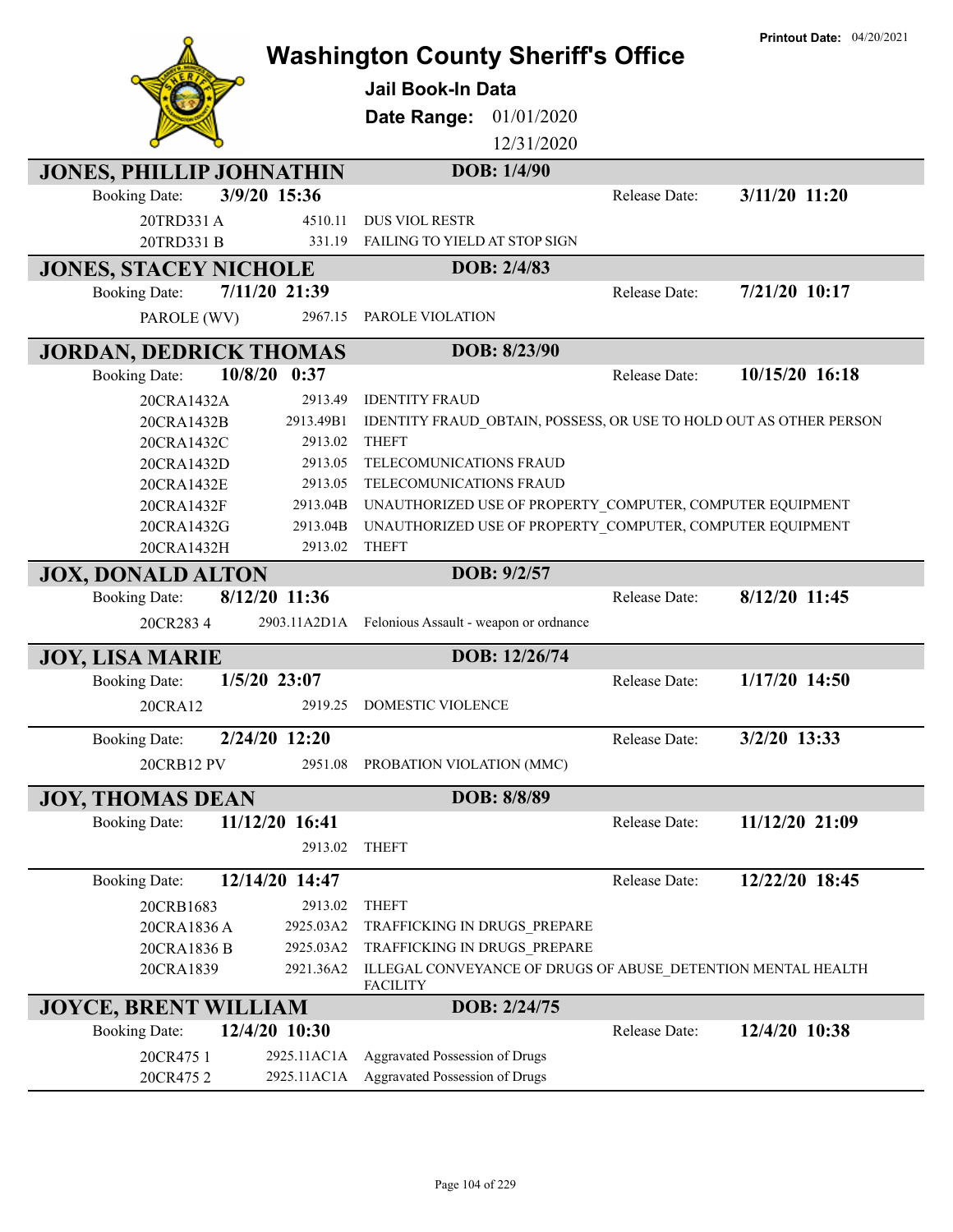|                                       |                | <b>Washington County Sheriff's Office</b>                                                                                                                              |               | <b>Printout Date: 04/20/2021</b> |
|---------------------------------------|----------------|------------------------------------------------------------------------------------------------------------------------------------------------------------------------|---------------|----------------------------------|
|                                       |                |                                                                                                                                                                        |               |                                  |
|                                       |                | <b>Jail Book-In Data</b>                                                                                                                                               |               |                                  |
|                                       |                | 01/01/2020<br>Date Range:                                                                                                                                              |               |                                  |
|                                       |                | 12/31/2020                                                                                                                                                             |               |                                  |
| <b>KAPTIS, OLIVIA JANE</b>            |                | DOB: 2/15/77                                                                                                                                                           |               |                                  |
| <b>Booking Date:</b>                  | 1/28/20 21:36  |                                                                                                                                                                        | Release Date: | $3/11/20$ 5:31                   |
| 19 CRB 1184 A                         | 2925.13        | PERMITTING DRUG ABUSE                                                                                                                                                  |               |                                  |
| <b>KARCHER, CHAD LEWIS</b>            |                | DOB: 3/18/79                                                                                                                                                           |               |                                  |
| $8/7/20$ 3:47<br><b>Booking Date:</b> |                |                                                                                                                                                                        | Release Date: | $8/7/20$ 9:03                    |
| 20CRB1173                             | 2919.25        | DOMESTIC VIOLENCE                                                                                                                                                      |               |                                  |
| <b>KASLER, CHASE MICHEAL</b>          |                | DOB: 4/10/98                                                                                                                                                           |               |                                  |
| 8/17/20 4:09<br><b>Booking Date:</b>  |                |                                                                                                                                                                        | Release Date: | 9/14/20 15:41                    |
| 19TRC3465 C                           | 2951.08        | PROBATION VIOLATION (MMC)                                                                                                                                              |               |                                  |
| <b>KAUFMAN, ROBERT JOHN</b>           |                | DOB: 11/26/85                                                                                                                                                          |               |                                  |
| <b>Booking Date:</b>                  | 2/18/20 17:18  |                                                                                                                                                                        | Release Date: | 3/12/20 10:55                    |
| <b>PV</b>                             | 2951.08A       | PROBATION VIOLATION (CPC)                                                                                                                                              |               |                                  |
|                                       | 2951.08C       | PROBATION VIOLATION (OTHER CO/STATE)                                                                                                                                   |               |                                  |
| KAURICH, MICHAEL JOSEPH               |                | DOB: 7/20/96                                                                                                                                                           |               |                                  |
| <b>Booking Date:</b>                  | 7/27/20 15:12  |                                                                                                                                                                        | Release Date: | 7/28/20 11:53                    |
| CRA2001091 A                          | 2923.16B       | IMPROPERLY HANDLING FIREARMS IN A MOTOR VEHICLE TRANSPORT LOADED<br>FIREARM IN A MOTOR VEHICLE, ACCESSIBLE TO OPERATOR OR ANY<br>PASSENGER WITHOUT LEAVING THE VEHICLE |               |                                  |
| CRA2001091 B                          |                | 2925.11C1 POSSESSION OF DRUGS SCHEDULE I OR II SUBSTANCE                                                                                                               |               |                                  |
| <b>KEE, JASON AARON</b>               |                | DOB: 11/23/79                                                                                                                                                          |               |                                  |
| <b>Booking Date:</b>                  | 12/22/20 20:43 |                                                                                                                                                                        | Release Date: | 1/29/21 18:21                    |
| 18CR230                               | 2913.02A1B5    | Theft of a Motor Vehicle                                                                                                                                               |               |                                  |
| KELLY, ZOHN JOSEPH DOMINICK           |                | DOB: 6/13/90                                                                                                                                                           |               |                                  |
| <b>Booking Date:</b>                  | 1/29/20 13:28  |                                                                                                                                                                        | Release Date: | $3/24/20$ 6:00                   |
| 19CR436                               | 2937.29        | BREACH OF RECOGNIZANCE                                                                                                                                                 |               |                                  |
| 18CR447                               | 2925.11        | POSSESSION OF DRUGS                                                                                                                                                    |               |                                  |
| <b>KENDALL, ERIC TODD</b>             |                | DOB: 9/29/75                                                                                                                                                           |               |                                  |
| 11/6/20 2:33<br><b>Booking Date:</b>  |                |                                                                                                                                                                        | Release Date: | 11/7/20 14:56                    |
| MONROE CO                             | 2913.02        | <b>THEFT</b>                                                                                                                                                           |               |                                  |
| <b>MONROE CO</b>                      | 2911.21        | CRIMINAL TRESPASS                                                                                                                                                      |               |                                  |
| <b>KENNEDY, ANTHONY WILLIAM</b>       |                | DOB: 1/1/83                                                                                                                                                            |               |                                  |
| 7/9/20 22:08<br><b>Booking Date:</b>  |                |                                                                                                                                                                        | Release Date: | 7/9/20 23:43                     |
| 18TRD6407                             | 4510.11A DUS   |                                                                                                                                                                        |               |                                  |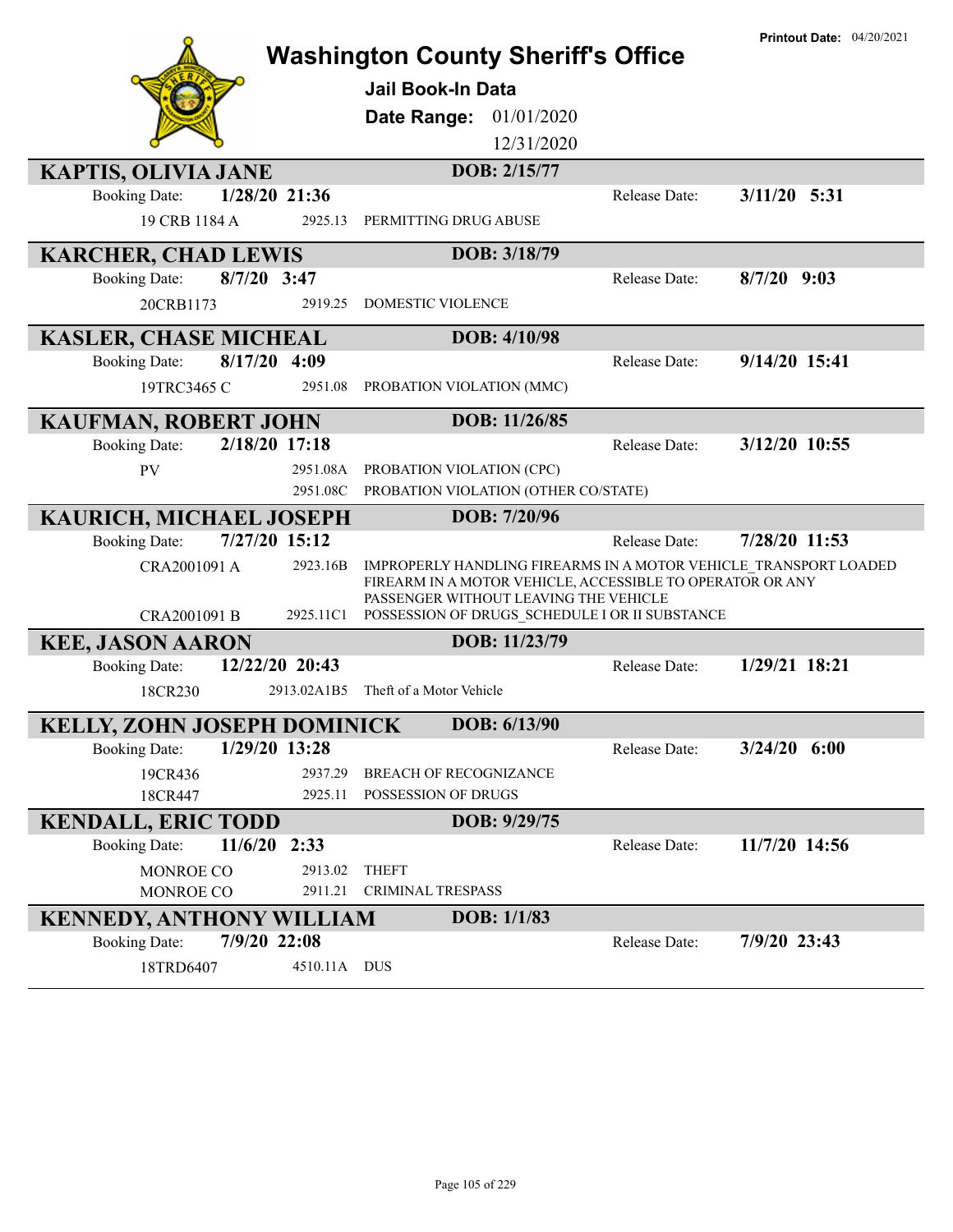|                                                                        |                                                                         | <b>Printout Date: 04/20/2021</b> |
|------------------------------------------------------------------------|-------------------------------------------------------------------------|----------------------------------|
|                                                                        | <b>Washington County Sheriff's Office</b>                               |                                  |
|                                                                        | <b>Jail Book-In Data</b>                                                |                                  |
|                                                                        | 01/01/2020<br>Date Range:                                               |                                  |
|                                                                        | 12/31/2020                                                              |                                  |
| <b>KERN, RONNIE EDWIN</b>                                              | DOB: 8/12/95                                                            |                                  |
| $1/10/20$ 18:06<br><b>Booking Date:</b>                                | Release Date:                                                           | 3/31/20 11:04                    |
| 20CR371<br>2907.02A2                                                   | Rape - Force, threat of                                                 |                                  |
| 20CR372<br>2907.05A1<br>2907.05A1                                      | Gross Sexual Imposition - force<br>Gross Sexual Imposition - force      |                                  |
| 20CR373<br>4/15/20 10:12                                               | Release Date:                                                           | 4/15/20 10:36                    |
| <b>Booking Date:</b><br>2911.21A3                                      | CRIMINAL TRESPASS_FAIL TO LEAVE; RECKLESSLY                             |                                  |
|                                                                        |                                                                         |                                  |
| 10/20/20 11:09<br><b>Booking Date:</b>                                 | Release Date:                                                           | $1/26/21$ 6:00                   |
| 2907.05<br>20CR372                                                     | Gross Sexual Imposition                                                 |                                  |
| 20CR373<br>2907.05                                                     | Gross Sexual Imposition                                                 |                                  |
| <b>KEYES, TIFFANIE ANNE</b><br>$6/16/20$ 14:27<br><b>Booking Date:</b> | DOB: 5/28/85<br>Release Date:                                           | $6/23/20$ 10:02                  |
|                                                                        |                                                                         |                                  |
| 20CRA862B<br>2925.11C1<br>20CRA862A<br>2921.12                         | POSSESSION OF DRUGS SCHEDULE I OR II SUBSTANCE<br>TAMPERING W/ EVIDENCE |                                  |
| <b>KEYS, DECODA ZANE</b>                                               | DOB: 3/5/94                                                             |                                  |
| 7/6/20 19:20<br><b>Booking Date:</b>                                   | Release Date:                                                           | $7/11/20$ 6:00                   |
| CRB1800417 A<br>2923.15                                                | USING WEAPONS WHILE INTOXICATED                                         |                                  |
|                                                                        |                                                                         |                                  |
| 7/29/20 15:40<br><b>Booking Date:</b>                                  | Release Date:                                                           | 8/3/20 7:29                      |
| 18CRB0417 PV<br>2951.08                                                | PROBATION VIOLATION (MMC)                                               |                                  |
| 12/11/20 16:23<br><b>Booking Date:</b>                                 | Release Date:                                                           | $1/27/21$ 6:00                   |
| 2951.08<br>CRB1800417 D                                                | PROBATION VIOLATION (MMC)                                               |                                  |
| 18CRB417A<br>2923.15                                                   | USING WEAPONS WHILE INTOXICATED                                         |                                  |
| <b>KIDD, CATHY DEE</b>                                                 | DOB: 12/12/59                                                           |                                  |
| 11/16/20 14:03<br><b>Booking Date:</b>                                 | Release Date:                                                           | 11/16/20 14:11                   |
| 20CR450 1<br>2913.31A1                                                 | FORGERY WITHOUT AUTHORITY<br><b>THEFT</b>                               |                                  |
| 2913.02A1B12<br>20CR4502                                               |                                                                         |                                  |
| <b>KIDD, DON DEANGELO</b><br>11/15/20<br><b>Booking Date:</b><br>9:13  | DOB: 6/7/83<br>Release Date:                                            | 11/16/20 13:16                   |
|                                                                        |                                                                         |                                  |
| 20TRD4329<br>4301.64                                                   | PROHIBITIONS AGAINST CONSUMPTION IN MOTOR VEHICLE                       |                                  |
| KIDDER, CHAVAZZE LEVI                                                  | DOB: 1/6/94                                                             |                                  |
| $11/1/20$ 3:15<br><b>Booking Date:</b>                                 | Release Date:                                                           | $11/2/20$ 12:20                  |
| 20TRD3304 A<br>4510.11                                                 | <b>DUS VIOL RESTR</b>                                                   |                                  |
| 4511.21DA<br>20TRD3304 B                                               | <b>SPEED 64/55</b>                                                      |                                  |
| 11/9/20 22:15<br><b>Booking Date:</b>                                  | Release Date:                                                           | 11/11/20 18:33                   |
| 20CRB1654<br>2925.12                                                   | POSSESSING DRUG ABUSE INSTRUMENTS                                       |                                  |
| KIDDER, ERICA THEANDRA                                                 | DOB: 12/11/92                                                           |                                  |
| 12/23/20<br>6:33<br><b>Booking Date:</b>                               | Release Date:                                                           | $1/5/21$ 20:01                   |
| 20CRB1797<br>2913.02                                                   | <b>THEFT</b>                                                            |                                  |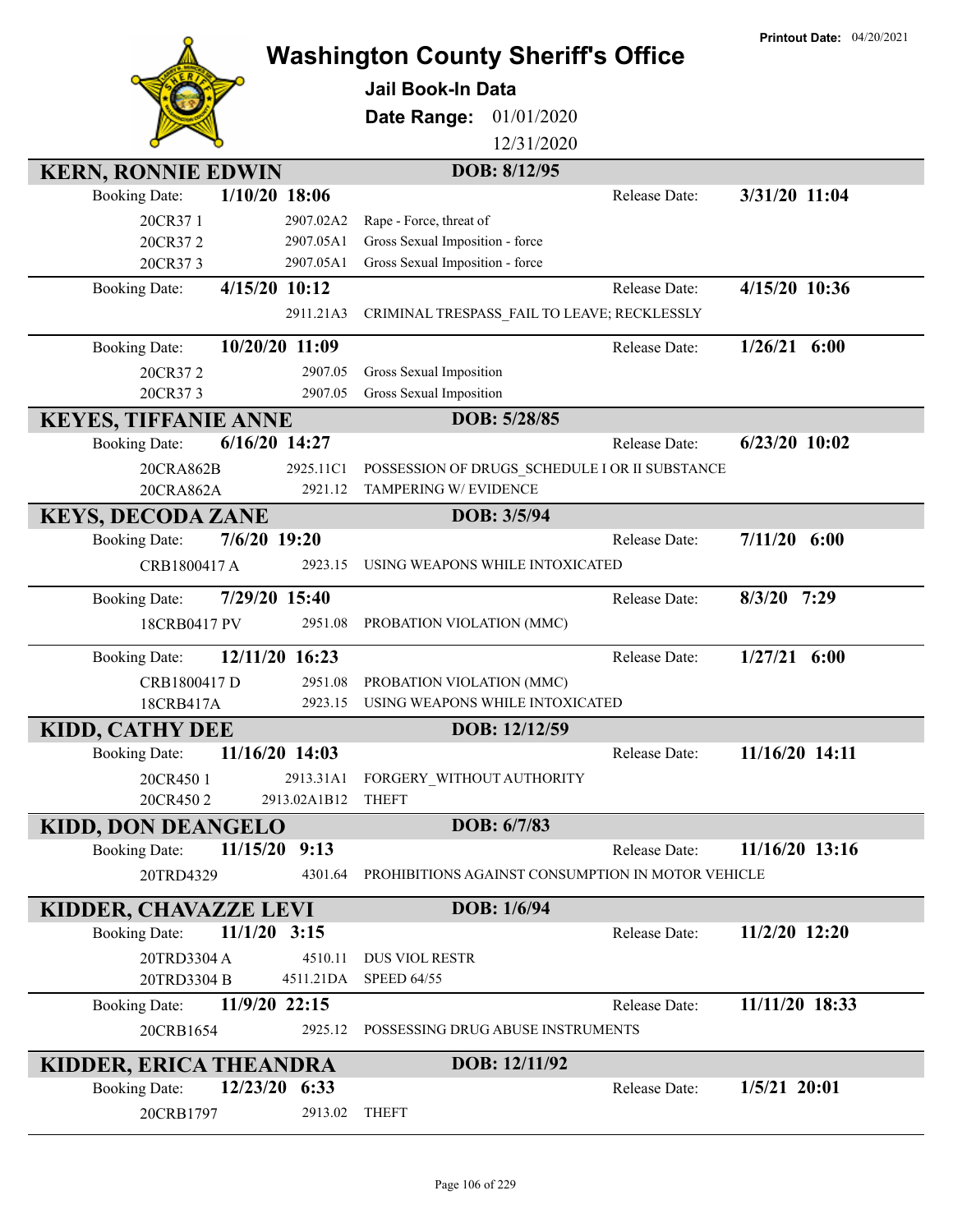|                                        |                                                    |               | <b>Printout Date: 04/20/2021</b> |
|----------------------------------------|----------------------------------------------------|---------------|----------------------------------|
|                                        | <b>Washington County Sheriff's Office</b>          |               |                                  |
|                                        | <b>Jail Book-In Data</b>                           |               |                                  |
|                                        |                                                    |               |                                  |
|                                        | 01/01/2020<br>Date Range:                          |               |                                  |
|                                        | 12/31/2020                                         |               |                                  |
| KIGGANS, TYLER WAYNE                   | DOB: 5/20/91                                       |               |                                  |
| $1/21/20$ 9:34<br><b>Booking Date:</b> |                                                    | Release Date: | $1/21/20$ 9:42                   |
| 20CR7<br>2925.11AC1A                   | <b>Aggravated Possession of Drugs</b>              |               |                                  |
|                                        |                                                    |               |                                  |
| 8/14/20 13:47<br><b>Booking Date:</b>  |                                                    | Release Date: | $8/17/20$ 6:00                   |
| 2951.08<br>20CRB354                    | PROBATION VIOLATION (MMC)                          |               |                                  |
| 10/14/20 12:43<br><b>Booking Date:</b> |                                                    | Release Date: | 10/20/20 7:37                    |
| <b>CRB200354 PV</b><br>2951.08         | PROBATION VIOLATION (MMC)                          |               |                                  |
| <b>KIMBROUGH, MARCUS MAURICE</b>       | DOB: 10/7/88                                       |               |                                  |
| 3/5/20 20:43<br><b>Booking Date:</b>   |                                                    | Release Date: | 3/11/20 16:18                    |
| 19CRB865 C<br>2951.08                  | PROBATION VIOLATION (MMC)                          |               |                                  |
|                                        |                                                    |               |                                  |
| 9/5/20 12:43<br><b>Booking Date:</b>   |                                                    | Release Date: | $10/17/20$ 6:00                  |
| CRB1900865 D<br>2951.08                | PROBATION VIOLATION (MMC)                          |               |                                  |
| CRB1900865 A<br>2913.02A1              | THEFT WITHOUT CONSENT                              |               |                                  |
| <b>KIMMER, CARRIE ANN</b>              | DOB: 7/7/83                                        |               |                                  |
| 8/16/20 14:52<br><b>Booking Date:</b>  |                                                    | Release Date: | 9/17/20<br>6:00                  |
| 19TRC6552 A<br>4511.19A1A              | DRIVING WHILE UNDER THE INFLUENCE OF ALCOHOL/DRUGS |               |                                  |
| 2951.08<br>19TRC6552C                  | PROBATION VIOLATION (MMC)                          |               |                                  |
| 20CRB1220<br>2705.02A                  | Contempt of Court                                  |               |                                  |
| <b>KINKADE, LUCAS TAYLOR</b>           | DOB: 1/23/93                                       |               |                                  |
| $2/3/20$ 9:17<br><b>Booking Date:</b>  |                                                    | Release Date: | 2/7/20 10:22                     |
| PAROLE HOLDI<br>2967.15                | PAROLE VIOLATION                                   |               |                                  |
| <b>KIPE, JAMES ROBERT</b>              | DOB: 11/14/90                                      |               |                                  |
| 11/15/20 13:12<br><b>Booking Date:</b> |                                                    | Release Date: | 11/29/20 6:00                    |
| 20CRB1054<br>2913.02                   | <b>THEFT</b>                                       |               |                                  |
|                                        |                                                    |               |                                  |
| <b>KIRBY, DAUSHAWN VAUGHN</b>          | DOB: 8/3/88                                        |               |                                  |
| 7/7/20 15:20<br><b>Booking Date:</b>   |                                                    | Release Date: | 7/14/20 10:10                    |
| 2925.03A2<br>20CRA963A                 | TRAFFICKING IN DRUGS PREPARE                       |               |                                  |
| 2925.03A2<br>20CRA963B                 | TRAFFICKING IN DRUGS_PREPARE                       |               |                                  |
| 2925.11C6<br><b>GUERNSEY CO</b>        | POSSESSION OF DRUGS HEROIN                         |               |                                  |
| 8/3/20 14:43<br><b>Booking Date:</b>   |                                                    | Release Date: | 8/4/20 14:42                     |
| 2925.03A2C1F<br>20CR275 1              | Aggravated Trafficking in Drugs                    |               |                                  |
| 2925.03A2C9F<br>20CR2752               | Trafficking in a Fentanyl-Related Compound         |               |                                  |
| 2925.11AC11E<br>20CR2753               | Possession of a Fentanyl-Related Compound          |               |                                  |
| 2925.11C1E<br>20CR2754                 | POSSESSION OF DRUGS_SCHEDULE I OR II SUBSTANCE     |               |                                  |
| <b>KNAPP, ROGER WAYNE</b>              | DOB: 9/5/80                                        |               |                                  |
| 2/28/20 16:36<br><b>Booking Date:</b>  |                                                    | Release Date: | 2/28/20 16:44                    |
| 20CR94<br>2923.24                      | POSSESSING CRIMINAL TOOLS                          |               |                                  |
|                                        |                                                    |               |                                  |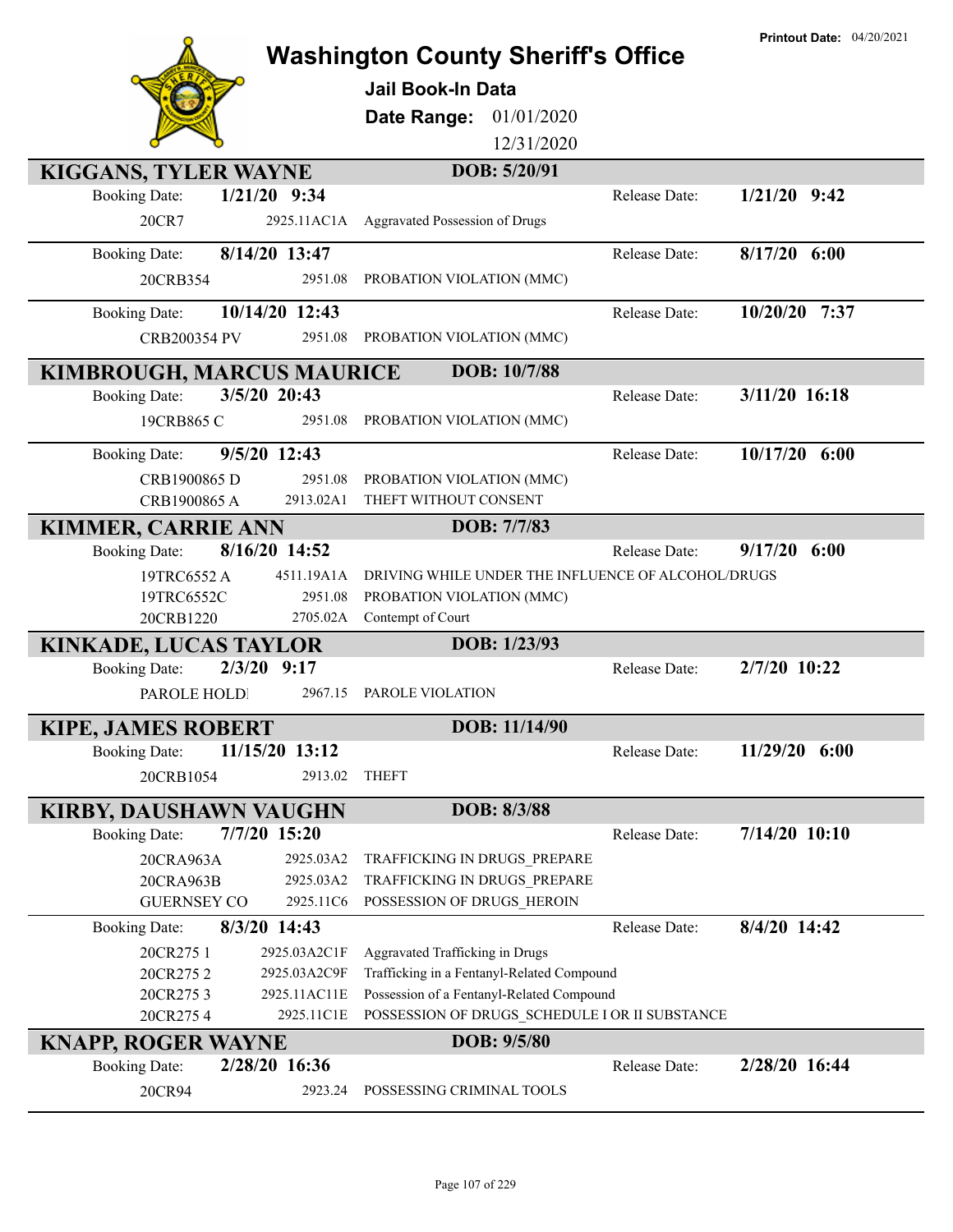|                                |                    | <b>Washington County Sheriff's Office</b>       |               | <b>Printout Date: 04/20/2021</b> |
|--------------------------------|--------------------|-------------------------------------------------|---------------|----------------------------------|
|                                |                    |                                                 |               |                                  |
|                                |                    | <b>Jail Book-In Data</b>                        |               |                                  |
|                                |                    | Date Range:<br>01/01/2020                       |               |                                  |
|                                |                    | 12/31/2020                                      |               |                                  |
| <b>KNIGHT, BENJAMIN RYAN</b>   |                    | DOB: 7/27/78                                    |               |                                  |
| <b>Booking Date:</b>           | 11/8/20 2:29       |                                                 | Release Date: | 11/9/20 18:55                    |
| 20CRA1648                      | 2925.03A1B3        | <b>TRAFFICKING IN DRUGS</b>                     |               |                                  |
| 20CRA1650                      | 2925.03A1B3        | TRAFFICKING IN DRUGS                            |               |                                  |
| 20CRA1646                      | 2923.13            | HAVING WEAPONS WHILE UNDER DISABILITY           |               |                                  |
| <b>KNIGHT, REBECCA FAY SUE</b> |                    | DOB: 2/26/91                                    |               |                                  |
| <b>Booking Date:</b>           | 12/18/20 5:05      |                                                 | Release Date: | 12/18/20 18:22                   |
| 20CRB956A                      | 2925.14C1          | ILLEGAL USE OR POSSESSION OF DRUG PARAPHERNALIA |               |                                  |
| 20CRB956B                      | 2925.141C          | ILLEGAL USE OR POSSESSION OF DRUG PARAPHERNALIA |               |                                  |
| 20CRB956C                      | 2925.11C3          | POSSESSION OF DRUGS_MARIJUANA                   |               |                                  |
| 20TRD2222A                     | 4510.11            | <b>DUS VIOL RESTR</b>                           |               |                                  |
| 20TRD2222B                     | 4549.11            | Operating with Plates of Previous Owner         |               |                                  |
| 20TRD2222C                     | 4511.68            | PROHIBITED PARKING                              |               |                                  |
| <b>KNIGHT, VIVIAN MELISSA</b>  |                    | DOB: 3/4/78                                     |               |                                  |
| <b>Booking Date:</b>           | 11/20/20 22:13     |                                                 | Release Date: | 11/30/20 12:09                   |
| 20CRB1727                      | 2919.25A           | DOMESTIC VIOLENCE_KNOWINGLY CAUSE PHYSICAL HARM |               |                                  |
| 20TRC1557 PV                   | 2951.08            | PROBATION VIOLATION (MMC)                       |               |                                  |
| <b>KNOTTS, CODY MONTELL</b>    |                    | DOB: 2/7/91                                     |               |                                  |
|                                |                    |                                                 |               |                                  |
| <b>Booking Date:</b>           | 9/20/20 22:33      |                                                 | Release Date: | $9/21/20$ 8:55                   |
| 20TRD2477                      | 4510.11            | <b>DUS VIOL RESTR</b>                           |               |                                  |
| <b>Booking Date:</b>           | 11/2/20 23:13      |                                                 | Release Date: | $11/7/20$ 5:43                   |
| TRD2002241 A                   | 4510.11A           | <b>DUS</b>                                      |               |                                  |
| TRD2002241 B                   | 4503.11            | Expired plate                                   |               |                                  |
| 20CRB1620                      | 2705.02            | CONTEMPT(FAILURE TO APPEAR)                     |               |                                  |
| <b>KNOWLTON, JERRAN KEITH</b>  |                    | DOB: 10/13/79                                   |               |                                  |
| <b>Booking Date:</b>           | 1/27/20 18:11      |                                                 | Release Date: | 1/31/20 9:29                     |
| 20CRA157A                      | 2903.02Z           | <b>ATTEMPTED MURDER</b>                         |               |                                  |
| 20CRA157B                      | 2903.11A2          | Felonious Assault - weapon or ordnance          |               |                                  |
| 20CRA157C                      | 2919.25            | <b>DOMESTIC VIOLENCE</b>                        |               |                                  |
| <b>Booking Date:</b>           | 2/4/20 19:20       |                                                 | Release Date: | $7/1/20$ 7:06                    |
| 20CR74 1                       | 2903.01Z           | Aggravated Murder, Attempted                    |               |                                  |
| 20CR742                        | 2903.11            | Felonious Assault                               |               |                                  |
| 20CR74                         | 2919.25            | DOMESTIC VIOLENCE                               |               |                                  |
| 20CR743                        | 2903.11A2D1A       | Felonious Assault - weapon or ordnance          |               |                                  |
| <b>Booking Date:</b>           | 10/15/20 17:17     |                                                 | Release Date: | $4/8/21$ 7:12                    |
| 20CR74 1                       | 2903.02Z           | ATTEMPTED MURDER                                |               |                                  |
| 20CR742<br>20CR743             | 2903.11<br>2903.11 | Felonious Assault<br>Felonious Assault          |               |                                  |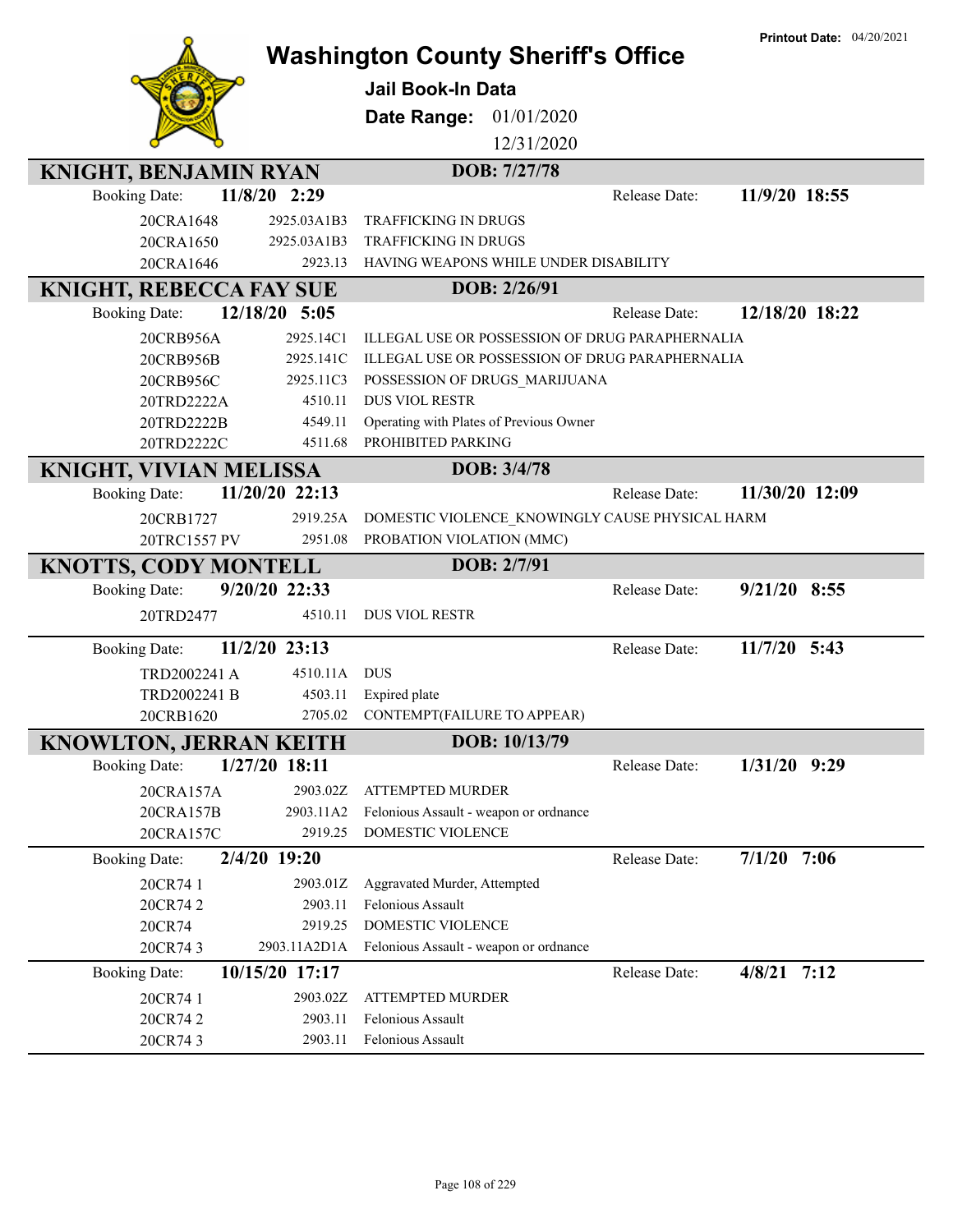|                                   |                     | <b>Washington County Sheriff's Office</b>                         |               | <b>Printout Date: 04/20/2021</b> |
|-----------------------------------|---------------------|-------------------------------------------------------------------|---------------|----------------------------------|
|                                   |                     |                                                                   |               |                                  |
|                                   |                     | <b>Jail Book-In Data</b>                                          |               |                                  |
|                                   |                     | 01/01/2020<br>Date Range:                                         |               |                                  |
|                                   |                     | 12/31/2020                                                        |               |                                  |
| <b>KNOWLTON, RUSTY ALLEN</b>      |                     | DOB: 4/2/73                                                       |               |                                  |
| <b>Booking Date:</b>              | 3/26/20 21:57       |                                                                   | Release Date: | $3/27/20$ 8:31                   |
| 20CRA485                          | 2925.11C1           | POSSESSION OF DRUGS SCHEDULE I OR II SUBSTANCE                    |               |                                  |
| <b>Booking Date:</b>              | 4/27/20 16:30       |                                                                   | Release Date: | $5/1/20$ 16:08                   |
|                                   |                     |                                                                   |               |                                  |
| 20CRA600                          | 2925.03A2           | TRAFFICKING IN DRUGS_PREPARE                                      |               |                                  |
| <b>KOHER, STEPHEN DON</b>         |                     | DOB: 8/12/60                                                      |               |                                  |
| <b>Booking Date:</b>              | 2/5/20 16:21        |                                                                   | Release Date: | 2/19/20 13:26                    |
| 19CRB2142C                        | 2951.08             | PROBATION VIOLATION (MMC)                                         |               |                                  |
| <b>KRAWCZYK-LEJA, KALEE MARIE</b> |                     | DOB: 8/26/99                                                      |               |                                  |
| <b>Booking Date:</b>              | 6/25/20 15:22       |                                                                   | Release Date: | 6/25/20 19:17                    |
| 20CRB581                          | 955.22C1            | <b>LOOSE DOG</b>                                                  |               |                                  |
|                                   |                     |                                                                   |               |                                  |
| <b>KUHN, JERALD ORVILLE</b>       |                     | DOB: 5/2/40                                                       |               |                                  |
| <b>Booking Date:</b>              | 12/16/20 14:11      |                                                                   | Release Date: | 12/16/20 14:23                   |
| 20CR530 1                         | 2907.05A5C1         | Gross Sexual Imposition - victim has mental or physical condition |               |                                  |
| 20CR5302                          | 2921.12A1BZ         | ATTEMPTED TAMPERING WITH EVIDENCE                                 |               |                                  |
| KUHN, LEVI MICHAEL                |                     | DOB: 10/15/93                                                     |               |                                  |
| <b>Booking Date:</b>              | 9/30/20 20:04       |                                                                   | Release Date: | $10/10/20$ 6:00                  |
| 19TRD4904                         | 1549.02A1AB2A       | Failure to Stop After an Accident                                 |               |                                  |
| CRB2001491                        | 2705.02             | CONTEMPT(FAILURE TO APPEAR)                                       |               |                                  |
| 20TRD3715                         | 4510.11             | <b>DUS VIOL RESTR</b>                                             |               |                                  |
| <b>KYLE, RICHARD THOMAS</b>       |                     | DOB: 2/13/86                                                      |               |                                  |
| <b>Booking Date:</b>              | 4/13/20 10:44       |                                                                   | Release Date: | 4/27/20 13:00                    |
| 20CRB539                          | 3701.352<br>2921.31 | Violations Prohibited<br>OBSTRUCTING OFFICIAL BUSINESS            |               |                                  |
| 20CRB538                          |                     |                                                                   |               |                                  |
| <b>Booking Date:</b>              | 5/7/20 14:19        |                                                                   | Release Date: | 5/12/20 14:32                    |
| PAROLE HOLDI                      | 2967.15             | PAROLE VIOLATION                                                  |               |                                  |
| <b>Booking Date:</b>              | $6/18/20$ 9:58      |                                                                   | Release Date: | 8/5/20 9:29                      |
| <b>PAROLE</b>                     | 2967.15             | PAROLE VIOLATION                                                  |               |                                  |
| 20CR245                           | 2925.11AC1C         | Aggravated Possession of Drugs                                    |               |                                  |
| 20CRB906                          | 2963.11             | <b>FUGITIVE FROM JUSTICE</b>                                      |               |                                  |
| <b>BELMONT CO</b>                 | 2917.32             | <b>MAKING FALSE ALARMS</b>                                        |               |                                  |
| <b>LAKE, MARTY JOE</b>            |                     | DOB: 4/2/75                                                       |               |                                  |
| 5/25/20<br><b>Booking Date:</b>   | 3:46                |                                                                   | Release Date: | 5/26/20 14:37                    |
| 20CR215                           | 2919.25A            | DOMESTIC VIOLENCE_KNOWINGLY CAUSE PHYSICAL HARM                   |               |                                  |
| <b>Booking Date:</b>              | 9/17/20 12:29       |                                                                   | Release Date: | 9/18/20 13:06                    |
| 20CRB1213                         | 2919.27             | VIOLATE PROTECTION ORDER OR CONSENT AGREEMENT                     |               |                                  |
|                                   |                     |                                                                   |               |                                  |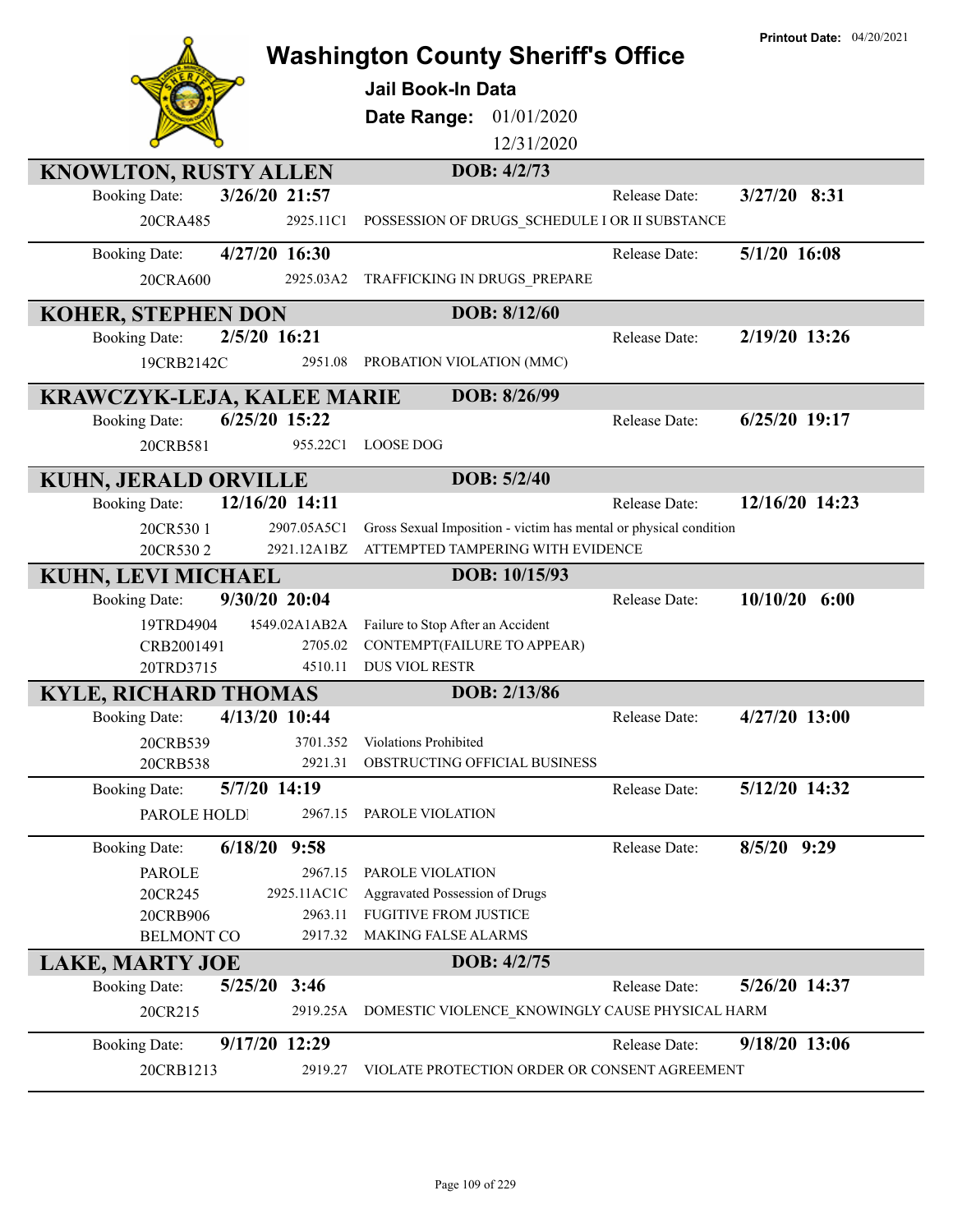|                                    |                     | <b>Washington County Sheriff's Office</b>                                                                                                                                                                                     |               | <b>Printout Date: 04/20/2021</b> |
|------------------------------------|---------------------|-------------------------------------------------------------------------------------------------------------------------------------------------------------------------------------------------------------------------------|---------------|----------------------------------|
|                                    |                     |                                                                                                                                                                                                                               |               |                                  |
|                                    |                     | <b>Jail Book-In Data</b>                                                                                                                                                                                                      |               |                                  |
|                                    |                     | 01/01/2020<br>Date Range:                                                                                                                                                                                                     |               |                                  |
|                                    |                     | 12/31/2020                                                                                                                                                                                                                    |               |                                  |
| LAKE, SANTANA LYNETTE              |                     | DOB: 11/28/85                                                                                                                                                                                                                 |               |                                  |
| <b>Booking Date:</b>               | 12/11/20 17:08      |                                                                                                                                                                                                                               | Release Date: | 12/11/20 22:39                   |
| CRB2001061 A                       | 2913.02A1           | THEFT WITHOUT CONSENT                                                                                                                                                                                                         |               |                                  |
| CRB2001061 B                       | 2911.21A3           | CRIMINAL TRESPASS_FAIL TO LEAVE; RECKLESSLY                                                                                                                                                                                   |               |                                  |
| <b>LAMBERT, THEODORE JAMES III</b> |                     | DOB: 3/3/62                                                                                                                                                                                                                   |               |                                  |
| <b>Booking Date:</b>               | 1/24/20 21:34       |                                                                                                                                                                                                                               | Release Date: | 1/27/20 11:39                    |
|                                    | 2963.11             | <b>FUGITIVE FROM JUSTICE</b>                                                                                                                                                                                                  |               |                                  |
| WOOD CO                            | 2913.31             | FORGERY                                                                                                                                                                                                                       |               |                                  |
| <b>LAMP, FRED BENJAMIN</b>         |                     | DOB: 6/28/82                                                                                                                                                                                                                  |               |                                  |
| <b>Booking Date:</b>               | $1/2/20$ 4:24       |                                                                                                                                                                                                                               | Release Date: | 1/3/20 12:58                     |
| 19TRD6670 A                        | 4510.11A            | <b>DUS</b>                                                                                                                                                                                                                    |               |                                  |
| 19TRD6670B                         | 4511.202            | Failure to Control                                                                                                                                                                                                            |               |                                  |
| <b>LAMP, NICKY LEE</b>             |                     | DOB: 1/24/73                                                                                                                                                                                                                  |               |                                  |
| <b>Booking Date:</b>               | $6/24/20$ 9:07      |                                                                                                                                                                                                                               | Release Date: | $6/24/20$ 15:06                  |
| 11DC432                            | 2705.02             | CONTEMPT(FAILURE TO APPEAR)                                                                                                                                                                                                   |               |                                  |
| <b>LANCE, ANDY RAY</b>             |                     | DOB: 6/26/87                                                                                                                                                                                                                  |               |                                  |
| <b>Booking Date:</b>               | 4/30/20 9:32        |                                                                                                                                                                                                                               | Release Date: | $7/1/20$ 17:12                   |
| 20CRA612                           | 2911.12A1           | BURGLARY TRESPASS IN OCCUPIED STRUCTURE, SEPERATLEY SECURED<br>STRUCTURE, OR SEPERATLEY OCCUPIED PORTION OF ANY STRUCTURE WHEN<br>ANOTHER PERSON IS PRESENT, WITH PURPOSE TO COMMIT ANY CRIMINAL<br><b>OFFENSE</b>            |               |                                  |
| 19CR525                            | 2925.11AC1A         | POSSESSION OF DRUGS                                                                                                                                                                                                           |               |                                  |
| 20CR174<br>ATHENS CO               | 2911.12A3           | BURGLARY TRESPASS IN OCCUPIED STRAUCTURE, SEPERATLEY SECURED<br>STRUCTURE, OR SEPERATLEY OCCUPIED PORTION OF AN OCCUPIED STRUCTURE<br>W/ PURPOSE TO COMMIT ANY CRIMINAL OFFENSE<br>2925.11AC1A Aggravated Possession of Drugs |               |                                  |
| <b>LANE, KURT MICHAEL</b>          |                     | DOB: 1/20/96                                                                                                                                                                                                                  |               |                                  |
| <b>Booking Date:</b>               | 5/20/20 19:49       |                                                                                                                                                                                                                               | Release Date: | 5/20/20 21:57                    |
| 19TRD00453                         | 335.10              | FAILURE TO DISPLAY PLATES                                                                                                                                                                                                     |               |                                  |
| <b>LANG, AUSTIN ANTHONY</b>        |                     | DOB: 6/25/95                                                                                                                                                                                                                  |               |                                  |
| <b>Booking Date:</b>               | 6/4/20 17:57        |                                                                                                                                                                                                                               | Release Date: | $6/7/20$ 5:32                    |
| 19TRC7443A                         | 4511.19A1A          | DRIVING WHILE UNDER THE INFLUENCE OF ALCOHOL/DRUGS                                                                                                                                                                            |               |                                  |
|                                    |                     |                                                                                                                                                                                                                               |               |                                  |
| <b>LANG, ELIZABETH ANNE</b>        |                     | DOB: 6/16/88                                                                                                                                                                                                                  |               |                                  |
| <b>Booking Date:</b>               | $1/28/20$ 9:47      |                                                                                                                                                                                                                               | Release Date: | 2/10/20 14:36                    |
| 19CR355<br>20CRA0167               | 2951.08A<br>2925.11 | PROBATION VIOLATION (CPC)<br>Possesion of Drugs                                                                                                                                                                               |               |                                  |
|                                    |                     |                                                                                                                                                                                                                               |               |                                  |
| <b>LANG, LARRY TRAVIS</b>          |                     | DOB: 1/28/80                                                                                                                                                                                                                  |               |                                  |
| <b>Booking Date:</b>               | 7/10/20 23:08       |                                                                                                                                                                                                                               | Release Date: | 7/13/20 15:28                    |
| 2012SP476                          | 2705.02             | CONTEMPT(FAILURE TO APPEAR)                                                                                                                                                                                                   |               |                                  |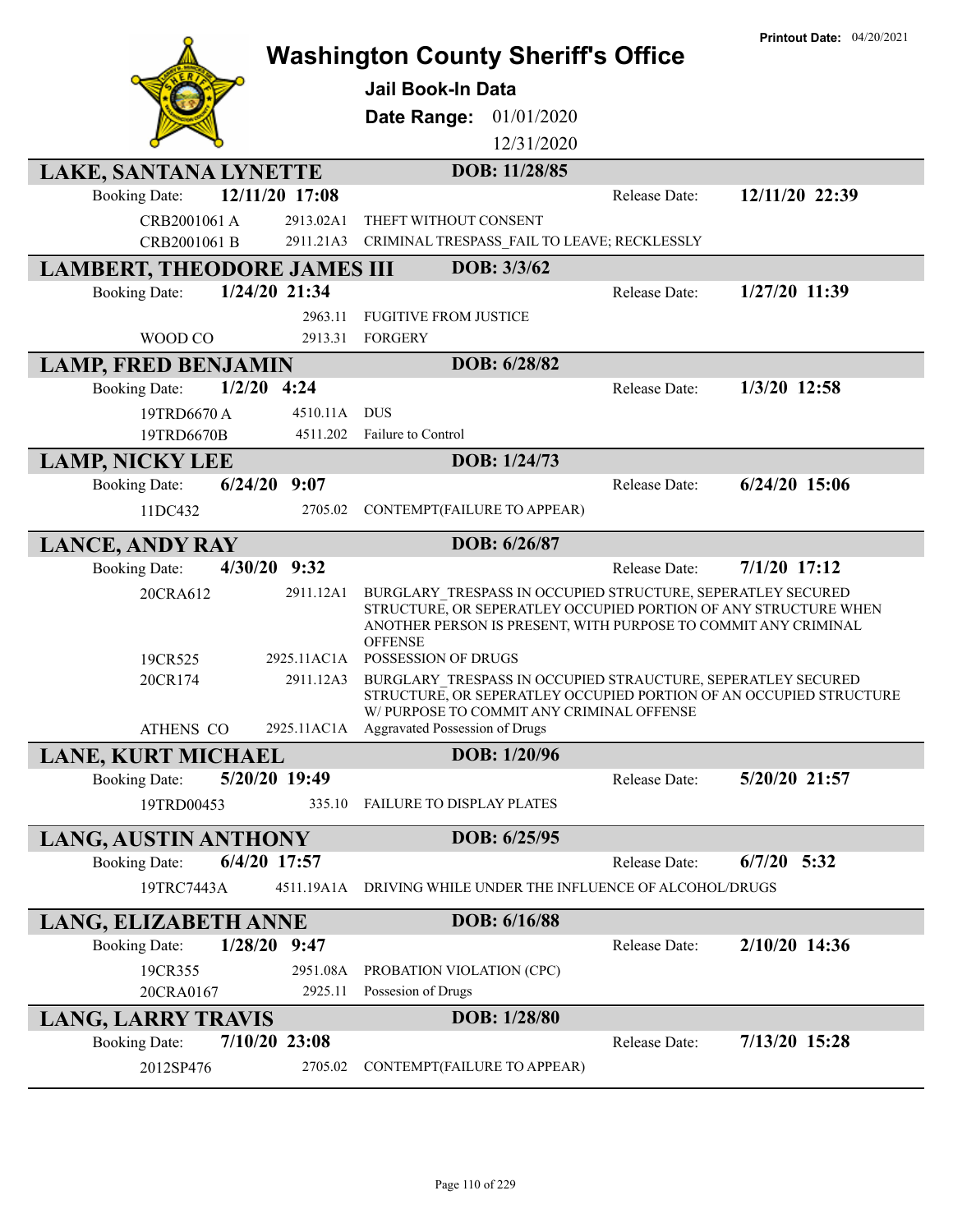|                                        |            | <b>Washington County Sheriff's Office</b>                 |               | <b>Printout Date: 04/20/2021</b> |
|----------------------------------------|------------|-----------------------------------------------------------|---------------|----------------------------------|
|                                        |            | <b>Jail Book-In Data</b>                                  |               |                                  |
|                                        |            | Date Range:<br>01/01/2020                                 |               |                                  |
|                                        |            | 12/31/2020                                                |               |                                  |
| <b>LANG, MATTHEW EDWARD</b>            |            | DOB: 9/7/80                                               |               |                                  |
| 3/8/20 4:59<br><b>Booking Date:</b>    |            |                                                           | Release Date: | 3/9/20 17:51                     |
| 20CRB424                               | 2925.14    | DRUG PARAPHERNALIA                                        |               |                                  |
| 20CRA426 A                             | 2925.03    | <b>TRAFFICKING IN DRUGS</b>                               |               |                                  |
| 20CRA426 B                             |            | 2925.11C1C POSSESSION OF DRUGS_SCHEDULE I OR II SUBSTANCE |               |                                  |
| 5/12/20 19:54<br><b>Booking Date:</b>  |            |                                                           | Release Date: | 5/13/20 18:49                    |
| 20TRC1391                              |            | 4511.19A1A OVI ALCOHOL, DRUG OF ABUSE, OR BOTH            |               |                                  |
| 9/24/20 20:06<br><b>Booking Date:</b>  |            |                                                           | Release Date: | 9/26/20 11:28                    |
| 20TRC1391 A                            | 4511.19A1A | OVI ALCOHOL, DRUG OF ABUSE, OR BOTH                       |               |                                  |
| 20TRC1391 B                            | 4511.19A1A | OVI ALCOHOL, DRUG OF ABUSE, OR BOTH                       |               |                                  |
| CRB2001464                             | 2705.02A   | Contempt of Court                                         |               |                                  |
| 12/25/20 0:38<br><b>Booking Date:</b>  |            |                                                           | Release Date: | 1/8/21 21:27                     |
| TRC2001391A                            | 4511.19A1A | OVI ALCOHOL, DRUG OF ABUSE, OR BOTH                       |               |                                  |
| CRB2001464                             | 2705.02    | CONTEMPT(FAILURE TO APPEAR)                               |               |                                  |
| 20TRC1391B                             | 4511.19A1J | O.V.I / URN/DRUGS                                         |               |                                  |
| <b>MONROE</b>                          | 2705.02    | CONTEMPT(FAILURE TO APPEAR)                               |               |                                  |
| <b>LANG, SHANNON MARIE</b>             |            | DOB: 6/3/80                                               |               |                                  |
| 5/22/20 8:54<br><b>Booking Date:</b>   |            |                                                           | Release Date: | $6/2/20$ 8:22                    |
| 18CRB2212 PV                           | 2951.08    | PROBATION VIOLATION (MMC)                                 |               |                                  |
| 9/5/20 13:17<br><b>Booking Date:</b>   |            |                                                           | Release Date: | $9/18/20$ 7:55                   |
| 18CRB2212 PV                           | 2951.08    | PROBATION VIOLATION (MMC)                                 |               |                                  |
| 10/2/20 17:39<br><b>Booking Date:</b>  |            |                                                           | Release Date: | 10/28/20 12:28                   |
| 18CRB2212 B                            | 2951.08    | PROBATION VIOLATION (MMC)                                 |               |                                  |
| LANHAM, DARRELL WILLIAM                |            | DOB: 6/27/81                                              |               |                                  |
| $6/20/20$ 1:42<br><b>Booking Date:</b> |            |                                                           | Release Date: | $6/22/20$ 11:53                  |
| 20CRB884                               |            | 2917.11BA1 DISORDERLY CONDUCT INTOXICATED ANNOY OR ALARM  |               |                                  |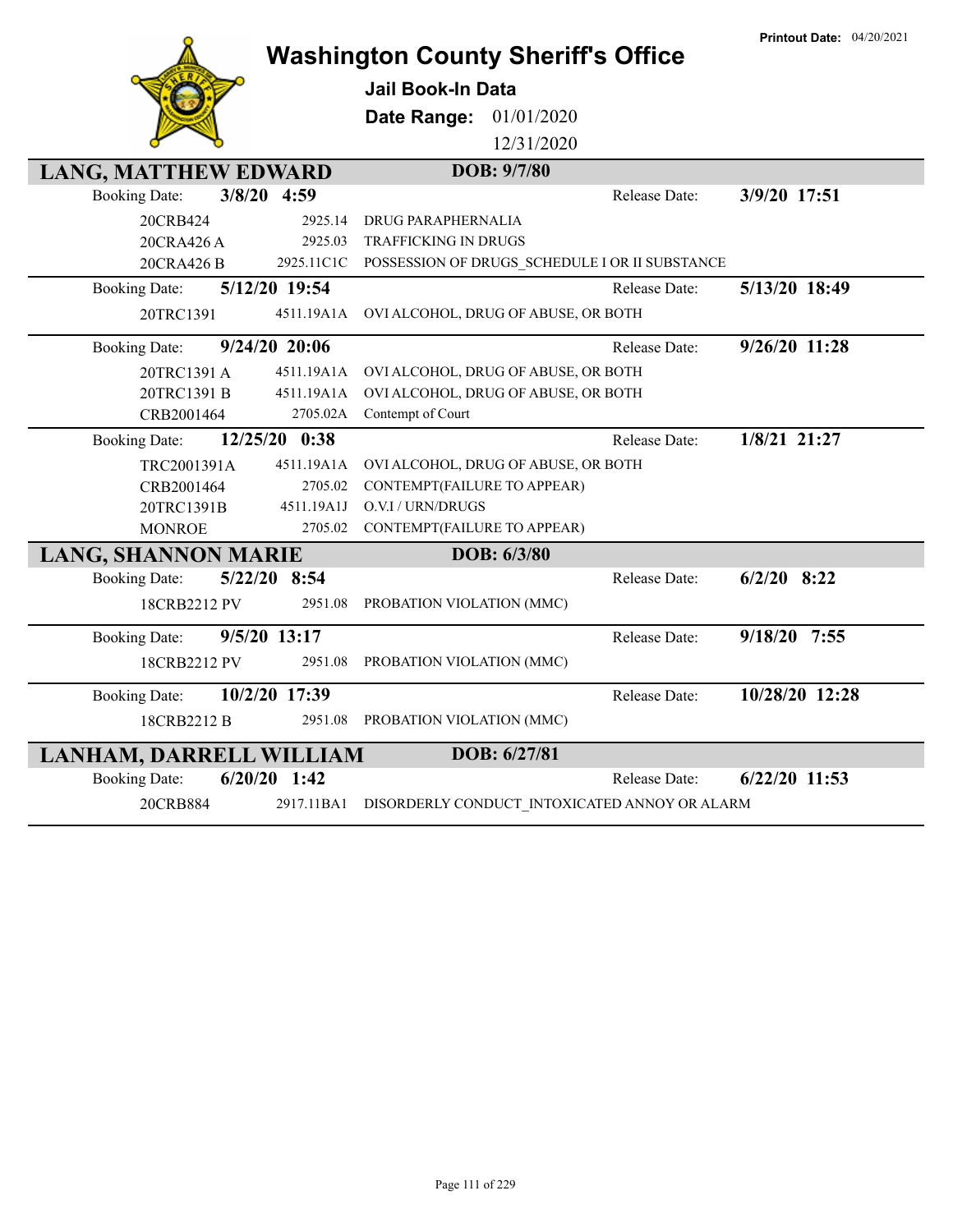|                               |                 | <b>Washington County Sheriff's Office</b>            |             |               | <b>Printout Date: 04/20/2021</b>                               |
|-------------------------------|-----------------|------------------------------------------------------|-------------|---------------|----------------------------------------------------------------|
|                               |                 | <b>Jail Book-In Data</b>                             |             |               |                                                                |
|                               |                 |                                                      |             |               |                                                                |
|                               |                 | Date Range:                                          | 01/01/2020  |               |                                                                |
|                               |                 |                                                      | 12/31/2020  |               |                                                                |
| <b>LANNING, JASON DEAN</b>    |                 |                                                      | DOB: 8/1/83 |               |                                                                |
| <b>Booking Date:</b>          | 3/9/20 20:48    |                                                      |             | Release Date: | 3/11/20 15:24                                                  |
| 20CRB412                      | 2919.22A        | ENDANGERING CHILDREN CREATE SUBSTANTIAL RISK OF HARM |             |               |                                                                |
| 20CRA413 A                    | 2925.03A2       | TRAFFICKING IN DRUGS PREPARE                         |             |               |                                                                |
| 20CRA413 B                    | 2925.13B        |                                                      |             |               | PERMITTING DRUG ABUSE_PREMISES COMMISSION OF FELONY DRUG ABUSE |
| <b>Booking Date:</b>          | 7/2/20 11:36    |                                                      |             | Release Date: | 7/2/20 11:41                                                   |
| 20CR122                       | 2925.03A2C9C    | Trafficking in a Fentanyl-related Compound           |             |               |                                                                |
| <b>Booking Date:</b>          | 8/19/20 11:05   |                                                      |             | Release Date: | 8/19/20 11:13                                                  |
| 20CR3071                      | 2913.02A3B5     | Grand Theft of a Motor Vehilce                       |             |               |                                                                |
| 20CR3072                      | 2913.30B2C      | Counterfeiting                                       |             |               |                                                                |
| <b>Booking Date:</b>          | 9/29/20 9:36    |                                                      |             | Release Date: | 10/9/20 11:26                                                  |
| 20CR122                       | 2925.03A2C9C    | Trafficking in a Fentanyl-related Compound           |             |               |                                                                |
| <b>Booking Date:</b>          | 11/18/20 12:11  |                                                      |             | Release Date: | 12/12/20 22:15                                                 |
| 20CR5383                      | 2923.13         | HAVING WEAPONS WHILE UNDER DISABILITY                |             |               |                                                                |
| 20CRB1714                     | 2919.25C        | THREAT                                               |             |               | DOMESTIC VIOLENCE_CAUSE BELIEF OF IMMINENT PHYSICAL HARM BY    |
| 20CR538 1                     | 2903.11         | Felonious Assault                                    |             |               |                                                                |
| 20CR5382                      | 2903.11         | Felonious Assault                                    |             |               |                                                                |
| 20CR489                       |                 | 2925.11AC1A POSSESSION OF DRUGS                      |             |               |                                                                |
| <b>LANNING, REBECCA PEARL</b> |                 |                                                      | DOB: 2/1/89 |               |                                                                |
| <b>Booking Date:</b>          | 3/5/20 23:52    |                                                      |             | Release Date: | 3/9/20 21:41                                                   |
| 20CRB400                      | 2919.22A        | ENDANGERING CHILDREN CREATE SUBSTANTIAL RISK OF HARM |             |               |                                                                |
| 20CRB401C                     | 2925.13B        |                                                      |             |               | PERMITTING DRUG ABUSE_PREMISES COMMISSION OF FELONY DRUG ABUSE |
| 20CRB401B                     | 2925.11A        | POSSESSION OF DRUGS                                  |             |               |                                                                |
| 20CRA401A                     | 2925.03A2       | TRAFFICKING IN DRUGS PREPARE                         |             |               |                                                                |
| <b>Booking Date:</b>          | 3:22<br>6/22/20 |                                                      |             | Release Date: | $6/22/20$ 14:56                                                |
| 20TRD1750 A                   | 4510.11A        | DUS                                                  |             |               |                                                                |
| 20TRD1750 B                   | 4513.263B1      | NO SEATBELT                                          |             |               |                                                                |
| 20CRB738                      | 2925.11C3       | POSSESSION OF DRUGS_MARIJUANA                        |             |               |                                                                |
| <b>Booking Date:</b>          | 10/23/20 10:11  |                                                      |             | Release Date: | 10/23/20 16:39                                                 |
| 20CRB1364                     | 2911.21A3       | CRIMINAL TRESPASS_FAIL TO LEAVE; RECKLESSLY          |             |               |                                                                |
| <b>Booking Date:</b>          | 12/9/20 14:11   |                                                      |             | Release Date: | 12/10/20 14:19                                                 |
| TRD2004469 A                  | 4510.11         | DUS VIOL RESTR                                       |             |               |                                                                |
| TRD2004469 B                  | 4549.08         | FICTITIOUS PLATES M4                                 |             |               |                                                                |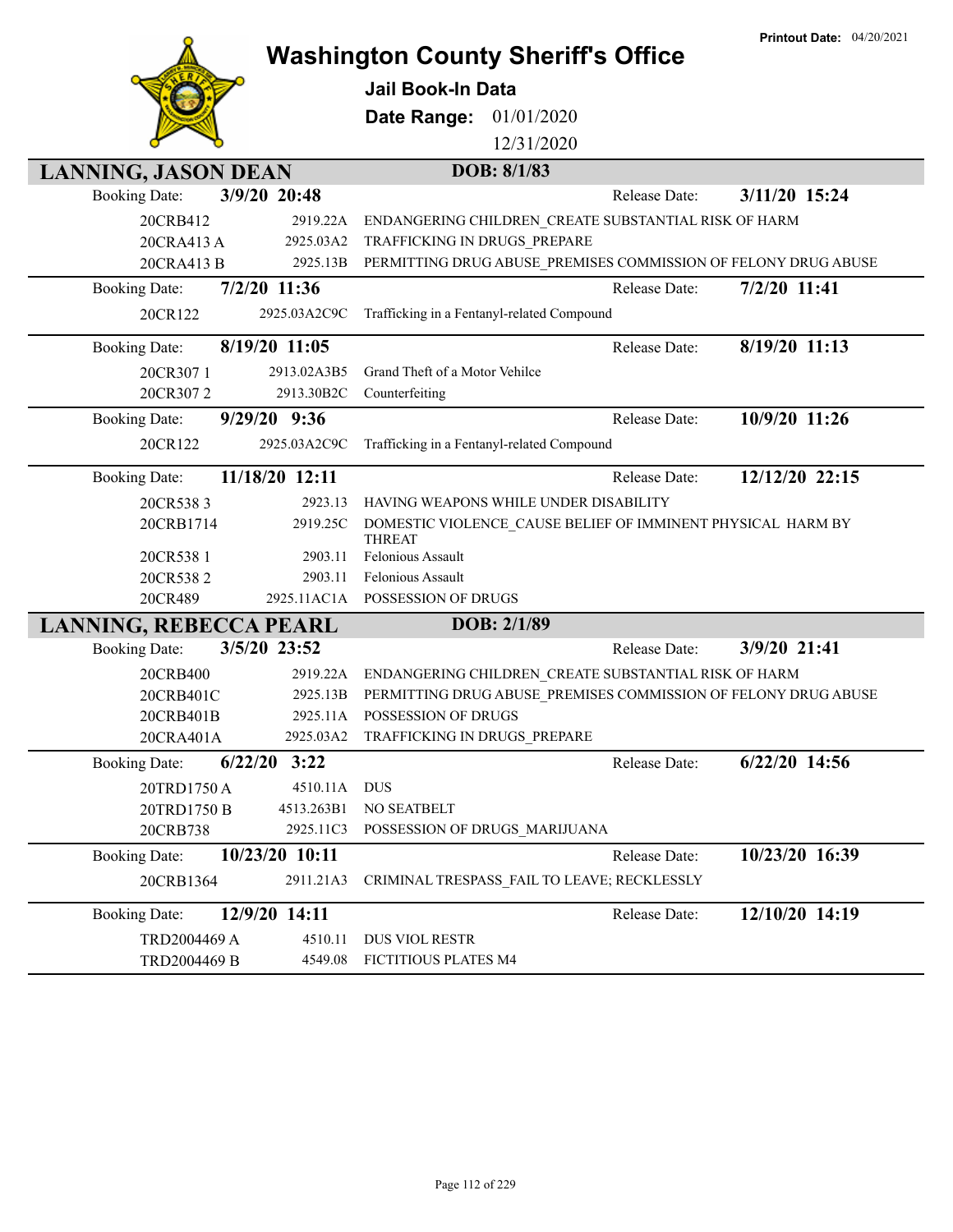

## **Washington County Sheriff's Office**

**Jail Book-In Data**

**Date Range:** 01/01/2020

12/31/2020

| <b>LARRISON, CRYSTAL RENEE</b>    |                 |             | DOB: 4/24/83                                       |               |                |                 |
|-----------------------------------|-----------------|-------------|----------------------------------------------------|---------------|----------------|-----------------|
| <b>Booking Date:</b>              | 1/29/20 14:28   |             |                                                    | Release Date: | 2/5/20 11:29   |                 |
| 19CR0391 1                        |                 | 2925.11     | <b>POSSESSION OF DRUGS</b>                         |               |                |                 |
| 19CRB1193 A                       |                 | 513.04      | POSSESSING DRUG ABUSE INSTRUMENTS                  |               |                |                 |
| 19TRC4300 A                       |                 | 4511.19A1A  | DRIVING WHILE UNDER THE INFLUENCE OF ALCOHOL/DRUGS |               |                |                 |
| 19CR03912                         |                 | 2925.14     | <b>DRUG PARAPHERNALIA</b>                          |               |                |                 |
| 19CR03913                         |                 | 2925.12     | POSSESSING DRUG ABUSE INSTRUMENTS                  |               |                |                 |
| 19CR03914                         |                 | 2925.11     | Possesion of Drugs                                 |               |                |                 |
| 19TRC4300 B                       |                 | 337.13      | DRIVE WITH NO HEADLIGHTS                           |               |                |                 |
| 19TRC4300 C                       |                 | 4513.05     | TAIL LIGHTS/ILLUMINATION OF REAR PLATES            |               |                |                 |
| 19TRC4300 D                       |                 | 335.10      | <b>FAILURE TO DISPLAY PLATES</b>                   |               |                |                 |
| 19CRB1193 B                       |                 | 513.12      | DRUG PARAPHERNALIA                                 |               |                |                 |
| 19CRB1193 C                       |                 | 513.12      | DRUG PARAPHERNALIA                                 |               |                |                 |
| 19CRB1193 D                       |                 | 513.03      | POSSESSION OF MARIJUANA                            |               |                |                 |
| 20CRB0171                         |                 | 2705.02     | CONTEMPT(FAILURE TO APPEAR)                        |               |                |                 |
| <b>Booking Date:</b>              | $6/14/20$ 10:40 |             |                                                    | Release Date: | $7/16/20$ 9:35 |                 |
| 20CR205                           |                 | 2937.99     | BREACH OF RECOGNIZANCE                             |               |                |                 |
| 19CR391 1                         |                 | 2925.11AC1A | POSSESSION OF DRUGS                                |               |                |                 |
| 19CR3912                          |                 | 2925.14C1F1 | DRUG PARAPHERNALIA                                 |               |                |                 |
| 19CR3913                          |                 | 2925.12A    | Possession of Drug Abuse Instruments               |               |                |                 |
| 19CR3914                          |                 | 2925.11     | POSSESSION OF DRUGS                                |               |                |                 |
| 19TRC4300 E                       |                 | 2951.08     | PROBATION VIOLATION (MMC)                          |               |                |                 |
| <b>LASURE, SHANNON DIAL</b>       |                 |             | DOB: 7/30/78                                       |               |                |                 |
| <b>Booking Date:</b>              | 2/12/20 15:14   |             |                                                    | Release Date: |                | 2/17/20 13:49   |
| 19CR2632                          |                 | 2913.02A1B5 | Theft of a Motor Vehicle                           |               |                |                 |
| 19CR2633                          |                 | 2913.02A1B2 | <b>THEFT</b>                                       |               |                |                 |
| <b>FAIRFIELD CO</b>               |                 | 2925.11AC1A | Aggravated Possession of Drugs                     |               |                |                 |
| <b>LAURENCE, JACOB ISIAH-KENT</b> |                 |             | DOB: 2/27/90                                       |               |                |                 |
| <b>Booking Date:</b>              | $6/11/20$ 2:50  |             |                                                    | Release Date: |                | $6/16/20$ 13:30 |
| <b>PAROLE</b>                     |                 | 2967.15     | PAROLE VIOLATION                                   |               |                |                 |
| <b>Booking Date:</b>              | 12/9/20 11:46   |             |                                                    | Release Date: | $1/8/21$ 8:18  |                 |
| <b>PAROLE</b>                     |                 | 2967.15     | PAROLE VIOLATION                                   |               |                |                 |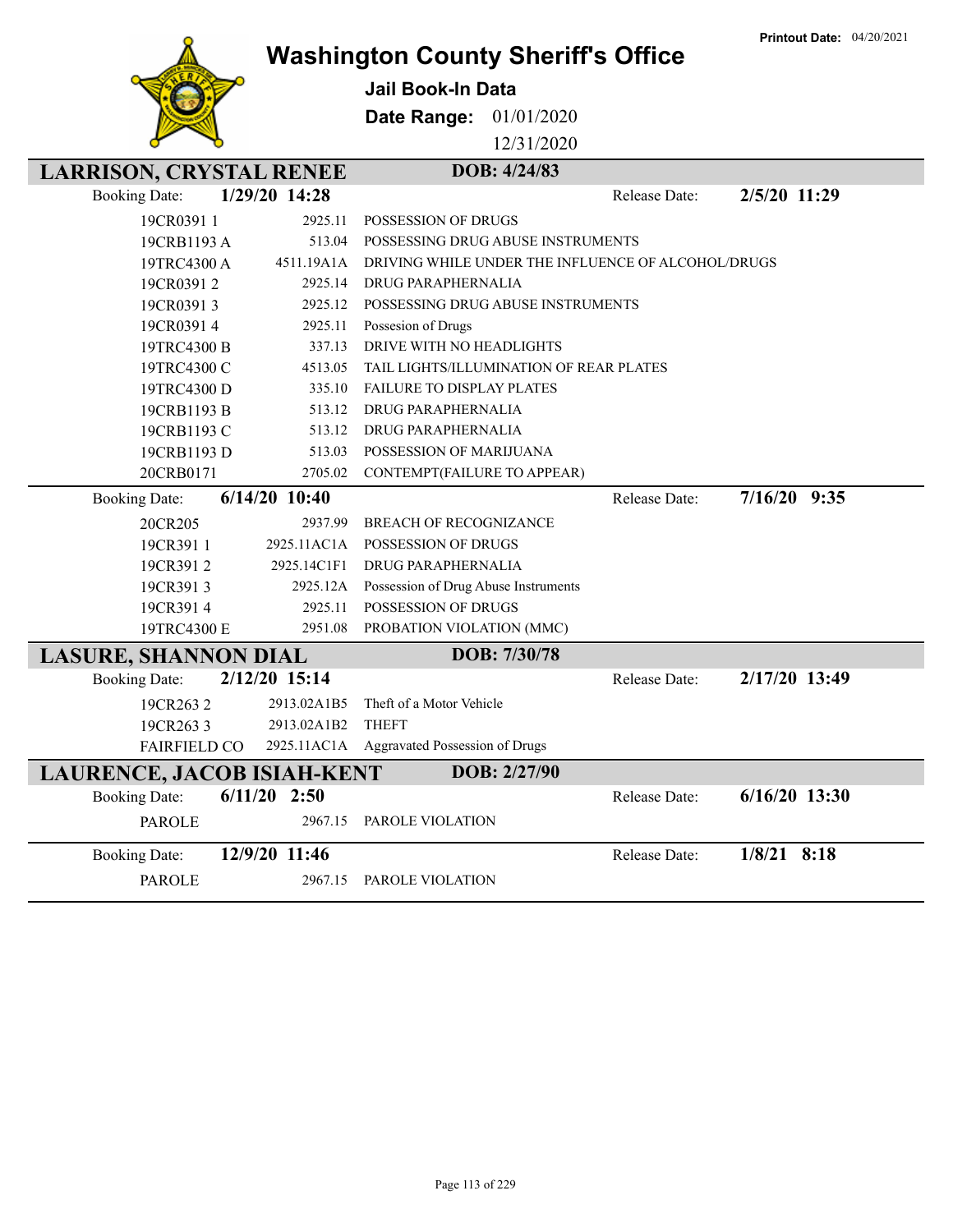

Γ

Ī

Γ

### **Washington County Sheriff's Office**

**Jail Book-In Data**

**Date Range:** 01/01/2020

12/31/2020

| <b>LAURIC, THOMAS JOSEPH</b>     |                 | DOB: 10/28/82                                                                                                        |               |                 |
|----------------------------------|-----------------|----------------------------------------------------------------------------------------------------------------------|---------------|-----------------|
| <b>Booking Date:</b>             | 2/8/20 10:11    |                                                                                                                      | Release Date: | $6/17/20$ 17:18 |
| 20CR78 1                         | 2911.13A        | BREAKING AND ENTERING PURPOSE COMMIT THEFT OFFENSE/FELONY<br>UNNOCCUPIED STRUCTURE -- USE OF FORCE STEALTH DECEPTION |               |                 |
| 20CR787                          | 2909.06         | Criminal Damaging/Endangering                                                                                        |               |                 |
| 20CR788                          | 2921.33         | <b>RESISTING ARREST</b>                                                                                              |               |                 |
| 20CR78                           | 2925.14         | DRUG PARAPHERNALIA                                                                                                   |               |                 |
| 19CR390 1                        | 2925.11AC6B     | POSSESSION OF DRUGS (HEROIN)                                                                                         |               |                 |
| 19CR3902                         | 2925.14C1F1     | DRUG PARAPHERNALIA                                                                                                   |               |                 |
| 20CRA448                         | 2911.13A        | BREAKING AND ENTERING PURPOSE COMMIT THEFT OFFENSE/FELONY<br>UNNOCCUPIED STRUCTURE -- USE OF FORCE STEALTH DECEPTION |               |                 |
| 20CR1391                         | 2911.13A        | BREAKING AND ENTERING PURPOSE COMMIT THEFT OFFENSE/FELONY<br>UNNOCCUPIED STRUCTURE -- USE OF FORCE STEALTH DECEPTION |               |                 |
| 20CR1392                         | 2911.13A        | BREAKING AND ENTERING PURPOSE COMMIT THEFT OFFENSE/FELONY<br>UNNOCCUPIED STRUCTURE -- USE OF FORCE STEALTH DECEPTION |               |                 |
| 20CR1393                         | 2911.13A        | BREAKING AND ENTERING PURPOSE COMMIT THEFT OFFENSE/FELONY<br>UNNOCCUPIED STRUCTURE -- USE OF FORCE STEALTH DECEPTION |               |                 |
| 20CR1394                         | 2913.02A1B2     | <b>THEFT</b>                                                                                                         |               |                 |
| 20CR782                          | 2911.13A        | BREAKING AND ENTERING PURPOSE COMMIT THEFT OFFENSE/FELONY<br>UNNOCCUPIED STRUCTURE -- USE OF FORCE STEALTH DECEPTION |               |                 |
| 20CR783                          | 2911.13A        | BREAKING AND ENTERING PURPOSE COMMIT THEFT OFFENSE/FELONY<br>UNNOCCUPIED STRUCTURE -- USE OF FORCE STEALTH DECEPTION |               |                 |
| 20CR784                          | 2913.02A1B2     | <b>THEFT</b>                                                                                                         |               |                 |
| 20CR78 5                         | 2913.02A1B2     | <b>THEFT</b>                                                                                                         |               |                 |
| 20CR786                          | 2913.02A1B2     | <b>THEFT</b>                                                                                                         |               |                 |
| <b>LAURNOFF, MICHAEL ANTHONY</b> |                 | DOB: 3/26/64                                                                                                         |               |                 |
| <b>Booking Date:</b>             | 10/29/20 5:40   |                                                                                                                      | Release Date: | 10/30/20 13:52  |
| <b>BELPRE</b>                    | 509.03B2        | DIS. CONDUCT(INTOX)                                                                                                  |               |                 |
| <b>LAWELL, HERBERT CHAPMAN</b>   |                 | DOB: 9/29/90                                                                                                         |               |                 |
| <b>Booking Date:</b>             | 6/5/20 19:02    |                                                                                                                      | Release Date: | $6/8/20$ 18:00  |
| 19TRC5097B                       | 4511.19A1D      | Driving While Under the Influence of Alcohol/Drugs .08 of 1 gram or more but less than .17 of                        |               |                 |
|                                  |                 | 1 gram by weight of alcohol per 210 liters of breath                                                                 |               |                 |
| <b>LAYMAN, BRANDON PAUL</b>      |                 | DOB: 12/7/81                                                                                                         |               |                 |
| <b>Booking Date:</b>             | 1/27/20 22:54   |                                                                                                                      | Release Date: | 1/29/20 12:44   |
| 19TRD7240                        | 4510.11A DUS    |                                                                                                                      |               |                 |
| <b>Booking Date:</b>             | $6/22/20$ 16:16 |                                                                                                                      | Release Date: | $1/27/21$ 8:09  |
| 20CR249 1                        | 2925.03A2       | TRAFFICKING IN DRUGS PREPARE                                                                                         |               |                 |
| 20CR2492                         | 2925.03A2       | TRAFFICKING IN DRUGS PREPARE                                                                                         |               |                 |
| 19CR347 1                        | 2925.03A2C1D    | AGGRAVATED TRAFFICKING IN DRUGS                                                                                      |               |                 |
| 19CR3472                         | 2925.11AC1C     | Aggravated Possession of Drugs                                                                                       |               |                 |
| 19CR3473                         | 2925.11AC11A    | Possession of Fentanyl-Related Compound                                                                              |               |                 |
| 19CR3474                         | 2925.11AC11A    | Possession of Fentanyl-Related Compound                                                                              |               |                 |
| 19CR3475                         | 2925.11AC2A     | AGGRVATED POSSESSION OF DRUGS                                                                                        |               |                 |
| 19CR3476                         | 2925.13BC1      | Permitting Drug Abuse                                                                                                |               |                 |
| 20TRD1923                        | 4510.11         | DUS VIOL RESTR                                                                                                       |               |                 |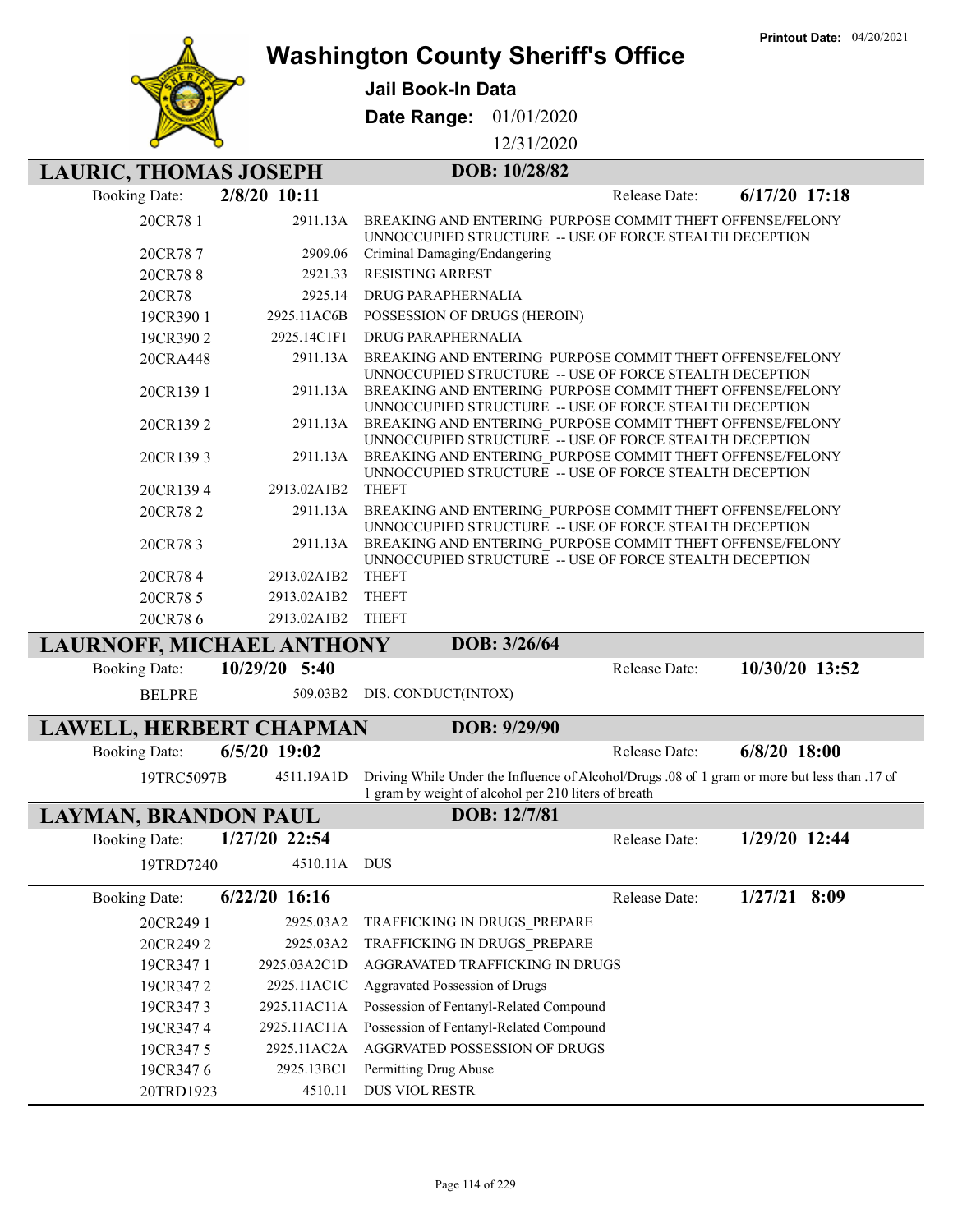|                                                              | <b>Washington County Sheriff's Office</b>       |               | <b>Printout Date: 04/20/2021</b> |
|--------------------------------------------------------------|-------------------------------------------------|---------------|----------------------------------|
|                                                              |                                                 |               |                                  |
|                                                              | <b>Jail Book-In Data</b>                        |               |                                  |
|                                                              | 01/01/2020<br>Date Range:                       |               |                                  |
|                                                              | 12/31/2020                                      |               |                                  |
| <b>LEE, JENNIFER FAYE</b>                                    | DOB: 10/5/72                                    |               |                                  |
| 5/9/20 21:46<br><b>Booking Date:</b>                         |                                                 | Release Date: | 5/11/20 14:11                    |
| 20CRB650<br>2913.02                                          | <b>THEFT</b>                                    |               |                                  |
| <b>LEMASTERS, AMANDA DELAINE</b>                             | DOB: 9/4/90                                     |               |                                  |
| 9/17/20 17:51<br><b>Booking Date:</b>                        |                                                 | Release Date: | 9/22/20 10:08                    |
| 2963.11<br>CRB2001426                                        | <b>FUGITIVE FROM JUSTICE</b>                    |               |                                  |
| 2925.12<br>CRB2001427 B                                      | POSSESSING DRUG ABUSE INSTRUMENTS               |               |                                  |
| 2921.31<br>CRB2001427 A                                      | OBSTRUCTING OFFICIAL BUSINESS                   |               |                                  |
| <b>LEMLEY, BERNARD CLYDE</b><br>$1/10/20$ 13:00              | DOB: 6/7/83                                     | Release Date: | 1/13/20 16:14                    |
| <b>Booking Date:</b><br>2913.02A1B3                          | Theft from a Disabled Adult                     |               |                                  |
| 19CR495                                                      |                                                 |               |                                  |
| <b>LENT, JOSHUA SCOTT</b>                                    | DOB: 6/29/95                                    |               |                                  |
| 1/6/20 18:59<br><b>Booking Date:</b>                         |                                                 | Release Date: | $1/9/20$ 6:00                    |
| 2925.14<br>19CRB2000                                         | DRUG PARAPHERNALIA                              |               |                                  |
| <b>LENT, SHAWN DAVID</b>                                     | DOB: 4/2/74                                     |               |                                  |
| $6/20/20$ 10:48<br><b>Booking Date:</b>                      |                                                 | Release Date: | $6/22/20$ 0:07                   |
| 20TRD0542<br>4510.16                                         | DUS (FRA)                                       |               |                                  |
| 11/6/20 20:00<br><b>Booking Date:</b>                        |                                                 | Release Date: | 11/9/20 5:42                     |
| CRB2000888<br>2705.02A                                       | Contempt of Court                               |               |                                  |
| <b>LENT, STEVEN DONALD</b>                                   | DOB: 10/14/57                                   |               |                                  |
| 5/12/20 14:44<br><b>Booking Date:</b>                        |                                                 | Release Date: | 5/13/20 19:16                    |
| 20CRB658                                                     | 2907.06A1 Sexual Imposition - offensive contact |               |                                  |
| LETT, NASHAYIA SYMONE                                        | DOB: 1/24/97                                    |               |                                  |
| 2/24/20 17:01<br><b>Booking Date:</b>                        |                                                 | Release Date: | 2/25/20 10:48                    |
| <b>CHILLICOTHE</b><br>4510.11                                | <b>DUS VIOL RESTR</b>                           |               |                                  |
| LEVINE, MAXWELL PAUL                                         | DOB: 2/1/85                                     |               |                                  |
| 10/22/20 11:52<br><b>Booking Date:</b>                       |                                                 | Release Date: | 3/5/21 9:32                      |
| <b>FEDERAL</b><br>3622 FEDERAL                               | Transport Interstate for Sexual Activity        |               |                                  |
| LEWIS, JERMALE MICHAEL                                       | DOB: 12/22/87                                   |               |                                  |
| 3/24/20 12:34<br><b>Booking Date:</b>                        |                                                 | Release Date: | 3/24/20 21:58                    |
| 2913.02<br>16CRA606                                          | <b>THEFT</b>                                    |               |                                  |
|                                                              |                                                 |               |                                  |
| LIGHTY, COREY ALLEN<br>11/4/20 16:19<br><b>Booking Date:</b> | DOB: 2/25/92                                    | Release Date: | 11/9/20 15:05                    |
| 20CRA1630 B<br>2925.11C11B                                   | Possession of Fentanyl-Related Compound         |               |                                  |
| 20CRA1630 A<br>2925.11C1B                                    | POSSESSION OF DRUGS SCHEDULE I OR II SUBSTANCE  |               |                                  |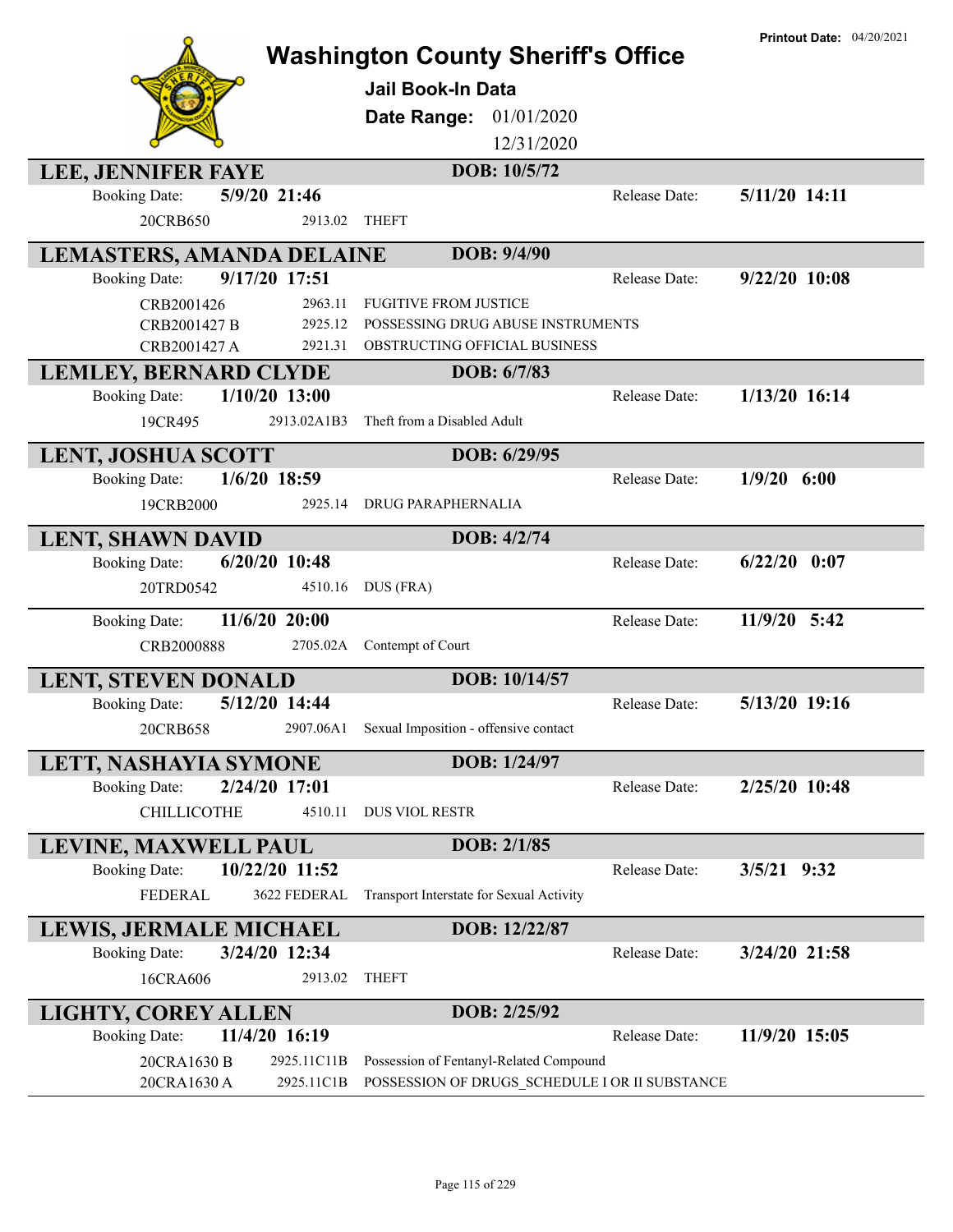|                                   |                | <b>Washington County Sheriff's Office</b>                                                                                                                     |               | <b>Printout Date: 04/20/2021</b> |
|-----------------------------------|----------------|---------------------------------------------------------------------------------------------------------------------------------------------------------------|---------------|----------------------------------|
|                                   |                | <b>Jail Book-In Data</b>                                                                                                                                      |               |                                  |
|                                   |                | 01/01/2020<br>Date Range:                                                                                                                                     |               |                                  |
|                                   |                | 12/31/2020                                                                                                                                                    |               |                                  |
| LINCICOME, BRENT ALLEN            |                | DOB: 8/25/71                                                                                                                                                  |               |                                  |
| <b>Booking Date:</b>              | 1/27/20 11:14  |                                                                                                                                                               | Release Date: | 1/27/20 11:22                    |
| 20CR181                           | 2925.11AC1A    | POSSESSION OF DRUGS                                                                                                                                           |               |                                  |
| 20CR182                           | 2925.14C1F1    | DRUG PARAPHERNALIA                                                                                                                                            |               |                                  |
| <b>LINGER, ASHTON GARRETT</b>     |                | DOB: 4/26/00                                                                                                                                                  |               |                                  |
| <b>Booking Date:</b>              | 1/27/20 15:44  |                                                                                                                                                               | Release Date: | $1/31/20$ 7:59                   |
| 19TRC2390                         | 2951.08        | PROBATION VIOLATION (MMC)                                                                                                                                     |               |                                  |
| <b>Booking Date:</b>              | 3/16/20 18:20  |                                                                                                                                                               | Release Date: | $3/20/20$ 9:37                   |
| 20TRC473 A                        | 4511.19B1      | Driving While Under the Influence of Alcohol/Drugs Under 21 at least .02 of 1% but less than<br>.08 of 1% by weight per unit volume of alcohol in whole blood |               |                                  |
| <b>Booking Date:</b>              | 6/22/20 19:52  |                                                                                                                                                               | Release Date: | $6/25/20$ $6:00$                 |
| 20TRC473 A                        | 4511.19B1      | Driving While Under the Influence of Alcohol/Drugs Under 21 at least .02 of 1% but less than<br>.08 of 1% by weight per unit volume of alcohol in whole blood |               |                                  |
| <b>LINKOUS, HALEY MARIE</b>       |                | DOB: 9/30/93                                                                                                                                                  |               |                                  |
| <b>Booking Date:</b>              | 11/20/20 17:44 |                                                                                                                                                               | Release Date: | 11/25/20 21:44                   |
| 19CRB2019                         | 2925.12        | POSSESSING DRUG ABUSE INSTRUMENTS                                                                                                                             |               |                                  |
| 19CRB2039                         | 2937.29        | <b>BREACH OF RECOGNIZANCE</b>                                                                                                                                 |               |                                  |
| <b>LITTLE, ABBY GAYLE</b>         | 12/28/20 10:22 | DOB: 1/25/90                                                                                                                                                  |               | 12/28/20 16:53                   |
| <b>Booking Date:</b>              | 2913.02        | <b>THEFT</b>                                                                                                                                                  | Release Date: |                                  |
| 20CRB1450                         |                |                                                                                                                                                               |               |                                  |
| LIVELY, MELISSA DAWN              |                | DOB: 2/15/85                                                                                                                                                  |               |                                  |
| <b>Booking Date:</b>              | 9/29/20 13:12  |                                                                                                                                                               | Release Date: | 9/29/20 14:11                    |
| 20CRB1326                         | 951.02         | PERMITTING ANIMALS TO RUN AT LARGE                                                                                                                            |               |                                  |
| <b>LOCKAMY, CHARLENE ELIZABET</b> |                | DOB: 8/27/86                                                                                                                                                  |               |                                  |
| <b>Booking Date:</b>              | 2/19/20 11:52  |                                                                                                                                                               | Release Date: | 2/19/20 12:01                    |
| 20CR66                            | 2923.16BI      | Improperly Handling of a Firearm in a Motor Vehicle                                                                                                           |               |                                  |
| <b>Booking Date:</b>              | 3/28/20 0:37   |                                                                                                                                                               | Release Date: | $3/28/20$ 4:53                   |
|                                   | 2917.11        | DISORDERLY CONDUCT                                                                                                                                            |               |                                  |
| 20CR66                            | 2913.02A1      | THEFT WITHOUT CONSENT                                                                                                                                         |               |                                  |
| <b>LOCKAMY, JESSICA ANN</b>       |                | DOB: 4/15/88                                                                                                                                                  |               |                                  |
| <b>Booking Date:</b>              | $1/26/20$ 1:10 |                                                                                                                                                               | Release Date: | 2/5/20 12:18                     |
| 20CRB148                          | 2963.11        | <b>FUGITIVE FROM JUSTICE</b>                                                                                                                                  |               |                                  |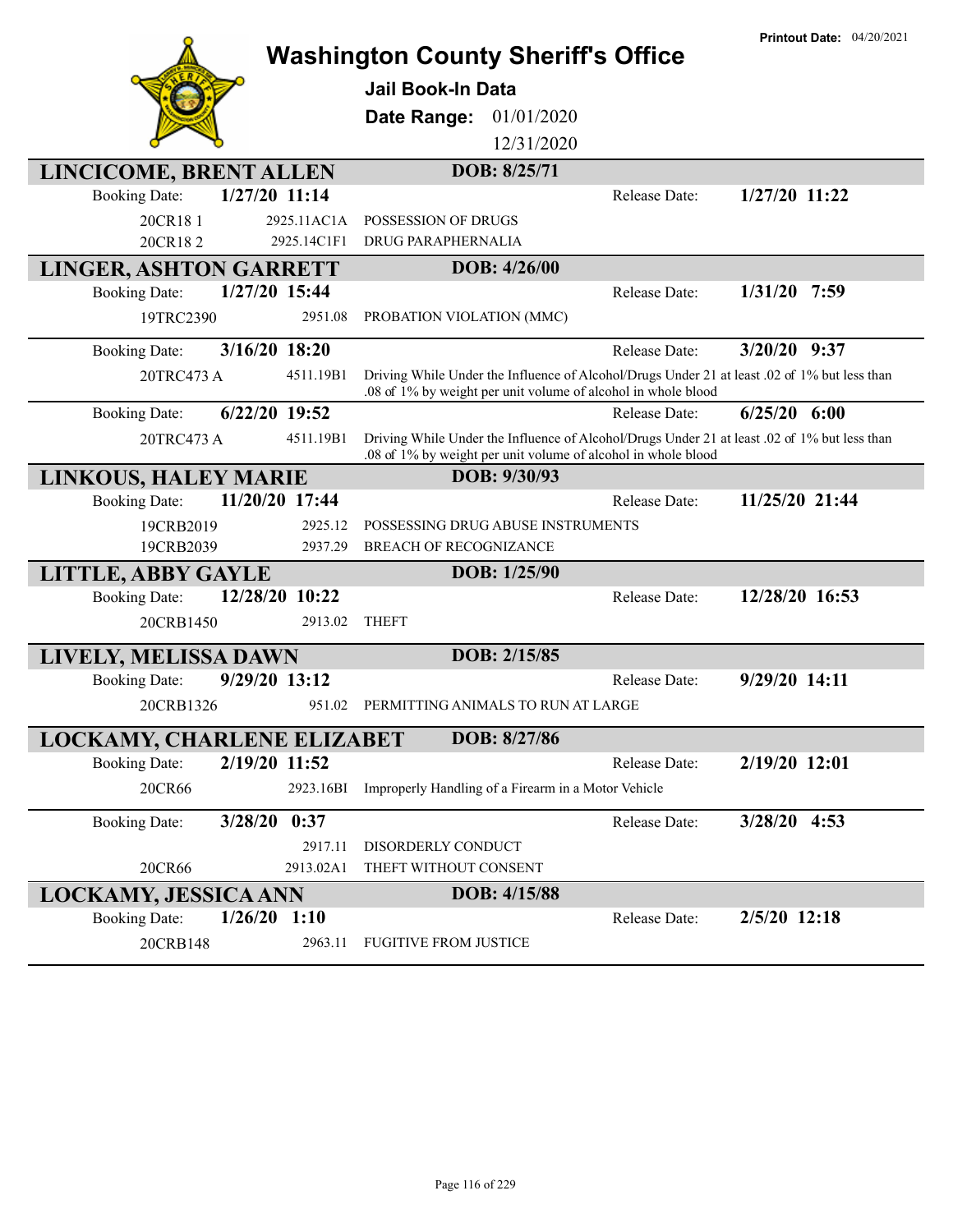|                                     |                    | <b>Washington County Sheriff's Office</b>                 |               | <b>Printout Date: 04/20/2021</b> |
|-------------------------------------|--------------------|-----------------------------------------------------------|---------------|----------------------------------|
|                                     |                    | Jail Book-In Data                                         |               |                                  |
|                                     |                    | 01/01/2020<br>Date Range:                                 |               |                                  |
|                                     |                    | 12/31/2020                                                |               |                                  |
|                                     |                    |                                                           |               |                                  |
| <b>LOCKHART, ABBIGAILE ELIZABET</b> |                    | DOB: 9/14/90                                              |               |                                  |
| <b>Booking Date:</b>                | 11/8/20 18:07      |                                                           | Release Date: | 11/18/20 14:49                   |
| BW19103                             | 335.07             | DUS VIOLATOR COMPACT                                      |               |                                  |
| BW19103<br>BW19103                  | 335.10<br>335.11A1 | FAILURE TO DISPLAY PLATES<br>FICTITIOUS PLATES M4         |               |                                  |
| 20CRA1651                           | 2913.30B2C         | COUNTERFEITING                                            |               |                                  |
| <b>Booking Date:</b>                | 12/22/20 12:49     |                                                           | Release Date: | 12/22/20 12:50                   |
| 20CR5173                            | 2913.30B2C         | COUNTERFEITING                                            |               |                                  |
| 20CR5174                            | 2913.30B2C         | <b>COUNTERFEITING</b>                                     |               |                                  |
| LOHOEFENER, ANDREA MICHELL          |                    | DOB: 10/21/86                                             |               |                                  |
| <b>Booking Date:</b>                | 3/2/20 18:08       |                                                           | Release Date: | 3/12/20 11:44                    |
| 20CRB366A                           | 2917.31            | <b>INDUCING PANIC</b>                                     |               |                                  |
| 20CRB366B                           | 2921.31AB          | <b>Obstructing Official Business</b>                      |               |                                  |
| 20CRB366C                           | 2925.141C          | ILLEGAL USE OR POSSESSION OF DRUG PARAPHERNALIA           |               |                                  |
| <b>LONG, ASHANA DAWN</b>            |                    | DOB: 1/25/92                                              |               |                                  |
| <b>Booking Date:</b>                | 12/10/20 20:27     |                                                           | Release Date: | 12/15/20 8:28                    |
| CRA2001813                          | 2911.13A           | BREAKING AND ENTERING PURPOSE COMMIT THEFT OFFENSE/FELONY |               |                                  |
|                                     |                    | UNNOCCUPIED STRUCTURE -- USE OF FORCE STEALTH DECEPTION   |               |                                  |
| <b>LONG, CHRISTOPHER JEROME</b>     |                    | DOB: 8/13/99                                              |               |                                  |
| <b>Booking Date:</b>                | 7/15/20 14:22      |                                                           | Release Date: | 7/16/20 13:54                    |
| 20CRB50                             | 2925.11C1          | POSSESSION OF DRUGS SCHEDULE I OR II SUBSTANCE            |               |                                  |
| 19CRB1187 C                         | 2951.08            | PROBATION VIOLATION (MMC)                                 |               |                                  |
| 19CRB660 D                          | 2951.08            | PROBATION VIOLATION (MMC)                                 |               |                                  |
| <b>Booking Date:</b>                | 10/22/20 12:08     |                                                           | Release Date: | 11/5/20 5:39                     |
| 19CRB1187                           |                    | 2951.08 PROBATION VIOLATION (MMC)                         |               |                                  |
| 19CRB0660 A                         |                    | 2925.14 DRUG PARAPHERNALIA                                |               |                                  |
| <b>Booking Date:</b>                | 12/14/20 10:15     |                                                           | Release Date: | 12/21/20 17:44                   |
| 20BRB50 PV                          | 2951.08            | PROBATION VIOLATION (MMC)                                 |               |                                  |
| 20TRD4631 A                         | 4510.12A1          | No OL -Never had                                          |               |                                  |
| 20TRD4631 B                         | 4511.43            | Failure to Yield at Stop or Yield sign                    |               |                                  |
| <b>LONG, HEATH WESLEY</b>           |                    | DOB: 6/15/87                                              |               |                                  |
| <b>Booking Date:</b>                | 8/18/20 21:01      |                                                           | Release Date: | $8/19/20$ 8:56                   |
| CRB2001257 A                        | 2921.31            | OBSTRUCTING OFFICIAL BUSINESS                             |               |                                  |
| CRB2001257 B                        | 2917.11A1          | DISORDERLY CONDUCT_FIGHTING OR THREATENING                |               |                                  |
| <b>LONG, JANETTA MARIE</b>          |                    | DOB: 10/31/68                                             |               |                                  |
| <b>Booking Date:</b>                | 7/16/20 16:42      |                                                           | Release Date: | $7/17/20$ 9:21                   |
| CRB2000876 A                        | 2913.02A1          | THEFT WITHOUT CONSENT                                     |               |                                  |
| CRB2000876 B                        | 2923.24            | POSSESSING CRIMINAL TOOLS                                 |               |                                  |
| CRB2000876 C                        | 2911.21            | <b>CRIMINAL TRESPASS</b>                                  |               |                                  |
| <b>LONG, MIRANDA JANE</b>           |                    | DOB: 8/31/92                                              |               |                                  |
| 8/21/20<br><b>Booking Date:</b>     | 0:07               |                                                           | Release Date: | $8/21/20$ 9:41                   |
| CRB2001267                          | 2913.03A           | UNAUTHORIZED USE OF MOTOR VEHICLE JOY RIDING              |               |                                  |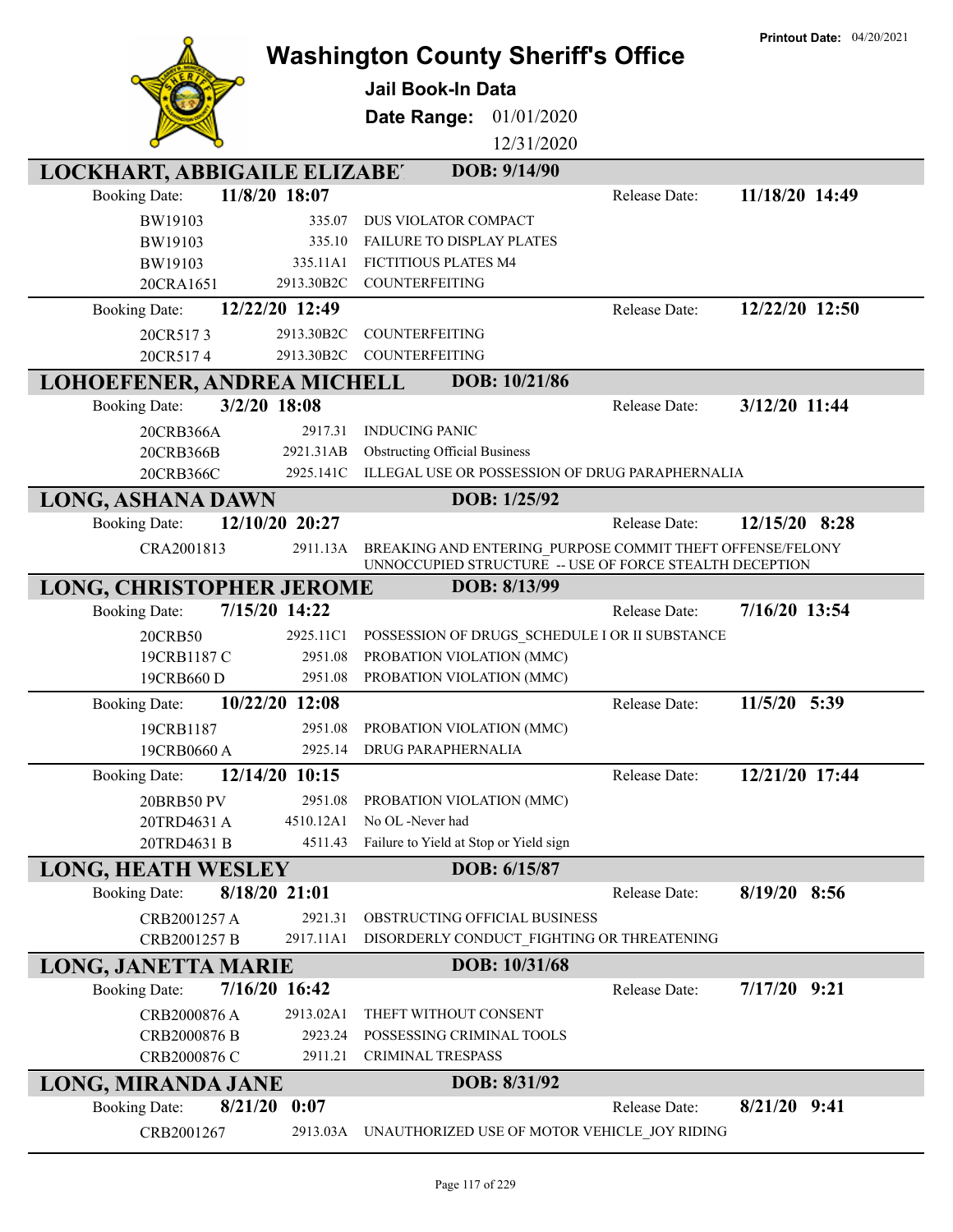|                                        | <b>Washington County Sheriff's Office</b>                                       |               | <b>Printout Date: 04/20/2021</b> |
|----------------------------------------|---------------------------------------------------------------------------------|---------------|----------------------------------|
|                                        | <b>Jail Book-In Data</b>                                                        |               |                                  |
|                                        | Date Range: 01/01/2020                                                          |               |                                  |
|                                        | 12/31/2020                                                                      |               |                                  |
|                                        | DOB: 3/29/89                                                                    |               |                                  |
| <b>LONGFELLOW, BRANDON SCOTT</b>       |                                                                                 | Release Date: |                                  |
| 7/28/20 12:49<br><b>Booking Date:</b>  |                                                                                 |               | 7/29/20 14:51                    |
| CRB1900636 B<br>2951.08                | PROBATION VIOLATION (MMC)                                                       |               |                                  |
| <b>LOOFBOURROW, SEANA CASEY</b>        | DOB: 5/29/00                                                                    |               |                                  |
| 3/5/20 23:43<br><b>Booking Date:</b>   |                                                                                 | Release Date: | 3/6/20 15:27                     |
| 2951.08<br>19CRB146 B                  | PROBATION VIOLATION (MMC)                                                       |               |                                  |
| <b>LORETTA, SAMUEL ROBERT</b>          | DOB: 9/2/66                                                                     |               |                                  |
| 12/4/20 10:58<br><b>Booking Date:</b>  |                                                                                 | Release Date: | 4/15/21 13:45                    |
| <b>FEDERAL</b><br>5299 FEDERAL         | <b>WEAPON OFFENSE</b>                                                           |               |                                  |
| <b>LOSEY, GARY LEE II</b>              | DOB: 2/13/82                                                                    |               |                                  |
| $7/25/20$ 2:53<br><b>Booking Date:</b> |                                                                                 | Release Date: | 7/27/20 10:16                    |
| 2925.12<br>20CRB1083A                  | POSSESSING DRUG ABUSE INSTRUMENTS                                               |               |                                  |
| 2925.14<br>20CRB1083B                  | <b>DRUG PARAPHERNALIA</b>                                                       |               |                                  |
| 20CRA1084<br>2925.11C1                 | POSSESSION OF DRUGS_SCHEDULE I OR II SUBSTANCE                                  |               |                                  |
| <b>LOVETT, TIMOTHY TYLER</b>           | DOB: 5/8/87                                                                     |               |                                  |
| 8/11/20 2:49<br><b>Booking Date:</b>   |                                                                                 | Release Date: | 8/11/20 11:12                    |
| 2903.13AC5<br>20CRA1187A               | Assault of an Emergency Medical Service Provider                                |               |                                  |
| 20CRA1187B<br>2903.13AC5               | Assault of an Emergency Medical Service Provider                                |               |                                  |
| 20CRB1186<br>2917.11B1                 | DISORDERLY CONDUCT_INTOXICATED ANNOY OR ALARM                                   |               |                                  |
| <b>LOWERS, SHOSHAWNA MARIE</b>         | DOB: 2/23/85                                                                    |               |                                  |
| 10/12/20 14:24<br><b>Booking Date:</b> |                                                                                 | Release Date: | $10/20/20$ 9:16                  |
| <b>PAROLE</b><br>2967.15               | PAROLE VIOLATION                                                                |               |                                  |
| <b>LOY, BRANDON LEE</b>                | DOB: 6/20/96                                                                    |               |                                  |
| $1/3/20$ 16:30<br><b>Booking Date:</b> |                                                                                 | Release Date: | $1/6/20$ 16:32                   |
| 19CR0005021<br>2925.11AC11B            | Aggravated Possession of a Fentanyl-Related Compound                            |               |                                  |
| 2921.36A2<br>19CR0005022               | ILLEGAL CONVEYANCE OF DRUGS OF ABUSE DETENTION MENTAL HEALTH<br><b>FACILITY</b> |               |                                  |
| LOY, CYNTHIA LEA                       | DOB: 2/7/75                                                                     |               |                                  |
| 2/21/20 22:32<br><b>Booking Date:</b>  |                                                                                 | Release Date: | 2/22/20 15:45                    |
| 2921.31AB                              | <b>Obstructing Official Business</b>                                            |               |                                  |
| <b>LUCAS, ANDREW JOE</b>               | DOB: 11/4/74                                                                    |               |                                  |
| 12/14/20 14:01<br><b>Booking Date:</b> |                                                                                 | Release Date: | 12/15/20 17:40                   |
| 20CRA1835 A<br>2925.03A2               | TRAFFICKING IN DRUGS PREPARE                                                    |               |                                  |
| 2925.03A2<br>20CRA1835 B               | TRAFFICKING IN DRUGS_PREPARE                                                    |               |                                  |
| LUCENTE, VINCENT MICHAEL               | DOB: 8/25/84                                                                    |               |                                  |
| <b>Booking Date:</b><br>$8/27/20$ 7:12 |                                                                                 | Release Date: | 8/27/20 10:49                    |
| TRD1805564<br>4510.16                  | DUS (FRA)                                                                       |               |                                  |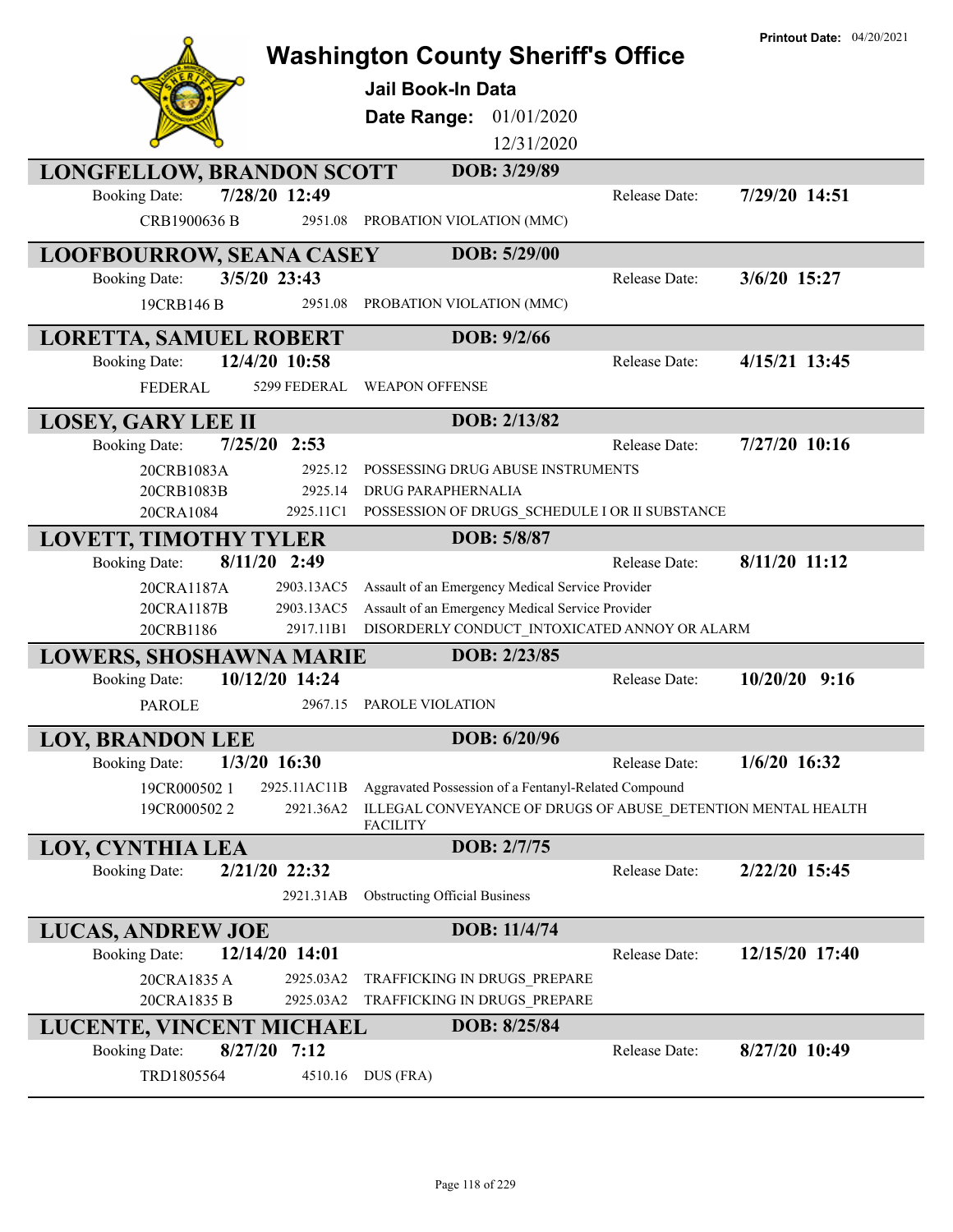| <b>Jail Book-In Data</b><br>Date Range:<br>01/01/2020                         |  |
|-------------------------------------------------------------------------------|--|
|                                                                               |  |
|                                                                               |  |
|                                                                               |  |
| 12/31/2020                                                                    |  |
| DOB: 3/22/88<br>LUDWIG, TYLER MICHAEL                                         |  |
| $1/29/20$ 7:27<br><b>Booking Date:</b><br>1/31/20 13:08<br>Release Date:      |  |
| BW19073<br>331.34<br><b>FAILURE TO CONTROL MOTOR VEHICLE</b>                  |  |
| BW19073<br><b>OMVI</b><br>333.01                                              |  |
| DOB: 4/27/81<br>LUKE, RENEE LEE                                               |  |
| $1/24/20$ 2:11<br>$1/24/20$ 3:33<br><b>Booking Date:</b><br>Release Date:     |  |
| PETTY THEFT<br>CW20004<br>545.05                                              |  |
| DOB: 10/15/93<br><b>MAAS, CHRISTOPHER NATHAN</b>                              |  |
| $1/16/20$ 16:07<br>$2/20/20$ 9:12<br><b>Booking Date:</b><br>Release Date:    |  |
| 19CRB1123 B<br>2951.08<br>PROBATION VIOLATION (MMC)                           |  |
| 19TRD1406 B<br>2951.08<br>PROBATION VIOLATION (MMC)                           |  |
| 19CRB1435 B<br>PROBATION VIOLATION (MMC)<br>2951.08                           |  |
| 3/20/20 15:00<br>3/15/20 12:45<br>Release Date:<br><b>Booking Date:</b>       |  |
| 2951.08<br>PROBATION VIOLATION (MMC)<br>19CRB1123 PV                          |  |
| $7/22/20$ 6:00<br>5/21/20 8:45<br>Release Date:<br><b>Booking Date:</b>       |  |
| 19CRB1435 PV<br>2951.08<br>PROBATION VIOLATION (MMC)                          |  |
| 2951.08<br>PROBATION VIOLATION (MMC)<br>19CRB1435 C                           |  |
| Criminal Damaging/Endangering<br>19CRB1435A<br>2909.06                        |  |
| DOB: 3/18/88<br><b>MAAS, KEISHA JO</b>                                        |  |
| $1/2/20$ 11:50<br><b>Booking Date:</b><br>$1/2/20$ 12:01<br>Release Date:     |  |
| 20CR01<br>ENDANGERING CHILDREN_CREATE SUBSTANTIAL RISK OF HARM<br>2919.22AE2C |  |
| 2/6/20 10:17<br>$2/26/20$ 8:06<br><b>Booking Date:</b><br>Release Date:       |  |
| 2919.22 ENDANGERING CHILDREN<br>20CR01                                        |  |
| 10/15/20 10:02<br><b>Booking Date:</b><br>10/14/20 16:44<br>Release Date:     |  |
| 20CR1<br>2919.22<br><b>ENDANGERING CHILDREN</b>                               |  |
| 0IN TRANSIT<br><b>IN TRANSIT</b><br>0IN TRANSIT                               |  |
| DOB: 9/2/81<br><b>MACAULAY, MARK EVAN</b>                                     |  |
| 3/10/20 13:32<br>3/19/20 9:34<br><b>Booking Date:</b><br>Release Date:        |  |
| 19CR312<br>2951.08A<br>PROBATION VIOLATION (CPC)                              |  |
| 11/23/20 15:43<br>12/14/20 14:30<br>Release Date:<br><b>Booking Date:</b>     |  |
| 2951.08<br>PROBATION VIOLATION (MMC)<br>17TRC6828 E                           |  |
| 2951.08A PROBATION VIOLATION (CPC)<br>19CR312                                 |  |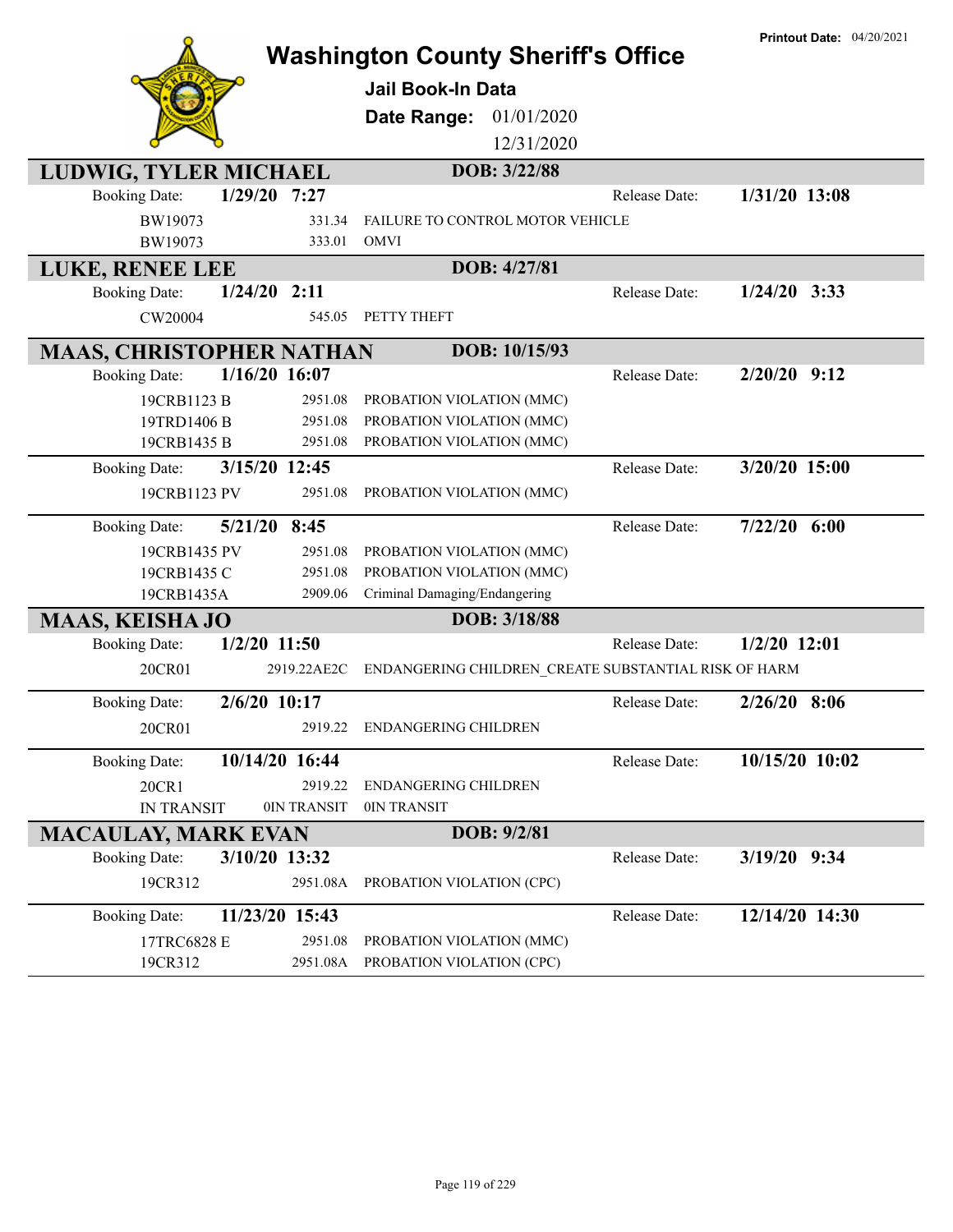|                                |                         | <b>Washington County Sheriff's Office</b>                                                                                                                                                                                                                                                   |               | <b>Printout Date: 04/20/2021</b> |
|--------------------------------|-------------------------|---------------------------------------------------------------------------------------------------------------------------------------------------------------------------------------------------------------------------------------------------------------------------------------------|---------------|----------------------------------|
|                                |                         | <b>Jail Book-In Data</b>                                                                                                                                                                                                                                                                    |               |                                  |
|                                |                         | Date Range: 01/01/2020                                                                                                                                                                                                                                                                      |               |                                  |
|                                |                         | 12/31/2020                                                                                                                                                                                                                                                                                  |               |                                  |
| <b>MACINTYRE, JUSTINE MAE</b>  |                         | DOB: 3/25/96                                                                                                                                                                                                                                                                                |               |                                  |
| <b>Booking Date:</b>           | 7/19/20 9:47            |                                                                                                                                                                                                                                                                                             | Release Date: | 7/22/20 20:05                    |
| 20CRA1039 A                    | 2925.11C1B              | POSSESSION OF DRUGS SCHEDULE I OR II SUBSTANCE                                                                                                                                                                                                                                              |               |                                  |
| 20CRA1039 B                    | 2925.03C1               | TRAFFICKING IN DRUGS_INCLUDED IN SCHEDULE I OR II                                                                                                                                                                                                                                           |               |                                  |
| <b>Booking Date:</b>           | 8/19/20 12:34           |                                                                                                                                                                                                                                                                                             | Release Date: | 8/25/20 11:44                    |
|                                | 2967.15                 | PAROLE VIOLATION                                                                                                                                                                                                                                                                            |               |                                  |
| <b>Booking Date:</b>           | 11/12/20 23:09          |                                                                                                                                                                                                                                                                                             | Release Date: |                                  |
| <b>PAROLE</b>                  | 2967.15                 | PAROLE VIOLATION                                                                                                                                                                                                                                                                            |               |                                  |
| 20CRA1708 A                    | 2911.12A2D              | BURGLARY TRESPASS IN OCCUPIED STRUCTURE, SEPERATLEY SECURED<br>STRUCTURE, OR SEPERATLEY OCCUPIED STRUCTURE THAT IS A PERMANENT OR                                                                                                                                                           |               |                                  |
| 20CRA1708 B                    | 2909.05A                | TEMPORARY HABITATION OF ANY PERSON WHEN ANY PERSON IS PRESENT OR<br>LIKELY TO BE PRESENT, W/ PURPOSE TO COMMIT IN THE HABITATION A<br>Vandalism - occupied structure                                                                                                                        |               |                                  |
| 20CRB1709                      | 2913.02A1               | THEFT WITHOUT CONSENT                                                                                                                                                                                                                                                                       |               |                                  |
| 20CR483                        | 2925.11AC1B             | AGGRAVATED POSSESSION OF DRUGS                                                                                                                                                                                                                                                              |               |                                  |
| 20CR5211<br>20CR5212           | 2911.12A2D<br>2909.05AE | BURGLARY TRESPASS IN OCCUPIED STRUCTURE, SEPERATLEY SECURED<br>STRUCTURE, OR SEPERATLEY OCCUPIED STRUCTURE THAT IS A PERMANENT OR<br>TEMPORARY HABITATION OF ANY PERSON WHEN ANY PERSON IS PRESENT OR<br>LIKELY TO BE PRESENT, W/ PURPOSE TO COMMIT IN THE HABITATION A<br><b>VANDALISM</b> |               |                                  |
| 20CR5213                       | 545.05                  | PETTY THEFT                                                                                                                                                                                                                                                                                 |               |                                  |
| <b>MAHONEY, WENDI JANELLE</b>  |                         | DOB: 6/22/81                                                                                                                                                                                                                                                                                |               |                                  |
| <b>Booking Date:</b>           | 7/30/20 20:12           |                                                                                                                                                                                                                                                                                             | Release Date: | 8/19/20 11:05                    |
| CRB2001112                     | 2903.21                 | <b>Aggravated Menacing</b>                                                                                                                                                                                                                                                                  |               |                                  |
| CRB2001062                     | 2903.13                 | Assault                                                                                                                                                                                                                                                                                     |               |                                  |
| <b>Booking Date:</b>           | 9/9/20 19:06            |                                                                                                                                                                                                                                                                                             | Release Date: | 9/10/20 10:30                    |
| 20CRB1062PV                    |                         | 2951.08 PROBATION VIOLATION (MMC)                                                                                                                                                                                                                                                           |               |                                  |
| <b>Booking Date:</b>           | 12/28/20 16:31          |                                                                                                                                                                                                                                                                                             | Release Date: | $1/1/21$ 14:44                   |
| 20CRB1062 PV                   | 2951.08                 | PROBATION VIOLATION (MMC)                                                                                                                                                                                                                                                                   |               |                                  |
| <b>MALCOM, KEITH DARRYL</b>    |                         | DOB: 7/9/57                                                                                                                                                                                                                                                                                 |               |                                  |
| <b>Booking Date:</b>           | 1/18/20<br>0:15         |                                                                                                                                                                                                                                                                                             | Release Date: | $1/18/20$ 9:10                   |
| TRD 1604567                    | 4510.11A DUS            |                                                                                                                                                                                                                                                                                             |               |                                  |
| <b>MALE, NINA MICHELLE</b>     |                         | DOB: 1/11/81                                                                                                                                                                                                                                                                                |               |                                  |
| <b>Booking Date:</b>           | $6/14/20$ $0:18$        |                                                                                                                                                                                                                                                                                             | Release Date: | $6/15/20$ 16:14                  |
| MORGAN CO                      | 2705.02                 | CONTEMPT(FAILURE TO APPEAR)                                                                                                                                                                                                                                                                 |               |                                  |
| <b>MALLETT, DARREN MICHAEL</b> |                         | DOB: 9/21/99                                                                                                                                                                                                                                                                                |               |                                  |
| <b>Booking Date:</b>           | 11/4/20 21:53           |                                                                                                                                                                                                                                                                                             | Release Date: | $11/14/20$ 6:00                  |
| 20CRA1632                      | 2913.02                 | <b>THEFT</b>                                                                                                                                                                                                                                                                                |               |                                  |
| 20CRB1633 A<br>20CRB1633 B     | 2925.141C<br>2925.11    | ILLEGAL USE OR POSSESSION OF DRUG PARAPHERNALIA<br>POSSESSION OF DRUGS                                                                                                                                                                                                                      |               |                                  |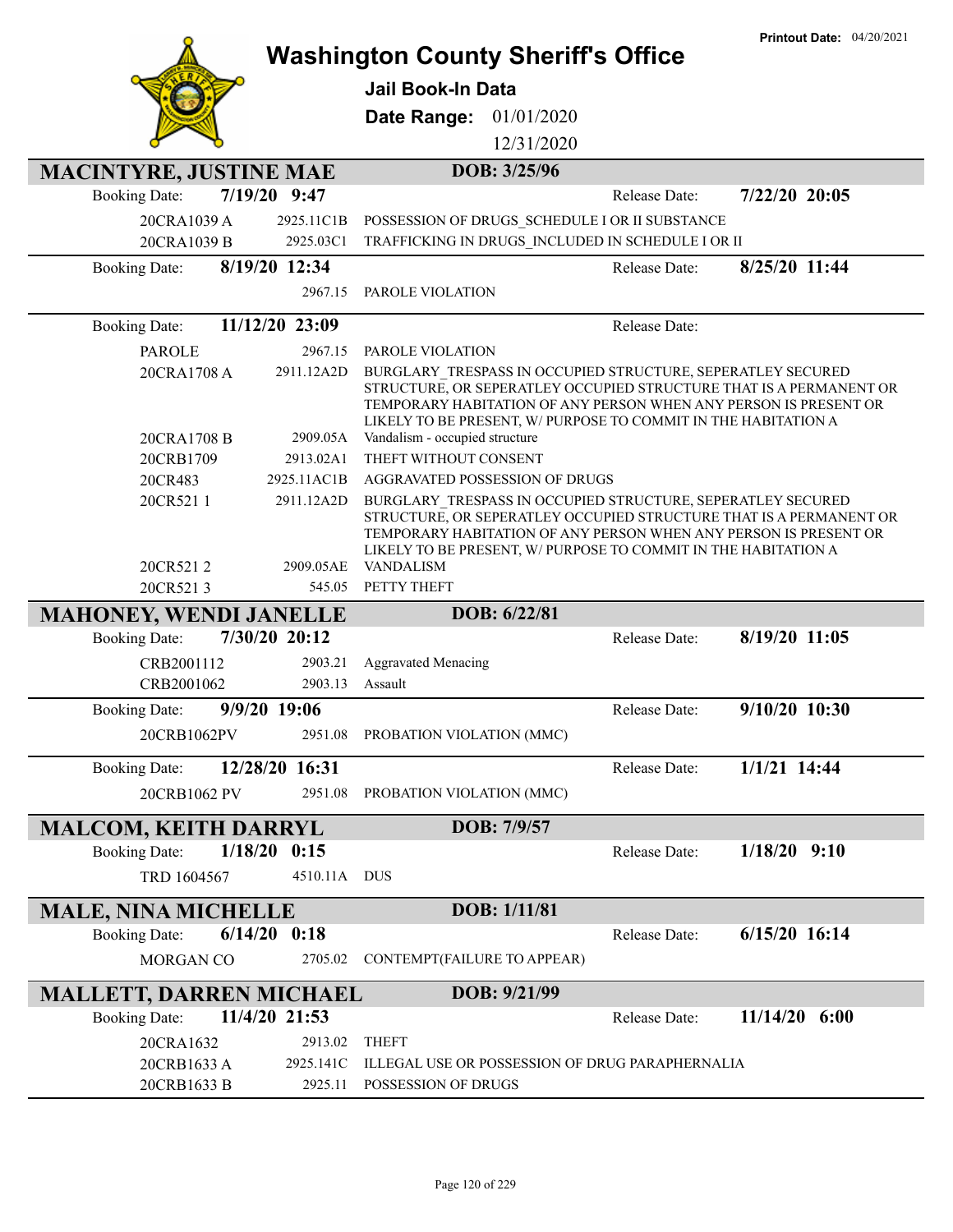|                                         | <b>Printout Date: 04/20/2021</b><br><b>Washington County Sheriff's Office</b><br>Jail Book-In Data<br>01/01/2020<br>Date Range:<br>12/31/2020 |
|-----------------------------------------|-----------------------------------------------------------------------------------------------------------------------------------------------|
| <b>MALONE, JASON HOMER</b>              | DOB: 12/17/77                                                                                                                                 |
| $5/11/20$ 2:28<br><b>Booking Date:</b>  | 5/12/20 15:47<br>Release Date:                                                                                                                |
| <b>PAROLE</b><br>2967.15                | PAROLE VIOLATION                                                                                                                              |
| 9/28/20 16:47<br><b>Booking Date:</b>   | $9/29/20$ $17:21$<br>Release Date:                                                                                                            |
| 2705.02A<br>11SP62                      | Contempt of Court                                                                                                                             |
| <b>ODRC</b><br>2967.15                  | PAROLE VIOLATION                                                                                                                              |
| 10/16/20 23:05<br><b>Booking Date:</b>  | 11/12/20 10:30<br>Release Date:                                                                                                               |
| 20CRB1564<br>2913.02                    | <b>THEFT</b>                                                                                                                                  |
| <b>PAROLE</b><br>2967.15                | PAROLE VIOLATION                                                                                                                              |
| 2011SP62<br>2705.02A                    | Contempt of Court                                                                                                                             |
| <b>MALSTER, JON ALAN</b>                | DOB: 9/2/60                                                                                                                                   |
| 10/11/20 23:42<br><b>Booking Date:</b>  | 9:43<br>Release Date:<br>10/12/20                                                                                                             |
| 20CRB1528<br>2919.25A                   | DOMESTIC VIOLENCE_KNOWINGLY CAUSE PHYSICAL HARM                                                                                               |
| <b>MANZANEDO, DEZARIE ELENA</b>         | DOB: 8/14/93                                                                                                                                  |
| 1/19/20 17:35<br><b>Booking Date:</b>   | 1/20/20 16:32<br>Release Date:                                                                                                                |
| 2921.31                                 | OBSTRUCTING OFFICIAL BUSINESS                                                                                                                 |
| 2911.21A3                               | CRIMINAL TRESPASS_FAIL TO LEAVE; RECKLESSLY                                                                                                   |
| 2913.02                                 | <b>THEFT</b>                                                                                                                                  |
| <b>MARKWOOD, MARANDA MARIE</b>          | DOB: 3/4/78                                                                                                                                   |
| $3/9/20$ 2:46<br><b>Booking Date:</b>   | 3/9/20 10:46<br><b>Release Date:</b>                                                                                                          |
| 20CRB425<br>2917.11E3A                  | DISORDERLY CONDUCT - PERSIST AFTER REASONABLE WARNING/REQUEST                                                                                 |
| $6/11/20$ 14:59<br><b>Booking Date:</b> | 6/12/20 11:28<br>Release Date:                                                                                                                |
| 20CRB565                                | 2917.11 DISORDERLY CONDUCT                                                                                                                    |
| <b>Booking Date:</b><br>9/19/20 13:21   | 9/22/20 11:41<br>Release Date:                                                                                                                |
|                                         | CRIMINAL TRESPASS FAIL TO LEAVE; RECKLESSLY                                                                                                   |
| CRB2001434<br>2911.21A3                 |                                                                                                                                               |
| $10/8/20$ 2:03<br><b>Booking Date:</b>  | 10/20/20 10:40<br>Release Date:                                                                                                               |
| 20CRB1520<br>2911.21A3                  | CRIMINAL TRESPASS FAIL TO LEAVE; RECKLESSLY                                                                                                   |
| 11/10/20 2:59<br><b>Booking Date:</b>   | 11/24/20 10:35<br>Release Date:                                                                                                               |
| 3767.32A<br>20CRB1655 A                 | RESTRICTIONS ON DEPOSITING LITTER ON PUBLIC PROPERTY, ON PRIVATE<br>PROPERTY OWNED BY OTHERS AND IN STATE WATERS_DEPOSIT LITTER               |
| 20CRB1655 B<br>2917.11E3A               | <b>REGARDLESS OF INTENT</b><br>DISORDERLY CONDUCT - PERSIST AFTER REASONABLE WARNING/REQUEST                                                  |
| <b>MARSHALL, AARON JOSEPH</b>           | DOB: 3/7/77                                                                                                                                   |
| 1/21/20 12:48<br><b>Booking Date:</b>   | 2/18/20 10:14<br>Release Date:                                                                                                                |
| <b>PAROLE</b><br>2967.15                | PAROLE VIOLATION                                                                                                                              |
| 2967.15                                 | PAROLE VIOLATION                                                                                                                              |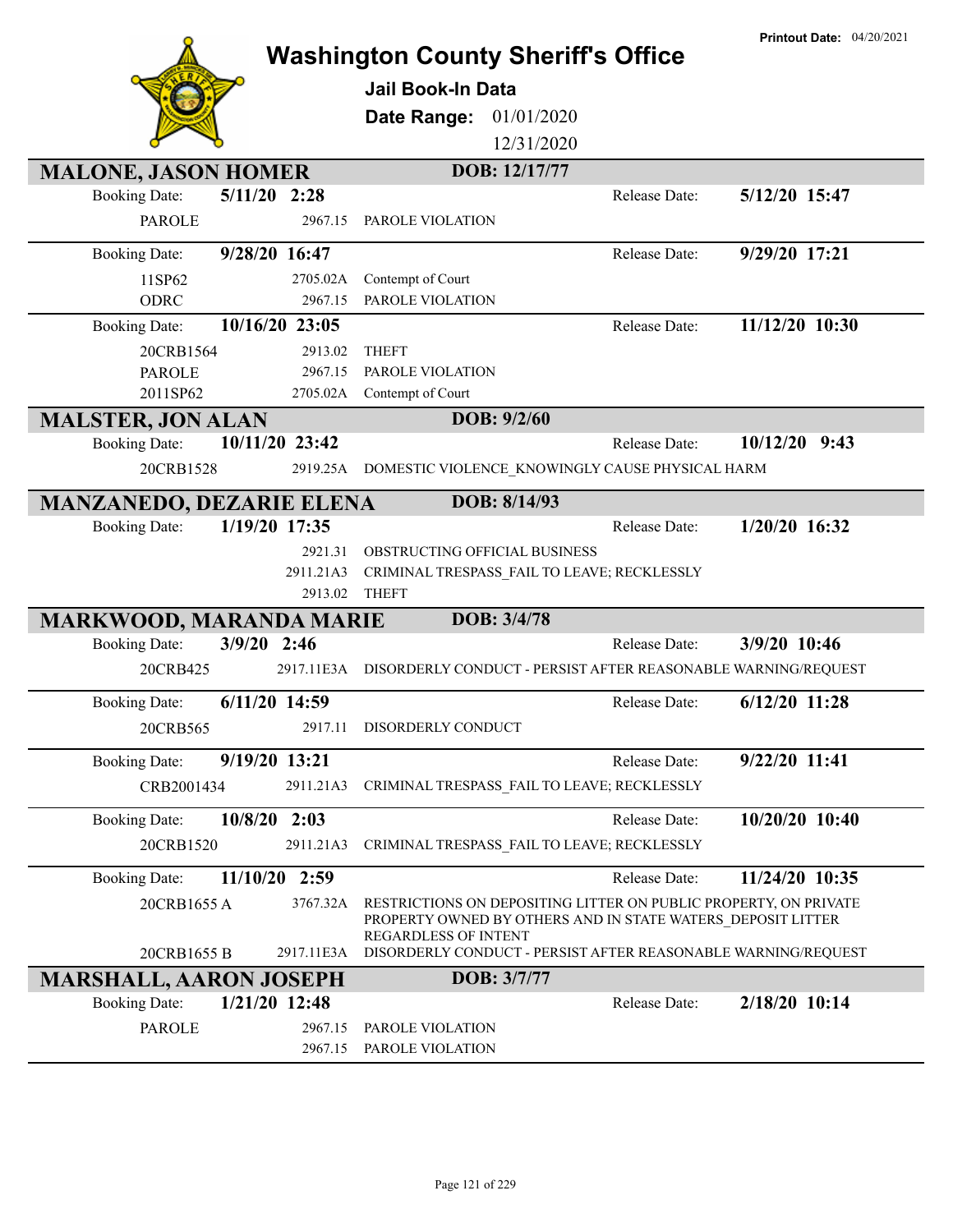|                                         |                                                                                                                           | <b>Printout Date: 04/20/2021</b> |
|-----------------------------------------|---------------------------------------------------------------------------------------------------------------------------|----------------------------------|
|                                         | <b>Washington County Sheriff's Office</b>                                                                                 |                                  |
|                                         | <b>Jail Book-In Data</b>                                                                                                  |                                  |
|                                         | 01/01/2020<br>Date Range:                                                                                                 |                                  |
|                                         | 12/31/2020                                                                                                                |                                  |
| <b>MARTIN, GLENN CRAIG</b>              | DOB: 9/15/59                                                                                                              |                                  |
| 5/2/20 21:44<br><b>Booking Date:</b>    | Release Date:                                                                                                             | $5/3/20$ 0:33                    |
| 4511.21D1                               | SPEED > 55 MPH                                                                                                            |                                  |
| 4511.19                                 | DRIVING WHILE UNDER THE INFLUENCE OF ALCOHOL/DRUGS                                                                        |                                  |
| 4510.11                                 | <b>DUS VIOL RESTR</b>                                                                                                     |                                  |
| 8/6/20 19:00<br><b>Booking Date:</b>    | Release Date:                                                                                                             | 8/26/20 17:35                    |
| 20TRC1526 A<br>4511.19A1H               | Driving While Under the Influence of Alcohol/Drugs .17 of 1 gram or more by weight of<br>alcohol per 210 liters of breath |                                  |
| 9/7/20 18:03<br><b>Booking Date:</b>    | Release Date:                                                                                                             | $9/22/20$ 6:00                   |
| 20TRC1526 A<br>4511.19A1H               | Driving While Under the Influence of Alcohol/Drugs .17 of 1 gram or more by weight of<br>alcohol per 210 liters of breath |                                  |
| 10/6/20 18:43<br><b>Booking Date:</b>   | Release Date:                                                                                                             | 10/21/20 5:28                    |
| 20TRC1526 A<br>4511.19A1H               | Driving While Under the Influence of Alcohol/Drugs .17 of 1 gram or more by weight of<br>alcohol per 210 liters of breath |                                  |
| 12/4/20 18:49<br><b>Booking Date:</b>   | Release Date:                                                                                                             | $12/14/20$ 5:43                  |
| 4511.19A1H<br>20TRC1526 A               | Driving While Under the Influence of Alcohol/Drugs .17 of 1 gram or more by weight of<br>alcohol per 210 liters of breath |                                  |
| <b>MARTIN, ISAAC NMN</b>                | DOB: 5/5/70                                                                                                               |                                  |
| 1:08<br>8/20/20<br><b>Booking Date:</b> | Release Date:                                                                                                             | $8/20/20$ 9:59                   |
| CRB2001260<br>2919.25C                  | DOMESTIC VIOLENCE CAUSE BELIEF OF IMMINENT PHYSICAL HARM BY<br><b>THREAT</b>                                              |                                  |
| <b>MARTIN, JASON LEE</b>                | DOB: 6/30/85                                                                                                              |                                  |
| 5:41<br>2/26/20<br><b>Booking Date:</b> | Release Date:                                                                                                             | $2/26/20$ 8:28                   |
| 2925.14C1                               | ILLEGAL USE OR POSSESSION OF DRUG PARAPHERNALIA                                                                           |                                  |
| 4511.19A1A<br>4503.21                   | DRIVING WHILE UNDER THE INFLUENCE OF ALCOHOL/DRUGS                                                                        |                                  |
| 4513.05                                 | FT DISPLAY VALID REGISTRATION<br>TAIL LIGHTS/ILLUMINATION OF REAR PLATES                                                  |                                  |
| 8/31/20 15:49<br><b>Booking Date:</b>   | Release Date:                                                                                                             | $9/4/20$ 6:00                    |
| 20TRC0932 PV<br>2951.08                 | PROBATION VIOLATION (MMC)                                                                                                 |                                  |
|                                         |                                                                                                                           |                                  |
| 12/21/20 22:18<br><b>Booking Date:</b>  | Release Date:                                                                                                             | 12/23/20 13:47                   |
| TRC 2000932 D<br>2951.08                | PROBATION VIOLATION (MMC)                                                                                                 |                                  |
| <b>MARTIN, NOELLE FRANCES</b>           | DOB: 12/14/85                                                                                                             |                                  |
| 2/28/20 15:28<br><b>Booking Date:</b>   | Release Date:                                                                                                             | 2/28/20 18:18                    |
| 4510.11                                 | DUS VIOL RESTR                                                                                                            |                                  |
| 4513.263B1                              | NO SEATBELT                                                                                                               |                                  |
| 4510.111<br>TRD2000191                  | <b>DUS-LICENSE FORFEITURE</b>                                                                                             |                                  |
| <b>MARTIN, RONALD LEE</b>               | DOB: 6/29/72                                                                                                              |                                  |
| 8/6/20<br><b>Booking Date:</b><br>0:14  | Release Date:                                                                                                             | $8/7/20$ 9:17                    |
| 20CRB1150<br>2917.11B2                  | DISORDERLY CONDUCT INTOXICATED CREATE RISK OF HARM                                                                        |                                  |
| 20CRB1151<br>2917.11B1                  | DISORDERLY CONDUCT INTOXICATED ANNOY OR ALARM                                                                             |                                  |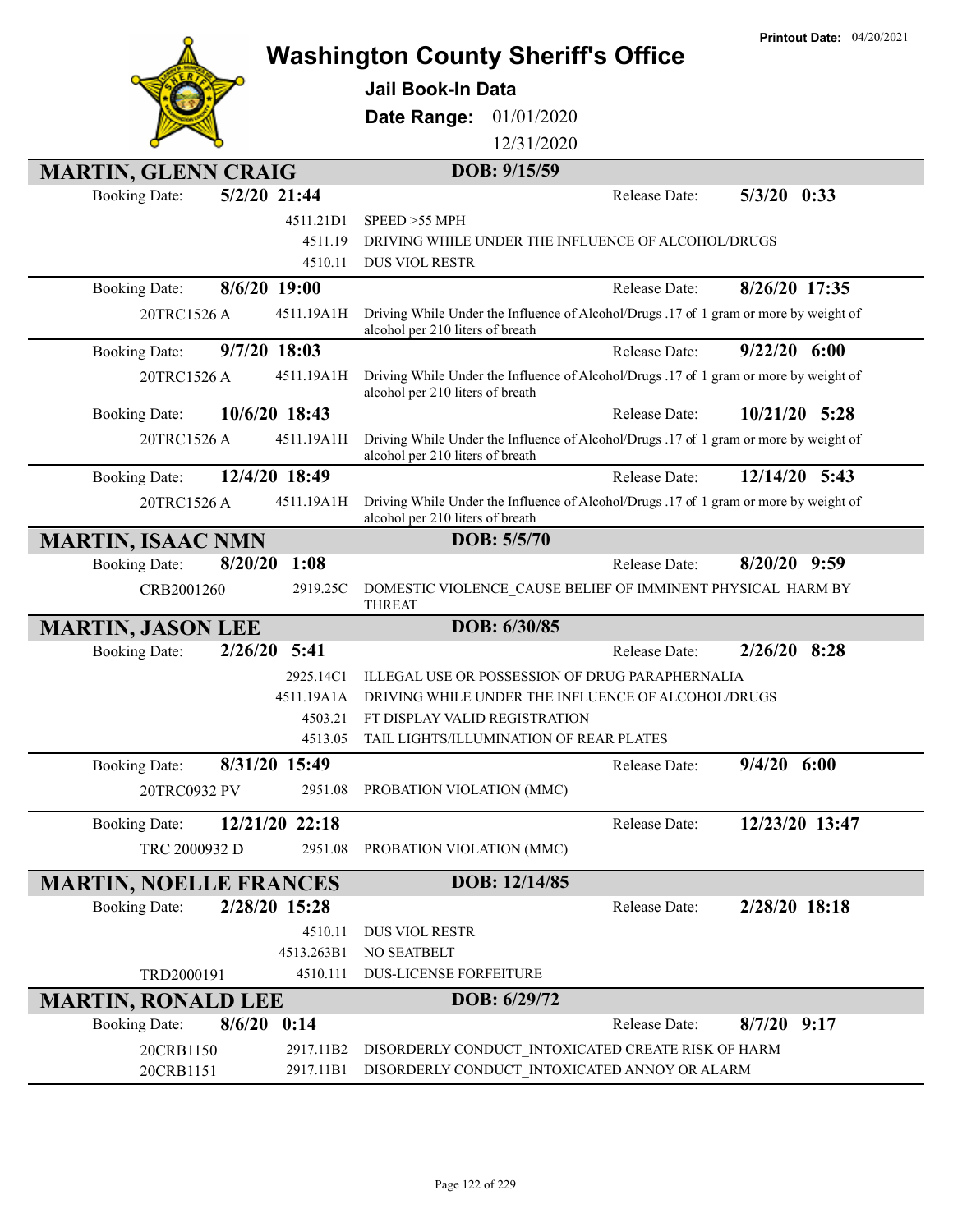|                                  |                | <b>Washington County Sheriff's Office</b><br><b>Jail Book-In Data</b><br>01/01/2020<br>Date Range:<br>12/31/2020                                      |                      | <b>Printout Date: 04/20/2021</b> |
|----------------------------------|----------------|-------------------------------------------------------------------------------------------------------------------------------------------------------|----------------------|----------------------------------|
| <b>MARTIN, RYAN EDWARD</b>       |                | DOB: 10/16/89                                                                                                                                         |                      |                                  |
| <b>Booking Date:</b>             | 8/31/20 13:33  |                                                                                                                                                       | Release Date:        | 9/9/20 13:44                     |
| CRA2001321                       | 2913.51        | RECEIVING STOLEN PROPERTY                                                                                                                             |                      |                                  |
| <b>MARTINEZ, CHEYANN NICHOLE</b> |                | DOB: 7/13/88                                                                                                                                          |                      |                                  |
| <b>Booking Date:</b>             | 5/15/20 15:36  |                                                                                                                                                       | <b>Release Date:</b> | 5/20/20 17:22                    |
| <b>BELPRE</b>                    | 335.01         | NO OL                                                                                                                                                 |                      |                                  |
| 20CR194                          | 2903.02Z       | <b>ATTEMPTED MURDER</b>                                                                                                                               |                      |                                  |
| 20CR194                          | 2913.02A1      | THEFT WITHOUT CONSENT                                                                                                                                 |                      |                                  |
| 20CR194                          | 2913.02B2      | <b>THEFT</b>                                                                                                                                          |                      |                                  |
| 20CR194                          | 2913.02B2      | <b>THEFT</b>                                                                                                                                          |                      |                                  |
| <b>Booking Date:</b>             | 12/16/20 8:58  |                                                                                                                                                       | Release Date:        | 12/16/20 9:01                    |
| 20CR1942                         | 2913.02A1B2    | <b>THEFT</b>                                                                                                                                          |                      |                                  |
| <b>MARTINEZ, STEVEN ALBERT</b>   |                | DOB: 6/7/86                                                                                                                                           |                      |                                  |
| <b>Booking Date:</b>             | 3/20/20 12:00  |                                                                                                                                                       | Release Date:        | $3/22/20$ 5:43                   |
| 20TRC1435A                       | 4511.19A1D     | Driving While Under the Influence of Alcohol/Drugs .08 of 1 gram or more but less than .17 of<br>1 gram by weight of alcohol per 210 liters of breath |                      |                                  |
| <b>MASON, TRENT DWIGHT</b>       |                | DOB: 11/30/88                                                                                                                                         |                      |                                  |
| <b>Booking Date:</b>             | $7/17/20$ 3:13 |                                                                                                                                                       | <b>Release Date:</b> | 8/6/20 12:46                     |
| 20CRA1027 A                      | 2925.11C1B     | POSSESSION OF DRUGS_SCHEDULE I OR II SUBSTANCE                                                                                                        |                      |                                  |
| 20CRA1027 B                      | 2921.12A1      | TAMPERING W/EVIDENCE ALTER, DESTROY, CONCEAL, REMOVE RECORD                                                                                           |                      |                                  |
| 20CRA1027 C                      | 2925.03A2      | TRAFFICKING IN DRUGS PREPARE                                                                                                                          |                      |                                  |
| 20TRC2346 A                      | 4511.19A1A     | OVI ALCOHOL, DRUG OF ABUSE, OR BOTH                                                                                                                   |                      |                                  |
| 20TRC2346 B                      | 4510.11        | <b>DUS VIOL RESTR</b>                                                                                                                                 |                      |                                  |
| 20TRC2346 C                      | 4549.08        | <b>FICTITIOUS PLATES M4</b>                                                                                                                           |                      |                                  |
| 20TRC2346 D                      | 4513.263B1     | NO SEATBELT                                                                                                                                           |                      |                                  |
| 20CRB1025                        | 2925.14        | DRUG PARAPHERNALIA                                                                                                                                    |                      |                                  |
| 20CR2711                         | 2925.03A2C1D   | AGGRAVATED TRAFFICKING IN DRUGS                                                                                                                       |                      |                                  |
| 20CR2712                         | 2925.11AC1D    | AGG POSSESSION OF DRUGS                                                                                                                               |                      |                                  |
| 20CR2713                         | 4511.19A1A     | OVI ALCOHOL, DRUG OF ABUSE, OR BOTH                                                                                                                   |                      |                                  |
| 20CR2714                         | 2925.12A       | Possession of Drug Abuse Instruments                                                                                                                  |                      |                                  |
| 20CR2715                         | 4549.08A1C     | Operating a Motor Vehicle bearing an Invalid License Plate                                                                                            |                      |                                  |
| 20CR2716                         | 4513.263B1G1   | Violation of Seatbelt Laws                                                                                                                            |                      |                                  |
| <b>WVDOC</b>                     | 2967.15        | PAROLE VIOLATION                                                                                                                                      |                      |                                  |
| <b>MASSEY, DESTINY HOPE</b>      |                | DOB: 5/17/93                                                                                                                                          |                      |                                  |
| <b>Booking Date:</b>             | 8/4/20 12:31   |                                                                                                                                                       | Release Date:        | 8/4/20 12:55                     |
| <b>DELAWARE CO</b>               | 4511.19A1A     | OVI ALCOHOL, DRUG OF ABUSE, OR BOTH                                                                                                                   |                      |                                  |
| <b>MASSEY, NICHOLAS RYAN</b>     |                | DOB: 12/3/01                                                                                                                                          |                      |                                  |
| <b>Booking Date:</b>             | $2/20/20$ 9:58 |                                                                                                                                                       | Release Date:        | 3/20/20 11:10                    |
| 20CR99 1                         | 2917.01        | <b>INCITING TO VIOLENCE</b>                                                                                                                           |                      |                                  |
| 20CR992                          | 2903.21        | <b>Aggravated Menacing</b>                                                                                                                            |                      |                                  |
| <b>Booking Date:</b>             | 11/24/20 18:34 |                                                                                                                                                       | Release Date:        | 11/30/20 11:40                   |
| 20CR313                          | 2951.08A       | PROBATION VIOLATION (CPC)                                                                                                                             |                      |                                  |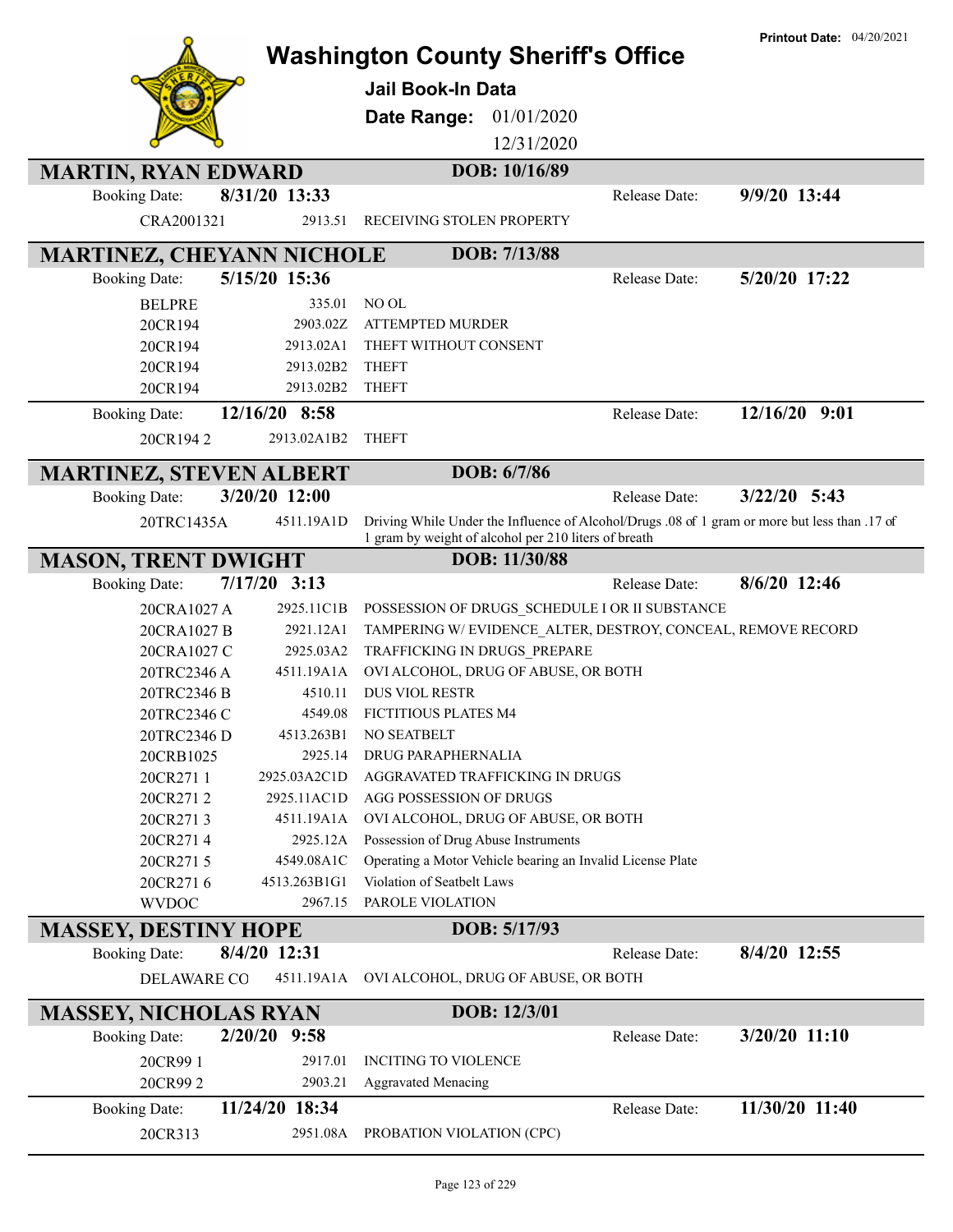|                                   |                 |                                                                                       |               | <b>Printout Date: 04/20/2021</b> |
|-----------------------------------|-----------------|---------------------------------------------------------------------------------------|---------------|----------------------------------|
|                                   |                 | <b>Washington County Sheriff's Office</b>                                             |               |                                  |
|                                   |                 | <b>Jail Book-In Data</b>                                                              |               |                                  |
|                                   |                 |                                                                                       |               |                                  |
|                                   |                 | 01/01/2020<br>Date Range:                                                             |               |                                  |
|                                   |                 | 12/31/2020                                                                            |               |                                  |
| <b>MASTERS, DWIGHT KEITH</b>      |                 | DOB: 5/2/68                                                                           |               |                                  |
| <b>Booking Date:</b>              | 5/14/20 22:54   |                                                                                       | Release Date: | 5/14/20 23:36                    |
|                                   | 2911.21A3       | CRIMINAL TRESPASS_FAIL TO LEAVE; RECKLESSLY                                           |               |                                  |
|                                   | 2913.02         | <b>THEFT</b>                                                                          |               |                                  |
| <b>MATHENY, RYAN GRAHAM</b>       |                 | DOB: 5/27/86                                                                          |               |                                  |
| <b>Booking Date:</b>              | 9/30/20 9:14    |                                                                                       | Release Date: | $9/30/20$ $9:24$                 |
| 20CR375                           | 2925.11AC1B     | AGGRAVATED POSSESSION OF DRUGS                                                        |               |                                  |
|                                   |                 |                                                                                       |               |                                  |
| <b>MAY, RODNEY KEITH</b>          |                 | DOB: 8/8/86                                                                           |               |                                  |
| <b>Booking Date:</b>              | 5/4/20 9:32     |                                                                                       | Release Date: | $5/4/20$ 9:37                    |
| 20CR113                           | 2913.51         | RECEIVING STOLEN PROPERTY                                                             |               |                                  |
|                                   |                 | DOB: 8/27/81                                                                          |               |                                  |
| <b>MAYES, MICHAEL PAUL</b>        |                 |                                                                                       |               | 7/20/20 19:21                    |
| <b>Booking Date:</b>              | 7/20/20 14:47   |                                                                                       | Release Date: |                                  |
| 19CRB877                          | 2951.08         | PROBATION VIOLATION (MMC)                                                             |               |                                  |
| <b>MAYLE, ASHLEY NICOLE</b>       |                 | DOB: 11/14/90                                                                         |               |                                  |
| <b>Booking Date:</b>              | $5/10/20$ 0:52  |                                                                                       | Release Date: | 5/13/20 16:34                    |
| 20CRA647 A                        | 2913.51         | RECEIVING STOLEN PROPERTY                                                             |               |                                  |
| 20CRA647 B                        | 2911.13A        | BREAKING AND ENTERING PURPOSE COMMIT THEFT OFFENSE/FELONY                             |               |                                  |
| 20CRA649                          | 2911.31X        | UNNOCCUPIED STRUCTURE -- USE OF FORCE STEALTH DECEPTION<br>COMPLICITY TO SAFECRACKING |               |                                  |
| <b>Booking Date:</b>              | $6/10/20$ 10:47 |                                                                                       | Release Date: | $6/10/20$ 10:58                  |
| 20CR1795                          | 2913.02A1B2     | <b>THEFT</b>                                                                          |               |                                  |
| 20CR1796                          | 2913.02A1B2     | <b>THEFT</b>                                                                          |               |                                  |
| 20CR1797                          | 2913.51         | RECEIVING STOLEN PROPERTY                                                             |               |                                  |
| <b>MAYLE, GARY LEE JR</b>         |                 | DOB: 8/5/77                                                                           |               |                                  |
| <b>Booking Date:</b>              | $3/5/20$ 0:30   |                                                                                       | Release Date: | $3/7/20$ 5:27                    |
|                                   | 2913.02         | <b>THEFT</b>                                                                          |               |                                  |
| 20CRB124<br>20TRD453              | 4510.16         | DUS (FRA)                                                                             |               |                                  |
| 20CRB385                          | 2937.29         | <b>BREACH OF RECOGNIZANCE</b>                                                         |               |                                  |
|                                   |                 | DOB: 1/2/43                                                                           |               |                                  |
| <b>MAYLE, RICHARD LEROY</b>       | $2/11/20$ 8:22  |                                                                                       | Release Date: | 2/18/20 16:18                    |
| <b>Booking Date:</b>              |                 |                                                                                       |               |                                  |
|                                   | 2967.15         | PAROLE VIOLATION                                                                      |               |                                  |
| <b>MAYLE, TERRANCE GREGORY MI</b> |                 | DOB: 12/29/94                                                                         |               |                                  |
| <b>Booking Date:</b>              | 11/6/20 4:49    |                                                                                       | Release Date: | 11/6/20 17:30                    |
| 20CRB1637                         | 2919.25C        | DOMESTIC VIOLENCE_CAUSE BELIEF OF IMMINENT PHYSICAL HARM BY<br><b>THREAT</b>          |               |                                  |
| <b>MAYS, GORDON EUGENE</b>        |                 | DOB: 8/24/64                                                                          |               |                                  |
| <b>Booking Date:</b>              | $1/22/20$ 10:35 |                                                                                       | Release Date: | $6/18/20$ 9:54                   |
| FEDERAL                           | 3612 FEDERAL    | FAILURE TO REGISTER AS A SEX OFFENDER                                                 |               |                                  |
| FEDERAL                           | 5012 FEDERAL    | PROBATION VIOLATION                                                                   |               |                                  |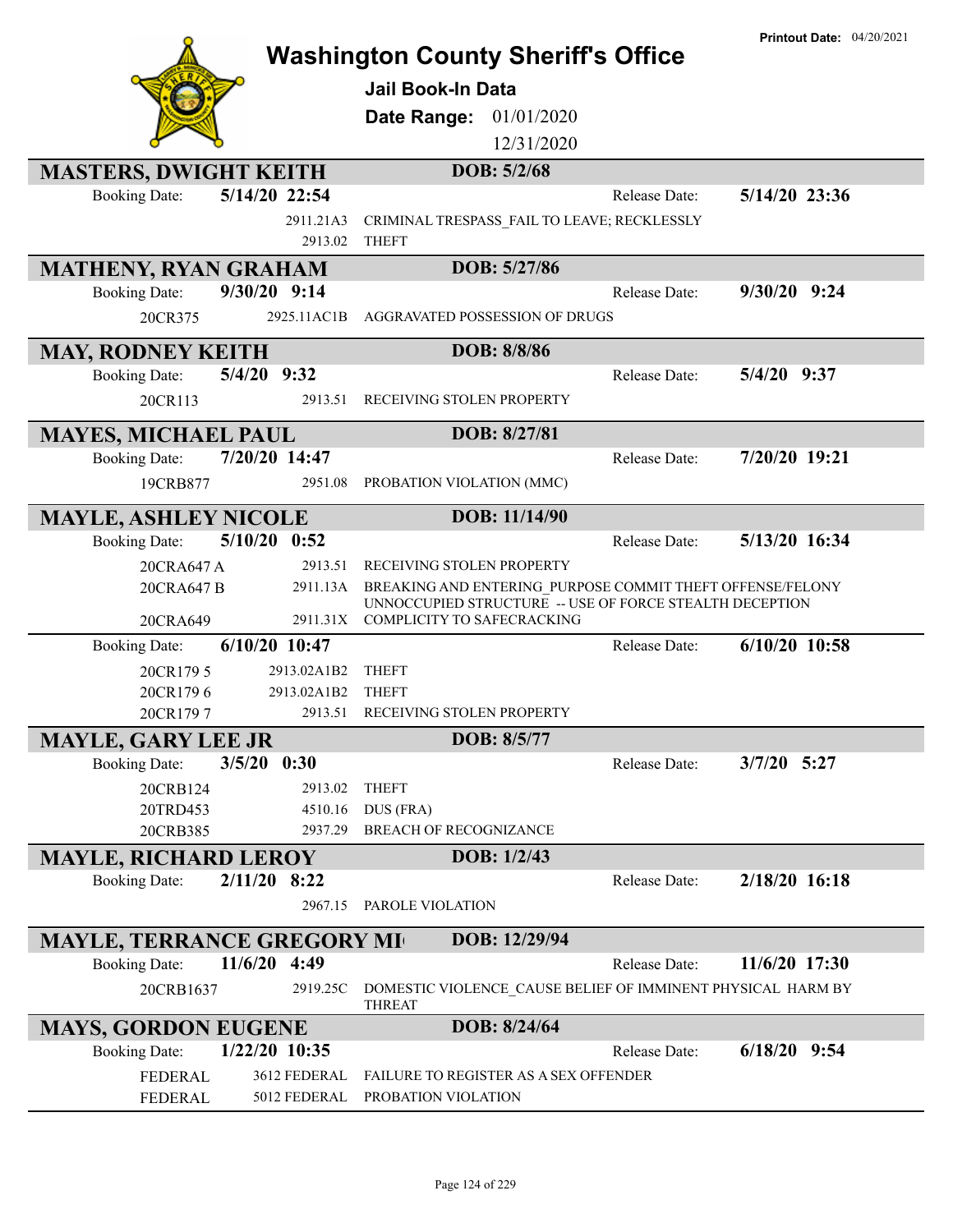|                                         | <b>Washington County Sheriff's Office</b>                                    |                      | <b>Printout Date: 04/20/2021</b> |
|-----------------------------------------|------------------------------------------------------------------------------|----------------------|----------------------------------|
|                                         | Jail Book-In Data                                                            |                      |                                  |
|                                         | 01/01/2020<br>Date Range:                                                    |                      |                                  |
|                                         | 12/31/2020                                                                   |                      |                                  |
| <b>MAZE, FRANCIS DEAN</b>               | DOB: 1/28/72                                                                 |                      |                                  |
| 2/17/20 18:13<br><b>Booking Date:</b>   |                                                                              | <b>Release Date:</b> | 2/20/20<br>6:00                  |
| 19TRD4304 D<br>4511.19A1A               | DRIVING WHILE UNDER THE INFLUENCE OF ALCOHOL/DRUGS                           |                      |                                  |
| <b>MCATEE, MAKAYLA CHRISTINE</b>        | DOB: 4/19/97                                                                 |                      |                                  |
| 5/15/20 13:44<br><b>Booking Date:</b>   |                                                                              | Release Date:        | 5/15/20 14:59                    |
| 17CRB1137D<br>2951.08                   | PROBATION VIOLATION (MMC)                                                    |                      |                                  |
| <b>MCBRIDE, WALTER RICHARD II</b>       | DOB: 5/21/89                                                                 |                      |                                  |
| 9/29/20 14:37<br><b>Booking Date:</b>   |                                                                              | Release Date:        | $10/1/20$ 8:45                   |
| CRA2001481 A<br>2919.25                 | <b>DOMESTIC VIOLENCE</b>                                                     |                      |                                  |
| CRA2001481 B<br>2909.04A3               | Disrupting Public Service - law/emergency personnel                          |                      |                                  |
| CRB2001482<br>2919.25C                  | DOMESTIC VIOLENCE CAUSE BELIEF OF IMMINENT PHYSICAL HARM BY<br><b>THREAT</b> |                      |                                  |
| <b>MCCABE, STEVEN EUGENE</b>            | DOB: 5/13/59                                                                 |                      |                                  |
| $1/10/20$ 23:53<br><b>Booking Date:</b> |                                                                              | <b>Release Date:</b> | $1/11/20$ 3:38                   |
| 4511.202                                | <b>FAILURE TO CONTROL</b>                                                    |                      |                                  |
| 2921.33                                 | <b>RESISTING ARREST</b>                                                      |                      |                                  |
| 11/5/20 11:09<br><b>Booking Date:</b>   |                                                                              | Release Date:        | 11/5/20 11:17                    |
| 20CR423 1<br>2903.13AC5                 | Assault of a Peace Officer                                                   |                      |                                  |
| <b>MCCALL, DYKEEM RONDELL</b>           | DOB: 8/31/97                                                                 |                      |                                  |
| 9/25/20 13:50<br><b>Booking Date:</b>   |                                                                              | Release Date:        | 10/16/20 16:30                   |
| 20CR374<br>2921.34                      | <b>ESCAPE</b>                                                                |                      |                                  |
| 0IN TRANSIT                             | 0IN TRANSIT                                                                  |                      |                                  |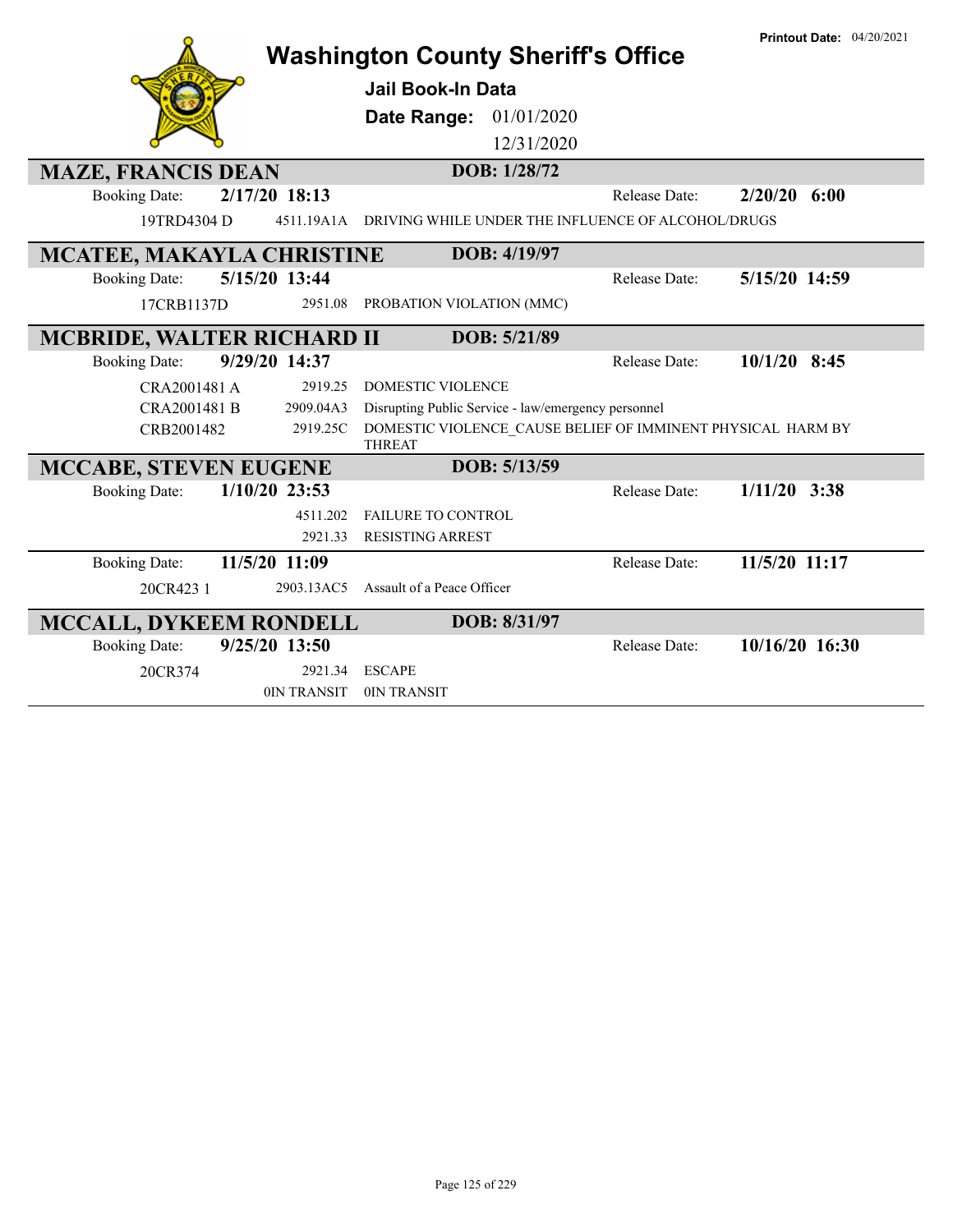

### **Washington County Sheriff's Office**

**Jail Book-In Data**

**Date Range:** 01/01/2020

12/31/2020

# **MCCALLISTER, ASHLEY BROOK** DOB: 11/22/82

| <b>Booking Date:</b>          | $5/13/20$ 21:10 | 5/22/20 14:03<br>Release Date:                                                                                       |  |
|-------------------------------|-----------------|----------------------------------------------------------------------------------------------------------------------|--|
| 20CRA672A                     | 2913.51         | RECEIVING STOLEN PROPERTY                                                                                            |  |
| 20CRA672B                     | 2911.13A        | BREAKING AND ENTERING PURPOSE COMMIT THEFT OFFENSE/FELONY<br>UNNOCCUPIED STRUCTURE -- USE OF FORCE STEALTH DECEPTION |  |
| 20CRA672C                     | 2911.13A        | BREAKING AND ENTERING PURPOSE COMMIT THEFT OFFENSE/FELONY<br>UNNOCCUPIED STRUCTURE -- USE OF FORCE STEALTH DECEPTION |  |
| 20CRA672D                     | 2911.13A        | BREAKING AND ENTERING PURPOSE COMMIT THEFT OFFENSE/FELONY<br>UNNOCCUPIED STRUCTURE -- USE OF FORCE STEALTH DECEPTION |  |
| 20CR1772                      | 2911.13A        | BREAKING AND ENTERING PURPOSE COMMIT THEFT OFFENSE/FELONY<br>UNNOCCUPIED STRUCTURE -- USE OF FORCE STEALTH DECEPTION |  |
| 20CR1773                      | 2911.13A        | BREAKING AND ENTERING PURPOSE COMMIT THEFT OFFENSE/FELONY<br>UNNOCCUPIED STRUCTURE -- USE OF FORCE STEALTH DECEPTION |  |
| 20CR1774                      | 2911.13A        | BREAKING AND ENTERING PURPOSE COMMIT THEFT OFFENSE/FELONY<br>UNNOCCUPIED STRUCTURE -- USE OF FORCE STEALTH DECEPTION |  |
| 20CR1776                      | 2913.02A1B2     | <b>THEFT</b>                                                                                                         |  |
| 20CR1778                      | 2913.51AC       | RECEIVING STOLEN PROPERTY                                                                                            |  |
| 20CR177 10                    | 2911.13A        | BREAKING AND ENTERING PURPOSE COMMIT THEFT OFFENSE/FELONY<br>UNNOCCUPIED STRUCTURE -- USE OF FORCE STEALTH DECEPTION |  |
| <b>Booking Date:</b>          | 11/9/20 15:26   | 11/25/20 6:52<br>Release Date:                                                                                       |  |
| 20CR1772                      | 2911.13AC       | BREAKING AND ENTERING PURPOSE COMMIT THEFT OFFENSE/FELONY<br>UNNOCCUPIED STRUCTURE -- USE                            |  |
| 20CR1773                      | 2911.13AC       | BREAKING AND ENTERING PURPOSE COMMIT THEFT OFFENSE/FELONY<br>UNNOCCUPIED STRUCTURE -- USE                            |  |
| 20CR1774                      | 2911.13AC       | BREAKING AND ENTERING PURPOSE COMMIT THEFT OFFENSE/FELONY<br>UNNOCCUPIED STRUCTURE -- USE                            |  |
| 20CR1776                      | 2913.02A1B2     | <b>THEFT</b>                                                                                                         |  |
| 20CR1778                      | 2913.51AC       | Receiving Stolen Property                                                                                            |  |
| 20CR177 10                    | 2911.13AC       | BREAKING AND ENTERING PURPOSE COMMIT THEFT OFFENSE/FELONY<br>UNNOCCUPIED STRUCTURE -- USE                            |  |
| <b>Booking Date:</b>          | 12/8/20 12:42   | 4/18/21 5:41<br>Release Date:                                                                                        |  |
| 20CR177                       | 2951.08A        | PROBATION VIOLATION (CPC)                                                                                            |  |
| MCCARTNEY, AUSTINA SHAE       |                 | DOB: 8/7/94                                                                                                          |  |
| <b>Booking Date:</b>          | 1/29/20 13:18   | 2/13/20 11:44<br>Release Date:                                                                                       |  |
| 19CR0272                      |                 | 2913.51Z ATTEMPTED RECEIVING STOLEN PROPERTY                                                                         |  |
| <b>Booking Date:</b>          | 3/18/20 14:44   | 3/19/20 9:48<br>Release Date:                                                                                        |  |
| 19CR272 1                     |                 | 2913.51 RECEIVING STOLEN PROPERTY                                                                                    |  |
| <b>Booking Date:</b>          | $9/13/20$ 4:00  | Release Date:<br>$11/12/20$ 9:40                                                                                     |  |
| 20CR379                       | 2913.51         | RECEIVING STOLEN PROPERTY                                                                                            |  |
| 19CR272                       | 2951.08A        | PROBATION VIOLATION (CPC)                                                                                            |  |
| <b>MCCARTNEY, MARCUS TODD</b> |                 | DOB: 9/27/78                                                                                                         |  |
| <b>Booking Date:</b>          | 2/24/20 12:26   | 2/24/20 17:33<br>Release Date:                                                                                       |  |
|                               | 2919.27A1       | VIOLATE PROTECTION ORDER OR CONSENT AGREEMENT APPROVED PURSUIT<br>TO 2919.26 OR 3113.31                              |  |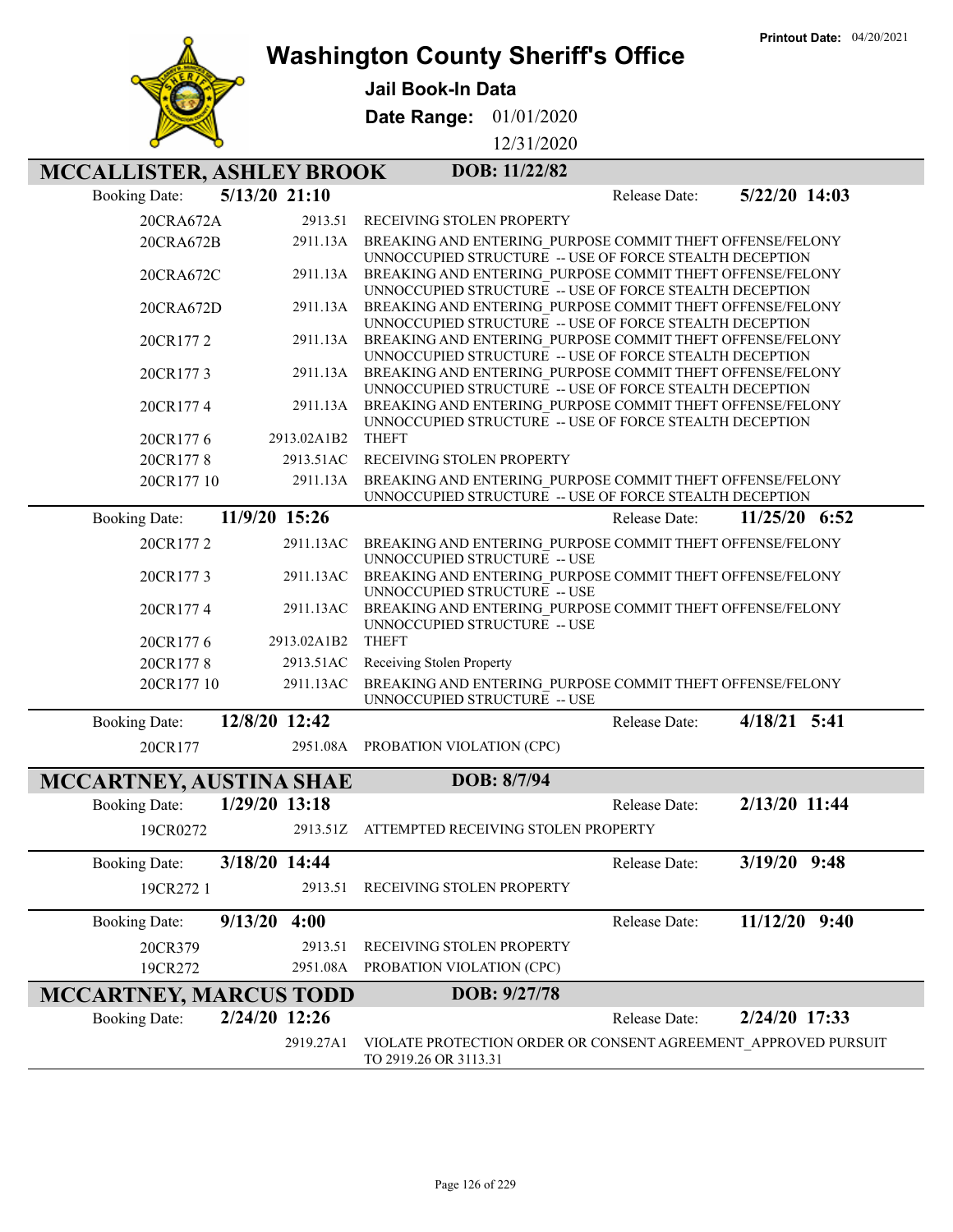|                                                       |                       |                                                                                          |                      | <b>Printout Date: 04/20/2021</b> |
|-------------------------------------------------------|-----------------------|------------------------------------------------------------------------------------------|----------------------|----------------------------------|
|                                                       |                       | <b>Washington County Sheriff's Office</b>                                                |                      |                                  |
|                                                       |                       | <b>Jail Book-In Data</b>                                                                 |                      |                                  |
|                                                       |                       | Date Range:<br>01/01/2020                                                                |                      |                                  |
|                                                       |                       | 12/31/2020                                                                               |                      |                                  |
| <b>MCCLAIN, KENDRICK LATRENT</b>                      |                       | DOB: 2/26/71                                                                             |                      |                                  |
| <b>Booking Date:</b>                                  | $1/2/20$ 18:10        |                                                                                          | Release Date:        | 6/30/20 13:14                    |
| CRA 2000007 A                                         | 2923.13               | HAVING WEAPONS WHILE UNDER DISABILITY                                                    |                      |                                  |
| CRA 2000007 B                                         | 2925.04C5C            | ILLEGAL MANUFACTURE OF DRUGS OR CULTIVATION OF MARIJUANA                                 |                      |                                  |
| 20CR5 1                                               | 2923.13A2             | HAVING WEAPONS WHILE UNDER DISABILITY_UNDER INDICTMENT,                                  |                      |                                  |
|                                                       |                       | <b>CONVICTED OF FELONY</b>                                                               |                      |                                  |
| 20CR5 2<br>20CRB61                                    | 2925.04C5C<br>2963.11 | ILLEGAL MANUFACTURE OF DRUGS OR CULTIVATION OF MARIJUANA<br><b>FUGITIVE FROM JUSTICE</b> |                      |                                  |
|                                                       |                       | DOB: 7/1/79                                                                              |                      |                                  |
| <b>MCCLEESE, ROCKY DWAYNE</b>                         | 2/7/20 21:14          |                                                                                          | Release Date:        | 2/10/20 19:50                    |
| <b>Booking Date:</b>                                  |                       |                                                                                          |                      |                                  |
| 20CRB123                                              | 2903.13A              | Assault knowingly harm victim                                                            |                      |                                  |
| <b>Booking Date:</b>                                  | 9/8/20 18:54          |                                                                                          | Release Date:        | 9/13/20<br>6:00                  |
| 20CRB123                                              | 2903.13               | Assault                                                                                  |                      |                                  |
| 20CRB244                                              | 2909.06               | Criminal Damaging/Endangering                                                            |                      |                                  |
| 20CRB1259                                             | 2937.29               | <b>BREACH OF RECOGNIZANCE</b>                                                            |                      |                                  |
| <b>MCCLOUD, DANNY KAYE</b>                            |                       | DOB: 7/27/51                                                                             |                      |                                  |
| <b>Booking Date:</b>                                  | 10/16/20 19:05        |                                                                                          | <b>Release Date:</b> | 10/26/20<br>5:38                 |
| 20TRC2516A                                            | 4511.19A1A            | DRIVING WHILE UNDER THE INFLUENCE OF ALCOHOL/DRUGS                                       |                      |                                  |
| <b>MCCLOY, ARLIE EUGENE</b>                           |                       | DOB: 3/28/84                                                                             |                      |                                  |
|                                                       |                       |                                                                                          |                      |                                  |
|                                                       |                       |                                                                                          |                      |                                  |
| <b>Booking Date:</b>                                  | 2/19/20 11:34         |                                                                                          | Release Date:        | 2/23/20 11:32                    |
| 19CRB2054                                             | 2921.31               | OBSTRUCTING OFFICIAL BUSINESS                                                            |                      |                                  |
| 19trd6963 A                                           | 4510.14<br>4549.08    | DRIVING UNDER OVI SUSPENSION<br><b>FICTITIOUS PLATES M4</b>                              |                      |                                  |
| 19TRD6963 B<br>19TRD6963 C                            | 4511.13C              | <b>TRAFFIC SIGNALS - RED LIGHT</b>                                                       |                      |                                  |
|                                                       |                       | DOB: 6/25/79                                                                             |                      |                                  |
| <b>MCCOMAS, MATHEW STEVEN</b><br><b>Booking Date:</b> | 8/20/20 23:33         |                                                                                          | Release Date:        | $8/21/20$ 9:17                   |
|                                                       |                       |                                                                                          |                      |                                  |
| CRB2001268                                            | 2913.03A              | UNAUTHORIZED USE OF MOTOR VEHICLE JOY RIDING                                             |                      |                                  |
| MCCONNELL, KAREN SUE                                  |                       | DOB: 10/10/67                                                                            |                      |                                  |
| <b>Booking Date:</b>                                  | 12/22/20 20:58        |                                                                                          | Release Date:        | 12/23/20 12:58                   |
| 20CRB1859                                             | 2919.25A              | DOMESTIC VIOLENCE_KNOWINGLY CAUSE PHYSICAL HARM                                          |                      |                                  |
| <b>MCCOY, ROBERT JARROD</b>                           |                       | DOB: 3/23/75                                                                             |                      |                                  |
| <b>Booking Date:</b>                                  | 11/5/20 10:17         |                                                                                          | Release Date:        | 11/5/20 10:22                    |
| 20CR427                                               | 2925.11AC1A           | POSSESSION OF DRUGS                                                                      |                      |                                  |
|                                                       |                       |                                                                                          |                      |                                  |
| <b>MCDONALD, GURMEL LYMAN</b>                         |                       | DOB: 8/9/87                                                                              |                      |                                  |
| <b>Booking Date:</b>                                  | 7/21/20 12:53         |                                                                                          | Release Date:        | 8/20/20 11:26                    |
| 18CR000429                                            | 2909.04A1             | Disrupting Public Service - mass communications service                                  |                      |                                  |
| 19CR18                                                | 2903.12A1             | Aggravated Assault - victim seriously harmed                                             |                      |                                  |
| <b>Booking Date:</b>                                  | 9/23/20 15:12         |                                                                                          | Release Date:        | 10/28/20 10:27                   |
| 18CR429<br>19CR18                                     | 2951.08A<br>2951.08A  | PROBATION VIOLATION (CPC)<br>PROBATION VIOLATION (CPC)                                   |                      |                                  |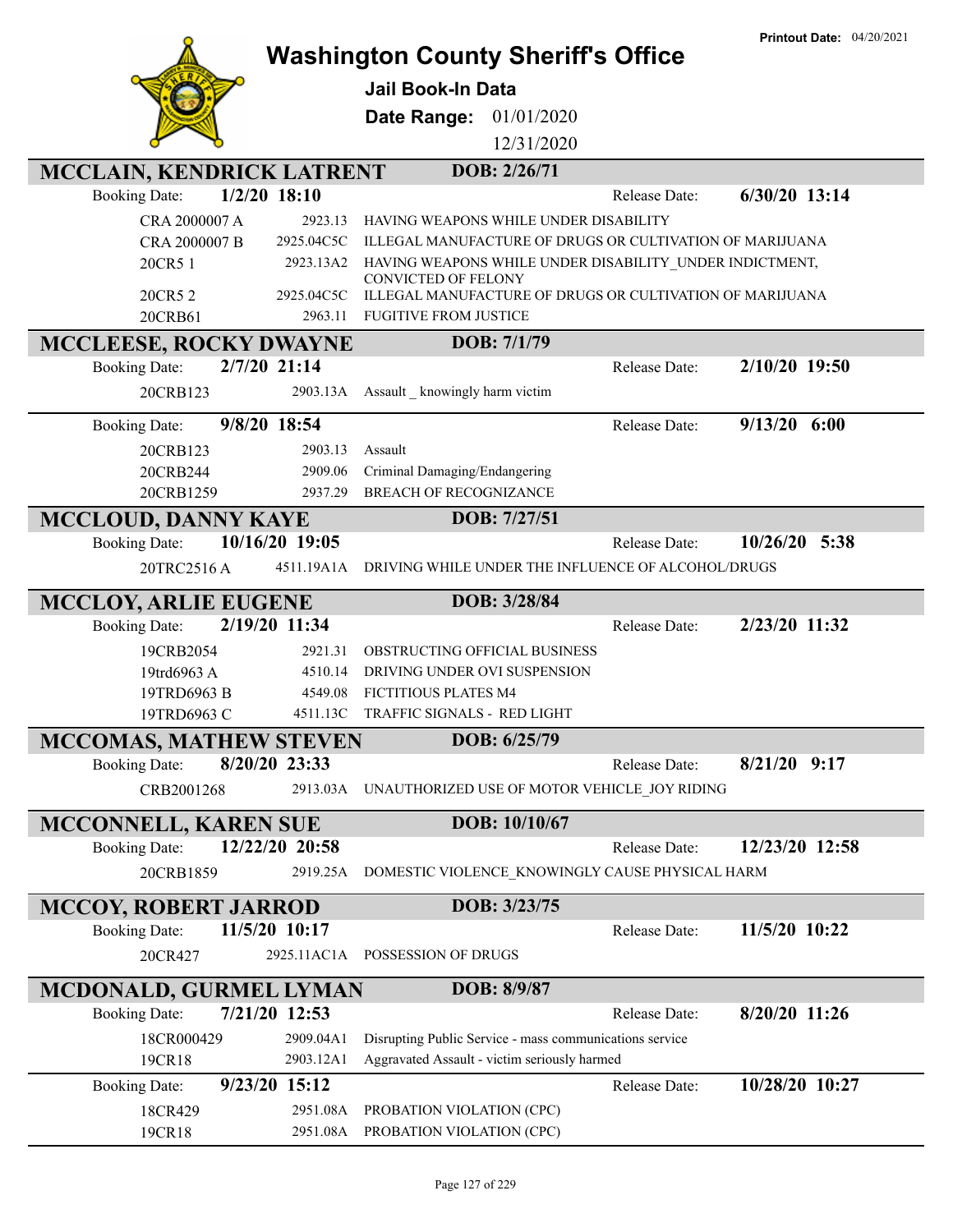|                                 |                | <b>Washington County Sheriff's Office</b>                     |               | <b>Printout Date: 04/20/2021</b> |
|---------------------------------|----------------|---------------------------------------------------------------|---------------|----------------------------------|
|                                 |                | <b>Jail Book-In Data</b>                                      |               |                                  |
|                                 |                |                                                               |               |                                  |
|                                 |                | 01/01/2020<br>Date Range:                                     |               |                                  |
|                                 |                | 12/31/2020                                                    |               |                                  |
| MCDONALD, JEFFREY MICHAEL       |                | DOB: 9/18/71                                                  |               |                                  |
| <b>Booking Date:</b>            | 9/10/20 16:40  |                                                               | Release Date: | $9/11/20$ $9:50$                 |
| CRB2001378                      | 2903.21        | <b>Aggravated Menacing</b>                                    |               |                                  |
| MCEWUEN, EVAN ROCKWELL          |                | DOB: 8/9/96                                                   |               |                                  |
| <b>Booking Date:</b>            | $1/1/20$ 4:09  |                                                               | Release Date: | $1/1/20$ 9:55                    |
|                                 | 4511.19A1A     | DRIVING WHILE UNDER THE INFLUENCE OF ALCOHOL/DRUGS            |               |                                  |
|                                 | 2925.141C      | ILLEGAL USE OR POSSESSION OF DRUG PARAPHERNALIA               |               |                                  |
| <b>MCFADDEN, IESHA RACHELLE</b> |                | DOB: 3/16/96                                                  |               |                                  |
| <b>Booking Date:</b>            | 7/15/20 20:37  |                                                               | Release Date: | 7/17/20 21:38                    |
| 20CR3 1                         | 2921.12        | TAMPERING W/ EVIDENCE                                         |               |                                  |
| 20CR3 2                         | 2913.02        | <b>THEFT</b>                                                  |               |                                  |
| 20CR3 3                         | 2911.21        | <b>CRIMINAL TRESPASS</b>                                      |               |                                  |
| 20CR3 4                         | 2925.12A       | Possession of Drug Abuse Instruments                          |               |                                  |
| CRB2000871                      | 2911.21        | <b>CRIMINAL TRESPASS</b>                                      |               |                                  |
| 20CRB913                        | 2925.12        | POSSESSING DRUG ABUSE INSTRUMENTS                             |               |                                  |
| <b>Booking Date:</b>            | 8/9/20 17:42   |                                                               | Release Date: | 8/17/20 16:25                    |
| 20CRB1183A                      | 2925.12        | POSSESSING DRUG ABUSE INSTRUMENTS                             |               |                                  |
| 20CRB1183C                      | 2917.11E3A     | DISORDERLY CONDUCT - PERSIST AFTER REASONABLE WARNING/REQUEST |               |                                  |
| 20CRB1183B                      | 2911.21A3      | CRIMINAL TRESPASS_FAIL TO LEAVE; RECKLESSLY                   |               |                                  |
| <b>Booking Date:</b>            | 10/24/20 16:26 |                                                               | Release Date: | 11/17/20 14:55                   |
| 20CR03 1                        | 2921.12        | TAMPERING W/ EVIDENCE                                         |               |                                  |
| 20CR032                         | 2913.02        | <b>THEFT</b>                                                  |               |                                  |
| 20CR033                         | 2911.21        | <b>CRIMINAL TRESPASS</b>                                      |               |                                  |
| 20CR034                         |                | 2925.12A Possession of Drug Abuse Instruments                 |               |                                  |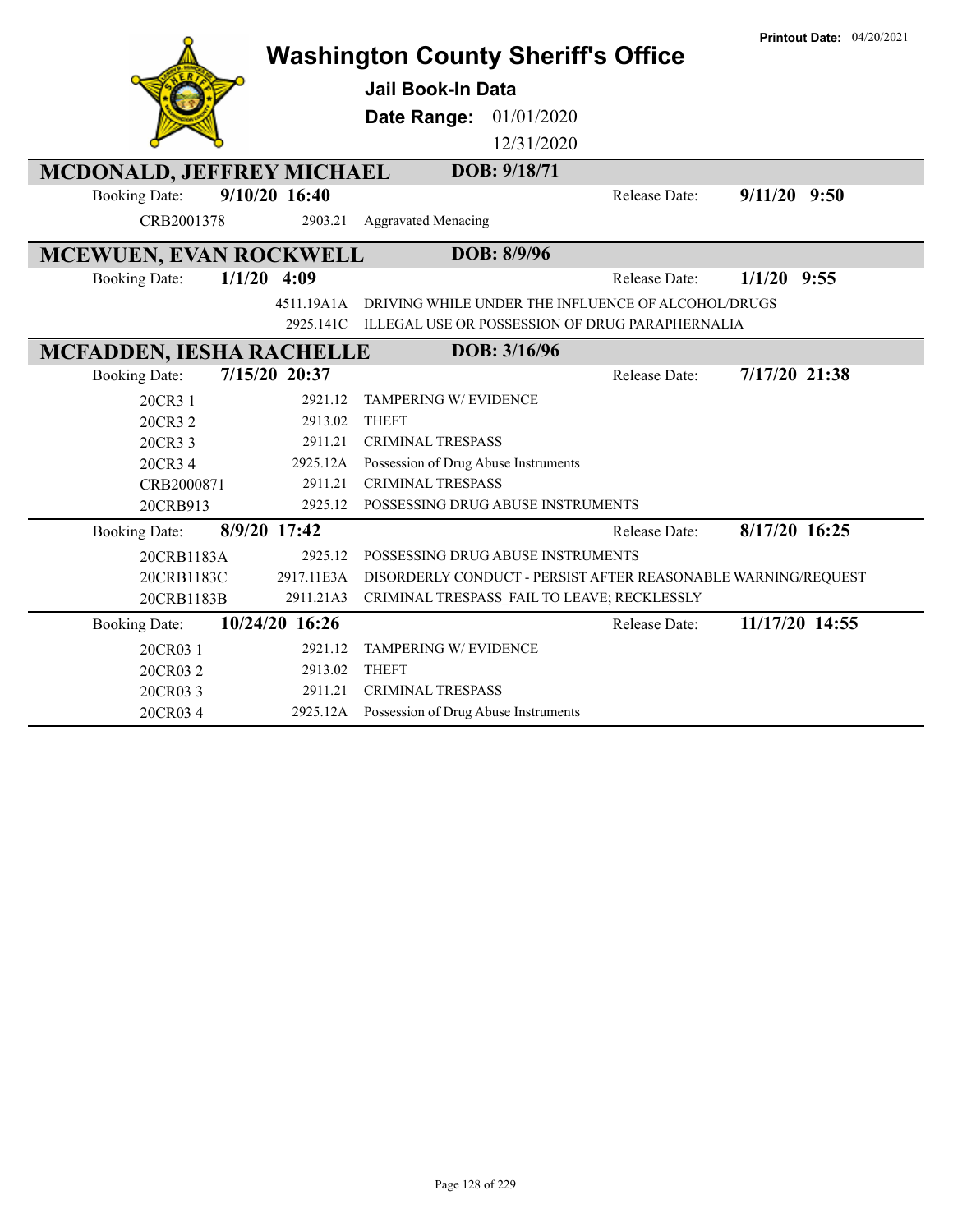|                            |                 | Jail Book-In Data                                                                     |               |               |                                                                                                                                                                                                  |
|----------------------------|-----------------|---------------------------------------------------------------------------------------|---------------|---------------|--------------------------------------------------------------------------------------------------------------------------------------------------------------------------------------------------|
|                            |                 | Date Range:                                                                           | 01/01/2020    |               |                                                                                                                                                                                                  |
|                            |                 |                                                                                       | 12/31/2020    |               |                                                                                                                                                                                                  |
| MCFALL, WILLIAM DWIGHT     |                 |                                                                                       | DOB: 10/10/58 |               |                                                                                                                                                                                                  |
| <b>Booking Date:</b>       | 3/26/20 22:33   |                                                                                       |               | Release Date: | 3/27/20 21:35                                                                                                                                                                                    |
| 20CRA487                   | 2923.13A3       |                                                                                       |               |               | HAVING WEAPONS WHILE UNDER DISABILITY_DRUG RELATED CONVICTION                                                                                                                                    |
| <b>Booking Date:</b>       | 4/23/20 9:32    |                                                                                       |               | Release Date: | $4/23/20$ 9:37                                                                                                                                                                                   |
| 20CR148 1                  | 2923.13A2       | HAVING WEAPONS WHILE UNDER DISABILITY UNDER INDICTMENT,<br><b>CONVICTED OF FELONY</b> |               |               |                                                                                                                                                                                                  |
| 20CR1482                   | 2913.51AB       | RECEIVING STOLEN PROPERTY                                                             |               |               |                                                                                                                                                                                                  |
| <b>Booking Date:</b>       | $6/10/20$ 10:30 |                                                                                       |               | Release Date: | $6/10/20$ 10:36                                                                                                                                                                                  |
| 20CR1532                   | 2925.11AC1A     | Aggravated Possession of Drugs                                                        |               |               |                                                                                                                                                                                                  |
| 20CR1533                   | 2925.03A1C1     | AGG. TRAFFICKING IN DRUGS                                                             |               |               |                                                                                                                                                                                                  |
| <b>Booking Date:</b>       | 10/1/20 21:44   |                                                                                       |               | Release Date: | $2/16/21$ 8:46                                                                                                                                                                                   |
| 20CR411 1                  | 2925.03A2       | TRAFFICKING IN DRUGS_PREPARE                                                          |               |               |                                                                                                                                                                                                  |
| 20CR4112                   | 2923.13A3B      | Having Weapons While Under Disability                                                 |               |               |                                                                                                                                                                                                  |
| 20CR148 1                  | 2923.13A2B      | HAVING WEAPONS WHILE UNDER DISABILITY_UNDER INDICTMENT,<br>CONVICTED OF FELONY        |               |               |                                                                                                                                                                                                  |
| 20CR1482                   | 2913.51AB       | RECEIVING STOLEN PROPERTY                                                             |               |               |                                                                                                                                                                                                  |
| 20CR153 1                  | 2923.13A3       |                                                                                       |               |               | HAVING WEAPONS WHILE UNDER DISABILITY_DRUG RELATED CONVICTION                                                                                                                                    |
| 20CR1532                   | 2925.11AC1C     | Aggravated Possession of Drugs                                                        |               |               |                                                                                                                                                                                                  |
| 20CR1533                   | 2925.03A2C1A    | Aggravated Trafficking in Drugs                                                       |               |               |                                                                                                                                                                                                  |
| 20CR434 1                  | 2923.13A3B      | Having Weapons While Under Disability                                                 |               |               |                                                                                                                                                                                                  |
| 20CR4342                   | 2923.13A3B      | Having Weapons While Under Disability                                                 |               |               |                                                                                                                                                                                                  |
| 20CR4343                   | 2923.13A3B      | Having Weapons While Under Disability                                                 |               |               |                                                                                                                                                                                                  |
| 20CR4344                   | 2923.13A3B      | Having Weapons While Under Disability                                                 |               |               |                                                                                                                                                                                                  |
| MCFEE-STAATS, AMY ALAIN    |                 |                                                                                       | DOB: 10/5/73  |               |                                                                                                                                                                                                  |
| <b>Booking Date:</b>       | 6/11/20<br>0:41 |                                                                                       |               | Release Date: | $6/11/20$ 13:41                                                                                                                                                                                  |
| 20CRB826                   | 2919.25A        | DOMESTIC VIOLENCE_KNOWINGLY CAUSE PHYSICAL HARM                                       |               |               |                                                                                                                                                                                                  |
| MCGARY, KADALINA MARIE     |                 |                                                                                       | DOB: 8/12/98  |               |                                                                                                                                                                                                  |
| <b>Booking Date:</b>       | 7/8/20 12:55    |                                                                                       |               | Release Date: | 7/9/20 16:48                                                                                                                                                                                     |
| 20CRB547 A                 | 2903.21         | <b>Aggravated Menacing</b>                                                            |               |               |                                                                                                                                                                                                  |
| 20CRB547 B                 | 2903.21         | <b>Aggravated Menacing</b>                                                            |               |               |                                                                                                                                                                                                  |
| 20CRB547 C                 | 3701.352        | <b>Violations Prohibited</b>                                                          |               |               |                                                                                                                                                                                                  |
| 20CR268                    | 2911.12A1       | <b>OFFENSE</b>                                                                        |               |               | BURGLARY TRESPASS IN OCCUPIED STRUCTURE, SEPERATLEY SECURED<br>STRUCTURE, OR SEPERATLEY OCCUPIED PORTION OF ANY STRUCTURE WHEN<br>ANOTHER PERSON IS PRESENT, WITH PURPOSE TO COMMIT ANY CRIMINAL |
| <b>MCGEE, SEAN ANTHONY</b> |                 |                                                                                       | DOB: 11/12/00 |               |                                                                                                                                                                                                  |
| <b>Booking Date:</b>       | 11/11/20 21:43  |                                                                                       |               | Release Date: | 11/16/20 19:51                                                                                                                                                                                   |
| 20CRA1679                  | 2921.12A1       |                                                                                       |               |               | TAMPERING W/EVIDENCE ALTER, DESTROY, CONCEAL, REMOVE RECORD                                                                                                                                      |
| 20CRB1678                  | 2921.13A2       | FALSIFICATION PURPOSE TO INCRIMINATE ANOTHER                                          |               |               |                                                                                                                                                                                                  |
| MCGRATH, CHRISTOPHER RYAN  |                 |                                                                                       | DOB: 8/6/84   |               |                                                                                                                                                                                                  |

Booking Date: **6/9/20 13:28** Release Date: **6/17/20 6:00**

17SP173 2705.02 CONTEMPT(FAILURE TO APPEAR)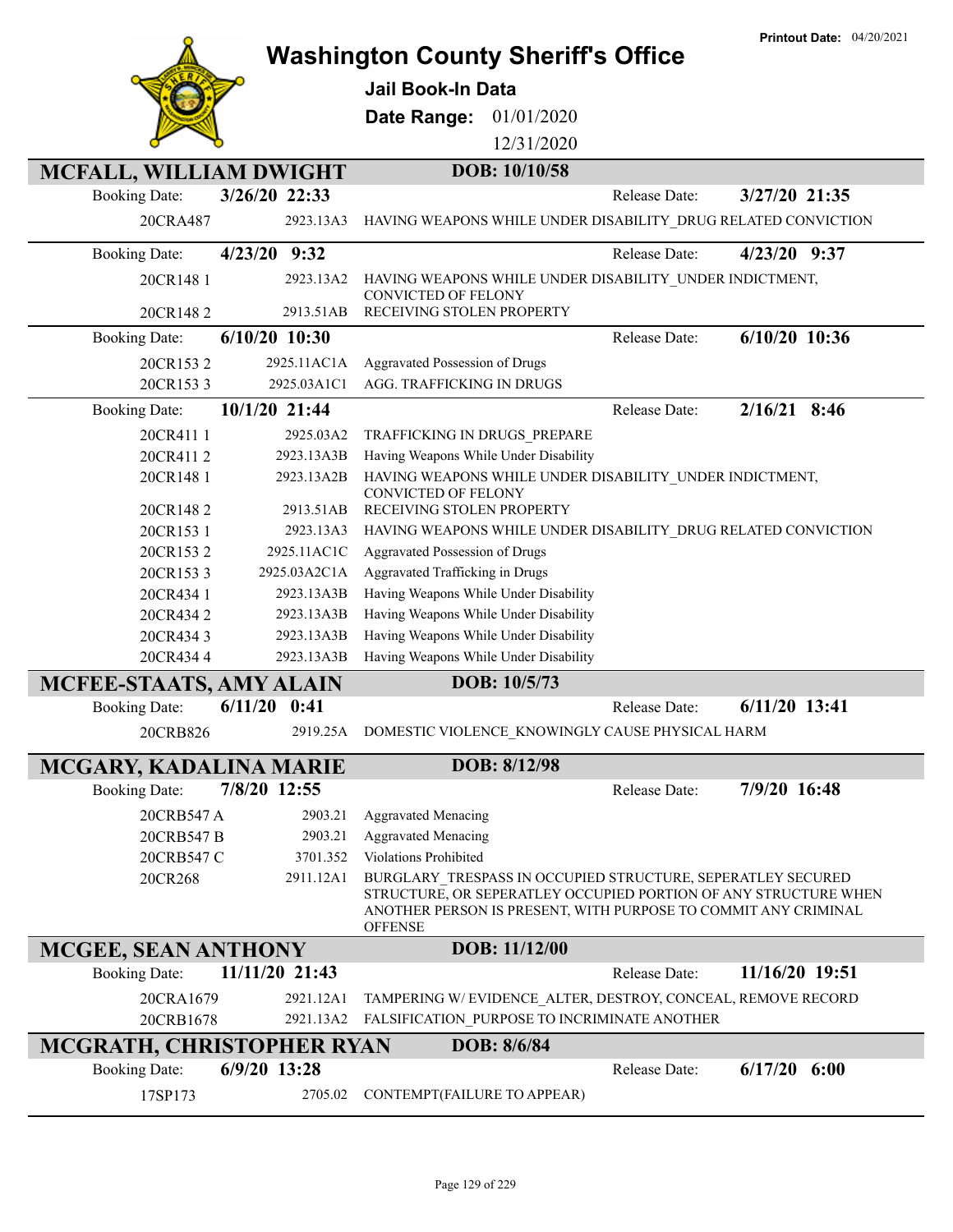|                                          | <b>Washington County Sheriff's Office</b>              |                      | <b>Printout Date: 04/20/2021</b> |
|------------------------------------------|--------------------------------------------------------|----------------------|----------------------------------|
|                                          | <b>Jail Book-In Data</b>                               |                      |                                  |
|                                          | 01/01/2020<br>Date Range:                              |                      |                                  |
|                                          | 12/31/2020                                             |                      |                                  |
| <b>MCGUIRE, KRISTIN LYNN</b>             | DOB: 3/2/74                                            |                      |                                  |
| $1/23/20$ 3:29<br><b>Booking Date:</b>   |                                                        | <b>Release Date:</b> | $1/23/20$ 8:12                   |
| 20TRC342 A<br>4511.19A1A                 | DRIVING WHILE UNDER THE INFLUENCE OF ALCOHOL/DRUGS     |                      |                                  |
| 20TRC342 B<br>4513.05                    | TAIL LIGHTS/ILLUMINATION OF REAR PLATES                |                      |                                  |
| <b>MCHOOD, HOLLIE ANN</b>                | DOB: 7/27/77                                           |                      |                                  |
| $1/11/20$ 3:36<br><b>Booking Date:</b>   |                                                        | <b>Release Date:</b> | $1/13/20$ 10:02                  |
| 2925.141C<br>18CRB1636                   | <b>ILLEGAL USE OR POSSESSION OF DRUG PARAPHERNALIA</b> |                      |                                  |
| <b>MCINTIRE, KENNETH RAY JR</b>          | DOB: 2/8/66                                            |                      |                                  |
| 12/29/20<br>3:18<br><b>Booking Date:</b> |                                                        | Release Date:        | 12/29/20 17:17                   |
| TRD2004743<br>4510.21                    | <b>FAILURE TO REINSTATE O/L</b>                        |                      |                                  |
| MCINTYRE, BRITTANY LEIGH-ANI             | DOB: 12/6/93                                           |                      |                                  |
| 2/3/20 14:40<br><b>Booking Date:</b>     |                                                        | Release Date:        | $3/12/20$ 7:55                   |
| 2951.08A<br>18CR437                      | PROBATION VIOLATION (CPC)                              |                      |                                  |

| <b>MCKINNEY, BRIAN KEITH</b>     |                 | DOB: 1/17/86                                       |                      |                |  |
|----------------------------------|-----------------|----------------------------------------------------|----------------------|----------------|--|
| <b>Booking Date:</b>             | 7/31/20 23:12   |                                                    | <b>Release Date:</b> | $8/17/20$ 7:25 |  |
| 19CRB1102 PV                     | 2951.08         | PROBATION VIOLATION (MMC)                          |                      |                |  |
| <b>Booking Date:</b>             | 10/27/20 13:41  |                                                    | Release Date:        | 2/12/21 14:44  |  |
| 19CRB1102 B                      | 2951.08         | PROBATION VIOLATION (MMC)                          |                      |                |  |
| 19TRC3741 E                      | 2951.08         | PROBATION VIOLATION (MMC)                          |                      |                |  |
| 19CRB1102A                       | 2913.03A        | UNAUTHORIZED USE OF MOTOR VEHICLE JOY RIDING       |                      |                |  |
| 19TRC3741A                       | 4511.19A1A      | DRIVING WHILE UNDER THE INFLUENCE OF ALCOHOL/DRUGS |                      |                |  |
| <b>MCKITRICK, FREDERICK GALE</b> |                 | DOB: 4/6/82                                        |                      |                |  |
| <b>Booking Date:</b>             | $9/2/20$ 10:12  |                                                    | Release Date:        | $9/3/20$ 10:23 |  |
| 20CR359                          | 2913.02A1B13    | THEFT OF AN ELDERLY PERSON                         |                      |                |  |
|                                  |                 |                                                    |                      |                |  |
| <b>MCKITRICK, JOSEPH ADAM</b>    |                 | DOB: 12/2/79                                       |                      |                |  |
| <b>Booking Date:</b>             | $5/26/20$ 2:19  |                                                    | Release Date:        | 5/26/20 12:38  |  |
| 19TRD7189A                       | 4510.16         | DUS (FRA)                                          |                      |                |  |
| 19TRD7189B                       | 4511.21A        | <b>ASSURED CLEAR DISTANCE</b>                      |                      |                |  |
| 19TRD4613                        | 4510.16         | DUS (FRA)                                          |                      |                |  |
| <b>Booking Date:</b>             | $7/20/20$ 13:23 |                                                    | <b>Release Date:</b> | 7/22/20 14:58  |  |
| 20CRB1047                        | 2911.21A4       | CRIMINAL TRESPASS_FAIL TO LEAVE; NEGLIGENTLY       |                      |                |  |
| 20CRA1046                        | 2925.11AC11A    | Possession of Fentanyl-Related Compound            |                      |                |  |
| <b>Booking Date:</b>             | 8/12/20<br>9:45 |                                                    | Release Date:        | 8/13/20 12:17  |  |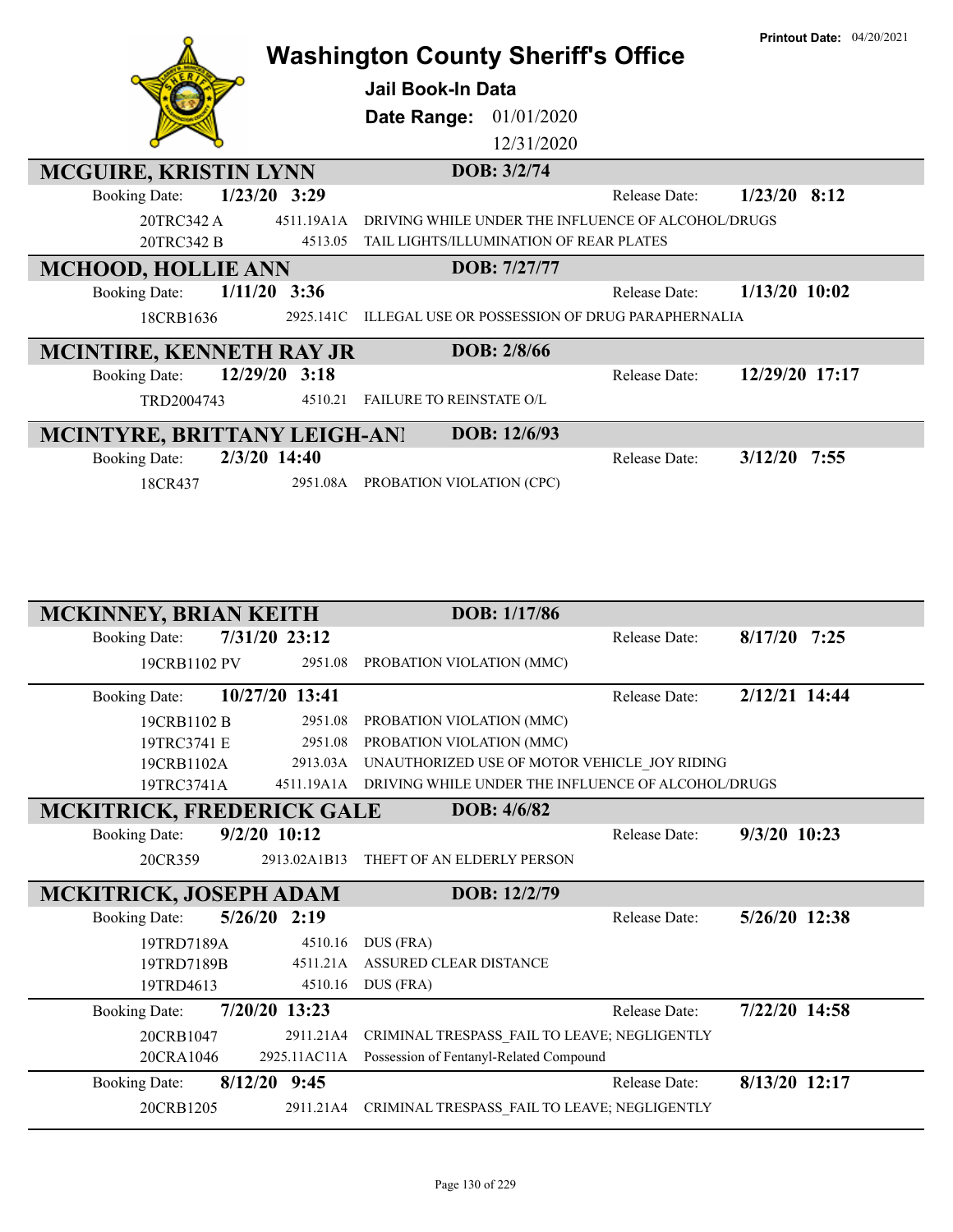

# **Washington County Sheriff's Office**

**Jail Book-In Data**

**Date Range:** 01/01/2020

12/31/2020

| <b>MCKNIGHT, JAMES ALLEN</b>      |                 |              | DOB: 10/11/75                                                                                                             |               |                  |
|-----------------------------------|-----------------|--------------|---------------------------------------------------------------------------------------------------------------------------|---------------|------------------|
| <b>Booking Date:</b>              | 3/4/20 17:32    |              |                                                                                                                           | Release Date: | 2/26/21 14:46    |
| 20CR127                           |                 | 2923.17      | UNLAWFUL POSSESSION OF DANGEROUS ORDNANCE                                                                                 |               |                  |
| 20CR1263                          |                 | 2923.161A1CZ | ATTEMPTED IMPROPERLY DISCHARGING FIREARM AT OR INTO HABITATION OR                                                         |               |                  |
| 20CR1261                          |                 | 2923.17A     | SCHOOL OCCUPIED STRUCTURE<br>UNLAWFUL POSSESSION OF DANGEROUS ORDNANCE AQUIRE, HAVE, CARRY OR<br>USE                      |               |                  |
| 20CR1262                          |                 | 2923.17B     | UNLAWFUL POSSESSION OF DANGEROUS ORDNANCE MANUFACTURE, PROCESS,<br>EXPLOSIVES WITHOUT A LICENSE                           |               |                  |
| <b>MCKOWN, TROY EUGENE</b>        |                 |              | DOB: 12/27/82                                                                                                             |               |                  |
| <b>Booking Date:</b>              | $1/10/20$ 9:52  |              |                                                                                                                           | Release Date: | 1/30/20 13:50    |
| 19TRC3808 D                       |                 | 2951.08      | PROBATION VIOLATION (MMC)                                                                                                 |               |                  |
| <b>MCLAUGHLIN, RICK VERN</b>      |                 |              | DOB: 5/1/57                                                                                                               |               |                  |
| <b>Booking Date:</b>              | $2/15/20$ 2:21  |              |                                                                                                                           | Release Date: | 2/15/20 3:39     |
| 19CRB436                          |                 | 955.21       | FAIL TO REGISTER DOG                                                                                                      |               |                  |
| <b>MCLEAN, RYAN JAMES</b>         |                 |              | DOB: 8/5/85                                                                                                               |               |                  |
| <b>Booking Date:</b>              | 11/5/20 11:25   |              |                                                                                                                           | Release Date: | 11/5/20 11:29    |
| 20CR432                           |                 | 2925.11AC1A  | Aggravated Possession of Drugs                                                                                            |               |                  |
| <b>MCLEISH, ADAM CHARLES</b>      |                 |              | DOB: 12/26/80                                                                                                             |               |                  |
| <b>Booking Date:</b>              | 10/25/20 8:11   |              |                                                                                                                           | Release Date: | 10/30/20 12:08   |
| 20CRB1584                         |                 | 2919.25A     | DOMESTIC VIOLENCE KNOWINGLY CAUSE PHYSICAL HARM                                                                           |               |                  |
|                                   |                 |              |                                                                                                                           |               |                  |
| MCNULTY, RYAN ALLEN               |                 |              | DOB: 7/6/86                                                                                                               |               |                  |
| <b>Booking Date:</b>              | 1/29/20 10:57   |              |                                                                                                                           | Release Date: | 1/29/20 11:12    |
| 20CR57                            |                 | 959.131C2    | Prohibitions Concerning Companion Animals - deprive animal by person who confines or who<br>is the custodian or caretaker |               |                  |
| <b>MCNULTY, TAWNY NICOLE</b>      |                 |              | DOB: 7/31/92                                                                                                              |               |                  |
| <b>Booking Date:</b>              | 1/29/20 10:29   |              |                                                                                                                           | Release Date: | 1/29/20 10:44    |
| 20CR58                            |                 | 959.131      | Prohibitions Concerning Companion Animals                                                                                 |               |                  |
| MCPHERSON, TIFFANY JEAN           |                 |              | DOB: 6/29/81                                                                                                              |               |                  |
| <b>Booking Date:</b>              | $1/16/20$ 12:26 |              |                                                                                                                           | Release Date: | $2/4/20$ 6:00    |
| 19TRC720 PV                       |                 | 2951.08      | PROBATION VIOLATION (MMC)                                                                                                 |               |                  |
| <b>MEADOWS, CHRISTOPHER MICHA</b> |                 |              | DOB: 1/26/93                                                                                                              |               |                  |
| <b>Booking Date:</b>              | 5/29/20 1:34    |              |                                                                                                                           | Release Date: | 5/29/20 3:58     |
|                                   |                 | 2911.21      | <b>CRIMINAL TRESPASS</b>                                                                                                  |               |                  |
| <b>Booking Date:</b>              | $6/16/20$ 15:09 |              |                                                                                                                           | Release Date: | $6/20/20$ $6:00$ |
| 20CRB740                          |                 | 2911.21      | CRIMINAL TRESPASS                                                                                                         |               |                  |
| 20CRB858                          |                 | 2937.29      | BREACH OF RECOGNIZANCE                                                                                                    |               |                  |
| <b>MEADOWS, DELLA KAY</b>         |                 |              | DOB: 1/20/54                                                                                                              |               |                  |
| <b>Booking Date:</b>              | 11/20/20        | 4:20         |                                                                                                                           | Release Date: | 11/20/20 16:00   |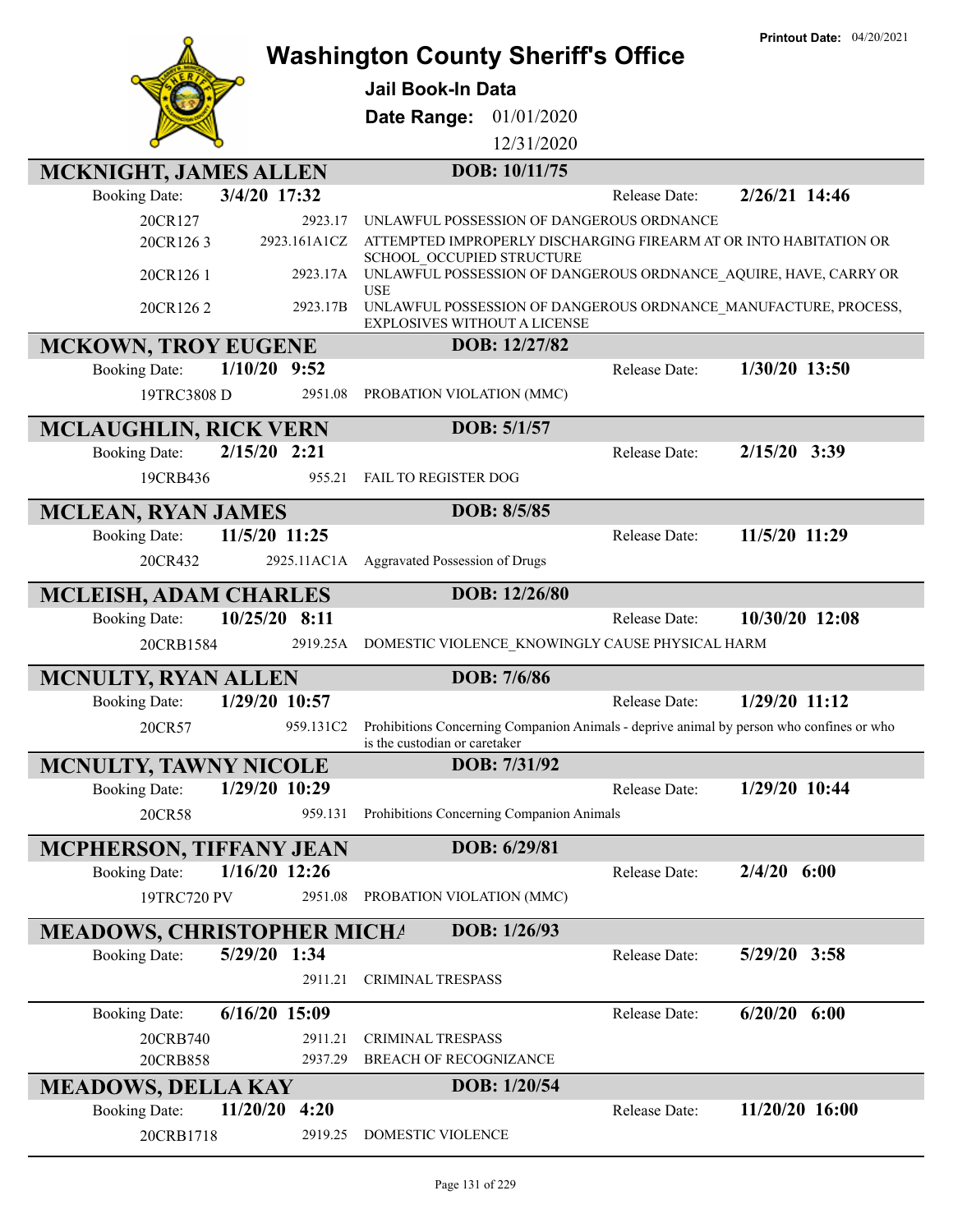|                                  |                          | <b>Washington County Sheriff's Office</b>                     |               | <b>Printout Date: 04/20/2021</b> |
|----------------------------------|--------------------------|---------------------------------------------------------------|---------------|----------------------------------|
|                                  |                          | <b>Jail Book-In Data</b>                                      |               |                                  |
|                                  |                          | Date Range: 01/01/2020                                        |               |                                  |
|                                  |                          | 12/31/2020                                                    |               |                                  |
| <b>MEEKS, CORY EVERETT</b>       | $7/7/20$ 2:27            | DOB: 6/17/85                                                  | Release Date: | 7/7/20 13:17                     |
| <b>Booking Date:</b><br>20CRB959 | 2919.25                  | DOMESTIC VIOLENCE                                             |               |                                  |
|                                  |                          |                                                               |               |                                  |
| <b>MENKING, JORDYN MARIE</b>     |                          | DOB: 5/30/91                                                  |               |                                  |
| <b>Booking Date:</b>             | 10/19/20 1:47            |                                                               | Release Date: | 10/20/20 19:59                   |
| 19TRD7269 A<br>19TRD7269 B       | 4510.120000<br>4511.13F1 | NO OL<br>Failure to Stop at Stop Bar at Flashing Red Light    |               |                                  |
| TRD2003926                       | 4510.11A                 | <b>DUS</b>                                                    |               |                                  |
| MENTZER, SHAUN MICHAEL           |                          | DOB: 5/19/81                                                  |               |                                  |
| <b>Booking Date:</b>             | 3/13/20 20:21            |                                                               | Release Date: | 3/24/20 11:06                    |
| 20CRB449                         | 2913.02                  | <b>THEFT</b>                                                  |               |                                  |
| <b>Booking Date:</b>             | $8/2/20$ 21:00           |                                                               | Release Date: | $8/24/20$ 6:00                   |
| 20CRB967                         | 2913.02A1                | THEFT WITHOUT CONSENT                                         |               |                                  |
| 20CRB1080                        | 2937.29                  | <b>BREACH OF RECOGNIZANCE</b>                                 |               |                                  |
| <b>MEREW, MYLES LEALAND</b>      |                          | DOB: 2/18/79                                                  |               |                                  |
| <b>Booking Date:</b>             | $9/2/20$ 16:20           |                                                               | Release Date: | $9/16/20$ 8:37                   |
| 20CRB1338                        | 2917.31A2                | INDUCING PANIC_THREATEN VIOLENCE                              |               |                                  |
| <b>Booking Date:</b>             | 9/18/20 16:03            |                                                               | Release Date: | 9/22/20 12:24                    |
| 20CRB1338                        | 2917.31A2                | INDUCING PANIC_THREATEN VIOLENCE                              |               |                                  |
| <b>MERRILL, ROBERT MATTHEW</b>   |                          | DOB: 9/9/86                                                   |               |                                  |
| <b>Booking Date:</b>             | 5/4/20 18:24             |                                                               | Release Date: | 5/14/20<br>6:00                  |
| 20TRC523A                        |                          | 4511.19A1A DRIVING WHILE UNDER THE INFLUENCE OF ALCOHOL/DRUGS |               |                                  |
| <b>MESSICK, BRANDI RAYE</b>      |                          | DOB: 12/9/94                                                  |               |                                  |
| <b>Booking Date:</b>             | 3/2/20 13:43             |                                                               | Release Date: | 3/2/20 13:48                     |
| 20CR82                           |                          | 2925.11AC1A POSSESSION OF DRUGS                               |               |                                  |
| <b>MESSICK, BRITTNI CHEYENNE</b> |                          | DOB: 2/12/93                                                  |               |                                  |
| <b>Booking Date:</b>             | 10/29/20 15:25           |                                                               | Release Date: | $1/21/21$ 6:54                   |
| 16CR348                          | 2951.08A                 | PROBATION VIOLATION (CPC)                                     |               |                                  |
| <b>METHENEY, ROBERT LEROY JR</b> |                          | DOB: 2/27/79                                                  |               |                                  |
| <b>Booking Date:</b>             | 2/7/20 18:31             |                                                               | Release Date: | $2/10/20$ 8:49                   |
| 19CRB1829                        | 2913.02                  | <b>THEFT</b>                                                  |               |                                  |
| <b>METZ, DAVID BRIAN</b>         |                          | DOB: 9/25/63                                                  |               |                                  |
| <b>Booking Date:</b>             | 9/2/20 11:36             |                                                               | Release Date: | 9/2/20 11:42                     |
| 20CR332                          | 2913.02A1B5              | Theft of a Motor Vehicle                                      |               |                                  |
| <b>Booking Date:</b>             | 11/10/20 12:13           |                                                               | Release Date: | 12/9/20 6:00                     |
| 20CR332                          | 2913.02A3B5              | Grand Theft of a Motor Vehilce                                |               |                                  |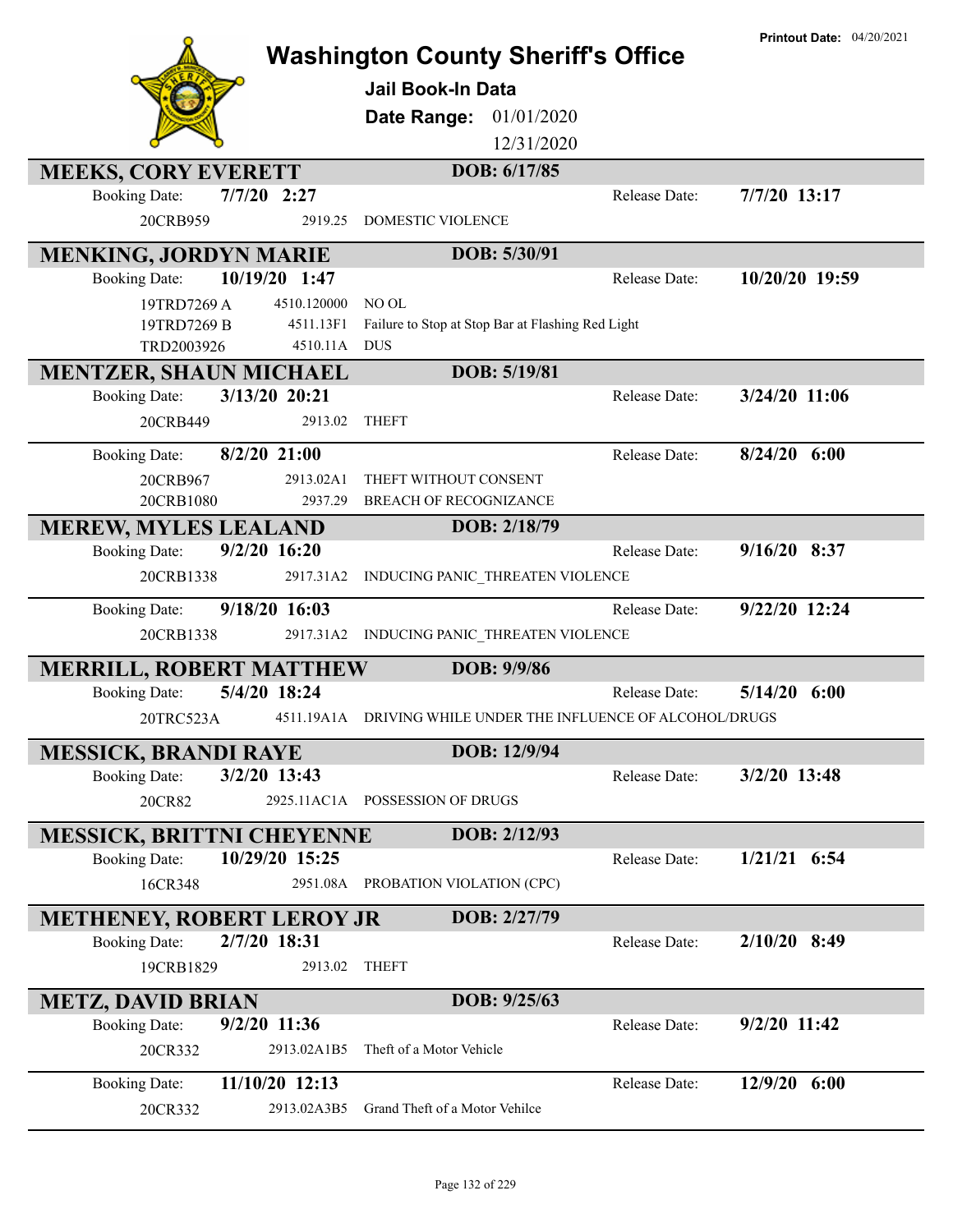|                                |                | <b>Washington County Sheriff's Office</b>                                    |               | <b>Printout Date: 04/20/2021</b> |
|--------------------------------|----------------|------------------------------------------------------------------------------|---------------|----------------------------------|
|                                |                | <b>Jail Book-In Data</b>                                                     |               |                                  |
|                                |                | Date Range:<br>01/01/2020                                                    |               |                                  |
|                                |                | 12/31/2020                                                                   |               |                                  |
| <b>MICHEL, CHARLES LYNN</b>    |                | DOB: 12/26/70                                                                |               |                                  |
| <b>Booking Date:</b>           | 2/29/20 23:44  |                                                                              | Release Date: | $3/1/20$ 8:09                    |
|                                | 2903.13        | Assault                                                                      |               |                                  |
| <b>MIDCAP, DAVID ANDREW</b>    |                | DOB: 8/4/65                                                                  |               |                                  |
| <b>Booking Date:</b>           | 1/31/20 15:14  |                                                                              | Release Date: | 1/31/20 15:20                    |
| 20CR36 1                       | 2903.13        | Assault                                                                      |               |                                  |
| 20CR362                        | 2903.08        | Aggravated Vehicular Assault; Vehicular Assault                              |               |                                  |
| <b>Booking Date:</b>           | 3/16/20 9:32   |                                                                              | Release Date: | 3/16/20 9:39                     |
| 20CR362                        | 2903.08        | Aggravated Vehicular Assault; Vehicular Assault                              |               |                                  |
| 20CR36 1                       | 2903.13AC5     | Assault of a Peace Officer                                                   |               |                                  |
| <b>Booking Date:</b>           | 5/29/20 19:17  |                                                                              | Release Date: | $11/1/20$ 5:41                   |
| 20CR362                        | 2903.08        | Aggravated Vehicular Assault; Vehicular Assault                              |               |                                  |
| 20CR36 1                       | 2903.13AC5     | Assault of a Peace Officer                                                   |               |                                  |
| <b>MILAM, EDWARD JOSEPH</b>    |                | DOB: 4/18/78                                                                 |               |                                  |
| <b>Booking Date:</b>           | 3/7/20 22:36   |                                                                              | Release Date: | 3/20/20 15:25                    |
| 20CRB421                       | 2919.25A       | DOMESTIC VIOLENCE KNOWINGLY CAUSE PHYSICAL HARM                              |               |                                  |
| 20CRB422                       | 2919.25C       | DOMESTIC VIOLENCE_CAUSE BELIEF OF IMMINENT PHYSICAL HARM BY<br><b>THREAT</b> |               |                                  |
| <b>Booking Date:</b>           | $7/6/20$ 10:10 |                                                                              | Release Date: | 7/10/20 10:11                    |
| 20CRB421 PV                    | 2951.08        | PROBATION VIOLATION (MMC)                                                    |               |                                  |
| <b>Booking Date:</b>           | 11/12/20 11:43 |                                                                              | Release Date: | 11/18/20 13:29                   |
| 20CRB421 PV                    | 2951.08        | PROBATION VIOLATION (MMC)                                                    |               |                                  |
| <b>MILLER, ALICIA DAWN</b>     |                | DOB: 9/24/83                                                                 |               |                                  |
| <b>Booking Date:</b>           | 2/15/20 21:10  |                                                                              | Release Date: | $3/12/20$ 7:54                   |
| 18cr35                         | 2951.08A       | PROBATION VIOLATION (CPC)                                                    |               |                                  |
| 18CR131                        | 2951.08A       | PROBATION VIOLATION (CPC)                                                    |               |                                  |
| WV DOC                         | 2967.15        | PAROLE VIOLATION                                                             |               |                                  |
| <b>MILLER, BRIAN LEE</b>       |                | DOB: 4/25/65                                                                 |               |                                  |
| <b>Booking Date:</b>           | 7/9/20 21:42   |                                                                              | Release Date: | $7/13/20$ 9:55                   |
| 20CRB995 C                     | 2917.11E3A     | DISORDERLY CONDUCT - PERSIST AFTER REASONABLE WARNING/REQUEST                |               |                                  |
| 20CRB995 D                     | 2917.11B1      | DISORDERLY CONDUCT INTOXICATED ANNOY OR ALARM                                |               |                                  |
| 20CRB995 B                     | 2907.09A1      | Public Indecency - exposure                                                  |               |                                  |
| 20CRB995 A                     | 2921.33        | <b>RESISTING ARREST</b>                                                      |               |                                  |
| <b>MILLER, CHARLES RAYMOND</b> |                | DOB: 3/11/96                                                                 |               |                                  |
| <b>Booking Date:</b>           | 10/22/20 12:54 |                                                                              | Release Date: | 10/23/20 16:56                   |
| 20CRB1463 A                    | 2925.12A       | Possession of Drug Abuse Instruments                                         |               |                                  |
| 20CRB1463 B                    | 2925.14C1      | ILLEGAL USE OR POSSESSION OF DRUG PARAPHERNALIA                              |               |                                  |
| 20CRB610                       | 2913.03        | UNAUTHORIZED USE OF MOTOR VEHICLE                                            |               |                                  |
| 20CRB1582                      | 2705.02A       | Contempt of Court                                                            |               |                                  |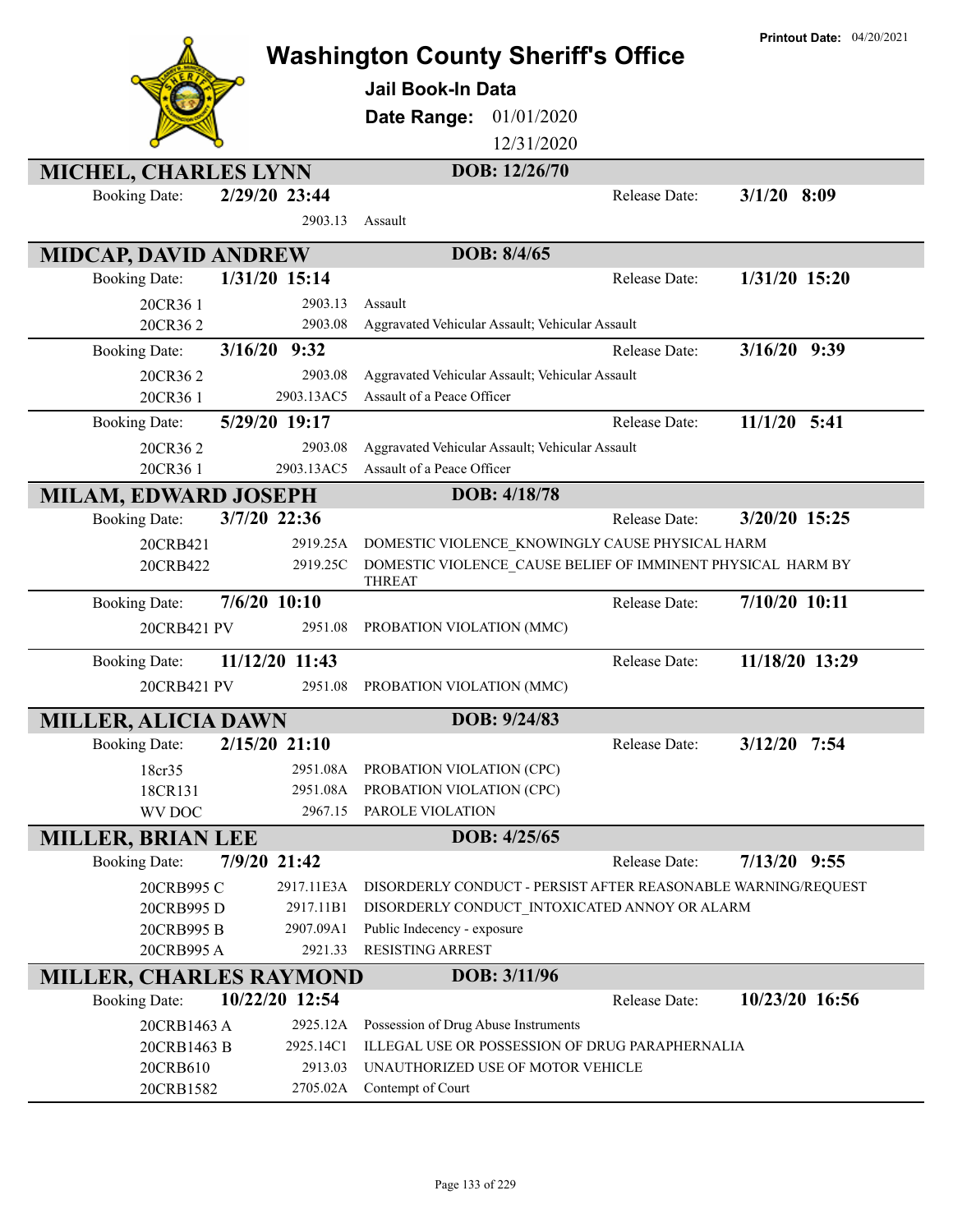| <b>Washington County Sheriff's Office</b> |                |                                                                              | <b>Printout Date: 04/20/2021</b> |                 |
|-------------------------------------------|----------------|------------------------------------------------------------------------------|----------------------------------|-----------------|
|                                           |                | <b>Jail Book-In Data</b>                                                     |                                  |                 |
|                                           |                | Date Range: 01/01/2020                                                       |                                  |                 |
|                                           |                | 12/31/2020                                                                   |                                  |                 |
| <b>MILLER, CHARLES RAYMOND CO.</b>        |                | DOB: 3/11/96                                                                 |                                  |                 |
| <b>Booking Date:</b>                      | 12/4/20 14:04  |                                                                              | Release Date:                    | 12/7/20 11:02   |
| 20CRB1786                                 | 2963.11        | <b>FUGITIVE FROM JUSTICE</b>                                                 |                                  |                 |
| <b>MILLER, DWAYNE EDWARD</b>              |                | DOB: 8/31/64                                                                 |                                  |                 |
| <b>Booking Date:</b>                      | 2/4/20 11:57   |                                                                              | Release Date:                    | 2/12/20 12:38   |
| 20CRA210A                                 | 2925.11AC6A    | POSSESSION OF HEROIN                                                         |                                  |                 |
| 20CRA210B                                 | 2925.24        | TAMPERING WITH DRUGS                                                         |                                  |                 |
| 19CR542 1                                 | 2913.02A1B15   | <b>THEFT</b>                                                                 |                                  |                 |
| 19CR5422                                  | 2913.02A1B12   | <b>THEFT</b>                                                                 |                                  |                 |
| 19CR5423                                  | 2913.51AC      | RECEIVING STOLEN PROPERTY                                                    |                                  |                 |
| 19CR5424                                  |                | 2913.51AC RECEIVING STOLEN PROPERTY                                          |                                  |                 |
| <b>MILLER, ESTEBAN RUBEN WORK!</b>        |                | DOB: 10/31/99                                                                |                                  |                 |
| 11/21/20<br><b>Booking Date:</b>          | 0:02           |                                                                              | Release Date:                    | 11/23/20 11:38  |
| 20CRA1728                                 | 2907.04        | Unlawful Sexual Conduct with a Minor                                         |                                  |                 |
| <b>MILLER, HEATH DOUGLAS</b>              |                | DOB: 4/3/95                                                                  |                                  |                 |
| <b>Booking Date:</b>                      | $10/7/20$ 3:40 |                                                                              | Release Date:                    | 10/8/20 10:37   |
| 20CRB1516B                                | 2919.25C       | DOMESTIC VIOLENCE_CAUSE BELIEF OF IMMINENT PHYSICAL HARM BY<br><b>THREAT</b> |                                  |                 |
| 20CRB1516A                                |                | 2917.21A6 Telecommunications harassment - abuse, threaten, annoy             |                                  |                 |
| MILLER, JEREMEY MICHAEL                   |                | DOB: 12/21/90                                                                |                                  |                 |
| <b>Booking Date:</b>                      | $8/6/20$ 3:30  |                                                                              | Release Date:                    | $8/12/20$ 12:10 |
| 20CRA1149                                 | 2903.041       | Reckless Homicide                                                            |                                  |                 |
| <b>MILLER, JEREMY MICHAEL</b>             |                | DOB: 12/21/90                                                                |                                  |                 |
| <b>Booking Date:</b>                      | $9/3/20$ 10:21 |                                                                              | Release Date:                    | 9/3/20 10:26    |
| 20CR3312                                  | 2923.15AB      | USING WEAPONS WHILE INTOXICATED                                              |                                  |                 |
| <b>MILLER, JIMMIE LEWIS</b>               |                | DOB: 11/16/92                                                                |                                  |                 |
| <b>Booking Date:</b>                      | 1/27/20 10:09  |                                                                              | Release Date:                    | $1/27/20$ 10:18 |
| 19CR541 1                                 | 2903.11        | Felonious Assault                                                            |                                  |                 |
| 19CR5412                                  |                | 2919.22 ENDANGERING CHILDREN                                                 |                                  |                 |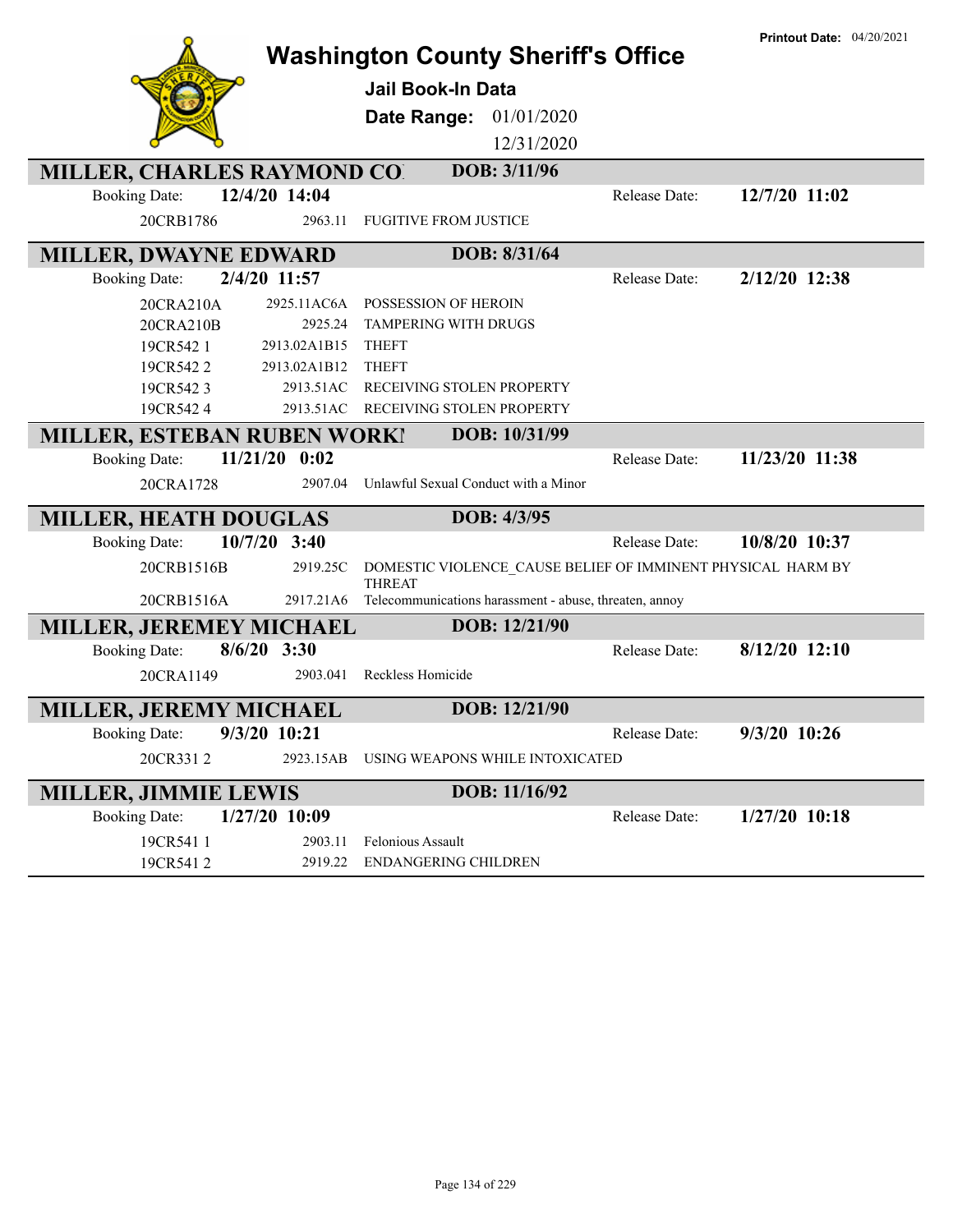|                                  |                | <b>Washington County Sheriff's Office</b>                                                                                 |               | <b>Printout Date: 04/20/2021</b> |
|----------------------------------|----------------|---------------------------------------------------------------------------------------------------------------------------|---------------|----------------------------------|
|                                  |                |                                                                                                                           |               |                                  |
|                                  |                | <b>Jail Book-In Data</b>                                                                                                  |               |                                  |
|                                  |                | Date Range:<br>01/01/2020                                                                                                 |               |                                  |
|                                  |                | 12/31/2020                                                                                                                |               |                                  |
| MILLER, KERYN ANN                |                | DOB: 2/25/83                                                                                                              |               |                                  |
| 2/12/20<br><b>Booking Date:</b>  | 6:17           |                                                                                                                           | Release Date: | $2/12/20$ 8:53                   |
| 19CRB1462                        | 2913.02        | <b>THEFT</b>                                                                                                              |               |                                  |
| 20CRB246                         | 2705.02A       | Contempt of Court                                                                                                         |               |                                  |
| <b>Booking Date:</b>             | 2/19/20 10:11  |                                                                                                                           | Release Date: | 2/19/20 10:20                    |
| 19CR540 1                        | 2913.02A1B15   | <b>THEFT</b>                                                                                                              |               |                                  |
| 19CR5403                         | 2913.51AC      | RECEIVING STOLEN PROPERTY                                                                                                 |               |                                  |
| 19CR5404                         | 2913.51AC      | RECEIVING STOLEN PROPERTY                                                                                                 |               |                                  |
| <b>Booking Date:</b>             | $6/8/20$ 19:03 |                                                                                                                           | Release Date: | $6/11/20$ $6:00$                 |
| 20CRB246                         | 2705.02        | CONTEMPT(FAILURE TO APPEAR)                                                                                               |               |                                  |
| <b>Booking Date:</b>             | $9/1/20$ 13:25 |                                                                                                                           | Release Date: | 9/14/20 15:11                    |
| CRB2000903                       | 2913.02        | <b>THEFT</b>                                                                                                              |               |                                  |
| 19CRB1462                        | 2913.02        | <b>THEFT</b>                                                                                                              |               |                                  |
| CRB2001327                       | 2705.02A       | Contempt of Court                                                                                                         |               |                                  |
| 19CR540 1                        | 2913.02        | <b>THEFT</b>                                                                                                              |               |                                  |
| 19CR5402                         | 2913.02        | <b>THEFT</b>                                                                                                              |               |                                  |
| 19CR5403                         | 2913.51AC      | RECEIVING STOLEN PROPERTY                                                                                                 |               |                                  |
| 19CR5404                         | 2913.51        | RECEIVING STOLEN PROPERTY                                                                                                 |               |                                  |
| <b>Booking Date:</b>             | 9/30/20 9:58   |                                                                                                                           | Release Date: | 9/30/20 10:02                    |
| 20CR370                          | 2937.99        | <b>BREACH OF RECOGNIZANCE</b>                                                                                             |               |                                  |
| <b>Booking Date:</b>             | 11/23/20 10:00 |                                                                                                                           | Release Date: | 11/24/20 14:06                   |
| 20CR467                          | 2937.99        | <b>BREACH OF RECOGNIZANCE</b>                                                                                             |               |                                  |
| 20CR370                          | 2937.99        | BREACH OF RECOGNIZANCE                                                                                                    |               |                                  |
| 20CRB903                         | 2913.02        | <b>THEFT</b>                                                                                                              |               |                                  |
| 19CRB1462                        | 2913.02        | <b>THEFT</b>                                                                                                              |               |                                  |
| 20CRB1327                        | 2705.02        | CONTEMPT(FAILURE TO APPEAR)                                                                                               |               |                                  |
| <b>MILLER, MACKLIN MACKENZIE</b> |                | DOB: 2/17/93                                                                                                              |               |                                  |
| <b>Booking Date:</b>             | 10/22/20 18:34 |                                                                                                                           | Release Date: | 10/25/20 18:00                   |
| 20TRC3637B                       | 4511.19A1H     | Driving While Under the Influence of Alcohol/Drugs .17 of 1 gram or more by weight of<br>alcohol per 210 liters of breath |               |                                  |
| <b>MILLER, MEREDITH LEE</b>      |                | DOB: 6/28/80                                                                                                              |               |                                  |
| <b>Booking Date:</b>             | 7/8/20 19:02   |                                                                                                                           | Release Date: | 7/9/20 13:37                     |
| 20CRB988A                        | 2903.13A       | Assault _ knowingly harm victim                                                                                           |               |                                  |
| 20CRB988B                        | 2903.13A       | Assault _ knowingly harm victim                                                                                           |               |                                  |
| 20CRB988C                        | 2903.13A       | Assault knowingly harm victim                                                                                             |               |                                  |
| 20CRB988E                        | 2909.06        | Criminal Damaging/Endangering                                                                                             |               |                                  |
| 20CRB988F                        | 2909.06        | Criminal Damaging/Endangering                                                                                             |               |                                  |
| 20CRB988D                        | 2911.211       | <b>AGGRAVATED TRESPASS</b>                                                                                                |               |                                  |
| <b>MILLER, MISTY DAWN</b>        |                | DOB: 3/16/82                                                                                                              |               |                                  |
| <b>Booking Date:</b>             | 2/15/20 21:59  |                                                                                                                           | Release Date: | $2/18/20$ 9:11                   |
| 20CRA274                         | 2921.12A1      | TAMPERING W/EVIDENCE_ALTER, DESTROY, CONCEAL, REMOVE RECORD                                                               |               |                                  |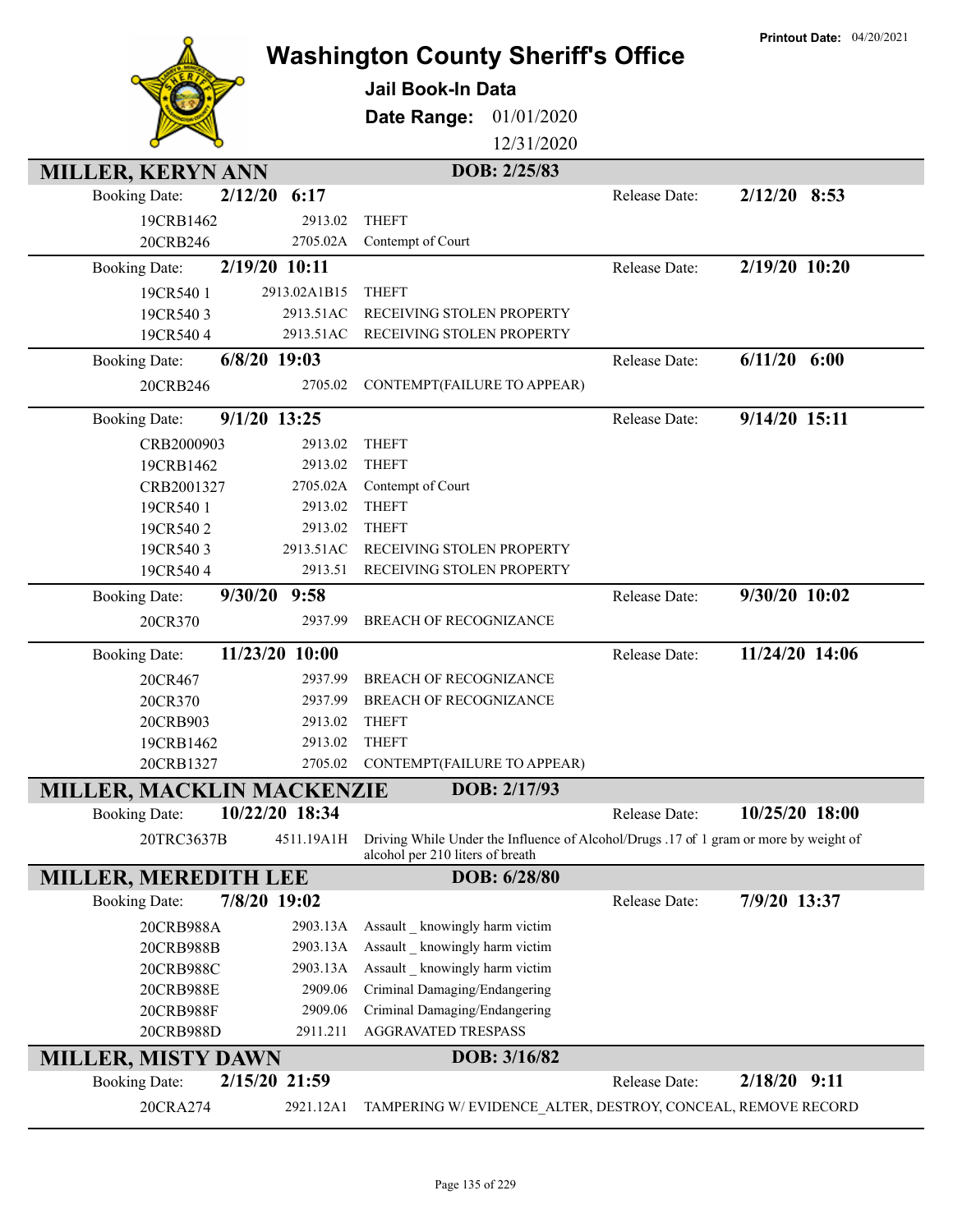|                                |                 | <b>Washington County Sheriff's Office</b><br><b>Jail Book-In Data</b><br>01/01/2020<br>Date Range:<br>12/31/2020                                                                                             |               | <b>Printout Date: 04/20/2021</b> |
|--------------------------------|-----------------|--------------------------------------------------------------------------------------------------------------------------------------------------------------------------------------------------------------|---------------|----------------------------------|
| <b>MILLER, SHARON JEAN</b>     |                 | DOB: 3/11/74                                                                                                                                                                                                 |               |                                  |
| <b>Booking Date:</b>           | 1/19/20 14:44   |                                                                                                                                                                                                              | Release Date: | $1/21/20$ 11:28                  |
| CRB1900520                     | 2705.02         | CONTEMPT(FAILURE TO APPEAR)                                                                                                                                                                                  |               |                                  |
| MILLIRON, MICHAEL ANTHONY      |                 | DOB: 5/26/89                                                                                                                                                                                                 |               |                                  |
| <b>Booking Date:</b>           | $1/11/20$ 3:07  |                                                                                                                                                                                                              | Release Date: | 1/30/20 12:50                    |
| 20CRB018                       | 2937.29         | BREACH OF RECOGNIZANCE                                                                                                                                                                                       |               |                                  |
| 19CRB2112                      | 2913.02         | <b>THEFT</b>                                                                                                                                                                                                 |               |                                  |
| 20CRA069                       | 2913.02         | <b>THEFT</b>                                                                                                                                                                                                 |               |                                  |
| <b>MINCKS, DOMINIC WILLIAM</b> |                 | DOB: 7/11/98                                                                                                                                                                                                 |               |                                  |
| <b>Booking Date:</b>           | 7/30/20 13:42   |                                                                                                                                                                                                              | Release Date: | 8/5/20 16:18                     |
| CRA2001116 B                   | 2923.13A3       | HAVING WEAPONS WHILE UNDER DISABILITY_DRUG RELATED CONVICTION                                                                                                                                                |               |                                  |
| CRA2001116 A                   | 2925.03A2       | TRAFFICKING IN DRUGS PREPARE                                                                                                                                                                                 |               |                                  |
| CRA2001116 C                   | 2913.51         | RECEIVING STOLEN PROPERTY                                                                                                                                                                                    |               |                                  |
| <b>MINKE, EDWARD ALBERT</b>    |                 | DOB: 6/2/67                                                                                                                                                                                                  |               |                                  |
| <b>Booking Date:</b>           | 2/11/20 13:28   |                                                                                                                                                                                                              | Release Date: | 2/19/20 18:36                    |
| 19TRD4970A                     | 4510.037J       | <b>DUS - 12PT SUSPENSION</b>                                                                                                                                                                                 |               |                                  |
| 19TRD4970B                     | 4549.08         | FICTITIOUS PLATES M4                                                                                                                                                                                         |               |                                  |
| 20CRA247B                      | 2919.22B6       | Endangering Children - allow child on same parcel of real property                                                                                                                                           |               |                                  |
| 20CRA247A                      | 2925.04C5D      | ILLEGAL MANUFACTURE OF DRUGS OR CULTIVATION OF MARIJUANA                                                                                                                                                     |               |                                  |
| <b>MINTER, MARTELL TELLY</b>   |                 | DOB: 9/28/99                                                                                                                                                                                                 |               |                                  |
| <b>Booking Date:</b>           | 2/17/20 16:07   |                                                                                                                                                                                                              | Release Date: | 2/23/20 21:07                    |
| 20CRB278B                      | 2911.21A1       | CRIMINAL TRESPASS_LAND PREISES OF ANOTHER                                                                                                                                                                    |               |                                  |
| 20CRA276                       | 2923.13A4       | HAVING WEAPONS WHILE UNDER DISABILITY_ALCOHOL OR DRUG                                                                                                                                                        |               |                                  |
| 20CRB277                       |                 | <b>DEPENDENCE</b><br>2923.162A2 DISCHARGE OF FIREARM ON OR NEAR PROHIBITED PREMISES ON GROUNDS<br>APPURTENANT TO SCHOOL HOUSE, CHURCH, INHABITED DWELLING, PROPERTY<br>OF ANOTHER, OR CHARITABLE INSTITUTION |               |                                  |
| 20CRB279                       | 2903.21         | <b>Aggravated Menacing</b>                                                                                                                                                                                   |               |                                  |
| 20CRB278A                      | 2921.31         | OBSTRUCTING OFFICIAL BUSINESS                                                                                                                                                                                |               |                                  |
| 20CRB278C                      | 2925.11C3       | POSSESSION OF DRUGS MARIJUANA                                                                                                                                                                                |               |                                  |
| <b>MITCHEM, BRENDA LEE</b>     |                 | DOB: 10/18/64                                                                                                                                                                                                |               |                                  |
| <b>Booking Date:</b>           | $5/26/20$ 7:47  |                                                                                                                                                                                                              | Release Date: | 5/29/20 10:44                    |
| <b>PV HOLDER</b>               | 2951.08A        | PROBATION VIOLATION (CPC)                                                                                                                                                                                    |               |                                  |
| <b>MODESITT, SHANE MICHAEL</b> |                 | DOB: 5/3/73                                                                                                                                                                                                  |               |                                  |
| <b>Booking Date:</b>           | $6/22/20$ 16:59 |                                                                                                                                                                                                              | Release Date: | $6/25/20$ 14:13                  |
| 20CRA892 C                     | 2911.01A1       | Aggravated Robbery deadly weapon on or about suspect, control, display, brandish, indicate                                                                                                                   |               |                                  |
|                                |                 | possession, or use weapon.                                                                                                                                                                                   |               |                                  |
| 20CRA892 B                     | 2911.11A2       | Aggravated Burglary armed w/ deadly weapon/dangerous ordnance<br>Kidnapping - commission of felony, flight                                                                                                   |               |                                  |
| 20CRA892 A                     | 2905.01A2       |                                                                                                                                                                                                              |               |                                  |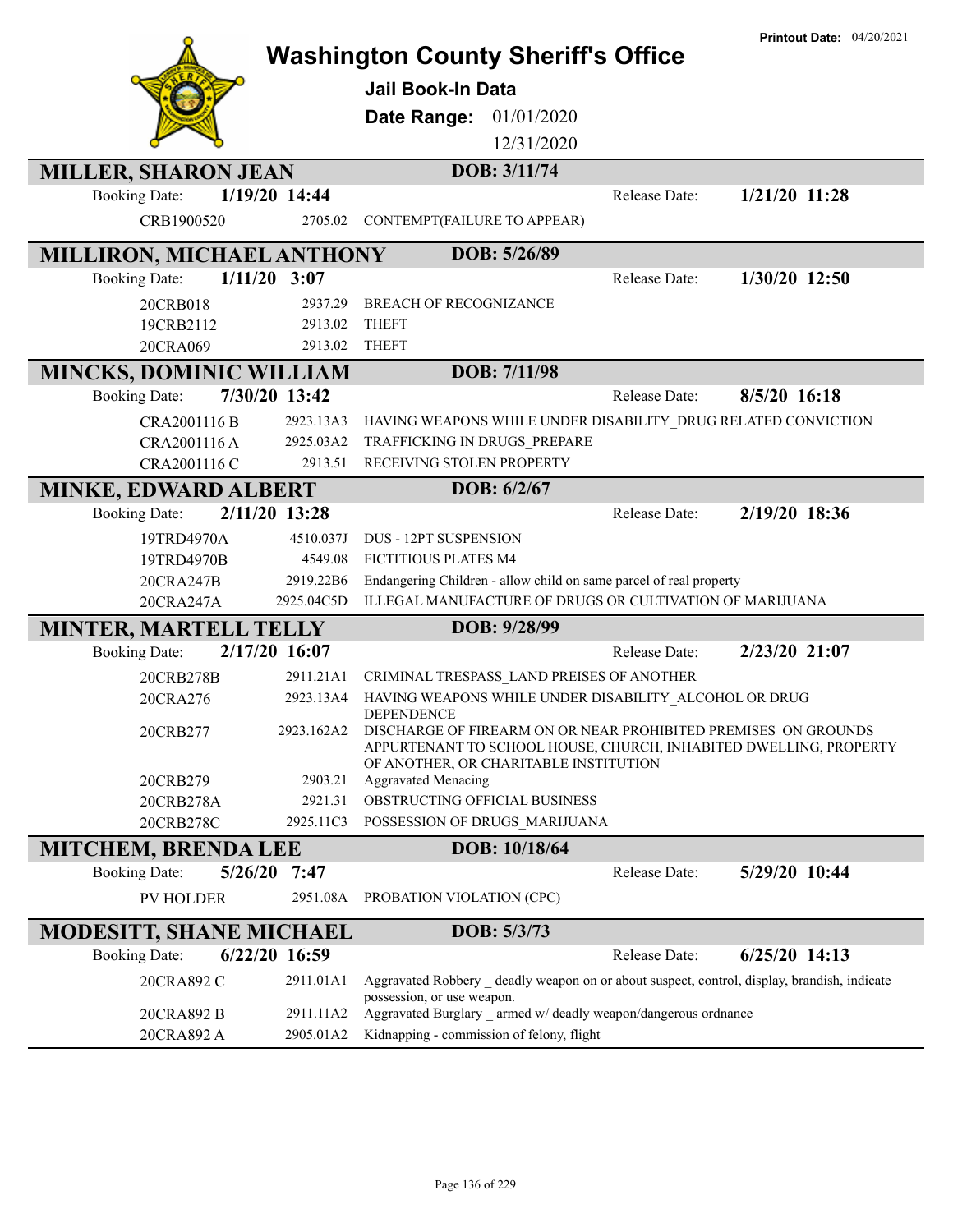|                                   |                |                                                                                                                                                       |               | <b>Printout Date: 04/20/2021</b> |
|-----------------------------------|----------------|-------------------------------------------------------------------------------------------------------------------------------------------------------|---------------|----------------------------------|
|                                   |                | <b>Washington County Sheriff's Office</b>                                                                                                             |               |                                  |
|                                   |                | Jail Book-In Data                                                                                                                                     |               |                                  |
|                                   |                | 01/01/2020<br>Date Range:                                                                                                                             |               |                                  |
|                                   |                | 12/31/2020                                                                                                                                            |               |                                  |
| <b>MODLIN, NATHAN ALLEN</b>       |                | DOB: 8/1/67                                                                                                                                           |               |                                  |
| <b>Booking Date:</b>              | 6/29/20 15:21  |                                                                                                                                                       | Release Date: | 6/29/20 15:29                    |
| 19CR116                           | 2925.11AC1A    | Aggravated Possession of Drugs                                                                                                                        |               |                                  |
| <b>Booking Date:</b>              | 8/14/20 19:48  |                                                                                                                                                       | Release Date: | $9/4/20$ 6:00                    |
| 19CR116                           |                | 2925.11A POSSESSION OF DRUGS                                                                                                                          |               |                                  |
|                                   |                |                                                                                                                                                       |               |                                  |
| MONTGOMERY, DANIEL MELVIN         |                | DOB: 11/20/51                                                                                                                                         |               |                                  |
| <b>Booking Date:</b>              | 9/10/20 18:08  |                                                                                                                                                       | Release Date: | 9/11/20 15:57                    |
| CRB2001379                        | 2903.13        | Assault                                                                                                                                               |               |                                  |
| <b>MONTGOMERY-ROBERTS, MICHE</b>  |                | DOB: 2/1/74                                                                                                                                           |               |                                  |
| <b>Booking Date:</b>              | 1/25/20 19:50  |                                                                                                                                                       | Release Date: | $1/27/20$ 9:05                   |
| 20CRB144                          | 2919.25        | DOMESTIC VIOLENCE                                                                                                                                     |               |                                  |
| <b>MOORE, DAVID MICHAEL</b>       |                | DOB: 6/28/76                                                                                                                                          |               |                                  |
| <b>Booking Date:</b>              | 8/4/20 16:53   |                                                                                                                                                       | Release Date: | $11/13/20$ 8:40                  |
| 19CR0480                          | 2907.04AB1     | Unlawful Sexual Conduct with a Minor                                                                                                                  |               |                                  |
| 20CR87                            | 2937.29Z       | Attempted Failure to Appear                                                                                                                           |               |                                  |
| CRB2001437                        | 2909.06        | Criminal Damaging/Endangering                                                                                                                         |               |                                  |
| <b>MOORE, JUSTIN THOMAS</b>       |                | DOB: 4/10/90                                                                                                                                          |               |                                  |
| <b>Booking Date:</b>              | 4/29/20 13:10  |                                                                                                                                                       | Release Date: | 4/30/20 11:18                    |
| $17-PT-66$                        | 2705.02        | CONTEMPT(FAILURE TO APPEAR)                                                                                                                           |               |                                  |
| <b>MOORE, SAMUEL E</b>            |                | DOB: 2/12/39                                                                                                                                          |               |                                  |
| <b>Booking Date:</b>              | 7/1/20 10:21   |                                                                                                                                                       | Release Date: | 7/1/20 10:27                     |
| 20CR224                           |                | 2909.04 Disrupting Public Service                                                                                                                     |               |                                  |
| <b>MOORE, TIMOTHY WESLEY</b>      |                | DOB: 7/8/77                                                                                                                                           |               |                                  |
| <b>Booking Date:</b>              | 8/22/20 13:03  |                                                                                                                                                       | Release Date: | 8/24/20 12:05                    |
| TRD2000124                        | 4513.263B1     | NO SEATBELT                                                                                                                                           |               |                                  |
| <b>Booking Date:</b>              | 11/13/20 23:40 |                                                                                                                                                       | Release Date: | $11/22/20$ 6:00                  |
| 20TRD2867 A                       | 4549.02        | HIT SKIP-LEAVING SCENE                                                                                                                                |               |                                  |
| 20TRD2867B                        | 4510.120000    | NO OL                                                                                                                                                 |               |                                  |
| 20TRD2867 C                       |                | 4511.21A ASSURED CLEAR DISTANCE                                                                                                                       |               |                                  |
| <b>MORALES MARROQUIN, RODOLFI</b> |                | DOB: 11/17/87                                                                                                                                         |               |                                  |
| <b>Booking Date:</b>              | 2/1/20<br>3:17 |                                                                                                                                                       | Release Date: | 2/11/20 8:32                     |
| <b>HOLD FOR ICE</b>               | 8CRF287.7      | <b>IMMIGRATION DETAINER</b>                                                                                                                           |               |                                  |
| 20TRC519A                         | 4511.19A1A     | DRIVING WHILE UNDER THE INFLUENCE OF ALCOHOL/DRUGS                                                                                                    |               |                                  |
| 20TRC519B                         | 4511.19A1D     | Driving While Under the Influence of Alcohol/Drugs .08 of 1 gram or more but less than .17 of<br>1 gram by weight of alcohol per 210 liters of breath |               |                                  |
| 20TRC519C                         | 4510.120000    | NO OL                                                                                                                                                 |               |                                  |
| 20TRC519D                         | 4511.13C       | TRAFFIC SIGNALS - RED LIGHT                                                                                                                           |               |                                  |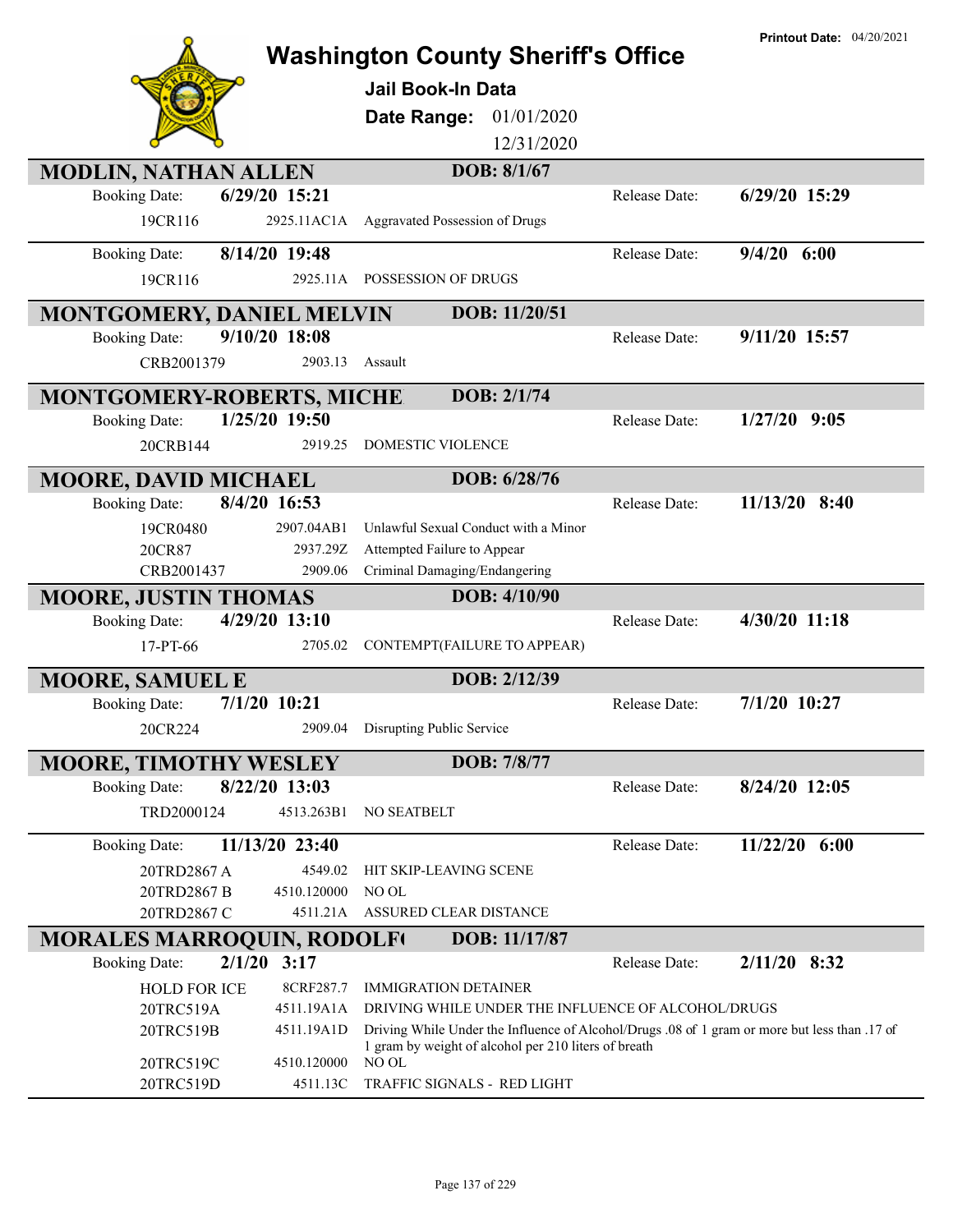|                                                                       | <b>Washington County Sheriff's Office</b><br><b>Jail Book-In Data</b> | <b>Printout Date: 04/20/2021</b> |
|-----------------------------------------------------------------------|-----------------------------------------------------------------------|----------------------------------|
|                                                                       | Date Range: 01/01/2020                                                |                                  |
|                                                                       | 12/31/2020                                                            |                                  |
| MOREHEAD, MICHELLE NICOLE                                             | DOB: 4/2/91                                                           |                                  |
| 8/5/20 20:23<br><b>Booking Date:</b>                                  |                                                                       | Release Date:<br>8/12/20 13:25   |
| 20CRB1152A<br>2909.06<br>20CRB1152B<br>2921.33                        | Criminal Damaging/Endangering<br><b>RESISTING ARREST</b>              |                                  |
| <b>MORGAN, KEVIN RAY</b>                                              | DOB: 6/24/75                                                          |                                  |
| 2/21/20 23:54<br><b>Booking Date:</b>                                 |                                                                       | $2/27/20$ 9:45<br>Release Date:  |
| 2963.11<br>20CRB310                                                   | <b>FUGITIVE FROM JUSTICE</b>                                          |                                  |
| 2921.331B<br>20CR95                                                   | FAILURE TO COMPLY WITH ORDER OR SIGNAL OF P.O. ELUDE OR FLEE          |                                  |
| 4510.12A1<br>MONROE CO                                                | No OL -Never had                                                      |                                  |
| <b>MORGAN, KIAH MARSHAE</b><br>11/28/20 6:49<br><b>Booking Date:</b>  | DOB: 2/23/93                                                          | 11/30/20 11:13<br>Release Date:  |
| 2919.25A<br>CRB2001747                                                | DOMESTIC VIOLENCE_KNOWINGLY CAUSE PHYSICAL HARM                       |                                  |
|                                                                       |                                                                       |                                  |
| <b>MOSSER, JENNIFER KAE</b>                                           | DOB: 3/31/80                                                          |                                  |
| 6/30/20 13:53<br><b>Booking Date:</b>                                 |                                                                       | $9/27/20$ 6:00<br>Release Date:  |
| CRB1901061 A<br>2903.13A                                              | Assault _ knowingly harm victim                                       |                                  |
| <b>MOWREY, DANIEL TREVY</b>                                           | DOB: 1/7/77                                                           |                                  |
| 11/8/20 16:21<br><b>Booking Date:</b>                                 |                                                                       | 11/24/20 16:43<br>Release Date:  |
| 20CRB1580                                                             | 513.12<br><b>DRUG PARAPHERNALIA</b>                                   |                                  |
| 2913.30B1<br>20CRA1647<br>2921.12A1                                   | <b>COUNTERFEITING - PASSING</b>                                       |                                  |
| 20CR514                                                               | TAMPERING W/EVIDENCE_ALTER, DESTROY, CONCEAL, REMOVE RECORD           | 12/22/20 12:33<br>Release Date:  |
| 12/22/20 12:28<br><b>Booking Date:</b>                                |                                                                       |                                  |
| 2913.30B1<br>20CR514 1<br>20CR5142<br>2913.30B2C                      | <b>COUNTERFEITING - PASSING</b><br>COUNTERFEITING                     |                                  |
| 20CR5143<br>2913.30B2C                                                | <b>COUNTERFEITING</b>                                                 |                                  |
| <b>MOXLEY, MICAH JAMES</b>                                            | DOB: 3/18/96                                                          |                                  |
| $5/4/20$ 1:41<br><b>Booking Date:</b>                                 |                                                                       | 5/4/20 12:51<br>Release Date:    |
| 20CRB616<br>2919.25A                                                  | DOMESTIC VIOLENCE KNOWINGLY CAUSE PHYSICAL HARM                       |                                  |
| MUGRAGE, WILLIARD RAY                                                 | DOB: 9/18/60                                                          |                                  |
| 5/16/20 20:09<br><b>Booking Date:</b>                                 |                                                                       | 5/17/20 11:38<br>Release Date:   |
| 4511.19A1A                                                            | OVI ALCOHOL, DRUG OF ABUSE, OR BOTH                                   |                                  |
|                                                                       |                                                                       |                                  |
| <b>MUIR, EMMA ROSE</b><br><b>Booking Date:</b><br>$7/21/20$ 6:28      | DOB: 7/13/96                                                          | Release Date:<br>7/23/20 10:17   |
| 20CRA1048<br>2925.03A2                                                | TRAFFICKING IN DRUGS_PREPARE                                          |                                  |
|                                                                       |                                                                       |                                  |
| 11/24/20<br>4:35<br><b>Booking Date:</b>                              |                                                                       | 11/26/20 18:24<br>Release Date:  |
| 2925.24<br>20CRA1737                                                  | TAMPERING WITH DRUGS                                                  |                                  |
| 20CRB1736<br>2925.14                                                  | DRUG PARAPHERNALIA                                                    |                                  |
| <b>MULLIGAN, JASON LEE</b><br>3/22/20<br><b>Booking Date:</b><br>7:32 | DOB: 7/26/84                                                          | 3/23/20 10:01<br>Release Date:   |
| 20CRB469<br>2919.25A                                                  | DOMESTIC VIOLENCE KNOWINGLY CAUSE PHYSICAL HARM                       |                                  |
|                                                                       |                                                                       |                                  |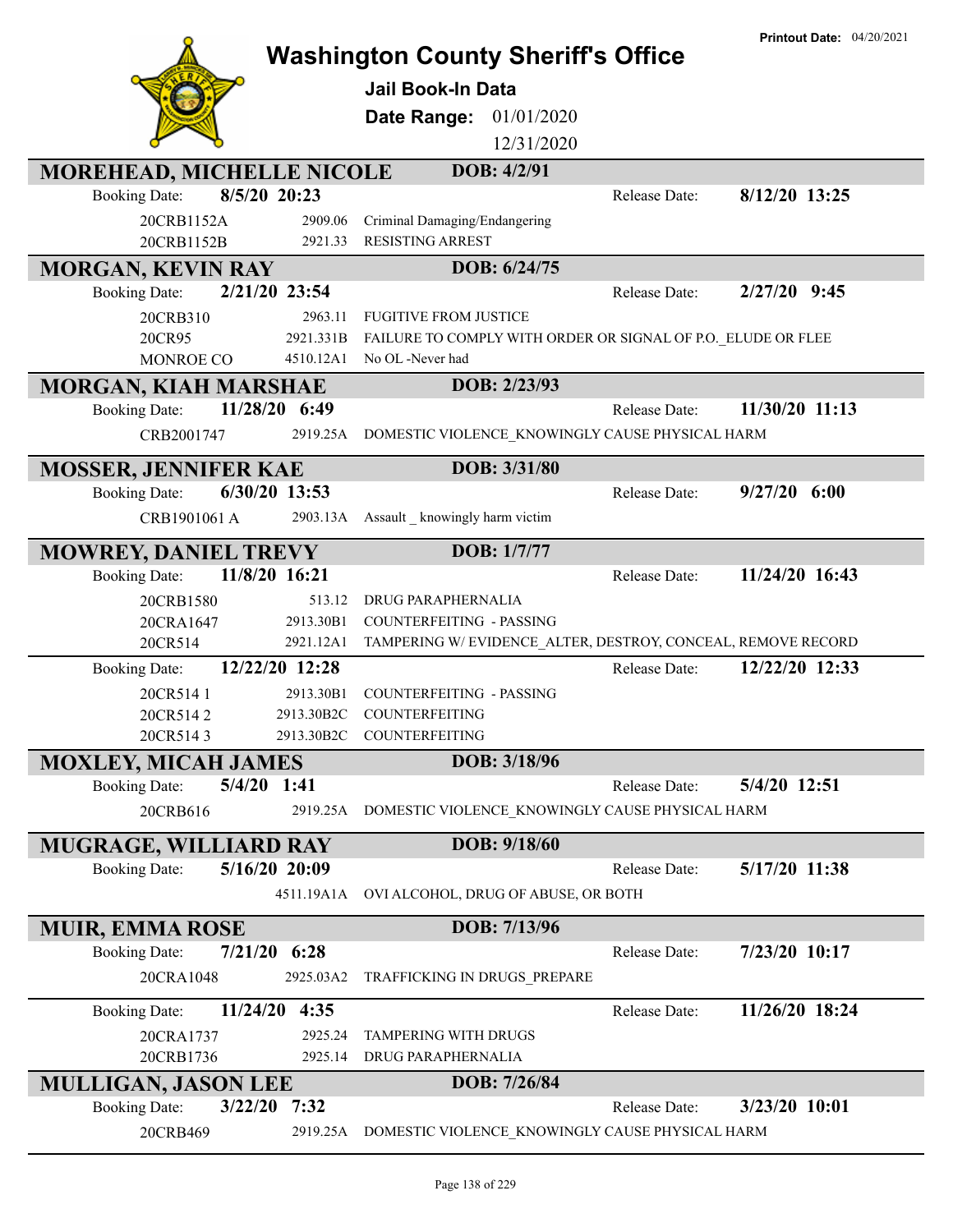|                                                                      | <b>Washington County Sheriff's Office</b>                                                                                                               | <b>Printout Date: 04/20/2021</b> |
|----------------------------------------------------------------------|---------------------------------------------------------------------------------------------------------------------------------------------------------|----------------------------------|
|                                                                      | <b>Jail Book-In Data</b>                                                                                                                                |                                  |
|                                                                      |                                                                                                                                                         |                                  |
|                                                                      | <b>Date Range: 01/01/2020</b>                                                                                                                           |                                  |
|                                                                      | 12/31/2020                                                                                                                                              |                                  |
| MULLIGAN, SHAWN MICHAEL                                              | DOB: 8/15/81                                                                                                                                            |                                  |
| $9/12/20$ 0:04<br><b>Booking Date:</b>                               | Release Date:                                                                                                                                           | $9/12/20$ 1:05                   |
| BW20030<br>541.05                                                    | <b>CRIMINAL TRESPASS</b>                                                                                                                                |                                  |
| MULLINS STEWART, DENINE LYNN                                         | DOB: 7/26/80                                                                                                                                            |                                  |
| 4/24/20 19:17<br><b>Booking Date:</b>                                | Release Date:                                                                                                                                           | 4/25/20 10:35                    |
| 2917.11A                                                             | Disorderly Conduct - Engaging in violent or turbulent behavior and failed to cease and desist                                                           |                                  |
| <b>MULNEIX, TYLER MICHELE</b>                                        | DOB: 11/18/94                                                                                                                                           |                                  |
| 9/14/20 14:57<br><b>Booking Date:</b>                                | Release Date:                                                                                                                                           | $9/23/20$ 14:09                  |
| 20CRA1391<br>959.131C1                                               | Prohibitions Concerning Companion Animals - torture animal by person who confines or who is                                                             |                                  |
| 959.131C1<br>20CRA1389 A                                             | the custodian or caretaker<br>Prohibitions Concerning Companion Animals - torture animal by person who confines or who is<br>the custodian or caretaker |                                  |
| 959.131C1<br>20CRA1389 B                                             | Prohibitions Concerning Companion Animals - torture animal by person who confines or who is<br>the custodian or caretaker                               |                                  |
| 959.131<br>20CRB1394                                                 | Prohibitions Concerning Companion Animals                                                                                                               |                                  |
| 20CRB1392A<br>959.131                                                | Prohibitions Concerning Companion Animals                                                                                                               |                                  |
| 20CRB1392B<br>959.131                                                | Prohibitions Concerning Companion Animals                                                                                                               |                                  |
| <b>MUNCY, ANGELA MICHELE</b>                                         | DOB: 7/26/77                                                                                                                                            |                                  |
| 2/2/20 21:27<br><b>Booking Date:</b>                                 | Release Date:                                                                                                                                           | 2/14/20 10:40                    |
| 20CRB193<br>2921.31<br>2917.11A1                                     | OBSTRUCTING OFFICIAL BUSINESS                                                                                                                           |                                  |
| CRB 1800834                                                          | DISORDERLY CONDUCT_FIGHTING OR THREATENING<br>DOB: 7/11/93                                                                                              |                                  |
| <b>MUNOZ, MARIO ROLANDO</b><br>7/15/20 11:48<br><b>Booking Date:</b> | Release Date:                                                                                                                                           | 7/20/20 10:01                    |
| CRB2000037 PV<br>2951.08                                             | PROBATION VIOLATION (MMC)                                                                                                                               |                                  |
|                                                                      |                                                                                                                                                         |                                  |
| <b>MUNTZ, JOSHUA RYAN</b>                                            | DOB: 4/15/88                                                                                                                                            |                                  |
| 8/31/20 21:38<br><b>Booking Date:</b>                                | Release Date:                                                                                                                                           | $9/1/20$ 15:21                   |
| 20CRB152<br>2913.02                                                  | <b>THEFT</b>                                                                                                                                            |                                  |
| 20CRB769<br>2937.29                                                  | <b>BREACH OF RECOGNIZANCE</b>                                                                                                                           |                                  |
| <b>MURPHY, EDWARD EUGENE JR</b>                                      | DOB: 10/27/80                                                                                                                                           |                                  |
| $1/1/20$ 18:10<br><b>Booking Date:</b>                               | Release Date:                                                                                                                                           | $2/19/20$ 6:00                   |
| 18CR398<br>2925.03A2C6B                                              | <b>TRAFFICKING IN HEROIN</b>                                                                                                                            |                                  |
| <b>MURPHY, JOSHUA DAVID</b>                                          | DOB: 5/24/88                                                                                                                                            |                                  |
| 3/9/20 18:48<br><b>Booking Date:</b>                                 | Release Date:                                                                                                                                           | $3/12/20$ 6:00                   |
| 4510.14<br>19TRD7421 A                                               | DRIVING UNDER OVI SUSPENSION                                                                                                                            |                                  |
| 7/15/20 10:18<br><b>Booking Date:</b>                                | Release Date:                                                                                                                                           | 7/20/20 11:15                    |
| 19TRC5138 C<br>2951.08                                               | PROBATION VIOLATION (MMC)                                                                                                                               |                                  |
| <b>MURPHY, ROXANNE VICTORIA</b>                                      | DOB: 8/21/98                                                                                                                                            |                                  |
| 1/21/20 17:12<br><b>Booking Date:</b>                                | Release Date:                                                                                                                                           | $1/24/20$ 8:05                   |
| 19TRD4356 PV<br>2951.08                                              | PROBATION VIOLATION (MMC)                                                                                                                               |                                  |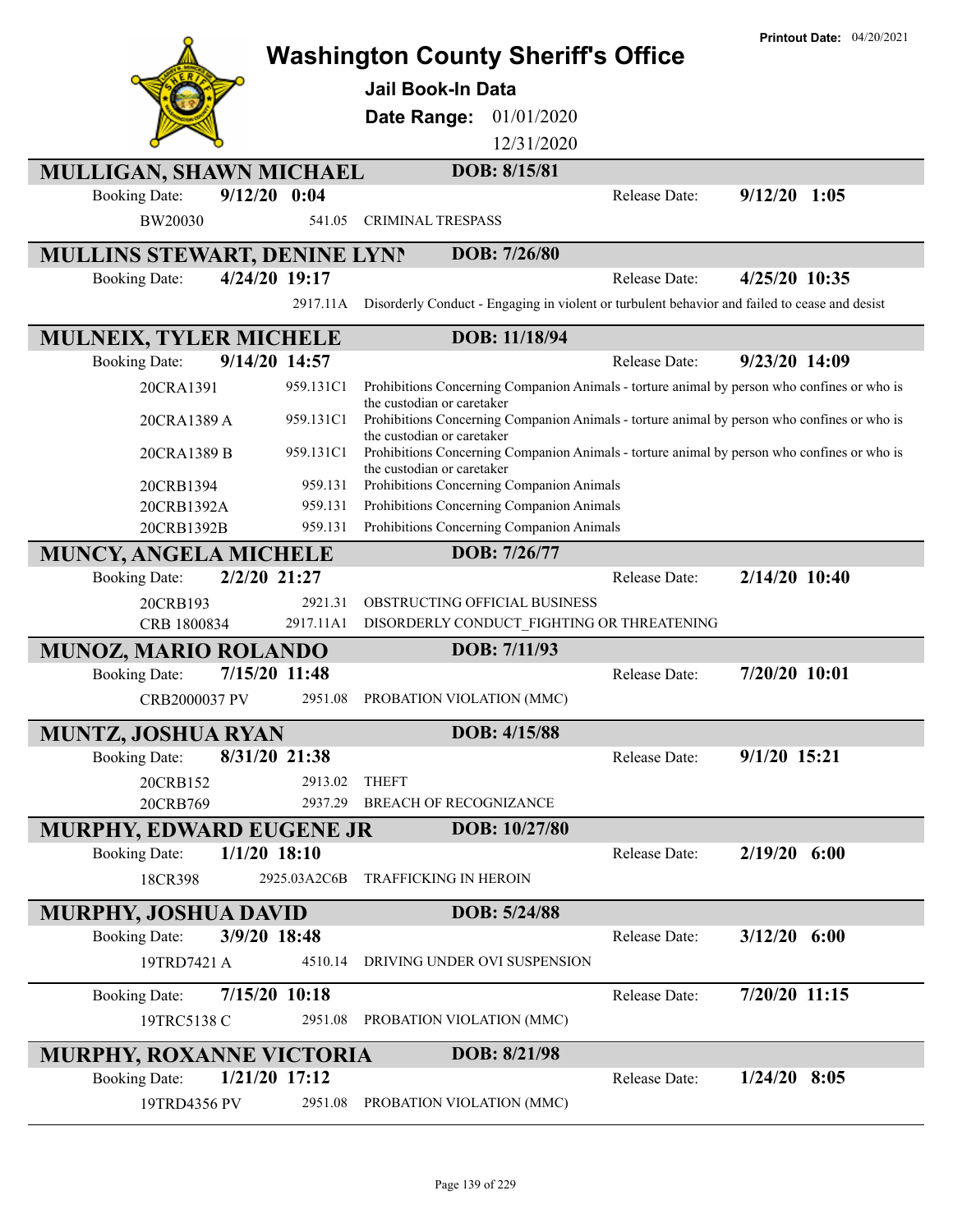|                                                          |                       | <b>Washington County Sheriff's Office</b>                     |                      | <b>Printout Date: 04/20/2021</b> |
|----------------------------------------------------------|-----------------------|---------------------------------------------------------------|----------------------|----------------------------------|
|                                                          |                       | <b>Jail Book-In Data</b>                                      |                      |                                  |
|                                                          |                       | Date Range:<br>01/01/2020                                     |                      |                                  |
|                                                          |                       | 12/31/2020                                                    |                      |                                  |
| <b>MURREY, JENNIFER LYNN</b>                             |                       | DOB: 1/23/84                                                  |                      |                                  |
| <b>Booking Date:</b>                                     | 10/21/20 13:25        |                                                               | <b>Release Date:</b> | 10/27/20 21:29                   |
| 20CRA1577                                                |                       | POSSESSION OF DRUGS SCHEDULE I OR II SUBSTANCE                |                      |                                  |
| 20CRB1554                                                | 2925.11C1A<br>2917.11 | DISORDERLY CONDUCT                                            |                      |                                  |
|                                                          |                       | DOB: 6/18/74                                                  |                      |                                  |
| <b>MYERS DAILEY, CYNTHIA KAY</b><br><b>Booking Date:</b> | 2/19/20 10:29         |                                                               | Release Date:        | 2/19/20 10:43                    |
|                                                          |                       |                                                               |                      |                                  |
| 20CR62 1                                                 | 2925.11A<br>2913.51   | POSSESSION OF DRUGS<br>RECEIVING STOLEN PROPERTY              |                      |                                  |
| 20CR622                                                  |                       |                                                               |                      |                                  |
| <b>MYERS, CYNTHIA KAY</b>                                |                       | DOB: 6/18/74                                                  |                      |                                  |
| <b>Booking Date:</b>                                     | 9/18/20 13:47         |                                                               | Release Date:        | 10/16/20 14:36                   |
| 20CR62                                                   | 2951.08A              | PROBATION VIOLATION (CPC)                                     |                      |                                  |
| <b>MYERS, JASON ELDON</b>                                |                       | DOB: 7/2/86                                                   |                      |                                  |
| <b>Booking Date:</b>                                     | 2/23/20 2:05          |                                                               | Release Date:        | $2/24/20$ 9:08                   |
| 20CRB308A                                                | 2921.33               | <b>RESISTING ARREST</b>                                       |                      |                                  |
| 20CRB308B                                                | 2917.11E3A            | DISORDERLY CONDUCT - PERSIST AFTER REASONABLE WARNING/REQUEST |                      |                                  |
| <b>Booking Date:</b>                                     | 2/27/20 16:11         |                                                               | Release Date:        | 3/6/20 16:02                     |
| 20CRB308C                                                | 2903.22               | Menacing                                                      |                      |                                  |
| 20CRB347A                                                | 2921.33               | <b>RESISTING ARREST</b>                                       |                      |                                  |
| 20CRB347B                                                | 2925.14               | DRUG PARAPHERNALIA                                            |                      |                                  |
| <b>Booking Date:</b>                                     | 7/11/20 12:38         |                                                               | Release Date:        | 8/21/20 8:57                     |
| 20CRB0308 A                                              | 2921.33               | <b>RESISTING ARREST</b>                                       |                      |                                  |
| 20CRB0798                                                | 2937.29               | <b>BREACH OF RECOGNIZANCE</b>                                 |                      |                                  |
| 20CRB0347 A                                              | 2921.33               | RESISTING ARREST                                              |                      |                                  |
| 20CRB308 B                                               | 2917.11               | DISORDERLY CONDUCT                                            |                      |                                  |
| 20CRB308 C                                               | 2903.22               | Menacing                                                      |                      |                                  |
| 20CRB347 B                                               | 2925.14CEF1           | Possession of Drug Paraphernalia                              |                      |                                  |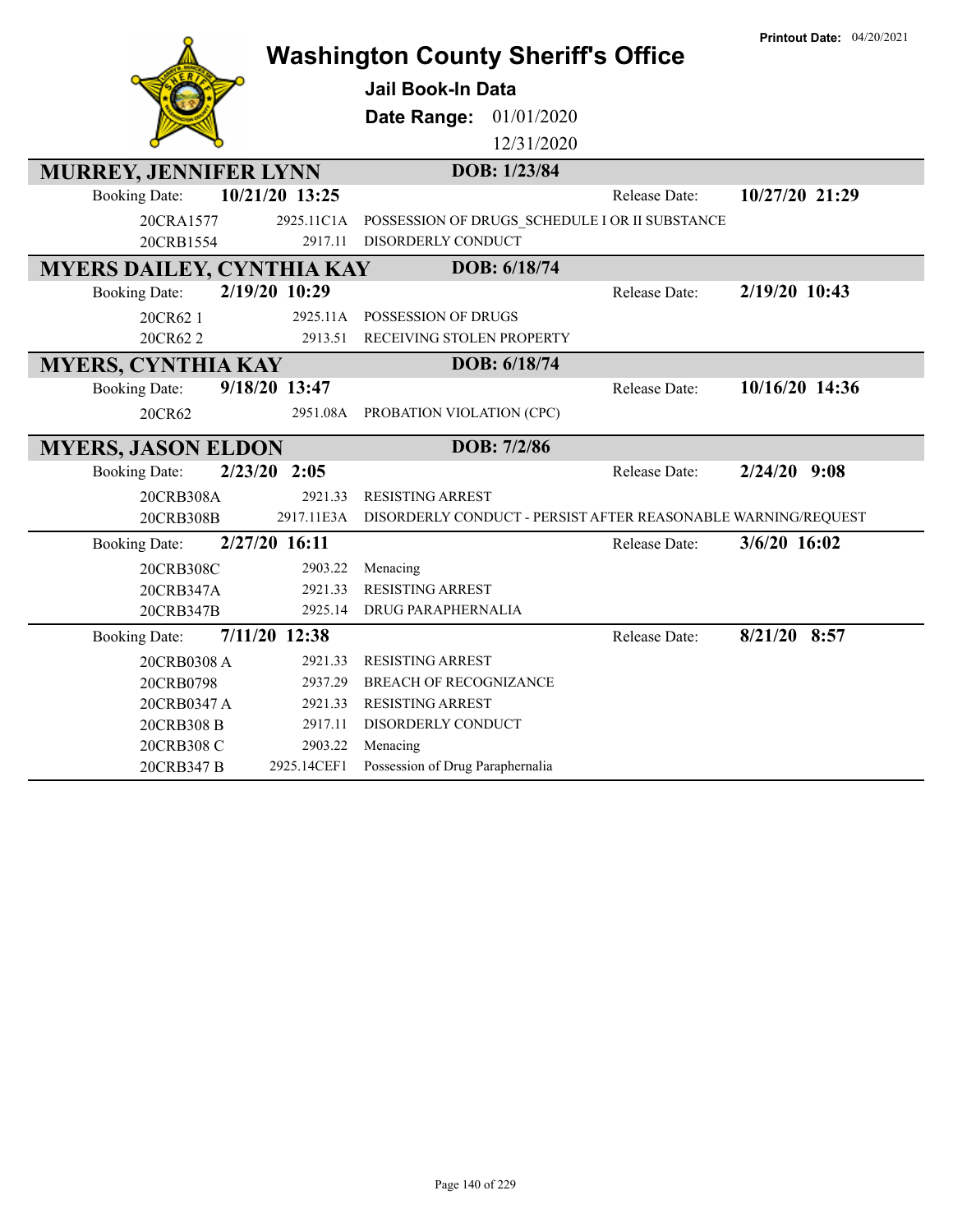|                              |                | <b>Washington County Sheriff's Office</b>              | <b>Printout Date: 04/20/2021</b> |
|------------------------------|----------------|--------------------------------------------------------|----------------------------------|
|                              |                | <b>Jail Book-In Data</b>                               |                                  |
|                              |                |                                                        |                                  |
|                              |                | Date Range: 01/01/2020                                 |                                  |
|                              |                | 12/31/2020                                             |                                  |
| <b>MYERS, JASON LEE</b>      |                | DOB: 10/24/84                                          |                                  |
| <b>Booking Date:</b>         | $2/1/20$ 12:15 | Release Date:                                          | 2/18/20 11:54                    |
| 20CRB195                     | 2925.12        | POSSESSING DRUG ABUSE INSTRUMENTS                      |                                  |
| <b>Booking Date:</b>         | 6/19/20 11:23  | Release Date:                                          | 6/23/20 12:23                    |
| 20CRA885 A                   | 2925.11A       | POSSESSION OF DRUGS                                    |                                  |
| 20CRA886 B                   | 2925.14C1      | ILLEGAL USE OR POSSESSION OF DRUG PARAPHERNALIA        |                                  |
| 20CRA885 B                   | 2925.11A       | POSSESSION OF DRUGS                                    |                                  |
| 20CRA886 A                   | 2925.12        | POSSESSING DRUG ABUSE INSTRUMENTS                      |                                  |
| <b>Booking Date:</b>         | 8/11/20 14:30  | Release Date:                                          | $8/25/20$ 6:00                   |
| 20CRB701                     | 2913.02A1      | THEFT WITHOUT CONSENT                                  |                                  |
| <b>Booking Date:</b>         | 10/1/20 23:06  | Release Date:                                          | 10/2/20 10:58                    |
| 20CRB1329                    | 2925.11C3      | POSSESSION OF DRUGS_MARIJUANA                          |                                  |
| <b>Booking Date:</b>         | 11/9/20 19:24  | Release Date:                                          | 12/18/20 12:34                   |
| 20CRB1656                    | 2911.21A3      | CRIMINAL TRESPASS_FAIL TO LEAVE; RECKLESSLY            |                                  |
| 20CRB1636 A                  | 2913.02        | <b>THEFT</b>                                           |                                  |
| 20CRB1636 B                  | 2925.12        | POSSESSING DRUG ABUSE INSTRUMENTS                      |                                  |
| 20CRB886 A                   | 2925.12        | POSSESSING DRUG ABUSE INSTRUMENTS                      |                                  |
| 20CRB886 B                   | 2925.11AC7E    | POSSESSION OF DRUGS                                    |                                  |
| 20CR5033                     | 2925.11AC11A   | Possession of Fentanyl-Related Compound                |                                  |
| 20CR510                      | 2925.24B       | TAMPERING WITH DRUGS PACKAGE CONTAINING DANGEROUS DRUG |                                  |
| <b>Booking Date:</b>         | 12/24/20 4:17  | Release Date:                                          | 1/12/21 11:27                    |
| 20CRA1879                    | 2913.02A1      | THEFT WITHOUT CONSENT                                  |                                  |
| 20CRB1878                    | 2925.12        | POSSESSING DRUG ABUSE INSTRUMENTS                      |                                  |
| <b>MYERS, MELISSA DIANE</b>  |                | DOB: 9/23/90                                           |                                  |
| <b>Booking Date:</b>         | 2/21/20 16:25  | Release Date:                                          | 2/24/20 11:22                    |
| 20CR96                       | 2921.32        | OBSTRUCTING JUSTICE                                    |                                  |
| <b>MYERS, ZACHARY RYAN</b>   |                | DOB: 3/12/98                                           |                                  |
| <b>Booking Date:</b>         | 12/30/20 16:16 | Release Date:                                          | $1/6/21$ 11:36                   |
| 20CRB1897                    | 2963.11        | <b>FUGITIVE FROM JUSTICE</b>                           |                                  |
| <b>NALLE, RANDAL MAURICE</b> |                | DOB: 2/20/69                                           |                                  |
| <b>Booking Date:</b>         | 7/8/20 22:56   | Release Date:                                          | 7/9/20 13:01                     |
| 20CRB920                     | 2925.11C3      | POSSESSION OF DRUGS_MARIJUANA                          |                                  |
| 20CRB987A                    | 2919.27        | VIOLATE PROTECTION ORDER OR CONSENT AGREEMENT          |                                  |
| 20CRB987B                    | 2919.27        | VIOLATE PROTECTION ORDER OR CONSENT AGREEMENT          |                                  |
| <b>NASH, WILLIE HAYS</b>     |                | DOB: 8/27/80                                           |                                  |
| <b>Booking Date:</b>         | 12/8/20 16:04  | Release Date:                                          | 4/19/21 5:45                     |
| 19TRC398F                    | 2951.08        | PROBATION VIOLATION (MMC)                              |                                  |
| 19TRC576 F                   | 2951.08        | PROBATION VIOLATION (MMC)                              |                                  |
| TRC1900398 A                 | 4511.19A1A     | OVI ALCOHOL, DRUG OF ABUSE, OR BOTH                    |                                  |
| TRC1900576 A                 | 4511.19A1A     | OVI ALCOHOL, DRUG OF ABUSE, OR BOTH                    |                                  |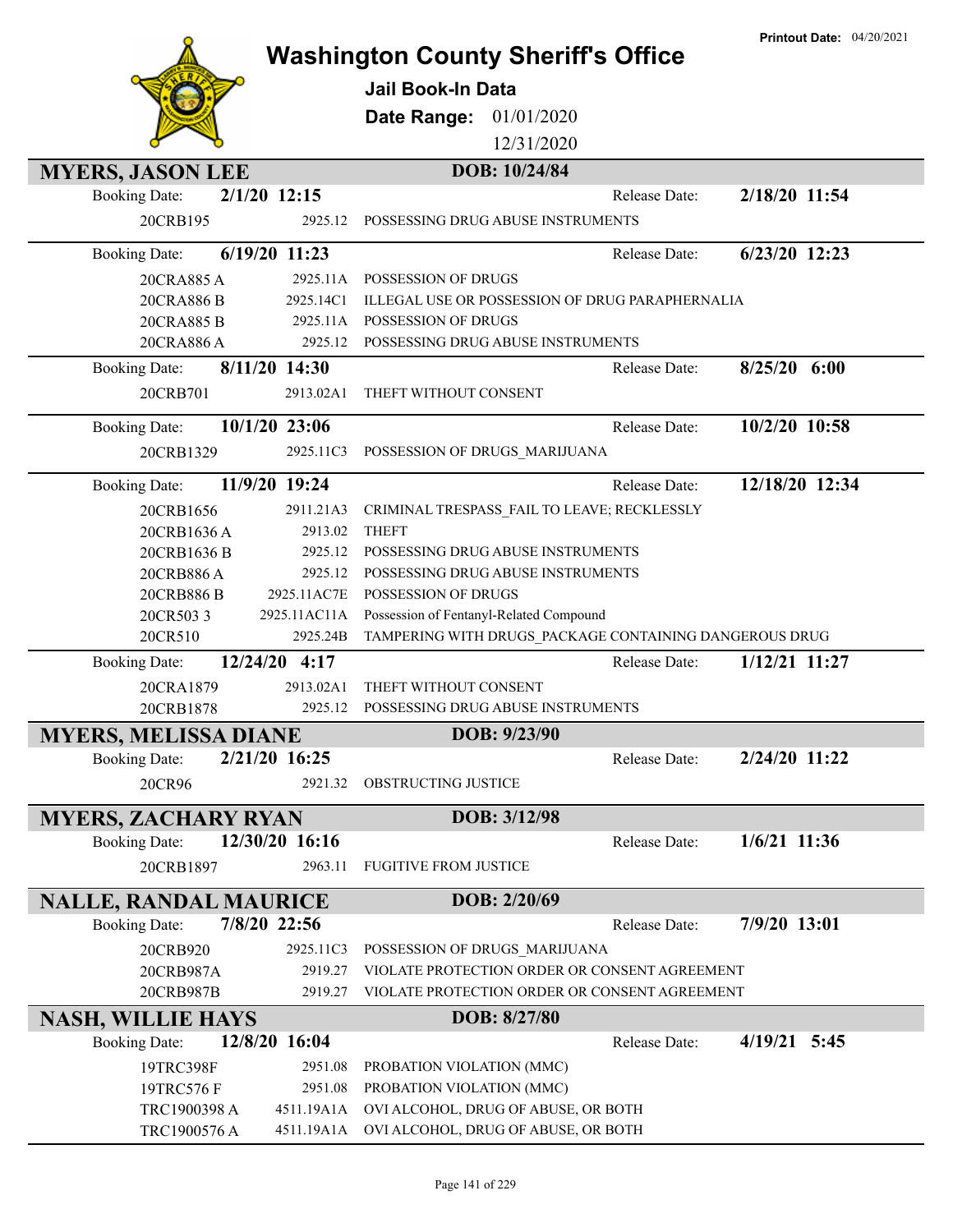|                                                       |                                                               | <b>Washington County Sheriff's Office</b>                                                          | <b>Printout Date: 04/20/2021</b> |
|-------------------------------------------------------|---------------------------------------------------------------|----------------------------------------------------------------------------------------------------|----------------------------------|
|                                                       | <b>Jail Book-In Data</b>                                      |                                                                                                    |                                  |
|                                                       |                                                               |                                                                                                    |                                  |
|                                                       | Date Range:                                                   | 01/01/2020                                                                                         |                                  |
|                                                       |                                                               | 12/31/2020                                                                                         |                                  |
| <b>NEAL, ANDREW J</b>                                 |                                                               | DOB: 1/7/82                                                                                        |                                  |
| 4/29/20 17:55<br><b>Booking Date:</b>                 |                                                               | Release Date:                                                                                      | $8/5/20$ 9:29                    |
| 20CRA607<br>2907.02A1B                                | Rape - victim < 13 nonforcible                                |                                                                                                    |                                  |
| 20CR173 1<br>2907.02A1B                               | Rape - victim < 13 nonforcible                                |                                                                                                    |                                  |
| 20CR1732<br>20CR1733                                  | 2907.03A5<br>Sexual Battery - parent or guardian<br>2907.05A4 | Gross Sexual Imposition - victim < 13, statutory                                                   |                                  |
|                                                       |                                                               | DOB: 4/21/91                                                                                       |                                  |
| <b>NEFF, ERIC RUSSELL SCOTT</b><br>9/8/20 16:40       |                                                               |                                                                                                    | 9/18/20 10:54                    |
| <b>Booking Date:</b>                                  |                                                               | Release Date:                                                                                      |                                  |
| 2925.03C9H<br>CRA2001351                              |                                                               | TRAFFICKING IN DRUGS - FENTANYL                                                                    |                                  |
| 2925.11AC11B<br>20CR342 1<br>2925.03A2C9C<br>20CR3422 |                                                               | Aggravated Possession of a Fentanyl-Related Compound<br>Trafficking in a Fentanyl-related Compound |                                  |
| 2923.13A3B<br>20CR3423                                |                                                               | Having Weapons While Under Disability                                                              |                                  |
| 2925.03A2C9H<br>20CR361 1                             |                                                               | Trafficking Fentanyl-Related Compound/Major Drug Offender                                          |                                  |
| 20CR3612<br>25.11AC9BC11G                             |                                                               | Possession of a Fentanyl-Related Compound                                                          |                                  |
| <b>NEFF, STEPHEN RAY</b>                              |                                                               | DOB: 2/9/74                                                                                        |                                  |
| 8/3/20 15:40<br><b>Booking Date:</b>                  |                                                               | Release Date:                                                                                      | $1/26/21$ 6:00                   |
| 18CR354 1<br>511.19A1AG1DI                            |                                                               | Operating Vehicle Under the Influence of Alcohol or Drugs                                          |                                  |
| 18CR3542<br>511.19A1DG1DI                             |                                                               | Operating Vehicle Under the Influence of Alcohol or Drugs                                          |                                  |
| 20CR316                                               | <b>BREACH OF RECOGNIZANCE</b><br>2937.29                      |                                                                                                    |                                  |
| <b>NELSON, MASON ANDREW</b>                           |                                                               | DOB: 4/14/88                                                                                       |                                  |
| 2/19/20 11:36<br><b>Booking Date:</b>                 |                                                               | Release Date:                                                                                      | $2/26/20$ 8:07                   |
| <b>PAROLE</b>                                         | PAROLE VIOLATION<br>2967.15                                   |                                                                                                    |                                  |
| 9/27/20 16:57<br><b>Booking Date:</b>                 |                                                               | Release Date:                                                                                      | 9/28/20 11:10                    |
| TRD2002253                                            | 4510.16<br>DUS (FRA)                                          |                                                                                                    |                                  |
| 12/6/20 17:19<br><b>Booking Date:</b>                 |                                                               | Release Date:                                                                                      | 12/17/20 14:00                   |
| 20CRA1764 A<br>2921.12A1                              |                                                               | TAMPERING W/EVIDENCE ALTER, DESTROY, CONCEAL, REMOVE RECORD                                        |                                  |
| 2913.51AB<br>20CRA1764 B                              | RECEIVING STOLEN PROPERTY                                     |                                                                                                    |                                  |
| 20CR5501                                              | 2911.13B                                                      | BREAKING AND ENTERING_COMMIT FELONY/LAND PREMISES OF ANOTHER                                       |                                  |
| 20CR5502<br>2913.02A1B2                               | <b>THEFT</b>                                                  |                                                                                                    |                                  |
| <b>NELSON, NICHOLAS JAMES</b>                         |                                                               | DOB: 4/18/89                                                                                       |                                  |
| 5/7/20 13:19<br><b>Booking Date:</b>                  |                                                               | Release Date:                                                                                      | 5/8/20 12:20                     |
| <b>PV HOLDER</b>                                      | 2951.08A<br>PROBATION VIOLATION (CPC)                         |                                                                                                    |                                  |
| <b>ATHENS CO</b>                                      | 2923.32                                                       | ENGAGING IN PATTERN OF CORRUPT ACTIVITY                                                            |                                  |
| <b>NEWTON, ASHLEY MARIE</b>                           |                                                               | DOB: 12/6/99                                                                                       |                                  |
| 1/8/20 16:40<br><b>Booking Date:</b>                  |                                                               | Release Date:                                                                                      | $1/8/20$ 20:46                   |
| CRB1902046                                            | 2913.02<br><b>THEFT</b>                                       |                                                                                                    |                                  |
| CRB200017                                             | 2937.29<br>BREACH OF RECOGNIZANCE                             |                                                                                                    |                                  |
| <b>NICHOLS, RYAN ONEIL</b>                            |                                                               | DOB: 7/17/76                                                                                       |                                  |
| 3/10/20 1:38<br><b>Booking Date:</b>                  |                                                               | Release Date:                                                                                      | 3/11/20 13:53                    |
| 20TRC1247                                             | 4511.194                                                      | HAVING PHYSICAL CONTROL OF VEHICLE WHILE UNDER INFLUENCE                                           |                                  |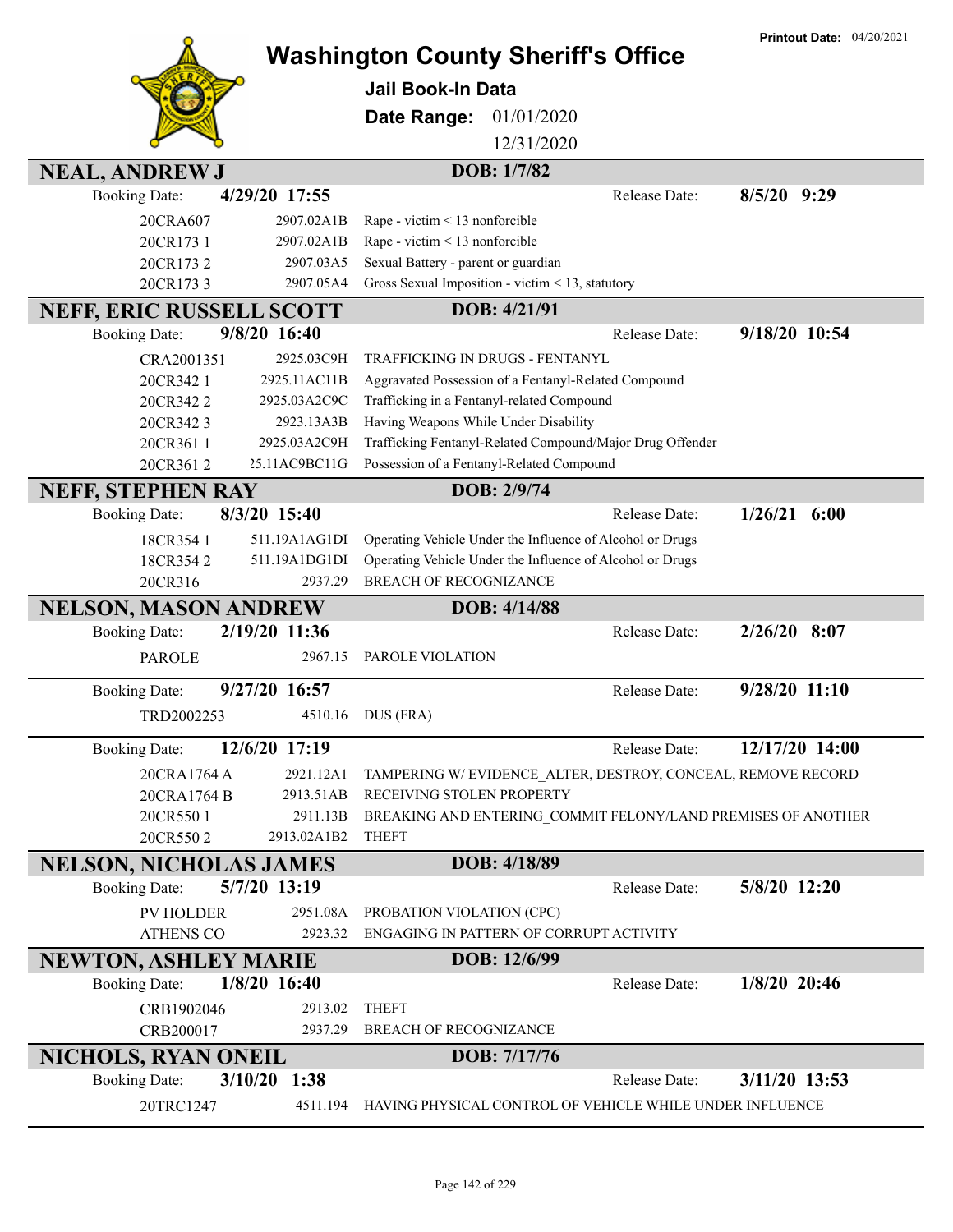|                                          | <b>Printout Date: 04/20/2021</b><br><b>Washington County Sheriff's Office</b>                                        |
|------------------------------------------|----------------------------------------------------------------------------------------------------------------------|
|                                          | <b>Jail Book-In Data</b>                                                                                             |
|                                          |                                                                                                                      |
|                                          | Date Range: 01/01/2020<br>12/31/2020                                                                                 |
|                                          |                                                                                                                      |
| NIXON, MATTHEW SANFORD<br>$6/28/20$ 3:09 | DOB: 2/28/82<br>6/29/20 12:17<br>Release Date:                                                                       |
| <b>Booking Date:</b>                     |                                                                                                                      |
| 20CRB414<br>2919.25A                     | DOMESTIC VIOLENCE_KNOWINGLY CAUSE PHYSICAL HARM                                                                      |
| 10/20/20 18:54<br><b>Booking Date:</b>   | 10/30/20 11:02<br>Release Date:                                                                                      |
| 2937.29<br>CRB2001557                    | <b>BREACH OF RECOGNIZANCE</b>                                                                                        |
| 4510.11<br>TRD2002121                    | <b>DUS VIOL RESTR</b>                                                                                                |
| CRB2000414                               | 2919.25A DOMESTIC VIOLENCE_KNOWINGLY CAUSE PHYSICAL HARM                                                             |
| <b>NOEL, CORY JAMES</b>                  | DOB: 9/30/97                                                                                                         |
| 1/7/20 18:30<br><b>Booking Date:</b>     | 1/17/20<br>6:00<br>Release Date:                                                                                     |
| 19TRC7145 A                              | 4511.19A1A DRIVING WHILE UNDER THE INFLUENCE OF ALCOHOL/DRUGS                                                        |
| 1/28/20 22:03<br><b>Booking Date:</b>    | $2/7/20$ 6:00<br>Release Date:                                                                                       |
| TRC 1907145 A                            | 4511.19A1A OVI ALCOHOL, DRUG OF ABUSE, OR BOTH                                                                       |
| <b>NOLAN, KATRINA MARIE LYNN</b>         | DOB: 7/24/71                                                                                                         |
| 10/1/20 11:50<br><b>Booking Date:</b>    | 10/2/20 11:06<br>Release Date:                                                                                       |
| CRB2001281<br>2917.11A1                  | DISORDERLY CONDUCT_FIGHTING OR THREATENING                                                                           |
| <b>NUNN, ANDREW RYAN</b>                 | DOB: 4/19/84                                                                                                         |
| 1/23/20 19:12<br><b>Booking Date:</b>    | 1/25/20 13:30<br>Release Date:                                                                                       |
| 19TRC1809B<br>2951.08                    | PROBATION VIOLATION (MMC)                                                                                            |
| 3/2/20 17:22<br><b>Booking Date:</b>     | 3/25/20 14:56<br>Release Date:                                                                                       |
| 2951.08<br>19TRC1809 PV                  | PROBATION VIOLATION (MMC)                                                                                            |
| TRC1901809A                              | 4511.194 HAVING PHYSICAL CONTROL OF VEHICLE WHILE UNDER INFLUENCE                                                    |
| $6/8/20$ 19:05<br><b>Booking Date:</b>   | $6/12/20$ $6:00$<br>Release Date:                                                                                    |
| 19TRC1809A<br>4511.194                   | HAVING PHYSICAL CONTROL OF VEHICLE WHILE UNDER INFLUENCE                                                             |
| 7/31/20 18:22<br><b>Booking Date:</b>    | $8/15/20$ 6:00<br>Release Date:                                                                                      |
| 20CRB0989                                | 2925.11AC1A POSSESSION OF DRUGS                                                                                      |
| <b>NUTTER, ANGELA SUE</b>                | DOB: 7/19/78                                                                                                         |
| 2/11/20 12:45<br><b>Booking Date:</b>    | $4/20/20$ 6:00<br>Release Date:                                                                                      |
| 18CR285 1<br>2913.02A1B5                 | Theft of a Motor Vehicle                                                                                             |
| 2913.02A1B4<br>18CR2852                  | THEFT OF A FIREARM                                                                                                   |
| 18CR2853<br>2911.13A                     | BREAKING AND ENTERING PURPOSE COMMIT THEFT OFFENSE/FELONY<br>UNNOCCUPIED STRUCTURE -- USE OF FORCE STEALTH DECEPTION |
|                                          |                                                                                                                      |
| <b>NUTTER, ERIC WAYNE</b>                | DOB: 3/11/65                                                                                                         |
| 8/27/20 12:31<br><b>Booking Date:</b>    | 8/28/20 15:27<br>Release Date:                                                                                       |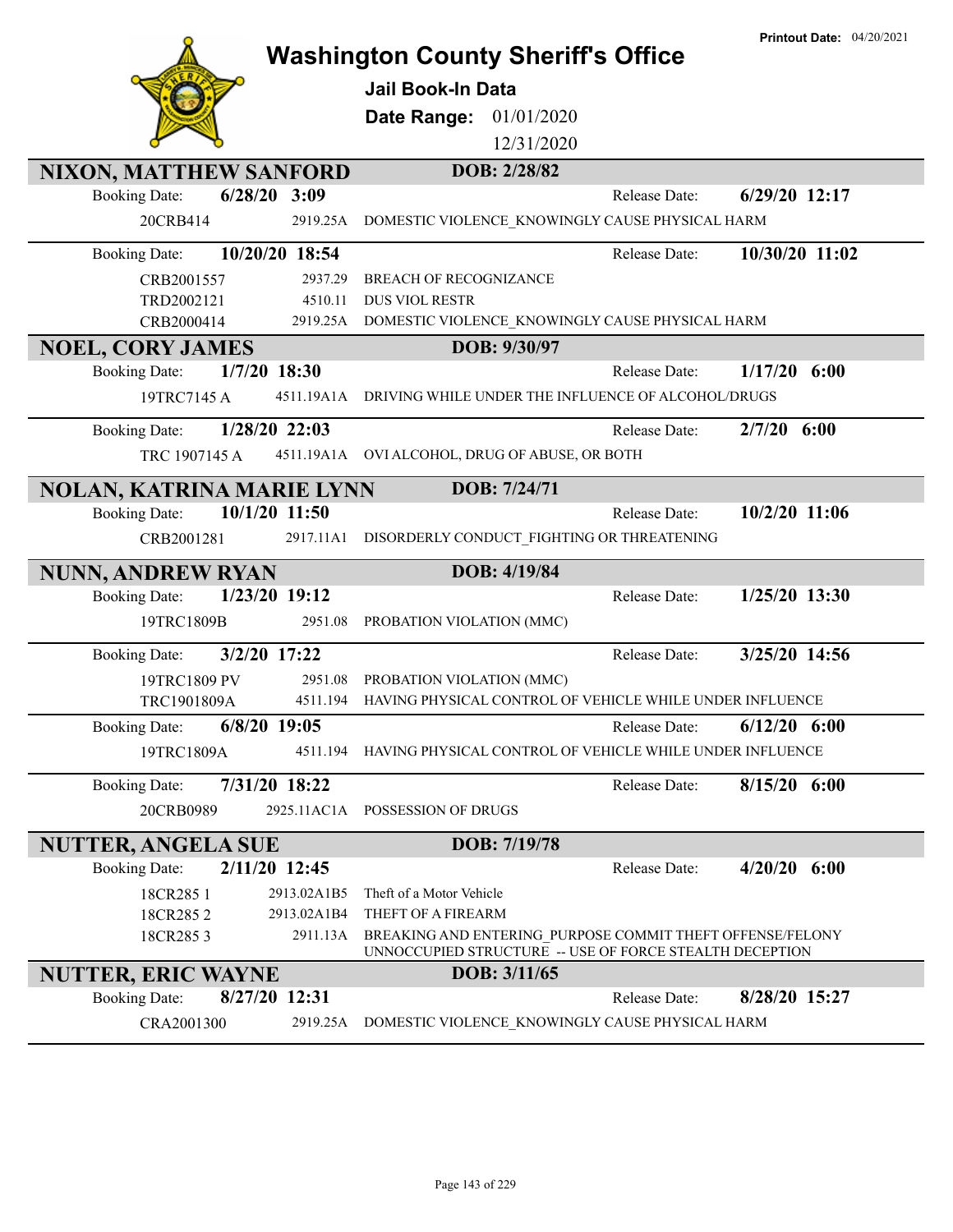|                                                  | <b>Printout Date: 04/20/2021</b><br><b>Washington County Sheriff's Office</b>      |
|--------------------------------------------------|------------------------------------------------------------------------------------|
|                                                  | Jail Book-In Data                                                                  |
|                                                  | 01/01/2020                                                                         |
|                                                  | Date Range:<br>12/31/2020                                                          |
|                                                  |                                                                                    |
| <b>OAKLEY, DENNIS RAY</b>                        | DOB: 10/21/80                                                                      |
| 2/10/20 18:58<br><b>Booking Date:</b>            | $2/20/20$ 6:00<br>Release Date:                                                    |
| 19CRB1639A<br>2919.25C                           | DOMESTIC VIOLENCE CAUSE BELIEF OF IMMINENT PHYSICAL HARM BY<br><b>THREAT</b>       |
| 3/2/20 18:36<br><b>Booking Date:</b>             | $3/12/20$ 6:00<br>Release Date:                                                    |
| 19CRB1639A<br>2919.25C                           | DOMESTIC VIOLENCE_CAUSE BELIEF OF IMMINENT PHYSICAL HARM BY<br><b>THREAT</b>       |
| 6/10/20 18:30<br><b>Booking Date:</b>            | $6/19/20$ $6:00$<br>Release Date:                                                  |
| 19CRB1639 A<br>2919.25                           | DOMESTIC VIOLENCE                                                                  |
| <b>O'BRIEN, JAMES CORNWELL</b>                   | DOB: 10/24/73                                                                      |
| $1/6/20$ 18:55<br><b>Booking Date:</b>           | $1/21/20$ 6:00<br>Release Date:                                                    |
| 19TRC5495 B<br>4511.19A2                         | Driving under the influence of alcohol/drugs > .10% in blood                       |
| <b>OBRIEN, JAMES FREDRICK</b>                    | DOB: 9/9/77                                                                        |
| 2/12/20 18:29<br><b>Booking Date:</b>            | 2/15/20 5:50<br>Release Date:                                                      |
| 19TRD7242<br>4510.037J                           | DUS - 12PT SUSPENSION                                                              |
| 9/8/20 23:18<br><b>Booking Date:</b>             | $9/9/20$ 12:56<br>Release Date:                                                    |
| 14FS0022<br>2919.21                              | NONSUPPORT OF DEPENDENTS                                                           |
| <b>OBRIEN, JEREMY EUGENE</b>                     | DOB: 9/12/84                                                                       |
| 5/31/20 15:08<br><b>Booking Date:</b>            | $6/1/20$ 18:05<br>Release Date:                                                    |
| 20CRB744<br>2919.25A                             | DOMESTIC VIOLENCE KNOWINGLY CAUSE PHYSICAL HARM                                    |
| <b>ODELL, MARIAH KATELYN</b>                     | DOB: 4/21/96                                                                       |
| 8/14/20 15:46<br><b>Booking Date:</b>            | 8/14/20 16:28<br>Release Date:                                                     |
| 20TRC0977<br>4511.19A1A                          | OVI ALCOHOL, DRUG OF ABUSE, OR BOTH                                                |
| 2937.29<br>20CRB0765                             | BREACH OF RECOGNIZANCE                                                             |
| <b>ODELL, RUSSELL LEON</b>                       | DOB: 6/20/66                                                                       |
| 3/15/20 4:33<br><b>Booking Date:</b>             | 3/20/20 23:42<br>Release Date:                                                     |
| 2921.331A<br>19CRB1884                           | FAILURE TO COMPLY WITH ORDER OR SIGNAL OF P.O. LAWFUL ORDER OR<br><b>DIRECTION</b> |
| 4510.11<br>19TRD6215 A                           | DUS VIOL RESTR                                                                     |
| 19TRD6215 B<br>4549.08<br>19TRD6215 C<br>4511.12 | FICTITIOUS PLATES M4<br>Stop light or stop sign violation                          |
| MONROE CO<br>2925.11                             | POSSESSION OF DRUGS                                                                |
| 12/22/20<br>3:08<br><b>Booking Date:</b>         | 12/22/20 11:12<br>Release Date:                                                    |
| Muskingum Cour<br>2925.11A                       | POSSESSION OF DRUGS                                                                |
| DOB: 6/6/00<br><b>OFFENBERGER, BRANDON SCOTT</b> |                                                                                    |
| $6/9/20$ 9:39<br><b>Booking Date:</b>            | $6/10/20$ 15:48<br>Release Date:                                                   |
| 20CR241<br>2911.13B                              | BREAKING AND ENTERING_COMMIT FELONY/LAND PREMISES OF ANOTHER                       |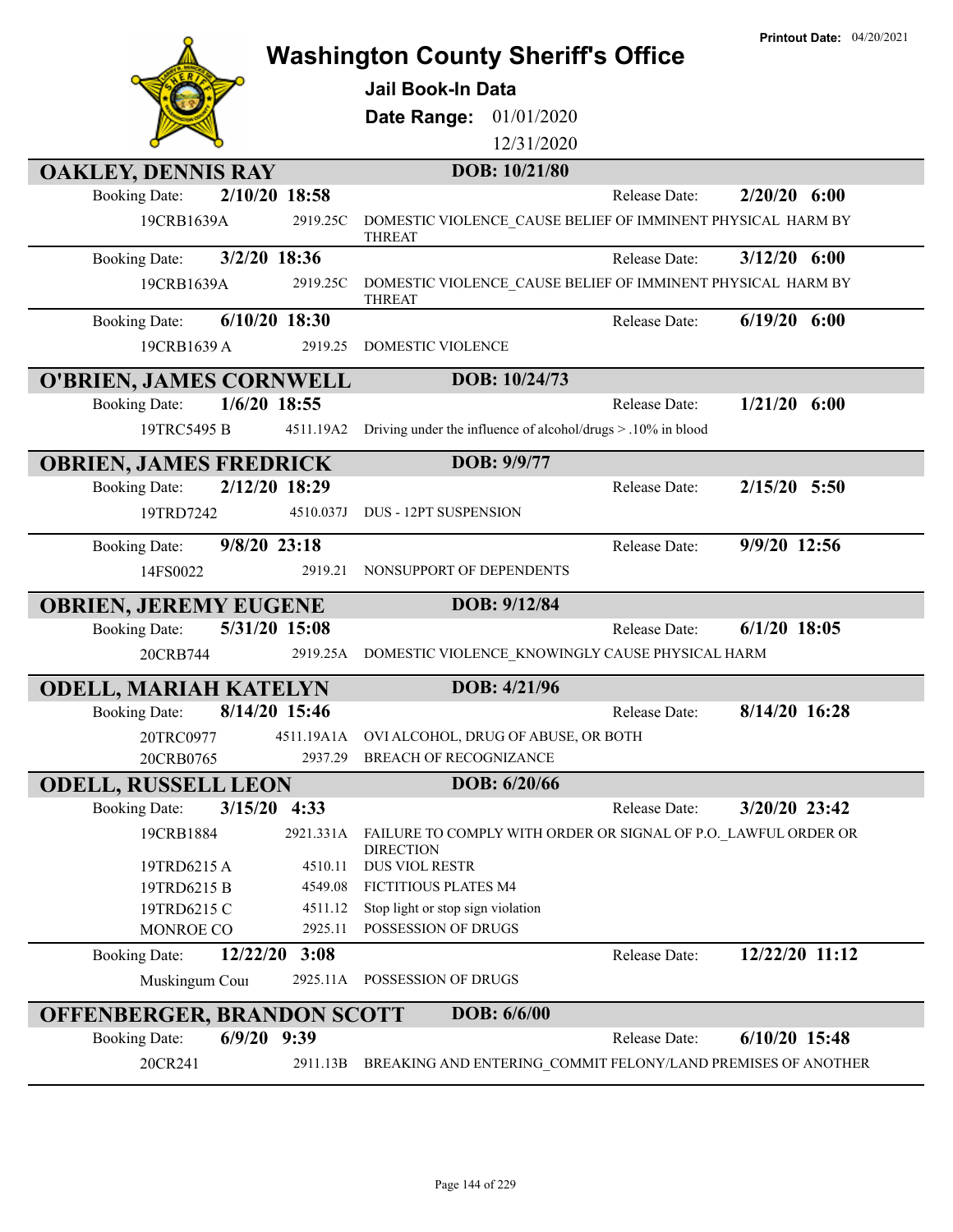|                                 |                      | <b>Washington County Sheriff's Office</b>                                      | Printout Date: 04/20/2021 |  |
|---------------------------------|----------------------|--------------------------------------------------------------------------------|---------------------------|--|
|                                 |                      | <b>Jail Book-In Data</b>                                                       |                           |  |
|                                 |                      |                                                                                |                           |  |
|                                 |                      | 01/01/2020<br>Date Range:                                                      |                           |  |
|                                 |                      | 12/31/2020                                                                     |                           |  |
| OFFENBERGER, MICHAEL ANTHO      |                      | DOB: 7/23/85                                                                   |                           |  |
| <b>Booking Date:</b>            | 11/9/20 1:29         | Release Date:                                                                  | 11/9/20 12:13             |  |
| 20CRB569                        | 2917.11A1            | DISORDERLY CONDUCT FIGHTING OR THREATENING                                     |                           |  |
| 20CRB1640<br>20CRB1639          | 2925.14C1<br>2705.02 | ILLEGAL USE OR POSSESSION OF DRUG PARAPHERNALIA<br>CONTEMPT(FAILURE TO APPEAR) |                           |  |
| <b>OFFENBERGER, SUE ANN</b>     |                      | DOB: 12/22/63                                                                  |                           |  |
| <b>Booking Date:</b>            | 2/7/20 19:00         | Release Date:                                                                  | 2/9/20 17:39              |  |
| 19DES519                        | 2705.02              | CONTEMPT(FAILURE TO APPEAR)                                                    |                           |  |
| OFFENBERGER-OLDFIELD, NICOL     |                      | DOB: 9/7/93                                                                    |                           |  |
| <b>Booking Date:</b>            | 2/13/20 11:07        | Release Date:                                                                  | 3/5/20<br>7:57            |  |
| 17CRB2305 PV                    | 2951.08              | PROBATION VIOLATION (MMC)                                                      |                           |  |
| 18TRC4362A                      | 4511.19A1A           | DRIVING WHILE UNDER THE INFLUENCE OF ALCOHOL/DRUGS                             |                           |  |
| <b>Booking Date:</b>            | 3/5/20 13:58         | Release Date:                                                                  | $3/12/20$ 8:02            |  |
| 17CRB2305                       | 2951.08              | PROBATION VIOLATION (MMC)                                                      |                           |  |
| 18TRC4362A                      | 4511.19A1A           | OVI ALCOHOL, DRUG OF ABUSE, OR BOTH                                            |                           |  |
| <b>Booking Date:</b>            | 3/12/20 13:35        | Release Date:                                                                  | $3/17/20$ 5:33            |  |
| 18TRC4362A                      | 4511.19A1A           | DRIVING WHILE UNDER THE INFLUENCE OF ALCOHOL/DRUGS                             |                           |  |
| 17CRB2305                       | 2951.08              | PROBATION VIOLATION (MMC)                                                      |                           |  |
| <b>OLDFIELD, DEREK DOUGLAS</b>  |                      | DOB: 10/7/85                                                                   |                           |  |
| <b>Booking Date:</b>            | 7/7/20 20:56         | Release Date:                                                                  | $8/26/20$ 9:50            |  |
| 19CR128 1                       | 2925.03A1C1          | AGG. TRAFFICKING IN DRUGS                                                      |                           |  |
| 19CR374                         | 2921.12A1B           | TAMPERING WITH EVIDENCE                                                        |                           |  |
| <b>OLIVER, TRISTA ANN</b>       |                      | DOB: 12/30/93<br>Release Date:                                                 |                           |  |
| <b>Booking Date:</b>            | $6/22/20$ 15:19      |                                                                                | $7/3/20$ $6:00$           |  |
| 19CRB1879<br>20CRB891           | 2925.12<br>2705.02A  | POSSESSING DRUG ABUSE INSTRUMENTS<br>Contempt of Court                         |                           |  |
| <b>OMALLEY, BRENNAN MICHAEL</b> |                      | DOB: 3/19/93                                                                   |                           |  |
| <b>Booking Date:</b>            | 5/20/20 13:57        | Release Date:                                                                  | $6/26/20$ 11:54           |  |
| 20CRB715                        | 2919.25A             | DOMESTIC VIOLENCE KNOWINGLY CAUSE PHYSICAL HARM                                |                           |  |
| 20CRB838                        | 2919.27              | VIOLATE PROTECTION ORDER OR CONSENT AGREEMENT                                  |                           |  |
| <b>OMEARA, SHAWN WYTHE</b>      |                      | DOB: 7/5/83                                                                    |                           |  |
| <b>Booking Date:</b>            | 5/18/20 19:01        | Release Date:                                                                  | 5/27/20 10:44             |  |
| 20CRB703                        | 2963.11              | <b>FUGITIVE FROM JUSTICE</b>                                                   |                           |  |
| 16TRC5609A                      | 4511.19A1A           | DRIVING WHILE UNDER THE INFLUENCE OF ALCOHOL/DRUGS                             |                           |  |
| 16TRC5609B                      | 4511.12              | Stop light or stop sign violation                                              |                           |  |
| 16CRB1740                       | 2921.31              | OBSTRUCTING OFFICIAL BUSINESS                                                  |                           |  |
| <b>OMSPACH, DUSTIN MICHAEL</b>  |                      | DOB: 5/12/82                                                                   |                           |  |
| <b>Booking Date:</b>            | 2/18/20 12:54        | Release Date:                                                                  | $5/14/20$ 6:00            |  |
| 18CR145<br>18CR146              | 2951.08A<br>2951.08A | PROBATION VIOLATION (CPC)<br>PROBATION VIOLATION (CPC)                         |                           |  |
|                                 |                      |                                                                                |                           |  |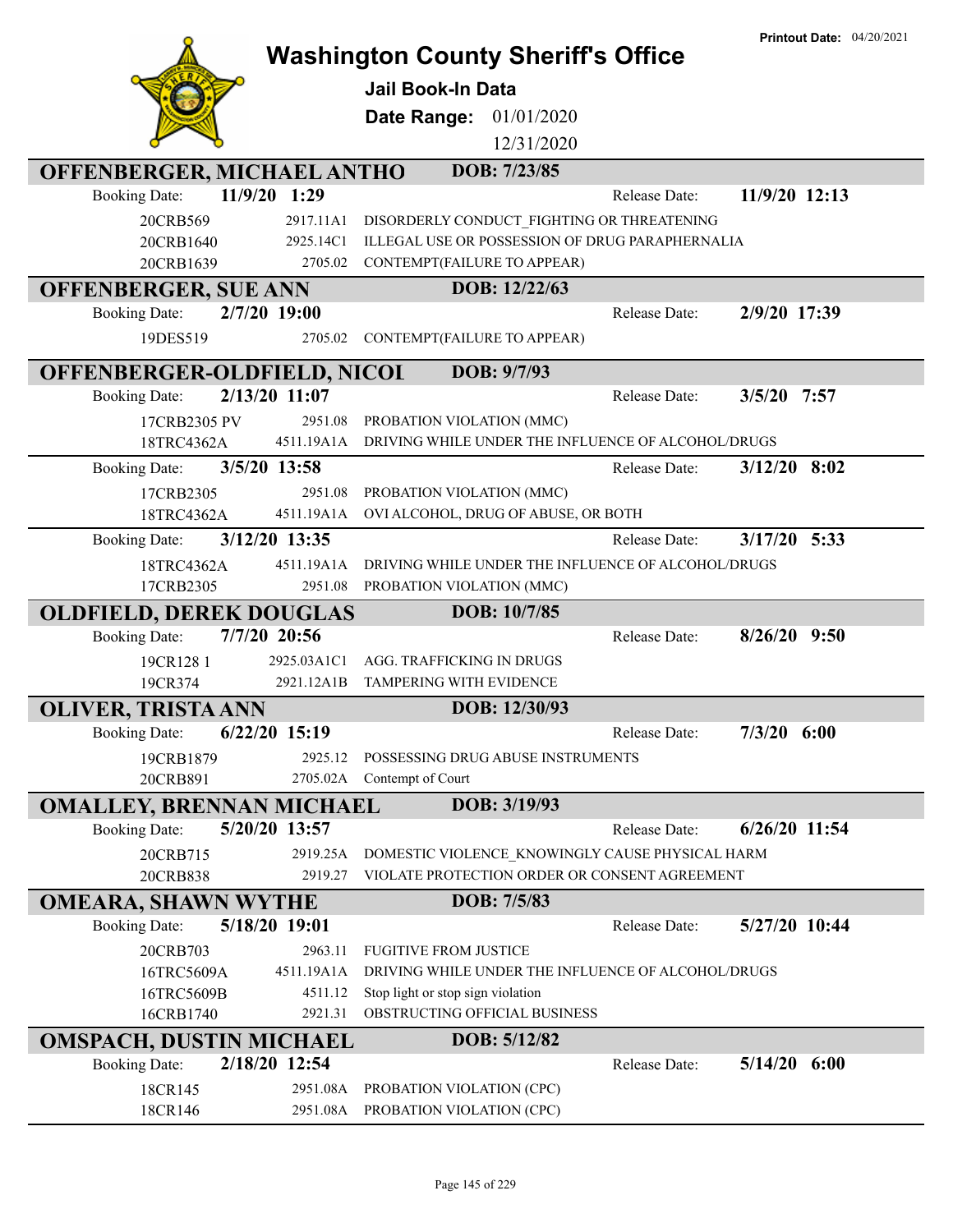|                            |                | <b>Washington County Sheriff's Office</b>      |               | <b>Printout Date: 04/20/2021</b> |
|----------------------------|----------------|------------------------------------------------|---------------|----------------------------------|
|                            |                | <b>Jail Book-In Data</b>                       |               |                                  |
|                            |                | 01/01/2020<br>Date Range:                      |               |                                  |
|                            |                | 12/31/2020                                     |               |                                  |
| <b>OWENS, ERIC SHAWN</b>   |                | DOB: 2/15/80                                   |               |                                  |
| <b>Booking Date:</b>       | $7/17/20$ 2:56 |                                                | Release Date: | 7/17/20 10:18                    |
| 20CW011                    | 545.05         | PETTY THEFT                                    |               |                                  |
| <b>OWENS, FALCON ROSS</b>  |                | DOB: 3/10/94                                   |               |                                  |
| <b>Booking Date:</b>       | 1/30/20 13:25  |                                                | Release Date: | $1/31/20$ 8:43                   |
| 18CRB1674 PV               | 2951.08        | PROBATION VIOLATION (MMC)                      |               |                                  |
| <b>Booking Date:</b>       | 10/15/20 13:41 |                                                | Release Date: | 10/21/20 11:35                   |
| CRB1801674 D               | 2951.08        | PROBATION VIOLATION (MMC)                      |               |                                  |
| <b>OWENS, LISA NICOLE</b>  |                | DOB: 6/12/80                                   |               |                                  |
| <b>Booking Date:</b>       | 6/25/20 14:23  |                                                | Release Date: | 6/25/20 14:27                    |
| 20CR208 1                  | 2925.11AC1A    | POSSESSION OF DRUGS                            |               |                                  |
| 20CR2082                   | 2925.11AC1A    | POSSESSION OF DRUGS                            |               |                                  |
| 20CR2083                   | 2925.14C1F1    | DRUG PARAPHERNALIA                             |               |                                  |
| 20CR2084                   |                | 2925.11AC2A AGGRVATED POSSESSION OF DRUGS      |               |                                  |
| PARKER, WILLIAM LEONARD SR |                | DOB: 12/18/70                                  |               |                                  |
| <b>Booking Date:</b>       | 9/2/20 10:55   |                                                | Release Date: | 9/2/20 14:45                     |
| CVI1801243                 | 2705.02B       | CONTEMPT(DEBTORS EXAM)                         |               |                                  |
| PARKS, CODY AUSTIN         |                | DOB: 5/11/95                                   |               |                                  |
| <b>Booking Date:</b>       | 7/20/20 18:28  |                                                | Release Date: | 7/23/20 18:15                    |
| TRC1905906 A               |                | 4511.19A1A OVI ALCOHOL, DRUG OF ABUSE, OR BOTH |               |                                  |
| PARMER, SHAWN DOUGLAS      |                | DOB: 6/10/89                                   |               |                                  |
| <b>Booking Date:</b>       | 6/9/20 15:06   |                                                | Release Date: | 6/17/20 11:54                    |
| 20CRA823                   |                | 2925.11A POSSESSION OF DRUGS                   |               |                                  |
| PARSONS, ASHLEY DAWN       |                | DOB: 10/18/82                                  |               |                                  |
| <b>Booking Date:</b>       | 5/15/20 19:29  |                                                | Release Date: | $5/17/20$ 0:33                   |
| <b>BELMONT</b>             | 2913.02        | <b>THEFT</b>                                   |               |                                  |
| PARSONS, CHAD ROBERT       |                | DOB: 3/18/80                                   |               |                                  |
| <b>Booking Date:</b>       | 6/18/20 16:54  |                                                | Release Date: | 6/19/20 14:32                    |
| <b>BELMONT CO</b>          | 4510.11A       | DUS                                            |               |                                  |
| MONROE COUP                | 4510.11        | DUS VIOL RESTR                                 |               |                                  |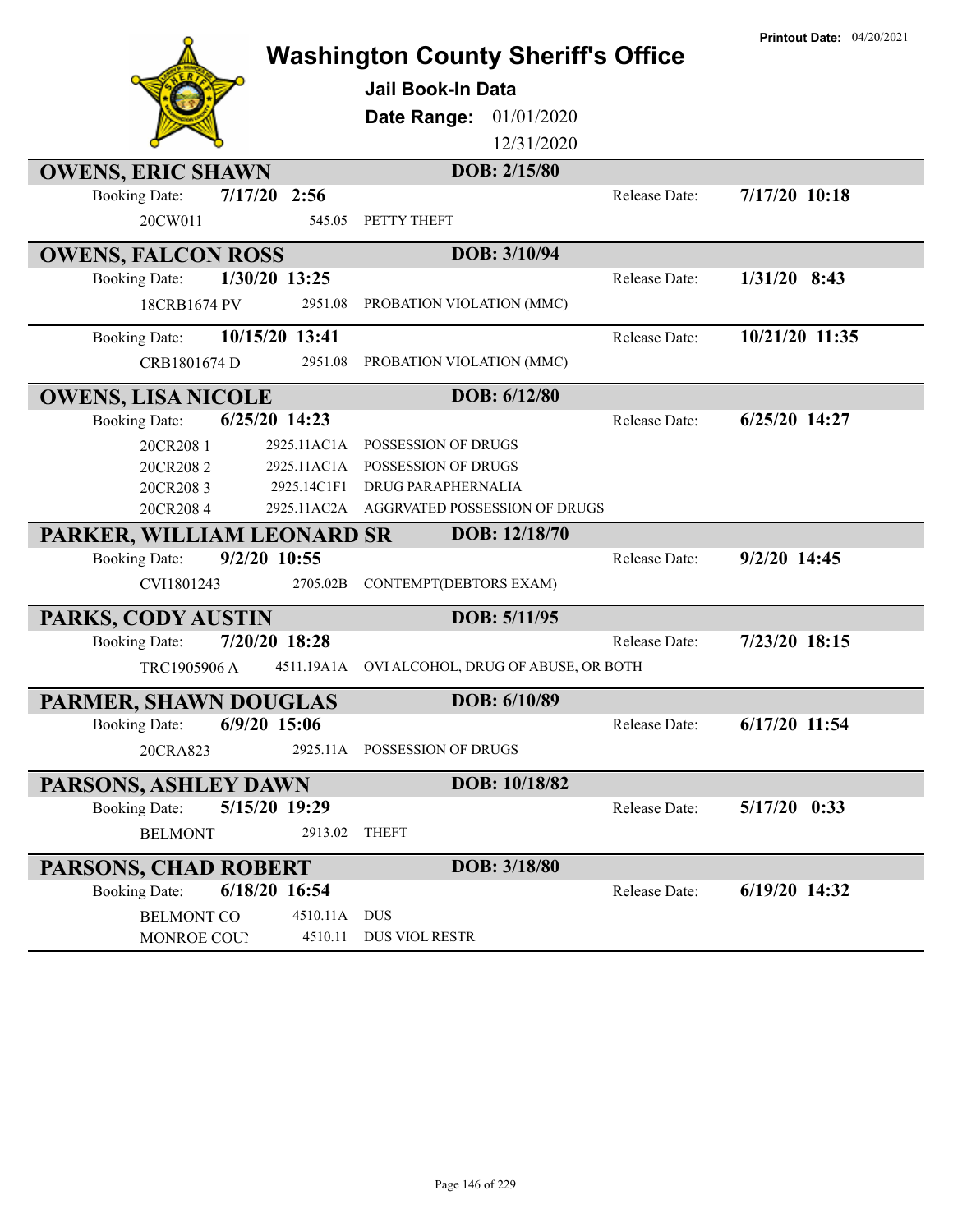|                                                                    | <b>Washington County Sheriff's Office</b><br><b>Jail Book-In Data</b>                                            |               |                |
|--------------------------------------------------------------------|------------------------------------------------------------------------------------------------------------------|---------------|----------------|
|                                                                    |                                                                                                                  |               |                |
|                                                                    |                                                                                                                  |               |                |
|                                                                    | 01/01/2020<br>Date Range:                                                                                        |               |                |
|                                                                    | 12/31/2020                                                                                                       |               |                |
| PARSONS, HOLLI RENAE                                               | DOB: 3/30/84                                                                                                     |               |                |
| $1/21/20$ 10:40<br><b>Booking Date:</b>                            |                                                                                                                  | Release Date: | 1/21/20 10:51  |
| 20CR191<br>2925.11AC1A                                             | POSSESSION OF DRUGS                                                                                              |               |                |
| 20CR192<br>2925.14C1F1<br>20CR193<br>2925.11AC1A                   | DRUG PARAPHERNALIA<br>POSSESSION OF DRUGS                                                                        |               |                |
| 6/8/20 10:17<br><b>Booking Date:</b>                               |                                                                                                                  | Release Date: | 6/8/20 10:25   |
| 20CR191<br>2925.11                                                 | POSSESSION OF DRUGS                                                                                              |               |                |
|                                                                    |                                                                                                                  |               |                |
| 8/14/20 18:34<br><b>Booking Date:</b>                              |                                                                                                                  | Release Date: | $9/11/20$ 6:00 |
| 20CR191<br>2925.11                                                 | POSSESSION OF DRUGS                                                                                              |               |                |
| PARSONS, MITCHELL ALLEN                                            | DOB: 1/16/82                                                                                                     |               |                |
| 1/24/20 18:51<br><b>Booking Date:</b>                              |                                                                                                                  | Release Date: | 1/27/20 18:00  |
| 19TRC5420A                                                         | 4511.19A1A OVI ALCOHOL, DRUG OF ABUSE, OR BOTH                                                                   |               |                |
| 1/31/20 18:58                                                      |                                                                                                                  | Release Date: | $2/3/20$ 6:00  |
| <b>Booking Date:</b><br>4511.19A1A                                 | DRIVING WHILE UNDER THE INFLUENCE OF ALCOHOL/DRUGS                                                               |               |                |
| TRC 1905420 A                                                      |                                                                                                                  |               |                |
| PASCO, KRISTOPHER TODD                                             | DOB: 12/12/91                                                                                                    |               |                |
| $8/5/20$ 9:38<br><b>Booking Date:</b>                              |                                                                                                                  | Release Date: | $8/26/20$ 9:48 |
| 19CR4433<br>2903.11                                                | Felonious Assault                                                                                                |               |                |
| PATTERSON, JESSE DAVID                                             | DOB: 8/23/86                                                                                                     |               |                |
| 10/14/20 1:32<br><b>Booking Date:</b>                              |                                                                                                                  | Release Date: | 10/14/20 10:46 |
| <b>SADUSKY CO</b><br>2950.05F1                                     | SEX OFFENDER/FAIL TO NOTIFY CHANGE OF ADDRESS                                                                    |               |                |
|                                                                    | DOB: 8/18/82                                                                                                     |               |                |
| PATTERSON, NICHOLAS JAMES<br><b>Booking Date:</b><br>1/30/20 12:03 |                                                                                                                  | Release Date: | 2/24/20 17:41  |
| 2925.11AC6A<br>18CR138                                             | POSSESSION OF HEROIN                                                                                             |               |                |
| 17TRD23<br>4510.14                                                 | DRIVING UNDER OVI SUSPENSION                                                                                     |               |                |
| 17CRB749<br>2917.11A2                                              | DISORDERLY CONDUCT_OFFENSIVE GESTURE OR NOISE                                                                    |               |                |
| 2925.14<br>17CRB620                                                | <b>DRUG PARAPHERNALIA</b>                                                                                        |               |                |
| 4511.19A1A<br>17TRC2006 A                                          | DRIVING WHILE UNDER THE INFLUENCE OF ALCOHOL/DRUGS                                                               |               |                |
| 2921.31<br>18CRB307                                                | OBSTRUCTING OFFICIAL BUSINESS                                                                                    |               |                |
| 4510.21<br>18TRD685                                                | <b>FAILURE TO REINSTATE O/L</b>                                                                                  |               |                |
| 18CRB306<br>2921.331B                                              | FAILURE TO COMPLY WITH ORDER OR SIGNAL OF P.O. ELUDE OR FLEE                                                     |               |                |
| 20CRB183<br>2705.02                                                | CONTEMPT(FAILURE TO APPEAR)                                                                                      |               |                |
| 17TRC2006 B<br>4510.12A1                                           | No OL -Never had                                                                                                 |               |                |
| TRC1702006 C<br>4513.241                                           | <b>IMPROPER WINDOW TINT</b>                                                                                      |               |                |
| 0IN TRANSIT                                                        | 0IN TRANSIT                                                                                                      |               |                |
| PATTERSON, ROBERT WAYLAND                                          | DOB: 3/6/83                                                                                                      |               |                |
| 7/9/20 12:41<br><b>Booking Date:</b>                               |                                                                                                                  | Release Date: | $7/10/20$ 9:04 |
| 20CRB994<br>3767.32                                                | RESTRICTIONS ON DEPOSITING LITTER ON PUBLIC PROPERTY, ON PRIVATE<br>PROPERTY OWNED BY OTHERS AND IN STATE WATERS |               |                |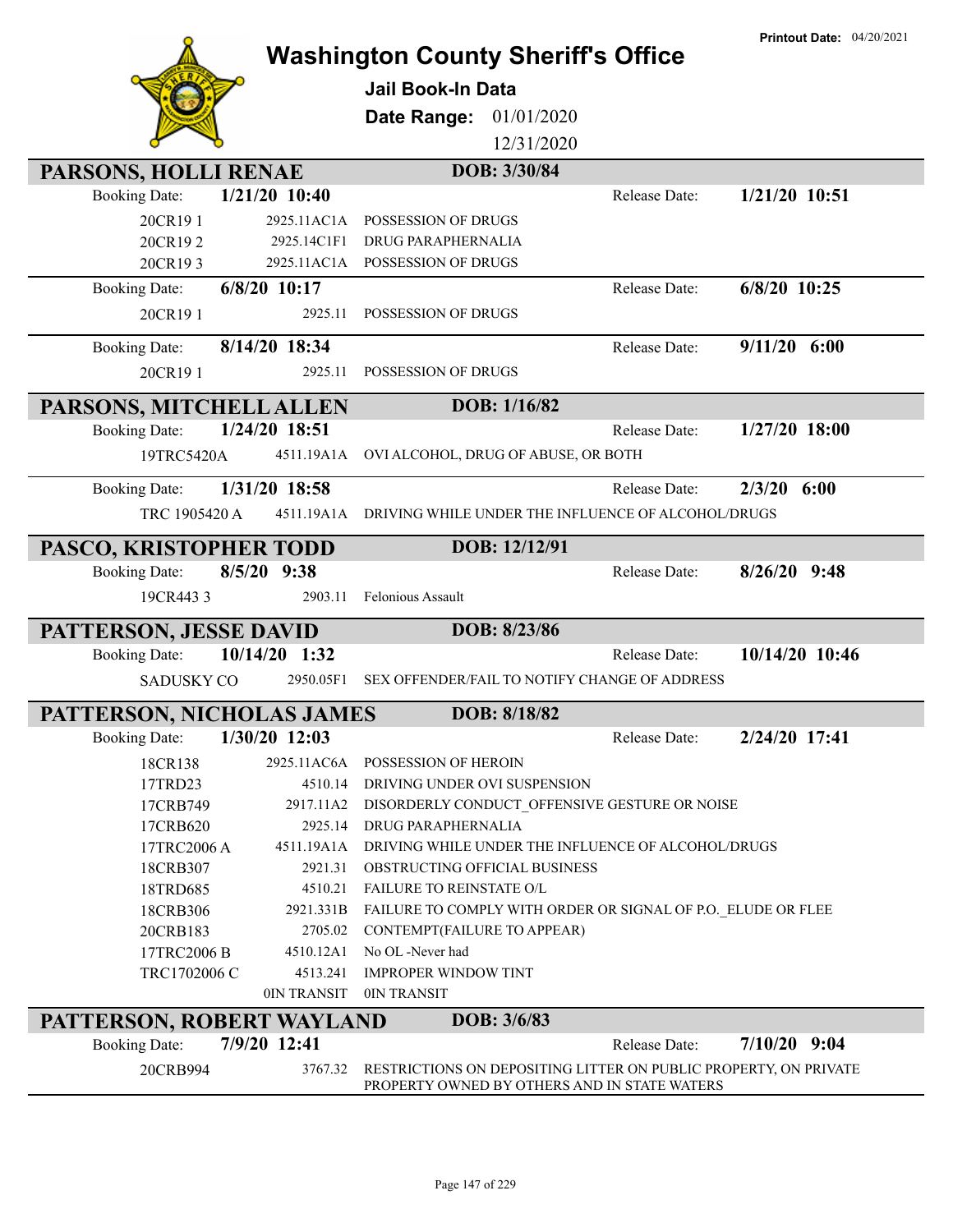|                          |                     |                                                                       |               | <b>Printout Date: 04/20/2021</b> |
|--------------------------|---------------------|-----------------------------------------------------------------------|---------------|----------------------------------|
|                          |                     | <b>Washington County Sheriff's Office</b>                             |               |                                  |
|                          |                     | Jail Book-In Data                                                     |               |                                  |
|                          |                     | 01/01/2020<br>Date Range:                                             |               |                                  |
|                          |                     | 12/31/2020                                                            |               |                                  |
| PAUL, SKYLAR MICHAEL     |                     | DOB: 10/9/92                                                          |               |                                  |
| <b>Booking Date:</b>     | 8/11/20 21:21       |                                                                       | Release Date: | $11/19/20$ 8:07                  |
|                          |                     |                                                                       |               |                                  |
| <b>PAROLE</b>            | 2967.15             | PAROLE VIOLATION                                                      |               |                                  |
| 20CRB1199<br>20CRA1198 A | 2921.33A<br>2921.31 | RESISTING ARREST_RESIST OR INTERFERE<br>OBSTRUCTING OFFICIAL BUSINESS |               |                                  |
| 20CRA1198 B              | 2917.31A3           | INDUCING PANIC COMMIT OFFENSE W/ RECKLESS DISREGARD                   |               |                                  |
| 20CR324                  | 2921.31AB           | <b>Obstructing Official Business</b>                                  |               |                                  |
|                          |                     |                                                                       |               |                                  |
| PAUL, SKYLER MICHAEL     |                     | DOB: 10/9/92                                                          |               |                                  |
| <b>Booking Date:</b>     | $8/1/20$ 2:48       |                                                                       | Release Date: | 8/7/20 11:12                     |
| <b>PAROLE</b>            | 2967.15             | PAROLE VIOLATION                                                      |               |                                  |
| PAYNE, NORM FIDEL        |                     | DOB: 5/13/61                                                          |               |                                  |
| <b>Booking Date:</b>     | 7/29/20 12:54       |                                                                       | Release Date: | 7/29/20 15:33                    |
| 19JL000341               | 2705.02             | CONTEMPT(FAILURE TO APPEAR)                                           |               |                                  |
|                          |                     |                                                                       |               |                                  |
| PAYNE, TIMOTHY EDWIN     |                     | DOB: 3/11/81                                                          |               |                                  |
| <b>Booking Date:</b>     | $6/11/20$ $0:10$    |                                                                       | Release Date: | 6/12/20 14:57                    |
| 20CRA827 A               | 2925.03A2C9H        | Trafficking Fentanyl-Related Compound/Major Drug Offender             |               |                                  |
| 20CRA827 B               | 2925.03A2C6G        | <b>TRAFFICKING IN HEROIN</b>                                          |               |                                  |
| 20CRA827 C               | 2923.13A3B          | Having Weapons While Under Disability                                 |               |                                  |
| 20CRA840                 | 2913.51AC           | RECEIVING STOLEN PROPERTY                                             |               |                                  |
| <b>Booking Date:</b>     | $7/1/20$ 11:30      |                                                                       | Release Date: | 7/1/20 17:35                     |
| 20CR238 1                | 2925.03A1C9A        | TRAFFICKING IN FENTANYL-RELATED COMPOUNDS                             |               |                                  |
| 20CR2382                 | 2925.11AC11G        | Possession of Fentanyl-Related Compound/Major Drug Offender           |               |                                  |
| 20CR238 5                | 2927.21BE           | Receiving Proceeds of an Offense Subject to Forfeiture                |               |                                  |
| 20CR2386                 | 2927.21BE           | Receiving Proceeds of an Offense Subject to Forfeiture                |               |                                  |
| 20CR2387                 | 2923.24AC           | Possession of Criminal Tools                                          |               |                                  |
| 20CR2388                 | 2919.22AE2A         | <b>Endangering Children</b>                                           |               |                                  |
| 20CR2389                 | 2923.13A3B          | Having Weapons While Under Disability                                 |               |                                  |
| 20CR238 10               | 2923.13A3B          | Having Weapons While Under Disability                                 |               |                                  |
| 20CR238 11               | 2923.13A3B          | Having Weapons While Under Disability                                 |               |                                  |
| 20CR238 12               | 2913.51AC           | RECEIVING STOLEN PROPERTY                                             |               |                                  |
| PAYTON, ERIC RAY         |                     | DOB: 7/3/74                                                           |               |                                  |
| <b>Booking Date:</b>     | 10/27/20 11:20      |                                                                       | Release Date: | 11/17/20 16:06                   |
| 19CRA1432                | 2913.02             | <b>THEFT</b>                                                          |               |                                  |
| 19CRB1433                | 2903.21             | <b>Aggravated Menacing</b>                                            |               |                                  |
| PEER, JEFFREY MICHAEL    |                     | DOB: 10/7/01                                                          |               |                                  |
| <b>Booking Date:</b>     | 11/5/20<br>4:15     |                                                                       | Release Date: | 11/12/20 22:21                   |
| 20CRA1631 A              | 2925.03A2           | TRAFFICKING IN DRUGS_PREPARE                                          |               |                                  |
| 20CRA1631 B              | 2913.51             | RECEIVING STOLEN PROPERTY                                             |               |                                  |
| 20CRA1643                | 2921.36A2           | ILLEGAL CONVEYANCE OF DRUGS OF ABUSE_DETENTION MENTAL HEALTH          |               |                                  |
|                          |                     | <b>FACILITY</b>                                                       |               |                                  |
| <b>Booking Date:</b>     | 12/4/20 12:48       |                                                                       | Release Date: | 12/4/20 12:58                    |
| 20CR4942                 | 2925.11AC11A        | Possession of Fentanyl-Related Compound                               |               |                                  |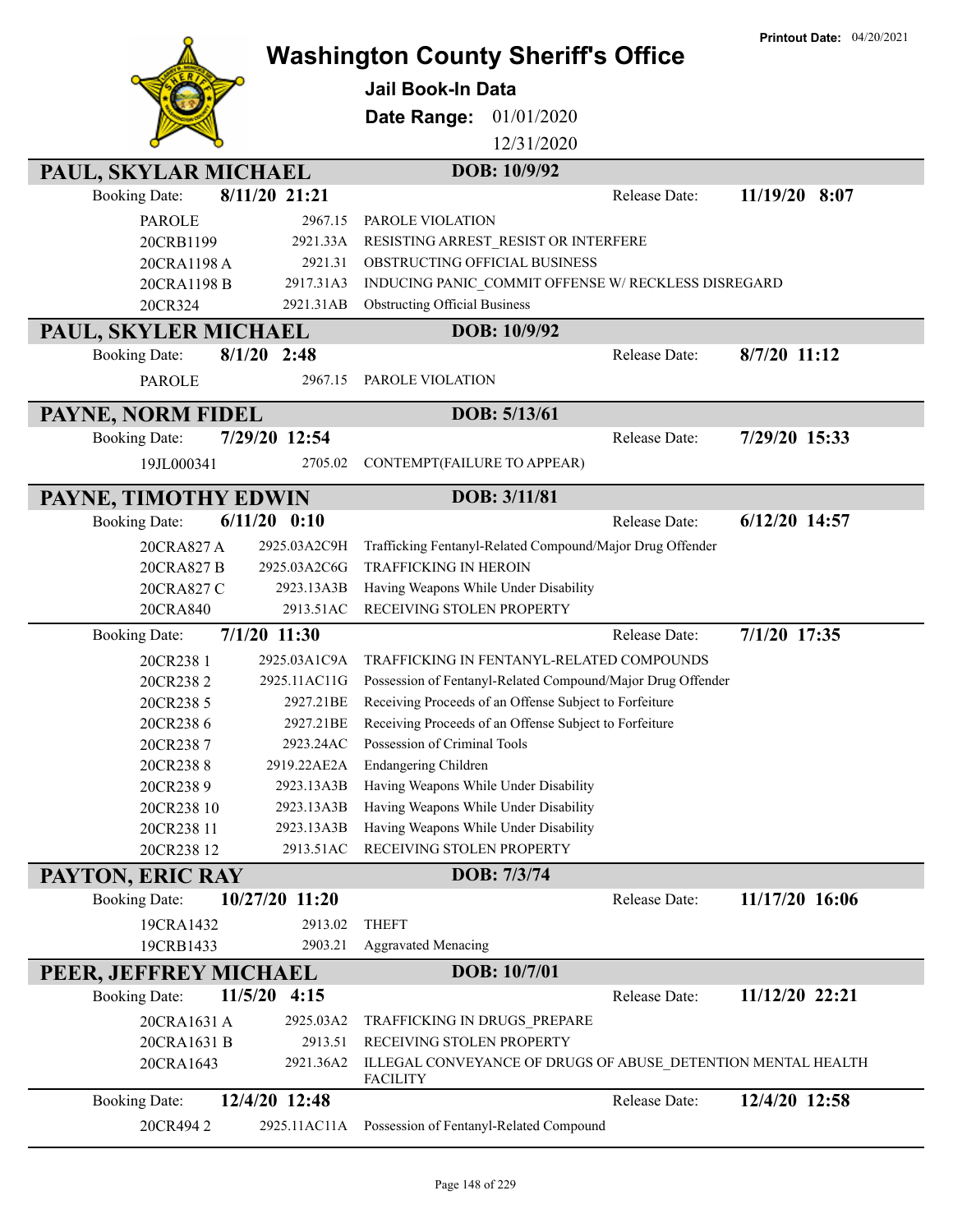|                                  |                          | <b>Washington County Sheriff's Office</b><br><b>Jail Book-In Data</b><br>01/01/2020<br>Date Range:<br>12/31/2020 |               | <b>Printout Date: 04/20/2021</b> |
|----------------------------------|--------------------------|------------------------------------------------------------------------------------------------------------------|---------------|----------------------------------|
| PEREZ, ADALBERTO EDEL            |                          | DOB: 5/26/94                                                                                                     |               |                                  |
| <b>Booking Date:</b><br>20CRB747 | 5/29/20 15:57<br>2963.11 | <b>FUGITIVE FROM JUSTICE</b>                                                                                     | Release Date: | $6/2/20$ 12:28                   |
| PEREZ, RAMIRO NMN JR             |                          | DOB: 2/21/93                                                                                                     |               |                                  |
| <b>Booking Date:</b>             | 11/23/20 13:20           |                                                                                                                  | Release Date: | 12/8/20 5:33                     |
| 20CRB1735                        | 2919.25                  | DOMESTIC VIOLENCE                                                                                                |               |                                  |
| PEROT, CHRISTOPHER CODY          |                          | DOB: 12/23/88                                                                                                    |               |                                  |
| <b>Booking Date:</b>             | 3/9/20 18:18             |                                                                                                                  | Release Date: | $3/12/20$ 18:00                  |
| 19TRC4573 A                      | 4511.19A1A               | DRIVING WHILE UNDER THE INFLUENCE OF ALCOHOL/DRUGS                                                               |               |                                  |
| PERSELL, EDWARD ALLEN            |                          | DOB: 6/11/73                                                                                                     |               |                                  |
| <b>Booking Date:</b>             | 6/11/20 11:41            |                                                                                                                  | Release Date: | $6/17/20$ $6:00$                 |
| 20CRB289 PV                      | 2951.08                  | PROBATION VIOLATION (MMC)                                                                                        |               |                                  |
| 20CRB289                         | 2921.31A                 | <b>Obstructing Official Business</b>                                                                             |               |                                  |
| 20CRB837                         | 2705.02                  | CONTEMPT(FAILURE TO APPEAR)                                                                                      |               |                                  |
| <b>Booking Date:</b>             | 7/6/20 10:27             |                                                                                                                  | Release Date: | $9/22/20$ 6:00                   |
| 20CRB289 PV                      | 2951.08                  | PROBATION VIOLATION (MMC)                                                                                        |               |                                  |
| 20CRB289                         | 2921.31A                 | <b>Obstructing Official Business</b>                                                                             |               |                                  |
| PERSINGER, DANA PAUL             |                          | DOB: 1/16/88                                                                                                     |               |                                  |
| <b>Booking Date:</b>             | 5/14/20 13:04            |                                                                                                                  | Release Date: | 5/15/20 15:20                    |
| 20CR13 1                         | 2925.03A2C1D             | AGGRAVATED TRAFFICKING IN DRUGS                                                                                  |               |                                  |
| 20CR132                          | 2925.11AC1C              | POSSESSION OF DRUGS (METHAMPHETAMINE)                                                                            |               |                                  |
| 20CR133                          | 2923.16BI                | Improperly Handling of a Firearm in a Motor Vehicle<br>RECEIVING STOLEN PROPERTY                                 |               |                                  |
| 20CR134<br>20CR13 5              | 2913.51AC<br>2925.14C1F1 | DRUG PARAPHERNALIA                                                                                               |               |                                  |
| 20CR136                          | 2925.03A2C1C             | Aggravated Trafficking in Drugs                                                                                  |               |                                  |
| 20CR137                          | 2925.11AC1B              | AGGRAVATED POSSESSION OF DRUGS                                                                                   |               |                                  |
| 20CR138                          | 2925.14C1F1              | DRUG PARAPHERNALIA                                                                                               |               |                                  |
| <b>Booking Date:</b>             | 12/17/20 9:42            |                                                                                                                  | Release Date: | 2/19/21 6:57                     |
| 20CR133                          | 2923.16BI                | Improperly Handling of a Firearm in a Motor Vehicle                                                              |               |                                  |
| 20CR137                          | 2925.11AC1B              | AGGRAVATED POSSESSION OF DRUGS                                                                                   |               |                                  |
| PERSONS, DAVID MICHAEL           |                          | DOB: 7/1/62                                                                                                      |               |                                  |
| <b>Booking Date:</b>             | $10/11/20$ 4:07          |                                                                                                                  | Release Date: | 10/19/20 15:44                   |
| 20CRA1533A                       | 2921.12                  | TAMPERING W/ EVIDENCE                                                                                            |               |                                  |
| 20CRA1532                        | 2903.13AC5               | Assault of a Peace Officer                                                                                       |               |                                  |
| 20CRA1533B                       | 2925.11A                 | POSSESSION OF DRUGS                                                                                              |               |                                  |
| 20CRB1531                        | 2921.33A                 | RESISTING ARREST_RESIST OR INTERFERE                                                                             |               |                                  |
| PETHEL, HALEY LYNN               |                          | DOB: 1/30/00                                                                                                     |               |                                  |
| <b>Booking Date:</b>             | $6/19/20$ 21:15          |                                                                                                                  | Release Date: | $6/25/20$ 17:55                  |
| 20CRB881                         | 2919.25C                 | DOMESTIC VIOLENCE_CAUSE BELIEF OF IMMINENT PHYSICAL HARM BY<br><b>THREAT</b>                                     |               |                                  |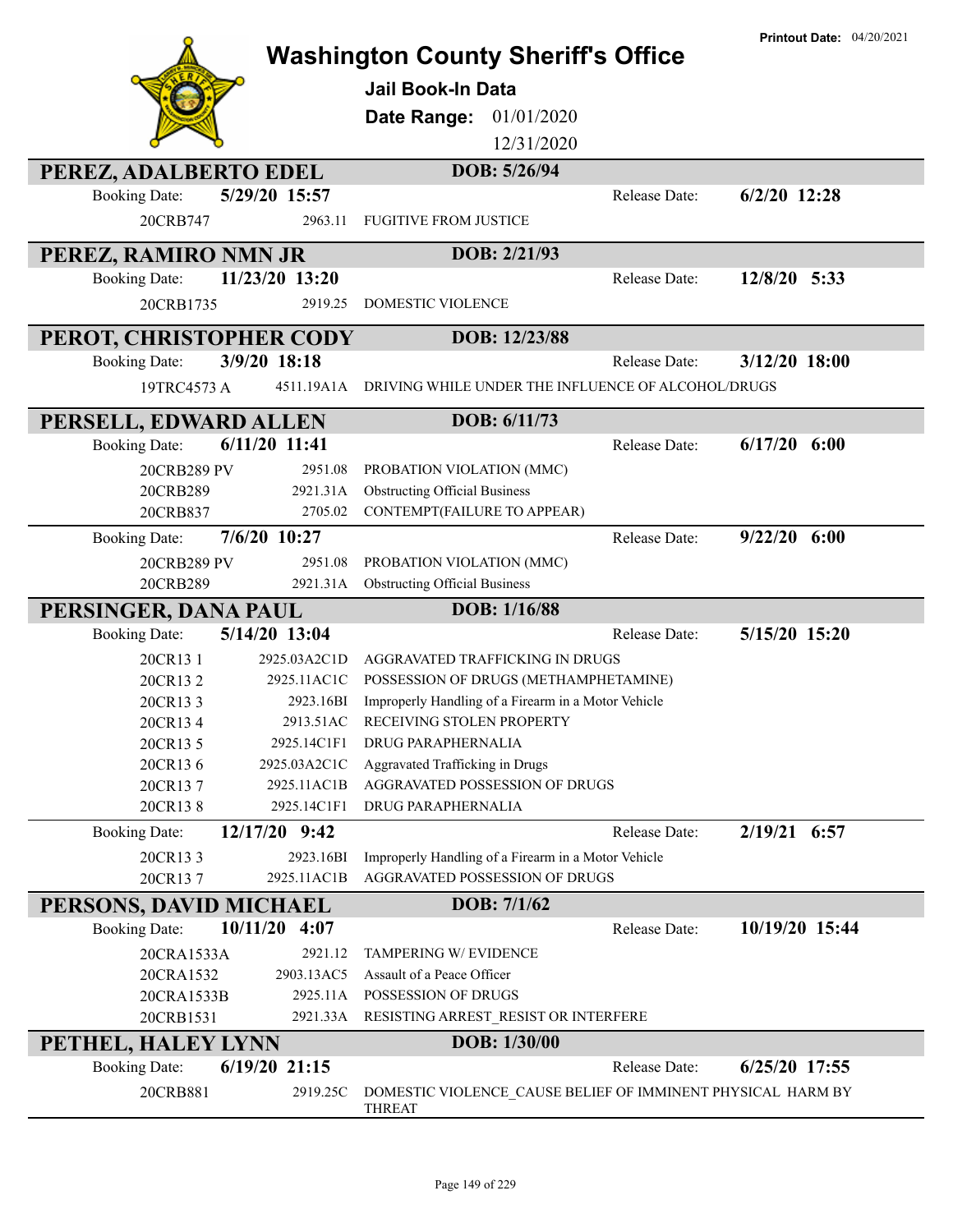| PETHTEL, HALEY LYNN<br>11/10/20 18:59<br><b>Booking Date:</b><br>20CRB881<br>20CRB1693<br>PETTIT, CHARLES WAYNE | 2903.22<br>2705.02A | <b>Washington County Sheriff's Office</b><br><b>Jail Book-In Data</b><br>Date Range:<br>01/01/2020<br>12/31/2020<br>DOB: 1/30/00<br>Menacing<br>Contempt of Court<br>DOB: 7/11/91 | Release Date:        | <b>Printout Date: 04/20/2021</b><br>$11/23/20$ 6:00 |
|-----------------------------------------------------------------------------------------------------------------|---------------------|-----------------------------------------------------------------------------------------------------------------------------------------------------------------------------------|----------------------|-----------------------------------------------------|
| 7/27/20 12:30<br><b>Booking Date:</b>                                                                           |                     |                                                                                                                                                                                   | Release Date:        | 7/28/20 8:52                                        |
| <b>ASHLAND PD</b>                                                                                               | 2705.02             | CONTEMPT(FAILURE TO APPEAR)                                                                                                                                                       |                      |                                                     |
| PETTY, MATTHEW EUGENE                                                                                           |                     | DOB: 5/20/83                                                                                                                                                                      |                      |                                                     |
| 1/3/20 18:16<br><b>Booking Date:</b>                                                                            |                     |                                                                                                                                                                                   | Release Date:        | $1/11/20$ 5:39                                      |
| TRC1805449A                                                                                                     |                     | 4511.19A1A DRIVING WHILE UNDER THE INFLUENCE OF ALCOHOL/DRUGS                                                                                                                     |                      |                                                     |
| PHELPS, JUSTIN LEE                                                                                              |                     | DOB: 8/3/89                                                                                                                                                                       |                      |                                                     |
| 3/11/20<br><b>Booking Date:</b>                                                                                 | 7:28                |                                                                                                                                                                                   | <b>Release Date:</b> | 3/12/20 17:42                                       |
| 20CRB762                                                                                                        | 2923.13A4           | HAVING WEAPONS WHILE UNDER DISABILITY ALCOHOL OR DRUG<br><b>DEPENDENCE</b>                                                                                                        |                      |                                                     |
| PHILLIPS, DEAN LEROY                                                                                            |                     | DOB: 2/15/78                                                                                                                                                                      |                      |                                                     |
| 9/25/20 15:22<br><b>Booking Date:</b>                                                                           |                     |                                                                                                                                                                                   | Release Date:        | 10/2/20 19:00                                       |
| CRB1900427 C                                                                                                    | 2951.08             | PROBATION VIOLATION (MMC)                                                                                                                                                         |                      |                                                     |
| 11/16/20 18:21<br><b>Booking Date:</b>                                                                          |                     |                                                                                                                                                                                   | Release Date:        | $11/23/20$ 6:00                                     |
| 19CRB0427 A                                                                                                     | 2913.02             | <b>THEFT</b>                                                                                                                                                                      |                      |                                                     |
| 11/30/20 18:50<br><b>Booking Date:</b>                                                                          |                     |                                                                                                                                                                                   | Release Date:        | 12/7/20 6:00                                        |
| 19CRB427 A                                                                                                      | 2913.02             | <b>THEFT</b>                                                                                                                                                                      |                      |                                                     |
| 12/14/20 19:07<br><b>Booking Date:</b>                                                                          |                     |                                                                                                                                                                                   | Release Date:        | 12/21/20 5:20                                       |
| CRB1900427 A                                                                                                    | 2913.02 THEFT       |                                                                                                                                                                                   |                      |                                                     |
| 12/28/20 18:53<br><b>Booking Date:</b>                                                                          |                     |                                                                                                                                                                                   | Release Date:        | $1/4/21$ 5:05                                       |
| CRB1900427 A                                                                                                    | 2913.02             | <b>THEFT</b>                                                                                                                                                                      |                      |                                                     |
| PHILLIPS, MELISSA SUE                                                                                           |                     | DOB: 10/9/80                                                                                                                                                                      |                      |                                                     |
| 1/31/20 18:17<br><b>Booking Date:</b>                                                                           |                     |                                                                                                                                                                                   | Release Date:        | $2/3/20$ 6:00                                       |
| CRB 1901957                                                                                                     | 2921.31             | OBSTRUCTING OFFICIAL BUSINESS                                                                                                                                                     |                      |                                                     |
| <b>Booking Date:</b><br>2/28/20 18:04                                                                           |                     |                                                                                                                                                                                   | Release Date:        | $3/2/20$ 5:41                                       |
| 19CRB1957                                                                                                       | 2921.31             | OBSTRUCTING OFFICIAL BUSINESS                                                                                                                                                     |                      |                                                     |
| <b>PHILLIPS, ROSS LESTER</b>                                                                                    |                     | DOB: 1/13/87                                                                                                                                                                      |                      |                                                     |
| <b>Booking Date:</b><br>$6/24/20$ 16:28                                                                         |                     |                                                                                                                                                                                   | Release Date:        | $7/2/20$ 12:07                                      |
| 19CRB1097 PV                                                                                                    | 2951.08             | PROBATION VIOLATION (MMC)                                                                                                                                                         |                      |                                                     |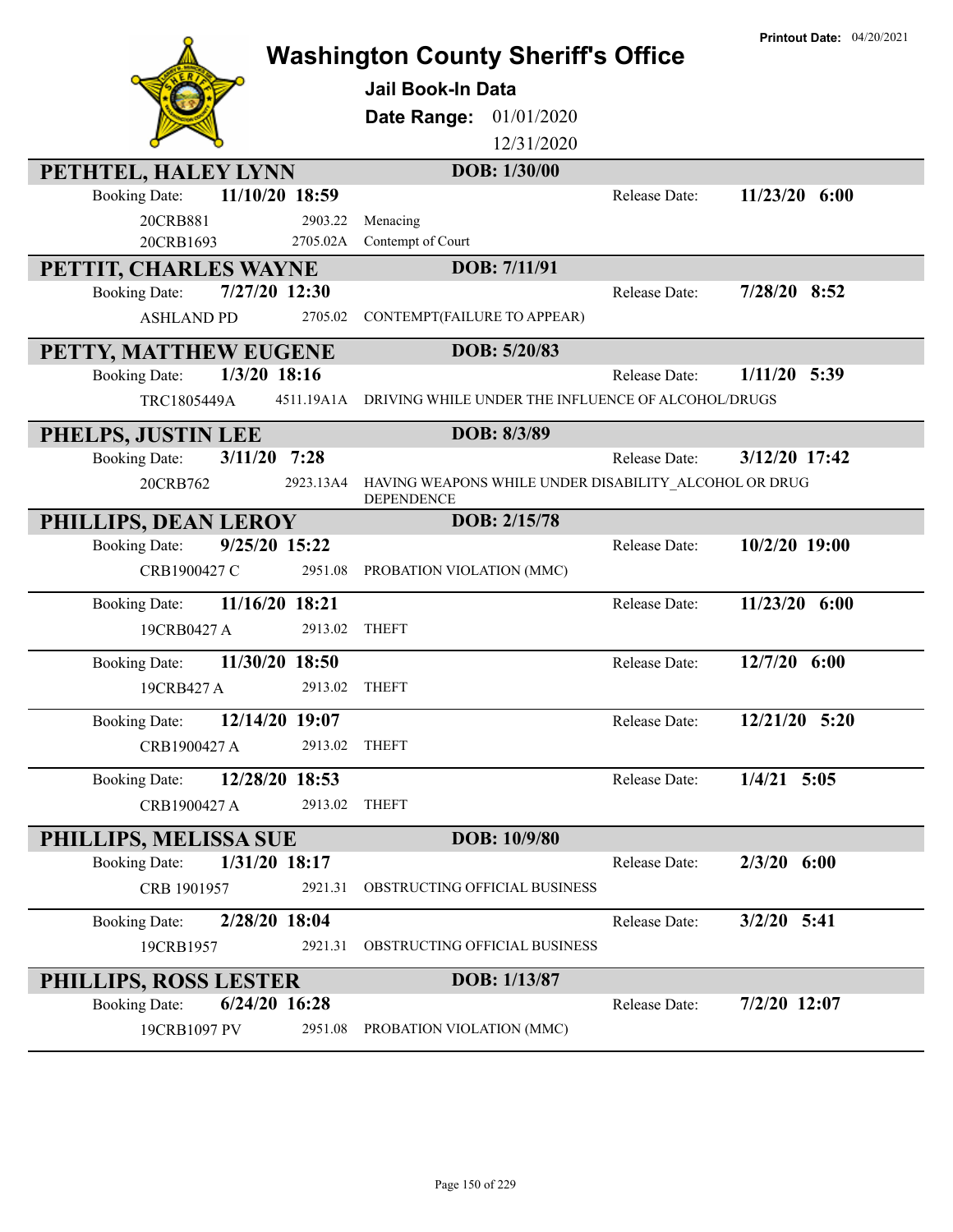|                        |                 | <b>Washington County Sheriff's Office</b>                                                                                                                              |               | <b>Printout Date: 04/20/2021</b> |
|------------------------|-----------------|------------------------------------------------------------------------------------------------------------------------------------------------------------------------|---------------|----------------------------------|
|                        |                 | <b>Jail Book-In Data</b>                                                                                                                                               |               |                                  |
|                        |                 | Date Range:<br>01/01/2020                                                                                                                                              |               |                                  |
|                        |                 | 12/31/2020                                                                                                                                                             |               |                                  |
| PIATT, HUNTER TRIPHERS |                 | DOB: 2/28/91                                                                                                                                                           |               |                                  |
| <b>Booking Date:</b>   | 3/11/20 17:44   |                                                                                                                                                                        | Release Date: | $3/25/20$ 6:49                   |
| 19crb157               | 2937.29         | <b>BREACH OF RECOGNIZANCE</b>                                                                                                                                          |               |                                  |
| 19CR82 1               | 2913.51         | RECEIVING STOLEN PROPERTY                                                                                                                                              |               |                                  |
| 19CR822                | 2913.51         | RECEIVING STOLEN PROPERTY                                                                                                                                              |               |                                  |
| 19CR823                | 2925.11AC1A     | <b>POSSESSION OF DRUGS</b>                                                                                                                                             |               |                                  |
| 19CR824                | 2923.16B        | IMPROPERLY HANDLING FIREARMS IN A MOTOR VEHICLE TRANSPORT LOADED<br>FIREARM IN A MOTOR VEHICLE, ACCESSIBLE TO OPERATOR OR ANY<br>PASSENGER WITHOUT LEAVING THE VEHICLE |               |                                  |
| 19CR826                | 2923.13A1       | HAVING WEAPONS WHILE UNDER DISABILITY FUGITIVE FROM JUSTICE                                                                                                            |               |                                  |
|                        | 0IN TRANSIT     | 0IN TRANSIT                                                                                                                                                            |               |                                  |
| PIERCE, JAMIE MARIE    |                 | DOB: 3/21/76                                                                                                                                                           |               |                                  |
| <b>Booking Date:</b>   | $3/30/20$ 8:51  |                                                                                                                                                                        | Release Date: | 3/30/20 8:59                     |
| 19CR460 1              | 2925.11Z        | Attempted Possession of Drugs                                                                                                                                          |               |                                  |
| 19CR4602               | 2925.11AC4B     | POSSESSION OF DRUGS                                                                                                                                                    |               |                                  |
| <b>Booking Date:</b>   | 8/10/20 18:03   |                                                                                                                                                                        | Release Date: | 8/28/20 14:00                    |
| 19CR460                | 2925.11Z        | Attempted Possession of Drugs                                                                                                                                          |               |                                  |
| 19CR460                | 2925.11         | Possesion of Drugs                                                                                                                                                     |               |                                  |
| PIERCE, TERRY ALLEN    |                 | DOB: 3/29/75                                                                                                                                                           |               |                                  |
| <b>Booking Date:</b>   | 8/27/20<br>2:26 |                                                                                                                                                                        | Release Date: | 8/27/20 11:24                    |
| CRB2001294             | 2903.13A        | Assault _ knowingly harm victim                                                                                                                                        |               |                                  |
| CRB2001295             | 2921.32         | OBSTRUCTING JUSTICE                                                                                                                                                    |               |                                  |
| <b>Booking Date:</b>   | 12/10/20 18:35  |                                                                                                                                                                        | Release Date: | 12/15/20 5:25                    |
| 20CRB1295              | 2921.32         | OBSTRUCTING JUSTICE                                                                                                                                                    |               |                                  |
| <b>Booking Date:</b>   | 12/31/20 18:21  |                                                                                                                                                                        | Release Date: | $1/5/21$ 5:44                    |
| 20CRB1295              | 2921.32         | <b>OBSTRUCTING JUSTICE</b>                                                                                                                                             |               |                                  |
| 20CRB1294              | 2903.13A        | Assault _ knowingly harm victim                                                                                                                                        |               |                                  |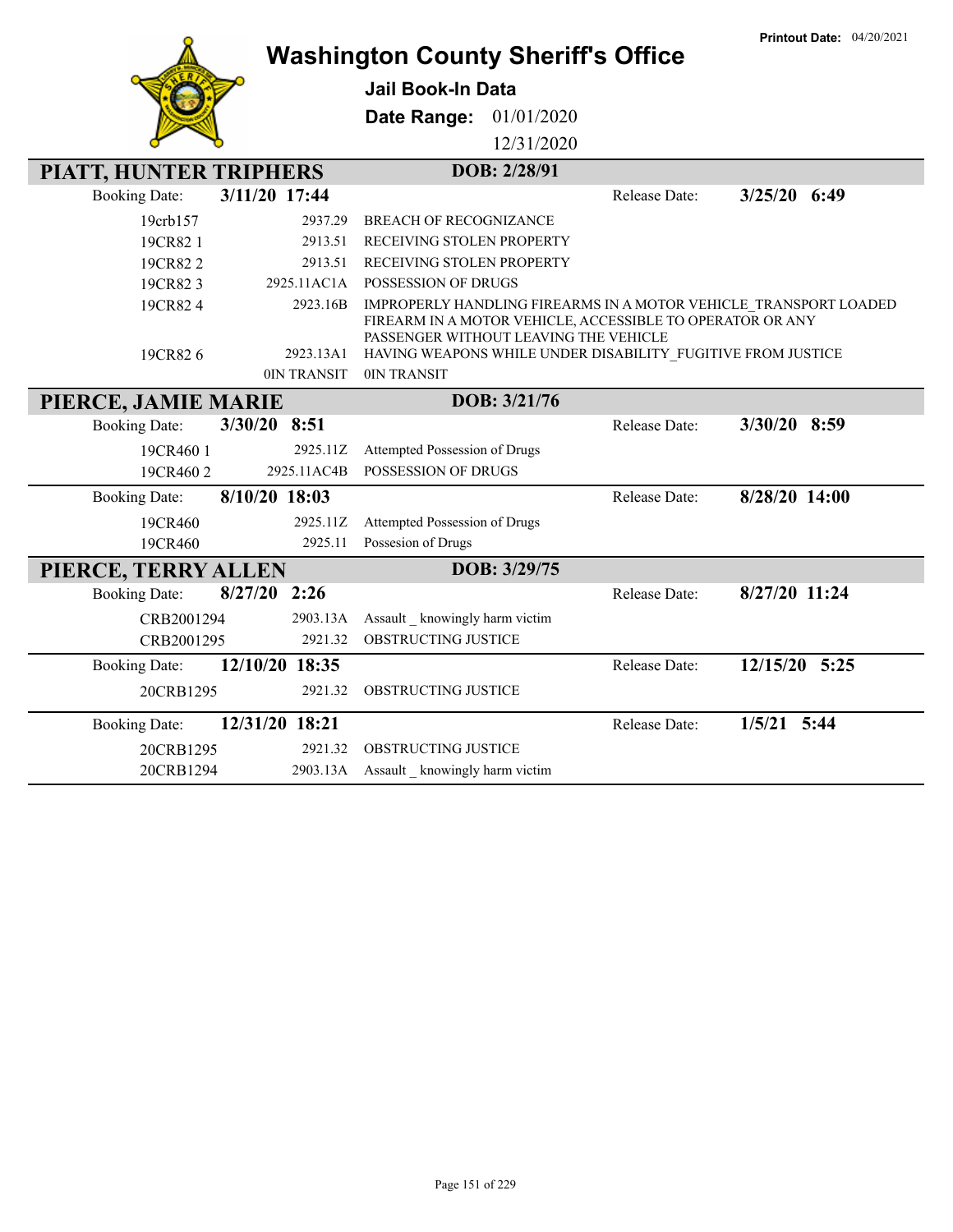|                            |                       | <b>Washington County Sheriff's Office</b>                                                                                                                              | <b>Printout Date: 04/20/2021</b> |
|----------------------------|-----------------------|------------------------------------------------------------------------------------------------------------------------------------------------------------------------|----------------------------------|
|                            |                       |                                                                                                                                                                        |                                  |
|                            |                       | Jail Book-In Data                                                                                                                                                      |                                  |
|                            |                       | Date Range:<br>01/01/2020                                                                                                                                              |                                  |
|                            |                       | 12/31/2020                                                                                                                                                             |                                  |
| PITTMAN, MICHAEL DAVID     |                       | DOB: 3/27/93                                                                                                                                                           |                                  |
| <b>Booking Date:</b>       | 1/29/20 12:59         | Release Date:                                                                                                                                                          | 1/30/20 13:51                    |
| 20CRA172                   | 2923.16B              | IMPROPERLY HANDLING FIREARMS IN A MOTOR VEHICLE TRANSPORT LOADED<br>FIREARM IN A MOTOR VEHICLE, ACCESSIBLE TO OPERATOR OR ANY<br>PASSENGER WITHOUT LEAVING THE VEHICLE |                                  |
| <b>Booking Date:</b>       | $7/2/20$ 11:15        | Release Date:                                                                                                                                                          | 7/2/20 11:23                     |
| 20CR75 1                   | 2923.12A2             | CARRYING CONCEALED WEAPON_HANDGUN OTHER THAN A DANGEROUS<br>ORDNANCE                                                                                                   |                                  |
| 20CR753                    | 2923.16BI             | Improperly Handling of a Firearm in a Motor Vehicle                                                                                                                    |                                  |
| 20CR754                    | 2923.16BI             | Improperly Handling of a Firearm in a Motor Vehicle                                                                                                                    |                                  |
| 20CR75 5<br>20CR756        | 2923.16BI<br>2923.16C | Improperly Handling of a Firearm in a Motor Vehicle<br>IMPROPERLY HANDLING FIREARMS IN A MOTOR VEHICLE KNOWINGLY                                                       |                                  |
|                            |                       | TRANSPORT IN A MOTOR VEHICLE LOADED                                                                                                                                    |                                  |
| <b>Booking Date:</b>       | 9/4/20 11:54          | Release Date:                                                                                                                                                          | 9/4/20 12:01                     |
| 20CR75 1                   | 2923.12               | CARRYING CONCEALED WEAPON                                                                                                                                              |                                  |
| <b>Booking Date:</b>       | 9/17/20 18:24         | Release Date:                                                                                                                                                          | $9/23/20$ 6:00                   |
| 20CR75                     | 2923.12               | CARRYING CONCEALED WEAPON                                                                                                                                              |                                  |
| PLASENCIA, RUBEN DAVID     |                       | DOB: 1/4/90                                                                                                                                                            |                                  |
| <b>Booking Date:</b>       | $7/5/20$ 1:50         | Release Date:                                                                                                                                                          | 7/6/20<br>9:09                   |
|                            | 2919.25               | <b>DOMESTIC VIOLENCE</b>                                                                                                                                               |                                  |
| <b>Booking Date:</b>       | 9/25/20 19:45         | Release Date:                                                                                                                                                          | $9/28/20$ 6:00                   |
| 20CRB0950                  | 2919.25C              | DOMESTIC VIOLENCE CAUSE BELIEF OF IMMINENT PHYSICAL HARM BY<br><b>THREAT</b>                                                                                           |                                  |
| POOLE, JOSHUA CECIL        |                       | DOB: 4/3/88                                                                                                                                                            |                                  |
| Booking Date: 8/7/20 23:37 |                       | Release Date:                                                                                                                                                          | 8/10/20 14:08                    |
| MONROE CO                  |                       | 2705.02 CONTEMPT(FAILURE TO APPEAR)                                                                                                                                    |                                  |
| <b>Booking Date:</b>       | 12/24/20 3:48         | Release Date:                                                                                                                                                          | 1/15/21 14:53                    |
| CRA2001200                 | 2921.36A2             | ILLEGAL CONVEYANCE OF DRUGS OF ABUSE_DETENTION MENTAL HEALTH                                                                                                           |                                  |
|                            |                       | <b>FACILITY</b>                                                                                                                                                        |                                  |
| CRA2001201                 | 2925.11C1             | POSSESSION OF DRUGS_SCHEDULE I OR II SUBSTANCE                                                                                                                         |                                  |
| CRB1901977 B<br>20CRA1876  | 2951.08<br>2925.11C6  | PROBATION VIOLATION (MMC)<br>POSSESSION OF DRUGS HEROIN                                                                                                                |                                  |
| 20CRB1877B                 | 2925.12               | POSSESSING DRUG ABUSE INSTRUMENTS                                                                                                                                      |                                  |
| 20CRB1877A                 | 2921.33A              | RESISTING ARREST_RESIST OR INTERFERE                                                                                                                                   |                                  |
| PORTER, CARL EDWARD        |                       | DOB: 10/24/82                                                                                                                                                          |                                  |
| <b>Booking Date:</b>       | $2/6/20$ 16:07        | Release Date:                                                                                                                                                          | $2/6/20$ 16:16                   |
| 20CR48 1                   | 2925.11               | Possesion of Drugs                                                                                                                                                     |                                  |
| 20CR483                    | 2925.11AC6A           | POSSESSION OF HEROIN                                                                                                                                                   |                                  |
| 20CR484                    | 2925.11AC6A           | POSSESSION OF HEROIN                                                                                                                                                   |                                  |
| 20CR48 5                   | 2925.11AC1A           | Aggravated Possession of Drugs                                                                                                                                         |                                  |
| 20CR486                    | 2925.11AC1A           | Aggravated Possession of Drugs                                                                                                                                         |                                  |
| <b>Booking Date:</b>       | 10/29/20 10:43        | Release Date:                                                                                                                                                          | $1/12/21$ 6:00                   |
| 20CR48                     | 2921.12A1BZ           | ATTEMPTED TAMPERING WITH EVIDENCE                                                                                                                                      |                                  |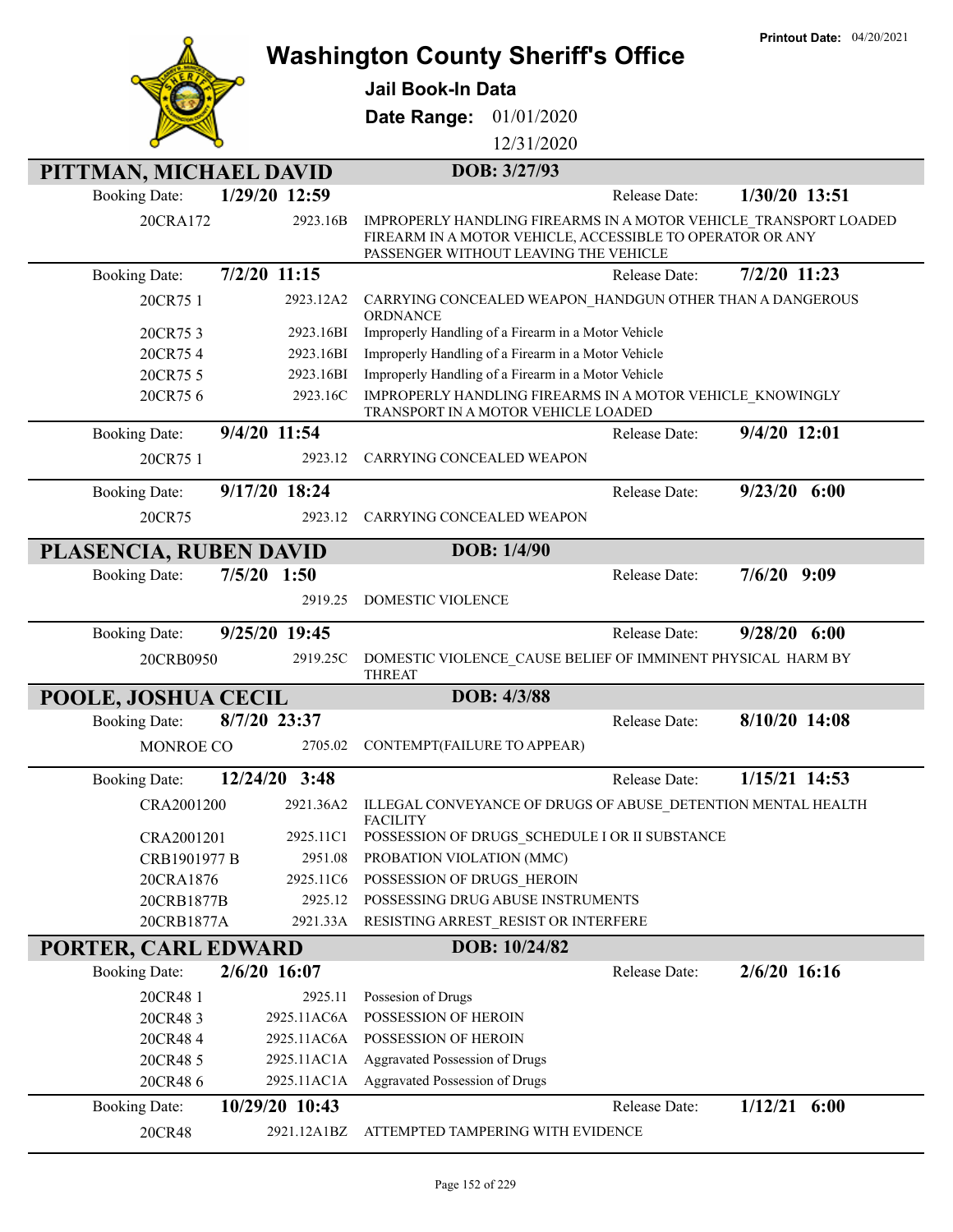|                                        |             | <b>Washington County Sheriff's Office</b><br><b>Jail Book-In Data</b> |               | <b>Printout Date: 04/20/2021</b> |
|----------------------------------------|-------------|-----------------------------------------------------------------------|---------------|----------------------------------|
|                                        |             | 01/01/2020<br>Date Range:                                             |               |                                  |
|                                        |             | 12/31/2020                                                            |               |                                  |
| PORTER, JAYLEN CHRISTOPHER             |             | DOB: 1/19/98                                                          |               |                                  |
| 2/15/20 22:29<br><b>Booking Date:</b>  |             |                                                                       | Release Date: | 2/21/20 11:24                    |
| 20CRA272                               | 2925.11C6   | POSSESSION OF DRUGS HEROIN                                            |               |                                  |
| PORTER, MICHAEL ANTHONY                |             | DOB: 6/2/84                                                           |               |                                  |
| 7/22/20 15:38<br><b>Booking Date:</b>  |             |                                                                       | Release Date: | 7/22/20 15:45                    |
| 20CR2552                               | 2925.12     | POSSESSING DRUG ABUSE INSTRUMENTS                                     |               |                                  |
| 10/14/20 9:30<br><b>Booking Date:</b>  |             |                                                                       | Release Date: | 10/15/20 17:07                   |
| 20CR255 1                              | 2925.11AC1A | Aggravated Possession of Drugs                                        |               |                                  |
| 20CR2552                               | 2925.12AC   | Possessing Drug Abuse Instruments                                     |               |                                  |
| 20CR2553                               | 2925.14C1F1 | Illegal Use or Possession of Drug Paraphernalia                       |               |                                  |
| POSEY, JUSTIN ALLEN                    |             | DOB: 8/4/92                                                           |               |                                  |
| $1/7/20$ 10:28<br><b>Booking Date:</b> |             |                                                                       | Release Date: | $1/13/20$ 6:00                   |
| 18CRB165                               | 513.12      | DRUG PARAPHERNALIA                                                    |               |                                  |
| POSTON, AIMEE MARIE                    |             | DOB: 7/31/63                                                          |               |                                  |
| 7/19/20 20:31<br><b>Booking Date:</b>  |             |                                                                       | Release Date: | 7/20/20 10:41                    |
| 20CRB1035                              | 2913.02A1   | THEFT WITHOUT CONSENT                                                 |               |                                  |
| 12/4/20 13:08<br><b>Booking Date:</b>  |             |                                                                       | Release Date: | 12/4/20 13:14                    |
| 20CR4811                               | 2925.11C3   | POSSESSION OF DRUGS_MARIJUANA                                         |               |                                  |
| POWELL, BRYAN LEON                     |             | DOB: 12/17/74                                                         |               |                                  |
| 12/22/20<br><b>Booking Date:</b>       | 9:22        |                                                                       | Release Date: | 12/22/20 21:39                   |
| 20TRD2550                              | 4549.021    | HIT SKIP/LEAVING SCENE                                                |               |                                  |
| POWELL, MARIE LYNN                     |             | DOB: 10/7/93                                                          |               |                                  |
| 2/11/20 14:53<br><b>Booking Date:</b>  |             |                                                                       | Release Date: | 2/19/20 18:06                    |
| 20CRA248                               | 2919.22B6   | Endangering Children - allow child on same parcel of real property    |               |                                  |
| <b>POWERS, DOUGLAS EUGENE</b>          |             | DOB: 3/21/83                                                          |               |                                  |
| $1/26/20$ 2:41<br><b>Booking Date:</b> |             |                                                                       | Release Date: | 2/5/20 12:20                     |
| 20CRB149                               | 2963.11     | <b>FUGITIVE FROM JUSTICE</b>                                          |               |                                  |
| POWERS, JEFFREY GRANT WAYNE            |             | DOB: 3/13/90                                                          |               |                                  |
| 3/11/20 17:17<br><b>Booking Date:</b>  |             |                                                                       | Release Date: | 3/12/20 10:48                    |
| 19TRD7464                              | 4510.11     | <b>DUS VIOL RESTR</b>                                                 |               |                                  |
| 19CRB1298 B                            | 2951.08     | PROBATION VIOLATION (MMC)                                             |               |                                  |
| 3/12/20 11:01<br><b>Booking Date:</b>  |             |                                                                       | Release Date: | 3/12/20 13:08                    |
| 19TRD7464                              | 4510.11     | <b>DUS VIOL RESTR</b>                                                 |               |                                  |
| 19CRB1298B                             | 2951.08     | PROBATION VIOLATION (MMC)                                             |               |                                  |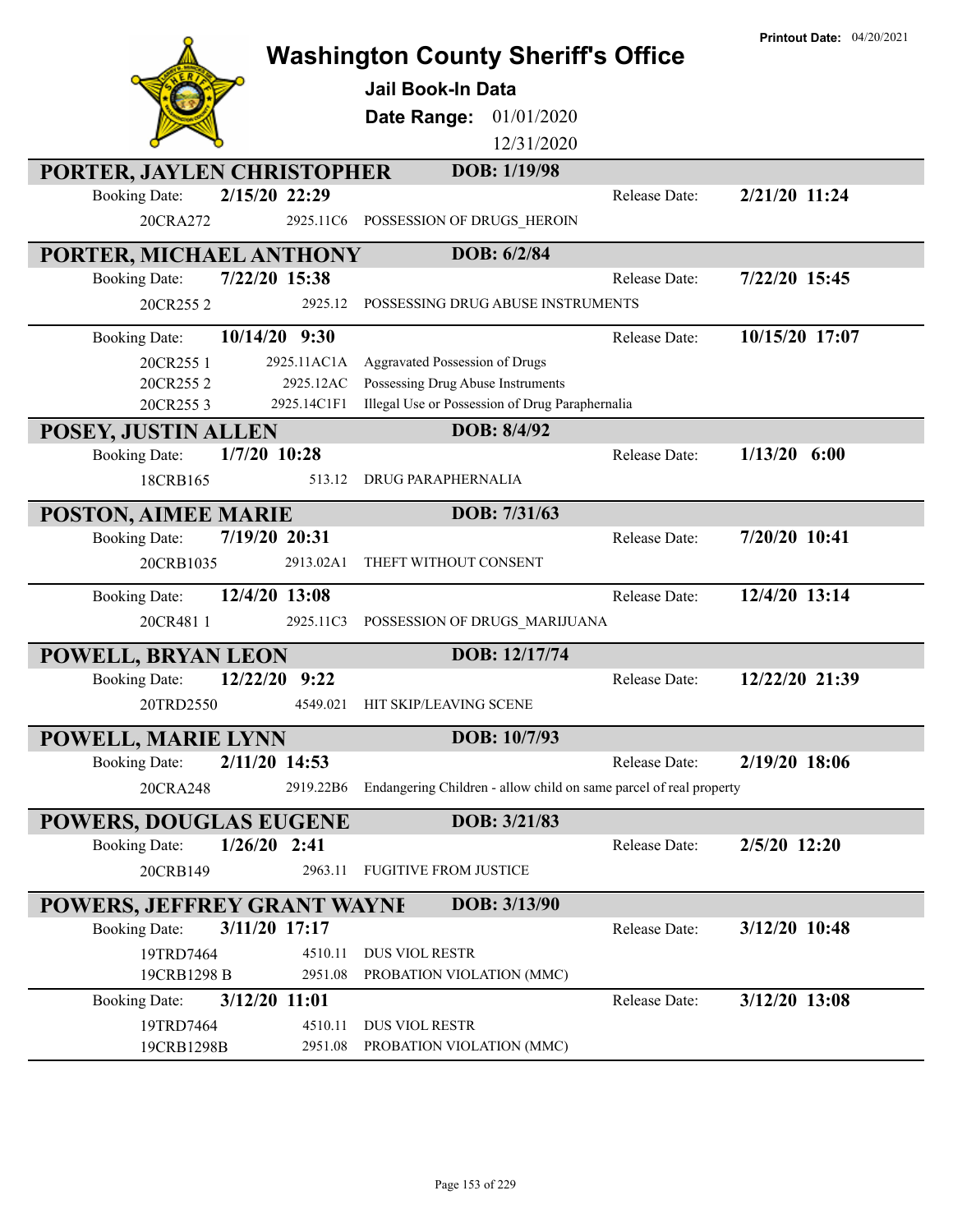|                                         |                       |                                                                                             | <b>Printout Date: 04/20/2021</b> |
|-----------------------------------------|-----------------------|---------------------------------------------------------------------------------------------|----------------------------------|
|                                         |                       | <b>Washington County Sheriff's Office</b>                                                   |                                  |
|                                         |                       | <b>Jail Book-In Data</b>                                                                    |                                  |
|                                         |                       | Date Range:<br>01/01/2020                                                                   |                                  |
|                                         |                       | 12/31/2020                                                                                  |                                  |
| <b>POWERS, ROBERT OTIS</b>              |                       | DOB: 1/26/71                                                                                |                                  |
| $1/22/20$ 11:28<br><b>Booking Date:</b> |                       | Release Date:                                                                               | 3/19/20 11:14                    |
| 19CR036                                 | 2927.21BH             | Receiving Proceeds of an Offense Subject to Forfeiture                                      |                                  |
| 19CR294                                 | 2937.29               | <b>BREACH OF RECOGNIZANCE</b>                                                               |                                  |
|                                         | 0IN TRANSIT           | 0IN TRANSIT                                                                                 |                                  |
| PRESTON, CHRISTIAN ADAM                 |                       | DOB: 12/16/81                                                                               |                                  |
| $1/30/20$ 8:13<br><b>Booking Date:</b>  |                       | Release Date:                                                                               | 2/5/20 16:45                     |
| 20CR182B                                | 2917.11A1             | DISORDERLY CONDUCT_FIGHTING OR THREATENING                                                  |                                  |
| 20CRA181<br>20CRB182A                   | 2903.13AC5<br>2921.33 | Assault of a Peace Officer<br><b>RESISTING ARREST</b>                                       |                                  |
| 3/31/20 13:37<br><b>Booking Date:</b>   |                       | Release Date:                                                                               | $\overline{4/1}/20$ 10:13        |
| 20CR72 1                                | 2903.13AC5            | Assault of a Peace Officer                                                                  |                                  |
| 20CR722                                 | 2921.33A              | RESISTING ARREST_RESIST OR INTERFERE                                                        |                                  |
| 20CR723                                 | 2917.11A1E13A         | DISORDERLY CONDUCT                                                                          |                                  |
| 8/31/20 12:37<br><b>Booking Date:</b>   |                       | Release Date:                                                                               | $9/10/20$ 6:00                   |
| 20CR722                                 | 2921.33               | <b>RESISTING ARREST</b>                                                                     |                                  |
| 20CR723                                 | 2917.11               | DISORDERLY CONDUCT                                                                          |                                  |
| 12/31/20 23:26<br><b>Booking Date:</b>  |                       | Release Date:                                                                               | 1/6/21 15:27                     |
| 21CRA3                                  | 2925.11C1             | POSSESSION OF DRUGS_SCHEDULE I OR II SUBSTANCE                                              |                                  |
| 21CRB4A                                 | 2925.12               | POSSESSING DRUG ABUSE INSTRUMENTS                                                           |                                  |
| 21CRB4B                                 | 2925.14               | DRUG PARAPHERNALIA                                                                          |                                  |
| PRICE, ROBERT GREGORY                   |                       | DOB: 3/27/72                                                                                |                                  |
| 7/4/20 22:47<br><b>Booking Date:</b>    |                       | Release Date:                                                                               | 7/15/20 16:22                    |
| 20CRB935                                |                       | 2903.13A Assault _ knowingly harm victim                                                    |                                  |
| PRITCHETT, BRIAN MICHAEL                |                       | DOB: 1/18/96                                                                                |                                  |
| 7/22/20 10:04<br><b>Booking Date:</b>   |                       | Release Date:                                                                               | $7/24/20$ 6:00                   |
| 19CRB0901 PV                            | 2951.08               | PROBATION VIOLATION (MMC)                                                                   |                                  |
| 9/14/20 15:24<br><b>Booking Date:</b>   |                       | Release Date:                                                                               | $9/15/20$ $9:41$                 |
| 20CR3903                                | 959.131C1             | Prohibitions Concerning Companion Animals - torture animal by person who confines or who is |                                  |
| 20CR3904                                | 959.131D2             | the custodian or caretaker<br>Prohibitions Concerning Companion Animals                     |                                  |
| <b>PUGH, JAMES TYRONE</b>               |                       | DOB: 8/17/74                                                                                |                                  |
| 5/11/20 14:48<br><b>Booking Date:</b>   |                       | Release Date:                                                                               | 6/15/20 16:01                    |
| 16CR316                                 | 2937.99               | BREACH OF RECOGNIZANCE                                                                      |                                  |
| 15CR102                                 | 2925.11AC6D           | POSSESSION OF HEROIN                                                                        |                                  |
| <b>PUGH, JOHN DOUGLAS</b>               |                       | DOB: 3/7/80                                                                                 |                                  |
| 11/11/20 17:07<br><b>Booking Date:</b>  |                       | Release Date:                                                                               | 12/3/20 11:30                    |
| 20CR5121                                | 2911.12               | <b>BURGLARY</b>                                                                             |                                  |
| 20CR5122                                | 2923.24               | POSSESSING CRIMINAL TOOLS                                                                   |                                  |
| 20CR5123                                | 2909.06               | Criminal Damaging/Endangering                                                               |                                  |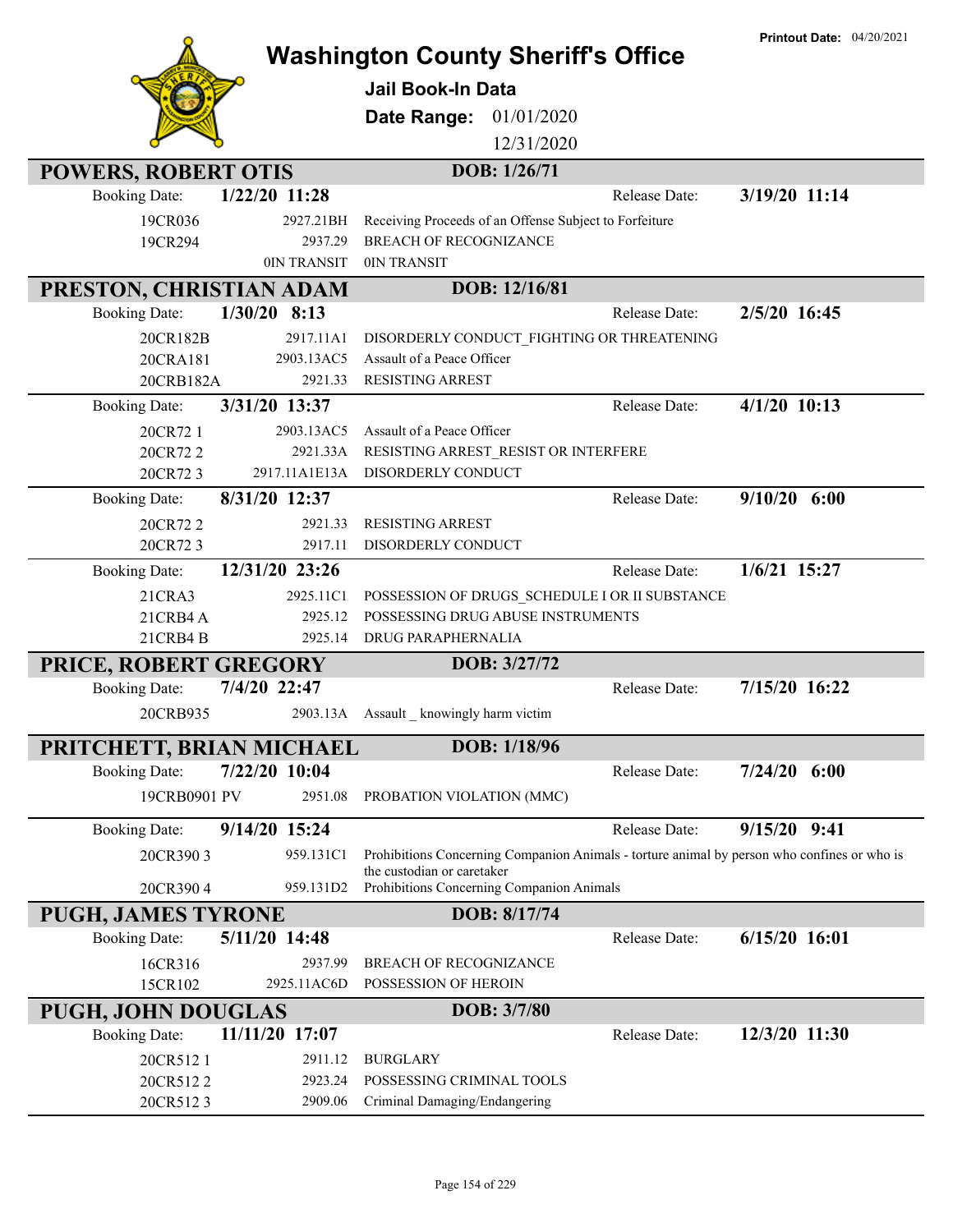|                                    |                 | <b>Washington County Sheriff's Office</b>                                                                                                                              |               | <b>Printout Date: 04/20/2021</b> |
|------------------------------------|-----------------|------------------------------------------------------------------------------------------------------------------------------------------------------------------------|---------------|----------------------------------|
|                                    |                 |                                                                                                                                                                        |               |                                  |
|                                    |                 | Jail Book-In Data                                                                                                                                                      |               |                                  |
|                                    |                 | 01/01/2020<br>Date Range:                                                                                                                                              |               |                                  |
|                                    |                 | 12/31/2020                                                                                                                                                             |               |                                  |
| PYKE, NATHAN THOMAS                |                 | DOB: 2/1/91                                                                                                                                                            |               |                                  |
| <b>Booking Date:</b>               | $6/10/20$ 11:00 |                                                                                                                                                                        | Release Date: | $6/16/20$ 13:26                  |
| <b>PAROLE</b>                      | 2967.15         | PAROLE VIOLATION                                                                                                                                                       |               |                                  |
| <b>Booking Date:</b>               | 8/19/20 14:41   |                                                                                                                                                                        | Release Date: | 8/25/20 8:51                     |
| <b>PAROLE</b>                      | 2967.15         | PAROLE VIOLATION                                                                                                                                                       |               |                                  |
| <b>Booking Date:</b>               | $8/27/20$ 8:40  |                                                                                                                                                                        | Release Date: | 9/28/20 8:49                     |
| <b>PAROLE</b>                      | 2967.15         | PAROLE VIOLATION                                                                                                                                                       |               |                                  |
| <b>QUEEN, JAIDEN PAUL</b>          |                 | DOB: 6/7/01                                                                                                                                                            |               |                                  |
| <b>Booking Date:</b>               | $2/17/20$ 0:23  |                                                                                                                                                                        | Release Date: | 2/17/20 12:09                    |
|                                    | 4511.19A1A      | DRIVING WHILE UNDER THE INFLUENCE OF ALCOHOL/DRUGS                                                                                                                     |               |                                  |
|                                    | 4513.05         | TAIL LIGHTS/ILLUMINATION OF REAR PLATES                                                                                                                                |               |                                  |
| <b>QUEEN, MATTHEW JOHN</b>         |                 | DOB: 11/15/85                                                                                                                                                          |               |                                  |
| <b>Booking Date:</b>               | 7/5/20 16:35    |                                                                                                                                                                        | Release Date: | 7/6/20 19:16                     |
| 20CRB0949                          | 2903.13         | Assault                                                                                                                                                                |               |                                  |
| <b>Booking Date:</b>               | 10/8/20 3:04    |                                                                                                                                                                        | Release Date: | 10/14/20 16:30                   |
| 20CRB949                           | 2903.13A        | Assault _ knowingly harm victim                                                                                                                                        |               |                                  |
| 20CRA1522                          | 2913.51         | RECEIVING STOLEN PROPERTY                                                                                                                                              |               |                                  |
| 20CRB1521                          |                 | 2705.02A Contempt of Court                                                                                                                                             |               |                                  |
| <b>QUESINBERRY, DERON ANDREW</b>   |                 | DOB: 11/9/75                                                                                                                                                           |               |                                  |
| <b>Booking Date:</b>               | 11/15/20 1:07   |                                                                                                                                                                        | Release Date: | 11/16/20 13:24                   |
| 20TRD2235                          | 4510.120000     | NO OL                                                                                                                                                                  |               |                                  |
| RADABAUGH, JAMES WILLIAM           |                 | DOB: 8/22/86                                                                                                                                                           |               |                                  |
| <b>Booking Date:</b>               | $2/23/20$ 0:42  |                                                                                                                                                                        | Release Date: | 2/26/20 16:31                    |
| 20CRB314                           | 2925.11C2       | POSSESSION OF DRUGS SCHEDULE III, IV, OR V SUBSTANCE                                                                                                                   |               |                                  |
| 20CRA313A                          | 2923.13         | HAVING WEAPONS WHILE UNDER DISABILITY                                                                                                                                  |               |                                  |
| 20CRB312B                          | 4301.62B4       | OPEN CONTAINER LIQUOR OPERATE OR PASSENGER OF MOTOR VEHICLE                                                                                                            |               |                                  |
| 20CRB312A                          | 2925.12         | POSSESSING DRUG ABUSE INSTRUMENTS                                                                                                                                      |               |                                  |
| 20CRA313B                          | 2923.16B        | IMPROPERLY HANDLING FIREARMS IN A MOTOR VEHICLE TRANSPORT LOADED<br>FIREARM IN A MOTOR VEHICLE, ACCESSIBLE TO OPERATOR OR ANY<br>PASSENGER WITHOUT LEAVING THE VEHICLE |               |                                  |
| <b>RADABAUGH, TIFFANY RACHELLI</b> |                 | DOB: 12/10/88                                                                                                                                                          |               |                                  |
| <b>Booking Date:</b>               | 6/24/20 12:59   |                                                                                                                                                                        | Release Date: | $6/25/20$ 14:44                  |
| 20CR21                             | 2925.11AC1B     | AGGRAVATED POSSESSION OF DRUGS                                                                                                                                         |               |                                  |
| <b>RADABAUGH, WESLEY JAMES</b>     |                 | DOB: 2/1/91                                                                                                                                                            |               |                                  |
| <b>Booking Date:</b>               | 7/21/20 13:45   |                                                                                                                                                                        | Release Date: | 7/22/20 17:15                    |
| 20CR40 1                           | 2913.02A1B15X   | Complicity to Commit Theft of a Motor Vehicle                                                                                                                          |               |                                  |
| 20CR402                            | 2913.02A1B15X   | Complicity to Commit Theft of a Motor Vehicle                                                                                                                          |               |                                  |
| 9/23/20<br><b>Booking Date:</b>    | 9:37            |                                                                                                                                                                        | Release Date: | $9/29/20$ 6:00                   |
| 20CR40 1                           | 2913.02X        | COMPLICITY TO THEFT                                                                                                                                                    |               |                                  |
| 20CR402                            | 2913.02X        | COMPLICITY TO THEFT                                                                                                                                                    |               |                                  |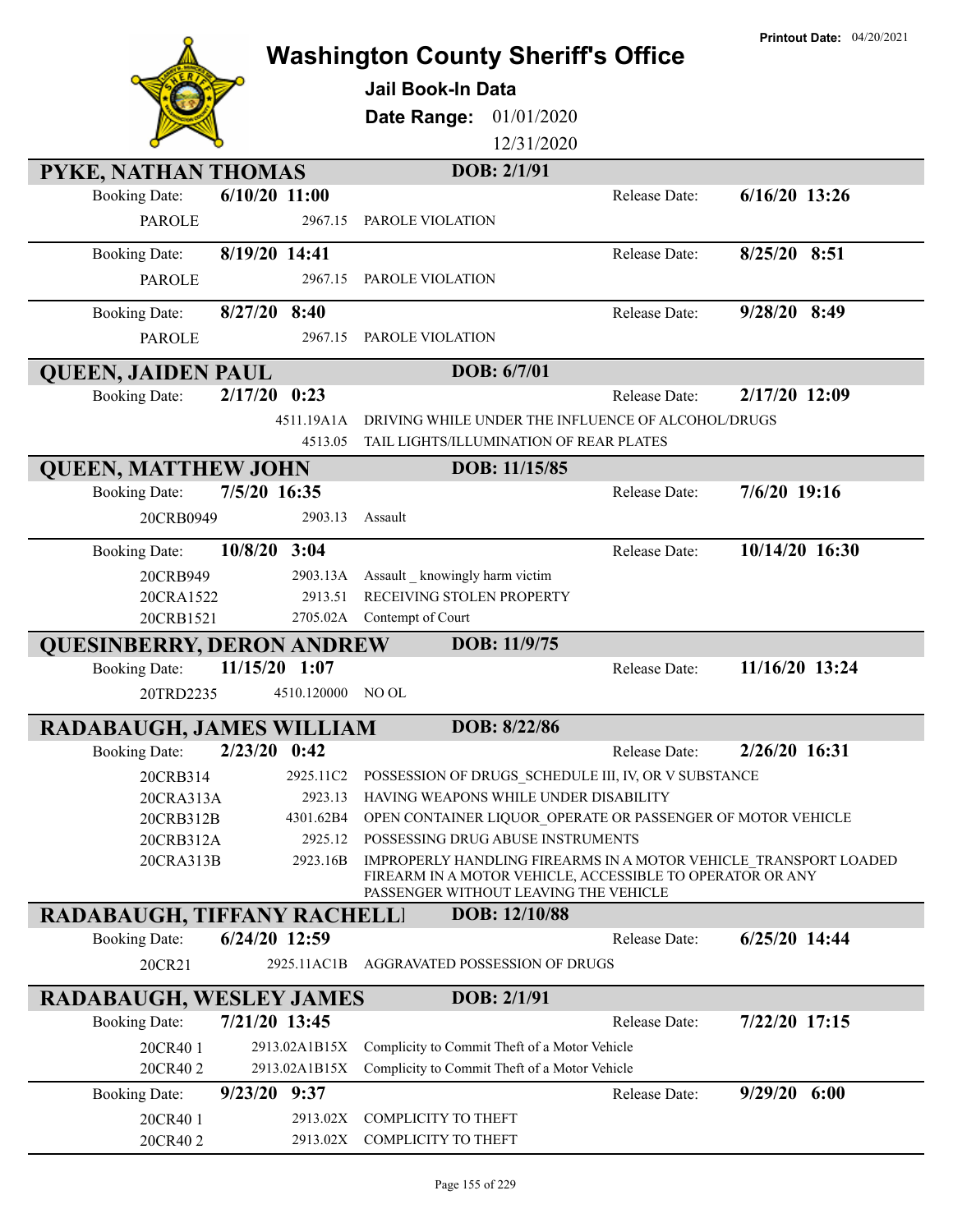|                                                                      |                        | <b>Washington County Sheriff's Office</b><br><b>Jail Book-In Data</b>                                                                                          |               | <b>Printout Date: 04/20/2021</b> |
|----------------------------------------------------------------------|------------------------|----------------------------------------------------------------------------------------------------------------------------------------------------------------|---------------|----------------------------------|
|                                                                      |                        | Date Range: 01/01/2020<br>12/31/2020                                                                                                                           |               |                                  |
| <b>RAGALYI, JOHN DAVID</b>                                           |                        | DOB: 3/21/86                                                                                                                                                   |               |                                  |
| 4/27/20 9:01<br><b>Booking Date:</b>                                 |                        |                                                                                                                                                                | Release Date: | 4/27/20 11:46                    |
| FRANKLIN CO                                                          | 2951.08C               | PROBATION VIOLATION (OTHER CO/STATE)                                                                                                                           |               |                                  |
| RAKE, SUSAN ABBIGAIL                                                 |                        | DOB: 5/12/85                                                                                                                                                   |               |                                  |
| $1/2/20$ 18:12<br><b>Booking Date:</b>                               |                        |                                                                                                                                                                | Release Date: | $1/12/20$ 5:35                   |
| 19TRC5755 A                                                          | 4511.19A1A             | DRIVING WHILE UNDER THE INFLUENCE OF ALCOHOL/DRUGS                                                                                                             |               |                                  |
| 19TRC5755 C                                                          | 4510.14                | DRIVING UNDER OVI SUSPENSION                                                                                                                                   |               |                                  |
| RAKE, TAMIKA CHERIE                                                  |                        | DOB: 9/11/87                                                                                                                                                   |               |                                  |
| $1/5/20$ 2:12<br><b>Booking Date:</b>                                |                        |                                                                                                                                                                | Release Date: | $2/1/20$ 6:00                    |
| CRB1900969B                                                          | 2951.08                | PROBATION VIOLATION (MMC)                                                                                                                                      |               |                                  |
| 19CRB969A                                                            | 2909.07                | Criminal Mischief                                                                                                                                              |               |                                  |
| <b>RALSTON, JOHN ROBERT</b>                                          |                        | DOB: 12/30/69                                                                                                                                                  |               |                                  |
| 4/25/20 13:48<br><b>Booking Date:</b>                                |                        |                                                                                                                                                                | Release Date: | 4/27/20 11:11                    |
| 20CRA596                                                             | 2925.11C1              | POSSESSION OF DRUGS_SCHEDULE I OR II SUBSTANCE                                                                                                                 |               |                                  |
| 5/15/20 17:23<br><b>Booking Date:</b>                                |                        |                                                                                                                                                                | Release Date: | 5/27/20 11:54                    |
| 20CRB681B                                                            | 2921.33                | <b>RESISTING ARREST</b>                                                                                                                                        |               |                                  |
| 20CRB681A                                                            | 2921.31                | OBSTRUCTING OFFICIAL BUSINESS                                                                                                                                  |               |                                  |
| 6/3/20 13:44<br><b>Booking Date:</b>                                 |                        |                                                                                                                                                                | Release Date: | $6/30/20$ $6:00$                 |
| 20CRB781B                                                            | 2917.11B2              | DISORDERLY CONDUCT INTOXICATED CREATE RISK OF HARM                                                                                                             |               |                                  |
| 20CRB781A                                                            | 3767.32A               | RESTRICTIONS ON DEPOSITING LITTER ON PUBLIC PROPERTY, ON PRIVATE<br>PROPERTY OWNED BY OTHERS AND IN STATE WATERS DEPOSIT LITTER<br><b>REGARDLESS OF INTENT</b> |               |                                  |
| 20CRB780<br>20CRB779                                                 | 2913.02A1<br>2913.02A1 | THEFT WITHOUT CONSENT<br>THEFT WITHOUT CONSENT                                                                                                                 |               |                                  |
|                                                                      |                        | DOB: 11/30/01                                                                                                                                                  |               |                                  |
| <b>RAMSEY, DESTINY DAWN</b><br>7/11/20 14:50<br><b>Booking Date:</b> |                        |                                                                                                                                                                | Release Date: | 7/15/20 22:30                    |
| 20CRB1002 A                                                          | 2903.13                | Assault                                                                                                                                                        |               |                                  |
| 20CRB1002 B                                                          | 2903.13                | Assault                                                                                                                                                        |               |                                  |
| 20CRB1002 C                                                          | 2903.13                | Assault                                                                                                                                                        |               |                                  |
| <b>RASTORFER, JERRIE LYNN</b>                                        |                        | DOB: 1/28/57                                                                                                                                                   |               |                                  |
| 7/18/20 21:38<br><b>Booking Date:</b>                                |                        |                                                                                                                                                                | Release Date: | 7/19/20 10:25                    |
|                                                                      | 2921.31                | OBSTRUCTING OFFICIAL BUSINESS                                                                                                                                  |               |                                  |
| <b>RATLIFF, DENNIS RAYMOND</b>                                       |                        | DOB: 10/4/88                                                                                                                                                   |               |                                  |
| 11/2/20 13:02<br><b>Booking Date:</b>                                |                        |                                                                                                                                                                | Release Date: | 11/16/20<br>6:00                 |
| 19TRC1149A                                                           | 4511.19A1A             | DRIVING WHILE UNDER THE INFLUENCE OF ALCOHOL/DRUGS                                                                                                             |               |                                  |
| <b>RATLIFF, DEON MICHAEL</b>                                         |                        | DOB: 1/17/95                                                                                                                                                   |               |                                  |
| 3/7/20 18:56<br><b>Booking Date:</b>                                 |                        |                                                                                                                                                                | Release Date: | $3/10/20$ 9:54                   |
| 18CRB605B                                                            | 2951.08                | PROBATION VIOLATION (MMC)                                                                                                                                      |               |                                  |
| 9/11/20 21:38                                                        |                        |                                                                                                                                                                | Release Date: | 9/16/20 12:26                    |
| <b>Booking Date:</b><br>18CRB2605 C                                  | 2951.08                | PROBATION VIOLATION (MMC)                                                                                                                                      |               |                                  |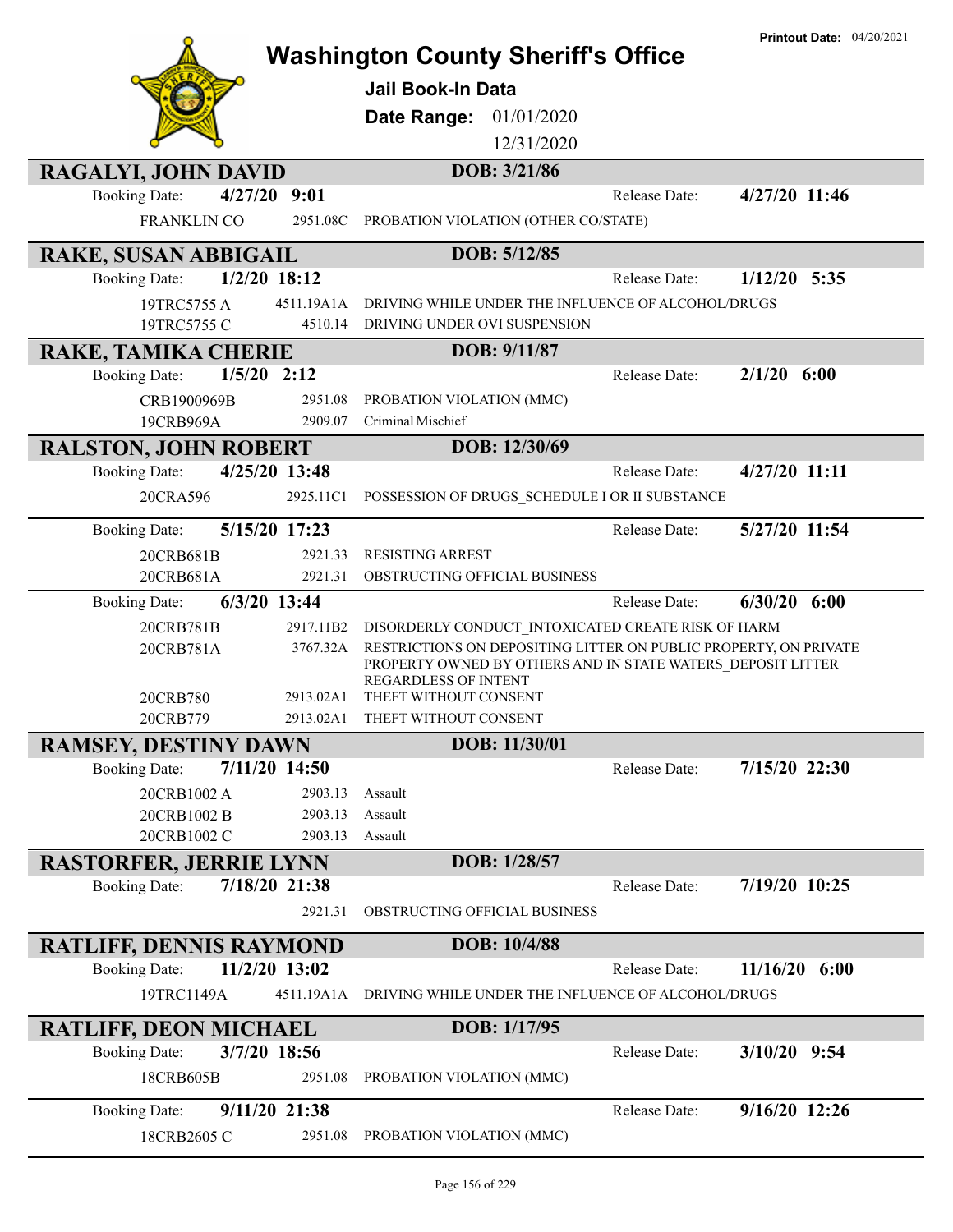|                                                                       |           | <b>Washington County Sheriff's Office</b>                     |               | <b>Printout Date: 04/20/2021</b> |
|-----------------------------------------------------------------------|-----------|---------------------------------------------------------------|---------------|----------------------------------|
|                                                                       |           |                                                               |               |                                  |
|                                                                       |           | Jail Book-In Data                                             |               |                                  |
|                                                                       |           | 01/01/2020<br>Date Range:<br>12/31/2020                       |               |                                  |
|                                                                       |           |                                                               |               |                                  |
| <b>REAMS, SHAVON MONIQUE</b><br>4/26/20 22:01<br><b>Booking Date:</b> |           | DOB: 3/1/82                                                   | Release Date: | $4/27/20$ 9:58                   |
| 20CRB598                                                              | 2921.32   | OBSTRUCTING JUSTICE                                           |               |                                  |
| 20CRB597                                                              | 2913.02   | <b>THEFT</b>                                                  |               |                                  |
| 10/26/20 20:16<br><b>Booking Date:</b>                                |           |                                                               | Release Date: | 10/28/20 16:58                   |
| 20CRB1249                                                             | 2937.29   | BREACH OF RECOGNIZANCE                                        |               |                                  |
| 20CRB598                                                              | 2921.32   | OBSTRUCTING JUSTICE                                           |               |                                  |
| 20CRB597                                                              | 2913.02   | <b>THEFT</b>                                                  |               |                                  |
| 19TRD7463                                                             | 4510.16   | DUS (FRA)                                                     |               |                                  |
| <b>REED, ANDREW TYLER</b>                                             |           | DOB: 3/24/94                                                  |               |                                  |
| 2/27/20 23:08<br><b>Booking Date:</b>                                 |           |                                                               | Release Date: | 2/28/20 17:54                    |
| 20CRA350                                                              | 2925.11C1 | POSSESSION OF DRUGS_SCHEDULE I OR II SUBSTANCE                |               |                                  |
| 20CRB351A                                                             | 2925.11C3 | POSSESSION OF DRUGS MARIJUANA                                 |               |                                  |
| 20CRB351B                                                             | 4301.62B4 | OPEN CONTAINER LIQUOR_OPERATE OR PASSENGER OF MOTOR VEHICLE   |               |                                  |
| <b>REED, SETH DANIEL</b>                                              |           | DOB: 1/8/93                                                   |               |                                  |
| 2/27/20 22:44<br><b>Booking Date:</b>                                 |           |                                                               | Release Date: | 2/28/20 17:54                    |
| 20CRA348                                                              | 2925.11C1 | POSSESSION OF DRUGS SCHEDULE I OR II SUBSTANCE                |               |                                  |
| 20CRB349                                                              | 2925.11C3 | POSSESSION OF DRUGS MARIJUANA                                 |               |                                  |
| 9/21/20 19:52<br><b>Booking Date:</b>                                 |           |                                                               | Release Date: | 9/22/20 10:36                    |
| 20CRB0261 B                                                           | 2951.08   | PROBATION VIOLATION (MMC)                                     |               |                                  |
| <b>REED, TONY ANDREW</b>                                              |           | DOB: 1/25/58                                                  |               |                                  |
| 8/16/20 16:08<br><b>Booking Date:</b>                                 |           |                                                               | Release Date: | 8/21/20 15:39                    |
| 20CRA1221                                                             | 2919.25   | <b>DOMESTIC VIOLENCE</b>                                      |               |                                  |
| 20CR335                                                               |           | 2919.25A DOMESTIC VIOLENCE_KNOWINGLY CAUSE PHYSICAL HARM      |               |                                  |
| <b>REESE, ALICIA RENEA</b>                                            |           | DOB: 11/17/85                                                 |               |                                  |
| 2/26/20 12:55<br><b>Booking Date:</b>                                 |           |                                                               | Release Date: | 2/26/20 18:27                    |
| 20CRB265A                                                             | 2925.141C | ILLEGAL USE OR POSSESSION OF DRUG PARAPHERNALIA               |               |                                  |
| 20CRB265B                                                             | 2925.11C3 | POSSESSION OF DRUGS_MARIJUANA                                 |               |                                  |
| 11/9/20 0:59<br><b>Booking Date:</b>                                  |           |                                                               | Release Date: | $11/13/20$ 6:00                  |
| 20CRB1649                                                             | 2925.14C1 | ILLEGAL USE OR POSSESSION OF DRUG PARAPHERNALIA               |               |                                  |
| <b>RENDA, PATRICK LEE</b>                                             |           | DOB: 2/3/97                                                   |               |                                  |
| 11/12/20 14:58<br><b>Booking Date:</b>                                |           |                                                               | Release Date: | $11/21/20$ 6:00                  |
| 20CRB1626                                                             | 2925.12A  | Possession of Drug Abuse Instruments                          |               |                                  |
| <b>REX, HEATHER DENISE</b>                                            |           | DOB: 1/31/85                                                  |               |                                  |
| $6/30/20$ 2:02<br><b>Booking Date:</b>                                |           |                                                               | Release Date: | 6/30/20 12:35                    |
| 20CRB932                                                              | 2919.25A  | DOMESTIC VIOLENCE_KNOWINGLY CAUSE PHYSICAL HARM               |               |                                  |
| <b>REXROAD, AUDREY JANE</b>                                           |           | DOB: 8/21/82                                                  |               |                                  |
| $1/7/20$ 14:00<br><b>Booking Date:</b>                                |           |                                                               | Release Date: | 1/8/20 11:59                     |
| 19CR368                                                               |           | 2911.12X COMPLICITY, BURGLARY_TRESPASS IN OCCUPIED STRAUCTURE |               |                                  |
|                                                                       |           |                                                               |               |                                  |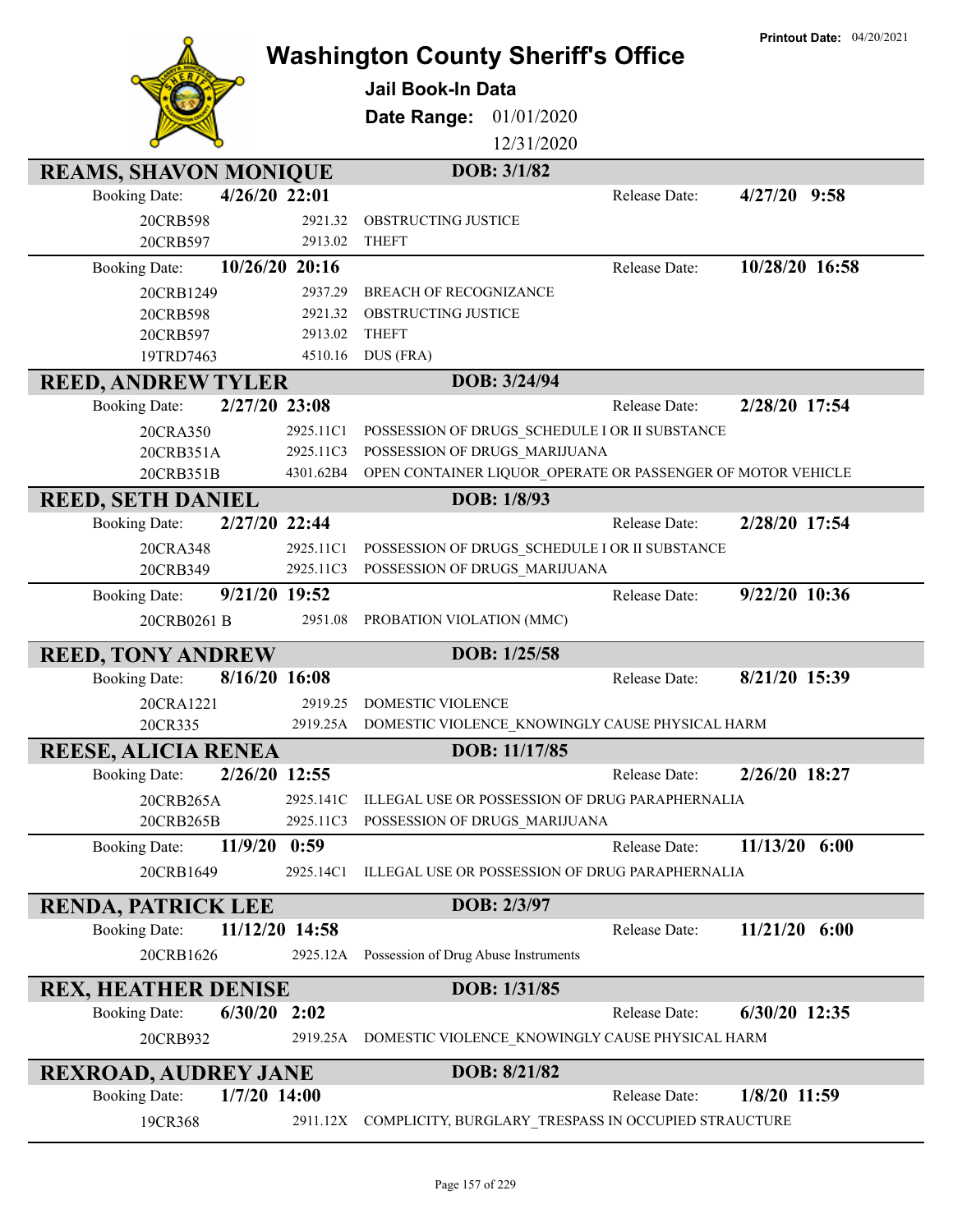|                                          | <b>Washington County Sheriff's Office</b>                                                                                                                                       |               | <b>Printout Date: 04/20/2021</b> |
|------------------------------------------|---------------------------------------------------------------------------------------------------------------------------------------------------------------------------------|---------------|----------------------------------|
|                                          | <b>Jail Book-In Data</b>                                                                                                                                                        |               |                                  |
|                                          | 01/01/2020<br>Date Range:                                                                                                                                                       |               |                                  |
|                                          | 12/31/2020                                                                                                                                                                      |               |                                  |
| <b>REXROAD, CHERYLANN</b>                | DOB: 9/17/61                                                                                                                                                                    |               |                                  |
| 6/10/20 11:53<br><b>Booking Date:</b>    |                                                                                                                                                                                 | Release Date: | $6/10/20$ 12:00                  |
| 20CR206<br>2913.02A1B2                   | <b>THEFT</b>                                                                                                                                                                    |               |                                  |
| <b>REXROAD, JUSTIN LEE</b>               | DOB: 3/21/83                                                                                                                                                                    |               |                                  |
| 1/7/20 15:29<br><b>Booking Date:</b>     |                                                                                                                                                                                 | Release Date: | 1/8/20 11:58                     |
| 2911.12A3<br>19CR366                     | BURGLARY_TRESPASS IN OCCUPIED STRAUCTURE, SEPERATLEY SECURED<br>STRUCTURE, OR SEPERATLEY OCCUPIED PORTION OF AN OCCUPIED STRUCTURE<br>W/ PURPOSE TO COMMIT ANY CRIMINAL OFFENSE |               |                                  |
| 4/17/20 9:50<br><b>Booking Date:</b>     |                                                                                                                                                                                 | Release Date: | $4/17/20$ 9:56                   |
| 2911.12B<br>19CR366                      | Trespass in a Habitation when a Person is Present or Likely to be Present                                                                                                       |               |                                  |
| <b>REYNOLDS, ANTHONY TYROME</b>          | DOB: 5/10/75                                                                                                                                                                    |               |                                  |
| 12/30/20 17:22<br><b>Booking Date:</b>   |                                                                                                                                                                                 | Release Date: | $1/3/21$ 16:00                   |
| 20CRA1896<br>2925.03A2                   | TRAFFICKING IN DRUGS PREPARE                                                                                                                                                    |               |                                  |
| <b>REYNOLDS, BRENT EDWIN</b>             | DOB: 4/7/85                                                                                                                                                                     |               |                                  |
| $10/24/20$ 0:17<br><b>Booking Date:</b>  |                                                                                                                                                                                 | Release Date: | 11/10/20 11:18                   |
| 17CR107<br>2951.08A                      | PROBATION VIOLATION (CPC)                                                                                                                                                       |               |                                  |
| <b>REYNOLDS, MICHELLE LYNN</b>           | DOB: 10/2/77                                                                                                                                                                    |               |                                  |
| 12/30/20 17:33<br><b>Booking Date:</b>   |                                                                                                                                                                                 | Release Date: | $1/11/21$ 11:18                  |
| 2963.11<br>20CRB1898                     | <b>FUGITIVE FROM JUSTICE</b>                                                                                                                                                    |               |                                  |
| 2925.03A2<br>20CRA1899                   | TRAFFICKING IN DRUGS PREPARE                                                                                                                                                    |               |                                  |
| <b>REYNOLDS, ROBERT LYNN</b>             | DOB: 2/1/62                                                                                                                                                                     |               | $9/3/20$ $9:57$                  |
| 8/28/20 2:15<br><b>Booking Date:</b>     |                                                                                                                                                                                 | Release Date: |                                  |
| CRA2001301<br>20CR344 1<br>2909.02A2B3Z  | 2909.02A1 Aggravated Arson - substantial risk of serious physical harm to any person other than suspect<br>Attempted Aggravated Arson                                           |               |                                  |
| 20CR3442<br>2909.04A3C                   | Disrupting Public Services                                                                                                                                                      |               |                                  |
| 12/11/20<br>9:33<br><b>Booking Date:</b> |                                                                                                                                                                                 | Release Date: | 12/24/20 5:24                    |
| 20CR344<br>2909.04                       | Disrupting Public Service                                                                                                                                                       |               |                                  |
| <b>REYNOLDS, TRECE MARSHAWN</b>          | DOB: 12/30/97                                                                                                                                                                   |               |                                  |
| 5/6/20 23:35<br><b>Booking Date:</b>     |                                                                                                                                                                                 | Release Date: | 5/12/20 13:52                    |
| 20CRA640<br>2925.03A2                    | TRAFFICKING IN DRUGS_PREPARE                                                                                                                                                    |               |                                  |
| <b>REYNOSO, MARCELINO NMA</b>            | DOB: 12/26/95                                                                                                                                                                   |               |                                  |
| 3/15/20 2:27<br><b>Booking Date:</b>     |                                                                                                                                                                                 | Release Date: | 3/19/20 14:56                    |
| 20TRC1397<br>4511.194                    | HAVING PHYSICAL CONTROL OF VEHICLE WHILE UNDER INFLUENCE                                                                                                                        |               |                                  |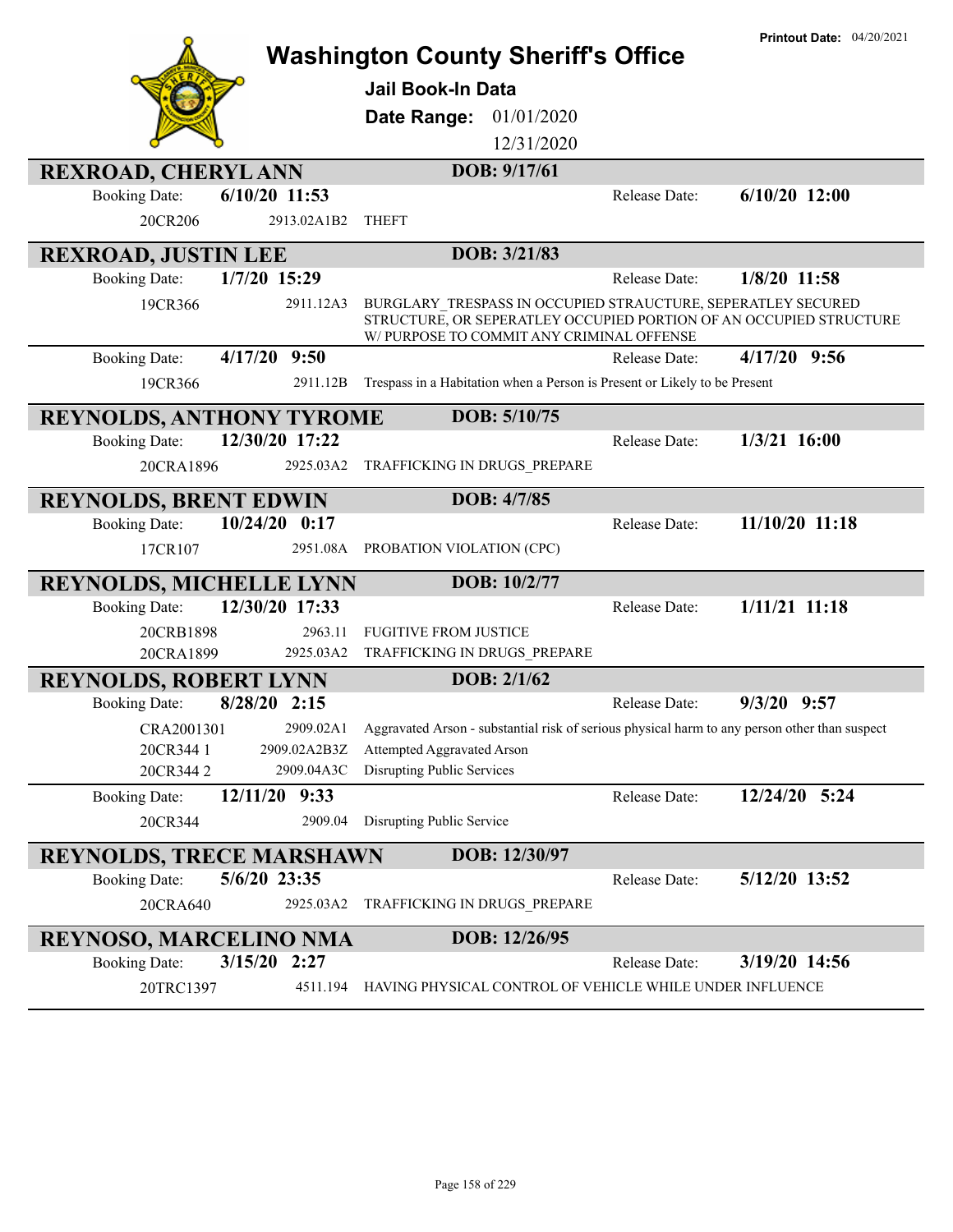|                                                      |                             | <b>Washington County Sheriff's Office</b>        |               | <b>Printout Date: 04/20/2021</b> |
|------------------------------------------------------|-----------------------------|--------------------------------------------------|---------------|----------------------------------|
|                                                      |                             | <b>Jail Book-In Data</b>                         |               |                                  |
|                                                      |                             |                                                  |               |                                  |
|                                                      |                             | Date Range:<br>01/01/2020<br>12/31/2020          |               |                                  |
|                                                      |                             |                                                  |               |                                  |
| <b>RHODES, JAMES DENNIS</b><br><b>Booking Date:</b>  | $6/7/20$ 11:49              | DOB: 9/16/75                                     | Release Date: | $6/9/20$ 15:36                   |
| 20CRA804                                             | 2919.25A                    | DOMESTIC VIOLENCE_KNOWINGLY CAUSE PHYSICAL HARM  |               |                                  |
|                                                      |                             |                                                  |               |                                  |
| <b>Booking Date:</b>                                 | $6/15/20$ 10:20             |                                                  | Release Date: | $6/23/20$ $6:00$                 |
| 20CRB685 PV                                          | 2951.08                     | PROBATION VIOLATION (MMC)                        |               |                                  |
| <b>Booking Date:</b>                                 | 7/20/20 18:51               |                                                  | Release Date: | $7/26/20$ 6:00                   |
| CRB2000685                                           | 2913.02A1B12                | <b>THEFT</b>                                     |               |                                  |
| <b>Booking Date:</b>                                 | 11/26/20 23:49              |                                                  | Release Date: | 12/2/20 14:40                    |
| 20CRA1744                                            | 2919.25A                    | DOMESTIC VIOLENCE KNOWINGLY CAUSE PHYSICAL HARM  |               |                                  |
| CRB2000685                                           | 2951.08                     | PROBATION VIOLATION (MMC)                        |               |                                  |
| <b>RHOTON, GABRIELLE ELIZABETE</b>                   |                             | DOB: 11/23/95                                    |               |                                  |
| <b>Booking Date:</b>                                 | 4/14/20 11:42               |                                                  | Release Date: | 4/14/20 18:35                    |
|                                                      | 513.12C1                    | DRUG PARAPHERNALIA                               |               |                                  |
| <b>Booking Date:</b>                                 | 11/19/20 6:51               |                                                  | Release Date: | 11/25/20 6:00                    |
| <b>BELPRE</b>                                        | 513.04                      | POSSESSING DRUG ABUSE INSTRUMENTS                |               |                                  |
| <b>RICE, JACK CARL</b>                               |                             | DOB: 9/20/57                                     |               |                                  |
|                                                      |                             |                                                  |               |                                  |
| <b>Booking Date:</b>                                 | 3/6/20 12:30                |                                                  | Release Date: | 7/22/20 10:56                    |
| <b>FEDERAL</b>                                       | 3704 FEDERAL                | POSSESSION OF OBSCENE MATERIAL                   |               |                                  |
|                                                      |                             | DOB: 7/16/92                                     |               |                                  |
| <b>RICHARDS, BRANDON LEE</b><br><b>Booking Date:</b> | $1/20/20$ 5:55              |                                                  | Release Date: | $1/20/20$ 6:22                   |
| 19CR357 1                                            | 2909.06                     | Criminal Damaging/Endangering                    |               |                                  |
|                                                      |                             |                                                  |               |                                  |
| <b>Booking Date:</b>                                 | 8/19/20 16:07<br>2951.08A   |                                                  | Release Date: | $9/17/20$ 6:43                   |
| 19CR357<br>20CR142                                   | 2925.11AC1A                 | PROBATION VIOLATION (CPC)<br>POSSESSION OF DRUGS |               |                                  |
| <b>Booking Date:</b>                                 | 9/29/20 12:02               |                                                  | Release Date: | 3/29/21 6:00                     |
| 19CR357                                              | 2951.08A                    | PROBATION VIOLATION (CPC)                        |               |                                  |
| 20CR142                                              | 2951.08A                    | PROBATION VIOLATION (CPC)                        |               |                                  |
| <b>RICHARDS, MICHAEL LEE</b>                         |                             | DOB: 4/15/79                                     |               |                                  |
| <b>Booking Date:</b>                                 | 2/4/20 16:09                |                                                  | Release Date: | $2/7/20$ 6:00                    |
| <b>BELPRE</b>                                        | 333.01                      | OMVI                                             |               |                                  |
| <b>RICHARDS, SHAWN TRENTON</b>                       |                             | DOB: 10/16/96                                    |               |                                  |
| <b>Booking Date:</b>                                 | $6/11/20$ 13:02             |                                                  | Release Date: | $6/12/20$ 11:57                  |
| 20TRD1623A                                           | 4510.111                    | <b>DUS-LICENSE FORFEITURE</b>                    |               |                                  |
| 20TRD1623 B                                          | 4511.21D1                   | SPEED >55 MPH                                    |               |                                  |
| <b>Booking Date:</b><br>20CRB1616                    | 12/31/20 23:04<br>2913.02A1 | THEFT WITHOUT CONSENT                            | Release Date: | $1/1/21$ 10:38                   |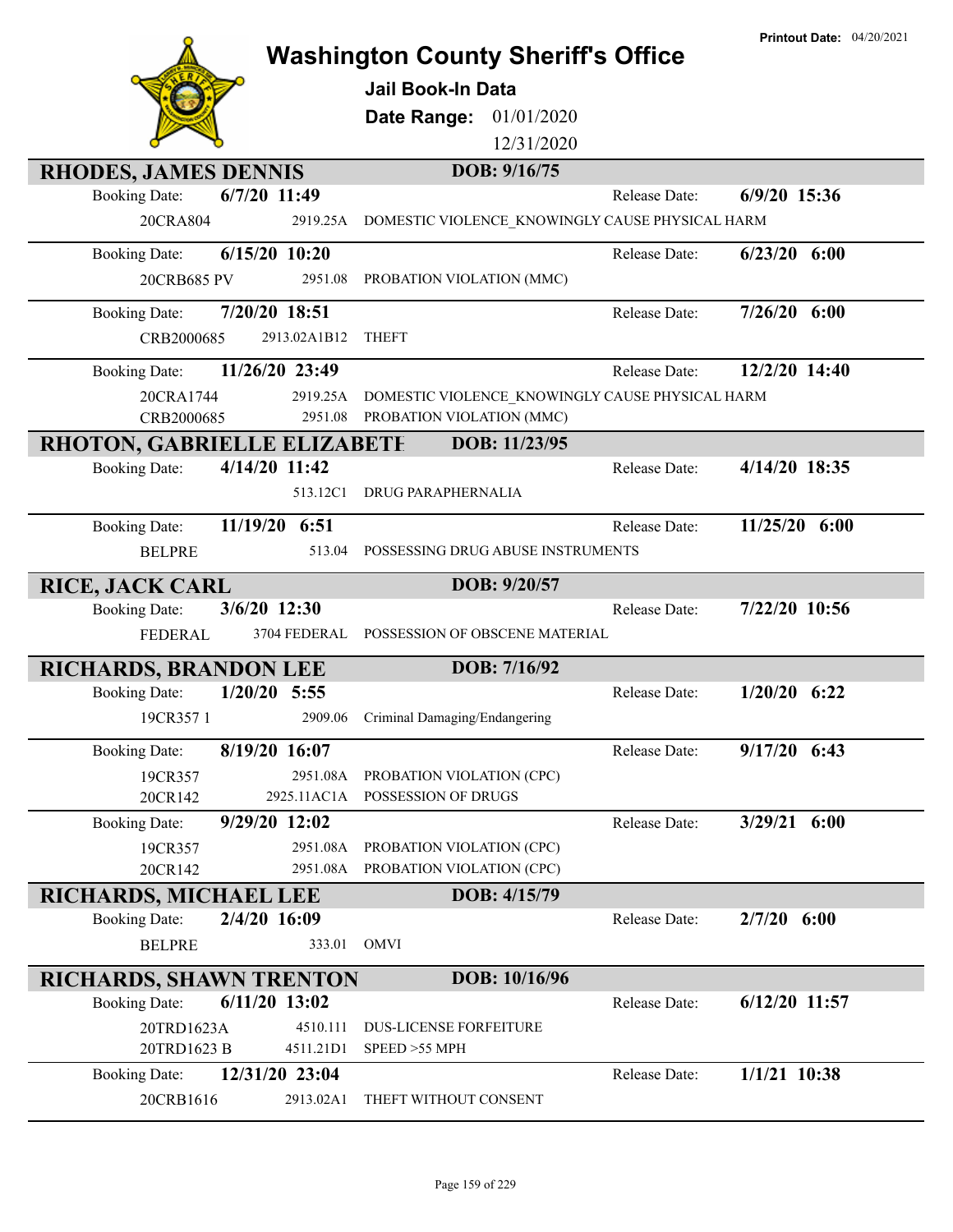|                                |                | <b>Washington County Sheriff's Office</b>                                                                                                                                                                                                                               | <b>Printout Date: 04/20/2021</b> |
|--------------------------------|----------------|-------------------------------------------------------------------------------------------------------------------------------------------------------------------------------------------------------------------------------------------------------------------------|----------------------------------|
|                                |                | Jail Book-In Data                                                                                                                                                                                                                                                       |                                  |
|                                |                |                                                                                                                                                                                                                                                                         |                                  |
|                                |                | Date Range:<br>01/01/2020                                                                                                                                                                                                                                               |                                  |
|                                |                | 12/31/2020                                                                                                                                                                                                                                                              |                                  |
| <b>RICHARDS, WILLIAM DAVID</b> |                | DOB: 4/8/89                                                                                                                                                                                                                                                             |                                  |
| <b>Booking Date:</b>           | 11/28/20 13:58 | Release Date:                                                                                                                                                                                                                                                           | 11/28/20 16:52                   |
| 20TRD3394 A                    | 4510.120000    | NO OL                                                                                                                                                                                                                                                                   |                                  |
| 20TRD3394 B                    | 4511.12        | Stop light or stop sign violation                                                                                                                                                                                                                                       |                                  |
| <b>RICHARDSON, JASON ALLEN</b> |                | DOB: 12/13/87                                                                                                                                                                                                                                                           |                                  |
| <b>Booking Date:</b>           | 1/21/20 17:22  | Release Date:                                                                                                                                                                                                                                                           | $1/23/20$ 10:18                  |
| 20CRB118                       | 2919.22        | ENDANGERING CHILDREN                                                                                                                                                                                                                                                    |                                  |
| <b>MONROE CO</b>               | 2705.05        | <b>CONTEMPT</b>                                                                                                                                                                                                                                                         |                                  |
| <b>RICHMOND, SAMUEL LEE</b>    |                | DOB: 9/3/86                                                                                                                                                                                                                                                             |                                  |
| <b>Booking Date:</b>           | 7/21/20 13:05  | Release Date:                                                                                                                                                                                                                                                           | 7/22/20 17:12                    |
| 20CR257 1                      | 2911.12A3      | BURGLARY TRESPASS IN OCCUPIED STRAUCTURE, SEPERATLEY SECURED<br>STRUCTURE, OR SEPERATLEY OCCUPIED PORTION OF AN OCCUPIED STRUCTURE<br>W/PURPOSE TO COMMIT ANY CRIMINAL OFFENSE                                                                                          |                                  |
| 20CR2572                       | 2913.02A1B13   | THEFT OF AN ELDERLY PERSON                                                                                                                                                                                                                                              |                                  |
| 20CR2573                       | 2911.13A       | BREAKING AND ENTERING PURPOSE COMMIT THEFT OFFENSE/FELONY<br>UNNOCCUPIED STRUCTURE -- USE OF FORCE STEALTH DECEPTION                                                                                                                                                    |                                  |
| RIDGEWAY, JAMES HARVEY         |                | DOB: 3/6/65                                                                                                                                                                                                                                                             |                                  |
| <b>Booking Date:</b>           | 5/20/20 20:41  | Release Date:                                                                                                                                                                                                                                                           | 6/5/20 12:45                     |
| 20CR1971                       | 2911.12A2      | BURGLARY TRESPASS IN OCCUPIED STRUCTURE, SEPERATLEY SECURED<br>STRUCTURE, OR SEPERATLEY OCCUPIED STRUCTURE THAT IS A PERMANENT OR<br>TEMPORARY HABITATION OF ANY PERSON WHEN ANY PERSON IS PRESENT OR<br>LIKELY TO BE PRESENT, W/ PURPOSE TO COMMIT IN THE HABITATION A |                                  |
| 20CR1972                       | 2909.06        | Criminal Damaging/Endangering                                                                                                                                                                                                                                           |                                  |
| 20CRB479                       | 2911.21        | <b>CRIMINAL TRESPASS</b>                                                                                                                                                                                                                                                |                                  |
| <b>Booking Date:</b>           | $6/8/20$ 21:05 | Release Date:                                                                                                                                                                                                                                                           | $9/18/20$ 6:00                   |
| 20CRB820                       | 2919.27A1      | VIOLATE PROTECTION ORDER OR CONSENT AGREEMENT APPROVED PURSUIT<br>TO 2919.26 OR 3113.31                                                                                                                                                                                 |                                  |
| 20CRA0821                      | 2911.12A1      | BURGLARY TRESPASS IN OCCUPIED STRUCTURE, SEPERATLEY SECURED<br>STRUCTURE, OR SEPERATLEY OCCUPIED PORTION OF ANY STRUCTURE WHEN<br>ANOTHER PERSON IS PRESENT, WITH PURPOSE TO COMMIT ANY CRIMINAL<br><b>OFFENSE</b>                                                      |                                  |
| 20CRB819                       | 2919.27A2      | VIOLATE PROTECTION ORDER OR CONSENT AGREEMENT PURSUIT TO 2903.213<br>OR 2903.214                                                                                                                                                                                        |                                  |
| 20CR1971                       | 2911.12B       | Trespass in a Habitation when a Person is Present or Likely to be Present                                                                                                                                                                                               |                                  |
| 20CR1972                       | 2909.06A1      | Criminal Damaging/Endangering - knowingly any means                                                                                                                                                                                                                     |                                  |
| 20CR223 1                      | 2911.12A1      | BURGLARY_TRESPASS IN OCCUPIED STRUCTURE, SEPERATLEY SECURED<br>STRUCTURE, OR SEPERATLEY OCCUPIED PORTION OF ANY STRUCTURE WHEN<br>ANOTHER PERSON IS PRESENT, WITH PURPOSE TO COMMIT ANY CRIMINAL<br><b>OFFENSE</b>                                                      |                                  |
| 20CR223 2                      | 2919.27A1      | VIOLATE PROTECTION ORDER OR CONSENT AGREEMENT APPROVED PURSUIT<br>TO 2919.26 OR 3113.31                                                                                                                                                                                 |                                  |
| 20CR2233                       | 2919.27A1      | VIOLATE PROTECTION ORDER OR CONSENT AGREEMENT APPROVED PURSUIT<br>TO 2919.26 OR 3113.31                                                                                                                                                                                 |                                  |
| RIDGEWAY, KEVIN MICHAEL        |                | DOB: 8/4/89                                                                                                                                                                                                                                                             |                                  |
| <b>Booking Date:</b>           | 11/16/20 9:59  | Release Date:                                                                                                                                                                                                                                                           | 11/16/20 10:07                   |
| 20CR24 1                       | 2911.21        | <b>CRIMINAL TRESPASS</b>                                                                                                                                                                                                                                                |                                  |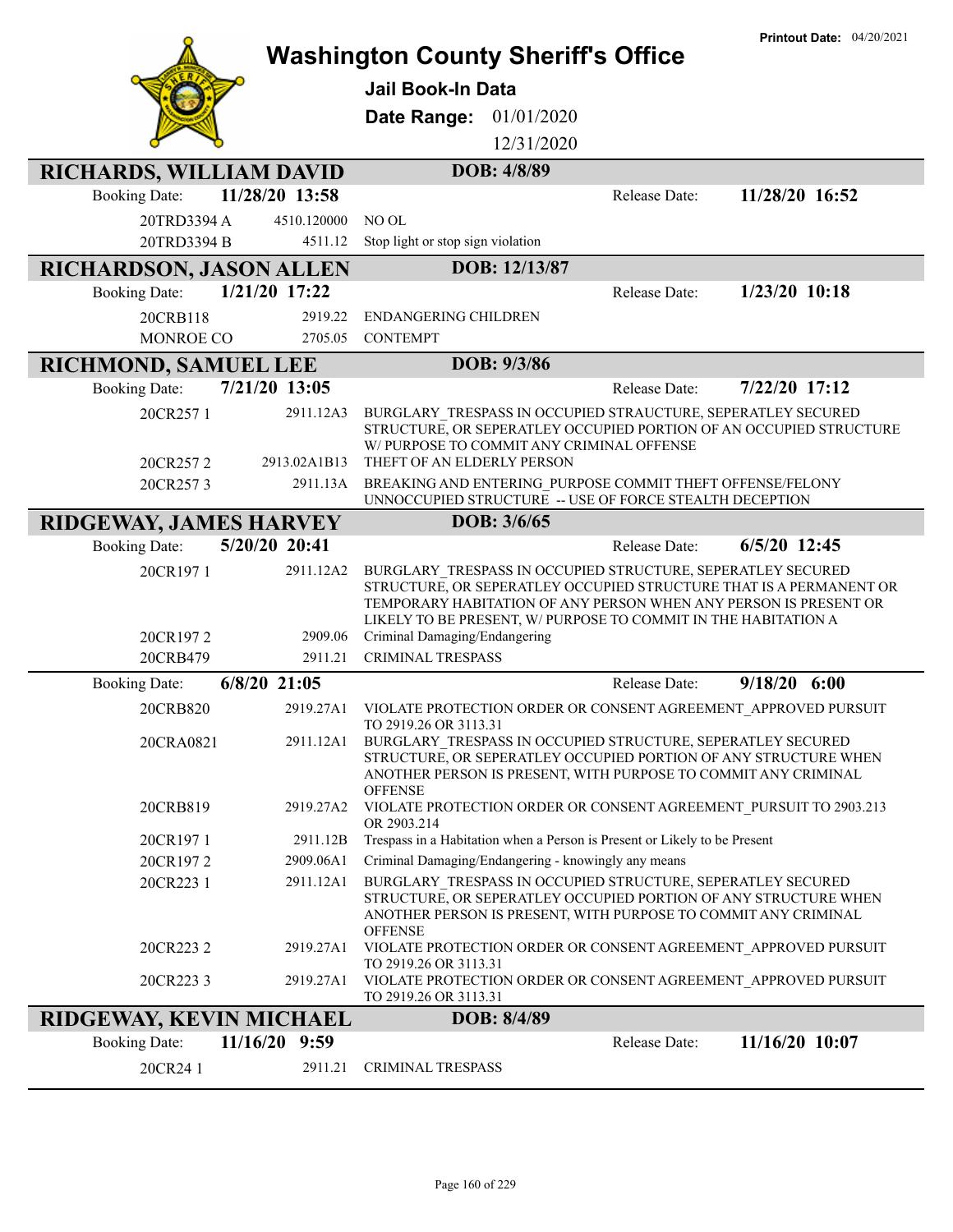|                                                                    | <b>Washington County Sheriff's Office</b>                                                                                 | <b>Printout Date: 04/20/2021</b> |
|--------------------------------------------------------------------|---------------------------------------------------------------------------------------------------------------------------|----------------------------------|
|                                                                    | <b>Jail Book-In Data</b>                                                                                                  |                                  |
|                                                                    |                                                                                                                           |                                  |
|                                                                    | 01/01/2020<br>Date Range:<br>12/31/2020                                                                                   |                                  |
|                                                                    |                                                                                                                           |                                  |
| <b>RIEL, DERICK ALLEN</b><br>2/10/20 19:16<br><b>Booking Date:</b> | DOB: 3/14/94<br>Release Date:                                                                                             | $2/20/20$ 6:00                   |
| 19TRC7310 B<br>4511.19A1D                                          | Driving While Under the Influence of Alcohol/Drugs .08 of 1 gram or more but less than .17 of                             |                                  |
|                                                                    | 1 gram by weight of alcohol per 210 liters of breath                                                                      |                                  |
| <b>RIFE, DANIEL FRANCIS</b>                                        | DOB: 4/6/82                                                                                                               |                                  |
| $8/4/20$ 8:41<br><b>Booking Date:</b>                              | <b>Release Date:</b>                                                                                                      | 3/1/21 12:54                     |
| 20CR320<br>2911.12B                                                | Trespass in a Habitation when a Person is Present or Likely to be Present                                                 |                                  |
| <b>PAROLE</b><br>2967.15<br><b>WARREN CO</b><br>2950.05            | PAROLE VIOLATION<br>SEX OFFENDER/FAIL TO NOTIFY CHANGE OF ADDRESS                                                         |                                  |
| 20CRA1645<br>2909.04A1                                             | Disrupting Public Service - mass communications service                                                                   |                                  |
| <b>RILEY, DUSTIN RAY</b>                                           | DOB: 6/27/85                                                                                                              |                                  |
| $1/14/20$ 2:46<br><b>Booking Date:</b>                             | Release Date:                                                                                                             | $1/28/20$ 10:17                  |
| <b>PAROLE</b><br>2967.15                                           | PAROLE VIOLATION                                                                                                          |                                  |
| 20CRA79<br>2925.11C1                                               | POSSESSION OF DRUGS_SCHEDULE I OR II SUBSTANCE                                                                            |                                  |
| 7/16/20 23:41<br><b>Booking Date:</b>                              | Release Date:                                                                                                             | 7/22/20 12:12                    |
| <b>DRC PAROLE</b><br>2967.15                                       | PAROLE VIOLATION                                                                                                          |                                  |
| 8/14/20 10:25<br><b>Booking Date:</b>                              | Release Date:                                                                                                             | 8/19/20 14:47                    |
| <b>PAROLE</b><br>2967.15                                           | PAROLE VIOLATION                                                                                                          |                                  |
| 11/11/20 23:45<br><b>Booking Date:</b>                             | Release Date:                                                                                                             | 11/20/20 10:32                   |
| <b>PAROLE</b><br>2967.15                                           | PAROLE VIOLATION                                                                                                          |                                  |
| <b>RILEY, JESSICA ALLEN</b>                                        | DOB: 5/4/82                                                                                                               |                                  |
| 10/16/20 21:38<br><b>Booking Date:</b>                             | Release Date:                                                                                                             | 10/19/20 10:29                   |
| 20CRB1563<br>2919.22                                               | <b>ENDANGERING CHILDREN</b>                                                                                               |                                  |
| 20TRC3927 A<br>4511.19A1A                                          | DRIVING WHILE UNDER THE INFLUENCE OF ALCOHOL/DRUGS                                                                        |                                  |
| 20TRC3927 D<br>4510.11A<br>20TRC3927 F<br>4513.263B1               | <b>DUS</b><br>NO SEATBELT                                                                                                 |                                  |
| 20TRC3927 C<br>4549.02                                             | HIT SKIP-LEAVING SCENE                                                                                                    |                                  |
| 20TRC3927 E<br>4511.33                                             | <b>IMPROPER LANE USAGE</b>                                                                                                |                                  |
| 20TRC3927 B<br>4511.19A1H                                          | Driving While Under the Influence of Alcohol/Drugs .17 of 1 gram or more by weight of<br>alcohol per 210 liters of breath |                                  |
| <b>RILEY, LEA ROXANNE</b>                                          | DOB: 9/22/71                                                                                                              |                                  |
| 3/5/20 22:38<br><b>Booking Date:</b>                               | Release Date:                                                                                                             | 3/6/20 23:35                     |
| 2705.02<br><b>MUSKINGUM C</b>                                      | CONTEMPT(FAILURE TO APPEAR)                                                                                               |                                  |
| <b>RITCHEY, GARLAND ANTHONY</b>                                    | DOB: 2/11/77                                                                                                              |                                  |
| 12/6/20 21:09<br><b>Booking Date:</b>                              | Release Date:                                                                                                             | 12/22/20 15:05                   |
| 20CR549<br>2919.25A                                                | DOMESTIC VIOLENCE KNOWINGLY CAUSE PHYSICAL HARM                                                                           |                                  |
| <b>RIVERA, ALICIA DAWN</b>                                         | DOB: 2/10/84                                                                                                              |                                  |
| 10/15/20 10:55<br><b>Booking Date:</b>                             | Release Date:                                                                                                             | 10/16/20 14:55                   |
| 10SP496<br>2919.21                                                 | NONSUPPORT OF DEPENDENTS                                                                                                  |                                  |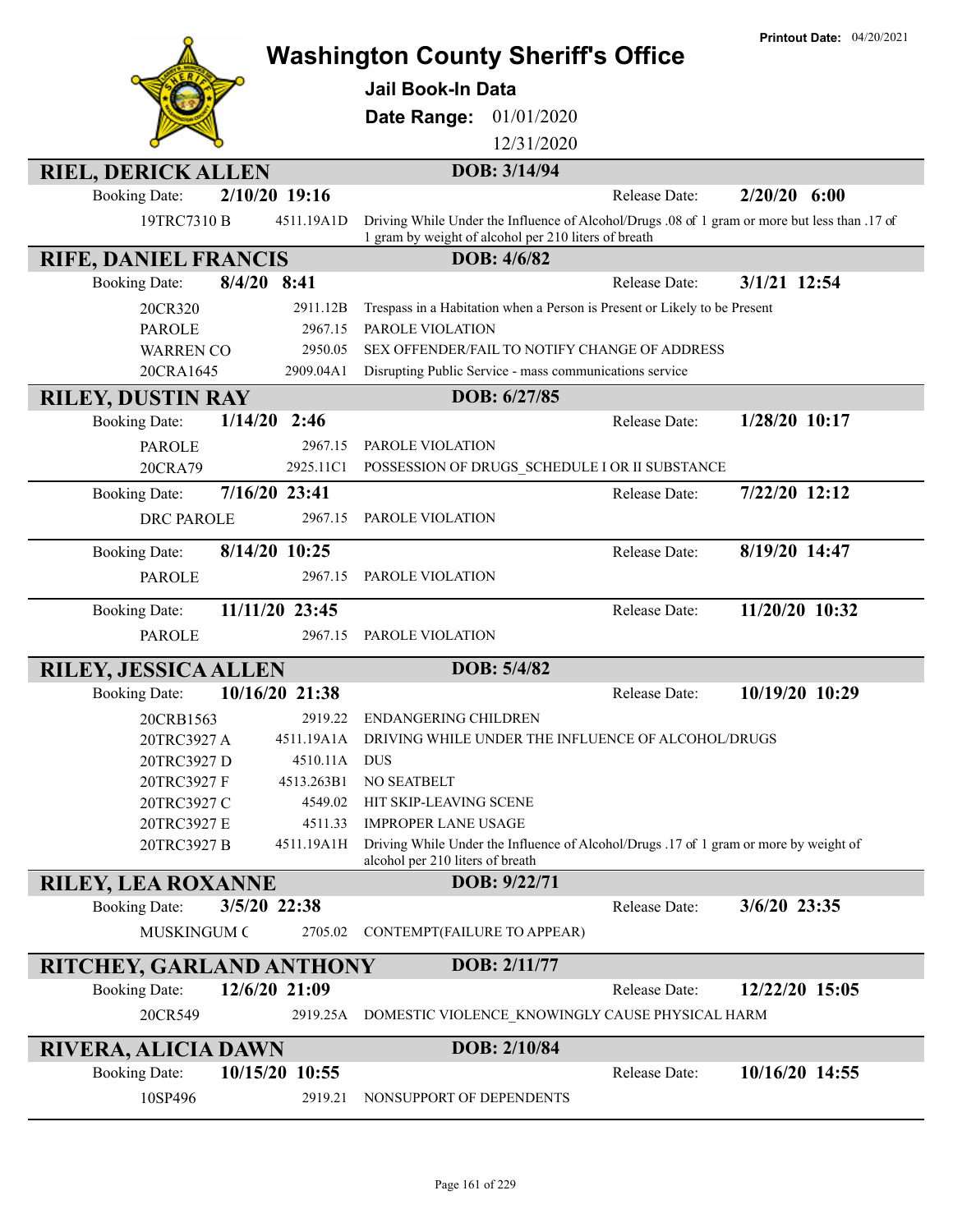|                                        |                | <b>Washington County Sheriff's Office</b>                     |               | <b>Printout Date: 04/20/2021</b> |
|----------------------------------------|----------------|---------------------------------------------------------------|---------------|----------------------------------|
|                                        |                | <b>Jail Book-In Data</b>                                      |               |                                  |
|                                        |                |                                                               |               |                                  |
|                                        |                | 01/01/2020<br>Date Range:                                     |               |                                  |
|                                        |                | 12/31/2020                                                    |               |                                  |
| <b>RIVERS, MARQUIS DEVON</b>           |                | DOB: 5/7/79                                                   |               |                                  |
| <b>Booking Date:</b>                   | 11/15/20 8:41  |                                                               | Release Date: | 11/18/20 13:33                   |
| 20TRC4319A                             | 4511.19A1A     | OVI ALCOHOL, DRUG OF ABUSE, OR BOTH                           |               |                                  |
| 20TRC4319D                             | 4513.263B1     | NO SEATBELT                                                   |               |                                  |
| 20TRC4319C                             | 4511.21D4      | SPEED > 70 MPH                                                |               |                                  |
| 20TRC4319B                             | 4511.192       | Operating under suspension                                    |               |                                  |
| ROACH, MEGAN CHEYENNE                  |                | DOB: 2/15/92                                                  |               |                                  |
| 6/9/20 13:15<br><b>Booking Date:</b>   |                |                                                               | Release Date: | $7/24/20$ 9:39                   |
| 16CR77                                 | 2951.08A       | PROBATION VIOLATION (CPC)                                     |               |                                  |
| ROACH, REBEKAH JEAN                    |                | DOB: 7/13/99                                                  |               |                                  |
| 2/4/20 12:25<br><b>Booking Date:</b>   |                |                                                               | Release Date: | 2/6/20 18:04                     |
| 19TRC4632 PV                           | 2951.08        | PROBATION VIOLATION (MMC)                                     |               |                                  |
| ROBERTS SABATINO, BRYANNA MI           |                | DOB: 1/10/86                                                  |               |                                  |
| <b>Booking Date:</b>                   | 3/31/20 18:51  |                                                               | Release Date: | $5/23/20$ $6:00$                 |
| 18TRC4674 E                            | 2951.08        | PROBATION VIOLATION (MMC)                                     |               |                                  |
| TRC1804674 A                           |                | 4511.19A1A DRIVING WHILE UNDER THE INFLUENCE OF ALCOHOL/DRUGS |               |                                  |
| <b>ROBERTS, DARREN SCOTT</b>           |                | DOB: 7/10/90                                                  |               |                                  |
| $1/6/20$ 12:12<br><b>Booking Date:</b> |                |                                                               | Release Date: | $1/6/20$ 12:23                   |
| 19CRB2141                              | 2913.02A1      | THEFT WITHOUT CONSENT                                         |               |                                  |
|                                        |                |                                                               |               |                                  |
| <b>Booking Date:</b>                   | 2/11/20 18:17  |                                                               | Release Date: | $2/14/20$ 6:00                   |
| 19CRB2141                              | 2913.02A1      | THEFT WITHOUT CONSENT                                         |               |                                  |
| <b>ROBERTS, VINCENT EDWARD</b>         |                | DOB: 12/10/80                                                 |               |                                  |
| <b>Booking Date:</b>                   | 12/23/20 6:59  |                                                               | Release Date: | 1/4/21 14:51                     |
| 20CRB1286                              | 2913.02A1      | THEFT WITHOUT CONSENT                                         |               |                                  |
| 19CR074                                | 2705.02        | CONTEMPT(FAILURE TO APPEAR)                                   |               |                                  |
| 20CRB1881                              | 2913.02X       | <b>COMPLICITY TO THEFT</b>                                    |               |                                  |
| <b>ROBILLARD, WALTER EUGENE</b>        |                | DOB: 2/8/67                                                   |               |                                  |
| <b>Booking Date:</b>                   | 10/13/20 16:25 |                                                               | Release Date: | $11/12/20$ 9:46                  |
| 20TRC1472A                             | 4511.19A1A     | DRIVING WHILE UNDER THE INFLUENCE OF ALCOHOL/DRUGS            |               |                                  |
| TUSCARAWAS                             | 2925.03        | TRAFFICKING IN DRUGS                                          |               |                                  |
| <b>ROBINSON, BENJAMIN ISAAC</b>        |                | DOB: 4/3/99                                                   |               |                                  |
| $2/23/20$ 3:16<br><b>Booking Date:</b> |                |                                                               | Release Date: | $2/23/20$ 9:04                   |
|                                        | 4301.69E1      | Prohibitions - Alcohol Under Age of 21                        |               |                                  |
| <b>ROBINSON, JOE EUGENE</b>            |                | DOB: 10/13/71                                                 |               |                                  |
| 1/3/20 14:23<br><b>Booking Date:</b>   |                |                                                               | Release Date: | $4/6/20$ 6:00                    |
| 19CR472 1                              | 2907.24        | Soliciting                                                    |               |                                  |
| 19CR4722                               | 2907.06Z       | Attempted Sexual Imposition                                   |               |                                  |
|                                        |                |                                                               |               |                                  |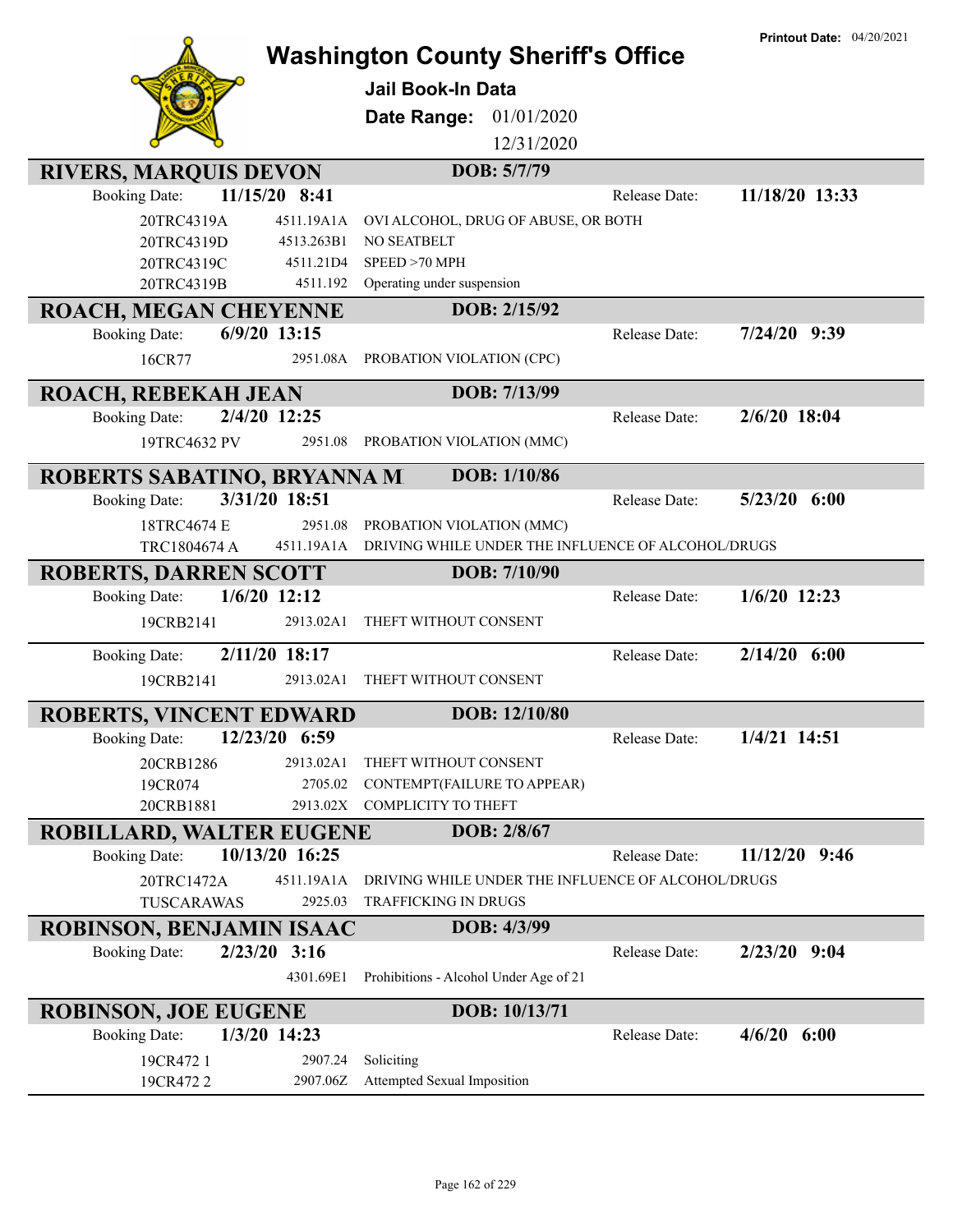|                                                     |                                      | <b>Washington County Sheriff's Office</b>     |               | <b>Printout Date: 04/20/2021</b> |
|-----------------------------------------------------|--------------------------------------|-----------------------------------------------|---------------|----------------------------------|
|                                                     |                                      | <b>Jail Book-In Data</b>                      |               |                                  |
|                                                     |                                      | Date Range:<br>01/01/2020                     |               |                                  |
|                                                     |                                      | 12/31/2020                                    |               |                                  |
|                                                     |                                      | DOB: 7/11/90                                  |               |                                  |
| <b>ROBINSON, LEVI JAMES</b><br><b>Booking Date:</b> | 7/22/20 13:36                        |                                               | Release Date: | 7/23/20 12:40                    |
| 20CR295                                             | 2950.05                              | SEX OFFENDER/FAIL TO NOTIFY CHANGE OF ADDRESS |               |                                  |
| 20CR295                                             | 2950.05                              | SEX OFFENDER/FAIL TO NOTIFY CHANGE OF ADDRESS |               |                                  |
| <b>Booking Date:</b>                                | 10/7/20 16:26                        |                                               | Release Date: | $10/10/20$ 6:00                  |
| 20CR295                                             | 2950.05AF1                           | Attempted Failure to Register                 |               |                                  |
|                                                     |                                      |                                               |               |                                  |
| <b>ROBINSON, TANNER RAY</b>                         |                                      | DOB: 12/16/91                                 |               |                                  |
| <b>Booking Date:</b>                                | $1/12/20$ 3:53                       |                                               | Release Date: | 1/13/20 14:34                    |
| <b>BELMONT CO</b>                                   | 2705.02                              | CONTEMPT(FAILURE TO APPEAR)                   |               |                                  |
| <b>ROBISON, CARL DENNIS</b>                         |                                      | DOB: 6/21/93                                  |               |                                  |
| <b>Booking Date:</b>                                | 10/29/20 9:48                        |                                               | Release Date: | 10/29/20 19:45                   |
| 20CRB1594                                           | 2913.02A1                            | THEFT WITHOUT CONSENT                         |               |                                  |
| <b>Booking Date:</b>                                | 11/23/20 12:16                       |                                               | Release Date: | 12/3/20 15:23                    |
| <b>PAROLE</b>                                       | 2967.15                              | PAROLE VIOLATION                              |               |                                  |
|                                                     |                                      |                                               |               |                                  |
| RODDY, TERRENCE DALE                                |                                      | DOB: 12/29/70                                 |               |                                  |
| <b>Booking Date:</b>                                | 12/4/20 12:22                        |                                               | Release Date: | 12/4/20 12:31                    |
| 20CR482 1                                           | 2913.31A3C1BI                        | <b>FORGERY</b>                                |               |                                  |
| 20CR4822                                            | 2913.42A1B4                          | TAMPERING WITH RECORDS                        |               |                                  |
| 20CR4823                                            | 2913.31A3C1BI                        | FORGERY                                       |               |                                  |
| 20CR4824                                            | 2913.42A2B4                          | TAMPERING WITH RECORDS                        |               |                                  |
| 20CR482 5                                           | 2913.31A3C1BI                        | <b>FORGERY</b>                                |               |                                  |
| 20CR4826                                            | 2913.42A2B4                          | <b>TAMPERING WITH RECORDS</b>                 |               |                                  |
| 20CR4827                                            | 2913.31A3C1BI<br>2913.42A2B4         | FORGERY<br><b>TAMPERING WITH RECORDS</b>      |               |                                  |
| 20CR4828<br>20CR4829                                | 2913.31A3C1BI FORGERY                |                                               |               |                                  |
| 20CR482 10                                          | 2913.42A2B4                          | TAMPERING WITH RECORDS                        |               |                                  |
| 20CR482 11                                          | 2913.31A3C1BI                        | FORGERY                                       |               |                                  |
| 20CR482 12                                          | 2913.42A2B4                          | TAMPERING WITH RECORDS                        |               |                                  |
| 20CR482 13                                          | 2913.31A3C1BI FORGERY                |                                               |               |                                  |
| 20CR482 14                                          | 2913.42A2B4                          | <b>TAMPERING WITH RECORDS</b>                 |               |                                  |
| 20CR482 15                                          | 2913.31A3C1BI                        | FORGERY                                       |               |                                  |
| 20CR482 16                                          | 2913.42A2B4                          | <b>TAMPERING WITH RECORDS</b>                 |               |                                  |
| 20CR482 17                                          | 2913.31A3C1BI                        | FORGERY                                       |               |                                  |
| 20CR482 18                                          | 2913.42A2B4                          | TAMPERING WITH RECORDS                        |               |                                  |
| 20CR482 19<br>20CR482 20                            | 2913.31A3C1BI FORGERY<br>2913.42A2B4 | TAMPERING WITH RECORDS                        |               |                                  |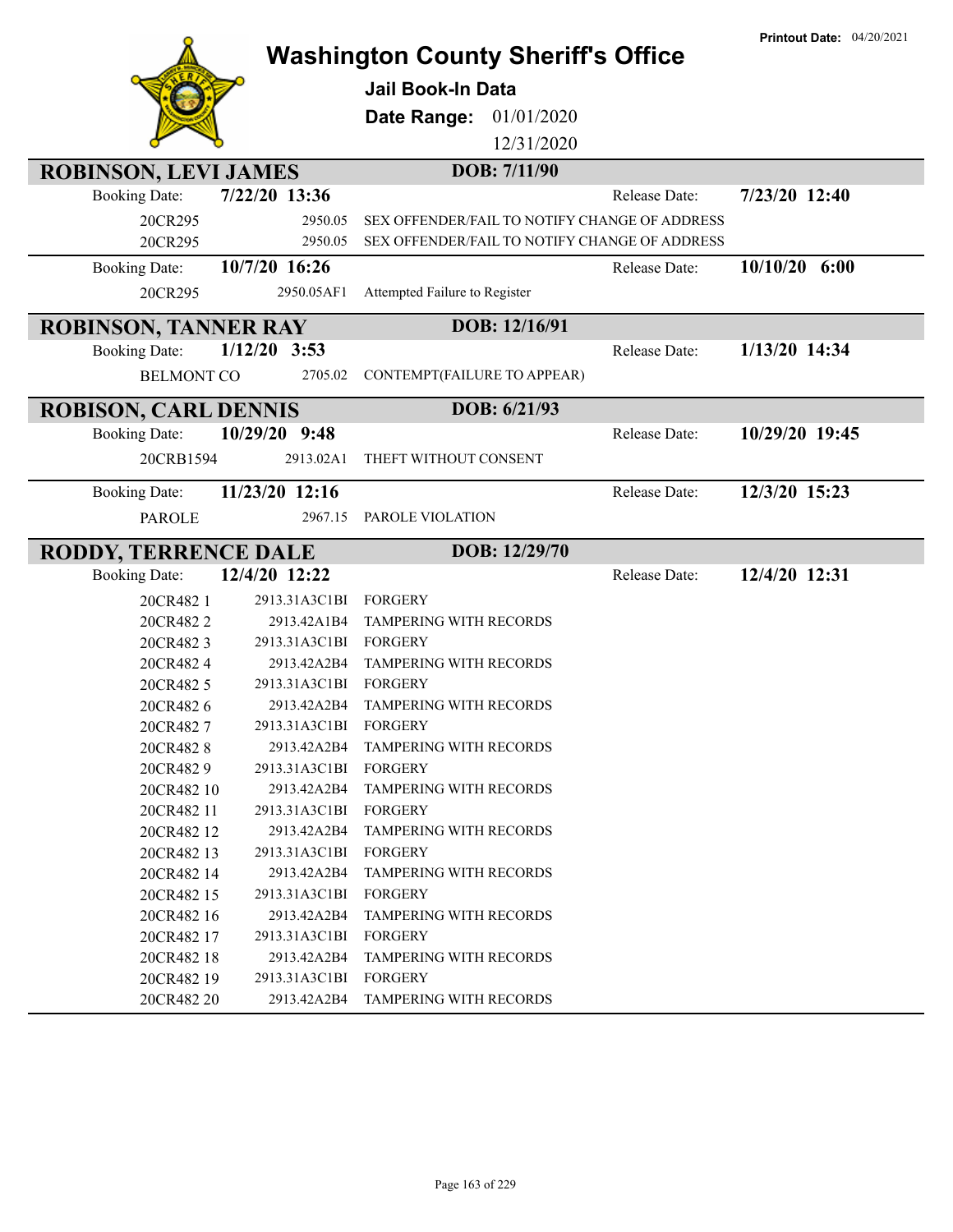|                                |                        | <b>Washington County Sheriff's Office</b>                                       |               | <b>Printout Date: 04/20/2021</b> |
|--------------------------------|------------------------|---------------------------------------------------------------------------------|---------------|----------------------------------|
|                                |                        | <b>Jail Book-In Data</b>                                                        |               |                                  |
|                                |                        | 01/01/2020<br>Date Range:                                                       |               |                                  |
|                                |                        | 12/31/2020                                                                      |               |                                  |
| <b>ROE, DUANE MERLYN</b>       |                        | DOB: 9/29/68                                                                    |               |                                  |
| <b>Booking Date:</b>           | 1/28/20 11:56          |                                                                                 | Release Date: | $3/12/20$ 7:56                   |
| <b>APA</b>                     | 2951.08A               | PROBATION VIOLATION (CPC)                                                       |               |                                  |
| 20CRA163                       | 2919.25                | DOMESTIC VIOLENCE                                                               |               |                                  |
| <b>Booking Date:</b>           | 8/20/20 19:05          |                                                                                 | Release Date: | 8/26/20 14:17                    |
| CRA2001266                     | 2919.25A               | DOMESTIC VIOLENCE_KNOWINGLY CAUSE PHYSICAL HARM                                 |               |                                  |
| <b>Booking Date:</b>           | 10/19/20 2:58          |                                                                                 | Release Date: | 10/23/20 23:23                   |
| 20CRA1562                      | 2919.25                | DOMESTIC VIOLENCE                                                               |               |                                  |
| <b>ROGER, SCOTT COLEMAN</b>    |                        | DOB: 12/16/92                                                                   |               |                                  |
| <b>Booking Date:</b>           | 2/3/20 19:02           |                                                                                 | Release Date: | 2/5/20 12:43                     |
| 20CRA205                       |                        | 2925.11A POSSESSION OF DRUGS                                                    |               |                                  |
| <b>ROGERS, BRADLEY WILLIAM</b> |                        | DOB: 1/22/91                                                                    |               |                                  |
| <b>Booking Date:</b>           | $5/6/20$ 23:20         |                                                                                 | Release Date: | 5/12/20 14:20                    |
| 20CRA639                       | 2925.13A               | PERMITTING DRUG ABUSE_VEHICLE COMMISSION OF FELONY DRUG ABUSE<br><b>OFFENSE</b> |               |                                  |
| <b>ROGERS, KACY GRANT</b>      |                        | DOB: 7/22/87                                                                    |               |                                  |
| <b>Booking Date:</b>           | 4/6/20 13:50           |                                                                                 | Release Date: | 4/7/20 14:20                     |
| <b>FAIRFIELD</b>               | 2951.08C               | PROBATION VIOLATION (OTHER CO/STATE)                                            |               |                                  |
| <b>Booking Date:</b>           | 5/6/20 22:49           |                                                                                 | Release Date: | 5/15/20 10:10                    |
| 20CRA637                       | 2925.13A               | PERMITTING DRUG ABUSE_VEHICLE COMMISSION OF FELONY DRUG ABUSE<br><b>OFFENSE</b> |               |                                  |
| <b>FAIRFIELD CO</b>            | 2951.08C               | PROBATION VIOLATION (OTHER CO/STATE)                                            |               |                                  |
| <b>ROGERS, KENNETH RAY</b>     |                        | DOB: 7/23/87                                                                    |               |                                  |
| <b>Booking Date:</b>           | 1/14/20 14:56          |                                                                                 | Release Date: | 2/28/20 14:10                    |
| 19CRB1993                      | 2903.13A               | Assault knowingly harm victim                                                   |               |                                  |
| 20CR54                         | 2919.25A               | DOMESTIC VIOLENCE KNOWINGLY CAUSE PHYSICAL HARM                                 |               |                                  |
| CRB1901468                     | 2921.31                | OBSTRUCTING OFFICIAL BUSINESS                                                   |               |                                  |
| 19CR000319<br>20CRB0088        | 2919.25AD4<br>2705.02A | DOMESTIC VIOLENCE<br>Contempt of Court                                          |               |                                  |
|                                |                        |                                                                                 |               |                                  |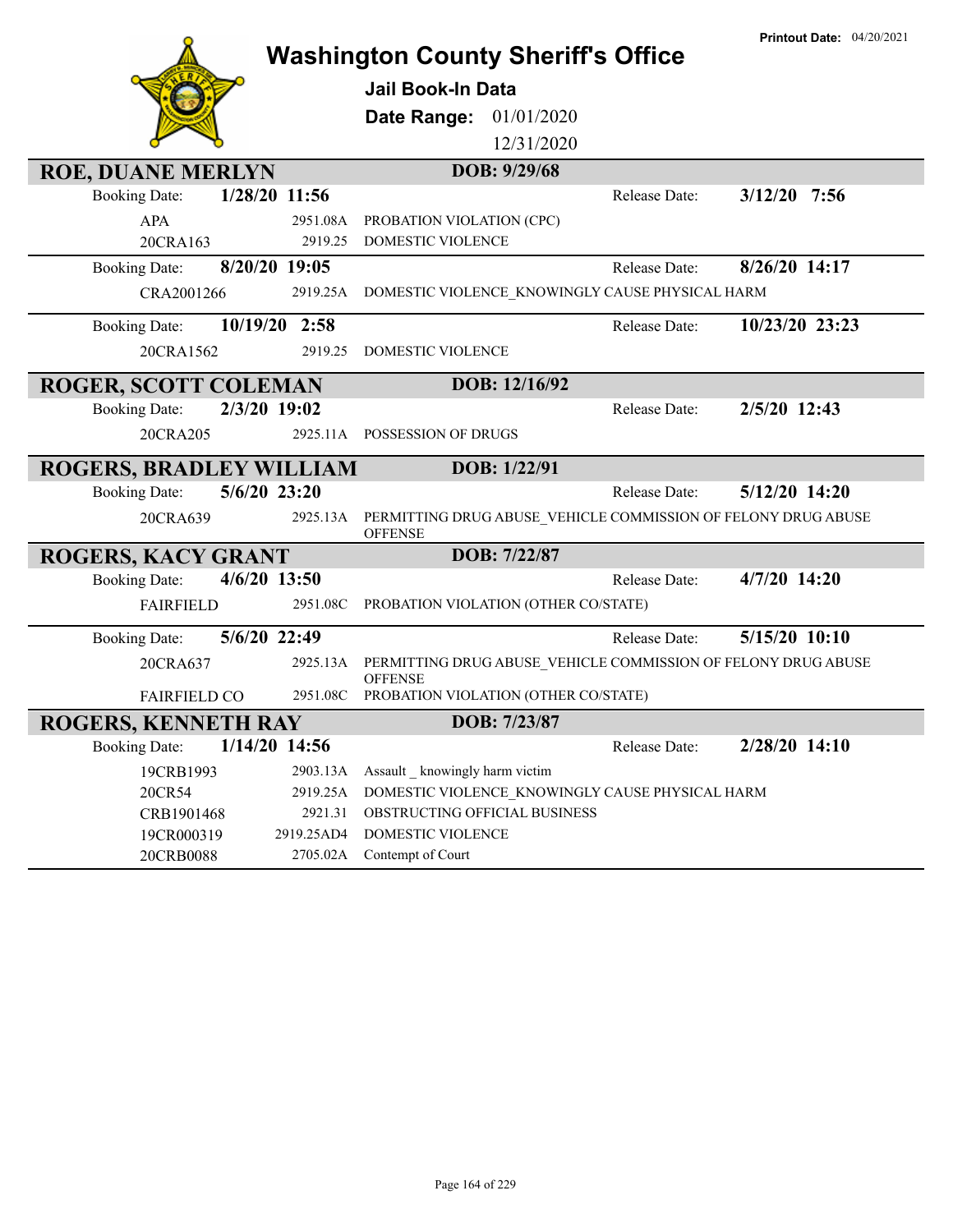|                                        |                                             |                                                                                               | Printout Date: 04/20/2021 |
|----------------------------------------|---------------------------------------------|-----------------------------------------------------------------------------------------------|---------------------------|
|                                        |                                             | <b>Washington County Sheriff's Office</b>                                                     |                           |
|                                        | <b>Jail Book-In Data</b>                    |                                                                                               |                           |
|                                        | Date Range:                                 | 01/01/2020                                                                                    |                           |
|                                        |                                             | 12/31/2020                                                                                    |                           |
| ROHRER, CHRISTINA MARIE                |                                             | DOB: 4/3/74                                                                                   |                           |
| 1/10/20 19:29<br><b>Booking Date:</b>  |                                             | Release Date:                                                                                 | $1/13/20$ 6:00            |
| 19TRD6559 A                            | 4510.14<br>DRIVING UNDER OVI SUSPENSION     |                                                                                               |                           |
| 4/17/20 8:58<br><b>Booking Date:</b>   |                                             | Release Date:                                                                                 | 4/17/20<br>9:06           |
| 19CR468                                | 4511.19                                     | DRIVING WHILE UNDER THE INFLUENCE OF ALCOHOL/DRUGS                                            |                           |
| 8/10/20 21:18<br><b>Booking Date:</b>  |                                             | Release Date:                                                                                 | $8/11/20$ 9:04            |
| 20CRB482<br>2913.02A1                  | THEFT WITHOUT CONSENT                       |                                                                                               |                           |
|                                        |                                             |                                                                                               |                           |
| 8/17/20 19:05<br><b>Booking Date:</b>  |                                             | Release Date:                                                                                 | 10/1/20 17:36             |
| 19CR468<br>4511.19A1A                  |                                             | OVI ALCOHOL, DRUG OF ABUSE, OR BOTH                                                           |                           |
| 10/4/20 18:09<br><b>Booking Date:</b>  |                                             | Release Date:                                                                                 | $10/14/20$ 6:00           |
| 19CR468<br>4511.19A1A                  |                                             | OVI ALCOHOL, DRUG OF ABUSE, OR BOTH                                                           |                           |
| <b>ROLLINS, ERIC DANE</b>              |                                             | DOB: 1/2/82                                                                                   |                           |
| 8/7/20 12:08<br><b>Booking Date:</b>   |                                             | Release Date:                                                                                 | 8/7/20 12:18              |
| 20CR280 1<br>959.131C2                 |                                             | Prohibitions Concerning Companion Animals - deprive animal by person who confines or who      |                           |
| 20CR2802                               | is the custodian or caretaker<br>959.131B   | Prohibitions Concerning Companion Animals - torture                                           |                           |
| <b>ROOT, ANTHONY JOHN</b>              |                                             | DOB: 9/17/76                                                                                  |                           |
| 4/6/20 20:56<br><b>Booking Date:</b>   |                                             | Release Date:                                                                                 | 4/7/20<br>0:33            |
|                                        | 2903.13A<br>Assault _ knowingly harm victim |                                                                                               |                           |
|                                        | <b>Aggravated Menacing</b><br>2903.21       |                                                                                               |                           |
|                                        | Violations Prohibited<br>3701.352           |                                                                                               |                           |
| <b>ROSIER, MATTHEW WAYNE</b>           |                                             | DOB: 3/19/89                                                                                  |                           |
| 10/23/20 23:29<br><b>Booking Date:</b> |                                             | Release Date:                                                                                 | 11/2/20 12:38             |
| CRB2001310<br>2913.02A1                | THEFT WITHOUT CONSENT                       |                                                                                               |                           |
| <b>ROSS, JOSHUA KEITH</b>              |                                             | DOB: $9/10/80$                                                                                |                           |
| $6/3/20$ 9:42<br><b>Booking Date:</b>  |                                             | Release Date:                                                                                 | $6/3/20$ 9:57             |
| 19CR361 1                              | 2903.08                                     | Aggravated Vehicular Assault; Vehicular Assault                                               |                           |
| 19CR3612                               | 4510.11A DUS                                |                                                                                               |                           |
| ROTHSTEIN, SAMANTHA LENAY G            |                                             | DOB: 9/22/94                                                                                  |                           |
| $1/24/20$ 0:37<br><b>Booking Date:</b> |                                             | Release Date:                                                                                 | $2/5/20$ 12:15            |
| 20CRB134                               | 2963.11<br><b>FUGITIVE FROM JUSTICE</b>     |                                                                                               |                           |
| ROUNDTREE, JAMYLLAH LARAE              |                                             | DOB: 8/16/01                                                                                  |                           |
| 8/21/20 21:07<br><b>Booking Date:</b>  |                                             | Release Date:                                                                                 | 8/22/20 1:38              |
| 20TRD1616                              | 4511.21<br><b>SPEED</b>                     |                                                                                               |                           |
| ROUNSLEY, CHRISTOPHER FRANK            |                                             | DOB: 5/3/78                                                                                   |                           |
| 11/27/20 3:19<br><b>Booking Date:</b>  |                                             | Release Date:                                                                                 | 12/1/20 15:30             |
| 20CRB1746                              | 2917.11A                                    | Disorderly Conduct - Engaging in violent or turbulent behavior and failed to cease and desist |                           |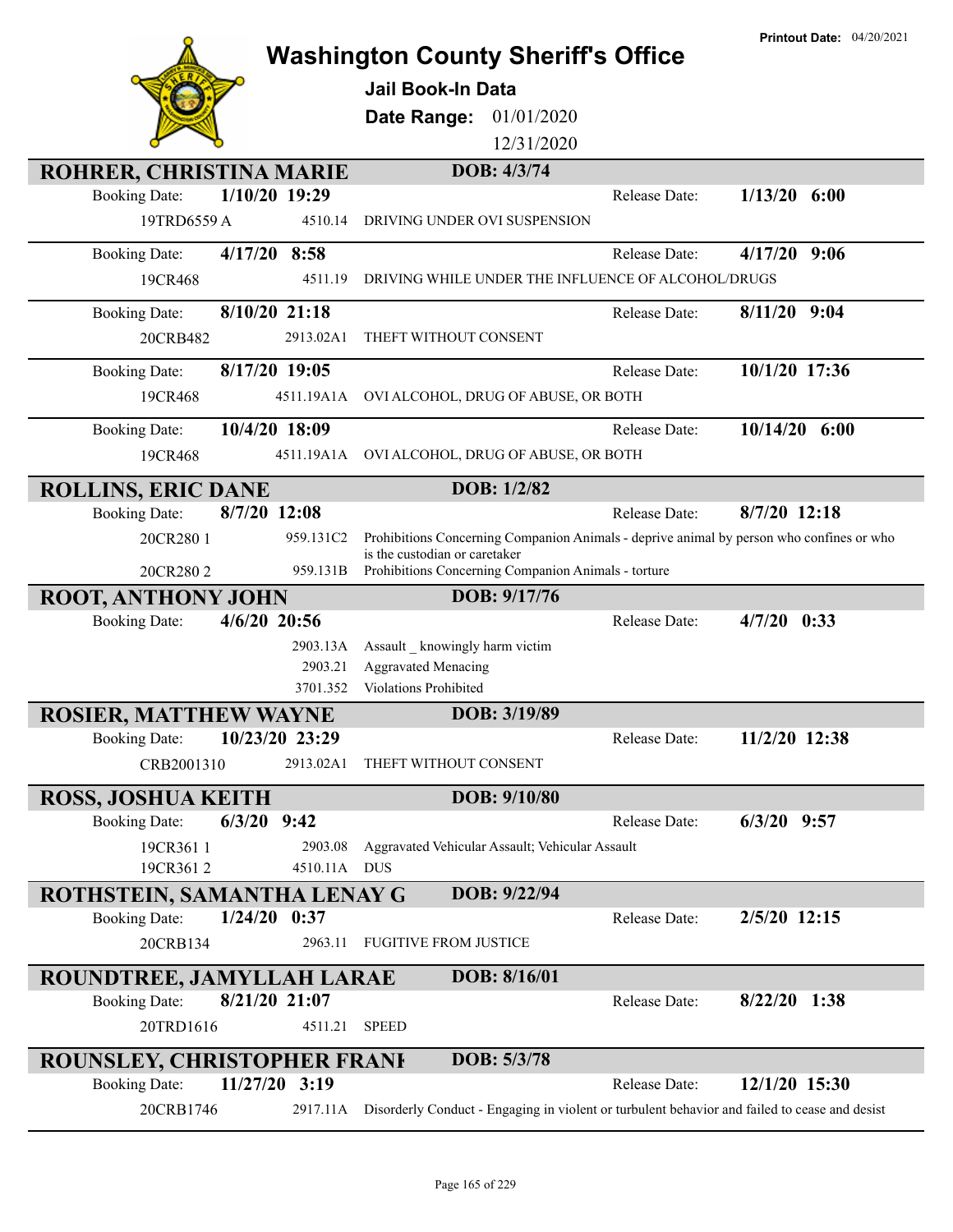|                                                     |                 | <b>Washington County Sheriff's Office</b><br><b>Jail Book-In Data</b> |               | <b>Printout Date: 04/20/2021</b> |
|-----------------------------------------------------|-----------------|-----------------------------------------------------------------------|---------------|----------------------------------|
|                                                     |                 | Date Range: 01/01/2020                                                |               |                                  |
|                                                     |                 | 12/31/2020                                                            |               |                                  |
| ROUSH, ISAAC THOMAS                                 |                 | DOB: 7/14/95                                                          |               |                                  |
| <b>Booking Date:</b>                                | 8/17/20 15:20   |                                                                       | Release Date: | 12/12/20 5:32                    |
| 18CRB1630 C                                         | 2951.08         | PROBATION VIOLATION (MMC)                                             |               |                                  |
| CRB1800574 C                                        | 2951.08         | PROBATION VIOLATION (MMC)                                             |               |                                  |
| 18CRB574 A                                          | 2919.25         | DOMESTIC VIOLENCE                                                     |               |                                  |
| <b>ROUX, MICHAEL LEE</b>                            |                 | DOB: 9/13/71                                                          |               |                                  |
| <b>Booking Date:</b>                                | $6/10/20$ 16:41 |                                                                       | Release Date: | $6/21/20$ 2:19                   |
| 20CRB830                                            | 2903.13         | Assault                                                               |               |                                  |
| 20CRB766                                            | 2903.13         | Assault                                                               |               |                                  |
| 12CRB214B                                           | 2951.08         | PROBATION VIOLATION (MMC)                                             |               |                                  |
| <b>Booking Date:</b>                                | $9/8/20$ 1:19   |                                                                       | Release Date: | 9/25/20 12:43                    |
| CRB2001282                                          | 2917.11         | DISORDERLY CONDUCT                                                    |               |                                  |
| CRB1200214 B                                        | 2951.08         | PROBATION VIOLATION (MMC)                                             |               |                                  |
| CRB2000830                                          | 2903.13         | Assault                                                               |               |                                  |
| CRB2000766                                          | 2903.13         | Assault                                                               |               |                                  |
| <b>ROWAN, THOMAS EDWARD</b>                         |                 | DOB: 1/6/89                                                           |               |                                  |
| <b>Booking Date:</b>                                | 8/27/20 11:30   |                                                                       | Release Date: | $9/11/20$ 9:44                   |
| TRC1903949 PV                                       | 2951.08         | PROBATION VIOLATION (MMC)                                             |               |                                  |
|                                                     |                 | DOB: 3/31/84                                                          |               |                                  |
| <b>ROWE, JEREMY MATTHEW</b><br><b>Booking Date:</b> | 2/15/20 22:10   |                                                                       | Release Date: | 2/21/20 11:24                    |
|                                                     |                 |                                                                       |               |                                  |
| 20CRA270                                            | 2921.12A1       | TAMPERING W/EVIDENCE_ALTER, DESTROY, CONCEAL, REMOVE RECORD           |               |                                  |
| ROWLAND, MITCHELL DOUGLAS                           |                 | DOB: 6/25/89                                                          |               |                                  |
| <b>Booking Date:</b>                                | 1/27/20 12:49   |                                                                       | Release Date: | 2/5/20 16:38                     |
| 20CRA153                                            | 2911.11A1       | Aggravated Burglary inflict harm                                      |               |                                  |
| 20CRB154                                            | 2921.51B        | IMPERSONATING A PEACE OFFICER OR PRIVATE POLICEMAN IMPERSONATE        |               |                                  |
| <b>Booking Date:</b>                                | 3/16/20 14:03   |                                                                       | Release Date: | 3/20/20 14:58                    |
| 19TRC4815 PV                                        | 2951.08         | PROBATION VIOLATION (MMC)                                             |               |                                  |
| <b>Booking Date:</b>                                | $6/25/20$ 14:14 |                                                                       | Release Date: | $6/25/20$ 14:18                  |
| 20CR200                                             |                 | 2925.11AC1A POSSESSION OF DRUGS                                       |               |                                  |
| <b>Booking Date:</b>                                | 9/21/20 12:26   |                                                                       | Release Date: | $10/15/20$ 6:00                  |
| 20CR380                                             | 2911.12BE       | Trespass in a Habitation                                              |               |                                  |
| 20CR200                                             |                 | 2925.11AC1A Aggravated Possession of Drugs                            |               |                                  |
| <b>RUBLE, CAITLIN RENEE ALYSSA K</b>                |                 | DOB: 4/22/95                                                          |               |                                  |
| <b>Booking Date:</b>                                | 4/17/20 13:43   |                                                                       | Release Date: | 5/14/20 6:41                     |
| 19CR255                                             | 2951.08A        | PROBATION VIOLATION (CPC)                                             |               |                                  |
| <b>Booking Date:</b>                                | 8/9/20 18:43    |                                                                       | Release Date: | 8/13/20 6:57                     |
| 19CR255                                             | 2921.12A1B      | TAMPERING WITH EVIDENCE                                               |               |                                  |
|                                                     |                 |                                                                       |               |                                  |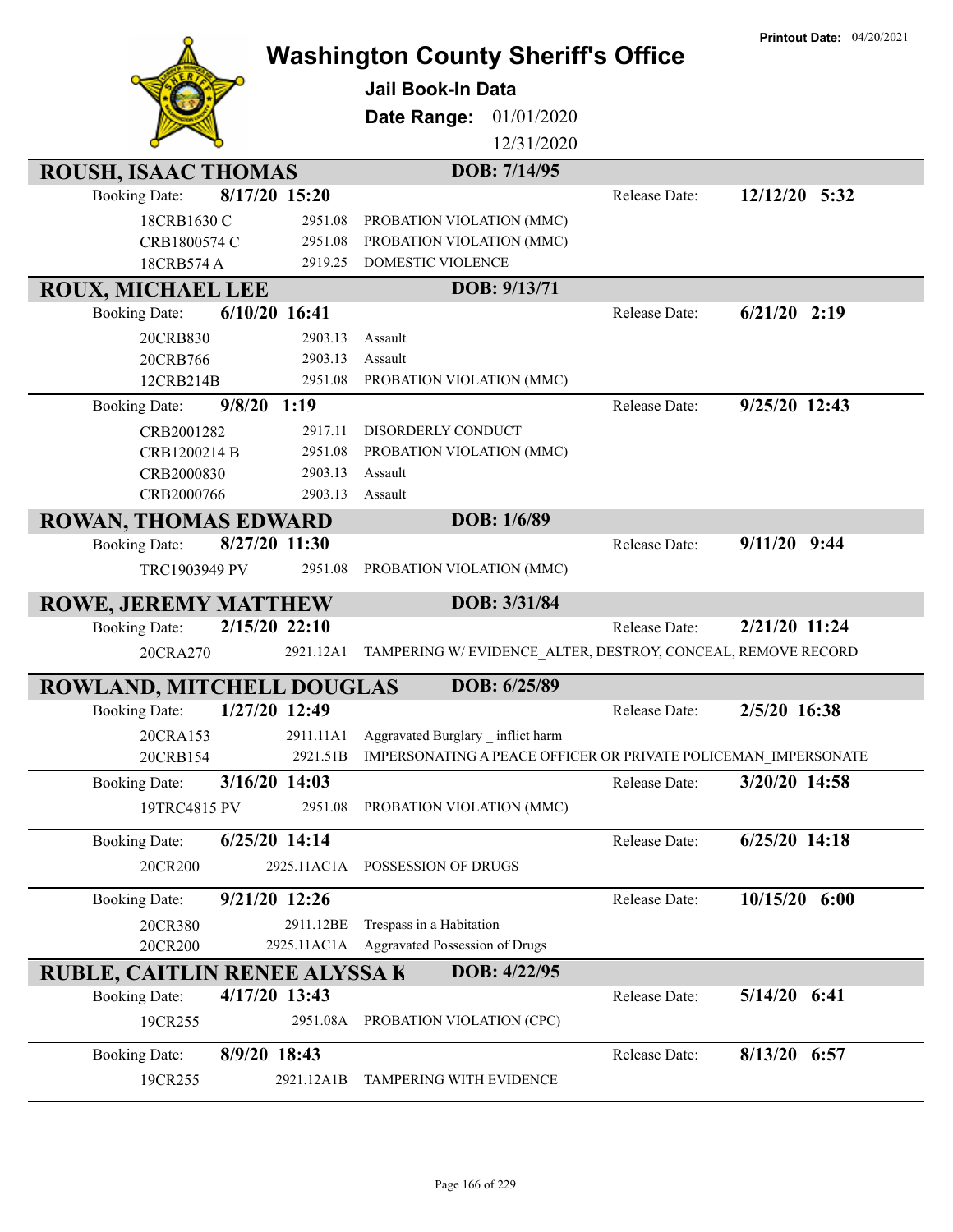|                                |                 | <b>Washington County Sheriff's Office</b><br><b>Jail Book-In Data</b><br>01/01/2020<br>Date Range:<br>12/31/2020                                                       |               | <b>Printout Date: 04/20/2021</b> |
|--------------------------------|-----------------|------------------------------------------------------------------------------------------------------------------------------------------------------------------------|---------------|----------------------------------|
| <b>RUBLE, CAITLYN RENEE</b>    |                 | DOB: 4/22/95                                                                                                                                                           |               |                                  |
| <b>Booking Date:</b>           | 2/19/20 9:57    |                                                                                                                                                                        | Release Date: | 2/24/20 17:06                    |
| PV                             | 2951.08A        | PROBATION VIOLATION (CPC)                                                                                                                                              |               |                                  |
| <b>RUBLE, JESSICA MARIE</b>    |                 | DOB: 5/30/86                                                                                                                                                           |               |                                  |
| <b>Booking Date:</b>           | $1/16/20$ 20:01 |                                                                                                                                                                        | Release Date: | 1/17/20 21:49                    |
| 18CRB2579D                     | 2951.08         | PROBATION VIOLATION (MMC)                                                                                                                                              |               |                                  |
| <b>RUBLE, ROBERT CHARLES</b>   |                 | DOB: 7/21/94                                                                                                                                                           |               |                                  |
| <b>Booking Date:</b>           | 12/8/20 1:32    |                                                                                                                                                                        | Release Date: | $2/13/21$ 5:31                   |
| CRB2000923                     | 2909.06         | Criminal Damaging/Endangering                                                                                                                                          |               |                                  |
| CRB1802610 C                   | 2951.08         | PROBATION VIOLATION (MMC)                                                                                                                                              |               |                                  |
| 18CRB2610A                     | 2909.06A1       | Criminal Damaging/Endangering - knowingly any means                                                                                                                    |               |                                  |
| <b>RUMMER, SUSAN KAYE</b>      |                 | DOB: 5/25/81                                                                                                                                                           |               |                                  |
| <b>Booking Date:</b>           | $7/16/20$ 3:27  |                                                                                                                                                                        | Release Date: | $7/16/20$ 9:18                   |
| 20CRA795                       | 2913.51         | RECEIVING STOLEN PROPERTY                                                                                                                                              |               |                                  |
| <b>RUNNION, PATRICK DAVID</b>  |                 | DOB: 1/1/73                                                                                                                                                            |               |                                  |
| <b>Booking Date:</b>           | 2/6/20 18:19    |                                                                                                                                                                        | Release Date: | 2/9/20 17:31                     |
| 20CRA219                       | 2925.11         | Possesion of Drugs                                                                                                                                                     |               |                                  |
| 20CRB221                       | 2925.14C1       | ILLEGAL USE OR POSSESSION OF DRUG PARAPHERNALIA                                                                                                                        |               |                                  |
| 20TRD608A                      | 4510.11A        | <b>DUS</b>                                                                                                                                                             |               |                                  |
| 20TRD608B                      | 4503.11         | Expired plate                                                                                                                                                          |               |                                  |
| <b>RUNYON, MICHAEL THOMAS</b>  |                 | DOB: 10/19/89                                                                                                                                                          |               |                                  |
| <b>Booking Date:</b>           | 5/27/20 11:19   |                                                                                                                                                                        | Release Date: | $9/4/20$ 8:37                    |
| 19CR289                        |                 | 2951.08A PROBATION VIOLATION (CPC)                                                                                                                                     |               |                                  |
| <b>PAROLE</b>                  |                 | 2967.15 PAROLE VIOLATION                                                                                                                                               |               |                                  |
| <b>RUSH, KENDRA M</b>          |                 | DOB: 2/13/89                                                                                                                                                           |               |                                  |
| <b>Booking Date:</b>           | 10/2/20 14:52   |                                                                                                                                                                        | Release Date: | 10/2/20 14:59                    |
| 20CR368                        | 2913.51AC       | RECEIVING STOLEN PROPERTY                                                                                                                                              |               |                                  |
| <b>RUSSELL, JERROD DALE</b>    |                 | DOB: 3/11/76                                                                                                                                                           |               |                                  |
| <b>Booking Date:</b>           | $2/2/20$ 2:30   |                                                                                                                                                                        | Release Date: | 2/7/20 10:33                     |
| 20CRB191                       | 2913.32         | <b>CRIMINAL SIMULATION</b>                                                                                                                                             |               |                                  |
| <b>RUSSELL, RAYMOND EUGENE</b> |                 | DOB: 1/10/76                                                                                                                                                           |               |                                  |
| <b>Booking Date:</b>           | $6/17/20$ 15:52 |                                                                                                                                                                        | Release Date: | $6/18/20$ 9:20                   |
| 20CRA868                       | 2923.16B        | IMPROPERLY HANDLING FIREARMS IN A MOTOR VEHICLE TRANSPORT LOADED<br>FIREARM IN A MOTOR VEHICLE, ACCESSIBLE TO OPERATOR OR ANY<br>PASSENGER WITHOUT LEAVING THE VEHICLE |               |                                  |
| <b>Booking Date:</b>           | 8/7/20 12:27    |                                                                                                                                                                        | Release Date: | 8/7/20 12:35                     |
| 20CR2472                       | 2923.12         | CARRYING CONCEALED WEAPON                                                                                                                                              |               |                                  |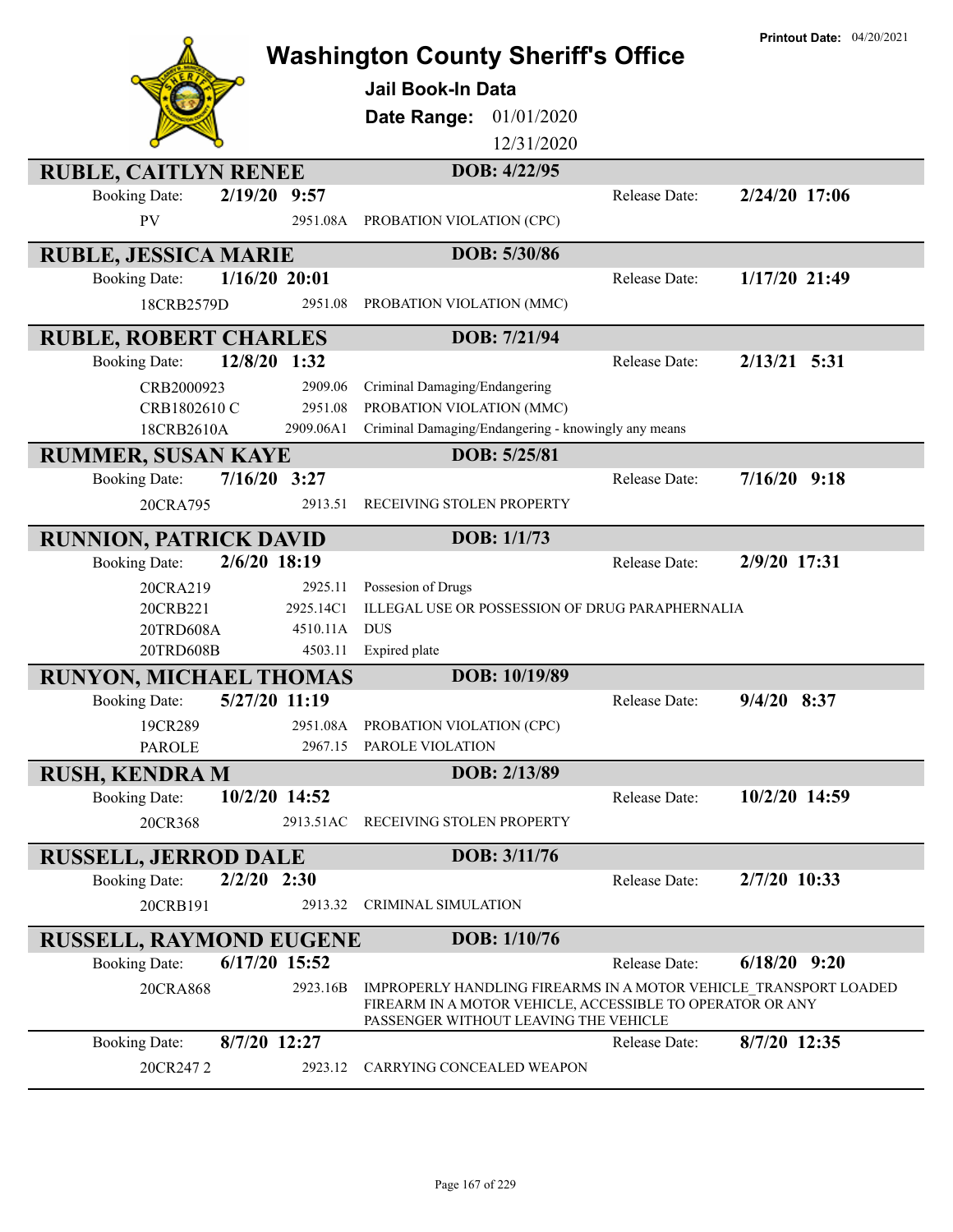|                               |                 | <b>Washington County Sheriff's Office</b>                    | <b>Printout Date: 04/20/2021</b> |
|-------------------------------|-----------------|--------------------------------------------------------------|----------------------------------|
|                               |                 | <b>Jail Book-In Data</b>                                     |                                  |
|                               |                 | Date Range:<br>01/01/2020                                    |                                  |
|                               |                 | 12/31/2020                                                   |                                  |
| <b>RUTTER, BENJAMIN DAVID</b> |                 | DOB: 8/2/79                                                  |                                  |
| <b>Booking Date:</b>          | $1/24/20$ 20:16 | Release Date:                                                | $1/28/20$ 6:00                   |
| 19TRC5611A                    | 4511.19A1A      | OVI ALCOHOL, DRUG OF ABUSE, OR BOTH                          |                                  |
| <b>Booking Date:</b>          | 2/21/20 21:18   | Release Date:                                                | 2/24/20<br>6:00                  |
| 19TRC5611A                    | 4511.19A1A      | DRIVING WHILE UNDER THE INFLUENCE OF ALCOHOL/DRUGS           |                                  |
| <b>Booking Date:</b>          | 7/15/20 18:13   | Release Date:                                                | 7/18/20<br>6:00                  |
| TRC1905611                    | 4511.19A1A      | OVI ALCOHOL, DRUG OF ABUSE, OR BOTH                          |                                  |
| <b>RUTTER, JEREMIAH EARL</b>  |                 | DOB: 3/5/96                                                  |                                  |
| <b>Booking Date:</b>          | $1/13/20$ 20:18 | <b>Release Date:</b>                                         | $2/6/20$ 15:18                   |
| TRC 1801862 A                 | 4511.19A1A      |                                                              |                                  |
|                               |                 | DRIVING WHILE UNDER THE INFLUENCE OF ALCOHOL/DRUGS           |                                  |
| TRC 1801862 B                 | 4510.11A        | <b>DUS</b>                                                   |                                  |
| TRC 1801862 C                 | 4511.43         | Failure to Yield at Stop or Yield sign                       |                                  |
| TRC 1801862 D                 | 4513.263B1      | NO SEATBELT                                                  |                                  |
| 18CR165 1                     | 2913.02A1B5     | Theft of a Motor Vehicle                                     |                                  |
| 18CR1652                      | 2921.331B       | FAILURE TO COMPLY WITH ORDER OR SIGNAL OF P.O. ELUDE OR FLEE |                                  |
| <b>Booking Date:</b>          | 3/13/20 14:45   | Release Date:                                                | 3/13/20 14:55                    |
| 18cr165                       | 2913.02A1B5     | Theft of a Motor Vehicle                                     |                                  |
| <b>Booking Date:</b>          | 5/29/20 18:42   | Release Date:                                                | 6/15/20<br>6:00                  |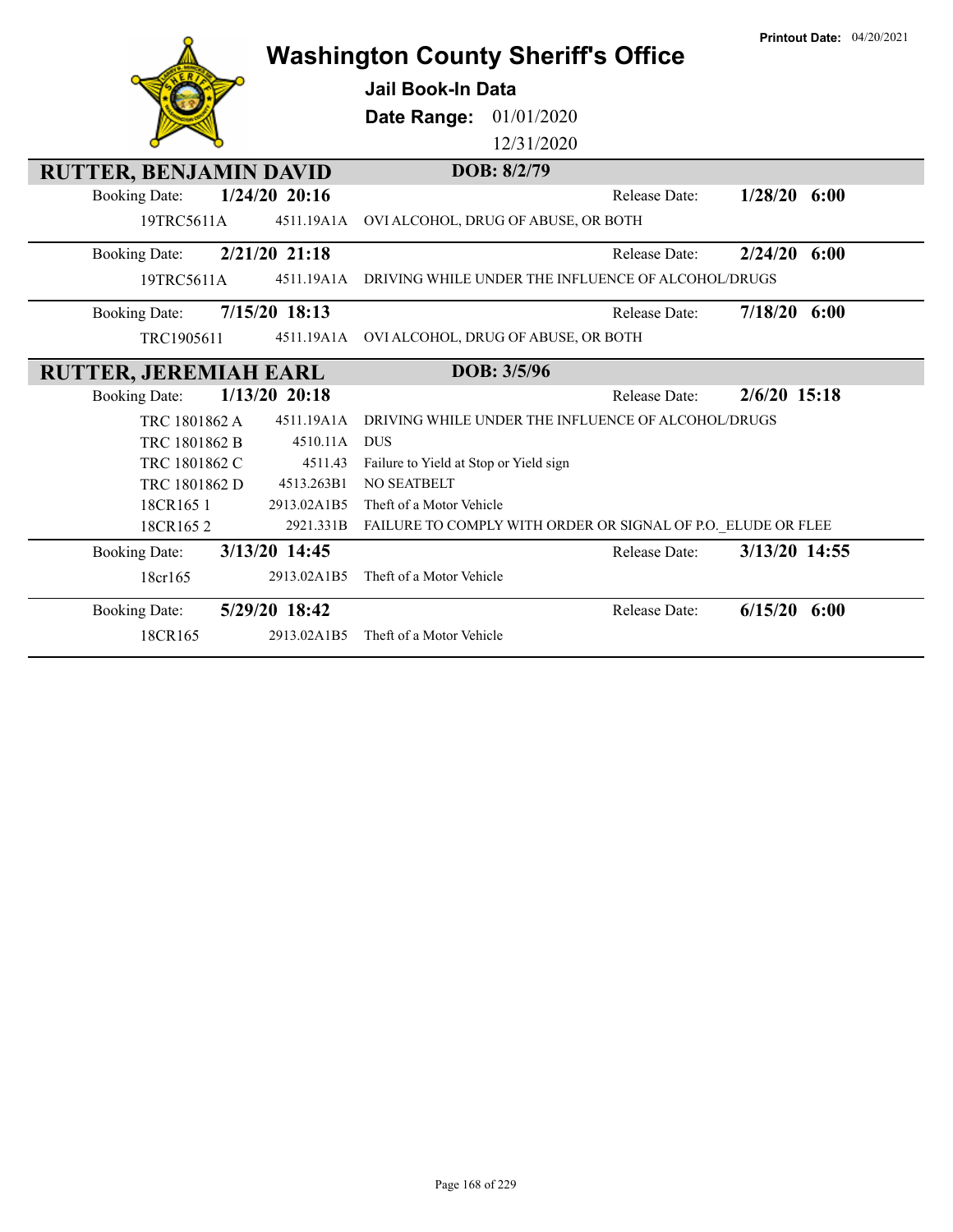**Printout Date:** 04/20/2021



**Washington County Sheriff's Office**

**Jail Book-In Data**

**Date Range:** 01/01/2020

12/31/2020

## **RUTTER, SABBRINA NICHOAL DOB: 8/6/93**

| <b>Booking Date:</b> | 12/16/20 10:46 | 12/16/20 10:50<br>Release Date:                                                                              |
|----------------------|----------------|--------------------------------------------------------------------------------------------------------------|
| 20CR528 1            | 2923.32A2B1    | ENGAGING IN PATTERN OF CORRUPT ACTIVITY ACQUIRE MAINTAIN INTERST IN<br>ENTERPRISE/REAL PROPERTY              |
| 20CR5283             | 2925.23B1F1    | ILLEGAL PROCESSING OF DRUG DOCUMENTS_MAKE, UTTER, SELL, OR<br>KNOWINGLY POSSESS FALSE OR FORGED PRESCRIPTION |
| 20CR5284             | 2925.23B1F1    | ILLEGAL PROCESSING OF DRUG DOCUMENTS MAKE, UTTER, SELL, OR<br>KNOWINGLY POSSESS FALSE OR FORGED PRESCRIPTION |
| 20CR528 5            | 2925.23B1F1    | ILLEGAL PROCESSING OF DRUG DOCUMENTS_MAKE, UTTER, SELL, OR<br>KNOWINGLY POSSESS FALSE OR FORGED PRESCRIPTION |
| 20CR5286             | 2925.23B1F1    | ILLEGAL PROCESSING OF DRUG DOCUMENTS MAKE, UTTER, SELL, OR<br>KNOWINGLY POSSESS FALSE OR FORGED PRESCRIPTION |
| 20CR5287             | 2925.23B1F1    | ILLEGAL PROCESSING OF DRUG DOCUMENTS MAKE, UTTER, SELL, OR<br>KNOWINGLY POSSESS FALSE OR FORGED PRESCRIPTION |
| 20CR5288             | 2925.23B1F1    | ILLEGAL PROCESSING OF DRUG DOCUMENTS MAKE, UTTER, SELL, OR<br>KNOWINGLY POSSESS FALSE OR FORGED PRESCRIPTION |
| 20CR5289             | 2925.23B1F1    | ILLEGAL PROCESSING OF DRUG DOCUMENTS MAKE, UTTER, SELL, OR<br>KNOWINGLY POSSESS FALSE OR FORGED PRESCRIPTION |
| 20CR528 10           | 2925.23B1F1    | ILLEGAL PROCESSING OF DRUG DOCUMENTS MAKE, UTTER, SELL, OR<br>KNOWINGLY POSSESS FALSE OR FORGED PRESCRIPTION |
| 20CR528 11           | 2925.23B1F1    | ILLEGAL PROCESSING OF DRUG DOCUMENTS MAKE, UTTER, SELL, OR<br>KNOWINGLY POSSESS FALSE OR FORGED PRESCRIPTION |
| 20CR528 12           | 2925.23B1F1    | ILLEGAL PROCESSING OF DRUG DOCUMENTS MAKE, UTTER, SELL, OR<br>KNOWINGLY POSSESS FALSE OR FORGED PRESCRIPTION |
| 20CR528 13           | 2925.23B1F1    | ILLEGAL PROCESSING OF DRUG DOCUMENTS MAKE, UTTER, SELL, OR<br>KNOWINGLY POSSESS FALSE OR FORGED PRESCRIPTION |
| 20CR528 14           | 2925.23B1F1    | ILLEGAL PROCESSING OF DRUG DOCUMENTS MAKE, UTTER, SELL, OR<br>KNOWINGLY POSSESS FALSE OR FORGED PRESCRIPTION |
| 20CR528 15           | 2925.23B1F1    | ILLEGAL PROCESSING OF DRUG DOCUMENTS MAKE, UTTER, SELL, OR<br>KNOWINGLY POSSESS FALSE OR FORGED PRESCRIPTION |
| 20CR528 16           | 2925.23B1F1    | ILLEGAL PROCESSING OF DRUG DOCUMENTS MAKE, UTTER, SELL, OR<br>KNOWINGLY POSSESS FALSE OR FORGED PRESCRIPTION |
| 20CR528 17           | 2925.23B1F1    | ILLEGAL PROCESSING OF DRUG DOCUMENTS MAKE, UTTER, SELL, OR<br>KNOWINGLY POSSESS FALSE OR FORGED PRESCRIPTION |
| 20CR528 18           | 2925.23B1F1    | ILLEGAL PROCESSING OF DRUG DOCUMENTS MAKE, UTTER, SELL, OR<br>KNOWINGLY POSSESS FALSE OR FORGED PRESCRIPTION |
| 20CR528 19           | 2925.23B1F1    | ILLEGAL PROCESSING OF DRUG DOCUMENTS_MAKE, UTTER, SELL, OR<br>KNOWINGLY POSSESS FALSE OR FORGED PRESCRIPTION |
| 20CR528 20           | 2925.23B1F1    | ILLEGAL PROCESSING OF DRUG DOCUMENTS MAKE, UTTER, SELL, OR<br>KNOWINGLY POSSESS FALSE OR FORGED PRESCRIPTION |
| 20CR528 21           | 2925.23B1F1    | ILLEGAL PROCESSING OF DRUG DOCUMENTS MAKE, UTTER, SELL, OR<br>KNOWINGLY POSSESS FALSE OR FORGED PRESCRIPTION |
| 20CR528 22           | 2925.23B1F1    | ILLEGAL PROCESSING OF DRUG DOCUMENTS MAKE, UTTER, SELL, OR<br>KNOWINGLY POSSESS FALSE OR FORGED PRESCRIPTION |
| 20CR528 23           | 2925.23B1F1    | ILLEGAL PROCESSING OF DRUG DOCUMENTS MAKE, UTTER, SELL, OR<br>KNOWINGLY POSSESS FALSE OR FORGED PRESCRIPTION |
| 20CR528 27           | 2925.11AC1A    | Aggravated Possession of Drugs                                                                               |
| 20CR528 28           | 2925.23X       | Complicity to Illegal Processing of Drug Documents                                                           |
| 20CR528 29           | 2925.23C1F1    | ILLEGAL PROCESSING OF DRUG DOCUMENTS_THEFT OF PRESCRIPTION                                                   |
| 20CR528 51           | 2925.03A1C1A   | AGGRAVATED TRAFFICKING IN DRUGS                                                                              |
|                      |                |                                                                                                              |

## **RYAN, JOSEPH DOMINIQUE DOB: 1/8/95**

19CRB784 PV 2951.08 PROBATION VIOLATION (MMC)

Booking Date: **2/18/20 20:44** Release Date: **2/20/20 9:10**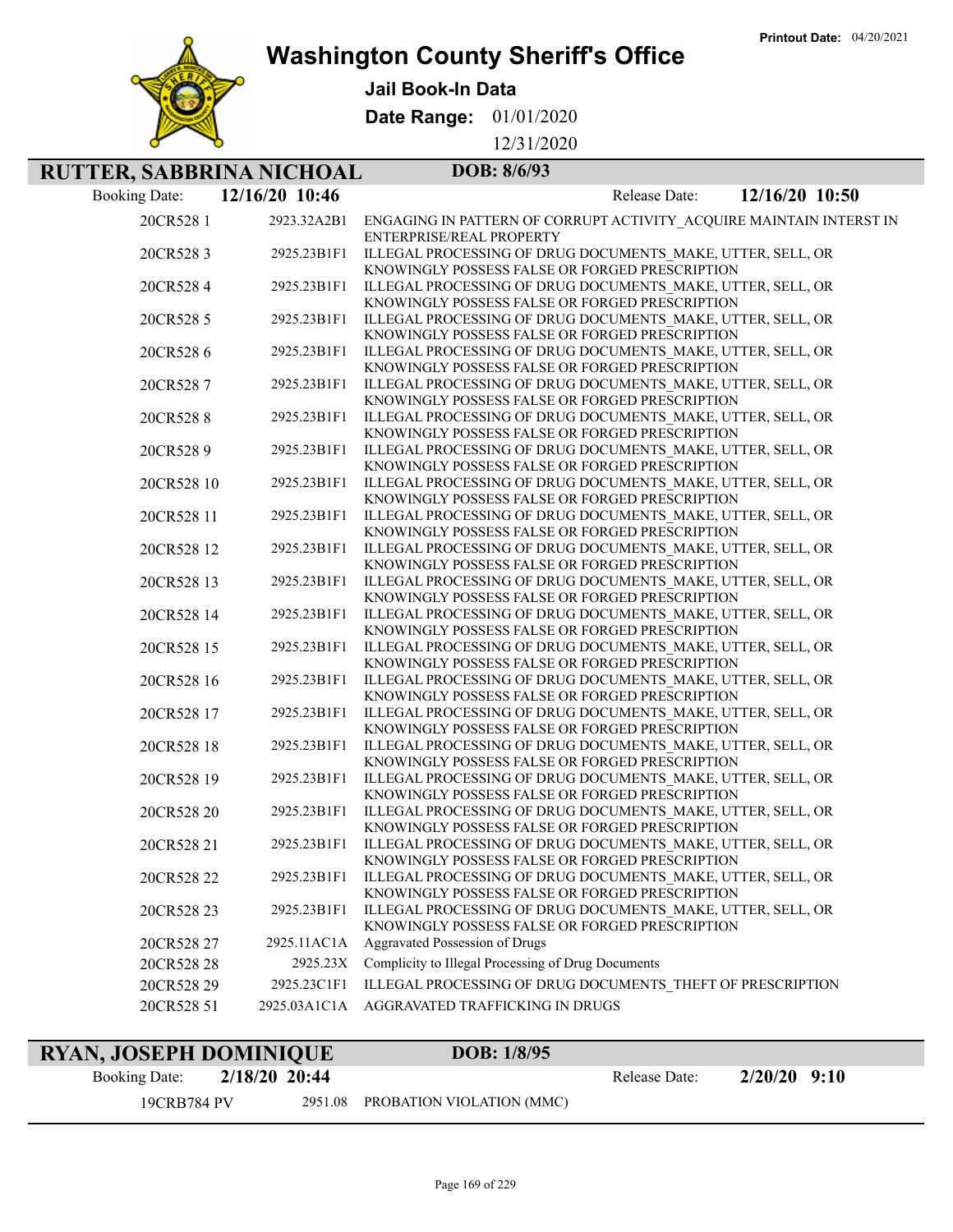|                                |                | <b>Washington County Sheriff's Office</b>              |               |               | <b>Printout Date: 04/20/2021</b> |
|--------------------------------|----------------|--------------------------------------------------------|---------------|---------------|----------------------------------|
|                                |                | Jail Book-In Data                                      |               |               |                                  |
|                                |                | Date Range:                                            | 01/01/2020    |               |                                  |
|                                |                |                                                        | 12/31/2020    |               |                                  |
| <b>RYMER, KYLEIGH DANIELLE</b> |                |                                                        | DOB: 5/13/91  |               |                                  |
| <b>Booking Date:</b>           | $6/11/20$ 1:07 |                                                        |               | Release Date: | 6/11/20 14:24                    |
| 20CRA834 A                     | 2921.12A1B     | <b>TAMPERING WITH EVIDENCE</b>                         |               |               |                                  |
| 20CRA834 C                     | 2927.21BE      | Receiving Proceeds of an Offense Subject to Forfeiture |               |               |                                  |
| 20CRA834 B                     | 2925.11AC6B    | POSSESSION OF DRUGS (HEROIN)                           |               |               |                                  |
| <b>Booking Date:</b>           | 7/22/20 14:48  |                                                        |               | Release Date: | 7/22/20 14:56                    |
| 20CR263 14                     | 2927.21BE      | Receiving Proceeds of an Offense Subject to Forfeiture |               |               |                                  |
| 20CR263 15                     | 2925.11        | Possesion of Drugs                                     |               |               |                                  |
| 20CR263 16                     | 2921.12        | TAMPERING W/ EVIDENCE                                  |               |               |                                  |
| <b>Booking Date:</b>           | 9/16/20 15:01  |                                                        |               | Release Date: | $10/14/20$ 6:00                  |
| 20CR263 16                     | 2921.12A1BZ    | ATTEMPTED TAMPERING WITH EVIDENCE                      |               |               |                                  |
| <b>SACKS, THOMAS DEREK</b>     |                |                                                        | DOB: 4/20/88  |               |                                  |
| <b>Booking Date:</b>           | 9/9/20 13:06   |                                                        |               | Release Date: | 9/15/20 10:16                    |
| <b>PV</b>                      |                | 2951.08A PROBATION VIOLATION (CPC)                     |               |               |                                  |
| <b>SAFREED, SARA A</b>         |                |                                                        | DOB: 9/27/90  |               |                                  |
| <b>Booking Date:</b>           | 12/4/20 11:20  |                                                        |               | Release Date: | 12/4/20 11:27                    |
| 20CR478 1                      | 2913.02A1      | THEFT WITHOUT CONSENT                                  |               |               |                                  |
| 20CR4782                       | 2913.21B2      | MISUSE OF CREDIT CARD_USE EXPIRED, REVOKED, ETC.       |               |               |                                  |
| 20CR4783                       | 545.05         | PETTY THEFT                                            |               |               |                                  |
| <b>SALAZAR, JUAN MANUEL</b>    |                |                                                        | DOB: 8/20/96  |               |                                  |
| <b>Booking Date:</b>           | 11/8/20 0:33   |                                                        |               | Release Date: | 11/13/20 15:23                   |
| 20CRB1641                      | 2919.25        | <b>DOMESTIC VIOLENCE</b>                               |               |               |                                  |
| 20CRB1657                      | 2919.27        | VIOLATE PROTECTION ORDER OR CONSENT AGREEMENT          |               |               |                                  |
| <b>Booking Date:</b>           | 11/22/20 17:52 |                                                        |               | Release Date: | 12/4/20 14:41                    |
| 20CRB1731                      | 2919.27        | VIOLATE PROTECTION ORDER OR CONSENT AGREEMENT          |               |               |                                  |
| <b>SALOMON, LORA LYNN</b>      |                |                                                        | DOB: 11/21/74 |               |                                  |
| <b>Booking Date:</b>           | 6/11/20 17:38  |                                                        |               | Release Date: | $6/11/20$ 19:23                  |
| 19CRB266C                      | 2951.08        | PROBATION VIOLATION (MMC)                              |               |               |                                  |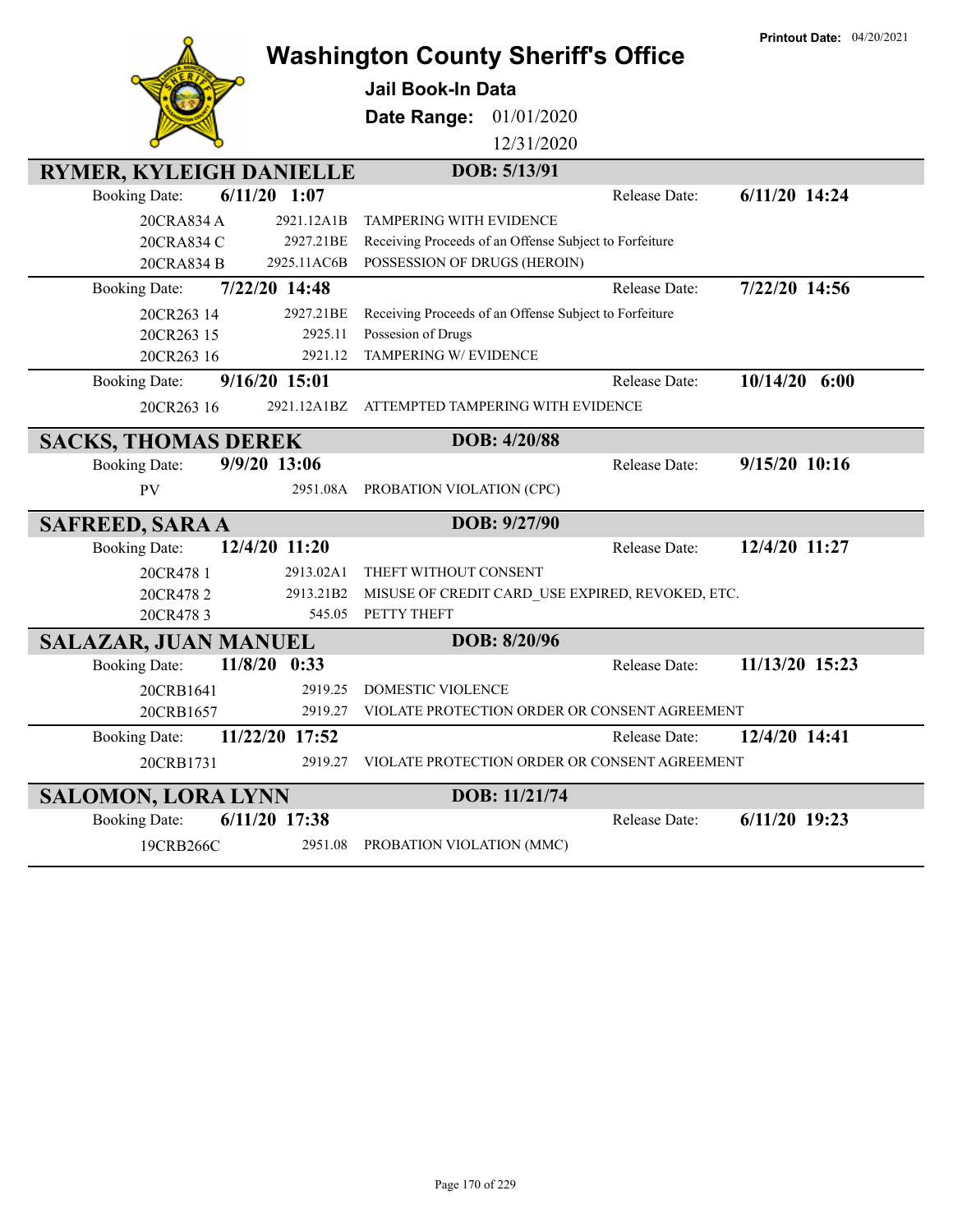|                                        | <b>Washington County Sheriff's Office</b>                                       |               | <b>Printout Date: 04/20/2021</b> |
|----------------------------------------|---------------------------------------------------------------------------------|---------------|----------------------------------|
|                                        | <b>Jail Book-In Data</b>                                                        |               |                                  |
|                                        |                                                                                 |               |                                  |
|                                        | <b>Date Range: 01/01/2020</b>                                                   |               |                                  |
|                                        | 12/31/2020                                                                      |               |                                  |
| <b>SAMPLE, JENNIFER VICTORIA</b>       | DOB: 1/22/94                                                                    |               |                                  |
| 1/21/20 12:31<br><b>Booking Date:</b>  |                                                                                 | Release Date: | 1/31/20 20:31                    |
| 19CRB1038 C                            | 2951.08<br>PROBATION VIOLATION (MMC)                                            |               |                                  |
|                                        |                                                                                 |               |                                  |
| $6/5/20$ 23:01<br><b>Booking Date:</b> |                                                                                 | Release Date: | 8/6/20 10:52                     |
| 20CRA752                               | <b>COMPLICITY TO THEFT</b><br>2913.02X                                          |               |                                  |
| 20CRA810A                              | <b>IDENTITY FRAUD</b><br>2913.49                                                |               |                                  |
| 20CRA810B                              | 2921.34<br><b>ESCAPE</b>                                                        |               |                                  |
| 20CRB809A                              | 2925.12<br>POSSESSING DRUG ABUSE INSTRUMENTS                                    |               |                                  |
| 20CRB809B                              | 2925.14<br><b>DRUG PARAPHERNALIA</b>                                            |               |                                  |
| 19CRB1038A                             | POSSESSING DRUG ABUSE INSTRUMENTS<br>2925.12                                    |               |                                  |
| 20CR229                                | Theft of a Firearm<br>2913.02B4                                                 |               |                                  |
| 20CR230 1                              | <b>ESCAPE</b><br>2921.34                                                        |               |                                  |
| 20CR2302                               | IDENTITY FRAUD_OBTAIN, POSSESS, OR USE TO HOLD OUT AS OTHER PERSON<br>2913.49B1 |               |                                  |
| 20CR228                                | <b>THEFT</b><br>2913.02                                                         |               |                                  |
| <b>ATHENS CO</b>                       | 2705.02 CONTEMPT(FAILURE TO APPEAR)                                             |               |                                  |
| 10/8/20 19:56<br><b>Booking Date:</b>  |                                                                                 | Release Date: | $1/21/21$ 6:51                   |
| 20CR228                                | 2913.02A1<br>THEFT WITHOUT CONSENT                                              |               |                                  |
| 20CR229<br>2913.02A1B4                 | THEFT OF A FIREARM                                                              |               |                                  |
| 20CR230 1                              | 2921.34<br><b>ESCAPE</b>                                                        |               |                                  |
| <b>ATHENS CO</b>                       | 2937.99<br><b>BREACH OF RECOGNIZANCE</b>                                        |               |                                  |
| 20CR2302<br>2913.49B1                  | IDENTITY FRAUD_OBTAIN, POSSESS, OR USE TO HOLD OUT AS OTHER PERSON              |               |                                  |
| 20CR548                                | <b>BREACH OF RECOGNIZANCE</b><br>2937.29                                        |               |                                  |
| <b>SAMPLES, BRANDON HEATH</b>          | DOB: 11/14/84                                                                   |               |                                  |
| 9/5/20 16:45<br><b>Booking Date:</b>   |                                                                                 | Release Date: | $9/5/20$ 20:50                   |
| 20CRB756                               | 2925.11C3 POSSESSION OF DRUGS MARIJUANA                                         |               |                                  |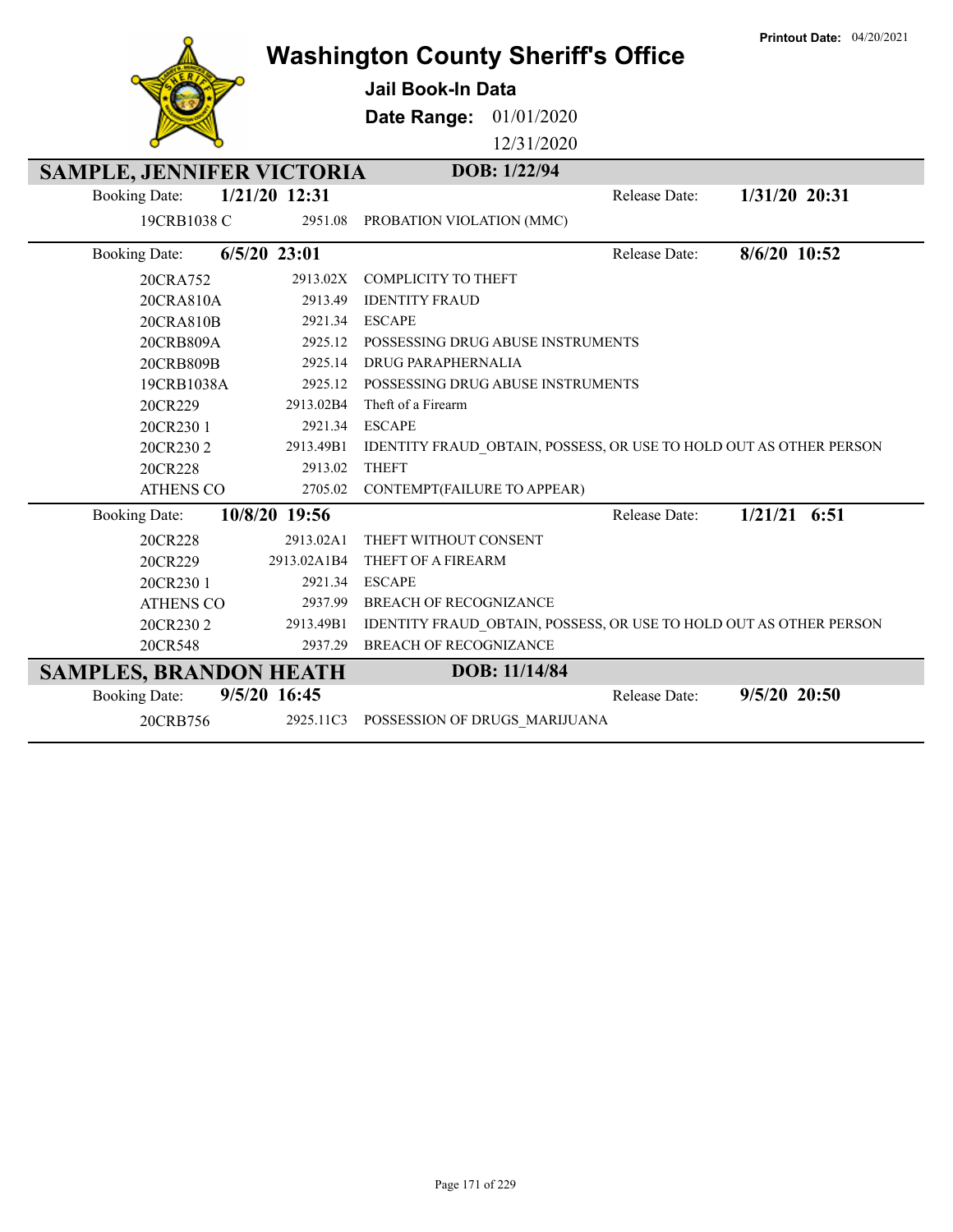|                           |               |                 | <b>Washington County Sheriff's Office</b>      |                                                              |               | <b>Printout Date: 04/20/2021</b> |
|---------------------------|---------------|-----------------|------------------------------------------------|--------------------------------------------------------------|---------------|----------------------------------|
|                           |               |                 | Jail Book-In Data                              |                                                              |               |                                  |
|                           |               |                 | <b>Date Range: 01/01/2020</b>                  |                                                              |               |                                  |
|                           |               |                 |                                                | 12/31/2020                                                   |               |                                  |
| <b>SAMPSON, DEBRA LEE</b> |               |                 |                                                | DOB: 11/28/93                                                |               |                                  |
| <b>Booking Date:</b>      | $1/7/20$ 3:21 |                 |                                                |                                                              | Release Date: | 1/31/20 11:35                    |
| 20TRC89                   |               | 4511.19A1A      |                                                | DRIVING WHILE UNDER THE INFLUENCE OF ALCOHOL/DRUGS           |               |                                  |
| 19CRB1672                 |               | 2913.02A3       | THEFT_DECEPTION                                |                                                              |               |                                  |
| 19CRB1848                 |               | 2921.331B       |                                                | FAILURE TO COMPLY WITH ORDER OR SIGNAL OF P.O. ELUDE OR FLEE |               |                                  |
| 19TRD6134 A               |               | 4511.33         | <b>IMPROPER LANE USAGE</b>                     |                                                              |               |                                  |
| 20CRB24                   |               | 2705.02A        | Contempt of Court                              |                                                              |               |                                  |
| 19TRD6134 B               |               | 4507.05         |                                                | TEMP.PERMIT/NO LICENSED DRIVER                               |               |                                  |
| <b>Booking Date:</b>      | 3/5/20 11:11  |                 |                                                |                                                              | Release Date: | 3/9/20 7:59                      |
| 20TRC89 PV                |               | 2951.08         | PROBATION VIOLATION (MMC)                      |                                                              |               |                                  |
| <b>Booking Date:</b>      | 3/9/20 15:14  |                 |                                                |                                                              | Release Date: | 3/20/20 15:05                    |
| 20TRC089                  |               |                 | 4511.19A1A OVI ALCOHOL, DRUG OF ABUSE, OR BOTH |                                                              |               |                                  |
| <b>Booking Date:</b>      |               | $6/17/20$ 10:20 |                                                |                                                              | Release Date: | $6/25/20$ 16:29                  |
| 20TRC89                   |               | 4511.19A1A      |                                                | OVI ALCOHOL, DRUG OF ABUSE, OR BOTH                          |               |                                  |
| 20CRB883                  |               | 2913.02A1       | THEFT WITHOUT CONSENT                          |                                                              |               |                                  |
| <b>Booking Date:</b>      |               | 9/29/20 22:31   |                                                |                                                              | Release Date: | $10/18/20$ 6:00                  |
| 20TRD1628 A               |               | 4510.14         | DRIVING UNDER OVI SUSPENSION                   |                                                              |               |                                  |
| 20CRB883                  |               | 2913.02A1       | THEFT WITHOUT CONSENT                          |                                                              |               |                                  |
| CRB2001483                |               | 2705.02         | CONTEMPT(FAILURE TO APPEAR)                    |                                                              |               |                                  |
| 20CR393 1                 |               | 2913.31         | <b>FORGERY</b>                                 |                                                              |               |                                  |
| 20CR3932                  |               | 2913.31         | <b>FORGERY</b>                                 |                                                              |               |                                  |
| 20TRD2487                 |               | 4510.14         | DRIVING UNDER OVI SUSPENSION                   |                                                              |               |                                  |
| <b>Booking Date:</b>      |               | 11/5/20 10:53   |                                                |                                                              | Release Date: | 11/5/20 10:58                    |
| 20CR430 1                 |               | 2913.51AC       | Receiving Stolen Property                      |                                                              |               |                                  |
| 20CR4302                  |               | 2913.21B2       |                                                | MISUSE OF CREDIT CARD USE EXPIRED, REVOKED, ETC.             |               |                                  |

**Printout Date:** 04/20/2021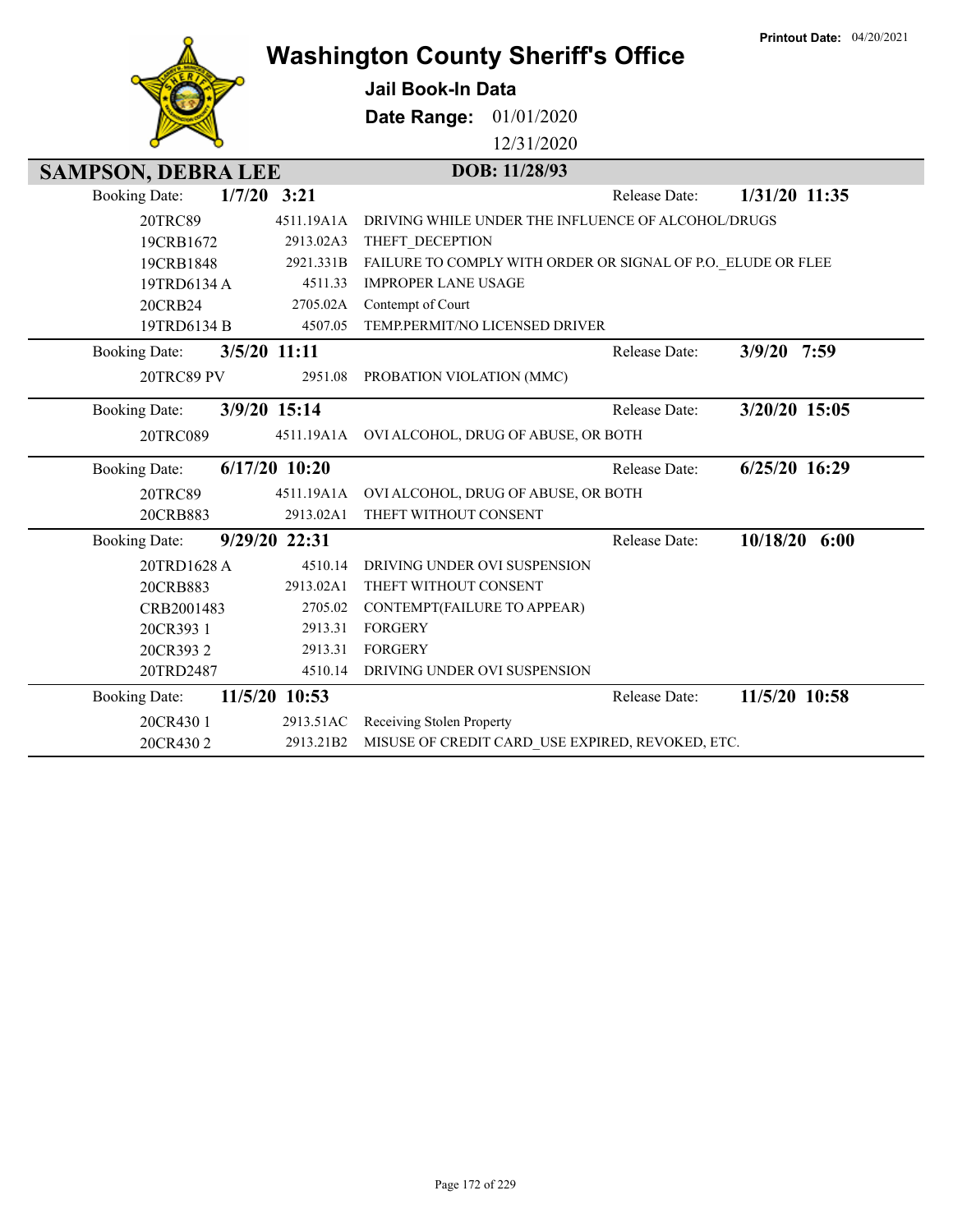|                                 |                 |                                                                                                                                                                                 |               | <b>Printout Date: 04/20/2021</b> |
|---------------------------------|-----------------|---------------------------------------------------------------------------------------------------------------------------------------------------------------------------------|---------------|----------------------------------|
|                                 |                 | <b>Washington County Sheriff's Office</b>                                                                                                                                       |               |                                  |
|                                 |                 | <b>Jail Book-In Data</b>                                                                                                                                                        |               |                                  |
|                                 |                 | 01/01/2020<br>Date Range:                                                                                                                                                       |               |                                  |
|                                 |                 | 12/31/2020                                                                                                                                                                      |               |                                  |
|                                 |                 | DOB: 9/25/91                                                                                                                                                                    |               |                                  |
| <b>SAMPSON, TIMOTHY MATTHEW</b> | 7/16/20 22:49   |                                                                                                                                                                                 | Release Date: | $7/16/20$ 23:42                  |
| <b>Booking Date:</b>            |                 |                                                                                                                                                                                 |               |                                  |
| 20CRB921                        | 2925.11C3       | POSSESSION OF DRUGS MARIJUANA                                                                                                                                                   |               |                                  |
| <b>Booking Date:</b>            | 8/12/20 15:56   |                                                                                                                                                                                 | Release Date: | 8/13/20 10:50                    |
| 20CRB0921                       | 2925.11C3       | POSSESSION OF DRUGS_MARIJUANA                                                                                                                                                   |               |                                  |
| <b>Booking Date:</b>            | 9/18/20 18:06   |                                                                                                                                                                                 | Release Date: | $9/23/20$ 8:01                   |
| 20TRC1440 PV                    | 2951.08         | PROBATION VIOLATION (MMC)                                                                                                                                                       |               |                                  |
| <b>Booking Date:</b>            | 10/25/20 19:46  |                                                                                                                                                                                 | Release Date: | 10/25/20 22:49                   |
| <b>TRD2003706 A</b>             | 4510.14         | DRIVING UNDER OVI SUSPENSION                                                                                                                                                    |               |                                  |
| TRD2003706 B                    | 4549.08         | FICTITIOUS PLATES M4                                                                                                                                                            |               |                                  |
| TRC2001440 E                    | 2951.08         | PROBATION VIOLATION (MMC)                                                                                                                                                       |               |                                  |
| <b>Booking Date:</b>            | 11/10/20 13:17  |                                                                                                                                                                                 | Release Date: | 12/9/20 6:00                     |
| 20TRC1440 E                     | 2951.08         | PROBATION VIOLATION (MMC)                                                                                                                                                       |               |                                  |
| 20TRD3706A                      | 4510.14         | DRIVING UNDER OVI SUSPENSION                                                                                                                                                    |               |                                  |
| 20TRD3706 B                     | 4549.08         | FICTITIOUS PLATES M4                                                                                                                                                            |               |                                  |
| 20CRB1605                       | 2925.14         | <b>DRUG PARAPHERNALIA</b>                                                                                                                                                       |               |                                  |
| 20TRC1440 A                     |                 | 4511.19A1A OVI ALCOHOL, DRUG OF ABUSE, OR BOTH                                                                                                                                  |               |                                  |
| <b>SANDERS, MARK DESHAWN</b>    |                 | DOB: 5/15/93                                                                                                                                                                    |               |                                  |
| <b>Booking Date:</b>            | 2/4/20 18:31    |                                                                                                                                                                                 | Release Date: | 2/12/20 12:33                    |
| 20CRA208                        |                 | 2925.11AC6A POSSESSION OF HEROIN                                                                                                                                                |               |                                  |
| <b>SARVER, CHEVELLE BRIANNE</b> |                 | DOB: 9/3/85                                                                                                                                                                     |               |                                  |
| <b>Booking Date:</b>            | $1/25/20$ 1:55  |                                                                                                                                                                                 | Release Date: | 1/29/20 17:23                    |
| 20CRA136                        |                 | 2911.12X COMPLICITY, BURGLARY_TRESPASS IN OCCUPIED STRAUCTURE                                                                                                                   |               |                                  |
|                                 |                 |                                                                                                                                                                                 |               |                                  |
| <b>Booking Date:</b>            | 5/9/20 17:47    |                                                                                                                                                                                 | Release Date: | 5/12/20 15:17                    |
| 20CRA645A                       | 2913.51         | RECEIVING STOLEN PROPERTY                                                                                                                                                       |               |                                  |
| 20CRA645B                       | 2911.13A        | BREAKING AND ENTERING PURPOSE COMMIT THEFT OFFENSE/FELONY                                                                                                                       |               |                                  |
| 20CRA645C                       | 2911.13A        | UNNOCCUPIED STRUCTURE -- USE OF FORCE STEALTH DECEPTION<br>BREAKING AND ENTERING PURPOSE COMMIT THEFT OFFENSE/FELONY<br>UNNOCCUPIED STRUCTURE -- USE OF FORCE STEALTH DECEPTION |               |                                  |
| <b>Booking Date:</b>            | $6/10/20$ 12:10 |                                                                                                                                                                                 | Release Date: | $6/10/20$ 12:17                  |
| 20CR1804                        | 2911.13A        | BREAKING AND ENTERING PURPOSE COMMIT THEFT OFFENSE/FELONY                                                                                                                       |               |                                  |
|                                 |                 |                                                                                                                                                                                 |               |                                  |
|                                 | 2913.02A1B2     | UNNOCCUPIED STRUCTURE -- USE OF FORCE STEALTH DECEPTION                                                                                                                         |               |                                  |
| 20CR1806<br>20CR1808            | 2913.51AC       | <b>THEFT</b><br>RECEIVING STOLEN PROPERTY                                                                                                                                       |               |                                  |
|                                 |                 | DOB: 10/17/75                                                                                                                                                                   |               |                                  |
| <b>SAUNDERS, D VON MCKINLEY</b> |                 |                                                                                                                                                                                 |               |                                  |
| <b>Booking Date:</b>            | 7/21/20 22:39   |                                                                                                                                                                                 | Release Date: | $7/24/20$ 8:36                   |
| 20CRB1055                       |                 | 2903.22 Menacing                                                                                                                                                                |               |                                  |
| <b>SAUNDERS, TACCARO PREAUN</b> |                 | DOB: 1/6/82                                                                                                                                                                     |               |                                  |
| <b>Booking Date:</b>            | $1/12/20$ 3:51  |                                                                                                                                                                                 | Release Date: | $2/23/20$ 6:00                   |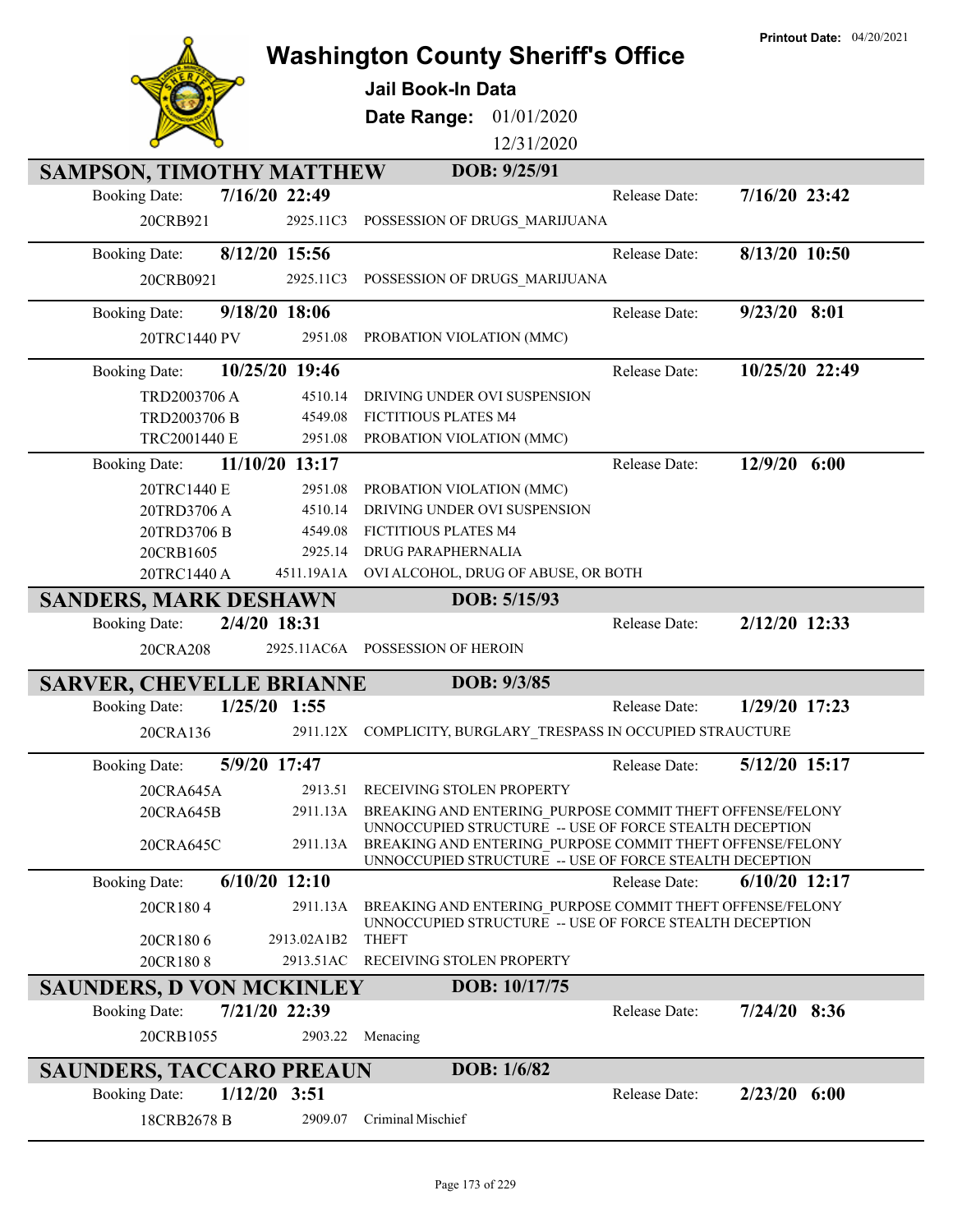|                                 |                 | <b>Washington County Sheriff's Office</b>                                                     |               | <b>Printout Date: 04/20/2021</b> |
|---------------------------------|-----------------|-----------------------------------------------------------------------------------------------|---------------|----------------------------------|
|                                 |                 | <b>Jail Book-In Data</b>                                                                      |               |                                  |
|                                 |                 |                                                                                               |               |                                  |
|                                 |                 | Date Range:<br>01/01/2020                                                                     |               |                                  |
|                                 |                 | 12/31/2020                                                                                    |               |                                  |
| <b>SAYLES, WILLIAM ROSCOE</b>   |                 | DOB: 4/23/59                                                                                  |               |                                  |
| <b>Booking Date:</b>            | 6/25/20 15:05   |                                                                                               | Release Date: | $6/26/20$ 15:43                  |
| 20CRB916                        | 2963.11         | <b>FUGITIVE FROM JUSTICE</b>                                                                  |               |                                  |
| <b>SAYLOR, WILLIAM JOSEPH</b>   |                 | DOB: 4/28/80                                                                                  |               |                                  |
| <b>Booking Date:</b>            | $4/21/20$ 3:13  |                                                                                               | Release Date: | 4/24/20 10:31                    |
| 19TRD6846                       | 4510.16         | DUS (FRA)                                                                                     |               |                                  |
| 19TRD1745 B                     | 2951.08         | PROBATION VIOLATION (MMC)                                                                     |               |                                  |
| 19TRD1745 PV                    | 2951.08         | PROBATION VIOLATION (MMC)                                                                     |               |                                  |
| 20CRA573                        | 2925.03C9A      | TRAFFICKING IN DRUGS - FENTANYL                                                               |               |                                  |
| <b>Booking Date:</b>            | $6/20/20$ 21:23 |                                                                                               | Release Date: | $6/22/20$ 12:55                  |
| 20CR162 1                       | 2903.04AC       | Involuntary Manslaughter - result of felony                                                   |               |                                  |
| 20CR1622                        | 2925.03A1C9A    | TRAFFICKING IN FENTANYL-RELATED COMPOUNDS                                                     |               |                                  |
| <b>Booking Date:</b>            | 7/30/20 17:33   |                                                                                               | Release Date: | $8/10/20$ 6:00                   |
| 19TRD1745                       | 4510.111        | <b>DUS-LICENSE FORFEITURE</b>                                                                 |               |                                  |
| CRB2001110                      | 2705.02A        | Contempt of Court                                                                             |               |                                  |
| CRB2000562                      | 2705.02A        | Contempt of Court                                                                             |               |                                  |
| <b>SAYRE, STEVEN LEE</b>        |                 | DOB: 12/17/83                                                                                 |               |                                  |
|                                 |                 |                                                                                               |               |                                  |
| <b>Booking Date:</b>            | $6/24/20$ 10:41 |                                                                                               | Release Date: | $6/25/20$ 12:08                  |
| 20CRA741A                       | 2903.11A2       | Felonious Assault - weapon or ordnance                                                        |               |                                  |
| 20CRA741B                       | 2909.04A1       | Disrupting Public Service - mass communications service                                       |               |                                  |
| 20CRB742A                       | 2919.25         | <b>DOMESTIC VIOLENCE</b>                                                                      |               |                                  |
| 20CRB742B                       | 2909.06         | Criminal Damaging/Endangering                                                                 |               |                                  |
| <b>SCADDEN, KAYLA DANETTE</b>   |                 | DOB: 8/17/90                                                                                  |               |                                  |
| <b>Booking Date:</b>            | 3/19/20 10:03   |                                                                                               | Release Date: | 3/19/20 10:10                    |
| 20CR1101                        | 2925.11AC6B     | POSSESSION OF DRUGS (HEROIN)                                                                  |               |                                  |
| 20CR1102                        | 2925.11AC1A     | POSSESSION OF DRUGS                                                                           |               |                                  |
| <b>SCHMIDT, BRANDON MICHAEL</b> |                 | DOB: 4/26/90                                                                                  |               |                                  |
| <b>Booking Date:</b>            | 9/28/20 10:28   |                                                                                               | Release Date: | 10/7/20 17:01                    |
| CRB1900062 B                    | 2951.08         | PROBATION VIOLATION (MMC)                                                                     |               |                                  |
| <b>Booking Date:</b>            | 11/10/20 12:21  |                                                                                               | Release Date: | 2/12/21 14:42                    |
| 20TRC3681 B                     | 4511.19A1D      | Driving While Under the Influence of Alcohol/Drugs .08 of 1 gram or more but less than .17 of |               |                                  |
| 19CRB062 A                      | 2925.12         | 1 gram by weight of alcohol per 210 liters of breath<br>POSSESSING DRUG ABUSE INSTRUMENTS     |               |                                  |
| 19CRB097 A                      | 2925.12         | POSSESSING DRUG ABUSE INSTRUMENTS                                                             |               |                                  |
| <b>SCHMIDT, JERRY EVERETT</b>   |                 | DOB: 2/11/65                                                                                  |               |                                  |
| <b>Booking Date:</b>            | $9/18/20$ 3:22  |                                                                                               | Release Date: | 9/19/20 16:34                    |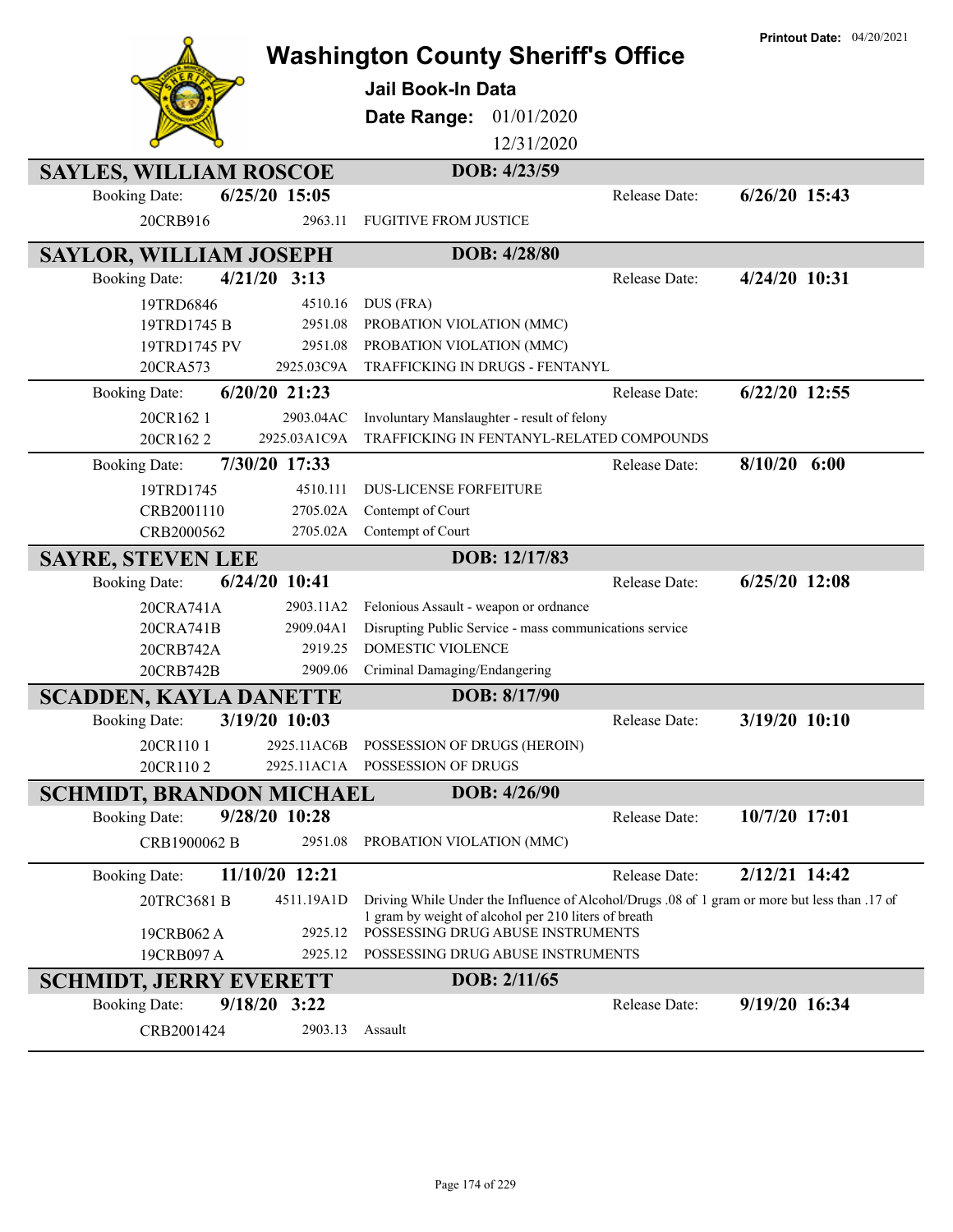|                                         | <b>Washington County Sheriff's Office</b>                                 | <b>Printout Date: 04/20/2021</b> |
|-----------------------------------------|---------------------------------------------------------------------------|----------------------------------|
|                                         |                                                                           |                                  |
|                                         | <b>Jail Book-In Data</b>                                                  |                                  |
|                                         | 01/01/2020<br>Date Range:                                                 |                                  |
|                                         | 12/31/2020                                                                |                                  |
| <b>SCHOB, DYLAN JAMES</b>               | DOB: 5/6/99                                                               |                                  |
| 8/28/20 18:58<br><b>Booking Date:</b>   | Release Date:                                                             | $8/31/20$ 6:00                   |
| 19CRB1310<br>2705.02                    | CONTEMPT(FAILURE TO APPEAR)                                               |                                  |
| 11/19/20 14:07<br><b>Booking Date:</b>  | Release Date:                                                             | 11/19/20 16:43                   |
| 2705.02<br>20CRB1414                    | CONTEMPT(FAILURE TO APPEAR)                                               |                                  |
| SCHRAMM, MIKAELA MORGAN                 | DOB: 11/12/95                                                             |                                  |
| 10/21/20 10:55<br><b>Booking Date:</b>  | Release Date:                                                             | 10/21/20 11:00                   |
| 20CR3972                                | 2925.11AC1A Aggravated Possession of Drugs                                |                                  |
| <b>SCHULTHEISZ, CHARLES W JR</b>        | DOB: 4/28/73                                                              |                                  |
| 6/20/20 23:37<br><b>Booking Date:</b>   | Release Date:                                                             | $6/22/20$ 9:52                   |
| 2923.15<br>20CRB887A                    | USING WEAPONS WHILE INTOXICATED                                           |                                  |
| 2921.32<br>20CRB887 B                   | OBSTRUCTING JUSTICE                                                       |                                  |
| <b>SCHULTZ, AARON DOUGLAS</b>           | DOB: 4/26/97                                                              |                                  |
| 4/17/20 10:04<br><b>Booking Date:</b>   | Release Date:                                                             | 4/17/20 10:14                    |
| 2911.12B<br>19CR326                     | Trespass in a Habitation when a Person is Present or Likely to be Present |                                  |
| 8/17/20 18:23<br><b>Booking Date:</b>   | Release Date:                                                             | 9/7/20<br>6:00                   |
| 19CR326<br>2911.12B                     | Trespass in a Habitation when a Person is Present or Likely to be Present |                                  |
| <b>SCHWABEN, FREDERICK LEE</b>          | DOB: 7/6/76                                                               |                                  |
| 1/27/20 10:58<br><b>Booking Date:</b>   | Release Date:                                                             | $1/27/20$ 11:05                  |
| 2925.11AC1A<br>20CR171                  | POSSESSION OF DRUGS                                                       |                                  |
| 2925.14C1F1<br>20CR172                  | <b>DRUG PARAPHERNALIA</b>                                                 |                                  |
| <b>SCHWABEN, MYRON WILLIAM</b>          | DOB: 9/20/77                                                              |                                  |
| 2/11/20 8:55<br><b>Booking Date:</b>    | Release Date:                                                             | $2/11/20$ 9:28                   |
| 20CRB214<br>2911.21A3                   | CRIMINAL TRESPASS_FAIL TO LEAVE; RECKLESSLY                               |                                  |
| <b>SCIANCE, CHRISTOPHER ADAM</b>        | DOB: 3/29/90                                                              |                                  |
| 4/13/20 8:57<br><b>Booking Date:</b>    | Release Date:                                                             | $4/13/20$ 9:21                   |
| 19CR464<br>2909.05                      | Vandalism                                                                 |                                  |
| 7/26/20<br>6:09<br><b>Booking Date:</b> | Release Date:                                                             | 9/4/20 10:26                     |
| 18CRB2097C<br>2951.08                   | PROBATION VIOLATION (MMC)                                                 |                                  |
| 19CR464<br>2909.05                      | Vandalism                                                                 |                                  |
| 11/30/20 15:00<br><b>Booking Date:</b>  | Release Date:                                                             | 12/30/20 5:30                    |
| 19CR464<br>2909.05                      | Vandalism                                                                 |                                  |
| <b>SCIANCE, DANIEL EARL</b>             | DOB: 3/11/96                                                              |                                  |
| 5/22/20 17:49<br><b>Booking Date:</b>   | Release Date:                                                             | $7/23/20$ 6:00                   |
| 18CRB2095 PV<br>2951.08                 | PROBATION VIOLATION (MMC)                                                 |                                  |
| 18CRB2095 A<br>2909.06                  | Criminal Damaging/Endangering                                             |                                  |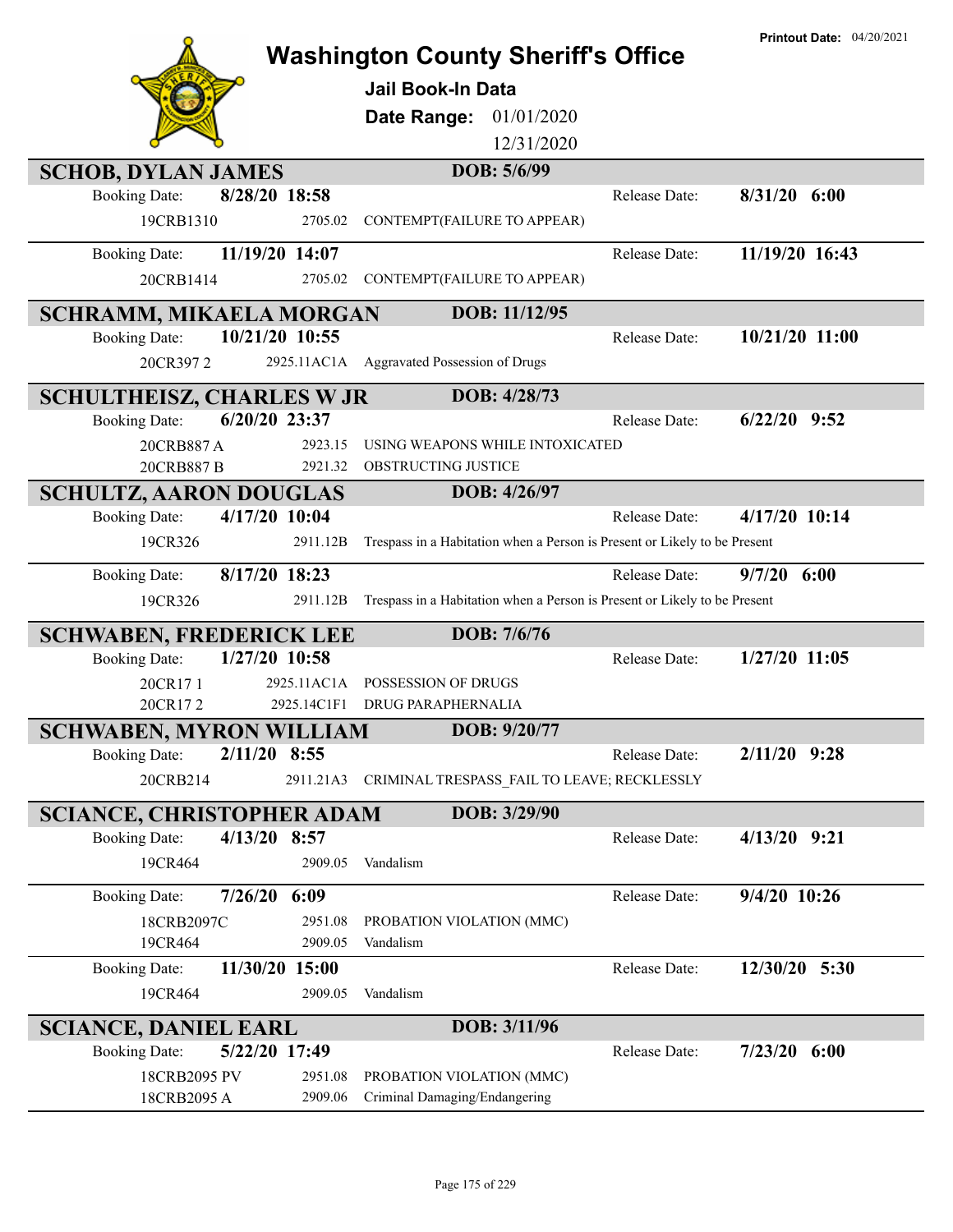|                                     |                      | <b>Washington County Sheriff's Office</b>                                                                                         | <b>Printout Date: 04/20/2021</b> |
|-------------------------------------|----------------------|-----------------------------------------------------------------------------------------------------------------------------------|----------------------------------|
|                                     |                      |                                                                                                                                   |                                  |
|                                     |                      | <b>Jail Book-In Data</b>                                                                                                          |                                  |
|                                     |                      | <b>Date Range: 01/01/2020</b>                                                                                                     |                                  |
|                                     |                      | 12/31/2020                                                                                                                        |                                  |
| <b>SCIANCE, ERIC GUNNER</b>         |                      | DOB: 8/5/94                                                                                                                       |                                  |
| <b>Booking Date:</b>                | 8/12/20 19:28        | Release Date:                                                                                                                     | $12/2/20$ 9:37                   |
| 20CR279 1                           | 2911.12A2            | BURGLARY TRESPASS IN OCCUPIED STRUCTURE, SEPERATLEY SECURED<br>STRUCTURE, OR SEPERATLEY OCCUPIED STRUCTURE THAT IS A PERMANENT OR |                                  |
|                                     |                      | TEMPORARY HABITATION OF ANY PERSON WHEN ANY PERSON IS PRESENT OR                                                                  |                                  |
| 20CR2792                            | 2911.31              | LIKELY TO BE PRESENT, W/ PURPOSE TO COMMIT IN THE HABITATION A<br><b>SAFECRACKING</b>                                             |                                  |
| <b>SCIENCE, JESSICA ANN</b>         |                      | DOB: 4/9/88                                                                                                                       |                                  |
| <b>Booking Date:</b>                | 7/7/20 12:54         | Release Date:                                                                                                                     | 7/7/20 19:06                     |
| 20TRD1930                           | 4549.08              | FICTITIOUS PLATES M4                                                                                                              |                                  |
|                                     |                      |                                                                                                                                   |                                  |
| <b>SCOTT, MARCUS BENJAMIN</b>       |                      | DOB: 9/23/93                                                                                                                      |                                  |
| <b>Booking Date:</b>                | 2/15/20 14:22        | Release Date:                                                                                                                     | 2/16/20 15:52                    |
| 18TRD2238 A                         | 4510.16<br>4511.21D4 | DUS (FRA)<br>SPEED >70 MPH                                                                                                        |                                  |
| 18TRD2238 B                         |                      | DOB: 11/14/78                                                                                                                     |                                  |
| <b>SEALEY, STEVEN LEE</b>           | 3/10/20 14:17        | Release Date:                                                                                                                     | 3/11/20 11:23                    |
| <b>Booking Date:</b><br>19TRD7121 A | 4510.11              | <b>DUS VIOL RESTR</b>                                                                                                             |                                  |
| 19TRD7121 B                         | 4549.08              | FICTITIOUS PLATES M4                                                                                                              |                                  |
| <b>Booking Date:</b>                | $8/3/20$ 9:28        | Release Date:                                                                                                                     | 8/5/20 12:44                     |
| 19TRD7121 A                         | 4510.11              | <b>DUS VIOL RESTR</b>                                                                                                             |                                  |
| 20CRB1133                           | 2705.02              | CONTEMPT(FAILURE TO APPEAR)                                                                                                       |                                  |
| 19TRD7121 B                         | 4549.08              | <b>FICTITIOUS PLATES M4</b>                                                                                                       |                                  |
| <b>Booking Date:</b>                | 11/21/20 10:39       | Release Date:                                                                                                                     | 11/23/20 15:09                   |
| 06SP162                             | 2919.21              | NONSUPPORT OF DEPENDENTS                                                                                                          |                                  |
| <b>Booking Date:</b>                | 12/4/20 10:57        | Release Date:                                                                                                                     | 12/4/20 11:11                    |
| 20CR477 1                           | 2907.321A1C          | Pandering Obscenity Involving a Minor or Impaired Person                                                                          |                                  |
| 20CR4772                            | 2907.321A5C          | Pandering Obscenity Involving a Minor - buy, procure, possess, obscene material                                                   |                                  |
| 20CR4773                            | 2923.24AC            | Possession of Criminal Tools                                                                                                      |                                  |
| 20CR4774                            | 2907.08CE5Z          | Attempted Voyeurism                                                                                                               |                                  |
| 20CR477 5                           | 2907.08DE4           | <b>VOYEURISM</b>                                                                                                                  |                                  |
| <b>SEBRING, PAUL ANDREW</b>         |                      | DOB: 4/4/71                                                                                                                       |                                  |
| <b>Booking Date:</b>                | $3/6/20$ 9:54        | Release Date:                                                                                                                     | $3/16/20$ 7:40                   |
| 19CR291                             | 2907.05Z             | ATTEMPTED GROSS SEXUAL IMPOSITION                                                                                                 |                                  |
| 19CR293                             | 2907.05Z             | ATTEMPTED GROSS SEXUAL IMPOSITION                                                                                                 |                                  |
| <b>SEEVERS, CRYSTAL DAWN</b>        |                      | DOB: 3/22/84                                                                                                                      |                                  |
| <b>Booking Date:</b>                | 7/9/20 9:39          | Release Date:                                                                                                                     | $7/14/20$ 14:33                  |
| 20CRA992<br>20CRB997                | 2913.02X<br>2705.01  | COMPLICITY TO THEFT<br>DIRECT CONTEMPT                                                                                            |                                  |
| <b>SEEVERS, DANA RYAN</b>           |                      | DOB: 3/18/85                                                                                                                      |                                  |
| <b>Booking Date:</b>                | 1/28/20 13:34        | Release Date:                                                                                                                     | $1/29/20$ 11:18                  |
| 20CRB0162                           | 2913.03A             | UNAUTHORIZED USE OF MOTOR VEHICLE JOY RIDING                                                                                      |                                  |
|                                     |                      |                                                                                                                                   |                                  |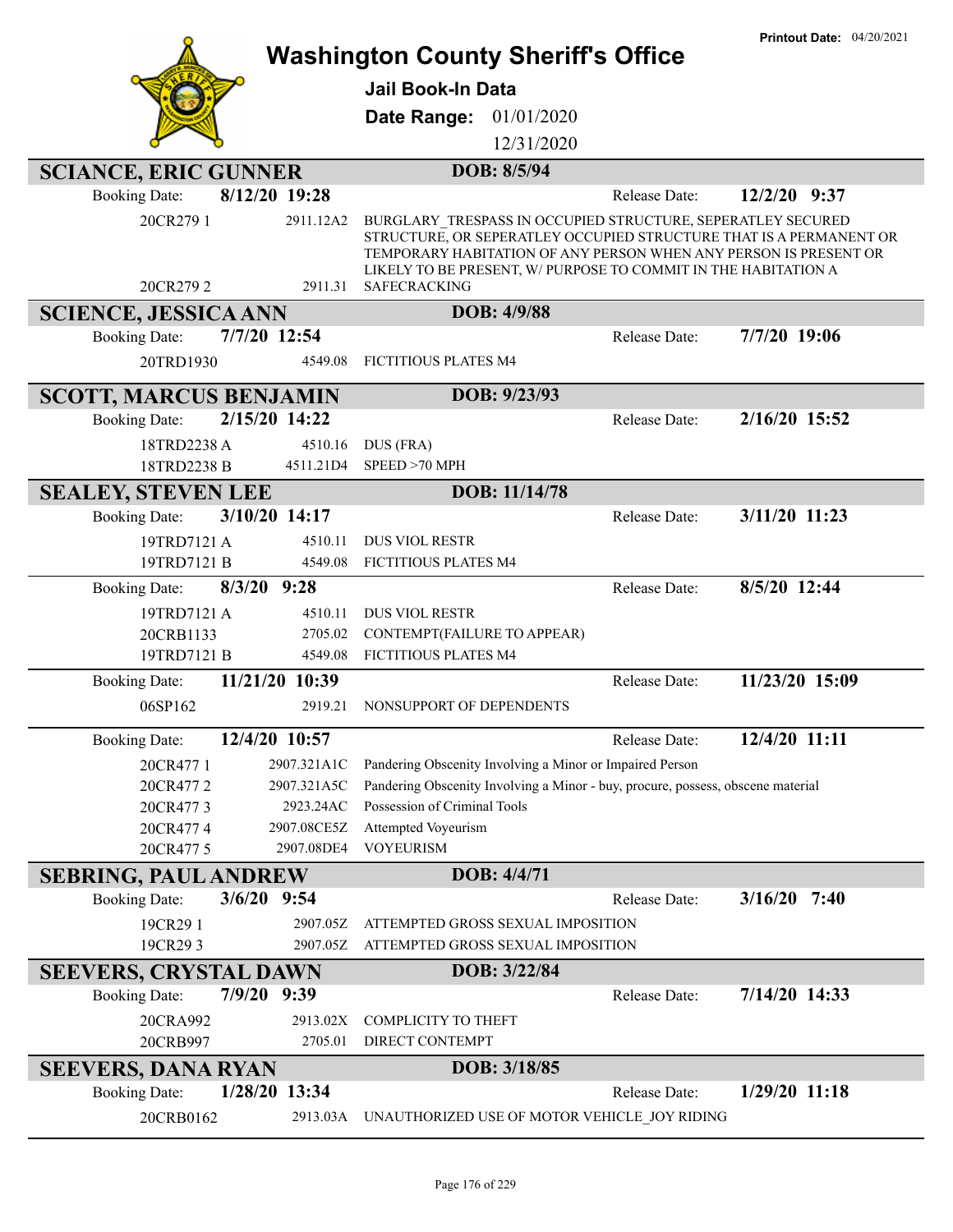|                                 |                             | <b>Washington County Sheriff's Office</b>                         |               | <b>Printout Date: 04/20/2021</b> |
|---------------------------------|-----------------------------|-------------------------------------------------------------------|---------------|----------------------------------|
|                                 |                             |                                                                   |               |                                  |
|                                 |                             | <b>Jail Book-In Data</b>                                          |               |                                  |
|                                 |                             | 01/01/2020<br>Date Range:                                         |               |                                  |
|                                 |                             | 12/31/2020                                                        |               |                                  |
| <b>SEEVERS, LYRISHA MARIE</b>   |                             | DOB: 8/29/97                                                      |               |                                  |
| <b>Booking Date:</b>            | 11/7/20 1:09                |                                                                   | Release Date: | 11/9/20 19:46                    |
| 20CR4561                        | 2907.02A1B                  | Rape - victim < 13 nonforcible                                    |               |                                  |
| 20CR4562                        | 2907.02A1BX                 | Complicity to Rape                                                |               |                                  |
| 20CR4563                        | 2907.05A4C2                 | Gross Sexual Imposition - victim < 13, statutory                  |               |                                  |
| <b>SEEVERS, RYAN WILLIAM</b>    |                             | DOB: 3/15/96                                                      |               |                                  |
| <b>Booking Date:</b>            | 11/6/20 23:40               |                                                                   | Release Date: | 11/9/20 12:42                    |
| 20CR4571                        | 2907.02A1B                  | Rape - victim < 13 nonforcible                                    |               |                                  |
| 20CR4572                        | 2907.02A1BX                 | Complicity to Rape                                                |               |                                  |
| 20CR4573                        | 2907.05A4C2                 | Gross Sexual Imposition - victim < 13, statutory                  |               |                                  |
| <b>SEEVERS, SABRINA DAWN</b>    |                             | DOB: 7/21/80                                                      |               |                                  |
| <b>Booking Date:</b>            | 4/21/20 15:26               |                                                                   | Release Date: | 4/23/20 10:25                    |
| 20CR79 1                        | 2921.12A1B                  | <b>TAMPERING WITH EVIDENCE</b>                                    |               |                                  |
| 20CR792                         | 2921.36A2                   | ILLEGAL CONVEYANCE OF DRUGS OF ABUSE_DETENTION MENTAL HEALTH      |               |                                  |
|                                 |                             | <b>FACILITY</b>                                                   |               |                                  |
| 20CR793<br>20CR794              | 2925.03A2C1A<br>2925.11AC1A | Aggravated Trafficking in Drugs<br>Aggravated Possession of Drugs |               |                                  |
|                                 |                             |                                                                   |               |                                  |
| <b>SERGENT, REBECCA LOU</b>     |                             | DOB: 5/7/90                                                       |               |                                  |
| <b>Booking Date:</b>            | 8/15/20 17:54               |                                                                   | Release Date: | $8/17/20$ 9:50                   |
| 20CRB1224                       | 2925.12                     | POSSESSING DRUG ABUSE INSTRUMENTS                                 |               |                                  |
| <b>Booking Date:</b>            | $11/2/20$ 5:03              |                                                                   | Release Date: | 11/2/20 14:55                    |
| 20CRB1607A                      | 2921.33                     | <b>RESISTING ARREST</b>                                           |               |                                  |
| 20CRB1607B                      | 2921.31A                    | <b>Obstructing Official Business</b>                              |               |                                  |
| <b>SEROUR, MOHAMED NMN</b>      |                             | DOB: 9/30/99                                                      |               |                                  |
| <b>Booking Date:</b>            | 2/15/20 22:19               |                                                                   | Release Date: | 2/21/20 11:43                    |
| 20CRA268                        | 2925.11C6                   | POSSESSION OF DRUGS HEROIN                                        |               |                                  |
|                                 |                             | DOB: 6/17/75                                                      |               |                                  |
| <b>SESCO, HENCE KEITH</b>       | $1/9/20$ 18:07              |                                                                   |               | $1/15/20$ 6:00                   |
| <b>Booking Date:</b>            |                             |                                                                   | Release Date: |                                  |
| TRC1906480A                     |                             | 4511.19A1A DRIVING WHILE UNDER THE INFLUENCE OF ALCOHOL/DRUGS     |               |                                  |
| <b>SEWELL, KENNETH ELBRIDGE</b> |                             | DOB: 6/13/67                                                      |               |                                  |
| <b>Booking Date:</b>            | $2/1/20$ 14:01              |                                                                   | Release Date: | $2/6/20$ 9:08                    |
| 20CRB196                        | 2963.11                     | <b>FUGITIVE FROM JUSTICE</b>                                      |               |                                  |
| <b>Booking Date:</b>            | 2/26/20 15:29               |                                                                   | Release Date: | $3/23/20$ 8:58                   |
| 20CRB339                        | 2963.11                     | <b>FUGITIVE FROM JUSTICE</b>                                      |               |                                  |
| 19CR367                         | 2951.08A                    | PROBATION VIOLATION (CPC)                                         |               |                                  |
| 20CRA338 A                      | 2911.31                     | SAFECRACKING                                                      |               |                                  |
| 20CRA338 B                      | 2911.13A                    | BREAKING AND ENTERING PURPOSE COMMIT THEFT OFFENSE/FELONY         |               |                                  |
|                                 |                             | UNNOCCUPIED STRUCTURE -- USE OF FORCE STEALTH DECEPTION           |               |                                  |
| WOOD CO                         | 2911.13                     | <b>BREAKING AND ENTERING</b>                                      |               |                                  |
| 19CR452                         | 2951.08A                    | PROBATION VIOLATION (CPC)                                         |               |                                  |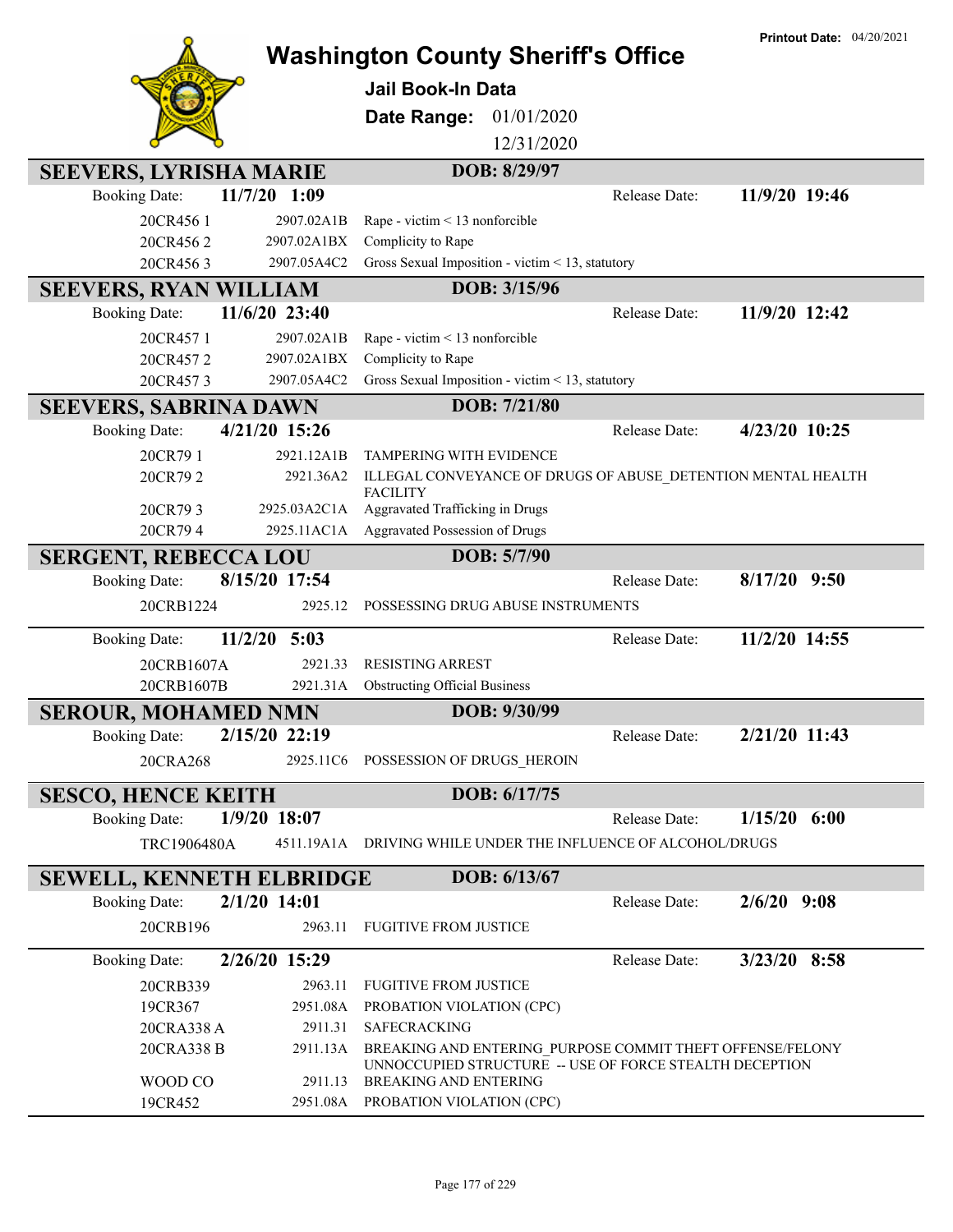|                                        |           | <b>Washington County Sheriff's Office</b>                                                                                                                                                        |               | <b>Printout Date: 04/20/2021</b> |
|----------------------------------------|-----------|--------------------------------------------------------------------------------------------------------------------------------------------------------------------------------------------------|---------------|----------------------------------|
|                                        |           |                                                                                                                                                                                                  |               |                                  |
|                                        |           | <b>Jail Book-In Data</b>                                                                                                                                                                         |               |                                  |
|                                        |           | Date Range: 01/01/2020                                                                                                                                                                           |               |                                  |
|                                        |           | 12/31/2020                                                                                                                                                                                       |               |                                  |
| <b>SEWELL, STEPHEN ALLEN</b>           |           | DOB: 5/26/91                                                                                                                                                                                     |               |                                  |
| $4/30/20$ 8:05<br><b>Booking Date:</b> |           |                                                                                                                                                                                                  | Release Date: | 5/1/20 11:51                     |
| 20CR165                                | 2911.12A1 | BURGLARY TRESPASS IN OCCUPIED STRUCTURE, SEPERATLEY SECURED<br>STRUCTURE, OR SEPERATLEY OCCUPIED PORTION OF ANY STRUCTURE WHEN<br>ANOTHER PERSON IS PRESENT, WITH PURPOSE TO COMMIT ANY CRIMINAL |               |                                  |
| 20CR164                                | 2925.11C1 | <b>OFFENSE</b><br>POSSESSION OF DRUGS_SCHEDULE I OR II SUBSTANCE                                                                                                                                 |               |                                  |
| <b>SHAFER, JESSE RYAN</b>              |           | DOB: 2/26/85                                                                                                                                                                                     |               |                                  |
| 2/3/20 18:19<br><b>Booking Date:</b>   |           |                                                                                                                                                                                                  | Release Date: | $2/13/20$ 5:35                   |
| 19CRB2042                              | 2913.51   | RECEIVING STOLEN PROPERTY                                                                                                                                                                        |               |                                  |
| <b>SHAFFER, CHRISTOPHER LOGAN</b>      |           | DOB: 5/2/80                                                                                                                                                                                      |               |                                  |
| 4/23/20 9:59<br><b>Booking Date:</b>   |           |                                                                                                                                                                                                  | Release Date: | 4/23/20 10:06                    |
| 20CR108                                |           | 2925.11AC1A POSSESSION OF DRUGS                                                                                                                                                                  |               |                                  |
| <b>SHAFFER, LARRY CLARK</b>            |           | DOB: 11/7/68                                                                                                                                                                                     |               |                                  |
| 8/3/20 18:09<br><b>Booking Date:</b>   |           |                                                                                                                                                                                                  | Release Date: | 8/17/20 12:15                    |
| 18CRB1875 B                            | 2951.08   | PROBATION VIOLATION (MMC)                                                                                                                                                                        |               |                                  |
| <b>SHANK, BRETT ERIC</b>               |           | DOB: 9/14/68                                                                                                                                                                                     |               |                                  |
| 6/8/20<br><b>Booking Date:</b>         | 0:14      |                                                                                                                                                                                                  | Release Date: | 6/8/20 10:25                     |
| 20CRB802                               | 2925.14C1 | ILLEGAL USE OR POSSESSION OF DRUG PARAPHERNALIA                                                                                                                                                  |               |                                  |
| <b>SHANKLAND, CODY ALLEN</b>           |           | DOB: 10/23/95                                                                                                                                                                                    |               |                                  |
| 11/6/20 21:36<br><b>Booking Date:</b>  |           |                                                                                                                                                                                                  | Release Date: | 11/9/20 15:44                    |
| MORGAN CO                              | 2951.08C  | PROBATION VIOLATION (OTHER CO/STATE)                                                                                                                                                             |               |                                  |
| <b>MORGAN</b>                          | 2951.08C  | PROBATION VIOLATION (OTHER CO/STATE)                                                                                                                                                             |               |                                  |
| <b>SHARROCK, COURTNEY ANNE</b>         |           | DOB: 11/12/90                                                                                                                                                                                    |               |                                  |
| <b>Booking Date:</b><br>7/7/20 12:15   |           |                                                                                                                                                                                                  | Release Date: | $8/1/20$ 5:53                    |
| 16CR147                                | 2951.08A  | PROBATION VIOLATION (CPC)                                                                                                                                                                        |               |                                  |
| <b>SHEETS, JOSHUA WAYNE</b>            |           | DOB: 5/16/85                                                                                                                                                                                     |               |                                  |
| 5/12/20 15:32<br><b>Booking Date:</b>  |           |                                                                                                                                                                                                  | Release Date: | 5/22/20 10:35                    |
| 20CRA665 A                             | 2923.16B  | IMPROPERLY HANDLING FIREARMS IN A MOTOR VEHICLE TRANSPORT LOADED<br>FIREARM IN A MOTOR VEHICLE, ACCESSIBLE TO OPERATOR OR ANY<br>PASSENGER WITHOUT LEAVING THE VEHICLE                           |               |                                  |
| 20CRA665 B                             | 2925.11A  | POSSESSION OF DRUGS                                                                                                                                                                              |               |                                  |
| <b>WV DOC</b>                          | 2967.15   | PAROLE VIOLATION                                                                                                                                                                                 |               |                                  |
| <b>SHEETS, NIESHA NICOLE</b>           |           | DOB: 5/16/90                                                                                                                                                                                     |               |                                  |
| 9/30/20 10:45<br><b>Booking Date:</b>  |           |                                                                                                                                                                                                  | Release Date: | 10/5/20 9:31                     |
| CRB1901995 PV                          | 2951.08   | PROBATION VIOLATION (MMC)                                                                                                                                                                        |               |                                  |
| 10/17/20<br><b>Booking Date:</b>       | 0:52      |                                                                                                                                                                                                  | Release Date: | 10/26/20<br>7:56                 |
| 19CRB1995 PV                           | 2951.08   | PROBATION VIOLATION (MMC)                                                                                                                                                                        |               |                                  |
| <b>Booking Date:</b><br>11/20/20 12:49 |           |                                                                                                                                                                                                  |               |                                  |
|                                        |           |                                                                                                                                                                                                  | Release Date: | $12/7/20$ 6:00                   |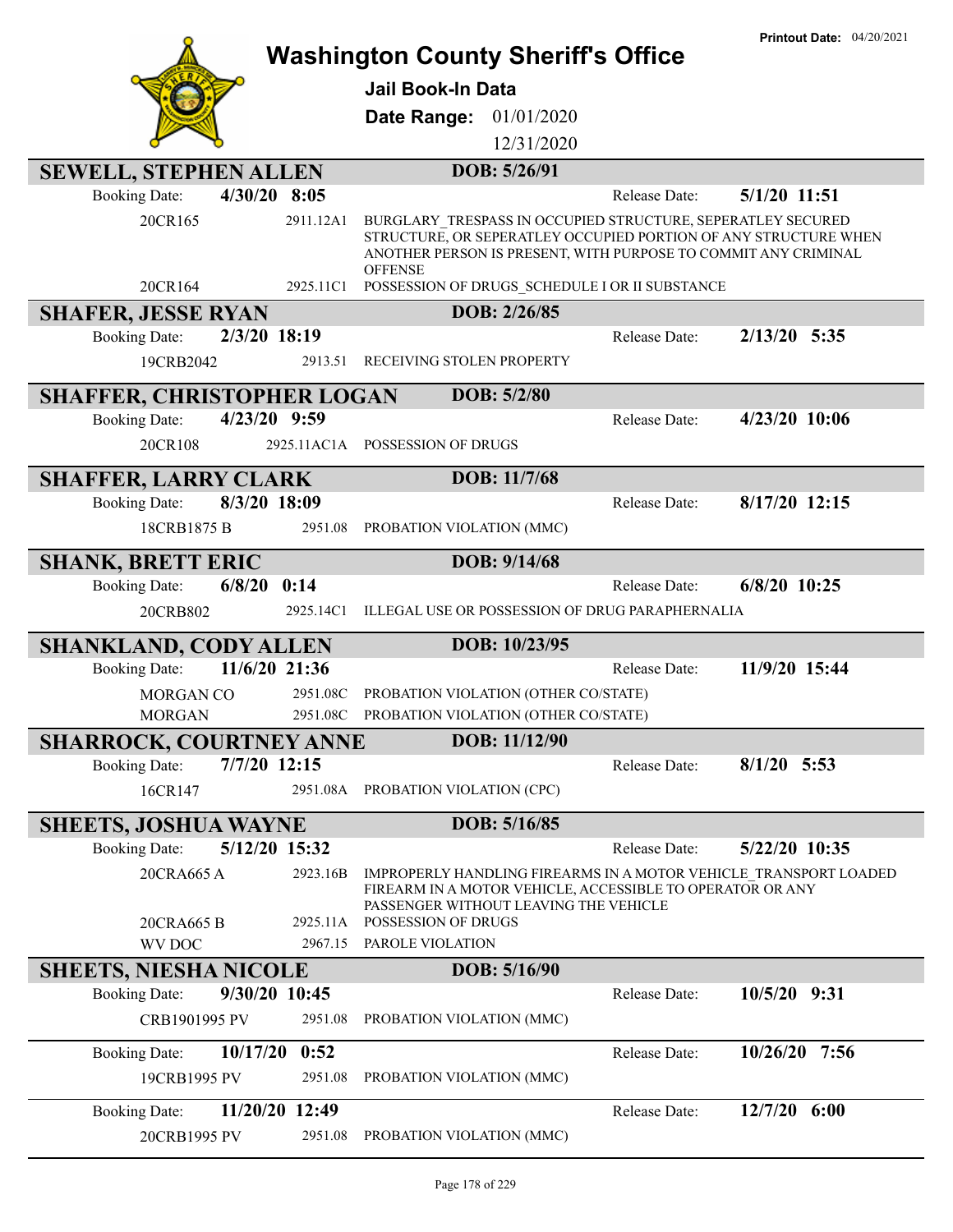|                                 |                         |                                                                                                 |        | <b>Printout Date: 04/20/2021</b> |
|---------------------------------|-------------------------|-------------------------------------------------------------------------------------------------|--------|----------------------------------|
|                                 |                         | <b>Washington County Sheriff's Office</b>                                                       |        |                                  |
|                                 |                         | <b>Jail Book-In Data</b>                                                                        |        |                                  |
|                                 |                         | 01/01/2020<br>Date Range:                                                                       |        |                                  |
|                                 |                         | 12/31/2020                                                                                      |        |                                  |
|                                 |                         |                                                                                                 |        |                                  |
| <b>SHEPHERD, CURTIS ALLEN</b>   |                         | DOB: 1/10/87                                                                                    |        |                                  |
| <b>Booking Date:</b>            | 6/23/20 12:35           | Release Date:                                                                                   |        | $7/1/20$ 10:28                   |
| 11TRC2578                       | 4511.19A1A              | OVI ALCOHOL, DRUG OF ABUSE, OR BOTH                                                             |        |                                  |
| 20CRB898                        | 2705.02                 | CONTEMPT(FAILURE TO APPEAR)                                                                     |        |                                  |
| <b>SHEPHERD, KENNY RAY</b>      |                         | DOB: 2/17/74                                                                                    |        |                                  |
| <b>Booking Date:</b>            | 9/21/20 18:35           | Release Date:                                                                                   |        | 9/25/20 11:20                    |
| 19CR322 2                       | 2923.16BI               | Improperly Handling of a Firearm in a Motor Vehicle                                             |        |                                  |
| <b>SHEPPARD, KENNETH JOSEPH</b> |                         | DOB: 4/4/75                                                                                     |        |                                  |
| <b>Booking Date:</b>            | 2/14/20 14:48           | Release Date:                                                                                   |        | $6/11/20$ 9:30                   |
| 18CR2071                        | 2925.11                 | Possesion of Drugs                                                                              |        |                                  |
| 18CR2072                        | 2925.11                 | Possesion of Drugs                                                                              |        |                                  |
| 20CR163                         | 2937.99                 | <b>BREACH OF RECOGNIZANCE</b>                                                                   |        |                                  |
| <b>SHIELDS, TYTUS LAMARR</b>    |                         | DOB: 7/19/88                                                                                    |        |                                  |
| <b>Booking Date:</b>            | 1/3/20 19:07            | Release Date:                                                                                   | 2/2/20 | 6:00                             |
| TRC1903500A                     | 4511.19A1A              | DRIVING WHILE UNDER THE INFLUENCE OF ALCOHOL/DRUGS                                              |        |                                  |
|                                 |                         |                                                                                                 |        |                                  |
| <b>Booking Date:</b>            | $6/11/20$ 1:28          | Release Date:                                                                                   |        | 8/25/20 8:34                     |
| 20CRA832 A                      | 2925.03A2C6G            | <b>TRAFFICKING IN HEROIN</b>                                                                    |        |                                  |
| 20CRA832 B                      | 2923.13A3B              | Having Weapons While Under Disability                                                           |        |                                  |
| 20CRA832 C                      | 2913.51AC               | RECEIVING STOLEN PROPERTY                                                                       |        |                                  |
| 20CRA832 D                      | 2927.21BE               | Receiving Proceeds of an Offense Subject to Forfeiture                                          |        |                                  |
| <b>PAROLE</b>                   | 2967.15                 | PAROLE VIOLATION                                                                                |        |                                  |
| 19TRC3500D                      | 2951.08                 | PROBATION VIOLATION (MMC)                                                                       |        |                                  |
| 20CR233 1                       | 2925.03A2C6G            | <b>TRAFFICKING IN HEROIN</b>                                                                    |        |                                  |
| 20CR2332                        |                         | 2925.11AC6F POSSESSION OF HEROIN                                                                |        |                                  |
| 20CR2333                        | 2925.03A2C1E            | AGG TRAFFICKING IN DRUGS                                                                        |        |                                  |
| 20CR2334                        | 2925.11AC1D             | AGG POSSESSION OF DRUGS                                                                         |        |                                  |
| 20CR233 5                       | 2925.03A2C6F            | TRAFFICKING IN HEROIN                                                                           |        |                                  |
| 20CR2336<br>20CR2339            | 2927.21BE<br>2923.13A3B | Receiving Proceeds of an Offense Subject to Forfeiture<br>Having Weapons While Under Disability |        |                                  |
| 20CR233 10                      | 2923.13A3B              | Having Weapons While Under Disability                                                           |        |                                  |
| 20CR233 11                      | 2923.13A3B              | Having Weapons While Under Disability                                                           |        |                                  |
| 20CR233 12                      | 2913.51AC               | RECEIVING STOLEN PROPERTY                                                                       |        |                                  |
| 20CR2611                        | 2925.03A2C9H            | Trafficking Fentanyl-Related Compound/Major Drug Offender                                       |        |                                  |
| 20CR2612                        | 2925.11AC11G            | Possession of Fentanyl-Related Compound/Major Drug Offender                                     |        |                                  |
| 20CR2613                        | 2925.03A2C9A            | Trafficking in a Fentanyl-Related Compound                                                      |        |                                  |
| 20CR2614                        | 2927.21BE               | Receiving Proceeds of an Offense Subject to Forfeiture                                          |        |                                  |
| 20CR2617                        | 2923.13A3B              | Having Weapons While Under Disability                                                           |        |                                  |
| 20CR2618                        | 2923.13A3B              | Having Weapons While Under Disability                                                           |        |                                  |
| 20CR2619                        | 2923.13A3B              | Having Weapons While Under Disability                                                           |        |                                  |
| 20CR261 10                      | 2913.51AC               | RECEIVING STOLEN PROPERTY                                                                       |        |                                  |
| SHILLING, SERINA LYNNETTE       |                         | DOB: 8/24/70                                                                                    |        |                                  |
| <b>Booking Date:</b>            | 1/27/20 12:05           | Release Date:                                                                                   |        | $2/3/20$ 8:00                    |
| 18TRC7402 PV                    | 2951.08                 | PROBATION VIOLATION (MMC)                                                                       |        |                                  |
|                                 |                         |                                                                                                 |        |                                  |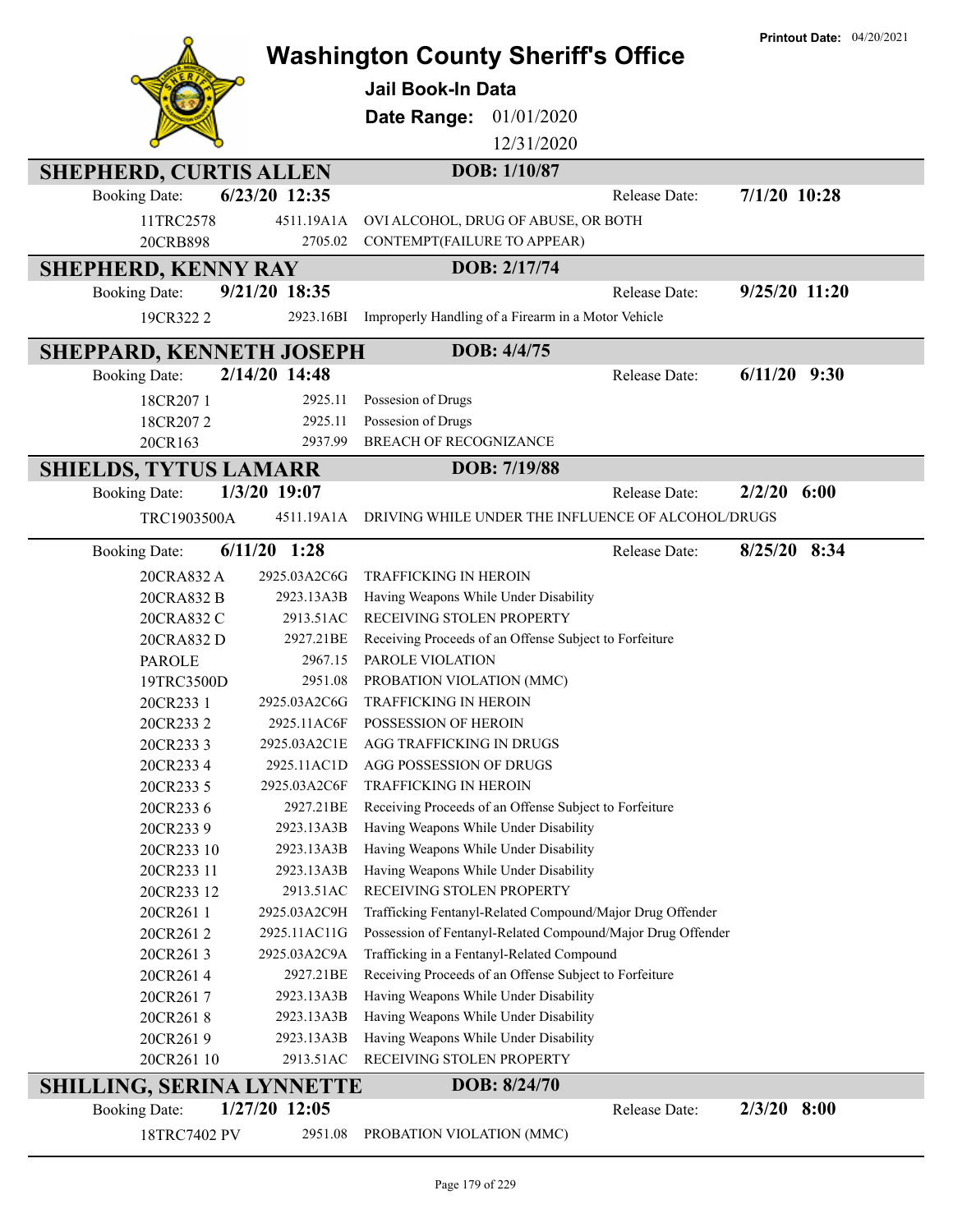|                                         |                            | <b>Washington County Sheriff's Office</b><br><b>Jail Book-In Data</b><br>Date Range: 01/01/2020<br>12/31/2020                                                                                                                      |               | <b>Printout Date: 04/20/2021</b> |
|-----------------------------------------|----------------------------|------------------------------------------------------------------------------------------------------------------------------------------------------------------------------------------------------------------------------------|---------------|----------------------------------|
| <b>SHINN, KENNETH EUGENE</b>            |                            | DOB: 6/30/60                                                                                                                                                                                                                       |               |                                  |
| $1/21/20$ 10:02<br><b>Booking Date:</b> |                            |                                                                                                                                                                                                                                    | Release Date: | $1/21/20$ 10:10                  |
| 20CR6 1<br>20CR62                       | 2925.11AC1B<br>2925.14CEF1 | AGGRAVATED POSSESSION OF DRUGS<br>Possession of Drug Paraphernalia                                                                                                                                                                 |               |                                  |
| 3/13/20 15:36<br><b>Booking Date:</b>   |                            |                                                                                                                                                                                                                                    | Release Date: | 3/13/20 15:41                    |
| 20CR6                                   | 2925.11                    | POSSESSION OF DRUGS                                                                                                                                                                                                                |               |                                  |
| 5/29/20 18:45<br><b>Booking Date:</b>   |                            |                                                                                                                                                                                                                                    | Release Date: | $9/20/20$ 6:00                   |
| 20CR6                                   | 2925.11AC1B                | AGGRAVATED POSSESSION OF DRUGS                                                                                                                                                                                                     |               |                                  |
| 19TRC2384A                              | 4511.19A1A                 | OVI ALCOHOL, DRUG OF ABUSE, OR BOTH                                                                                                                                                                                                |               |                                  |
| <b>SHOOK, CHRISTOPHER JAMES</b>         |                            | DOB: 2/28/88                                                                                                                                                                                                                       |               |                                  |
| 10/22/20 11:55<br><b>Booking Date:</b>  |                            |                                                                                                                                                                                                                                    | Release Date: | $3/5/21$ 9:30                    |
| <b>FEDERAL</b>                          | 3599 FEDERAL               | <b>DANGEROUS DRUGS</b>                                                                                                                                                                                                             |               |                                  |
| <b>SHREWSBURY, ANDREA NICOLE</b>        |                            | DOB: 3/23/74                                                                                                                                                                                                                       |               |                                  |
| 2/25/20 17:25<br><b>Booking Date:</b>   |                            |                                                                                                                                                                                                                                    | Release Date: | 10/29/20 7:14                    |
| 20CR130 1<br>20CRA282 B                 | 2911.12A3<br>2919.25A      | BURGLARY TRESPASS IN OCCUPIED STRAUCTURE, SEPERATLEY SECURED<br>STRUCTURE, OR SEPERATLEY OCCUPIED PORTION OF AN OCCUPIED STRUCTURE<br>W/ PURPOSE TO COMMIT ANY CRIMINAL OFFENSE<br>DOMESTIC VIOLENCE KNOWINGLY CAUSE PHYSICAL HARM |               |                                  |
| 20CR1302                                | 2913.02                    | <b>THEFT</b>                                                                                                                                                                                                                       |               |                                  |
| 20CR1303                                | 2919.25                    | DOMESTIC VIOLENCE                                                                                                                                                                                                                  |               |                                  |
| 20CR1304                                | 2913.02A1B3                | Theft from a Disabled Adult                                                                                                                                                                                                        |               |                                  |
| <b>SHROY, MEGAN LEA</b>                 |                            | DOB: 6/22/85                                                                                                                                                                                                                       |               |                                  |
| 8/29/20 1:33<br><b>Booking Date:</b>    |                            |                                                                                                                                                                                                                                    | Release Date: | $9/8/20$ 14:10                   |
| 20CRB1315                               | 2963.11                    | <b>FUGITIVE FROM JUSTICE</b>                                                                                                                                                                                                       |               |                                  |
| <b>SHUTTS, JUSTIN DEAN</b>              |                            | DOB: 4/27/91                                                                                                                                                                                                                       |               |                                  |
| 2/10/20 18:14<br><b>Booking Date:</b>   |                            |                                                                                                                                                                                                                                    | Release Date: | 2/13/20 17:56                    |
| 19TRC3647 B                             | 4511.19A1D                 | Driving While Under the Influence of Alcohol/Drugs .08 of 1 gram or more but less than .17 of<br>1 gram by weight of alcohol per 210 liters of breath                                                                              |               |                                  |
| 9/9/20 10:37<br><b>Booking Date:</b>    |                            |                                                                                                                                                                                                                                    | Release Date: | $9/10/20$ $9:01$                 |
| TRC1903647 PV                           | 2951.08                    | PROBATION VIOLATION (MMC)                                                                                                                                                                                                          |               |                                  |
| 10/16/20 18:48<br><b>Booking Date:</b>  |                            |                                                                                                                                                                                                                                    | Release Date: | 11/13/20 6:00                    |
| 20TRC3647 D<br>19TRC2647 B              | 2951.08<br>4511.19A1D      | PROBATION VIOLATION (MMC)<br>Driving While Under the Influence of Alcohol/Drugs .08 of 1 gram or more but less than .17 of<br>1 gram by weight of alcohol per 210 liters of breath                                                 |               |                                  |
| 11/26/20 20:25<br><b>Booking Date:</b>  |                            |                                                                                                                                                                                                                                    | Release Date: | 11/30/20 11:59                   |
| 20crb1745                               | 2917.11E3D                 | Disorderly Conduct - Inconvenience, annoyance, alarm to another in presence of emergency<br>facility personnel                                                                                                                     |               |                                  |
| <b>SHUTTS, MOLLI ULDENA</b>             |                            | DOB: 8/28/97                                                                                                                                                                                                                       |               |                                  |
| 6/30/20 20:39<br><b>Booking Date:</b>   |                            |                                                                                                                                                                                                                                    | Release Date: | $7/1/20$ 11:08                   |
| 20CRB936                                | 2919.25                    | DOMESTIC VIOLENCE                                                                                                                                                                                                                  |               |                                  |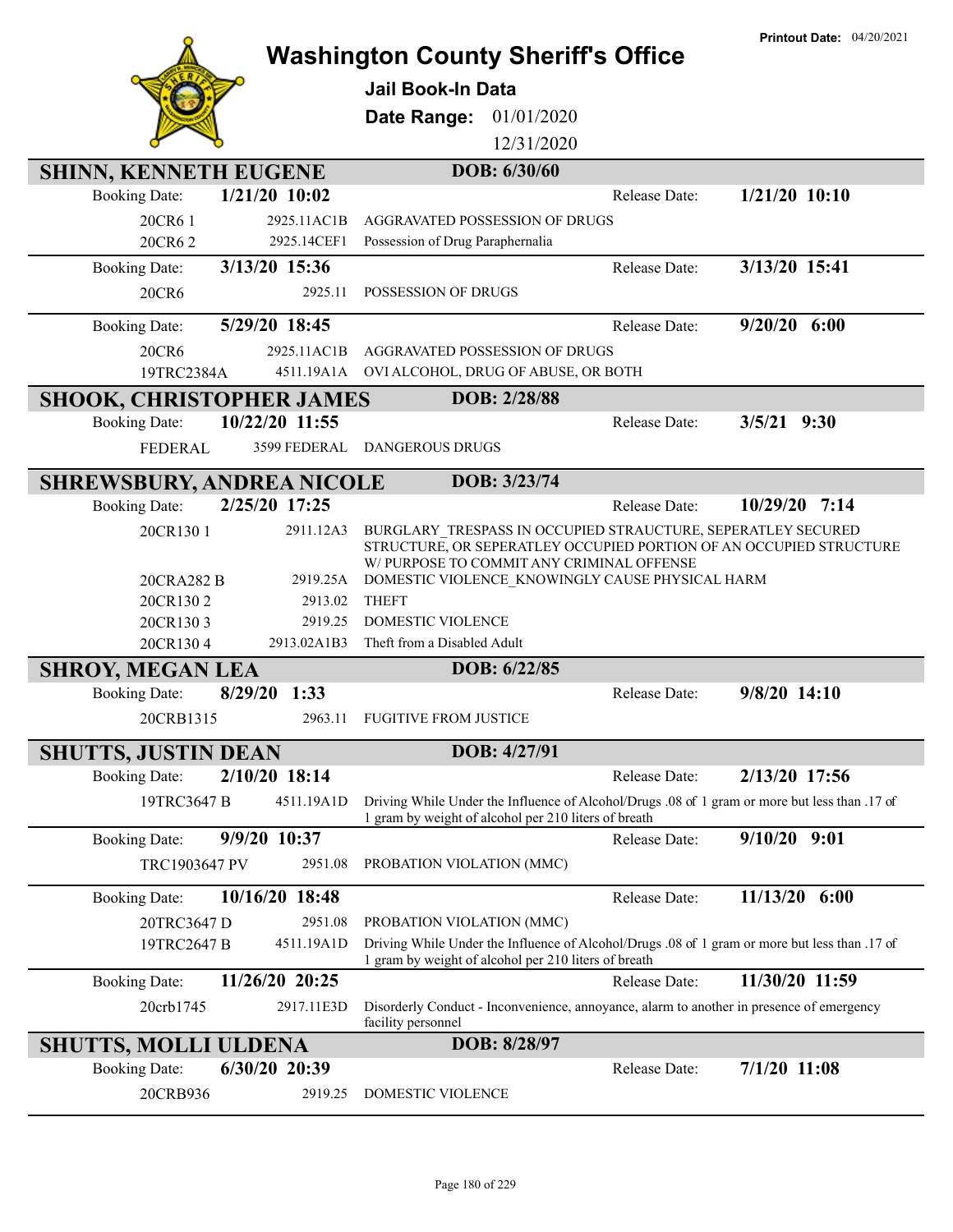|                                                                        |                                           |                                                        |               | <b>Printout Date: 04/20/2021</b> |
|------------------------------------------------------------------------|-------------------------------------------|--------------------------------------------------------|---------------|----------------------------------|
|                                                                        | <b>Washington County Sheriff's Office</b> |                                                        |               |                                  |
|                                                                        | <b>Jail Book-In Data</b>                  |                                                        |               |                                  |
|                                                                        | Date Range:                               | 01/01/2020                                             |               |                                  |
|                                                                        |                                           | 12/31/2020                                             |               |                                  |
|                                                                        |                                           |                                                        |               |                                  |
| <b>SIDEL, MARY ANN</b>                                                 |                                           | DOB: 2/18/66                                           |               |                                  |
| 3/13/20 16:18<br><b>Booking Date:</b>                                  |                                           |                                                        | Release Date: | 3/13/20 16:23                    |
| 19CR359 1                                                              | 2925.13<br>PERMITTING DRUG ABUSE          |                                                        |               |                                  |
| 19CR3594                                                               | PERMITTING DRUG ABUSE<br>2925.13          |                                                        |               |                                  |
| 19CR359 5                                                              | Possesion of Drugs<br>2925.11             |                                                        |               |                                  |
| 5/29/20 20:11<br><b>Booking Date:</b>                                  |                                           |                                                        | Release Date: | 7/15/20 12:31                    |
| 19CR359 1                                                              | PERMITTING DRUG ABUSE<br>2925.13          |                                                        |               |                                  |
| 19CR3594                                                               | PERMITTING DRUG ABUSE<br>2925.13          |                                                        |               |                                  |
| 19CR359 5                                                              | Possesion of Drugs<br>2925.11             |                                                        |               |                                  |
| <b>Booking Date:</b><br>$9/23/20$ 8:48                                 |                                           |                                                        | Release Date: | 11/17/20 8:35                    |
| 20CR387                                                                | RECEIVING STOLEN PROPERTY<br>2913.51      |                                                        |               |                                  |
| 19CR359                                                                | 2951.08A<br>PROBATION VIOLATION (CPC)     |                                                        |               |                                  |
| <b>SIEGEL, STEVEN ALEN</b>                                             |                                           | DOB: 5/12/89                                           |               |                                  |
| $6/11/20$ 1:29<br><b>Booking Date:</b>                                 |                                           |                                                        | Release Date: | $8/5/20$ 9:31                    |
| 20CRA833 A<br>2925.11AC6B                                              | POSSESSION OF DRUGS (HEROIN)              |                                                        |               |                                  |
| 20CRA833 B                                                             | 2927.21BE                                 | Receiving Proceeds of an Offense Subject to Forfeiture |               |                                  |
| 20CRA833 C                                                             | 2913.51AC<br>RECEIVING STOLEN PROPERTY    |                                                        |               |                                  |
| 18CR136                                                                | 2923.13                                   | HAVING WEAPONS WHILE UNDER DISABILITY                  |               |                                  |
| 20CRB861                                                               | 2963.11<br><b>FUGITIVE FROM JUSTICE</b>   |                                                        |               |                                  |
| 20CR235 13<br>2925.11AC6B                                              | POSSESSION OF DRUGS (HEROIN)              |                                                        |               |                                  |
| 20CR235 14                                                             | 2927.21BE                                 | Receiving Proceeds of an Offense Subject to Forfeiture |               |                                  |
| 20CR235 15                                                             | RECEIVING STOLEN PROPERTY<br>2913.51AC    |                                                        |               |                                  |
| 20CR225                                                                | 2937.99<br>BREACH OF RECOGNIZANCE         |                                                        |               |                                  |
| 2925.11AC11A<br>20CR262 11                                             |                                           | Possession of Fentanyl-Related Compound                |               |                                  |
| 20CR262 12                                                             | 2927.21BE                                 | Receiving Proceeds of an Offense Subject to Forfeiture |               |                                  |
| 20CR262 13                                                             | 2913.51AC<br>RECEIVING STOLEN PROPERTY    |                                                        |               |                                  |
| <b>SIMER, DAPHNE ELIZABETH</b>                                         |                                           | DOB: 6/13/95                                           |               |                                  |
| 11/13/20 18:24<br><b>Booking Date:</b>                                 |                                           |                                                        | Release Date: | $11/16/20$ 6:00                  |
| 20CRB1204 A                                                            | <b>FALSIFICATION</b><br>2921.13           |                                                        |               |                                  |
|                                                                        |                                           | DOB: 4/28/74                                           |               |                                  |
| <b>SIMMONS, NATHAN PERRY</b><br>$4/1/20$ 13:56<br><b>Booking Date:</b> |                                           |                                                        | Release Date: | 4/3/20 11:24                     |
|                                                                        |                                           |                                                        |               |                                  |
| 19CRB1003 B                                                            | 2951.08<br>PROBATION VIOLATION (MMC)      |                                                        |               |                                  |
| SINDLEDECKER, JONATHAN RAY                                             |                                           | DOB: 12/30/80                                          |               |                                  |
| 4/1/20 13:54<br><b>Booking Date:</b>                                   |                                           |                                                        | Release Date: | $8/26/20$ 9:49                   |
| 2925.11AC1B<br>19CR393                                                 |                                           | AGGRAVATED POSSESSION OF DRUGS                         |               |                                  |
| FEDERAL                                                                | 2923.201<br>POSSESS DEFACED FIREARM       |                                                        |               |                                  |
| 20CR265                                                                | 2925.11<br>POSSESSION OF DRUGS            |                                                        |               |                                  |
| SINGER, DESSIRA LADAWN                                                 |                                           | DOB: 5/14/95                                           |               |                                  |
| 2/24/20 19:31<br><b>Booking Date:</b>                                  |                                           |                                                        | Release Date: | $2/27/20$ 6:00                   |
| 19TRD7280 A                                                            | 4510.14                                   | DRIVING UNDER OVI SUSPENSION                           |               |                                  |
|                                                                        |                                           |                                                        |               |                                  |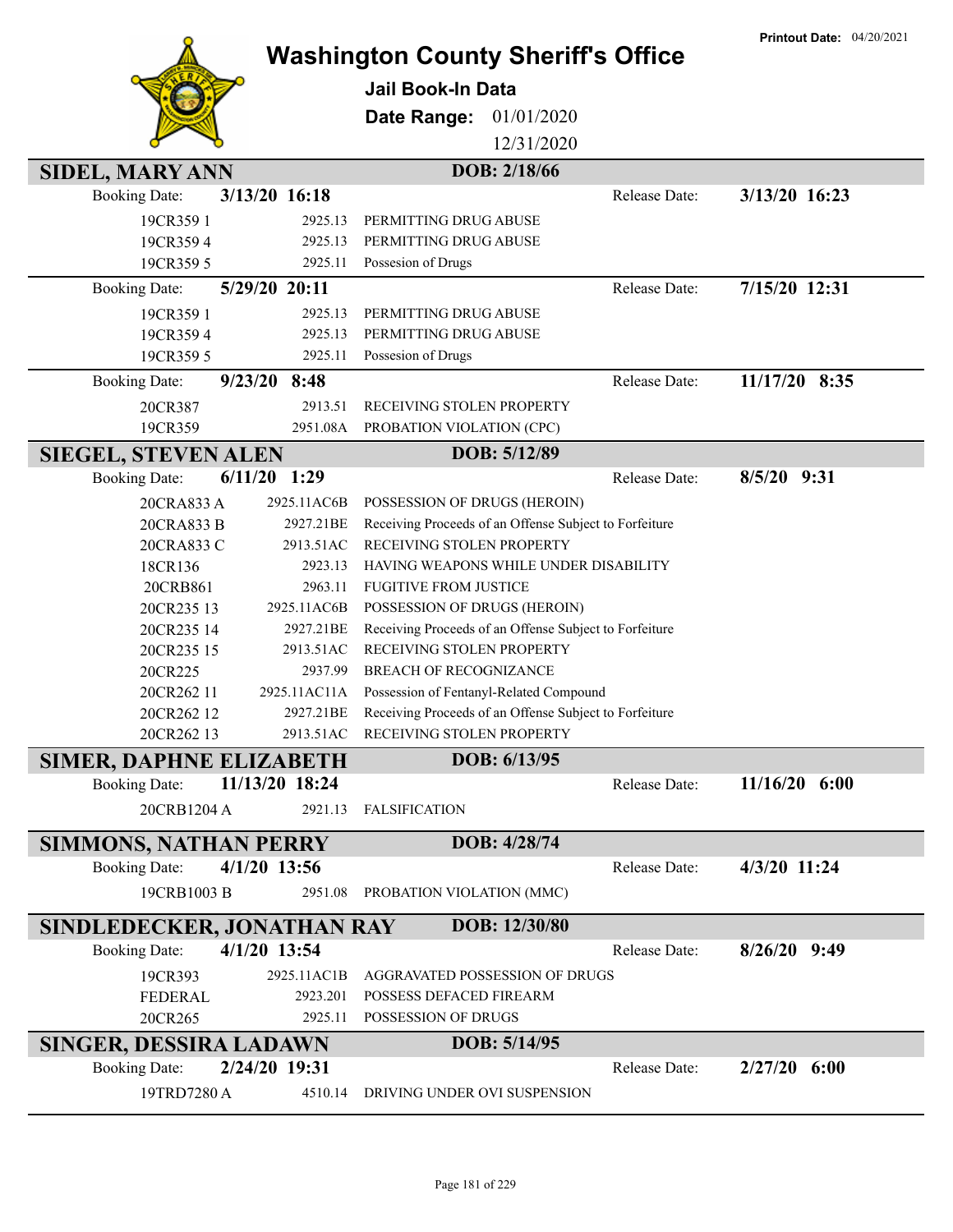|                                        |                    | <b>Washington County Sheriff's Office</b>                                               |               | <b>Printout Date: 04/20/2021</b> |
|----------------------------------------|--------------------|-----------------------------------------------------------------------------------------|---------------|----------------------------------|
|                                        |                    | <b>Jail Book-In Data</b>                                                                |               |                                  |
|                                        |                    | 01/01/2020<br>Date Range:                                                               |               |                                  |
|                                        |                    | 12/31/2020                                                                              |               |                                  |
| <b>SINGER, DWAYNE SCOTT</b>            |                    | DOB: 2/27/92                                                                            |               |                                  |
| 3/11/20 13:48<br><b>Booking Date:</b>  |                    |                                                                                         | Release Date: | 3/20/20 13:56                    |
| 19CRB409B                              | 2951.08            | PROBATION VIOLATION (MMC)                                                               |               |                                  |
| MORGAN CO                              | 2705.02            | CONTEMPT(FAILURE TO APPEAR)                                                             |               |                                  |
| <b>SINGER, PHILLIP ZACHARIAH</b>       |                    | DOB: 7/15/89                                                                            |               |                                  |
| $5/26/20$ 3:09<br><b>Booking Date:</b> |                    |                                                                                         | Release Date: | $6/3/20$ 16:43                   |
| 20CRA720                               | 2919.25A           | DOMESTIC VIOLENCE_KNOWINGLY CAUSE PHYSICAL HARM                                         |               |                                  |
| 11/12/20 11:45<br><b>Booking Date:</b> |                    |                                                                                         | Release Date: | 11/13/20 17:08                   |
| 20CR216                                | 2919.25A           | DOMESTIC VIOLENCE KNOWINGLY CAUSE PHYSICAL HARM                                         |               |                                  |
| <b>ATHENS</b>                          | 2919.27A1          | VIOLATE PROTECTION ORDER OR CONSENT AGREEMENT APPROVED PURSUIT<br>TO 2919.26 OR 3113.31 |               |                                  |
| <b>SIX, STEPHEN MICHAEL</b>            |                    | DOB: 11/27/67                                                                           |               |                                  |
| 6/13/20<br><b>Booking Date:</b>        | 4:00               |                                                                                         | Release Date: | $6/15/20$ 11:31                  |
| 20TRD1656                              | 4510.111           | <b>DUS-LICENSE FORFEITURE</b>                                                           |               |                                  |
| <b>SKINNER, NICOLE LYNN</b>            |                    | DOB: 10/4/76                                                                            |               |                                  |
| 11/4/20 15:03<br><b>Booking Date:</b>  |                    |                                                                                         | Release Date: | $11/5/20$ 9:20                   |
| 19SP415                                | 2919.21            | NONSUPPORT OF DEPENDENTS                                                                |               |                                  |
| <b>SLAGLE, DAVID LEE</b>               |                    | DOB: 6/27/81                                                                            |               |                                  |
| <b>Booking Date:</b><br>1/28/20 15:26  |                    |                                                                                         | Release Date: | $1/30/20$ 13:03                  |
| PLEASANTS CO                           | 2963.11            | <b>FUGITIVE FROM JUSTICE</b>                                                            |               |                                  |
| <b>SLOAN, ZYYON TYREE</b>              |                    | DOB: 3/21/01                                                                            |               |                                  |
| $1/9/20$ 21:22<br><b>Booking Date:</b> |                    |                                                                                         | Release Date: | $1/10/20$ 12:07                  |
| TRD1905648 B                           | 4511.21D2          | SPEED >60 MPH                                                                           |               |                                  |
| TRD1905648 A                           | 4510.21            | FAILURE TO REINSTATE O/L                                                                |               |                                  |
| <b>SLONAKER, CHARLES JAMES</b>         |                    | DOB: 1/29/87                                                                            |               |                                  |
| $9/2/20$ 15:13<br><b>Booking Date:</b> |                    |                                                                                         | Release Date: | 9/9/20 10:21                     |
| 19CRB1721<br>20CRB0799                 | 2909.06<br>2937.29 | Criminal Damaging/Endangering<br><b>BREACH OF RECOGNIZANCE</b>                          |               |                                  |
| <b>MONROE</b>                          | 2925.11            | POSSESSION OF DRUGS                                                                     |               |                                  |
| <b>SLONAKER, JASON SCOTT</b>           |                    | DOB: 8/17/79                                                                            |               |                                  |
| $9/23/20$ 8:13<br><b>Booking Date:</b> |                    |                                                                                         | Release Date: | 10/2/20 14:28                    |
| 20CRA1409                              | 2911.11A1          | Aggravated Burglary _ inflict harm                                                      |               |                                  |
| PV HOLDER                              | 2951.08A           | PROBATION VIOLATION (CPC)                                                               |               |                                  |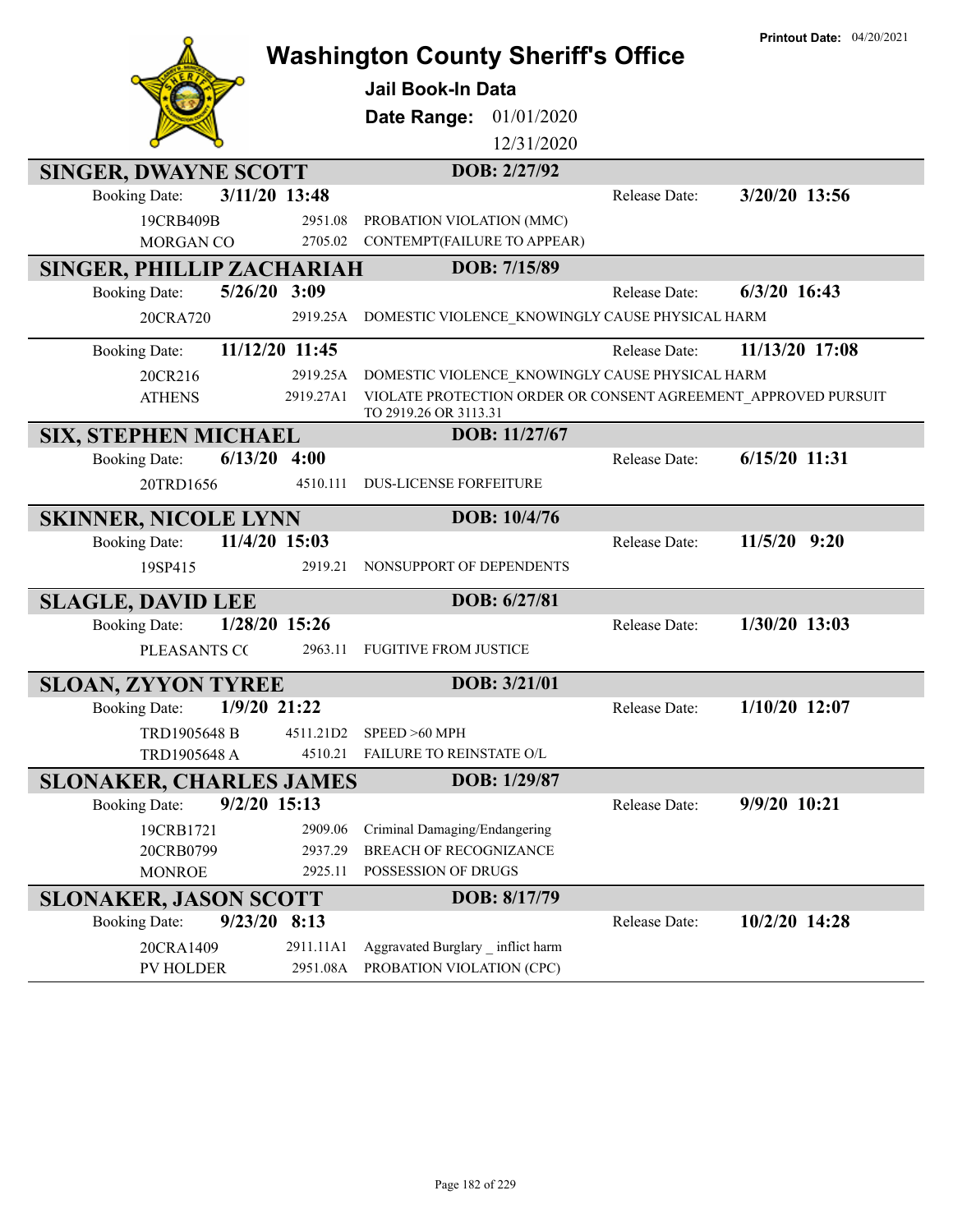|                                  |                          | <b>Washington County Sheriff's Office</b>                                                                                     |               |               | <b>Printout Date: 04/20/2021</b>                                                                                                       |
|----------------------------------|--------------------------|-------------------------------------------------------------------------------------------------------------------------------|---------------|---------------|----------------------------------------------------------------------------------------------------------------------------------------|
|                                  |                          | <b>Jail Book-In Data</b>                                                                                                      |               |               |                                                                                                                                        |
|                                  |                          | Date Range:                                                                                                                   | 01/01/2020    |               |                                                                                                                                        |
|                                  |                          |                                                                                                                               |               |               |                                                                                                                                        |
|                                  |                          |                                                                                                                               | 12/31/2020    |               |                                                                                                                                        |
| <b>SLONAKER, MICHAEL DEAN</b>    |                          |                                                                                                                               | DOB: 12/16/83 |               |                                                                                                                                        |
| <b>Booking Date:</b>             | 7/19/20 9:42             |                                                                                                                               |               | Release Date: | 7/21/20 17:28                                                                                                                          |
| 20CRA1037 A                      | 2925.11C1B               | POSSESSION OF DRUGS SCHEDULE I OR II SUBSTANCE                                                                                |               |               |                                                                                                                                        |
| 20CRA1037 B                      | 2925.03C1                | TRAFFICKING IN DRUGS INCLUDED IN SCHEDULE I OR II                                                                             |               |               |                                                                                                                                        |
| <b>Booking Date:</b>             | 11/12/20 23:48           |                                                                                                                               |               | Release Date: | 3/4/21 14:25                                                                                                                           |
| 20CRA1410A                       | 2911.11A1                | Aggravated Burglary _ inflict harm                                                                                            |               |               |                                                                                                                                        |
| 20CRA1410B                       | 2911.11A2                | Aggravated Burglary armed w/ deadly weapon/dangerous ordnance                                                                 |               |               |                                                                                                                                        |
| 20CRB1448A                       | 2919.25                  | DOMESTIC VIOLENCE                                                                                                             |               |               |                                                                                                                                        |
| 20CRB1448B                       | 2903.13                  | Assault                                                                                                                       |               |               |                                                                                                                                        |
| 20CRA1706 A                      | 2911.12A2                | BURGLARY TRESPASS IN OCCUPIED STRUCTURE, SEPERATLEY SECURED<br>LIKELY TO BE PRESENT, W/ PURPOSE TO COMMIT IN THE HABITATION A |               |               | STRUCTURE, OR SEPERATLEY OCCUPIED STRUCTURE THAT IS A PERMANENT OR<br>TEMPORARY HABITATION OF ANY PERSON WHEN ANY PERSON IS PRESENT OR |
| 20CRA1706 B                      | 2909.05A                 | Vandalism - occupied structure                                                                                                |               |               |                                                                                                                                        |
| 20CRB1707                        | 2913.02X                 | <b>COMPLICITY TO THEFT</b>                                                                                                    |               |               |                                                                                                                                        |
| 20CR484 1                        | 2925.11AC1B              | AGGRAVATED POSSESSION OF DRUGS                                                                                                |               |               |                                                                                                                                        |
| 20CR4842                         | 2913.02A1B2              | <b>THEFT</b>                                                                                                                  |               |               |                                                                                                                                        |
| 20CR485 1                        | 2911.11A1                | Aggravated Burglary inflict harm                                                                                              |               |               |                                                                                                                                        |
| 20CR4852<br>20CR522 1            | 2911.11A2B<br>2911.12A2D | <b>Aggravated Burglary</b><br>BURGLARY TRESPASS IN OCCUPIED STRUCTURE, SEPERATLEY SECURED                                     |               |               |                                                                                                                                        |
| 20CR5222                         | 2909.05AE                | LIKELY TO BE PRESENT, W/ PURPOSE TO COMMIT IN THE HABITATION A<br><b>VANDALISM</b>                                            |               |               | STRUCTURE, OR SEPERATLEY OCCUPIED STRUCTURE THAT IS A PERMANENT OR<br>TEMPORARY HABITATION OF ANY PERSON WHEN ANY PERSON IS PRESENT OR |
| 20CR5223                         | 545.05                   | PETTY THEFT                                                                                                                   |               |               |                                                                                                                                        |
| <b>SLONAKER, RICHARD WILLIAM</b> |                          |                                                                                                                               | DOB: 1/19/73  |               |                                                                                                                                        |
| <b>Booking Date:</b>             | $9/23/20$ 8:23           |                                                                                                                               |               | Release Date: | 10/2/20 14:29                                                                                                                          |
|                                  |                          | 20CRA1412 2911.11A1 Aggravated Burglary _ inflict harm                                                                        |               |               |                                                                                                                                        |
| <b>SLONE, JENNIFER KAY</b>       |                          |                                                                                                                               | DOB: 8/1/83   |               |                                                                                                                                        |
| <b>Booking Date:</b>             | 3/3/20 20:08             |                                                                                                                               |               | Release Date: | $3/5/20$ 6:00                                                                                                                          |
| 20CRB384                         | 2917.11A                 |                                                                                                                               |               |               | Disorderly Conduct - Engaging in violent or turbulent behavior and failed to cease and desist                                          |
| <b>PAROLE</b>                    | 2967.15                  | PAROLE VIOLATION                                                                                                              |               |               |                                                                                                                                        |
| <b>Booking Date:</b>             | $3/6/20$ 8:59            |                                                                                                                               |               | Release Date: | $3/11/20$ 8:43                                                                                                                         |
| <b>PAROLE</b>                    | 2967.15                  | PAROLE VIOLATION                                                                                                              |               |               |                                                                                                                                        |
| <b>SMALLWOOD, COY LEONARD</b>    |                          |                                                                                                                               | DOB: 11/15/91 |               |                                                                                                                                        |
| <b>Booking Date:</b>             | 3/4/20 13:24             |                                                                                                                               |               | Release Date: | $3/5/20$ 9:52                                                                                                                          |
| 17CRB1733C                       | 2951.08                  | PROBATION VIOLATION (MMC)                                                                                                     |               |               |                                                                                                                                        |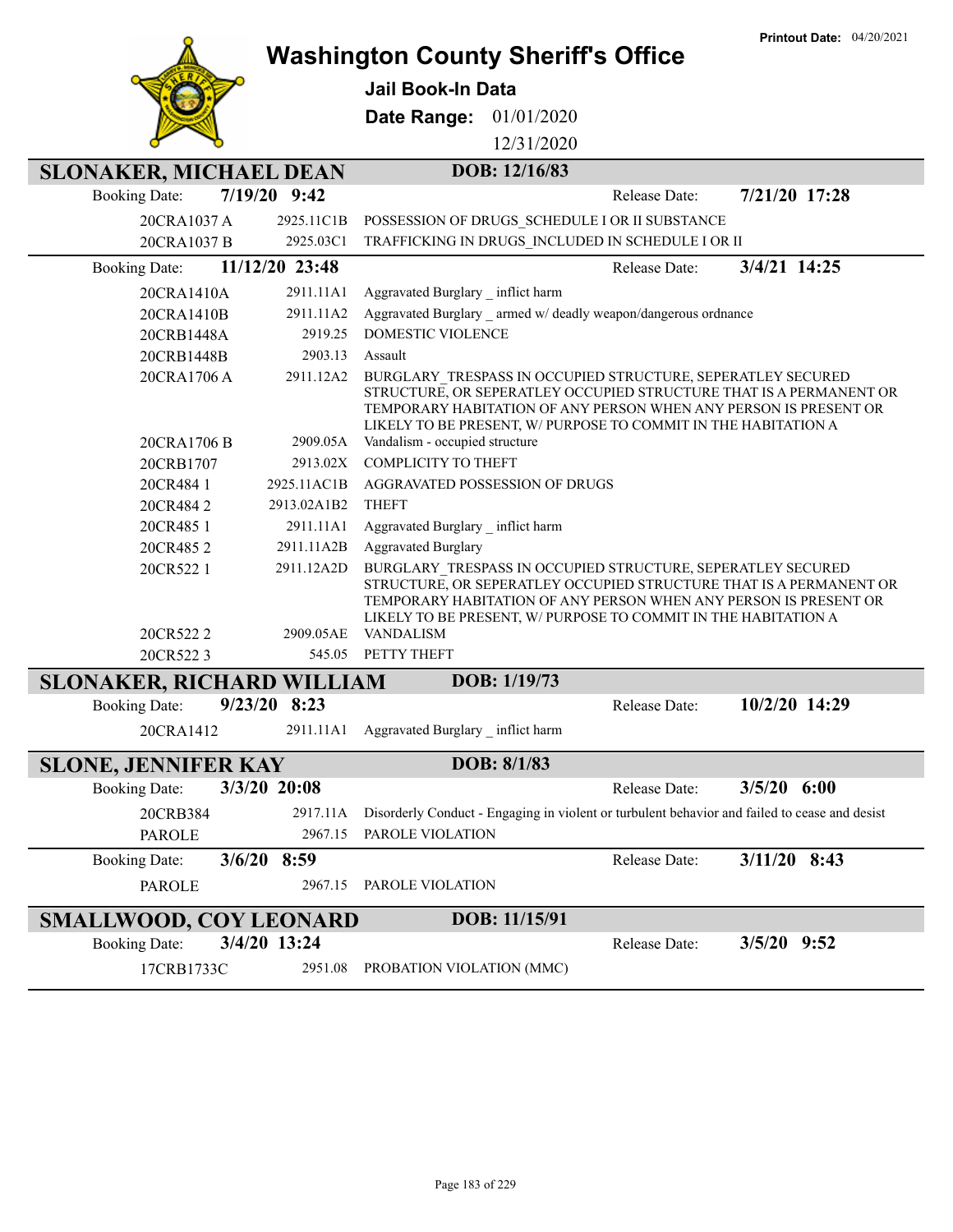|                                |                    |                                                              |               | <b>Printout Date: 04/20/2021</b> |
|--------------------------------|--------------------|--------------------------------------------------------------|---------------|----------------------------------|
|                                |                    | <b>Washington County Sheriff's Office</b>                    |               |                                  |
|                                |                    | Jail Book-In Data                                            |               |                                  |
|                                |                    | 01/01/2020<br>Date Range:                                    |               |                                  |
|                                |                    | 12/31/2020                                                   |               |                                  |
| <b>SMARR, CODY DALE</b>        |                    | DOB: 6/30/93                                                 |               |                                  |
| <b>Booking Date:</b>           | 1/13/20 21:56      |                                                              | Release Date: | 1/31/20 16:53                    |
|                                |                    |                                                              |               |                                  |
| 19CRB1072 B<br>20CR51          | 2951.08<br>2921.31 | PROBATION VIOLATION (MMC)<br>OBSTRUCTING OFFICIAL BUSINESS   |               |                                  |
| 20CR511                        |                    | 2919.25A DOMESTIC VIOLENCE KNOWINGLY CAUSE PHYSICAL HARM     |               |                                  |
|                                |                    |                                                              |               | 2/11/20 13:44                    |
| <b>Booking Date:</b>           | $2/11/20$ 9:44     |                                                              | Release Date: |                                  |
| 20CR511                        | 2919.25A           | DOMESTIC VIOLENCE_KNOWINGLY CAUSE PHYSICAL HARM              |               |                                  |
| 20CR512                        | 2921.31            | OBSTRUCTING OFFICIAL BUSINESS                                |               |                                  |
| <b>Booking Date:</b>           | 5/4/20 21:48       |                                                              | Release Date: | 5/12/20 14:11                    |
| 20CRB623                       | 2921.33            | <b>RESISTING ARREST</b>                                      |               |                                  |
| 19CRB1072 C                    | 2951.08            | PROBATION VIOLATION (MMC)                                    |               |                                  |
| <b>Booking Date:</b>           | 8/13/20 12:20      |                                                              | Release Date: | 8/17/20 7:27                     |
| 19CRB1072 PV                   | 2951.08            | PROBATION VIOLATION (MMC)                                    |               |                                  |
| <b>Booking Date:</b>           | 9/16/20 17:55      |                                                              | Release Date: | 9/29/20 7:36                     |
| 20CRB522 PV                    | 2951.08            | PROBATION VIOLATION (MMC)                                    |               |                                  |
| <b>Booking Date:</b>           | 10/12/20 10:55     |                                                              | Release Date: | 7:09<br>10/26/20                 |
| 20CRB522 PV                    | 2951.08            | PROBATION VIOLATION (MMC)                                    |               |                                  |
| <b>SMITH, ALLISON ANNETTE</b>  |                    | DOB: 12/2/86                                                 |               |                                  |
| <b>Booking Date:</b>           | 4/23/20 9:49       |                                                              | Release Date: | $4/23/20$ 9:53                   |
| 20CR1071                       | 2925.11AC1A        | POSSESSION OF DRUGS                                          |               |                                  |
| 20CR1072                       | 2925.11AC1A        | POSSESSION OF DRUGS                                          |               |                                  |
| 20CR1073                       | 2925.11AC1A        | POSSESSION OF DRUGS                                          |               |                                  |
| 20CR1074                       | 2925.11AC2A        | AGGRVATED POSSESSION OF DRUGS                                |               |                                  |
| 20CR1075                       | 2925.03A2C1C       | Aggravated Trafficking in Drugs                              |               |                                  |
| <b>Booking Date:</b>           | $6/5/20$ 10:55     |                                                              | Release Date: | $7/18/20$ 6:00                   |
| 20CR1071                       | 2925.11            | POSSESSION OF DRUGS                                          |               |                                  |
| 20CR1073                       | 2925.11            | POSSESSION OF DRUGS                                          |               |                                  |
| <b>SMITH, CHRISTOPHER PAUL</b> |                    | DOB: 1/31/87                                                 |               |                                  |
| <b>Booking Date:</b>           | 7/15/20 16:28      |                                                              | Release Date: | 10/22/20 7:37                    |
| STEVENS CORI OIN TRANSIT       |                    | 0IN TRANSIT                                                  |               |                                  |
| 20CR1471                       | 2921.331           | FAILURE TO COMPLY WITH ORDER OR SIGNAL OF P.O.               |               |                                  |
| 20CR1472                       | 2903.11            | Felonious Assault                                            |               |                                  |
| 20CR1473                       | 2913.03            | UNAUTHORIZED USE OF MOTOR VEHICLE                            |               |                                  |
| 18CRB1907                      | 2913.02            | <b>THEFT</b>                                                 |               |                                  |
| 18CRB2094                      | 2705.02            | CONTEMPT(FAILURE TO APPEAR)                                  |               |                                  |
| 18CRB749                       | 2913.02            | <b>THEFT</b>                                                 |               |                                  |
| 20CR289 1                      | 2903.11A2D1A       | Felonious Assault - weapon or ordnance                       |               |                                  |
| 20CR2892                       | 2921.331BC5AII     | FAILURE TO COMPLY WITH ORDER OR SIGNAL OF P.O. ELUDE OR FLEE |               |                                  |
| 20CR2893                       | 2913.03B           | UNAUTHORIZED USE OF MOTOR VEHICLE INTERSTATE 48 HOURS        |               |                                  |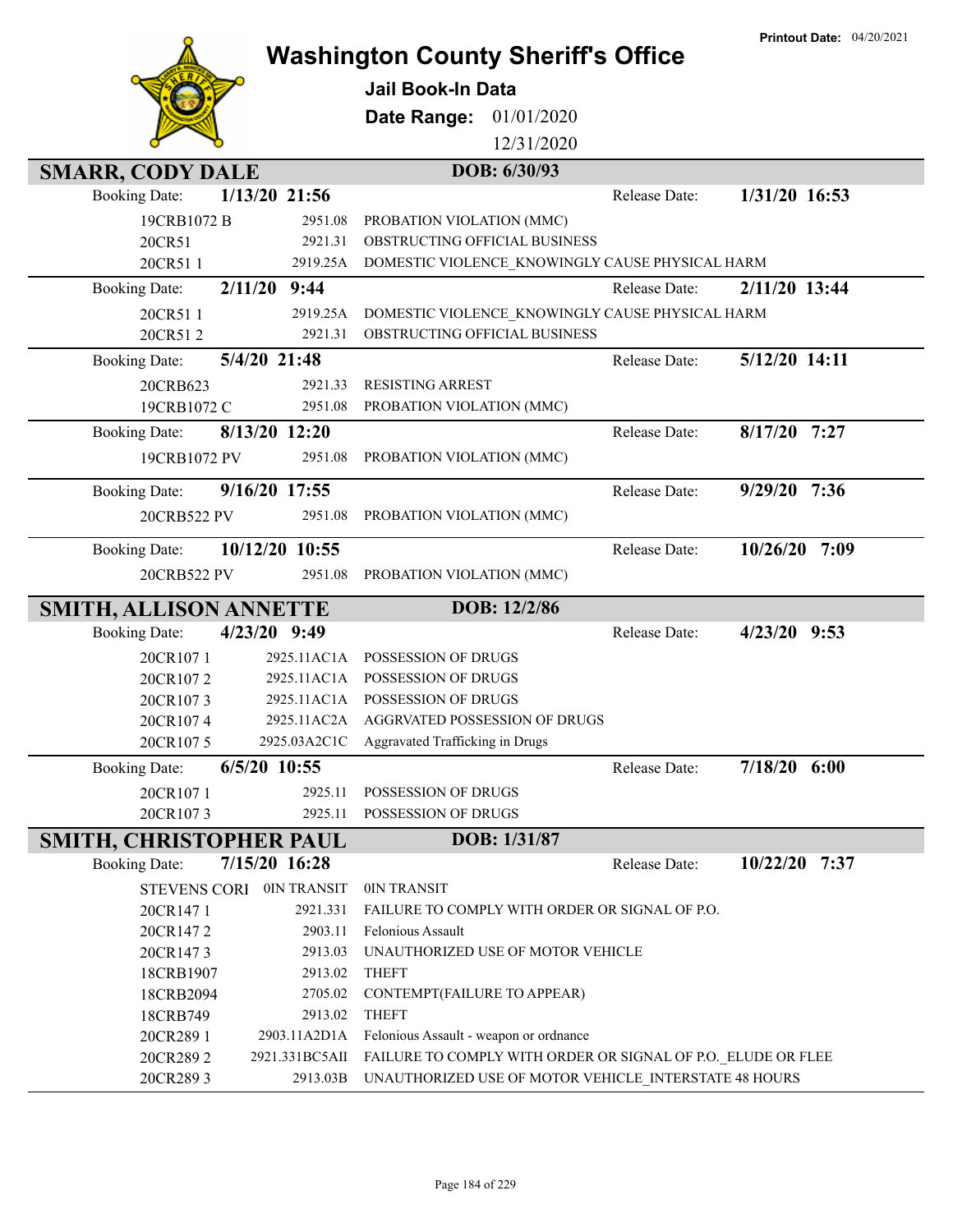|                                          | <b>Printout Date: 04/20/2021</b><br><b>Washington County Sheriff's Office</b>                 |  |
|------------------------------------------|-----------------------------------------------------------------------------------------------|--|
|                                          | Jail Book-In Data                                                                             |  |
|                                          | Date Range:<br>01/01/2020                                                                     |  |
|                                          | 12/31/2020                                                                                    |  |
| <b>SMITH, DAVID ANTHONY</b>              | DOB: 8/25/80                                                                                  |  |
| 2/18/20 15:36<br><b>Booking Date:</b>    | 2/19/20 14:12<br>Release Date:                                                                |  |
| <b>MORGAN</b><br>2951.08C                | PROBATION VIOLATION (OTHER CO/STATE)                                                          |  |
| SMITH, JEFFREY DWAYNE                    | DOB: 11/15/94                                                                                 |  |
| $4/8/20$ 2:31<br><b>Booking Date:</b>    | 4/8/20 15:02<br>Release Date:                                                                 |  |
| 2937.29<br>19CR408                       | <b>BREACH OF RECOGNIZANCE</b>                                                                 |  |
| 2925.11AC1B<br>19CR244                   | AGGRAVATED POSSESSION OF DRUGS                                                                |  |
| SMITH, JEREMIAH MICHAEL                  | DOB: 7/15/80                                                                                  |  |
| $1/10/20$ 9:44<br><b>Booking Date:</b>   | $1/13/20$ 10:19<br>Release Date:                                                              |  |
| 19CRB1272<br>2919.25C                    | DOMESTIC VIOLENCE_CAUSE BELIEF OF IMMINENT PHYSICAL HARM BY<br><b>THREAT</b>                  |  |
| SMITH, JONATHAN MICHAEL                  | DOB: 8/14/84                                                                                  |  |
| 8/25/20 14:46<br><b>Booking Date:</b>    | $3/11/21$ 9:52<br>Release Date:                                                               |  |
| 5299 FEDERAL<br><b>FEDERAL</b>           | <b>WEAPON OFFENSES</b>                                                                        |  |
| <b>SMITH, JUSTINE LOUISE</b>             | DOB: 3/4/96                                                                                   |  |
| $1/23/20$ 0:42<br><b>Booking Date:</b>   | $1/23/20$ 5:31<br>Release Date:                                                               |  |
| 4511.19A1A                               | DRIVING WHILE UNDER THE INFLUENCE OF ALCOHOL/DRUGS                                            |  |
| 4510.21                                  | FAILURE TO REINSTATE O/L                                                                      |  |
| 7/6/20 18:12<br><b>Booking Date:</b>     | $7/26/20$ 6:00<br>Release Date:                                                               |  |
| TRC2000364 A                             | 4511.19A1A OVI ALCOHOL, DRUG OF ABUSE, OR BOTH                                                |  |
| <b>SMITH, MICHAEL ALLEN</b>              | DOB: 5/29/92                                                                                  |  |
| 10/22/20<br><b>Booking Date:</b><br>7:56 | 10/23/20 8:36<br>Release Date:                                                                |  |
| PAROLE                                   | 2967.15 PAROLE VIOLATION                                                                      |  |
| <b>SMITH, STANLEY RUPERT JR</b>          | DOB: 9/22/61                                                                                  |  |
| 2/9/20 18:15<br><b>Booking Date:</b>     | $3/3/20$ 5:56<br>Release Date:                                                                |  |
| 19TRC7059 B<br>4511.19A1D                | Driving While Under the Influence of Alcohol/Drugs .08 of 1 gram or more but less than .17 of |  |
| 4510.14<br>19TRC7059 C                   | 1 gram by weight of alcohol per 210 liters of breath<br>DRIVING UNDER OVI SUSPENSION          |  |
| <b>SMITH, STEVEN ANTHONY</b>             | DOB: 6/11/87                                                                                  |  |
| $4/13/20$ $4:02$<br><b>Booking Date:</b> | 4/15/20 18:36<br>Release Date:                                                                |  |
| 20TRC1482 A<br>4511.19A1A                | DRIVING WHILE UNDER THE INFLUENCE OF ALCOHOL/DRUGS                                            |  |
| 20TRC1482 B<br>4510.11                   | <b>DUS VIOL RESTR</b>                                                                         |  |
| 20TRC1482 C<br>4510.037J                 | <b>DUS - 12PT SUSPENSION</b>                                                                  |  |
| 10/19/20 18:42<br><b>Booking Date:</b>   | Release Date:<br>10/26/20 5:39                                                                |  |
| TRC2001482 A<br>4511.19A1A               | OVI ALCOHOL, DRUG OF ABUSE, OR BOTH                                                           |  |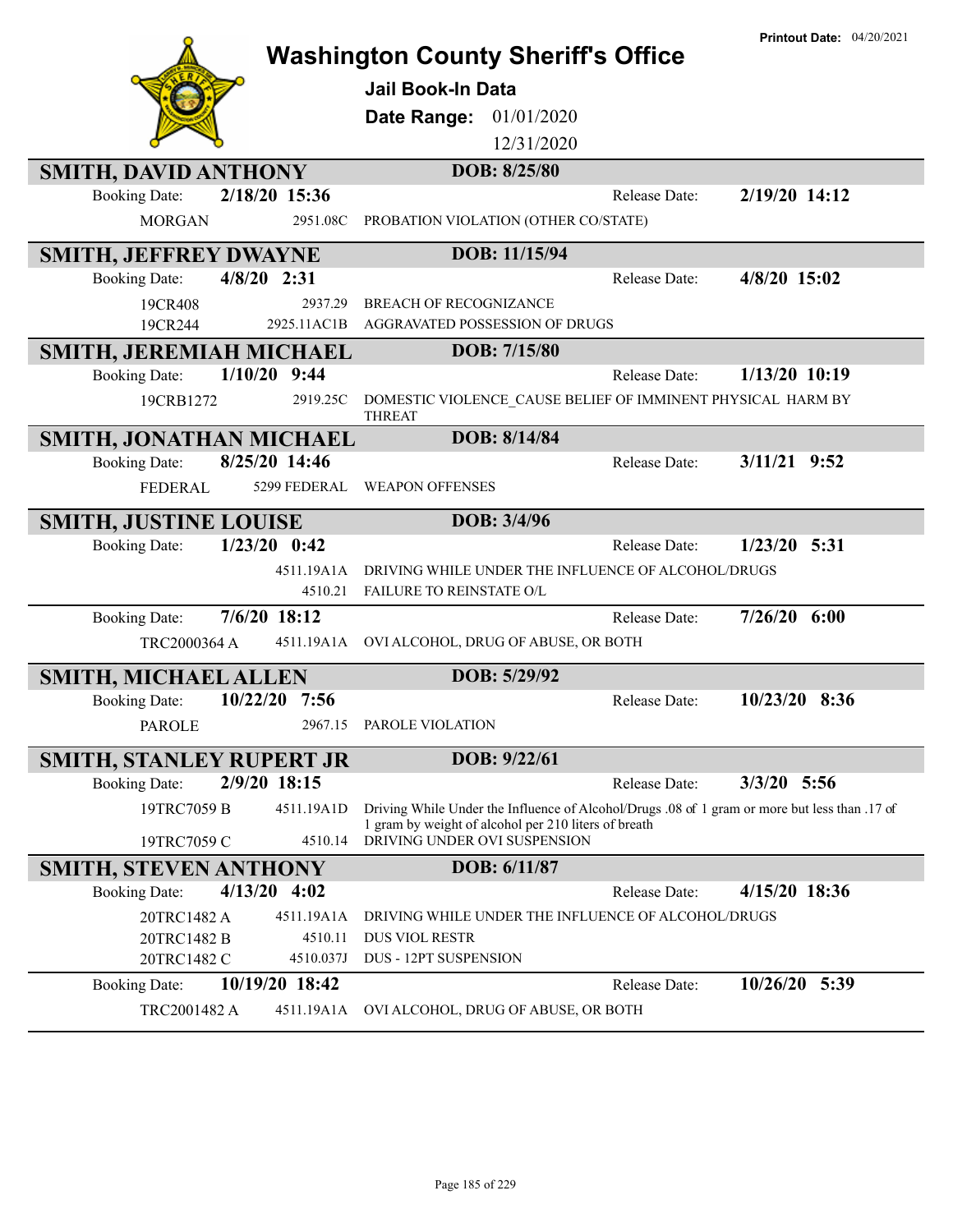|                                         |                           |                                                                                                                                                                                                                                                                                                       |               | <b>Printout Date: 04/20/2021</b> |
|-----------------------------------------|---------------------------|-------------------------------------------------------------------------------------------------------------------------------------------------------------------------------------------------------------------------------------------------------------------------------------------------------|---------------|----------------------------------|
|                                         |                           | <b>Washington County Sheriff's Office</b>                                                                                                                                                                                                                                                             |               |                                  |
|                                         |                           | <b>Jail Book-In Data</b>                                                                                                                                                                                                                                                                              |               |                                  |
|                                         |                           | Date Range:<br>01/01/2020                                                                                                                                                                                                                                                                             |               |                                  |
|                                         |                           | 12/31/2020                                                                                                                                                                                                                                                                                            |               |                                  |
| <b>SMITH, TERRY LEE</b>                 |                           | DOB: 8/27/67                                                                                                                                                                                                                                                                                          |               |                                  |
| 7/13/20 14:27<br><b>Booking Date:</b>   |                           |                                                                                                                                                                                                                                                                                                       | Release Date: | 7/14/20 12:23                    |
| 20CRA1010                               | 2903.11A2                 | Felonious Assault - weapon or ordnance                                                                                                                                                                                                                                                                |               |                                  |
| 8/12/20 11:21<br><b>Booking Date:</b>   |                           |                                                                                                                                                                                                                                                                                                       | Release Date: | 8/12/20 11:28                    |
| 20CR2842                                | 2903.11A2D1A              | Felonious Assault - weapon or ordnance                                                                                                                                                                                                                                                                |               |                                  |
| 20CR2843                                |                           | 2903.11A1D1A Felonious Assault - weapon or ordnance                                                                                                                                                                                                                                                   |               |                                  |
| <b>SMITH, THOMAS JAMES</b>              |                           | DOB: 5/28/83                                                                                                                                                                                                                                                                                          |               |                                  |
| 2/11/20 15:54<br><b>Booking Date:</b>   |                           |                                                                                                                                                                                                                                                                                                       | Release Date: | $2/13/20$ 9:08                   |
| <b>PAROLE</b>                           |                           | 2967.15 PAROLE VIOLATION                                                                                                                                                                                                                                                                              |               |                                  |
| <b>SMITH, TIERA LYNN</b>                |                           | DOB: 4/3/97                                                                                                                                                                                                                                                                                           |               |                                  |
| 10/6/20 16:31<br><b>Booking Date:</b>   |                           |                                                                                                                                                                                                                                                                                                       | Release Date: | $10/7/20$ 9:15                   |
| 20CRB1514                               | 2917.11E3A                | DISORDERLY CONDUCT - PERSIST AFTER REASONABLE WARNING/REQUEST                                                                                                                                                                                                                                         |               |                                  |
| <b>SNELL, TYLER QUINTON</b>             |                           | DOB: 9/21/84                                                                                                                                                                                                                                                                                          |               |                                  |
| $9/15/20$ 20:03<br><b>Booking Date:</b> |                           |                                                                                                                                                                                                                                                                                                       | Release Date: | $9/17/20$ 7:50                   |
| 18TRC6348B PV                           | 2951.08                   | PROBATION VIOLATION (MMC)                                                                                                                                                                                                                                                                             |               |                                  |
| <b>SNIDER, DOUGLAS GENE</b>             |                           | DOB: 10/7/73                                                                                                                                                                                                                                                                                          |               |                                  |
| $1/25/20$ 1:03<br><b>Booking Date:</b>  |                           |                                                                                                                                                                                                                                                                                                       | Release Date: | $2/6/20$ 13:14                   |
| 20CRA137A                               | 2911.12A2                 | BURGLARY TRESPASS IN OCCUPIED STRUCTURE, SEPERATLEY SECURED<br>STRUCTURE, OR SEPERATLEY OCCUPIED STRUCTURE THAT IS A PERMANENT OR<br>TEMPORARY HABITATION OF ANY PERSON WHEN ANY PERSON IS PRESENT OR<br>LIKELY TO BE PRESENT, W/ PURPOSE TO COMMIT IN THE HABITATION A                               |               |                                  |
| 20CRA137B                               | 2913.02                   | <b>THEFT</b>                                                                                                                                                                                                                                                                                          |               |                                  |
| 20CRA137C                               |                           | 2911.13A BREAKING AND ENTERING PURPOSE COMMIT THEFT OFFENSE/FELONY<br>UNNOCCUPIED STRUCTURE -- USE OF FORCE STEALTH DECEPTION                                                                                                                                                                         |               |                                  |
| 20CRA173 B                              | 2913.02                   | <b>THEFT</b>                                                                                                                                                                                                                                                                                          |               |                                  |
| 20CRA173 A<br>20CR60 1                  | 2911.12A2<br>2913.02A1B13 | BURGLARY TRESPASS IN OCCUPIED STRUCTURE, SEPERATLEY SECURED<br>STRUCTURE, OR SEPERATLEY OCCUPIED STRUCTURE THAT IS A PERMANENT OR<br>TEMPORARY HABITATION OF ANY PERSON WHEN ANY PERSON IS PRESENT OR<br>LIKELY TO BE PRESENT, W/ PURPOSE TO COMMIT IN THE HABITATION A<br>THEFT OF AN ELDERLY PERSON |               |                                  |
| 20CR602                                 | 2911.12A1                 | BURGLARY TRESPASS IN OCCUPIED STRUCTURE, SEPERATLEY SECURED<br>STRUCTURE, OR SEPERATLEY OCCUPIED PORTION OF ANY STRUCTURE WHEN<br>ANOTHER PERSON IS PRESENT, WITH PURPOSE TO COMMIT ANY CRIMINAL<br><b>OFFENSE</b>                                                                                    |               |                                  |
| 8/31/20 20:48<br><b>Booking Date:</b>   |                           |                                                                                                                                                                                                                                                                                                       | Release Date: | $9/1/20$ $9:05$                  |
| 20TRD2799                               | 4510.11                   | <b>DUS VIOL RESTR</b>                                                                                                                                                                                                                                                                                 |               |                                  |
| <b>SNIHUR, ANDREW DOUGLAS</b>           |                           | DOB: 3/18/89                                                                                                                                                                                                                                                                                          |               |                                  |
| 3/11/20 14:31<br><b>Booking Date:</b>   |                           |                                                                                                                                                                                                                                                                                                       | Release Date: | $3/12/20$ 7:43                   |
| 18TRC6348 PV                            | 2951.08                   | PROBATION VIOLATION (MMC)                                                                                                                                                                                                                                                                             |               |                                  |
| <b>SNODGRASS, CARL JUNIOR</b>           |                           | DOB: 1/23/83                                                                                                                                                                                                                                                                                          |               |                                  |
| 8/20/20 15:29<br><b>Booking Date:</b>   |                           |                                                                                                                                                                                                                                                                                                       | Release Date: | 10/6/20 11:18                    |
| 19SP534                                 | 2705.02                   | CONTEMPT(FAILURE TO APPEAR)                                                                                                                                                                                                                                                                           |               |                                  |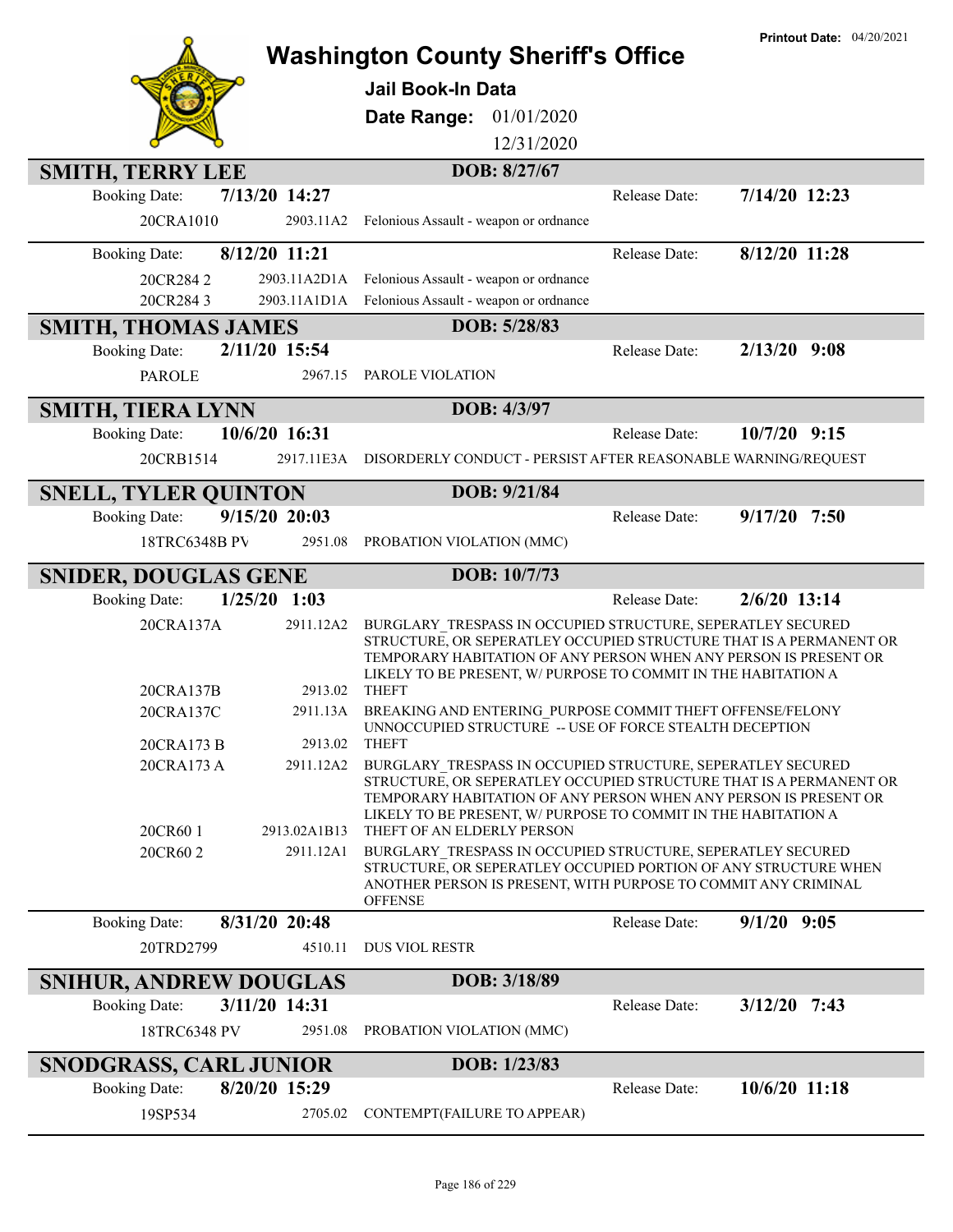|                                  |                           | <b>Washington County Sheriff's Office</b><br><b>Jail Book-In Data</b><br>Date Range:<br>01/01/2020<br>12/31/2020                     |                      | <b>Printout Date: 04/20/2021</b> |
|----------------------------------|---------------------------|--------------------------------------------------------------------------------------------------------------------------------------|----------------------|----------------------------------|
| <b>SNYDER, JEREMY GENE</b>       |                           | DOB: 4/12/79                                                                                                                         |                      |                                  |
| <b>Booking Date:</b><br>20CRB523 | 4/9/20 21:25<br>2919.25A1 | DOMESTIC VIOLENCE                                                                                                                    | Release Date:        | $4/10/20$ 8:55                   |
|                                  |                           |                                                                                                                                      |                      |                                  |
| <b>SNYDER, SHANNON THOMAS</b>    |                           | DOB: 8/2/89                                                                                                                          |                      |                                  |
| <b>Booking Date:</b>             | 8/31/20 18:29             |                                                                                                                                      | Release Date:        | $9/2/20$ 6:00                    |
| 16CRB614 A                       | 2913.02A1                 | THEFT WITHOUT CONSENT                                                                                                                |                      |                                  |
| <b>SOMERVILL, ANDREW JAMES</b>   |                           | DOB: 4/26/89                                                                                                                         |                      |                                  |
| <b>Booking Date:</b>             | 2/19/20 13:53             |                                                                                                                                      | Release Date:        | 3/3/20 11:43                     |
| 16CR156                          | 2951.08A                  | PROBATION VIOLATION (CPC)                                                                                                            |                      |                                  |
| 18TRC596F                        | 2951.08                   | PROBATION VIOLATION (MMC)                                                                                                            |                      |                                  |
| <b>BELPRE</b>                    | 335.07                    | DUS VIOLATOR COMPACT                                                                                                                 |                      |                                  |
| <b>BELPRE</b>                    | 335.11A1                  | FICTITIOUS PLATES M4                                                                                                                 |                      |                                  |
| 20CRB291                         | 2705.02                   | CONTEMPT(FAILURE TO APPEAR)                                                                                                          |                      |                                  |
| <b>SOUTH, ONEIL WAYNE</b>        |                           | DOB: 11/1/74                                                                                                                         |                      |                                  |
| <b>Booking Date:</b>             | 3/6/20 12:47              |                                                                                                                                      | Release Date:        | $6/26/20$ 12:54                  |
| <b>FEDERAL</b>                   | 5299 FEDERAL              | <b>WEAPON OFFENSE</b>                                                                                                                |                      |                                  |
| <b>SOUTHERLAND, BRUCE ALBERT</b> |                           | DOB: 8/23/69                                                                                                                         |                      |                                  |
| <b>Booking Date:</b>             | $7/6/20$ 0:55             |                                                                                                                                      | Release Date:        | $7/6/20$ 9:52                    |
| 20CRB948                         | 2919.25                   | DOMESTIC VIOLENCE                                                                                                                    |                      |                                  |
| <b>SPEARMAN, DAVID ROGERS</b>    |                           | DOB: 5/31/51                                                                                                                         |                      |                                  |
| <b>Booking Date:</b>             | 12/2/20 21:32             |                                                                                                                                      | Release Date:        | 12/10/20 8:41                    |
| 20TRC4635 A                      |                           | 4511.19A1H Driving While Under the Influence of Alcohol/Drugs .17 of 1 gram or more by weight of<br>alcohol per 210 liters of breath |                      |                                  |
| 20TRC4635 C                      | 4510.21                   | <b>FAILURE TO REINSTATE O/L</b>                                                                                                      |                      |                                  |
| 20TRC4635 B                      | 4511.18A8                 | Driving While Under the Influence of Alcohol/Drugs .17 of 1 gram or more by weight of<br>alcohol per 210 liters of breath            |                      |                                  |
| <b>SPRAGUE, CHRIS ALLEN</b>      |                           | DOB: 4/2/69                                                                                                                          |                      |                                  |
| <b>Booking Date:</b>             | $1/10/20$ 18:36           |                                                                                                                                      | <b>Release Date:</b> | $1/13/20$ 18:00                  |
| 19TRC7314 A                      | 4511.19A1A                | DRIVING WHILE UNDER THE INFLUENCE OF ALCOHOL/DRUGS                                                                                   |                      |                                  |
| <b>SPRAGUE, JOSHUA DEAN</b>      |                           | DOB: 12/29/79                                                                                                                        |                      |                                  |
| <b>Booking Date:</b>             | $7/2/20$ 3:06             |                                                                                                                                      | Release Date:        | $7/2/20$ 20:13                   |
| 20TRD1873 A                      | 4510.120000               | NO OL                                                                                                                                |                      |                                  |
| 20TRD1873 B                      | 4503.11                   | Expired plate                                                                                                                        |                      |                                  |
| 20TRD1873 C                      | 4511.12                   | Stop light or stop sign violation                                                                                                    |                      |                                  |
| 20CRB836                         | 2937.29                   | <b>BREACH OF RECOGNIZANCE</b>                                                                                                        |                      |                                  |
| 20TRD693 A                       | 4510.120000               | NO OL                                                                                                                                |                      |                                  |
| 20TRD693 B                       | 4549.08                   | FICTITIOUS PLATES M4                                                                                                                 |                      |                                  |
| <b>Booking Date:</b>             | 7/9/20 9:46               |                                                                                                                                      | Release Date:        | 7/10/20 12:43                    |
| 20CRA993                         | 2913.02                   | <b>THEFT</b>                                                                                                                         |                      |                                  |
|                                  |                           |                                                                                                                                      |                      |                                  |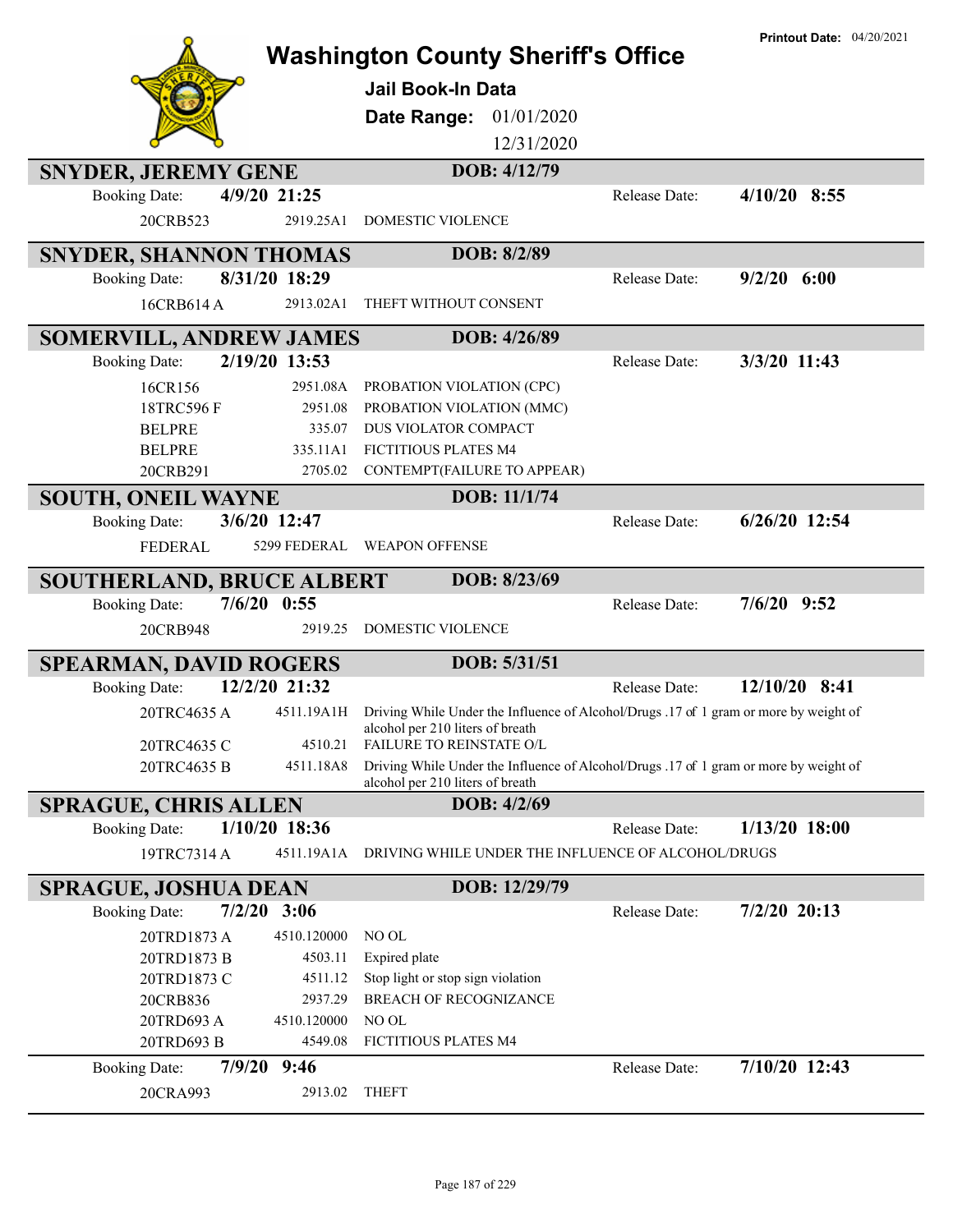|                                                                 |                                  | <b>Washington County Sheriff's Office</b>                                                           |               | <b>Printout Date: 04/20/2021</b> |
|-----------------------------------------------------------------|----------------------------------|-----------------------------------------------------------------------------------------------------|---------------|----------------------------------|
|                                                                 |                                  | <b>Jail Book-In Data</b>                                                                            |               |                                  |
|                                                                 |                                  |                                                                                                     |               |                                  |
|                                                                 |                                  | 01/01/2020<br>Date Range:<br>12/31/2020                                                             |               |                                  |
|                                                                 |                                  |                                                                                                     |               |                                  |
| <b>SPRAGUE, JUSTIN TYLER</b>                                    |                                  | DOB: 4/5/95                                                                                         |               |                                  |
| 8/15/20 3:57<br><b>Booking Date:</b>                            |                                  | POSSESSING DRUG ABUSE INSTRUMENTS                                                                   | Release Date: | 9/4/20 12:21                     |
| 20CRB1223                                                       | 2925.12                          |                                                                                                     |               |                                  |
| <b>SPRAGUE, NATHAN ALLEN</b>                                    |                                  | DOB: 2/3/89                                                                                         |               |                                  |
| 7/27/20 13:16<br><b>Booking Date:</b>                           |                                  |                                                                                                     | Release Date: | 9/8/20 12:13                     |
| 19CR144                                                         | 2951.08A<br>2903.13              | PROBATION VIOLATION (CPC)<br>Assault                                                                |               |                                  |
| 20CRB1100                                                       |                                  |                                                                                                     |               |                                  |
| <b>SPROUSE, JACKIE SUE</b><br>9/26/20<br><b>Booking Date:</b>   | 0:16                             | DOB: 10/24/60                                                                                       | Release Date: | 9/30/20 13:43                    |
| 20CRA1471                                                       | 2913.51                          | RECEIVING STOLEN PROPERTY                                                                           |               |                                  |
|                                                                 |                                  |                                                                                                     |               |                                  |
| <b>SPROUSE, NICKOLAUS NMN</b>                                   |                                  | DOB: 10/15/95                                                                                       |               |                                  |
| 1/28/20 14:41<br><b>Booking Date:</b>                           |                                  |                                                                                                     | Release Date: | 3/24/20 10:49                    |
| 19CR000186                                                      | 2925.11                          | Possesion of Drugs                                                                                  |               |                                  |
| 7/16/20 16:00<br><b>Booking Date:</b>                           |                                  |                                                                                                     | Release Date: | 9/16/20 13:03                    |
| 19CR186                                                         | 2951.08A                         | PROBATION VIOLATION (CPC)                                                                           |               |                                  |
| 19CR186                                                         | 2925.11C8                        | POSSESSION OF DRUGS                                                                                 |               |                                  |
| <b>SPROUT, CARL RAY</b><br>5/8/20 10:03<br><b>Booking Date:</b> |                                  | DOB: 3/21/83                                                                                        | Release Date: | 5/8/20 10:07                     |
| 20CR136                                                         | 2925.11AC6A                      | POSSESSION OF HEROIN                                                                                |               |                                  |
|                                                                 |                                  |                                                                                                     |               |                                  |
| 8/19/20 16:06<br><b>Booking Date:</b>                           |                                  |                                                                                                     | Release Date: | 10/20/20 5:47                    |
| 20CR136                                                         | 2925.11AC6A                      | POSSESSION OF HEROIN                                                                                |               |                                  |
| 20CR270<br>20CR329                                              | 2937.29                          | 2925.11AC1A Aggravated Possession of Drugs<br><b>BREACH OF RECOGNIZANCE</b>                         |               |                                  |
| <b>SPURGEON, ANTHONY JAMES</b>                                  |                                  | DOB: 6/12/85                                                                                        |               |                                  |
| 2/28/20 16:05<br><b>Booking Date:</b>                           |                                  |                                                                                                     | Release Date: | 2/28/20 16:33                    |
| 19CR4141                                                        | 2919.22B1E12                     | <b>Endangering Children</b>                                                                         |               |                                  |
| <b>STAATS, PAULA SUE</b>                                        |                                  | DOB: 9/6/70                                                                                         |               |                                  |
| $4/2/20$ 23:06<br><b>Booking Date:</b>                          |                                  |                                                                                                     | Release Date: | 4/3/20 12:11                     |
| 20CRB504B                                                       | 2921.33                          | <b>RESISTING ARREST</b>                                                                             |               |                                  |
| 20TRC1469A                                                      | 4511.19A1A                       | DRIVING WHILE UNDER THE INFLUENCE OF ALCOHOL/DRUGS                                                  |               |                                  |
|                                                                 |                                  |                                                                                                     |               |                                  |
|                                                                 |                                  |                                                                                                     |               |                                  |
| 20TRC1469B<br>20CRB504C<br>20CRB504A                            | 4511.202<br>3701.352<br>2919.22A | Failure to Control<br>Violations Prohibited<br>ENDANGERING CHILDREN_CREATE SUBSTANTIAL RISK OF HARM |               |                                  |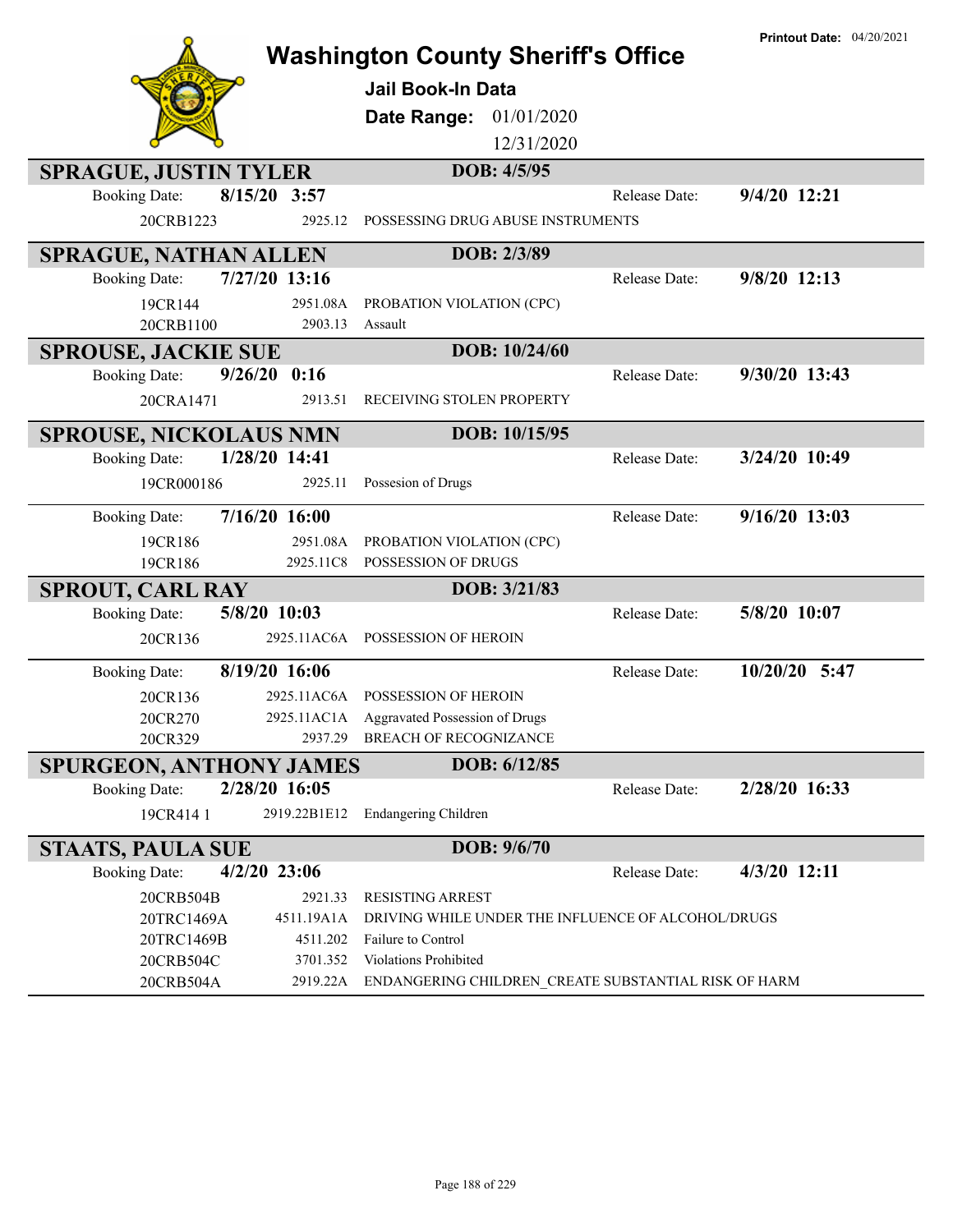|                                  |                       |                                           |              |                                                          | <b>Printout Date: 04/20/2021</b> |
|----------------------------------|-----------------------|-------------------------------------------|--------------|----------------------------------------------------------|----------------------------------|
|                                  |                       | <b>Washington County Sheriff's Office</b> |              |                                                          |                                  |
|                                  |                       | Jail Book-In Data                         |              |                                                          |                                  |
|                                  |                       | <b>Date Range: 01/01/2020</b>             |              |                                                          |                                  |
|                                  |                       |                                           | 12/31/2020   |                                                          |                                  |
|                                  |                       |                                           | DOB: 7/17/94 |                                                          |                                  |
| <b>STACK, DYLAN COLE</b>         | 5/31/20<br>0:52       |                                           |              | Release Date:                                            | $6/2/20$ 11:33                   |
| <b>Booking Date:</b>             |                       |                                           |              |                                                          |                                  |
| 20TRC1856A<br>20TRC1856 B        | 4511.19A1A<br>4510.14 | DRIVING UNDER OVI SUSPENSION              |              | DRIVING WHILE UNDER THE INFLUENCE OF ALCOHOL/DRUGS       |                                  |
| 20TRC1856 D                      | 4511.202              | Failure to Control                        |              |                                                          |                                  |
| 20TRC1856 C                      | 4549.021              | HIT SKIP/LEAVING SCENE                    |              |                                                          |                                  |
| 20TRC1856 E                      | 4513.263B2            | NO SEATBELT-PASSENGER                     |              |                                                          |                                  |
| 20CRB749                         | 2925.11C3             | POSSESSION OF DRUGS_MARIJUANA             |              |                                                          |                                  |
|                                  |                       |                                           | DOB: 9/6/98  |                                                          |                                  |
| <b>STACY, BRYCE MICHAEL</b>      | 12/8/20 11:26         |                                           |              | Release Date:                                            | 12/11/20 12:22                   |
| <b>Booking Date:</b>             |                       |                                           |              |                                                          |                                  |
| 19CRB2017 PV                     | 2951.08               | PROBATION VIOLATION (MMC)                 |              |                                                          |                                  |
| <b>STARCHER, SUMMER LYN</b>      |                       |                                           | DOB: 6/29/86 |                                                          |                                  |
| <b>Booking Date:</b>             | 3/13/20 12:19         |                                           |              | Release Date:                                            | 3/17/20 14:15                    |
| 19CRB1617                        | 2937.29               | <b>BREACH OF RECOGNIZANCE</b>             |              |                                                          |                                  |
| 19CRB1371                        |                       |                                           |              | 2919.25A DOMESTIC VIOLENCE_KNOWINGLY CAUSE PHYSICAL HARM |                                  |
| <b>STARCHER, TAYLOR CHEYENNE</b> |                       |                                           | DOB: 11/1/00 |                                                          |                                  |
| <b>Booking Date:</b>             | 9/10/20 19:14         |                                           |              | Release Date:                                            | 10/1/20 10:55                    |
| TRC2003430                       | 4511.19A1A            |                                           |              | DRIVING WHILE UNDER THE INFLUENCE OF ALCOHOL/DRUGS       |                                  |
|                                  |                       |                                           |              |                                                          |                                  |
| STARK, SHANNON MAE               |                       |                                           | DOB: 6/23/80 |                                                          |                                  |
| <b>Booking Date:</b>             | 6/10/20 11:06         |                                           |              | Release Date:                                            | $6/10/20$ 11:12                  |
| 20CR211 1                        | 2925.11AC3C           | POSSESSION OF DRUGS                       |              |                                                          |                                  |
| 20CR2112                         | 2925.14C1F1           | <b>DRUG PARAPHERNALIA</b>                 |              |                                                          |                                  |
| <b>Booking Date:</b>             | 8/21/20 12:36         |                                           |              | Release Date:                                            | 8/21/20 12:48                    |
| 20CR211 1                        | 2925.11AC3C           | POSSESSION OF DRUGS                       |              |                                                          |                                  |
| 20CR2112                         | 2925.14C1F1           | DRUG PARAPHERNALIA                        |              |                                                          |                                  |
| <b>Booking Date:</b>             | 9/11/20 19:13         |                                           |              | Release Date:                                            | 10/9/20 6:00                     |
| 20CR211 1                        | 2925.11AC3C           | POSSESSION OF DRUGS                       |              |                                                          |                                  |
| 20CR2112                         | 2925.14C1F1           | <b>DRUG PARAPHERNALIA</b>                 |              |                                                          |                                  |
| <b>STARKS, JALYNN DIANE</b>      |                       |                                           | DOB: 5/7/97  |                                                          |                                  |
| <b>Booking Date:</b>             | $6/20/20$ 16:15       |                                           |              | Release Date:                                            | $6/22/20$ 11:50                  |
|                                  | 4510.111              | <b>DUS-LICENSE FORFEITURE</b>             |              |                                                          |                                  |
| 19TRD4123 A<br>19TRD4123 B       | 4511.21D4             | SPEED >70 MPH                             |              |                                                          |                                  |
|                                  |                       |                                           |              |                                                          |                                  |
| STEADMAN, CHELSEA NICOLE         |                       |                                           | DOB: 7/12/95 |                                                          |                                  |
| <b>Booking Date:</b>             | 11/10/20 11:58        |                                           |              | Release Date:                                            | 11/11/20 10:09                   |
| <b>BELMONT CO</b>                | 2919.25A              |                                           |              | DOMESTIC VIOLENCE_KNOWINGLY CAUSE PHYSICAL HARM          |                                  |
| <b>STEAKLEY, TESSA LYNN</b>      |                       |                                           | DOB: 3/30/98 |                                                          |                                  |
| <b>Booking Date:</b>             | 12/4/20 16:11         |                                           |              | Release Date:                                            | 12/7/20 15:12                    |
| 18CR286 1                        | 2925.03A1C1           | AGG. TRAFFICKING IN DRUGS                 |              |                                                          |                                  |
| 18CR2862                         | 2925.11AC1A           | Aggravated Possession of Drugs            |              |                                                          |                                  |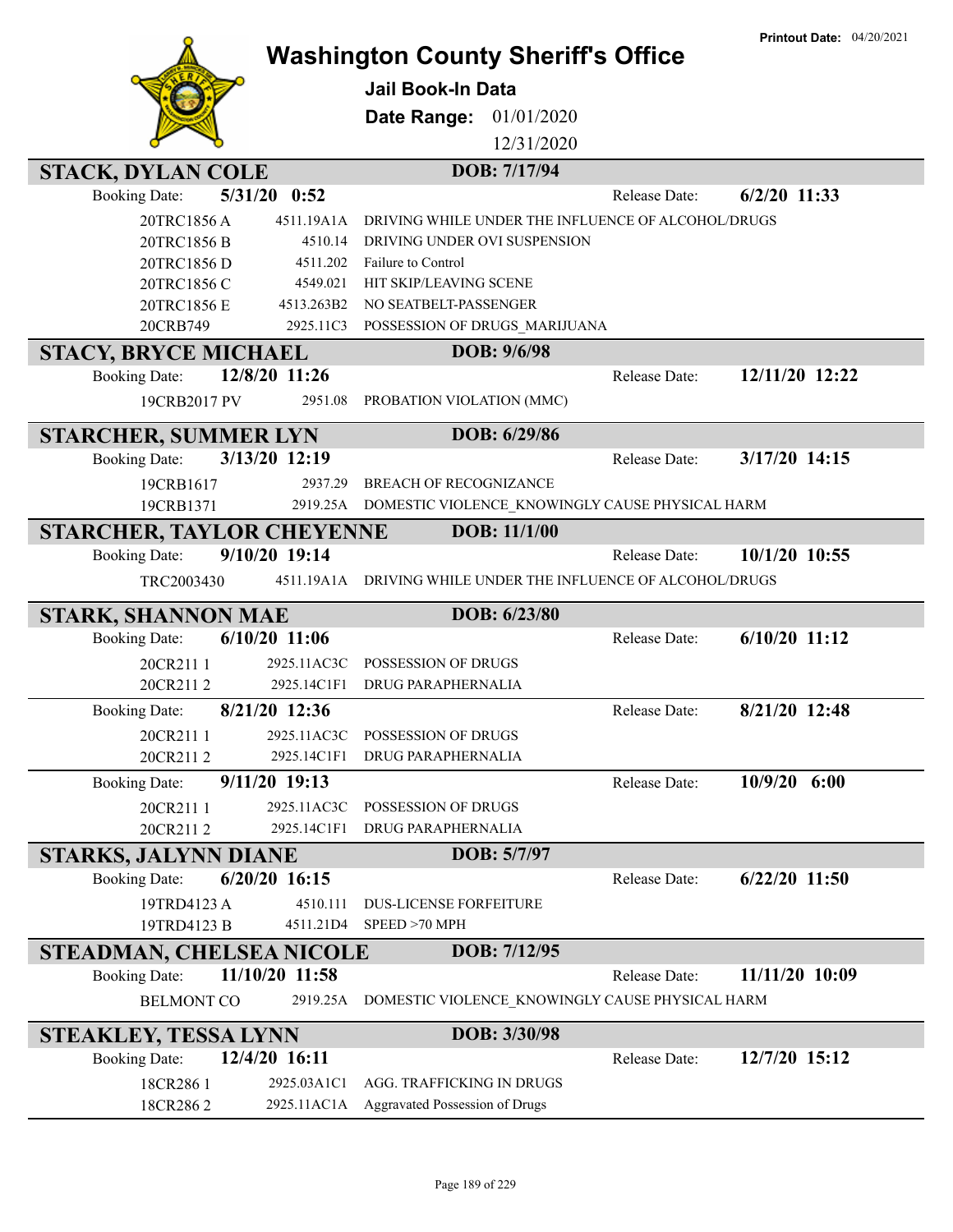**Printout Date:** 04/20/2021



## **Washington County Sheriff's Office**

**Jail Book-In Data**

**Date Range:** 01/01/2020

12/31/2020

| <b>STEED, TIMOTHY JAMES</b>            |            | DOB: 11/1/82                                                                                                                                                     |
|----------------------------------------|------------|------------------------------------------------------------------------------------------------------------------------------------------------------------------|
| 7/30/20 10:03<br><b>Booking Date:</b>  |            | 9/4/20 12:23<br>Release Date:                                                                                                                                    |
| CRA2001111                             | 2925.11C1  | POSSESSION OF DRUGS_SCHEDULE I OR II SUBSTANCE                                                                                                                   |
| CRB2001114 B                           | 2925.14    | DRUG PARAPHERNALIA                                                                                                                                               |
| CRB2001114 A                           | 2925.12    | POSSESSING DRUG ABUSE INSTRUMENTS                                                                                                                                |
| TRC2002515 A                           | 4511.194   | HAVING PHYSICAL CONTROL OF VEHICLE WHILE UNDER INFLUENCE                                                                                                         |
| TRC2002515 B                           | 4511.194   | HAVING PHYSICAL CONTROL OF VEHICLE WHILE UNDER INFLUENCE                                                                                                         |
| 11/16/20<br><b>Booking Date:</b>       | 4:34       | Release Date:                                                                                                                                                    |
| 20CR536                                | 2905.01    | Kidnapping                                                                                                                                                       |
| 20CR535                                | 2923.13    | HAVING WEAPONS WHILE UNDER DISABILITY                                                                                                                            |
| 20CR5343                               | 2921.331B  | FAILURE TO COMPLY WITH ORDER OR SIGNAL OF P.O. ELUDE OR FLEE                                                                                                     |
| 20CR534 1                              | 2905.02A2  | Abduction - restrain liberty                                                                                                                                     |
| 20CR5342                               | 2923.13A3  | HAVING WEAPONS WHILE UNDER DISABILITY_DRUG RELATED CONVICTION                                                                                                    |
| 21CR10                                 | 2913.51AC  | RECEIVING STOLEN PROPERTY                                                                                                                                        |
| <b>STEELE, JACQUELINE DARLENE</b>      |            | DOB: 9/1/88                                                                                                                                                      |
| $4/30/20$ 1:18<br><b>Booking Date:</b> |            | $5/5/20$ $6:00$<br>Release Date:                                                                                                                                 |
| 19TRC510 PV                            | 2951.08    | PROBATION VIOLATION (MMC)                                                                                                                                        |
| 20CRB609                               | 2917.11B2  | DISORDERLY CONDUCT_INTOXICATED CREATE RISK OF HARM                                                                                                               |
| 9/11/20 14:23<br><b>Booking Date:</b>  |            | 9/14/20<br>7:46<br>Release Date:                                                                                                                                 |
| 19TRC510 PV                            | 2951.08    | PROBATION VIOLATION (MMC)                                                                                                                                        |
| <b>STEPHAN, LOUIS GEORGE</b>           |            | DOB: 3/20/74                                                                                                                                                     |
| 10/8/20 16:43<br><b>Booking Date:</b>  |            | 10/9/20 16:14<br>Release Date:                                                                                                                                   |
| CRB2001525                             | 2917.11B2  | DISORDERLY CONDUCT_INTOXICATED CREATE RISK OF HARM                                                                                                               |
| CRB2001524                             | 2921.31A   | <b>Obstructing Official Business</b>                                                                                                                             |
| <b>STEPHEN, DOUGLAS PHILLIP</b>        |            | DOB: 2/18/53                                                                                                                                                     |
| 3/9/20 19:59<br><b>Booking Date:</b>   |            | 3/19/20<br>6:00<br>Release Date:                                                                                                                                 |
| 19TRC7022 A                            | 4511.19A1A | DRIVING WHILE UNDER THE INFLUENCE OF ALCOHOL/DRUGS                                                                                                               |
|                                        |            |                                                                                                                                                                  |
| <b>STEPHENS, WARREN KELLY</b>          |            | DOB: 2/11/68                                                                                                                                                     |
| 11/2/20 13:17<br><b>Booking Date:</b>  |            | 12/14/20 12:28<br>Release Date:                                                                                                                                  |
| 20TRC4137B                             |            | 4511.19A1D Driving While Under the Influence of Alcohol/Drugs .08 of 1 gram or more but less than .17 of<br>1 gram by weight of alcohol per 210 liters of breath |
| <b>STEVENS, EVERETT RAYMOND</b>        |            | DOB: 3/10/67                                                                                                                                                     |
| 2/28/20 22:34<br><b>Booking Date:</b>  |            | 3/2/20 10:05<br>Release Date:                                                                                                                                    |
| 11DF352                                | 2705.02    | CONTEMPT (FAILURE TO APPEAR)                                                                                                                                     |
| <b>STEVENS, JESSICA LYNN</b>           |            | DOB: 8/3/81                                                                                                                                                      |
| $5/26/20$ 2:11<br><b>Booking Date:</b> |            | $5/29/20$ $6:00$<br>Release Date:                                                                                                                                |
| 20TRD578 A                             | 4510.16    | DUS (FRA)                                                                                                                                                        |
| 20TRD578 B                             | 4503.12    | FAIL TO TRANSFER                                                                                                                                                 |
| 20TRD491 A                             | 4510.16    | DUS (FRA)                                                                                                                                                        |
| 20TRD491 B                             | 4549.08    | FICTITIOUS PLATES M4                                                                                                                                             |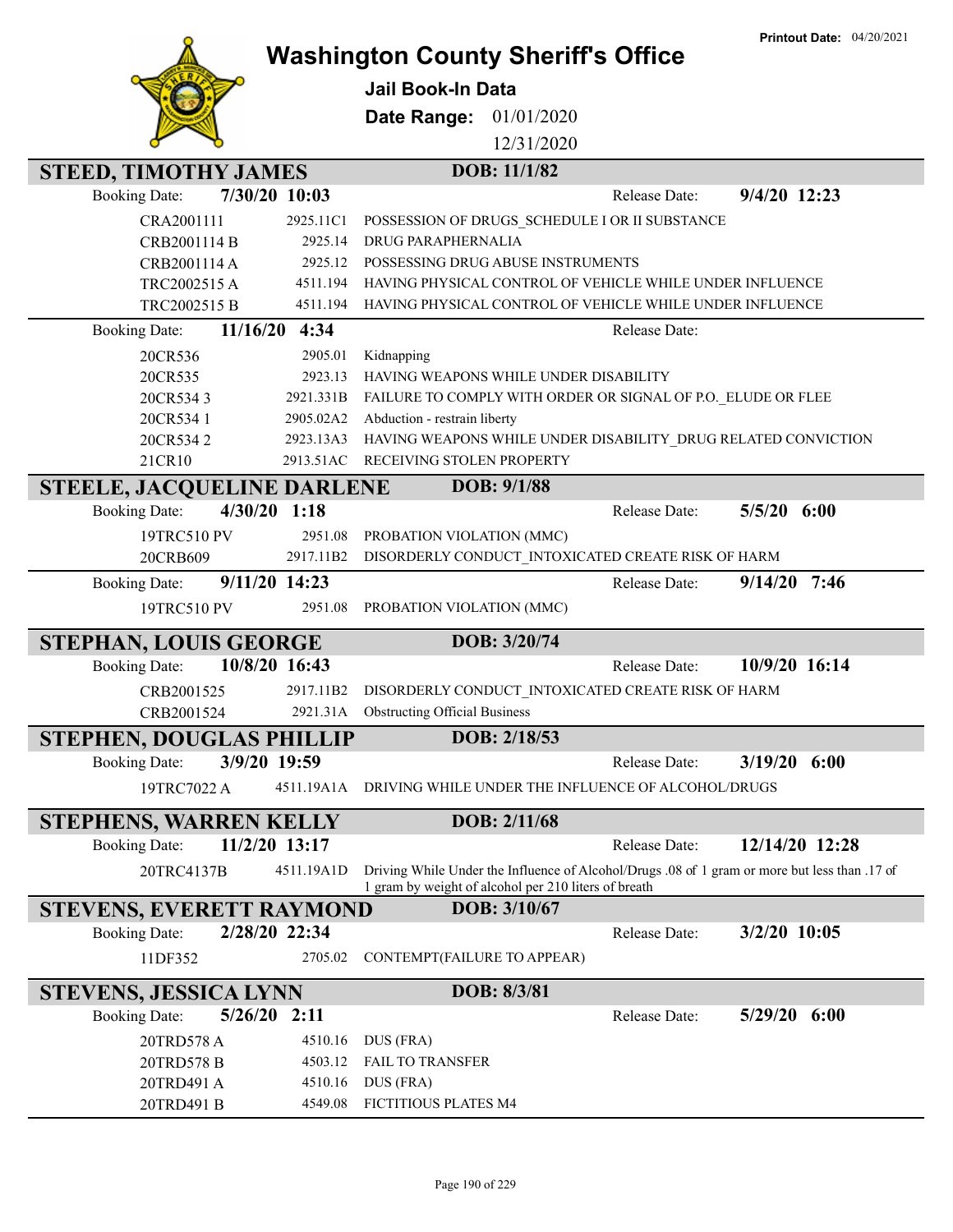|                                             |                          | <b>Printout Date: 04/20/2021</b><br><b>Washington County Sheriff's Office</b><br><b>Jail Book-In Data</b><br>Date Range:<br>01/01/2020                                                                                                                                                           |  |
|---------------------------------------------|--------------------------|--------------------------------------------------------------------------------------------------------------------------------------------------------------------------------------------------------------------------------------------------------------------------------------------------|--|
|                                             |                          | 12/31/2020                                                                                                                                                                                                                                                                                       |  |
|                                             |                          |                                                                                                                                                                                                                                                                                                  |  |
| <b>STEVENS, WILLIAM DAVID</b>               |                          | DOB: 7/31/75                                                                                                                                                                                                                                                                                     |  |
| <b>Booking Date:</b><br>18TRC3144 PV        | 4/24/20 12:00<br>2951.08 | 5/5/20 8:51<br>Release Date:<br>PROBATION VIOLATION (MMC)                                                                                                                                                                                                                                        |  |
| <b>Booking Date:</b>                        | 8/7/20 20:28             | $8/22/20$ 6:00<br>Release Date:                                                                                                                                                                                                                                                                  |  |
| 20TRC1501                                   | 4511.19A1A               | DRIVING WHILE UNDER THE INFLUENCE OF ALCOHOL/DRUGS                                                                                                                                                                                                                                               |  |
| STEWART, ARDEN RANDOLL                      |                          | DOB: 7/15/92                                                                                                                                                                                                                                                                                     |  |
| <b>Booking Date:</b>                        | $4/26/20$ 3:02           | 4/27/20 14:09<br>Release Date:                                                                                                                                                                                                                                                                   |  |
| 20CRB588                                    | 2919.25A                 | DOMESTIC VIOLENCE_KNOWINGLY CAUSE PHYSICAL HARM                                                                                                                                                                                                                                                  |  |
| <b>Booking Date:</b>                        | 5/1/20 13:02             | 5/1/20 17:28<br>Release Date:                                                                                                                                                                                                                                                                    |  |
|                                             | 2919.27                  | VIOLATE PROTECTION ORDER OR CONSENT AGREEMENT                                                                                                                                                                                                                                                    |  |
|                                             | 2921.31                  | OBSTRUCTING OFFICIAL BUSINESS                                                                                                                                                                                                                                                                    |  |
| <b>Booking Date:</b>                        | 9/10/20 21:07            | 10/27/20 12:09<br>Release Date:                                                                                                                                                                                                                                                                  |  |
| 20CRB588                                    | 2919.25                  | DOMESTIC VIOLENCE                                                                                                                                                                                                                                                                                |  |
| CRB2000621 A                                | 2919.27A1                | VIOLATE PROTECTION ORDER OR CONSENT AGREEMENT_APPROVED PURSUIT<br>TO 2919.26 OR 3113.31                                                                                                                                                                                                          |  |
| 20CRB1292                                   | 2937.29                  | <b>BREACH OF RECOGNIZANCE</b>                                                                                                                                                                                                                                                                    |  |
| BW20037                                     | 509.03A1                 | DISORDERLY CONDUCT (FIGHTING)                                                                                                                                                                                                                                                                    |  |
| BW20038<br>CRB2000621 B                     | 509.03A1<br>2925.11C1    | DISORDERLY CONDUCT (FIGHTING)<br>POSSESSION OF DRUGS_SCHEDULE I OR II SUBSTANCE                                                                                                                                                                                                                  |  |
|                                             |                          | DOB: 4/22/92                                                                                                                                                                                                                                                                                     |  |
| STEWART, JASON RYAN<br><b>Booking Date:</b> | 8/15/20 3:59             | 9/9/20 12:30<br>Release Date:                                                                                                                                                                                                                                                                    |  |
|                                             | 2925.12                  |                                                                                                                                                                                                                                                                                                  |  |
| 20CRB1225<br><b>PAROLE</b>                  | 2967.15                  | POSSESSING DRUG ABUSE INSTRUMENTS<br>PAROLE VIOLATION                                                                                                                                                                                                                                            |  |
| <b>WV PAROLE</b>                            |                          | 2967.15 PAROLE VIOLATION                                                                                                                                                                                                                                                                         |  |
| STEWART, JOSHUA GLENN                       |                          | DOB: 8/11/80                                                                                                                                                                                                                                                                                     |  |
| <b>Booking Date:</b>                        | 12/16/20 13:44           | Release Date:                                                                                                                                                                                                                                                                                    |  |
| 20CR304 1                                   | 2911.12A2D               | BURGLARY TRESPASS IN OCCUPIED STRUCTURE, SEPERATLEY SECURED                                                                                                                                                                                                                                      |  |
| 20CR3042                                    | 2913.02A1B4              | STRUCTURE, OR SEPERATLEY OCCUPIED STRUCTURE THAT IS A PERMANENT OR<br>TEMPORARY HABITATION OF ANY PERSON WHEN ANY PERSON IS PRESENT OR<br>LIKELY TO BE PRESENT, W/ PURPOSE TO COMMIT IN THE HABITATION A<br>THEFT OF A FIREARM                                                                   |  |
| 20CR259 1                                   | 2925.041AC               | Illegal Assembly or Possession of Chemicals for the Manufacture of Drugs                                                                                                                                                                                                                         |  |
| 20CR2592                                    | 2925.11AC11E             | Possession of a Fentanyl-Related Compound                                                                                                                                                                                                                                                        |  |
| 20CR2593                                    | 2925.04AC3B              | <b>ILLEGAL MANUFACTURE OF DRUGS</b>                                                                                                                                                                                                                                                              |  |
| 19CRA1505A<br>19CRA1505B                    | 2911.12A2<br>2913.02A1   | BURGLARY TRESPASS IN OCCUPIED STRUCTURE, SEPERATLEY SECURED<br>STRUCTURE, OR SEPERATLEY OCCUPIED STRUCTURE THAT IS A PERMANENT OR<br>TEMPORARY HABITATION OF ANY PERSON WHEN ANY PERSON IS PRESENT OR<br>LIKELY TO BE PRESENT, W/ PURPOSE TO COMMIT IN THE HABITATION A<br>THEFT WITHOUT CONSENT |  |
| <b>NCRJ</b>                                 | 0IN TRANSIT              | 0IN TRANSIT                                                                                                                                                                                                                                                                                      |  |
| <b>STICKELL, CHARLES GREGORY</b>            |                          | DOB: 3/28/77                                                                                                                                                                                                                                                                                     |  |
| <b>Booking Date:</b>                        | $9/24/20$ $0:18$         | 9/24/20 16:53<br>Release Date:                                                                                                                                                                                                                                                                   |  |
| 20CRB1461A                                  | 2919.22                  | <b>ENDANGERING CHILDREN</b>                                                                                                                                                                                                                                                                      |  |
| 20CRB1461B                                  | 2919.27                  | VIOLATE PROTECTION ORDER OR CONSENT AGREEMENT                                                                                                                                                                                                                                                    |  |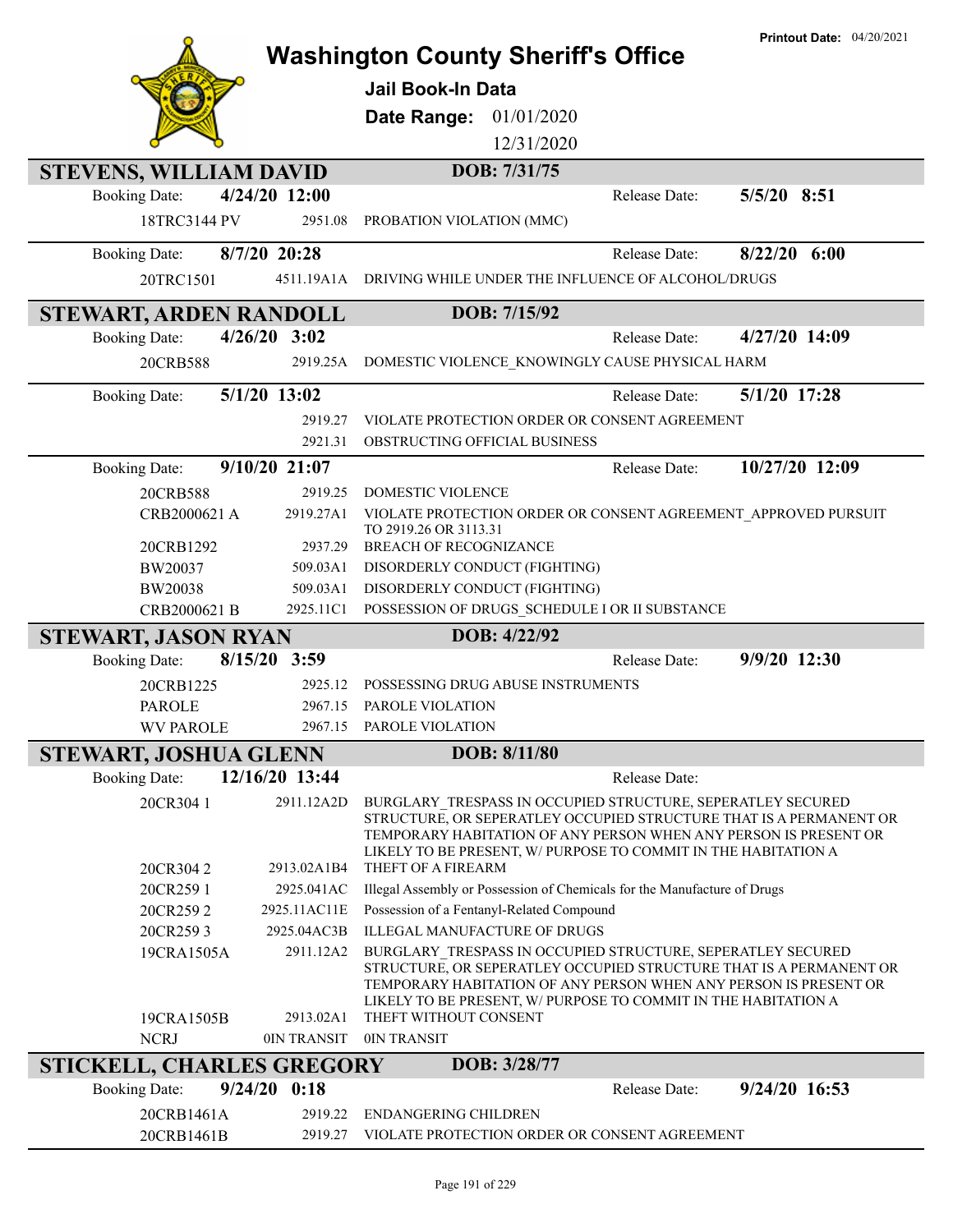|                                        | <b>Washington County Sheriff's Office</b>                |               | <b>Printout Date: 04/20/2021</b> |
|----------------------------------------|----------------------------------------------------------|---------------|----------------------------------|
|                                        | <b>Jail Book-In Data</b>                                 |               |                                  |
|                                        | 01/01/2020<br>Date Range:                                |               |                                  |
|                                        | 12/31/2020                                               |               |                                  |
| STIMPERT, RYAN MICHAEL                 | DOB: 12/18/92                                            |               |                                  |
| 8/13/20 13:35<br><b>Booking Date:</b>  |                                                          | Release Date: | $8/17/20$ 6:00                   |
| 20TRC1364 PV<br>2951.08                | PROBATION VIOLATION (MMC)                                |               |                                  |
| 9/4/20 19:38<br><b>Booking Date:</b>   |                                                          | Release Date: | $9/7/20$ 6:00                    |
| 4510.14<br>20TRD1601                   | DRIVING UNDER OVI SUSPENSION                             |               |                                  |
| 9/29/20 16:26<br><b>Booking Date:</b>  |                                                          | Release Date: | 9/29/20 18:13                    |
| 20TRC1364C<br>2951.08                  | PROBATION VIOLATION (MMC)                                |               |                                  |
| <b>STOCK, CHAD EDWARD</b>              | DOB: 10/31/92                                            |               |                                  |
| 7/22/20 13:12<br><b>Booking Date:</b>  |                                                          | Release Date: | 12/25/20 5:33                    |
| 19CRB517 C<br>2951.08                  | PROBATION VIOLATION (MMC)                                |               |                                  |
| 2913.02A1<br>19CRB517A                 | THEFT WITHOUT CONSENT                                    |               |                                  |
| CRA2001509<br>2925.11AC1A              | Aggravated Possession of Drugs                           |               |                                  |
| 4511.19A1A<br>TRC2003769 A             | OVI ALCOHOL, DRUG OF ABUSE, OR BOTH                      |               |                                  |
| TRC2003769 B<br>4511.202               | FAILURE TO CONTROL                                       |               |                                  |
| TRC2003769 A                           | 4511.19A1A OVI ALCOHOL, DRUG OF ABUSE, OR BOTH           |               |                                  |
| STOLTZFUS, ISAAK CHRISTIAN             | DOB: 5/24/88                                             |               |                                  |
| $4/14/20$ 6:41<br><b>Booking Date:</b> |                                                          | Release Date: | 5/7/20 7:37                      |
| 20CR156<br>2923.24                     | POSSESSING CRIMINAL TOOLS                                |               |                                  |
| 20CR156<br>2913.02                     | <b>THEFT</b>                                             |               |                                  |
| 20CR542<br>2963.11                     | <b>FUGITIVE FROM JUSTICE</b>                             |               |                                  |
| <b>STONE, JASON ROBERT</b>             | DOB: 1/17/83                                             |               |                                  |
| 12/17/20 18:29<br><b>Booking Date:</b> |                                                          | Release Date: | 12/18/20 8:14                    |
| 20BW57<br>513.12                       | <b>DRUG PARAPHERNALIA</b>                                |               |                                  |
| <b>STONE, SHERRY ELAINE</b>            | DOB: 1/8/65                                              |               |                                  |
| 4/30/20 18:46<br><b>Booking Date:</b>  |                                                          | Release Date: | 6/3/20 11:45                     |
| 2951.08<br>18CRB826 C                  | PROBATION VIOLATION (MMC)                                |               |                                  |
| <b>STOOPS, CHRISTOPHER SHAWN</b>       | DOB: 7/10/71                                             |               |                                  |
| $7/20/20$ 5:04<br><b>Booking Date:</b> |                                                          | Release Date: | 7/22/20 15:21                    |
| 20CRA1033                              | 2919.25A DOMESTIC VIOLENCE KNOWINGLY CAUSE PHYSICAL HARM |               |                                  |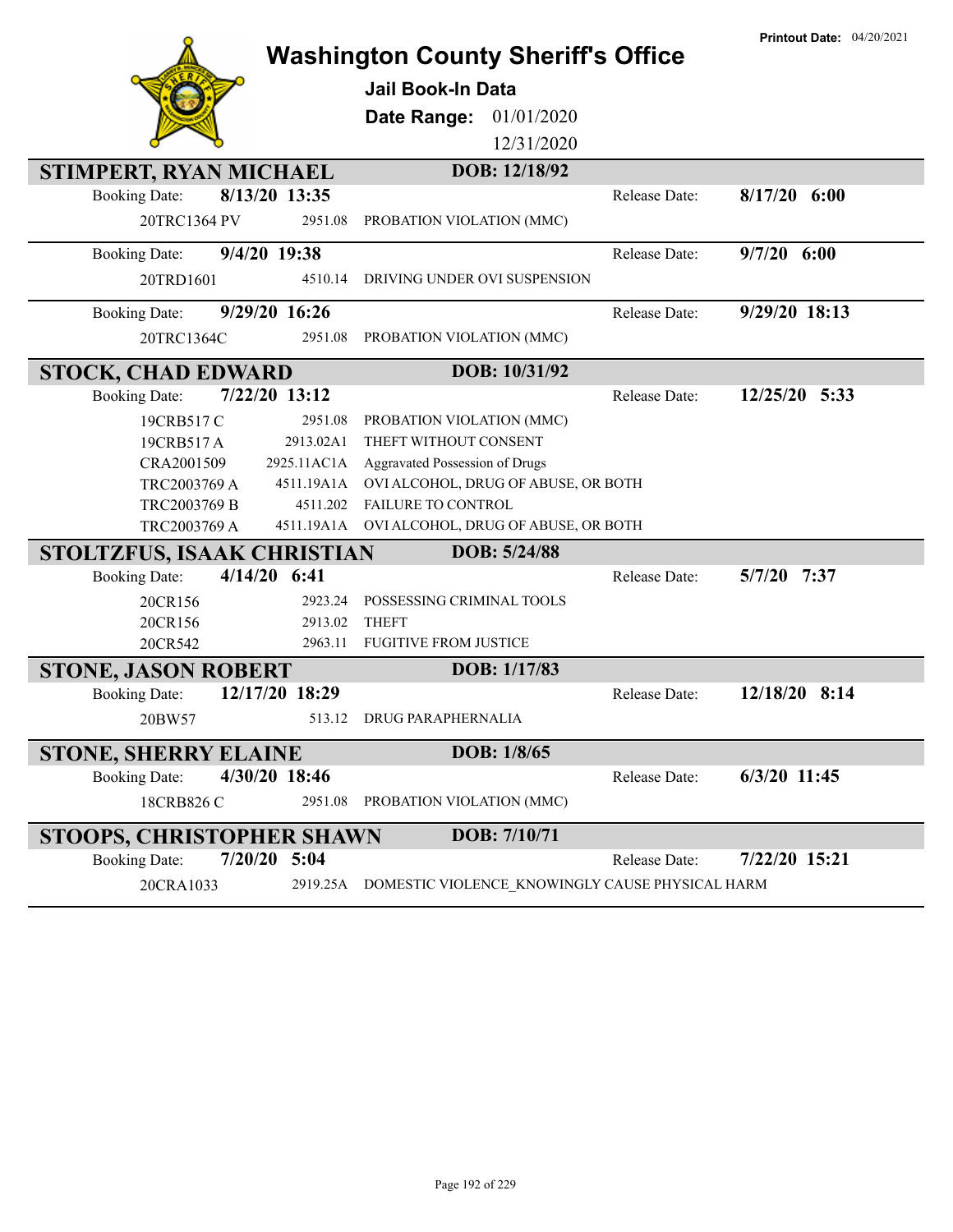|                                 |                    | <b>Washington County Sheriff's Office</b>                                            |               | <b>Printout Date: 04/20/2021</b> |
|---------------------------------|--------------------|--------------------------------------------------------------------------------------|---------------|----------------------------------|
|                                 |                    |                                                                                      |               |                                  |
|                                 |                    | <b>Jail Book-In Data</b>                                                             |               |                                  |
|                                 |                    | Date Range:<br>01/01/2020                                                            |               |                                  |
|                                 |                    | 12/31/2020                                                                           |               |                                  |
| STRAUSBAUGH, NATHAN GERALD      |                    | DOB: 8/28/83                                                                         |               |                                  |
| <b>Booking Date:</b>            | $1/9/20$ 9:48      |                                                                                      | Release Date: | $1/22/20$ 14:16                  |
| 19CRB2083 A                     | 2913.02            | <b>THEFT</b>                                                                         |               |                                  |
| 20CRB060<br>19CRB2083 B         | 2705.02<br>2921.31 | CONTEMPT(FAILURE TO APPEAR)<br>OBSTRUCTING OFFICIAL BUSINESS                         |               |                                  |
| 19CRB2083 C                     | 2925.12            | POSSESSING DRUG ABUSE INSTRUMENTS                                                    |               |                                  |
| <b>Booking Date:</b>            | 2/14/20 10:07      |                                                                                      | Release Date: | 3/6/20 15:48                     |
| <b>ATHENS CO</b>                | 2925.11            | POSSESSION OF DRUGS                                                                  |               |                                  |
| 20CRB263                        | 2937.29            | <b>BREACH OF RECOGNIZANCE</b>                                                        |               |                                  |
| 20CRB239                        | 2925.12            | POSSESSING DRUG ABUSE INSTRUMENTS                                                    |               |                                  |
| 19CRB2083 D                     | 2951.08            | PROBATION VIOLATION (MMC)                                                            |               |                                  |
| STREIGHT, CHRISTOPHER ALLEN     |                    | DOB: 6/22/86                                                                         |               |                                  |
| <b>Booking Date:</b>            | 5/9/20 17:51       |                                                                                      | Release Date: | 5/26/20 12:07                    |
| 20CRA654 B                      | 2911.13A           | BREAKING AND ENTERING PURPOSE COMMIT THEFT OFFENSE/FELONY                            |               |                                  |
| 20CRA654 A                      | 2913.51            | UNNOCCUPIED STRUCTURE -- USE OF FORCE STEALTH DECEPTION<br>RECEIVING STOLEN PROPERTY |               |                                  |
| <b>STRICKLER, JASON LEE</b>     |                    | DOB: 11/17/78                                                                        |               |                                  |
| <b>Booking Date:</b>            | 1/23/20 22:58      |                                                                                      | Release Date: | $1/24/20$ 3:18                   |
|                                 | 2921.32            | OBSTRUCTING JUSTICE                                                                  |               |                                  |
|                                 |                    |                                                                                      |               |                                  |
| <b>Booking Date:</b>            | $6/25/20$ 20:15    |                                                                                      | Release Date: | 7/1/20 17:19                     |
| 20CRA899                        | 2905.02            | Abduction                                                                            |               |                                  |
| 20CRB900                        | 2919.25A           | DOMESTIC VIOLENCE KNOWINGLY CAUSE PHYSICAL HARM                                      |               |                                  |
| 20CRB901                        | 2919.25A           | DOMESTIC VIOLENCE KNOWINGLY CAUSE PHYSICAL HARM                                      |               |                                  |
| <b>Booking Date:</b>            | 8/23/20 19:40      |                                                                                      | Release Date: | 8/28/20 12:36                    |
| 20CRA1272                       |                    | 2919.25 DOMESTIC VIOLENCE                                                            |               |                                  |
| <b>Booking Date:</b>            | 11/6/20 15:43      |                                                                                      | Release Date: | 11/9/20 20:32                    |
| 20CR345                         | 2925.11AC1A        | Aggravated Possession of Drugs                                                       |               |                                  |
| 120CR352 1                      | 2919.25            | DOMESTIC VIOLENCE                                                                    |               |                                  |
| 120CR3522                       | 2905.02A2          | Abduction - restrain liberty                                                         |               |                                  |
| 120CR3523                       | 2919.25A           | DOMESTIC VIOLENCE KNOWINGLY CAUSE PHYSICAL HARM                                      |               |                                  |
| STRODE, JESSICA FAWN            |                    | DOB: 9/12/84                                                                         |               |                                  |
| 9/28/20<br><b>Booking Date:</b> | 5:03               |                                                                                      | Release Date: | $9/29/20$ 8:50                   |
| 20CRA1475A                      | 2925.11A           | POSSESSION OF DRUGS                                                                  |               |                                  |
| 20CRA1475B                      | 2925.11A           | POSSESSION OF DRUGS                                                                  |               |                                  |
| <b>STYER, MARC ALAN</b>         |                    | DOB: 6/4/78                                                                          |               |                                  |
| 5/3/20<br><b>Booking Date:</b>  | 1:36               |                                                                                      | Release Date: | 5/4/20 11:05                     |
| 20CRB617A                       | 2919.25            | DOMESTIC VIOLENCE                                                                    |               |                                  |
| 20CRB617B                       | 2921.31            | OBSTRUCTING OFFICIAL BUSINESS                                                        |               |                                  |
| <b>SULLIVAN, DOUGLAS BRION</b>  |                    | DOB: 6/16/63                                                                         |               |                                  |
| <b>Booking Date:</b>            | 7/17/20 13:30      |                                                                                      | Release Date: | 7/20/20 10:59                    |
| 20CRA1032                       | 2925.11            | POSSESSION OF DRUGS                                                                  |               |                                  |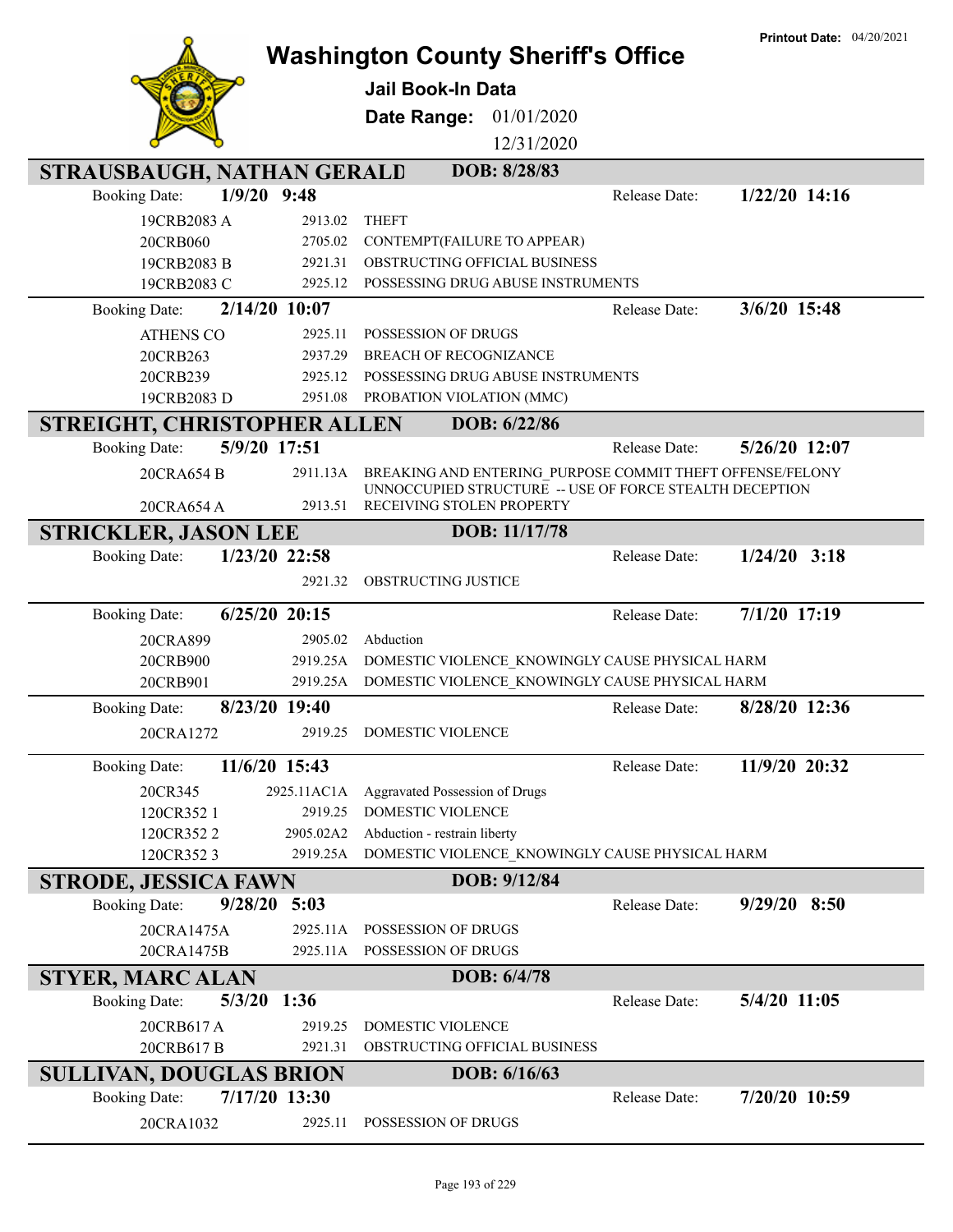|                                |                  | <b>Washington County Sheriff's Office</b>                                          |               | <b>Printout Date: 04/20/2021</b> |
|--------------------------------|------------------|------------------------------------------------------------------------------------|---------------|----------------------------------|
|                                |                  |                                                                                    |               |                                  |
|                                |                  | <b>Jail Book-In Data</b>                                                           |               |                                  |
|                                |                  | 01/01/2020<br>Date Range:                                                          |               |                                  |
|                                |                  | 12/31/2020                                                                         |               |                                  |
| <b>SULLY, ALLEN EDWARD</b>     |                  | DOB: 2/10/61                                                                       |               |                                  |
| <b>Booking Date:</b>           | 5/19/20 14:09    |                                                                                    | Release Date: | 5/20/20 10:51                    |
|                                |                  |                                                                                    |               |                                  |
| 250CRB709                      | 2919.25C         | DOMESTIC VIOLENCE CAUSE BELIEF OF IMMINENT PHYSICAL HARM BY<br><b>THREAT</b>       |               |                                  |
| <b>SUMMERVILLE, TODD DEVON</b> |                  | DOB: 10/7/93                                                                       |               |                                  |
| <b>Booking Date:</b>           | 1/10/20 17:32    |                                                                                    | Release Date: | $1/11/20$ 10:09                  |
| <b>STS</b>                     | 2919.25          | DOMESTIC VIOLENCE                                                                  |               |                                  |
|                                |                  |                                                                                    |               |                                  |
| <b>SUNDERMAN, JOSEPH ALLEN</b> |                  | DOB: 8/31/76                                                                       |               |                                  |
| <b>Booking Date:</b>           | $6/15/20$ 1:03   |                                                                                    | Release Date: | 6/15/20 13:34                    |
| 18CRB2382                      | 2937.29          | <b>BREACH OF RECOGNIZANCE</b>                                                      |               |                                  |
| 18CRB2288                      | 2913.02A1        | THEFT WITHOUT CONSENT                                                              |               |                                  |
| 20TRD2002 A                    | 4510.11A         | <b>DUS</b>                                                                         |               |                                  |
| 20TRD2002 B                    | 4503.11          | Expired plate                                                                      |               |                                  |
| 10CRB178 B                     | 2951.08          | PROBATION VIOLATION (MMC)                                                          |               |                                  |
| <b>SVERHA, MICHAEL SEAN</b>    |                  | DOB: 4/5/82                                                                        |               |                                  |
| <b>Booking Date:</b>           | 10/28/20<br>0:51 |                                                                                    | Release Date: | 10/29/20 19:54                   |
| 20TRC4098 B                    | 4511.21          | <b>SPEED</b>                                                                       |               |                                  |
| 20TRC4098 A                    | 4511.19A1A       | OVI ALCOHOL, DRUG OF ABUSE, OR BOTH                                                |               |                                  |
| 20TRC4098 C                    | 4511.33          | <b>IMPROPER LANE USAGE</b>                                                         |               |                                  |
| <b>SWANEY, MARK EVERETT</b>    |                  | DOB: 8/19/66                                                                       |               |                                  |
| <b>Booking Date:</b>           | 4/4/20 16:35     |                                                                                    | Release Date: | 4/7/20 12:25                     |
| 20CRA506                       | 2911.12B         | Trespass in a Habitation when a Person is Present or Likely to be Present          |               |                                  |
| <b>Booking Date:</b>           | 5/24/20 22:46    |                                                                                    | Release Date: | $6/10/20$ 16:47                  |
|                                |                  | 2911.12B Trespass in a Habitation when a Person is Present or Likely to be Present |               |                                  |
| 20CRA506<br>20CRB722           |                  | 2705.02 CONTEMPT(FAILURE TO APPEAR)                                                |               |                                  |
|                                |                  |                                                                                    |               |                                  |
| <b>Booking Date:</b>           | 8/13/20 19:55    |                                                                                    | Release Date: | 1/11/21 16:34                    |
| 20CRB1215A                     | 2913.02          | <b>THEFT</b>                                                                       |               |                                  |
| 20CRB1215B                     | 2921.31A         | <b>Obstructing Official Business</b>                                               |               |                                  |
| 20CRB0824 B                    | 2951.08          | PROBATION VIOLATION (MMC)                                                          |               |                                  |
| 20CRB824 A                     | 2923.24AC        | Possession of Criminal Tools                                                       |               |                                  |
| 20CR495 1                      | 2925.11AC1A      | POSSESSION OF DRUGS                                                                |               |                                  |
| 20CR4952                       | 2921.36A2        | ILLEGAL CONVEYANCE OF DRUGS OF ABUSE DETENTION MENTAL HEALTH<br><b>FACILITY</b>    |               |                                  |
| <b>SWEAT, GARRETT TODD</b>     |                  | DOB: 7/13/93                                                                       |               |                                  |
| <b>Booking Date:</b>           | 9/10/20 13:09    |                                                                                    | Release Date: | 10/7/20 11:57                    |
| <b>PAROLE</b>                  | 2967.15          | PAROLE VIOLATION                                                                   |               |                                  |
| <b>SWIHART, ERIC JORDAN</b>    |                  | DOB: 5/6/85                                                                        |               |                                  |
| <b>Booking Date:</b>           | 1/8/20 15:58     |                                                                                    | Release Date: | $3/3/20$ 8:03                    |
| 18CR142                        | 2951.08A         | PROBATION VIOLATION (CPC)                                                          |               |                                  |
| 18CR456                        | 2951.08A         | PROBATION VIOLATION (CPC)                                                          |               |                                  |
| CRB1900708                     | 2705.02A         | Contempt of Court                                                                  |               |                                  |
|                                |                  |                                                                                    |               |                                  |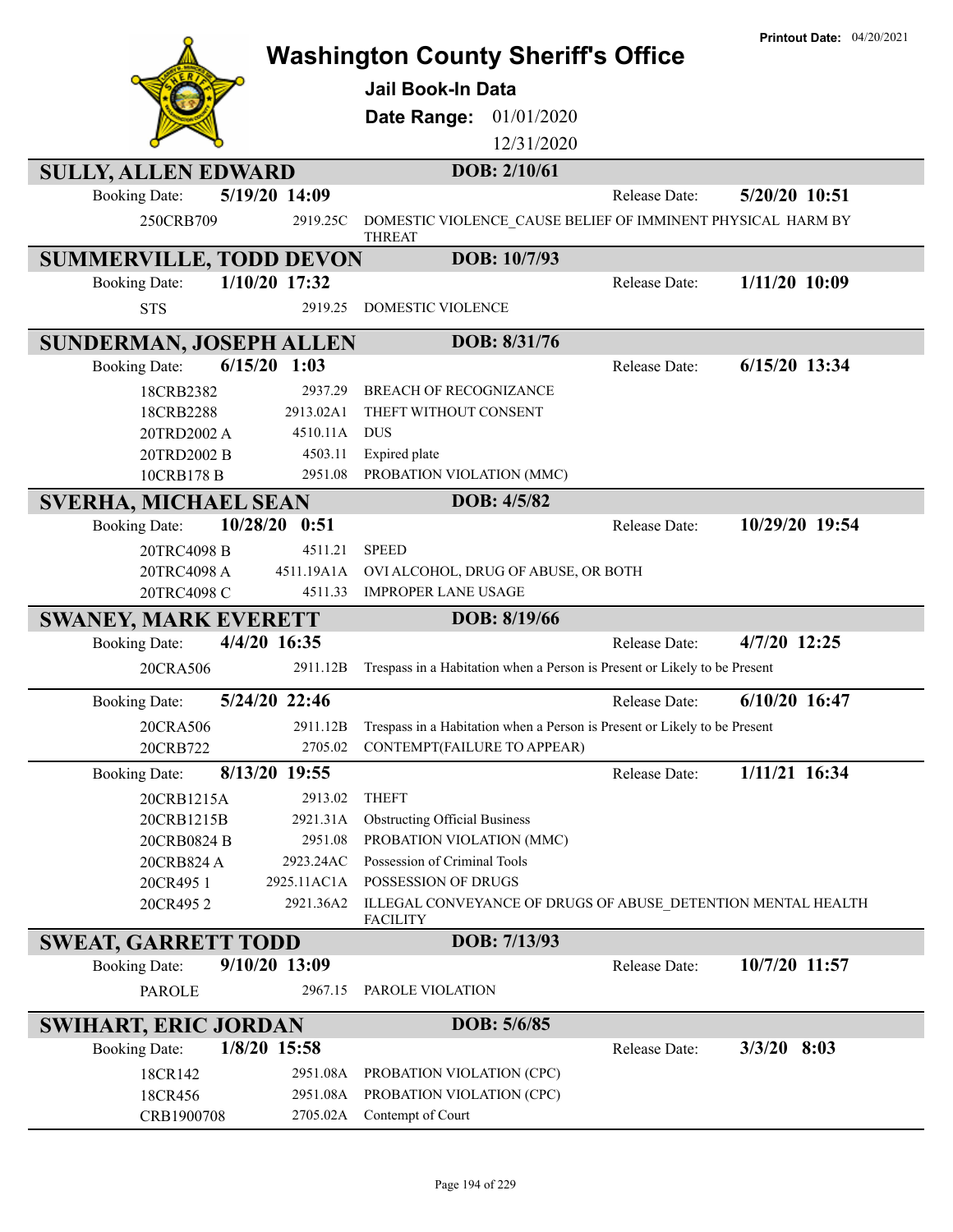|                                   |                  | <b>Washington County Sheriff's Office</b>          |               | <b>Printout Date: 04/20/2021</b> |
|-----------------------------------|------------------|----------------------------------------------------|---------------|----------------------------------|
|                                   |                  | <b>Jail Book-In Data</b>                           |               |                                  |
|                                   |                  | Date Range:<br>01/01/2020                          |               |                                  |
|                                   |                  | 12/31/2020                                         |               |                                  |
|                                   |                  |                                                    |               |                                  |
| <b>SYLVESTER, ADAM RAPHAEL</b>    |                  | DOB: 3/25/89                                       |               |                                  |
| <b>Booking Date:</b>              | $2/2/20$ 21:50   |                                                    | Release Date: | $2/3/20$ 2:15                    |
|                                   | 4511.21D4        | SPEED >70 MPH                                      |               |                                  |
|                                   | 4511.19A1A       | DRIVING WHILE UNDER THE INFLUENCE OF ALCOHOL/DRUGS |               |                                  |
|                                   | 2925.11C3        | POSSESSION OF DRUGS_MARIJUANA                      |               |                                  |
| <b>TABOR, MICHAEL RAY</b>         |                  | DOB: 5/27/76                                       |               |                                  |
| <b>Booking Date:</b>              | $6/15/20$ 3:46   |                                                    | Release Date: | 10/28/20 10:25                   |
| 20CRA0846                         | 2907.03A5B       | Sexual Battery - parent or guardian                |               |                                  |
| 20CR240 1                         | 2907.03A5B       | Sexual Battery - parent or guardian                |               |                                  |
| 20CR2402                          | 2907.03A5B       | Sexual Battery - parent or guardian                |               |                                  |
| 20CR2403                          | 2907.03A5B       | Sexual Battery - parent or guardian                |               |                                  |
| 20CR2404                          | 2907.03A5BZ      | <b>Attempted Sexual Battery</b>                    |               |                                  |
| 20CR392 1                         | 2907.03          | <b>Sexual Battery</b>                              |               |                                  |
| 20CR3922                          | 2907.03A5BZ      | <b>Attempted Sexual Battery</b>                    |               |                                  |
| 20CR3923                          | 2907.05          | Gross Sexual Imposition                            |               |                                  |
| <b>TACKETT, TONI GAIL</b>         |                  | DOB: 6/10/95                                       |               |                                  |
| <b>Booking Date:</b>              | 5/27/20 10:54    |                                                    | Release Date: | $5/29/20$ 9:59                   |
| <b>FRANKLIN CO</b>                | 2925.11          | POSSESSION OF DRUGS                                |               |                                  |
| <b>Booking Date:</b>              | 12/29/20<br>4:00 |                                                    | Release Date: | 12/31/20 17:31                   |
| CRB2000690                        | 2913.21          | MISUSE OF CREDIT CARD                              |               |                                  |
| <b>TALAFHAH, RHONDA MARIE</b>     |                  | DOB: 11/8/66                                       |               |                                  |
| <b>Booking Date:</b>              | 1/7/20 14:37     |                                                    | Release Date: | $1/12/20$ 23:40                  |
| CRB1901737                        | 2705.02          | CONTEMPT(FAILURE TO APPEAR)                        |               |                                  |
| TRC1902614 A                      | 4511.19A1A       | DRIVING WHILE UNDER THE INFLUENCE OF ALCOHOL/DRUGS |               |                                  |
| CRB1900848                        | 2925.11          | Possesion of Drugs                                 |               |                                  |
| TRC1902614 B                      | 4510.11          | DUS VIOL RESTR                                     |               |                                  |
| TRC1902614 C                      | 4549.08          | FICTITIOUS PLATES M4                               |               |                                  |
| TRC1902614 D                      | 4503.11          | Expired plate                                      |               |                                  |
| <b>Booking Date:</b>              | $8/10/20$ 12:02  |                                                    | Release Date: | 8/10/20 12:07                    |
| 20CR2764                          | 2921.12A1B       | <b>TAMPERING WITH EVIDENCE</b>                     |               |                                  |
| 20CR2764                          | 2925.11AC6A      | POSSESSION OF HEROIN                               |               |                                  |
| 20CR276 5                         | 2925.11AC1A      | POSSESSION OF DRUGS                                |               |                                  |
| <b>Booking Date:</b>              | 12/2/20 11:31    |                                                    | Release Date: | 12/5/20 10:57                    |
| 19TRC2614 PV                      | 2951.08          | PROBATION VIOLATION (MMC)                          |               |                                  |
| <b>TALKINGTON, WILLIAM ROLAND</b> |                  | DOB: 1/4/87                                        |               |                                  |
| <b>Booking Date:</b>              | 7/22/20 15:24    |                                                    | Release Date: | $10/9/20$ 6:00                   |
| 19CRB435 D                        | 2951.08          | PROBATION VIOLATION (MMC)                          |               |                                  |
| 20CRB1074                         | 2921.31          | OBSTRUCTING OFFICIAL BUSINESS                      |               |                                  |
| 19CRB435 A                        | 2913.03          | UNAUTHORIZED USE OF MOTOR VEHICLE                  |               |                                  |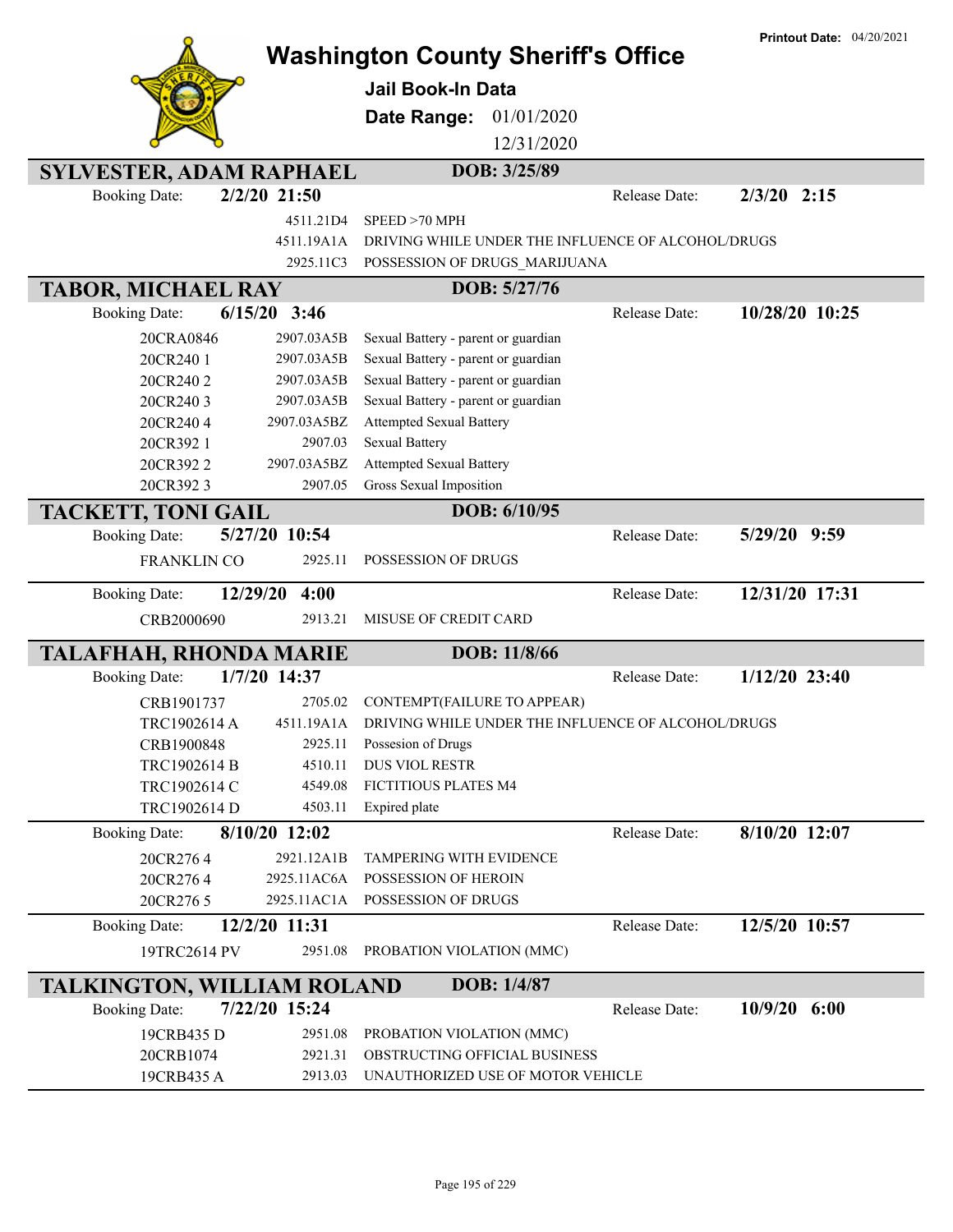|                                  |                | <b>Washington County Sheriff's Office</b><br><b>Jail Book-In Data</b> |               | <b>Printout Date: 04/20/2021</b> |
|----------------------------------|----------------|-----------------------------------------------------------------------|---------------|----------------------------------|
|                                  |                | Date Range:<br>01/01/2020                                             |               |                                  |
|                                  |                | 12/31/2020                                                            |               |                                  |
| <b>TANLEY, MELISSA ANN</b>       |                | DOB: 3/24/86                                                          |               |                                  |
| <b>Booking Date:</b>             | 7/19/20 1:56   |                                                                       | Release Date: | $7/20/20$ 13:08                  |
| MONROE CO                        | 4510.11        | <b>DUS VIOL RESTR</b>                                                 |               |                                  |
| <b>TANNER, ASHLEY NICOLE</b>     |                | DOB: 9/26/98                                                          |               |                                  |
| <b>Booking Date:</b>             | 2/11/20 16:34  |                                                                       | Release Date: | $6/10/20$ 7:41                   |
| 18CR174 1                        | 2913.11BF      | PASSING BAD CHECKS                                                    |               |                                  |
| 19CR405                          | 2705.02        | CONTEMPT(FAILURE TO APPEAR)                                           |               |                                  |
|                                  | 0IN TRANSIT    | 0IN TRANSIT                                                           |               |                                  |
| 18CR1742                         | 2913.11BF      | PASSING BAD CHECKS                                                    |               |                                  |
| 18CR1743                         | 2913.11BF      | PASSING BAD CHECKS                                                    |               |                                  |
| TATE, CRYSTAL LYNN               |                | DOB: 11/21/90                                                         |               |                                  |
| 10/10/20<br><b>Booking Date:</b> | 3:06           |                                                                       | Release Date: | 10/19/20 10:54                   |
| 18CRB2308 E                      | 2951.08        | PROBATION VIOLATION (MMC)                                             |               |                                  |
| 20CRB1530                        | 2921.31        | OBSTRUCTING OFFICIAL BUSINESS                                         |               |                                  |
| <b>TAYLOR, CASEY STEVEN</b>      |                | DOB: 7/26/91                                                          |               |                                  |
| <b>Booking Date:</b>             | 5/7/20 12:52   |                                                                       | Release Date: | 5/9/20 14:03                     |
| 19CRB0536 B                      | 2951.08        | PROBATION VIOLATION (MMC)                                             |               |                                  |
| <b>TAYLOR, CHARLES DYRICKEUS</b> |                | DOB: 3/29/00                                                          |               |                                  |
| <b>Booking Date:</b>             | 2/15/20 23:21  |                                                                       | Release Date: | 2/21/20 11:23                    |
| 20CRA271                         | 2925.11C6D     | POSSESSION OF DRUGS HEROIN                                            |               |                                  |
| <b>TAYLOR, CHRYSTAL MICHELLE</b> |                | DOB: 9/10/92                                                          |               |                                  |
| <b>Booking Date:</b>             | $1/14/20$ 8:55 |                                                                       | Release Date: | $1/16/20$ 7:54                   |
| 19CRB1128 PV                     |                | 2951.08 PROBATION VIOLATION (MMC)                                     |               |                                  |
|                                  |                | DOB: 7/20/90                                                          |               |                                  |
| <b>TAYLOR, DAVID MICHAEL</b>     |                |                                                                       |               | 3/30/20 16:48                    |
| <b>Booking Date:</b>             | 3/29/20 23:22  |                                                                       | Release Date: |                                  |
| 20CRB374 A                       | 2909.06        | Criminal Damaging/Endangering                                         |               |                                  |
| 20CRB374 B                       | 2905.03        | Unlawful Restraint                                                    |               |                                  |
| TRD1905003 A                     | 4510.14        | DRIVING UNDER OVI SUSPENSION                                          |               |                                  |
| 19CRB2234                        | 2917.11        | DISORDERLY CONDUCT                                                    |               |                                  |
| 20CRB0492                        | 2705.02        | CONTEMPT(FAILURE TO APPEAR)                                           |               |                                  |
| TRD1905003 B                     | 4503.11        | Expired plate                                                         |               |                                  |
| <b>Booking Date:</b>             | 10/30/20 18:25 |                                                                       | Release Date: | 11/2/20 5:37                     |
| 19TRD5003                        | 4510.11        | DUS VIOL RESTR                                                        |               |                                  |
| 20CRB492                         | 2705.02        | CONTEMPT(FAILURE TO APPEAR)                                           |               |                                  |
| <b>TAYLOR, JEREMY LEE</b>        |                | DOB: 9/12/80                                                          |               |                                  |
| <b>Booking Date:</b>             | $1/9/20$ 11:18 |                                                                       | Release Date: | $1/14/20$ 7:31                   |
| <b>PAROLE</b>                    | 2967.15        | PAROLE VIOLATION                                                      |               |                                  |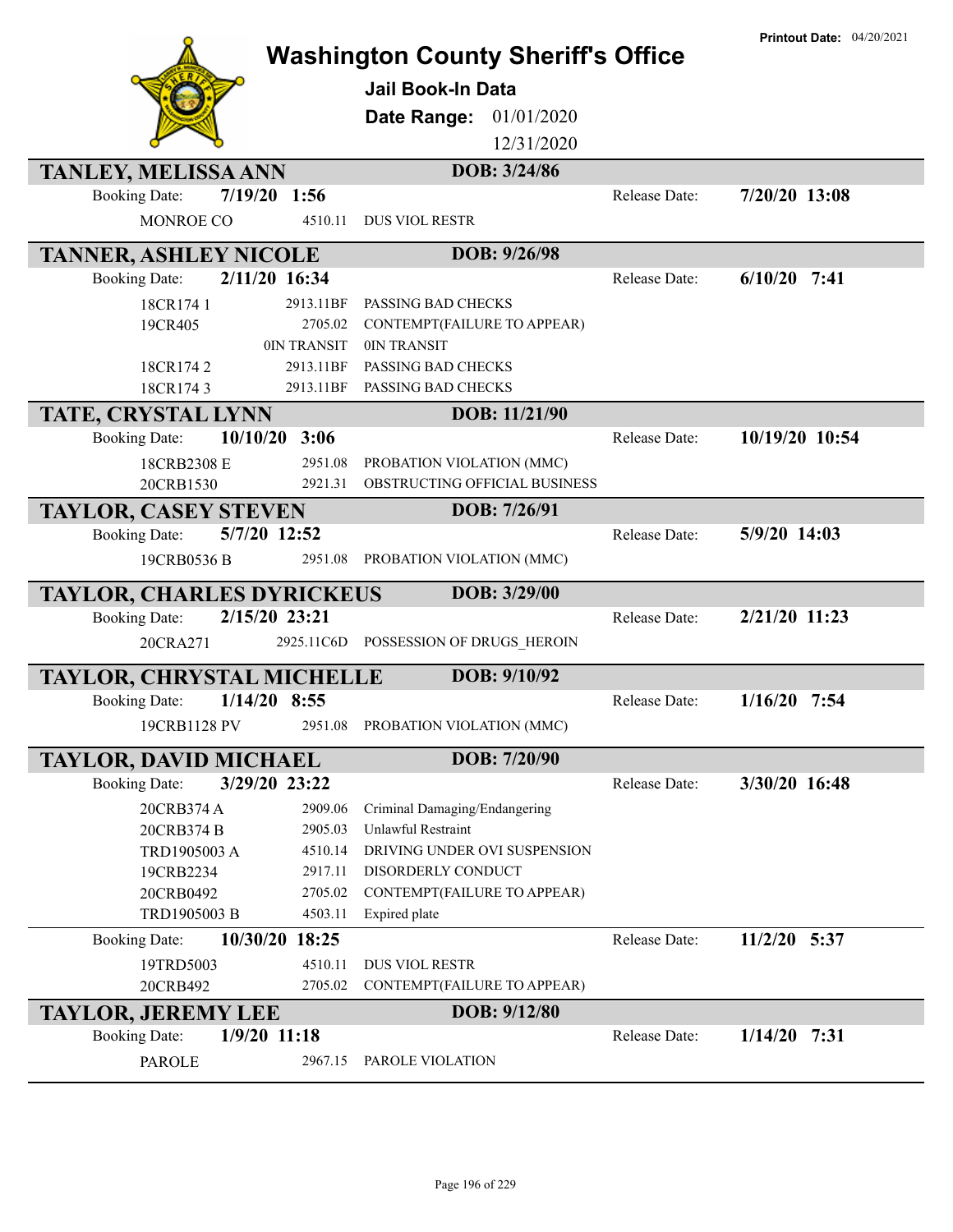|                                |                    | <b>Washington County Sheriff's Office</b>                                                                  |               | <b>Printout Date: 04/20/2021</b> |
|--------------------------------|--------------------|------------------------------------------------------------------------------------------------------------|---------------|----------------------------------|
|                                |                    | Jail Book-In Data                                                                                          |               |                                  |
|                                |                    | 01/01/2020<br>Date Range:                                                                                  |               |                                  |
|                                |                    | 12/31/2020                                                                                                 |               |                                  |
| <b>TAYLOR, JOSHUA LEE</b>      |                    | DOB: 12/2/96                                                                                               |               |                                  |
| <b>Booking Date:</b>           | 1/12/20 18:44      |                                                                                                            | Release Date: | $1/15/20$ 6:00                   |
| 19TRD6462 A                    | 4510.11            | <b>DUS VIOL RESTR</b>                                                                                      |               |                                  |
| <b>TAYLOR, KEEWON BERNARD</b>  |                    | DOB: 11/13/98                                                                                              |               |                                  |
| <b>Booking Date:</b>           | 11/14/20 15:18     |                                                                                                            | Release Date: | 11/17/20 13:59                   |
| 20TRD4284                      | 4513.263B2         | NO SEATBELT-PASSENGER                                                                                      |               |                                  |
| 20CRA1686A                     | 2925.11C6          | POSSESSION OF DRUGS HEROIN                                                                                 |               |                                  |
| 20CRA1686B                     | 2925.11C1          | POSSESSION OF DRUGS SCHEDULE I OR II SUBSTANCE                                                             |               |                                  |
| <b>TAYLOR, TYRONE ANTHONY</b>  |                    | DOB: 4/27/65                                                                                               |               |                                  |
| <b>Booking Date:</b>           | 7/16/20 20:42      |                                                                                                            | Release Date: | $7/16/20$ 20:56                  |
| CRB2000375                     | 2903.22            | Menacing                                                                                                   |               |                                  |
| <b>TAYLOR, WILLIAM JOHN</b>    |                    | DOB: 12/6/58                                                                                               |               |                                  |
| <b>Booking Date:</b>           | $3/6/20$ 21:20     |                                                                                                            | Release Date: | $3/9/20$ 8:21                    |
| 19TRC3511A                     | 4511.19A1A         | OVI ALCOHOL, DRUG OF ABUSE, OR BOTH                                                                        |               |                                  |
| <b>TAYLOR, ZACHARY RYAN</b>    |                    | DOB: 8/27/99                                                                                               |               |                                  |
| <b>Booking Date:</b>           | 5/30/20 23:36      |                                                                                                            | Release Date: | $6/2/20$ 10:40                   |
| 20TRC1857 A                    | 4511.19A1D         | Driving While Under the Influence of Alcohol/Drugs .08 of 1 gram or more but less than .17 of              |               |                                  |
|                                | 4511.19A1A         | 1 gram by weight of alcohol per 210 liters of breath<br>DRIVING WHILE UNDER THE INFLUENCE OF ALCOHOL/DRUGS |               |                                  |
| 20TRC1857 B<br>20TRC1857 C     | 4549.08A3          | <b>WRONG PLATE</b>                                                                                         |               |                                  |
| 19CRB1418 PV                   | 2951.08            | PROBATION VIOLATION (MMC)                                                                                  |               |                                  |
| <b>Booking Date:</b>           | 10/14/20 12:55     |                                                                                                            | Release Date: | 11/13/20 12:14                   |
| TRC2001857 D                   | 2951.08            | PROBATION VIOLATION (MMC)                                                                                  |               |                                  |
| <b>TEMPLE, TYLER BLAKE</b>     |                    | DOB: 10/4/88                                                                                               |               |                                  |
| <b>Booking Date:</b>           | 11/2/20 17:06      |                                                                                                            | Release Date: | 11/3/20 11:07                    |
| 20TRD1994 A                    | 4510.120000        | NO OL                                                                                                      |               |                                  |
| 20TRD1994 B                    | 4513.05            | TAIL LIGHTS/ILLUMINATION OF REAR PLATES                                                                    |               |                                  |
| <b>TEMPLETON, KRISTY GAYLE</b> |                    | DOB: 11/5/77                                                                                               |               |                                  |
| <b>Booking Date:</b>           | 9/23/20 9:01       |                                                                                                            | Release Date: | $9/24/20$ $9:53$                 |
| 20CRB1458                      | 2925.12            | POSSESSING DRUG ABUSE INSTRUMENTS                                                                          |               |                                  |
|                                |                    |                                                                                                            |               |                                  |
| <b>TERRELL, RICKY DAVID</b>    |                    | DOB: 7/21/68                                                                                               |               |                                  |
| <b>Booking Date:</b>           | $2/2/20$ 9:25      |                                                                                                            | Release Date: | $2/2/20$ 9:54                    |
| 15FS000066                     | 2705.02            | CONTEMPT(FAILURE TO APPEAR)                                                                                |               |                                  |
| <b>Booking Date:</b>           | 3/11/20 17:53      |                                                                                                            | Release Date: | 3/11/20 18:08                    |
| 19CRB1984                      | 2913.51            | RECEIVING STOLEN PROPERTY                                                                                  |               |                                  |
| 19CRB1985                      | 2937.29            | BREACH OF RECOGNIZANCE                                                                                     |               |                                  |
| 19CRB1967<br>19TRD6129         | 2913.51<br>4510.16 | RECEIVING STOLEN PROPERTY<br>DUS (FRA)                                                                     |               |                                  |
| 19TRD6636                      | 4510.16            | DUS (FRA)                                                                                                  |               |                                  |
| 19CRB72                        | 2951.08            | PROBATION VIOLATION (MMC)                                                                                  |               |                                  |
|                                |                    |                                                                                                            |               |                                  |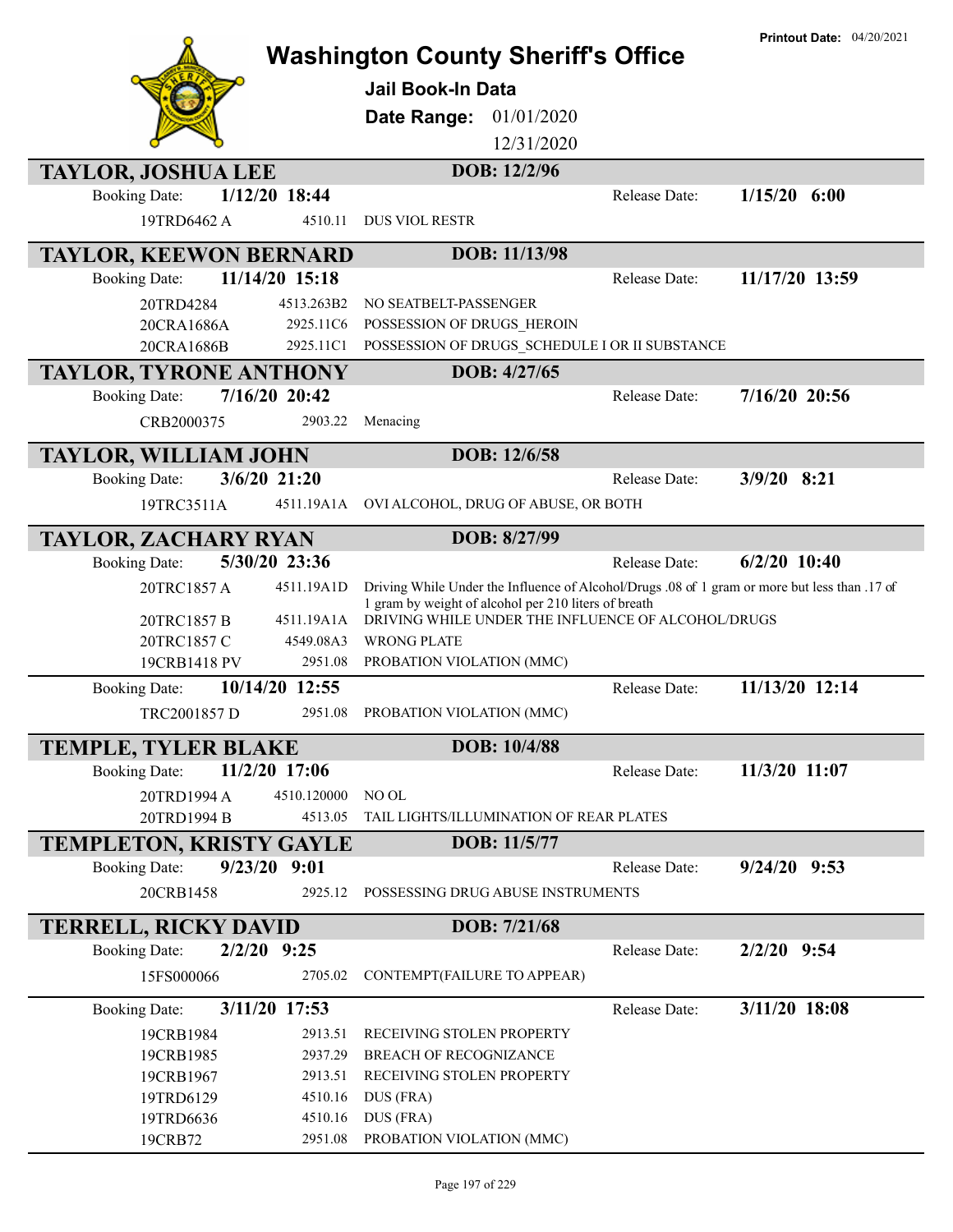|                                         |                                                              | <b>Washington County Sheriff's Office</b>                                              |                                   | <b>Printout Date: 04/20/2021</b> |
|-----------------------------------------|--------------------------------------------------------------|----------------------------------------------------------------------------------------|-----------------------------------|----------------------------------|
|                                         |                                                              |                                                                                        |                                   |                                  |
|                                         | <b>Jail Book-In Data</b>                                     |                                                                                        |                                   |                                  |
|                                         | Date Range:                                                  | 01/01/2020                                                                             |                                   |                                  |
|                                         |                                                              | 12/31/2020                                                                             |                                   |                                  |
| TEWKESBURY, NATHAN SCOTT                |                                                              | DOB: 1/19/85                                                                           |                                   |                                  |
| 2/3/20 16:16<br><b>Booking Date:</b>    |                                                              |                                                                                        | $2/27/20$ 6:00<br>Release Date:   |                                  |
| 19CRB2138                               | 2911.21<br>CRIMINAL TRESPASS                                 |                                                                                        |                                   |                                  |
| 20CRB82                                 | 2903.13<br>Assault                                           |                                                                                        |                                   |                                  |
| 20CRB201                                | 2705.02<br>CONTEMPT(FAILURE TO APPEAR)                       |                                                                                        | 3/30/20 11:21                     |                                  |
| 3/28/20 20:21<br><b>Booking Date:</b>   |                                                              |                                                                                        | Release Date:                     |                                  |
| 20CRB490B<br>20CRB491B                  | 2911.21<br>CRIMINAL TRESPASS<br>2911.21<br>CRIMINAL TRESPASS |                                                                                        |                                   |                                  |
| 20CRB490A                               | 2913.02<br><b>THEFT</b>                                      |                                                                                        |                                   |                                  |
| 20CRB491A                               | <b>THEFT</b><br>2913.02                                      |                                                                                        |                                   |                                  |
| 5/26/20 22:44<br><b>Booking Date:</b>   |                                                              |                                                                                        | $6/22/20$ $6:00$<br>Release Date: |                                  |
| 20CRB723A                               | 2903.13A<br>Assault _ knowingly harm victim                  |                                                                                        |                                   |                                  |
| 20CRB723B                               | 2917.11B2                                                    | DISORDERLY CONDUCT INTOXICATED CREATE RISK OF HARM                                     |                                   |                                  |
| 20CRB490A                               | <b>THEFT</b><br>2913.02                                      |                                                                                        |                                   |                                  |
| 20CRB491A                               | 2913.02<br><b>THEFT</b>                                      |                                                                                        |                                   |                                  |
| THACKER, CHRISTINA LORRAIN              |                                                              | DOB: 7/18/90                                                                           |                                   |                                  |
| $6/10/20$ 10:29<br><b>Booking Date:</b> |                                                              |                                                                                        | $6/11/20$ 11:36<br>Release Date:  |                                  |
| 20TRD1269 A                             | No OL -Never had<br>4510.12A1                                |                                                                                        |                                   |                                  |
| 20TRD1269 B                             | NO SEATBELT<br>4513.263B1                                    |                                                                                        |                                   |                                  |
| <b>THOMAS, ROBERT RAY</b>               |                                                              | DOB: 10/9/67                                                                           |                                   |                                  |
| $11/6/20$ 20:16<br><b>Booking Date:</b> |                                                              |                                                                                        | 11/9/20 14:52<br>Release Date:    |                                  |
| TRC2000051 A                            | 4511.19A1A                                                   | DRIVING WHILE UNDER THE INFLUENCE OF ALCOHOL/DRUGS                                     |                                   |                                  |
| 20CRB1638                               | 2705.02<br>CONTEMPT(FAILURE TO APPEAR)                       |                                                                                        |                                   |                                  |
| TRC2000051 B                            | 335.073<br>DRIVING UNDER SUSPENSION                          |                                                                                        |                                   |                                  |
| TRC2000051 C<br>TRC2000051 D            | 4511.202 FAILURE TO CONTROL<br>4511.19A1I                    | Driving While Under the Influence of Alcohol/Drugs .238 of 1 gram or more by weight of |                                   |                                  |
|                                         | alcohol per 100 milliliters of urine                         |                                                                                        |                                   |                                  |
| <b>THOMAS, SHAMEN RAYNE</b>             |                                                              | DOB: 2/15/01                                                                           |                                   |                                  |
| 2/7/20 16:02<br><b>Booking Date:</b>    |                                                              |                                                                                        | $3/5/20$ 7:41<br>Release Date:    |                                  |
| 19CRB2031 PV                            | 2951.08<br>PROBATION VIOLATION (MMC)                         |                                                                                        |                                   |                                  |
| 3/17/20 16:17<br><b>Booking Date:</b>   |                                                              |                                                                                        | 3/20/20 15:05<br>Release Date:    |                                  |
| 19CRB2031 PV                            | 2951.08<br>PROBATION VIOLATION (MMC)                         |                                                                                        |                                   |                                  |
|                                         |                                                              |                                                                                        |                                   |                                  |
| 4/18/20 22:43<br><b>Booking Date:</b>   |                                                              |                                                                                        | $6/10/20$ $6:00$<br>Release Date: |                                  |
| 19CRB2031                               | 2921.31AB<br><b>Obstructing Official Business</b>            |                                                                                        |                                   |                                  |
| 6/23/20 13:18<br><b>Booking Date:</b>   |                                                              |                                                                                        | $6/29/20$ $6:00$<br>Release Date: |                                  |
| 19CRB2031 PV                            | PROBATION VIOLATION (MMC)<br>2951.08                         |                                                                                        |                                   |                                  |
| <b>Booking Date:</b><br>7/31/20 10:23   |                                                              |                                                                                        | $8/3/20$ 6:00<br>Release Date:    |                                  |
| CRB1902031 PV                           | PROBATION VIOLATION (MMC)<br>2951.08                         |                                                                                        |                                   |                                  |
|                                         |                                                              |                                                                                        |                                   |                                  |
| 8/19/20 13:45<br><b>Booking Date:</b>   |                                                              |                                                                                        | 8/25/20 9:34<br>Release Date:     |                                  |
| 19CRB2031 PV                            | 2951.08<br>PROBATION VIOLATION (MMC)                         |                                                                                        |                                   |                                  |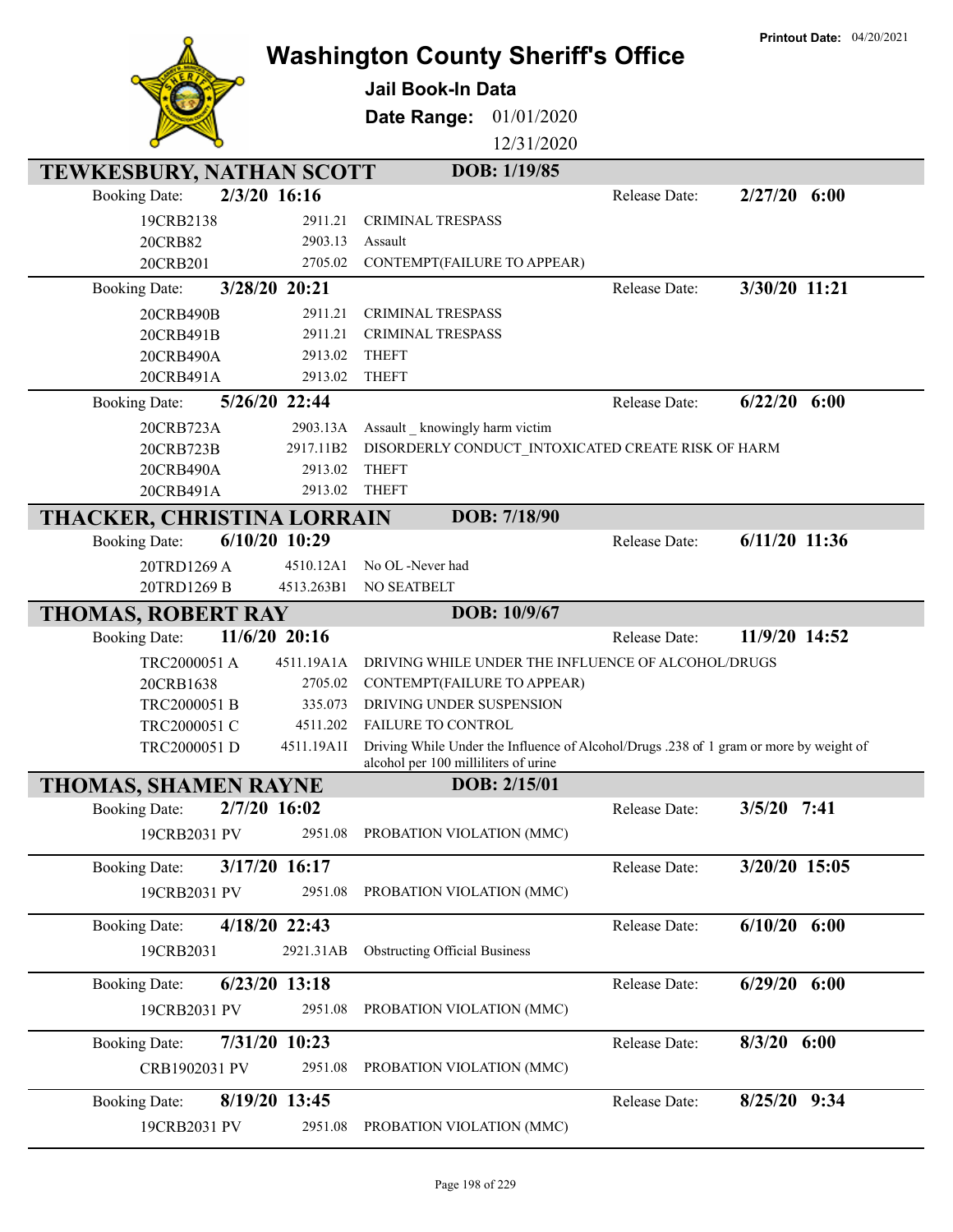|                                |                | <b>Washington County Sheriff's Office</b>                                                  | <b>Printout Date: 04/20/2021</b> |
|--------------------------------|----------------|--------------------------------------------------------------------------------------------|----------------------------------|
|                                |                |                                                                                            |                                  |
|                                |                | <b>Jail Book-In Data</b>                                                                   |                                  |
|                                |                | 01/01/2020<br>Date Range:                                                                  |                                  |
|                                |                | 12/31/2020                                                                                 |                                  |
| THOMAS, WILLIAM HENRY          |                | DOB: 7/11/69                                                                               |                                  |
| <b>Booking Date:</b>           | 9/6/20 11:23   | Release Date:                                                                              | 10/8/20 10:36                    |
| CRB2001345 A                   | 2903.13A       | Assault _ knowingly harm victim                                                            |                                  |
| CRB2001345 B                   | 2909.07        | Criminal Mischief                                                                          |                                  |
| 19CRB14 D                      | 2951.08        | PROBATION VIOLATION (MMC)                                                                  |                                  |
| <b>THOMPSON, JAMAL EDWARD</b>  |                | DOB: 2/23/95                                                                               |                                  |
| <b>Booking Date:</b>           | 5/29/20 3:19   | Release Date:                                                                              | $3/24/21$ 9:02                   |
| 20CRA746 A                     | 2911.01        | <b>Aggravated Robbery</b>                                                                  |                                  |
| 20CRA746 B                     | 2903.11A2      | Felonious Assault - weapon or ordnance                                                     |                                  |
| 20CRA746 C                     | 2923.13A4      | HAVING WEAPONS WHILE UNDER DISABILITY_ALCOHOL OR DRUG                                      |                                  |
| 20CRA746 D                     | 2921.32        | <b>DEPENDENCE</b><br><b>OBSTRUCTING JUSTICE</b>                                            |                                  |
| 20CRA746 E                     | 2921.12A1      | TAMPERING W/EVIDENCE_ALTER, DESTROY, CONCEAL, REMOVE RECORD                                |                                  |
| 20CR1991                       | 2911.01A1C     | Aggravated Robbery deadly weapon on or about suspect, control, display, brandish, indicate |                                  |
|                                |                | possession, or use weapon.                                                                 |                                  |
| 20CR1992                       | 2903.11A2      | Felonious Assault - weapon or ordnance                                                     |                                  |
| 20CR1993                       | 2923.13A2      | HAVING WEAPONS WHILE UNDER DISABILITY_UNDER INDICTMENT,<br><b>CONVICTED OF FELONY</b>      |                                  |
| 20CR1994                       | 2921.12A1      | TAMPERING W/EVIDENCE ALTER, DESTROY, CONCEAL, REMOVE RECORD                                |                                  |
| 20CR199 5                      | 2921.31A       | <b>Obstructing Official Business</b>                                                       |                                  |
| 20CR2311                       | 2903.02Z       | <b>ATTEMPTED MURDER</b>                                                                    |                                  |
| 20CR2312                       | 2903.11A2      | Felonious Assault - weapon or ordnance                                                     |                                  |
| 20CR2313                       | 2923.13A2      | HAVING WEAPONS WHILE UNDER DISABILITY_UNDER INDICTMENT,<br><b>CONVICTED OF FELONY</b>      |                                  |
| 20CR476                        | 2905.11A2      | Extortion - threaten to commit violent offense                                             |                                  |
| <b>THOMPSON, LARRY GALE JR</b> |                | DOB: 12/7/82                                                                               |                                  |
| <b>Booking Date:</b>           | 1/12/20 20:22  | Release Date:                                                                              | 1/15/20 12:16                    |
| 19CRB2163                      |                | 2937.29 BREACH OF RECOGNIZANCE                                                             |                                  |
| 19CRB0714                      | 2909.07        | Criminal Mischief                                                                          |                                  |
| <b>THOMPSON, MICHELLE LEE</b>  |                | DOB: 10/23/74                                                                              |                                  |
| <b>Booking Date:</b>           | 5/12/20 23:09  | Release Date:                                                                              | $6/16/20$ 9:27                   |
| 20TRD1581 A                    | 4510.11A       | <b>DUS</b>                                                                                 |                                  |
| 20TRD1581 B                    | 4511.202       | FAILURE TO CONTROL                                                                         |                                  |
| 20CRA666                       | 4511.19A1A     | DRIVING WHILE UNDER THE INFLUENCE OF ALCOHOL/DRUGS                                         |                                  |
| 19CR12                         | 2967.15        | PAROLE VIOLATION                                                                           |                                  |
| 20CR175                        | 4511.19A1A     | OVI ALCOHOL, DRUG OF ABUSE, OR BOTH                                                        |                                  |
| <b>THOMPSON, TAEVION TYSON</b> |                | DOB: 10/3/98                                                                               |                                  |
| <b>Booking Date:</b>           | 4/21/20 14:07  | Release Date:                                                                              | 4/21/20 14:13                    |
| 20CR146 1                      | 2925.03A2C9H   | Trafficking Fentanyl-Related Compound/Major Drug Offender                                  |                                  |
| <b>Booking Date:</b>           | 10/20/20 18:47 | Release Date:                                                                              | 11/13/20 8:39                    |
| 20CR372                        | 2937.29        | <b>BREACH OF RECOGNIZANCE</b>                                                              |                                  |
| 20CR146 1                      | 2925.03A2C9H   | Trafficking Fentanyl-Related Compound/Major Drug Offender                                  |                                  |
| 20CR1462                       | 2925.11AC11D   | Possession of a Fentanyl-Related Compound                                                  |                                  |
|                                |                |                                                                                            |                                  |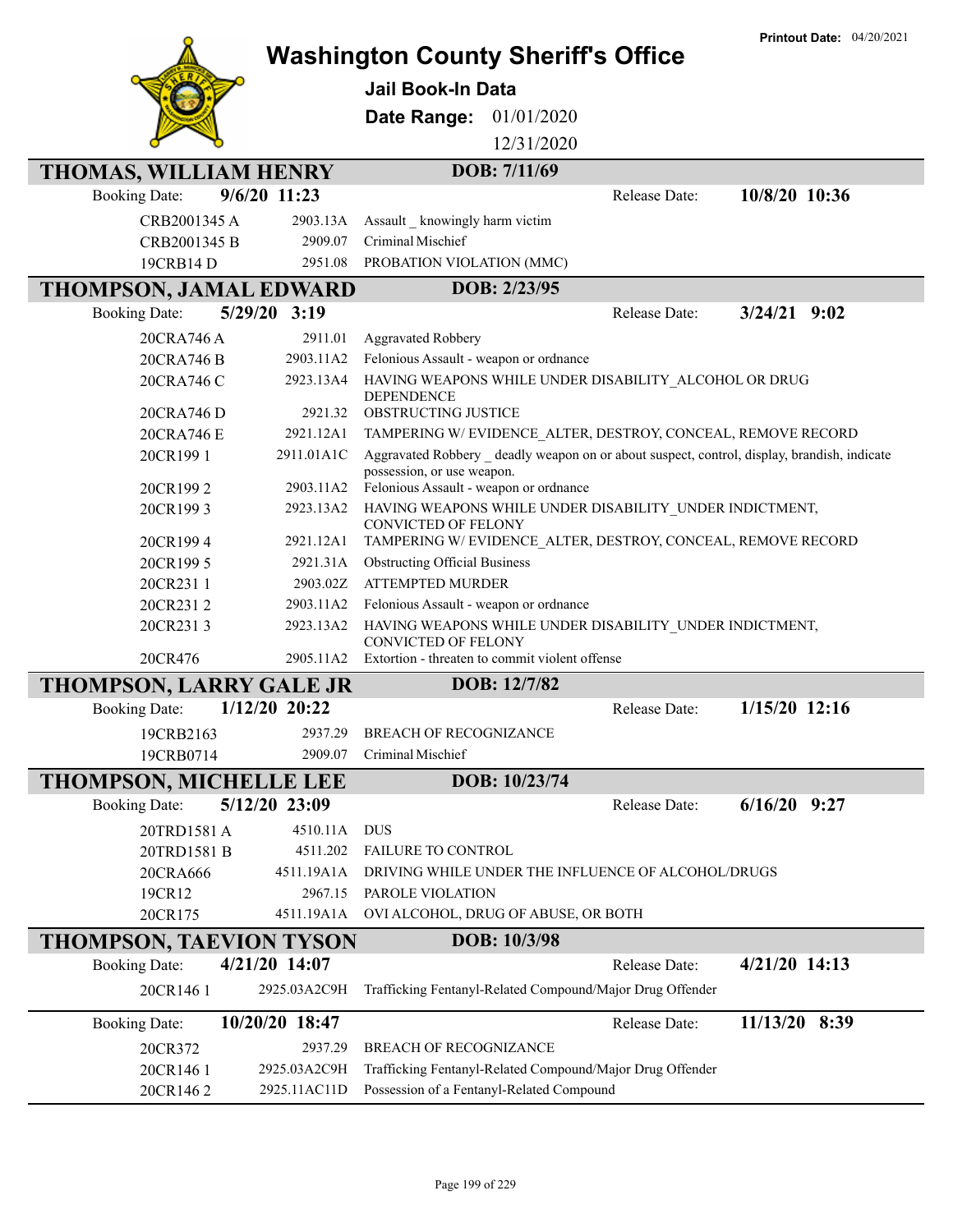|                                                  |                    | <b>Washington County Sheriff's Office</b><br>Jail Book-In Data |               | <b>Printout Date: 04/20/2021</b> |
|--------------------------------------------------|--------------------|----------------------------------------------------------------|---------------|----------------------------------|
|                                                  |                    | Date Range:<br>01/01/2020                                      |               |                                  |
|                                                  |                    | 12/31/2020                                                     |               |                                  |
| <b>THOMPSON, TANNER GALE</b>                     |                    | DOB: 5/28/94                                                   |               |                                  |
| <b>Booking Date:</b>                             | 12/30/20 18:41     |                                                                | Release Date: | 12/30/20 22:50                   |
|                                                  | 2905.03            | <b>Unlawful Restraint</b>                                      |               |                                  |
| THOMPSON, TYRECE TAVEIL                          |                    | DOB: 6/2/87                                                    |               |                                  |
| <b>Booking Date:</b>                             | 1/15/20 16:26      |                                                                | Release Date: | $1/24/20$ 7:43                   |
| 19CR45 1                                         | 2925.03A2          | TRAFFICKING IN DRUGS_PREPARE                                   |               |                                  |
|                                                  | 0IN TRANSIT        | 0IN TRANSIT                                                    |               |                                  |
| 19CR452                                          | 2925.11AC6D        | POSSESSION OF HEROIN                                           |               |                                  |
| 20CR32                                           | 2921.12            | TAMPERING W/ EVIDENCE                                          |               |                                  |
| <b>Booking Date:</b>                             | 2/24/20 21:34      |                                                                | Release Date: | $3/4/20$ 8:31                    |
| 20CR32                                           | 2921.12            | TAMPERING W/ EVIDENCE                                          |               |                                  |
| THOMPSON, VICKIE MARIE                           |                    | DOB: 11/15/82                                                  |               |                                  |
| <b>Booking Date:</b>                             | 4/28/20 23:15      |                                                                | Release Date: | 4/29/20 12:05                    |
| 19CR5191                                         | 2913.02A1          | THEFT WITHOUT CONSENT                                          |               |                                  |
| 19CR5192                                         | 2913.02            | <b>THEFT</b>                                                   |               |                                  |
| 19CR5193                                         | 2913.21B2          | MISUSE OF CREDIT CARD USE EXPIRED, REVOKED, ETC.               |               |                                  |
| 19CR5194                                         | 2913.51AC          | RECEIVING STOLEN PROPERTY                                      |               |                                  |
| 19CR5195                                         | 2913.51AC          | RECEIVING STOLEN PROPERTY                                      |               |                                  |
| 19CR5196                                         | 2925.11AC1A        | POSSESSION OF DRUGS                                            |               |                                  |
| <b>Booking Date:</b>                             | 10/21/20 14:54     |                                                                | Release Date: | 12/11/20 10:34                   |
| 20CR330                                          | 2937.99            | <b>BREACH OF RECOGNIZANCE</b>                                  |               |                                  |
| 19CR5191                                         | 2913.02A1B5        | Theft of a Motor Vehicle                                       |               |                                  |
| 19CR5192                                         | 2913.02            | <b>THEFT</b>                                                   |               |                                  |
| 19CR5193                                         | 2913.21            | MISUSE OF CREDIT CARD                                          |               |                                  |
| 19CR5194<br>19CR5195                             | 2913.51<br>2913.51 | RECEIVING STOLEN PROPERTY<br>RECEIVING STOLEN PROPERTY         |               |                                  |
| 19CR5196                                         | 2925.11AC1A        | Aggravated Possession of Drugs                                 |               |                                  |
|                                                  |                    | DOB: 10/5/78                                                   |               |                                  |
| THORLA, ROBERT JR ERNEST<br><b>Booking Date:</b> | 12/4/20 15:59      |                                                                | Release Date: | $1/27/21$ 8:06                   |
| MEIGS CO                                         |                    | Failure to Appear in Response to Summons                       |               |                                  |
|                                                  | 2935.11            |                                                                |               |                                  |
| TICE, ALEXANDRIA MICHELLE                        |                    | DOB: 4/5/99                                                    |               |                                  |
| <b>Booking Date:</b>                             | 11/5/20 10:30      |                                                                | Release Date: | 11/5/20 10:41                    |
| 20CR433                                          | 2913.02A1B2        | <b>THEFT</b>                                                   |               |                                  |
| TILLEY, ANTHONY DUANE                            |                    | DOB: 9/28/74                                                   |               |                                  |
| <b>Booking Date:</b>                             | $11/3/20$ 0:21     |                                                                | Release Date: | 11/3/20 9:25                     |
| FRANKLIN CO                                      | 2913.02            | <b>THEFT</b>                                                   |               |                                  |
| <b>TIPPIE, MATTHEW WAYNE</b>                     |                    | DOB: 2/25/85                                                   |               |                                  |
| <b>Booking Date:</b>                             | $1/7/20$ 12:20     |                                                                | Release Date: | $1/8/20$ 11:30                   |
| 19CRB1224                                        | 2925.11C3          | POSSESSION OF DRUGS_MARIJUANA                                  |               |                                  |
| 19TRD3961                                        | 4510.11A           | DUS                                                            |               |                                  |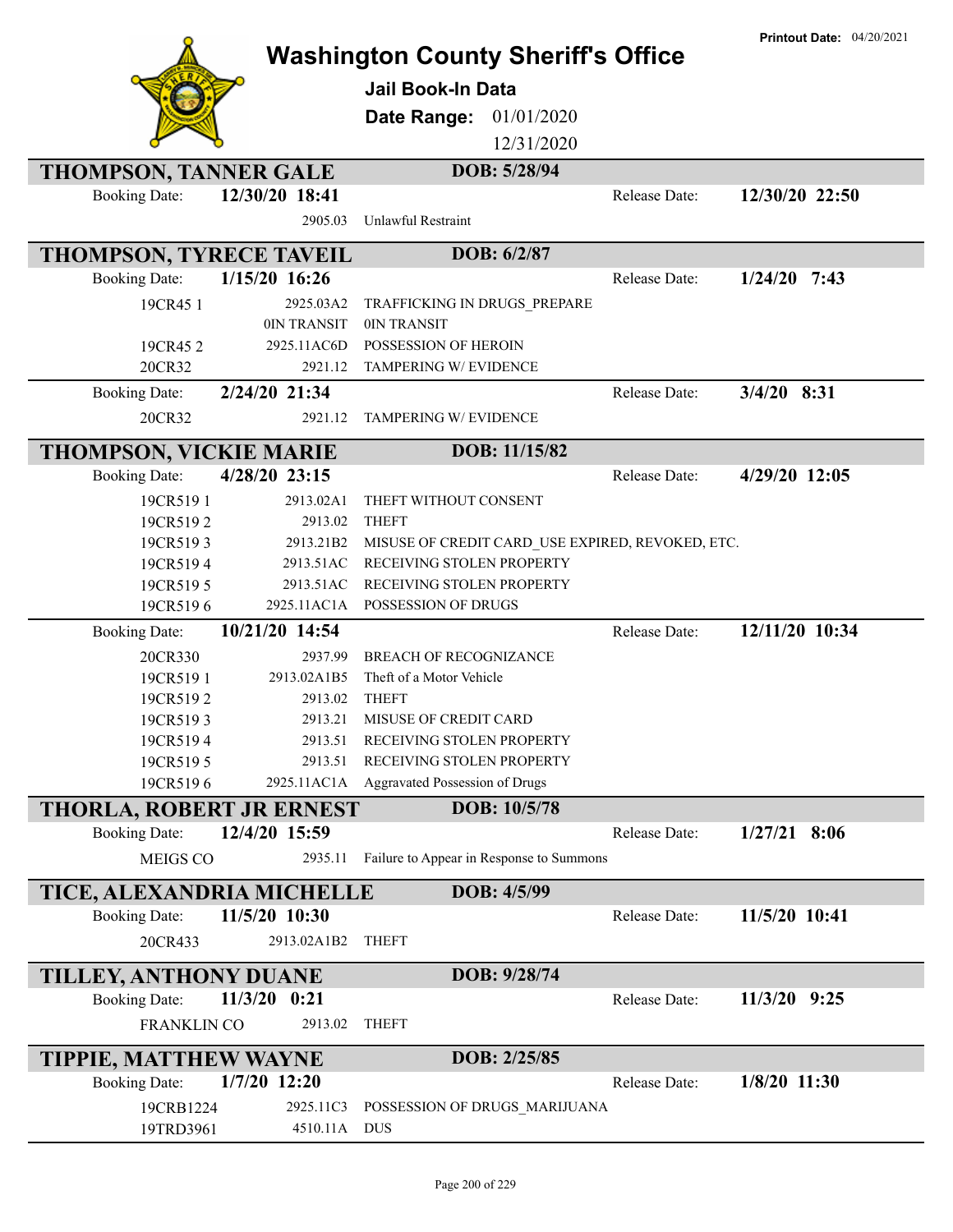|                                                    |                        | <b>Washington County Sheriff's Office</b>                |               | <b>Printout Date: 04/20/2021</b> |
|----------------------------------------------------|------------------------|----------------------------------------------------------|---------------|----------------------------------|
|                                                    |                        | <b>Jail Book-In Data</b>                                 |               |                                  |
|                                                    |                        | Date Range: 01/01/2020                                   |               |                                  |
|                                                    |                        | 12/31/2020                                               |               |                                  |
|                                                    |                        | DOB: 6/7/96                                              |               |                                  |
| TIPPIE, MORGAN WYATT<br><b>Booking Date:</b>       | 2/7/20 19:13           |                                                          | Release Date: | 2/10/20 17:55                    |
| 19TRC4854                                          | 4511.194               | HAVING PHYSICAL CONTROL OF VEHICLE WHILE UNDER INFLUENCE |               |                                  |
|                                                    |                        |                                                          |               |                                  |
| <b>TIPTON, REX ALLEN</b>                           |                        | DOB: 11/26/73                                            |               |                                  |
| <b>Booking Date:</b>                               | 2/12/20 15:52          |                                                          | Release Date: | 5/28/20 9:50                     |
| 19CR488 1                                          | 2925.11AC6B            | POSSESSION OF DRUGS (HEROIN)                             |               |                                  |
| 19CR4882                                           | 2925.11AC1C            | POSSESSION OF DRUGS (METHAMPHETAMINE)<br>0IN TRANSIT     |               |                                  |
|                                                    | 0IN TRANSIT            | DOB: 6/15/90                                             |               |                                  |
| <b>TODD, DESTRY SHANE</b>                          | 2/13/20 18:08          |                                                          | Release Date: | 3/25/20 13:48                    |
| <b>Booking Date:</b>                               |                        |                                                          |               |                                  |
| 19CRB574A                                          | 2919.25                | <b>DOMESTIC VIOLENCE</b>                                 |               |                                  |
| <b>Booking Date:</b>                               | 4/8/20 18:21           |                                                          | Release Date: | $7/20/20$ 6:00                   |
| 19CRB0574 PV                                       | 2951.08                | PROBATION VIOLATION (MMC)                                |               |                                  |
| 19CRB574                                           | 2919.25                | DOMESTIC VIOLENCE                                        |               |                                  |
| 19CRB574A                                          | 2919.25A               | DOMESTIC VIOLENCE_KNOWINGLY CAUSE PHYSICAL HARM          |               |                                  |
| 19CRB574 PV                                        | 2951.08                | PROBATION VIOLATION (MMC)                                |               |                                  |
| <b>TODD, LEONARD DALE</b>                          |                        | DOB: 2/6/98                                              |               |                                  |
| <b>Booking Date:</b>                               | 8/12/20 18:25          |                                                          | Release Date: | 10/22/20<br>7:08                 |
| 18CR129                                            | 2913.02A1B5            | Theft of a Motor Vehicle                                 |               |                                  |
| 18CR210 1                                          | 2913.02A1B5            | Theft of a Motor Vehicle                                 |               |                                  |
| 18CRB1182                                          | 955.21                 | FAIL TO REGISTER DOG<br>RECEIVING STOLEN PROPERTY        |               |                                  |
| 18CR2102<br><b>HUTTONSVILL</b>                     | 2913.51<br>0IN TRANSIT | 0IN TRANSIT                                              |               |                                  |
|                                                    |                        | DOB: 7/26/00                                             |               |                                  |
| TOLAND, CHRISTIAN JEREMIAH<br><b>Booking Date:</b> | 9/8/20 21:52           |                                                          | Release Date: | 9/9/20 1:35                      |
|                                                    | 2907.09A1              | Public Indecency - exposure                              |               |                                  |
|                                                    | 2907.09A1              | Public Indecency - exposure                              |               |                                  |
| <b>TOLLIVER, BRITTANY DIANNE</b>                   |                        | DOB: 7/17/85                                             |               |                                  |
| <b>Booking Date:</b>                               | 6/18/20 16:34          |                                                          | Release Date: | $6/19/20$ 9:55                   |
| 18TRC5917C                                         | 2951.08                | PROBATION VIOLATION (MMC)                                |               |                                  |
|                                                    |                        |                                                          |               |                                  |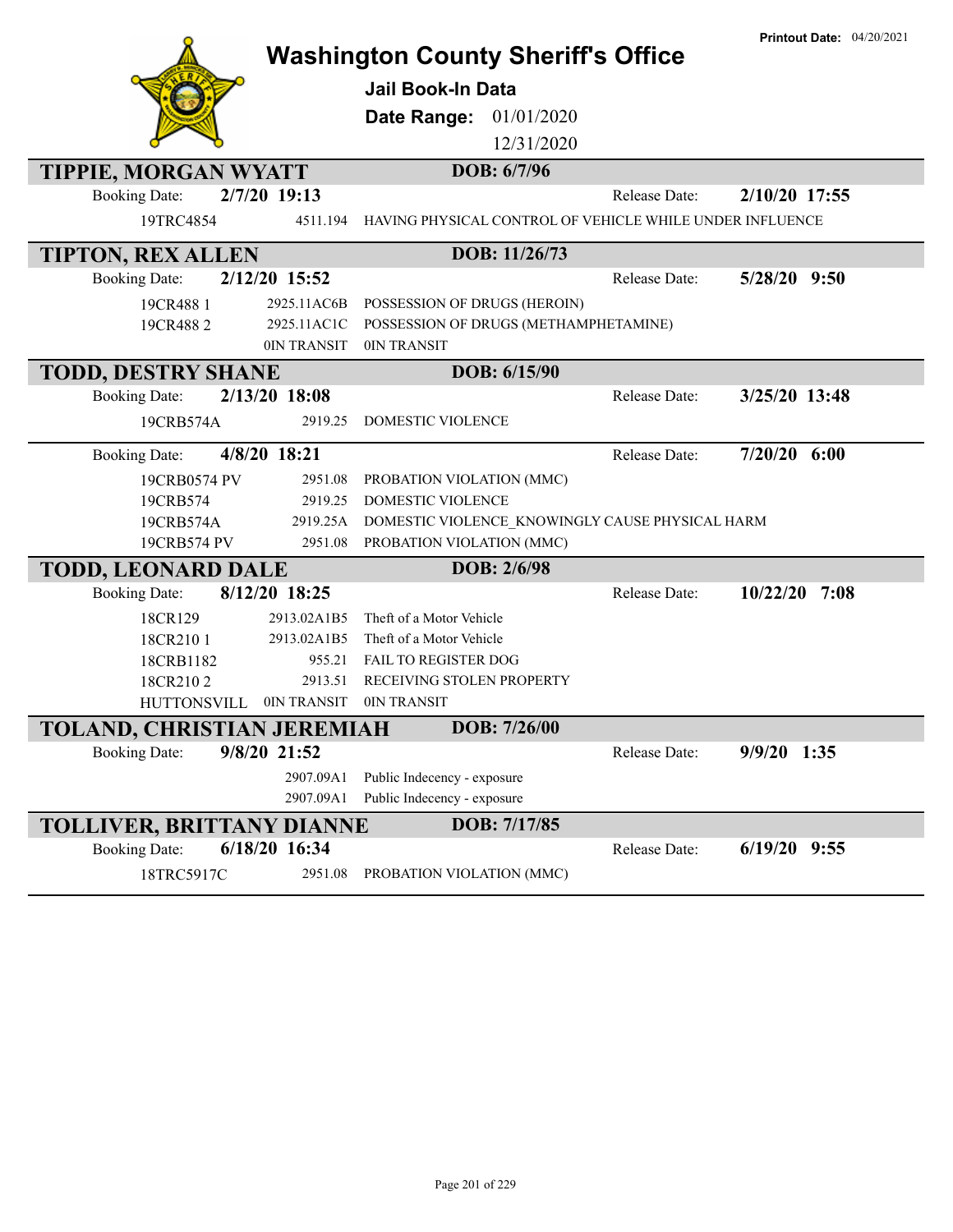|                                    |                 |                                                              | <b>Printout Date: 04/20/2021</b> |
|------------------------------------|-----------------|--------------------------------------------------------------|----------------------------------|
|                                    |                 | <b>Washington County Sheriff's Office</b>                    |                                  |
|                                    |                 | <b>Jail Book-In Data</b>                                     |                                  |
|                                    |                 | 01/01/2020<br>Date Range:                                    |                                  |
|                                    |                 | 12/31/2020                                                   |                                  |
|                                    |                 | DOB: 5/21/85                                                 |                                  |
| <b>TONCRAY, DAVID FRANCIS</b>      | $1/10/20$ 12:10 |                                                              |                                  |
| <b>Booking Date:</b>               |                 | Release Date:                                                | $1/13/20$ 9:01                   |
| 18TRC2783B                         | 2951.08         | PROBATION VIOLATION (MMC)                                    |                                  |
| <b>Booking Date:</b>               | 1/20/20 18:53   | Release Date:                                                | $1/30/20$ 6:00                   |
| 19TRC4792A                         | 4511.19A2       | Driving under the influence of alcohol/drugs > .10% in blood |                                  |
| CRB200115                          | 2705.02A        | Contempt of Court                                            |                                  |
| <b>Booking Date:</b>               | $10/14/20$ 4:13 | Release Date:                                                | 12/31/20 6:00                    |
| 18DF116                            | 2705.02A        | Contempt of Court                                            |                                  |
| TRC1802783 B                       | 2951.08         | PROBATION VIOLATION (MMC)                                    |                                  |
| 18TRC2783 A                        | 4511.194        | HAVING PHYSICAL CONTROL OF VEHICLE WHILE UNDER INFLUENCE     |                                  |
| 20CRB232                           | 2937.29         | <b>BREACH OF RECOGNIZANCE</b>                                |                                  |
| <b>TORNES, LINDSEY MAE</b>         |                 | DOB: 5/26/90                                                 |                                  |
| <b>Booking Date:</b>               | 3/6/20 16:24    | Release Date:                                                | $3/18/20$ 6:00                   |
| 20CRA83                            | 2921.331B       | FAILURE TO COMPLY WITH ORDER OR SIGNAL OF P.O. ELUDE OR FLEE |                                  |
| 19CRB1078 A                        | 2925.14         | DRUG PARAPHERNALIA                                           |                                  |
| 20CRB427                           | 2937.29         | <b>BREACH OF RECOGNIZANCE</b>                                |                                  |
| 19CRB1078 B                        | 2925.14         | DRUG PARAPHERNALIA                                           |                                  |
| <b>Booking Date:</b>               | 8/12/20 15:40   | Release Date:                                                | 8/22/20 13:40                    |
| 20CRA1211 B                        | 2925.11C1       | POSSESSION OF DRUGS_SCHEDULE I OR II SUBSTANCE               |                                  |
| 20CRA1211 C                        | 2925.11C2       | POSSESSION OF DRUGS SCHEDULE III, IV, OR V SUBSTANCE         |                                  |
| 20CRB1212 D                        | 2925.11C3       | POSSESSION OF DRUGS MARIJUANA                                |                                  |
| 20CRA1211 A                        | 2921.12         | TAMPERING W/ EVIDENCE                                        |                                  |
| 20CRB1212 A                        | 2925.12         | POSSESSING DRUG ABUSE INSTRUMENTS                            |                                  |
| 20CRB1212 B                        | 2921.31         | OBSTRUCTING OFFICIAL BUSINESS                                |                                  |
| 20CRB1212 C                        |                 | 2925.14C1 ILLEGAL USE OR POSSESSION OF DRUG PARAPHERNALIA    |                                  |
| 20TRC2683 A                        | 4511.19A1A      | OVI ALCOHOL, DRUG OF ABUSE, OR BOTH                          |                                  |
| 20TRC2683 B                        | 4510.14         | DRIVING UNDER OVI SUSPENSION                                 |                                  |
| 20TRC2683 C                        | 4511.202        | <b>FAILURE TO CONTROL</b>                                    |                                  |
| 20TRC2683 D                        | 4513.263B1      | NO SEATBELT                                                  |                                  |
| 20CR123                            | 2921.331B       | FAILURE TO COMPLY WITH ORDER OR SIGNAL OF P.O. ELUDE OR FLEE |                                  |
| 20CR325                            | 2925.11         | POSSESSION OF DRUGS                                          |                                  |
| <b>Booking Date:</b>               | 10/27/20 15:03  | Release Date:                                                | 12/10/20 8:43                    |
| 20CR325                            | 2925.11         | Possesion of Drugs                                           |                                  |
| 20CRB1462                          | 2925.12A        | Possession of Drug Abuse Instruments                         |                                  |
| 20CR123                            | 2921.331        | FAILURE TO COMPLY WITH ORDER OR SIGNAL OF P.O.               |                                  |
| TRC2002683 A                       |                 | 4511.19A1A OVI ALCOHOL, DRUG OF ABUSE, OR BOTH               |                                  |
| <b>TOUVILLE, NICHOLE KATHERINE</b> |                 | DOB: 12/20/89                                                |                                  |
| <b>Booking Date:</b>               | 11/30/20 0:47   | Release Date:                                                | 12/9/20 13:44                    |
| 20CR547                            | 2913.02A1B5     | Theft of a Motor Vehicle                                     |                                  |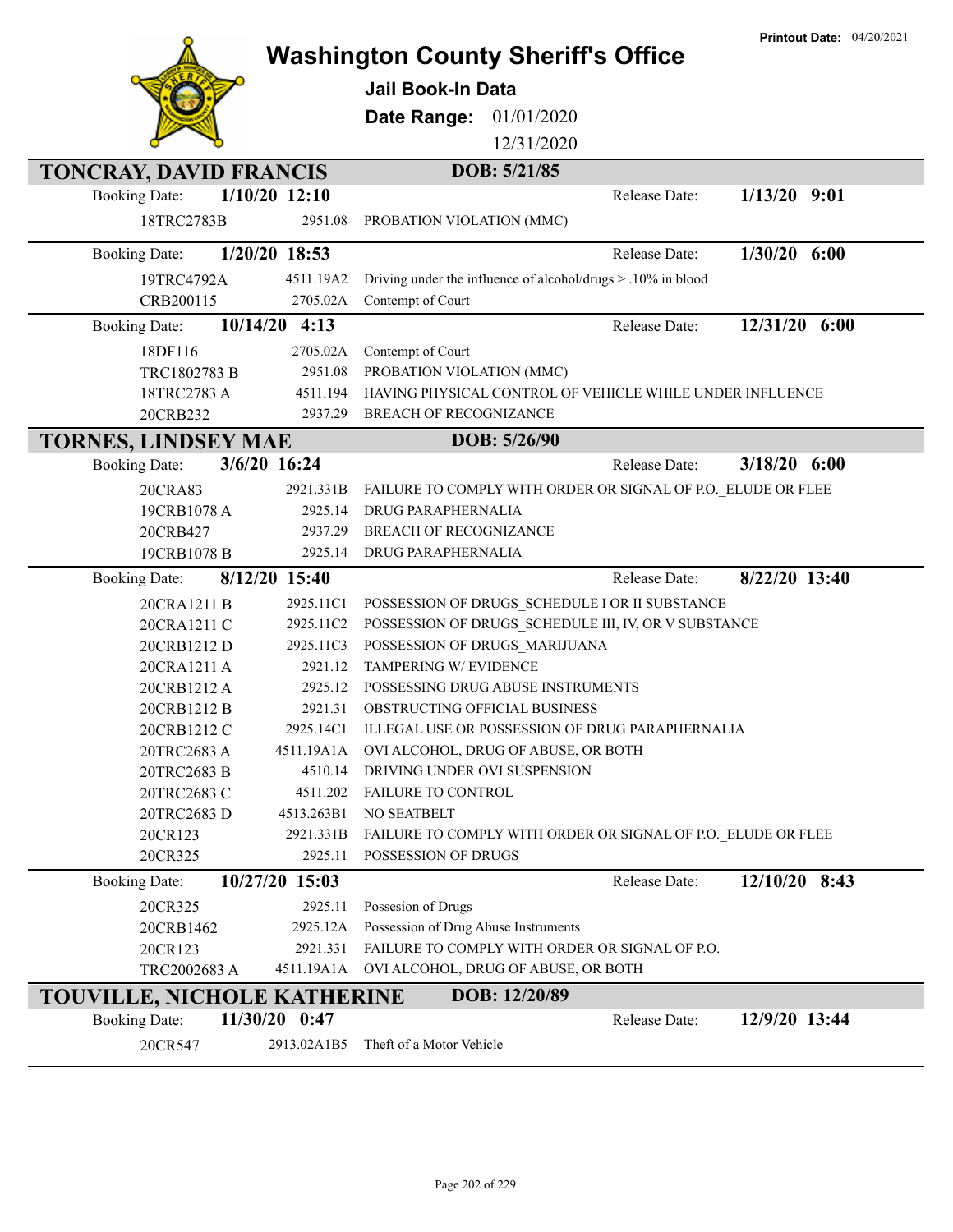|                                       |                 | <b>Washington County Sheriff's Office</b>     |               | <b>Printout Date: 04/20/2021</b> |
|---------------------------------------|-----------------|-----------------------------------------------|---------------|----------------------------------|
|                                       |                 | <b>Jail Book-In Data</b>                      |               |                                  |
|                                       |                 | Date Range: 01/01/2020                        |               |                                  |
|                                       |                 | 12/31/2020                                    |               |                                  |
| <b>TOWNES, BRANDON CLARK</b>          |                 | DOB: 1/3/89                                   |               |                                  |
| <b>Booking Date:</b>                  | 10/16/20 10:11  |                                               | Release Date: | 10/22/20 19:57                   |
| 20TRD3905 B                           | 4511.21D4       | SPEED >70 MPH                                 |               |                                  |
| 20TRD3905 A                           | 4510.14         | DRIVING UNDER OVI SUSPENSION                  |               |                                  |
| 20TRD3905 C                           | 4513.263B1      | NO SEATBELT                                   |               |                                  |
| 20CRB1560                             | 2925.11C3       | POSSESSION OF DRUGS_MARIJUANA                 |               |                                  |
| 20CRA1559                             | 2921.12         | <b>TAMPERING W/ EVIDENCE</b>                  |               |                                  |
| 20CR419                               | 2921.12A1B      | <b>TAMPERING WITH EVIDENCE</b>                |               |                                  |
| <b>TOWNSEND, LESLIE ANN</b>           |                 | DOB: 7/23/82                                  |               |                                  |
| 3/3/20 18:11<br><b>Booking Date:</b>  |                 |                                               | Release Date: | 3/4/20 13:42                     |
| 20CR149                               | 2925.11A        | POSSESSION OF DRUGS                           |               |                                  |
| <b>ATHENS CO</b>                      | 2913.02         | <b>THEFT</b>                                  |               |                                  |
| <b>TRAVIS, LEONARD FRANKLIN</b>       |                 | DOB: 12/15/70                                 |               |                                  |
| 6/3/20 12:51<br><b>Booking Date:</b>  |                 |                                               | Release Date: | $6/16/20$ 9:24                   |
| 18CR340                               | 2951.08A        | PROBATION VIOLATION (CPC)                     |               |                                  |
| <b>Booking Date:</b>                  | $6/26/20$ 11:42 |                                               | Release Date: | $6/26/20$ 11:49                  |
| 18CR340                               | 2951.08A        | PROBATION VIOLATION (CPC)                     |               |                                  |
| 8/7/20 18:50<br><b>Booking Date:</b>  |                 |                                               | Release Date: | $10/13/20$ 8:12                  |
| 18CR340                               | 2951.08A        | PROBATION VIOLATION (CPC)                     |               |                                  |
| <b>TREADWAY, JAMES KEITH</b>          |                 | DOB: 4/3/74                                   |               |                                  |
| $1/5/20$ 1:30<br><b>Booking Date:</b> |                 |                                               | Release Date: | $1/6/20$ 13:42                   |
| 95DF000157                            | 2705.02         | CONTEMPT(FAILURE TO APPEAR)                   |               |                                  |
| 3/20/20 12:46<br><b>Booking Date:</b> |                 |                                               | Release Date: | 10/7/20 9:27                     |
| 20CR151                               | 2911.01Z        | ATTEMPTED AGG. ROBBERY                        |               |                                  |
| 95DF157                               | 2705.02A        | Contempt of Court                             |               |                                  |
| 20CR188                               | 2950.05         | SEX OFFENDER/FAIL TO NOTIFY CHANGE OF ADDRESS |               |                                  |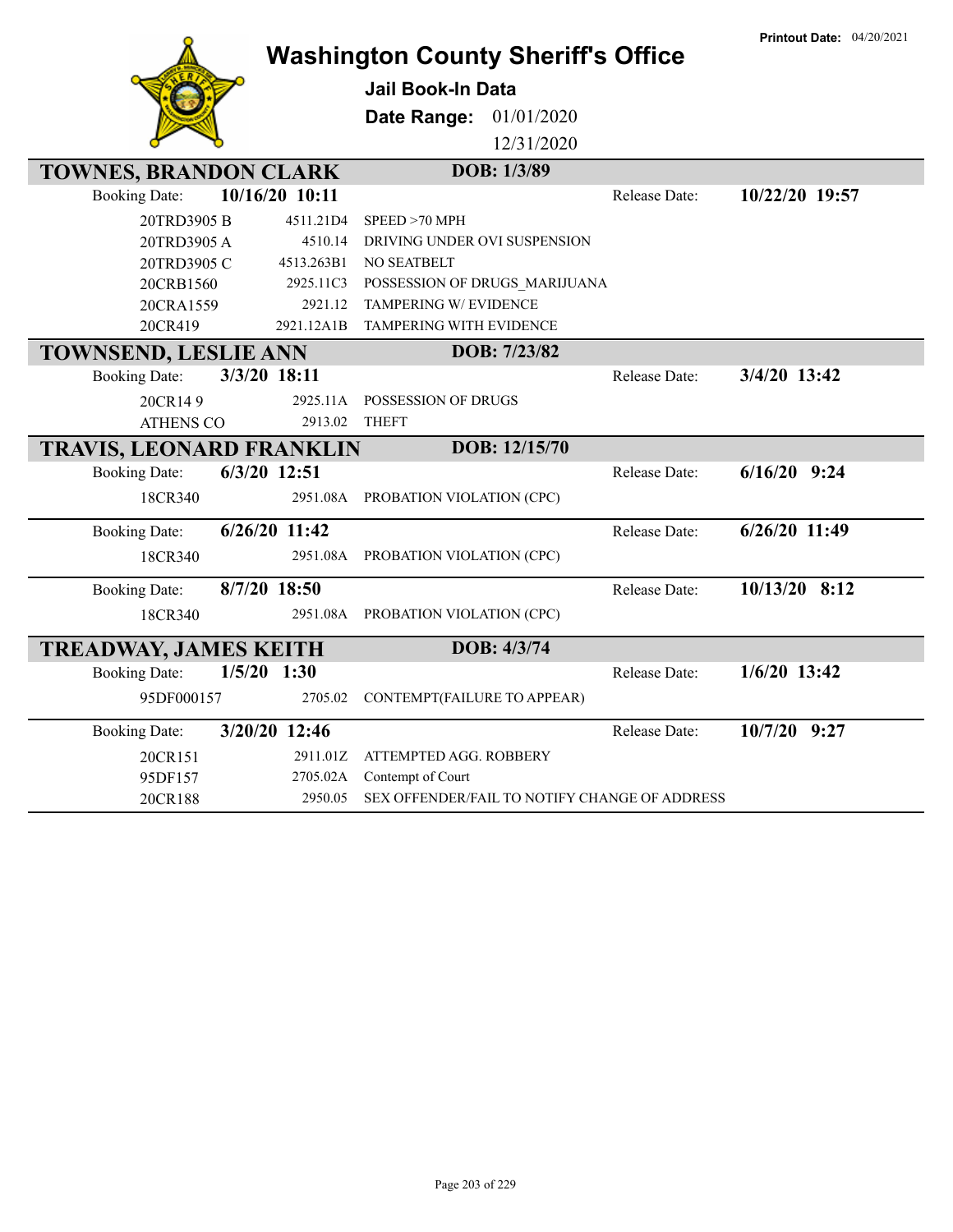**Printout Date:** 04/20/2021



## **Washington County Sheriff's Office**

**Jail Book-In Data**

**Date Range:** 01/01/2020

12/31/2020

| <b>TREFZ, ALEXANDER THOMAS</b> |                       | DOB: 3/29/88                                                                    |                |
|--------------------------------|-----------------------|---------------------------------------------------------------------------------|----------------|
| <b>Booking Date:</b>           | $7/3/20$ 13:10        | Release Date:                                                                   | 7/6/20 16:45   |
| 20CRA953 A                     | 2921.12A1             | TAMPERING W/EVIDENCE ALTER, DESTROY, CONCEAL, REMOVE RECORD                     |                |
| 20CRA953 B                     | 2925.11C2             | POSSESSION OF DRUGS_SCHEDULE III, IV, OR V SUBSTANCE                            |                |
| 20TRC2175 B                    | 4511.21               | <b>SPEED</b>                                                                    |                |
| 20TRC2175 A                    | 4511.19A1A            | OVI ALCOHOL, DRUG OF ABUSE, OR BOTH                                             |                |
| 20TRC2175 C                    | 4513.263B1            | NO SEATBELT                                                                     |                |
| 20CRB952 E                     | 2925.11C3             | POSSESSION OF DRUGS_MARIJUANA                                                   |                |
| 20CRB952 C                     | 2925.141C             | ILLEGAL USE OR POSSESSION OF DRUG PARAPHERNALIA                                 |                |
| 20CRB952 F                     | 2917.11B2             | DISORDERLY CONDUCT INTOXICATED CREATE RISK OF HARM                              |                |
| 20CRB952 B                     | 2921.31               | OBSTRUCTING OFFICIAL BUSINESS                                                   |                |
| 20CRB952 A                     | 2921.331              | FAILURE TO COMPLY WITH ORDER OR SIGNAL OF P.O.                                  |                |
| 20CRB952 D                     | 2925.14               | Drug Paraphenalia                                                               |                |
| <b>Booking Date:</b>           | 10/8/20 14:21         | Release Date:                                                                   | 10/9/20 11:53  |
| CRB2000952 A                   | 2921.331              | FAILURE TO COMPLY WITH ORDER OR SIGNAL OF P.O.                                  |                |
| CRB2000952 B                   | 2921.31               | OBSTRUCTING OFFICIAL BUSINESS                                                   |                |
| CRB2000952 C                   | 2925.14               | DRUG PARAPHERNALIA                                                              |                |
| CRB2000952 D                   | 2925.141C             | ILLEGAL USE OR POSSESSION OF DRUG PARAPHERNALIA                                 |                |
| CRB2000952 E                   | 2925.11C3             | POSSESSION OF DRUGS_MARIJUANA                                                   |                |
| CRB2000952 F                   | 2917.11               | DISORDERLY CONDUCT                                                              |                |
| TRC2002175 A                   | 4511.19A1A<br>4511.21 | OVI ALCOHOL, DRUG OF ABUSE, OR BOTH<br><b>SPEED</b>                             |                |
| TRC2002175 B<br>TRC2002175 C   | 4511.263B1            | NO SEATBELT                                                                     |                |
|                                |                       |                                                                                 |                |
|                                |                       |                                                                                 |                |
| <b>TREMBLY, ANANDA JOY</b>     |                       | DOB: 5/3/76                                                                     |                |
| <b>Booking Date:</b>           | 10/20/20 10:09        | Release Date:                                                                   | 10/20/20 10:16 |
| 20CR394                        | 2925.11AC1B           | AGGRAVATED POSSESSION OF DRUGS                                                  |                |
| TRIMBLE, PHILLIP MICHAEL       |                       | DOB: 12/9/82                                                                    |                |
| <b>Booking Date:</b>           | 12/19/20 18:20        | Release Date:                                                                   | 12/23/20 8:52  |
| 20CR552                        | 2913.02A1B4           | THEFT OF A FIREARM                                                              |                |
| 20CR552                        | 2913.02A1B4           | THEFT OF A FIREARM                                                              |                |
| 20CRA1856A                     | 2921.36A2             | ILLEGAL CONVEYANCE OF DRUGS OF ABUSE DETENTION MENTAL HEALTH<br><b>FACILITY</b> |                |
| 20CRA1856B                     | 2925.11A              | POSSESSION OF DRUGS                                                             |                |
| <b>TROUT, ROBERT LEE</b>       |                       | DOB: 3/30/78                                                                    |                |
| <b>Booking Date:</b>           | $6/5/20$ 14:06        | Release Date:                                                                   | $7/15/20$ 9:36 |
| 06DC000427                     | 2705.02               | CONTEMPT(FAILURE TO APPEAR)                                                     |                |
| <b>TRUAX, JUSTIN CRAIG</b>     |                       | DOB: 8/25/77                                                                    |                |
| <b>Booking Date:</b>           | 3/5/20 10:04          | Release Date:                                                                   | 3/5/20 10:12   |
| 20CR81                         | 2907.24A2C1           | Soliciting - solicit another for sexual activity for hire                       |                |
| <b>TRUAX, ROGER SHANE</b>      |                       | DOB: 3/20/71                                                                    |                |
| <b>Booking Date:</b>           | 2/28/20 19:06         | Release Date:                                                                   | 3/8/20 5:37    |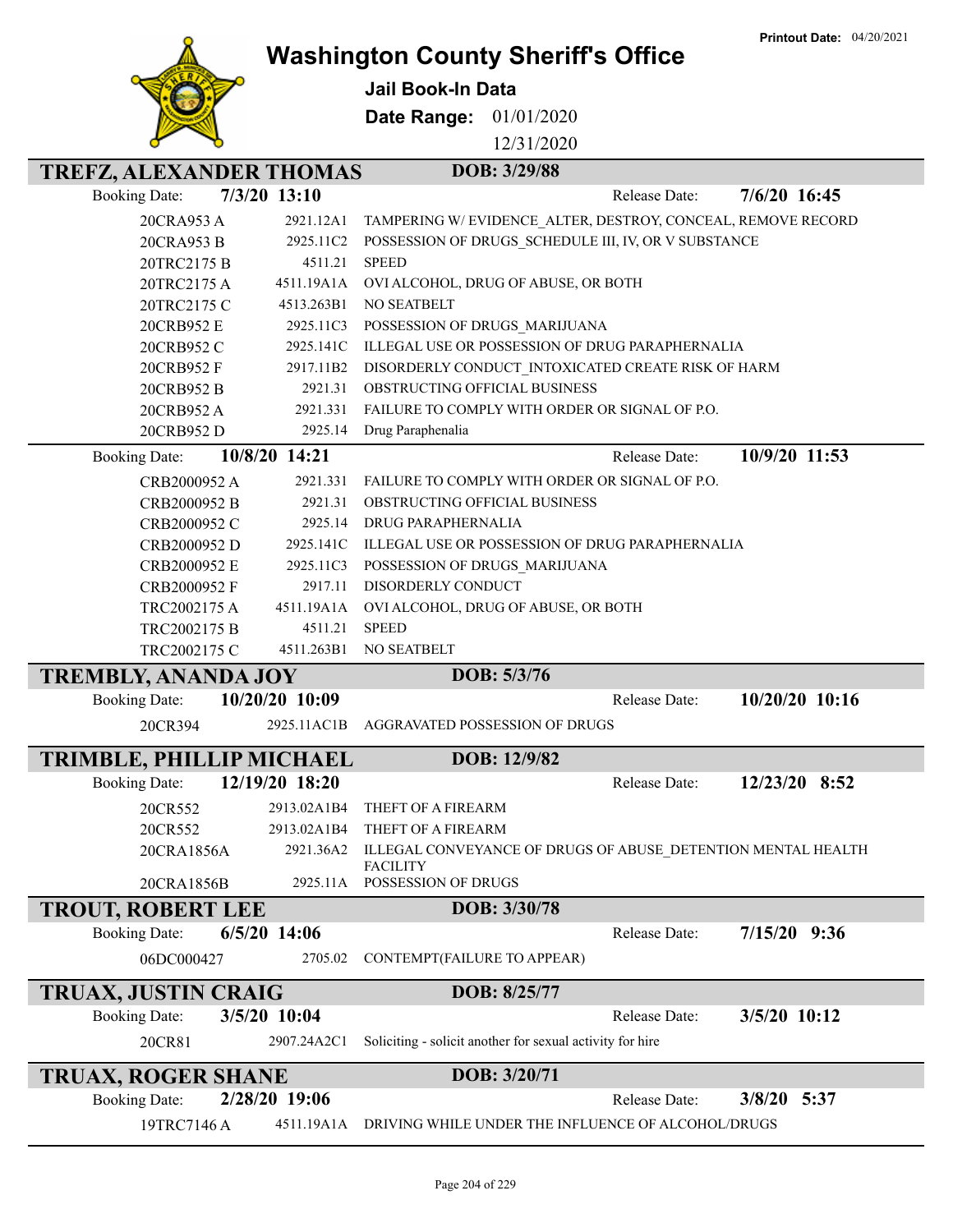| <b>Washington County Sheriff's Office</b> |               |                                                     |               | <b>Printout Date: 04/20/2021</b> |
|-------------------------------------------|---------------|-----------------------------------------------------|---------------|----------------------------------|
|                                           |               | <b>Jail Book-In Data</b>                            |               |                                  |
|                                           |               | 01/01/2020<br>Date Range:                           |               |                                  |
|                                           |               | 12/31/2020                                          |               |                                  |
|                                           |               |                                                     |               |                                  |
| <b>TRUS, ADAM JOSEPH</b>                  |               | DOB: 9/2/77                                         |               |                                  |
| <b>Booking Date:</b>                      | $1/3/20$ 8:08 |                                                     | Release Date: | $1/7/20$ 8:18                    |
| <b>BELPRE</b>                             | 2705.02       | CONTEMPT(FAILURE TO APPEAR)                         |               |                                  |
| <b>TUCKER, LARRY DAVID</b>                |               | DOB: 9/24/62                                        |               |                                  |
| <b>Booking Date:</b>                      | 2/18/20 20:17 |                                                     | Release Date: | 2/24/20 13:48                    |
| <b>MEIGS</b>                              | 2907.05A1     | Gross Sexual Imposition - force                     |               |                                  |
| <b>Booking Date:</b>                      | 2/24/20 18:02 |                                                     | Release Date: | 3/9/20 13:06                     |
| MEIGS CO                                  | 2907.03       | <b>Sexual Battery</b>                               |               |                                  |
| <b>Booking Date:</b>                      | 3/9/20 15:53  |                                                     | Release Date: | $3/11/20$ 5:22                   |
| MEIGS CO                                  | 2907.03       | <b>Sexual Battery</b>                               |               |                                  |
|                                           |               |                                                     |               |                                  |
| <b>Booking Date:</b>                      | 3/11/20 19:07 |                                                     | Release Date: | 3/13/20 10:15                    |
| MEIGS CO                                  | 2907.03       | <b>Sexual Battery</b>                               |               |                                  |
| TUCKER, SUZANNE MARIE                     |               | DOB: 7/8/83                                         |               |                                  |
| <b>Booking Date:</b>                      | 5/12/20 18:59 |                                                     | Release Date: | 5/19/20 18:00                    |
| 18CR164                                   |               | 2925.11A POSSESSION OF DRUGS                        |               |                                  |
| <b>Booking Date:</b>                      | 7/20/20 19:11 |                                                     | Release Date: | $9/17/20$ 6:00                   |
| 18CR164                                   |               | 2951.08A PROBATION VIOLATION (CPC)                  |               |                                  |
| TUNSTALL, VERNON GRANT                    |               | DOB: 5/28/89                                        |               |                                  |
| <b>Booking Date:</b>                      | 6/17/20 11:50 |                                                     | Release Date: | 6/24/20 14:49                    |
| <b>CUYAHOGA CC</b>                        |               | 2925.11A POSSESSION OF DRUGS                        |               |                                  |
| 20CRA869                                  |               | 2925.11C11C Possession of Fentanyl-Related Compound |               |                                  |
| <b>TURIFY, MARCUS ALEC</b>                |               | DOB: 12/11/91                                       |               |                                  |
| <b>Booking Date:</b>                      | 2/19/20 14:27 |                                                     | Release Date: | 2/25/20 10:34                    |
| 19CR2643                                  | 2913.02A1B2   | <b>THEFT</b>                                        |               |                                  |
| <b>MONROE CO</b>                          | 2913.02A1B5   | Theft of a Motor Vehicle                            |               |                                  |
| TYSON, DAMIAN NICHOLAS                    |               | DOB: 2/5/79                                         |               |                                  |
| <b>Booking Date:</b>                      | 3/14/20 11:52 |                                                     | Release Date: | $3/22/20$ 8:24                   |
| <b>PAROLE</b>                             | 2967.15       | PAROLE VIOLATION                                    |               |                                  |
| ULLMANN, ZANE D                           |               | DOB: 5/25/00                                        |               |                                  |
| <b>Booking Date:</b>                      | 10/2/20 15:08 |                                                     | Release Date: | 10/2/20 15:14                    |
| 20CR377 1                                 | 2925.03A2C3A  | Trafficking in Marijuana                            |               |                                  |
| 20CR3772                                  | 2925.14C1F1   | <b>DRUG PARAPHERNALIA</b>                           |               |                                  |
| <b>URBAN, KIRK MICHAEL</b>                |               | DOB: 6/7/75                                         |               |                                  |
| <b>Booking Date:</b>                      | $2/5/20$ 3:44 |                                                     | Release Date: | 4/3/20 14:40                     |
| 19CR058                                   | 2907.09A3     | Public Indecency - appear to be sex act             |               |                                  |
| 19CRB0460                                 | 2907.09A2     | Public Indecency - engage in sex act                |               |                                  |
| CRB1900617                                | 2705.02       | CONTEMPT(FAILURE TO APPEAR)                         |               |                                  |
| 19CR189                                   | 2937.99       | BREACH OF RECOGNIZANCE                              |               |                                  |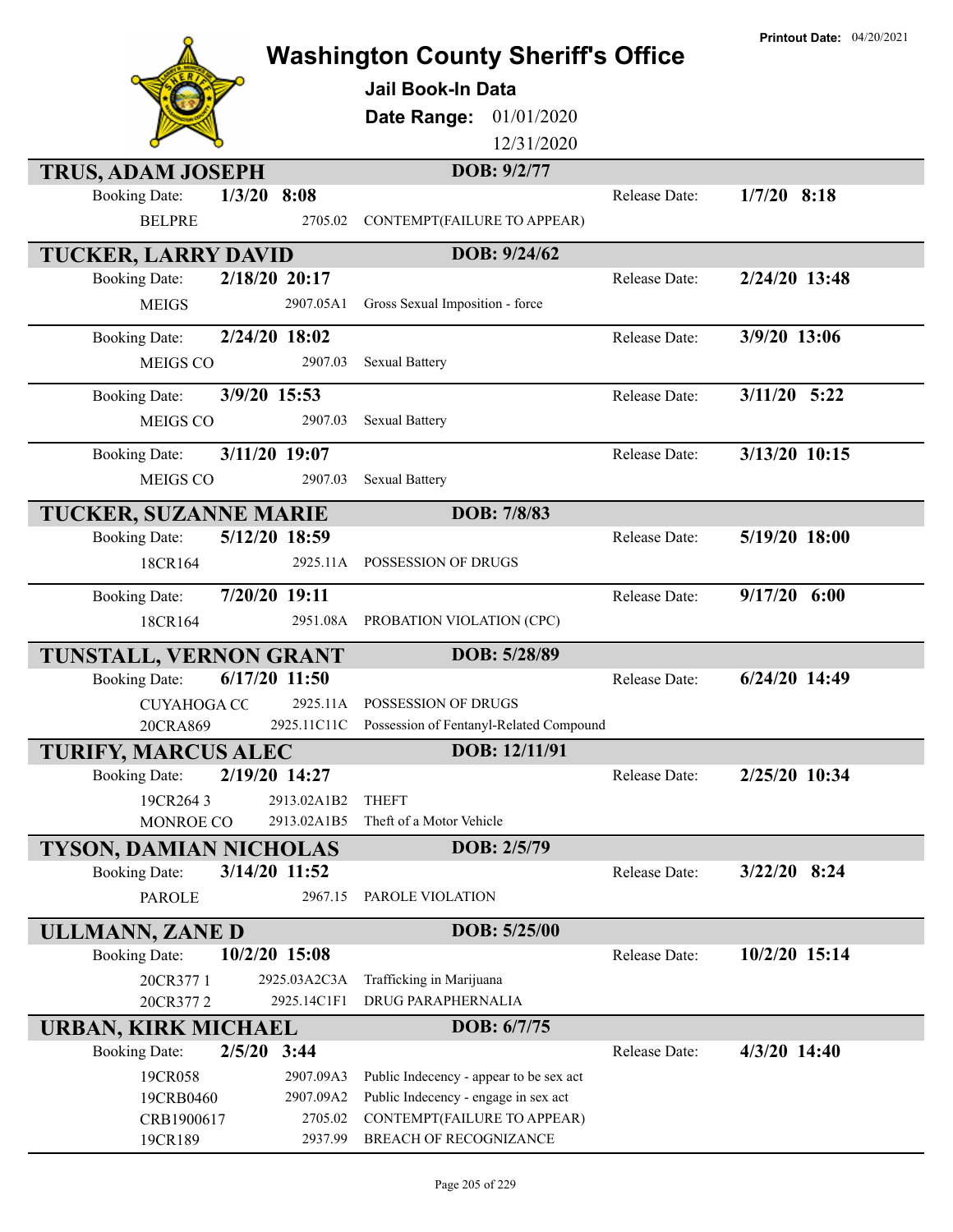|                                    |                 | <b>Washington County Sheriff's Office</b><br><b>Jail Book-In Data</b><br>Date Range: 01/01/2020<br>12/31/2020 |               | <b>Printout Date: 04/20/2021</b> |
|------------------------------------|-----------------|---------------------------------------------------------------------------------------------------------------|---------------|----------------------------------|
| VACTOR, LINVELL MICH               |                 | DOB: 5/7/72                                                                                                   |               |                                  |
| <b>Booking Date:</b>               | 2/7/20 19:31    |                                                                                                               | Release Date: | $2/17/20$ 5:34                   |
| 19TRD3036A                         | 4510.14         | DRIVING UNDER OVI SUSPENSION                                                                                  |               |                                  |
| VALENTINE, CALVIN MICKAEL          |                 | DOB: 7/13/98                                                                                                  |               |                                  |
| <b>Booking Date:</b>               | 2/21/20 20:40   |                                                                                                               | Release Date: | 2/24/20 17:51                    |
| 19TRC4611C                         |                 | 4511.19A1A DRIVING WHILE UNDER THE INFLUENCE OF ALCOHOL/DRUGS                                                 |               |                                  |
| <b>Booking Date:</b>               | 2/28/20 19:01   |                                                                                                               | Release Date: | $3/2/20$ 5:43                    |
| 19TRC4611 C                        |                 | 4511.19A1A DRIVING WHILE UNDER THE INFLUENCE OF ALCOHOL/DRUGS                                                 |               |                                  |
| <b>Booking Date:</b>               | 5/29/20 19:26   |                                                                                                               | Release Date: | $6/1/20$ 5:38                    |
| 19TRC4611C                         |                 | 4511.19A1A OVI ALCOHOL, DRUG OF ABUSE, OR BOTH                                                                |               |                                  |
|                                    |                 |                                                                                                               |               |                                  |
| <b>Booking Date:</b>               | $6/5/20$ 18:01  |                                                                                                               | Release Date: | $6/8/20$ 5:42                    |
| 19TRC4611 C                        |                 | 4511.19A1A DRIVING WHILE UNDER THE INFLUENCE OF ALCOHOL/DRUGS                                                 |               |                                  |
| <b>Booking Date:</b>               | $6/12/20$ 18:02 |                                                                                                               | Release Date: | $6/15/20$ $6:00$                 |
| 19TRC4611C                         | 4511.19A1A      | DRIVING WHILE UNDER THE INFLUENCE OF ALCOHOL/DRUGS                                                            |               |                                  |
| VALENTINO, AUSTIN LLOYD            |                 | DOB: 5/28/97                                                                                                  |               |                                  |
| <b>Booking Date:</b>               | 9/7/20 18:22    |                                                                                                               | Release Date: | 9/10/20 18:00                    |
| 19TRC1355 A                        |                 | 4511.19A1A OVI ALCOHOL, DRUG OF ABUSE, OR BOTH                                                                |               |                                  |
| VANCE, ANGELO ANTONIO              |                 | DOB: 4/10/89                                                                                                  |               |                                  |
| <b>Booking Date:</b>               | 12/15/20 18:20  |                                                                                                               | Release Date: | 12/18/20 18:00                   |
| 18CR231                            | 2951.08A        | PROBATION VIOLATION (CPC)                                                                                     |               |                                  |
|                                    | 12/28/20 6:21   |                                                                                                               |               |                                  |
| <b>Booking Date:</b>               | 2925.11AC11A    |                                                                                                               | Release Date: | $1/4/21$ 5:07                    |
| 18CR231                            |                 | Possession of Fentanyl-Related Compound                                                                       |               |                                  |
| <b>VANCE, DANIEL QUENTIN</b>       |                 | DOB: 10/9/98                                                                                                  |               |                                  |
| <b>Booking Date:</b>               | 9/8/20 14:37    |                                                                                                               | Release Date: | 9/8/20 15:36                     |
| 17CRB766 B                         | 2951.08         | PROBATION VIOLATION (MMC)                                                                                     |               |                                  |
| <b>VANDERGRIFT, CHRISTOPHER WA</b> |                 | DOB: 9/15/92                                                                                                  |               |                                  |
| <b>Booking Date:</b>               | 12/4/20 12:50   |                                                                                                               | Release Date: | 12/4/20 13:45                    |
| CRB2000941                         | 2917.11A1       | DISORDERLY CONDUCT_FIGHTING OR THREATENING                                                                    |               |                                  |
| VANGORDEN, JOSEPH SCOTT            |                 | DOB: 9/3/91                                                                                                   |               |                                  |
| <b>Booking Date:</b>               | 2/19/20 9:52    |                                                                                                               | Release Date: | 2/19/20 10:02                    |
| 20CR65                             |                 | 2925.11AC1A Aggravated Possession of Drugs                                                                    |               |                                  |
| VANNOY, ETHAN ALEXANDER            |                 | DOB: 2/12/99                                                                                                  |               |                                  |
| <b>Booking Date:</b>               | 12/23/20 10:04  |                                                                                                               | Release Date: | 12/23/20 12:04                   |
| 20CRB1615                          | 2917.11B2       | DISORDERLY CONDUCT_INTOXICATED CREATE RISK OF HARM                                                            |               |                                  |
|                                    |                 |                                                                                                               |               |                                  |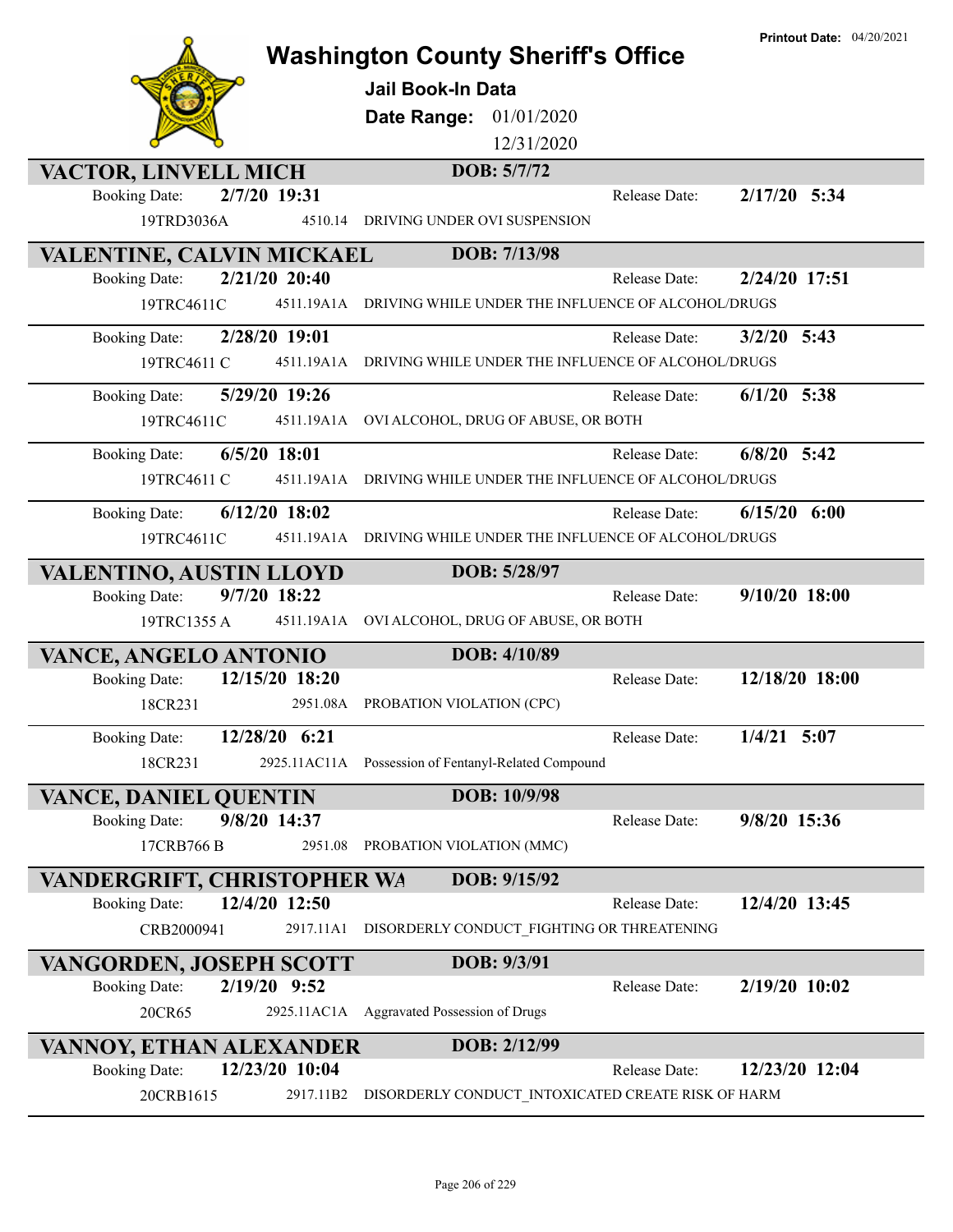| <b>Washington County Sheriff's Office</b> |                 |                                                    |               | <b>Printout Date: 04/20/2021</b> |
|-------------------------------------------|-----------------|----------------------------------------------------|---------------|----------------------------------|
|                                           |                 |                                                    |               |                                  |
|                                           |                 | Jail Book-In Data                                  |               |                                  |
|                                           |                 | Date Range:<br>01/01/2020                          |               |                                  |
|                                           |                 | 12/31/2020                                         |               |                                  |
| VANWEY, DANIELLE ANN                      |                 | DOB: 10/18/83                                      |               |                                  |
| 7/31/20<br><b>Booking Date:</b>           | 9:38            |                                                    | Release Date: | $8/3/20$ 7:47                    |
| CRB1802519 PV                             | 2951.08         | PROBATION VIOLATION (MMC)                          |               |                                  |
| <b>Booking Date:</b>                      | 9/25/20 16:08   |                                                    | Release Date: | 9/28/20 12:24                    |
| CRB1802519 PV                             | 2951.08         | PROBATION VIOLATION (MMC)                          |               |                                  |
| <b>Booking Date:</b>                      | 11/30/20 18:17  |                                                    | Release Date: | 12/12/20 5:31                    |
| 18CRB2519 A                               | 2909.06         | Criminal Damaging/Endangering                      |               |                                  |
| <b>VAUGHAN, JOSEPH EDWARD</b>             |                 | DOB: 6/26/82                                       |               |                                  |
| <b>Booking Date:</b>                      | 2/11/20 22:38   |                                                    | Release Date: | 2/13/20 10:01                    |
| 20CRB249                                  | 2903.13         | Assault                                            |               |                                  |
| <b>Booking Date:</b>                      | 10/5/20 19:15   |                                                    | Release Date: | $10/13/20$ 6:00                  |
| 20CRB0249                                 | 2917.11         | DISORDERLY CONDUCT                                 |               |                                  |
| VAUGHN, AMBER JENAI                       |                 | DOB: 10/14/77                                      |               |                                  |
| <b>Booking Date:</b>                      | 4/13/20 15:32   |                                                    | Release Date: | 4/20/20 11:21                    |
| 20CRB537A                                 | 2903.21         | <b>Aggravated Menacing</b>                         |               |                                  |
| 20CRB537C                                 | 2911.21A3       | CRIMINAL TRESPASS FAIL TO LEAVE; RECKLESSLY        |               |                                  |
| 20CRB537B                                 | 2909.06         | Criminal Damaging/Endangering                      |               |                                  |
| <b>Booking Date:</b>                      | 4/29/20 14:58   |                                                    | Release Date: | $5/1/20$ 9:24                    |
| 20CRB537A                                 | 2903.21         | <b>Aggravated Menacing</b>                         |               |                                  |
| 20CRB537B                                 | 2909.06         | Criminal Damaging/Endangering                      |               |                                  |
| 20CRB537C                                 | 2911.21A3       | CRIMINAL TRESPASS_FAIL TO LEAVE; RECKLESSLY        |               |                                  |
| <b>VENHAM, JAMES EDWARD</b>               |                 | DOB: 10/5/78                                       |               |                                  |
| <b>Booking Date:</b>                      | $1/27/20$ 20:05 |                                                    | Release Date: | $1/30/20$ 6:00                   |
| CRB 1902104                               | 2705.02         | CONTEMPT(FAILURE TO APPEAR)                        |               |                                  |
| <b>Booking Date:</b>                      | 9/16/20 20:34   |                                                    | Release Date: | $9/25/20$ 22:00                  |
| 20TRC1764 A                               | 4511.19A1A      | DRIVING WHILE UNDER THE INFLUENCE OF ALCOHOL/DRUGS |               |                                  |
| 20TRC1764 B                               | 4513.263B1      | <b>NO SEATBELT</b>                                 |               |                                  |
| 20CRB954 A                                | 2919.25         | <b>DOMESTIC VIOLENCE</b>                           |               |                                  |
| 20CRB954 B                                | 2903.21         | <b>Aggravated Menacing</b>                         |               |                                  |
| VENHAM, SETH TAYLOR                       |                 | DOB: 1/12/86                                       |               |                                  |
| <b>Booking Date:</b>                      | 1/29/20 11:40   |                                                    | Release Date: | $1/29/20$ 14:05                  |
| 20CRA0058A                                | 2925.11         | POSSESSION OF DRUGS                                |               |                                  |
| <b>20CRA58B</b>                           | 2925.11         | Possesion of Drugs                                 |               |                                  |
| <b>VILLARREAL, JORGE</b>                  |                 | DOB: 9/3/99                                        |               |                                  |
| <b>Booking Date:</b>                      | 3/20/20 10:50   |                                                    | Release Date: | $3/22/20$ 5:39                   |
| 20TRC1352A                                | 4511.19A1A      | DRIVING WHILE UNDER THE INFLUENCE OF ALCOHOL/DRUGS |               |                                  |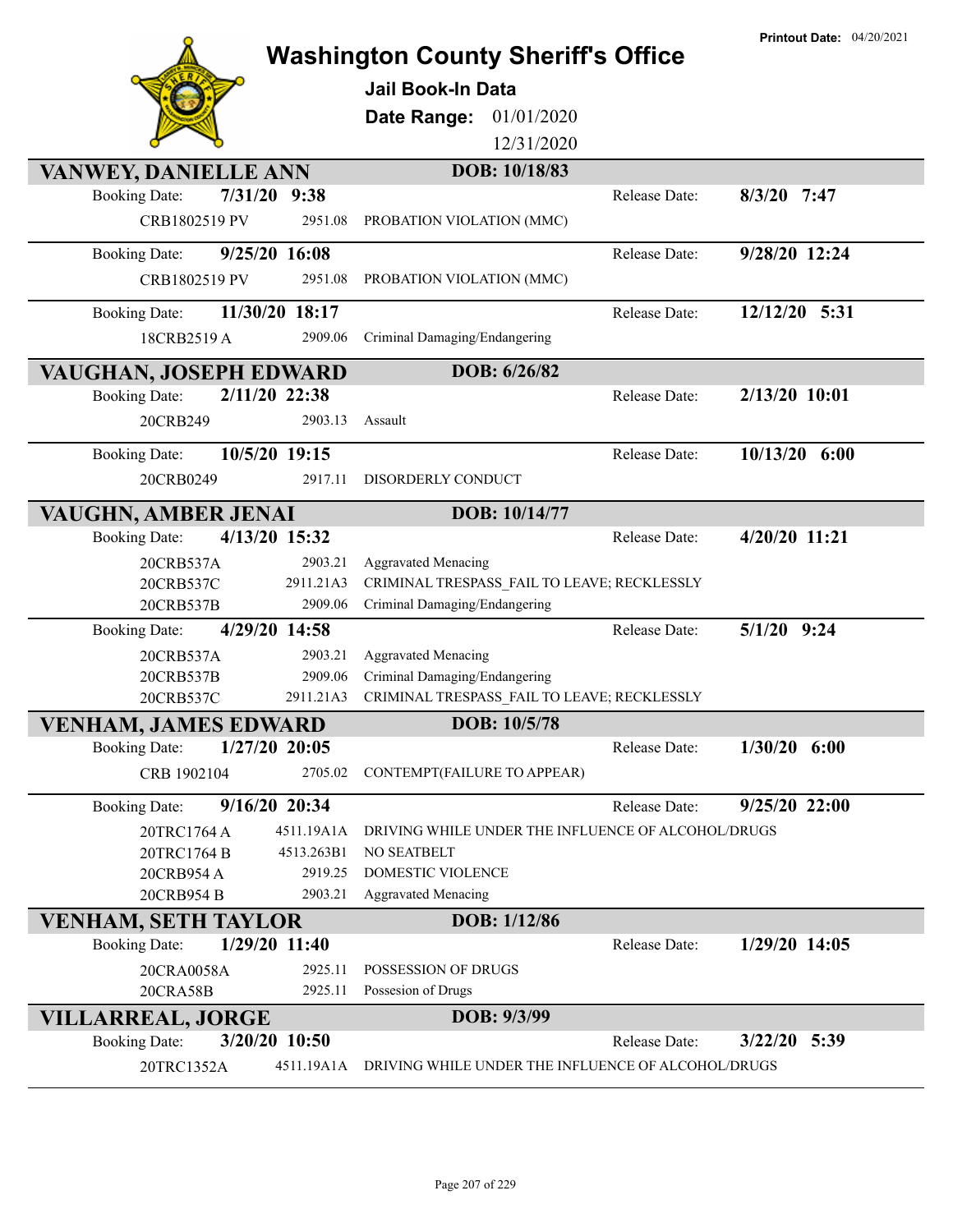|                                |                |                                                             |               | <b>Printout Date: 04/20/2021</b> |
|--------------------------------|----------------|-------------------------------------------------------------|---------------|----------------------------------|
|                                |                | <b>Washington County Sheriff's Office</b>                   |               |                                  |
|                                |                | <b>Jail Book-In Data</b>                                    |               |                                  |
|                                |                | Date Range: 01/01/2020                                      |               |                                  |
|                                |                | 12/31/2020                                                  |               |                                  |
|                                |                |                                                             |               |                                  |
| VINCENT, ISABELLA TRISTEN LEI  |                | DOB: 8/5/99                                                 |               |                                  |
| <b>Booking Date:</b>           | 2/3/20 12:20   |                                                             | Release Date: | 2/4/20 11:01                     |
|                                | 2919.25A       | DOMESTIC VIOLENCE KNOWINGLY CAUSE PHYSICAL HARM             |               |                                  |
| <b>Booking Date:</b>           | 2/6/20 19:31   |                                                             | Release Date: | $2/11/20$ 9:57                   |
| 20CRB220                       | 2919.27        | VIOLATE PROTECTION ORDER OR CONSENT AGREEMENT               |               |                                  |
|                                |                |                                                             |               |                                  |
| <b>VINCENT, JUSTIN KAYEB</b>   |                | DOB: 4/2/83                                                 |               |                                  |
| <b>Booking Date:</b>           | 10/21/20 2:27  |                                                             | Release Date: | $10/21/20$ 8:20                  |
| <b>BELPRE</b>                  | 313.01         | <b>TRAFFIC DEVICE</b>                                       |               |                                  |
|                                |                | DOB: 1/25/98                                                |               |                                  |
| <b>VINEY, ADREANA MARIE</b>    |                |                                                             |               |                                  |
| <b>Booking Date:</b>           | 8/31/20 12:19  |                                                             | Release Date: | 9/9/20 13:42                     |
| CRA201323                      | 2913.51        | RECEIVING STOLEN PROPERTY                                   |               |                                  |
| <b>VITALE, BRADLEY RECARDO</b> |                | DOB: 1/23/75                                                |               |                                  |
| <b>Booking Date:</b>           | $4/5/20$ 5:07  |                                                             | Release Date: | 4/8/20 12:23                     |
| 20TRC1474A                     | 4511.19A1A     | DRIVING WHILE UNDER THE INFLUENCE OF ALCOHOL/DRUGS          |               |                                  |
| 20TRC1474B                     | 4510.11        | <b>DUS VIOL RESTR</b>                                       |               |                                  |
| 20TRC1474C                     | 4513.263B1     | NO SEATBELT                                                 |               |                                  |
| <b>VOYCIK, JEFFRY RYAN</b>     |                | DOB: 3/7/83                                                 |               |                                  |
| <b>Booking Date:</b>           | $3/5/20$ 0:24  |                                                             | Release Date: | 3/18/20 16:30                    |
| PV                             | 2951.08A       | PROBATION VIOLATION (CPC)                                   |               |                                  |
| 20CRB399                       | 2921.33A       | RESISTING ARREST RESIST OR INTERFERE                        |               |                                  |
|                                | 2951.08C       | PROBATION VIOLATION (OTHER CO/STATE)                        |               |                                  |
| <b>Booking Date:</b>           | 4/26/20 13:26  |                                                             | Release Date: | 4/29/20 9:58                     |
| 20CRA592                       | 2909.04A1      | Disrupting Public Service - mass communications service     |               |                                  |
| 20CRB593                       | 2919.25C       | DOMESTIC VIOLENCE CAUSE BELIEF OF IMMINENT PHYSICAL HARM BY |               |                                  |
|                                |                | <b>THREAT</b>                                               |               |                                  |
| <b>PV HOLDER</b>               | 2951.08A       | PROBATION VIOLATION (CPC)                                   |               |                                  |
| <b>Booking Date:</b>           | 8/12/20 12:58  |                                                             | Release Date: | $9/21/20$ 8:45                   |
| <b>PAROLE</b>                  | 2967.15        | PAROLE VIOLATION                                            |               |                                  |
| 20CRB1209                      | 2919.27        | VIOLATE PROTECTION ORDER OR CONSENT AGREEMENT               |               |                                  |
| 20CR1691                       | 2909.04A1C     | Disrupting Public Serveies                                  |               |                                  |
| 20CR1692                       | 2919.25C       | DOMESTIC VIOLENCE_CAUSE BELIEF OF IMMINENT PHYSICAL HARM BY |               |                                  |
| CRB2000399                     | 2921.33A       | <b>THREAT</b><br>RESISTING ARREST_RESIST OR INTERFERE       |               |                                  |
|                                |                | DOB: 5/31/92                                                |               |                                  |
| <b>WAGGONER, BURL DWIGHT</b>   | $2/22/20$ 0:19 |                                                             | Release Date: | $2/26/20$ 9:40                   |
| <b>Booking Date:</b>           |                |                                                             |               |                                  |
| <b>BELPRE</b>                  | 335.07         | DUS VIOLATOR COMPACT                                        |               |                                  |
| <b>BELPRE</b>                  | 337.04         | <b>TAIL LIGHTS</b>                                          |               |                                  |
| 19TRD2799 A                    | 4510.11A       | <b>DUS</b>                                                  |               |                                  |
| 19TRD2799 B                    | 4513.263B1     | NO SEATBELT                                                 |               |                                  |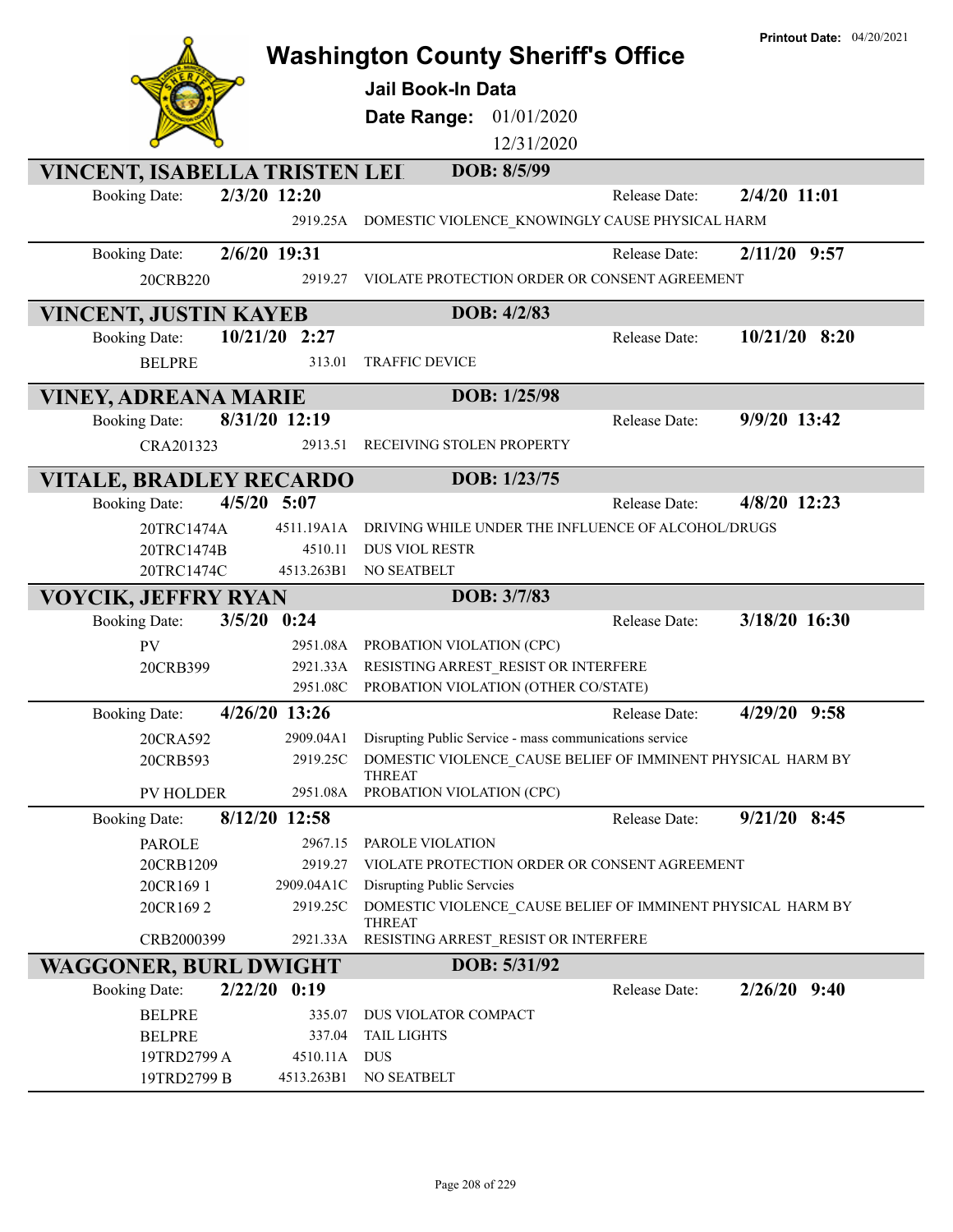|                                  |                 | <b>Washington County Sheriff's Office</b><br><b>Jail Book-In Data</b><br>01/01/2020<br>Date Range:<br>12/31/2020 |               | <b>Printout Date: 04/20/2021</b> |
|----------------------------------|-----------------|------------------------------------------------------------------------------------------------------------------|---------------|----------------------------------|
| <b>WAGNER, HEATHER LEE</b>       |                 | DOB: 7/26/75                                                                                                     |               |                                  |
| <b>Booking Date:</b>             | 11/10/20 23:03  |                                                                                                                  | Release Date: | 11/12/20 13:20                   |
| 20CRB1675                        | 2913.02         | <b>THEFT</b>                                                                                                     |               |                                  |
| <b>WAITE, DAKOTA RYAN</b>        |                 | DOB: 8/15/91                                                                                                     |               |                                  |
| 12/11/20<br><b>Booking Date:</b> | 1:59            |                                                                                                                  | Release Date: | 12/11/20 11:09                   |
| CRB2001814                       | 2919.25A        | DOMESTIC VIOLENCE_KNOWINGLY CAUSE PHYSICAL HARM                                                                  |               |                                  |
| TRD2004734 A                     | 4510.16         | DUS (FRA)                                                                                                        |               |                                  |
| TRD2004734 C                     | 4513.263B1      | NO SEATBELT                                                                                                      |               |                                  |
| TRD2004734 B                     | 4511.33         | <b>IMPROPER LANE USAGE</b>                                                                                       |               |                                  |
| WALDREP, KATHLEEN SARAH          |                 | DOB: 10/30/90                                                                                                    |               |                                  |
| <b>Booking Date:</b>             | $1/22/20$ 10:40 |                                                                                                                  | Release Date: | $1/22/20$ 11:03                  |
| 19CRB2123                        |                 | 2925.11A POSSESSION OF DRUGS                                                                                     |               |                                  |
| <b>Booking Date:</b>             | 3/26/20 21:17   |                                                                                                                  | Release Date: | 3/27/20 10:21                    |
| 20CRB488 A                       | 2921.31AB       | <b>Obstructing Official Business</b>                                                                             |               |                                  |
| 20CRB488 B                       | 2911.21A3       | CRIMINAL TRESPASS_FAIL TO LEAVE; RECKLESSLY                                                                      |               |                                  |
| <b>WALKER, CHARLES EDWARD</b>    |                 | DOB: 2/1/79                                                                                                      |               |                                  |
| <b>Booking Date:</b>             | 8/14/20 17:44   |                                                                                                                  | Release Date: | 8/29/20 17:59                    |
| 05CV858                          | 2705.02         | CONTEMPT(FAILURE TO APPEAR)                                                                                      |               |                                  |
| WALKER, CHRISTOPHER ADAM         |                 | DOB: 11/8/90                                                                                                     |               |                                  |
| <b>Booking Date:</b>             | 4/8/20 21:24    |                                                                                                                  | Release Date: | $9/16/20$ 8:49                   |
| 20CR158 1                        | 2907.322A1      | Pandering Sexually Oriented Matter Involving a Minor - create/produce material                                   |               |                                  |
| 20CR1582                         | 2907.322A1      | Pandering Sexually Oriented Matter Involving a Minor - create/produce material                                   |               |                                  |
| 20CR1583                         | 2907.322A1      | Pandering Sexually Oriented Matter Involving a Minor - create/produce material                                   |               |                                  |
| 20CR1584                         | 2907.322        | Pandering Sexually Oriented Matter Involving a Minor                                                             |               |                                  |
| 18CR414                          | 2951.08A        | PROBATION VIOLATION (CPC)                                                                                        |               |                                  |
| <b>WALKER, JAMES KEVIN</b>       |                 | DOB: 7/24/61                                                                                                     |               |                                  |
| <b>Booking Date:</b>             | 4/19/20 12:36   |                                                                                                                  | Release Date: | 4/20/20 16:33                    |
| 20CRB554                         |                 | 2919.25A DOMESTIC VIOLENCE KNOWINGLY CAUSE PHYSICAL HARM                                                         |               |                                  |
| WALKER, JORDAN LEVI              |                 | DOB: 9/6/90                                                                                                      |               |                                  |
| <b>Booking Date:</b>             | 2/27/20 21:35   |                                                                                                                  | Release Date: | $5/6/20$ $6:00$                  |
| 19CR232                          | 2951.08A        | PROBATION VIOLATION (CPC)                                                                                        |               |                                  |
| <b>Booking Date:</b>             | 7/19/20 17:45   |                                                                                                                  | Release Date: | 7/20/20 15:25                    |
| 20TRD2375                        | 4510.11         | DUS VIOL RESTR                                                                                                   |               |                                  |
| 20CRB1041                        | 2925.12         | POSSESSING DRUG ABUSE INSTRUMENTS                                                                                |               |                                  |
| <b>Booking Date:</b>             | 10/9/20 16:08   |                                                                                                                  | Release Date: | 10/19/20 6:00                    |
| 20TRD2375                        | 4510.14         | DRIVING UNDER OVI SUSPENSION                                                                                     |               |                                  |
| 20CRB1041                        | 2925.12         | POSSESSING DRUG ABUSE INSTRUMENTS                                                                                |               |                                  |
| 20TRD3582                        | 4510.16         | DUS (FRA)                                                                                                        |               |                                  |
| 20CRB1527                        | 2705.02A        | Contempt of Court                                                                                                |               |                                  |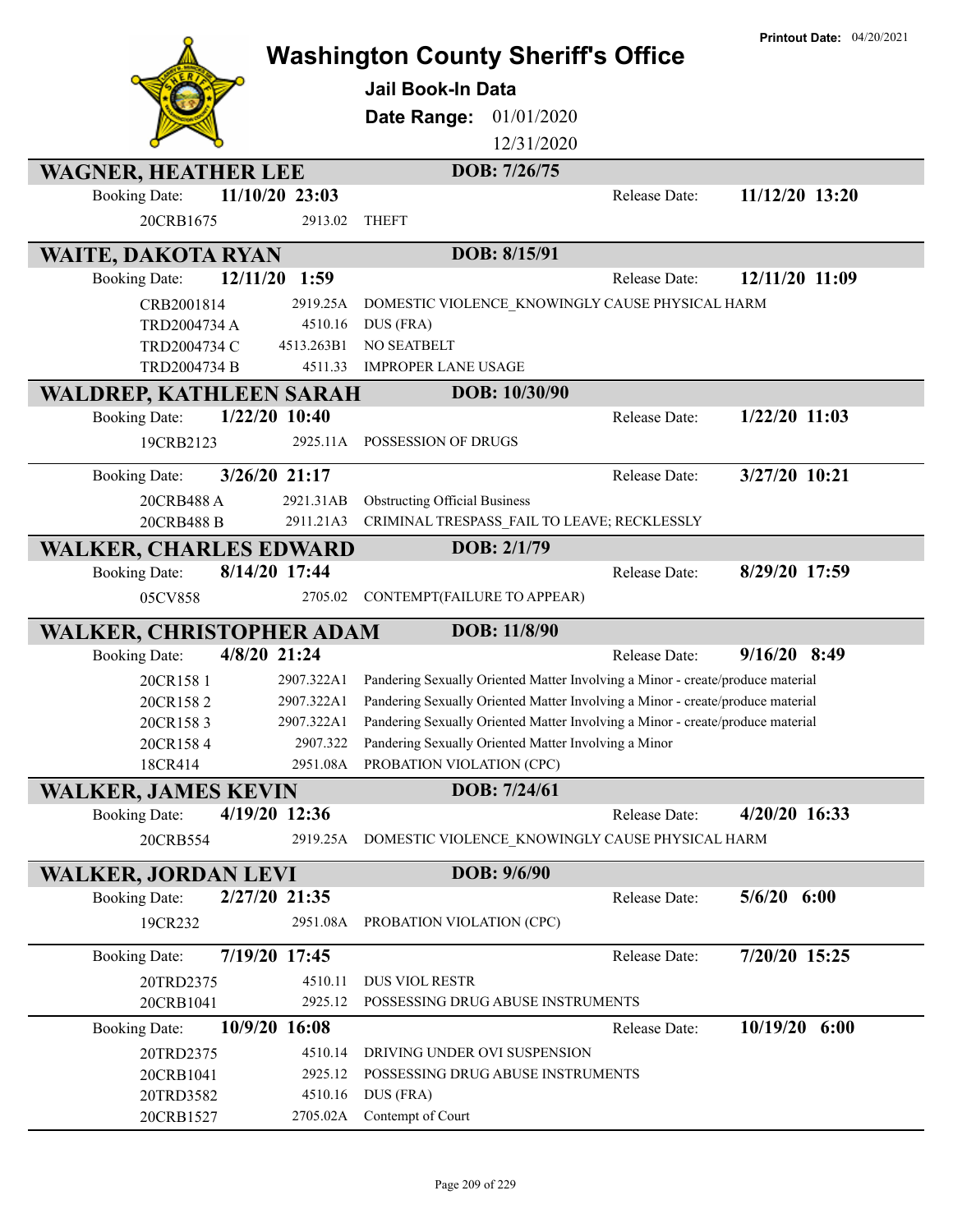|                                                      | <b>Printout Date: 04/20/2021</b><br><b>Washington County Sheriff's Office</b>                                                                                                                                      |
|------------------------------------------------------|--------------------------------------------------------------------------------------------------------------------------------------------------------------------------------------------------------------------|
|                                                      | Jail Book-In Data                                                                                                                                                                                                  |
|                                                      |                                                                                                                                                                                                                    |
|                                                      | 01/01/2020<br>Date Range:                                                                                                                                                                                          |
|                                                      | 12/31/2020                                                                                                                                                                                                         |
| <b>WALKER, MARK EDWARD</b>                           | DOB: 9/13/77                                                                                                                                                                                                       |
| 8/3/20 18:28<br><b>Booking Date:</b>                 | 8/6/20 17:49<br>Release Date:                                                                                                                                                                                      |
| 20TRC2138 B<br>4511.19A1H                            | Driving While Under the Influence of Alcohol/Drugs .17 of 1 gram or more by weight of<br>alcohol per 210 liters of breath                                                                                          |
| <b>WALKER, MICHAEL PAUL</b>                          | DOB: 12/27/76                                                                                                                                                                                                      |
| 12/8/20 10:12<br><b>Booking Date:</b>                | 12/8/20 17:36<br>Release Date:                                                                                                                                                                                     |
| 20cr496<br>2925.11                                   | Possesion of Drugs                                                                                                                                                                                                 |
| <b>WALKER, ZANE AARON</b>                            | DOB: 4/18/81                                                                                                                                                                                                       |
| 8/10/20<br>9:42<br><b>Booking Date:</b>              | 8/11/20 12:19<br>Release Date:                                                                                                                                                                                     |
| 20CRA1175<br>2917.21A1                               | TELECOMUNICATIONS HARRASSMENT ANONYMOUS, HARRASSING, ETC.                                                                                                                                                          |
| 20CRB1139<br>2917.21A1                               | TELECOMUNICATIONS HARRASSMENT ANONYMOUS, HARRASSING, ETC.                                                                                                                                                          |
| <b>WALL, ERICA JEAN</b>                              | DOB: 9/18/79                                                                                                                                                                                                       |
| 6/30/20 15:37<br><b>Booking Date:</b>                | 7/13/20 16:35<br>Release Date:                                                                                                                                                                                     |
| 19CR138<br>2951.08A                                  | PROBATION VIOLATION (CPC)                                                                                                                                                                                          |
| 2951.08A<br>18CR149                                  | PROBATION VIOLATION (CPC)                                                                                                                                                                                          |
| <b>WALLACE, AMANDA ASIA</b>                          | DOB: 5/20/94                                                                                                                                                                                                       |
| 1/28/20 15:02<br><b>Booking Date:</b>                | $1/30/20$ 9:06<br>Release Date:                                                                                                                                                                                    |
| 2913.02A1<br>17CR0002461                             | THEFT WITHOUT CONSENT                                                                                                                                                                                              |
| 17CR0002462<br>2911.12A1                             | BURGLARY TRESPASS IN OCCUPIED STRUCTURE, SEPERATLEY SECURED<br>STRUCTURE, OR SEPERATLEY OCCUPIED PORTION OF ANY STRUCTURE WHEN<br>ANOTHER PERSON IS PRESENT, WITH PURPOSE TO COMMIT ANY CRIMINAL<br><b>OFFENSE</b> |
| 2913.02A1<br>17CR0002463<br>0IN TRANSIT              | THEFT WITHOUT CONSENT<br>0IN TRANSIT                                                                                                                                                                               |
|                                                      |                                                                                                                                                                                                                    |
| 4/3/20 20:44<br><b>Booking Date:</b>                 | 5/14/20 6:39<br>Release Date:                                                                                                                                                                                      |
| 17CR246                                              | 2951.08A PROBATION VIOLATION (CPC)                                                                                                                                                                                 |
| 11/27/20 13:05<br><b>Booking Date:</b>               | $1/14/21$ 6:14<br>Release Date:                                                                                                                                                                                    |
| 17CR246<br>2951.08A                                  | PROBATION VIOLATION (CPC)                                                                                                                                                                                          |
| 2921.31<br>CRB2001749 A                              | OBSTRUCTING OFFICIAL BUSINESS                                                                                                                                                                                      |
| CRB2001749 B<br>2921.31                              | OBSTRUCTING OFFICIAL BUSINESS                                                                                                                                                                                      |
| CRA2001748<br>2925.11AC1                             | Possession of Fentanyl-Related Compound                                                                                                                                                                            |
| 2925.12<br>CRB2001749 C<br>CRB2001749 D<br>2925.14C1 | POSSESSING DRUG ABUSE INSTRUMENTS<br>ILLEGAL USE OR POSSESSION OF DRUG PARAPHERNALIA                                                                                                                               |
| <b>WALLACE, FELICIA DAWN</b>                         | DOB: 6/26/90                                                                                                                                                                                                       |
| $10/2/20$ 18:18<br><b>Booking Date:</b>              | $10/7/20$ 6:00<br>Release Date:                                                                                                                                                                                    |
| 20CRB559<br>2913.02                                  | <b>THEFT</b>                                                                                                                                                                                                       |
| 10/15/20 18:56<br><b>Booking Date:</b>               | $10/20/20$ 5:50<br>Release Date:                                                                                                                                                                                   |
| 20CRB559<br>2913.02                                  | <b>THEFT</b>                                                                                                                                                                                                       |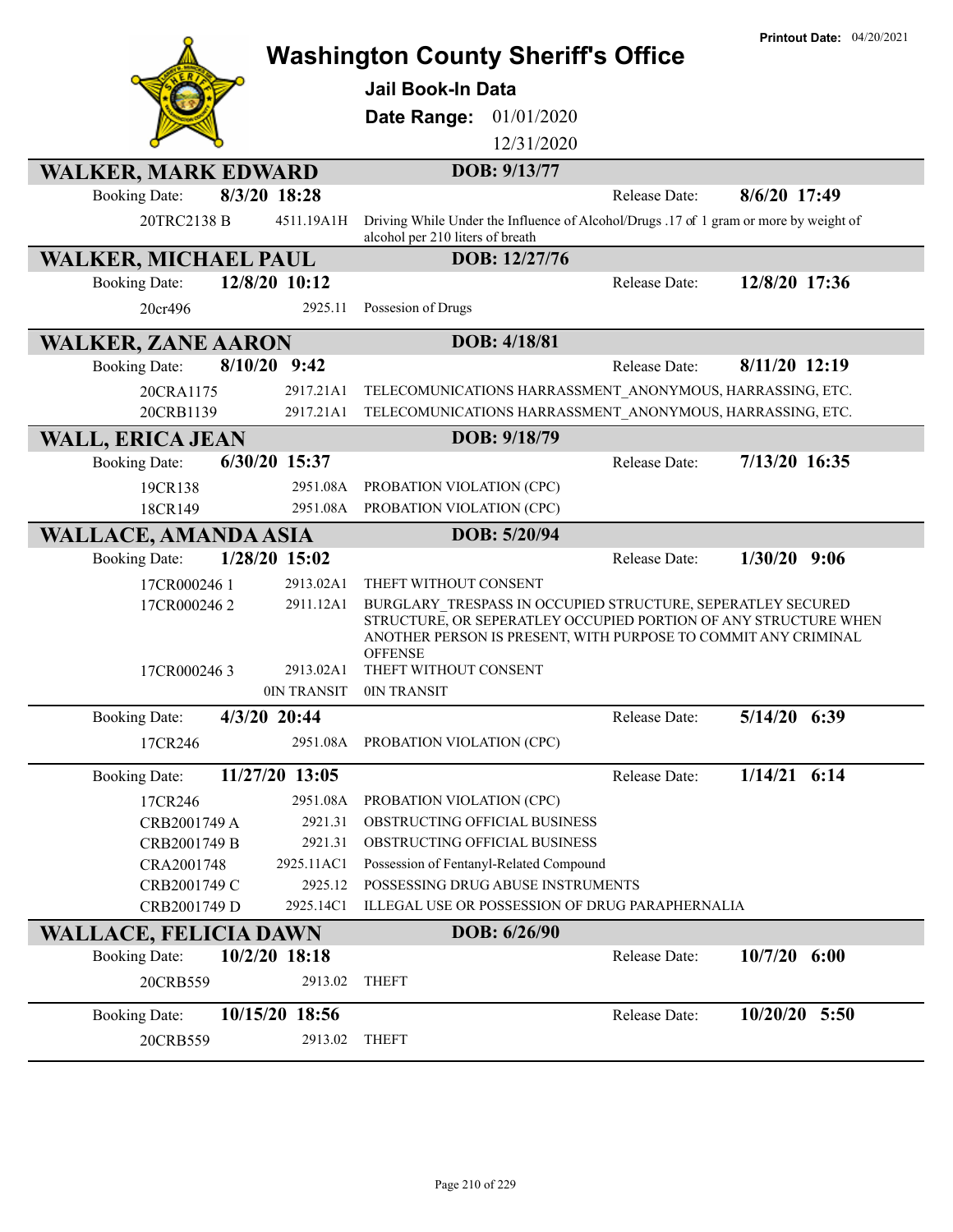|                                      |                    |                                                                                                                      |               | <b>Printout Date: 04/20/2021</b> |
|--------------------------------------|--------------------|----------------------------------------------------------------------------------------------------------------------|---------------|----------------------------------|
|                                      |                    | <b>Washington County Sheriff's Office</b>                                                                            |               |                                  |
|                                      |                    | <b>Jail Book-In Data</b>                                                                                             |               |                                  |
|                                      |                    | <b>Date Range: 01/01/2020</b>                                                                                        |               |                                  |
|                                      |                    | 12/31/2020                                                                                                           |               |                                  |
| <b>WALLACE, KAYLAN RENEA</b>         |                    | DOB: 6/27/90                                                                                                         |               |                                  |
| <b>Booking Date:</b>                 | $5/10/20$ 1:16     |                                                                                                                      | Release Date: | 5/28/20 13:39                    |
| 20CRA646 A                           | 2913.51            | RECEIVING STOLEN PROPERTY                                                                                            |               |                                  |
| 20CRA646 B                           | 2911.13A           | BREAKING AND ENTERING PURPOSE COMMIT THEFT OFFENSE/FELONY                                                            |               |                                  |
|                                      |                    | UNNOCCUPIED STRUCTURE -- USE OF FORCE STEALTH DECEPTION                                                              |               |                                  |
| 20CR1813                             | 2911.13A           | BREAKING AND ENTERING PURPOSE COMMIT THEFT OFFENSE/FELONY<br>UNNOCCUPIED STRUCTURE -- USE OF FORCE STEALTH DECEPTION |               |                                  |
| 20CR1814                             | 2911.13A           | BREAKING AND ENTERING_PURPOSE COMMIT THEFT OFFENSE/FELONY                                                            |               |                                  |
| 20CR1816                             | 2913.02A1B2        | UNNOCCUPIED STRUCTURE -- USE OF FORCE STEALTH DECEPTION<br><b>THEFT</b>                                              |               |                                  |
| 20CR1818                             | 2913.51AC          | RECEIVING STOLEN PROPERTY                                                                                            |               |                                  |
| <b>Booking Date:</b>                 | 10/22/20 17:20     |                                                                                                                      | Release Date: | 12/10/20 8:44                    |
| 20CR181                              | 2951.08A           | PROBATION VIOLATION (CPC)                                                                                            |               |                                  |
|                                      |                    |                                                                                                                      |               |                                  |
| <b>WALLACE, PAUL ANTHONY II</b>      |                    | DOB: 10/28/91                                                                                                        |               |                                  |
| <b>Booking Date:</b>                 | 2/17/20 14:29      |                                                                                                                      | Release Date: | 2/17/20 15:03                    |
| 20CRB257                             | 2913.02            | <b>THEFT</b>                                                                                                         |               |                                  |
| <b>Booking Date:</b>                 | 4/26/20 18:18      |                                                                                                                      | Release Date: | $5/6/20$ $6:00$                  |
| 20CRB590                             | 2919.25            | DOMESTIC VIOLENCE                                                                                                    |               |                                  |
| 19CRB813                             | 2951.08            | PROBATION VIOLATION (MMC)                                                                                            |               |                                  |
| <b>Booking Date:</b>                 | 8/17/20 19:21      |                                                                                                                      | Release Date: | $8/20/20$ 6:00                   |
| 20CRB257                             | 2913.02A1          | THEFT WITHOUT CONSENT                                                                                                |               |                                  |
| 9/1/20 17:55<br><b>Booking Date:</b> |                    |                                                                                                                      | Release Date: | $9/2/20$ $9:19$                  |
| 20CRB590 PV                          | 2951.08            | PROBATION VIOLATION (MMC)                                                                                            |               |                                  |
| <b>Booking Date:</b>                 | 9/26/20 15:03      |                                                                                                                      | Release Date: | 10/6/20 8:32                     |
|                                      |                    |                                                                                                                      |               |                                  |
| CRB2000590 B<br>20CRB590 PV          | 2951.08<br>2951.08 | PROBATION VIOLATION (MMC)<br>PROBATION VIOLATION (MMC)                                                               |               |                                  |
| <b>Booking Date:</b>                 | 10/8/20 9:24       |                                                                                                                      | Release Date: | 10/14/20 10:51                   |
|                                      | 2951.08            |                                                                                                                      |               |                                  |
| 20CRB590 PV                          |                    | PROBATION VIOLATION (MMC)                                                                                            |               |                                  |
| <b>Booking Date:</b>                 | 11/14/20 12:16     |                                                                                                                      | Release Date: | $1/24/21$ 6:00                   |
| 20CRB590B                            | 2951.08            | PROBATION VIOLATION (MMC)                                                                                            |               |                                  |
| 20CRB1687                            | 2705.02A           | Contempt of Court                                                                                                    |               |                                  |
| CRB2000590 A                         | 2909.06A1          | Criminal Damaging/Endangering - knowingly any means                                                                  |               |                                  |
| CRB2001687                           | 2705.02A           | Contempt of Court                                                                                                    |               |                                  |
| <b>WALTERS, ADAM LEE</b>             |                    | DOB: 1/31/86                                                                                                         |               |                                  |
| 2/7/20 23:07<br><b>Booking Date:</b> |                    |                                                                                                                      | Release Date: | 2/18/20 11:20                    |
| PAROLE HOLDI                         | 2967.15            | PAROLE VIOLATION                                                                                                     |               |                                  |
| <b>WALTERS, DUSTIN ISAAC</b>         |                    | DOB: 9/3/82                                                                                                          |               |                                  |
| 4/8/20<br><b>Booking Date:</b>       | 7:25               |                                                                                                                      | Release Date: | 4/8/20 15:44                     |
| 20CRB513                             | 2919.25            | DOMESTIC VIOLENCE                                                                                                    |               |                                  |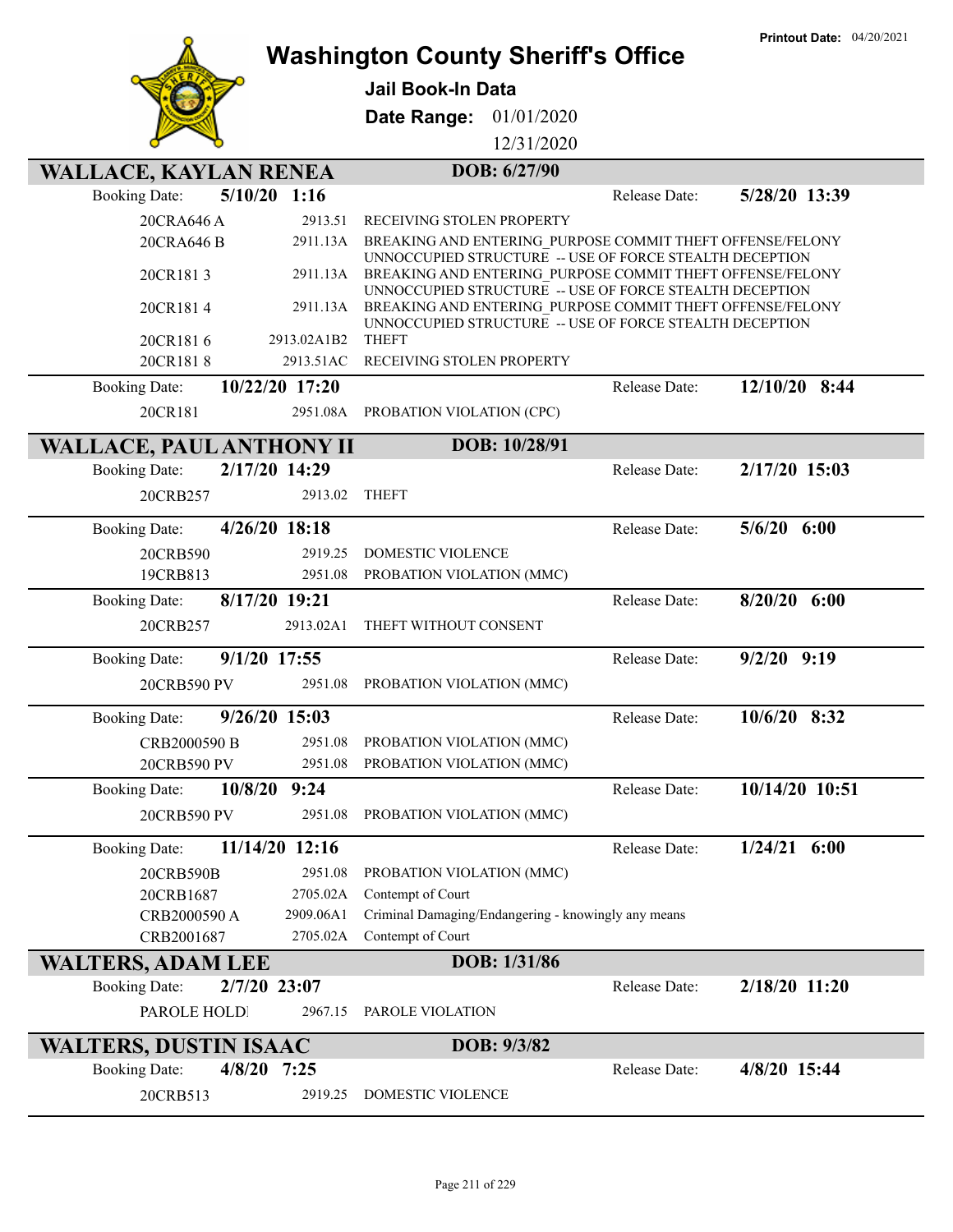|                                    |                 | <b>Washington County Sheriff's Office</b>                                             |               | <b>Printout Date: 04/20/2021</b> |
|------------------------------------|-----------------|---------------------------------------------------------------------------------------|---------------|----------------------------------|
|                                    |                 | <b>Jail Book-In Data</b>                                                              |               |                                  |
|                                    |                 |                                                                                       |               |                                  |
|                                    |                 | Date Range: 01/01/2020<br>12/31/2020                                                  |               |                                  |
|                                    |                 |                                                                                       |               |                                  |
| <b>WALTERS, KURTIS MATTHEW</b>     | $1/22/20$ 20:05 | DOB: 4/4/93                                                                           |               |                                  |
| <b>Booking Date:</b>               | 2917.11B2       |                                                                                       | Release Date: | 1/23/20 10:59                    |
| CRB 1902093                        |                 | DISORDERLY CONDUCT_INTOXICATED CREATE RISK OF HARM                                    |               |                                  |
| <b>Booking Date:</b>               | 1/29/20 14:19   |                                                                                       | Release Date: | 2/5/20 15:41                     |
| 20CRA139                           | 2923.13A2       | HAVING WEAPONS WHILE UNDER DISABILITY_UNDER INDICTMENT,<br><b>CONVICTED OF FELONY</b> |               |                                  |
| <b>Booking Date:</b>               | 8/4/20 14:57    |                                                                                       | Release Date: | $8/27/20$ 6:00                   |
| 20CR73                             | 2923.13A3BX     | Attempted Having Weapons while under Disabilty                                        |               |                                  |
| <b>WANZO, ROBERT COREY</b>         |                 | DOB: 4/22/87                                                                          |               |                                  |
| <b>Booking Date:</b>               | 11/22/20 23:53  |                                                                                       | Release Date: | $1/27/21$ 8:12                   |
| 11CR139                            | 2951.08A        | PROBATION VIOLATION (CPC)                                                             |               |                                  |
| <b>WARD, VIOLET SHAWNTELL</b>      |                 | DOB: 10/2/84                                                                          |               |                                  |
| <b>Booking Date:</b>               | 11/16/20 10:26  |                                                                                       | Release Date: | 11/16/20 14:05                   |
| <b>COSHOCTON C</b>                 | 2705.02         | CONTEMPT(FAILURE TO APPEAR)                                                           |               |                                  |
| <b>WARDEN, MATTHEW RYAN</b>        |                 | DOB: 4/1/71                                                                           |               |                                  |
| <b>Booking Date:</b>               | 6/23/20 19:33   |                                                                                       | Release Date: | $6/23/20$ 20:38                  |
|                                    |                 | 4511.19A1A OVI ALCOHOL, DRUG OF ABUSE, OR BOTH                                        |               |                                  |
| <b>WARNE, SHOSHANAH CHEYENNE</b>   |                 | DOB: 10/6/99                                                                          |               |                                  |
| <b>Booking Date:</b>               | 6/4/20 23:41    |                                                                                       | Release Date: | $6/5/20$ 18:39                   |
| 20CRB787                           | 2919.25         | <b>DOMESTIC VIOLENCE</b>                                                              |               |                                  |
| <b>WARNER, CHAD WILLIAM RICHAI</b> |                 | DOB: 7/14/85                                                                          |               |                                  |
| <b>Booking Date:</b>               | $1/25/20$ 7:45  |                                                                                       | Release Date: | 2/12/20 12:25                    |
| 17CR278                            | 2967.15         | PAROLE VIOLATION                                                                      |               |                                  |
| 20CRB151                           | 2925.12         | POSSESSING DRUG ABUSE INSTRUMENTS                                                     |               |                                  |
| <b>Booking Date:</b>               | 12/21/20 19:06  |                                                                                       | Release Date: | 12/24/20 17:43                   |
| 17CR278                            | 2925.11AC6A     | POSSESSION OF HEROIN                                                                  |               |                                  |
| <b>WARREN, NICOLE MARIE</b>        |                 | DOB: 6/24/80                                                                          |               |                                  |
| <b>Booking Date:</b>               | 4/15/20 16:40   |                                                                                       | Release Date: | 4/16/20 14:49                    |
| <b>FEDERAL</b>                     | 1028            | <b>AGG IDENTITY THEFT</b>                                                             |               |                                  |
| <b>WATERMAN, DEREK JEROME</b>      |                 | DOB: 8/5/93                                                                           |               |                                  |
| <b>Booking Date:</b>               | 5/14/20 14:21   |                                                                                       | Release Date: | $9/16/20$ 8:49                   |
| 17CR120                            | 2951.08A        | PROBATION VIOLATION (CPC)                                                             |               |                                  |
| 20TRC960 A                         | 4511.19A1A      | OVI ALCOHOL, DRUG OF ABUSE, OR BOTH                                                   |               |                                  |
| <b>WATKINS, NIKEEYA DIETZ</b>      |                 | DOB: 8/18/82                                                                          |               | $7/30/20$ 1:42                   |
| <b>Booking Date:</b>               | 7/29/20 14:28   |                                                                                       | Release Date: |                                  |
| <b>STS</b>                         | 2705.02         | CONTEMPT(FAILURE TO APPEAR)                                                           |               |                                  |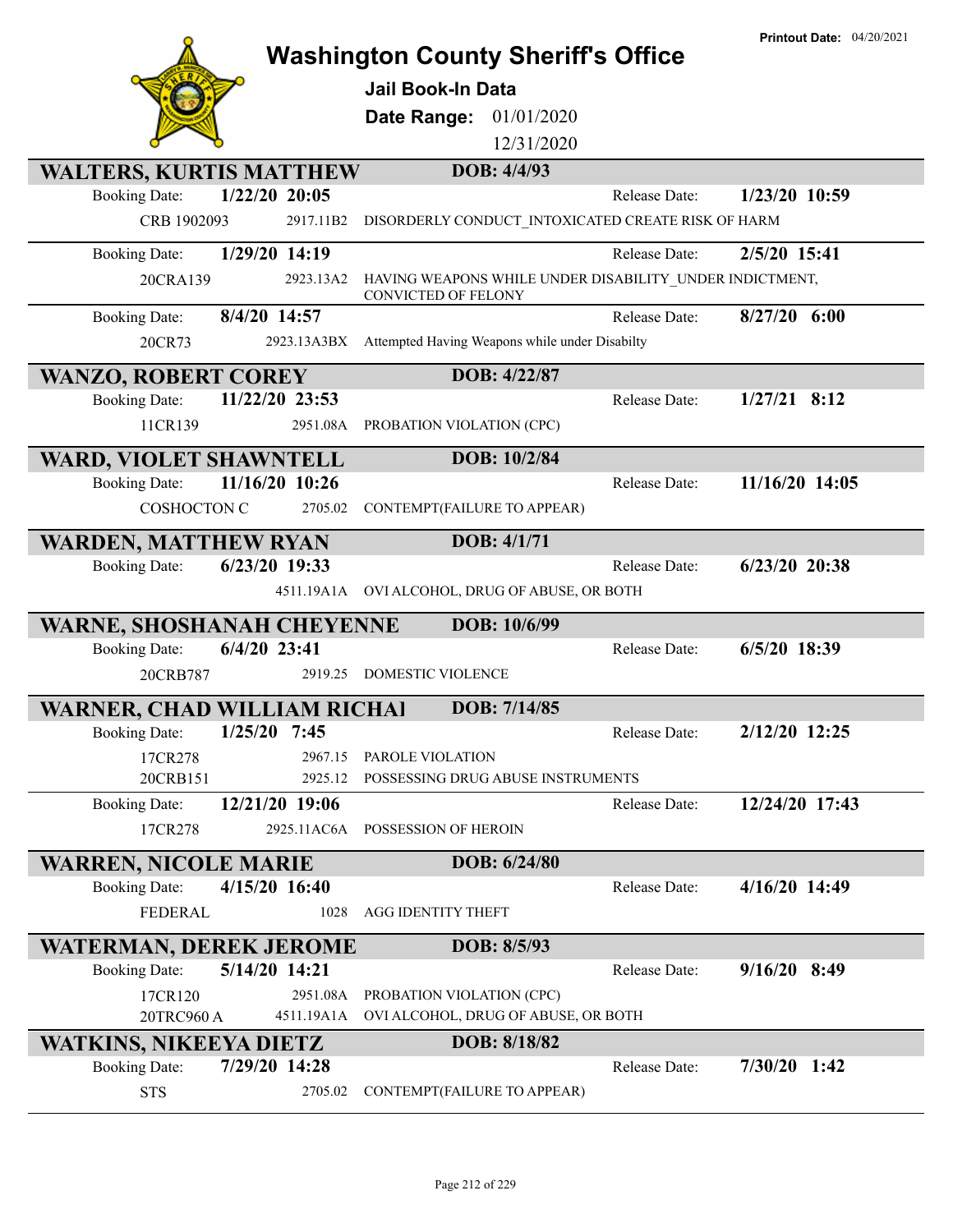|                                                                       | <b>Printout Date: 04/20/2021</b><br><b>Washington County Sheriff's Office</b><br><b>Jail Book-In Data</b><br>01/01/2020<br>Date Range:<br>12/31/2020 |
|-----------------------------------------------------------------------|------------------------------------------------------------------------------------------------------------------------------------------------------|
| <b>WAUGH, TREVON KEITH</b>                                            | DOB: 10/20/00                                                                                                                                        |
| 5/6/20 21:49<br><b>Booking Date:</b>                                  | 5/12/20 13:44<br>Release Date:                                                                                                                       |
| 20CRA635<br>2925.03A2                                                 | TRAFFICKING IN DRUGS PREPARE                                                                                                                         |
| WAY, JAMES LEE                                                        | DOB: 10/7/70                                                                                                                                         |
| 6/23/20 17:58<br><b>Booking Date:</b>                                 | $6/26/20$ $6:00$<br>Release Date:                                                                                                                    |
| 4511.19A1A<br>19TRC6933 A                                             | OVI ALCOHOL, DRUG OF ABUSE, OR BOTH                                                                                                                  |
| WAY, MATTHEW LOYD                                                     | DOB: 5/23/77                                                                                                                                         |
| 1/26/20 18:22<br><b>Booking Date:</b>                                 | $1/30/20$ 8:06<br>Release Date:                                                                                                                      |
| 19CRB2148<br>2913.02                                                  | <b>THEFT</b>                                                                                                                                         |
| 19TRC3719 A<br>4511.19A1A                                             | OVI ALCOHOL, DRUG OF ABUSE, OR BOTH                                                                                                                  |
| 20CRB150<br>2705.02A                                                  | Contempt of Court                                                                                                                                    |
| WAYBRIGHT, JENNIFER RENEE                                             | DOB: 12/23/73                                                                                                                                        |
| 11/6/20 16:32<br><b>Booking Date:</b>                                 | 11/9/20 12:18<br>Release Date:                                                                                                                       |
| 2925.11AC1A<br>19CR477 1                                              | POSSESSION OF DRUGS                                                                                                                                  |
| 2925.14CEF1<br>19CR4772                                               | Possession of Drug Paraphernalia                                                                                                                     |
| 19CR4773<br>2925.12AC                                                 | Possessing Drug Abuse Instruments                                                                                                                    |
| <b>WEBB, FAWN NICOLE</b>                                              | DOB: 4/27/82                                                                                                                                         |
| 11/28/20<br>3:06<br><b>Booking Date:</b>                              | 11/29/20 14:13<br>Release Date:                                                                                                                      |
| 2913.02A1                                                             | THEFT WITHOUT CONSENT                                                                                                                                |
| <b>WEBB, MARK SHERIDAN</b>                                            | DOB: 10/26/58                                                                                                                                        |
| $7/22/20$ 2:11<br><b>Booking Date:</b>                                | $7/22/20$ 5:44<br>Release Date:                                                                                                                      |
| CW18103<br>541.05                                                     | <b>CRIMINAL TRESPASS</b>                                                                                                                             |
| <b>WEBER, SUZANNE BROWN</b>                                           | DOB: 9/20/54                                                                                                                                         |
| 9/25/20 23:17<br><b>Booking Date:</b>                                 | $9/26/20$ 20:11<br>Release Date:                                                                                                                     |
| 2919.25A                                                              | DOMESTIC VIOLENCE KNOWINGLY CAUSE PHYSICAL HARM                                                                                                      |
| <b>WEDDLE, TANNER DANIEL</b>                                          | DOB: 6/30/00                                                                                                                                         |
| 10/22/20 18:50<br><b>Booking Date:</b>                                | 10/25/20 18:00<br>Release Date:                                                                                                                      |
| 20AD87<br>2919.24                                                     | CONTRIBUTING TO THE UNRULINESS/DELINQUENCY OF A CHILD                                                                                                |
|                                                                       | DOB: 11/16/88                                                                                                                                        |
| <b>WEIMER, BRANDON LLOYD</b><br>7/21/20 13:34<br><b>Booking Date:</b> | Release Date:<br>$8/14/20$ 6:00                                                                                                                      |
| 19CRB1079 B<br>2951.08                                                | PROBATION VIOLATION (MMC)                                                                                                                            |
| 19CRB1079A<br>2925.14                                                 | DRUG PARAPHERNALIA                                                                                                                                   |
| WELCH, KRISTOPHER MICHAEL                                             | DOB: 4/14/92                                                                                                                                         |
| $4/28/20$ 3:03<br><b>Booking Date:</b>                                | 4/29/20 11:06<br>Release Date:                                                                                                                       |
| 20CRA603<br>2925.11                                                   | POSSESSION OF DRUGS                                                                                                                                  |
| 2925.12<br>20CRB602 A                                                 |                                                                                                                                                      |
|                                                                       | POSSESSING DRUG ABUSE INSTRUMENTS                                                                                                                    |
| 2925.14C1<br>20CRB602 B                                               | ILLEGAL USE OR POSSESSION OF DRUG PARAPHERNALIA                                                                                                      |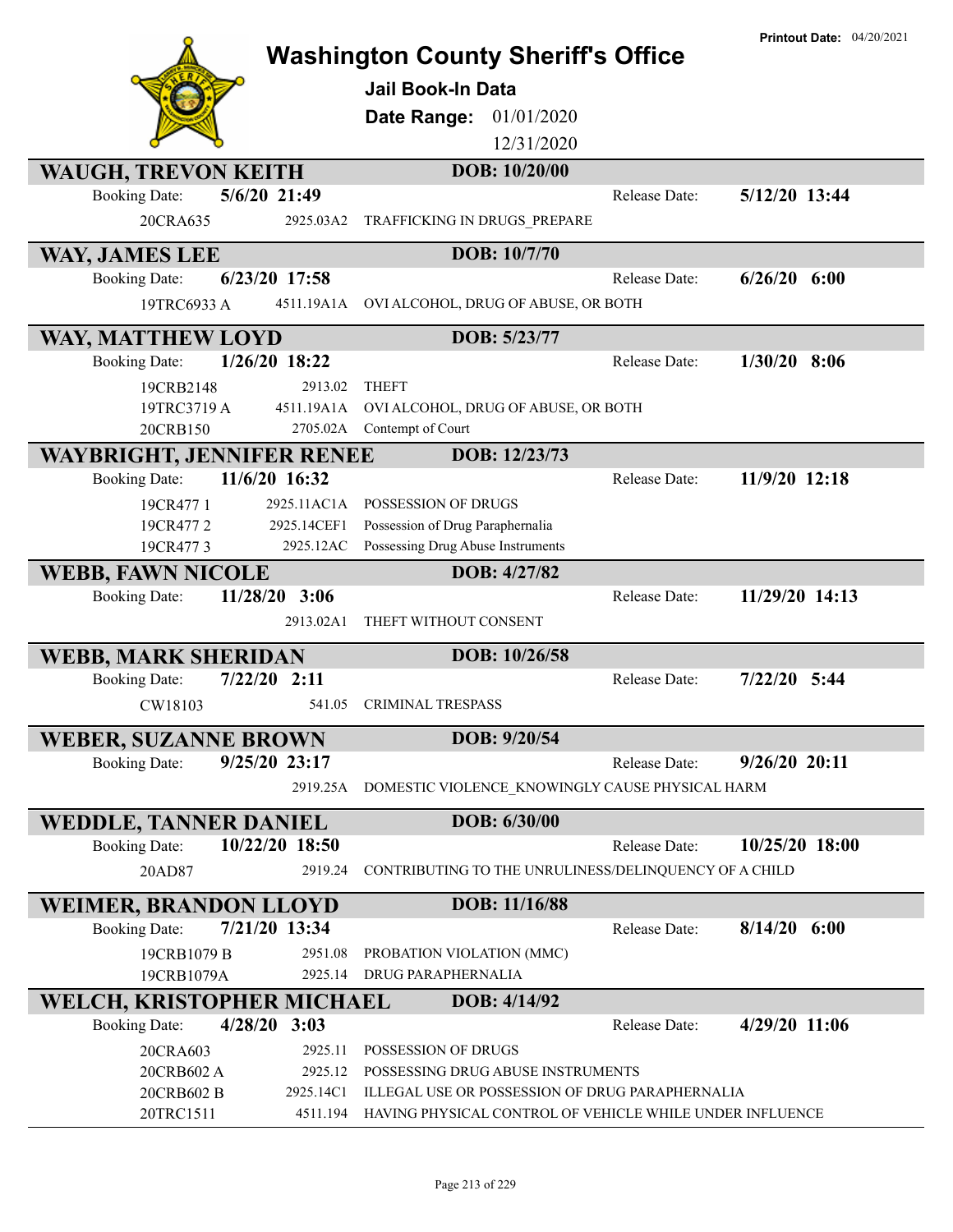|                                    |                          |                                                                                                                                    | <b>Printout Date: 04/20/2021</b> |
|------------------------------------|--------------------------|------------------------------------------------------------------------------------------------------------------------------------|----------------------------------|
|                                    |                          | <b>Washington County Sheriff's Office</b>                                                                                          |                                  |
|                                    |                          | Jail Book-In Data                                                                                                                  |                                  |
|                                    |                          | 01/01/2020<br>Date Range:                                                                                                          |                                  |
|                                    |                          | 12/31/2020                                                                                                                         |                                  |
|                                    |                          |                                                                                                                                    |                                  |
| <b>WELCH, MARTIN DEAN</b>          |                          | DOB: 10/13/71                                                                                                                      |                                  |
| <b>Booking Date:</b>               | 12/23/20 15:44           | Release Date:                                                                                                                      | $2/3/21$ 6:00                    |
| 15CR257                            | 2951.08A                 | PROBATION VIOLATION (CPC)                                                                                                          |                                  |
| <b>WELCH, RONALD DEAN</b>          |                          | DOB: 1/28/70                                                                                                                       |                                  |
| <b>Booking Date:</b>               | $6/13/20$ 10:33          | Release Date:                                                                                                                      | $7/9/20$ 6:00                    |
| 02DC190                            | 2919.21                  | NONSUPPORT OF DEPENDENTS                                                                                                           |                                  |
| <b>WELCH, RONALD DEAN JR</b>       |                          | DOB: 1/28/70                                                                                                                       |                                  |
| <b>Booking Date:</b>               | 3/17/20 14:27            | Release Date:                                                                                                                      | 3/19/20 10:17                    |
| 02DC190                            | 2705.02                  | CONTEMPT(FAILURE TO APPEAR)                                                                                                        |                                  |
|                                    |                          |                                                                                                                                    |                                  |
| <b>WELLS, JARED MICHAEL</b>        |                          | DOB: 10/11/94                                                                                                                      |                                  |
| <b>Booking Date:</b>               | 11/25/20 0:00            | Release Date:                                                                                                                      | 11/27/20 8:31                    |
| TRC2004520                         | 4511.19A1H               | Driving While Under the Influence of Alcohol/Drugs .17 of 1 gram or more by weight of<br>alcohol per 210 liters of breath          |                                  |
| <b>WELLS, ROBERT JUSTIN</b>        |                          | DOB: 9/4/81                                                                                                                        |                                  |
| <b>Booking Date:</b>               | 12/2/20 19:16            | Release Date:                                                                                                                      |                                  |
| 20CR544 1                          | 2921.331B                | FAILURE TO COMPLY WITH ORDER OR SIGNAL OF P.O. ELUDE OR FLEE                                                                       |                                  |
| 20CR544                            | 2913.51                  | RECEIVING STOLEN PROPERTY                                                                                                          |                                  |
| 19CR378 1                          | 2911.13A                 | BREAKING AND ENTERING PURPOSE COMMIT THEFT OFFENSE/FELONY<br>UNNOCCUPIED STRUCTURE -- USE OF FORCE STEALTH DECEPTION               |                                  |
| 19CR3782                           | 2913.02A1B12             | <b>THEFT</b>                                                                                                                       |                                  |
| 19CR3783                           | 2911.13A                 | BREAKING AND ENTERING PURPOSE COMMIT THEFT OFFENSE/FELONY<br>UNNOCCUPIED STRUCTURE -- USE OF FORCE STEALTH DECEPTION               |                                  |
| 19CR3784                           | 2913.02A1B12<br>2911.13B | <b>THEFT</b><br>BREAKING AND ENTERING_COMMIT FELONY/LAND PREMISES OF ANOTHER                                                       |                                  |
| 20CR5442<br>20CR5443               | 2913.02A1                | THEFT WITHOUT CONSENT                                                                                                              |                                  |
| 20CR5444                           | 2903.11A2                | Felonious Assault - weapon or ordnance                                                                                             |                                  |
| 21CR1201                           | 2911.12A3                | BURGLARY TRESPASS IN OCCUPIED STRAUCTURE, SEPERATLEY SECURED                                                                       |                                  |
|                                    |                          | STRUCTURE, OR SEPERATLEY OCCUPIED PORTION OF AN OCCUPIED STRUCTURE<br>W/PURPOSE TO COMMIT ANY CRIMINAL OFFENSE                     |                                  |
| 21CR1202                           | 2913.02A1                | THEFT WITHOUT CONSENT                                                                                                              |                                  |
| 21CR1203                           | 2911.13B                 | BREAKING AND ENTERING COMMIT FELONY/LAND PREMISES OF ANOTHER                                                                       |                                  |
| 21CR1204                           | 2911.12A3                | BURGLARY TRESPASS IN OCCUPIED STRAUCTURE, SEPERATLEY SECURED<br>STRUCTURE, OR SEPERATLEY OCCUPIED PORTION OF AN OCCUPIED STRUCTURE |                                  |
| 21CR1205                           | ?913.02A123B12           | W/ PURPOSE TO COMMIT ANY CRIMINAL OFFENSE<br><b>GRAND THEFT</b>                                                                    |                                  |
| <b>WENZEL, ELMER CHARLES ALBEI</b> |                          | DOB: 3/2/91                                                                                                                        |                                  |
| <b>Booking Date:</b>               | 1/12/20 22:32            | Release Date:                                                                                                                      | $1/13/20$ 16:09                  |
| 20CR11                             | 2911.12B000              | Trespass in a Habitation when a Person is Present or Likely to be Present                                                          |                                  |
| <b>Booking Date:</b>               | 4/7/20 19:27             | Release Date:                                                                                                                      | 4/27/20 15:05                    |
| 20CRB512                           | 3701.352                 | Violations Prohibited                                                                                                              |                                  |
| 20CRA511A                          | 2909.04A1                | Disrupting Public Service - mass communications service                                                                            |                                  |
| 20CRA511B                          | 2909.04A1                | Disrupting Public Service - mass communications service                                                                            |                                  |
| 20CR11                             | 2911.12B                 | Trespass in a Habitation when a Person is Present or Likely to be Present                                                          |                                  |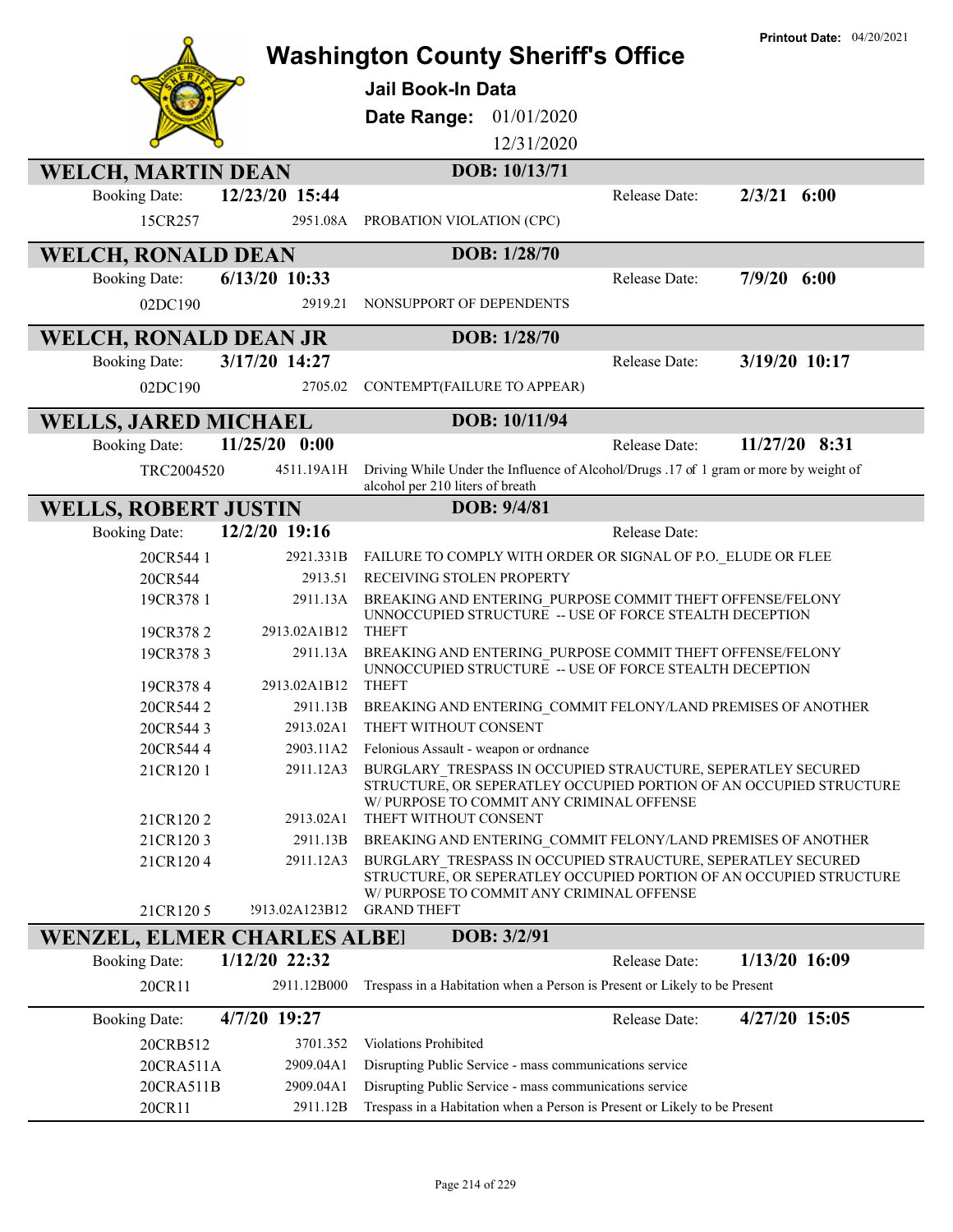|                                                    | <b>Washington County Sheriff's Office</b><br><b>Jail Book-In Data</b><br>Date Range:<br>01/01/2020<br>12/31/2020                      |               | <b>Printout Date: 04/20/2021</b> |
|----------------------------------------------------|---------------------------------------------------------------------------------------------------------------------------------------|---------------|----------------------------------|
| <b>WEST, CHASE DOMINICK</b>                        | DOB: 2/24/95                                                                                                                          |               |                                  |
| 3/3/20 16:45<br><b>Booking Date:</b>               |                                                                                                                                       | Release Date: | $3/9/20$ 7:58                    |
| 19CRB1049 PV<br>2951.08                            | PROBATION VIOLATION (MMC)                                                                                                             |               |                                  |
| 5/21/20 17:13<br><b>Booking Date:</b>              |                                                                                                                                       | Release Date: | $5/27/20$ $10:01$                |
| 19CRB1049 PV<br>2951.08                            | PROBATION VIOLATION (MMC)                                                                                                             |               |                                  |
| 8/5/20 21:28<br><b>Booking Date:</b>               |                                                                                                                                       | Release Date: | $8/22/20$ 6:00                   |
| 19CRB1049 D<br>2951.08                             | PROBATION VIOLATION (MMC)                                                                                                             |               |                                  |
| 19CRB1049A<br>2913.02                              | <b>THEFT</b>                                                                                                                          |               |                                  |
| 11/4/20 23:11<br><b>Booking Date:</b>              |                                                                                                                                       | Release Date: | 11/12/20 12:59                   |
| CRB2001508 A<br>3767.32<br>2911.21<br>CRB2001508 B | RESTRICTIONS ON DEPOSITING LITTER ON PUBLIC PROPERTY, ON PRIVATE<br>PROPERTY OWNED BY OTHERS AND IN STATE WATERS<br>CRIMINAL TRESPASS |               |                                  |
| 20CRB1634<br>2919.24                               | CONTRIBUTING TO THE UNRULINESS/DELINQUENCY OF A CHILD                                                                                 |               |                                  |
| 20CRB1635<br>2921.31A                              | <b>Obstructing Official Business</b>                                                                                                  |               |                                  |
|                                                    |                                                                                                                                       |               |                                  |
| <b>WEST, PHILLIP DALE</b>                          | DOB: 7/23/87                                                                                                                          |               |                                  |
| 8/4/20 16:34<br><b>Booking Date:</b>               |                                                                                                                                       | Release Date: | $8/5/20$ 9:12                    |
| 20CRA1142<br>2925.31                               | ABUSING HARMFUL INTOXICANTS                                                                                                           |               |                                  |
| <b>WEST, SULE AYINDE</b>                           | DOB: 2/12/00                                                                                                                          |               |                                  |
| 5/6/20 22:25<br><b>Booking Date:</b>               |                                                                                                                                       | Release Date: | 5/12/20 13:35                    |
| 20CRA638<br>2925.03A2                              | TRAFFICKING IN DRUGS_PREPARE                                                                                                          |               |                                  |
| <b>WESTBROOK, CLARK EVAN</b>                       | DOB: 12/11/86                                                                                                                         |               |                                  |
| 3/9/20 14:36<br><b>Booking Date:</b>               |                                                                                                                                       | Release Date: | $3/18/20$ 6:00                   |
| 2913.51<br>18CR438 1                               | RECEIVING STOLEN PROPERTY                                                                                                             |               |                                  |
| 18CR4382                                           | 2913.02A1B3 Theft from a Disabled Adult                                                                                               |               |                                  |
| 6/15/20 12:26<br><b>Booking Date:</b>              |                                                                                                                                       | Release Date: | $6/19/20$ 8:38                   |
|                                                    | 2951.08A PROBATION VIOLATION (CPC)                                                                                                    |               |                                  |
| 18CR438                                            |                                                                                                                                       |               |                                  |
| <b>WESTBROOK, DONALD LEE</b>                       | DOB: 3/12/60                                                                                                                          |               |                                  |
| $8/26/20$ 6:24<br><b>Booking Date:</b>             |                                                                                                                                       | Release Date: | 8/27/20 14:54                    |
| CRB2001293<br>2919.25                              | DOMESTIC VIOLENCE                                                                                                                     |               |                                  |
| <b>WHALEN, JERRY TIMOTHY</b>                       | DOB: 8/28/70                                                                                                                          |               |                                  |
| 1/24/20 19:45<br><b>Booking Date:</b>              |                                                                                                                                       | Release Date: | $1/29/20$ 6:03                   |
| 19TRC6558C<br>4511.19A1J                           | O.V.I / URN/DRUGS                                                                                                                     |               |                                  |
| 2/21/20 19:03<br><b>Booking Date:</b>              |                                                                                                                                       | Release Date: | $2/26/20$ 6:00                   |
| 4511.19A1J                                         | O.V.I / URN/DRUGS                                                                                                                     |               |                                  |
| 19TRC6558C                                         |                                                                                                                                       |               |                                  |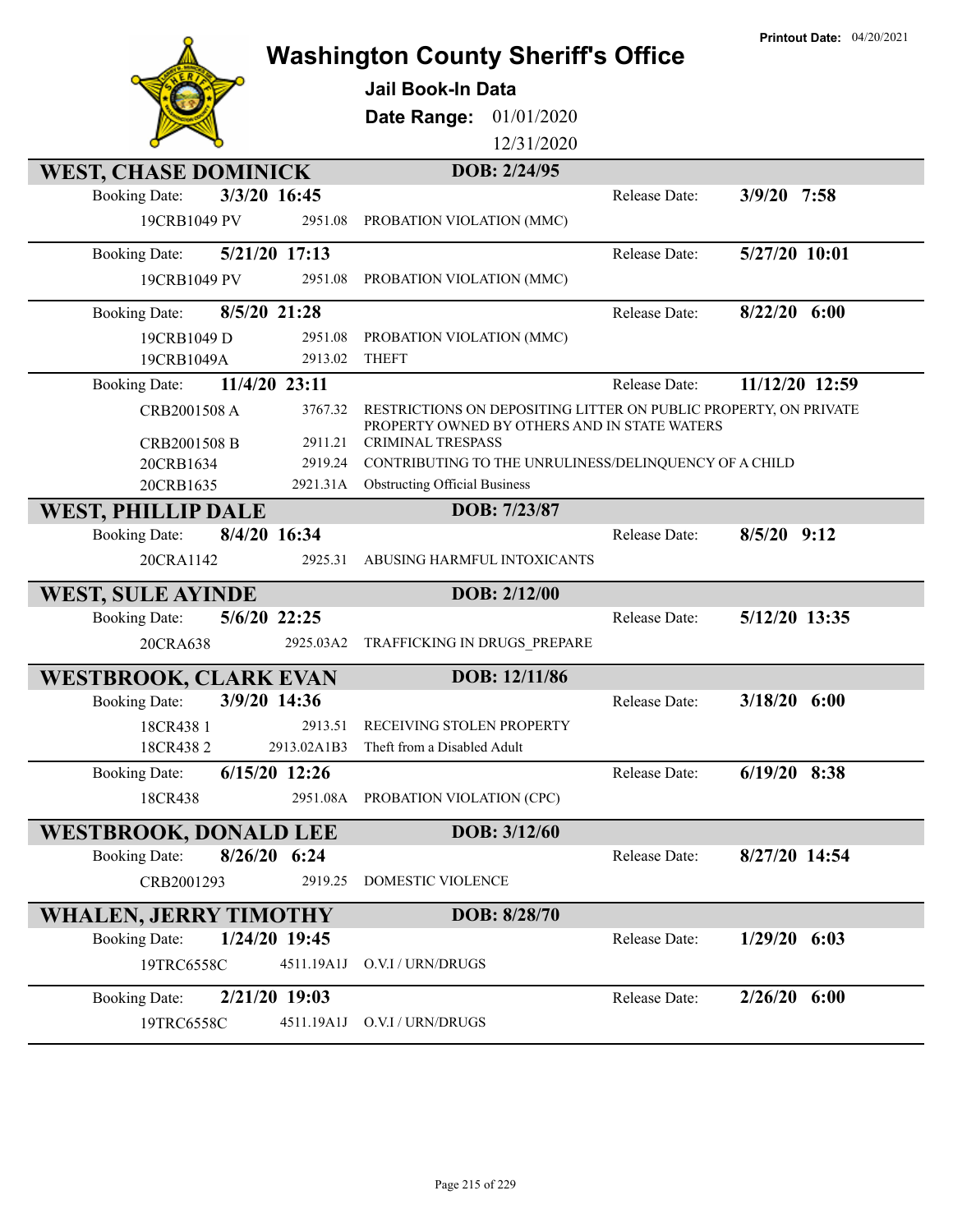|                                          |                                                  |                                                                                               | <b>Printout Date: 04/20/2021</b> |
|------------------------------------------|--------------------------------------------------|-----------------------------------------------------------------------------------------------|----------------------------------|
|                                          |                                                  | <b>Washington County Sheriff's Office</b>                                                     |                                  |
|                                          | Jail Book-In Data                                |                                                                                               |                                  |
|                                          |                                                  |                                                                                               |                                  |
|                                          | Date Range:                                      | 01/01/2020                                                                                    |                                  |
|                                          |                                                  | 12/31/2020                                                                                    |                                  |
| <b>WHARTON, LUCAS WILLIAM</b>            |                                                  | DOB: 4/17/79                                                                                  |                                  |
| 10/23/20 16:07<br><b>Booking Date:</b>   |                                                  | Release Date:                                                                                 | 11/23/20 10:50                   |
| 2925.11AC1A<br>19CR433 1                 | Aggravated Possession of Drugs                   |                                                                                               |                                  |
| 19CRB1923                                | 2911.21A3                                        | CRIMINAL TRESPASS FAIL TO LEAVE; RECKLESSLY                                                   |                                  |
| 19CR433 2                                | Possession of Drug Abuse Instruments<br>2925.12A |                                                                                               |                                  |
| 20CRB1590                                | 2705.02<br>CONTEMPT(FAILURE TO APPEAR)           |                                                                                               |                                  |
| <b>NOBLE CO</b>                          | POSSESSION OF DRUGS<br>2925.11A                  |                                                                                               |                                  |
| 20CR511                                  | 2937.99<br>BREACH OF RECOGNIZANCE                |                                                                                               |                                  |
| <b>WHEALDON, KEITH TYLER</b>             |                                                  | DOB: 11/10/92                                                                                 |                                  |
| 9/9/20 14:38<br><b>Booking Date:</b>     |                                                  | Release Date:                                                                                 | $9/16/20$ 7:54                   |
| 20CRB328 PV                              | 2951.08<br>PROBATION VIOLATION (MMC)             |                                                                                               |                                  |
|                                          |                                                  |                                                                                               |                                  |
| 11/22/20<br>7:40<br><b>Booking Date:</b> |                                                  | Release Date:                                                                                 | 12/14/20 5:43                    |
| 20CRB328 B                               | 2951.08<br>PROBATION VIOLATION (MMC)             |                                                                                               |                                  |
| 20CRB328 A                               | 2913.02<br><b>THEFT</b>                          |                                                                                               |                                  |
| CRA2001806 A                             | 2911.13B                                         | BREAKING AND ENTERING COMMIT FELONY/LAND PREMISES OF ANOTHER                                  |                                  |
| CRA2001806 B<br>2913.02A1B2              | <b>THEFT</b>                                     |                                                                                               |                                  |
| <b>WHEELER, JEFFREY ROBERT</b>           |                                                  | DOB: 1/15/90                                                                                  |                                  |
| 5/20/20 17:31<br><b>Booking Date:</b>    |                                                  | Release Date:                                                                                 | 5/21/20 11:26                    |
| <b>ROSS CO</b>                           | 2705.02<br>CONTEMPT(FAILURE TO APPEAR)           |                                                                                               |                                  |
| <b>WHEELER, JOSEPH DALE</b>              |                                                  | DOB: 5/20/86                                                                                  |                                  |
| 9/12/20<br><b>Booking Date:</b><br>4:07  |                                                  | Release Date:                                                                                 | $9/12/20$ 17:30                  |
|                                          |                                                  |                                                                                               |                                  |
|                                          | 2917.11A                                         | Disorderly Conduct - Engaging in violent or turbulent behavior and failed to cease and desist |                                  |
| <b>WHIPKEY, JEREMY DANIEL</b>            |                                                  | DOB: 2/16/78                                                                                  |                                  |
| 3/5/20 23:59<br><b>Booking Date:</b>     |                                                  | Release Date:                                                                                 | 3/11/20 15:35                    |
| 20CRA403                                 | 2925.03A2<br>TRAFFICKING IN DRUGS PREPARE        |                                                                                               |                                  |
|                                          |                                                  |                                                                                               |                                  |
| <b>WHIPKEY, SANYA ANN</b>                |                                                  | DOB: 4/1/75                                                                                   |                                  |
| 3/5/20 23:46<br><b>Booking Date:</b>     |                                                  | Release Date:                                                                                 | 3/8/20 17:52                     |
| 20CRA404<br>2925.03A2                    |                                                  | TRAFFICKING IN DRUGS PREPARE                                                                  |                                  |
| WHITCRAFT, CHARITY HOPE                  |                                                  | DOB: 2/9/81                                                                                   |                                  |
| 10/3/20 16:28<br><b>Booking Date:</b>    |                                                  | Release Date:                                                                                 | 10/29/20 7:12                    |
| 20CR15                                   | 2925.11AC1A POSSESSION OF DRUGS                  |                                                                                               |                                  |
|                                          |                                                  |                                                                                               |                                  |
| <b>WHITE, LAYTON MYKEL</b>               |                                                  | DOB: 9/13/99                                                                                  |                                  |
| 1/27/20 18:14<br><b>Booking Date:</b>    |                                                  | Release Date:                                                                                 | 2/5/20 16:17                     |
| 20CRA156                                 | TRAFFICKING IN DRUGS_PREPARE<br>2925.03A2        |                                                                                               |                                  |
| <b>WHITSON, TESHAWN RODNEY</b>           |                                                  | DOB: 1/23/85                                                                                  |                                  |
| 3/6/20 12:19<br><b>Booking Date:</b>     |                                                  | Release Date:                                                                                 | $3/12/20$ 9:07                   |
|                                          |                                                  |                                                                                               |                                  |
| FEDERAL                                  | 5012 FEDERAL PROBATION VIOLATION                 |                                                                                               |                                  |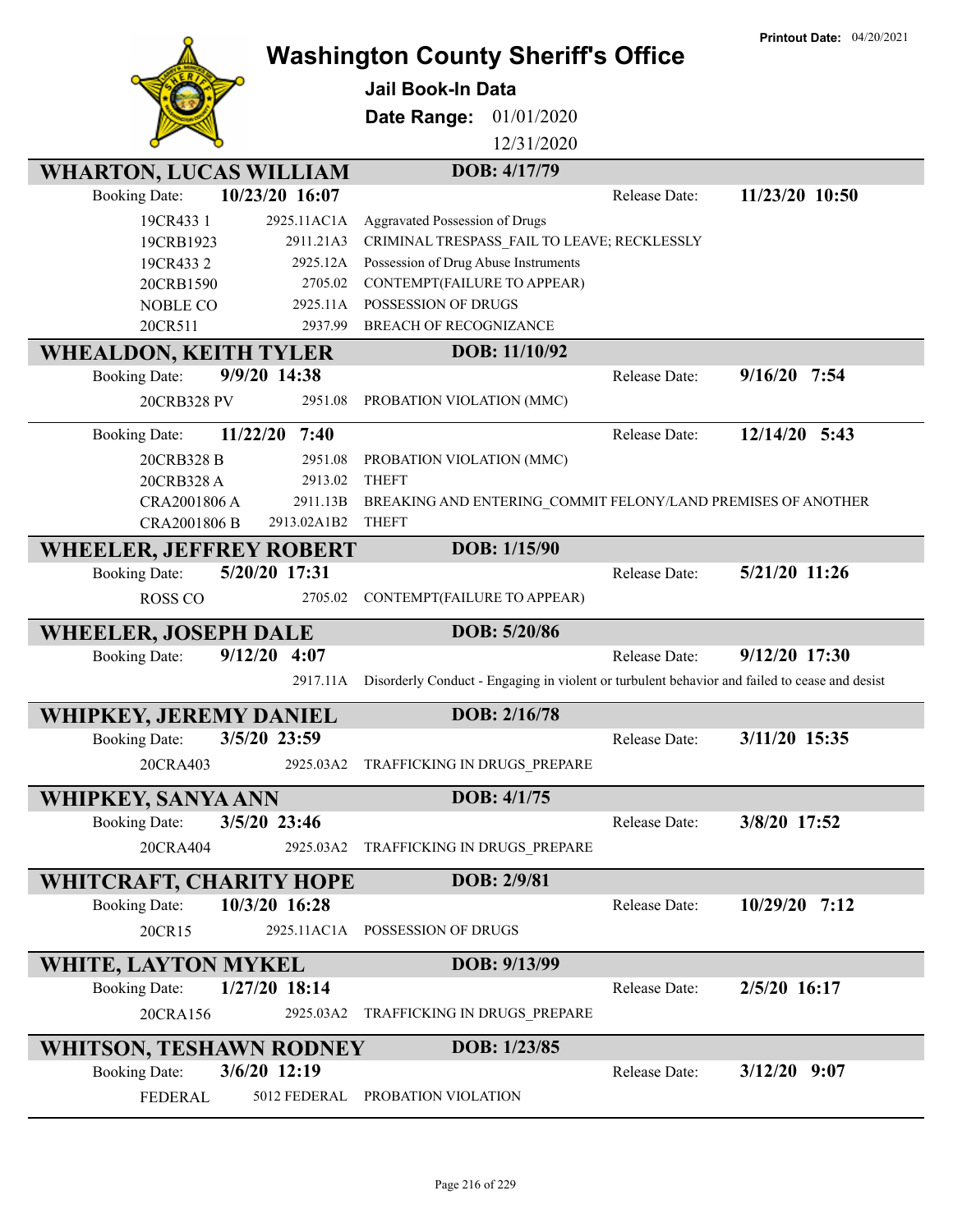|                                |                | <b>Washington County Sheriff's Office</b>                                                                                                             |                      | <b>Printout Date: 04/20/2021</b> |
|--------------------------------|----------------|-------------------------------------------------------------------------------------------------------------------------------------------------------|----------------------|----------------------------------|
|                                |                |                                                                                                                                                       |                      |                                  |
|                                |                | <b>Jail Book-In Data</b>                                                                                                                              |                      |                                  |
|                                |                | 01/01/2020<br>Date Range:                                                                                                                             |                      |                                  |
|                                |                | 12/31/2020                                                                                                                                            |                      |                                  |
| <b>WHITSTINE, JOSHUA MARK</b>  |                | DOB: 9/3/90                                                                                                                                           |                      |                                  |
| <b>Booking Date:</b>           | $2/6/20$ 21:03 |                                                                                                                                                       | Release Date:        | $4/2/20$ 9:11                    |
| 20CR101                        | 2921.12A1BZ    | ATTEMPTED TAMPERING WITH EVIDENCE                                                                                                                     |                      |                                  |
| 20CR102                        | 2925.11AC1A    | Aggravated Possession of Drugs                                                                                                                        |                      |                                  |
| 20CR103                        | 2925.11AC11A   | Possession of Fentanyl-Related Compound                                                                                                               |                      |                                  |
| <b>PAROLE</b>                  | 2967.15        | PAROLE VIOLATION                                                                                                                                      |                      |                                  |
| WHITTEKIND, SHAWN LEE          |                | DOB: 11/4/77                                                                                                                                          |                      |                                  |
| <b>Booking Date:</b>           | 9/5/20 12:32   |                                                                                                                                                       | Release Date:        | 9/9/20 12:55                     |
| CRB2001346                     | 2925.12        | POSSESSING DRUG ABUSE INSTRUMENTS                                                                                                                     |                      |                                  |
| <b>Booking Date:</b>           | 12/28/20 12:05 |                                                                                                                                                       | Release Date:        | 12/30/20 9:15                    |
| <b>PAROLE</b>                  | 2967.15        | PAROLE VIOLATION                                                                                                                                      |                      |                                  |
| WICK, GARY FRANKLIE III        |                | DOB: 12/22/87                                                                                                                                         |                      |                                  |
| <b>Booking Date:</b>           | 9/6/20 18:06   |                                                                                                                                                       | Release Date:        | $9/11/20$ 6:00                   |
| 20TRC1329 B                    | 4511.19A1D     | Driving While Under the Influence of Alcohol/Drugs .08 of 1 gram or more but less than .17 of<br>1 gram by weight of alcohol per 210 liters of breath |                      |                                  |
| WIGAL, AMANDA CHEYENNE         |                | DOB: 2/16/89                                                                                                                                          |                      |                                  |
| <b>Booking Date:</b>           | 2/5/20 12:46   |                                                                                                                                                       | <b>Release Date:</b> | $2/17/20$ 5:26                   |
| CRB1800693A                    | 2925.14C1      | ILLEGAL USE OR POSSESSION OF DRUG PARAPHERNALIA                                                                                                       |                      |                                  |
| <b>Booking Date:</b>           | 7/22/20 11:00  |                                                                                                                                                       | Release Date:        | 7/22/20 11:10                    |
| 19CR24                         | 2925.11        | POSSESSION OF DRUGS                                                                                                                                   |                      |                                  |
| 19CR167                        | 2925.11        | POSSESSION OF DRUGS                                                                                                                                   |                      |                                  |
| <b>Booking Date:</b>           | 7/24/20 18:20  |                                                                                                                                                       | Release Date:        | $8/3/20$ 6:00                    |
| 19CR24                         | 2925.11        | POSSESSION OF DRUGS                                                                                                                                   |                      |                                  |
| 19CR167                        | 2925.11        | POSSESSION OF DRUGS                                                                                                                                   |                      |                                  |
| <b>Booking Date:</b>           | 8/10/20 18:48  |                                                                                                                                                       | Release Date:        | $8/19/20$ 6:00                   |
| 19CR24                         | 2925.11        | Possesion of Drugs                                                                                                                                    |                      |                                  |
| 19CR167                        | 2925.11        | Possesion of Drugs                                                                                                                                    |                      |                                  |
| <b>WIGGERS, DAVID SCOTT</b>    |                | DOB: 11/17/61                                                                                                                                         |                      |                                  |
| <b>Booking Date:</b>           | 2/10/20 16:58  |                                                                                                                                                       | Release Date:        | $3/19/20$ 6:00                   |
| 18TRC 6388 F                   | 2951.08        | PROBATION VIOLATION (MMC)                                                                                                                             |                      |                                  |
| TRC1806388A                    | 4511.19A1A     | DRIVING WHILE UNDER THE INFLUENCE OF ALCOHOL/DRUGS                                                                                                    |                      |                                  |
| <b>WILKINSON, ASHTEN PAIGE</b> |                | DOB: 3/7/91                                                                                                                                           |                      |                                  |
| <b>Booking Date:</b>           | 11/8/20 17:41  |                                                                                                                                                       | Release Date:        | 11/18/20 14:46                   |
| 20CRA1652                      | 2913.30B2      | COUNTERFEITING - PASSING                                                                                                                              |                      |                                  |
| 20CRB1676                      | 2913.02A1      | THEFT WITHOUT CONSENT                                                                                                                                 |                      |                                  |
| <b>Booking Date:</b>           | 12/22/20 13:03 |                                                                                                                                                       | Release Date:        | 12/22/20 13:04                   |
| 20CR5162                       | 2913.30B1      | COUNTERFEITING - PASSING                                                                                                                              |                      |                                  |
| 20CR5163                       | 2913.30B2C     | COUNTERFEITING                                                                                                                                        |                      |                                  |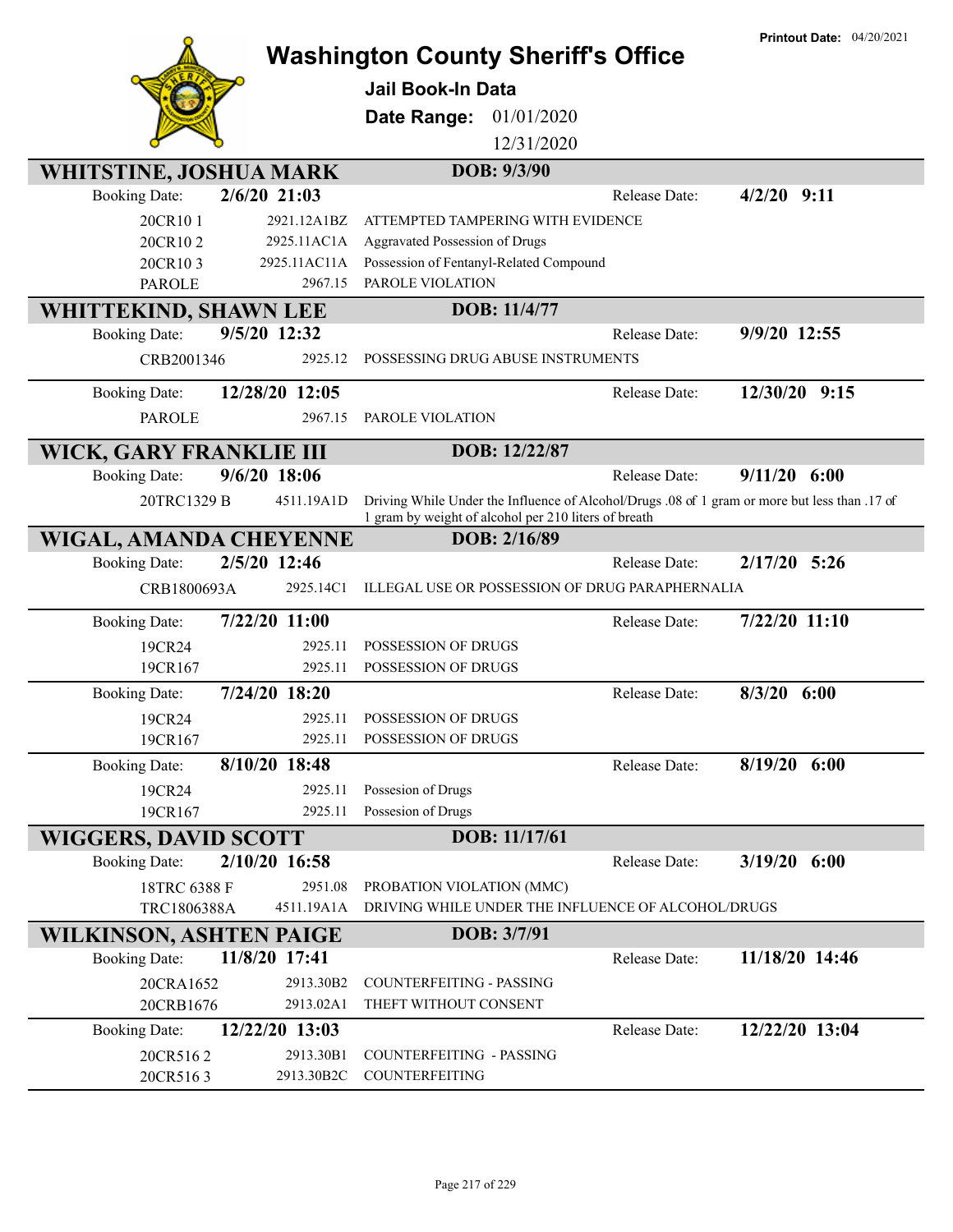|                                                                         | <b>Washington County Sheriff's Office</b>                                                                                                                              |                      | <b>Printout Date: 04/20/2021</b> |
|-------------------------------------------------------------------------|------------------------------------------------------------------------------------------------------------------------------------------------------------------------|----------------------|----------------------------------|
|                                                                         | Jail Book-In Data                                                                                                                                                      |                      |                                  |
|                                                                         | 01/01/2020<br>Date Range:                                                                                                                                              |                      |                                  |
|                                                                         | 12/31/2020                                                                                                                                                             |                      |                                  |
|                                                                         | DOB: 10/10/86                                                                                                                                                          |                      |                                  |
| <b>WILLIAMS, ANDREW BRYAN</b><br>12/16/20 21:39<br><b>Booking Date:</b> |                                                                                                                                                                        | <b>Release Date:</b> | 12/18/20 13:42                   |
| 20CRB1846<br>2919.25A                                                   | DOMESTIC VIOLENCE KNOWINGLY CAUSE PHYSICAL HARM                                                                                                                        |                      |                                  |
|                                                                         |                                                                                                                                                                        |                      |                                  |
| <b>WILLIAMS, ANTHONY CAMERON</b>                                        | DOB: 7/8/73                                                                                                                                                            |                      |                                  |
| 10/5/20 15:31<br><b>Booking Date:</b>                                   |                                                                                                                                                                        | Release Date:        | 10/6/20 11:17                    |
| 1501.46.9.1<br>CRB2001254                                               | <b>CAMPING PERMIT</b>                                                                                                                                                  |                      |                                  |
| <b>WILLIAMS, ASHLEY MARIE</b>                                           | DOB: 6/20/87                                                                                                                                                           |                      |                                  |
| 10/5/20 15:12<br><b>Booking Date:</b>                                   |                                                                                                                                                                        | Release Date:        | $10/6/20$ 11:08                  |
| CRB2001255<br>1501.46.9.1                                               | <b>CAMPING PERMIT</b>                                                                                                                                                  |                      |                                  |
| <b>WILLIAMS, CODY CHARLES</b>                                           | DOB: 1/10/89                                                                                                                                                           |                      |                                  |
| $6/5/20$ 18:16<br><b>Booking Date:</b>                                  |                                                                                                                                                                        | Release Date:        | $6/15/20$ $6:00$                 |
| 4511.19A1D<br>19TRC6801 B                                               | Driving While Under the Influence of Alcohol/Drugs .08 of 1 gram or more but less than .17 of                                                                          |                      |                                  |
|                                                                         | 1 gram by weight of alcohol per 210 liters of breath                                                                                                                   |                      |                                  |
| <b>WILLIAMS, CRYSTAL LYNN</b>                                           | DOB: 9/2/88                                                                                                                                                            |                      |                                  |
| $5/4/20$ $0:12$<br><b>Booking Date:</b>                                 |                                                                                                                                                                        | Release Date:        | 5/4/20 16:22                     |
| 20CRB187<br>2913.02                                                     | <b>THEFT</b>                                                                                                                                                           |                      |                                  |
| 9/14/20 22:35<br><b>Booking Date:</b>                                   |                                                                                                                                                                        | Release Date:        | 9/25/20 12:18                    |
| 2913.02<br>20CRB187                                                     | <b>THEFT</b>                                                                                                                                                           |                      |                                  |
| 2705.02A<br>20CRB1398                                                   | Contempt of Court                                                                                                                                                      |                      |                                  |
| <b>WILLIAMS, DAKOTA WAYNE</b>                                           | DOB: 1/1/97                                                                                                                                                            |                      |                                  |
| 7/21/20 12:25<br><b>Booking Date:</b>                                   |                                                                                                                                                                        | Release Date:        | 8/4/20 13:26                     |
| 2705.02<br>18SP054                                                      | CONTEMPT(FAILURE TO APPEAR)                                                                                                                                            |                      |                                  |
|                                                                         | DOB: 2/3/00                                                                                                                                                            |                      |                                  |
| WILLIAMS, GARRETT ELIJAH<br>3/5/20 10:14<br><b>Booking Date:</b>        |                                                                                                                                                                        | Release Date:        | 3/5/20 10:35                     |
|                                                                         |                                                                                                                                                                        |                      |                                  |
| 20CRB47<br>2911.21A1                                                    | CRIMINAL TRESPASS LAND PREISES OF ANOTHER                                                                                                                              |                      |                                  |
| <b>WILLIAMS, GLEN OWEN</b>                                              | DOB: 11/5/75                                                                                                                                                           |                      |                                  |
| 8/10/20 14:31<br><b>Booking Date:</b>                                   |                                                                                                                                                                        | Release Date:        | $8/11/20$ 9:11                   |
| 20CRA1185<br>2923.16B                                                   | IMPROPERLY HANDLING FIREARMS IN A MOTOR VEHICLE TRANSPORT LOADED<br>FIREARM IN A MOTOR VEHICLE, ACCESSIBLE TO OPERATOR OR ANY<br>PASSENGER WITHOUT LEAVING THE VEHICLE |                      |                                  |
| <b>WILLIAMS, GLENN JR</b>                                               | DOB: 9/18/79                                                                                                                                                           |                      |                                  |
| <b>Booking Date:</b><br>3/3/20 12:37                                    |                                                                                                                                                                        | Release Date:        | 3/12/20 11:58                    |
| 20CRA380<br>2925.11C4F                                                  | POSSESSION OF DRUGS COCAINE                                                                                                                                            |                      |                                  |
| FEDERAL HOLI<br>2951.08C                                                | PROBATION VIOLATION (OTHER CO/STATE)                                                                                                                                   |                      |                                  |
| WILLIAMS, JOSHUA LEE                                                    | DOB: 5/12/81                                                                                                                                                           |                      |                                  |
| 5/18/20 18:02<br><b>Booking Date:</b>                                   |                                                                                                                                                                        | Release Date:        | $5/21/20$ 7:08                   |
| 2951.08<br>19CRB1370                                                    | PROBATION VIOLATION (MMC)                                                                                                                                              |                      |                                  |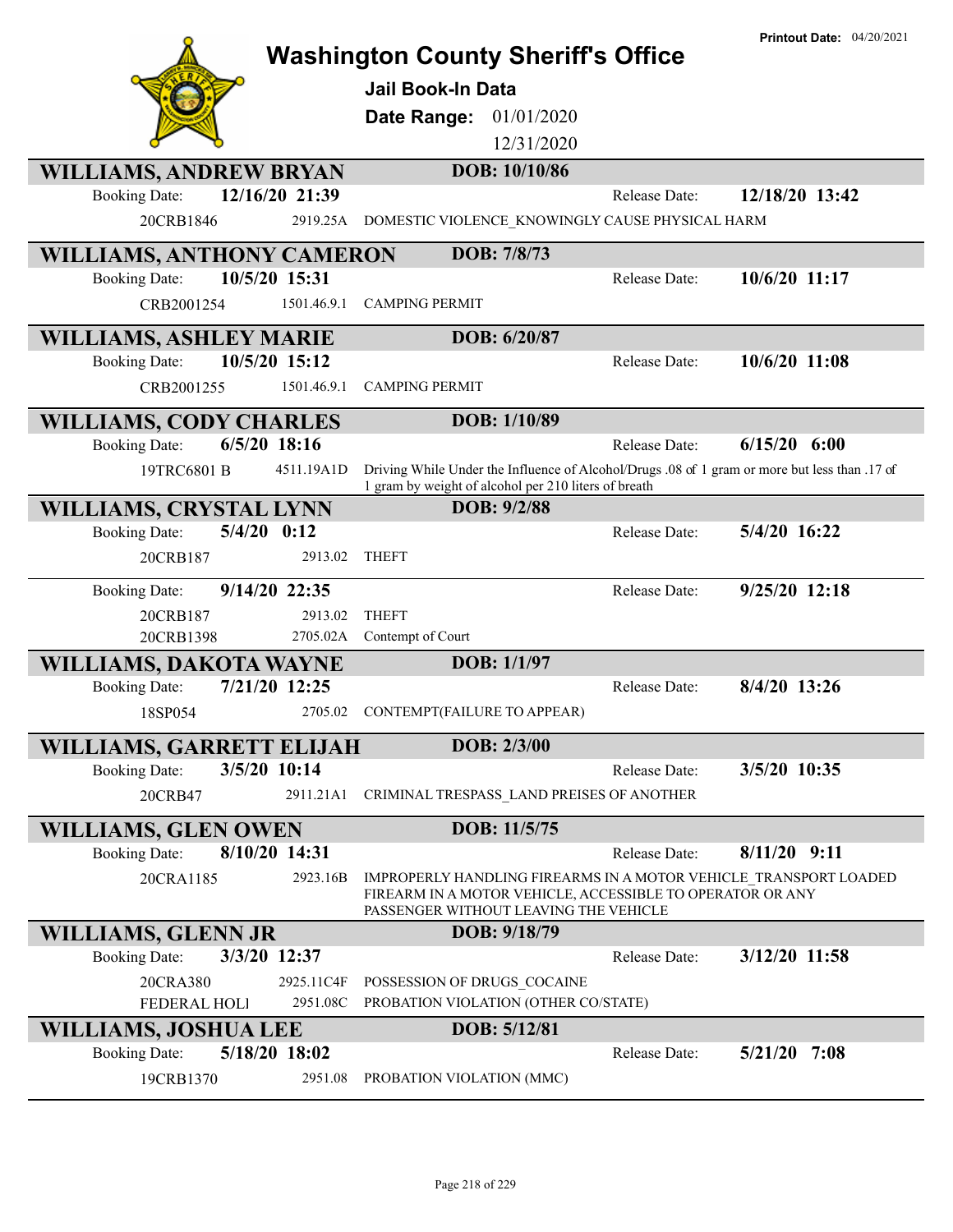|                                        |                            | <b>Washington County Sheriff's Office</b>                  |               | <b>Printout Date: 04/20/2021</b> |
|----------------------------------------|----------------------------|------------------------------------------------------------|---------------|----------------------------------|
|                                        |                            | <b>Jail Book-In Data</b>                                   |               |                                  |
|                                        |                            |                                                            |               |                                  |
|                                        |                            | <b>Date Range: 01/01/2020</b><br>12/31/2020                |               |                                  |
|                                        |                            |                                                            |               |                                  |
| <b>WILLIAMS, JUWAN SHAKUR</b>          |                            | DOB: 7/21/93                                               |               |                                  |
| <b>Booking Date:</b>                   | 7/29/20 14:33              |                                                            | Release Date: | $7/30/20$ 1:40                   |
| <b>STS</b>                             | 2705.02                    | CONTEMPT(FAILURE TO APPEAR)                                |               |                                  |
| <b>WILLIAMS, KURT ELDEN</b>            |                            | DOB: 8/18/80                                               |               |                                  |
| $4/1/20$ 9:25<br><b>Booking Date:</b>  |                            |                                                            | Release Date: | $4/1/20$ 9:32                    |
| 19CR388 1                              | 2925.11AC11EE              | Possession of Drugs                                        |               |                                  |
| WILLIAMS, MICHAEL SHAWN                |                            | DOB: 9/21/76                                               |               |                                  |
| <b>Booking Date:</b>                   | 9/28/20 21:01              |                                                            | Release Date: | $12/1/20$ 9:15                   |
| 19CR445                                | 2951.08A                   | PROBATION VIOLATION (CPC)                                  |               |                                  |
| <b>WILLIAMS, SARD MELVIN</b>           |                            | DOB: 12/23/74                                              |               |                                  |
| 9/2/20 12:41<br><b>Booking Date:</b>   |                            |                                                            | Release Date: | $9/3/20$ 0:40                    |
| 19TRD4784 A                            | 4510.037J                  | <b>DUS - 12PT SUSPENSION</b>                               |               |                                  |
| 19TRD4784 B                            | 4549.08A1C                 | Operating a Motor Vehicle bearing an Invalid License Plate |               |                                  |
| 20CR326                                | 2925.11AC1A                | Aggravated Possession of Drugs                             |               |                                  |
| <b>ATHENS</b>                          | 4510.037J                  | <b>DUS - 12PT SUSPENSION</b>                               |               |                                  |
| <b>WILLIAMS, TRACY RENEE</b>           |                            | DOB: 5/24/81                                               |               |                                  |
| $3/16/20$ 6:43<br><b>Booking Date:</b> |                            |                                                            | Release Date: | 3/16/20 12:01                    |
| 19TRD4691                              | 4510.21                    | FAILURE TO REINSTATE O/L                                   |               |                                  |
| <b>Booking Date:</b>                   | 4/21/20 13:50              |                                                            | Release Date: | 4/21/20 14:02                    |
| 20CR140 1                              | 2925.11AC1A                | POSSESSION OF DRUGS                                        |               |                                  |
| 20CR1402                               | 2925.11AC2A                | AGGRVATED POSSESSION OF DRUGS                              |               |                                  |
| <b>WILLIAMS, TRAVIS EUGENE</b>         |                            | DOB: 7/25/96                                               |               |                                  |
| 5/6/20 12:38<br><b>Booking Date:</b>   |                            |                                                            | Release Date: | $7/7/20$ 6:00                    |
| 18CRB2537 PV                           | 2951.08                    | PROBATION VIOLATION (MMC)                                  |               |                                  |
| 18CRB2537A                             | 4729.51                    | POSSESS FOR SALE AT RETAIL DANGEROUS DRUGS                 |               |                                  |
| <b>WILLIS, JUSTIN OSCAR</b>            |                            | DOB: 12/26/82                                              |               |                                  |
| <b>Booking Date:</b>                   | 11/13/20 14:48             |                                                            | Release Date: | 11/13/20 15:00                   |
| 20CR446 1                              | 2925.03A1C6D               | <b>TRAFFICKING IN HEROIN</b>                               |               |                                  |
| 20CR4462                               | 2925.03A1C1A               | AGGRAVATED TRAFFICKING IN DRUGS                            |               |                                  |
| 20CR4463                               | 2925.03A1C1A               | AGGRAVATED TRAFFICKING IN DRUGS                            |               |                                  |
| 20CR4464<br>20CR446 5                  | 2925.11AC6C<br>2925.11AC1A | POSSESSION OF HEROIN<br>Aggravated Possession of Drugs     |               |                                  |
| 20CR4466                               |                            | 2925.11AC1A Aggravated Possession of Drugs                 |               |                                  |
|                                        |                            |                                                            |               |                                  |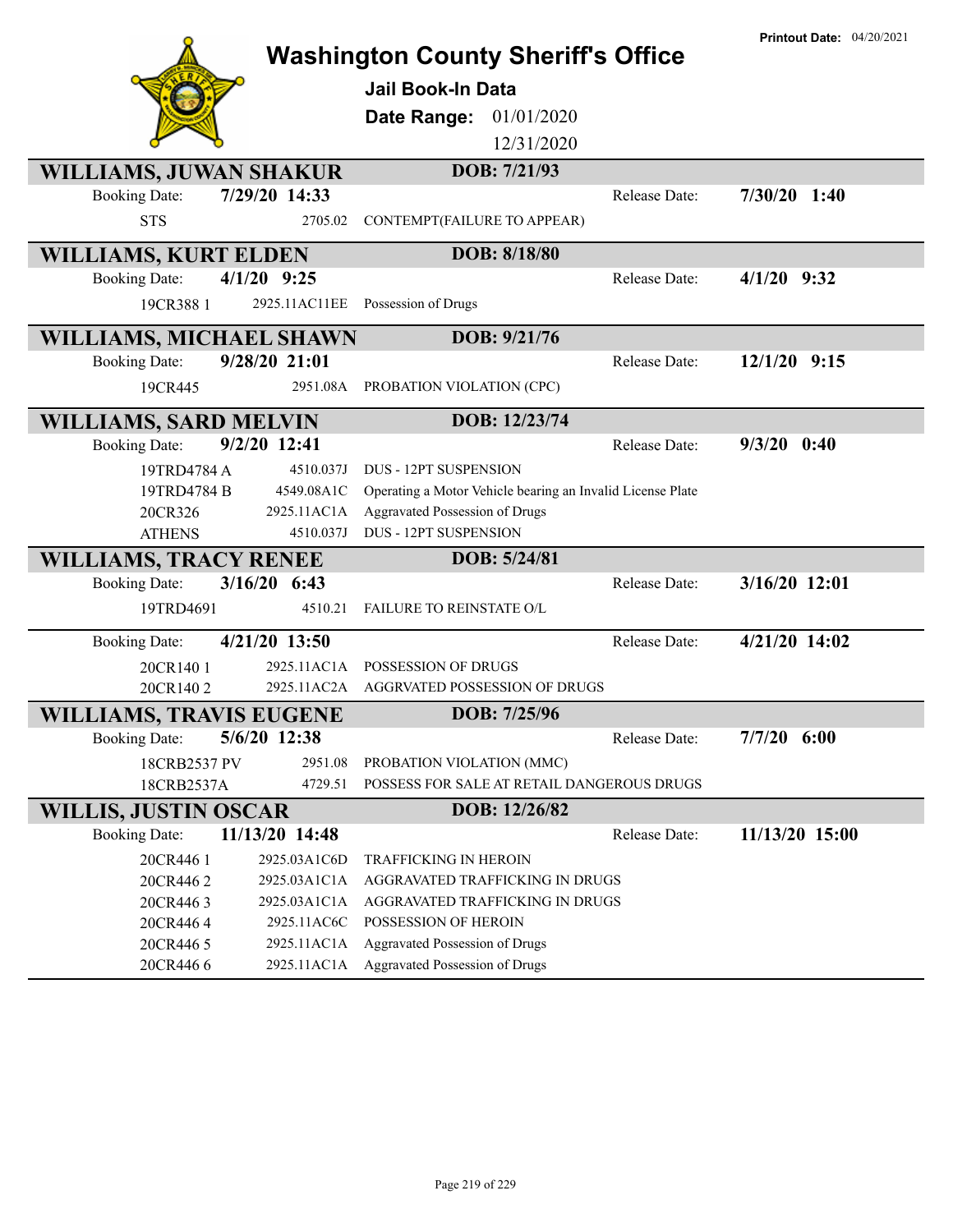

**Jail Book-In Data**

**Date Range:** 01/01/2020

12/31/2020

**WILSON ELTRINGHAM, PATRICK 1 DOB: 8/22/90**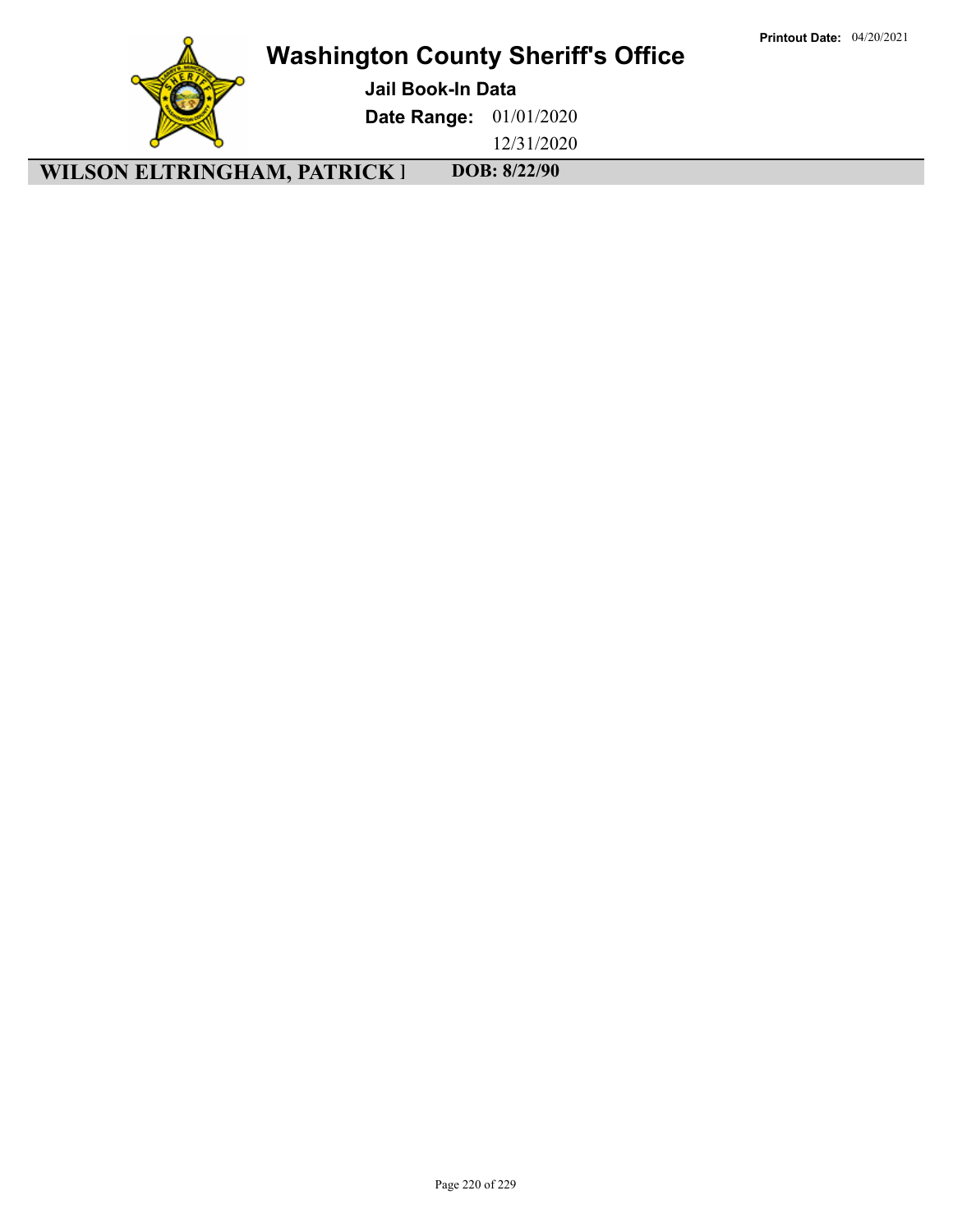

**Jail Book-In Data**

**Date Range:** 01/01/2020

12/31/2020

| <b>Booking Date:</b>   | 2/19/20 15:15 |                        |                                                              | Release Date: | 4/20/20 15:33 |
|------------------------|---------------|------------------------|--------------------------------------------------------------|---------------|---------------|
| 20CR69 1               |               | 2923.32A1              | ENGAGING IN PATTERN OF CORRUPT ACTIVITY_CONDUCT, PARTICIPATE |               |               |
| 20CR69 2               |               |                        | 2913.05 TELECOMUNICATIONS FRAUD                              |               |               |
| 20CR69 3               |               |                        | 2913.02A1 THEFT WITHOUT CONSENT                              |               |               |
| 20CR694                |               | 2913.02A1              | THEFT WITHOUT CONSENT                                        |               |               |
| 20CR69 5               |               | 2913.02A1              | THEFT WITHOUT CONSENT                                        |               |               |
| 20CR696                |               | 2913.02A1              | THEFT WITHOUT CONSENT                                        |               |               |
| 20CR697                |               | 2913.02A2              | THEFT BEYOND EXPRESS/IMPLIED CONSENT                         |               |               |
| 20CR698                |               | 2913.02A3              | THEFT_DECEPTION                                              |               |               |
| 20CR69 9               |               | 2913.02A2              | THEFT_BEYOND EXPRESS/IMPLIED CONSENT                         |               |               |
| 20CR69 10              |               | 2913.02A3              | THEFT DECEPTION                                              |               |               |
| 20CR69 11              |               | 2913.02A2              | THEFT_BEYOND EXPRESS/IMPLIED CONSENT                         |               |               |
| 20CR69 12              |               | 2913.02A3              | THEFT_DECEPTION                                              |               |               |
| 20CR69 13              |               | 2913.02A2              | THEFT_BEYOND EXPRESS/IMPLIED CONSENT                         |               |               |
| 20CR69 14              |               | 2913.02A3              | THEFT_DECEPTION                                              |               |               |
| 20CR69 15              |               | 2913.02A2              | THEFT_BEYOND EXPRESS/IMPLIED CONSENT                         |               |               |
| 20CR69 16              |               | 2913.02A3              | THEFT DECEPTION                                              |               |               |
| 20CR69 17              |               | 2913.02A2              | THEFT BEYOND EXPRESS/IMPLIED CONSENT                         |               |               |
| 20CR69 18              |               | 2913.02A3              | THEFT_DECEPTION                                              |               |               |
| 20CR69 19              |               | 2913.02A2              | THEFT_BEYOND EXPRESS/IMPLIED CONSENT                         |               |               |
| 20CR69 20              |               | 2913.02A3              | THEFT_DECEPTION                                              |               |               |
| 20CR69 21              |               | 2913.02A2              | THEFT_BEYOND EXPRESS/IMPLIED CONSENT                         |               |               |
| 20CR69 22              |               | 2913.02A3<br>2913.02A2 | THEFT_DECEPTION                                              |               |               |
| 20CR69 23<br>20CR69 24 |               | 2913.02A3              | THEFT_BEYOND EXPRESS/IMPLIED CONSENT<br>THEFT_DECEPTION      |               |               |
| 20CR69 25              |               | 2913.02A2              | THEFT_BEYOND EXPRESS/IMPLIED CONSENT                         |               |               |
| 20CR69 26              |               | 2913.02A3              | THEFT_DECEPTION                                              |               |               |
| 20CR69 27              |               | 2913.02A2              | THEFT_BEYOND EXPRESS/IMPLIED CONSENT                         |               |               |
| 20CR69 28              |               | 2913.02A3              | THEFT_DECEPTION                                              |               |               |
| 20CR69 29              |               | 2913.02A2              | THEFT_BEYOND EXPRESS/IMPLIED CONSENT                         |               |               |
| 20CR69 30              |               | 2913.02A3              | THEFT_DECEPTION                                              |               |               |
| 20CR69 31              |               | 2913.02A2              | THEFT BEYOND EXPRESS/IMPLIED CONSENT                         |               |               |
| 20CR69 32              |               | 2913.02A3              | THEFT DECEPTION                                              |               |               |
| 20CR69 33              |               | 2913.02A2              | THEFT BEYOND EXPRESS/IMPLIED CONSENT                         |               |               |
| 20CR69 34              |               | 2913.02A3              | THEFT_DECEPTION                                              |               |               |
| 20CR69 35              |               | 2913.02A2              | THEFT BEYOND EXPRESS/IMPLIED CONSENT                         |               |               |
| 20CR69 36              |               | 2913.02A3              | THEFT DECEPTION                                              |               |               |
| 20CR69 37              |               | 2913.02A2              | THEFT BEYOND EXPRESS/IMPLIED CONSENT                         |               |               |
| 20CR69 38              |               | 2913.02A3              | THEFT DECEPTION                                              |               |               |
| 20CR69 39              |               | 2913.02A2              | THEFT BEYOND EXPRESS/IMPLIED CONSENT                         |               |               |
| 20CR69 40              |               | 2913.02A3              | THEFT DECEPTION                                              |               |               |
| 20CR69 41              |               | 2913.02A2              | THEFT BEYOND EXPRESS/IMPLIED CONSENT                         |               |               |
| 20CR69 42              |               | 2913.02A3              | THEFT DECEPTION                                              |               |               |
| 20CR69 43              |               | 2913.02A3B3            | Theft from a Person in a Protected Class                     |               |               |
| 20CR69 44              |               | 2913.02A3B3            | Theft from a Person in a Protected Class                     |               |               |
| 20CR69 45              |               | 2913.02A2              | THEFT BEYOND EXPRESS/IMPLIED CONSENT                         |               |               |
| 20CR69 46              |               | 2913.02A3              | THEFT DECEPTION                                              |               |               |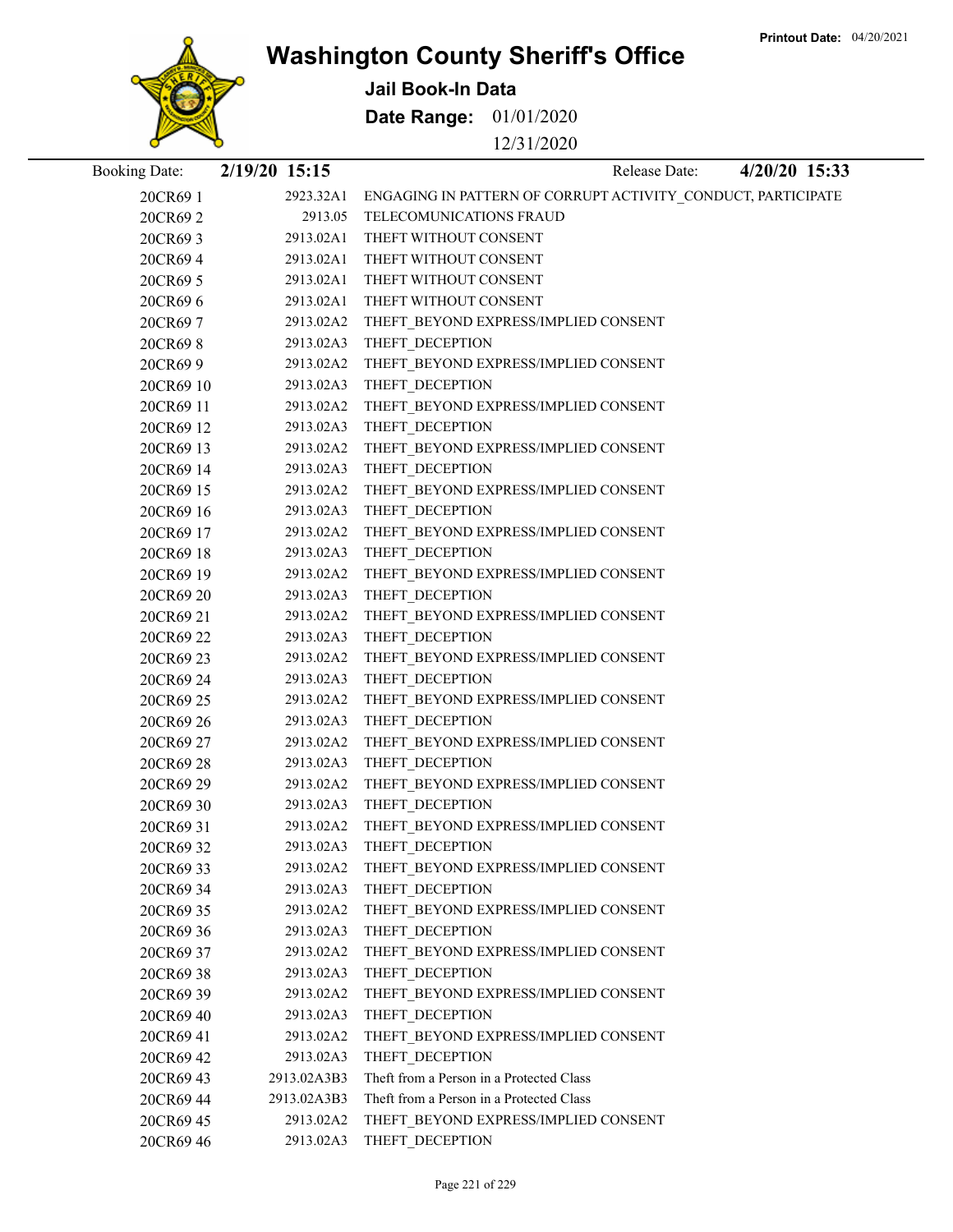

**Jail Book-In Data**

**Date Range:** 01/01/2020

#### 12/31/2020

|                                 | 20CR69 47               | 2913.02A2            | THEFT BEYOND EXPRESS/IMPLIED CONSENT           |               |                |
|---------------------------------|-------------------------|----------------------|------------------------------------------------|---------------|----------------|
|                                 | 20CR69 48               | 2913.02A3            | THEFT DECEPTION                                |               |                |
|                                 | 20CR69 49               | 2913.02A2            | THEFT BEYOND EXPRESS/IMPLIED CONSENT           |               |                |
|                                 | 20CR69 50               | 2913.02A3            | THEFT_DECEPTION                                |               |                |
|                                 | 20CR69 51               | 2913.02A2            | THEFT_BEYOND EXPRESS/IMPLIED CONSENT           |               |                |
|                                 | 20CR69 52               | 2913.02A3            | THEFT_DECEPTION                                |               |                |
|                                 | 20CR69 53               | 2913.02A3B3          | Theft from a Person in a Protected Class       |               |                |
|                                 | 20CR69 54               | 2913.02A3B3          | Theft from a Person in a Protected Class       |               |                |
|                                 | 20CR69 55               | 2913.02A2            | THEFT BEYOND EXPRESS/IMPLIED CONSENT           |               |                |
|                                 | 20CR69 56               | 2913.02A3            | THEFT_DECEPTION                                |               |                |
|                                 | 20CR69 57               | 2913.02A2            | THEFT BEYOND EXPRESS/IMPLIED CONSENT           |               |                |
|                                 | 20CR69 58               | 2913.02A3            | THEFT_DECEPTION                                |               |                |
|                                 | 20CR69 59               | 2913.02A2            | THEFT_BEYOND EXPRESS/IMPLIED CONSENT           |               |                |
|                                 | 20CR69 60               | 2913.02A3            | THEFT DECEPTION                                |               |                |
|                                 | 20CR69 61               | 2913.02A2            | THEFT BEYOND EXPRESS/IMPLIED CONSENT           |               |                |
|                                 | 20CR69 62               | 2913.02A3            | THEFT DECEPTION                                |               |                |
|                                 | 20CR69 63               | 2913.02A2            | THEFT_BEYOND EXPRESS/IMPLIED CONSENT           |               |                |
|                                 | 20CR69 64               | 2913.02A3            | THEFT_DECEPTION                                |               |                |
|                                 | 20CR69 65               | 2913.02A2            | THEFT_BEYOND EXPRESS/IMPLIED CONSENT           |               |                |
|                                 | 20CR69 66               | 2913.02A3            | THEFT_DECEPTION                                |               |                |
|                                 | 20CR69 67               | 2913.02A2            | THEFT_BEYOND EXPRESS/IMPLIED CONSENT           |               |                |
|                                 | 20CR69 68               | 2913.02A3            | THEFT DECEPTION                                |               |                |
|                                 | 20CR69 69               | 2913.02A2            | THEFT BEYOND EXPRESS/IMPLIED CONSENT           |               |                |
|                                 | 20CR6970                | 2913.02A3            | THEFT_DECEPTION                                |               |                |
|                                 | BELMONT COR OIN TRANSIT |                      | 0IN TRANSIT                                    |               |                |
|                                 | 20CRB553                | 2963.11              | <b>FUGITIVE FROM JUSTICE</b>                   |               |                |
| <b>WILSON, AMANDA RAE</b>       |                         |                      | DOB: 4/3/87                                    |               |                |
| <b>Booking Date:</b>            |                         | 5/28/20 16:15        |                                                | Release Date: | 5/31/20 13:30  |
|                                 | 19CR483                 | 2913,21B2D3          | MISUSE OF CREDIT CARDS                         |               |                |
|                                 | 19CR428                 | 2913.31A3C1B FORGERY |                                                |               |                |
| <b>WILSON, CARISSA MICHELLE</b> |                         |                      | DOB: 4/1/90                                    |               |                |
| <b>Booking Date:</b>            |                         | 5/12/20 12:10        |                                                | Release Date: | 5/13/20 15:08  |
|                                 | 20CRA664                |                      | 2925.11A POSSESSION OF DRUGS                   |               |                |
| <b>WILSON, JAVON LAMAR</b>      |                         |                      | DOB: 6/7/90                                    |               |                |
| <b>Booking Date:</b>            |                         | 10/7/20 15:34        |                                                | Release Date: | 10/19/20 15:37 |
|                                 | 20CRA1519A              | 2925.11C1E           | POSSESSION OF DRUGS_SCHEDULE I OR II SUBSTANCE |               |                |
|                                 | 20CRA1519B              | 2921.12              | TAMPERING W/ EVIDENCE                          |               |                |
| WILSON, JOHN MAXWELL            |                         |                      | DOB: 10/25/73                                  |               |                |
| <b>Booking Date:</b>            |                         | 12/9/20 0:22         |                                                | Release Date: | 12/9/20 10:36  |
|                                 | 17CRB137                | 2917.21              | TELECOMUNICATIONS HARRASSMENT                  |               |                |
|                                 |                         |                      |                                                |               |                |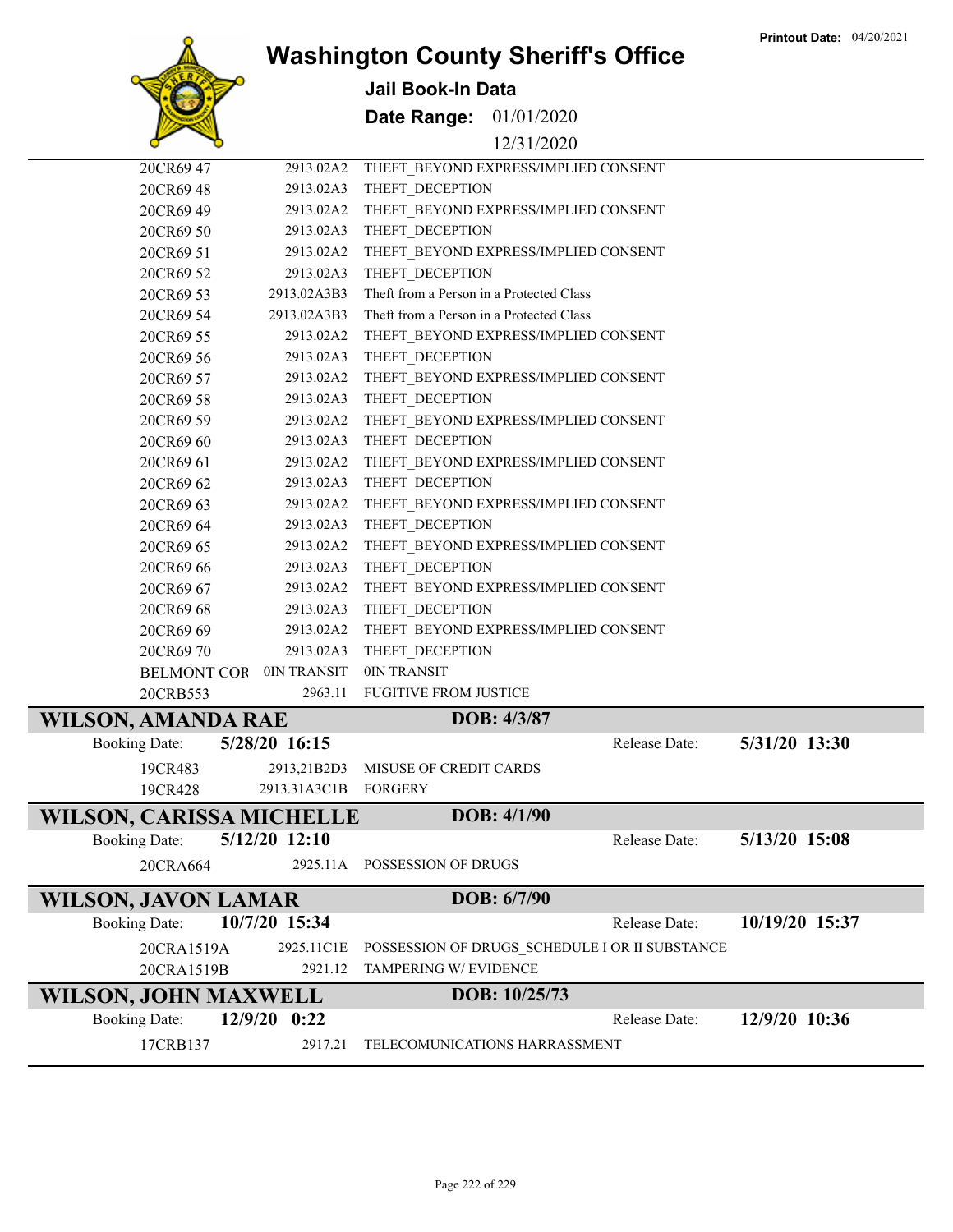|                                |                 |                                                                                       | <b>Printout Date: 04/20/2021</b> |
|--------------------------------|-----------------|---------------------------------------------------------------------------------------|----------------------------------|
|                                |                 | <b>Washington County Sheriff's Office</b>                                             |                                  |
|                                |                 | <b>Jail Book-In Data</b>                                                              |                                  |
|                                |                 | Date Range:<br>01/01/2020                                                             |                                  |
|                                |                 | 12/31/2020                                                                            |                                  |
|                                |                 | DOB: 8/31/82                                                                          |                                  |
| <b>WILSON, NEIL ALLEN</b>      | $1/7/20$ 1:27   | Release Date:                                                                         | $1/8/20$ 9:35                    |
| <b>Booking Date:</b>           |                 |                                                                                       |                                  |
|                                | 2903.13A        | Assault knowingly harm victim                                                         |                                  |
| <b>ATHENS CO</b>               | 2705.02         | CONTEMPT(FAILURE TO APPEAR)                                                           |                                  |
| <b>WILSON, RACHAEL NICOLE</b>  |                 | DOB: 8/2/90                                                                           |                                  |
| <b>Booking Date:</b>           | 2/13/20 15:38   | Release Date:                                                                         | 2/15/20 21:50                    |
| 19CRB2192                      | 2925.12         | POSSESSING DRUG ABUSE INSTRUMENTS                                                     |                                  |
| 20CRB042                       | 2937.29         | <b>BREACH OF RECOGNIZANCE</b>                                                         |                                  |
| <b>Booking Date:</b>           | 3/20/20 13:16   | Release Date:                                                                         | 12/14/20 5:44                    |
| 20CR152 1                      | 2911.01X        | <b>COMPLICITY TO AGG ROBBERY</b>                                                      |                                  |
| 20CR1522                       | 2923.13         | HAVING WEAPONS WHILE UNDER DISABILITY                                                 |                                  |
| 19CRB2192                      | 2925.12         | POSSESSING DRUG ABUSE INSTRUMENTS                                                     |                                  |
| CRB2001757                     | 2907.23A1       | Procuring - entice, solicit                                                           |                                  |
| <b>WILSON, STEVEN RAY</b>      |                 | DOB: 11/1/94                                                                          |                                  |
| <b>Booking Date:</b>           | 9/27/20<br>3:28 | Release Date:                                                                         | 9/29/20 14:35                    |
| 20CRA1468                      | 2907.05A4       | Gross Sexual Imposition - victim < 13, statutory                                      |                                  |
| 20CRB1469                      | 4301.69A        | OFFENSES INVOLVING UNDERAGE PERSONS_SELL TO/PURCHASE FOR                              |                                  |
| <b>Booking Date:</b>           | $10/15/20$ 0:06 | Release Date:                                                                         | 10/15/20 16:25                   |
| CRA2001546                     | 2907.04A4       | <b>GROSS SEXUAL IMPOSITION</b>                                                        |                                  |
| <b>Booking Date:</b>           | 11/5/20 16:02   | Release Date:                                                                         | 11/5/20 16:17                    |
| 20cr420 3                      | 2907.05A4       | Gross Sexual Imposition - victim < 13, statutory                                      |                                  |
| WILSON-SCHMOLL, HEATHER RAY    |                 | DOB: 11/15/95                                                                         |                                  |
| <b>Booking Date:</b>           | $4/12/20$ 3:06  | Release Date:                                                                         | 4/22/20 16:46                    |
| <b>LICKING CO</b>              | 2951.08C        | PROBATION VIOLATION (OTHER CO/STATE)                                                  |                                  |
| 20CRA529                       | 2925.11         | Possesion of Drugs                                                                    |                                  |
| 20CR157                        | 2923.13A4       | HAVING WEAPONS WHILE UNDER DISABILITY_ALCOHOL OR DRUG<br><b>DEPENDENCE</b>            |                                  |
| 20CR157                        | 2925.03         | TRAFFICKING IN DRUGS                                                                  |                                  |
| 20CRB20530                     | 2921.32         | OBSTRUCTING JUSTICE                                                                   |                                  |
| 20CR157                        | 2921.12A1       | TAMPERING W/EVIDENCE_ALTER, DESTROY, CONCEAL, REMOVE RECORD                           |                                  |
| <b>Booking Date:</b>           | $6/10/20$ 11:39 | Release Date:                                                                         | $6/10/20$ 11:45                  |
| 20CR1573                       | 2923.17A        | UNLAWFUL POSSESSION OF DANGEROUS ORDNANCE AQUIRE, HAVE, CARRY OR                      |                                  |
| 20CR1575                       | 2923.13A1       | <b>USE</b><br>HAVING WEAPONS WHILE UNDER DISABILITY_FUGITIVE FROM JUSTICE             |                                  |
| <b>WINEBRENNER, ROGER ADAM</b> |                 | DOB: 8/1/80                                                                           |                                  |
| <b>Booking Date:</b>           | 10/23/20 10:02  | Release Date:                                                                         | 10/26/20 11:16                   |
| 20CRB1587                      | 2919.25         | DOMESTIC VIOLENCE                                                                     |                                  |
| WINEBRENNER, SAMANTHA DENI     |                 | DOB: 9/11/87                                                                          |                                  |
| <b>Booking Date:</b>           | 7/13/20 19:13   | Release Date:                                                                         | 7/16/20 17:48                    |
| TRC2002147 B                   | 4511.19A1H      | Driving While Under the Influence of Alcohol/Drugs .17 of 1 gram or more by weight of |                                  |
|                                |                 | alcohol per 210 liters of breath                                                      |                                  |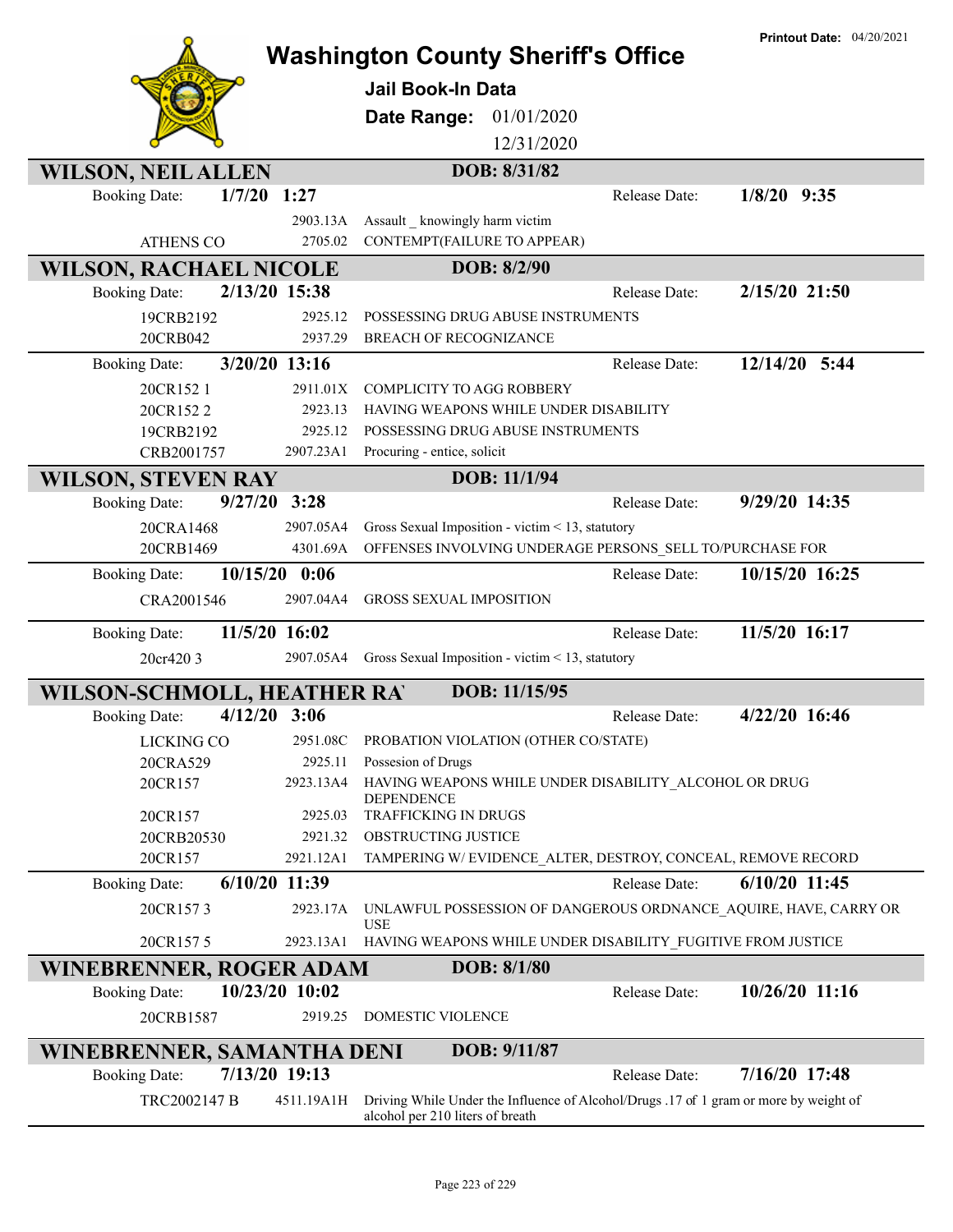|                                     |                        | <b>Washington County Sheriff's Office</b><br><b>Jail Book-In Data</b>               |               | <b>Printout Date: 04/20/2021</b> |
|-------------------------------------|------------------------|-------------------------------------------------------------------------------------|---------------|----------------------------------|
|                                     |                        | 01/01/2020<br>Date Range:                                                           |               |                                  |
|                                     |                        | 12/31/2020                                                                          |               |                                  |
|                                     |                        |                                                                                     |               |                                  |
| WISE, EDDIE LEE                     |                        | DOB: 9/25/96                                                                        |               |                                  |
| <b>Booking Date:</b>                | $7/14/20$ 23:18        |                                                                                     | Release Date: | 7/15/20 12:21                    |
| 18TRC1708B                          | 2951.08                | PROBATION VIOLATION (MMC)                                                           |               |                                  |
| <b>Booking Date:</b>                | 8/17/20 18:38          |                                                                                     | Release Date: | $9/15/20$ 6:00                   |
| 18TRC1708 A                         | 4511.19A1A             | OVI ALCOHOL, DRUG OF ABUSE, OR BOTH                                                 |               |                                  |
| <b>WISE, JADEN DONAVON</b>          |                        | DOB: 10/17/98                                                                       |               |                                  |
| <b>Booking Date:</b>                | 2/10/20 18:26          |                                                                                     | Release Date: | $2/15/20$ 5:49                   |
| 20CRB130                            | 2921.31AB              | <b>Obstructing Official Business</b>                                                |               |                                  |
| <b>WISE, KELCI LEANN</b>            |                        | DOB: 11/3/00                                                                        |               |                                  |
| <b>Booking Date:</b>                | $6/11/20$ 1:08         |                                                                                     | Release Date: | $6/22/20$ 13:21                  |
| 20CRA829 A                          | 2925.03A2C6G           | <b>TRAFFICKING IN HEROIN</b>                                                        |               |                                  |
| 20CRA829 B                          | 2925.03A2C1E           | <b>AGG TRAFFICKING IN DRUGS</b>                                                     |               |                                  |
| 20CRA829 C                          | 2925.11AC1D            | AGG POSSESSION OF DRUGS                                                             |               |                                  |
| 20CR237 1                           | 2925.03C6              | TRAFFICKING IN DRUGS CONTAINING HEROIN                                              |               |                                  |
| 20CR2372                            | 2925.11C6              | POSSESSION OF DRUGS HEROIN                                                          |               |                                  |
| 20CR2373                            | 2925.03A2C1A           | Aggravated Trafficking in Drugs                                                     |               |                                  |
| 20CR2374                            | 2925.11AC1A            | <b>Aggravated Possession of Drugs</b>                                               |               |                                  |
| 20CR2378                            | 2927.21BE              | Receiving Proceeds of an Offense Subject to Forfeiture                              |               |                                  |
| <b>WITHROW, CRAIG DONAVON</b>       |                        | DOB: 9/8/88                                                                         |               |                                  |
| <b>Booking Date:</b>                | 3/13/20 19:07          |                                                                                     | Release Date: | 3/19/20 12:12                    |
| 20TRC046 PV                         | 2951.08                | PROBATION VIOLATION (MMC)                                                           |               |                                  |
| <b>WITTEKIND, JEFFREY SHANE</b>     |                        | DOB: 2/23/88                                                                        |               |                                  |
| <b>Booking Date:</b>                | $1/7/20$ 8:55          |                                                                                     | Release Date: | $1/14/20$ 7:33                   |
| 19CR3422                            | 2921.12                | TAMPERING W/ EVIDENCE                                                               |               |                                  |
| WITTEKIND, TROY SHANE               |                        | DOB: 11/29/68                                                                       |               |                                  |
| <b>Booking Date:</b>                | 11/16/20 14:39         |                                                                                     | Release Date: | 11/16/20 14:49                   |
| 20CR453                             | 2923.162A3C2X          | Complicity to Discharging a Firearm on or near a prohibited premises                |               |                                  |
| <b>WITTENBROOK, TYLER JAMES</b>     |                        | DOB: 3/28/01                                                                        |               |                                  |
| <b>Booking Date:</b>                | 6/24/20 21:47          |                                                                                     | Release Date: | $6/26/20$ 12:27                  |
| 20CRB908                            | 4301.69E1              | Prohibitions - Alcohol Under Age of 21                                              |               |                                  |
|                                     | 8/7/20 10:38           |                                                                                     | Release Date: | $8/10/20$ 6:00                   |
| <b>Booking Date:</b><br>20CRB908 PV | 2951.08                | PROBATION VIOLATION (MMC)                                                           |               |                                  |
|                                     |                        |                                                                                     |               |                                  |
| <b>WOLFE, SHANNON LEANN</b>         | $8/11/20$ 3:23         | DOB: 7/26/87                                                                        | Release Date: | 8/11/20 10:37                    |
| <b>Booking Date:</b>                |                        |                                                                                     |               |                                  |
| 20CR2011                            | 2925.11C1A             | POSSESSION OF DRUGS SCHEDULE I OR II SUBSTANCE<br>POSSESSING DRUG ABUSE INSTRUMENTS |               |                                  |
| 20CR2012<br>20CR2013                | 2925.12<br>2925.14C1F1 | DRUG PARAPHERNALIA                                                                  |               |                                  |
|                                     |                        |                                                                                     |               |                                  |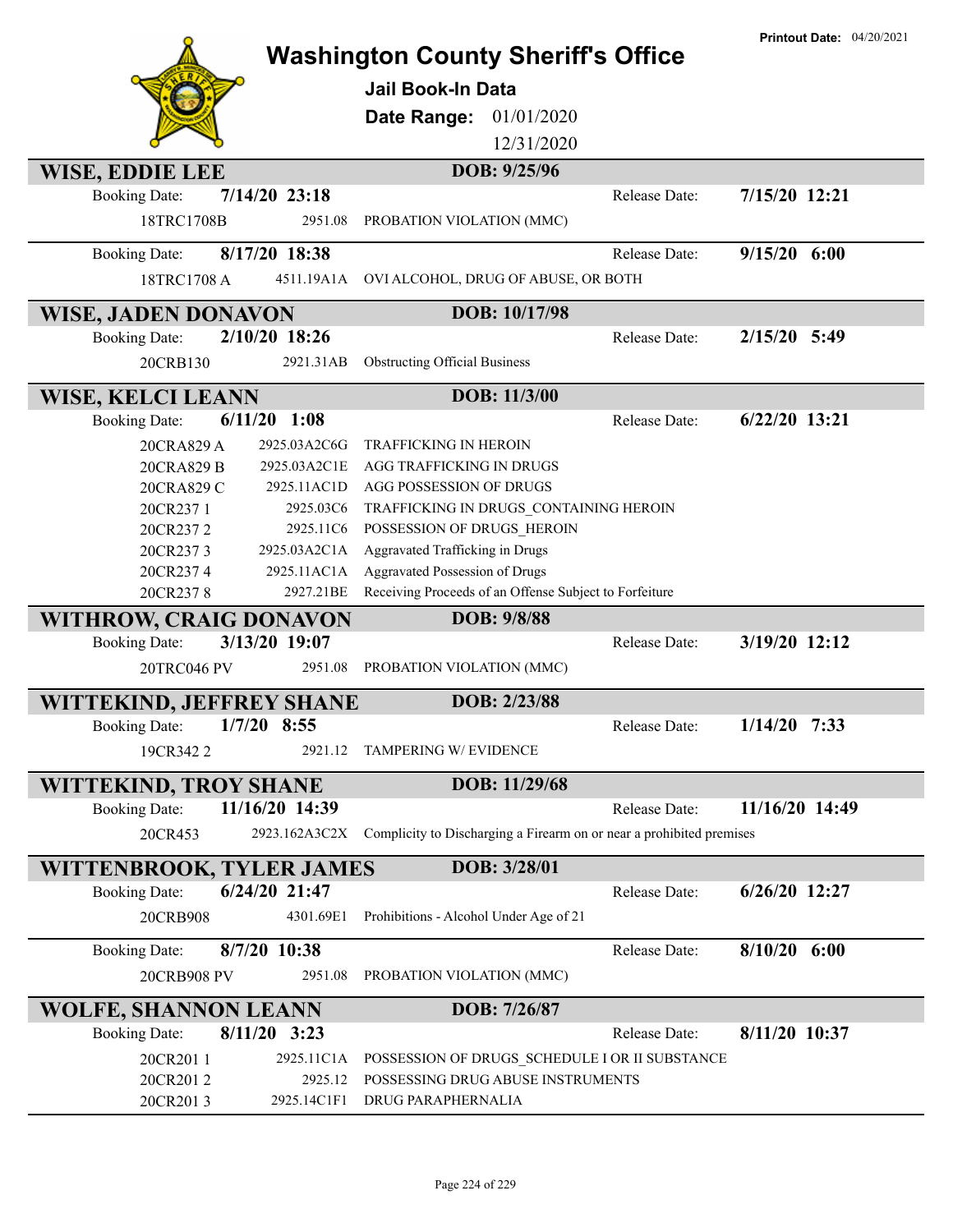|                              |                 | <b>Washington County Sheriff's Office</b><br><b>Jail Book-In Data</b><br>Date Range: | 01/01/2020    |                                                                     | <b>Printout Date: 04/20/2021</b>                                                                                                   |
|------------------------------|-----------------|--------------------------------------------------------------------------------------|---------------|---------------------------------------------------------------------|------------------------------------------------------------------------------------------------------------------------------------|
|                              |                 |                                                                                      | 12/31/2020    |                                                                     |                                                                                                                                    |
| <b>WOODS, GREGORY GLENOR</b> |                 |                                                                                      | DOB: 7/3/56   |                                                                     |                                                                                                                                    |
| <b>Booking Date:</b>         | $1/16/20$ 11:02 |                                                                                      |               | Release Date:                                                       | 1/17/20 17:34                                                                                                                      |
| 16TRD076                     | 4510.120000     | NO OL                                                                                |               |                                                                     |                                                                                                                                    |
| <b>WOODS, WILLIAM COREY</b>  |                 |                                                                                      | DOB: 4/7/85   |                                                                     |                                                                                                                                    |
| <b>Booking Date:</b>         | 5/8/20 13:53    |                                                                                      |               | Release Date:                                                       | 5/8/20 15:58                                                                                                                       |
| 20TRD1339 A                  | 4510.11         | <b>DUS VIOL RESTR</b>                                                                |               |                                                                     |                                                                                                                                    |
| 20TRD1339 B                  | 4503.11         | Expired plate                                                                        |               |                                                                     |                                                                                                                                    |
| <b>WOOLUM, COREY JO</b>      |                 |                                                                                      | DOB: 8/24/88  |                                                                     |                                                                                                                                    |
| <b>Booking Date:</b>         | 5/18/20<br>7:45 |                                                                                      |               | Release Date:                                                       | 5/28/20 12:47                                                                                                                      |
| athens co                    | 2705.02         | CONTEMPT(FAILURE TO APPEAR)                                                          |               |                                                                     |                                                                                                                                    |
| 20CRA694 A                   | 2911.13B        |                                                                                      |               |                                                                     | BREAKING AND ENTERING COMMIT FELONY/LAND PREMISES OF ANOTHER                                                                       |
| 20CRA694 B                   | 2913.02A1       | THEFT WITHOUT CONSENT                                                                |               |                                                                     |                                                                                                                                    |
| 20CRB711                     | 2963.11         | <b>FUGITIVE FROM JUSTICE</b>                                                         |               |                                                                     |                                                                                                                                    |
| <b>Booking Date:</b>         | 11/14/20 20:17  |                                                                                      |               | Release Date:                                                       | 2/11/21 11:05                                                                                                                      |
| 20CR1951                     | 2913.02A1       | THEFT WITHOUT CONSENT                                                                |               |                                                                     |                                                                                                                                    |
| 20CR1952                     | 2911.13B        |                                                                                      |               |                                                                     | BREAKING AND ENTERING COMMIT FELONY/LAND PREMISES OF ANOTHER                                                                       |
| <b>HOCKING CO</b>            | 2911.02A3       |                                                                                      |               | Robbery Use or threaten the immediate use of force against another. |                                                                                                                                    |
| <b>ATHENS CO</b>             | 2911.12A3       | W/ PURPOSE TO COMMIT ANY CRIMINAL OFFENSE                                            |               |                                                                     | BURGLARY TRESPASS IN OCCUPIED STRAUCTURE, SEPERATLEY SECURED<br>STRUCTURE, OR SEPERATLEY OCCUPIED PORTION OF AN OCCUPIED STRUCTURE |
| <b>WOOLWINE, LAURA ANN</b>   |                 |                                                                                      | DOB: 12/11/84 |                                                                     |                                                                                                                                    |
| <b>Booking Date:</b>         | 12/16/20 12:40  |                                                                                      |               | Release Date:                                                       | 12/16/20 12:55                                                                                                                     |
| 20CR505 1                    | 2925.11AC1A     | Aggravated Possession of Drugs                                                       |               |                                                                     |                                                                                                                                    |
| 20CR5052                     | 2925.11AC11A    | Possession of Fentanyl-Related Compound                                              |               |                                                                     |                                                                                                                                    |
| <b>WORKMAN, JOSEPH ETHAN</b> |                 |                                                                                      | DOB: 3/25/98  |                                                                     |                                                                                                                                    |
| <b>Booking Date:</b>         | $1/14/20$ 16:28 |                                                                                      |               | <b>Release Date:</b>                                                | $1/14/20$ 21:54                                                                                                                    |
|                              | 4511.19A1A      |                                                                                      |               | DRIVING WHILE UNDER THE INFLUENCE OF ALCOHOL/DRUGS                  |                                                                                                                                    |
| <b>WORKMAN, MARK LEE</b>     |                 |                                                                                      | DOB: 7/9/81   |                                                                     |                                                                                                                                    |
| <b>Booking Date:</b>         | 1/8/20 16:45    |                                                                                      |               | Release Date:                                                       | $2/10/20$ 19:13                                                                                                                    |
| 20CR382                      | 2919.25         | DOMESTIC VIOLENCE                                                                    |               |                                                                     |                                                                                                                                    |
| 20CR38 1                     | 2907.02A2       | Rape - Force, threat of                                                              |               |                                                                     |                                                                                                                                    |
| <b>Booking Date:</b>         | $6/11/20$ 10:21 |                                                                                      |               | Release Date:                                                       | $6/11/20$ 10:33                                                                                                                    |
| 20cr213                      | 2907.03         | <b>Sexual Battery</b>                                                                |               |                                                                     |                                                                                                                                    |
|                              |                 |                                                                                      |               |                                                                     |                                                                                                                                    |
| <b>Booking Date:</b>         | 9/11/20 18:44   |                                                                                      |               | Release Date:                                                       | $9/16/20$ 8:50                                                                                                                     |
| 20CR213                      | 2907.03A1B      | <b>Sexual Battery</b>                                                                |               |                                                                     |                                                                                                                                    |
| <b>WORSHAM, JENNIFER SUE</b> |                 |                                                                                      | DOB: 5/11/75  |                                                                     |                                                                                                                                    |
| <b>Booking Date:</b>         | 1/23/20 14:29   |                                                                                      |               | Release Date:                                                       | 1/24/20 16:46                                                                                                                      |
| 20CR44                       | 2921.12A1B      | TAMPERING WITH EVIDENCE                                                              |               |                                                                     |                                                                                                                                    |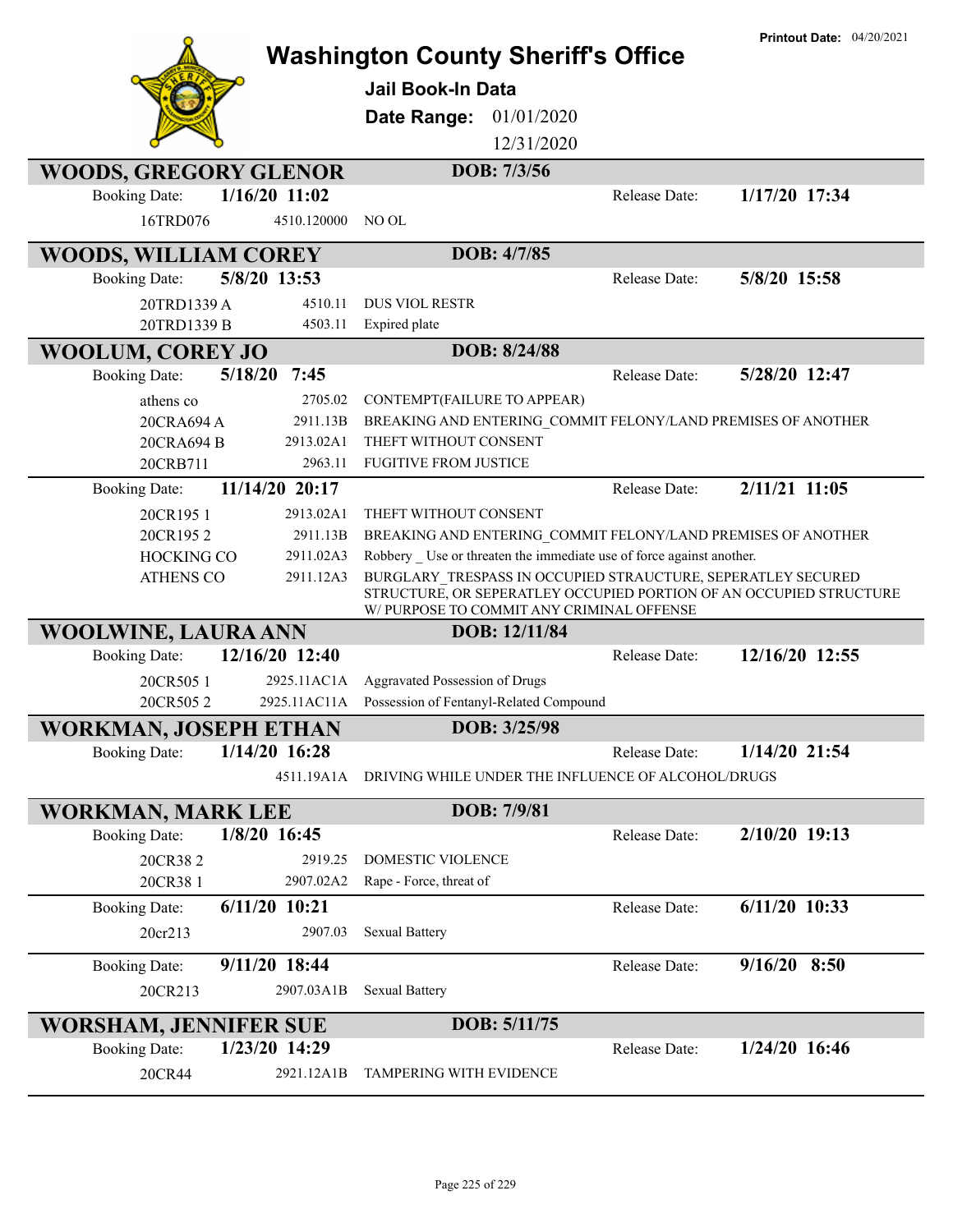|                                   |                 | <b>Washington County Sheriff's Office</b>                                                                                                                                                                                                                               |               | <b>Printout Date: 04/20/2021</b> |
|-----------------------------------|-----------------|-------------------------------------------------------------------------------------------------------------------------------------------------------------------------------------------------------------------------------------------------------------------------|---------------|----------------------------------|
|                                   |                 | <b>Jail Book-In Data</b>                                                                                                                                                                                                                                                |               |                                  |
|                                   |                 |                                                                                                                                                                                                                                                                         |               |                                  |
|                                   |                 | 01/01/2020<br>Date Range:                                                                                                                                                                                                                                               |               |                                  |
|                                   |                 | 12/31/2020                                                                                                                                                                                                                                                              |               |                                  |
| <b>WORSTELL, JEFFREY DEAN</b>     |                 | DOB: 9/2/84                                                                                                                                                                                                                                                             |               |                                  |
| <b>Booking Date:</b>              | $3/3/20$ 9:16   |                                                                                                                                                                                                                                                                         | Release Date: | $3/6/20$ 6:00                    |
| 18CRB2454 PV                      | 2951.08         | PROBATION VIOLATION (MMC)                                                                                                                                                                                                                                               |               |                                  |
| <b>WRIGHT, AUSTIN WILLIAM</b>     |                 | DOB: 1/18/90                                                                                                                                                                                                                                                            |               |                                  |
| <b>Booking Date:</b>              | 5/10/20<br>0:55 |                                                                                                                                                                                                                                                                         | Release Date: | $8/5/20$ 9:28                    |
| 18CR144                           | 2951.08A        | PROBATION VIOLATION (CPC)                                                                                                                                                                                                                                               |               |                                  |
| 20CRA651 A                        | 2913.51         | RECEIVING STOLEN PROPERTY                                                                                                                                                                                                                                               |               |                                  |
| 20CRA653                          | 2911.31X        | <b>COMPLICITY TO SAFECRACKING</b>                                                                                                                                                                                                                                       |               |                                  |
| 20CRA651 B                        | 2911.13A        | BREAKING AND ENTERING PURPOSE COMMIT THEFT OFFENSE/FELONY<br>UNNOCCUPIED STRUCTURE -- USE OF FORCE STEALTH DECEPTION                                                                                                                                                    |               |                                  |
| 20CR178 1                         | 2911.13A        | BREAKING AND ENTERING PURPOSE COMMIT THEFT OFFENSE/FELONY<br>UNNOCCUPIED STRUCTURE -- USE OF FORCE STEALTH DECEPTION                                                                                                                                                    |               |                                  |
| 20CR1782                          | 2911.13A        | BREAKING AND ENTERING PURPOSE COMMIT THEFT OFFENSE/FELONY<br>UNNOCCUPIED STRUCTURE -- USE OF FORCE STEALTH DECEPTION                                                                                                                                                    |               |                                  |
| 20CR178 5                         | 2913.02A1       | THEFT WITHOUT CONSENT                                                                                                                                                                                                                                                   |               |                                  |
| 20CR1786                          | 2913.02A1B2     | <b>THEFT</b>                                                                                                                                                                                                                                                            |               |                                  |
| 20CR1787                          | 2913.51AC       | RECEIVING STOLEN PROPERTY                                                                                                                                                                                                                                               |               |                                  |
| 20CR1788                          | 2913.51AC       | RECEIVING STOLEN PROPERTY                                                                                                                                                                                                                                               |               |                                  |
| 20CR1789                          | 2911.31         | SAFECRACKING                                                                                                                                                                                                                                                            |               |                                  |
| <b>WRIGHT, ERIC D</b>             |                 | DOB: 1/29/86                                                                                                                                                                                                                                                            |               |                                  |
| <b>Booking Date:</b>              | 7/25/20 16:53   |                                                                                                                                                                                                                                                                         | Release Date: | 7/29/20 15:16                    |
| 20CR298                           | 2919.25AD3      | DOMESTIC VIOLENCE                                                                                                                                                                                                                                                       |               |                                  |
| <b>NOBLE CO</b>                   | 2705.02         | CONTEMPT(FAILURE TO APPEAR)                                                                                                                                                                                                                                             |               |                                  |
| <b>Booking Date:</b>              | 10/23/20 11:21  |                                                                                                                                                                                                                                                                         | Release Date: | 10/23/20 11:37                   |
| 20CR298                           | 2919.25AD3      | DOMESTIC VIOLENCE                                                                                                                                                                                                                                                       |               |                                  |
| <b>Booking Date:</b>              | 11/13/20 19:52  |                                                                                                                                                                                                                                                                         | Release Date: | $11/23/20$ 6:00                  |
| 20CR298                           | 2919.25AD3      | DOMESTIC VIOLENCE                                                                                                                                                                                                                                                       |               |                                  |
| WRIGHT, MAKAYLA LYNN              |                 | DOB: 8/24/96                                                                                                                                                                                                                                                            |               |                                  |
| <b>Booking Date:</b>              | $6/6/20$ 23:43  |                                                                                                                                                                                                                                                                         | Release Date: | 6/8/20 22:44                     |
| 20CRA0805                         | 2911.12A2       | BURGLARY_TRESPASS IN OCCUPIED STRUCTURE, SEPERATLEY SECURED<br>STRUCTURE, OR SEPERATLEY OCCUPIED STRUCTURE THAT IS A PERMANENT OR<br>TEMPORARY HABITATION OF ANY PERSON WHEN ANY PERSON IS PRESENT OR<br>LIKELY TO BE PRESENT, W/ PURPOSE TO COMMIT IN THE HABITATION A |               |                                  |
| <b>WRIGHT, STEPHANIE LARRAINE</b> |                 | DOB: 8/22/84                                                                                                                                                                                                                                                            |               |                                  |
| <b>Booking Date:</b>              | 10/20/20 17:47  |                                                                                                                                                                                                                                                                         | Release Date: | $11/26/20$ 6:00                  |
| 18CR133                           | 2951.08A        | PROBATION VIOLATION (CPC)                                                                                                                                                                                                                                               |               |                                  |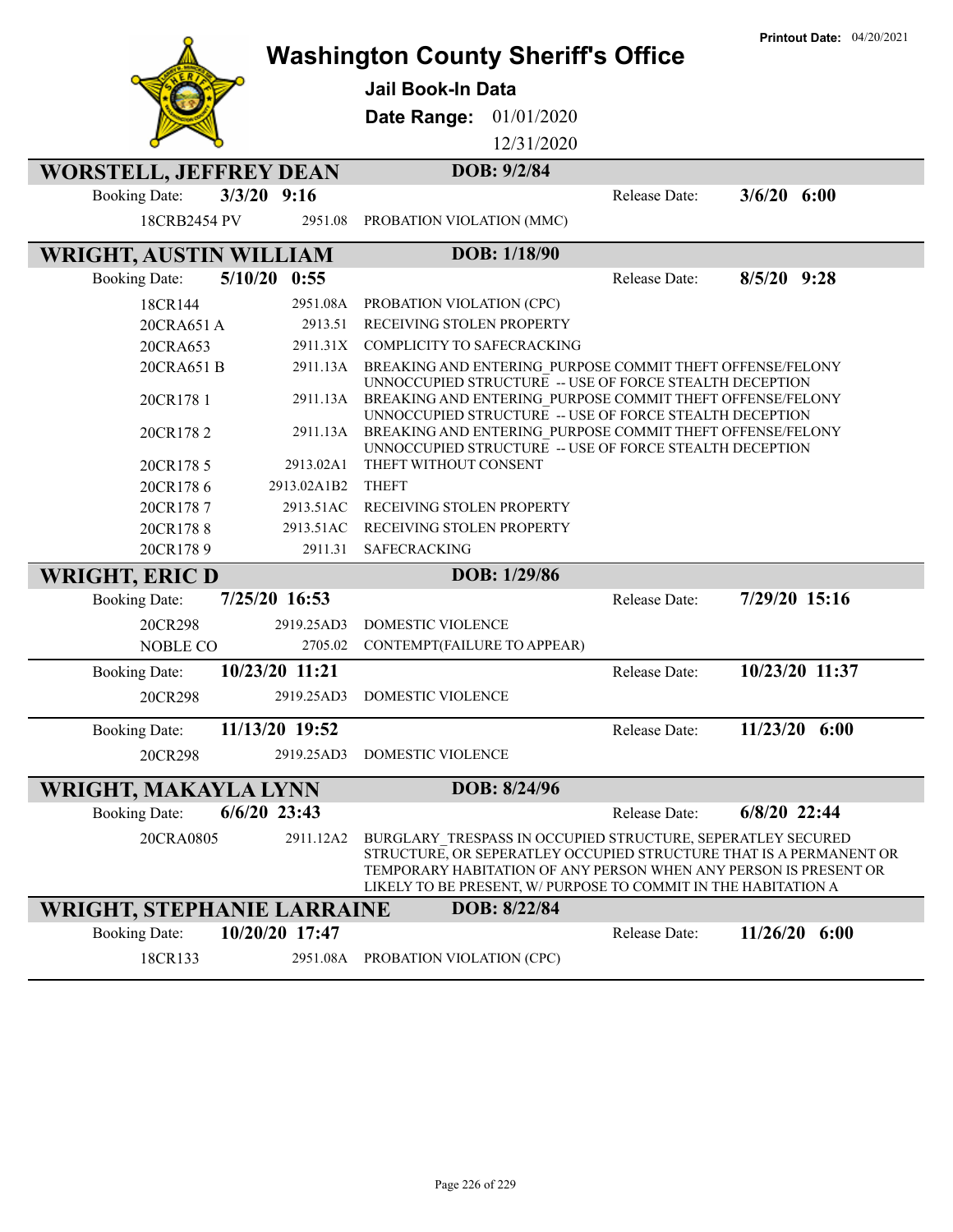|                                          | <b>Washington County Sheriff's Office</b>                                                     | <b>Printout Date: 04/20/2021</b> |
|------------------------------------------|-----------------------------------------------------------------------------------------------|----------------------------------|
|                                          | <b>Jail Book-In Data</b>                                                                      |                                  |
|                                          |                                                                                               |                                  |
|                                          | 01/01/2020<br>Date Range:                                                                     |                                  |
|                                          | 12/31/2020                                                                                    |                                  |
| <b>WRISTON, DAVID WAYNE</b>              | DOB: 8/17/84                                                                                  |                                  |
| $1/24/20$ 10:00<br><b>Booking Date:</b>  | Release Date:                                                                                 | $1/27/20$ 16:16                  |
| 20CRB142<br>2919.25C                     | DOMESTIC VIOLENCE CAUSE BELIEF OF IMMINENT PHYSICAL HARM BY<br><b>THREAT</b>                  |                                  |
| 12/29/20 18:28<br><b>Booking Date:</b>   | Release Date:                                                                                 | 1/5/21 11:52                     |
| TRD2004142 A<br>4510.16                  | DUS (FRA)                                                                                     |                                  |
| TRD2004142 B<br>4549.08                  | FICTITIOUS PLATES M4                                                                          |                                  |
| TRD2004142 C<br>4513.05                  | TAIL LIGHTS/ILLUMINATION OF REAR PLATES                                                       |                                  |
| TRD2004197<br>4510.16                    | DUS (FRA)                                                                                     |                                  |
| <b>WRISTON, JASON RAY</b>                | DOB: 7/7/76                                                                                   |                                  |
| 1/14/20 12:44<br><b>Booking Date:</b>    | Release Date:                                                                                 | $1/22/20$ 15:16                  |
| 19TRD4390 PV<br>2951.08                  | PROBATION VIOLATION (MMC)                                                                     |                                  |
| 8:56<br>11/24/20<br><b>Booking Date:</b> | Release Date:                                                                                 | 11/25/20 15:11                   |
| 19TRD4390 C<br>2951.08                   | PROBATION VIOLATION (MMC)                                                                     |                                  |
| <b>WYNN, NEIL RAYMOND</b>                | DOB: 7/3/91                                                                                   |                                  |
| 9/4/20 21:34<br><b>Booking Date:</b>     | Release Date:                                                                                 | 9/5/20 8:39                      |
| CRB2001344 A<br>2921.33A                 | RESISTING ARREST RESIST OR INTERFERE                                                          |                                  |
| CRB2001344 B<br>2921.31                  | OBSTRUCTING OFFICIAL BUSINESS                                                                 |                                  |
| CRB2001344 C<br>2917.11A                 | Disorderly Conduct - Engaging in violent or turbulent behavior and failed to cease and desist |                                  |
| YOHO, APRIL MARIE                        | DOB: 9/18/93                                                                                  |                                  |
| <b>Booking Date:</b><br>$6/4/20$ 15:45   | Release Date:                                                                                 | 6/8/20 10:54                     |
| 19CRB1729PV<br>2951.08                   | PROBATION VIOLATION (MMC)                                                                     |                                  |
| YOHO, FREDERICK LEE                      | DOB: 11/13/92                                                                                 |                                  |
| 3/10/20 10:06<br><b>Booking Date:</b>    | Release Date:                                                                                 | 5/31/20 5:38                     |
| 2925.03A2C1C<br>19CR521 1                | Aggravated Trafficking in Drugs                                                               |                                  |
| YOHO, RICHARD NOEL                       | DOB: 6/26/82                                                                                  |                                  |
| 2/25/20 12:08<br><b>Booking Date:</b>    | Release Date:                                                                                 | 2/25/20 18:14                    |
| 2913.02                                  | <b>THEFT</b>                                                                                  |                                  |
| 5/18/20 21:59<br><b>Booking Date:</b>    | Release Date:                                                                                 | 5/19/20 12:50                    |
| 4510.120000<br>20TRD1108                 | NO OL                                                                                         |                                  |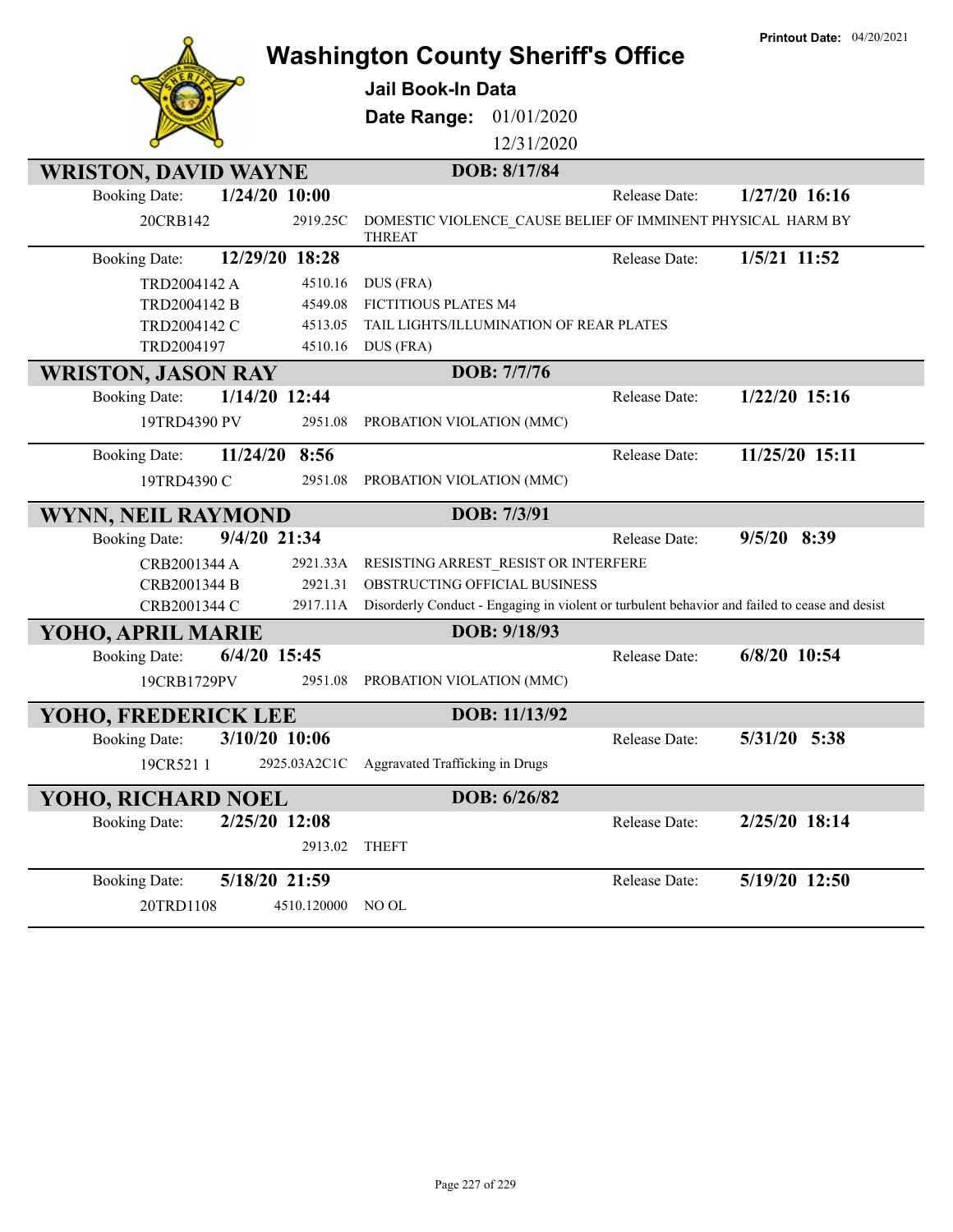

**Jail Book-In Data**

**Date Range:** 01/01/2020

12/31/2020

### **YOUNG, DASHAWN LAMAR DOB: 12/17/75**

| <b>Booking Date:</b>                           | 7/28/20 18:15   |                                                              | Release Date: |                |
|------------------------------------------------|-----------------|--------------------------------------------------------------|---------------|----------------|
| 18CR368 1                                      | 2925.03A2C1D    | AGGRAVATED TRAFFICKING IN DRUGS                              |               |                |
| 18CR368 2                                      | 2925.11AC1C     | Aggravated Possession of Drugs                               |               |                |
| 18CR368 3                                      | 2925.03A2C1C    | Aggravated Trafficking in Drugs                              |               |                |
| 18CR368 4                                      | 2925.11AC1B     | AGGRAVATED POSSESSION OF DRUGS                               |               |                |
| 18CR368 5                                      | 2921.12A1B      | <b>TAMPERING WITH EVIDENCE</b>                               |               |                |
| 18CR368 6                                      | 2925.11AC1A     | POSSESSION OF DRUGS                                          |               |                |
| 19CR25 1                                       | 2925.03A1C1A    | AGGRAVATED TRAFFICKING IN DRUGS                              |               |                |
| 19CR252                                        | 2925.03A1C1A    | AGGRAVATED TRAFFICKING IN DRUGS                              |               |                |
| <b>PAROLE</b>                                  | 2967.15         | PAROLE VIOLATION                                             |               |                |
| 20CR310                                        | 2937.99         | BREACH OF RECOGNIZANCE                                       |               |                |
| 20CRB1216                                      | 2925.11AC1A     | Aggravated Possession of Drugs                               |               |                |
| 21CRA472                                       | 2909.05B2       | Vandalism-government entity                                  |               |                |
| YOUNG, RICHARD RAY                             |                 | DOB: 12/28/85                                                |               |                |
| <b>Booking Date:</b>                           | $3/2/20$ 7:07   |                                                              | Release Date: | 3/2/20 11:22   |
| 20CRA358A                                      | 2911.13         | <b>BREAKING AND ENTERING</b>                                 |               |                |
| 20CRA358B                                      | 2913.02A1B3     | Theft from a Disabled Adult                                  |               |                |
| <b>Booking Date:</b>                           | $4/23/20$ 10:13 |                                                              | Release Date: | 4/23/20 10:18  |
| 20CR134 1                                      | 2913.02A1B13    | THEFT OF AN ELDERLY PERSON                                   |               |                |
| ZARTMAN, BENJAMIN LEVI                         |                 | DOB: 2/9/93                                                  |               |                |
| <b>Booking Date:</b>                           | 7/1/20 10:33    |                                                              | Release Date: | 7/2/20 14:59   |
|                                                |                 |                                                              |               |                |
| 20CRB944                                       | 2913.02         | <b>THEFT</b>                                                 |               |                |
|                                                |                 |                                                              |               |                |
| <b>Booking Date:</b>                           | 11/6/20 19:28   |                                                              | Release Date: | 11/14/20 6:00  |
| CRB2000944                                     | 2913.02A1       | THEFT WITHOUT CONSENT                                        |               |                |
| <b>Booking Date:</b>                           | 12/23/20 23:59  |                                                              | Release Date: | 2/3/21 10:49   |
| 20CRB1874                                      | 2919.25A        | DOMESTIC VIOLENCE KNOWINGLY CAUSE PHYSICAL HARM              |               |                |
|                                                |                 |                                                              |               |                |
| ZEHENDNER, OSCAR AUGUST                        |                 | DOB: 12/21/54                                                |               |                |
| <b>Booking Date:</b>                           | 11/17/20 0:33   |                                                              | Release Date: | 11/18/20 11:40 |
| 20CRB1698                                      |                 | 2917.11B2 DISORDERLY CONDUCT INTOXICATED CREATE RISK OF HARM |               |                |
|                                                |                 | DOB: 10/12/87                                                |               |                |
| ZIMMERMAN, LEVI DANIEL<br><b>Booking Date:</b> | 2/4/20 20:17    |                                                              | Release Date: | $2/7/20$ 6:00  |
| 19TRD6180A                                     | 4510.14         | DRIVING UNDER OVI SUSPENSION                                 |               |                |
|                                                |                 |                                                              |               |                |
| ZITCOVICH, DAVID WAYNE                         | 2/3/20 20:50    | DOB: 9/12/48                                                 |               |                |
| <b>Booking Date:</b>                           |                 | <b>FUGITIVE FROM JUSTICE</b>                                 | Release Date: | $2/11/20$ 9:15 |
| 20CRB203                                       | 2963.11         |                                                              |               |                |
| ZOLLARS, SHAWN CHRISTOPHER                     |                 | DOB: 11/22/77                                                |               |                |
| <b>Booking Date:</b>                           | $1/7/20$ 2:44   |                                                              | Release Date: | $1/7/20$ 6:31  |